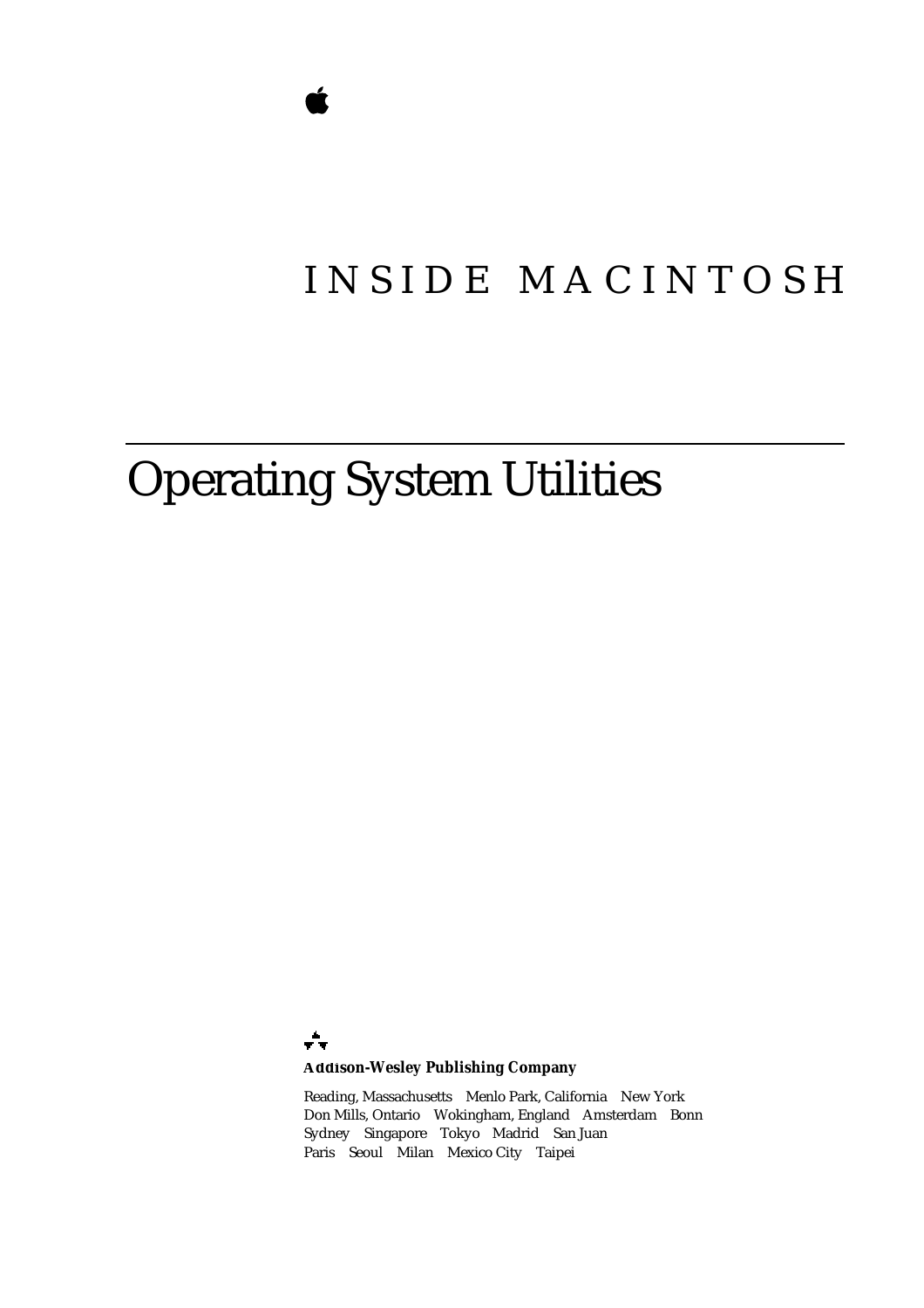**S** Apple Computer, Inc.

© 1994 Apple Computer, Inc. All rights reserved.

No part of this publication may be reproduced, stored in a retrieval system, or transmitted, in any form or by any means, mechanical, electronic, photocopying, recording, or otherwise, without prior written permission of Apple Computer, Inc. Printed in the United States of America. No licenses, express or implied, are granted with respect to any of the technology described in this book. Apple retains all intellectual property rights associated with the technology described in this book. This book is intended to assist application developers to develop applications only for Apple Macintosh computers.

Every effort has been made to ensure that the information in this manual is accurate. Apple is not responsible for printing or clerical errors.

Apple Computer, Inc. 1 Infinite Loop Cupertino, CA 95014 408-996-1010

Apple, AppleTalk, the Apple logo, APDA, A/UX, LaserWriter, MPW, MultiFinder, Macintosh, Powerbook, and SANE are trademarks of Apple Computer, Inc., registered in the United States and other countries.

Apple Desktop Bus, Balloon Help, Finder, Macintosh Quadra, Powerbook Duo, QuickDraw, ResEdit, System 7, and TrueType are trademarks of Apple Computer, Inc. NuBus is a trademark of Texas **Instruments** 

Adobe Illustrator, Adobe Photoshop, and PostScript are trademarks of Adobe Systems Incorporated, which may be registered in certain jurisdictions.

America Online is a service mark of Quantum Computer Services, Inc.

CompuServe is a registered service mark of CompuServe, Inc. FrameMaker is a registered trademark of Frame Technology Corporation. Helvetica and Palatino are registered trademarks of Linotype Company. Internet is a trademark of Digital Equipment Corporation. ITC Zapf Dingbats is a registered trademark of International Typeface Corporation.

Optrotech is a trademark of Orbotech Corporation.

Simultaneously published in the United States and Canada.

#### **LIMITED WARRANTY ON MEDIA AND REPLACEMENT**

**ALL IMPLIED WARRANTIES ON THIS MANUAL, INCLUDING IMPLIED WARRANTIES OF MERCHANTABILITY AND FITNESS FOR A PARTICULAR PURPOSE, ARE LIMITED IN DURATION TO NINETY (90) DAYS FROM THE DATE OF THE ORIGINAL RETAIL PURCHASE OF THIS PRODUCT.**

**Even though Apple has reviewed this manual, APPLE MAKES NO WARRANTY OR REPRESENTATION, EITHER EXPRESS OR IMPLIED, WITH RESPECT TO THIS MANUAL, ITS QUALITY, ACCURACY, MERCHANTABILITY, OR FITNESS FOR A PARTICULAR PURPOSE. AS A RESULT, THIS MANUAL IS SOLD "AS IS," AND YOU, THE PURCHASER, ARE ASSUMING THE ENTIRE RISK AS TO ITS QUALITY AND ACCURACY.**

**IN NO EVENT WILL APPLE BE LIABLE FOR DIRECT, INDIRECT, SPECIAL, INCIDENTAL, OR CONSEQUENTIAL DAMAGES RESULTING FROM ANY DEFECT OR INACCURACY IN THIS MANUAL, even if advised of the possibility of such damages.**

**THE WARRANTY AND REMEDIES SET FORTH ABOVE ARE EXCLUSIVE AND IN LIEU OF ALL OTHERS, ORAL OR WRITTEN, EXPRESS OR IMPLIED. No Apple dealer, agent, or employee is authorized to make any modification, extension, or addition to this warranty.**

**Some states do not allow the exclusion or limitation of implied warranties or liability for incidental or consequential damages, so the above limitation or exclusion may not apply to you. This warranty gives you specific legal rights, and you may also have other rights which vary from state to state.**

#### ISBN 0-201-62270-X 1 2 3 4 5 6 7 8 9-CRW-9897969594 First Printing, July 1994

#### **Library of Congress Cataloging-in-Publication Data**

Inside Macintosh. Operating System Utilities / [Apple Computer, Inc.] p. cm. Includes index. ISBN 0-201-62270-X 1. Macintosh (Computer) 2. Operating systems (Computers) 3. Utilities (Computer programs) I. Apple Computer, Inc. QA76.8.M3I5617 1994  $005.4'469 - d c 20$  94-18100

CIP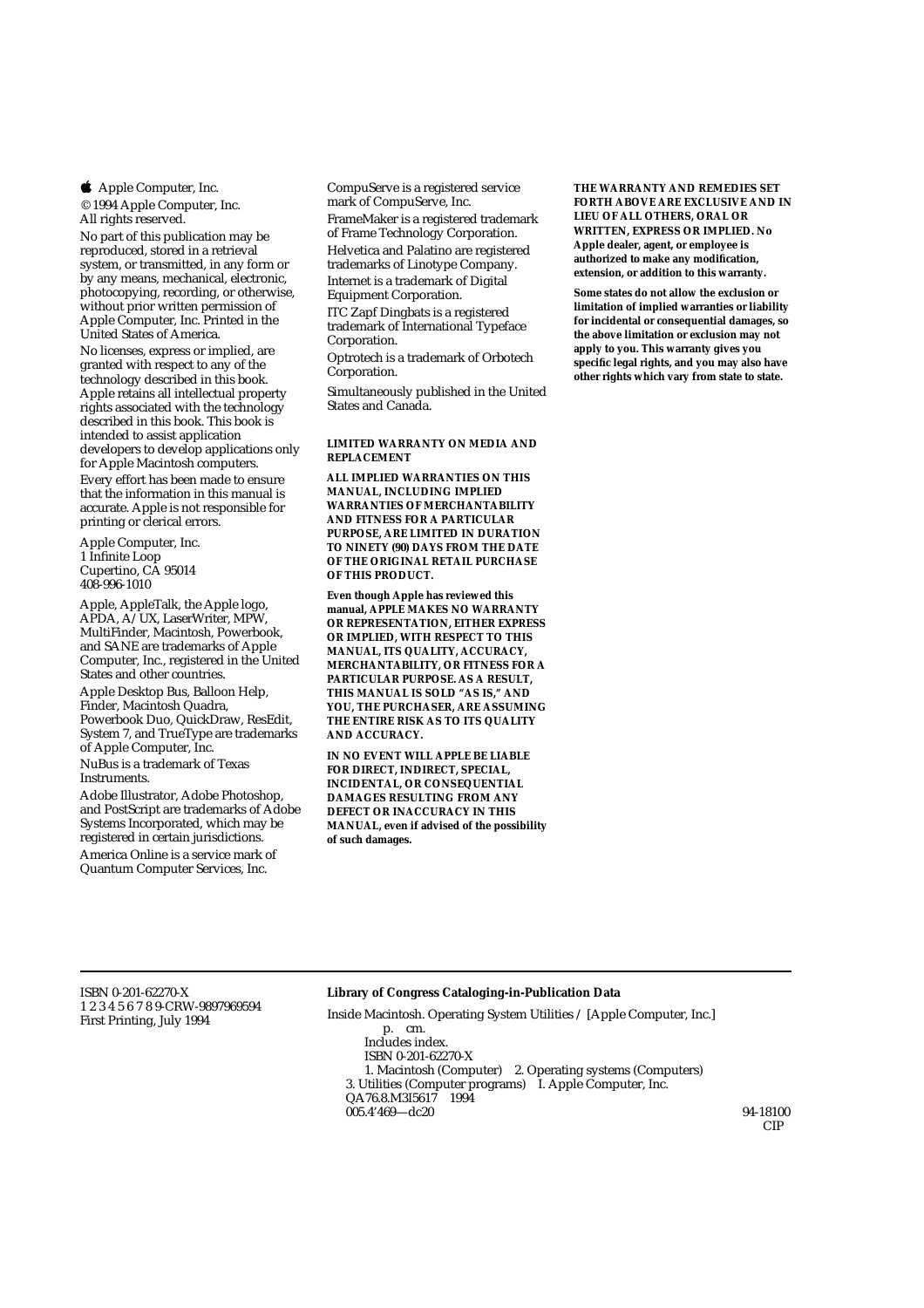## **Contents**

Figures, Tables, and Listings xi

Preface About This Book xv

Format of a Typical Chapter xvi Conventions Used in This Book xvi Special Fonts xvi Types of Notes xvii Assembly-Language Information xvii The Development Environment xviii

### Chapter 1 **Gestalt Manager** 1-1

| <b>About the Gestalt Manager</b><br>$1-3$                              |          |
|------------------------------------------------------------------------|----------|
| <b>Using the Gestalt Manager</b><br>$1-5$                              |          |
| Determining Whether the Gestalt Manager Is Available<br>$1-5$          |          |
| <b>Getting Information About the Operating Environment</b><br>$1-6$    |          |
| <b>Interpreting Gestalt Responses</b><br>$1-9$                         |          |
| <b>Adding a New Selector Code</b><br>$1 - 10$                          |          |
| <b>Modifying a Selector Function</b><br>$1-13$                         |          |
| Getting Environmental Information Without the Gestalt Manager          | $1 - 14$ |
| <b>Gestalt Manager Reference</b><br>$1 - 14$                           |          |
| <b>Constants</b><br>$1 - 14$                                           |          |
| <b>Data Structures</b><br>$1 - 28$                                     |          |
| The System Environment Record<br>$1-28$                                |          |
| <b>Gestalt Manager Routines</b><br>$1 - 30$                            |          |
| <b>Getting Information About the Operating Environment</b><br>$1 - 30$ |          |
| <b>Adding a Selector Code</b><br>$1 - 33$                              |          |
| <b>Modifying a Selector Function</b><br>$1 - 35$                       |          |
| <b>Application-Defined Routines</b><br>$1 - 36$                        |          |
| <b>The Selector Function</b><br>$1 - 36$                               |          |
| <b>Summary of the Gestalt Manager</b><br>$1 - 38$                      |          |
| <b>Pascal Summary</b><br>$1 - 38$                                      |          |
| <b>Constants</b><br>$1 - 38$                                           |          |
| Data Types<br>$1 - 50$                                                 |          |
| <b>Gestalt Manager Routines</b><br>$1 - 50$                            |          |
| <b>Application-Defined Routines</b><br>$1 - 51$                        |          |
| C Summary<br>$1 - 51$                                                  |          |
| Constants<br>$1 - 51$                                                  |          |
| Data Types 1-66                                                        |          |
| <b>Gestalt Manager Routines</b><br>$1 - 67$                            |          |
|                                                                        |          |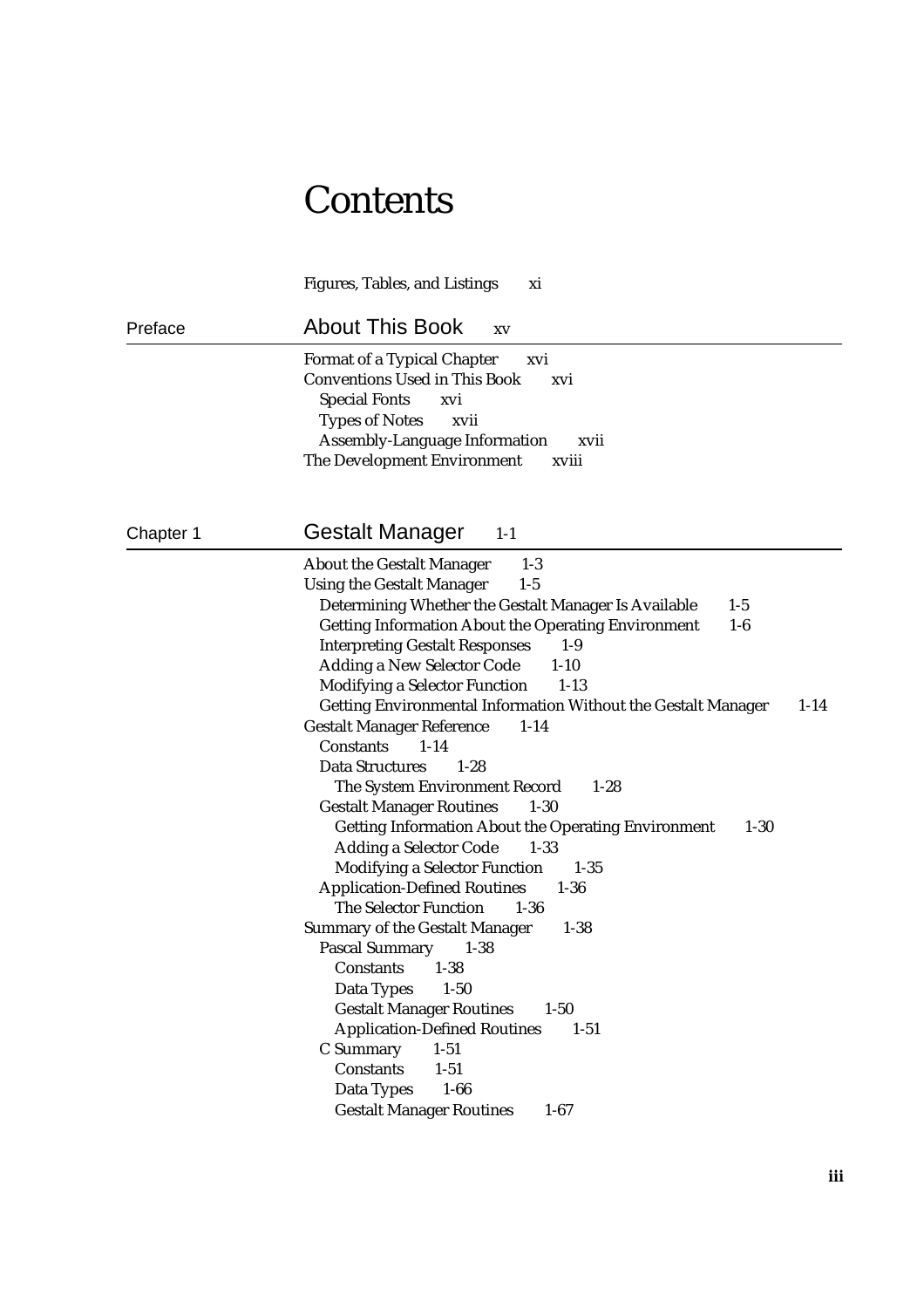| <b>Application-Defined Routines</b> | $1 - 67$ |
|-------------------------------------|----------|
| <b>Assembly-Language Summary</b>    | $1 - 68$ |
| Data Structures 1-68                |          |
| <b>Result Codes</b> 1-68            |          |

| Chapter 2 |  |  |
|-----------|--|--|
|-----------|--|--|

### System Error Handler 2-1

| <b>About the System Error Handler</b> | $2 - 3$  |
|---------------------------------------|----------|
| System Errors 2-6                     |          |
| <b>Resume Procedures</b><br>$2 - 11$  |          |
| <b>System Error Handler Reference</b> | $2 - 13$ |
| <b>System Error Handler Routines</b>  | $2 - 13$ |
| <b>Application-Defined Routines</b>   | $2 - 15$ |
| $2 - 15$<br><b>Resources</b>          |          |
| The System Error Alert Table Resource | 2-16     |
| Summary of the System Error Handler   | $2 - 22$ |
| Pascal Summary 2-22                   |          |
| <b>System Error Handler Routines</b>  | $2 - 22$ |
| <b>Application-Defined Routines</b>   | $2 - 22$ |
| $C$ Summary 2-22                      |          |
| <b>System Error Handler Routines</b>  | $2 - 22$ |
| <b>Application-Defined Routines</b>   | $2 - 22$ |
| <b>Assembly-Language Summary</b>      | $2 - 22$ |
| <b>Global Variables</b><br>$2 - 22$   |          |

## Chapter 3 Mathematical and Logical Utilities 3-1

| About the Mathematical and Logical Utilities<br>$3-3$   |          |
|---------------------------------------------------------|----------|
| Bits, Bytes, Words, and Long Words<br>$3-4$             |          |
| <b>Bit Manipulation and Logical Operations</b><br>$3-7$ |          |
| <b>Reversed Bit-Numbering</b><br>$3 - 7$                |          |
| <b>Data Compression</b><br>$3 - 8$                      |          |
| <b>Pseudorandom Number Generation</b><br>3-9            |          |
| <b>Fixed-Point Data Types</b> 3-11                      |          |
| <b>Angle-Slope Conversion</b><br>$3-12$                 |          |
| Using the Mathematical and Logical Utilities<br>$3-14$  |          |
| Performing Low-Level Manipulation of Memory             | $3-14$   |
| <b>Testing and Manipulating Bits</b><br>$3-14$          |          |
| Performing Logical Operations on Long Words             | $3 - 16$ |
| Extracting a Word From a Long Word<br>$3 - 18$          |          |
| <b>Hardcoding Byte Values</b><br>$3-19$                 |          |
| <b>Compressing Data</b> 3-20                            |          |
| <b>Obtaining Pseudorandom Numbers</b><br>$3-22$         |          |
| <b>Using Fixed-Point Data Types</b><br>$3 - 24$         |          |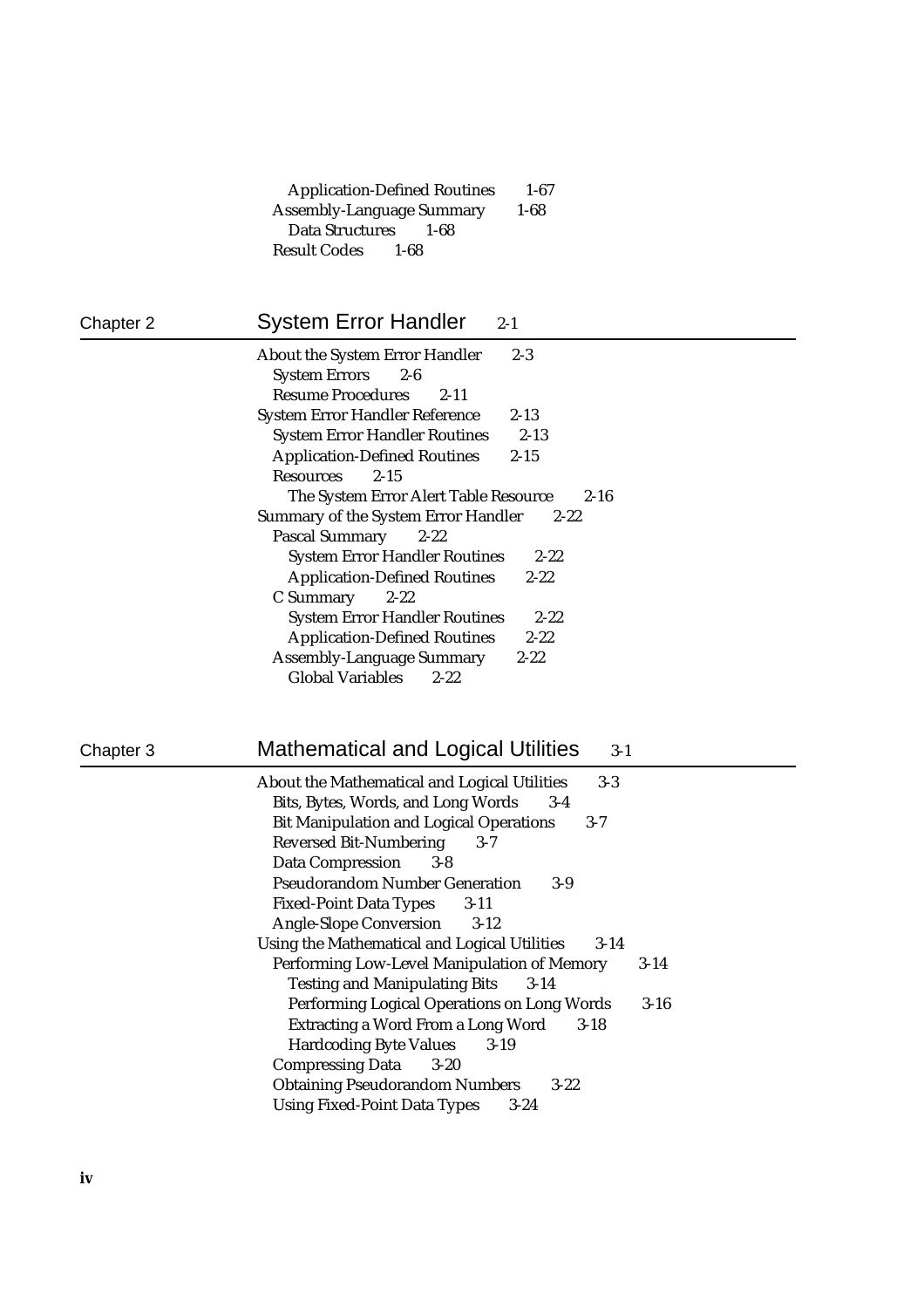| Mathematical and Logical Utilities Reference<br>$3 - 27$                    |
|-----------------------------------------------------------------------------|
| Data Structures<br>$3 - 27$                                                 |
| 64-Bit Integer Record<br>$3 - 27$                                           |
| Routines 3-27                                                               |
| <b>Testing and Setting Bits</b><br>$3 - 28$                                 |
| <b>Performing Logical Operations 3-30</b>                                   |
| <b>Getting and Setting Memory Values</b><br>$3 - 32$                        |
| <b>Compressing and Decompressing Data</b><br>$3 - 34$                       |
| <b>Obtaining a Pseudorandom Number 3-36</b>                                 |
| <b>Converting Between Angle and Slope Values</b><br>$3 - 37$                |
| <b>Multiplying and Dividing Fixed-Point Numbers</b><br>$3 - 38$             |
| Performing Calculations on Fixed-Point Numbers 3-41                         |
| <b>Converting Among 32-Bit Numeric Types</b><br>$3 - 43$                    |
| <b>Converting Between Fixed-Point and Floating-Point Values</b><br>$3 - 45$ |
| <b>Converting Between Fixed-Point and Integral Values</b><br>$3 - 46$       |
| Multiplying 32-bit values<br>$3 - 47$                                       |
| Summary of the Mathematical and Logical Utilities<br>$3 - 48$               |
| <b>Pascal Summary</b><br>$3 - 48$                                           |
| Data Types 3-48                                                             |
| Routines 3-48                                                               |
| C Summary 3-50                                                              |
| Data Types 3-50                                                             |
| Routines 3-50                                                               |
| <b>Global Variables</b><br>$3 - 52$                                         |

| Chapter <sup>∠</sup> |
|----------------------|
|----------------------|

### 4 Date, Time, and Measurement Utilities 4-1

| About the Date, Time, and Measurement Utilities<br>$4-3$              |
|-----------------------------------------------------------------------|
| Date and Time 4-4                                                     |
| <b>Geographic Location and Time Zone</b><br>$4-7$                     |
| <b>System of Measurement</b> 4-8                                      |
| Time Measurement 4-9                                                  |
| Using the Date, Time, and Measurement Utilities<br>$4-9$              |
| <b>Getting the Current Date and Time</b><br>$4-9$                     |
| Setting the Current Date and Time 4-10                                |
| <b>Converting Date-Time Formats</b> 4-12                              |
| Calculating Dates 4-14                                                |
| <b>Working With Different Calendar Systems</b><br>$4-16$              |
| Handling Geographic Location and Time-Zone Data<br>$4-18$             |
| <b>Determining the Measurement System</b><br>4-21                     |
| Determining the Number of Elapsed Microseconds<br>$4 - 22$            |
| Date, Time, and Measurement Utilities Reference<br>$4 - 23$           |
| Data Structures<br>$4-23$                                             |
| The Date-Time Record 4-23                                             |
| $4 - 25$<br>Long Date-Time Value and Long Date-Time Conversion Record |
| The Long Date-Time Record<br>$4 - 26$                                 |
|                                                                       |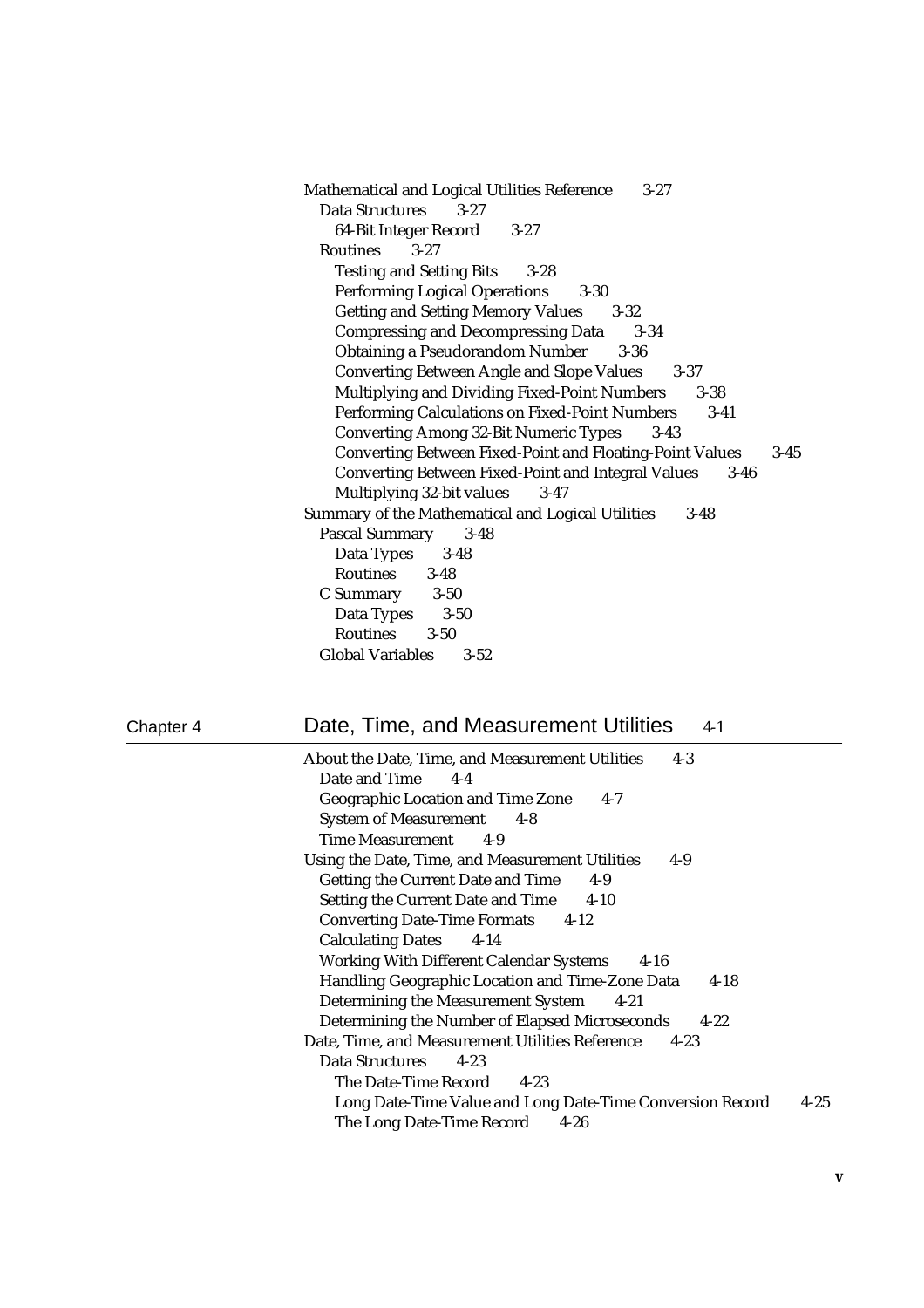## Chapter 5 Control Panel Extensions 5-1

| <b>About Control Panel Extensions</b><br>$5-3$                            |
|---------------------------------------------------------------------------|
| Writing a Control Panel Extension 5-6                                     |
| <b>Creating a Component Resource for a Control Panel Extension</b><br>5-6 |
| <b>Dispatching to Control Panel Extension-Defined Routines</b><br>$5-9$   |
| <b>Installing and Removing Panel Items</b><br>$5-13$                      |
| <b>Handling Panel Items</b> 5-16                                          |
| Handling Events in a Panel 5-17                                           |
| <b>Handling Title Requests 5-19</b>                                       |
| <b>Managing Control Panel Settings</b><br>$5-19$                          |
| <b>Control Panel Extensions Reference</b><br>$5 - 20$                     |
| <b>Control Panel Extension-Defined Routines</b><br>$5 - 20$               |
| <b>Managing Panel Components</b><br>$5-20$                                |
| Handling Panel Events 5-25                                                |
| <b>Managing Panel Settings 5-28</b>                                       |
| <b>Summary of Control Panel Extensions</b><br>$5 - 31$                    |
| Pascal Summary 5-31                                                       |
| Constants 5-31                                                            |
| <b>Control Panel Extension-Defined Routines</b><br>5-31                   |
|                                                                           |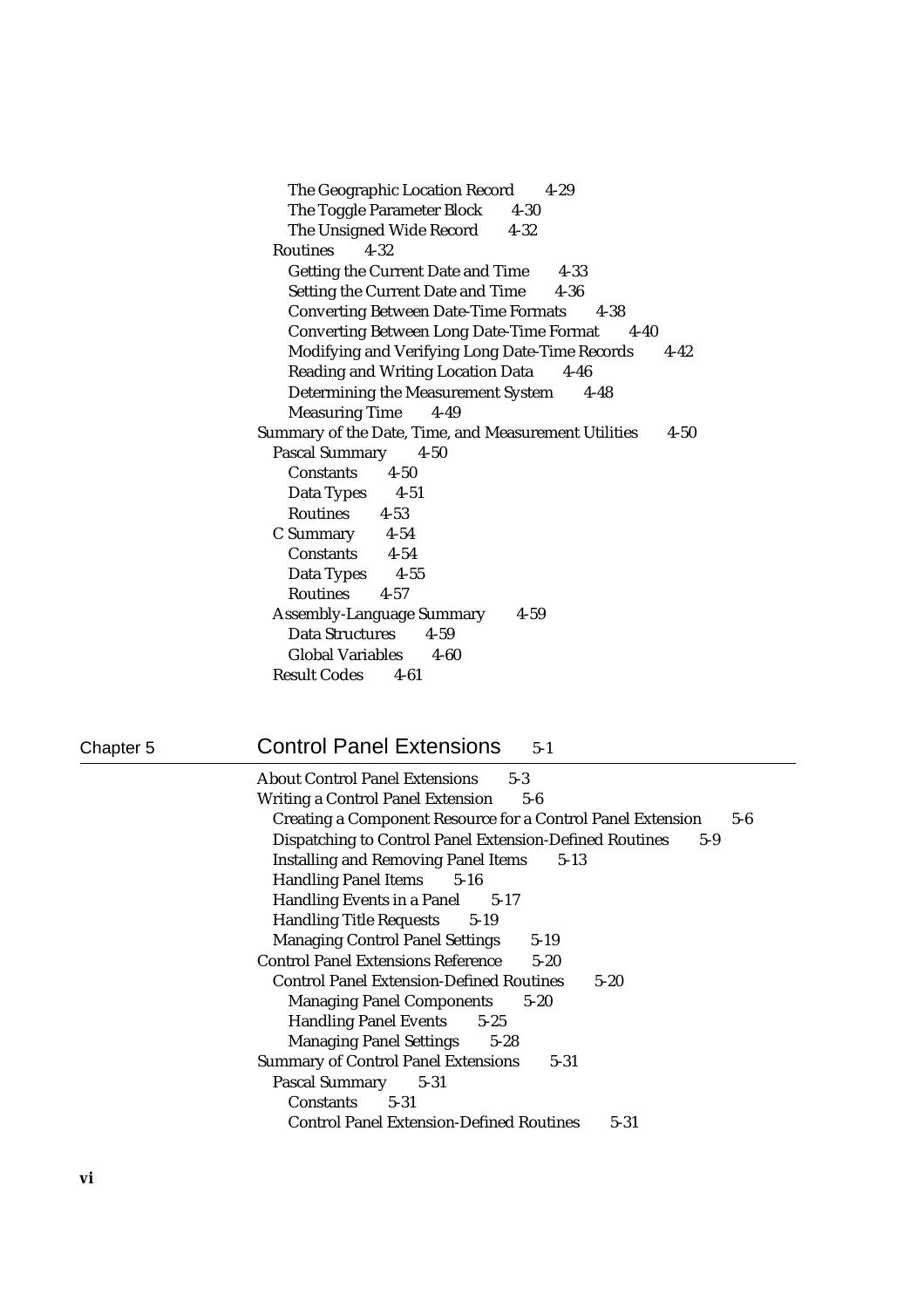### C Summary 5-32 Constants 5-32 Control Panel Extension-Defined Routines 5-33

### Chapter 6 **Queue Utilities** 6-1 About Queues 6-3 The Queue Header 6-5 The Queue Element 6-6 Using the Queue Utilities 6-8 Searching for an Element in an Operating-System Queue 6-9 Adding Elements to an Operating-System Queue 6-10 Removing Elements From an Operating-System Queue 6-11 Queue Utilities Reference 6-13 Data Structures 6-13 Queue Headers 6-13 Queue Elements 6-14 Routines 6-15 Summary of the Queue Utilities 6-18 Pascal Summary 6-18 Constants 6-18 Data Types 6-18 Routines 6-19 C Summary 6-19 Constants 6-19 Data Types 6-20 Routines 6-20 Assembly-Language Summary 6-21 Result Codes 6-21 Chapter 7 **Parameter RAM Utilities** 7-1 About Parameter RAM 7-3 Using the Parameter RAM Utilities 7-7 Parameter RAM Utilities Reference 7-8 Data Structures 7-9 The System Parameters Record 7-9 Routines 7-10 Summary of the Parameter RAM Utilities 7-14 Pascal Summary 7-14 Data Types 7-14 Routines 7-14 C Summary 7-15 Data Types 7-15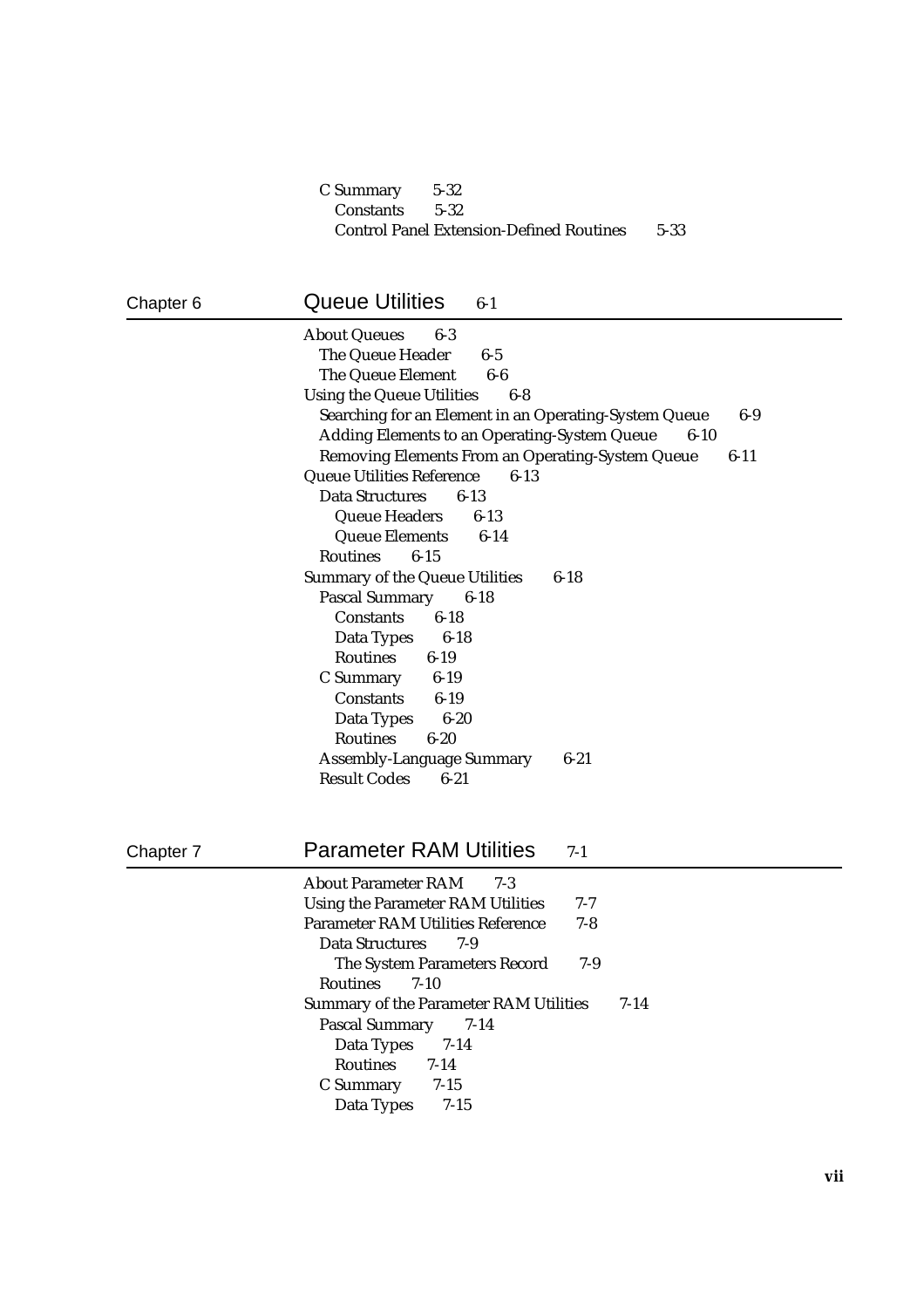Routines 7-15 Assembly-Language Summary 7-16 Data Structures 7-16 Global Variables 7-16 Result Codes 7-16

### Chapter 8 Trap Manager 8-1

| <b>About the Trap Manager</b><br>$8-3$                                         |
|--------------------------------------------------------------------------------|
| <b>Trap Dispatch Tables</b><br>$8-5$                                           |
| <b>Process for Accessing System Software Routines</b><br>$8 - 5$               |
| <b>Patches and System Software Routines</b><br>8-6                             |
| Daisy Chain of Patches<br>8-8                                                  |
| Head Patch (Normal Patch)<br>$8 - 8$                                           |
| <b>Tail Patch</b><br>$8 - 8$                                                   |
| <b>Come-From Patch (Used Only by Apple)</b><br>$8-8$                           |
| <b>Patch for One Application</b><br>$8-9$                                      |
| <b>Patch for All Applications</b><br>$8-9$                                     |
| <b>A-Line Instructions</b><br>$8 - 10$                                         |
| A-Line Instructions for Operating System Routines<br>$8 - 11$                  |
| <b>Calling Conventions for Register-Based Routines</b><br>$8 - 12$             |
| <b>Parameter-Passing Conventions for Operating System Routines</b><br>$8 - 13$ |
| <b>Function Results</b><br>$8 - 13$                                            |
| <b>Flag Bits</b><br>$8 - 14$                                                   |
| <b>A-Line Instructions for Toolbox Routines</b><br>$8 - 14$                    |
| <b>Calling Conventions for Stack-Based Routines</b><br>8-16                    |
| <b>Parameter-Passing Conventions for Toolbox Routines</b><br>$8 - 18$          |
| <b>Function Results</b><br>$8 - 19$                                            |
| The Auto-Pop Bit<br>$8 - 20$                                                   |
| <b>About Trap Macros</b><br>$8 - 20$                                           |
| <b>About Routine Selectors</b><br>$8 - 21$                                     |
| <b>Using the Trap Manager</b><br>$8 - 21$                                      |
| Determining If a System Software Routine is Available<br>$8 - 21$              |
| <b>Patching a System Software Routine</b><br>$8 - 23$                          |
| <b>Trap Manager Reference</b><br>$8 - 25$                                      |
| <b>Routines</b><br>$8 - 25$                                                    |
| Accessing Addresses From the Trap Dispatch Tables<br>$8 - 25$                  |
| <b>Installing Patch Addresses Into the Trap Dispatch Tables</b><br>$8-28$      |
| <b>Detecting Unimplemented System Software Routines</b><br>8-32                |
| Manipulating One Trap Dispatch Table (Obsolete Routines)<br>$8 - 32$           |
| <b>Summary of the Trap Manager</b><br>$8 - 34$                                 |
| <b>Pascal Summary</b><br>$8 - 34$                                              |
| <b>Constants</b><br>$8 - 34$                                                   |
| Data Types<br>$8-34$                                                           |
| <b>Routines</b><br>$8 - 34$                                                    |
| C Summary<br>$8 - 35$                                                          |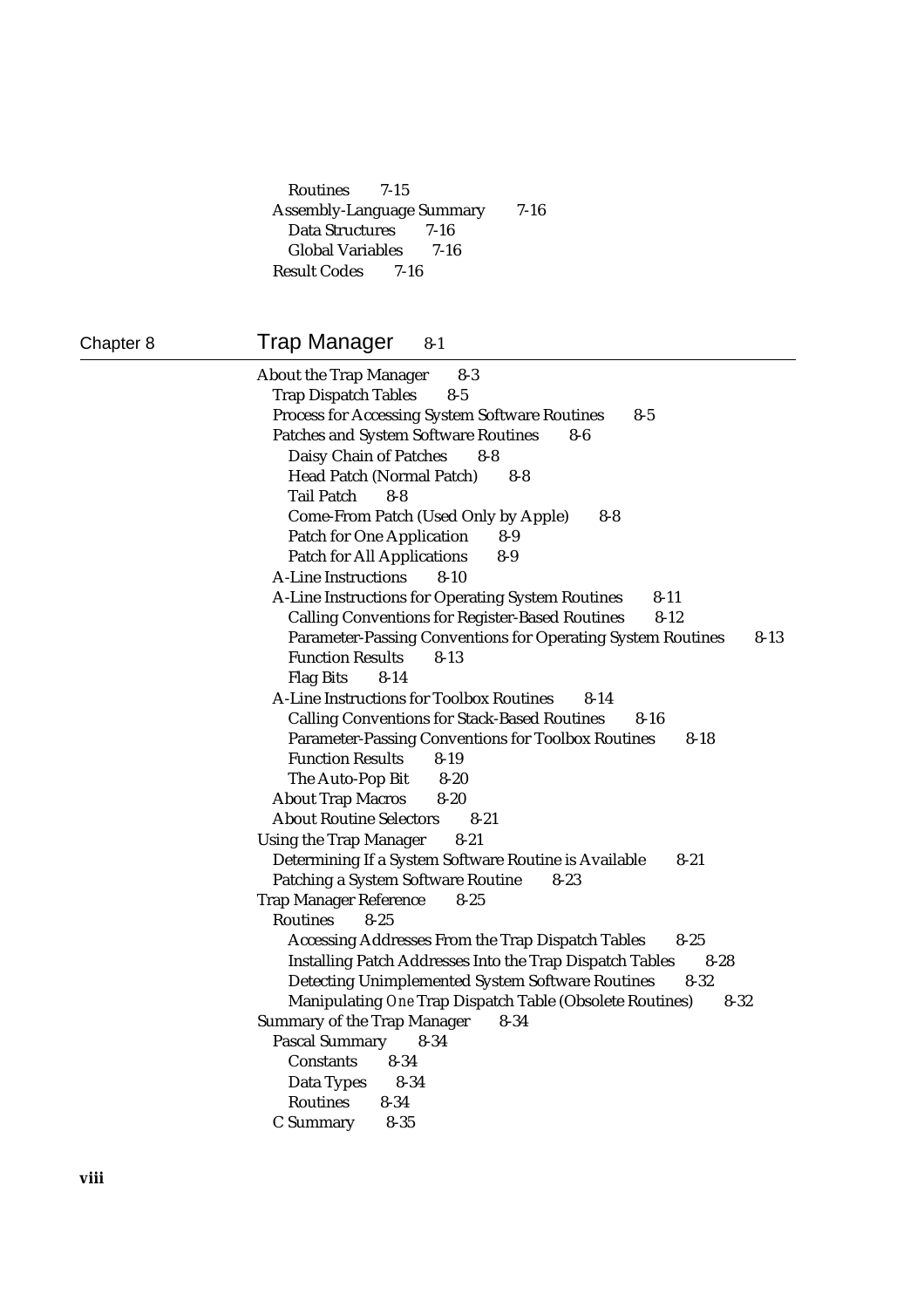Constants 8-35 Data Types 8-35 Routines 8-36 Assembly-Language Summary 8-36 Constants 8-36 Trap Macros 8-37

### Chapter 9 **Start Manager** 9-1

System Initialization and Startup 9-3 System Initialization 9-3 System Startup 9-4 Boot Blocks 9-6 Global Timing Variables 9-9 About the Start Manager 9-9 Using the Start Manager 9-9 Writing a System Extension 9-10 Profile of a System Extension 9-10 Defining the User Interface for a System Extension 9-14 Creating a System Extension's Resources 9-15 Creating Icons for a System Extension 9-16 Creating a System Heap Zone Resource for a System Extension 9-16 Building a System Extension 9-17 Start Manager Reference 9-18 Data Structures 9-18 The Default Startup Device Parameter Block 9-18 The Default Video Device Parameter Block 9-19 The Default Operating System Parameter Block 9-19 Routines 9-20 Identifying and Setting the Default Startup Device 9-20 Identifying and Setting the Default Video Device 9-23 Identifying and Setting the Default Operating System 9-25 Getting and Setting the Timeout Interval 9-27 Summary of the Start Manager 9-29 Pascal Summary 9-29 Data Types 9-29 Routines 9-30 C Summary 9-30 Data Types 9-30 Routines 9-31 Assembly-Language Summary 9-32 Data Structures 9-32 Trap Macros 9-33 Global Variables 9-33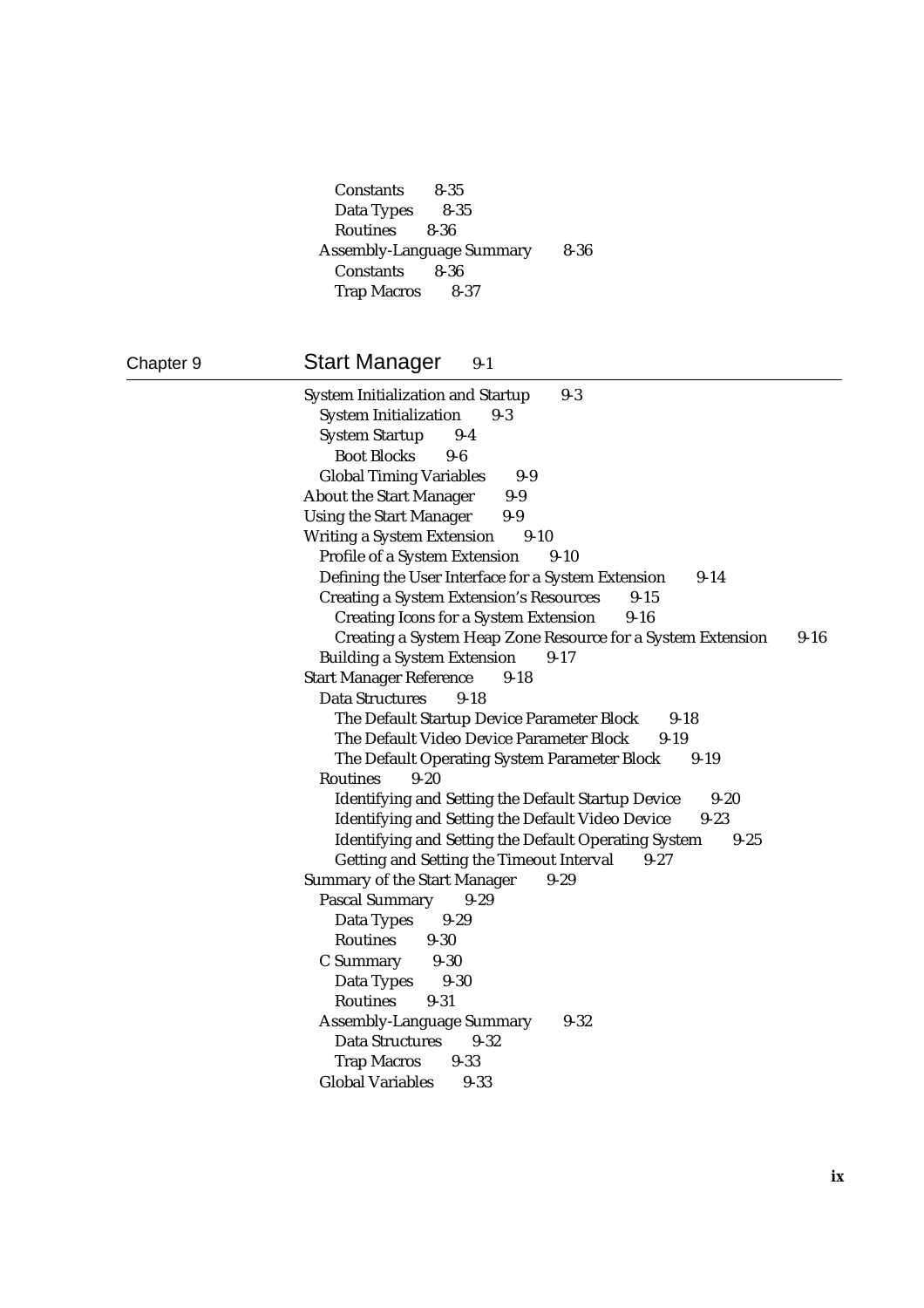| Chapter 10 | Package Manager<br>$10-1$                       |
|------------|-------------------------------------------------|
|            | $10-3$<br><b>About the Package Manager</b>      |
|            | $10 - 6$<br><b>Using the Package Manager</b>    |
|            | Package Manager Reference<br>$10-6$             |
|            | <b>Routines</b><br>$10 - 6$                     |
|            | <b>Initialization of Packages</b><br>$10-7$     |
|            | <b>Summary of the Package Manager</b><br>$10-8$ |
|            | <b>Pascal Summary</b><br>$10-8$                 |
|            | <b>Constants</b><br>$10-8$                      |
|            | $10-8$<br><b>Routines</b>                       |
|            | $10-9$<br>C Summary                             |
|            | $10-9$<br><b>Constants</b>                      |
|            | $10-9$<br><b>Routines</b>                       |
|            | $10-10$<br><b>Assembly-Language Summary</b>     |
|            | <b>Trap Macros</b><br>$10-10$                   |
|            |                                                 |

Glossary GL-1

Index IN-1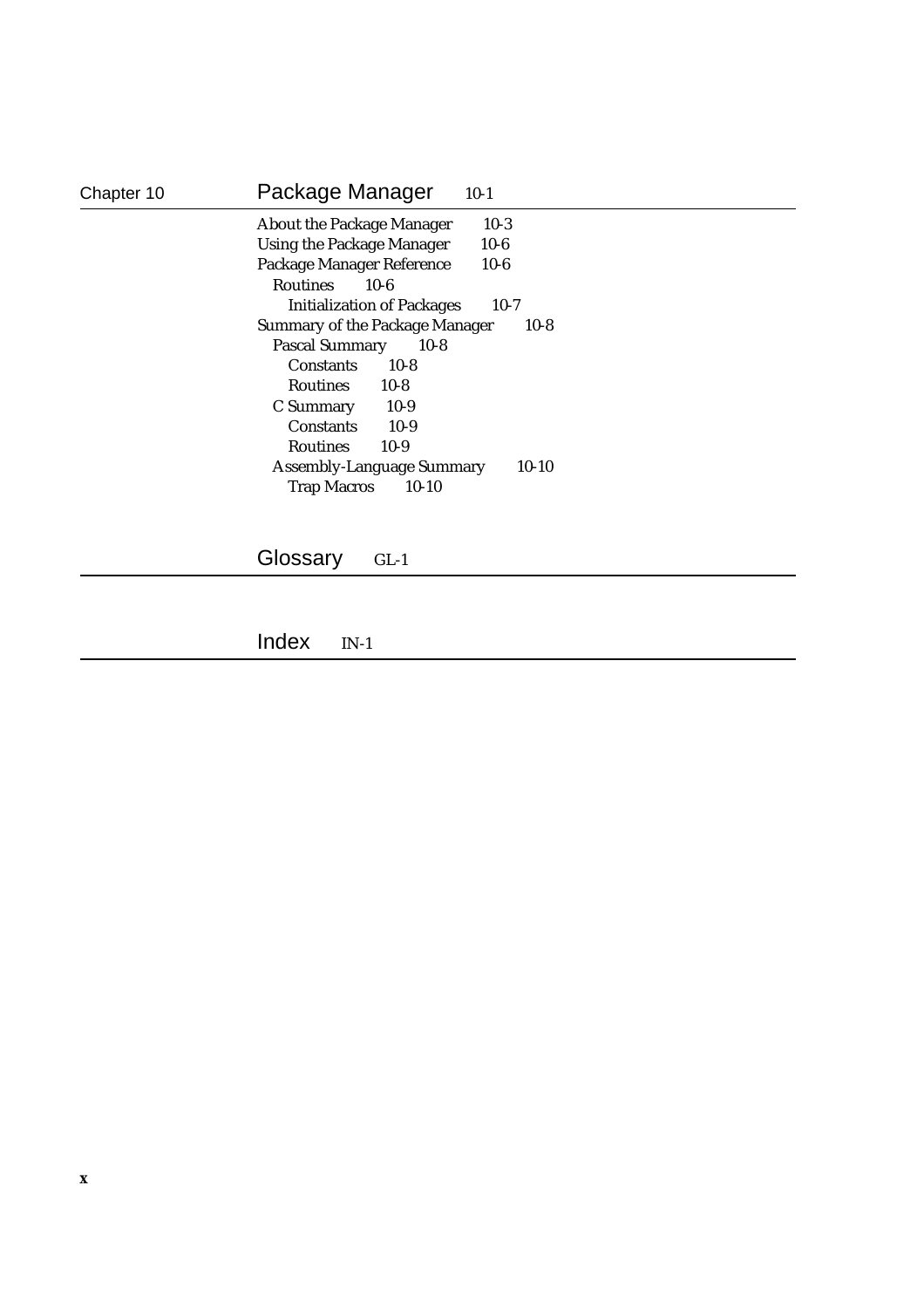## Figures, Tables, and Listings

| Table 1-1<br>Gestalt selector suffixes and their meanings<br>$1 - 10$<br><b>Listing 1-1</b><br>$1 - 5$<br>Determining whether Gestalt is available<br><b>Listing 1-2</b><br>Calling Gestalt and checking its result code<br>$1 - 6$<br>$1 - 10$<br>Listing 1-3<br>Interpreting a Gestalt attributes response<br><b>Listing 1-4</b><br>Defining a simple Gestalt selector function<br>$1 - 11$<br>Listing 1-5<br>Installing a new Gestalt selector<br>1-12<br><b>System Error Handler</b><br>Chapter 2<br>$2 - 1$<br>Figure 2-1<br>The system startup alert box<br>2-4<br>Figure 2-2<br>The system startup alert box when extensions have been<br>disabled<br>$2 - 4$<br>Figure 2-3<br>The system error alert box<br>$2 - 5$<br>Figure 2-4<br>Handling of a nonfatal system error in System 7<br>2-12<br>The structure of a system error alert table<br>Figure 2-5<br>$2 - 16$<br>The structure of an alert definition<br>Figure 2-6<br>2-17<br>Figure 2-7<br>The structure of a text definition<br>$2 - 18$<br>Figure 2-8<br>The structure of an icon definition<br>$2 - 18$<br>Figure 2-9<br>The structure of a procedure definition<br>$2 - 19$<br>Figure 2-10<br>The structure of a button definition<br>$2 - 20$<br>Figure 2-11<br>The structure of a button-title definition<br>$2 - 21$<br>Table 2-1<br>System error IDs<br>$2 - 7$<br><b>Listing 2-1</b><br>$2 - 12$<br>A simple resume procedure<br><b>Mathematical and Logical Utilities</b><br>Chapter 3<br>$3 - 1$<br>Figure 3-1<br>$3 - 4$<br>A byte set to 109 (\$6D)<br>Figure 3-2<br>A word set to \$3AD4<br>$3-6$<br>Figure 3-3<br>A long word set to \$C24DAF2F<br>3-6<br>Figure 3-4<br>Bit-numbering schemes<br>$3 - 8$<br>Figure 3-5<br>$3 - 11$<br>The Fixed data type<br>Figure 3-6<br>The Fract data type<br>$3 - 12$<br>Figure 3-7<br>Some slope and line equivalencies using the conventions of the<br>angle-slope conversion routines<br>$3 - 13$<br>Figure 3-8<br>A sample word (in MC680x0 notation)<br>3-15<br>Figure 3-9<br>The BitAnd, BitOr, and BitXor functions<br>3-16<br>Figure 3-10<br>The BitNot and BitShift functions<br>$3 - 17$<br>Table 3-1<br>Converting hexadecimal digits to binary values<br>$3-5$<br>Table 3-2<br>Routines for fixed-point data types<br>$3 - 26$ | <b>Gestalt Manager</b><br>Chapter 1<br>$1 - 1$ |  |  |  |  |
|------------------------------------------------------------------------------------------------------------------------------------------------------------------------------------------------------------------------------------------------------------------------------------------------------------------------------------------------------------------------------------------------------------------------------------------------------------------------------------------------------------------------------------------------------------------------------------------------------------------------------------------------------------------------------------------------------------------------------------------------------------------------------------------------------------------------------------------------------------------------------------------------------------------------------------------------------------------------------------------------------------------------------------------------------------------------------------------------------------------------------------------------------------------------------------------------------------------------------------------------------------------------------------------------------------------------------------------------------------------------------------------------------------------------------------------------------------------------------------------------------------------------------------------------------------------------------------------------------------------------------------------------------------------------------------------------------------------------------------------------------------------------------------------------------------------------------------------------------------------------------------------------------------------------------------------------------------------------------------------------------------------------------------------------------------------------------------------------------------------------------------------------------------------------------------------------------------------------------------------------------------------|------------------------------------------------|--|--|--|--|
|                                                                                                                                                                                                                                                                                                                                                                                                                                                                                                                                                                                                                                                                                                                                                                                                                                                                                                                                                                                                                                                                                                                                                                                                                                                                                                                                                                                                                                                                                                                                                                                                                                                                                                                                                                                                                                                                                                                                                                                                                                                                                                                                                                                                                                                                  |                                                |  |  |  |  |
|                                                                                                                                                                                                                                                                                                                                                                                                                                                                                                                                                                                                                                                                                                                                                                                                                                                                                                                                                                                                                                                                                                                                                                                                                                                                                                                                                                                                                                                                                                                                                                                                                                                                                                                                                                                                                                                                                                                                                                                                                                                                                                                                                                                                                                                                  |                                                |  |  |  |  |
|                                                                                                                                                                                                                                                                                                                                                                                                                                                                                                                                                                                                                                                                                                                                                                                                                                                                                                                                                                                                                                                                                                                                                                                                                                                                                                                                                                                                                                                                                                                                                                                                                                                                                                                                                                                                                                                                                                                                                                                                                                                                                                                                                                                                                                                                  |                                                |  |  |  |  |
|                                                                                                                                                                                                                                                                                                                                                                                                                                                                                                                                                                                                                                                                                                                                                                                                                                                                                                                                                                                                                                                                                                                                                                                                                                                                                                                                                                                                                                                                                                                                                                                                                                                                                                                                                                                                                                                                                                                                                                                                                                                                                                                                                                                                                                                                  |                                                |  |  |  |  |
|                                                                                                                                                                                                                                                                                                                                                                                                                                                                                                                                                                                                                                                                                                                                                                                                                                                                                                                                                                                                                                                                                                                                                                                                                                                                                                                                                                                                                                                                                                                                                                                                                                                                                                                                                                                                                                                                                                                                                                                                                                                                                                                                                                                                                                                                  |                                                |  |  |  |  |
|                                                                                                                                                                                                                                                                                                                                                                                                                                                                                                                                                                                                                                                                                                                                                                                                                                                                                                                                                                                                                                                                                                                                                                                                                                                                                                                                                                                                                                                                                                                                                                                                                                                                                                                                                                                                                                                                                                                                                                                                                                                                                                                                                                                                                                                                  |                                                |  |  |  |  |
|                                                                                                                                                                                                                                                                                                                                                                                                                                                                                                                                                                                                                                                                                                                                                                                                                                                                                                                                                                                                                                                                                                                                                                                                                                                                                                                                                                                                                                                                                                                                                                                                                                                                                                                                                                                                                                                                                                                                                                                                                                                                                                                                                                                                                                                                  |                                                |  |  |  |  |
|                                                                                                                                                                                                                                                                                                                                                                                                                                                                                                                                                                                                                                                                                                                                                                                                                                                                                                                                                                                                                                                                                                                                                                                                                                                                                                                                                                                                                                                                                                                                                                                                                                                                                                                                                                                                                                                                                                                                                                                                                                                                                                                                                                                                                                                                  |                                                |  |  |  |  |
|                                                                                                                                                                                                                                                                                                                                                                                                                                                                                                                                                                                                                                                                                                                                                                                                                                                                                                                                                                                                                                                                                                                                                                                                                                                                                                                                                                                                                                                                                                                                                                                                                                                                                                                                                                                                                                                                                                                                                                                                                                                                                                                                                                                                                                                                  |                                                |  |  |  |  |
|                                                                                                                                                                                                                                                                                                                                                                                                                                                                                                                                                                                                                                                                                                                                                                                                                                                                                                                                                                                                                                                                                                                                                                                                                                                                                                                                                                                                                                                                                                                                                                                                                                                                                                                                                                                                                                                                                                                                                                                                                                                                                                                                                                                                                                                                  |                                                |  |  |  |  |
|                                                                                                                                                                                                                                                                                                                                                                                                                                                                                                                                                                                                                                                                                                                                                                                                                                                                                                                                                                                                                                                                                                                                                                                                                                                                                                                                                                                                                                                                                                                                                                                                                                                                                                                                                                                                                                                                                                                                                                                                                                                                                                                                                                                                                                                                  |                                                |  |  |  |  |
|                                                                                                                                                                                                                                                                                                                                                                                                                                                                                                                                                                                                                                                                                                                                                                                                                                                                                                                                                                                                                                                                                                                                                                                                                                                                                                                                                                                                                                                                                                                                                                                                                                                                                                                                                                                                                                                                                                                                                                                                                                                                                                                                                                                                                                                                  |                                                |  |  |  |  |
|                                                                                                                                                                                                                                                                                                                                                                                                                                                                                                                                                                                                                                                                                                                                                                                                                                                                                                                                                                                                                                                                                                                                                                                                                                                                                                                                                                                                                                                                                                                                                                                                                                                                                                                                                                                                                                                                                                                                                                                                                                                                                                                                                                                                                                                                  |                                                |  |  |  |  |
|                                                                                                                                                                                                                                                                                                                                                                                                                                                                                                                                                                                                                                                                                                                                                                                                                                                                                                                                                                                                                                                                                                                                                                                                                                                                                                                                                                                                                                                                                                                                                                                                                                                                                                                                                                                                                                                                                                                                                                                                                                                                                                                                                                                                                                                                  |                                                |  |  |  |  |
|                                                                                                                                                                                                                                                                                                                                                                                                                                                                                                                                                                                                                                                                                                                                                                                                                                                                                                                                                                                                                                                                                                                                                                                                                                                                                                                                                                                                                                                                                                                                                                                                                                                                                                                                                                                                                                                                                                                                                                                                                                                                                                                                                                                                                                                                  |                                                |  |  |  |  |
|                                                                                                                                                                                                                                                                                                                                                                                                                                                                                                                                                                                                                                                                                                                                                                                                                                                                                                                                                                                                                                                                                                                                                                                                                                                                                                                                                                                                                                                                                                                                                                                                                                                                                                                                                                                                                                                                                                                                                                                                                                                                                                                                                                                                                                                                  |                                                |  |  |  |  |
|                                                                                                                                                                                                                                                                                                                                                                                                                                                                                                                                                                                                                                                                                                                                                                                                                                                                                                                                                                                                                                                                                                                                                                                                                                                                                                                                                                                                                                                                                                                                                                                                                                                                                                                                                                                                                                                                                                                                                                                                                                                                                                                                                                                                                                                                  |                                                |  |  |  |  |
|                                                                                                                                                                                                                                                                                                                                                                                                                                                                                                                                                                                                                                                                                                                                                                                                                                                                                                                                                                                                                                                                                                                                                                                                                                                                                                                                                                                                                                                                                                                                                                                                                                                                                                                                                                                                                                                                                                                                                                                                                                                                                                                                                                                                                                                                  |                                                |  |  |  |  |
|                                                                                                                                                                                                                                                                                                                                                                                                                                                                                                                                                                                                                                                                                                                                                                                                                                                                                                                                                                                                                                                                                                                                                                                                                                                                                                                                                                                                                                                                                                                                                                                                                                                                                                                                                                                                                                                                                                                                                                                                                                                                                                                                                                                                                                                                  |                                                |  |  |  |  |
|                                                                                                                                                                                                                                                                                                                                                                                                                                                                                                                                                                                                                                                                                                                                                                                                                                                                                                                                                                                                                                                                                                                                                                                                                                                                                                                                                                                                                                                                                                                                                                                                                                                                                                                                                                                                                                                                                                                                                                                                                                                                                                                                                                                                                                                                  |                                                |  |  |  |  |
|                                                                                                                                                                                                                                                                                                                                                                                                                                                                                                                                                                                                                                                                                                                                                                                                                                                                                                                                                                                                                                                                                                                                                                                                                                                                                                                                                                                                                                                                                                                                                                                                                                                                                                                                                                                                                                                                                                                                                                                                                                                                                                                                                                                                                                                                  |                                                |  |  |  |  |
|                                                                                                                                                                                                                                                                                                                                                                                                                                                                                                                                                                                                                                                                                                                                                                                                                                                                                                                                                                                                                                                                                                                                                                                                                                                                                                                                                                                                                                                                                                                                                                                                                                                                                                                                                                                                                                                                                                                                                                                                                                                                                                                                                                                                                                                                  |                                                |  |  |  |  |
|                                                                                                                                                                                                                                                                                                                                                                                                                                                                                                                                                                                                                                                                                                                                                                                                                                                                                                                                                                                                                                                                                                                                                                                                                                                                                                                                                                                                                                                                                                                                                                                                                                                                                                                                                                                                                                                                                                                                                                                                                                                                                                                                                                                                                                                                  |                                                |  |  |  |  |
|                                                                                                                                                                                                                                                                                                                                                                                                                                                                                                                                                                                                                                                                                                                                                                                                                                                                                                                                                                                                                                                                                                                                                                                                                                                                                                                                                                                                                                                                                                                                                                                                                                                                                                                                                                                                                                                                                                                                                                                                                                                                                                                                                                                                                                                                  |                                                |  |  |  |  |
|                                                                                                                                                                                                                                                                                                                                                                                                                                                                                                                                                                                                                                                                                                                                                                                                                                                                                                                                                                                                                                                                                                                                                                                                                                                                                                                                                                                                                                                                                                                                                                                                                                                                                                                                                                                                                                                                                                                                                                                                                                                                                                                                                                                                                                                                  |                                                |  |  |  |  |
|                                                                                                                                                                                                                                                                                                                                                                                                                                                                                                                                                                                                                                                                                                                                                                                                                                                                                                                                                                                                                                                                                                                                                                                                                                                                                                                                                                                                                                                                                                                                                                                                                                                                                                                                                                                                                                                                                                                                                                                                                                                                                                                                                                                                                                                                  |                                                |  |  |  |  |
|                                                                                                                                                                                                                                                                                                                                                                                                                                                                                                                                                                                                                                                                                                                                                                                                                                                                                                                                                                                                                                                                                                                                                                                                                                                                                                                                                                                                                                                                                                                                                                                                                                                                                                                                                                                                                                                                                                                                                                                                                                                                                                                                                                                                                                                                  |                                                |  |  |  |  |
|                                                                                                                                                                                                                                                                                                                                                                                                                                                                                                                                                                                                                                                                                                                                                                                                                                                                                                                                                                                                                                                                                                                                                                                                                                                                                                                                                                                                                                                                                                                                                                                                                                                                                                                                                                                                                                                                                                                                                                                                                                                                                                                                                                                                                                                                  |                                                |  |  |  |  |
|                                                                                                                                                                                                                                                                                                                                                                                                                                                                                                                                                                                                                                                                                                                                                                                                                                                                                                                                                                                                                                                                                                                                                                                                                                                                                                                                                                                                                                                                                                                                                                                                                                                                                                                                                                                                                                                                                                                                                                                                                                                                                                                                                                                                                                                                  |                                                |  |  |  |  |
|                                                                                                                                                                                                                                                                                                                                                                                                                                                                                                                                                                                                                                                                                                                                                                                                                                                                                                                                                                                                                                                                                                                                                                                                                                                                                                                                                                                                                                                                                                                                                                                                                                                                                                                                                                                                                                                                                                                                                                                                                                                                                                                                                                                                                                                                  |                                                |  |  |  |  |
|                                                                                                                                                                                                                                                                                                                                                                                                                                                                                                                                                                                                                                                                                                                                                                                                                                                                                                                                                                                                                                                                                                                                                                                                                                                                                                                                                                                                                                                                                                                                                                                                                                                                                                                                                                                                                                                                                                                                                                                                                                                                                                                                                                                                                                                                  |                                                |  |  |  |  |
|                                                                                                                                                                                                                                                                                                                                                                                                                                                                                                                                                                                                                                                                                                                                                                                                                                                                                                                                                                                                                                                                                                                                                                                                                                                                                                                                                                                                                                                                                                                                                                                                                                                                                                                                                                                                                                                                                                                                                                                                                                                                                                                                                                                                                                                                  |                                                |  |  |  |  |
|                                                                                                                                                                                                                                                                                                                                                                                                                                                                                                                                                                                                                                                                                                                                                                                                                                                                                                                                                                                                                                                                                                                                                                                                                                                                                                                                                                                                                                                                                                                                                                                                                                                                                                                                                                                                                                                                                                                                                                                                                                                                                                                                                                                                                                                                  |                                                |  |  |  |  |
|                                                                                                                                                                                                                                                                                                                                                                                                                                                                                                                                                                                                                                                                                                                                                                                                                                                                                                                                                                                                                                                                                                                                                                                                                                                                                                                                                                                                                                                                                                                                                                                                                                                                                                                                                                                                                                                                                                                                                                                                                                                                                                                                                                                                                                                                  |                                                |  |  |  |  |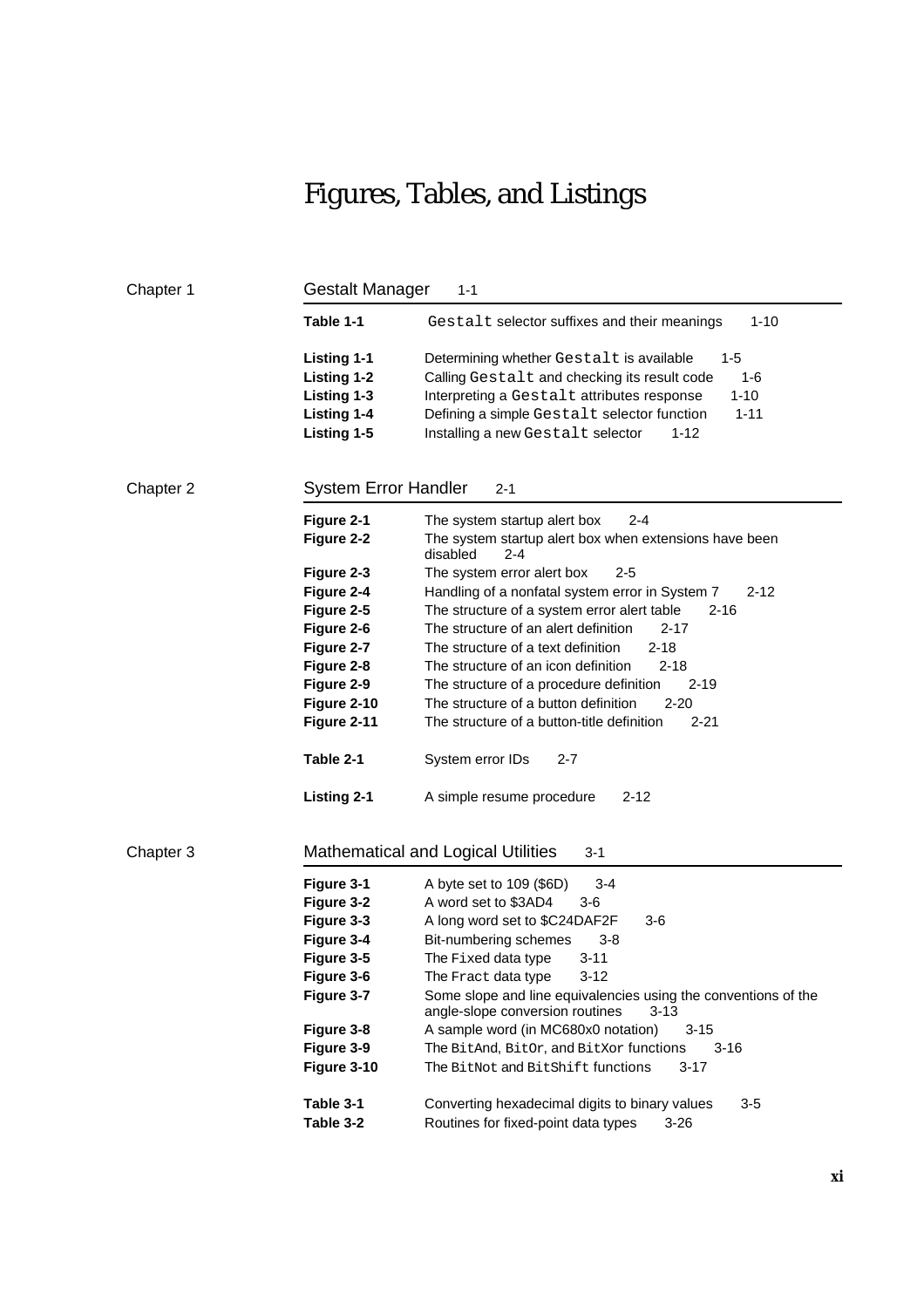|           | <b>Listing 3-1</b>                       | Testing bits<br>$3 - 14$                                                                                                                      |
|-----------|------------------------------------------|-----------------------------------------------------------------------------------------------------------------------------------------------|
|           | <b>Listing 3-2</b>                       | Determining whether a handle is purgeable using the BitTst<br>function<br>3-15                                                                |
|           | Listing 3-3                              | Packing data to a resource<br>3-20                                                                                                            |
|           | <b>Listing 3-4</b>                       | Decompressing data from a packed resource<br>3-21                                                                                             |
|           | Listing 3-5                              | Seeding the pseudo-random number generator<br>$3-22$                                                                                          |
|           | Listing 3-6                              | A simple way of obtaining a large random integer from a range<br>of pseudo-random numbers<br>$3 - 23$                                         |
|           | <b>Listing 3-7</b>                       | Obtaining a pseudo random integer from a small range of<br>$3 - 23$<br>numbers                                                                |
|           | Listing 3-8                              | Obtaining a pseudo-random long integer<br>$3 - 24$                                                                                            |
| Chapter 4 |                                          | Date, Time, and Measurement Utilities<br>4-1                                                                                                  |
|           | Figure 4-1                               | $4 - 7$<br>The Date & Time control panel                                                                                                      |
|           | Figure 4-2                               | The Map control panel<br>4-7                                                                                                                  |
|           | Figure 4-3                               | The numeric-format resource (resource type 'it10')<br>4-8                                                                                     |
|           | Table 4-1                                | Equivalent dates in the Gregorian, Arabic CLC, and Jewish<br>calendars<br>$4 - 17$                                                            |
|           | Table 4-2                                | Values for the dayOfYear and weekOfYear fields for the date<br>1 Muharram 1414 and equivalent values in the Gregorian<br>calendar<br>$4 - 17$ |
|           | Table 4-3                                | Comparison of settings in fields of the long date-time record for<br>Arabic CLC, Gregorian, and Jewish calendars<br>4-18                      |
|           | Table 4-4                                | Renamed and relocated routines<br>4-33                                                                                                        |
|           | <b>Listing 4-1</b>                       | Getting the current date and time with the GetDateTime<br>procedure<br>4-10                                                                   |
|           | <b>Listing 4-2</b>                       | Getting the current date and time with the GetTime<br>procedure<br>$4 - 10$                                                                   |
|           | <b>Listing 4-3</b>                       | Changing the current date and time with the SetDateTime<br>function<br>4-11                                                                   |
|           | <b>Listing 4-4</b>                       | Changing the current date and time with the SetTime<br>function<br>4-11                                                                       |
|           | <b>Listing 4-5</b>                       | Manipulating date-time information<br>4-13                                                                                                    |
|           | Listing 4-6                              | Calculating the 300th day of the year<br>$4 - 15$                                                                                             |
|           | <b>Listing 4-7</b>                       | Computing the day of the week<br>4-16                                                                                                         |
|           | <b>Listing 4-8</b>                       | Converting latitude and longitude to Fract values<br>$4 - 19$                                                                                 |
|           | <b>Listing 4-9</b>                       | Getting gmtDelta<br>4-20                                                                                                                      |
|           | Listing 4-10                             | Setting gmtDelta<br>$4 - 21$                                                                                                                  |
|           | Listing 4-11                             | Getting the current units of measurement<br>$4 - 21$                                                                                          |
|           | Listing 4-12                             | Timing an event using the Microseconds procedure<br>$4 - 22$                                                                                  |
| Chapter 5 |                                          | <b>Control Panel Extensions</b><br>$5 - 1$                                                                                                    |
|           | Figure 5-1                               | A control panel with a panel<br>5-4                                                                                                           |
|           | Figure 5-2                               | Panel-selection pop-up menu in a control panel<br>$5 - 5$                                                                                     |
|           | <b>Listing 5-1</b><br><b>Listing 5-2</b> | A component resource for a control panel extension<br>$5 - 9$<br>Handling Component Manager request codes<br>$5 - 10$                         |
|           |                                          |                                                                                                                                               |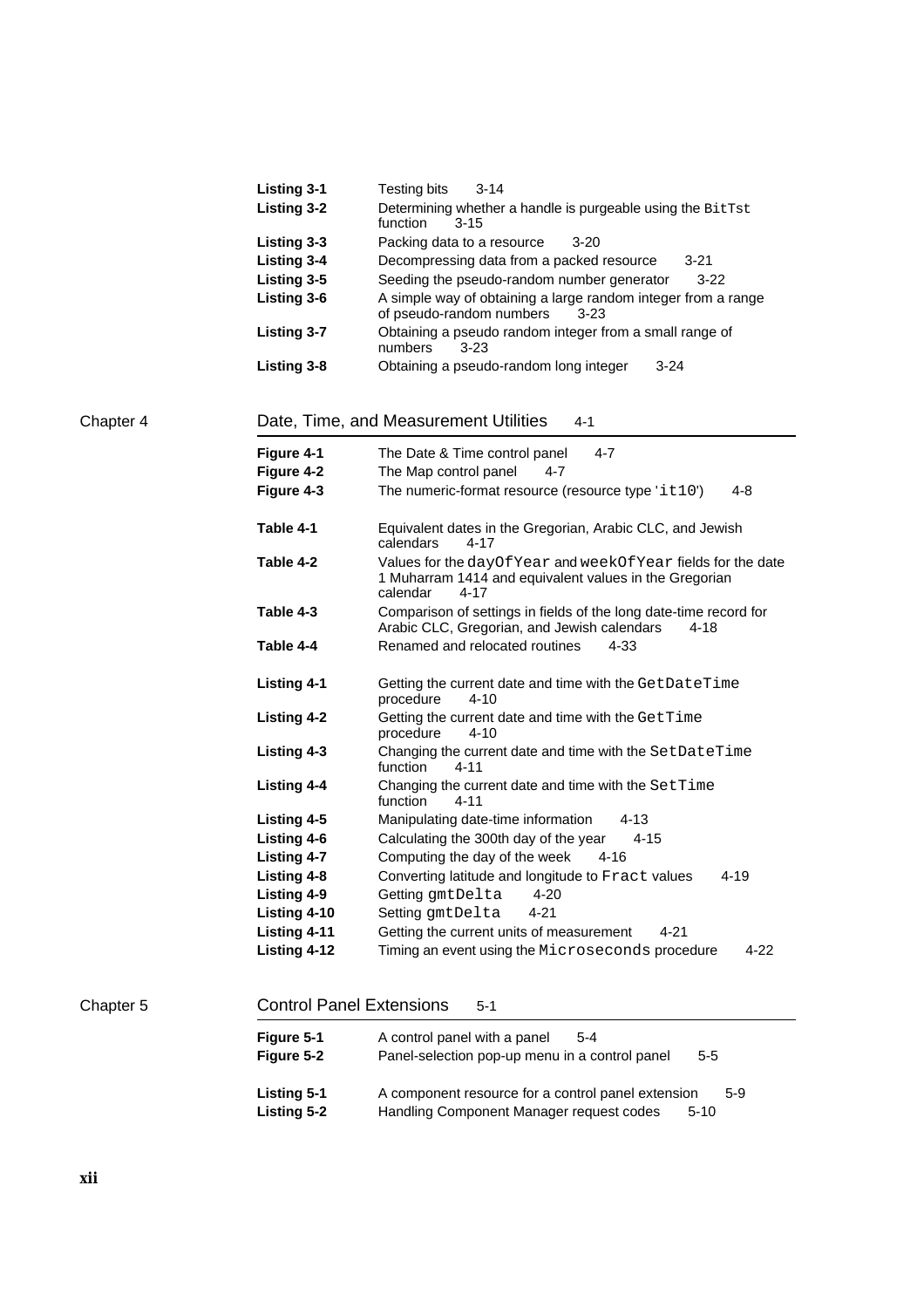|           | Listing 5-3<br><b>Listing 5-4</b><br>Listing 5-5<br>Listing 5-6                                                                                                         | 5-14<br>Responding to the get-item list request<br>Responding to the install request<br>$5 - 15$<br>Responding to an item-select request<br>$5 - 16$<br>Responding to an event-select request<br>$5 - 18$                                                                                                                                                                                                                                                                                                                                                                                                                                                                                |  |  |
|-----------|-------------------------------------------------------------------------------------------------------------------------------------------------------------------------|------------------------------------------------------------------------------------------------------------------------------------------------------------------------------------------------------------------------------------------------------------------------------------------------------------------------------------------------------------------------------------------------------------------------------------------------------------------------------------------------------------------------------------------------------------------------------------------------------------------------------------------------------------------------------------------|--|--|
| Chapter 6 | <b>Queue Utilities</b>                                                                                                                                                  | 6-1                                                                                                                                                                                                                                                                                                                                                                                                                                                                                                                                                                                                                                                                                      |  |  |
|           | Figure 6-1<br>Figure 6-2<br>Figure 6-3<br>Figure 6-4                                                                                                                    | An operating-system queue<br>6-4<br>The format of a queue header<br>$6-5$<br>The format of a queue element<br>6-6<br>Formats of a vertical retrace queue element and a notification<br>queue element<br>6-8                                                                                                                                                                                                                                                                                                                                                                                                                                                                              |  |  |
|           | Table 6-1<br>Table 6-2<br>Table 6-3                                                                                                                                     | Operating-system queue types<br>6-7<br>Installation routines for operating-system queue elements<br>$6 - 10$<br>Removal routines for operating-system elements<br>$6 - 12$                                                                                                                                                                                                                                                                                                                                                                                                                                                                                                               |  |  |
|           | Listing 6-1<br><b>Listing 6-2</b>                                                                                                                                       | Searching for drives in the drive queue<br>6-9<br>Using the Enqueue procedure to add a bank customer to a teller<br>6-11<br>queue                                                                                                                                                                                                                                                                                                                                                                                                                                                                                                                                                        |  |  |
|           | Listing 6-3                                                                                                                                                             | Using Dequeue to remove the first customer in the bank-teller<br>6-12<br>queue                                                                                                                                                                                                                                                                                                                                                                                                                                                                                                                                                                                                           |  |  |
| Chapter 7 | <b>Parameter RAM Utilities</b><br>7-1                                                                                                                                   |                                                                                                                                                                                                                                                                                                                                                                                                                                                                                                                                                                                                                                                                                          |  |  |
|           | Figure 7-1<br>Figure 7-2                                                                                                                                                | Interaction between parameter RAM and low memory<br>7-4<br>The format of the system parameter record<br>$7-5$                                                                                                                                                                                                                                                                                                                                                                                                                                                                                                                                                                            |  |  |
|           | Table 7-1                                                                                                                                                               | Default values for parameter RAM (for U.S. system<br>software)<br>7-7                                                                                                                                                                                                                                                                                                                                                                                                                                                                                                                                                                                                                    |  |  |
| Chapter 8 | <b>Trap Manager</b>                                                                                                                                                     | $8 - 1$                                                                                                                                                                                                                                                                                                                                                                                                                                                                                                                                                                                                                                                                                  |  |  |
|           | Figure 8-1<br>Figure 8-2<br>Figure 8-3<br>Figure 8-4<br>Figure 8-5<br>Figure 8-6<br>Figure 8-7<br>Figure 8-8<br>Figure 8-9<br>Figure 8-10<br>Figure 8-11<br>Figure 8-12 | How the CPU processes A-line instructions<br>$8 - 4$<br>Trap dispatch tables<br>$8 - 5$<br>Accessing the FillRect procedure<br>8-6<br>Augmenting the FillRect procedure with a single patch<br>8-7<br>A-line instruction format<br>$8 - 10$<br>Exception stack frame (on Macintosh computers with a MC68020<br>microprocessor or greater)<br>$8 - 10$<br>An A-line instruction for an Operating System routine<br>$8 - 11$<br>The stack on entry to an Operating System routine<br>$8 - 12$<br>An A-line instruction for a Toolbox routine<br>$8 - 15$<br>Stack when entering a Toolbox routine<br>$8 - 15$<br>Pascal calling convention<br>$8 - 17$<br>C calling convention<br>$8 - 17$ |  |  |
|           | Table 8-1<br>Table 8-2                                                                                                                                                  | Toolbox parameter-passing conventions<br>$8 - 18$<br>Conventions for returning results from Toolbox functions<br>$8 - 19$                                                                                                                                                                                                                                                                                                                                                                                                                                                                                                                                                                |  |  |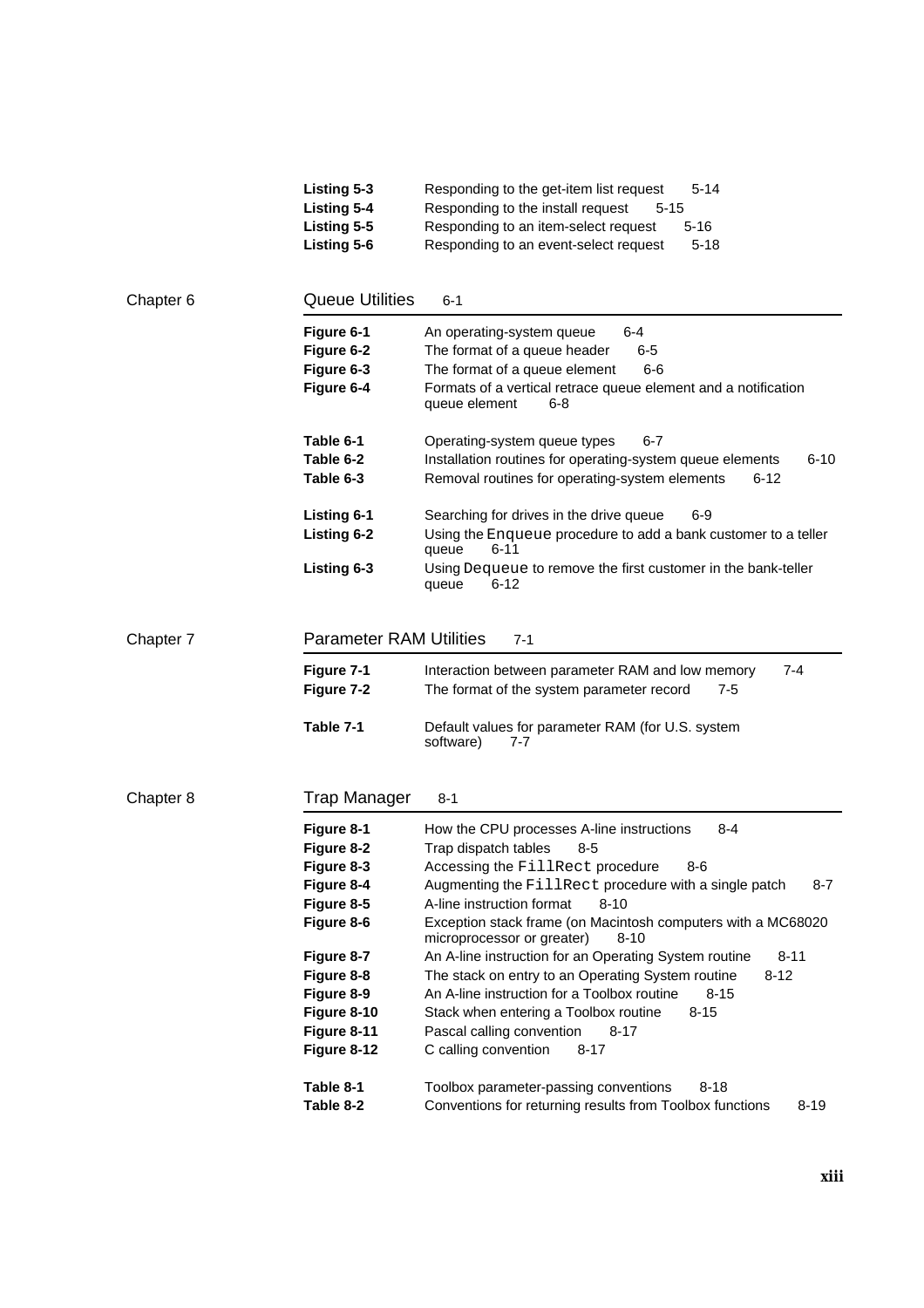|            | <b>Listing 8-1</b>   | Determining if a system software routine is available                  | $8 - 22$ |
|------------|----------------------|------------------------------------------------------------------------|----------|
|            | Listing 8-2          | Determining whether WaitNextEvent and Gestalt are<br>available<br>8-23 |          |
|            | Listing 8-3          | Patching the SysBeep Operating System procedure                        | $8 - 23$ |
|            | <b>Listing 8-4</b>   | Jumping to the next routine in the daisy chain<br>$8 - 24$             |          |
|            | Listing 8-5          | Installing a patch<br>$8 - 24$                                         |          |
|            |                      |                                                                        |          |
| Chapter 9  | <b>Start Manager</b> | $9 - 1$                                                                |          |
|            | Figure 9-1           | The default system extension icon<br>$9 - 14$                          |          |
|            | Figure 9-2           | Typical resources for a system extension<br>$9 - 16$                   |          |
|            | <b>Listing 9-1</b>   | The MySampleINIT system extension<br>$9 - 11$                          |          |
| Chapter 10 | Package Manager      | $10-1$                                                                 |          |
|            | Table 10-1           | 10-3<br>The standard Macintosh packages                                |          |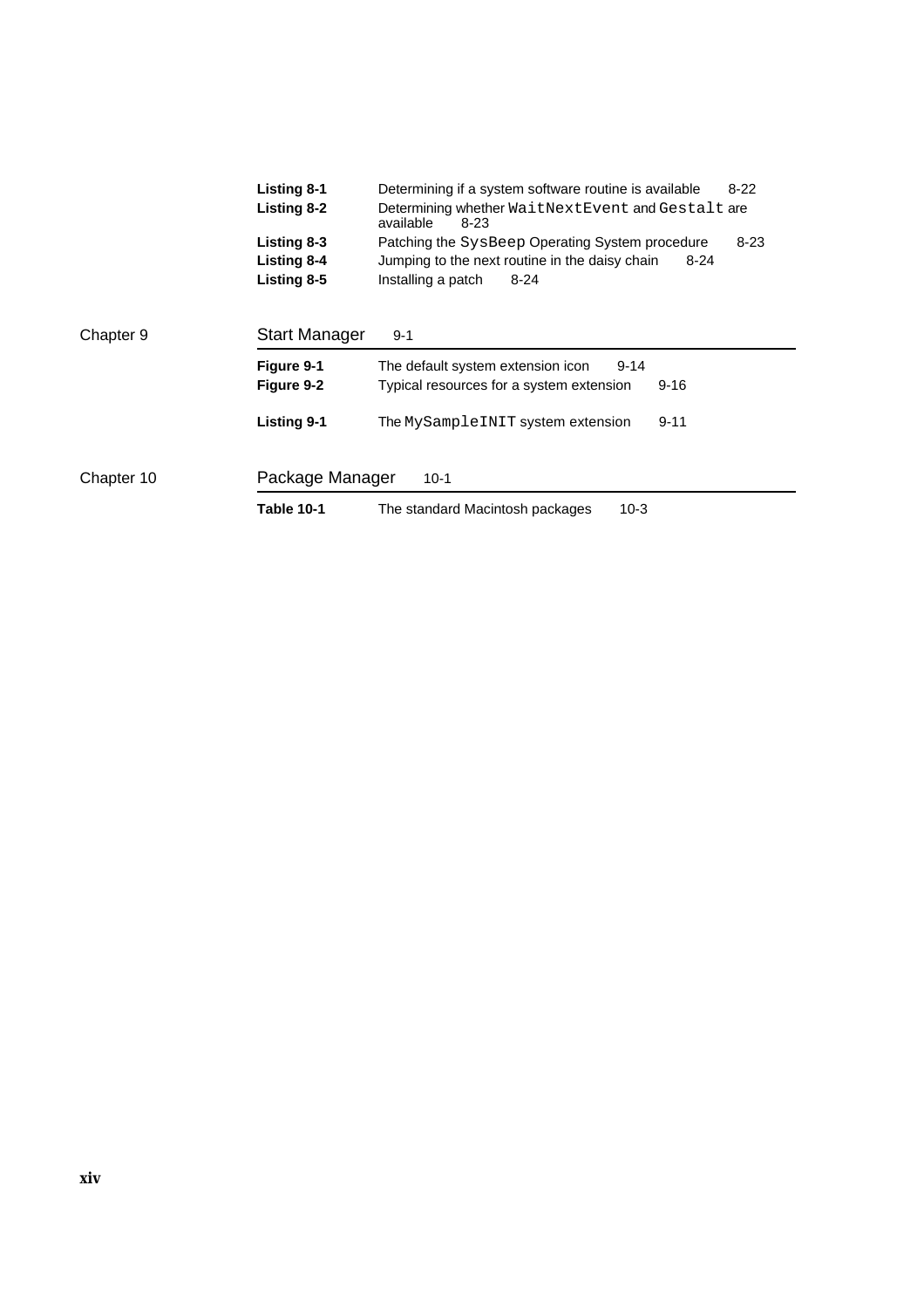## About This Book

This book, *Inside Macintosh: Operating System Utilities* describes the parts of the Macintosh Operating System that allow you to manage various low-level aspects of the system software. The chapters in this book and the information they contain are summarized here.

- n "Gestalt Manager" describes how the Gestalt Manager works. This chapter also describes how you can make information about your own hardware or software available to other applications.
- n "System Error Handler" explains what the Macintosh Operating System does when a system error is encountered. This chapter also describes how you can provide code that can help your application recover from a system error.
- n "Mathematical and Logical Utilities" discusses how you can perform low-level logical manipulation of bits and bytes, save disk space by using simple compression and decompression routines, obtain a pseudorandom number, perform mathematical operations with two fixed-point data types supported directly by the Macintosh Operating System, and convert numeric variables of different types.
- "Date, Time, and Measurement Utilities" describes a set of utility routines  $n$ that you can use to operate on dates and times. You can use these routines to get and change information about the current date, time, geographic location, time zone, and units of measurement.
- "Control Panel Extensions" describes how you can create a control panel  $n$ extension to add a panel to an existing control panel.
- "Queue Utilities" describes how your application can directly add  $n$ elements to and remove them from operating-system queues managed by the Macintosh Operating System. This chapter also describes how you can use the Queue Utilities to operate on queues that you create.
- n "Parameter RAM" describes how your application can access and modify the information used by the system software at system startup time.
- n "Trap Manager" describes how the Trap Manager works and then shows how you can use the Trap Manger to check for the availability of a system software routine. This chapter also describes how you can alter the behavior of a system software routine.
- n "Start Manager" describes the system initialization and system startup process performed by the Macintosh computer. This chapter also describes how you can create a system extension.
- "Package Manager" lists all the standard Macintosh packages and it describes the routines that loads the packages into memory.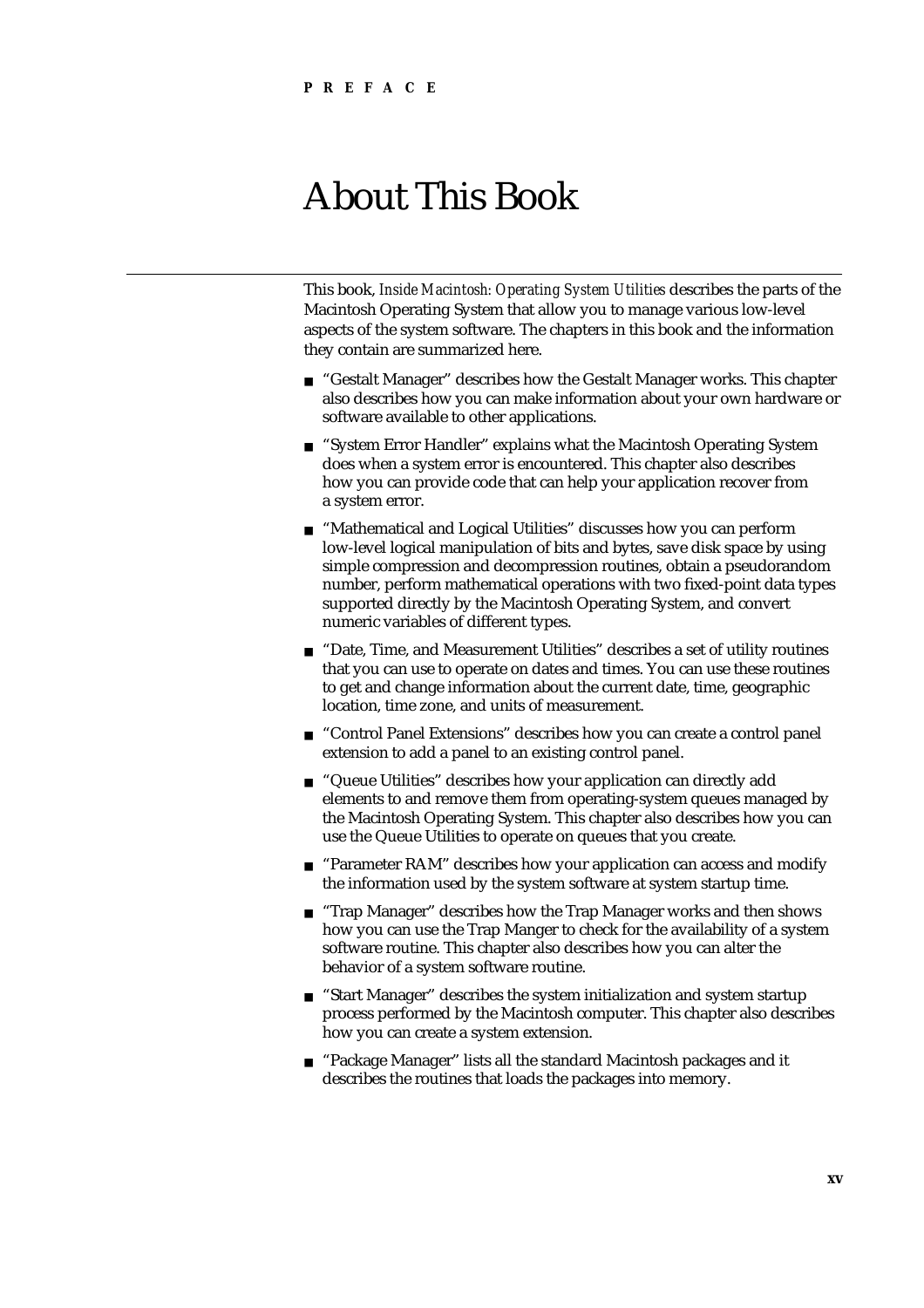Additional information about the Macintosh Operating System can be found in other Inside Macintosh books. For information about processes and tasks, see *Inside Macintosh: Processes*. For information on how to allocate, release, or otherwise manipulate memory, see *Inside Macintosh: Memory*. For information about managing files and other objects in the file system, see *Inside Macintosh: Files*.

If you are new to programming the Macintosh computer, you should also read *Inside Macintosh: Overview* for an introduction to general concepts of Macintosh programming.

### Format of a Typical Chapter

Almost all chapters in this book follow a standard structure. For example, the chapter "Queue Utilities" contains these sections:

- n "About Queue Utilities." This section provides an overview of the features provided by the Queue Utilities.
- "Using Queue Utilities." This section describes the tasks you can n. accomplish using Queue Utilities. It describes how to use the most common routines, provides code samples, and supplies additional information.
- n "Queue Utilities Reference." This section provides a complete reference for the Queue Utilities by describing the data structures, and routines it uses. Each routine description also follows a standard format, which presents the routine declaration followed by a description of every parameter of the routine. Some routine descriptions also give additional descriptive information, such as assembly-language information or result codes.
- n "Summary of Queue Utilities." This section provides the Pascal and C interfaces for the constants, data structures, routines, and result codes associated with Queue Utilities. It also includes relevant assembly-language interface information.

### Conventions Used in This Book

*Inside Macintosh* uses special conventions to present certain types of information.

### Special Fonts

All code listings, reserved words, and names of actual data structures, fields, constants, parameters, and routines are shown in Courier (this is Courier).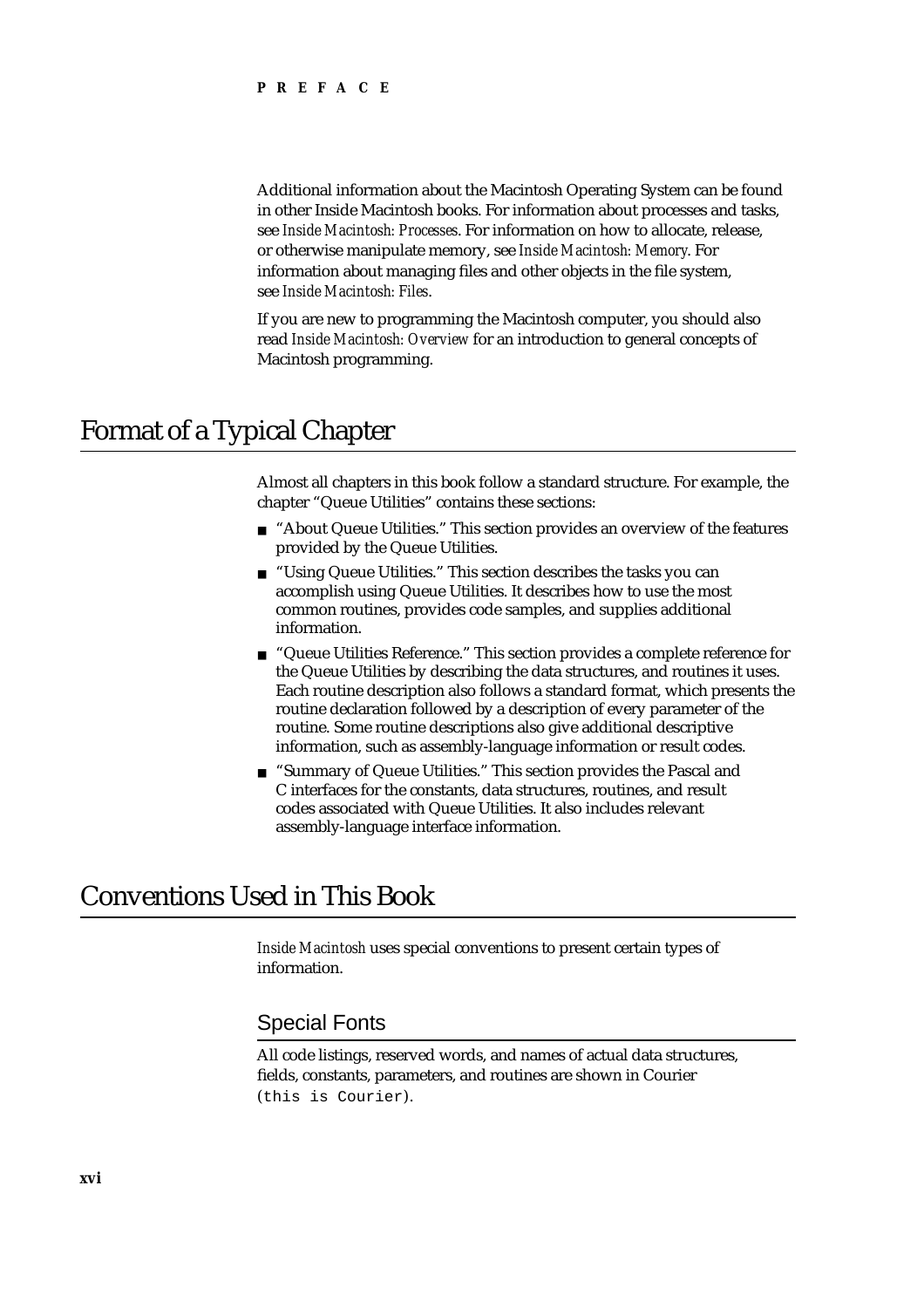### **PREFACE**

Words that appear in **boldface** are key terms or concepts and are defined in the glossary.

### Types of Notes

There are several types of notes used in this book.

#### **Note**

A note like this contains information that is interesting but not essential to an understanding of the main text. (An example appears on page 1-5.)

#### **IMPORTANT**

A note like this contains information that is essential for an understanding of the main text. (An example appears on page 4-6.)

#### **WARNING**  $\mathbf{S}$

Warnings like this indicate potential problems that you should be aware of as you design your application. Failure to heed these warnings could result in system crashes or loss of data. (An example appears on page 1-12.)

### Assembly-Language Information

*Inside Macintosh* provides information about the registers for specific routines in this format:

### **Registers on entry**

A0 Contents of register A0 on entry

### **Registers on exit**

D0 Contents of register D0 on exit

In the "Assembly-Language Summary" section at the end of each chapter, *Inside Macintosh* presents information about the fields of data structures in this format:

|    | what    | word | event code          |
|----|---------|------|---------------------|
| -2 | message | long | event message       |
| -6 | when    | long | ticks since startup |

The left column indicates the byte offset of the field from the beginning of the data structure. The second column shows the field name as defined in the MPW Pascal interface files; the third column indicates the size of that field. The fourth column provides a brief description of the use of the field. For a complete description of each field, see the discussion of the data structure in the reference section of the chapter.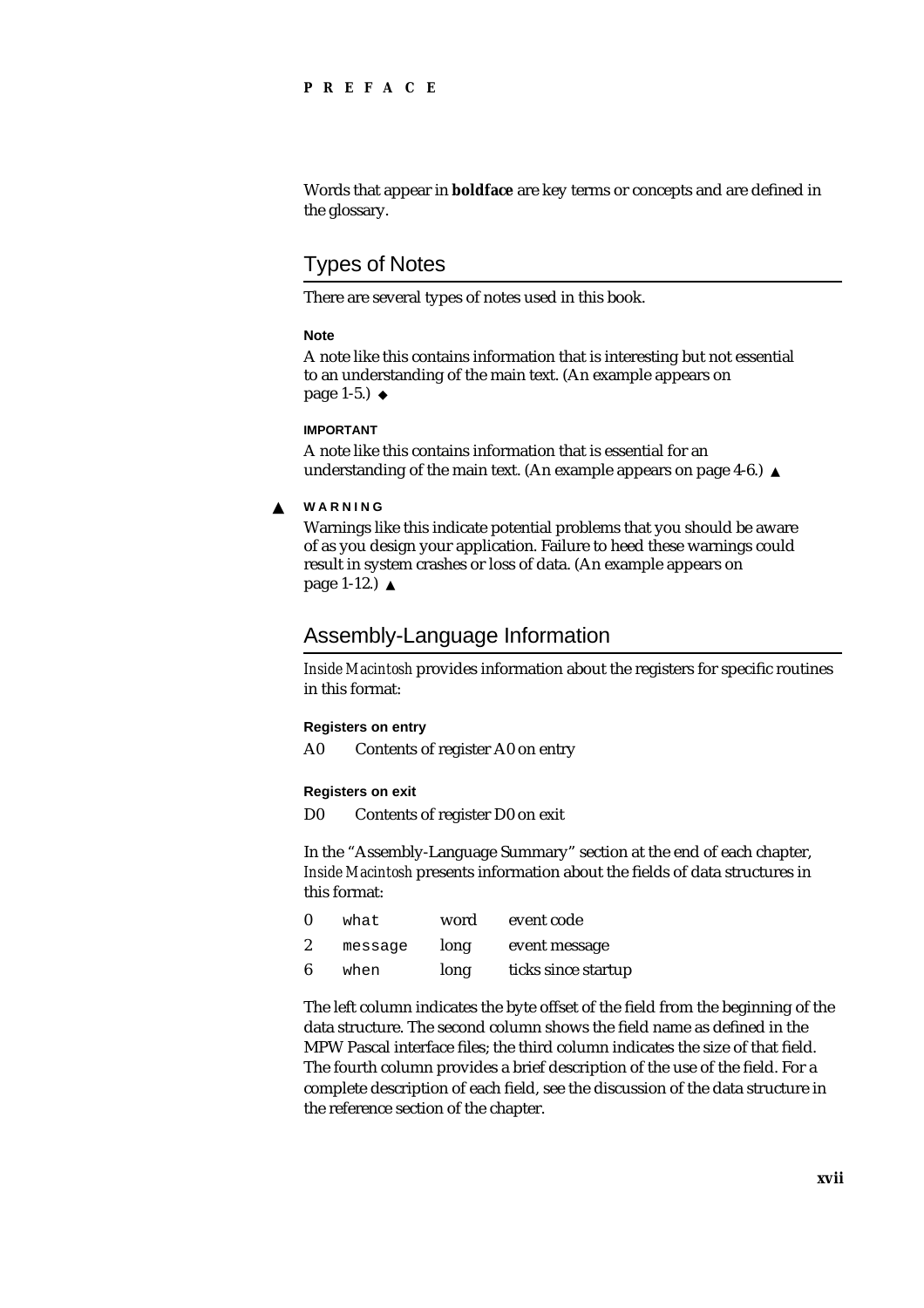In addition, *Inside Macintosh* presents information about the fields of a parameter block in this format:

### **Parameter block**

| inAndOut | Integer | Input/output parameter. |
|----------|---------|-------------------------|
| output1  | Ptr     | Output parameter.       |
| input1   | Ptr     | Input parameter.        |

The arrow in the far left column indicates whether the field is an input parameter, output parameter, or both. You must supply values for all input parameters and input/output parameters. The routine returns values in output parameters and input/output parameters.

The second column shows the field name as defined in the MPW Pascal interface files; the third column indicates the Pascal data type of that field. The fourth column provides a brief description of the use of the field. For a complete description of each field, see the discussion that follows the parameter block or the description of the parameter block in the reference section of the chapter.

### The Development Environment

The system software routines described in this book are available using Pascal, C, or assembly-language interfaces. How you access these routines depends on the development environment you are using. When showing system software routines, this book uses the Pascal interface available with the Macintosh Programmer's Workshop (MPW).

All code listings in this book are shown in Pascal or assembly language. They show methods of using various routines and illustrate techniques for accomplishing particular tasks. All code listings have been compiled and in many cases tested. However, Apple Computer, Inc., does not intend for you to use these code samples in your application.

APDA is Apple's worldwide source for over three hundred development tools, technical resources, training products, and information for anyone interested in developing applications on Apple platforms. Customers receive the quarterly *APDA Tools Catalog* featuring all current versions of Apple and the most popular third-party development tools. Ordering is easy; there are no membership fees, and application forms are not required for most products. APDA offers convenient payment and shipping options including site licensing.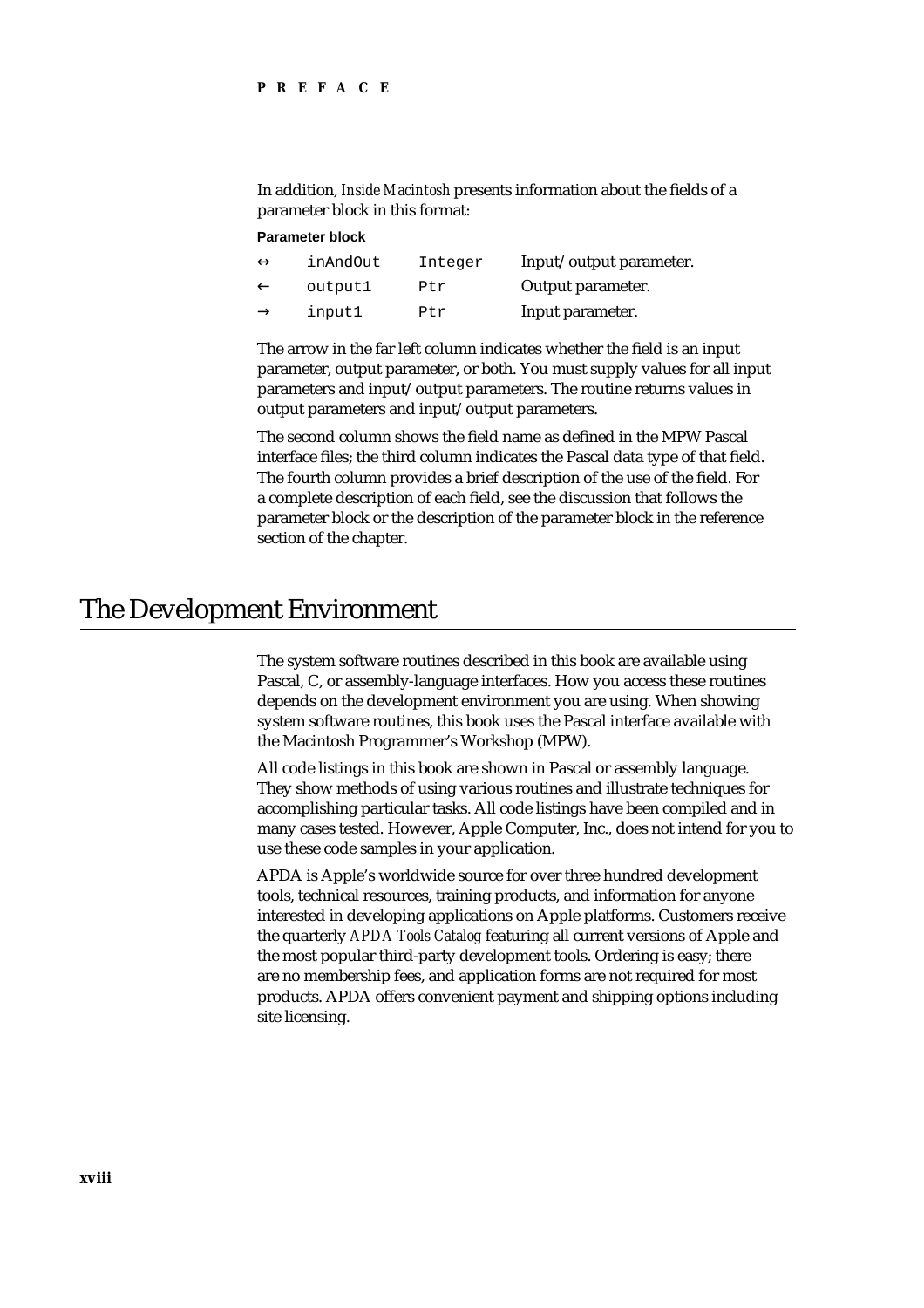### **PREFACE**

To order products or to request a complimentary copy of the *APDA Tools Catalog,* contact APDA Apple Computer, Inc. P.O. Box 319 Buffalo, NY 14207-0319 Telephone: 800-282-2732 (United States) 800-637-0029 (Canada) 716-871-6555 (elsewhere in the world) Fax: 716-871-6511 AppleLink: APDA America Online: APDAorder CompuServe: 76666,2405

If you provide commercial products and services, call 408-974-4897 for information on the developer support programs available from Apple.

For information on registering signatures, file types, and other technical information, contact

Macintosh Developer Technical Support Apple Computer, Inc. 1 Infinite Loop, M/S 303-2T Cupertino, CA 95014-6299

Internet: APDA@applelink.apple.com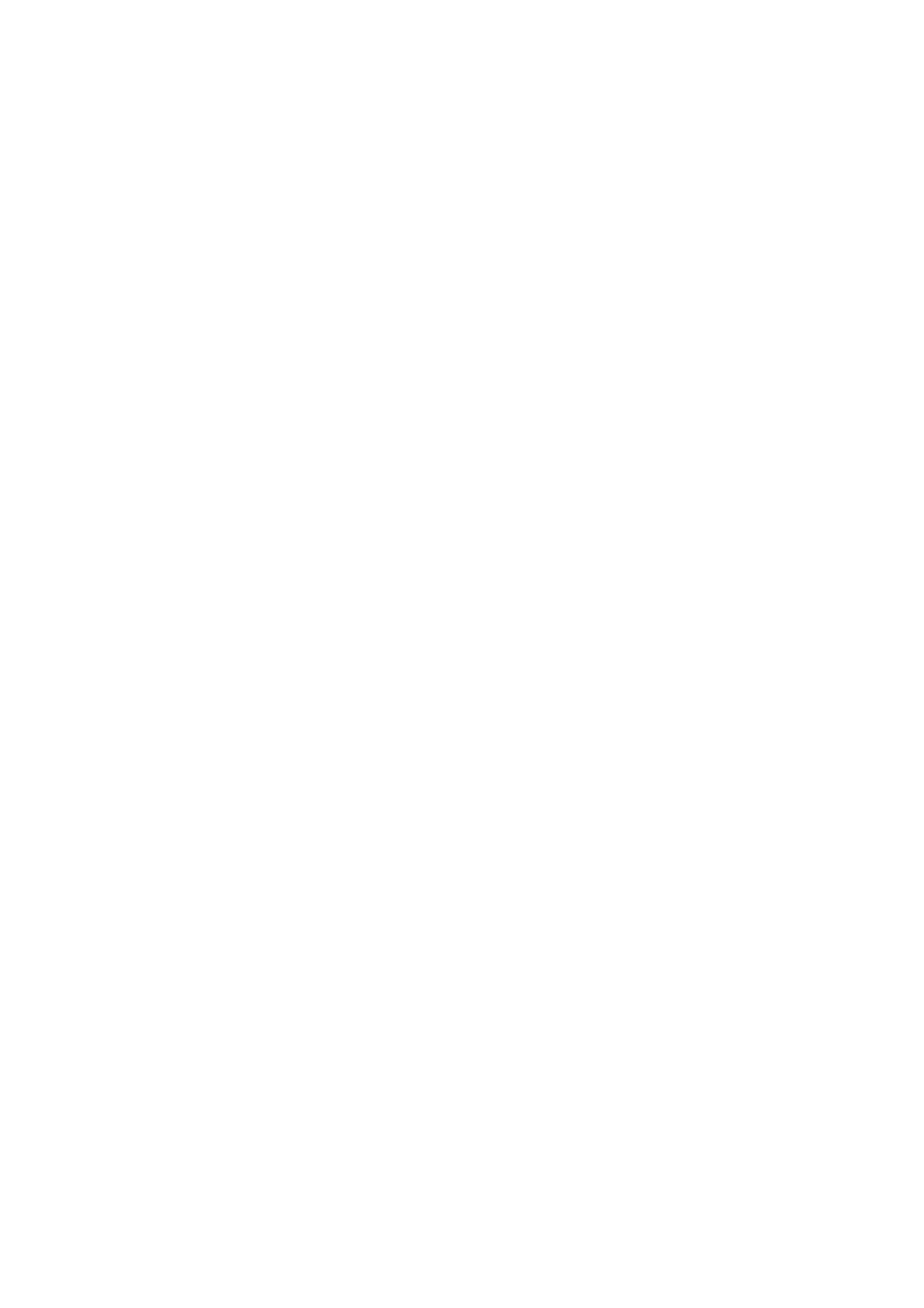### Contents

About the Gestalt Manager 1-3 Using the Gestalt Manager 1-5 Determining Whether the Gestalt Manager Is Available 1-5 Getting Information About the Operating Environment 1-6 Interpreting Gestalt Responses 1-9 Adding a New Selector Code 1-10 Modifying a Selector Function 1-13 Getting Environmental Information Without the Gestalt Manager 1-14 Gestalt Manager Reference 1-14 Constants 1-14 Data Structures 1-28 The System Environment Record 1-28 Gestalt Manager Routines 1-30 Getting Information About the Operating Environment 1-30 Adding a Selector Code 1-33 Modifying a Selector Function 1-35 Application-Defined Routines 1-36 The Selector Function 1-36 Summary of the Gestalt Manager 1-38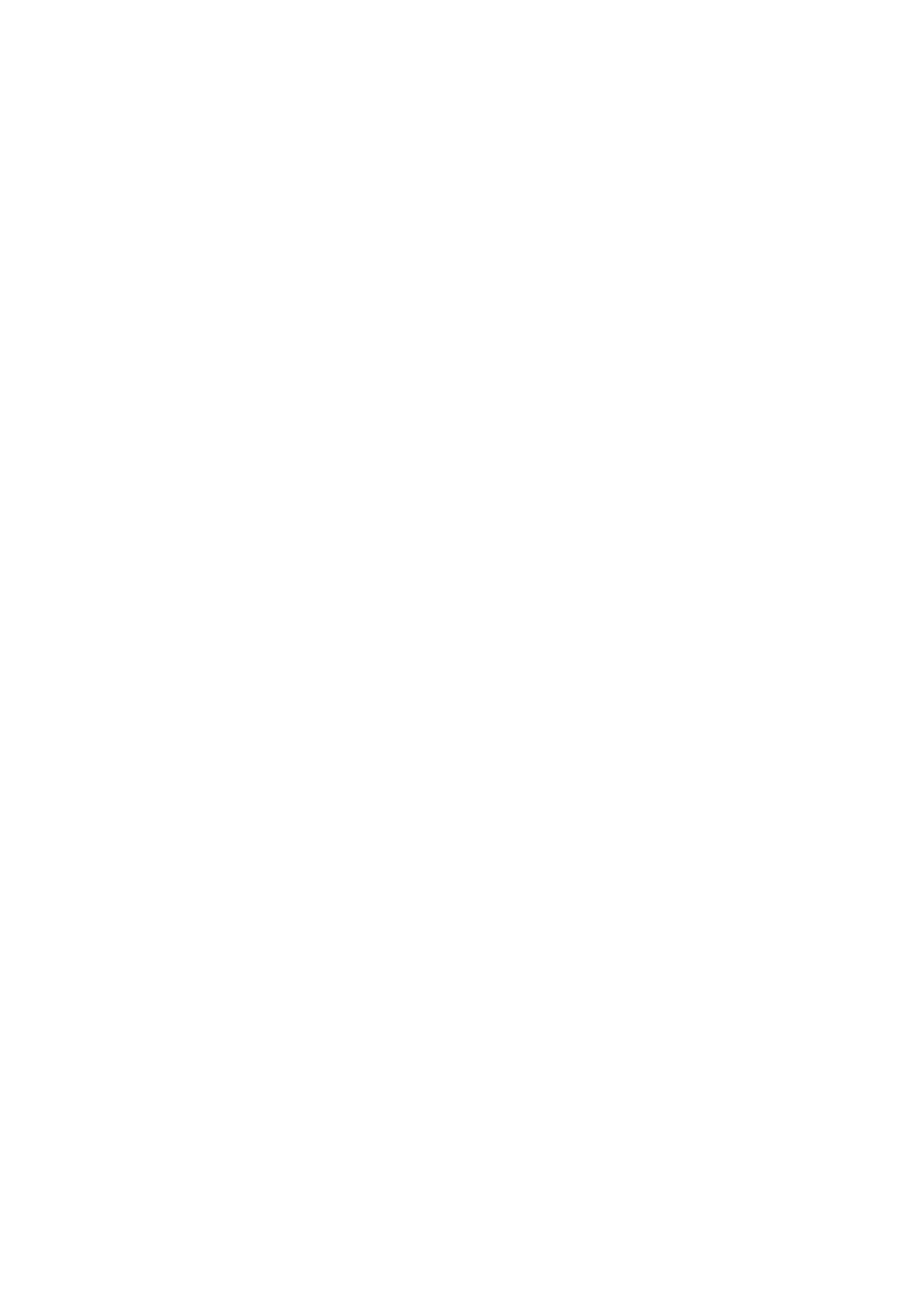#### Gestalt Manager

This chapter describes how you can use the Gestalt Manager and other system software facilities to investigate the operating environment. You need to know about the operating environment if your application takes advantage of hardware (such as a floating-point unit) or software (such as Color QuickDraw) that is not available on all Macintosh computers. You can also use the Gestalt Manager to inform the Operating System that your software is present and to find out about other software registered with the Gestalt Manager.

The Gestalt Manager is available in system software versions 6.0.4 and later. The MPW software development system and some other development environments supply code that allows you to use the Gestalt Manager on earlier system software versions; check the documentation provided with your development system.

In system software versions earlier than 6.0.4, you can retrieve a limited description of the operating environment with the SysEnvirons function, also described in this chapter.

You need to read this chapter if you take advantage of specific hardware or software features that may not be present on all versions of the Macintosh, or if you wish to inform other software that your software is present in the operating environment.

This chapter describes how the Gestalt Manager works and then explains how you can

- determine whether the Gestalt Manager is available
- call the Gestalt function to investigate the operating environment
- n make information about your own hardware or software available to other applications
- retrieve a limited description of the operating environment even if the Gestalt Manager is not available

### About the Gestalt Manager

The Macintosh family of computers includes models that use a number of different processors, some accompanied by a floating-point unit (FPU) or memory management unit (MMU). Also, a single hardware configuration can have various versions of system software, drivers, and QuickDraw routines.

In general, applications should communicate with the system software and hardware through the available managers and device drivers. However, if your application takes advantage of hardware or software components that may not be present on all Macintosh computers, then you need some mechanism to determine whether those components are available.

The Gestalt function provides a simple, efficient way to determine the hardware and software configurations so your application can exploit as fully as possible whatever environment it is running in. When your application calls the Gestalt function, your application passes a **selector code** (or **selector**) as a parameter to specify the information it needs. Your application can call the Gestalt function to determine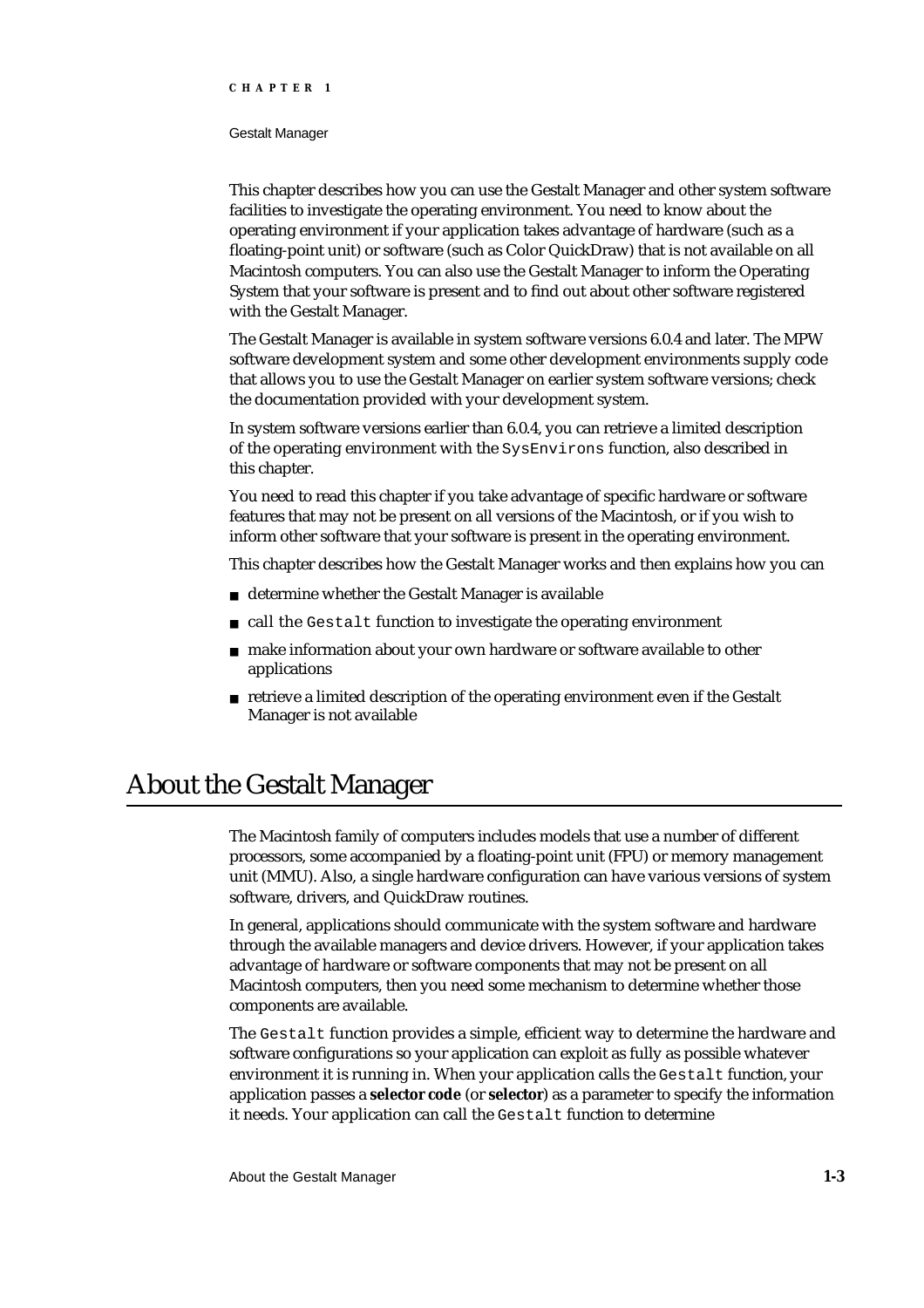#### Gestalt Manager

- the version and features of QuickDraw  $\overline{a}$
- the versions and features of various other managers and drivers n.
- the type of floating-point unit (FPU), if any
- the type of memory management unit (MMU), if any  $\overline{p}$
- the amount of available RAM n.
- the amount of available virtual memory  $\mathsf{n}$
- the version of the A/UX operating system, if it's running n.
- the type of keyboard  $\overline{a}$
- the model of computer  $\overline{p}$
- the version number of the System file  $\overline{p}$
- the type of central processing unit (CPU)  $\overline{p}$

Your application can use the information returned by Gestalt in various ways. It might branch to alternate code, for example, depending on the version of QuickDraw, or cancel an operation and present an alert box if a critical but optional hardware component is unavailable.

Associated with the Gestalt function are two other functions—one that allows an application to register new features with the Gestalt Manager and another that allows an application to change the function used by Gestalt to retrieve a particular piece of information. These two functions make it easy for your software to announce its presence to other applications. A debugger, for example, can register itself with the Gestalt Manager during system initialization; afterward, debugging code in an application under development can call Gestalt to verify that the special routines provided by the debugger are available on the local machine. In this way, the Gestalt Manager can act as a central clearinghouse for information on the available software and hardware features of the operating environment and enhance cooperation and awareness among third-party products.

Although the Gestalt function can provide much of the information your application needs, you might still need to call some special-purpose routines supplied by various parts of the system software. To determine the resolution of the main Macintosh screen, for example, you call the ScreenRes procedure, described in the book *Inside Macintosh: Imaging with QuickDraw.*

The Gestalt function has replaced both the SysEnvirons function and the Environs procedure. The Gestalt function is simpler to use and provides more information than either of those routines. Applications that use SysEnvirons execute correctly in system software versions 7.0 and later, in which SysEnvirons calls Gestalt.

The SysEnvirons function, introduced with the Macintosh SE and Macintosh II computers, fills in and returns a pointer to a **system environment record**, a data structure that describes some features of the operating environment. The SysEnvirons function cannot provide the detailed information supplied by Gestalt.

Like the SysEnvirons function, Gestalt can provide objective configuration information such as ROM version and size, but you should not infer the presence or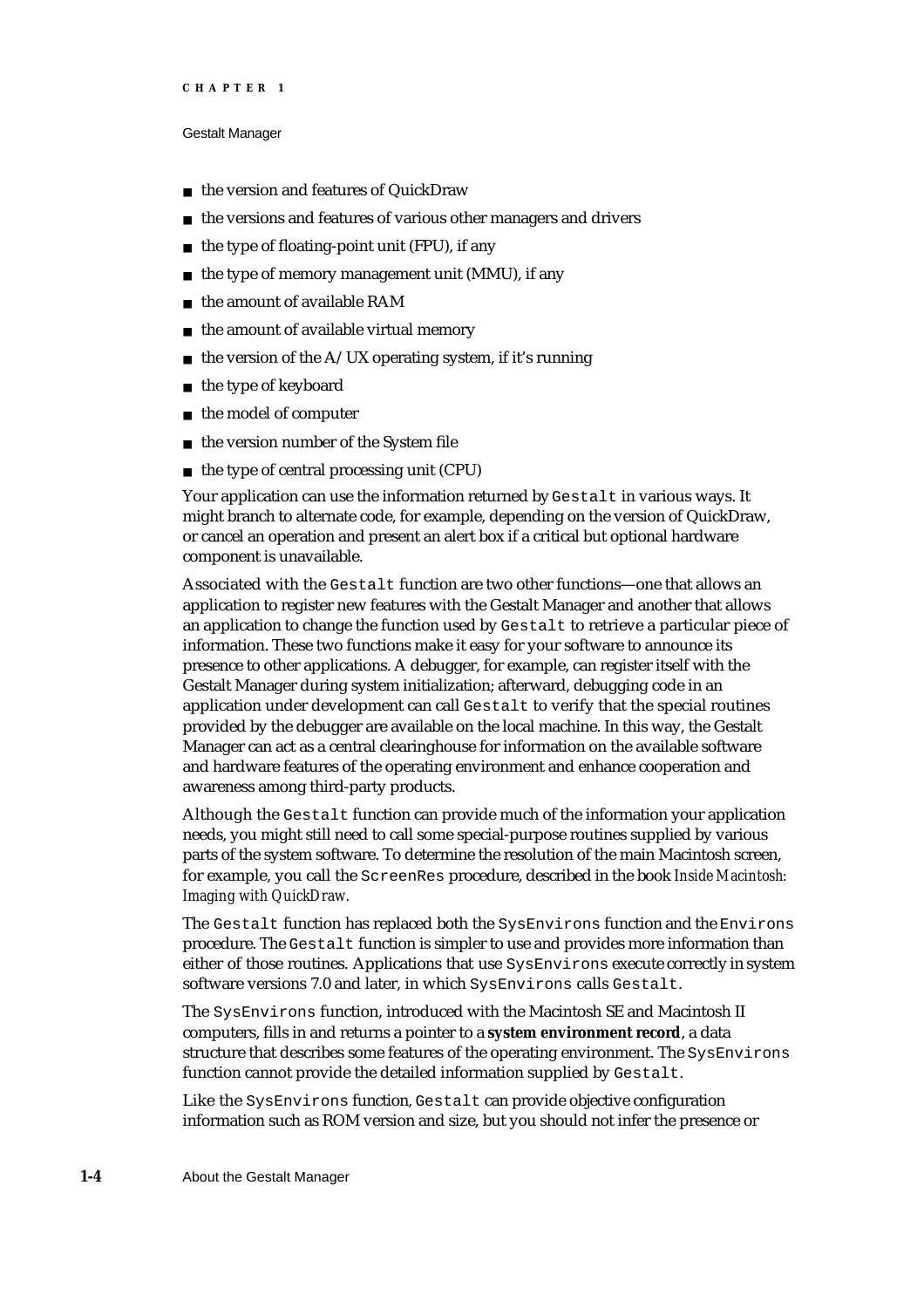Gestalt Manager

absence of particular hardware or software features from that information. When you need to know whether a feature is present, you should request information about it directly by using the appropriate selector code. ("Getting Information About the Operating Environment" beginning on page 1-6, lists the Apple-defined selector codes for Gestalt.)

### Using the Gestalt Manager

The Gestalt Manager includes three functions—Gestalt, NewGestalt, and ReplaceGestalt. You can use the Gestalt function to get information about hardware or software components available on the current machine. You can use NewGestalt to register new software modules (such as drivers and patches) with the Gestalt Manager. You can use ReplaceGestalt to replace the function associated with a particular selector code.

#### **Note**

Most applications do not need to use either NewGestalt or ReplaceGestalt.

If the Gestalt Manager is not present, you can get a brief description of the operating environment by calling the SysEnvirons function.

### Determining Whether the Gestalt Manager Is Available

Versions 3.2 and later of MPW provide glue routines that allow you to call the Gestalt Manager functions even if they're not in ROM or in the System file (that is, if your application is running under a system software version earlier than 6.0.4). In assembly language, however, and possibly in other development environments, you must verify that the Gestalt Manager is available before you use it.

You can verify that the Gestalt function is available by calling the function NGetTrapAddress, specifying the trap number of Gestalt, and comparing the result with the address of the code that is executed when you invoke an unimplemented instruction. If Gestalt is available, you can safely assume that NewGestalt and ReplaceGestalt are also available. For efficiency, you might want to define a global Boolean variable that you can set at the beginning of your program. Listing 1-1 illustrates a test that sets the variable gHasGestalt.

Listing 1-1 Determining whether Gestalt is available

gHasGestalt := MySWRoutineAvailable(\_Gestalt);

For a sample definition of the application-defined function MySWRoutineAvailable, see the chapter "Trap Manager" later in this book.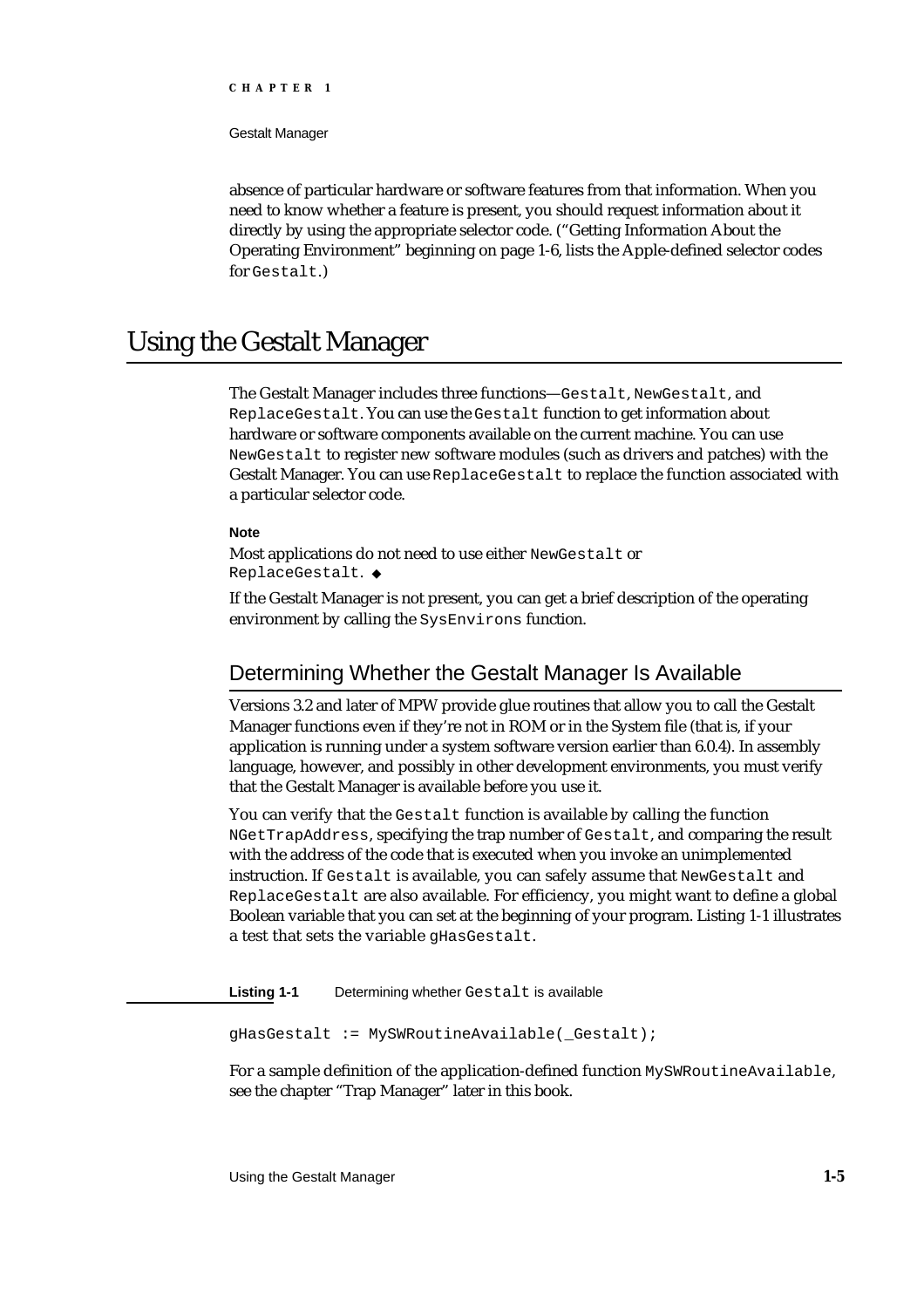### Getting Information About the Operating Environment

When your application needs information about a software or hardware feature, it calls the Gestalt function, which has this interface:

FUNCTION Gestalt (selector: OSType; VAR response: LongInt): OSErr;

The first parameter is a selector code, which specifies the kind of information your application needs. You can use any of the Apple-defined selector codes listed later in this section and described in more detail in the section "Constants" beginning on page 1-14. You can also define and register your own selector codes using the NewGestalt function (as described in "Adding a New Selector Code" beginning on page 1-10), and you can use selector codes defined and registered by other applications.

If Gestalt can determine the requested information, it returns that information in the response parameter and returns a result code of noErr. If Gestalt cannot obtain the information, it returns a result code indicating the cause of the error; in that case, the value of the response parameter is undefined. You should *always* check the result code returned by Gestalt to make sure that the response parameter contains meaningful information.

Listing 1-2 illustrates an application-defined function that retrieves the sound attributes of the current operating environment. The application-defined MyGetSoundAttr function checks the function result returned by Gestalt and passes any calls with a nonzero result code to an error-handling routine.

#### **Listing 1-2** Calling Gestalt and checking its result code

```
FUNCTION MyGetSoundAttr: LongInt;
VAR
  myErr: OSErr;
  myAttr: LongInt;
BEGIN
  IF gHasGestalt THEN
  BEGIN
     myErr := Gestalt(gestaltSoundAttr, myAttr);
     IF myErr <> noErr THEN {Gestalt failed}
        DoError(myErr)
  END
  ELSE
     myAttr := 0; {Gestalt not available}MyGetSoundAttr := myAttr;
END;
```
You get different kinds of information from Gestalt by passing selectors from two kinds of Apple-defined selector codes: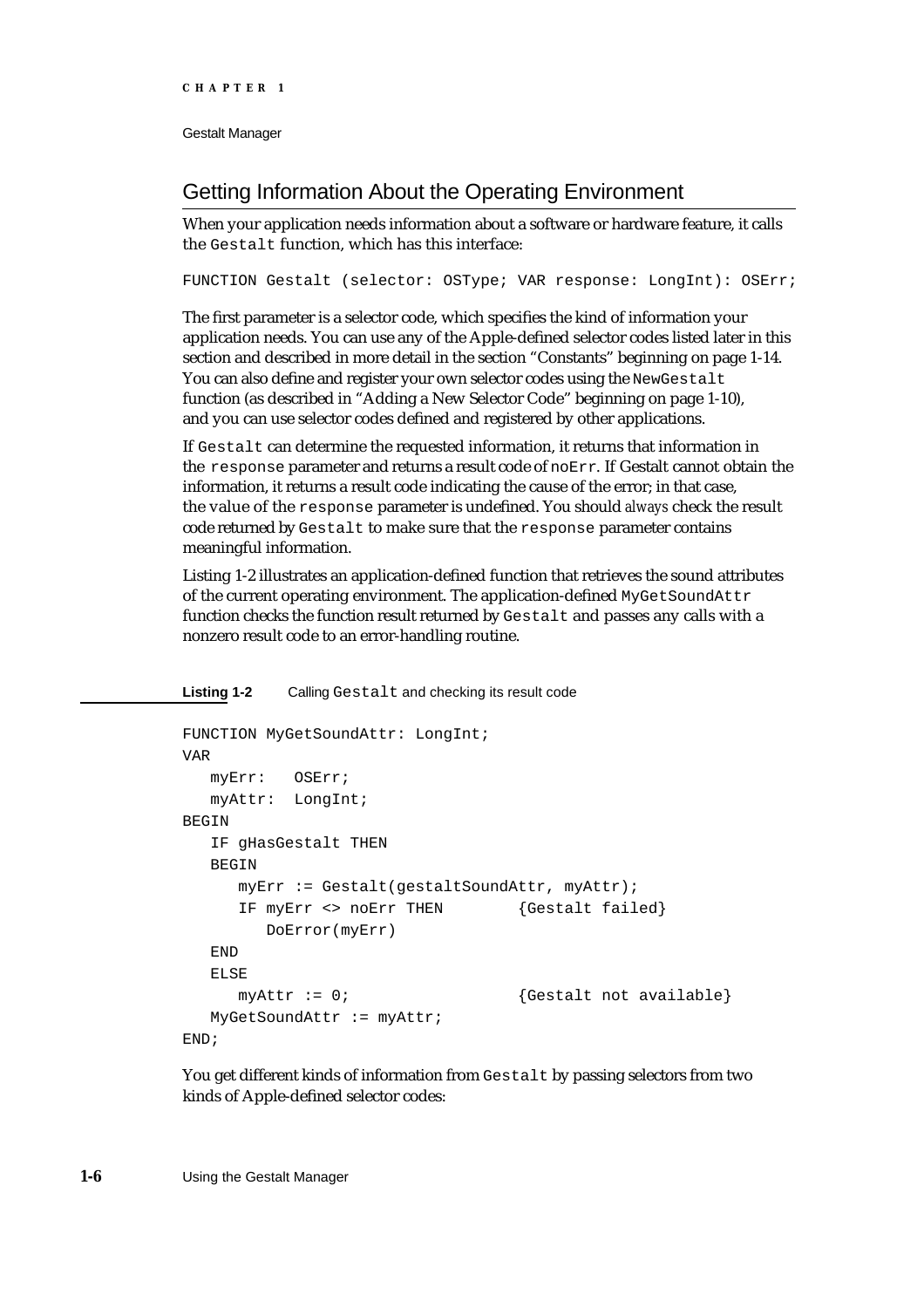- **environmental selectors**, which return information your application can use to guide its actions
- **informational selectors**, which return information that cannot be used to determine whether a feature is available

It is particularly important that you understand the difference between environmental and informational selectors. The response returned by Gestalt when it is passed an informational selector is for your (or the user's) edification only; it should *never* be used by your application to determine whether a specific hardware or software feature is available. For example, you can use Gestalt to test for the version of the ROM installed on a particular machine. You can display this information to the user, but you should not infer from it anything about the actual software available. Routines you expect to be in ROM may actually be in RAM; hence, you cannot know that a routine usually found in ROM is not present simply because the ROM version predates the routine. Also, routines contained in ROM may have been patched by the system at startup time, in which case the system might not have the features you think it has on the basis of the reported ROM version. A Macintosh Plus with an old ROM, for example, could be running System 7. Similar remarks apply to other informational selectors, including ROM size, machine type, and System file version number.

To retrieve specific information about the hardware and software features available, you can use the following environmental selectors:

| CONST                     |     |                                               |
|---------------------------|-----|-----------------------------------------------|
| gestaltAddressingModeAttr |     | = 'addr'; {addressing-mode attributes}        |
| gestaltAliasMgrAttr       |     | = 'alis'; {Alias Manager attributes}          |
| gestaltAppleEventsAttr    |     | = 'evnt'; {Apple events attributes}           |
| gestaltAppleTalkVersion   |     | = 'atlk'; {old format AppleTalk version}      |
| qestaltATalkVersion       |     | = 'atkv'; {new format AppleTalk version}      |
| gestaltAUXVersion         |     | $=$ 'a/ux'; $\{A/UX$ version, if present}     |
| gestaltCFMAttr            | $=$ | 'cfrg'; {Code Fragment Manager attributes}    |
| gestaltCloseViewAttr      | $=$ | $'BSDa'$ ; {CloseView attributes}             |
| gestaltComponentMgr       | $=$ | 'cpnt'; {Component Manager version}           |
| gestaltCompressionMgr     |     | = 'icmp'; {Image Compression Manager version} |
| gestaltConnMgrAttr        |     | = 'conn'; {Connection Manager attributes}     |
| gestaltCRMAttr            |     | = 'crm '; {Communication Resource Manager }   |
|                           |     | $\{$ attributes $\}$                          |
| gestaltCTBVersion         |     | = 'ctbv'; {Communication Toolbox version}     |
| gestaltDBAccessMgrAttr    |     | = 'dbac'; {Data Access Manager attributes}    |
| gestaltDictionaryMgrAttr  |     | = 'dict'; {Dictionary Manager attributes}     |
| gestaltDisplayMgrAttr     | $=$ | 'dply'; {Display Manager atributes}           |
| gestaltDisplayMgrVers     | $=$ | 'dplv'; {Display Manager version}             |
| gestaltDITLExtAttr        |     | = 'ditl'; {Dialog Manager extensions}         |
| gestaltDragMgrAttr        | $=$ | 'drag'; {Drag Manager attributes}             |
| gestaltEasyAccessAttr     | $=$ | 'easy'; {Easy Access attributes}              |
| gestaltEditionMgrAttr     |     | = 'edtn'; {Edition Manager attributes}        |

Using the Gestalt Manager **1-7**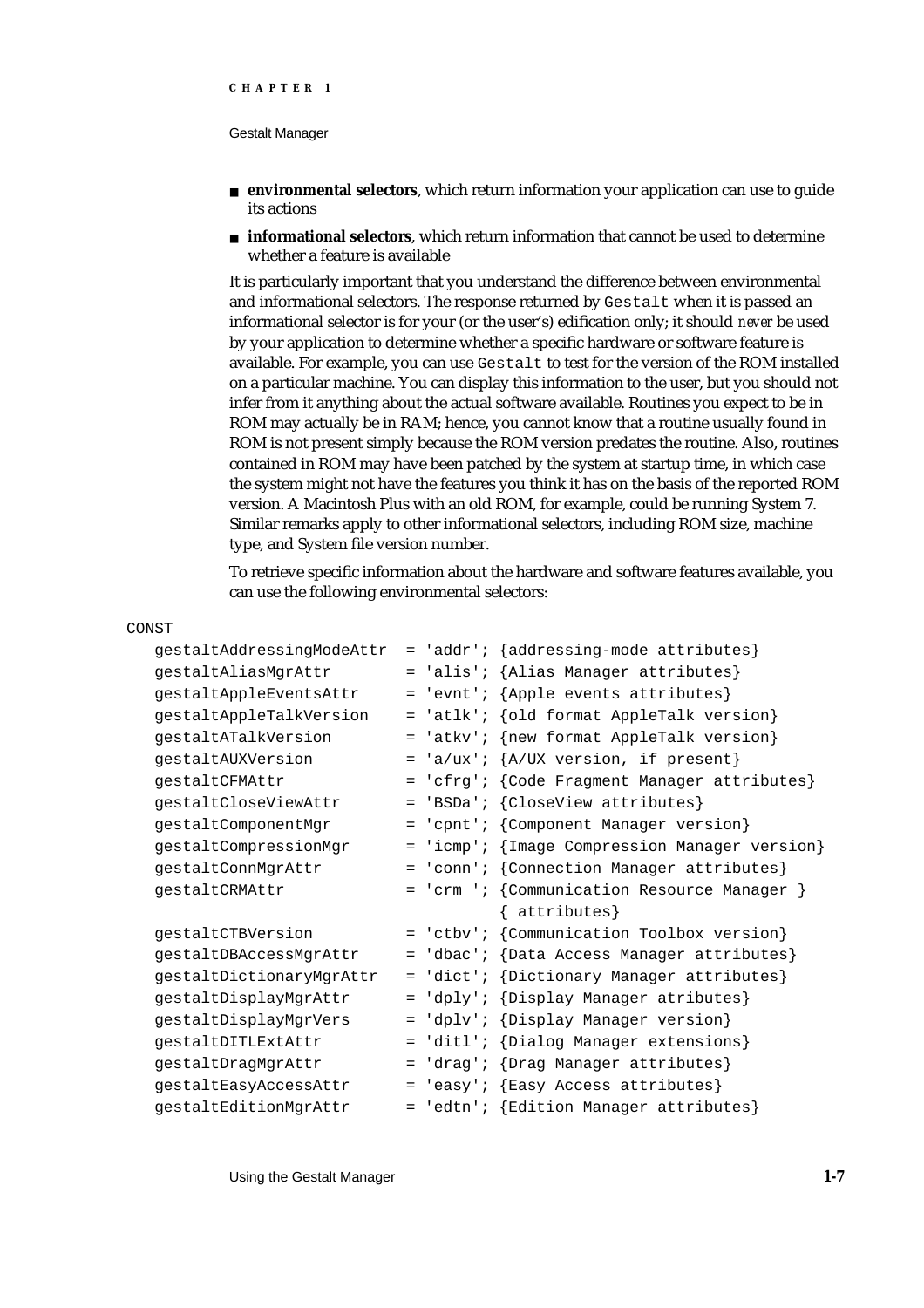| gestaltExtToolboxTable   |  | = 'xttt'; {Toolbox trap dispatch table info}                           |
|--------------------------|--|------------------------------------------------------------------------|
| gestaltFinderAttr        |  | = 'fndr'; {Finder attributes}                                          |
| gestaltFindFolderAttr    |  | = 'fold'; {FindFolder attributes}                                      |
| gestaltFirstSlotNumber   |  | = 'slt1'; {first physical slot}                                        |
| gestaltFontMgrAttr       |  | = 'font'; {Font Manager attributes}                                    |
| gestaltFPUType           |  | = 'fpu '; {floating-point unit (FPU) type}                             |
| qestaltFSAttr            |  | = 'fs '; {file system attributes}                                      |
| gestaltFXfrMgrAttr       |  | = 'fxfr'; {File Transfer Manager attributes}                           |
| gestaltHelpMgrAttr       |  | = 'help'; {Help Manager attributes}                                    |
| qestaltIconUtilitiesAttr |  | = 'icon'; {Icon Utilities attributes}                                  |
| gestaltKeyboardType      |  | = 'kbd '; {keyboard type code}                                         |
| gestaltLogicalPageSize   |  | = 'pgsz'; {logical page size}                                          |
| gestaltLogicalRAMSize    |  | $=$ 'lram'; {logical RAM size}                                         |
| gestaltLowMemorySize     |  | = 'lmem'; {size of low memory}                                         |
| gestaltMiscAttr          |  | = 'misc'; {miscellaneous attributes}                                   |
| qestaltMixedModeVersion  |  | = 'mixd'; {MixedMode version}                                          |
| gestaltMMUType           |  | $=$ 'mmu '; {MMU type}                                                 |
| gestaltNativeCPUtype     |  | = 'cput'; {native CPU type}                                            |
|                          |  | gestaltNotificationMgrAttr = 'nmgr'; {Notification Manager attributes} |
| gestaltNuBusConnectors   |  | = 'sltc'; {NuBus connector bitmap}                                     |
| gestaltNuBusSlotCount    |  | = 'nubs'; {number of logical NuBus slots}                              |
| qestaltOSAttr            |  | = 'os '; {Operating System attributes}                                 |
| gestaltOSTable           |  | = 'ostt'; {base address of Operating System }                          |
|                          |  | { trap dispatch table}                                                 |
| gestaltParityAttr        |  | = 'prty'; {parity attributes}                                          |
| qestaltPCXAttr           |  | = 'pcxg'; ${PC}$ exchange attributes}                                  |
| gestaltPhysicalRAMSize   |  | = 'ram '; {physical RAM size}                                          |
| gestaltPopupAttr         |  | $=$ 'pop!'; {pop-up 'CDEF' attributes}                                 |
| gestaltPowerMgrAttr      |  | = 'powr'; {Power Manager attributes}                                   |
| gestaltPPCToolboxAttr    |  | = 'ppc '; {Program-to-Program Communications }                         |
|                          |  | { (PPC) Toolbox attributes}                                            |
| gestaltProcessorType     |  | = 'proc'; {microprocessor type code}                                   |
| gestaltQuickdrawFeatures |  | = 'qdrw'; {QuickDraw features}                                         |
| gestaltQuickdrawVersion  |  | = 'qd '; {QuickDraw version}                                           |
| gestaltQuickTimeVersion  |  | = 'qtim'; {QuickTime version}                                          |
| gestaltRealTimeMgrAttr   |  | = 'rtmr'; {Realtime Manager attributes}                                |
| gestaltResourceMgrAttr   |  | = 'rsrc'; {Resource Manager attributes}                                |
| gestaltScrapMgrAttr      |  | = 'scra'; {Scrap Manager attributes}                                   |
| gestaltScriptCount       |  | = 'scr#'; {number of active script systems}                            |
| gestaltScriptMgrVersion  |  | = 'scri'; {Script Manager version}                                     |
| gestaltSerialAttr        |  | = 'ser '; {serial hardware attributes}                                 |
| gestaltSlotAttr          |  | $=$ 'slot'; {slot attributes}                                          |
| gestaltSoundAttr         |  | $=$ 'snd '; {sound attributes}                                         |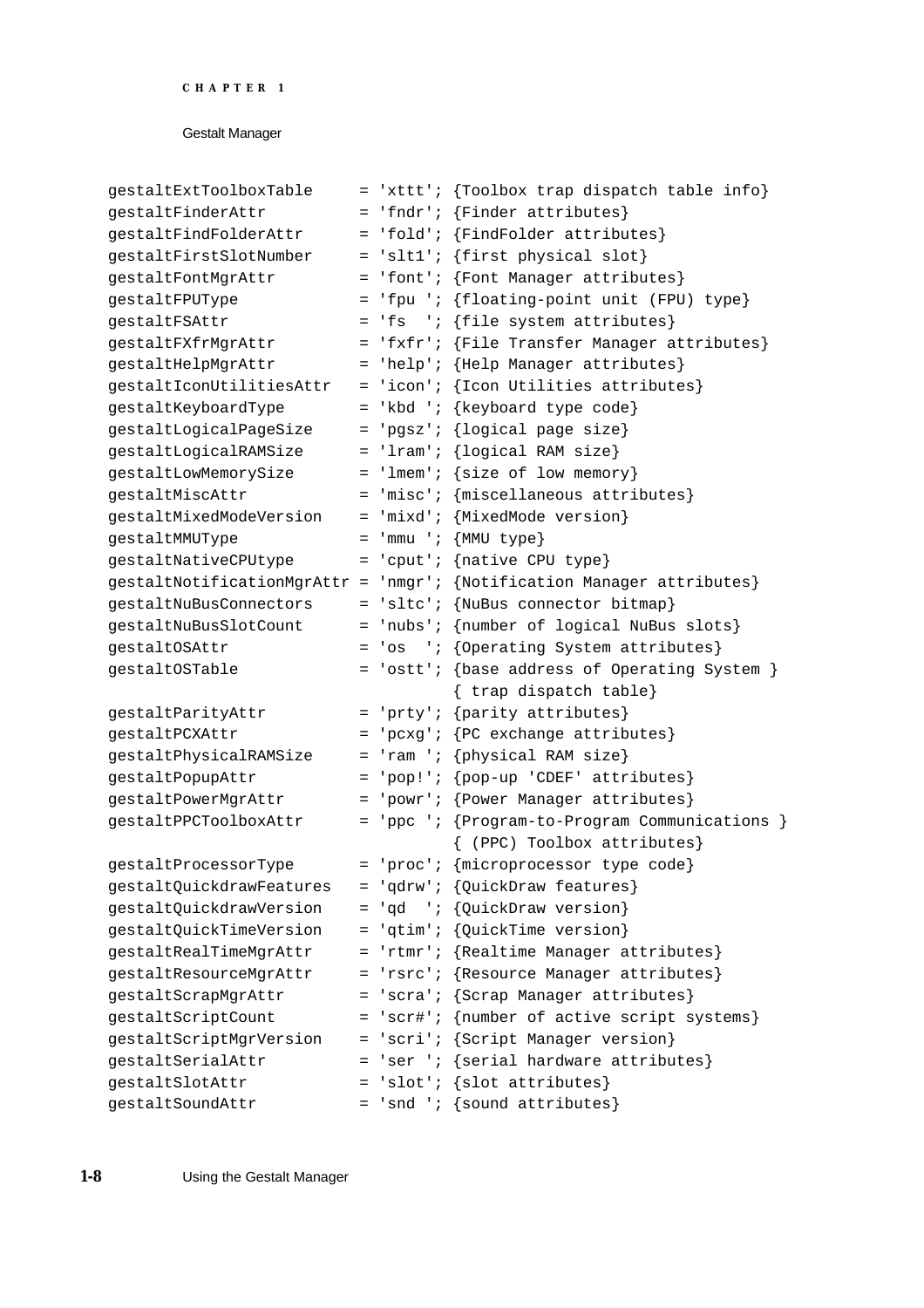```
CHAPTER 1
```

| gestaltSpeechAttr       | = 'ttsc'; {Speech Manager attributes}      |
|-------------------------|--------------------------------------------|
| gestaltStandardFileAttr | = 'stdf'; {Standard File attributes}}      |
| gestaltStdNBPAttr       | = 'nlup'; {StandardNBP attributes}         |
| gestaltSysArchitecture  | = 'sysa'; {Native System Architecture}     |
| gestaltTEAttr           | = 'teat'; {TextEdit attributes}            |
| gestaltTermMgrAttr      | = 'term'; {Terminal Manager attributes}    |
| gestaltTextEditVersion  | = 'te '; {TextEdit version code}           |
| gestaltThreadMgrAttr    | = 'thds'; {Thread Manager attributes}      |
| gestaltTimeMgrVersion   | = 'tmgr'; {Time Manager version code}      |
| gestaltToolboxTable     | = 'tbtt'; {base address of Toolbox trap }  |
|                         | { dispatch table}                          |
| qestaltTranslationAttr  | = 'xlat'; {Translation Manager attributes} |
| gestaltTSMgrVersion     | = 'tsmv'; {Text Services Manager version}  |
| qestaltVersion          | $= 'vers'$ ; {Gestalt version}             |
| qestaltVMAttr           | $=$ 'vm '; {virtual memory attributes}     |

The informational selectors are provided for your or the user's information only. You can display the information returned from these selectors, but you should never use this information as an indication of what hardware or software features may be available. You can use the following informational selectors:

#### CONST

| gestaltHardwareAttr  | = 'hdwr'; {hardware attributes}                 |
|----------------------|-------------------------------------------------|
| gestaltMachineIcon   | $=$ 'micn'; {machine 'ICON'/'cicn' resource ID} |
| qestaltMachineType   | $=$ 'mach'; {Macintosh model code}              |
| qestaltROMSize       | $=$ 'rom '; {ROM size}                          |
| qestaltROMVersion    | $= 'romv'; {ROM version}$                       |
| gestaltSystemVersion | = 'sysv'; {System file version number}          |

For a description of the return values for these environmental and informational selectors, see the next section, "Interpreting Gestalt Responses," and the list of constants beginning on page 1-14.

### Interpreting Gestalt Responses

The meaning of the value that Gestalt returns in the response parameter depends on the selector code with which it was called. For example, if you call Gestalt using the gestaltTimeMgrVersion selector, it returns a version code in the response parameter. In this case, a returned value of 3 indicates that the extended Time Manager is available.

In most cases, the last few characters in the selector's symbolic name form a suffix that indicates what type of value you can expect Gestalt to place in the response parameter. For example, if the suffix in a Gestalt selector is Size, then Gestalt returns a size in the response parameter. Table 1-1 lists the meaningful suffixes.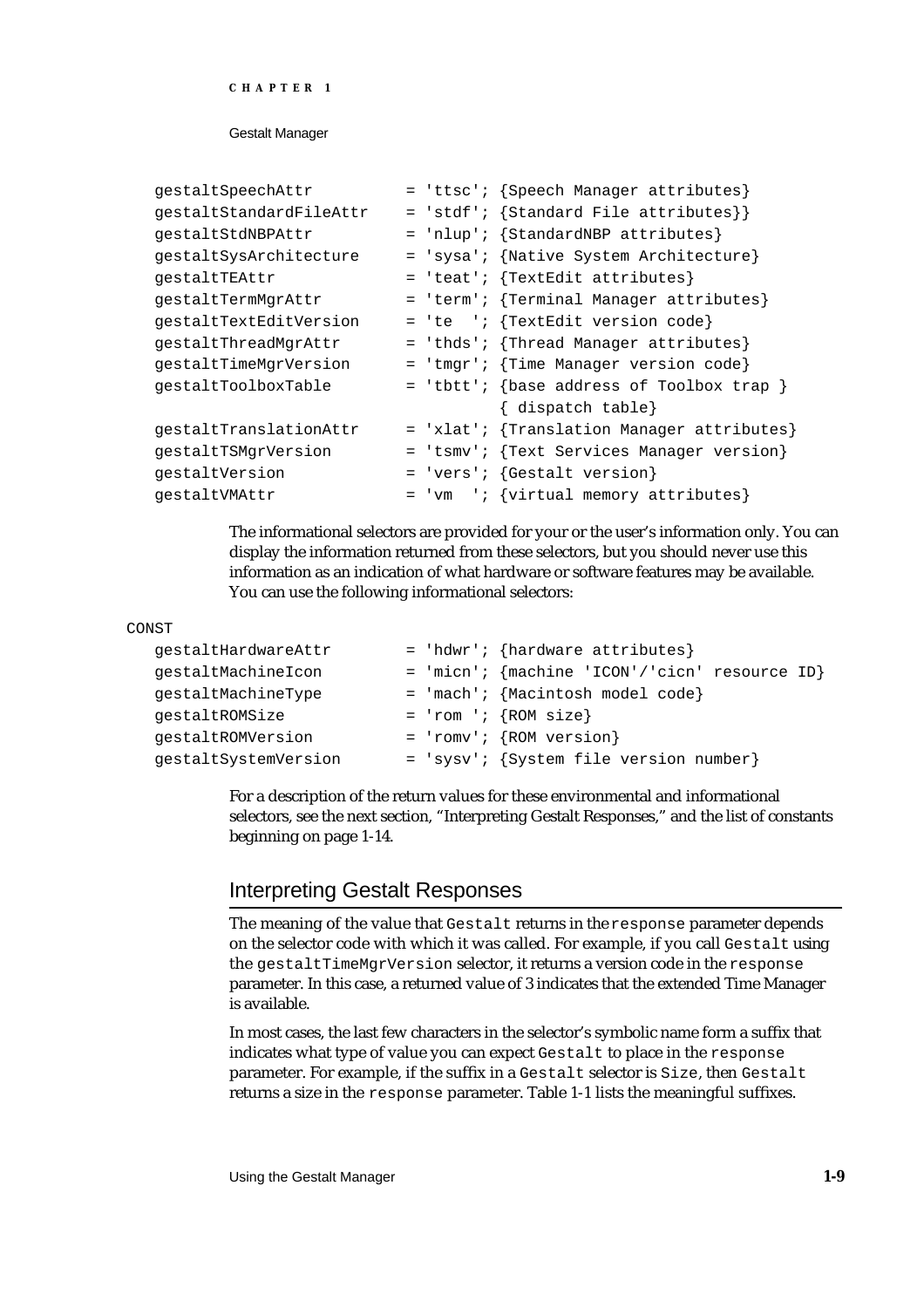| <b>Suffix</b> | <b>Returned value</b>                                                                                                                                                                                                                                                                                                                                                                    |
|---------------|------------------------------------------------------------------------------------------------------------------------------------------------------------------------------------------------------------------------------------------------------------------------------------------------------------------------------------------------------------------------------------------|
| Attr          | A range of 32 bits, the meanings of which are defined by a list of<br>constants. Bit 0 is the least significant bit of the long word.                                                                                                                                                                                                                                                    |
| Count         | A number indicating how many of the indicated type of item exist.                                                                                                                                                                                                                                                                                                                        |
| Size          | A size, usually in bytes.                                                                                                                                                                                                                                                                                                                                                                |
| Table         | The base address of a table.                                                                                                                                                                                                                                                                                                                                                             |
| Type          | An index to a list of feature descriptions.                                                                                                                                                                                                                                                                                                                                              |
| Version       | A version number, which can be either a constant with a defined<br>meaning or an actual version number, usually stored as four hexadecimal<br>digits in the low-order word of the return value. Implied decimal points<br>may separate digits. The value \$0701, for example, returned in response<br>to the gestaltSystemVersion selector, represents system software<br>version 7.0.1. |

**Table 1-1** Gestalt selector suffixes and their meanings

Selectors that have the suffix Attr deserve special attention. They cause Gestalt to return a bit field that your application must interpret to determine whether a desired feature is present. For example, the application-defined sample function MyGetSoundAttr, defined in Listing 1-2 on page 1-6, returns a LongInt that contains the Sound Manager attributes field retrieved from Gestalt. To determine whether a particular feature is available, you need to look at the designated bit. The application-defined sample function MyIsStereoMixing in Listing 1-3, for example, determines whether stereo mixing is available.

**Listing 1-3** Interpreting a Gestalt attributes response

```
FUNCTION MyIsStereoMixing: Boolean;
BEGIN
  MyIsStereoMixing := BTst(MyGetSoundAttr, gestaltStereoMixing);
END;
```
The MyIsStereoMixing function uses the MPW Pascal function BTst and the application-defined MyGetSoundAttr function to determine whether the stereo-mixing bit is set in the response value returned by Gestalt when it's called with the gestaltSoundAttr selector. The constant gestaltStereoMixing is defined in the header files.

### Adding a New Selector Code

You can add your own selector code to those already understood by Gestalt by calling the NewGestalt function. Typically, a system extension registers itself with the Gestalt Manager so that applications that might use its services can find out whether it's there. A debugger, for example, could register its presence. Programmers working on an application could then embed instructions for the debugger in code under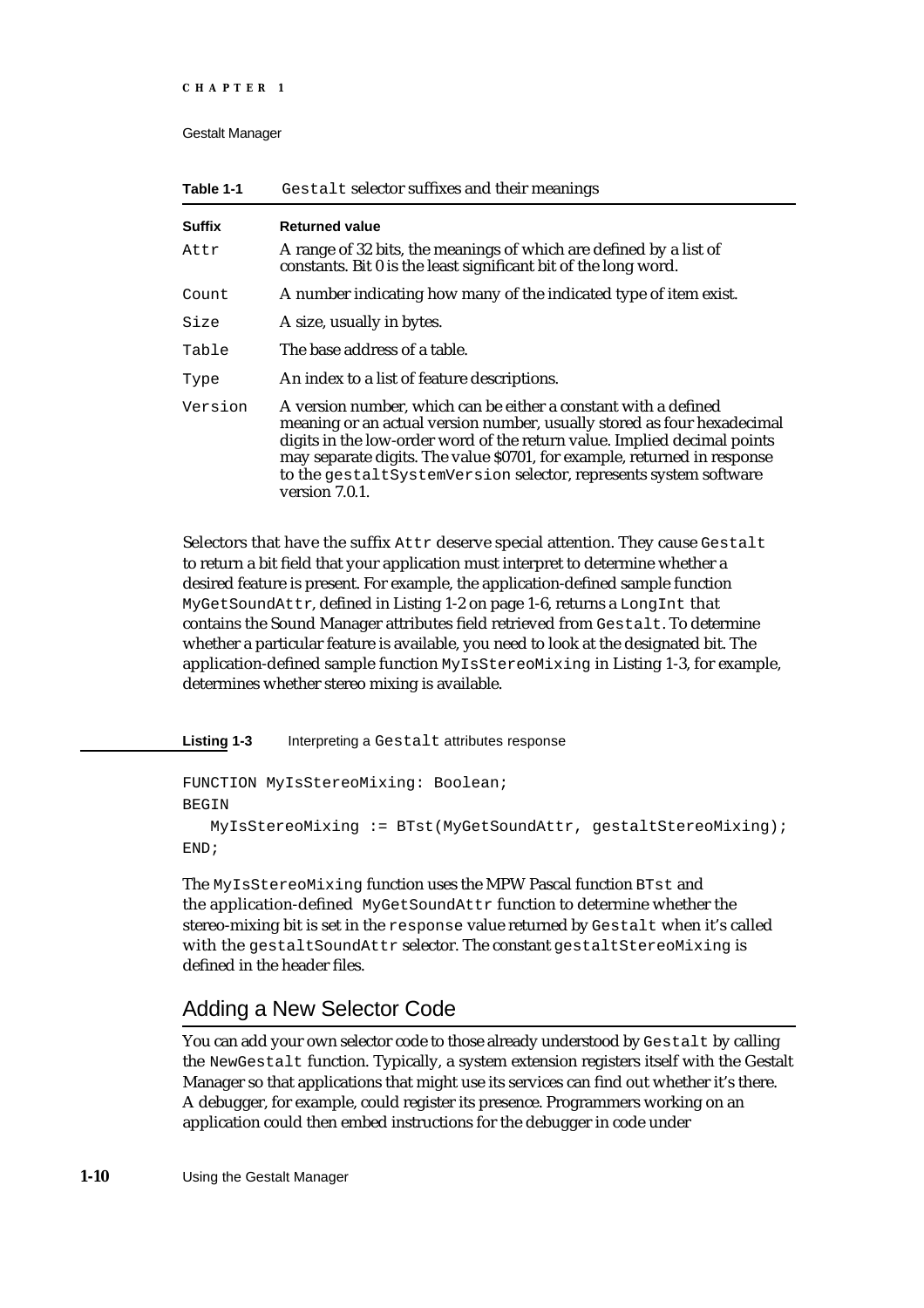#### Gestalt Manager

development and call Gestalt to make sure the debugger is available before invoking those instructions.

The NewGestalt function requires two parameters: the new selector to be registered and the address of the associated **selector function**. Gestalt executes the selector function to determine what value to pass back when it's called with the new selector code.

The selector code is a four-character sequence of type OSType. If you have registered a creator string with Apple Computer, Inc., you are strongly encouraged to use that sequence as your selector code. The Pipeline debugger, for example, with a creator string of 'PIPE', would use a Gestalt selector code of 'PIPE'.

#### **Note**

Apple reserves for its own use all four-character sequences consisting solely of lowercase letters and nonalphabetic ASCII characters. u

When you register your own selector code with the Gestalt Manager, you supply the address of the selector function to be executed when an application calls Gestalt with that code. Your selector function must reside in the system heap and must have the following interface:

```
FUNCTION MySelectorFunction (selector: OSType; 
                               VAR response: LongInt): OSErr;
```
The Gestalt function passes its input parameters on to your selector function. Your function places the requested information in the LongInt pointed to by the response parameter and returns an error code, which Gestalt returns to its caller.

Your selector function should be as simple as possible. If your function needs to use global variables from the A5 world—that of your own software or that of some other software—it must explicitly set up A5 and then restore it upon exit. (See *Inside Macintosh: Memory* for an explanation of setting up and restoring the A5 world.)

Your selector function can, if necessary, call Gestalt and pass it other selector codes. Note that the response parameter is merely the address into which your function places the information requested. You cannot use that parameter to pass information to your selector function.

Listing 1-4 illustrates a minimal selector function that sets the response parameter and returns an error code of noErr. The application-defined sample function, MyGestaltPipe, is isolated in a UNIT element for separate compilation and placement in a resource.

Listing 1-4 Defining a simple Gestalt selector function

```
UNIT GestaltFunc;
INTERFACE
   USES OSIntf;
   FUNCTION MyGestaltPipe (gestaltSelector: OSType;
```
Using the Gestalt Manager **1-11**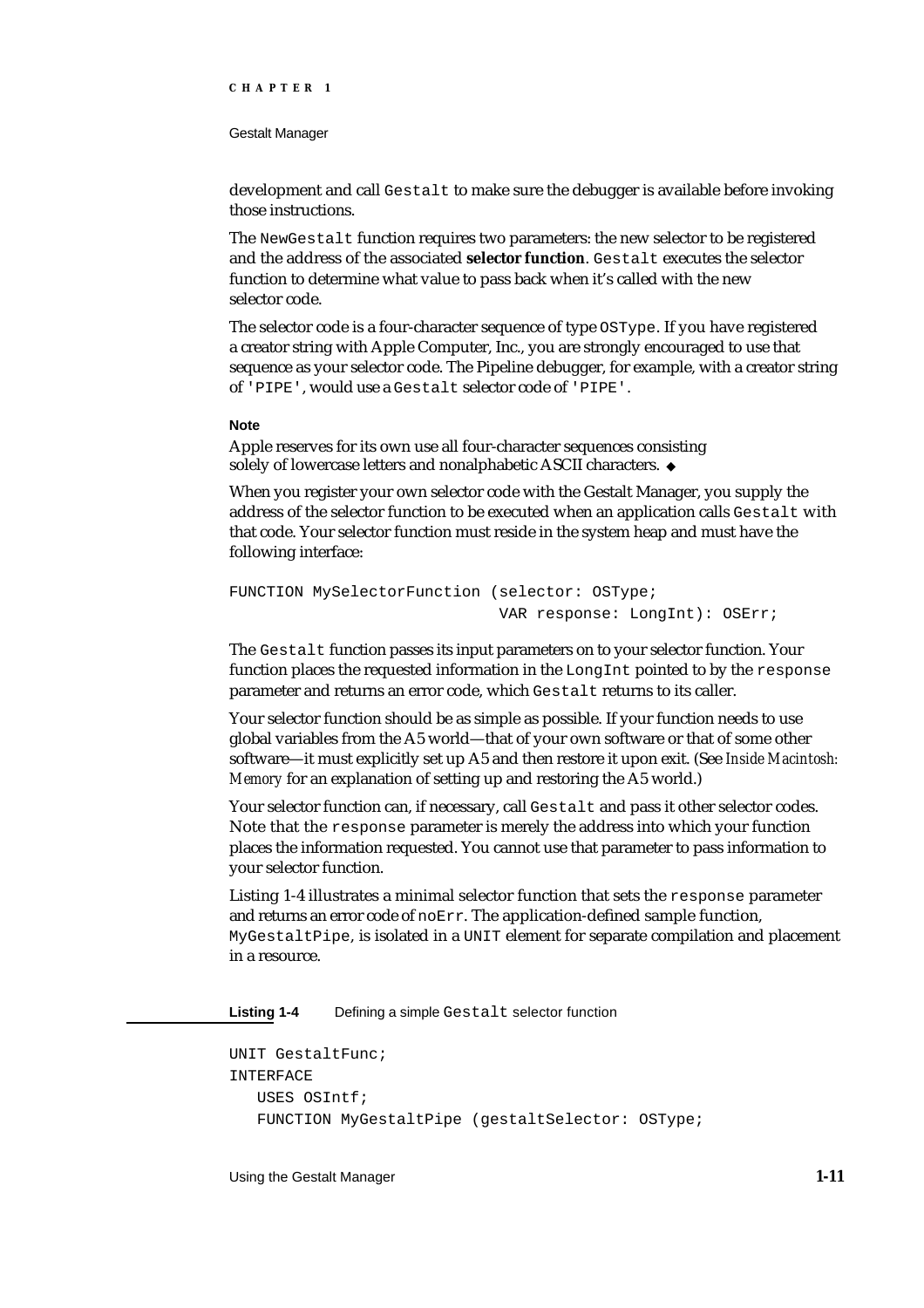```
CHAPTER 1
```

```
 VAR gestaltReply: LongInt): OSErr;
IMPLEMENTATION
  FUNCTION MyGestaltPipe;
  BEGIN
     gestaltReply := $ACE; {reply defined by Pipeline}
     MyGestaltPipe := noErr: {too simple for errors}
  END;
END.
```
This sample linking command places the compiled code in resource ID 128 of a type arbitrarily named 'GDEF'.

Link GestaltFunc.p.o -rn -rt GDEF=128 -o Pipeline

To add a Gestalt selector code, you first move the selector function into the system heap and then call the NewGestalt function, which adds the selector code and its function to the Gestalt repertoire.

**WARNING**  $\mathsf{s}$ 

> Take special care when accessing memory in the system heap; it persists even after your application terminates.

Listing 1-5 illustrates the installation of a new Gestalt selector.

**Listing 1-5** Installing a new Gestalt selector

```
PROCEDURE MyInstallGestFunc;
VAR
  gestFuncHandle: Handle;
  gestFuncSize: Size;
  gestSysPtr: Ptr;
  myErr: OSErr;
BEGIN
  gestFuncHandle := GetResource('GDEF', 128);
  IF ResError = noErr THEN
  BEGIN
     gestFuncSize := SizeResource(gestFuncHandle);
     gestSysPtr := NewPtrSys(gestFuncSize);
     IF MemError = noErr THEN
     BEGIN
        BlockMove(gestFuncHandle^, gestSysPtr, gestFuncSize);
        FlushInstructionCache;
        myErr := NewGestalt('PIPE',
                  SelectorFunctionUUP(gestSysPtr));
     END;
```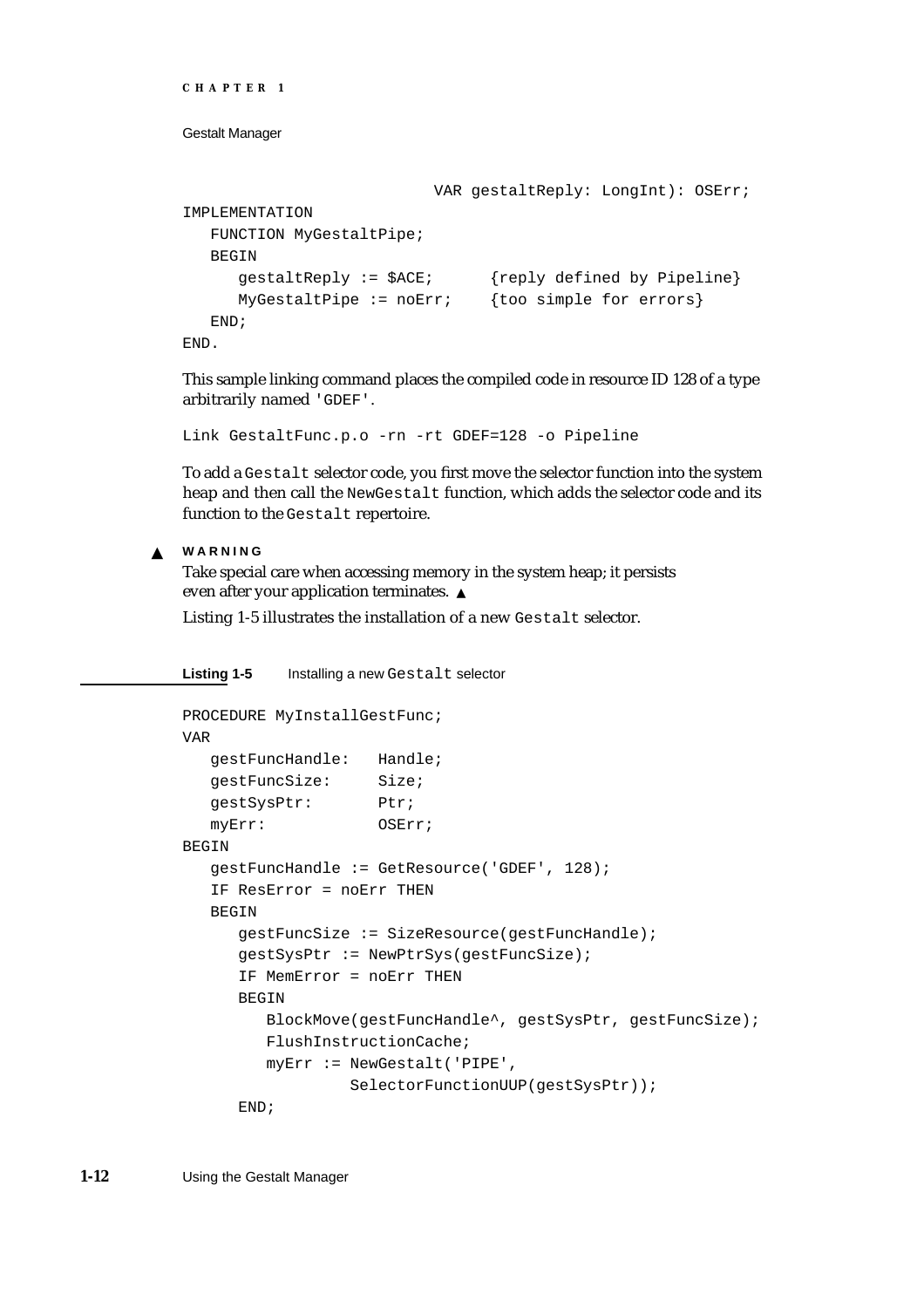```
CHAPTER 1
```

```
ReleaseResource(gestFuncHandle);
   END;
END;
```
The application-defined sample procedure MyInstallGestFunc loads the resource and then gets its size so it can allocate a pointer in the system heap. It then copies the resource to the pointer and releases the resource.

#### $\mathbf{S}$ **WARNING**

Be sure to call the FlushInstructionCache procedure every time you modify code in RAM. See the chapter "Memory Management Utilities" in *Inside Macintosh: Memory* for details about FlushInstructionCache.

Finally, MyInstallGestFunc calls NewGestalt to register the selector code 'PIPE' and its selector function with the Gestalt Manager.

Because the new selector function resides in the system heap, Gestalt recognizes and responds to the new selector until the machine restarts, even if your software terminates before that time. You might therefore want your selector function to determine whether your software is still running before filling in the response value. The simplest way to report that your application is not available is to return an error code.

If you attempt to add a selector code that Gestalt already recognizes, NewGestalt returns the error code gestaltDupSelectorErr.

### Modifying a Selector Function

You can use the ReplaceGestalt function to modify the function that Gestalt executes when passed a particular selector code. Your replacement selector function must reside in the system heap and must conform to the interface defined in the previous section, "Adding a New Selector Code."

To allow the new function to call the function it's replacing, ReplaceGestalt returns the address of the previous function.

If you attempt to redefine a selector that is not yet defined, ReplaceGestalt returns an error code; in that case, the address of the previous function is undefined. Always test the result code of ReplaceGestalt before calling Gestalt with that selector or attempting to use the response parameter.

### **Note**

If you modify the function associated with an existing Gestalt selector, do not use any bits in the response parameter that are not documented in this chapter. Apple reserves all undocumented bits in the response parameters returned by Apple-defined Gestalt selectors. u

Because ReplaceGestalt supplies the address of the function it's replacing, you can use it to retrieve the address of the selector function associated with a selector code.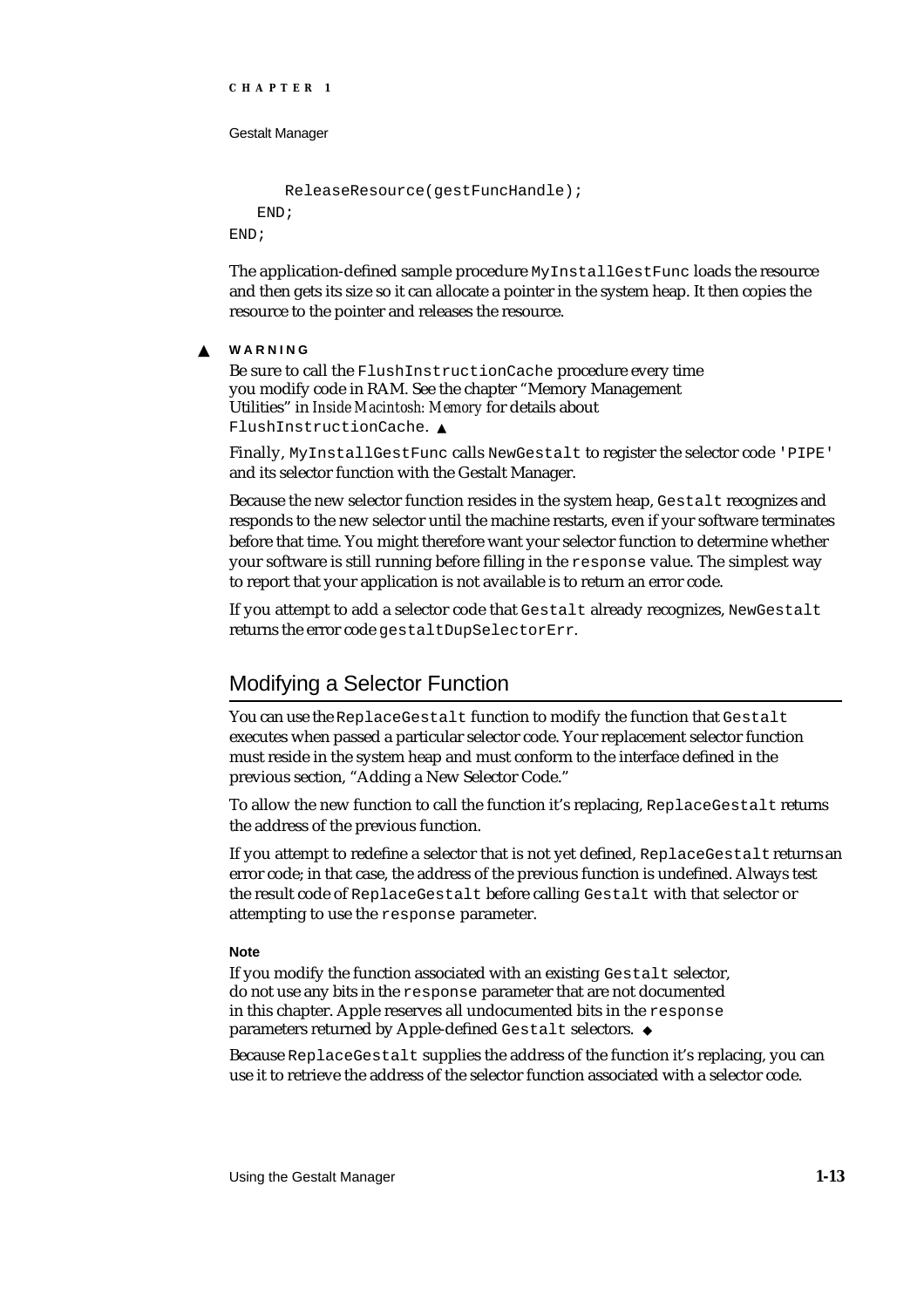### Getting Environmental Information Without the Gestalt Manager

You can call the SysEnvirons function, which predates the Gestalt Manager, to get a brief description of the operating environment. The SysEnvirons function is available on all models of the Macintosh computer since the Macintosh SE and Macintosh II.

### **Note**

The SysEnvirons function is not part of the Gestalt Manager, but is documented in this chapter for the sake of completeness.

The SysEnvirons function fills in a record that contains the model of the machine, the System file version number, the microprocessor type, a keyboard type code, and Boolean indicators of whether the machine has a floating-point unit or Color QuickDraw. The system environment record includes one detail not available through Gestalt: the working directory reference number of the folder or volume that holds the System file (although that information is available through the FindFolder function). See "The System Environment Record" beginning on page 1-28 for a complete description of the system environment record.

### Gestalt Manager Reference

This section lists the Gestalt selector codes and their defined return values and describes the system environment record, the three Gestalt Manager functions, and the SysEnvirons function.

### **Constants**

This section lists the Apple-defined Gestalt Manager selector codes, describes the formats of their responses, and lists the constants defined for their return values.

You pass a selector code when you call Gestalt to specify the kind of information you need. Apple defines two distinct kinds of selector codes: environmental selectors, which supply information you can use to control the behavior of your application, and informational selectors, which supply information you can't use to determine what hardware or software features are available.

The selector code constants use a set of suffixes that indicate what format the response value will take. Selectors with the suffix Attr, for example, return a 32-bit response value in which the individual bits represent specific attributes. The constants listed for these response values represent bit numbers. For a more general description of selectors and their response values, see "Interpreting Gestalt Responses" beginning on page 1-9.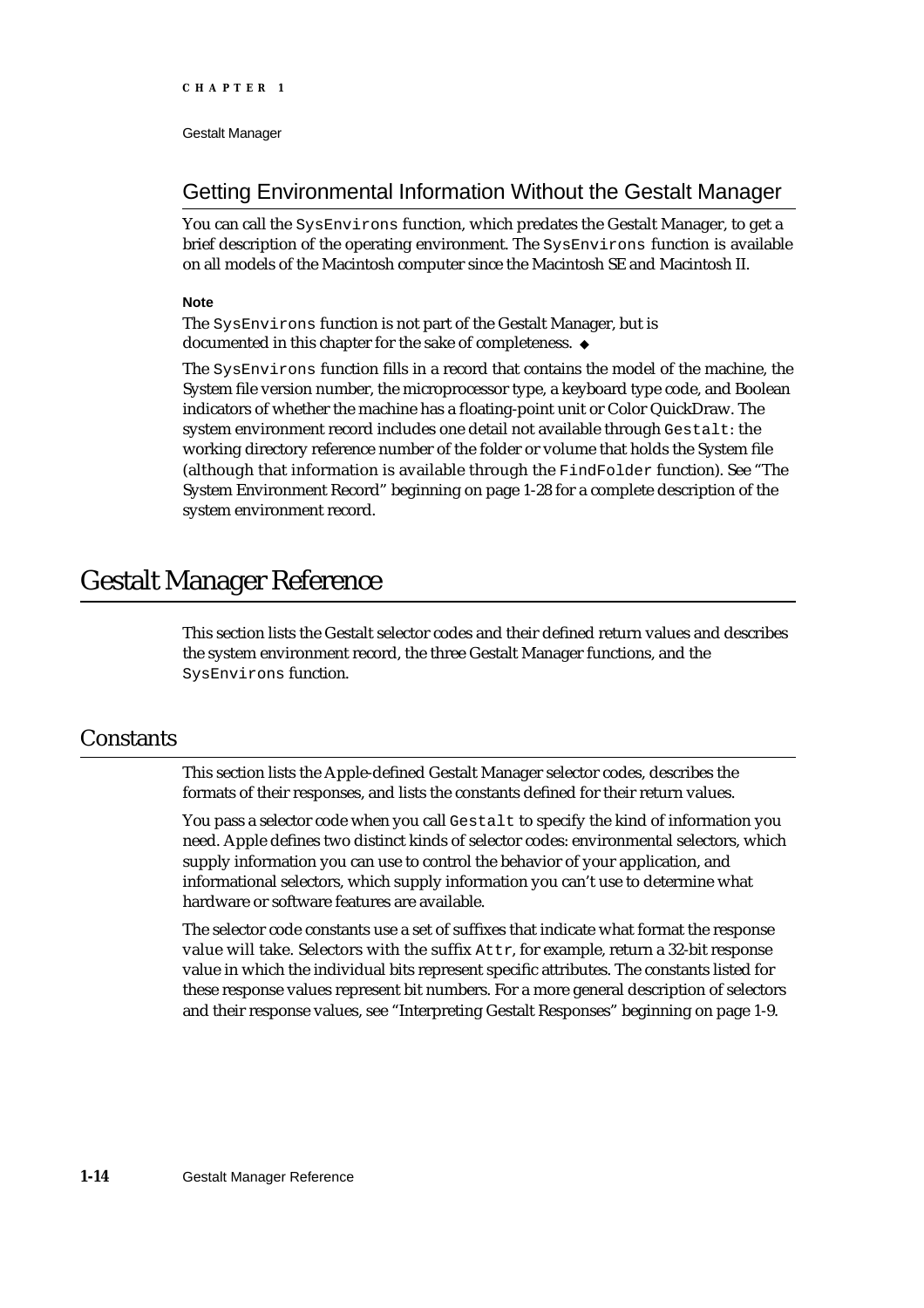Gestalt Manager

The Gestalt function accepts the following environmental selectors.

| <b>Selector</b>           | Response bits and response values                                                                                                                                                                                                                                                                                                                                             |
|---------------------------|-------------------------------------------------------------------------------------------------------------------------------------------------------------------------------------------------------------------------------------------------------------------------------------------------------------------------------------------------------------------------------|
| gestaltAddressingModeAttr | Current addressing-mode attributes.                                                                                                                                                                                                                                                                                                                                           |
|                           | CONST<br>$gestalt32BitAddressing = 0;$<br>gestalt32BitSysZone<br>$= 1i$<br>gestalt32BitCapable<br>$= 2i$                                                                                                                                                                                                                                                                      |
|                           | The gestalt32BitAddressing attribute<br>indicates that the machine started up with 32-bit<br>addressing. The gestalt32BitSysZone attribute<br>indicates that the system heap has 32-bit clean<br>block headers (regardless of the type of addressing<br>the machine started up in). See the book Inside<br>Macintosh: Memory for more information about<br>32-bit addressing. |
| gestaltAliasMgrAttr       | Alias Manager attributes.                                                                                                                                                                                                                                                                                                                                                     |
|                           | CONST<br>$gestaltAliasMgrPresent = 0;$<br>gestaltAliasMgrSupportsRemoteAppleTalk<br>$= 1i$                                                                                                                                                                                                                                                                                    |
| gestaltAppleEventsAttr    | The Apple events attribute.                                                                                                                                                                                                                                                                                                                                                   |
|                           | CONST<br>gestaltAppleEventsPresent = 0;<br>$gestaltscriptingSupport = 1$<br>gestaltOSLInSystem<br>$= 2i$                                                                                                                                                                                                                                                                      |
| gestaltAppleTalkVersion   | The version number of the AppleTalk driver (in<br>particular, the .MPP driver) currently installed. The<br>version number is placed into the low-order byte of<br>the result; ignore the three high-order bytes. If an<br>AppleTalk driver is not currently open, the<br>response parameter is 0.                                                                             |
| gestaltATalkVersion       | The version number of the AppleTalk driver, in the<br>format introduced with AppleTalk version 56. (For<br>a description of AppleTalk, see Inside AppleTalk,<br>second edition.) The version is stored in the high 3<br>bytes of the return value.                                                                                                                            |
|                           | Byte 3 contains the major revision number, byte 2<br>contains the minor revision number, and byte 1<br>contains a constant that represents the release stage.                                                                                                                                                                                                                 |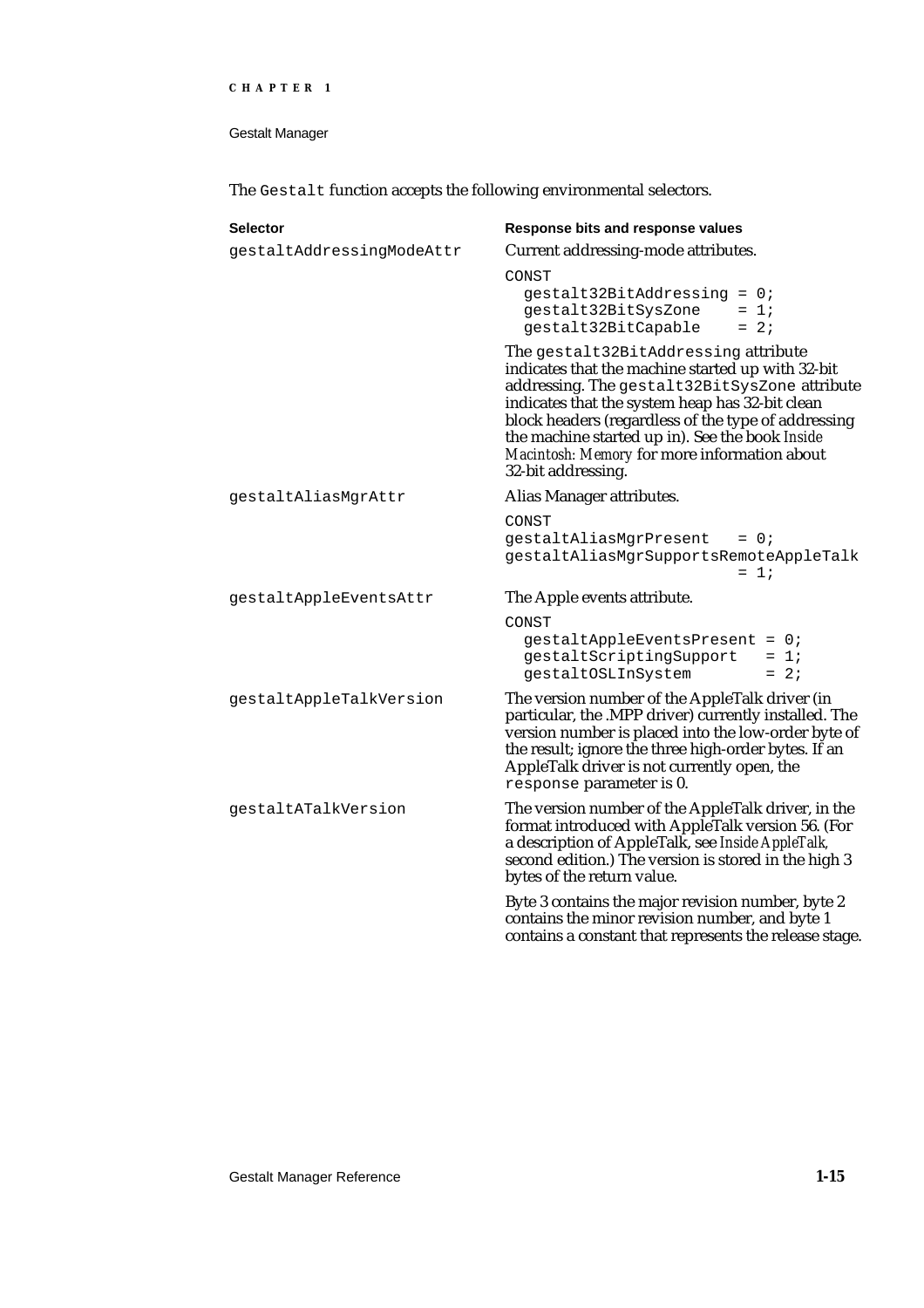| <b>Selector</b>                    | Response bits and response values                                                                                                                                                                   |
|------------------------------------|-----------------------------------------------------------------------------------------------------------------------------------------------------------------------------------------------------|
| gestaltATalkVersion<br>(continued) | CONST<br>development = $$20;$<br>alpha = $$40;$<br>beta = $$60;$<br>final<br>$=$ \$80;<br>release<br>$=$ \$80;                                                                                      |
|                                    | For example, if you call Gestalt with the 'atkv'<br>selector when AppleTalk version 57 is loaded, you<br>receive the long integer response value \$39008000.                                        |
|                                    | Byte 0 always contains 0.                                                                                                                                                                           |
| gestaltAUXVersion                  | The version of $A/UX$ if it is currently executing.<br>The result is placed into the low-order word of the<br>response parameter. If $A/UX$ is not executing,<br>Gestalt returns gestaltUnknownErr. |
| qestaltCFMAttr                     | Code Fragment Manager attributes.                                                                                                                                                                   |
|                                    | CONST<br>$= 0;$<br>gestaltCFMPresent                                                                                                                                                                |
| gestaltCloseViewAttr               | The CloseView attributes                                                                                                                                                                            |
|                                    | CONST<br>gestaltCloseViewEnabled<br>$= 0;$<br>gestaltCloseViewDisplayMgrFriendly<br>$= 1:$                                                                                                          |
| getstaltComponentMgr               | The version of the Component Manager.                                                                                                                                                               |
| getstaltCompressionMgr             | The version of the Image Compression Manager.                                                                                                                                                       |
| gestaltConnMgrAttr                 | <b>Connection Manager attributes.</b>                                                                                                                                                               |
|                                    | CONST<br>gestaltConnMgrPresent<br>$= 0;$<br>$gestaltConnMgrCMSearchFix = 1;$<br>gestaltConnMgrErrorString = 2;<br>gestaltConnMgrMultiAsyncIO = 3;                                                   |
|                                    | The gestaltConnMgrCMSearchFix bit flag<br>indicates that the fix is present that allows the<br>CMAddSearch routine to work over the mAttn<br>channel.                                               |
| gestaltCRMAttr                     | <b>Communications Resource Manager attributes.</b>                                                                                                                                                  |
|                                    | CONST<br>qestaltCRMPresent<br>$= 0;$<br>$= 1i$<br>gestaltCRMPersistentFix<br>$= 2i$<br>gestaltCRMToolRsrcCalls                                                                                      |
| gestaltCTBVersion                  | The version number of the Communications<br>Toolbox (in the low-order word of the return value).                                                                                                    |
| qestaltDBAccessMqrAttr             | The Data Access Manager attribute.                                                                                                                                                                  |
|                                    | CONST<br>gestaltDBAccessMgrPresent = 0;                                                                                                                                                             |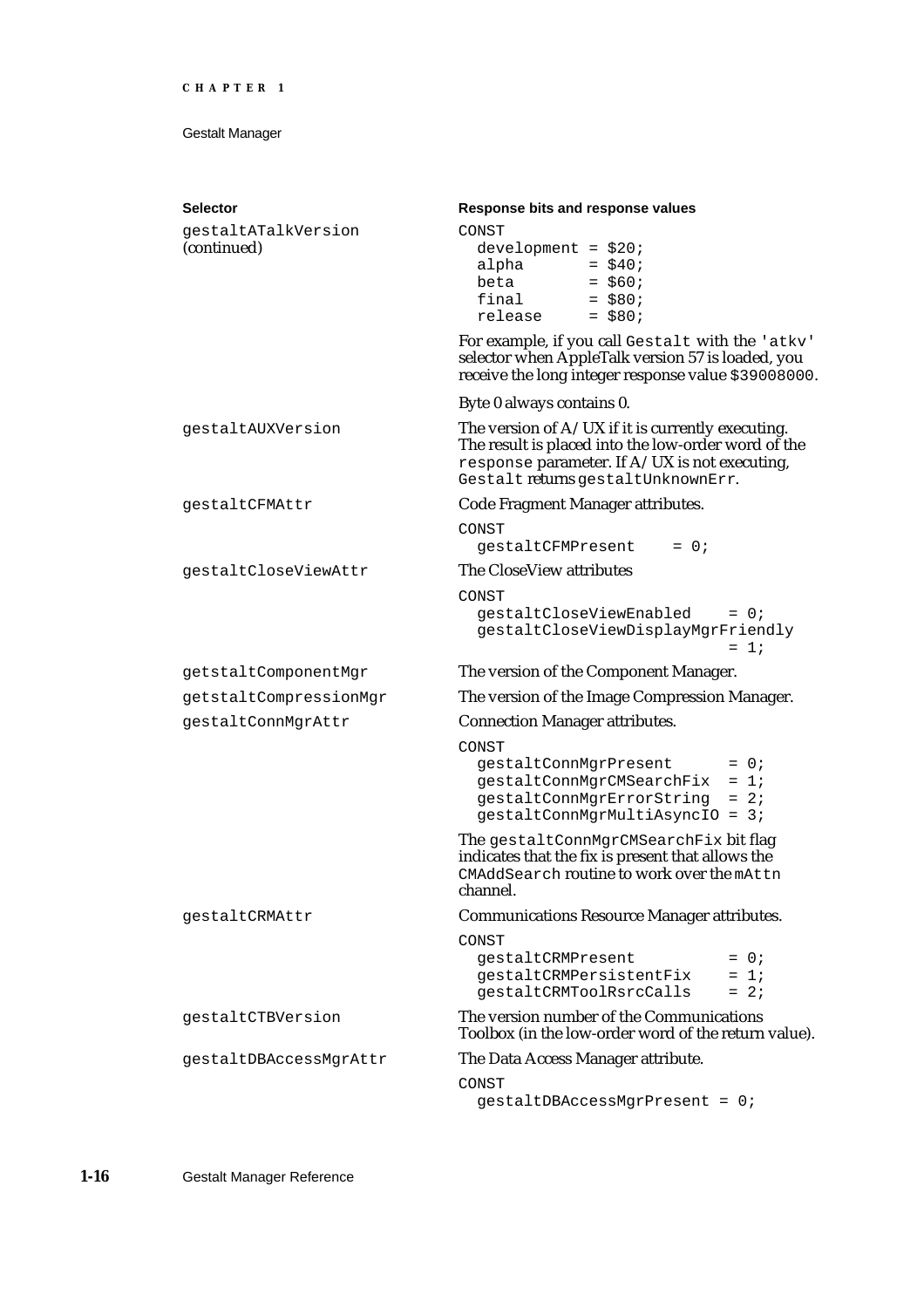| <b>Selector</b>          | Response bits and response values                                                                                                                                                                           |
|--------------------------|-------------------------------------------------------------------------------------------------------------------------------------------------------------------------------------------------------------|
| gestaltDictionaryMgrAttr | The Dictionary Manager attributes.                                                                                                                                                                          |
|                          | CONST<br>gestaltDictionaryMgrPresent = 0;                                                                                                                                                                   |
| gestaltDisplayMgrAttr    | The Display Manager attributes.                                                                                                                                                                             |
|                          | CONST<br>gestaltDisplayMgrPresent<br>$= 0$ ;                                                                                                                                                                |
| gestaltDITLExtAttr       | The Dialog Manager extensions attributes.                                                                                                                                                                   |
|                          | CONST<br>qestaltDITLExtPresent<br>$= 0;$                                                                                                                                                                    |
|                          | If this flag bit is TRUE, then the Dialog Manager<br>extensions included in System 7 are available. See<br>the book Inside Macintosh: Macintosh Toolbox<br>Essentials for details about the Dialog Manager. |
| qestaltDraqMqrAttr       | Drag Manager attributes.                                                                                                                                                                                    |
|                          | CONST<br>$= 0;$<br>gestaltDragMgrPresent                                                                                                                                                                    |
| gestaltEasyAccessAttr    | Easy Access attributes.                                                                                                                                                                                     |
|                          | CONST<br>gestaltEasyAccessOff<br>$= 0$ ;<br>gestaltEasyAccessOn<br>$= 1i$<br>gestaltEasyAccessSticky<br>$= 2i$<br>gestaltEasyAccessLocked<br>$= 3i$                                                         |
| gestaltEditionMgrAttr    | <b>Edition Manager attributes.</b>                                                                                                                                                                          |
|                          | CONST<br>gestaltEditionMgrPresent<br>$= 0;$<br>gestaltEditionMgrTranslationAware<br>$= 1i$                                                                                                                  |
| gestaltExtToolboxTable   | The base address of the second half of the Toolbox<br>trap table if the table is discontiguous. If the table is<br>contiguous, this selector returns 0.                                                     |
| gestaltFinderAttr        | <b>Finder attributes.</b>                                                                                                                                                                                   |
|                          | CONST                                                                                                                                                                                                       |
|                          | gestaltFinderDropEvent<br>$= 0;$<br>gestaltFinderMagicPlacement<br>$= 1i$                                                                                                                                   |
|                          | gestaltFinderCallsAEProcess<br>$= 2i$                                                                                                                                                                       |
|                          | $gestaltOSLCompliantFinder = 3;$<br>gestaltFinderSupports4GBVolumes<br>$= 4;$                                                                                                                               |
|                          | gestaltFinderHandlesCFMFailures<br>$= 5i$                                                                                                                                                                   |
|                          | gestaltFinderHasClippings = 6;                                                                                                                                                                              |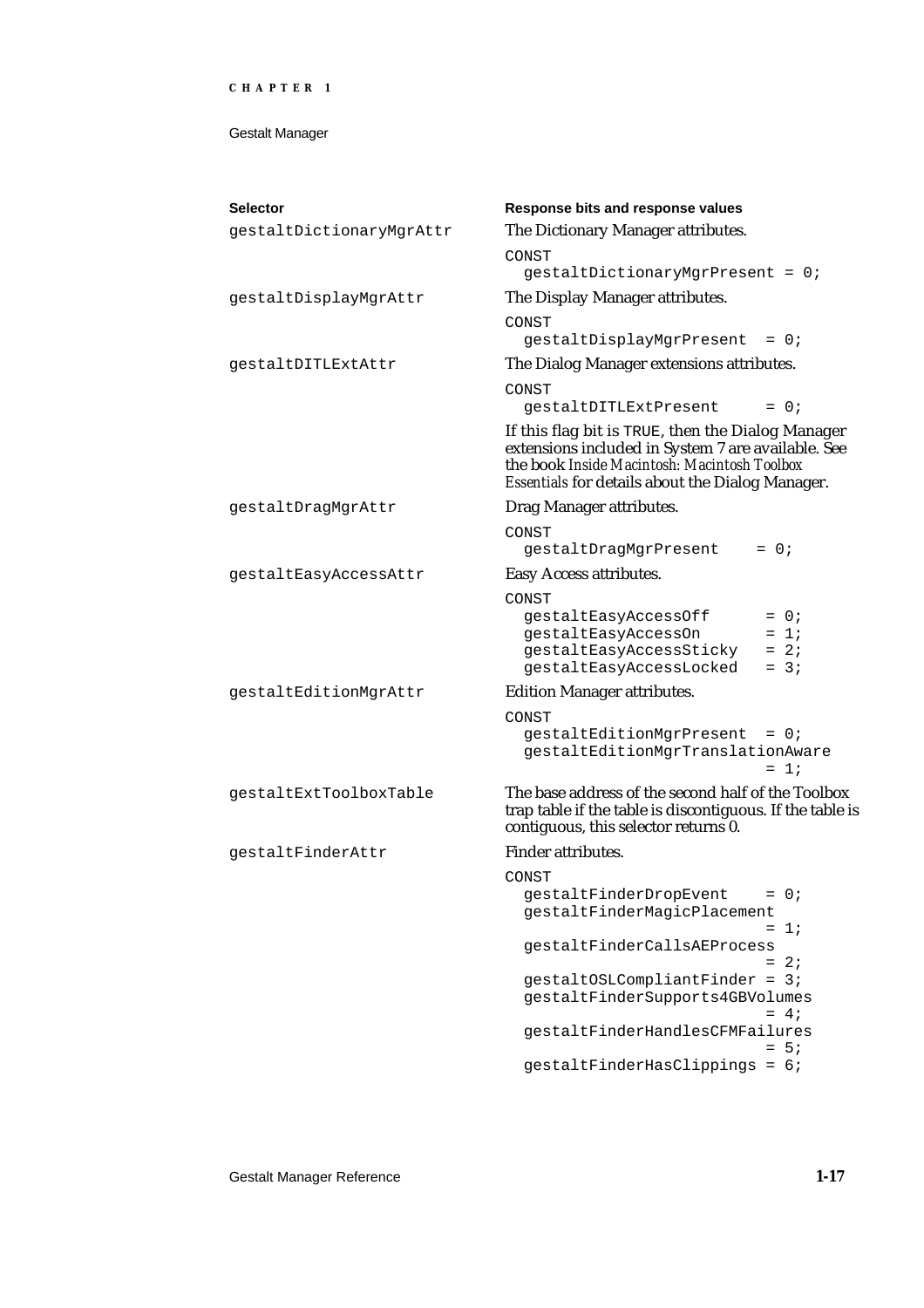| <b>Selector</b>          | Response bits and response values                                                                                                                                                               |                                      |  |
|--------------------------|-------------------------------------------------------------------------------------------------------------------------------------------------------------------------------------------------|--------------------------------------|--|
| gestaltFindFolderAttr    | The FindFolder function attribute.                                                                                                                                                              |                                      |  |
|                          | CONST<br>$gestaltfindFolderPresent = 0;$                                                                                                                                                        |                                      |  |
| gestaltFirstSlotNumber   | The first physical slot.                                                                                                                                                                        |                                      |  |
| gestaltFontMgrAttr       | The Font Manager attribute.                                                                                                                                                                     |                                      |  |
|                          | CONST<br>$qestaltOutlineFonts = 0;$                                                                                                                                                             |                                      |  |
| gestaltFPUType           | A constant that represents the type of floating-point<br>unit currently installed, if any.                                                                                                      |                                      |  |
|                          | CONST<br>gestaltNoFPU<br>$= 0;$<br>$= 1i$<br>gestalt68881<br>$= 2i$<br>gestalt68882<br>gestalt68040FPU = $3$ ;                                                                                  |                                      |  |
| qestaltFSAttr            | File system attributes.                                                                                                                                                                         |                                      |  |
|                          | CONST<br>$gestaltrullExtFSDispatching = 0;$<br>gestaltHasFSSpecCalls<br>gestaltHasFileSystemManager = 2;<br>gestaltFSMDoesDynamicLoad<br>gestaltFSSupports4GBVols<br>gestaltHasExtendedDiskInit | $= 1i$<br>$= 3i$<br>$= 4;$<br>$= 6i$ |  |
| gestaltFXfrMgrAttr       | The File Transfer Manager attributes.                                                                                                                                                           |                                      |  |
|                          | CONST<br>gestaltFXfrMgrPresent<br>gestaltFXfrMgrMultiFile<br>gestaltFXfrMgrErrorString                                                                                                          | $= 0;$<br>$= 1i$<br>$= 2i$           |  |
| gestaltHelpMgrAttr       | The Help Manager attribute.                                                                                                                                                                     |                                      |  |
|                          | CONST<br>gestaltHelpMgrPresent                                                                                                                                                                  | $= 0;$                               |  |
| gestaltIconUtilitiesAttr | The Icon Utilities attribute.                                                                                                                                                                   |                                      |  |
|                          | CONST<br>gestaltIconUtilitiesPresent = 0;                                                                                                                                                       |                                      |  |
| gestaltKeyboardType      | A constant that represents the type of keyboard.                                                                                                                                                |                                      |  |
|                          | CONST                                                                                                                                                                                           |                                      |  |
|                          | qestaltMacKbd                                                                                                                                                                                   | $= 1i$                               |  |
|                          | qestaltMacAndPad                                                                                                                                                                                | $= 2i$                               |  |
|                          | gestaltMacPlusKbd                                                                                                                                                                               | $= 3i$                               |  |
|                          | gestaltExtADBKbd                                                                                                                                                                                | $= 4i$                               |  |
|                          | gestaltStdADBKbd                                                                                                                                                                                | $= 5i$                               |  |
|                          | gestaltPrtblADBKbd<br>gestaltPrtblISOKbd                                                                                                                                                        | $= 6i$<br>$= 7i$                     |  |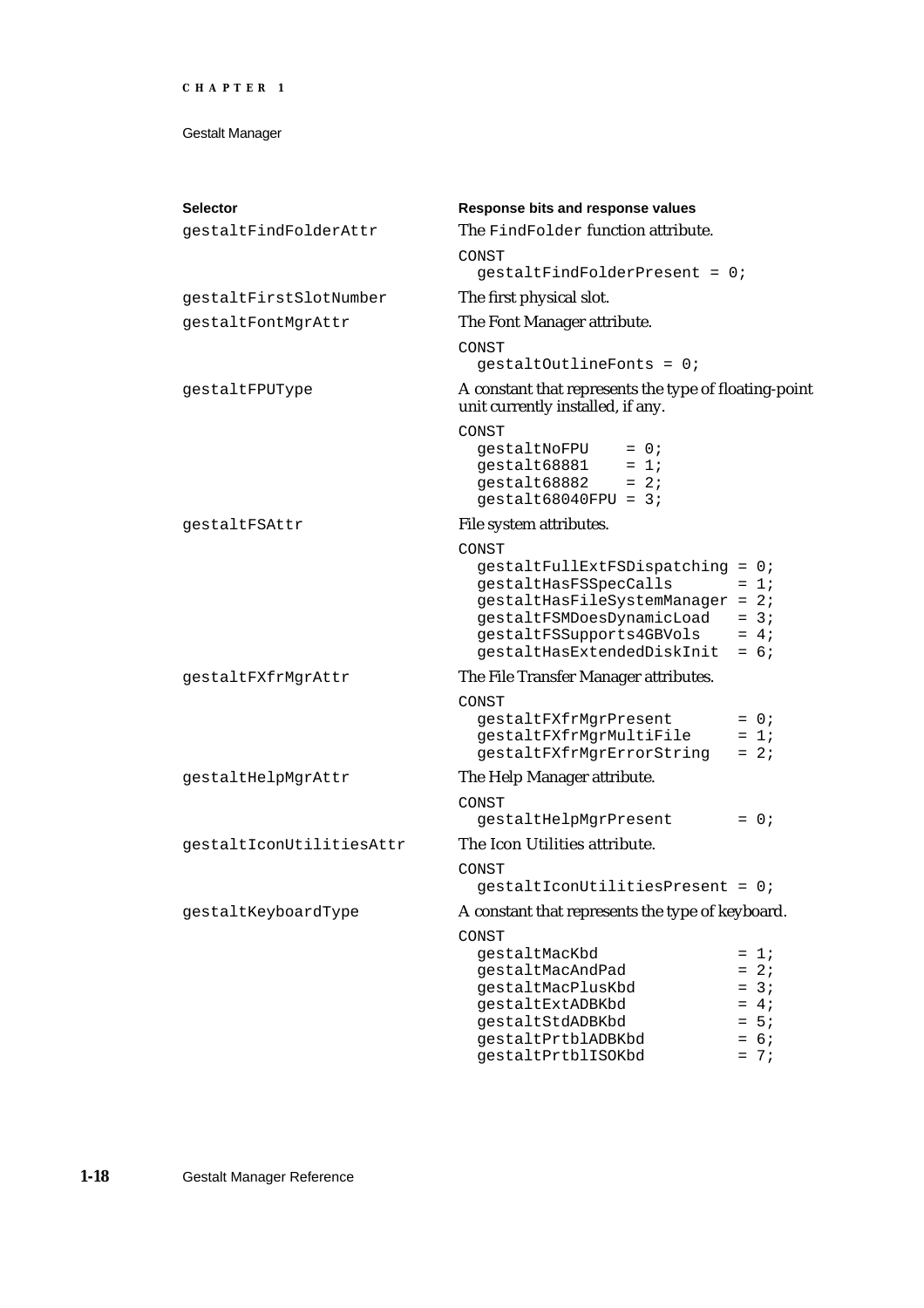| <b>Selector</b>                    | Response bits and response values                                                                                                                                                                                                                                                                                                                      |  |  |
|------------------------------------|--------------------------------------------------------------------------------------------------------------------------------------------------------------------------------------------------------------------------------------------------------------------------------------------------------------------------------------------------------|--|--|
| gestaltKeyboardType<br>(continued) | $= 8i$<br>qestaltStdISOADBKbd<br>$= 9i$<br>gestaltExtISOADBKbd<br>$= 10;$<br>gestaltADBKbdII<br>$= 11;$<br>gestaltADBISOKbdII<br>$= 12i$<br>gestaltPwrBookADBKbd<br>$= 13;$<br>gestaltPwrBookISOADBKbd<br>gestaltAppleAdjustKeypad<br>$= 14;$<br>gestaltAppleAdjustADBKbd<br>$= 15;$<br>gestaltAppleAdjustISOKbd<br>$= 16;$                            |  |  |
|                                    | If the Apple Desktop Bus (ADB) is in use, there<br>may be multiple keyboards or other ADB devices<br>attached to the machine. The<br>gestaltKeyboardType selector identifies only<br>the type of the keyboard on which the last<br>keystroke occurred.                                                                                                 |  |  |
|                                    | You cannot use this selector to find out what ADB<br>devices are connected. For that, you can use the<br>Apple Desktop Bus Manager, described in Inside<br>Macintosh: Devices. Note that the ADB keyboard<br>types described by Gestalt do not necessarily<br>map directly to ADB device handler IDs.                                                  |  |  |
|                                    | Future support for the gestaltKeyboardType<br>selector is not guaranteed. To determine the type of<br>the keyboard last touched without using Gestalt,<br>check the system global variable KbdType,<br>documented in Inside Macintosh: Devices.<br>If the Gestalt Manager does not recognize the<br>keyboard type, it returns an error.                |  |  |
|                                    |                                                                                                                                                                                                                                                                                                                                                        |  |  |
| gestaltLogicalPageSize             | The logical page size. This value is defined only on<br>machines with the MC68010, MC68020, MC68030,<br>or MC68040 microprocessors. On a machine with<br>the MC68000, Gestalt returns an error when<br>called with this selector.                                                                                                                      |  |  |
| gestaltLogicalRAMSize              | The amount of logical memory available. This<br>value is the same as that returned by<br>gestaltPhysicalRAMSize when virtual<br>memory is not installed. On some machines,<br>however, this value might be less than the value<br>returned by gestaltPhysicalRAMSize because<br>some RAM may be used by the video display and<br>the Operating System. |  |  |
| gestaltLowMemorySize               | The size (in bytes) of the low-memory area. The<br>low-memory area is used for vectors, global                                                                                                                                                                                                                                                         |  |  |

variables, and dispatch tables.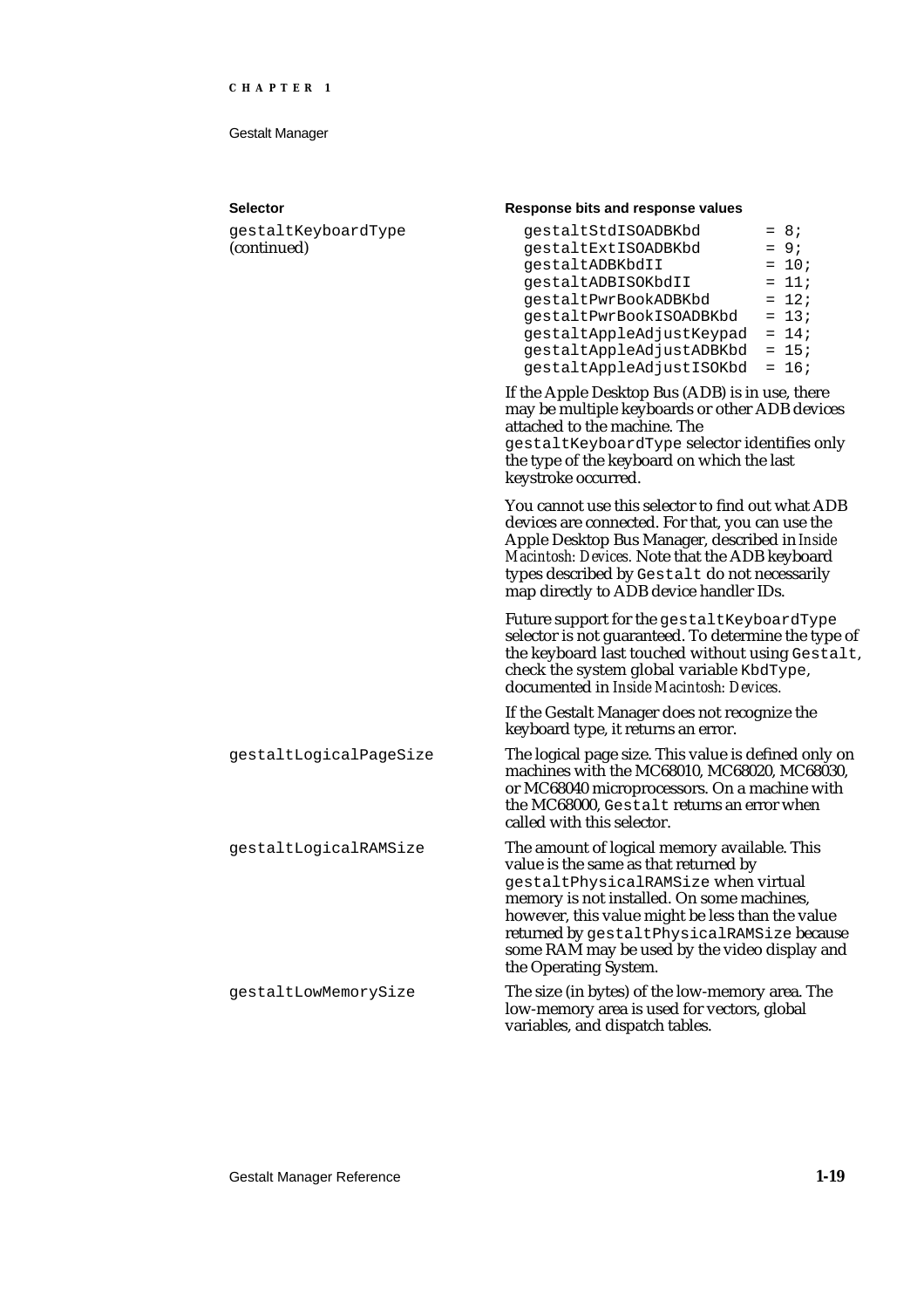| <b>Selector</b>            | Response bits and response values                                                                                                                                                                                                                                                                                       |  |  |
|----------------------------|-------------------------------------------------------------------------------------------------------------------------------------------------------------------------------------------------------------------------------------------------------------------------------------------------------------------------|--|--|
| gestaltMiscAttr            | Information about miscellaneous pieces of the<br>Operating System or hardware configuration.                                                                                                                                                                                                                            |  |  |
|                            | CONST                                                                                                                                                                                                                                                                                                                   |  |  |
|                            | $gestaltscrollingThrottle = 0;$<br>gestaltSquareMenuBar<br>$= 2i$                                                                                                                                                                                                                                                       |  |  |
| gestaltMixedModeVersion    | The version of Mixed Mode Manager.                                                                                                                                                                                                                                                                                      |  |  |
| gestaltMMUType             | A constant that represents the type of MMU<br>currently installed.                                                                                                                                                                                                                                                      |  |  |
|                            | CONST<br>$= 0;$<br>gestaltNoMMU<br>$= 1i$<br>gestaltAMU<br>$= 2i$<br>qestalt68851<br>$gestalt68030MMU = 3;$<br>gestalt68040MMU = $4$ ;<br>$= 5i$<br>qestaltEMMU1                                                                                                                                                        |  |  |
| gestaltNativeCPUtype       | Native CPU type.                                                                                                                                                                                                                                                                                                        |  |  |
|                            | CONST<br>qestaltCPU68000<br>$=$ \$000;<br>$= $001;$<br>gestaltCPU68010<br>$=$ \$002;<br>qestaltCPU68020<br>$=$ \$003;<br>gestaltCPU68030<br>qestaltCPU68040<br>$=$ \$004;                                                                                                                                               |  |  |
|                            | gestaltCPU601<br>$= $101;$                                                                                                                                                                                                                                                                                              |  |  |
|                            | Note, to check whether the native system<br>architecture is a MC680x0 or a PowerPC<br>microprocessor, use the<br>gestaltSysArchitecture selector.                                                                                                                                                                       |  |  |
| gestaltNotificationMgrAttr | The Notification Manager attribute.                                                                                                                                                                                                                                                                                     |  |  |
|                            | CONST                                                                                                                                                                                                                                                                                                                   |  |  |
|                            | $qestaltNotificationPresent = 0;$                                                                                                                                                                                                                                                                                       |  |  |
| qestaltNuBusConnectors     | A bitmap that describes the $\texttt{NuBus}^{\text{m}}$ slot connector<br>locations. On a Macintosh II, for example, the<br>return value would have bits 9 through 14 set,<br>indicating that 6 NuBus slots are present, at<br>locations 9 through 14.                                                                  |  |  |
| gestaltOSAttr              | General Operating System attributes, such as<br>whether temporary memory handles are real<br>handles. The low-order bits of the response<br>parameter are interpreted as bit flags. A flag is set<br>to 1 to indicate that the corresponding feature is<br>available. Currently, the following bits are<br>significant: |  |  |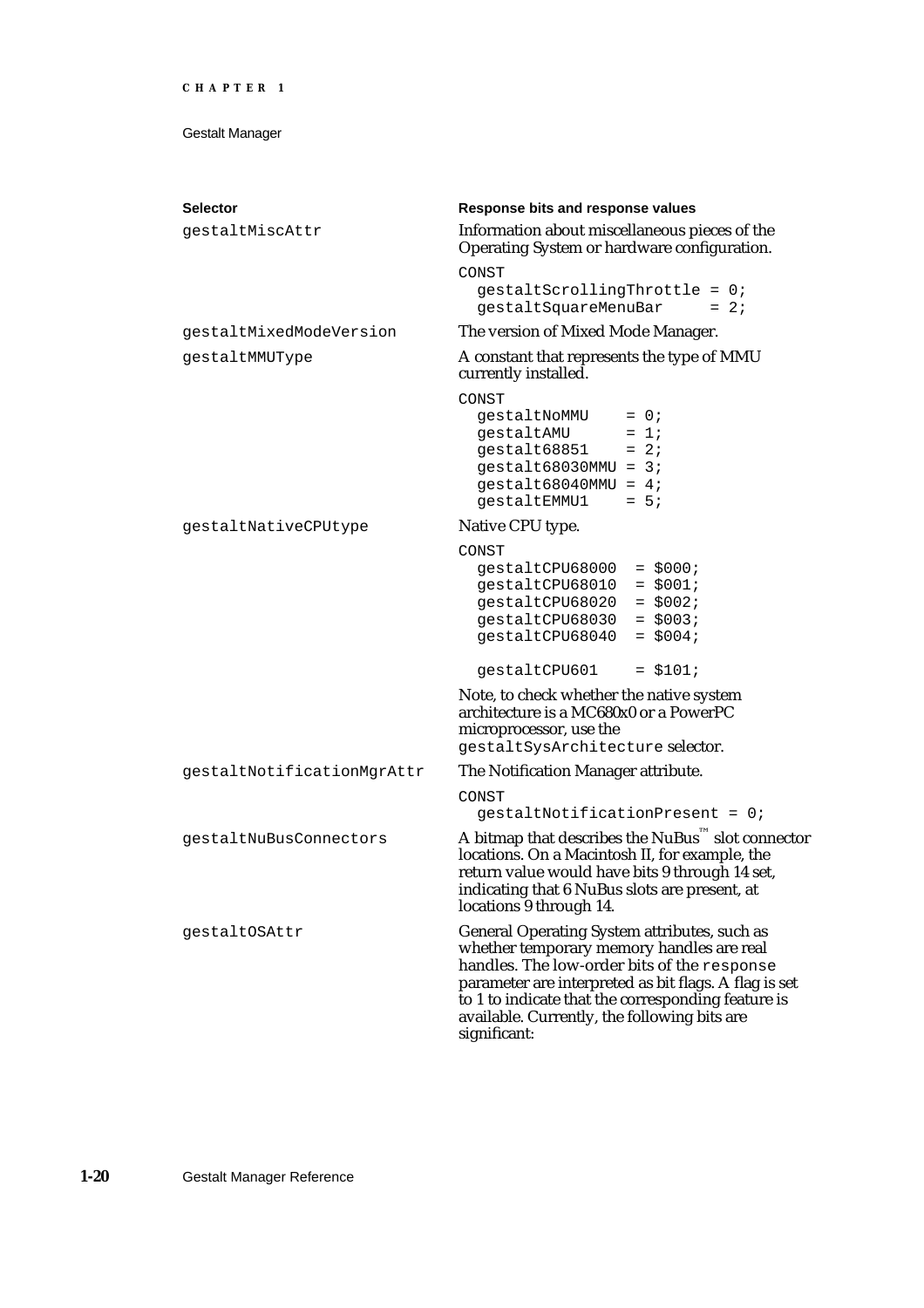| <b>Selector</b><br>qestaltOSAttr<br>(continued) | Response bits and response values<br>CONST<br>gestaltSysZoneGrowable<br>$= 0;$<br>gestaltLaunchCanReturn<br>$= 1i$<br>$= 2i$<br>gestaltLaunchFullFileSpec<br>$= 3i$<br>gestaltLaunchControl<br>gestaltTempMemSupport<br>$= 4i$<br>gestaltRealTempMemory<br>$= 5i$<br>gestaltTempMemTracked<br>$= 6;$<br>See the book Inside Macintosh: Memory for a full<br>explanation of the temporary memory features, and<br>see the book Inside Macintosh: Processes for a full |  |
|-------------------------------------------------|----------------------------------------------------------------------------------------------------------------------------------------------------------------------------------------------------------------------------------------------------------------------------------------------------------------------------------------------------------------------------------------------------------------------------------------------------------------------|--|
| qestaltOSTable                                  | explanation of the launch control features.<br>The base address of the Operating System trap<br>dispatch table.                                                                                                                                                                                                                                                                                                                                                      |  |
| gestaltParityAttr                               | Information about the machine's parity-checking<br>features.<br>CONST                                                                                                                                                                                                                                                                                                                                                                                                |  |
|                                                 | gestaltHasParityCapability = 0;<br>gestaltParityEnabled<br>$= 1i$<br>Note that parity is not considered to be enabled                                                                                                                                                                                                                                                                                                                                                |  |
|                                                 | unless all installed memory is parity RAM.                                                                                                                                                                                                                                                                                                                                                                                                                           |  |
| qestaltPCXAttr                                  | PC Exchange attributes.                                                                                                                                                                                                                                                                                                                                                                                                                                              |  |
|                                                 | CONST<br>gestaltPCXHas8and16BitFAT<br>$= 0;$<br>$= 1i$<br>gestaltPCXHasProDOS                                                                                                                                                                                                                                                                                                                                                                                        |  |
| gestaltPhysicalRAMSize                          | The number of bytes of physical RAM currently<br>installed.                                                                                                                                                                                                                                                                                                                                                                                                          |  |
| gestaltPopupAttr                                | The attribute of the pop-up control definition.                                                                                                                                                                                                                                                                                                                                                                                                                      |  |
|                                                 | CONST gestaltPopupPresent = $0$ ;                                                                                                                                                                                                                                                                                                                                                                                                                                    |  |
| gestaltPowerMgrAttr                             | Power Manager attributes.                                                                                                                                                                                                                                                                                                                                                                                                                                            |  |
|                                                 | CONST<br>gestaltPMgrExists<br>$= 0;$<br>gestaltPMgrCPUIdle<br>$= 1i$<br>$= 2i$<br>gestaltPMgrSCC<br>$= 3i$<br>gestaltPMgrSound<br>gestaltPMgrDispatchExists<br>$= 4;$                                                                                                                                                                                                                                                                                                |  |
| qestaltPPCToolboxAttr                           | Program-to-Program Communication (PPC)<br>Toolbox attributes. Note that these constants are<br>defined as masks, not bit numbers.                                                                                                                                                                                                                                                                                                                                    |  |
|                                                 | CONST<br>qestaltPPCToolboxPresent<br>$=$ \$0000;<br>gestaltPPCSupportsRealTime = \$1000;<br>gestaltPPCSupportsIncoming = \$0001;<br>gestaltPPCSupportsOutgoing = \$0002;                                                                                                                                                                                                                                                                                             |  |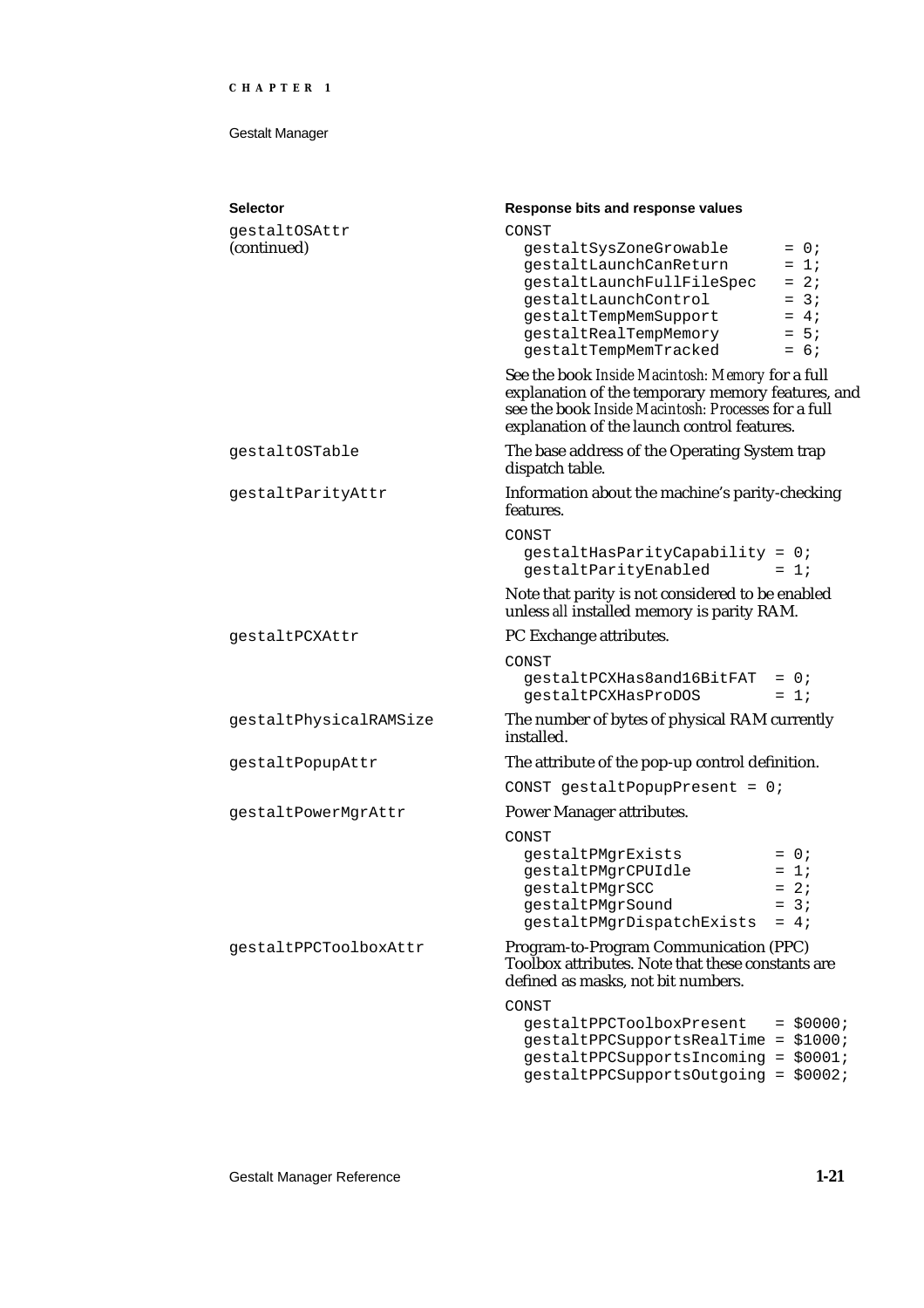| <b>Selector</b><br>gestaltProcessorType | Response bits and response values<br>A constant that represents the type of<br>microprocessor currently running.<br>CONST                                                                                                                                                                                                                                  |  |
|-----------------------------------------|------------------------------------------------------------------------------------------------------------------------------------------------------------------------------------------------------------------------------------------------------------------------------------------------------------------------------------------------------------|--|
|                                         | gestalt68000 = $1$ ;<br>gestalt68010 = $2i$<br>gestalt68020 = $3i$<br>gestalt68030 = $4$ ;<br>gestalt68040 = $5:$                                                                                                                                                                                                                                          |  |
| gestaltQuickdrawFeatures                | <b>QuickDraw features.</b>                                                                                                                                                                                                                                                                                                                                 |  |
|                                         | CONST<br>gestaltHasColor<br>$= 0;$<br>gestaltHasDeepGWorlds<br>$= 1i$<br>gestaltHasDirectPixMaps<br>$= 2i$<br>gestaltHasGrayishTextOr<br>$= 3i$<br>$gestaltsupportsMirroring = 4;$                                                                                                                                                                         |  |
| gestaltQuickdrawVersion                 | The version of QuickDraw, encoded as a revision<br>number in the low-order word of the return value.<br>The high-order byte represents the major revision<br>number, and the low-order byte represents the<br>minor revision number. For example, version 1.3 of<br>32-Bit QuickDraw represents QuickDraw revision<br>2.3; its response value is $$0230$ . |  |
|                                         | CONST<br>gestaltOriginalQD<br>$=$ \$000;<br>$= $100;$<br>gestalt8BitQD<br>gestalt32BitQD<br>$=$ \$200;<br>gestalt32BitQD11<br>$=$ \$210;<br>gestalt32BitQD12<br>$=$ \$220;<br>gestalt32BitQD13<br>$=$ \$230;                                                                                                                                               |  |
|                                         | Values having a major revision number of 1 or 2<br>indicate that Color QuickDraw is available, in<br>either the 8-bit or 32-bit version. These results do<br>not, however, indicate whether a color monitor is<br>attached to the system. You must use high-level<br>QuickDraw routines to obtain that information.                                        |  |
| gestaltQuickTimeVersion                 | The QuickTime version.                                                                                                                                                                                                                                                                                                                                     |  |
| gestaltRealtimeMgrAttr                  | Realtime Manager attributes.                                                                                                                                                                                                                                                                                                                               |  |
|                                         | CONST<br>$gestaltRealtimeMgrPresent = 0;$                                                                                                                                                                                                                                                                                                                  |  |
| gestaltResourceMgrAttr                  | The Resource Manager attribute.                                                                                                                                                                                                                                                                                                                            |  |
|                                         | CONST<br>$gestaltpartialRsrcs = 0;$                                                                                                                                                                                                                                                                                                                        |  |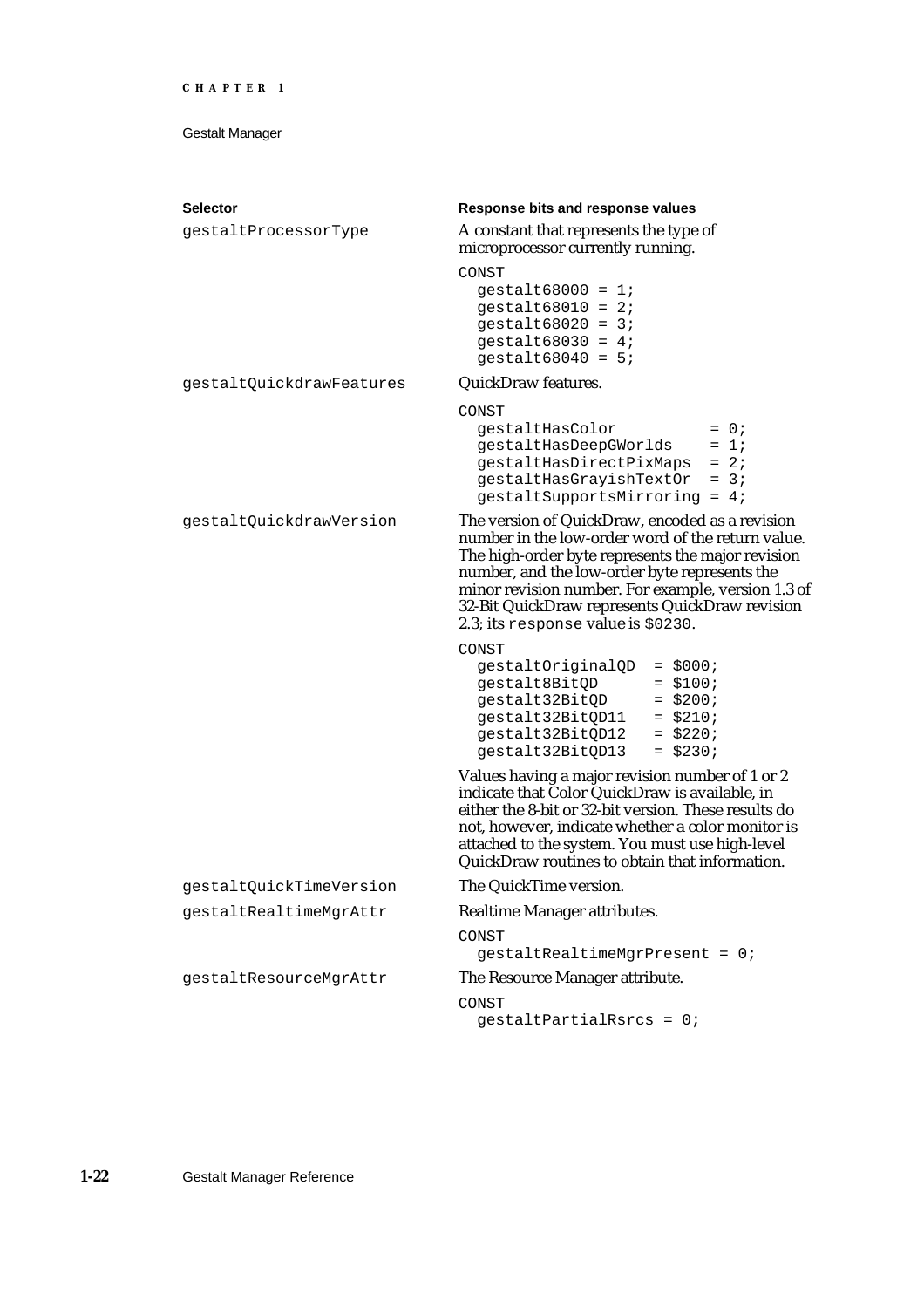#### Gestalt Manager

| <b>Selector</b>         |                                                                                                                                           |  |  |
|-------------------------|-------------------------------------------------------------------------------------------------------------------------------------------|--|--|
|                         | Response bits and response values                                                                                                         |  |  |
| gestaltScrapMgrAttr     | <b>Scrap Manager attributes.</b>                                                                                                          |  |  |
|                         | CONST                                                                                                                                     |  |  |
|                         | gestaltScrapMgrTranslationAware                                                                                                           |  |  |
|                         | $= 0$ ;                                                                                                                                   |  |  |
|                         | gestaltTranslationMgrHintOrder<br>$= 1i$                                                                                                  |  |  |
| gestaltScriptCount      |                                                                                                                                           |  |  |
|                         | The number of script systems currently active.                                                                                            |  |  |
| gestaltScriptMgrVersion | The version number of the Script Manager (in the<br>low-order word of the return value).                                                  |  |  |
| gestaltSerialAttr       | Serial hardware attributes of the machine, such as<br>whether or not the GPIa line is connected and can<br>be used for external clocking. |  |  |
|                         | CONST                                                                                                                                     |  |  |
|                         | qestaltHasGPIaToDCDa<br>$= 0;$                                                                                                            |  |  |
|                         | $gestaltHasGPIaToRTxCa = 17$                                                                                                              |  |  |
|                         | $= 2i$<br>qestaltHasGPIaToDCDb                                                                                                            |  |  |
| gestaltSlotAttr         | <b>Slot Manager attributes.</b>                                                                                                           |  |  |
|                         | CONST                                                                                                                                     |  |  |
|                         | gestaltSlotMgrExists<br>$= 0;$                                                                                                            |  |  |
|                         | $= 1i$<br>gestaltNuBusPresent                                                                                                             |  |  |
|                         | gestaltSESlotPresent<br>$= 2i$                                                                                                            |  |  |
|                         | $= 3i$<br>gestaltSE30SlotPresent                                                                                                          |  |  |
|                         | gestaltPortableSlotPresent = 4;                                                                                                           |  |  |
| gestaltSoundAttr        | Sound attributes.                                                                                                                         |  |  |
|                         | CONST                                                                                                                                     |  |  |
|                         | gestaltStereoCapability<br>$= 0;$                                                                                                         |  |  |
|                         | $= 1;$<br>gestaltStereoMixing                                                                                                             |  |  |
|                         | $= 3i$<br>gestaltSoundIOMgrPresent                                                                                                        |  |  |
|                         | gestaltBuiltInSoundInput<br>$= 4;$                                                                                                        |  |  |
|                         | $= 5i$<br>gestaltHasSoundInputDevice                                                                                                      |  |  |
|                         | $= 6i$<br>gestaltPlayAndRecord                                                                                                            |  |  |
|                         | $= 7i$<br>gestalt16BitSoundIO                                                                                                             |  |  |
|                         | $= 8;$<br>gestaltStereoInput                                                                                                              |  |  |
|                         | gestaltLineLevelInput<br>$= 9:$<br>gestaltSndPlayDoubleBuffer<br>$= 10;$                                                                  |  |  |
|                         | qestaltMultiChannels<br>$= 11$                                                                                                            |  |  |
|                         |                                                                                                                                           |  |  |

gestalt16BitAudioSupport = 12;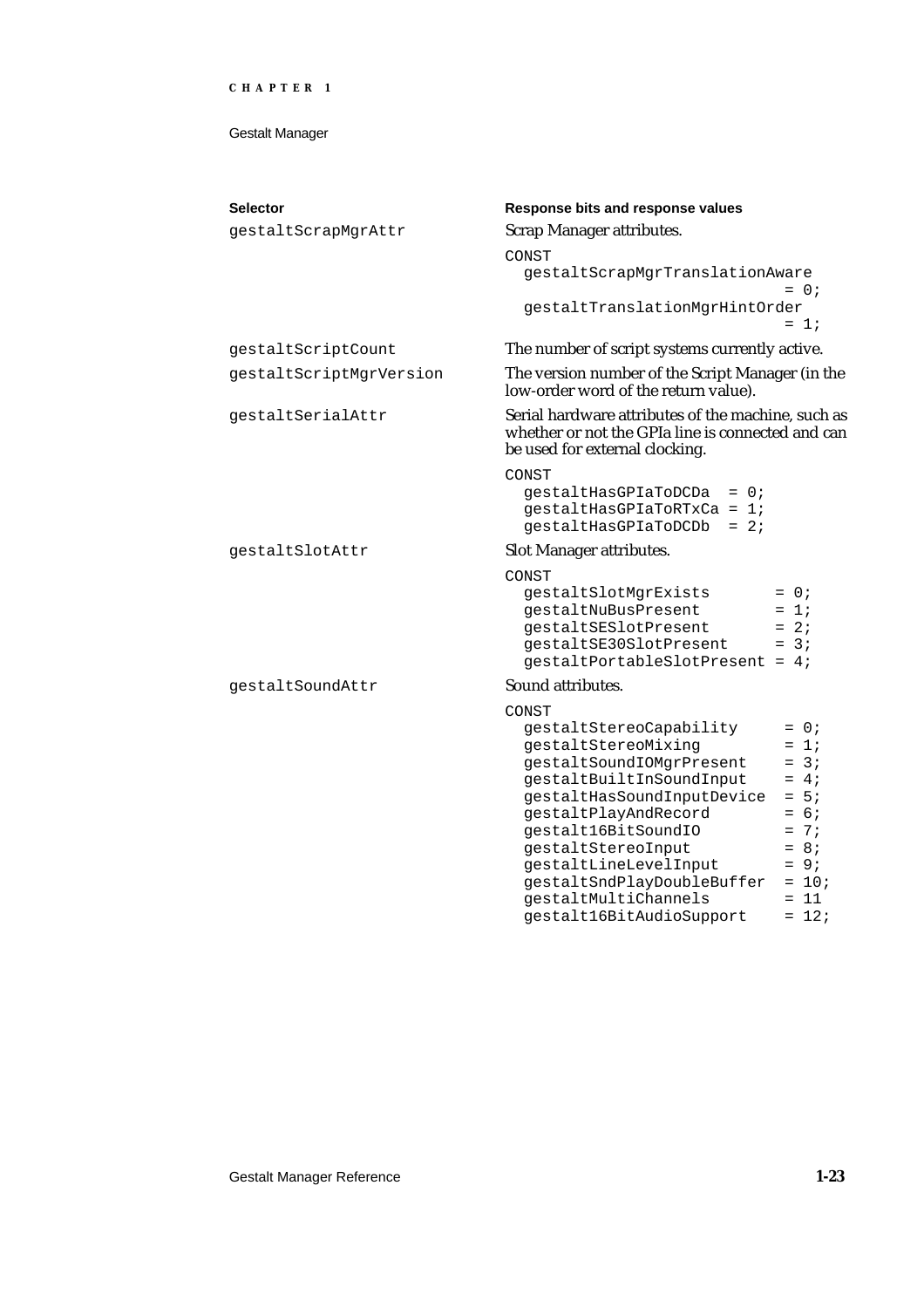| <b>Selector</b>                 | Response bits and response values                                                                                                                                                                                                                                                                                                                                                                                                                                                                                                                                                                    |  |
|---------------------------------|------------------------------------------------------------------------------------------------------------------------------------------------------------------------------------------------------------------------------------------------------------------------------------------------------------------------------------------------------------------------------------------------------------------------------------------------------------------------------------------------------------------------------------------------------------------------------------------------------|--|
| gestaltSoundAttr<br>(continued) | If the bit gestaltStereoCapability is TRUE,<br>the available hardware can play stereo sounds. The<br>bit gestaltStereoMixing indicates that the<br>sound hardware of the machine mixes both left and<br>right channels of stereo sound into a single audio<br>signal for the internal speaker. The<br>gestaltSoundIOMgrPresent bit indicates that<br>the new sound input routines are available, and the<br>gestaltBuiltInSoundInput bit indicates that a<br>built-in sound input device is available. The<br>gestaltHasSoundInputDevice bit indicates<br>that some sound input device is available. |  |
|                                 | Note, bits 7 through 12 are not defined for versions<br>of the Sound Manager prior to version 3.0.                                                                                                                                                                                                                                                                                                                                                                                                                                                                                                   |  |
| gestaltSpeechAttr               | <b>Speech Manager attributes.</b>                                                                                                                                                                                                                                                                                                                                                                                                                                                                                                                                                                    |  |
|                                 | CONST<br>getaltSpeechMgrPresent<br>$= 0;$<br>getaltSpeechHasPPCGlue<br>$= 1i$                                                                                                                                                                                                                                                                                                                                                                                                                                                                                                                        |  |
| qestaltStandardFileAttr         | <b>Standard File Package attributes.</b>                                                                                                                                                                                                                                                                                                                                                                                                                                                                                                                                                             |  |
|                                 | CONST<br>gestaltStandardFile58<br>$= 0;$<br>gestaltStandardFileTranslationAware<br>$= 1i$<br>qestaltStandardFileHasColorIcons<br>$= 2i$                                                                                                                                                                                                                                                                                                                                                                                                                                                              |  |
|                                 | If the gestaltStandardFile58 flag bit is set,<br>you can call the four new procedures-<br>StandardPutFile, StandardGetFile,<br>CustomPutFile, and CustomGetFile-<br>introduced with System 7. (The name of the<br>constant reflects the enabling of selectors 5 through<br>8 on the trap macro that handles the Standard File<br>Package.)                                                                                                                                                                                                                                                           |  |
| qestaltStdNBPAttr               | Information about the StandardNBP<br>(Name-Binding Protocol) function.                                                                                                                                                                                                                                                                                                                                                                                                                                                                                                                               |  |
|                                 | CONST<br>$qestaltStdNBPPresent = 0;$                                                                                                                                                                                                                                                                                                                                                                                                                                                                                                                                                                 |  |
| gestaltSysArchitecture          | The native system architecture.                                                                                                                                                                                                                                                                                                                                                                                                                                                                                                                                                                      |  |
|                                 | CONST<br>gestalt68k<br>$= 1i$<br>$= 2i$<br>gestaltPowerPC                                                                                                                                                                                                                                                                                                                                                                                                                                                                                                                                            |  |
|                                 | If the gestalt68k flag bit is set, the native<br>microprocessor is a MC680x0 chip. If the<br>gestaltPowerPC flag bit is set, the native<br>microprocessor is a PowerPC chip.                                                                                                                                                                                                                                                                                                                                                                                                                         |  |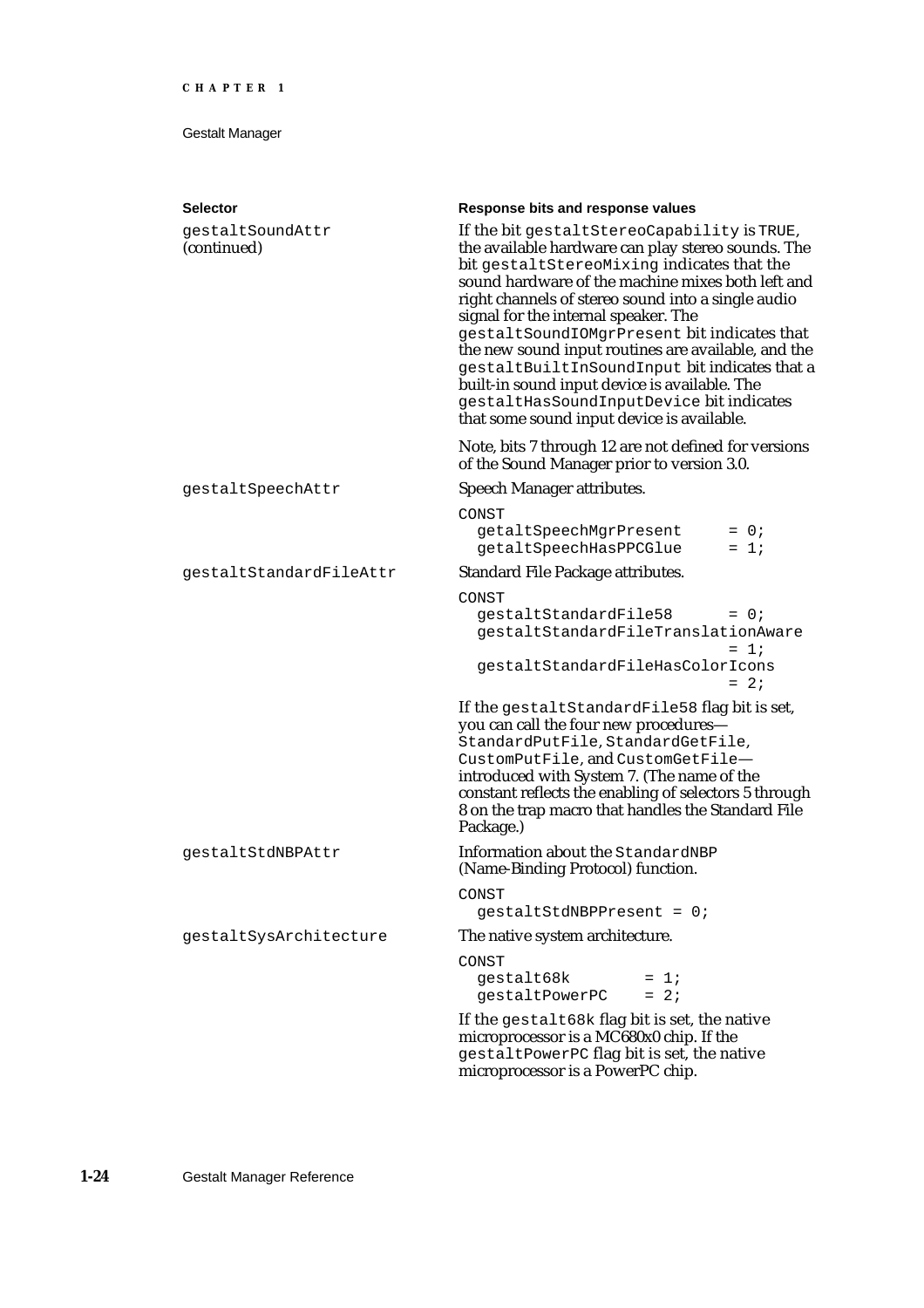| <b>Selector</b>        | Response bits and response values                                                                                                                               |  |
|------------------------|-----------------------------------------------------------------------------------------------------------------------------------------------------------------|--|
| qestaltTEAttr          | <b>TextEdit attributes.</b>                                                                                                                                     |  |
|                        | CONST<br>gestaltTEHasGetHiliteRgn = 0;                                                                                                                          |  |
| gestaltTermMgrAttr     | <b>Terminal Manager attributes.</b>                                                                                                                             |  |
|                        | CONST<br>gestaltTermMgrPresent<br>$= 0;$<br>gestaltTermMgrErrorString = 2;                                                                                      |  |
| qestaltTextEditVersion | A constant that indicates which version of TextEdit<br>is present.                                                                                              |  |
|                        | CONST<br>$qestaltTE1 = 17$<br>$gestaltrE2 = 2i$<br>$qestaltTE3 = 37$<br>$gestaltrE4 = 4;$<br>gestaltTE5 = $5:$                                                  |  |
| gestaltThreadMgrAtt    | Thread Manager attributes.                                                                                                                                      |  |
|                        | CONST<br>gestaltThreadMgrPresent<br>$= 0;$<br>gestaltSpecificMatchSupport = 1;                                                                                  |  |
| gestaltTimeMgrVersion  | A constant that indicates which version of the Time<br>Manager is present.                                                                                      |  |
|                        | CONST<br>$gestaltstandardTimeMgr = 1;$<br>$qestal the viscant product = 2;$<br>$gestaltextendedTimeMgr = 3;$                                                    |  |
| gestaltToolboxTable    | The base address of the Toolbox trap dispatch table.                                                                                                            |  |
| gestaltTranslationAttr | The Translation Manager attributes.                                                                                                                             |  |
|                        | CONST<br>$gestaltranslationMgrExists = 0;$                                                                                                                      |  |
| gestaltTSMgrVersion    | The version of the Text Services.                                                                                                                               |  |
| gestaltVersion         | The version of the Gestalt Manager (in the<br>low-order word of the return value). The current<br>version is 1, corresponding to a returned value of<br>\$0001. |  |
| qestaltVMAttr          | The virtual memory attributes.                                                                                                                                  |  |
|                        | CONST<br>$= 0$ ;<br>gestaltVMPresent                                                                                                                            |  |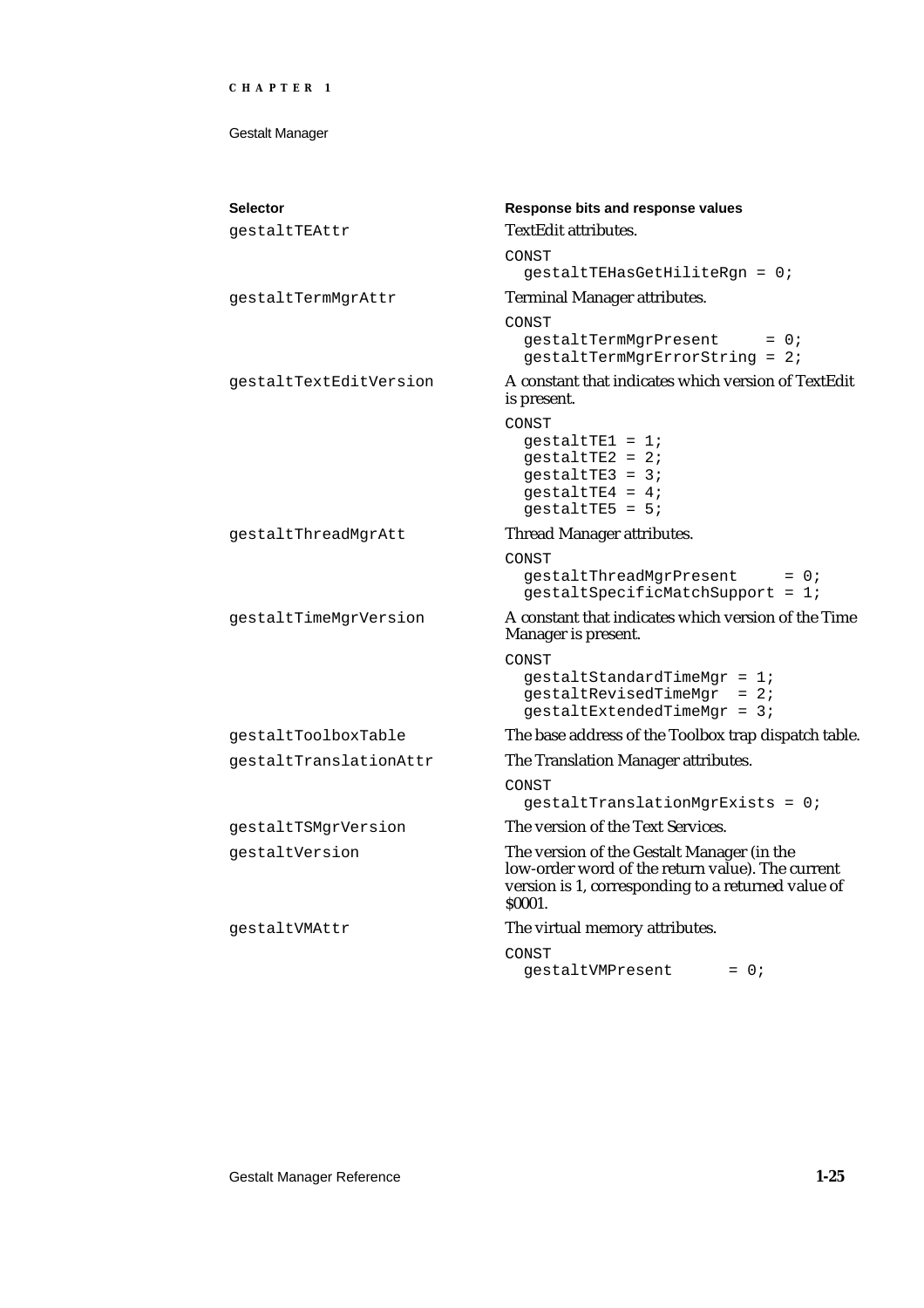#### Gestalt Manager

The Gestalt function also accepts the following informational selectors.

#### **WARNING**  $\mathbf{S}$

Never infer the existence of certain hardware or software features from the responses that Gestalt returns when you pass it an informational selector. s

| <b>Selector</b>     | <b>Meaning</b>                                                                                                                                                                                                                                                                                                                                                                                                                                                                                                                      |                                      |
|---------------------|-------------------------------------------------------------------------------------------------------------------------------------------------------------------------------------------------------------------------------------------------------------------------------------------------------------------------------------------------------------------------------------------------------------------------------------------------------------------------------------------------------------------------------------|--------------------------------------|
| gestaltHardwareAttr | Low-level hardware configuration attributes.                                                                                                                                                                                                                                                                                                                                                                                                                                                                                        |                                      |
|                     | CONST<br>qestaltHasVIA1<br>qestaltHasVIA2<br>qestaltHasASC<br>gestaltHasSCC<br>$gestaltHasSCSI$ = 7;<br>gestaltHasSoftPowerOff = 19;<br>$gestaltHasSCSI961 = 21;$<br>$qestalthasSCS1962 = 22i$<br>gestaltHasUniversalROM = 24;                                                                                                                                                                                                                                                                                                      | $= 0;$<br>$= 1i$<br>$= 3i$<br>$= 4i$ |
|                     | The gestaltHasSCSI bit means the machine is<br>equipped with a SCSI implementation based on the<br>53C80 chip, which was introduced in the Macintosh<br>Plus. This bit is 0 on computers with a different SCSI<br>implementation. Those computers set the<br>gestaltHasSCSI961 or gestaltHasSCSI962 bit to<br>report a SCSI implementation based on the 53C96 chip<br>installed on an internal or external bus, respectively.<br>The gestalthas SCC bit is normally returned as 0 on<br>the Macintosh IIfy and Macintosh Quadra 900 |                                      |

ned as 0 on the Macintosh IIfx and Macintosh Quadra 900 computers, which have intelligent I/O processors that isolate the hardware and make direct access to the SCC impossible. However, if the user has used the Compatibility Switch control panel to enable compatibility mode, gestaltHasSCC is set.

gestaltMachineIcon The icon family resource ID for the current type of Macintosh. gestaltMachineType A constant that indicates the model of computer.

| r chaentric rype | 71 constant that murtates the model of compute |         |
|------------------|------------------------------------------------|---------|
|                  | CONST                                          |         |
|                  | qestaltClassic                                 | $= 1i$  |
|                  | qestaltMacXL                                   | $= 2i$  |
|                  | qestaltMac512KE                                | $= 3i$  |
|                  | qestaltMacPlus                                 | $= 4i$  |
|                  | qestaltMacSE                                   | $= 5i$  |
|                  | qestaltMacII                                   | $= 6i$  |
|                  | qestaltMacIIx                                  | $= 7i$  |
|                  | qestaltMacIIcx                                 | $= 8i$  |
|                  | gestaltMacSE030                                | $= 9i$  |
|                  | qestaltPortable                                | $= 10;$ |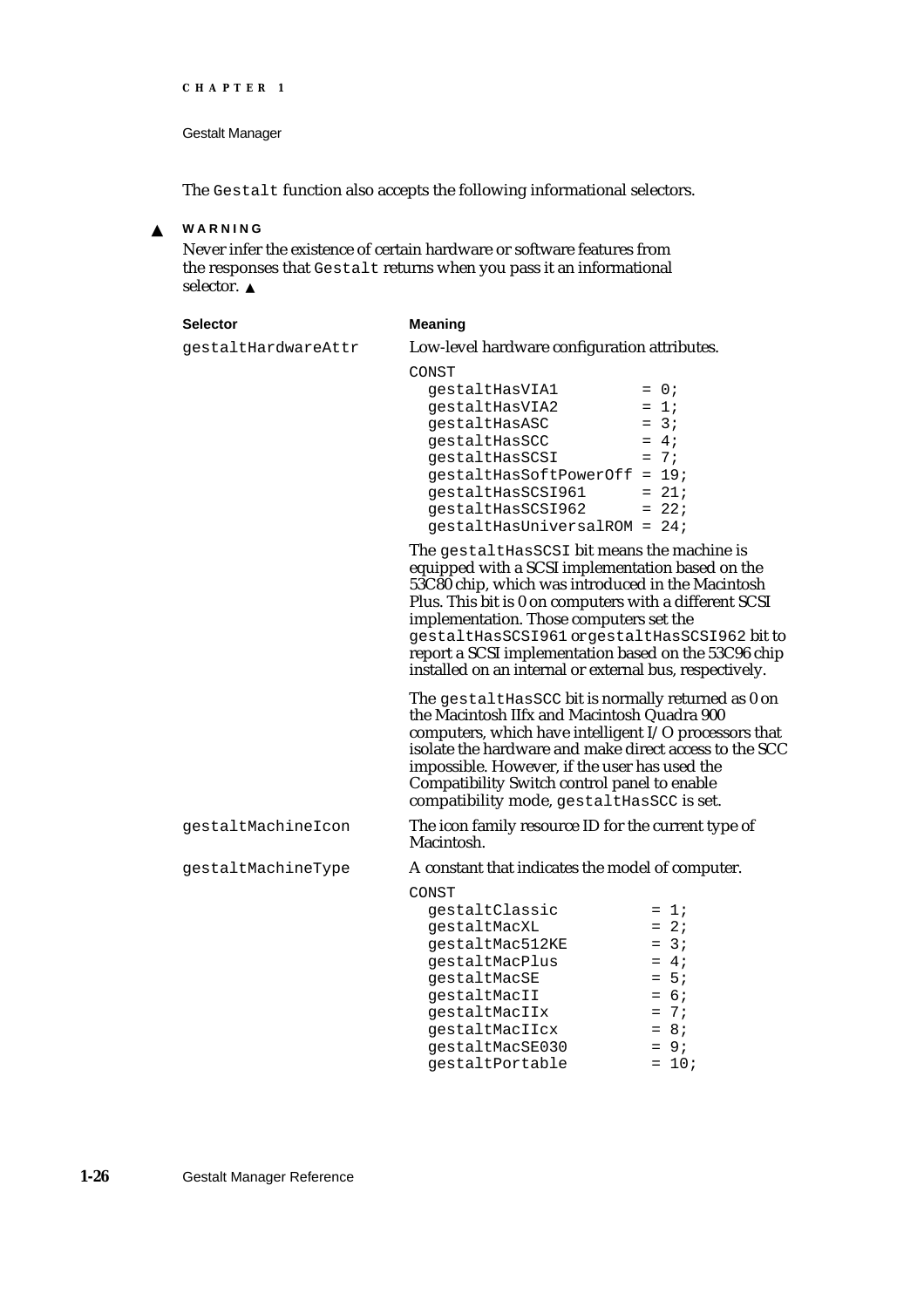#### Gestalt Manager

#### **Selector Meaning**

gestaltMachineType (continued)

| gestaltMacIIci            | $=$ | 11;             |
|---------------------------|-----|-----------------|
| gestaltMacIIfx            | $=$ | 13:             |
| gestaltMacClassic         | $=$ | 17;             |
| gestaltMacIIsi            | $=$ | 18;             |
| gestaltMacLC              | $=$ | 19;             |
| gestaltQuadra900          | $=$ | 20:             |
| gestaltPowerBook170       | $=$ | 21:             |
| gestaltQuadra700          | $=$ | 22:             |
| gestaltClassicII          | $=$ | 23:             |
| gestaltPowerBook100       | $=$ | 24;             |
| gestaltPowerBook140       | $=$ | 25:             |
| gestaltQuadra950          | $=$ | 26:             |
| gestaltMacLCIII           | $=$ | 27:             |
| gestaltPowerBookDuo210    | $=$ | 29:             |
| gestaltMacCentris650      | $=$ | 30 <sub>i</sub> |
| gestaltPowerBookDuo230    | $=$ | 32:             |
| gestaltPowerBook180       | $=$ | 33:             |
| gestaltPowerBook160       | $=$ | 34;             |
| gestaltMacQuadra800       | $=$ | 35;             |
| gestaltMacLCII            | $=$ | 37;             |
| gestaltPowerBookDuo250    | $=$ | 38 <sub>i</sub> |
| gestaltMacIIvi            | $=$ | 44;             |
| gestaltPerforma600        | $=$ | 45;             |
| gestaltMacIIvx            | $=$ | 48;             |
| qestaltMacColorClassic    | $=$ | 49;             |
| gestaltPowerBook165c      | $=$ | 50;             |
| gestaltMacCentris610      | $=$ | 52:             |
| gestaltMacQuadra610       | $=$ | 53;             |
| gestaltPowerBook145       | $=$ | 54;             |
| gestaltMacLC520           | $=$ | 56;             |
| qestaltMacCentris660AV    | $=$ | 60;             |
| gestaltPowerBook180c      | $=$ | 71;             |
| gestaltPowerBookDuo270c   | $=$ | 77;             |
| gestaltMacQuadra840AV     | $=$ | 78;             |
| gestaltPowerBook165       | $=$ | 84;             |
| gestaltMacTV              | $=$ | 88;             |
| gestaltMacLC475           | $=$ | 89;             |
| gestaltMacLC575           | $=$ | 92;             |
| gestaltMacQuadra605       | $=$ | 94;             |
| qestaltPowerMac8100 80    | $=$ | 65:             |
| qestaltPowerMac6100 60    | $=$ | 75:             |
| qestaltPowerMac7100<br>66 | $=$ | 112;            |

To obtain a string containing the machine's name, you can pass the returned value to the GetIndString procedure as an index into the resource of type 'STR#' in the System file having the resource ID defined by the constant kMachineNameStrID.

CONST kMachineNameStrID = -16395;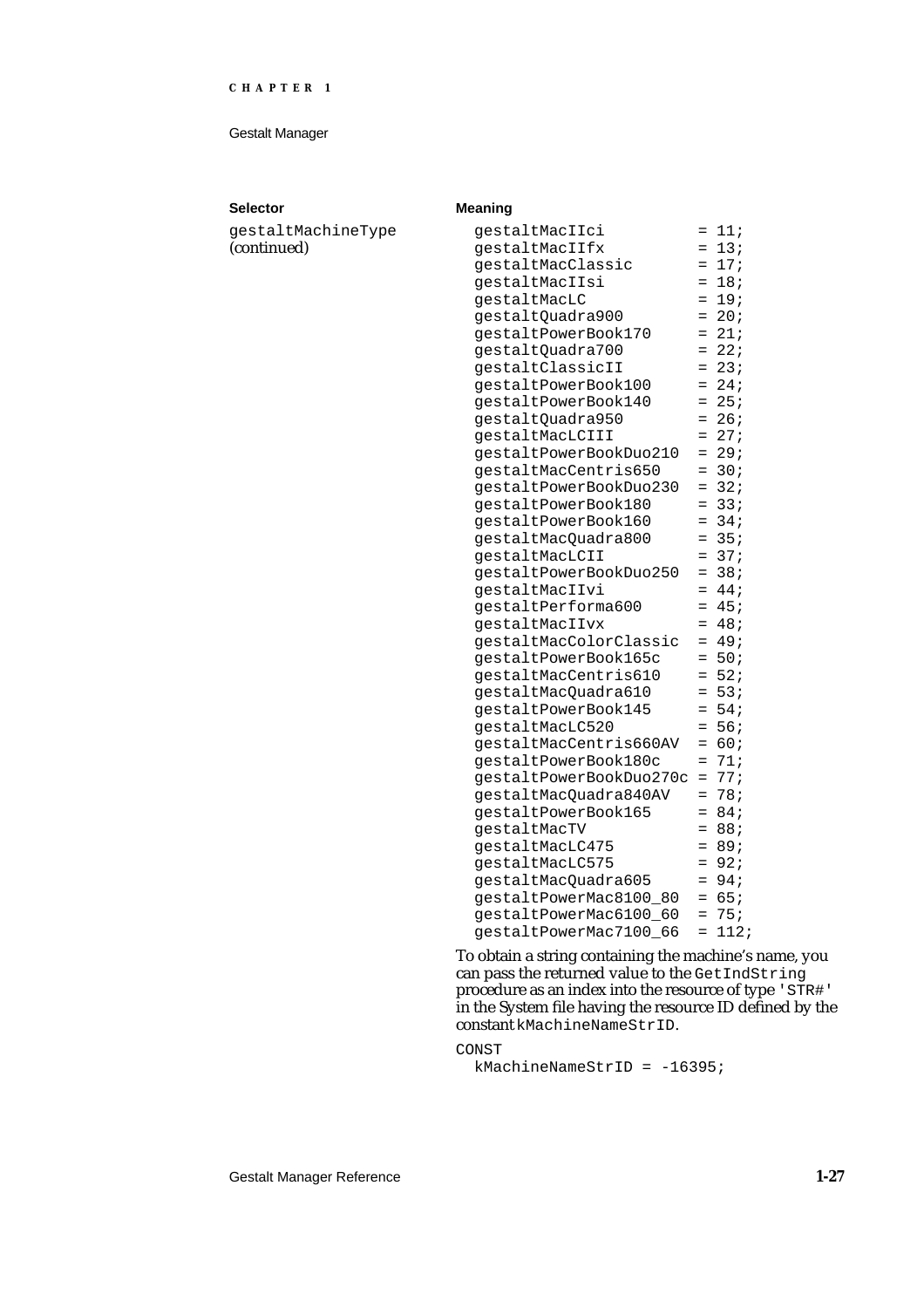Gestalt Manager

| <b>Selector</b>      | <b>Meaning</b>                                                                                                                                                                                                                                                                                                  |
|----------------------|-----------------------------------------------------------------------------------------------------------------------------------------------------------------------------------------------------------------------------------------------------------------------------------------------------------------|
| qestaltROMSize       | The size of the installed ROM, in bytes. The value is<br>returned in only one word.                                                                                                                                                                                                                             |
| qestaltROMVersion    | The version number of the installed ROM (in the<br>low-order word of the return value).                                                                                                                                                                                                                         |
| gestaltSystemVersion | The version number of the currently active System file,<br>represented as four hexadecimal digits in the low-order<br>word of the return value. For example, if your<br>application is running in version 7.0.1, then Gestalt<br>returns the value \$0701. Ignore the high-order word of<br>the returned value. |

# Data Structures

This section describes the record filled in by the SysEnvirons function.

### The System Environment Record

The SysEnvirons function fills in a system environment record, which describes some aspects of the software and hardware environment.

```
TYPE SysEnvRec =
  RECORD
     environsVersion: Integer;
     machineType: Integer;
     systemVersion: Integer;
     processor: Integer;
     hasFPU: Boolean;
     hasColorQD: Boolean;
     keyBoardType: Integer;
     atDrvrVersNum: Integer;
     sysVRefNum: Integer;
  END;
```
#### **FIELD DESCRIPTIONS**

environsVersion

The version number of the SysEnvirons function that was used to fill in the record.

When you call SysEnvirons, you specify a version number to ensure that you receive a system environment record that matches your expectations, as explained in the description of SysEnvirons beginning on page 1-32. If you request a more recent version of SysEnvirons than is available, SysEnvirons places its own version number in the environsVersion field and returns a function result envVersTooBig.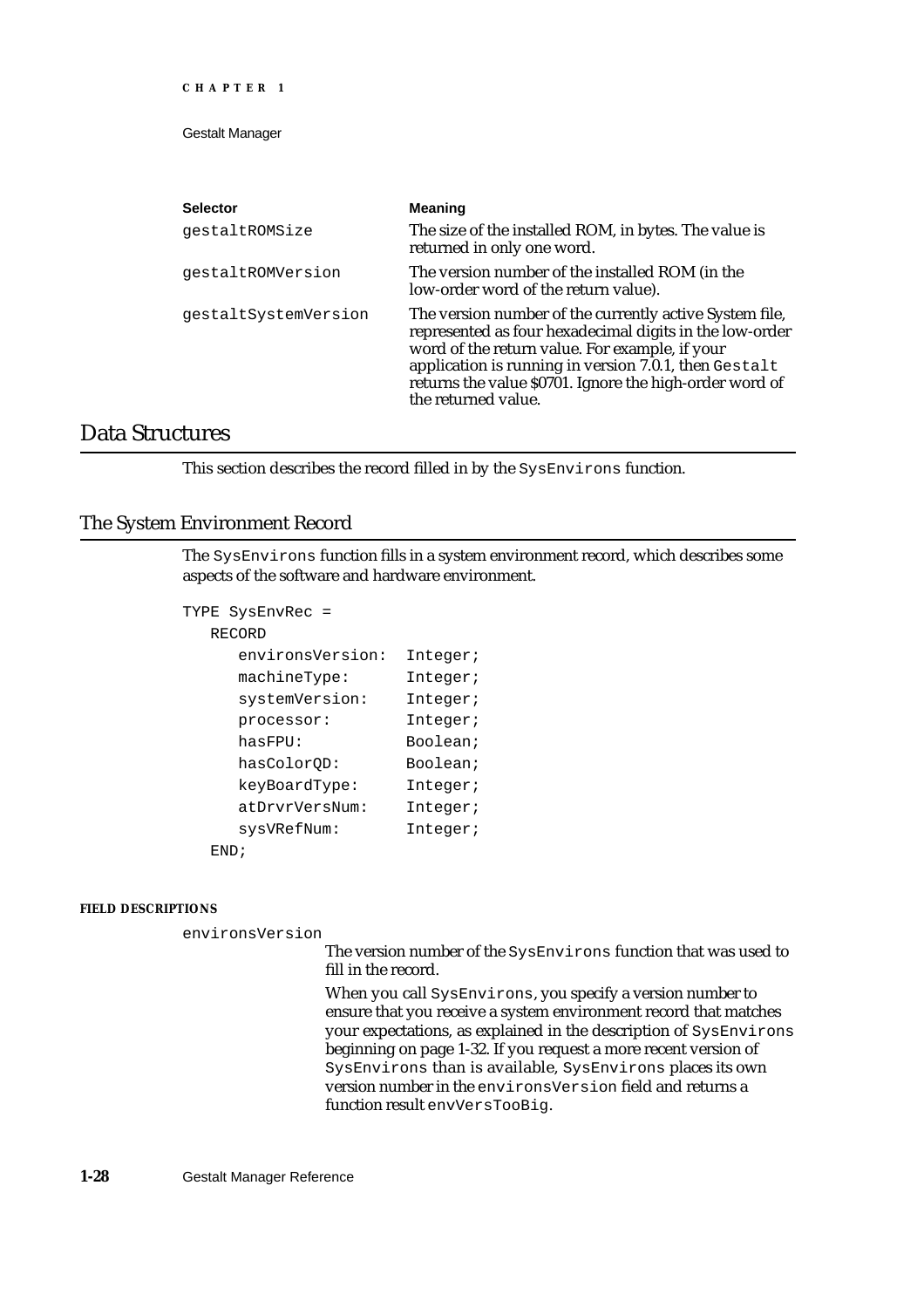| machineType | A code for the Macintosh model, which can be one of these values: |        |                                                       |
|-------------|-------------------------------------------------------------------|--------|-------------------------------------------------------|
|             | CONST                                                             |        |                                                       |
|             | envXL                                                             |        | $= -2;$ {Macintosh XL}                                |
|             | envMac                                                            |        | $= -1;$ {Macintosh with 64K }<br>$\{$ ROM $\}$        |
|             | envMachUnknown                                                    | $= 0;$ | $\{unknown model, \}$<br>{ after Macintosh }<br>IIf x |
|             | $env512$ KE                                                       | $= 1i$ | $\{Macintosh 512K\}$<br>$\{enhanced\}$                |
|             | envMacPlus                                                        |        | $= 2i$ {Macintosh Plus}                               |
|             | envSE                                                             |        | $= 3: \{Macintosh SE\}$                               |
|             | envMacII                                                          |        | $= 4;$ {Macintosh II}                                 |
|             | envMacIIx                                                         |        | $= 5;$ {Macintosh IIx}                                |
|             | envMacIIcx                                                        |        | $= 6;$ {Macintosh IIcx}                               |
|             | envSE30                                                           | $= 7i$ | {Macintosh SE30}                                      |
|             | envPortable                                                       | $= 8i$ | {Macintosh Portable}                                  |
|             | envMacIIci                                                        | $= 9i$ | {Macintosh IIci}                                      |
|             | envMacIIfx                                                        |        | $= 11;$ {Macintosh IIfx}                              |

# **Note**

| Use Gestalt to obtain information about machine types not |  |
|-----------------------------------------------------------|--|
| <b>listed above.</b> u                                    |  |

| systemVersion | The version number of the current System file, represented as two<br>byte-long numbers with one or more implied decimal points. The<br>value \$0410, for example, represents system software version 4.1. |        |                    |  |
|---------------|-----------------------------------------------------------------------------------------------------------------------------------------------------------------------------------------------------------|--------|--------------------|--|
|               | If you call SysEnvirons when a system earlier than 4.1 is running,<br>the MPW glue places \$0 in this field and returns a result code of<br>envNotPresent.                                                |        |                    |  |
| processor     | A code for the microprocessor, which can be one of these values:                                                                                                                                          |        |                    |  |
|               | CONST                                                                                                                                                                                                     |        |                    |  |
|               | envCPUUnknown                                                                                                                                                                                             | $= 0;$ | $\{unknown\}$      |  |
|               |                                                                                                                                                                                                           |        | { microprocessor}  |  |
|               | env68000                                                                                                                                                                                                  |        | $= 1; \{MC68000\}$ |  |
|               | env68010                                                                                                                                                                                                  |        | $= 2; \{MC68010\}$ |  |
|               | env68020                                                                                                                                                                                                  |        | $= 3; \{MC68020\}$ |  |
|               | env68030                                                                                                                                                                                                  |        | $= 4; \{MC68030\}$ |  |
|               | env68040                                                                                                                                                                                                  | $= 5i$ | ${MC68040}$        |  |
| hasFPU        | A Boolean value that indicates whether hardware floating-point<br>processing is available.                                                                                                                |        |                    |  |
| hasColorQD    | A Boolean value that indicates whether Color QuickDraw is<br>present. This field says nothing about the presence of a color<br>monitor.                                                                   |        |                    |  |

Gestalt Manager Reference **1-29**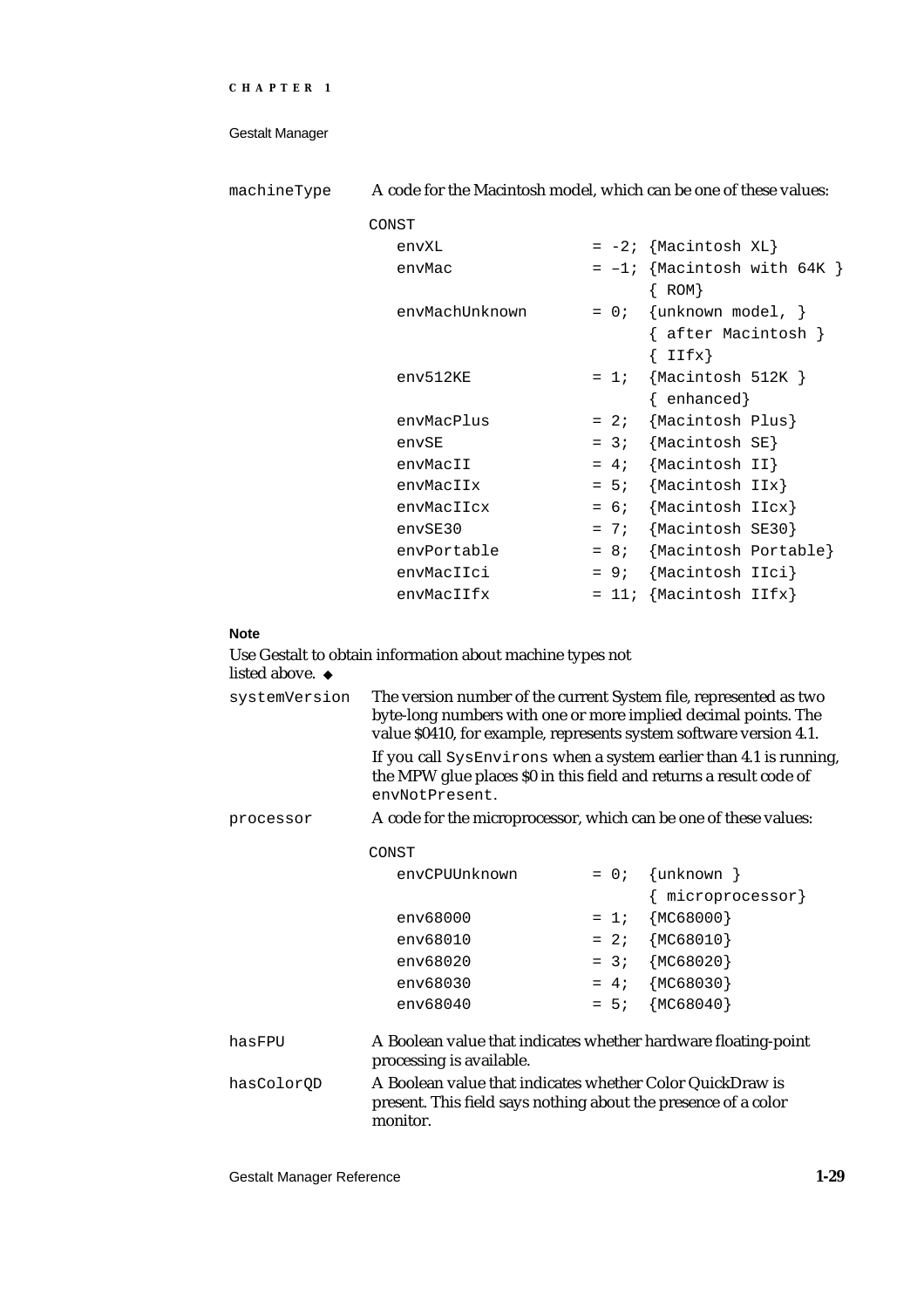```
CHAPTER 1
```
keyboardType A code for the keyboard type, which can be one of these values:

| CONST                                                      |                                    |
|------------------------------------------------------------|------------------------------------|
| envUnknownKbd                                              | {Macintosh Plus with }<br>$= 0;$   |
|                                                            | { keypad}                          |
| envMacKbd                                                  | ${Macintosh}$<br>$= 1i$            |
| envMacAndPad                                               | {Macintosh with keypad}<br>$= 2i$  |
| envMacPlusKbd                                              | {Macintosh Plus}<br>$= 3i$         |
| envAExtendKbd                                              | {Apple extended}<br>$= 4i$         |
| envStandADBKbd                                             | {standard ADB}<br>$= 5i$           |
| envPrtblADBKbd                                             | Macintosh Portable ADB}<br>$= 6;$  |
| envPrtblISOKbd                                             | {Macintosh Portable ISO}<br>$= 7i$ |
| envStdISOADBKbd                                            | $\{standard ISO ADB\}$<br>$= 8i$   |
| envExtISOADBKbd                                            | {extended ISO ADB}<br>$= 9i$       |
|                                                            |                                    |
| <b>Note</b>                                                |                                    |
| Use Gestalt to obtain information about keyboard types not |                                    |

# **Note**

| If the Apple Desktop Bus is in use, this field returns the keyboard<br>type of the keyboard on which the last keystroke was made.               |
|-------------------------------------------------------------------------------------------------------------------------------------------------|
| The version number of the AppleTalk driver (specifically, the .MPP<br>driver) currently installed. If AppleTalk is not loaded, this field is 0. |
| The working-directory reference number of the folder or volume<br>that holds the open System file.                                              |
|                                                                                                                                                 |

# Gestalt Manager Routines

This section describes the three Gestalt Manager functions, Gestalt, NewGestalt, and ReplaceGestalt. It also describes the SysEnvirons function, which can give you a brief description of the operating environment when Gestalt is not available. The Gestalt Manager functions allow you to

- n find out what hardware and software features are present
- n add new selectors to those understood by the Gestalt function
- n replace the functions associated with known selectors

### Getting Information About the Operating Environment

This section describes both the Gestalt function, which you use to find out about the operating environment, and the SysEnvirons function, which you use only when Gestalt is not available.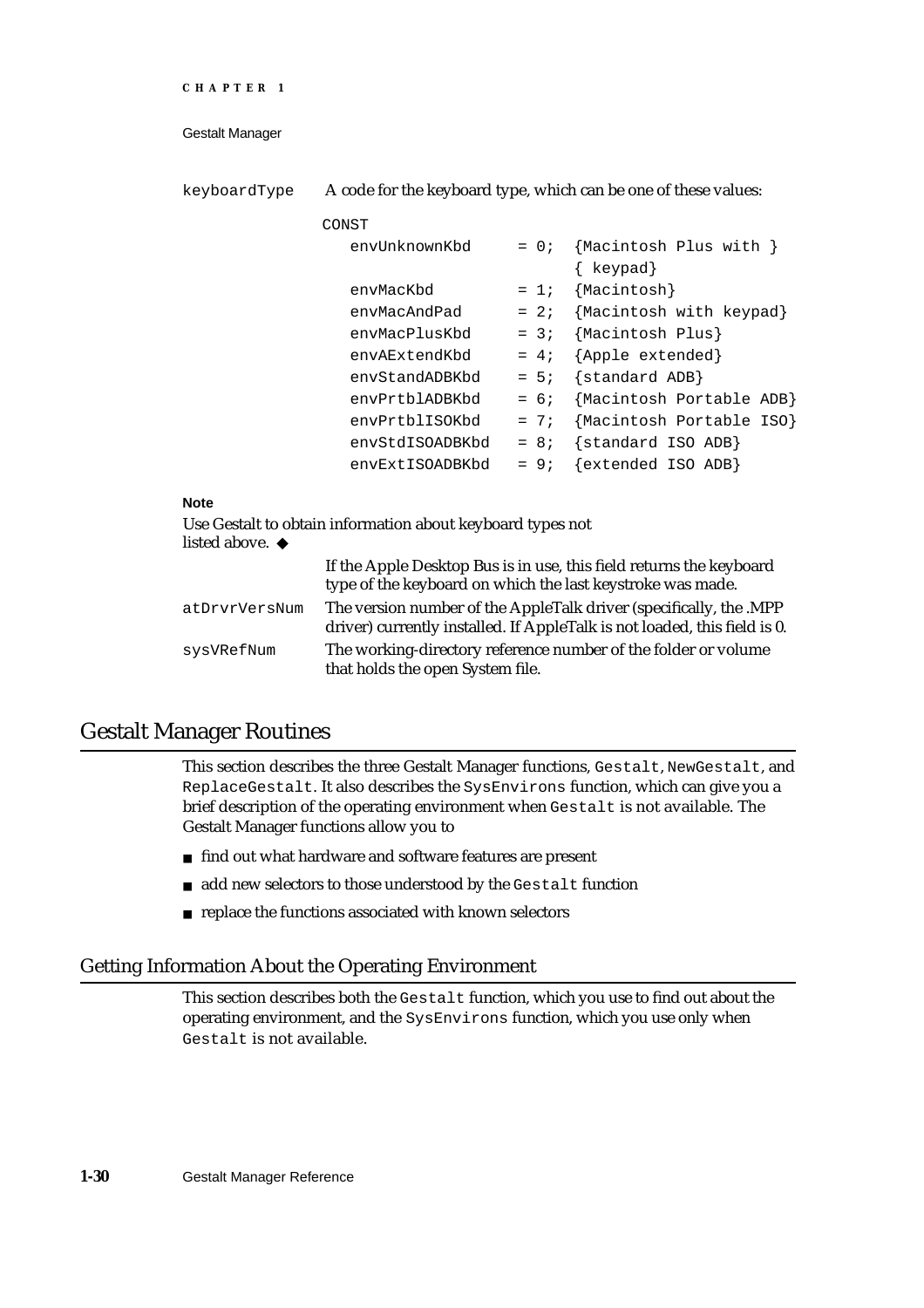```
CHAPTER 1
```
# **Gestalt**

You can use the Gestalt function to obtain information about the operating environment. You specify what information you need by passing one of the selector codes recognized by Gestalt.

FUNCTION Gestalt (selector: OSType; VAR response: LongInt): OSErr; selector The selector code for the information you need.

response On exit, the requested information whose format depends on the selector code specified in the selector parameter.

#### **DESCRIPTION**

The Gestalt function places the information requested by the selector parameter in the variable parameter response. Note that Gestalt returns the response from all selectors in a long word, which occupies 4 bytes. When not all 4 bytes are needed, the significant information appears in the low-order byte or bytes. Although the response parameter is declared as a variable parameter, you cannot use it to pass information to Gestalt or to a Gestalt selector function. Gestalt interprets the response parameter as an address at which it is to place the result returned by the selector function specified by the selector parameter. Gestalt ignores any information already at that address.

The Apple-defined selector codes fall into two categories: environmental selectors, which supply specific environmental information you can use to control the behavior of your application, and informational selectors, which supply information you can't use to determine what hardware or software features are available. You can use one of the selector codes defined by Apple (listed in the "Constants" section beginning on page 1-14) or a selector code defined by a third-party product.

Selectors with the suffix Attr return a 32-bit response value in which the individual bits represent specific attributes. The constants listed for these response values represent bit numbers.

#### **SPECIAL CONSIDERATIONS**

When passed one of the Apple-defined selector codes, the Gestalt function does not move or purge memory and therefore may be called at any time, even at interrupt time. However, selector functions associated with non-Apple selector codes might move or purge memory, and third-party software can alter the Apple-defined selector functions. Therefore, it is safest always to assume that Gestalt could move or purge memory.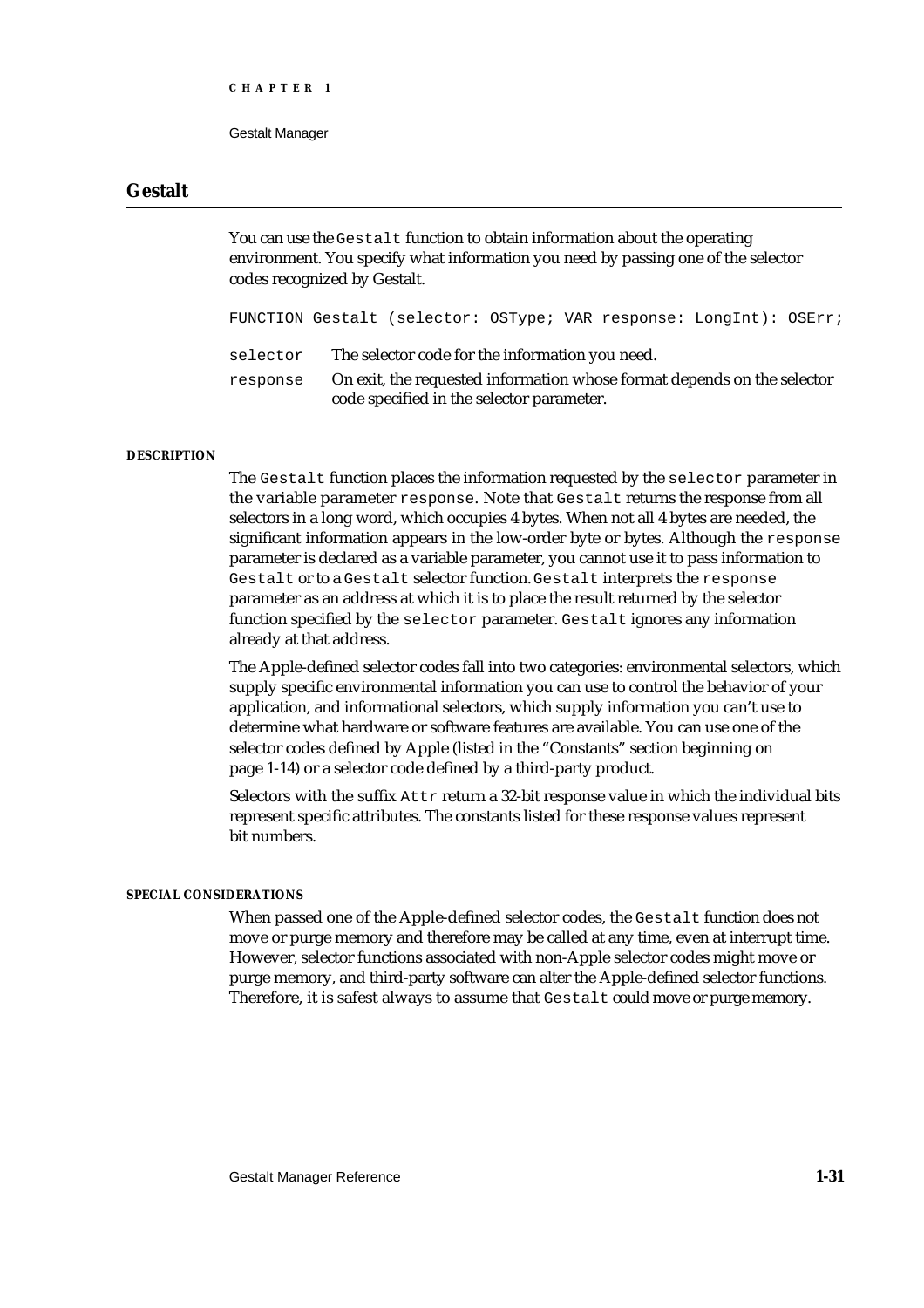```
CHAPTER 1
```
#### **ASSEMBLY-LANGUAGE INFORMATION**

The registers on entry and exit for the Gestalt function are

#### **Registers on entry**

D0 Selector code

#### **Registers on exit**

- A0 Response
- D0 Result code

#### **RESULT CODES**

| noErr                   |         | - No error                    |
|-------------------------|---------|-------------------------------|
| qestaltUnknownErr       | $-5550$ | Could not obtain the response |
| qestaltUndefSelectorErr | $-5551$ | Undefined selector            |

#### **SEE ALSO**

See the documentation of the features you're interested in for more information on the various response values and their meanings.

See "Interpreting Gestalt Responses" beginning on page 1-9 for a discussion of the different response value formats and a sample function that checks an attributes value for a specific feature.

See "Getting Information About the Operating Environment" beginning on page 1-6 for a sample function that calls the Gestalt function and checks the validity of the return value. See the "Constants" section beginning on page 1-14 for a list of selector codes defined by Apple and the formats of their responses.

#### **SysEnvirons**

You can use the SysEnvirons function when you need information about the operating environment and the Gestalt function is not available.

FUNCTION SysEnvirons (versionRequested: Integer; VAR theWorld: SysEnvRec): OSErr; versionRequested

The version number of SysEnvirons you expect.

theWorld A system environment record.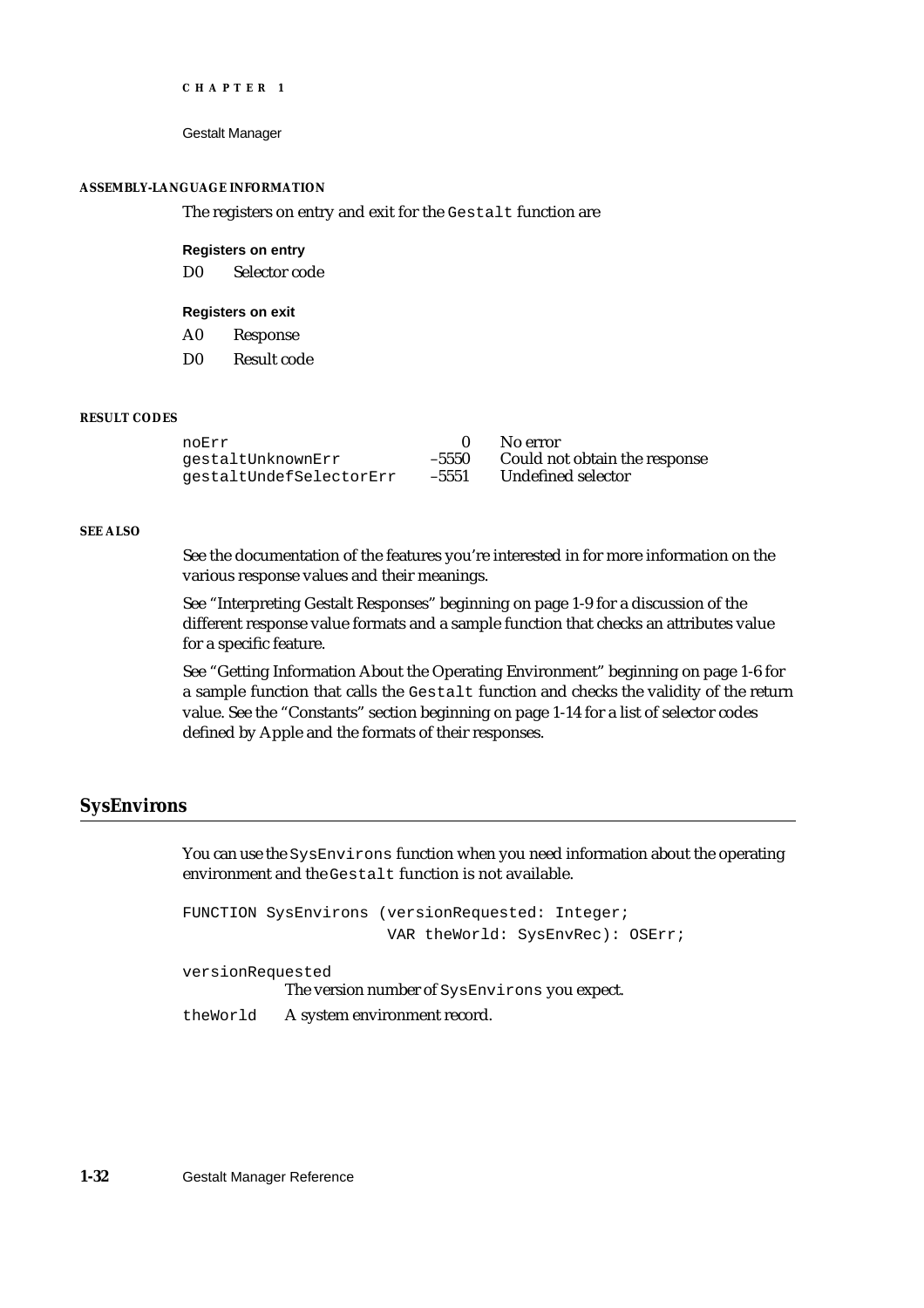Gestalt Manager

#### **DESCRIPTION**

The SysEnvirons function fills in a system environment record identified by the variable parameter theWorld. It returns a result code.

You use the versionRequested parameter to tell SysEnvirons which version of the system environment record you're prepared to receive. This chapter documents version 2, which contains the same fields as version 1 but recognizes a more complete set of descriptive constants. Apple will raise the SysEnvirons version number in the future only if the record structure changes. You can trust any future revision to return the version 2 record if you request it, although the record might contain whatever constants are then current. To request the most recent version, you can use the constant curSysEnvVers:

CONST

curSysEnvVers = 2;

#### **ASSEMBLY-LANGUAGE INFORMATION**

The registers on entry and exit for the SysEnvirons function are

#### **Registers on entry**

- A0 Address of a system environment record
- D0 Version requested

#### **Registers on exit**

- A0 Address of a system environment record
- D0 Result code

#### **RESULT CODES**

|         | No error                                       |
|---------|------------------------------------------------|
| $-5500$ | SysEnvirons trap not present                   |
| $-5501$ | Nonpositive version number passed              |
| $-5502$ | Requested version of SysEnvirons not available |
|         |                                                |

#### **SEE ALSO**

See "The System Environment Record" beginning on page 1-28 for a detailed description of the system environment record.

#### Adding a Selector Code

You can add your own selector code using the NewGestalt function.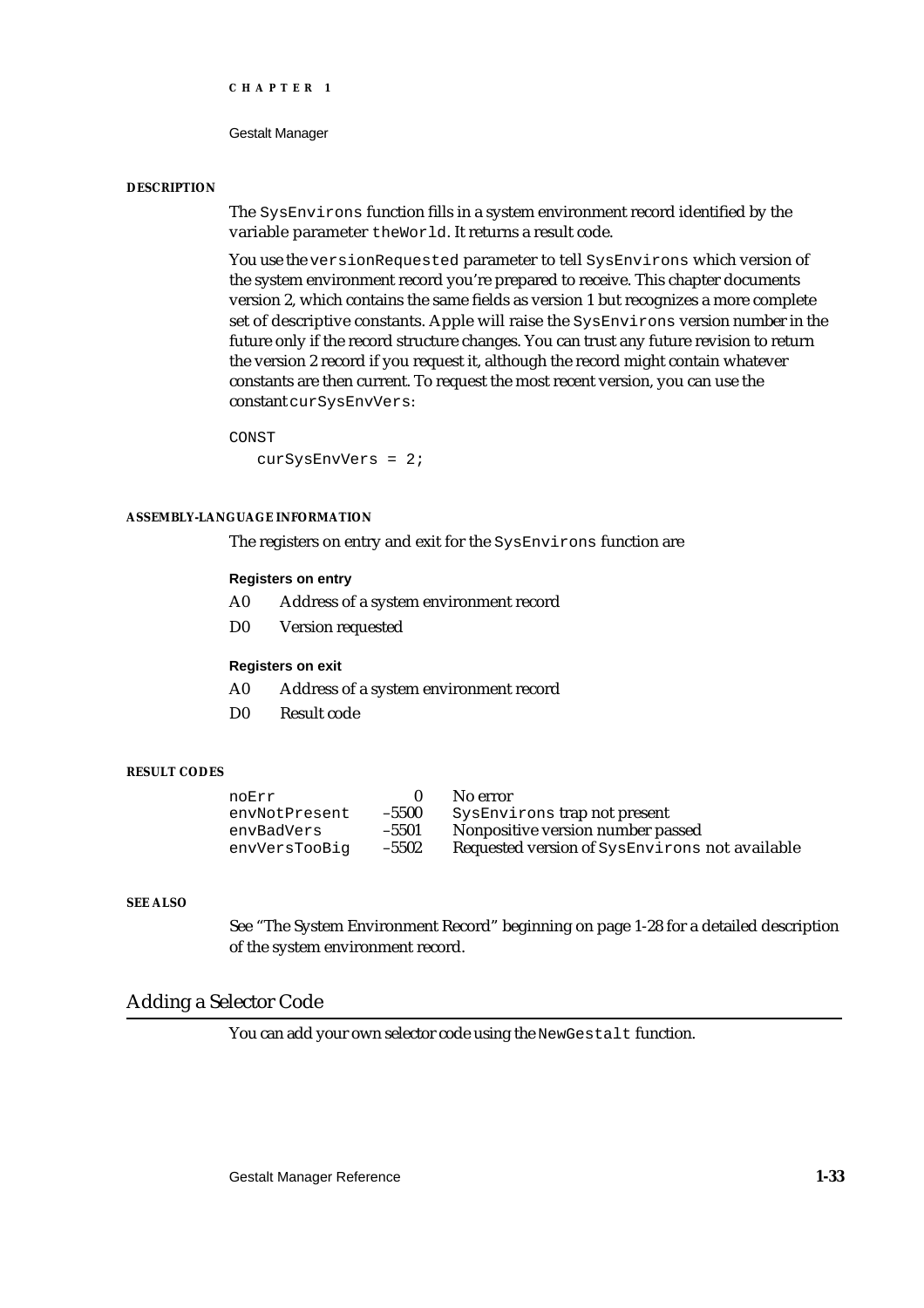# **NewGestalt**

You can use the NewGestalt function to add a selector code to those already recognized by Gestalt.

FUNCTION NewGestalt (selector: OSType; gestaltFunction: SelectorFunctionUUP) : OSErr;

selector The selector code you're adding, which is a four-character sequence of type OSType.

gestaltFunction

A pointer to the selector function that Gestalt executes when it receives the new selector code.

#### **DESCRIPTION**

The NewGestalt function registers a specified selector code with the Gestalt Manager so that when Gestalt is called with that selector code, the specified selector function is executed. The function result of NewGestalt is a result code.

Before calling NewGestalt, you must define a selector function and install it in the system heap. The selector function must conform to the interface defined in "Adding a New Selector Code" beginning on page 1-10.

Registering with the Gestalt Manager is a way for software such as system extensions to make their presence known to potential users of their services.

#### **SPECIAL CONSIDERATIONS**

The NewGestalt function might move memory and should not be called at interrupt time.

#### **ASSEMBLY-LANGUAGE INFORMATION**

The registers on entry and exit for the NewGestalt function are

#### **Registers on entry**

- A0 Address of new selector function
- D0 Selector code

#### **Registers on exit**

D0 Result code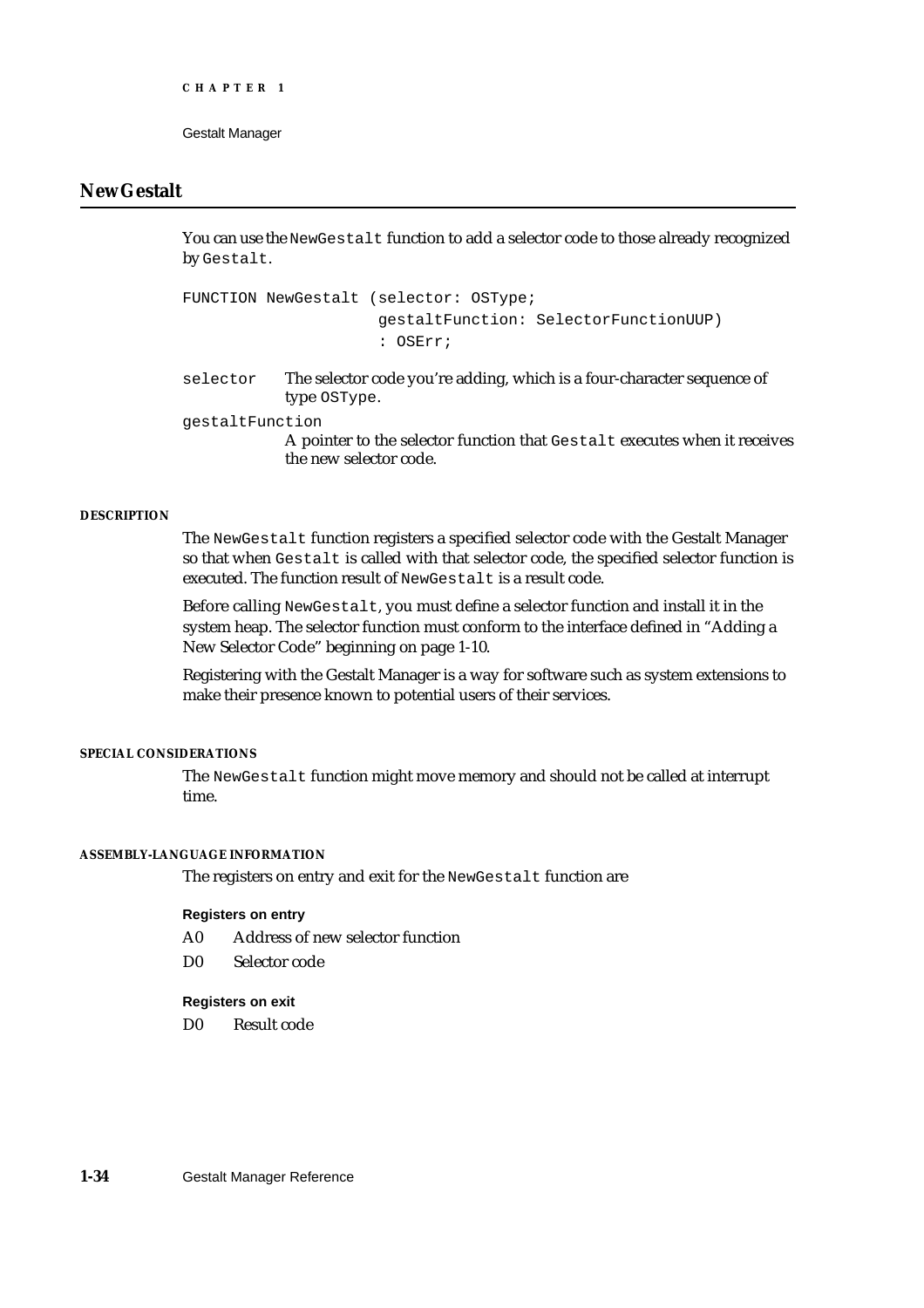Gestalt Manager

#### **RESULT CODES**

noErr 108 No error nemFullErr 108 Ran out of  $-108$  Ran out of memory<br> $-5552$  Selector already exists gestaltDupSelectorErr –5552 Selector already exists gestaltLocationErr -5553

#### **SEE ALSO**

See "Adding a New Selector Code" beginning on page 1-10 for a sample selector function and a sample procedure that installs it. For information about the Gestalt function, see page 1-31.

#### Modifying a Selector Function

You can install your own selector function for an established selector code using the ReplaceGestalt function.

#### **ReplaceGestalt**

You can use the ReplaceGestalt function to replace the function that is currently associated with a selector.

```
FUNCTION ReplaceGestalt (selector: OSType; 
                           gestaltFunction: SelectorFunctionUUP;
                           VAR oldGestaltFunction:
                           SelectorFunctionUUP): OSErr;
```
selector The selector code for the function being replaced.

gestaltFunction

A pointer to the new selector function.

oldGestaltFunction

On exit, a pointer to the function previously associated with the specified selector.

#### **DESCRIPTION**

The ReplaceGestalt function replaces the selector function associated with an existing selector code.

So that your function can call the function previously associated with the selector, ReplaceGestalt places the address of the old selector function in the oldGestaltFunction parameter. If ReplaceGestalt returns an error of any type, then the value of oldGestaltFunction is undefined.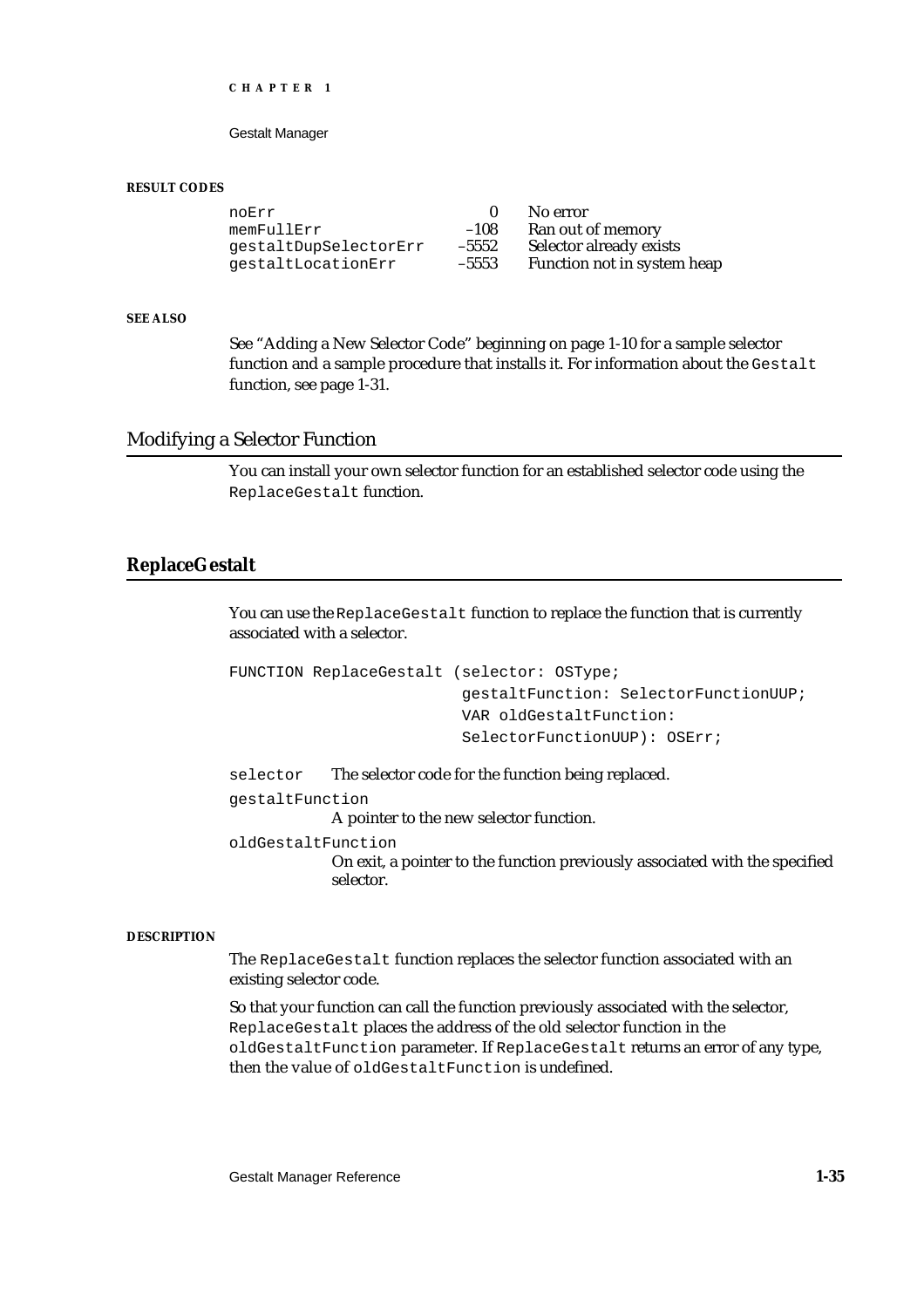#### **SPECIAL CONSIDERATIONS**

The ReplaceGestalt function might move memory and should not be called at interrupt time.

#### **ASSEMBLY-LANGUAGE INFORMATION**

The registers on entry and exit for the ReplaceGestalt function are

#### **Registers on entry**

- A0 Address of new selector function
- D0 Selector code

#### **Registers on exit**

- A0 Address of old selector function
- D0 Result code

#### **RESULT CODES**

| noErr                   |         | No error                    |
|-------------------------|---------|-----------------------------|
| qestaltUndefSelectorErr |         | -5551 Undefined selector    |
| qestaltLocationErr      | $-5553$ | Function not in system heap |

#### **SEE ALSO**

See "Modifying a Selector Function" on page 1-13 for a discussion of replacing selector functions. See "Adding a New Selector Code" beginning on page 1-10 for a sample selector function.

# Application-Defined Routines

This section describes the Gestalt selector function, which is the function Gestalt executes to retrieve the information specified by a selector.

# The Selector Function

If you add your own selector code or modify an existing selector code, you supply a selector function that returns the information associated with the selector.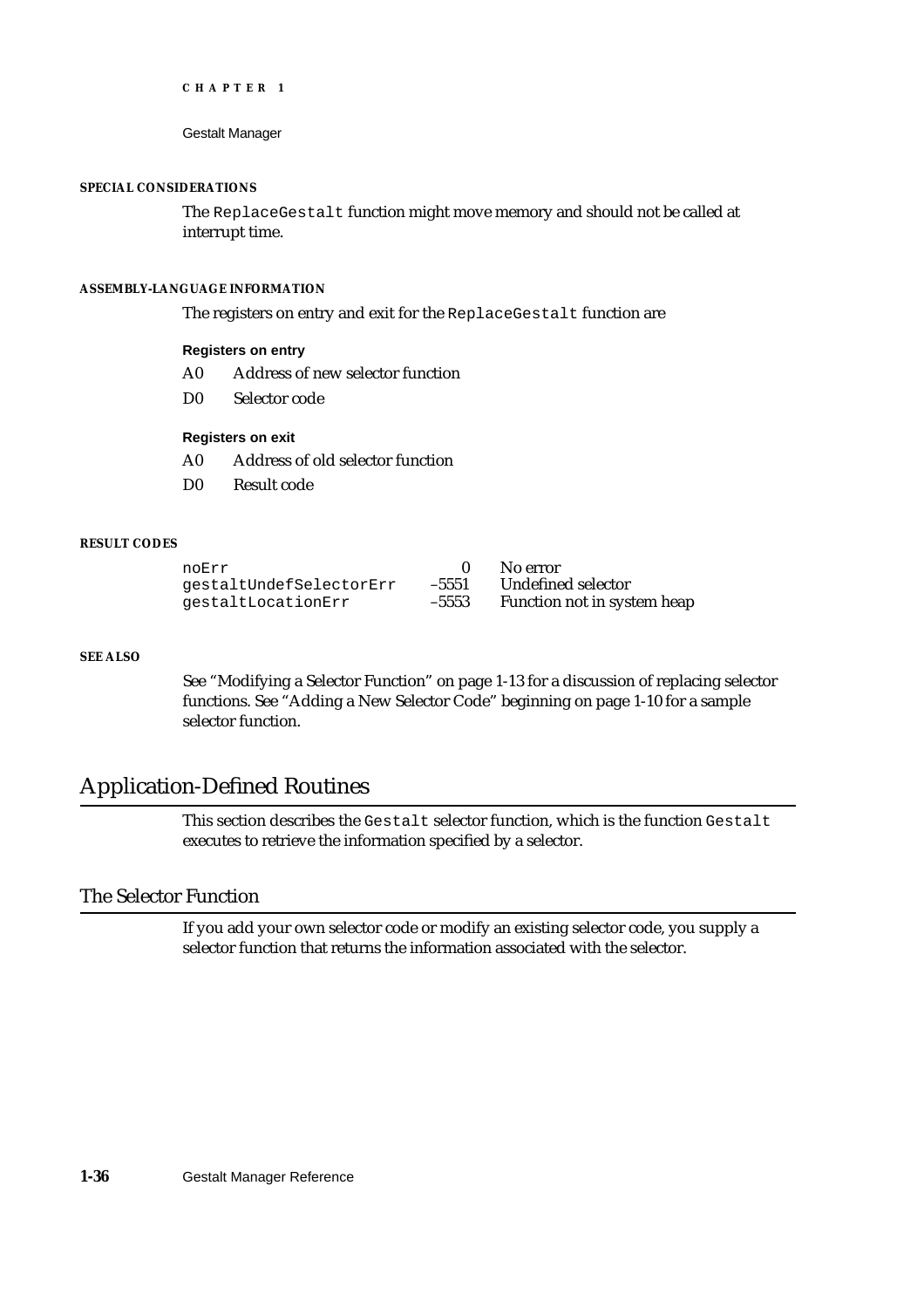Gestalt Manager

### **MySelectorFunction**

The selector function is responsible for placing the requested information in the response parameter and returning an appropriate error code.

```
FUNCTION MySelectorFunction (selector: OSType; 
                               VAR response: LongInt): OSErr;
```
selector The selector code that triggers the function. response On exit, the information.

#### **DESCRIPTION**

The selector function places the requested information in the response parameter and returns a result code. If the information is not available, the selector function returns the appropriate error code, which Gestalt returns as its function result.

A selector function can call Gestalt or even other selector functions. It must reside in the system heap.

#### **ASSEMBLY-LANGUAGE INFORMATION**

The registers on entry and exit for the selector function are

#### **Registers on entry**

D0 Selector code

#### **Registers on exit**

- A0 Response
- D0 Result code

#### **RESULT CODES**

noErr 0 No error<br>gestaltUnknownErr -5550 Could no Could not obtain the response

#### **SEE ALSO**

See "Adding a New Selector Code" beginning on page 1-10 for a sample selector function and a procedure that installs it in the system heap. For information about the NewGestalt function, see page 1-34. For information about the ReplaceGestalt function, see page 1-35.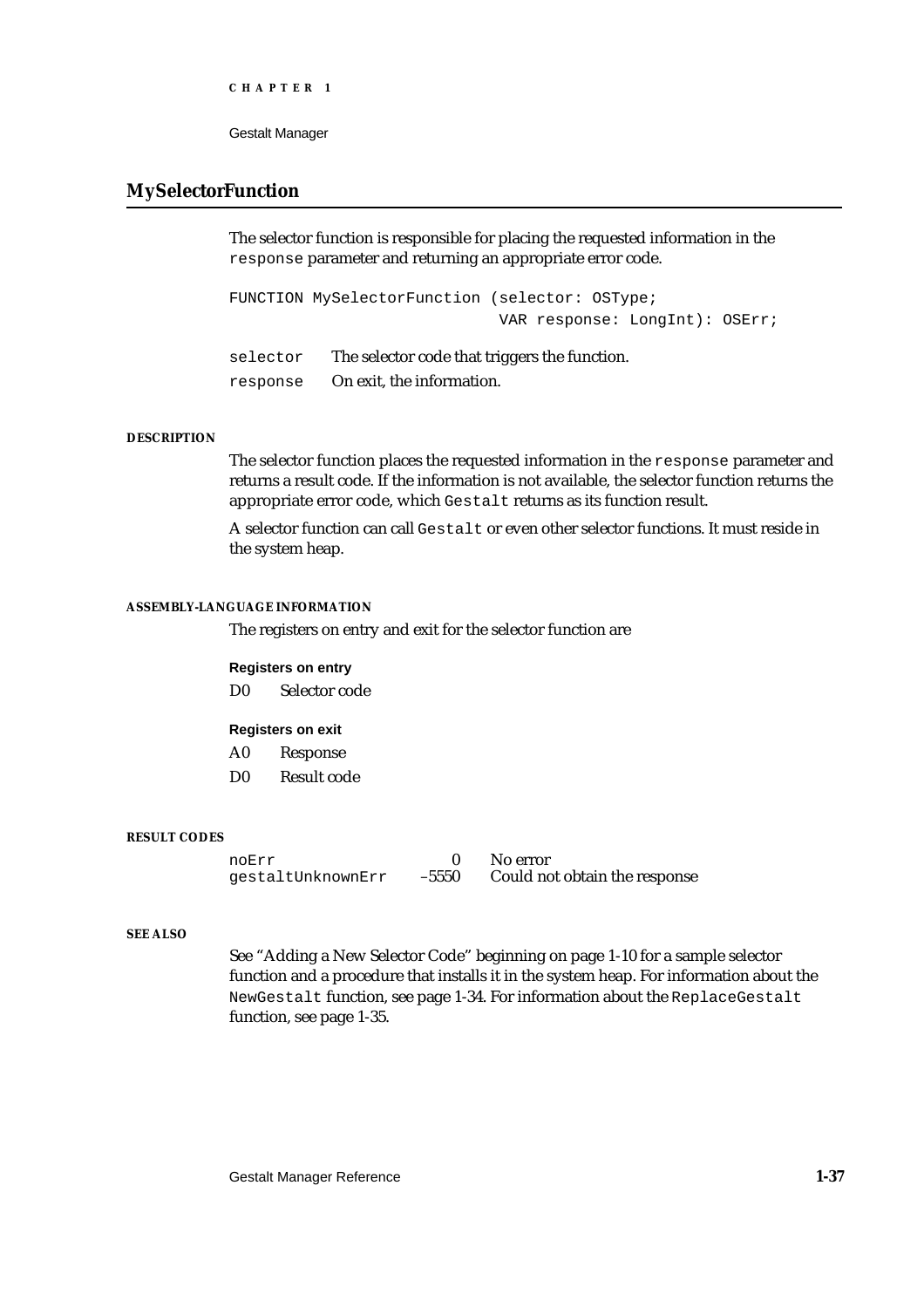# Summary of the Gestalt Manager

# Pascal Summary

#### **Constants**

# **Environmental Selector Codes**

| CONST                     |                      |                                                                 |
|---------------------------|----------------------|-----------------------------------------------------------------|
| gestaltAddressingModeAttr | 'addr';<br>$=$       | {addressing-mode attributes}                                    |
| gestaltAliasMgrAttr       | $l$ alis';<br>$=$    | {Alias Manager attributes}                                      |
| gestaltAppleEventsAttr    | 'evnt';<br>$=$       | {Apple events attributes}                                       |
| gestaltAppleTalkVersion   | 'atlk'<br>$=$        | {old format AppleTalk version}                                  |
| qestaltATalkVersion       | 'atkv'<br>$=$        | {new format AppleTalk version}                                  |
| gestaltAUXVersion         | $'a/ux$ ';<br>$=$    | ${A/UX}$ version, if present}                                   |
| qestaltCFMAttr            | 'cfrq';<br>$=$       | {Code Fragment Manager attr}                                    |
| gestaltCloseViewAttr      | 'BSDa';<br>$=$       | {CloseView attributes}                                          |
| gestaltComponentMgr       | $'$ cpnt';<br>$=$    | {Component Manager version}                                     |
| gestaltCompressionMgr     | $= 'icmp'$           | {Image Compression Manager }<br>{ version}                      |
| gestaltConnMgrAttr        | 'conn';<br>$=$       | {Connection Manager attributes}                                 |
| gestaltCRMAttr            | $'$ crm $'$ ;<br>$=$ | {Communication Resource }<br>Manager attr}<br>$\left\{ \right.$ |
| qestaltCTBVersion         | $= 'ctby';$          | {Comm Toolbox version}                                          |
| gestaltDBAccessMgrAttr    | 'dbac';<br>$=$       | {Data Access Manager attributes}                                |
| gestaltDictionaryMgrAttr  | 'dict';<br>$=$       | {Dictionary Manager attributes}                                 |
| gestaltDisplayMgrAttr     | $= 'dply'$           | {Display Manager attributes}                                    |
| gestaltDisplayMgrVers     | $= 'dplv';$          | {Display Manager version}                                       |
| gestaltDITLExtAttr        | $= 'dist1';$         | {Dialog Manager extensions}                                     |
| gestaltDragMgrAttr        | 'drag';<br>$=$       | {Drag Manager attributes}                                       |
| gestaltEasyAccessAttr     | $= 'easy';$          | {Easy Access attributes}                                        |
| gestaltEditionMgrAttr     | 'edtn';<br>$=$       | {Edition Manager attributes}                                    |
| qestaltExtToolboxTable    | $=$ 'xttt';          | {Toolbox trap dispatch table}                                   |
| qestaltFinderAttr         | 'fndr'<br>$=$        | {Finder attributes}                                             |
| qestaltFindFolderAttr     | $= 'fold';$          | {FindFolder attributes}                                         |
| qestaltFirstSlotNumber    | $'slt1$ ;<br>$=$     | {first physical slot}                                           |
| gestaltFontMgrAttr        | $=$ 'font';          | {Font Manager attributes}                                       |
| gestaltFPUType            | $=$ 'fpu ';          | {floating-point unit type}                                      |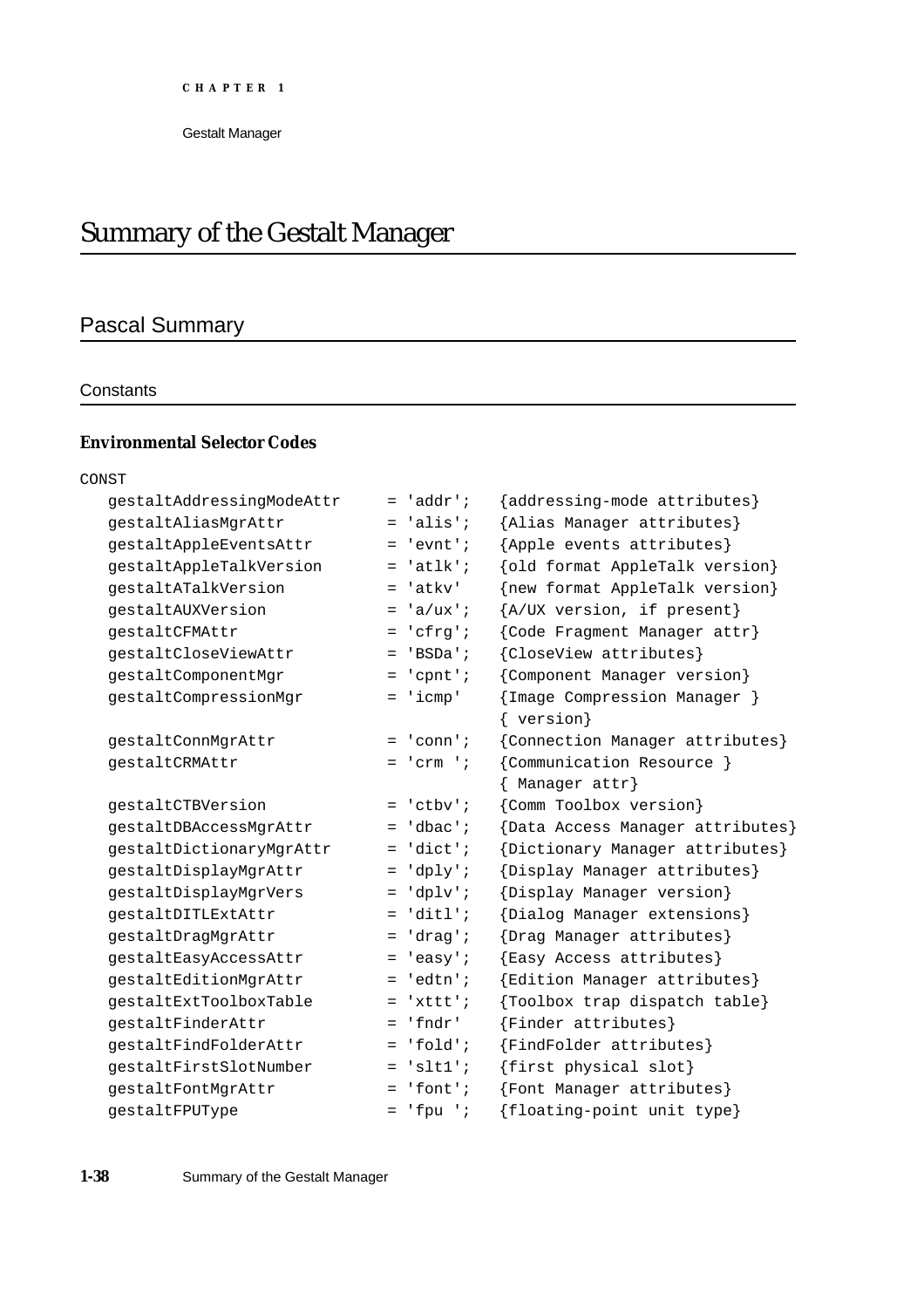| gestaltFSAttr              | $= 'fs'$            | {file system attributes}       |
|----------------------------|---------------------|--------------------------------|
| gestaltFXfrMgrAttr         | $=$ 'fxfr';         | ${File Transfer Manager attr}$ |
| qestaltHardwareAttr        | $= 'hdwr';$         | {hardware attributes}          |
| gestaltHelpMgrAttr         | 'help';<br>$=$      | {Help Manager attributes}      |
| gestaltIconUtilitiesAttr   | $= 'icon';$         | {Icon Utilities attributes}    |
| gestaltKeyboardType        | 'kbd ';<br>$=$      | {keyboard type code}           |
| gestaltLogicalPageSize     | 'pgsz';<br>=        | {logical page size}            |
| gestaltLogicalRAMSize      | = 'lram';           | {logical RAM size}             |
| gestaltLowMemorySize       | $= 'l$ mem';        | ${size of low memory}$         |
| gestaltMiscAttr            | $=$ 'misc';         | {miscellaneous attributes}     |
| gestaltMixedModeVersion    | $=$ 'mixd';         | {MixedMode version}            |
| gestaltMMUType             | $=$ 'mmu';          | ${MMU type}$                   |
| gestaltNativeCPUtype       | 'cput';<br>=        | {Native CPU type}              |
| gestaltNotificationMgrAttr | $= 'nmgr';$         | {Notification Manager attr}    |
| qestaltNuBusConnectors     | $= 'sltc';$         | {NuBus connector bitmap}       |
| getstaltNuBusSlotCount     | 'nubs';<br>$=$      | {count of logical NuBus slots} |
| gestaltOSAttr              | $=$ 'os<br>$\cdots$ | {Operating System attributes}  |
| qestaltOSTable             | $= 'ostt';$         | {base address of Operating }   |
|                            |                     | { System trap dispatch table}  |
| gestaltParityAttr          | 'prty';<br>$=$      | $\{parity attributes\}$        |
| gestaltPCXAttr             | $=$ 'pcxg';         | {PC exchange attributes}       |
| gestaltPhysicalRAMSize     | 'ram ';<br>=        | {physical RAM size}            |
| gestaltPopupAttr           | $=$ 'pop!';         | $\{pop-up$ 'CDEF' attributes}  |
| gestaltPowerMgrAttr        | $= 'powr';$         | {Power Manager attributes}     |
| gestaltPPCToolboxAttr      | 'ppc ';<br>$=$      | {PPC Toolbox attributes}       |
| gestaltProcessorType       | $= 'proc';$         | {microprocessor type code}     |
| gestaltQuickdrawFeatures   | 'qdrw';<br>$=$      | {QuickDraw features}           |
| gestaltQuickdrawVersion    | 'gd ';<br>$=$       | {QuickDraw version}            |
| gestaltQuickTime           | $= 'q\times m';$    | {QuickTime version}            |
| qestaltRealtimeAttr        | $=$ 'rtmr';         | {Realtime Manager attributes}  |
| gestaltResourceMgrAttr     | $= 'rsrc';$         | {Resource Manager attributes}  |
| gestaltScrapMgrAttr        | = 'scra';           | {Scrap Manager attributes}     |
| gestaltScriptCount         | $= 'scr$ #';        | {number of active script }     |
|                            |                     | $\{$ systems}                  |
| gestaltScriptMgrVersion    | $= 'scri';$         | {Script Manager version}       |
| gestaltSerialAttr          | $= 'ser 'i$         | {serial hardware attributes}   |
| gestaltSoundAttr           | $=$ 'snd ';         | $\{sound \text{ attributes}\}$ |
| gestaltSpeechAttr          | 'ttsc';<br>$=$      | {Speech Manager attributes}    |
| gestaltStandardFileAttr    | $= 'stdf';$         | {Standard File attributes}     |
| qestaltStdNBPAttr          | 'nlup';             | {StandardNBP attributes}       |
| gestaltSysArchitecture     | 'sysa';<br>$=$      | {native system architecture}   |
| qestaltTEAttr              | $= 'teat'$          | {TextEdit attributes}          |
| gestaltTermMgrAttr         | 'term';             | {Terminal Manager attributes}  |

Summary of the Gestalt Manager **1-39**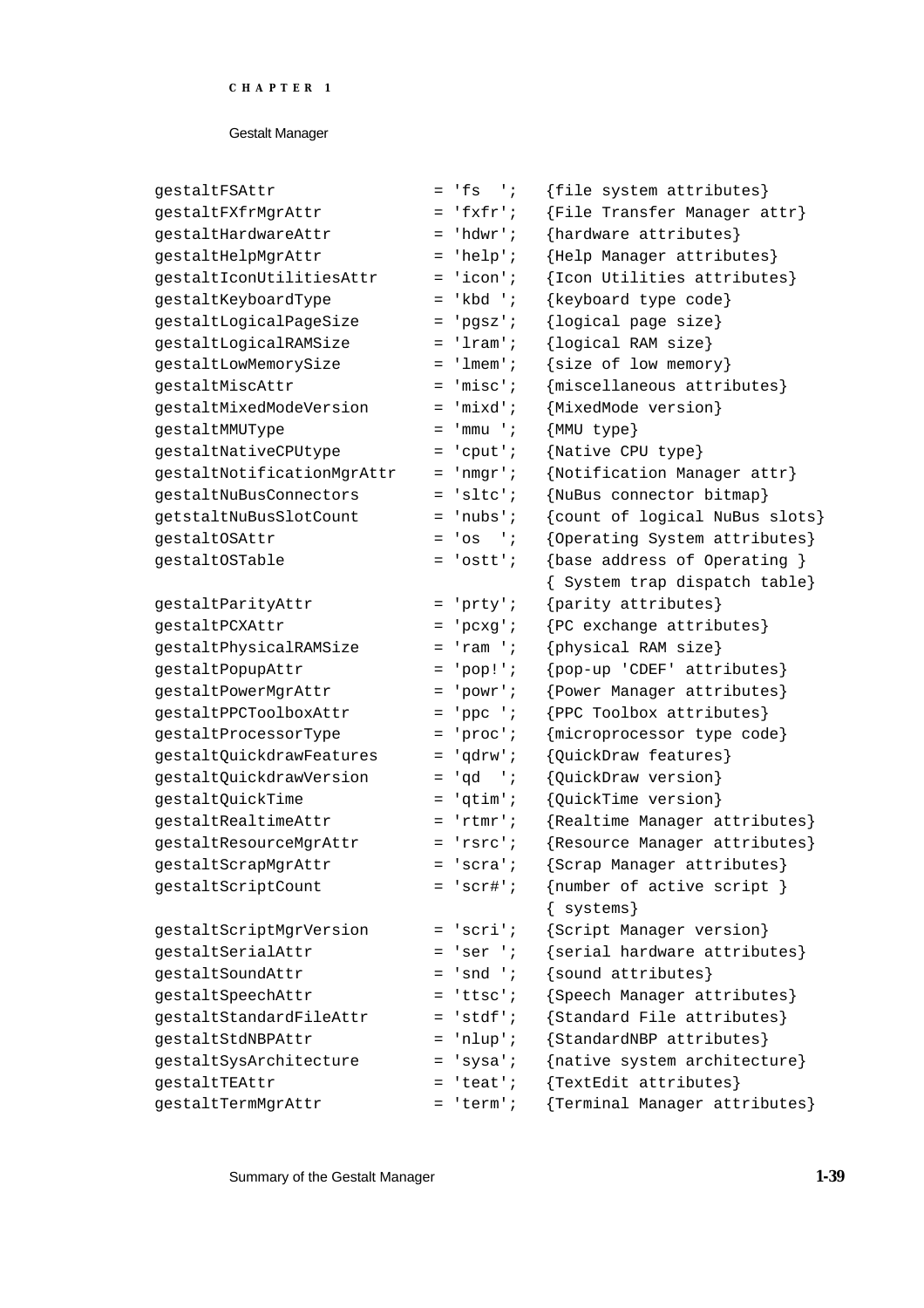#### Gestalt Manager

| gestaltTextEditVersion | $= 'te 'i$  | {TextEdit version code}          |
|------------------------|-------------|----------------------------------|
| qestaltThreadMqrAtt    | $= 'thds'$  | {Thread Manager attributes}      |
| gestaltTimeMgrVersion  | $=$ 'tmqr'; | {Time Manager version code}      |
| gestaltTranslationAttr | $= 'xlat';$ | {Translation Manager attributes} |
| gestaltTSMgrVersion    | $=$ 'tsmv'; | {Text Services Manager version}  |
| qestaltToolboxTable    | $=$ 'tbtt'; | {base address of Toolbox trap }  |
|                        |             | { dispatch table}                |
| gestaltVersion         | $= 'vers'$  | {Gestalt version}                |
| qestaltVMAttr          | $=$ 'vm ';  | {virtual memory attributes}      |

## **Informational Selector Codes**

| CONST                |             |                                |
|----------------------|-------------|--------------------------------|
| gestaltHardwareAttr  | $= 'hdwr';$ | {hardware attributes}          |
| gestaltMachineIcon   | $=$ 'micn'; | {machine 'ICON'/'cicn' res ID} |
| gestaltMachineType   | $= 'mach';$ | {Macintosh model code}         |
| gestaltROMSize       | $=$ 'rom '; | ${ROM size}$                   |
| qestaltROMVersion    | $= 'row';$  | {ROM version}                  |
| gestaltSystemVersion | $= 'SYSV';$ | {System file version number}   |
|                      |             |                                |

#### **Environmental Selector Response Values**

# CONST {gestaltAddressingModeAttr response bits}  $gestalt32BitAddressing$  = 0; {booted in 32-bit mode} gestalt32BitSysZone =  $1;$  {32-bit compatible system zone} gestalt32BitCapable  $= 2;$  {machine is 32-bit capable} {gestaltAliasMgrAttr response bits}  $gestaltAliasMgrPresent$  = 0;  ${Alias Manger is present}$ gestaltAliasMgrSupportsRemoteAppletalk {Alias Manager knows about } = 1; { remote AppleTalk} {gestaltAppleEventsAttr response bits}  $gestaltAppleEventsPresent = 0;$  {Apple events available} gestaltScriptingSupport = 1;  $gestal to SLInSystem$  = 2; {OSL in system} {gestaltATalkVersion release stage constants} development  $= $20;$  {development} alpha  $= $40;$   ${alpha}$ beta  $= $60;$  {beta} final  $= $80;$  {final}  $release$  =  $$80;$  {release}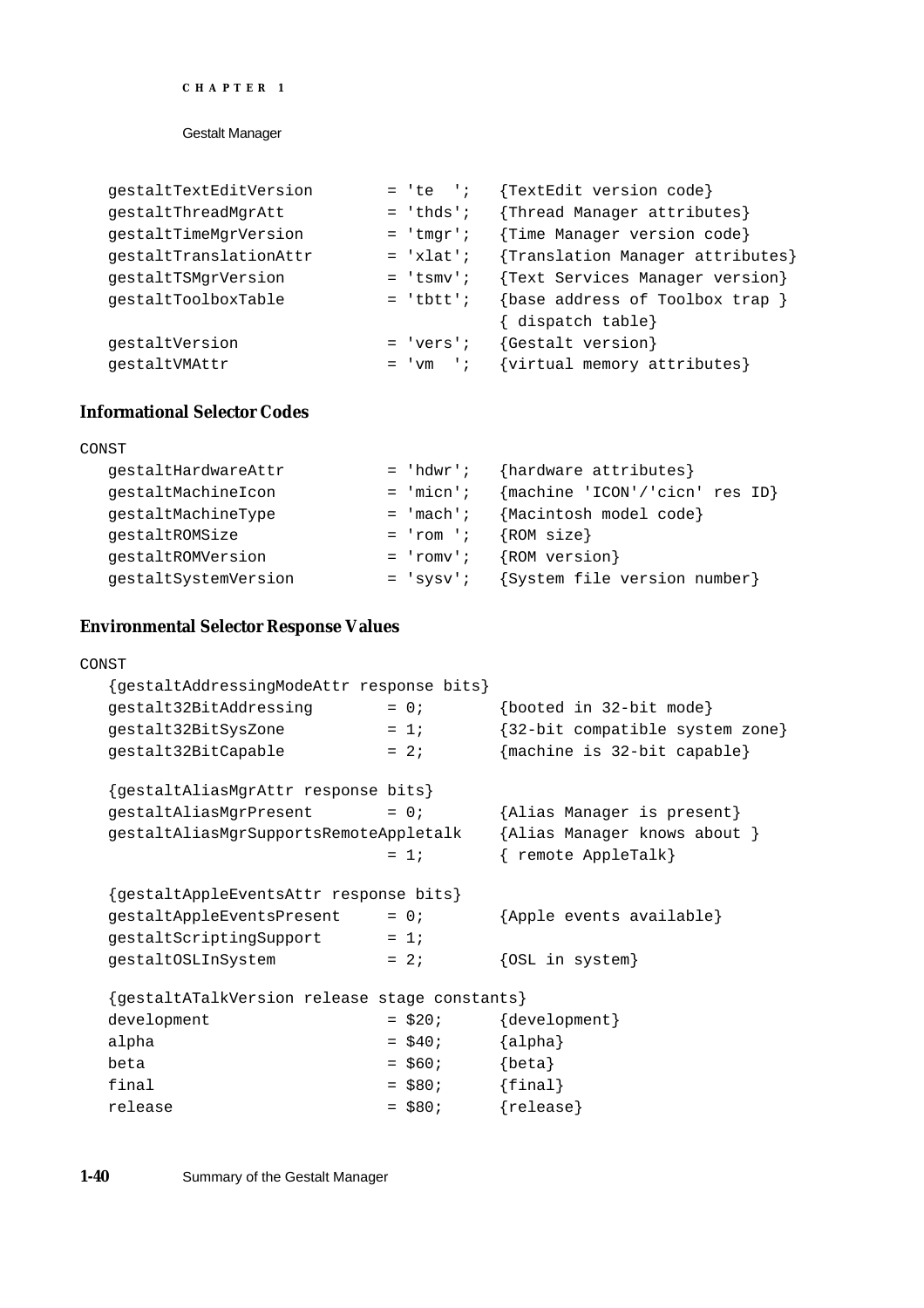```
CHAPTER 1
```
{gestaltCFMAttr response bits} gestaltsCFMPresent = 0; {Code Fragment Manager present} {gestaltCloseViewAttr response bits}  $gestaltCloseViewEnabled$  = 0; {CloseView enabled} gestaltCloseViewDisplayMgrFriendly = 1; {CloseView compatible with } { Display Manger} {gestaltConnMgrAttr response bits}  $gestaltConnMgrPresent$  = 0; {Connection Manager present}  $gestaltConnMgrCMSearchFix = 1;$  {CMAddSearch fix present} gestaltConnMgrErrorString = 2; {has CMGetErrorString}  $gestaltConnMgrMultiAsyncIO = 3;$  {has CMNewIOPB, CMDisposeIOPB, } { CMPBRead, CMPBWrite,and } { CMPBIOKill} {gestaltCRMAttr response bits} gestaltCRMPresent  $= 0;$  {Communication Resource Manager } { present} qestaltCRMPersistentFix = 1;  $\{fix\}$  for persistent tools}  $gestaltCRMToolssrcCalls = 2;$  {tool resource calls available} {gestaltDBAccessMgrAttr response bits}  $gestaltDBAccessMyrPresent = 0;$  {Data Access Manager present} {gestaltDisplayMgrAttr response bits}  $gestaltbisplayMgrPresent = 0;$  {Display Manager Present} {gestaltDictionaryMgrAttr response bits} gestaltDictionaryMgrPresent = 0; {Dictionary Manager present} {gestaltDITLExtAttr response bits}  $gestaltdITLEXDFesent$  = 0; {Dialog Manager extensions } { present} {gestaltDragMgrATtr response bits}  $gestaltDragMgrPresent$  = 0; {Drag Manager present} {gestaltEasyAccessAttr response bits} gestaltEasyAccessOff  $= 0;$  {Easy Access present but off}  $gestaltEasyAccessOn = 1;$  {Easy Access on} qestaltEasyAccessSticky = 2;  ${Easy \text{ Access} \text{stick}}$  $gestaltEasyAccessLocked$  = 3;  ${Easy Access locked}$ 

Summary of the Gestalt Manager **1-41**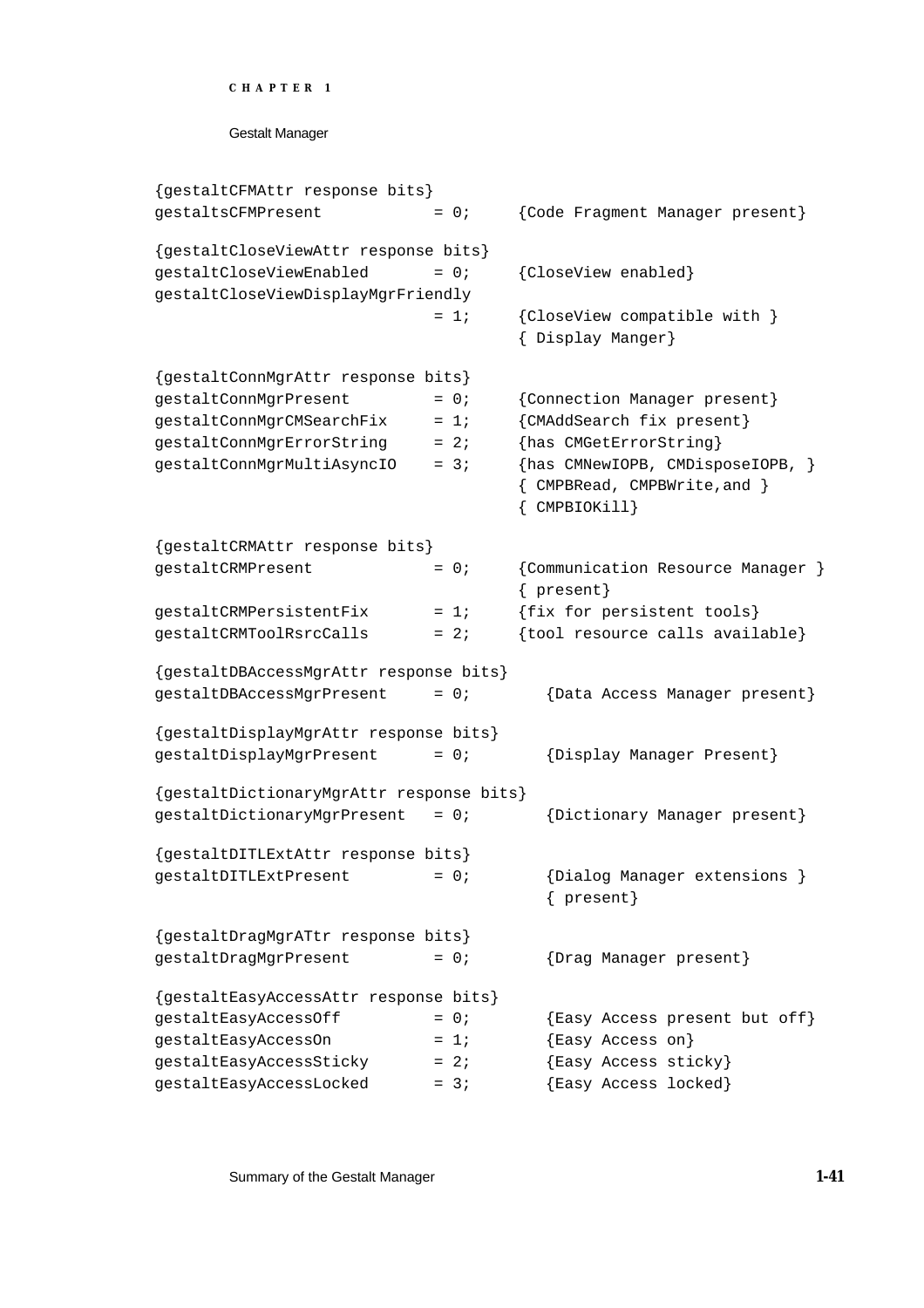```
CHAPTER 1
```

```
{gestaltEditionMgrAttr response bits}
gestaltEditionMgrPresent = 0; {Edition Manager present}
gestaltEditionMgrTranslationAware {Edition Manager aware of }
                          = 1; { Translation Manager}
{gestaltFinderAttr response bits}
gestaltFinderDropEvent = 0; {Finder recognizes drop event}gestaltFinderMagicPlacement = 1; {Finder supports magic icon}{ placement}
gestaltfinderCallsAEProcess = 2; {Finder calls }
                                    { AEProcessAppleEvent}
gestaltFinderOSLCompliantFinder
                          = 3; {Finder is scriptable and }
                                    { recordable}
getstaltFinderSupports4GBVolumes
                          = 4; {Finder handles 4GB volumes}
getstaltFinderHandlesCFMFailures
                         = 5; {Finder handles Code Fragment }
                                    { Manager errors}
getstatLFinderHasClipping = 6; {Finder supports Drag Manager }
                                    { cliping files}
{gestaltFindFolderAttr response bits}
gestaltFindFolderPresent = 0; {FindFolder available}
{gestaltFontMgrAttr response values}
gestaltOutlineFonts = 0; {outline fonts supported}
{gestaltFPUType response values}
gestalt\text{NoFPU} = 0; \{no FPU\}gestalt68881 = 1; {Motorola 68881 FPU}gestalt68882 = 2; {Motorola 68882 FPU}gestalt68040FPU = 3; {built-in 68040 }
                                    { floating-point processing}
{gestaltFSAttr response bits}
gestaltFullExtFSDispatching = 0; {new HFSDispatch available}
gestaltHasFSSpecCalls = 1; {has FSSpec} calls
gestaltHasFileSystemManager = 2; {has File System Manager}
qestaltHasFileSystemManager = 3; {supports dynamic loading}
gestaltFSSupports4GBVols = 4; {supports 4 gigabyte volume}
gestaltHasExtendedDiskInit = 6; \{has \text{ extended disk }\}{ initialization calls}
```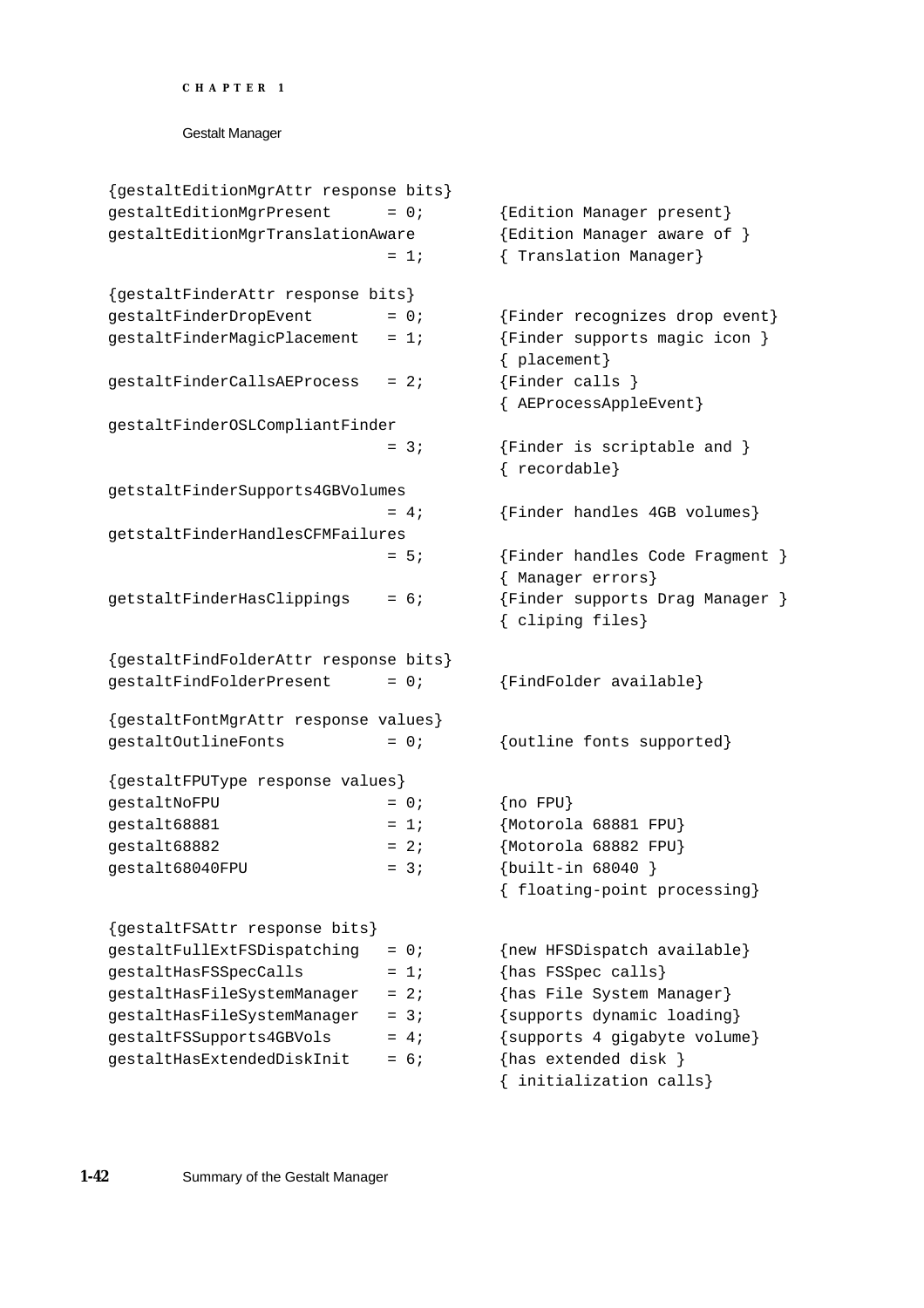```
CHAPTER 1
```

| {File Transfer Manager present}           |
|-------------------------------------------|
| {supports FTSend and FTReceive}           |
| {supports FTGetErrorString}               |
|                                           |
| {Help Manager present}                    |
| {gestaltIconUtilitiesAttr response value} |
| {Icon Utilities are present}              |
|                                           |
| ${Macintosh}$                             |
| {Macintosh with keypad}                   |
| {Macintosh Plus}                          |
| {extended ADB}                            |
| {standard ADB}                            |
| {Portable ADB}                            |
| {Portable ISO ADB}                        |
| {ISO standard ADB}                        |
| {ISO extended ADB}                        |
| ${ADB II}$                                |
| $\{ISO\,ADB\,II\}$                        |
| {PowerBook ADB}                           |
| {PowerBook ISO ADB}                       |
| {Adjustable Keypad}                       |
| {Adjustable ADB}                          |
| {Adjustable ISO}                          |
|                                           |
| {scrolling throttle is on}                |
| ${mean bar is square}$                    |
|                                           |
| $\{no$ MMU $\}$                           |
| {Mac II address management unit}          |
| {Motorola 68851 PMMU}                     |
| $\{built-in 68030 MMU\}$                  |
| $\{built-in 68040 MMU\}$                  |
| {emulated MMU type 1}                     |
|                                           |
| {Macintosh 68000 CPU}                     |
| {Macintosh 68010 CPU}                     |
| {Macintosh 68020 CPU}                     |
|                                           |

Summary of the Gestalt Manager **1-43**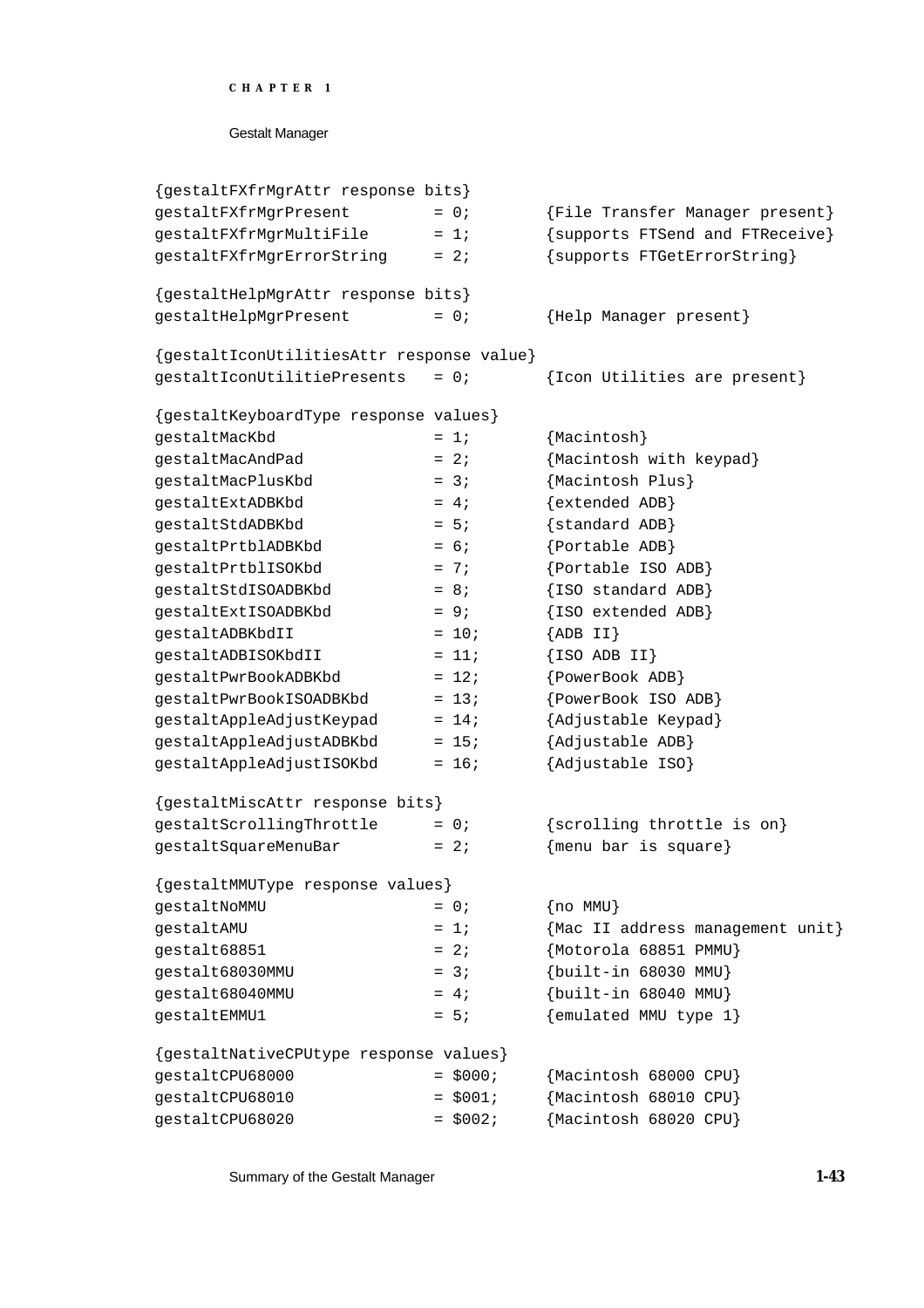```
CHAPTER 1
```

```
Gestalt Manager
```

```
gestaltCPU68030 = $003; Macintosh 68030 CPU}
gestaltCPU68040 = $004; {Macintosh 68040 CPU}
qestaltCPU601 = $101; {PowerPC 601 CPU}
{gestaltNotificationMgrAttr response bits}
gestaltNotificationPresent = 0; {Notification Manager present}
{gestaltOSAttr response bits}
gestaltsyszoneGrowable = 0; {system heap can grow}
gestaltLaunchCanReturn = 1; {can return from launch}
gestaltlaunchFullFileSpec = 2; {LaunchApplication available}
gestaltLaunchControl = 3; {Process Manager available}
gestaltTempMemSupport = 4; {temporary memory support }
                                   { available}
qestaltRealTempMemory = 5; {temporary memory handles are }
                                   { real}
gestaltTempMemTracked = 6; {temporary memory handles are}
                                   { tracked}
{gestaltParityAttr response bits}
qestaltHasParityCapability = 0; { {machine can check parity}
gestaltParityEnabled = 1; {parity RAM is installed}
{gestaltPCXAttr response bits}
gestalteCKHas8and16BitFat = 0; {PC exchange supports both }
                                   { 8 and 16 bit FATs}
gestaltPCXHasProDOS = 1; {PC exchange supports ProDos}
{gestaltPopupAttr response bits}
gestaltPopupPresent = 0; {pop-up 'CDEF' is present}{gestaltPowerMgrAttr response bits}
qestaltPMgrExists = 0; {Power Manager is present}
qestaltPMqrCPUIdle = 1; {CPU can idle}
gestaltPMgrSCC = 2; {Power Manager can stop SCC }
                                   { clock}
gestaltPMgrSound = 3; {Power Manager can turn off }
                                   { sound power}
gestaltPMgrDispatchExists = 4; {Power Manager dispatch exists}
{gestaltPPCToolboxAttr response masks}
qestaltPPCToolboxPresent = $0000; {PPC Toolbox is present;
                                   { PPCInit has been called}
gestaltPPCSupportsRealTime = $1000; {supports real-time delivery}
gestaltPPCSupportsIncoming = $0001; {accepts sessions from remote }
```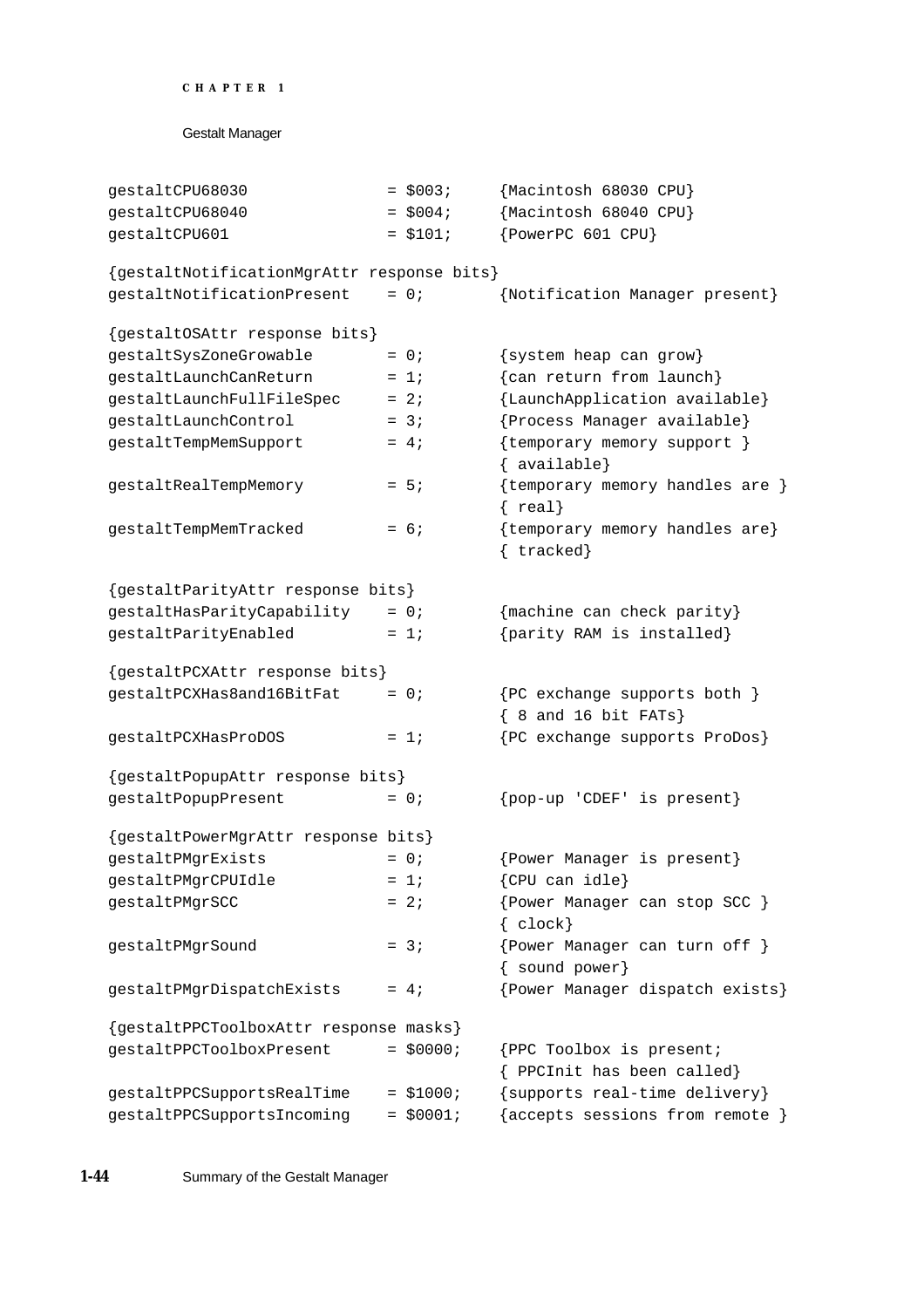```
CHAPTER 1
```

|                                           |             | { computers}                                                            |
|-------------------------------------------|-------------|-------------------------------------------------------------------------|
| gestaltPPCSupportsOutGoing                | $=$ \$0002; | {can initiate sessions with }                                           |
|                                           |             | remote computers}                                                       |
| {gestaltProcessorType response values}    |             |                                                                         |
| gestalt68000                              | $= 1i$      | {68000 microprocessor}                                                  |
| gestalt68010                              | $= 2i$      | {68010 microprocessor}                                                  |
| gestalt68020                              | $= 3i$      | {68020 microprocessor}                                                  |
| gestalt68030                              | $= 4;$      | {68030 microprocessor}                                                  |
| gestalt68040                              | $= 5i$      | {68040 microprocessor}                                                  |
| {gestaltQuickdrawFeatures response bits}  |             |                                                                         |
| gestaltHasColor                           | $= 0;$      | {Color QuickDraw present}                                               |
| gestaltHasDeepGWorlds                     | $= 1i$      | {graphics worlds can be deeper }<br>$\{ \text{ than } 1 \text{ bit} \}$ |
| gestaltHasDirectPixMaps                   | $= 2i$      | {PixMaps can be direct }<br>$\{ (16- or 32-bit) \}$                     |
| gestaltHasGrayishTextOr                   | $= 3i$      | {supports text mode }<br>$\{$ grayish Text Or $\}$                      |
| gestaltSupportsMirroring                  | $= 4i$      | {supports video mirroring }<br>{ using the Display Manager}             |
| {gestaltQuickdrawVersion response values} |             |                                                                         |
| gestaltOriginalQD                         | $=$ \$000;  | {original 1-bit QuickDraw}                                              |
| gestalt8BitQD                             | $= $100;$   | {8-bit QuickDraw}                                                       |
| gestalt32BitQD                            | $=$ \$200;  | {32-Bit QuickDraw vers. 1.0}                                            |
| gestalt32BitQD11                          | $=$ \$210;  | {32-Bit QuickDraw vers. 1.1}                                            |
| gestalt32BitQD12                          | $=$ \$220;  | {32-Bit QuickDraw vers. 1.2}                                            |
| gestalt32BitQD13                          | $=$ \$230;  | {32-Bit QuickDraw vers. 1.3}                                            |
| {gestaltRealtimeAttr response bits}       |             |                                                                         |
| gestaltRealtimeMgrPresent                 | $= 0;$      | {Realtime Manager present}                                              |
| {gestaltResourceMgrAttr response bits}    |             |                                                                         |
| gestaltPartialRsrcs                       | $= 0;$      | {partial resources supported}                                           |
| {gestaltScrapMgrAttr response bits}       |             |                                                                         |
| gestaltScrapMgrTranslationAware           |             |                                                                         |
|                                           | $= 0;$      | {aware of Translation Manager}                                          |
| gestaltTranslationMgrHintOrder            | $= 1i$      | {hint order reversal present}                                           |

Summary of the Gestalt Manager **1-45**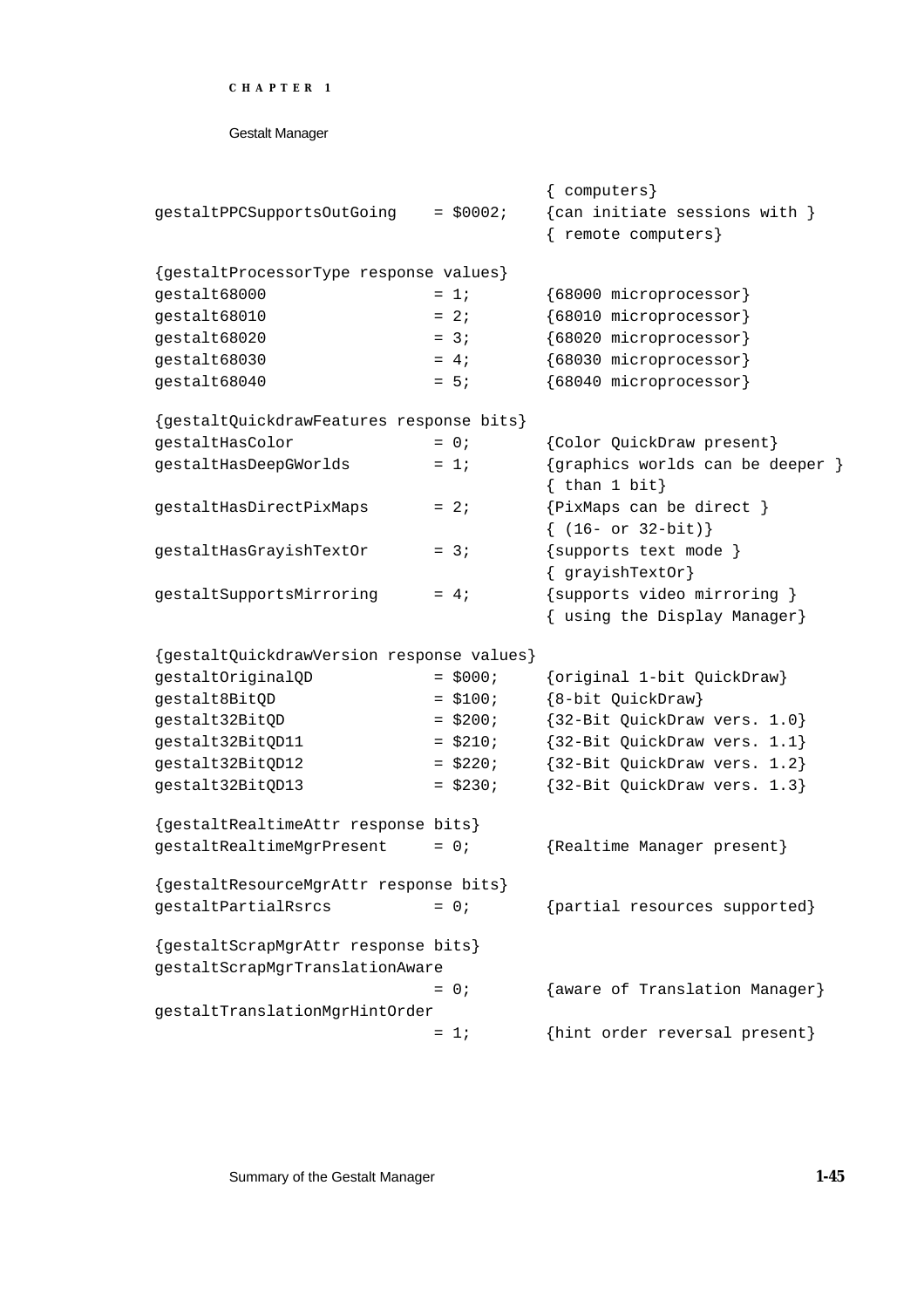| {gestaltSerialAttr response bits}       |         |                                                               |
|-----------------------------------------|---------|---------------------------------------------------------------|
| qestaltHasGPIaToDCDa                    | $= 0;$  | {GPI connected to DCD on port A}                              |
| gestaltHasGPIaToRTxCa                   | $= 1i$  | {GPI connected to RTxC on }<br>$\{$ port $A\}$                |
| gestaltHasGPIaToDCDb                    | $= 2i$  | {GPI connected to DCD on port B}                              |
| {gestaltSoundAttr response bits}        |         |                                                               |
| gestaltStereoCapability                 | $= 0;$  | {stereo capability present}                                   |
| gestaltStereoMixing                     | $= 1i$  | {stereo mixing on internal }<br>$\{$ speaker}                 |
| gestaltSoundIOMgrPresent                | $= 3i$  | {sound input routines present}                                |
| gestaltBuiltInSoundInput                | $= 4i$  | {built-in input device present}                               |
| gestaltHasSoundInputDevice              | $= 5i$  | {sound input device present}                                  |
| gestaltPlayAndRecord                    | $= 6;$  | {built-in hardware can play }<br>{ and record simultaneously} |
| getstalt16BitSoundIO                    | $= 7i$  | {sound hardware can play and }<br>{ record 16-bit samples}    |
| getstaltStereoInput                     | $= 8i$  | {sound hardware can }<br>{ record steore}                     |
| getstaltSndPlayDoubleBuffer             | $= 10;$ | {SndPlayDouble buffer present}                                |
| qetstaltMultiChannels                   | $= 11;$ | {multiple channel support}                                    |
| getstalt16BitAudioSuuport               | $= 12i$ | {16-bit audio data supported}                                 |
| {gestaltSpeechAttr response bits}       |         |                                                               |
| gestaltSpeechMgrPresent                 | $= 0;$  | {Speech Manager present}                                      |
| gestaltSpeechHasPPCGlue                 | $= 1i$  | {Speech Manager has native PPC }<br>{ glue for API}           |
| {gestaltStandardFileAttr response bits} |         |                                                               |
| qetaltStandardFile58                    | $= 0$ ; | {has functions new with $7.0$ }                               |
| gestaltStandardFileTranslationAware     |         |                                                               |
|                                         | $= 1i$  | {aware of Translation Manager}                                |
| qestaltStandardFileHasColorIcons        |         |                                                               |
|                                         | $= 2i$  | {dialog boxes use small color }<br>$\{$ icons $\}$            |
| {gestaltStdNBPAttr response bits}       |         |                                                               |
| gestaltStdNBPPresent                    | $= 0;$  | {StandardNBP is present}                                      |
| {gestaltSysArchitecture response bits}  |         |                                                               |
| gestalt68k                              | $= 1i$  | {MC680x0 architecture}                                        |
| gestaltPowerPC                          | $= 2i$  | {PowerPC architecture}                                        |
| {gestaltTEAttr response bits}           |         |                                                               |
| gestaltTEHasGetHiliteRgn                | $= 0;$  | {TextEdit has TEGetHiliteRgn}                                 |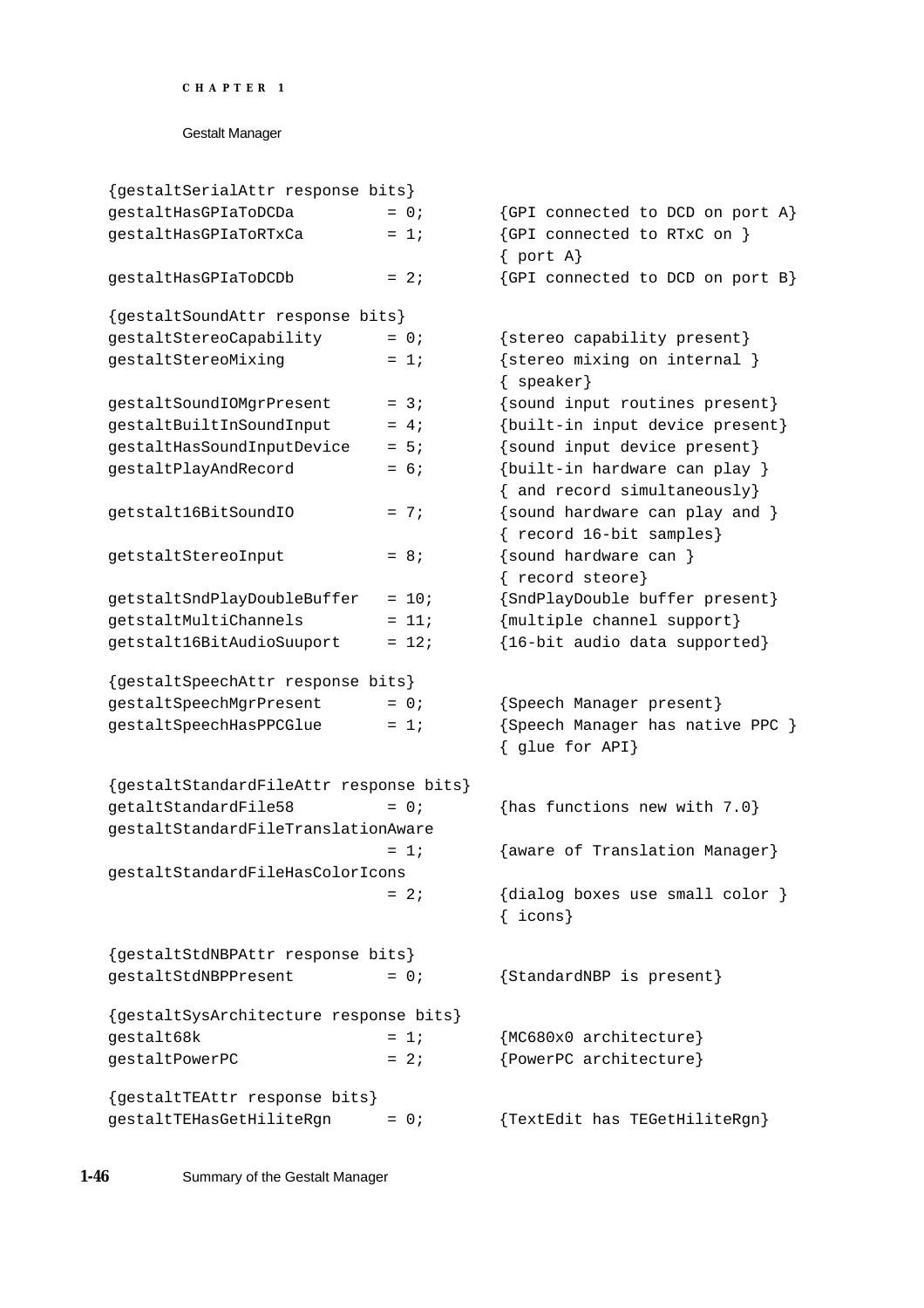Gestalt Manager

| {gestaltTermMgrAttr response bits}       |        |                                                    |  |  |
|------------------------------------------|--------|----------------------------------------------------|--|--|
| gestaltTermMgrPresent                    | $= 0;$ | {Terminal Manager present}                         |  |  |
| gestaltTermMgrErrorString                | $= 2i$ | {supports error string }<br>{ function}            |  |  |
| {gestaltTextEditVersion response values} |        |                                                    |  |  |
| gestaltTE1                               | $= 1i$ | {in MacIIci ROM}                                   |  |  |
| gestaltTE2                               | $= 2i$ | {with 6.0.4 scripts on Mac IIci}                   |  |  |
| gestaltTE3                               | $= 3i$ | $\{with 6.0.4 scripts on other \}$<br>${maxhines}$ |  |  |
|                                          |        |                                                    |  |  |
| gestaltTE4                               | $= 4i$ | $\{in 6.0.5 \text{ and } 7.0\}$                    |  |  |
| gestaltTE5                               | $= 5i$ | {TextWidthHook available}                          |  |  |
| {gestaltThreadMgrAttr response bits}     |        |                                                    |  |  |
| gestaltThreadMgrPresent                  | $= 0;$ | {Thread Manger present}                            |  |  |
| gestaltSpecificMatchSupport              | $= 1i$ | {Thread Manager supports }                         |  |  |
|                                          |        | { exact match creation option}                     |  |  |
| {gestaltTimeMgrVersion response values}  |        |                                                    |  |  |
| gestaltStandardTimeMgr                   | $= 1i$ | {standard Time Manager}                            |  |  |
| gestaltRevisedTimeMgr                    | $= 2i$ | {revised Time Manager}                             |  |  |
| gestaltExtendedTimeMgr                   | $= 3i$ | {extended Time Manager}                            |  |  |
| {getstaltTranslationAttr response codes} |        |                                                    |  |  |
| gestaltTranslationMgrExists              | $= 0;$ | {Translation Manager present}                      |  |  |
| {gestaltVMAttr response bits}            |        |                                                    |  |  |
| gestaltVMPresent                         | $= 0;$ | {virtual memory present}                           |  |  |

# **Informational Selector Response Values**

| CONST                              |         |                                                  |
|------------------------------------|---------|--------------------------------------------------|
| gestaltHardwareAttr response bits} |         |                                                  |
| gestaltHasVIA1                     | $= 0;$  | $\{has VIA1 chip\}$                              |
| qestaltHasVIA2                     | $= 1i$  | {has VIA2 chip}                                  |
| qestaltHasASC                      | $= 3i$  | {has Apple sound chip}                           |
| qestaltHasSCC                      | $= 4;$  | $\{has SCC\}$                                    |
| qestaltHasSCSI                     | $= 7i$  | $\{ {\rm has\ }$ SCSI $\}$                       |
| gestaltHasSoftPowerOff             | $= 19;$ | {capable of software power off}                  |
| qestaltHasSCSI961                  | $= 21i$ | $\{ {\tt has~53C96~SCSI~on~internal~bus} \}$     |
| qestaltHasSCSI962                  | $= 22i$ | $\{ {\rm has}\,$ 53C96 SCSI on external bus $\}$ |
| qestaltHasUniversalROM             | $= 24;$ | has universal ROM}                               |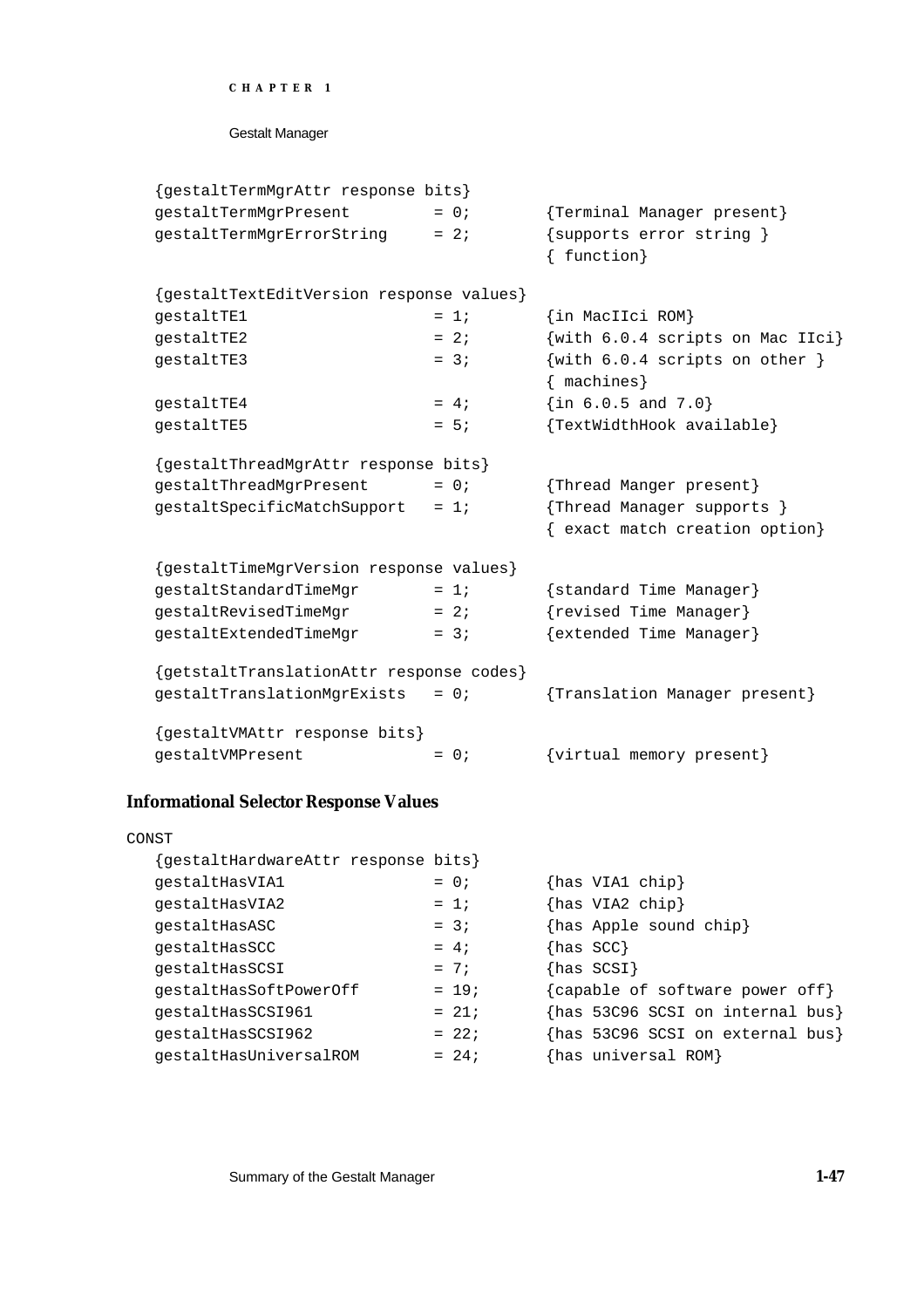| {gestaltMachineType response values} |         |                               |
|--------------------------------------|---------|-------------------------------|
| gestaltClassic                       | $= 1i$  | {Macintosh 128K}              |
| gestaltMacXL                         | $= 2i$  | {Macintosh XL}                |
| gestaltMac512KE                      | $= 3i$  | {Macintosh 512K enhanced}     |
| gestaltMacPlus                       | $= 4i$  | {Macintosh Plus}              |
| gestaltMacSE                         | $= 5i$  | ${Macintosh SF}$              |
| gestaltMacII                         | $= 6;$  | ${Macintosh II}$              |
| gestaltMacIIx                        | $= 7i$  | {Macintosh IIx}               |
| qestaltMacIIcx                       | $= 8i$  | {Macintosh IIcx}              |
| gestaltMacSE030                      | $= 9i$  | {Macintosh SE/30}             |
| gestaltPortable                      | $= 10;$ | {Macintosh Portable}          |
| gestaltMacIIci                       | $= 11;$ | {Macintosh IIci}              |
| gestaltMacIIfx                       | $= 13;$ | ${Macintosh IIfx}$            |
| gestaltMacClassic                    | $= 17;$ | {Macintosh Classic}           |
| gestaltMacIIsi                       | $= 18;$ | {Macintosh IIsi}              |
| gestaltMacLC                         | $= 19;$ | ${Macintosh LC}$              |
| gestaltQuadra900                     | $= 20;$ | {Macintosh Quadra 900}        |
| qestaltPowerBook170                  | $= 21;$ | {Macintosh PowerBook 170}     |
| gestaltQuadra700                     | $= 22i$ | {Macintosh Quadra 700}        |
| gestaltClassicII                     | $= 23;$ | {Macintosh Classic II}        |
| qestaltPowerBook100                  | $= 24;$ | {Macintosh PowerBook 100}     |
| qestaltPowerBook140                  | $= 25;$ | {Macintosh PowerBook 140}     |
| gestaltQuadra950                     | $= 26;$ | {Macintosh Quadra 950}        |
| gestaltMacLCIII                      | $= 27i$ | {Macintosh LC III}            |
| gestaltPowerBookDuo210               | $= 29;$ | {Macintosh PowerBook Duo 210} |
| gestaltMacCentris650                 | $= 30;$ | {Macintosh Centris 650}       |
| qestaltPowerBookDuo230               | $= 32i$ | {Macintosh PowerBook Duo 230} |
| qestaltPowerBook180                  | $= 33;$ | {Macintosh PowerBook 180}     |
| qestaltPowerBook160                  | $= 34;$ | {Macintosh PowerBook 160}     |
| gestaltMacQuadra800                  | $= 35;$ | {Macintosh Quadra 800}        |
| qestaltMacLCII                       | $= 37i$ | ${Macintosh LC II}$           |
| gestaltPowerBookDuo250               | $= 38i$ | {Macintosh PowerBook Duo 230} |
| gestaltMacIIvi                       | $= 44;$ | {Macintosh IIvi}              |
| qestaltPerforma600                   | $= 45;$ | {Macintosh Performa 600}      |
| qestaltMacIIvx                       | $= 48;$ | {Macintosh IIvx}              |
| gestaltMacColorClassic               | $= 49;$ | {Macintosh Color Classic}     |
| gestaltPowerBook165c                 | $= 50;$ | {Macintosh PowerBook 165c}    |
| qestaltMacCentris610                 | $= 52;$ | {Macintosh Centris 610}       |
| gestaltMacQuadra610                  | $= 53;$ | {Macintosh Quadra 610}        |
| qestaltPowerBook145                  | $= 54;$ | {Macintosh PowerBook 145}     |
| getstaltMacLC520                     | $= 56;$ | {Macintosh LC 520}            |
| getstaltMacCentris660AV              | $= 60;$ | {Macintosh Centris 660 AV}    |
| getstaltPowerBook180c                | $= 71;$ | {Macintosh PowerBook 180c}    |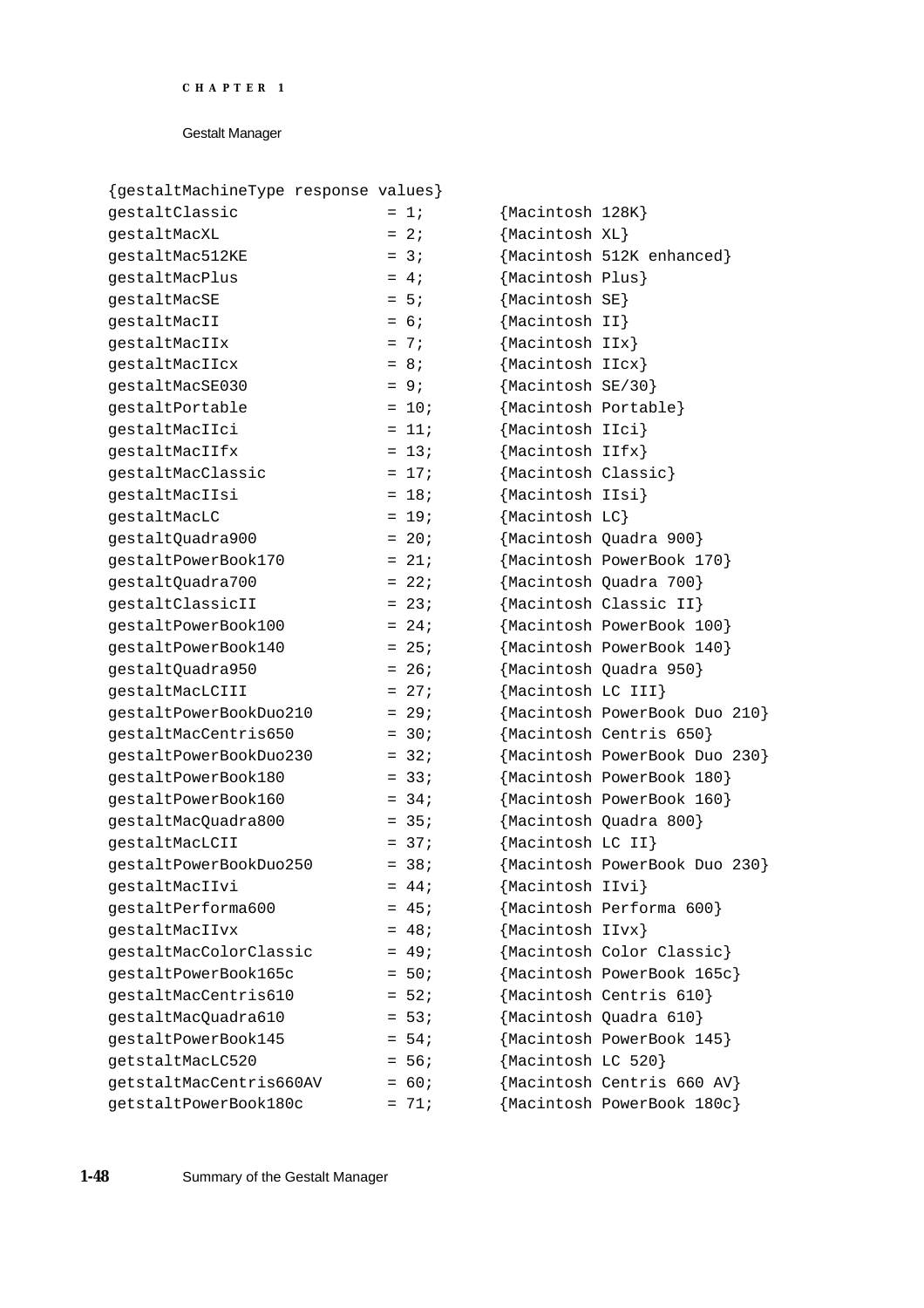#### Gestalt Manager

| qetstaltPowerBookDuo270c | $= 77;$     | {Maciintosh PowerBook Duo 270c}                                      |
|--------------------------|-------------|----------------------------------------------------------------------|
| getstaltMacQuadra840AV   | $= 78;$     | {Macintosh Quadra 840 AV}                                            |
| qetstaltPowerBook165     | $= 84;$     | {Macintosh PowerBook 165}                                            |
| qetstaltMacTV            | $= 88;$     | {Macintosh TV}                                                       |
| qetstaltMacLC475         | $= 89;$     | {Macintosh LC 475}                                                   |
| qetstaltMacLC575         | $= 92;$     | {Macintosh LC 575}                                                   |
| qetstaltMacOuadra605     | $= 94;$     | Macintosh Quadra 605}                                                |
| qetstaltPowerMac8100 80  | $= 65;$     | Power Macintosh 8100/80}                                             |
| getstaltPowerMac6100_60  | $= 75;$     | $\{Power\ Macintosh\ 6100/60\}$                                      |
| qetstaltPowerMac7100 66  | $= 112i$    | Power Macintosh 7100/66}                                             |
| kMachineNameStrID        | $= -16395;$ | ${^\{\prime\,STR\#}}'$ resource that $\}$<br>contains machine names} |

# **SysEnvirons Constants**

| CONST                                            |         |                                                    |
|--------------------------------------------------|---------|----------------------------------------------------|
| curSysEnvVers                                    | $= 2i$  | {current SysEnvirons version}                      |
| {machine types}                                  |         |                                                    |
| envXL                                            | $= -2i$ | {Macintosh XL}                                     |
| envMac                                           | $= -1;$ | {Macintosh with 64K ROM}                           |
| envMachUnknown                                   | $= 0$ ; | $\{unknown \ model, after \}$<br>{ Macintosh IIfx} |
| $env512$ KE                                      | $= 1i$  | Macintosh 512K enhanced}                           |
| envMacPlus                                       | $= 2i$  | {Macintosh Plus}                                   |
| envSE                                            | $= 3i$  | {Macintosh SE}                                     |
| envMacII                                         | $= 4i$  | {Macintosh II}                                     |
| envMacIIx                                        | $= 5i$  | {Macintosh IIx}                                    |
| envMacIIcx                                       | $= 6;$  | {Macintosh IIcx}                                   |
| envSE30                                          | $= 7i$  | {Macintosh SE30}                                   |
| envPortable                                      | $= 8i$  | {Macintosh Portable}                               |
| envMacIIci                                       | $= 9i$  | {Macintosh IIci}                                   |
| envMacIIfx                                       | $= 11;$ | {Macintosh IIfx}                                   |
| {system environment record microprocessor codes} |         |                                                    |
| envCPUUnknown                                    | $= 0;$  | {unknown microprocessor}                           |
| env68000                                         | $= 1i$  | {68000 microprocessor}                             |
| env68010                                         | $= 2i$  | {68010 microprocessor}                             |
| env68020                                         | $= 3i$  | {68020 microprocessor}                             |
| env68030                                         | $= 4i$  | {68030 microprocessor}                             |
| env68040                                         | $= 5i$  | {68040 microprocessor}                             |

Summary of the Gestalt Manager **1-49**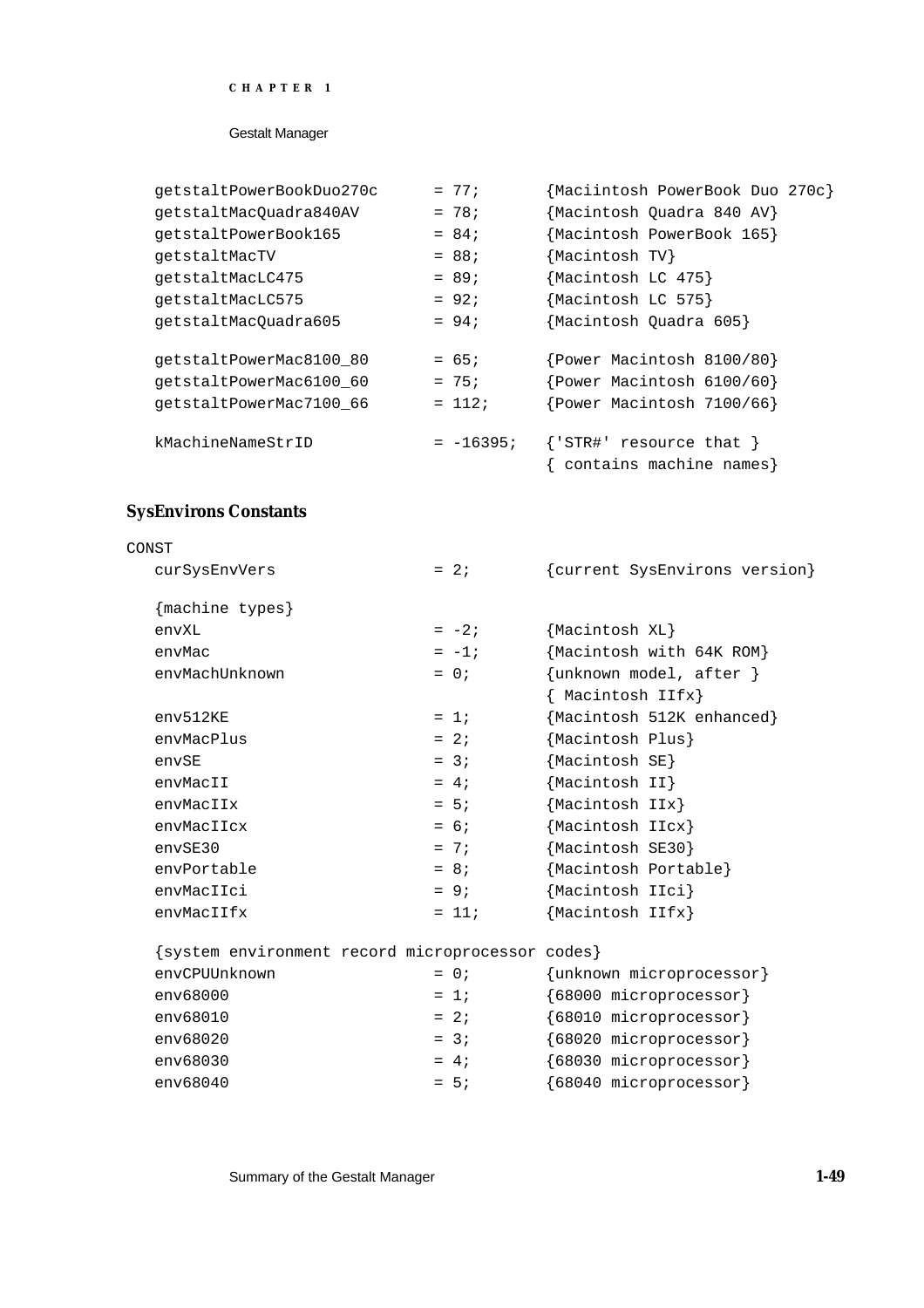### {system environment record keyBoardType codes}

| envUnknownKbd   | $= 0;$ | {Macintosh Plus with keypad} |
|-----------------|--------|------------------------------|
| envMacKbd       | $= 1$  | ${Macintosh}$                |
| envMacAndPad    | $= 2i$ | {Macintosh with keypad}      |
| envMacPlusKbd   | $=$ 3; | {Macintosh Plus}             |
| envAExtendKbd   | $= 4i$ | {Apple extended}             |
| envStandADBKbd  | $= 5i$ | {standard ADB}               |
| envPrtblADBKbd  | $= 6i$ | Macintosh Portable ADB}      |
| envPrtblISOKbd  | $= 7i$ | Macintosh Portable ISO}      |
| envStdISOADBKbd | $= 8i$ | {standard ISO ADB}           |
| envExtISOADBKbd | $= 9i$ | $\{extended\,ISO\,ADB\}$     |
|                 |        |                              |

# Data Types

| TYPE SysEnvRec = |          | {system environment record}              |
|------------------|----------|------------------------------------------|
| RECORD           |          |                                          |
| environsVersion: | Integer; | {SysEnvirons version number}             |
| machineType:     | Integer; | {Macintosh model code}                   |
| systemVersion:   | Integer; | {System file version number}             |
| processor:       | Integer; | {microprocessor type code}               |
| hasFPU:          | Boolean; | {floating-point unit flag}               |
| hasColorOD:      | Boolean; | {Color QuickDraw flag}                   |
| keyBoardType:    | Integer; | {keyboard type code}                     |
| atDrvrVersNum:   | Integer; | {AppleTalk driver version number}        |
| sysVRefNum:      | Integer; | {working directory reference number of } |
|                  |          | folder or volume containing open }       |
|                  |          | System file}                             |

#### END;

# Gestalt Manager Routines

# **Getting Information About the Operating Environment**

| FUNCTION Gestalt |                      | (selector: OSType;               |
|------------------|----------------------|----------------------------------|
|                  |                      | VAR response: LongInt): OSErr;   |
|                  | FUNCTION SysEnvirons | (versionRequested: Integer;      |
|                  |                      | VAR theWorld: SysEnvRec): OSErr; |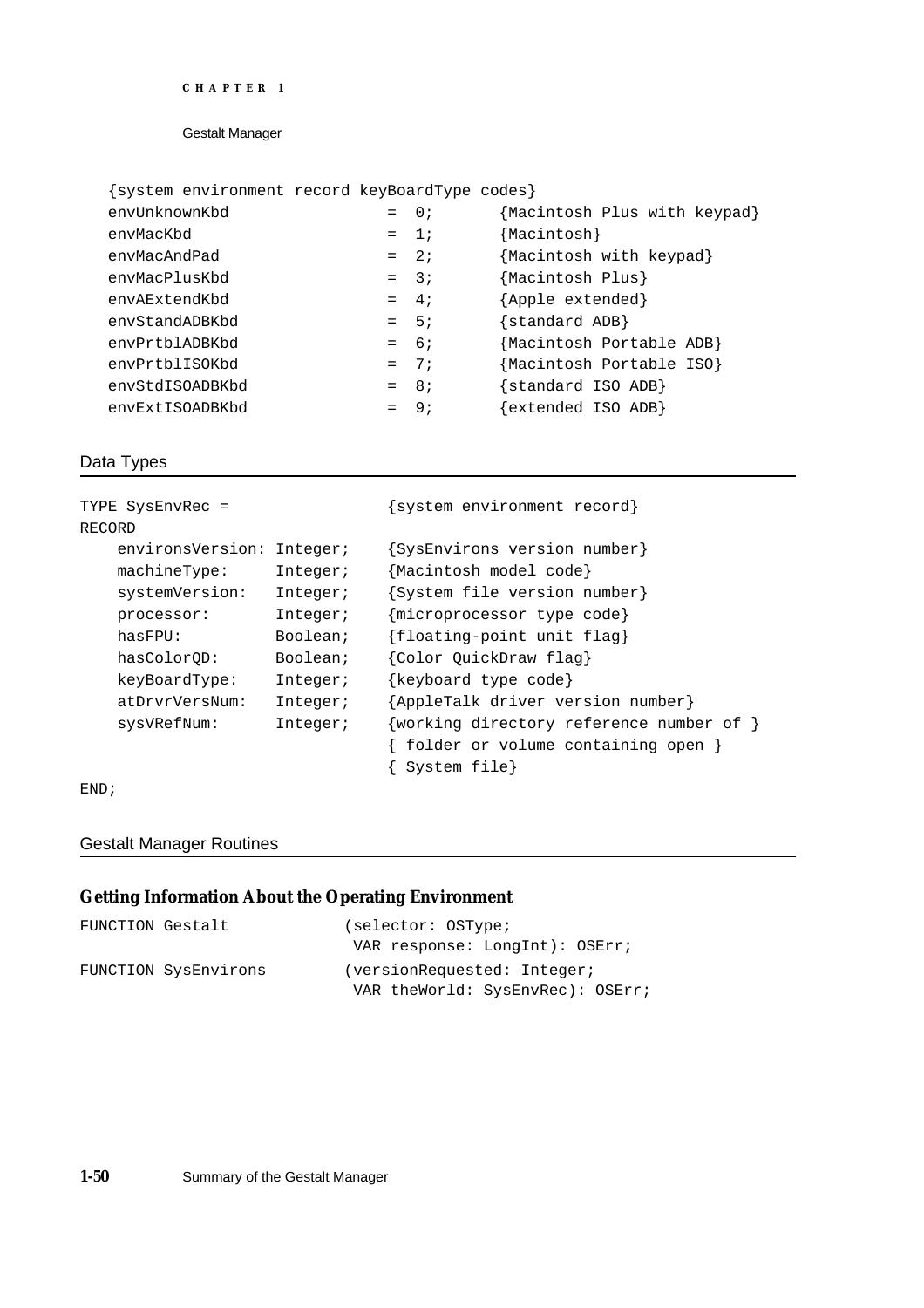Gestalt Manager

# **Adding a Selector Code**

| FUNCTION NewGestalt | (selector: OSType; |                                               |  |
|---------------------|--------------------|-----------------------------------------------|--|
|                     |                    | qestaltFunction: SelectorFunctionUUP): OSErr; |  |

# **Modifying a Selector Function**

| FUNCTION ReplaceGestalt | (selector: OSType;                           |
|-------------------------|----------------------------------------------|
|                         | qestaltFunction: SelectorFunctionUUP;        |
|                         | VAR oldGestaltFunction: SelectorFunctionUUP) |
|                         | : OSErr;                                     |

### Application-Defined Routines

FUNCTION MySelectorFunction

(selector: OSType; VAR response: LongInt) : OSErr;

# C Summary

#### **Constants**

# **Environmental Selector Codes**

| #define gestaltAddressingModeAttr | 'addr' | /*addressing-mode attributes*/   |
|-----------------------------------|--------|----------------------------------|
| #define gestaltAliasMgrAttr       | 'alis' | /*Alias Manager attributes*/     |
| #define gestaltAppleEventsAttr    | 'evnt' | /*Apple events attributes*/      |
| #define gestaltAppleTalkVersion   | 'atlk' | /*old format AppleTalk version*/ |
| #define gestaltATalkVersion       | 'atkv' | /*new format AppleTalk version*/ |
| #define gestaltAUXVersion         | 'a/ux' | /*A/UX version, if present*/     |
| #define gestaltCFMAttr            | 'cfrq' | /*Code Fragment Manager attr*/   |
| #definegestaltCloseViewAttr       | 'BSDa' | /*CloseView attributes*/         |
| #define gestaltComponentMgr       | 'cpnt' | /*Component Manager version*/    |
| #define gestaltCompressionMgr     | 'icmp' | /*Image Compression Manager */   |
|                                   |        | $/*$ version*/                   |
| #define gestaltConnMgrAttr        | 'conn' | /*Connection Manager attr*/      |
| #define gestaltCRMAttr            | 'crm ' | /*Comm Resource Manager attr*/   |
| #define gestaltCTBVersion         | 'ctbv' | /*Comm Toolbox version*/         |
| #define gestaltDBAccessMgrAttr    | 'dbac' | /*Data Access Manager attr*/     |
| #define qestaltDictionaryMqrAttr  | 'dict' | /*Dictionary Manager attr*/      |
| #define gestaltDisplayMgrAttr     | 'dply' | /*Display Manager attributes*/   |
| #define gestaltDisplayMgrVers     | 'dplv' | /*Display Manager version*/      |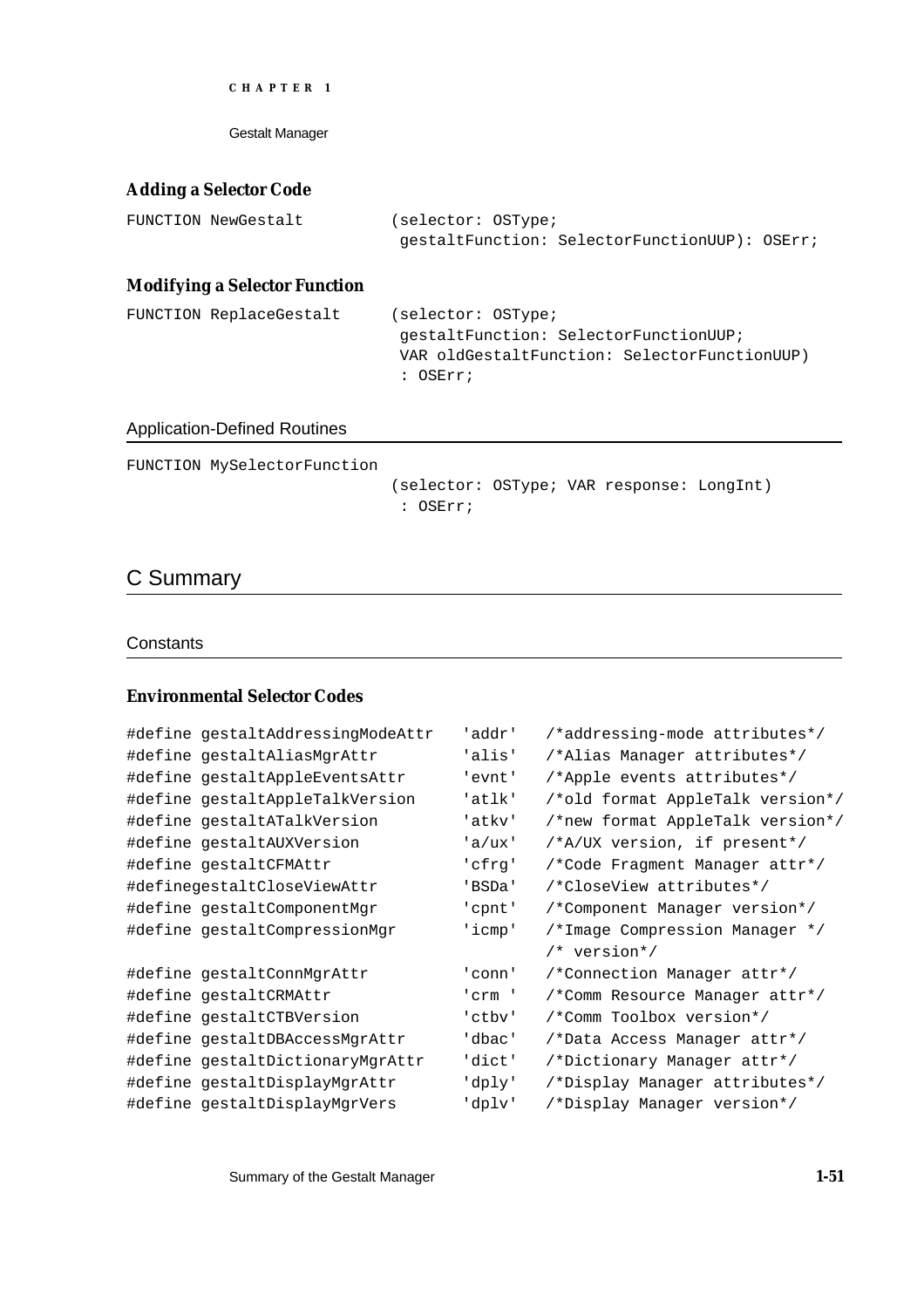| #define gestaltDITLExtAttr         | 'ditl'          | /*Dialog Manager extensions*/                |
|------------------------------------|-----------------|----------------------------------------------|
| #define gestaltDragMgrAttr         | 'drag'          | /*Drag Manager attributes*/                  |
| #define gestaltEasyAccessAttr      | 'easy'          | /*Easy Access attributes*/                   |
| #define gestaltEditionMgrAttr      | 'edtn'          | /*Edition Manager attributes*/               |
| #define gestaltExtToolboxTable     | 'xttt'          | /*Toolbox trap dispatch table*/              |
| #define gestaltFinderAttr          | 'fndr'          | /*Finder attributes*/                        |
| #define gestaltFindFolderAttr      | 'fold'          | /*FindFolder attributes*/                    |
| #define gestaltFirstSlotNumber     | 'slt1'          | /*first physical slot*/                      |
| #define gestaltFontMgrAttr         | 'font'          | /*Font Manager attributes*/                  |
| #define gestaltFPUType             | 'fpu '          | /*floating-point unit type*/                 |
| #define gestaltFSAttr              | 'fs'            | /*file system attributes*/                   |
| #define gestaltFXfrMgrAttr         | 'fxfr'          | /*File Transfer Manager attr*/               |
| #define gestaltHelpMgrAttr         | 'help'          | /*Help Manager attributes*/                  |
| #define gestaltKeyboardType        | 'kbd '          | /*keyboard type code*/                       |
| #define gestaltLogicalPageSize     | 'pgsz'          | /*logical page size*/                        |
| #define gestaltLogicalRAMSize      | 'lram'          | /*logical RAM size*/                         |
| #define gestaltLowMemorySize       | 'lmem'          | /*size of low memory*/                       |
| #define gestaltMiscAttr            | 'misc'          | /*miscellaneous attributes*/                 |
| #define qestaltMixedModeVersion    | 'mixd'          | /*MixedMode version*/                        |
| #define gestaltMMUType             | ' mmu           | /*MMU type*/                                 |
| #define gestaltNativeCPUtype       | 'cput'          | /*Native CPU type*/                          |
| #define gestaltNotificationMgrAttr | 'nmgr'          | /*Notification Manager attr*/                |
| #define gestaltNuBusConnectors     | 'sltc'          | /*NuBus connector bitmap*/                   |
| #define getstaltNuBusSlotCount     | 'nubs'          | /*count of logical NuBus slots*/             |
| #define gestaltOSAttr              | 'os<br>$\sim$ 1 | /*Operating System attributes*/              |
| #define gestaltOSTable             | 'ostt'          | /*base address of Operating */               |
|                                    |                 | /* System trap dispatch table*/              |
| #define gestaltParityAttr          | 'prty'          | /*parity attributes*/                        |
| #define gestaltPCXAttr             | 'pcxg'          | /*PC exchange attributes*/                   |
| #define gestaltPhysicalRAMSize     | 'ram '          | /*physical RAM size*/                        |
| #define gestaltPopupAttr           | 'pop!'          | /*pop-up 'CDEF' attributes*/                 |
| #define gestaltPowerMgrAttr        | 'powr'          | /*Power Manager attributes*/                 |
| #define gestaltPPCToolboxAttr      | 'ppc '          | /*PPC Toolbox attributes*/                   |
| #define gestaltProcessorType       | 'proc'          | /*microprocessor type code*/                 |
| #define gestaltQuickdrawFeatures   | 'qdrw'          | /*QuickDraw features*/                       |
| #define gestaltQuickdrawVersion    | ' qd            | /*QuickDraw version*/                        |
| #define gestaltQuickTime           | 'qtim'          | /*QuickTime version*/                        |
| #define gestaltRealtimeAttr        | 'rtmr'          | /*Realtime Manager attributes*/              |
| #define gestaltResourceMgrAttr     | 'rsrc'          | /*Resource Manager attributes*/              |
| #define gestaltScrapMgrAttr        | 'scra'          | /*Scrap Manager attributes*/                 |
| #define gestaltScriptCount         | 'scr#'          | /*number of active script */<br>/* systems*/ |
| #define gestaltScriptMgrVersion    | 'scri'          | /*Script Manager version*/                   |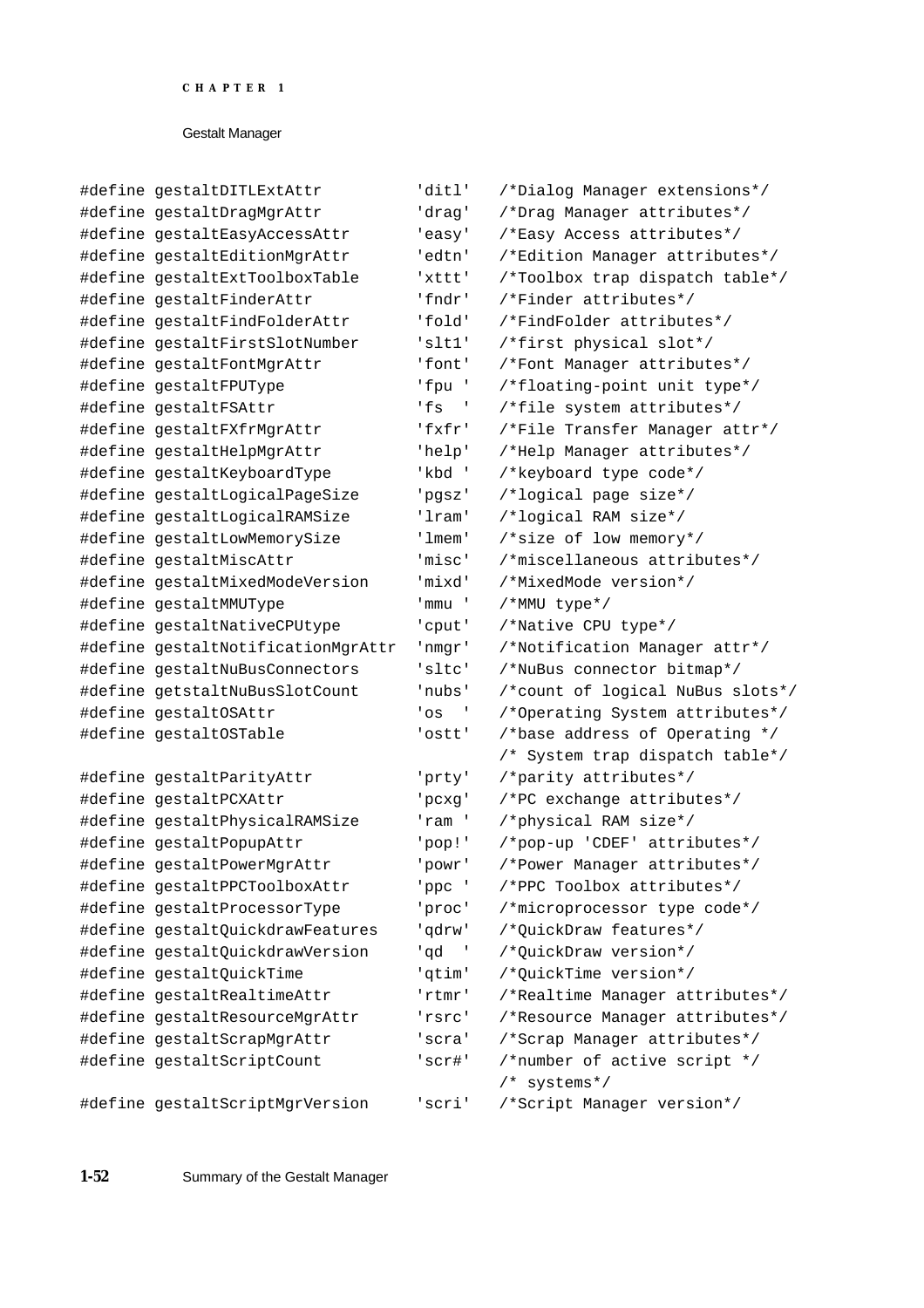#### Gestalt Manager

| #define gestaltSerialAttr       | 'ser '            | /*serial hardware attributes*/  |
|---------------------------------|-------------------|---------------------------------|
| #define gestaltSoundAttr        | 'snd'             | /*sound attributes*/            |
| #define gestaltSpeechAttr       | 'ttsc'            | /*Speech Manager attributes*/   |
| #define gestaltStandardFileAttr | 'stdf'            | /*Standard File attributes*/    |
| #define gestaltStdNBPAttr       | 'nlup'            | /*StandardNBP attributes*/      |
| #define gestaltSysArchitecture  | 'sysa'            | /*native system architecture*/  |
| #define gestaltTEAttr           | 'teat'            | /*TextEdit attributes*/         |
| #define gestaltTermMgrAttr      | 'term'            | /*Terminal Manager attributes*/ |
| #define gestaltTextEditVersion  | 'te '             | /*TextEdit version code*/       |
| #define gestaltThreadMgrAttr    | 'thds'            | /*Thread Manager attributes*/   |
| #define gestaltTimeMgrVersion   | 'tmgr'            | /*Time Manager version code*/   |
| #define gestaltToolboxTable     | 'tbtt'            | /*base address of Toolbox */    |
|                                 |                   | /* trap dispatch table*/        |
| #define gestaltTranslationAttr  | 'xlat'            | /*Translation Manager */        |
|                                 |                   | /* attributes*/                 |
| #define gestaltTSMgrVersion     | 'tsmv'            | /*Text Services Manager */      |
|                                 |                   | $/*$ version*/                  |
| #define getstaltIconUtilities   | 'icon'            | /*Icon Utilities attributes*/   |
| #define gestaltVersion          | 'vers'            | /*Gestalt_version*/             |
| #define gestaltVMAttr           | $' \,\mathrm{vm}$ | /*virtual memory attributes*/   |
|                                 |                   |                                 |

# **Informational Selector Codes**

| #define qestaltHardwareAttr  | 'hdwr' | /*hardware attributes*/          |
|------------------------------|--------|----------------------------------|
| #define gestaltMachineIcon   | 'micn' | /*machine 'ICON'/'cicn' res ID*/ |
| #define gestaltMachineType   | 'mach' | /*Macintosh model code*/         |
| #define gestaltROMSize       | 'rom ' | /*ROM size*/                     |
| #define gestaltROMVersion    | 'romv' | /*ROM version*/                  |
| #define gestaltSystemVersion | 'sysv' | /*System file version number*/   |

## **Environmental Selector Response Values**

```
enum {
  /*gestaltAddressingModeAttr response bits*/
  gestalt32BitAddressing = 0, /*booted in 32-bit mode*/
  gestalt32BitSysZone = 1, /*32-bit compatible system */
                                     /* zone*/
  gestalt32BitCapable = 2 /*machine is 32-bit capable*/
};
enum {
  /*gestaltAliasMgrAttr response bits*/
  gestaltAliasMgrPresent = 0, /*Alias Manager present*/
```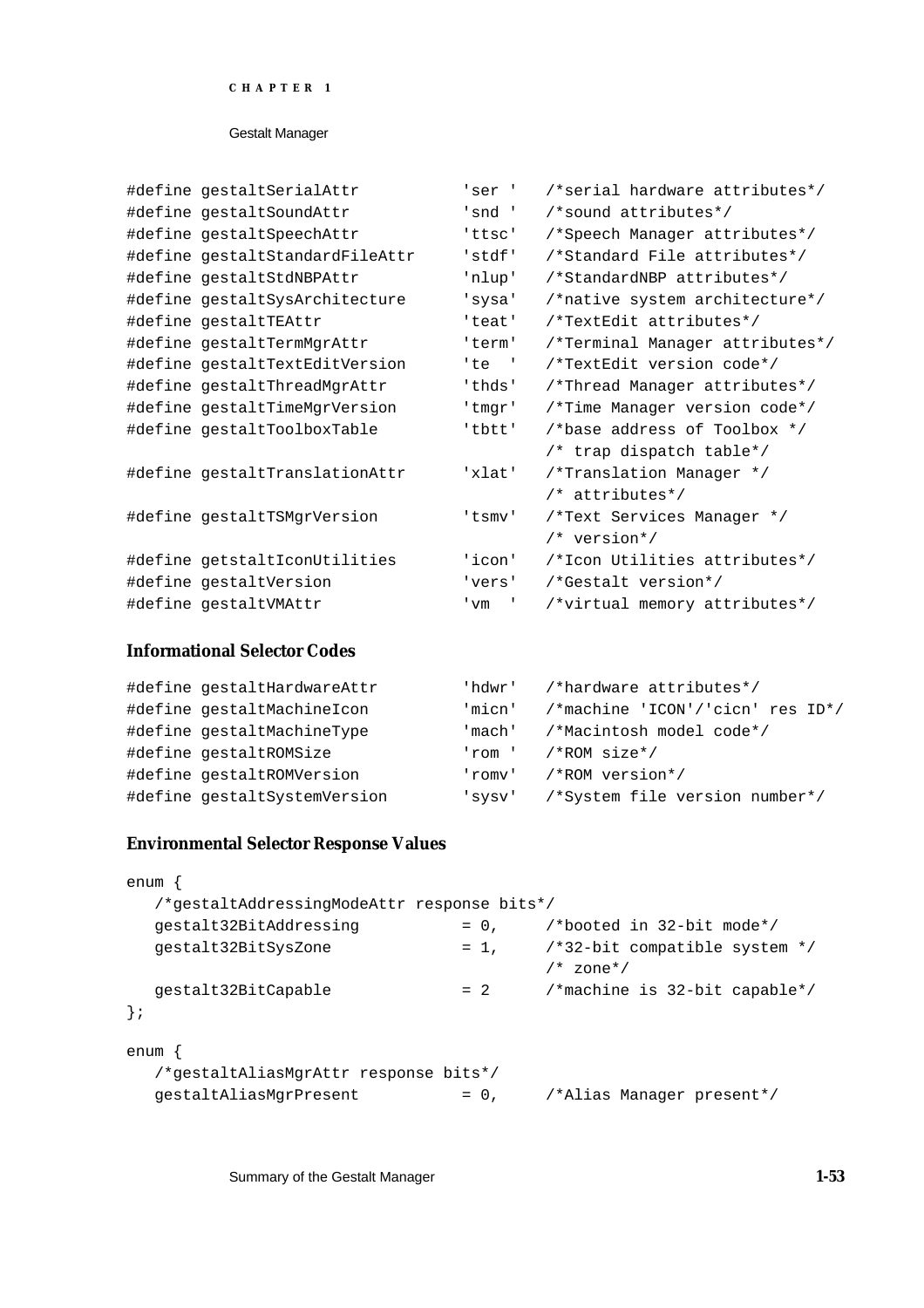```
CHAPTER 1
```

```
gestaltAliasMgrSupportsRemoteAppletalk /*Alias Manager knows about */
                             = 1 /* remote Appletalk*/
};
enum {
  /*gestaltAppleEventsAttr response bits*/
  gestaltAppleEventsPresent = 0, /*Apple Events available*/
  gestaltscriptingSupport = 1,qestaltOSLInSystem = 2 /*OSL in system*/
};
enum {
  /*gestaltATalkVersion release stage constants*/
  development = $20, /*development*/
  alpha = $40, /*alpha*/beta = $60, /*beta*/
  final = $80, /*final*/
  release r = $80 \prime*release*/
};
enum {
  /*gestaltCFMAttr response bits*/
  gestaltCFMPresent = 0 /*Code Fragment Manager */
                                    /* present*/
};
enum {
  /*gestaltCloseViewAttr response bits*/
  gestaltCloseViewEnabled = 0, /*CloseView enabled*/
  gestaltCloseViewDisplayMgrFriendly
                            = 1 /*CloseView compatible with */
                                    /* Display Manger*/
};
enum {
  /*gestaltConnMgrAttr response bits*/
  gestaltConnMgrPresent = 0, /*Connection Manager present*/
  gestaltConnMgrCMSearchFix = 1, /*CMAddSearch fix present*/
  gestaltConnMgrErrorString = 2, /*has CMGetErrorString*/
  gestaltConnMgrMultiAsyncIO = 3 /*has CMNewIOPB, */
                                    /* CMDisposeIOPB, CMPBRead, */
                                    /* CMPBWrite, CMPBIOKill*/
```
};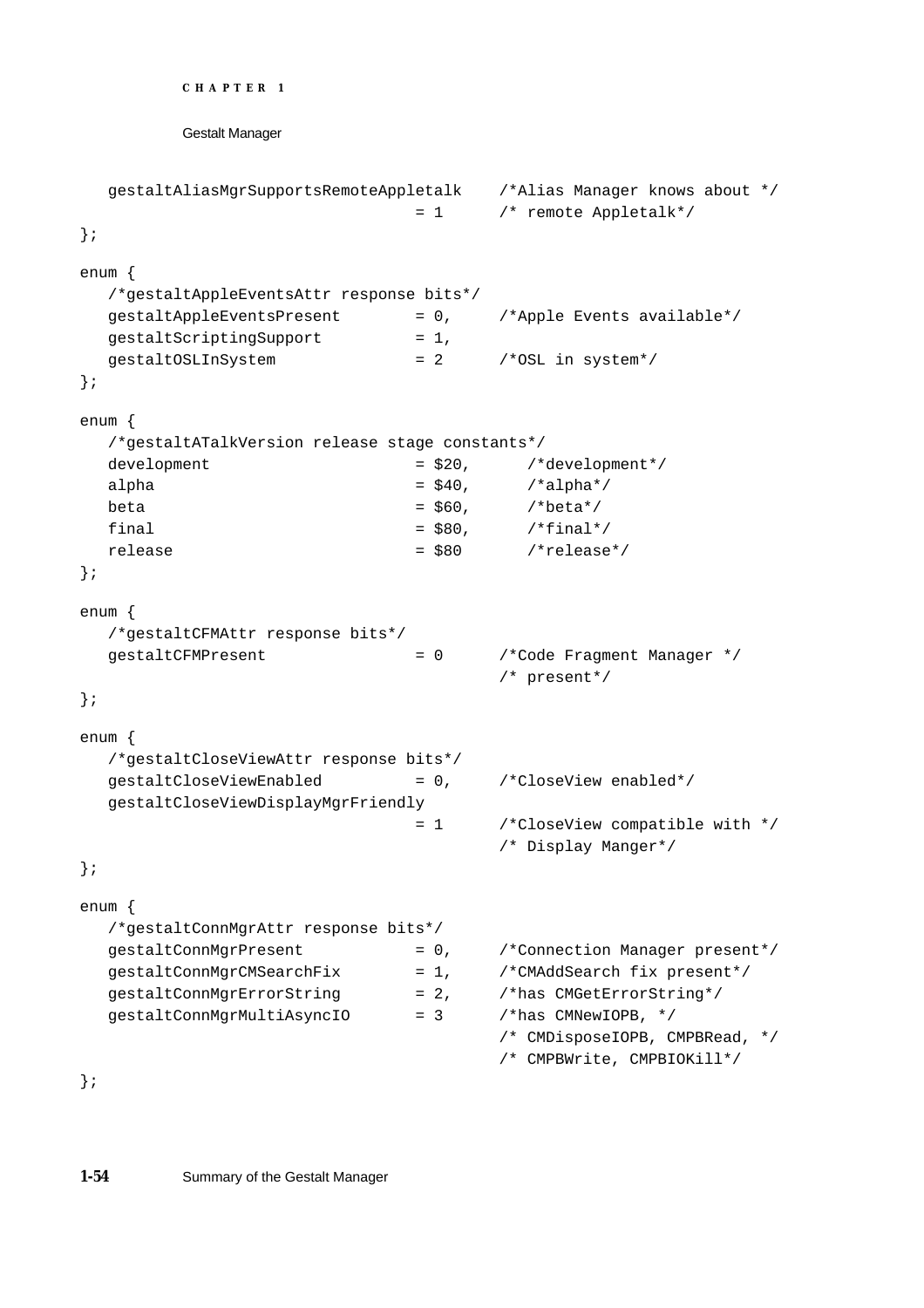```
CHAPTER 1
```

```
enum {
  /*gestaltCRMAttr response bits*/
  gestaltCRMPresent = 0, /*Comm Resource Manager */
                                      /* present*/
  gestaltCRMPersistentFix = 1, /*fix for persistent tools*/
  gestaltCRMToolRsrcCalls = 2 /*tool resource calls */
                                      /* available*/
};
enum {
  /*gestaltDBAccessMgrAttr response bits*/
  gestaltDBAccessMgrPresent = 0 /*Data Access Manager present*/
};
enum {
  /*gestaltDictionaryMgrAttr response bits*/
  gestaltDictionaryMgrPresent = 0 /*Dictionary Manager present*/
};
enum {
  /*gestaltDisplayMgrAttr response bits*/
  gestaltDisplayMgrPresent = 0 /*Display Manager Present*/
};
enum {
  /*gestaltDITLExtAttr response bits*/
  gestaltDITLExtPresent = 0 /*Dialog Manager extensions */
                                      /* present*/
};
enum {
  /*gestaltDragMgrAttr response bits*/
  gestaltDragMgrPresent = 0 /*Drag Manager present*/
};
enum {
  /*gestaltEasyAccessAttr response bits*/
  gestaltEasyAccessOff = 0, /*Easy Access present but off*/
  gestaltEasyAccessOn = 1, /*Easy Access on*/
  gestaltEasyAccessSticky = 2, /*Easy AccessstickgestaltEasyAccessLocked = 3 /*Easy Access locked*/
};
```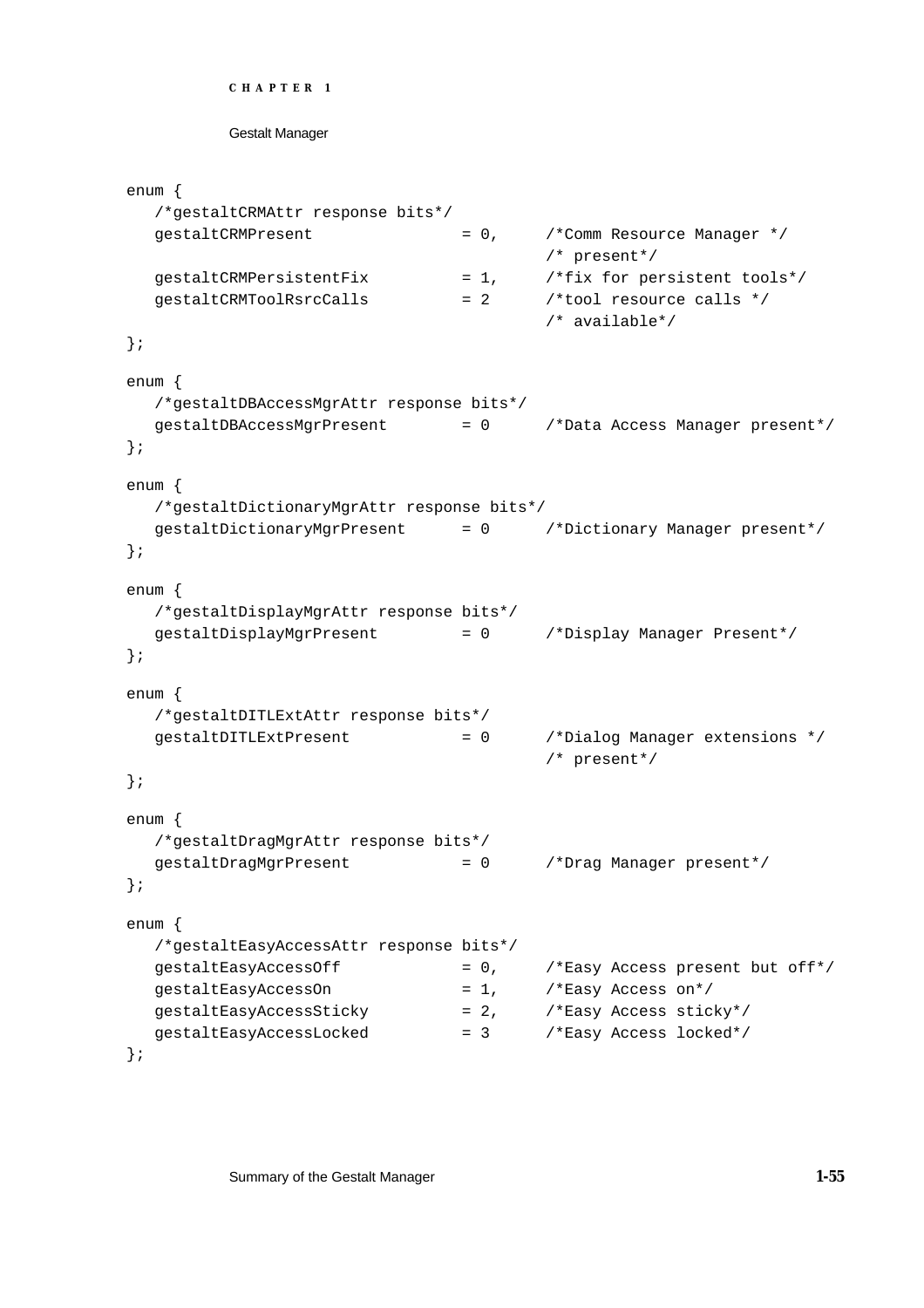```
CHAPTER 1
```

```
enum {
  /*gestaltEditionMgrAttr response bits*/
  gestaltEditionMgrPresent = 0, /*Edition Manager present*/
  gestaltEditionMgrTranslationAware = 1 /*Edition Manager aware of */
                                       /* Translation Manager*/
};
enum {
  /*gestaltFinderAttr response bits*/
  gestaltfinderDropEvent = 0, /*Finder recognizes drop event*/
  gestaltfinderMagicPlacement = 1, /*Finder supports magic icon */
                                       /* placement*/
  gestaltFinderCallsAEProcess = 2, /*Finder calls */
                                       /* AEProcessAppleEvent*/
  gestaltFinderOSLCompliantFinder
                             = 3, /*Finder is scriptable and */
                                       /* recordable*/
  getstaltFinderSupports4GBVolumes
                             = 4, /*Finder handles 4GB volumes*/
  getstaltFinderHandlesCFMFailures
                             = 5, /*Finder handles Code */
                                       / *Fragment Manager errors*/
  getstaltFinderHasClippings = 6 /*Finder supports Drag */
                                       /* Manager cliping files*/
enum {
  /*gestaltFindFolderAttr response bits*/
  gestaltFindFolderPresent = 0 /*FindFolder available*/
};
enum {
  /*gestaltFontMgrAttr response bits*/
  gestaltOutlineFonts = 0 /*outline fonts supported*/
};
enum {
  /*gestaltFPUType response values*/
  qestaltNoFPU = 0, *no FPU<sup>*</sup>/</sup>
  gestalt68881 = 1, /*Motorola 68881 FPU*/
  qestalt68882 = 2, \times 4Motorola 68882 FPU*/
  qestalt68040FPU = 3 /*built-in 68040 */
                                       /* floating-point processing*/
};
```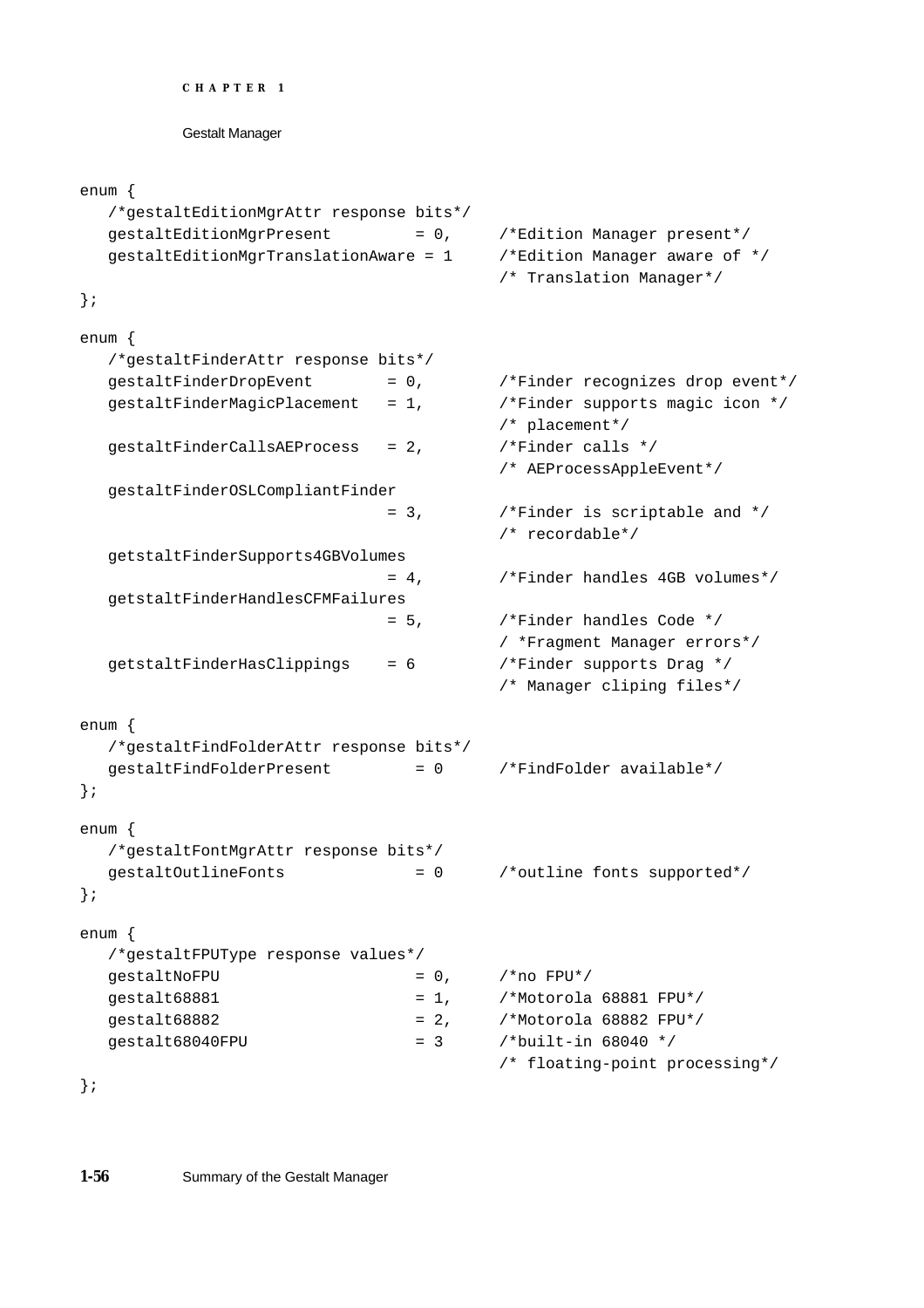#### Gestalt Manager

```
enum {
  /*gestaltFSAttr response bits*/
  qestaltFullExtFSDispatching = 0, /*new HFSDispatch available*/
  gestaltHasFSSpecCalls = 1, /*has FSSpec calls* /gestaltHasFileSystemManager = 2, /*has File System Manager*/
  gestalt\text{HasFileSystemManager} = 3, \text{/*supports dynamic loading*/}gestaltFSSupports4GBVols = 4, /*supports 4 gigabyte volume*/
  gestaltHasExtendedDiskInit = 6 /*has extended disk */
                                     /* initialization calls*/
};
enum {
  /*gestaltFXfrMgrAttr response bits*/
  gestaltrXfrMgrPresent = 0, \qquad /*File Transfer Manager */
                                     /* present*/
  gestaltFXfrMgrMultiFile = 1, /*supports FTSend and */
                                     /* FTReceive*/
  gestaltFXfrMgrErrorString = 2 /*supports FTGetErrorString*/
};
enum {
  /*gestaltHelpMgrAttr response bits/*
  gestaltHelpMgrPresent = 0 /*Help Manager present*/
};
enum {
  /*gestaltIconUtilitiesAttr response bits*/
  gestaltIconUtilitiesPresent = 0 /*icon utilities present*/
};
enum {
  /*gestaltKeyboardType response values*/
  gestaltMacKbd = 1, /*Macintosh*/gestaltMacAndPad = 2, /*Macintosh with keypad*/
  gestaltMacPlusKbd = 3, /*Macintosh Plus*/
  qestaltExtADBKbd = 4, \times 4 /*extended ADB*/
  gestaltStdADBKbd = 5, /*standard ADB*/
  qestaltPrtblADBKbd = 6, /*Portable ADB */
  gestaltPrtblISOKbd = 7, /*Portable ISO ADB*/
  gestaltStdISOADBKbd = 8, /*ISO standard ADB*/
  gestaltExtISOADBKbd = 9, /*ISO extended ADB*/
  qestaltADBKbdII = 10, /*ADB II*/qestaltADBISOKbdII = 11, /*ISO ADB II*/
  qestaltPwrBookADBKbd = 12, /*PowerBook ADB*/
```
Summary of the Gestalt Manager **1-57**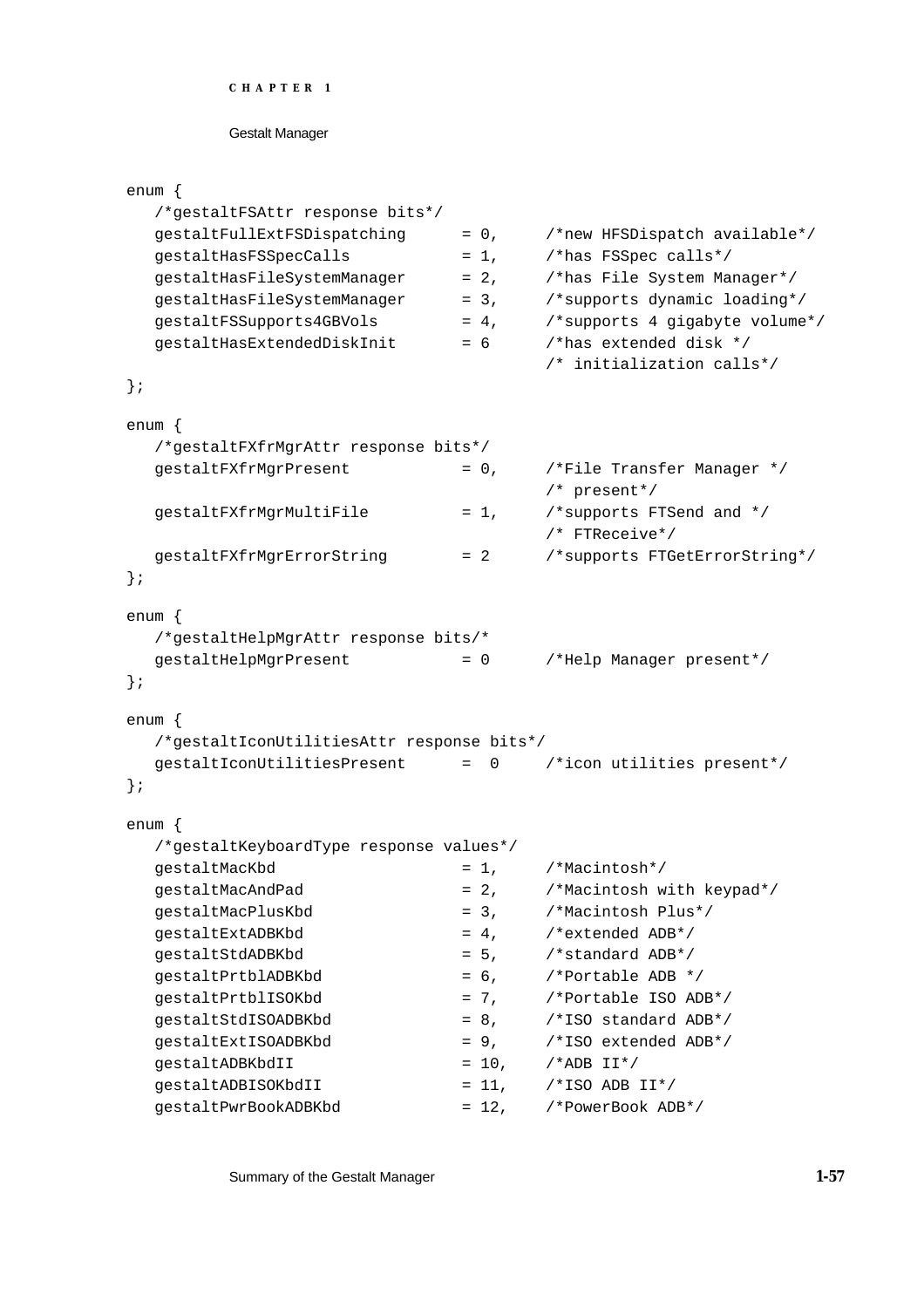```
CHAPTER 1
```

```
Gestalt Manager
```

```
gestaltPwrBookISOADBKbd = 13, /*PowerBook ISO ADB*/
  gestaltAppleAdjustKeypad = 14, /*Adjustable Keypad*/
  qestaltAppleAdjustADBKbd = 15, /*Adjustable ADB*/
  gestaltAppleAdjustISOKbd = 16 /*Adjustable ISO*/
};
enum {
  /*gestaltMiscAttr return bits*/
  qestaltScrollingThrottle = 0, /*scrolling throttle is on*/
  gestaltsquareMenuBar = 2 /*menu bar is square*/
};
enum {
  /*gestaltMMUType return values*/
  qestaltNoMMU = 0, {\#}no MMU*/
  gestaltAMU = 1, /*Mac II address management */
                                   /* unit*/
  qestalt68851 = 2, /*Motorola 68851 PMMU*/
  qestalt68030MMU = 3, {\scriptstyle\prime}^*built-in 68030 MMU*/
  gestalt68040MMU = 4, /*built-in 68040 MMU*/
  qestaltEMMU1 = 5 /*emulated MMU type 1*/};
enum {
  /*gestaltNativeCPUtype response values*/
  gestaltCPU68000 = $000, /*Macintosh 68000 CPU*/
  gestaltCPU68010 = $001, /*Macintosh 68010 CPU*/
  gestaltCPU68020 = $002, /*Macintosh 68020 CPU*/
  gestaltCPU68030 = $003, /*Macintosh 68030 CPU*/
  gestaltCPU68040 = $004, /*Macintosh 68040 CPU*/
  gestaltCPU601 = $101, /*PowerPC 601 CPU*/
};
enum {
  /*gestaltNotificationMgrAttr response bits*/
  gestaltNotificationPresent = 0 /*Notification Manager present*/
};
enum {
  /*gestaltOSAttr response bits*/
  qestaltSysZoneGrowable = 0, /*system heap can grow*/
  gestaltLaunchCanReturn = 1, /*can return from launch*/
  qestaltLaunchFullFileSpec = 2, /*LaunchApplication available*/
  gestaltLaunchControl = 3, /*Process Manager available*/
```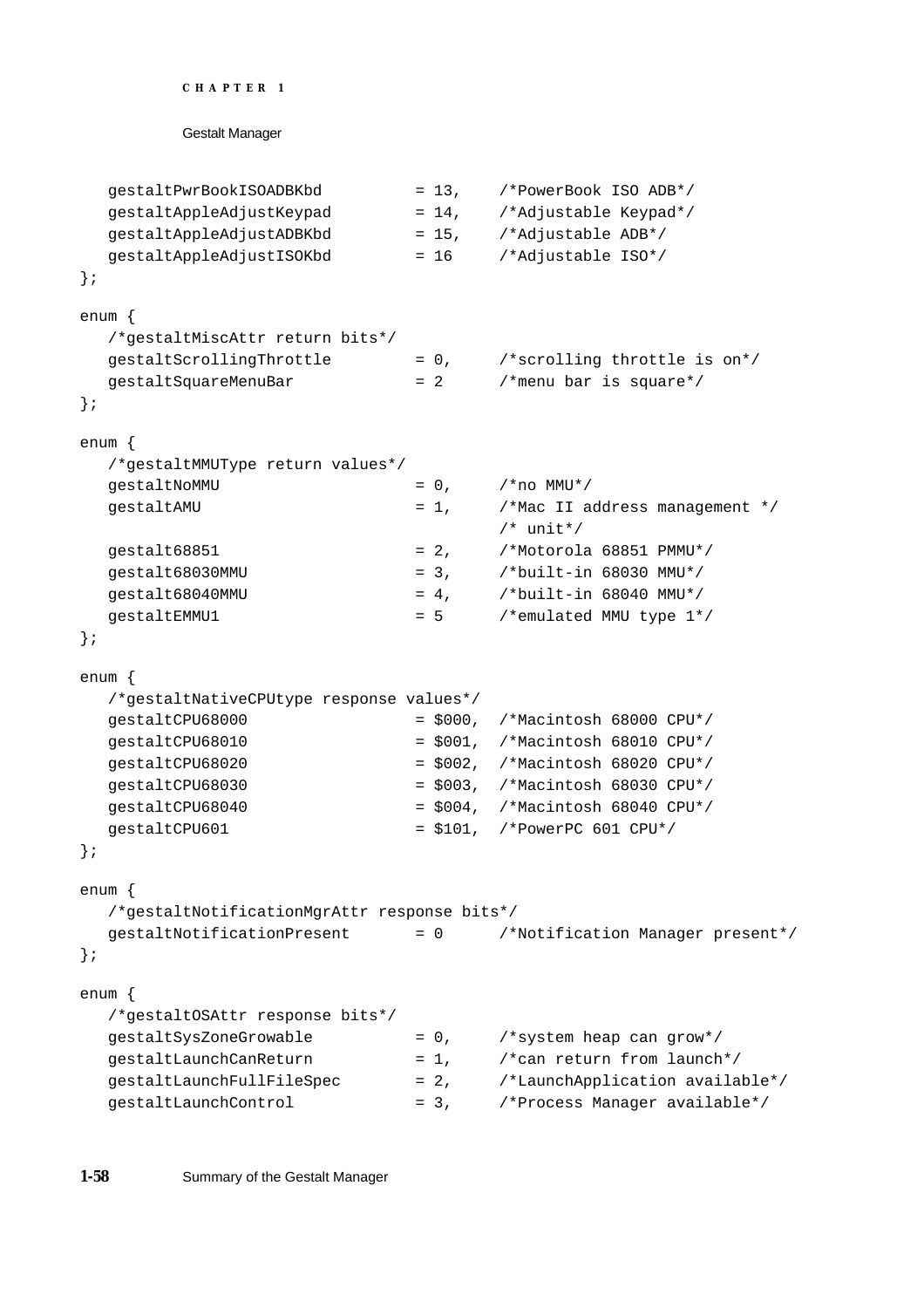```
CHAPTER 1
```

```
gestaltTempMemSupport = 4, /*temporary memory support */
                                      /* available*/
  gestaltRealTempMemory = 5, /*temporary memory handles */
                                      /* are real*/
  gestaltTempMemTracked = 6, /*temporary memory handles */
                                      /* are tracked*/
};
enum {
  /*gestaltParityAttr response bits*/
  gestaltHasParityCapability = 0, /*machine can check parity*/
  gestaltParityEnabled = 1 /*parity RAM is installed*/
};
enum {
  /*gestaltPCXAttr response bits*/
  gestalteCKHas8 and 16BitFat = 0, \gammaPC exchange supports both */
                                      /* 8 and 16 bit FATs*/
  /*gestaltPCXHasProDOS = 1 /*PC exchange supports ProDos*/
};
enum {
 /*gestaltPopupAttr response bits*/
  gestaltPopupPresent = 0 /*pop-up 'CDEF' is present*/
};
enum {
  /*gestaltPowerMgrAttr response bits*/
  gestaltPMgrExists = 0, /*Power Manager is present*/
  gestaltpMgrCPUIdle = 1, /*CPU can idle*/
  gestaltPMgrSCC = 2, /*Power Manager can stop SCC */
                                      /* clock*/
  gestaltPMgrSound = 3, /*Power Manager can turn off */
                                      /* sound power*/
  gestaltPMgrDispatchExists = 4 /*Power Mgr dispatch exists*/
};
enum {
  /* gestaltPPCToolboxAttr response bits*/
  qestaltPPCToolboxPresent = 0x0000, /*PPC Toolbox is present; */
                                        /* PPCInit has been called*/
  gestaltPPCSupportsRealTime = 0x1000, /*supports real-time delivery*/
  gestaltPPCSupportsIncoming = 0x0001, /*accepts sessions from */ /* remote computers*/
```
Summary of the Gestalt Manager **1-59**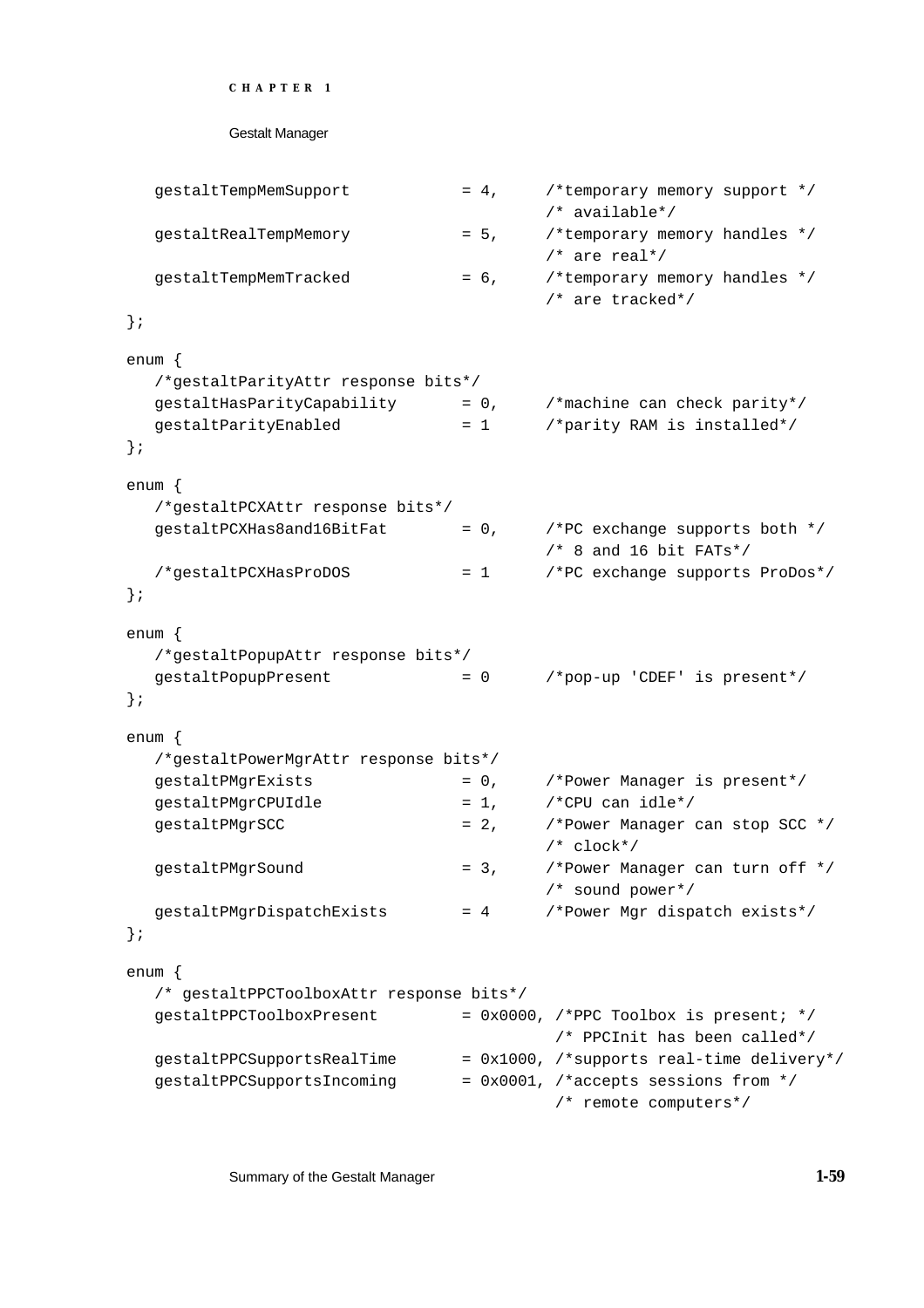```
CHAPTER 1
        Gestalt Manager
  gestaltPPCSupportsOutGoing = 0x0002 /*can initiate sessions with */
                                      /* remote computers*/
};
enum {
  /*gestaltProcessorType response values*/
  qestalt68000 = 1, /*68000 microprocessor*/
  gestalt68010 = 2, /*68010 microprocessor*/
  qestalt68020 = 3, \qquad /*68020 microprocessor*/
  gestalt68030 = 4, /*68030 microprocessor*/
  qestalt68040 = 5 /*68040 microprocessor*/
};
enum {
  /*gestaltQuickdrawFeatures response bits*/
  gestaltHasColor = 0, /*Color QuickDraw present*/
  gestaltHasDeepGWorlds = 1, /*graphics worlds can be */
                                    /* deeper than 1 bit*/
  gestaltHasDirectPixMaps = 2, /*PixMaps can be direct */
                                    /* (16- or 32-bit)*/
  qestaltHasGrayishTextOr = 3, /*supports text mode *//* grayishTextOr*/
  gestaltsupportsMirroring = 4 /*supports video mirroring */
                                    /* using the Display Manager*/
};
enum {
  /*gestaltQuickdrawVersion response values*/
  gestaltOriginalQD = 0x000, /*original 1-bit QuickDraw*/
  gestalt8BitQD = 0x100, /*8-bit QuickDraw*/
  gestalt32BitQD = 0x200, /*32-Bit QuickDraw vers. 1.0*/gestalt32BitQD11 = 0x210, / * 32-Bit QuickDraw vers. 1.1*/gestalt32BitQD12 = 0x220, /*32-Bit QuickDraw vers. 1.2*/qestalt32BitOD13 = 0x230 /*32-Bit OuickDraw vers. 1.3*/
```
};

enum {

};

/\*gestaltRealtimeAttr response bits\*/ gestaltRealtimeMgrPresent = 0 /\*Realtime Manager present\*/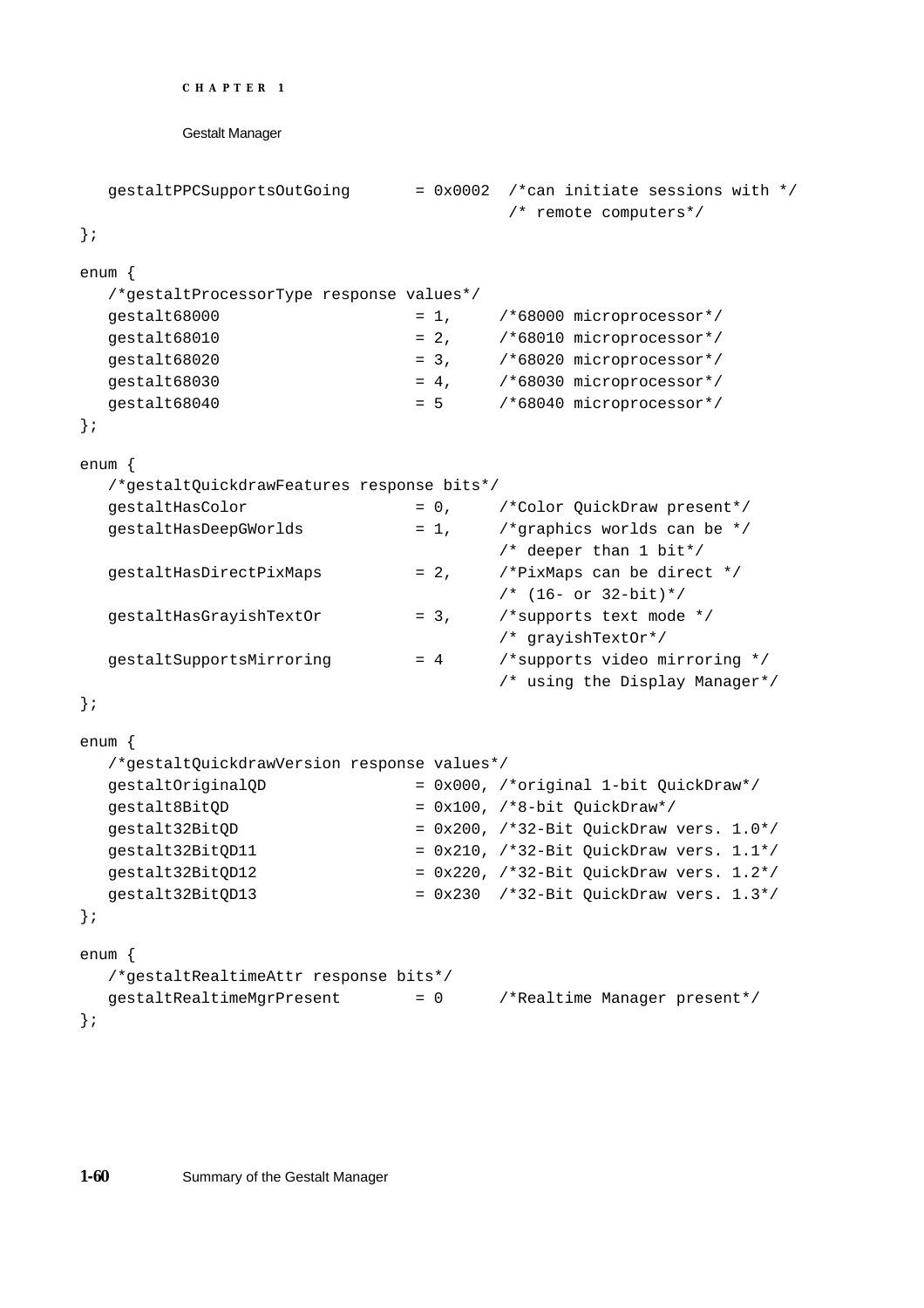```
CHAPTER 1
```

```
enum {
  /*gestaltResourceMgrAttr response bits*/
  gestaltPartialRsrcs = 0 /*partial resources supported*/
};
enum {
  /*gestaltScrapMgrAttr response bits*/
  gestaltScrapMgrTranslationAware = 0, /*aware of Translation Manager*/
  gestaltTrasnlationMgrHintOrder = 1 /*hint order reversal present*/
};
enum {
  /*gestaltSerialAttr response bits*/
  gestaltHasGPIaToDCDa = 0, /*GPI connected to DCD on * //* port A*/
  gestaltHasGPIaToRTxCa = 1, /*GPI connected to RTxC on */
                                       /* port A*/
  qestaltHasGPIbToDCDb = 2 /*GPI connected to DCD on *//* port B*/
};
enum {
  /*gestaltSoundAttr response bits*/
  gestaltStereoCapability = 0, /*stereo capability present*/
  gestaltStereoMixing = 1, /*stereo mixing on internal */
                                       /* speaker*/
  gestaltSoundIOMgrPresent = 3, /*sound input routines present*/
  gestaltBuildInSoundInput = 4, /*built-in input device */
                                       /* present*/
  gestaltHasSoundInputDevice = 5, /*sound input device present*/
  qestaltPlayAndRecord = 6, /*built-in hardware can play *//* and record simultaneously*/
  getstalt16BitSoundIO = 7, /*sound hardware can play and */
                                       /* record 16-bit samples*/
  qetstaltStereoInput = 8, \gamma*sound hardware can */
                                       /* record steore*/
  getstaltSndPlayDoubleBuffer = 10, /*SndPlayDouble buffer present*/ 
  getstaltMultiChannels = 11, /*multiple channel support*/
  getstalt16BitAudioSuuport = 12 /*16-bit audio data supported*/
};
enum {
  /*gestaltSpeechAttr response bits*/
  gestaltSpeechMgrPresent = 0, /*Speech Manager present*/
```
Summary of the Gestalt Manager **1-61**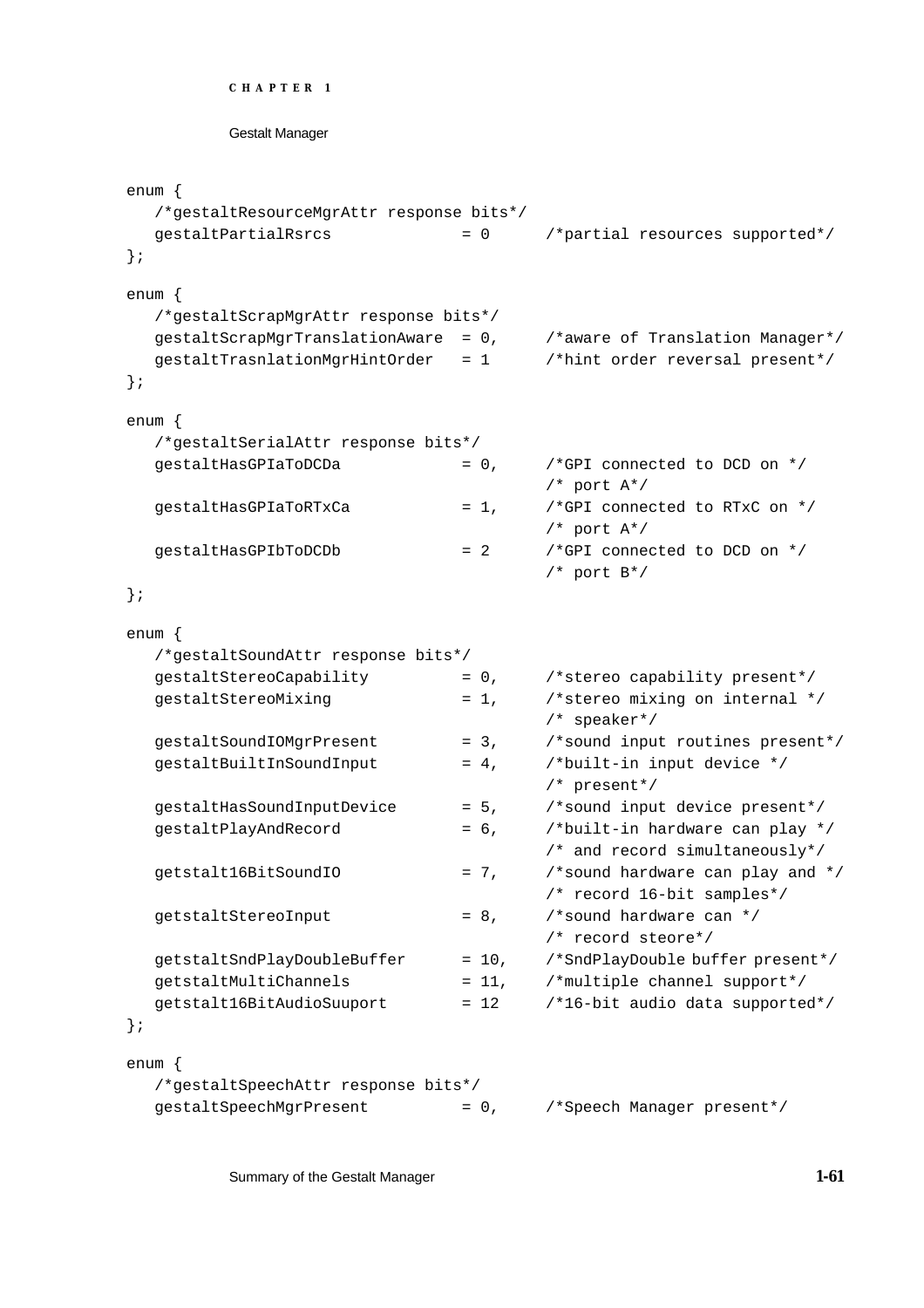```
CHAPTER 1
        Gestalt Manager
  gestaltSpeechHasPPCGlue = 1 /*Speech Manager has native *
                                    /* PPC glue for API*/
};
enum {
  /*gestaltStandardFileAttr response bits*/
  qetaltStandardFile58 = 0, /*has functions new with 7.0*/
  gestaltStandardFileTranslationAware = 1, /*aware of Translation Manager*/
  gestaltStandardFileHasColorIcons = 2 /*dialog boxes use small */
                                    /* color icons*/
};
enum {
  /*gestaltStdNBPAttr response bits*/
  gestaltStdNBPPresent = 0 /*StandardNBP is present*/
};
enum {
  /*gestaltSysArchitecture response bits*/
  qestalt68k = 1, /*MC680x0 architecture*/
  gestaltPowerPC = 2 /*PowerPC architecture*/
};
enum {
  /*gestaltTEAttr response bits*/
  gestaltTEHasGetHiliteRgn = 0 /*TextEdit has TEGetHiliteRgn*/
};
enum {
  /*gestaltTermMgrAttr response bits*/
  gestaltTermMgrPresent = 0, /*Terminal Manager present*/
  gestaltTermMgrErrorString = 2 /*supports error string */
                                    /* function*/
};
enum {
  /*gestaltTextEditVersion response codes */
  gestaltrEl = 1, /*in MacIIci ROM*/gestaltrE2 = 2, /*with 6.0.4 scripts on *//* MacIIci*/
  qestaltTE3 = 3, \t/*with 6.0.4 scripts on*/
                                    /* other machines*/
  gestaltrE4 = 4, /*in 6.0.5 and 7.0*/qestaltTE5 = 5 /*TextWidthHook available*/
```

```
};
```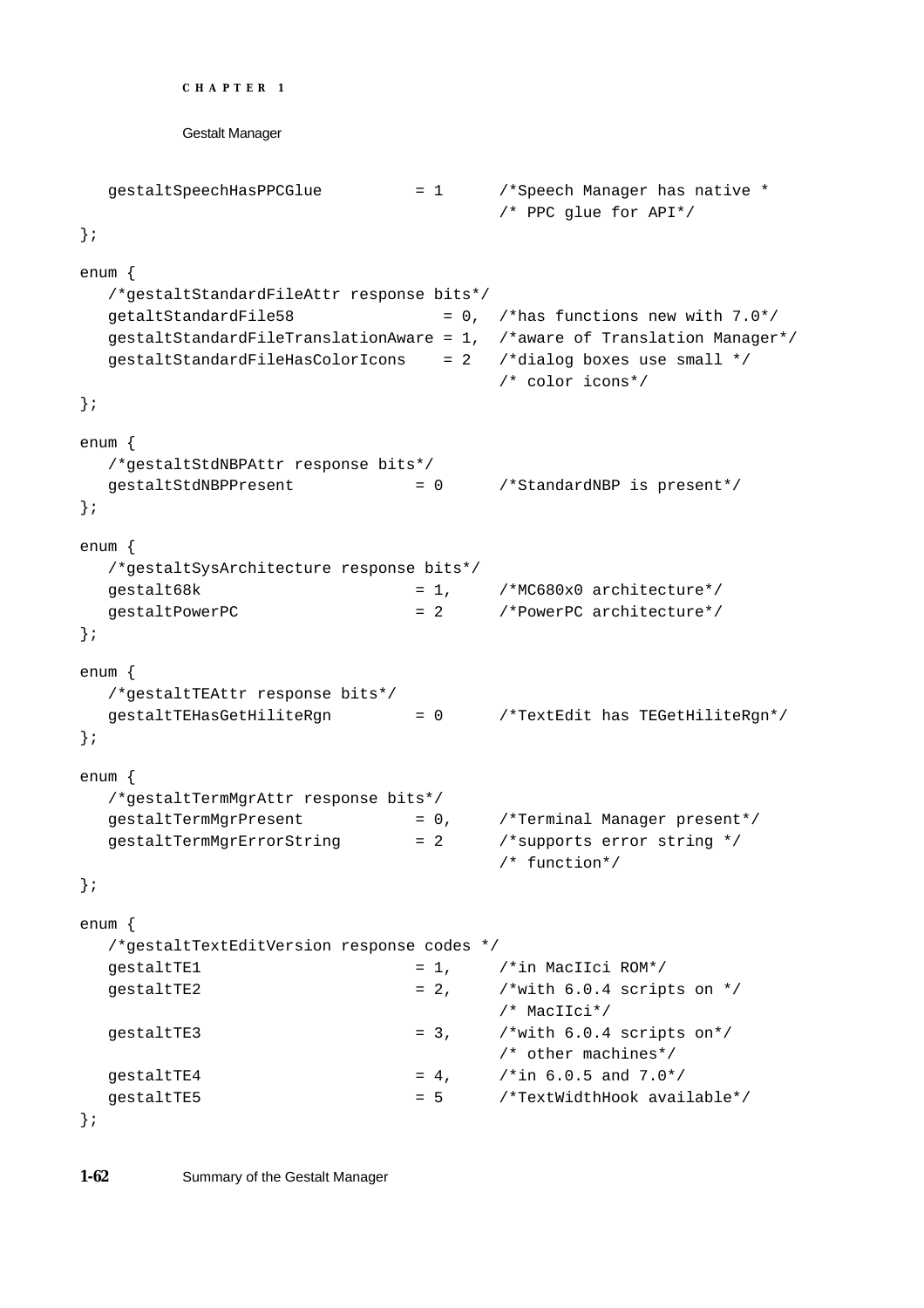```
CHAPTER 1
```

```
enum {
  /*gestaltThreadMgrAttr response bits*/
  gestaltThreadMgrPresent = 0, /*Thread Manager present*/
  gestaltSpecificMatchSupports = 1 /*Thread Manager supports */
                                              /* exact match creation option*/
};
enum {
  /*gestaltTimeMgrVersion response codes*/
  gestaltStandardTimeMgr = 1, /*standard Time Manager*/<br>gestaltRevisedTimeMgr = 2, /*revised Time Manager*/<br>gestaltExtendedTimeMgr = 3 /*extended Time Manager*/
  gestaltRevisedTimeMgr = 2, /*revised Time Manager*/
  gestaltExtendedTimeMgr = 3 /*extended Time Manager*/
};
enum {
  /*getstaltTranslationAttr response codes*/
   gestaltTranslationMgrExists = 0 /*Translation Manager present*/
};
enum {
  /*gestaltVMAttr response bits*/
  gestaltVMPresent = 0 /*virtual memory present*/
};
```
# **Informational Selector Response Values**

| enum                                    |          |                                                             |
|-----------------------------------------|----------|-------------------------------------------------------------|
| /*gestaltHardwareAttr response bits*/   |          |                                                             |
| qestaltHasVIA1                          | $= 0,$   | /*has VIA1 chip*/                                           |
| qestaltHasVIA2                          | $= 1$ ,  | /*has VIA2 $\text{chip*}/$                                  |
| qestaltHasASC                           | $= 3,$   | /*has Apple Sound Chip*/                                    |
| qestaltHasSCC                           | $= 4.$   | $/*$ has SCC*/                                              |
| qestaltHasSCSI                          | $= 7.$   | $/*$ has SCSI*/                                             |
| qestaltHasSoftPowerOff                  | $= 19$ , | /*capable of software power $*/$<br>$/*$ off*/              |
| qestaltHasSCSI961                       | $= 21.$  | /*has 53C96 SCSI on internal $*/$<br>$/*$ bus*/             |
| qestaltHasSCSI962                       | $= 22.$  | $\frac{1}{2}$ /*has 53C96 SCSI on external */<br>$/*$ bus*/ |
| qestaltHasUniversalROM<br>$\, \cdot \,$ | $= 24$   | /*has universal ROM*/                                       |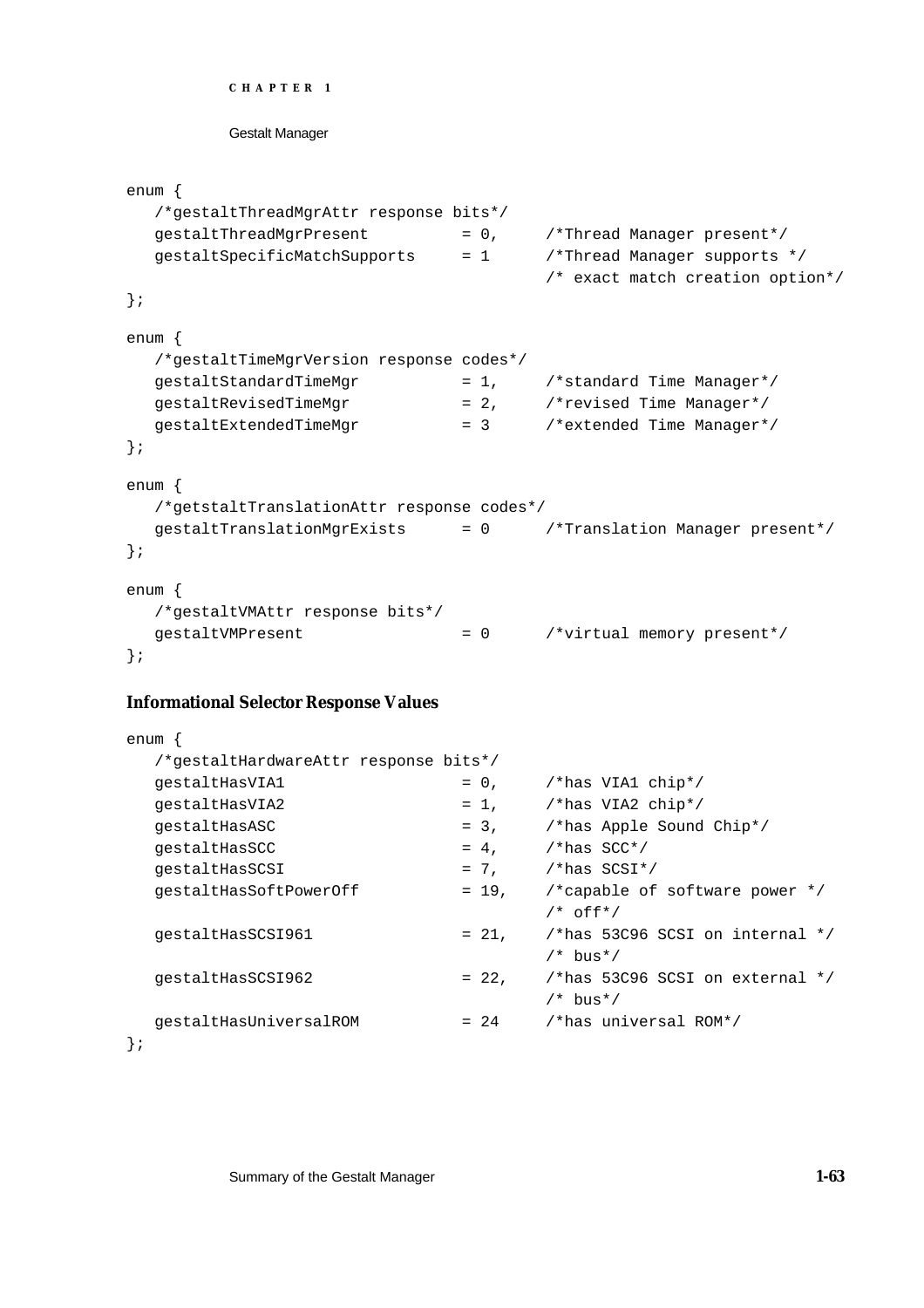# Gestalt Manager

# enum {

| um {                                  |          |                        |                                 |
|---------------------------------------|----------|------------------------|---------------------------------|
| /*gestaltMachineType response codes*/ |          |                        |                                 |
| gestaltClassic                        | $= 1$ ,  | /*Macintosh 128K*/     |                                 |
| qestaltMacXL                          | $= 2.$   | /*Macintosh XL*/       |                                 |
| qestaltMac512KE                       | $= 3.$   |                        | /*Macintosh 512K enhanced*/     |
| qestaltMacPlus                        | $= 4.$   | /*Macintosh Plus*/     |                                 |
| qestaltMacSE                          | $= 5.$   | /*Macintosh SE*/       |                                 |
| qestaltMacII                          | $= 6.$   | /*Macintosh II*/       |                                 |
| qestaltMacIIx                         | $= 7.$   | /*Macintosh IIx*/      |                                 |
| gestaltMacIIcx                        | $= 8.$   | /*Macintosh IIcx*/     |                                 |
| qestaltMacSE030                       | $= 9.$   | /*Macintosh SE/30*/    |                                 |
| qestaltPortable                       | $= 10$ , | /*Macintosh Portable*/ |                                 |
| qestaltMacIIci                        | $= 11$ , | /*Macintosh IIci*/     |                                 |
| qestaltMacIIfx                        | $= 13,$  | /*Macintosh IIfx*/     |                                 |
| qestaltMacClassic                     | $= 17,$  | /*Macintosh Classic*/  |                                 |
| qestaltMacIIsi                        | $= 18,$  | /*Macintosh IIsi*/     |                                 |
| qestaltMacLC                          | $= 19$ , | /*Macintosh LC*/       |                                 |
| qestaltQuadra900                      | $= 20$ , |                        | /*Macintosh Quadra 900*/        |
| qestaltPowerBook170                   | $= 21,$  |                        | /*Macintosh PowerBook 170*/     |
| qestaltOuadra700                      | $= 22,$  |                        | /*Macintosh Quadra 700*/        |
| qestaltClassicII                      | $= 23$ , |                        | /*Macintosh Classic II*/        |
| qestaltPowerBook100                   | $= 24,$  |                        | /*Macintosh PowerBook 100*/     |
| qestaltPowerBook140                   | $= 25.$  |                        | /*Macintosh PowerBook 140*/     |
| gestaltQuadra950                      | $= 26$ , |                        | /*Macintosh Quadra 950*/        |
| qestaltMacLCIII                       | $= 27,$  | /*Macintosh LC III*/   |                                 |
| qestaltPowerBook210                   | $= 29,$  |                        | /*Macintosh PowerBook Duo 210*/ |
| qestaltMacCentris650                  | $= 30,$  |                        | /*Macintosh Centris 650*/       |
| qestaltPowerBook230                   | $= 32,$  |                        | /*Macintosh PowerBook Duo 230*/ |
| qestaltPowerBook180                   | $= 33,$  |                        | /*Macintosh PowerBook 180*/     |
| qestaltPowerBook160                   | $= 34,$  |                        | /*Macintosh PowerBook 160*/     |
| gestaltMacQuadra800                   | $= 35,$  |                        | /*Macintosh Quadra 800*/        |
| qestaltMacLCII                        | $= 37,$  | /*Macintosh LC II*/    |                                 |
| gestaltPowerBookDuo250                | $= 38,$  |                        | /*Macintosh PowerBook Duo 230*/ |
| qestaltMacIIvi                        | $= 44.$  | /*Macintosh IIvi*/     |                                 |
| gestaltPerforma600                    | $= 45.$  |                        | /*Macintosh Performa 600*/      |
| qestaltMacIIvx                        | $= 48,$  | /*Macintosh IIvx*/     |                                 |
| gestaltMacColorClassic                | $= 49$ , |                        | /*Macintosh Color Classic*/     |
| gestaltPowerBook165c                  | $= 50$ , |                        | /*Macintosh PowerBook 165c*/    |
| qestaltMacCentris610                  | $= 52,$  |                        | /*Macintosh Centris 610*/       |
| gestaltMacQuadra610                   | $= 53.$  |                        | /*Macintosh Quadra 610*/        |
| gestaltPowerBook145                   | $= 54,$  |                        | /*Macintosh PowerBook 145*/     |
| qetstaltMacLC520                      | $= 56,$  | /*Macintosh LC 520*/   |                                 |
| getstaltMacCentris660AV               | $= 60,$  |                        | /*Macintosh Centris 660 AV*/    |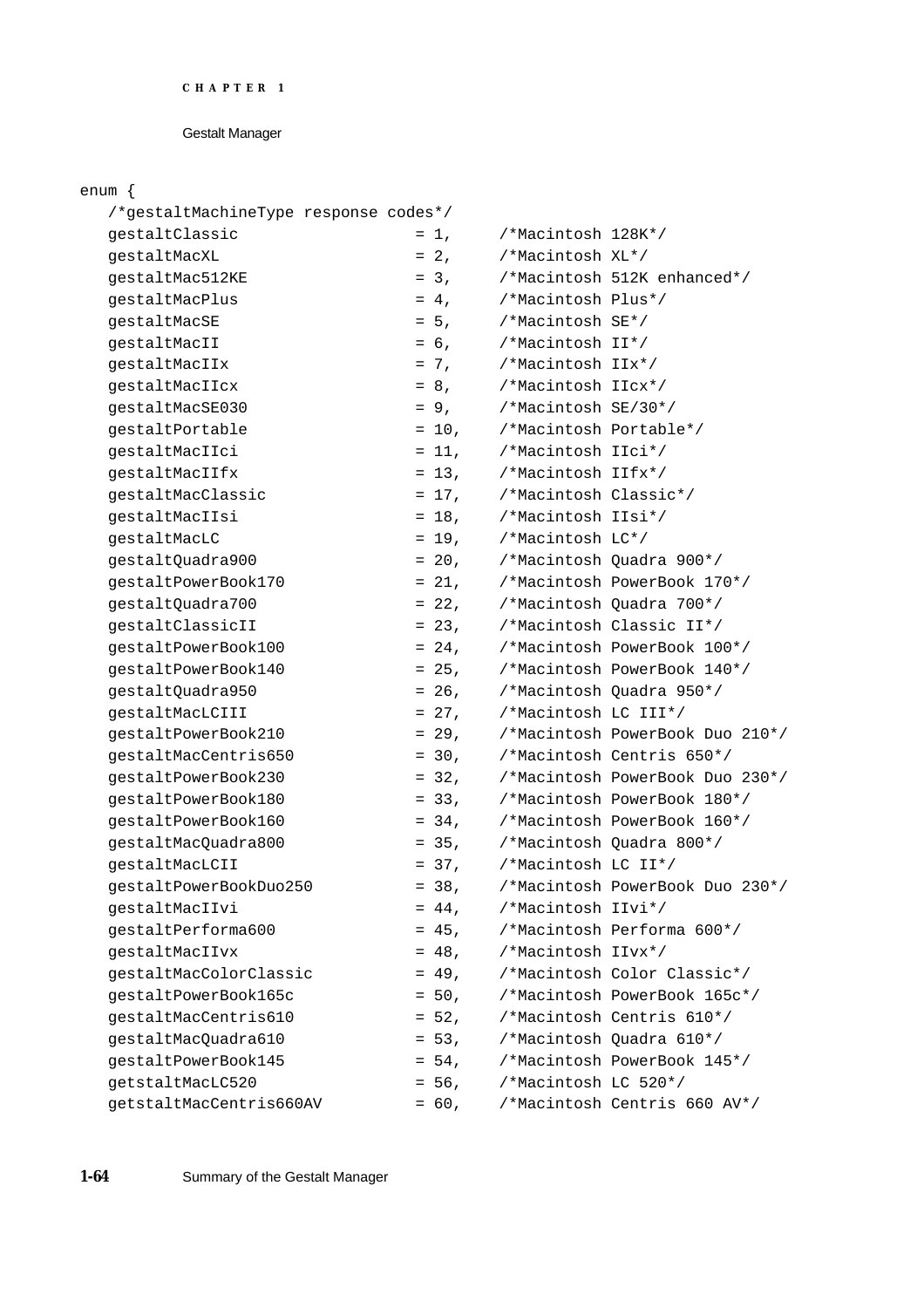## Gestalt Manager

| qetstaltPowerBook180c    | $= 71$ , | /*Macintosh PowerBook 180c*/     |
|--------------------------|----------|----------------------------------|
| qetstaltPowerBookDuo270c | $= 77.$  | /*Macintosh PowerBook Duo 270c*/ |
| qetstaltMacQuadra840AV   | $= 78.$  | /*Macintosh Ouadra 840 AV*/      |
| qetstaltPowerBook165     | $= 84$ , | /*Macintosh PowerBook 165*/      |
| qetstaltMacTV            | $= 88.$  | /*Macintosh TV*/                 |
| qetstaltMacLC475         | $= 89.$  | /*Macintosh LC 475*/             |
| qetstaltMacLC575         | $= 92.$  | /*Macintosh LC 575*/             |
| qetstaltMacOuadra605     | $= 94.$  | /*Macintosh Ouadra 605*/         |
|                          |          |                                  |
| getstaltPowerMac8100_80  | $= 65$ , | /*Power Macintosh 8100/80*/      |
| qetstaltPowerMac6100 60  | $= 75.$  | /*Power Macintosh 6100/60*/      |
| qetstaltPowerMac7100 66  | $= 112$  | /*Power Macintosh 7100/66*/      |
|                          |          |                                  |

# };

| enum {            |                                      |  |  |
|-------------------|--------------------------------------|--|--|
| kMachineNameStrID | $= -16395$ /*'STR#' resource that */ |  |  |
| $\}$ ;            | $\prime$ * contains machine names*/  |  |  |

# **SysEnvirons Constants**

| $enum \{$         |  |       |                               |                                     |  |
|-------------------|--|-------|-------------------------------|-------------------------------------|--|
| curSysEnvVers     |  | $= 2$ |                               | /*current SysEnvirons version*/     |  |
| $\}$ ;            |  |       |                               |                                     |  |
| $enum \{$         |  |       |                               |                                     |  |
| /*machine types*/ |  |       |                               |                                     |  |
| envXL             |  |       | $= -2$ , $/$ *Macintosh XL*/  |                                     |  |
| envMac            |  |       |                               | $= -1$ , /*Macintosh with 64K ROM*/ |  |
| envMachUnknown    |  |       |                               | $= 0$ , /*unknown model, after */   |  |
|                   |  |       | /* Macintosh IIfx*/           |                                     |  |
| env512KE          |  |       |                               | $= 1,$ /*Macintosh 512K enhanced*/  |  |
| envMacPlus        |  |       | $= 2$ , $/$ *Macintosh Plus*/ |                                     |  |
| envSE             |  |       | $= 3,$ /*Macintosh SE*/       |                                     |  |
| envMacII          |  |       | $= 4,$ /*Macintosh II*/       |                                     |  |
| envMacIIx         |  |       | $= 5$ , $/$ *Macintosh IIx*/  |                                     |  |
| envMacIIcx        |  |       | $= 6$ , /*Macintosh IIcx*/    |                                     |  |
| envSE30           |  |       | $= 7,$ /*Macintosh SE30*/     |                                     |  |
| envPortable       |  |       | = 8, /*Macintosh Portable*/   |                                     |  |
| envMacIIci        |  |       | $= 9$ , $/$ *Macintosh IIci*/ |                                     |  |
| envMacIIfx        |  |       | $= 11,$ /*Macintosh IIfx*/    |                                     |  |
| envMacClassic     |  |       | = 15, /*Macintosh Classic*/   |                                     |  |
| envMacIIsi        |  |       | $= 16$ . /*Macintosh IIsi*/   |                                     |  |
| envMacLC          |  |       | $= 17$ , $/$ *Macintosh LC*/  |                                     |  |

Summary of the Gestalt Manager **1-65**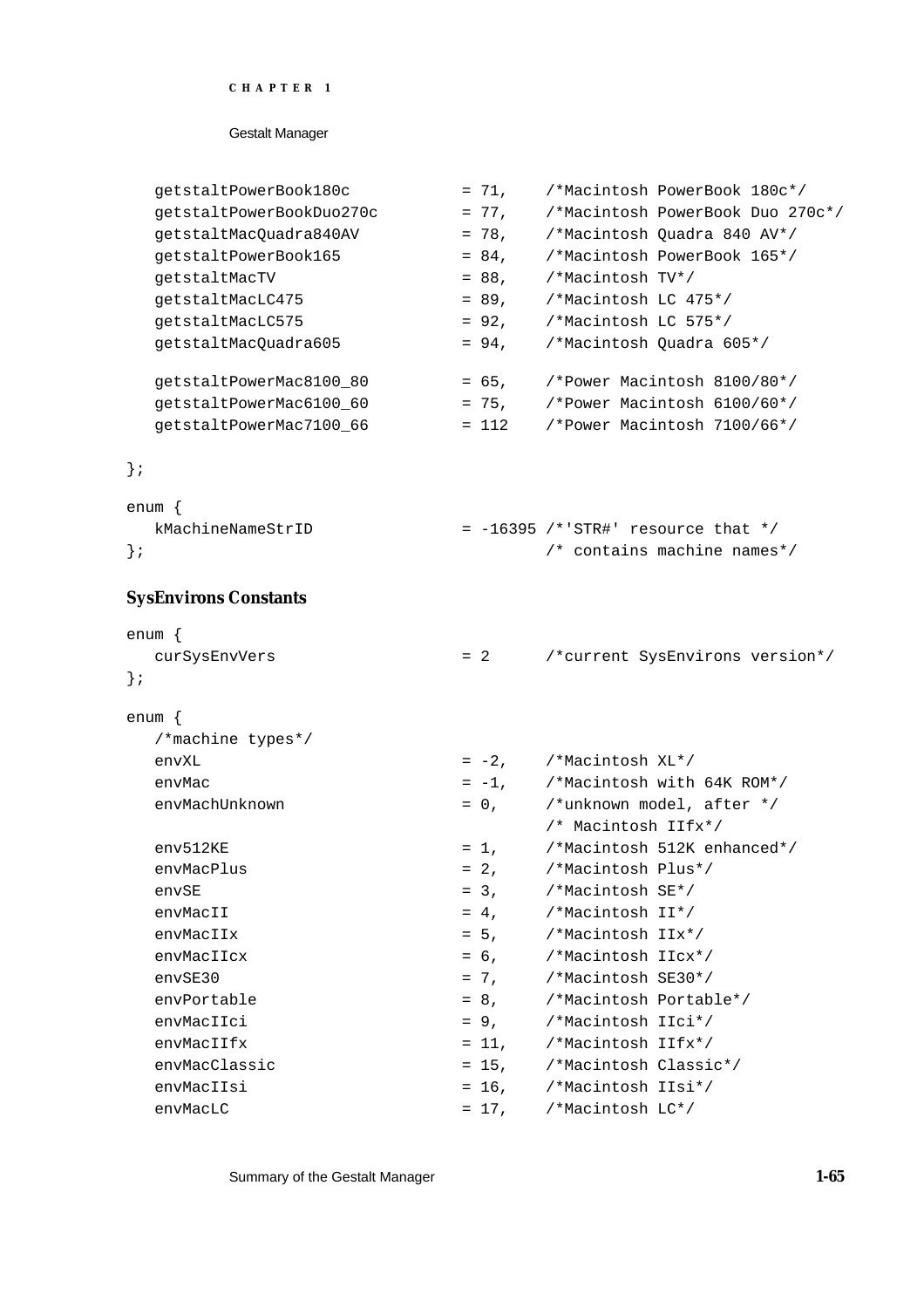# Gestalt Manager

| envMacQuadra900    | $= 18.$ |                     | /*Macintosh Ouadra 900*/                |
|--------------------|---------|---------------------|-----------------------------------------|
| envMacPowerBook170 |         |                     | $= 19$ , $/$ *Macintosh PowerBook 170*/ |
| envMacQuadra700    | $= 20.$ |                     | /*Macintosh Ouadra 700*/                |
| envMacClassicII    | $= 21.$ |                     | /*Macintosh Classic II*/                |
| envMacPowerBook100 | $= 22.$ |                     | /*Macintosh PowerBook 100*/             |
| envMacPowerBook140 | $= 23.$ |                     | /*Macintosh PowerBook 140*/             |
| envMacQuadra950    | $= 24.$ |                     | /*Macintosh Ouadra 950*/                |
| envMacLCII         | $= 35.$ | /*Macintosh LC II*/ |                                         |
| envMacPowerBook145 | $= 52$  |                     | /*Macintosh PowerBook 145*/             |
|                    |         |                     |                                         |

# };

| enum          |         |                            |
|---------------|---------|----------------------------|
| /*CPU types*/ |         |                            |
| envCPUUnknown | $= 0$ , | /*unknown microprocessor*/ |
| env68000      | $= 1$ . | /*68000 microprocessor*/   |
| eny68010      | $= 2.$  | /*68010 microprocessor*/   |
| eny68020      | $= 3.$  | /*68020 microprocessor*/   |
| eny68030      | $= 4.$  | /*68030 microprocessor*/   |
| eny68040      | $= 5.$  | /*68040 microprocessor*/   |
|               |         |                            |

# };

| enum               |         |                                |
|--------------------|---------|--------------------------------|
| /*keyboard types*/ |         |                                |
| envUnknownKbd      | $= 0$ , | /*Macintosh Plus with keypad*/ |
| envMacKbd          | $= 1$ , | /*Macintosh*/                  |
| envMacAndPad       | $= 2,$  | /*Macintosh with keypad*/      |
| envMacPlusKbd      | $= 3.$  | /*Macintosh Plus*/             |
| envAExtendKbd      | $= 4.$  | /*Apple extended*/             |
| envStandADBKbd     | $= 5.$  | /*standard ADB*/               |
| envPrtblADBKbd     | $= 6.$  | /*Macintosh Portable ADB*/     |
| envPrtblISOKbd     | $= 7.$  | /*Macintosh Portable ISO*/     |
| envStdISOADBKbd    | $= 8.$  | /*standard ISO ADB */          |
| envExtISOADBKbd    | $= 9$   | /*extended ISO ADB*/           |
|                    |         |                                |

# };

# Data Types

| struct SysEnvRec { |                  | /*system environment record*/  |
|--------------------|------------------|--------------------------------|
| short              | environsVersion; | /*SysEnvirons version number*/ |
| short              | machineType;     | /*Macintosh model code*/       |
| short              | systemVersion;   | /*System file version number*/ |
| short              | processor;       | /*microprocessor type code*/   |
| Boolean            | has FPIJ;        | /*floating-point unit flag*/   |
|                    |                  |                                |

**1-66** Summary of the Gestalt Manager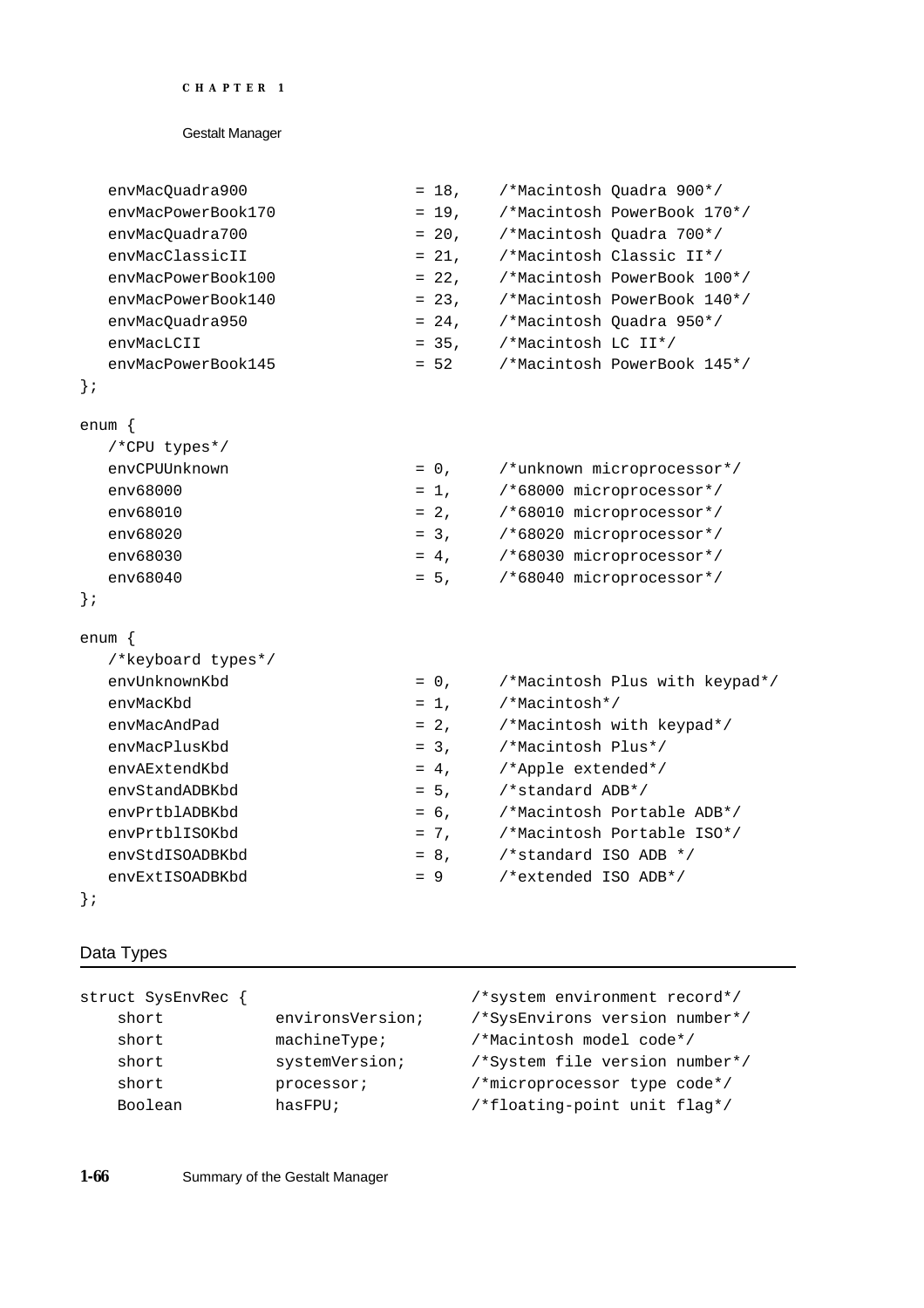## Gestalt Manager

| Boolean | hasColorOD;    | /*Color QuickDraw flag*/            |
|---------|----------------|-------------------------------------|
| short   | keyBoardType;  | /*keyboard type code*/              |
| short   | atDrvrVersNum; | /*AppleTalk driver version number*/ |
| short   | sysVRefNum     | /*working-directory reference */    |
|         |                | /* number of folder or volume */    |
|         |                | /* containing open System file*/    |

};

typedef struct SysEnvRec SysEnvRec;

# Gestalt Manager Routines

# **Getting Information About the Operating Environment**

| pascal OSErr Gestalt<br>pascal OSErr SysEnvirons | (OSType selector, long *response);<br>(short versionRequested, SysEnvRec *theWorld);                   |  |  |
|--------------------------------------------------|--------------------------------------------------------------------------------------------------------|--|--|
| <b>Adding a Selector Code</b>                    |                                                                                                        |  |  |
| pascal OSErr NewGestalt                          | (OSType selector,<br>SelectorFunctionUUP gestaltFunction);                                             |  |  |
| <b>Modifying a Selector Function</b>             |                                                                                                        |  |  |
| pascal OSErr ReplaceGestalt                      | (OSType selector,<br>SelectorFunctionUUP gestaltFunction,<br>SelectorFunctionUUP *oldGestaltFunction); |  |  |

# Application-Defined Routines

pascal OSErr MySelectorFunc

(OSType selector, long \*response);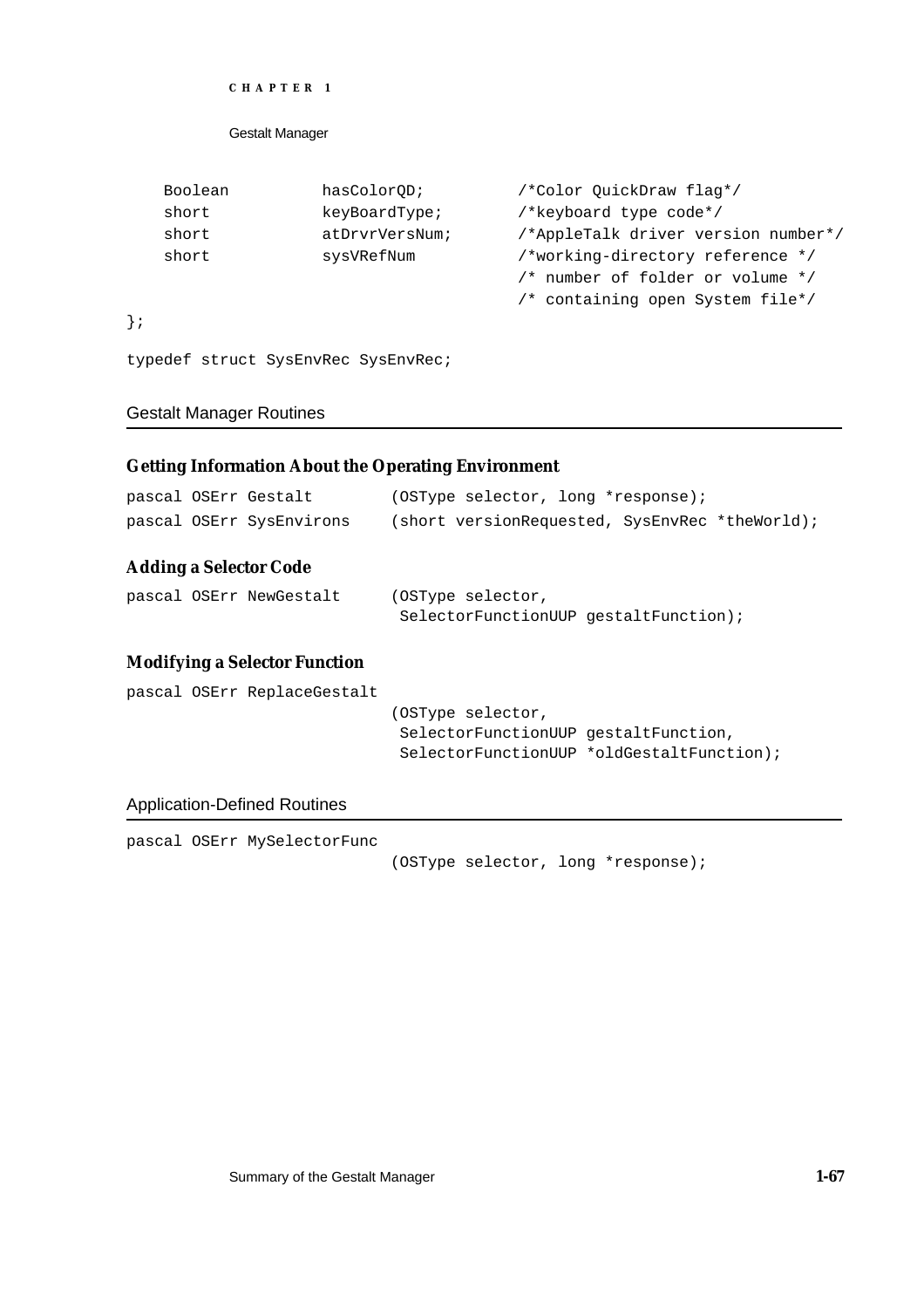# Assembly-Language Summary

# Data Structures

# **SysEnvRec Data Structure**

| $\boldsymbol{0}$ | environsVersion | word | SysEnvirons version number                                                                  |
|------------------|-----------------|------|---------------------------------------------------------------------------------------------|
| $\boldsymbol{2}$ | machineType     | word | Macintosh model code                                                                        |
| $\boldsymbol{4}$ | systemVersion   | word | System file version number                                                                  |
| 6                | processor       | word | microprocessor type code                                                                    |
| 8                | hasFPU          | byte | floating-point unit flag                                                                    |
| 9                | hasColorQD      | byte | Color QuickDraw flag                                                                        |
| 10               | keyBoardType    | word | keyboard type code                                                                          |
| 12               | atDrvrVersNum   | word | AppleTalk driver version number                                                             |
| 14               | sysVRefNum      | word | working-directory reference<br>number of directory or volume<br>containing open System file |

# Result Codes

| 0       | No error<br>Ran out of memory                  |
|---------|------------------------------------------------|
| $-5500$ | SysEnvirons trap not present                   |
| $-5501$ | Nonpositive version number passed              |
| $-5502$ | Requested version of SysEnvirons not available |
| $-5550$ | Could not obtain the response                  |
| $-5551$ | <b>Undefined selector</b>                      |
| $-5552$ | Selector already exists                        |
| $-5553$ | Function not in system heap                    |
|         | $-108$                                         |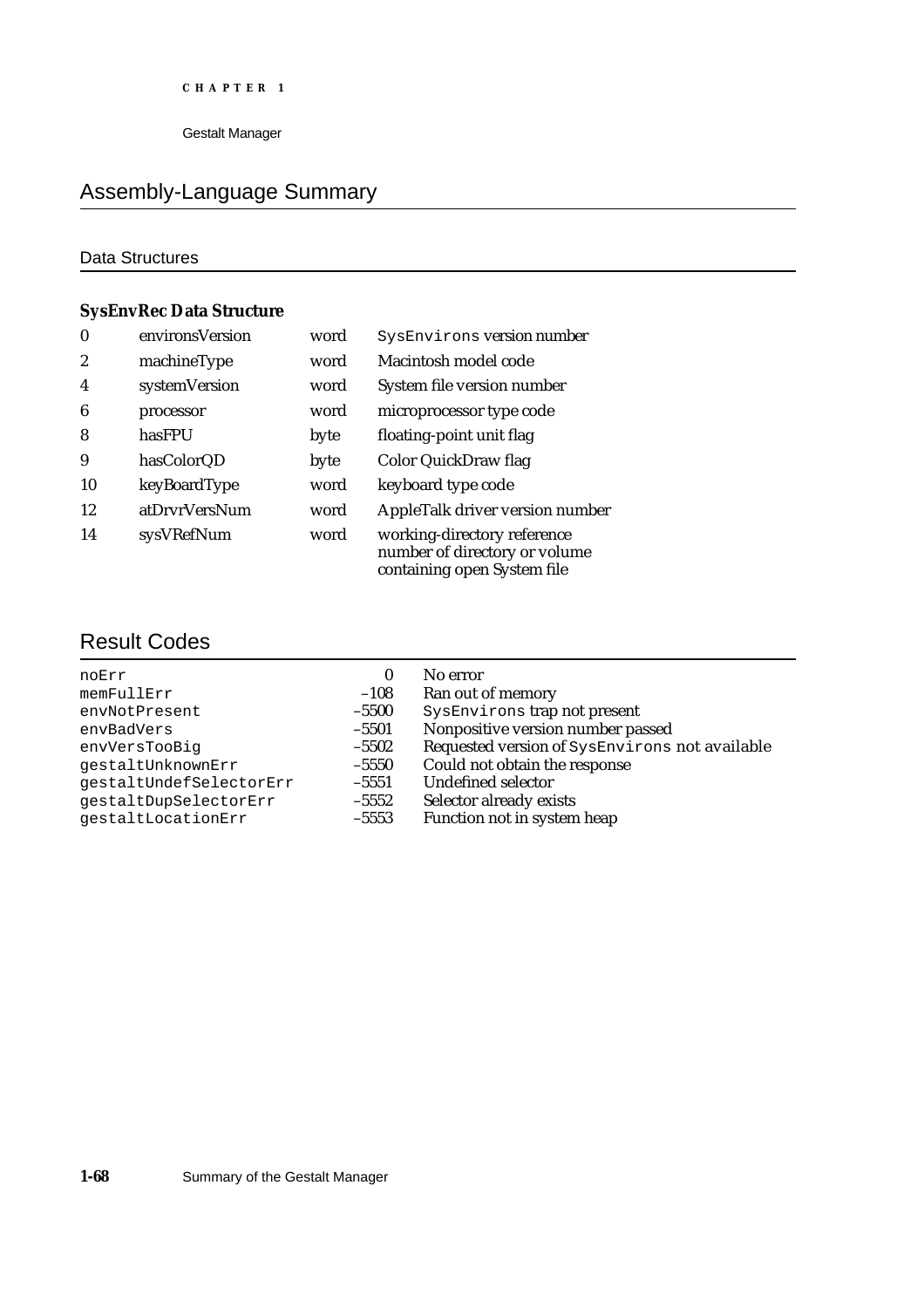# **Contents**

| <b>About the System Error Handler</b><br>$2 - 3$  |
|---------------------------------------------------|
| System Errors 2-6                                 |
| <b>Resume Procedures</b><br>$2 - 11$              |
| $2 - 13$<br><b>System Error Handler Reference</b> |
| $2 - 13$<br><b>System Error Handler Routines</b>  |
| <b>Application-Defined Routines</b><br>$2 - 15$   |
| $2 - 15$<br><b>Resources</b>                      |
| The System Error Alert Table Resource<br>$2 - 16$ |
| Summary of the System Error Handler<br>$2 - 22$   |
| Pascal Summary 2-22                               |
| <b>System Error Handler Routines</b><br>$2 - 22$  |
| <b>Application-Defined Routines</b><br>$2 - 22$   |
| $C$ Summary 2-22                                  |
| <b>System Error Handler Routines</b><br>$2 - 22$  |
| <b>Application-Defined Routines</b><br>$2 - 22$   |
| <b>Assembly-Language Summary</b><br>$2 - 22$      |
| <b>Global Variables</b><br>$2 - 22$               |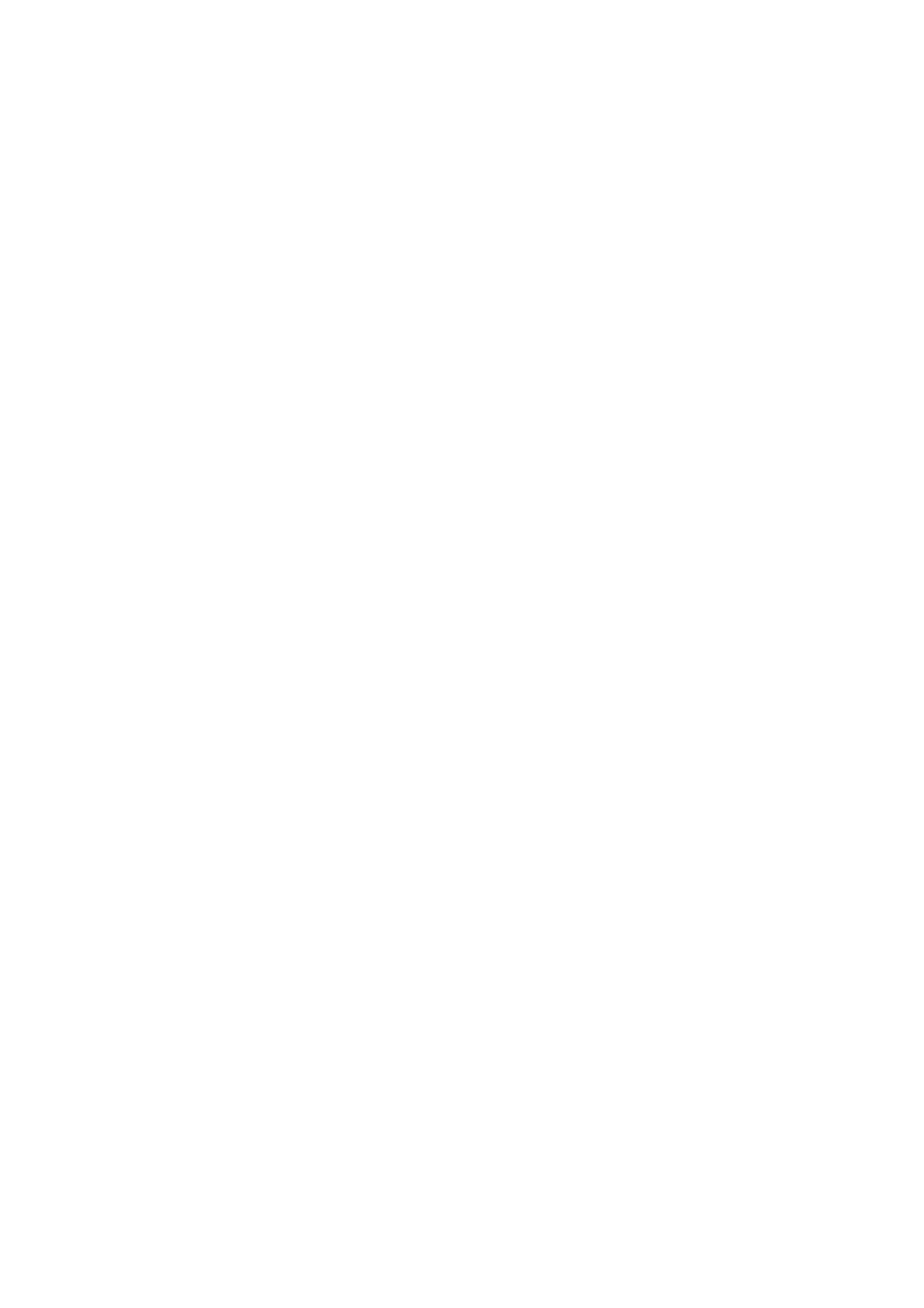#### System Error Handler

This chapter describes the System Error Handler. The System Error Handler assumes control of the system when a system error occurs and is also responsible for displaying certain alert boxes in response to a system startup. The System Error Handler displays an alert box when a system error occurs and manages display of the "Welcome to Macintosh" alert box and the disk-switch alert box.

This chapter explains what the Operating System does when a system error is encountered, describes the routine and resource that the System Error Handler uses when generating a system error alert box, and discusses how you can provide code that can help your application recover from an system error.

Although your application may call the routine provided by the System Error Handler, ordinarily there is no need to do so; this routine is primarily used by the Macintosh Operating System.

This chapter also contains a list of all currently defined system errors and the conditions under which they can arise.

# About the System Error Handler

The System Error Handler employs a mechanism that allows for display of simple alert boxes even when the Control Manager, Dialog Manager, and Memory Manager might not be able to function properly. System Error Handler alert boxes can therefore be displayed at times when the Dialog Manager cannot be called. This mechanism is useful at two times. First, at system startup time, the Dialog Manager may not yet have been initialized. Second, after a system error occurs, using the Dialog Manager or Memory Manager may be impossible or cause a system crash.

Because the System Error Handler cannot use Dialog Manager resources to store representations of its alert boxes, it defines its own resource, the system error alert table resource**,** to store such information. This resource type is described in "The System Error Alert Table Resource" beginning on page 2-16. The **system alert table resource** defines for each system error the contents of the system alert box to be displayed. For example, depending on the system error that occurred, the system error alert box may contain one or more buttons, typically a Restart and a Continue button.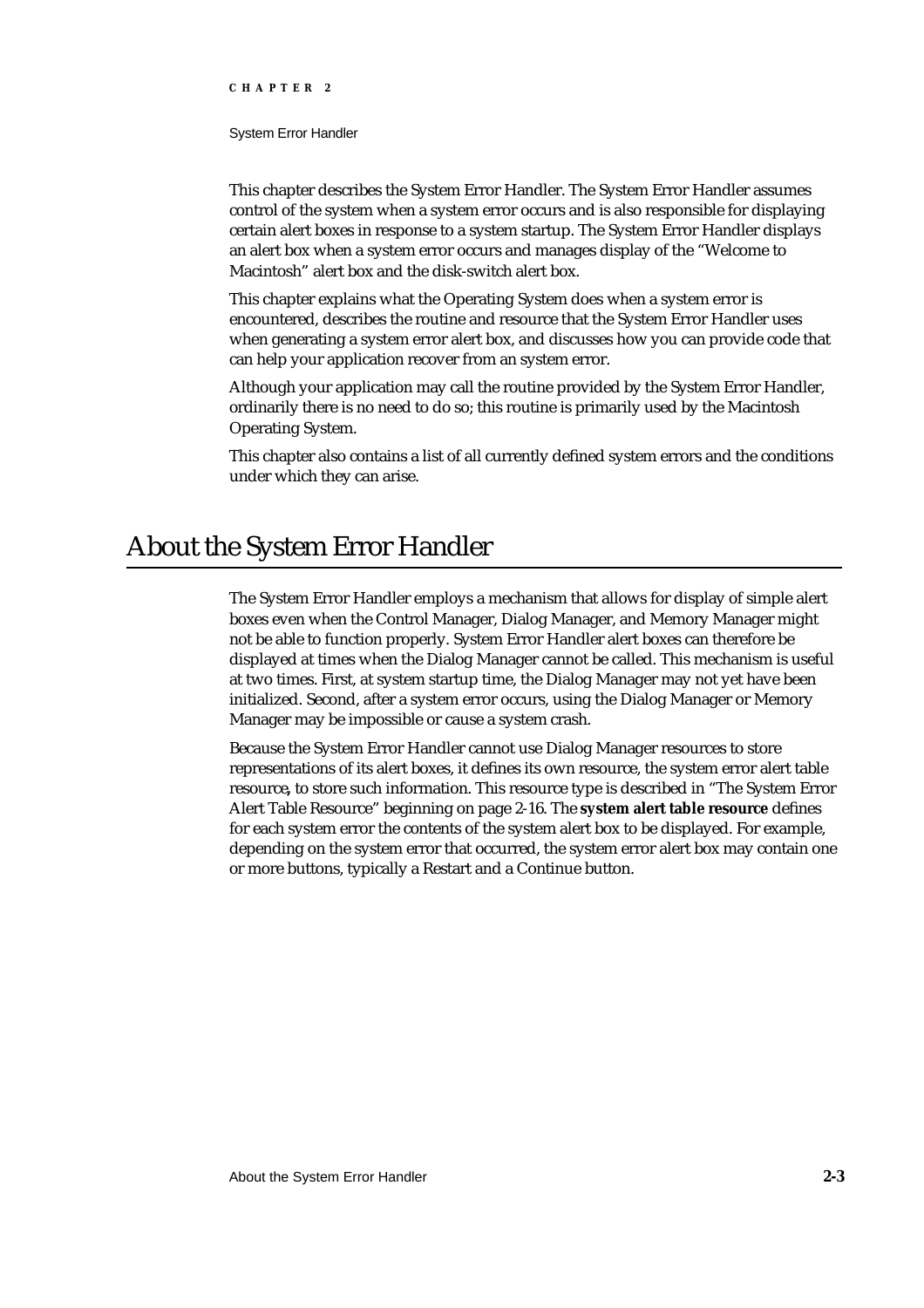```
CHAPTER 2
```
At system startup time, the System Error Handler presents the **system startup alert box**, shown in Figure 2-1.





The system startup alert box can take different forms. In particular, if an error occurs during the startup process, the System Error Handler might inform the user of the error by displaying an additional line of information in the alert box. The System Error Handler also uses the system startup alert box to post special messages to inform the user about the status of the system. For example, in System 7 and later, if the user holds down the Shift key while starting up, system extensions are disabled, and the system startup alert box includes the message "Extensions off." This is illustrated in Figure 2-2.

**Figure 2-2** The system startup alert box when extensions have been disabled



Other messages that may be displayed at startup time include "Debugger Installed," "Disassembler Installed," and "System 7.1 needs more memory to start up."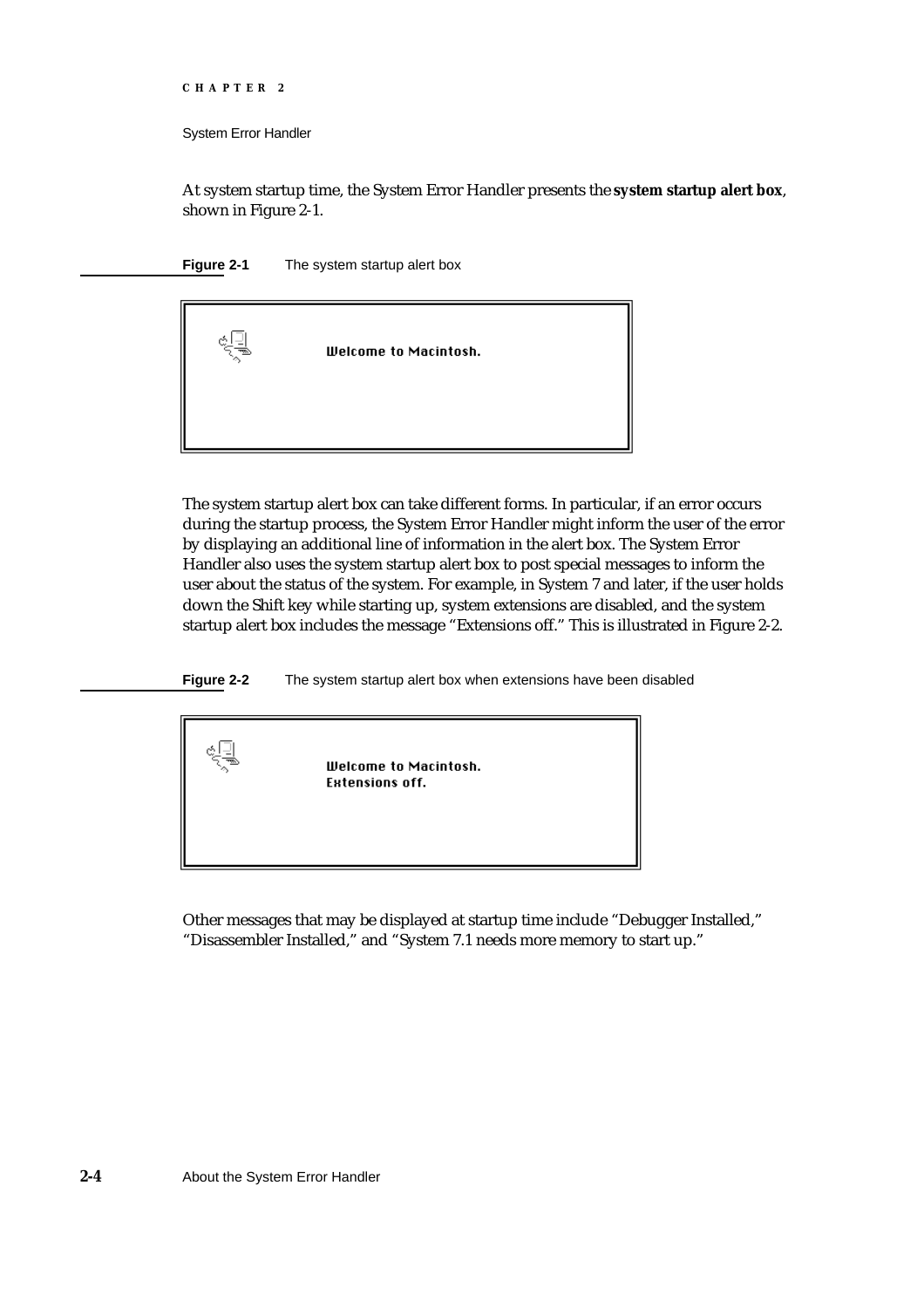#### System Error Handler

The System Error Handler also displays an alert box when the Operating System or some other software invokes the SysError procedure. Figure 2-3 illustrates a **system error alert box,** sometimes called a **bomb box.** The conditions under which a system error occur are described in the next section, "System Errors."

#### **Figure 2-3** The system error alert box



The system error alert box presents some information about the type of error that has occurred and also includes buttons to allow possible recovery from the error. The user may click the Restart button, in which case the System Error Handler attempts to restart the computer. (Such attempts are not always successful, and the computer may freeze, forcing the user to flip the power switch or depress the reset switch.) Some system error alert boxes have Continue buttons. If the user clicks the Continue button, the System Error Handler attempts to execute the application's resume procedure. Resume procedures are discussed in "Resume Procedures" on page 2-11. If no resume procedure has been defined, then only the Restart button is available.

#### **Note**

The layout and form of the system error alert box have changed considerably in different versions of system software. In early versions of system software, there was always a Resume button, which had the same effect as the Continue button, but it was grayed out when no resume procedure was defined. The Resume and Restart buttons were both at the left of the alert box. In some versions of system software, information about the type of error was displayed at the bottom of the alert box, and the ID information may have been conveyed in words ("bus error") instead of numbers ("ID = 1"). However, your application should not need to be familiar with the layout of the system error alert box. u

A close examination of the button in Figure 2-3 reveals that the button has a different appearance from that of buttons displayed by the Control Manager. This is because the System Error Handler does not use the Control Manager to create buttons. Instead, it draws the buttons itself and highlights them when the mouse is clicked within the button area.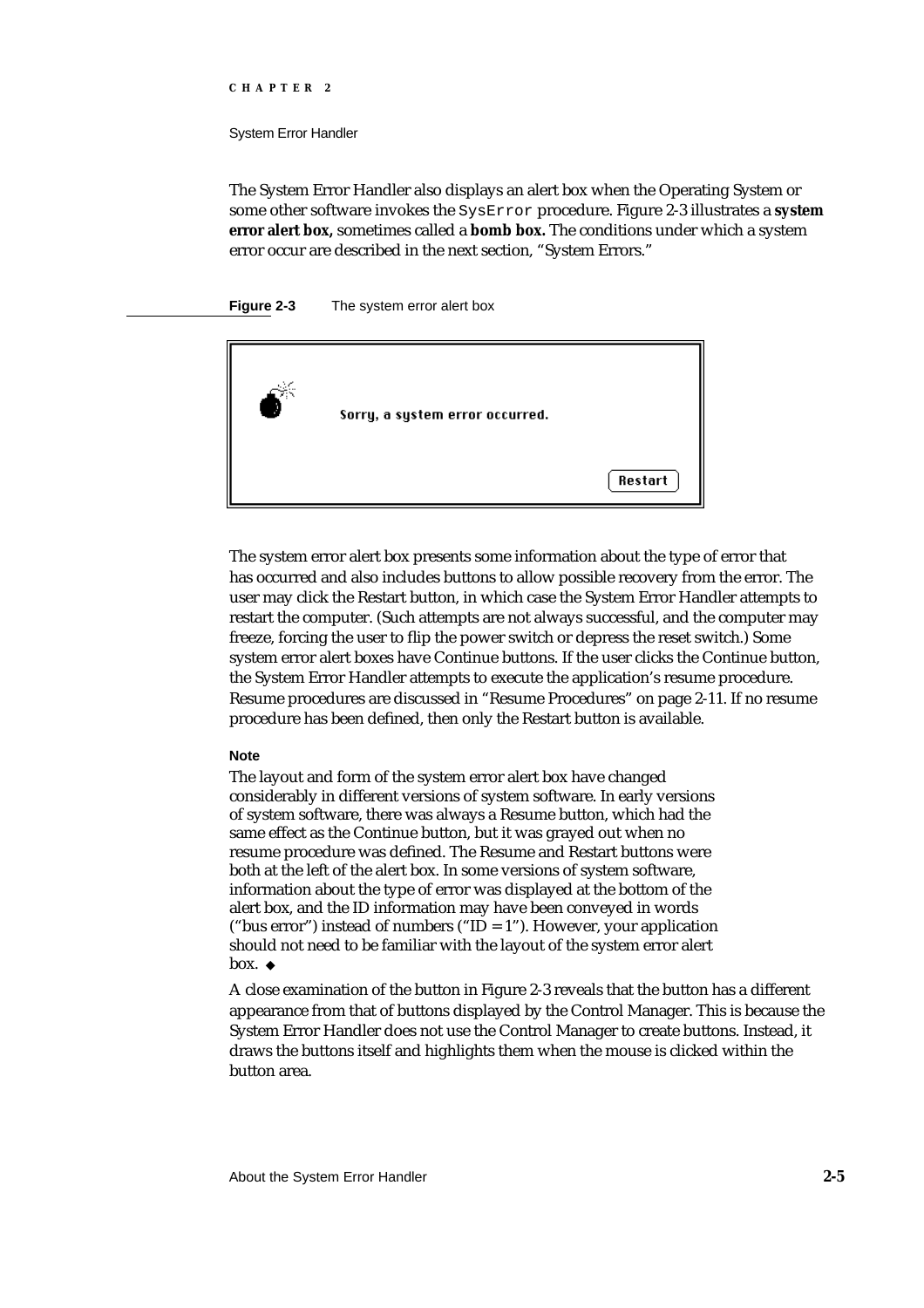# System Errors

A **system error** is the result of the detection of a problem by the microprocessor or the Operating System. For example, if your application attempts to execute a system software routine that is not available on a certain Macintosh computer, the microprocessor detects the exception. The Operating System then calls the SysError procedure to produce a system error alert box. Similarly, the Operating System itself might detect a problem; for example, it might detect that a menu record that is needed has been purged. In this case, the Operating System calls SysError directly.

Your application can also call SysError if it detects that something that never should happen actually has happened. Ordinarily, it is more graceful for an application to use the Dialog Manager to warn the user that an error has occurred. You should call the SysError procedure only if there is reason to believe that an abnormal condition could prevent the Dialog Manager from working correctly. The Dialog Manager is described in the chapter "Dialog Manager" in *Inside Macintosh: Macintosh Toolbox Essentials*.

Associated with each type of system error is a **system error ID.** This ID is typically presented to the user in the system error alert box. Although the system error IDs are meaningless to most users, a user can report the ID to you, thus possibly making it easier for you to track down the problem and provide the user with a solution.

Table 2-1 lists and briefly describes the system error IDs that are currently defined. Note, however, that sometimes system error IDs may be misleading. For example, your application might make an invalid memory reference that does not cause a system error immediately. However, the effects of that reference could cause another problem leading to a system error of a different type.

Note also that some system errors occur in the ordinary course of an application's execution but are handled by the Operating System with no need to display an error message to the user. For example, when virtual memory is in operation and an application attempts to access memory that has been paged out, a bus error is generated. Because the Virtual Memory Manager intercepts the bus error and determines that memory needs to be paged in, this error is generated transparently to the user. If possible, when a system error occurs, the System Error Handler stops execution of the application that caused the error and displays an alert box with the message "Application has unexpectedly quit." (See Figure 2-4 on page 2-12 for an example of this alert box.)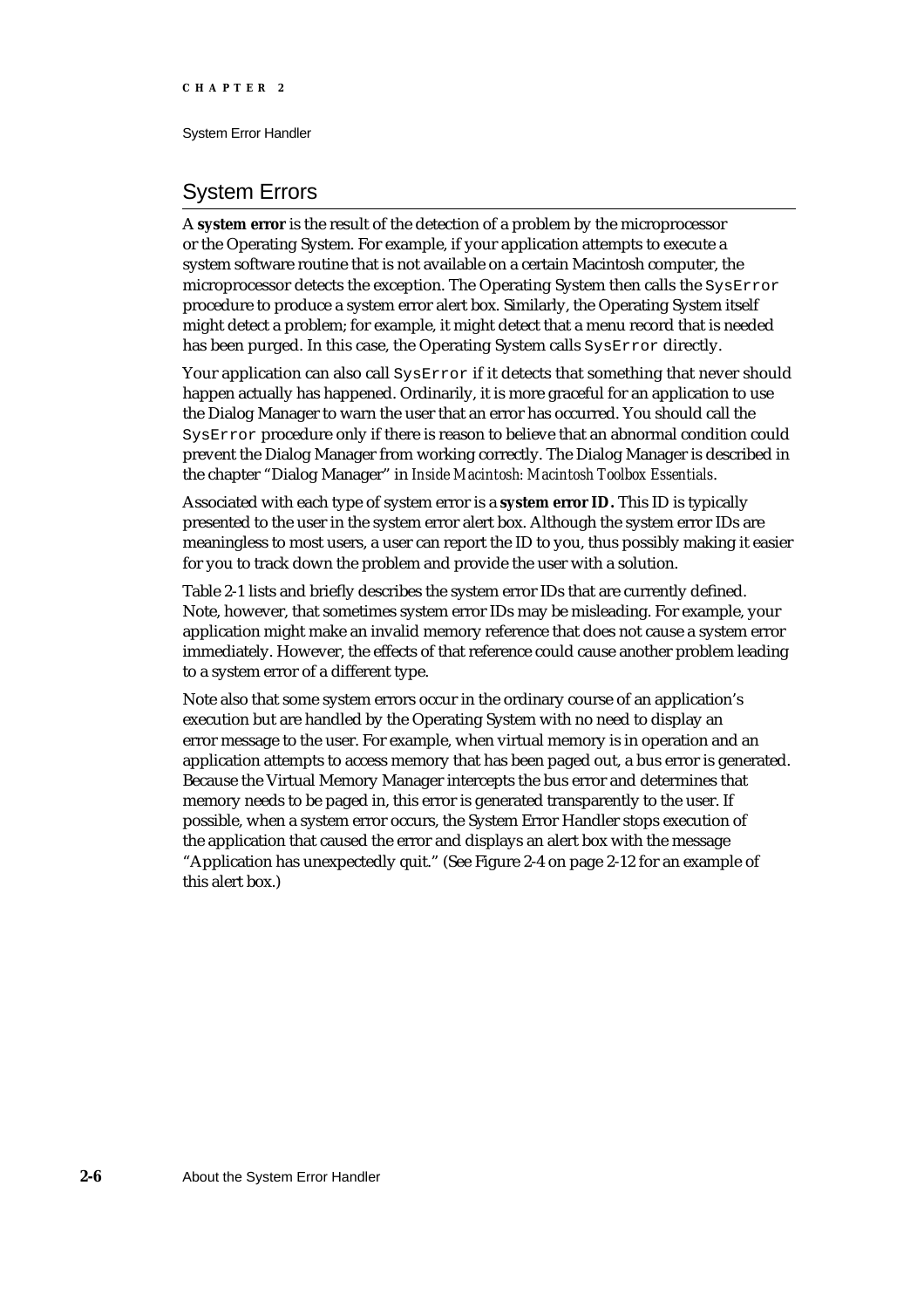| Table 2-1 | System error IDs |
|-----------|------------------|
|-----------|------------------|

| <b>ID and name</b> | <b>Explanation</b>                                                                                                                                                                                                                                                                                                                                                                                                                    |
|--------------------|---------------------------------------------------------------------------------------------------------------------------------------------------------------------------------------------------------------------------------------------------------------------------------------------------------------------------------------------------------------------------------------------------------------------------------------|
| 1 (Bus error)      | A memory reference was invalid. This is the most common type<br>of system error.                                                                                                                                                                                                                                                                                                                                                      |
|                    | An application might have tried to access memory in another<br>application's partition or in a portion of memory not accessible<br>to the application.                                                                                                                                                                                                                                                                                |
|                    | Typically, this error occurs if your application uses a handle<br>or pointer reference that is no longer valid or was never valid.<br>For example, if your application does not initialize a variable<br>of type Handle or Ptr to the correct value and then tries to use<br>that value as a memory reference, a bus error could occur.<br>Or if you have made an error in performing pointer arithmetic,<br>a bus error could occur. |
|                    | This error could also occur if your application attempts to<br>access a block of memory that has been moved or disposed of.<br>Once your application disposes of a block of memory, either<br>directly or indirectly, all pointer and handle references to<br>that block of memory are invalid and could cause bus errors.                                                                                                            |
|                    | If your application dereferences a handle, calls a routine that<br>could move or purge memory, and then relies on the master<br>pointer value, a bus error could occur. See Inside Macintosh:<br>Memory for more information.                                                                                                                                                                                                         |
|                    | If your application is careless in using the Memory Manager's<br>BlockMove procedure or another technique to copy bytes<br>directly, data structures used by the Memory Manager could<br>be altered and a bus error generated.                                                                                                                                                                                                        |
| 2 (Address error)  | A reference to a word (2 bytes) or long word (4 bytes) was not<br>on a word boundary.                                                                                                                                                                                                                                                                                                                                                 |
|                    | An address error is often simply a bus error in which the<br>memory reference happens to be odd. Thus, any programming<br>errors that could cause a bus error might result in an address<br>error as well. Indeed, sometimes the same programming error<br>can generate both types of errors if you execute the offending<br>code several times.                                                                                      |
|                    | Address errors are often microprocessor-specific. That is, code<br>that executes correctly on MC68030 microprocessors might<br>generate an address error on MC68000 microprocessors. This<br>is most likely to be a problem for assembly-language<br>programmers.                                                                                                                                                                     |
|                    | continued                                                                                                                                                                                                                                                                                                                                                                                                                             |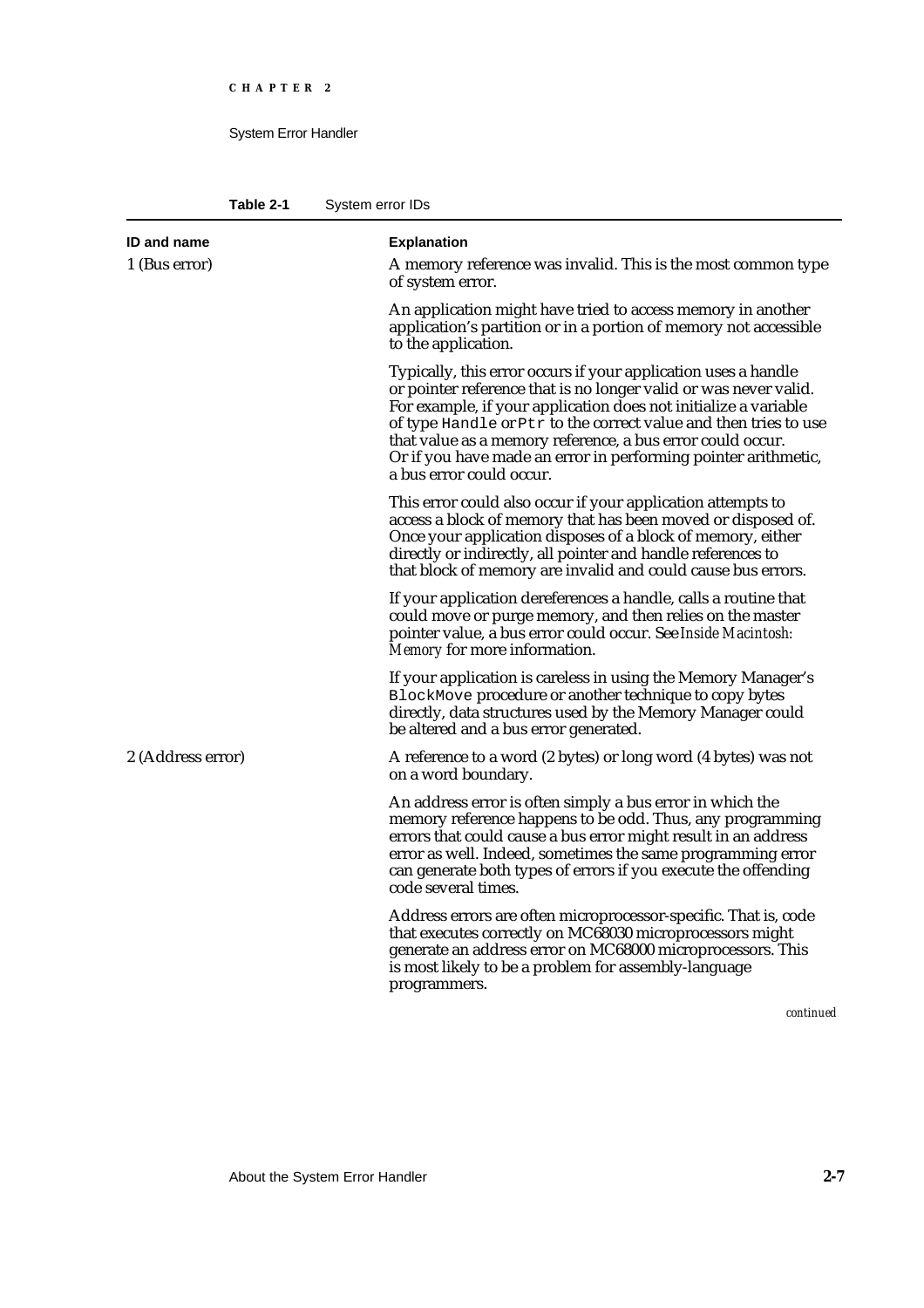**Table 2-1** System error IDs (continued)

| <b>ID and name</b>      | <b>Explanation</b>                                                                                                                                                                                                                                                                                                                                                    |
|-------------------------|-----------------------------------------------------------------------------------------------------------------------------------------------------------------------------------------------------------------------------------------------------------------------------------------------------------------------------------------------------------------------|
| 3 (Illegal instruction) | The microprocessor attempted to execute an instruction not<br>defined for that version of the microprocessor. This might occur<br>if you set a compiler to generate MC68030 code and then<br>attempt to execute that code on a MC68000 microprocessor.<br>Attempting to execute PowerPC code on a MC680x0<br>microprocessor could also cause this problem.            |
|                         | Typically, this problem occurs only if you are programming<br>in assembly language or if your compiler generates illegal<br>instructions. If your application (either intentionally or<br>unintentionally) modifies its own code while executing,<br>then this problem could also occur.                                                                              |
| 4 (Zero divide)         | The microprocessor received a signed divide (DIVS) or<br>unsigned divide (DIVU) instruction, but the divisor was 0.<br>When you write code that performs the division operation,<br>you should ensure that the divisor can never be 0, unless you<br>are using Operating System or SANE numeric types that<br>support division by 0.                                  |
| 5 (Check exception)     | The microprocessor executed a check-register-against-bounds<br>(CHK) instruction and detected an out-of-bounds value. If you<br>are programming in a high-level language, this might occur<br>if you have enabled range-checking and a value is out of range<br>(for example, you attempt to access the sixth element of a<br>five-element array).                    |
| 6 (TrapV exception)     | The microprocessor executed a trap-on-overflow (TRAPV)<br>instruction and detected an overflow. If you are programming<br>in a high-level language, this might occur if you have enabled<br>integer-arithmetic overflow checking and an overflow occurs.                                                                                                              |
| 7 (Privilege violation) | The Macintosh computer was in a mode that did not allow<br>execution of the specified microprocessor instruction. This<br>should not happen because the Macintosh computer always<br>runs in supervisor mode. However, if you are programming<br>in assembly language, this error could occur if you execute<br>an erroneous return-from-execution (RTE) instruction. |
| 8 (Trace exception)     | The trace bit in the status register is set. Debuggers use this<br>error to force code execution to stop at a certain point. If you are<br>programming in a high-level language, this system error should<br>always be intercepted by your low-level debugger.                                                                                                        |
| 9 (A-line exception)    | The trap dispatcher failed to execute the specified system<br>software routine. This error might occur if you attempt to<br>execute a Toolbox routine that is not defined in the version<br>of the system software that is running.                                                                                                                                   |
| 10 (F-line exception)   | Your application executed an illegal instruction.                                                                                                                                                                                                                                                                                                                     |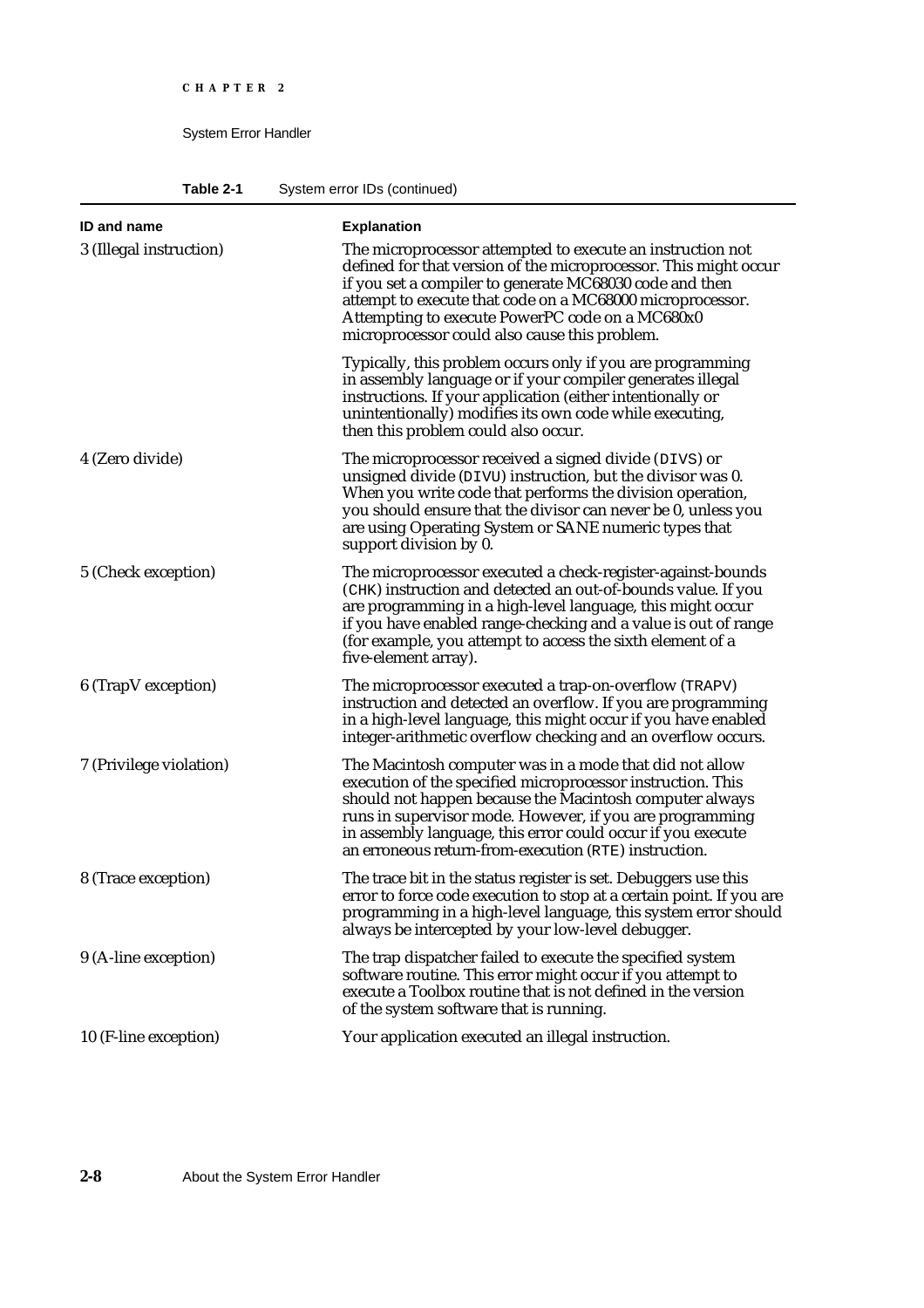**Table 2-1** System error IDs (continued)

| <b>ID and name</b>              | <b>Explanation</b>                                                                                                                                                                                                                                                                                                                                                                                                                                     |
|---------------------------------|--------------------------------------------------------------------------------------------------------------------------------------------------------------------------------------------------------------------------------------------------------------------------------------------------------------------------------------------------------------------------------------------------------------------------------------------------------|
| 11 (Miscellaneous exception)    | The microprocessor invoked an exception not covered by<br>system error IDs 1 to 10. This exception might be generated<br>in the case of a hardware failure.                                                                                                                                                                                                                                                                                            |
| 12 (Unimplemented core routine) | The Operating System encountered an unimplemented trap<br>number.                                                                                                                                                                                                                                                                                                                                                                                      |
| 13 (Spurious interrupt)         | The interrupt vector table entry for a particular level of interrupt<br>is NIL. This error usually occurs with level 4, 5, 6, or 7<br>interrupts. Typically, this error should affect only developers<br>of low-level device drivers, NuBus cards, and other<br>expansion devices.                                                                                                                                                                     |
| 14 ( $I/O$ system error)        | A Device Manager or Operating System queue operation failed.<br>This might occur if the File Manager attempts to remove an<br>entry from an I/O request queue, but the queue entry has an<br>invalid queue type (perhaps the queue entry is unlocked). Or<br>this might occur as a result of a call to Fetch or Stash, but the<br>dCt1QHead field was NIL. This error can also occur if your<br>driver has purged a needed device control entry (DCE). |
| 15 (Segment loader error)       | A call was made to load a code segment, but a call to<br>GetResource to read the segment into memory failed. This<br>could occur if your application attempts to load a segment that<br>does not exist, or if your application attempts to load a segment<br>but there is not enough memory for it in the application heap.<br>When an attempt to load a code resource with resource ID 0<br>fails, a system error with ID 26 is generated instead.    |
| 16 (Floating-point error)       | The halt bit in the floating-point environment word was set.                                                                                                                                                                                                                                                                                                                                                                                           |
| 17-24 (Can't load package)      | The Package Manager attempted to load a package into<br>memory, but the call to GetResource failed. This could occur<br>because the system file is corrupted, or because there is not<br>enough memory for the package to be loaded. For example, if<br>you call a List Manager routine when memory is very low, the<br>SysError procedure could be executed.                                                                                          |
| 25 (Out of memory)              | The requested memory block could not be allocated in the heap<br>because there is insufficient free space. Typically, a Toolbox<br>routine generates this system error if it requires heap space<br>to run but there is insufficient space. Your application should<br>prevent this from occurring by ensuring that it always leaves<br>enough memory for Toolbox operations. See Inside Macintosh:<br>Memory for more details.                        |
|                                 | You can also get this error if the Package Manager was unable<br>to load the Apple Event Manager (Pack 8). See the chapter<br>"Package Manager" in this book for an explanation of this error.                                                                                                                                                                                                                                                         |

*continued*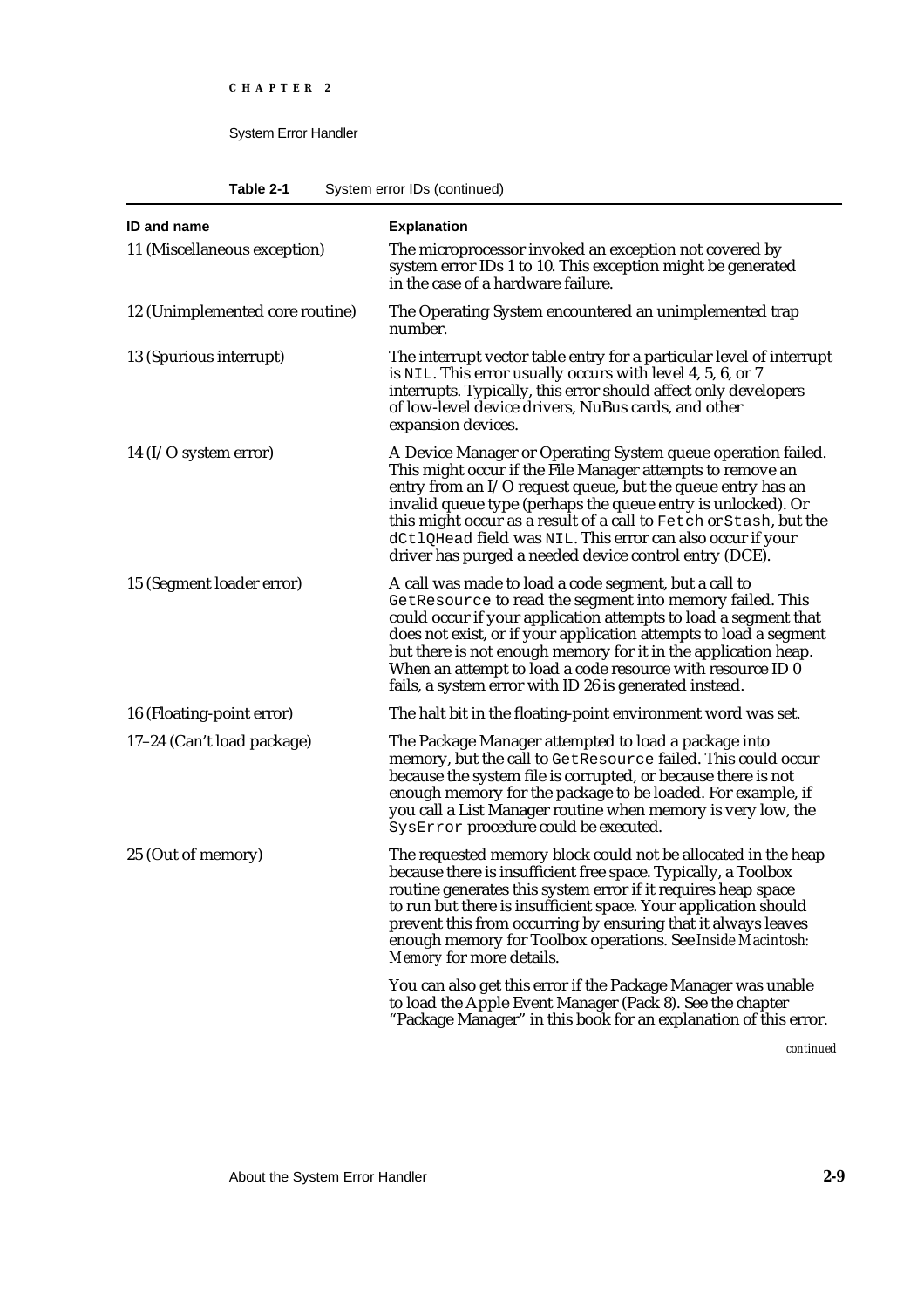**Table 2-1** System error IDs (continued)

| ID and name                  | <b>Explanation</b>                                                                                                                                                                                                                                                                                                                                                                                                                                                         |
|------------------------------|----------------------------------------------------------------------------------------------------------------------------------------------------------------------------------------------------------------------------------------------------------------------------------------------------------------------------------------------------------------------------------------------------------------------------------------------------------------------------|
| 26 (Segment loader error)    | A call was made to load a code segment with resource ID 0, but<br>the call to GetResource failed. This usually occurs if your<br>application attempts to execute a nonexecutable file.                                                                                                                                                                                                                                                                                     |
|                              | You can also get this error if the Package Manager was unable<br>to load the Program-to-Program Communications (PPC)<br>Toolbox package (Pack 9). See the chapter "Package Manager"<br>in this book for an explanation of this error.                                                                                                                                                                                                                                      |
| 27 (File map destroyed)      | The File Manager encountered a paradox. A logical block<br>number was found that is greater than the number of the last<br>logical block on the volume or less than the logical block<br>number of the first allocation block on the volume. The disk<br>is probably corrupted.                                                                                                                                                                                            |
| 28 (Stack overflow error)    | The Operating System detected that the application's stack<br>collided with its heap. This could happen when a deeply nested<br>routine is executed or when interrupt routines use more stack<br>space than available. If your application relies on recursion,<br>it should monitor the size of the stack to prevent such an error<br>from occurring.                                                                                                                     |
|                              | If this error occurs simply because your application attempted<br>to execute a deeply nested routine, you can prevent this from<br>occurring by increasing the minimum size of the stack at<br>application startup. Because the size of the stack may differ<br>from one Macintosh model to another, an application might<br>encounter no problems on a Macintosh LC but crash on a<br>Macintosh Plus, for example. For more information, see<br>Inside Macintosh: Memory. |
|                              | You can also get this error if the Package Manager was unable<br>to load the Edition Manager (Pack 11). See the chapter "Package<br>Manager" in this book for an explanation of this error.                                                                                                                                                                                                                                                                                |
| 30 (Disk insertion required) | A necessary disk is not available. The System Error Handler<br>responds to this error by requesting that the user insert the<br>requested disk. Often, the user can cancel this alert box by<br>pressing Command-period repeatedly; in certain circumstances,<br>however, pressing Command-period repeatedly can lead to a<br>system crash.                                                                                                                                |
|                              | You can also get this error if the Package Manager was unable<br>to load the Data Access Manager (Pack 13). See the chapter<br>"Package Manager" in this book for an explanation of this error.                                                                                                                                                                                                                                                                            |
| 31 (Wrong disk inserted)     | The user inserted the incorrect disk in response to a<br>disk-insertion request. The System Error Handler ejects<br>the disk and allows the user to insert another.                                                                                                                                                                                                                                                                                                        |
|                              | You can also get this error if the Package Manager was unable<br>to load the Help Manager (Pack 14). See the chapter "Package<br>Manager" in this book for an explanation of this error.                                                                                                                                                                                                                                                                                   |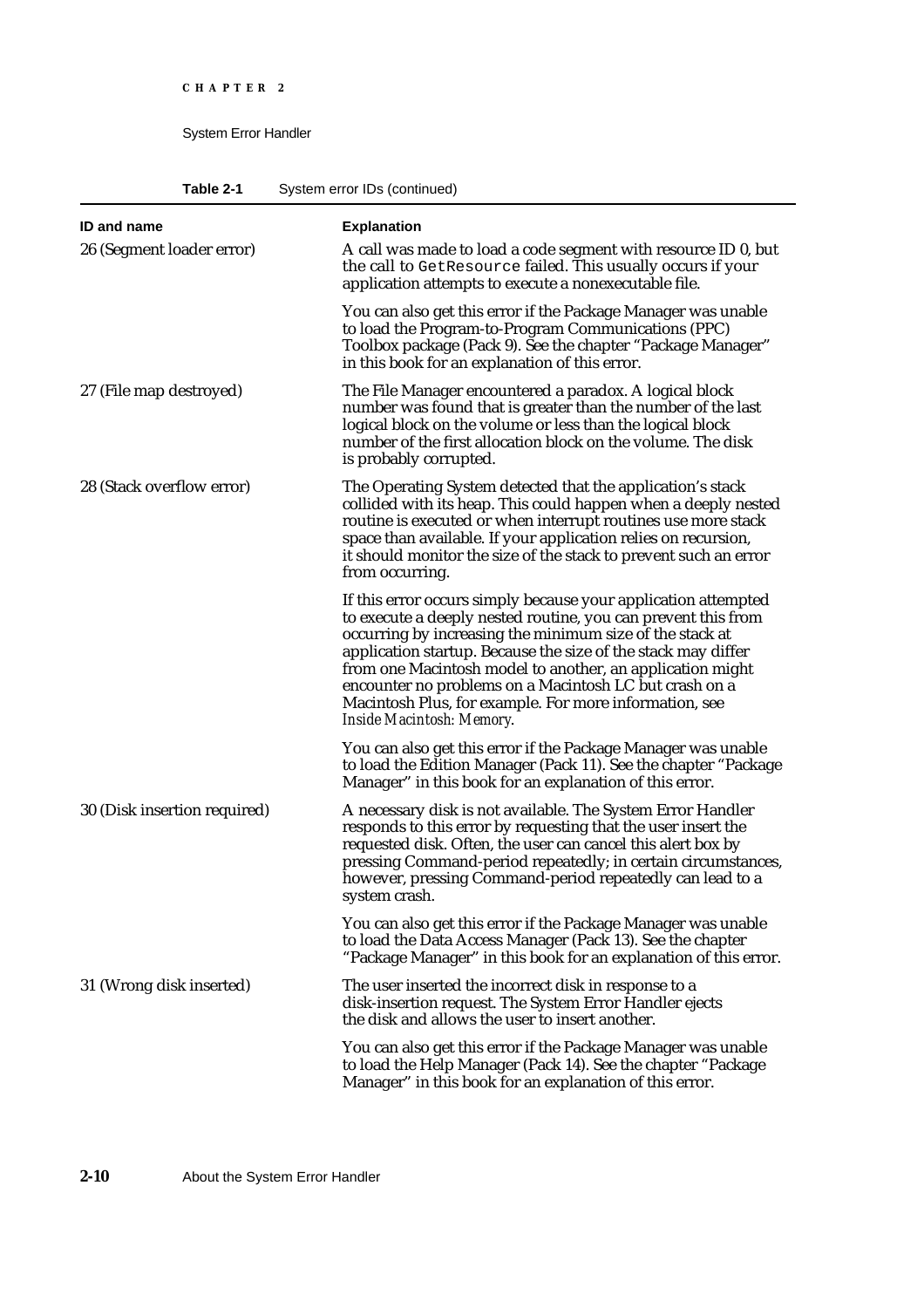**Table 2-1** System error IDs (continued)

| <b>ID and name</b>                          | <b>Explanation</b>                                                                                                                                                                                                                                                                                                                                  |
|---------------------------------------------|-----------------------------------------------------------------------------------------------------------------------------------------------------------------------------------------------------------------------------------------------------------------------------------------------------------------------------------------------------|
| 33 (Negative zcbFree value)                 | The Memory Manager's calculation of the number of bytes free<br>in a heap zone (that is, the value of the zcbFree field) resulted<br>in a negative number. Your application might have used up too<br>much memory in the heap zone, or the heap is corrupted                                                                                        |
| 41 (Finder not found)                       | The Operating System could not locate the Finder on the disk.<br>The disk might be corrupted.                                                                                                                                                                                                                                                       |
| 84 (Menu purged)                            | The Menu Manager attempted to access information about a<br>menu, but the menu record was purged. You should ensure that<br>all menus stored in your application's resource file are marked<br>as unpurgeable.                                                                                                                                      |
| 100 (Can't mount system startup)<br>volume) | The Operating System could not mount the system startup<br>volume and thus is unable to read the system resource file into<br>memory. The startup volume could be corrupted or broken.<br>Your application can force startup on another volume by<br>clearing parameter RAM, as discussed in the chapter<br>"Parameter RAM Utilities" in this book. |
| 32767 (Default system error)                | This is the default system error that executes when an undefined<br>problem occurs. Your application can call the SysError<br>procedure with this value.                                                                                                                                                                                            |

# Resume Procedures

The Operating System supports a mechanism that allows your application to resume execution after a system error if the user clicks the Continue button (or the Resume button in earlier versions of system software). When initializing the Dialog Manager using the InitDialogs procedure, your application passes a pointer to a resume procedure or passes NIL if no resume procedure is desired. A resume procedure takes no parameters.

In general, you should not write code to allow an application to continue to execute normally after a system error has occurred. Because current versions of system software allow multiple applications to be open at once, a system error could affect other processes than the one that is executing. Indeed, the System Error Handler often simply stops execution of the application that caused the error rather than present the system error alert box. In this case, the Finder reports that the application has unexpectedly quit, as shown in Figure 2-4.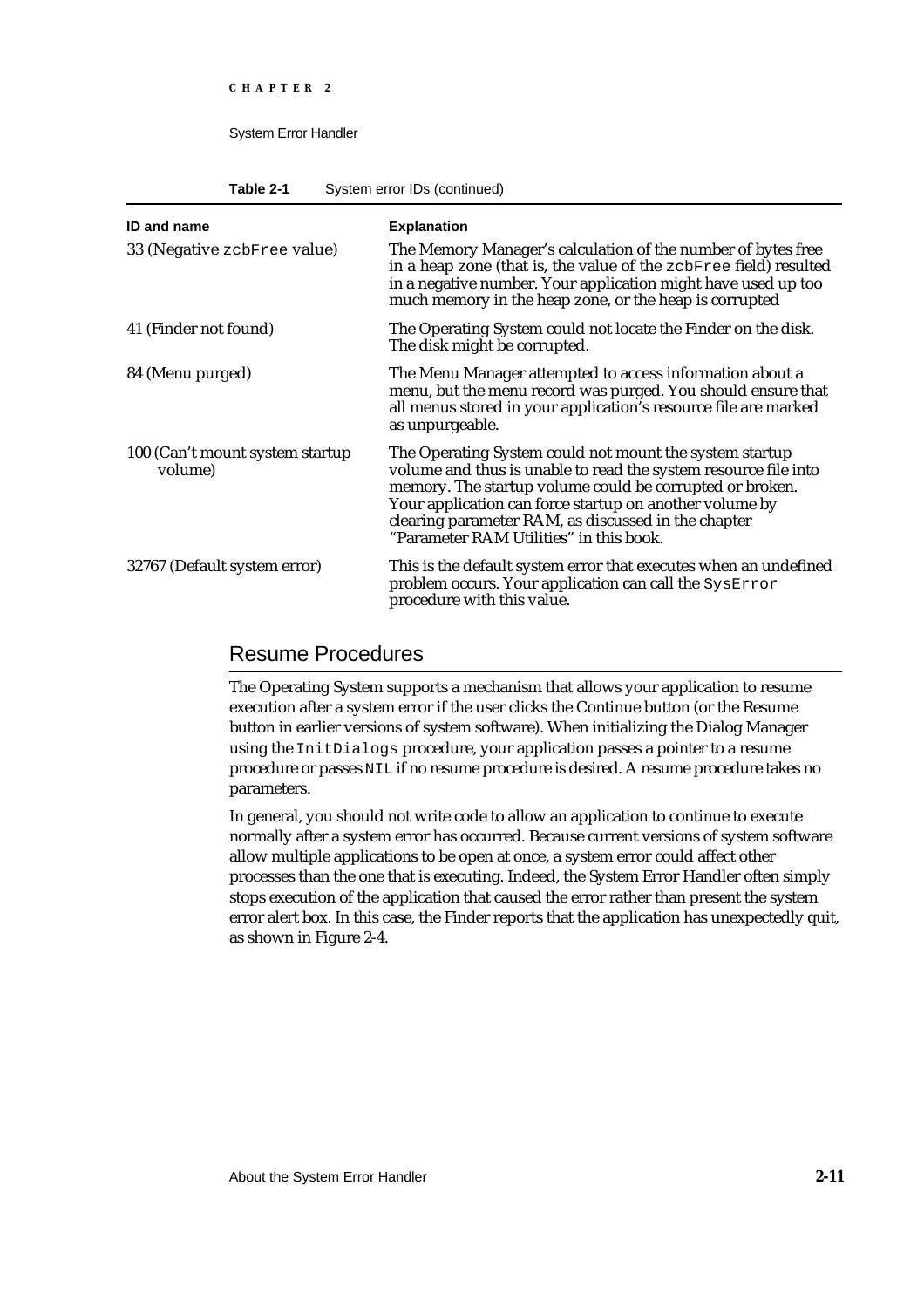```
CHAPTER 2
```
**Figure 2-4** Handling of a nonfatal system error in System 7



An application that attempts to resume execution after a system error is likely to encounter the same problem again and might even encounter more serious problems. In early versions of system software, such an attempt constituted a harmless last-ditch effort by an application to salvage itself. In current versions of system software, such an attempt may cause a **fatal system error**—that is, a system error that crashes the entire system—even if the initial system error was nonfatal.

If your application is designed to work with System 7 only, you should always pass NIL to InitDialogs and forego a resume procedure. You might alternatively pass a pointer to a simple resume procedure that simply quits the program, as illustrated in Listing 2-1.

**Listing 2-1** A simple resume procedure

```
PROCEDURE MyResumeProc;
BEGIN
   ExitToShell;
END;
```
If you wish, you might write a custom resume procedure that you install only on Macintosh computers running versions of system software prior to System 7. Typically, such resume procedures simply jump to the beginning of the application's main event loop and hope for the best. Because Pascal does not permit a procedure to include a GOTO statement that references a label outside its scope, resume procedures typically are written in assembly language.

#### **WARNING**  $\mathbf{S}$

Implementing a resume procedure is not an adequate substitute for quality assurance. Your application should not, for example, allow the user to open so many documents that memory runs out, causing a system error. Calling the System Error Handler's SysError procedure to report a problematic condition to the user might cause a system crash even if no crash would have otherwise occurred and even if your application uses the simple resume procedure defined in Listing 2-1.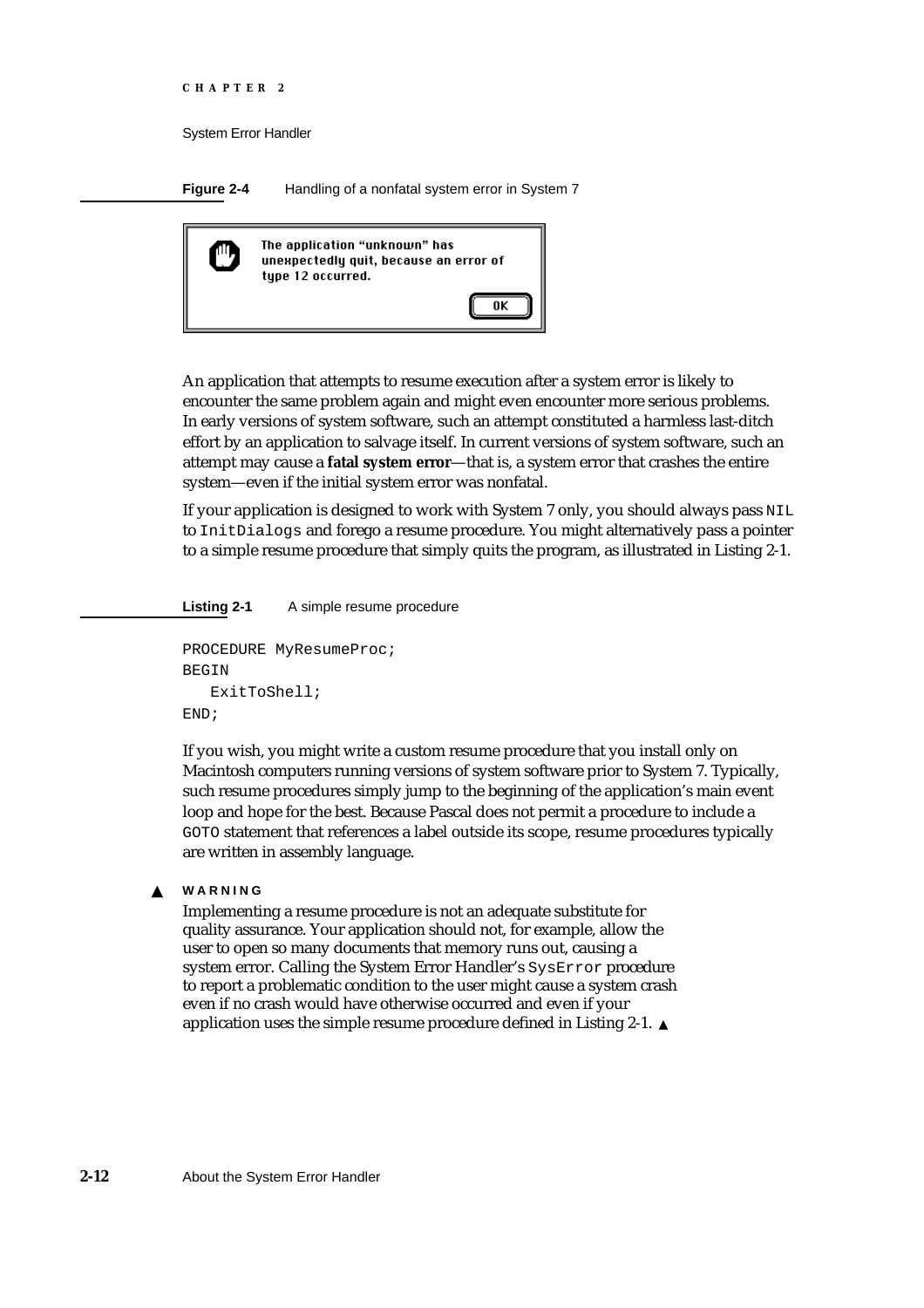System Error Handler

# System Error Handler Reference

This section describes the routine and resource that the System Error Handler uses when generating a system error. Although your application may use the routine, ordinarily there is no need to do so. The system error alert table resource is private to the System Error Handler and documented for completeness only.

# System Error Handler Routines

The Operating System calls the SysError procedure to force display of the system error alert box.

# **SysError**

You can use the SysError procedure to simulate a system error. Ordinarily, however, only the Operating System invokes this procedure.

PROCEDURE SysError (errorCode: Integer);

errorCode The system error ID corresponding to the system error condition identified.

#### **DESCRIPTION**

The SysError procedure generates a system error with the system error ID specified by the errorCode parameter. The value of the system error ID determines the exact response of the System Error Handler (for example, whether it can intercept the error) and determines the contents of the system error alert box displayed for the error.

The SysError procedure begins by saving all registers and the stack pointer and by storing the system error ID in a global variable (named DSErrCode). The Finder uses this global variable when reporting that an application unexpectedly quit.

If there is not a system error alert table in memory, SysError loads it in. (The global variable DSAlertTab stores a pointer to the current system error alert table. If no system error alert table is in memory, DSAlertTab is NIL.) If there is no table in memory (indicating that the error likely occurred at the beginning of system startup), the System Error Handler draws the "sad Macintosh" icon and plays appropriate ominous tones through the Macintosh speaker. Different tones correspond to different problems that the SysError procedure determines have occurred.

After allocating memory for QuickDraw global variables on the stack and initializing QuickDraw, SysError initializes a graphics port in which the alert box is drawn.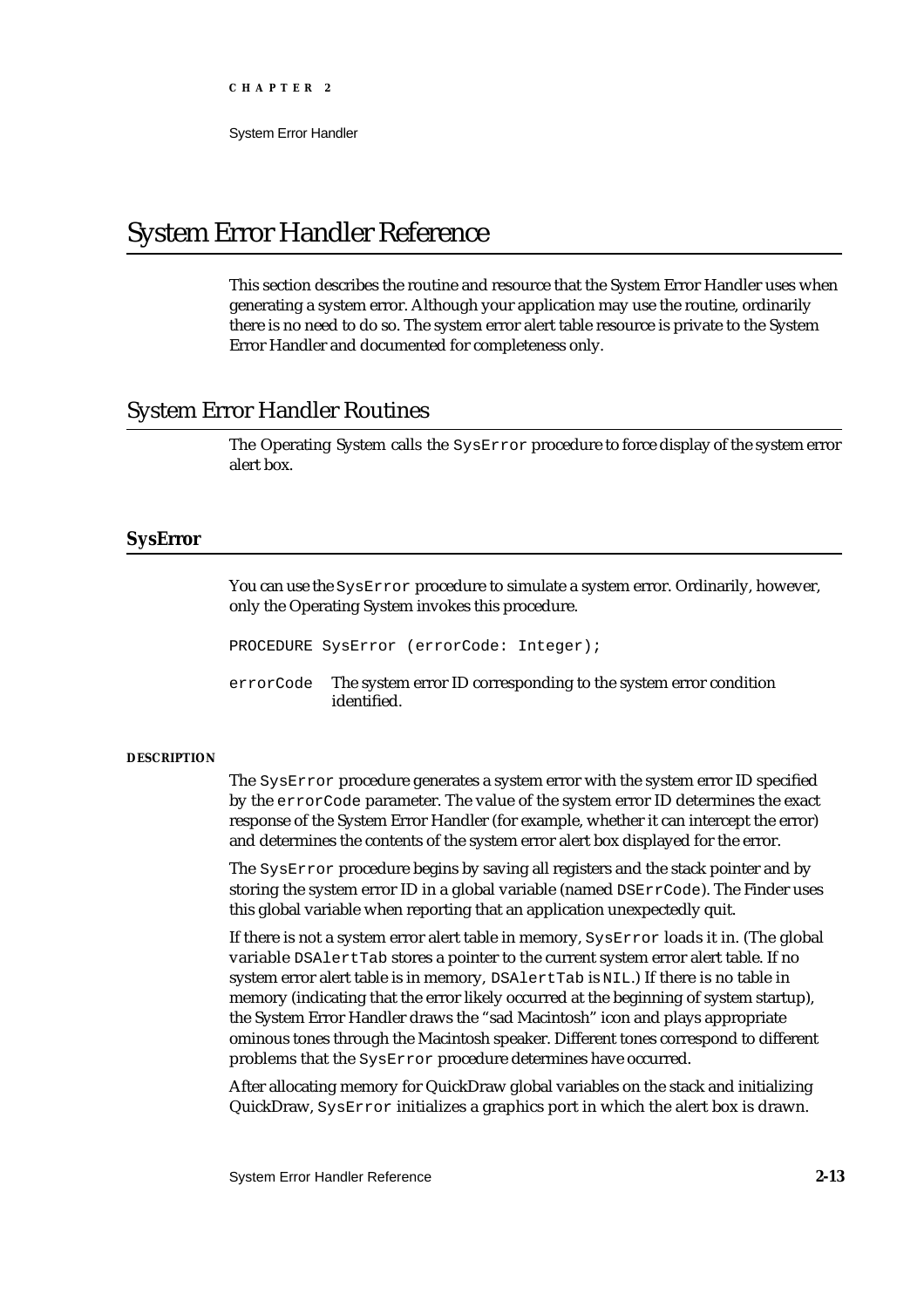#### System Error Handler

The SysError procedure draws the alert box (in the rectangle specified by the global variable DSAlertRect) unless the errorCode parameter contains a negative value. *Note that the system error alert box is not a Dialog Manager modal dialog box.* Negative values are used to force the SysError procedure to display a sequence of consecutive messages in a system startup alert box without redrawing the entire alert box. If the value in the errorCode parameter does not correspond to an entry in the system error alert table, the default alert box definition at the start of the table is used, displaying the message "Sorry, a system error occurred."

The SysError procedure uses the value in the errorCode parameter to determine the contents of the system error alert box. It looks in the system error alert table resource for an alert definition whose definition ID matches the errorCode parameter. It then draws the text and icon of the alert box according to that alert definition in the system error alert table.

System error alert tables include procedures and button definitions. (See the description of the system error alert table resource in the section "The System Error Alert Table Resource" beginning on page 2-16, for details.) If the procedure definition ID in the table is not 0, SysError invokes the procedure with the specified ID. If the button definition ID in the table is 0, SysError returns control to the procedure that called it. This mechanism allows the disk-switch alert box to return control to the File Manager after the "Please insert the disk:" message has been displayed.

If a resume procedure has been defined, the button definition ID is incremented by 1. This mechanism allows the System Error Handler to use one of two layouts depending on whether a resume procedure has been defined. After drawing the buttons using QuickDraw rather than the Control Manager, SysError performs hit-testing on the buttons, highlighting them appropriately. When a button is pressed, the appropriate procedure is invoked. If there is no procedure code defined for a button, the SysError procedure returns to the routine that called it. The resume procedure is described in the next section.

#### **SPECIAL CONSIDERATIONS**

Calling the SysError procedure might cause a system crash even if no condition that would have caused a system crash existed prior to the invocation of SysError.

SysError works correctly only if the following conditions are met:

- $n$  The trap dispatcher is operative. (See the chapter "Trap Manager" in this book for information about the trap dispatcher.)
- n The Font Manager procedure InitFonts has been called. Ordinarily, it is called when the system starts up.
- Register A7 points to a reasonable place in memory (for example, not to video RAM).
- $A$  few important system data structures do not appear to be too badly damaged.

#### **SEE ALSO**

A list of system error IDs is provided in Table 2-1 on page 2-7.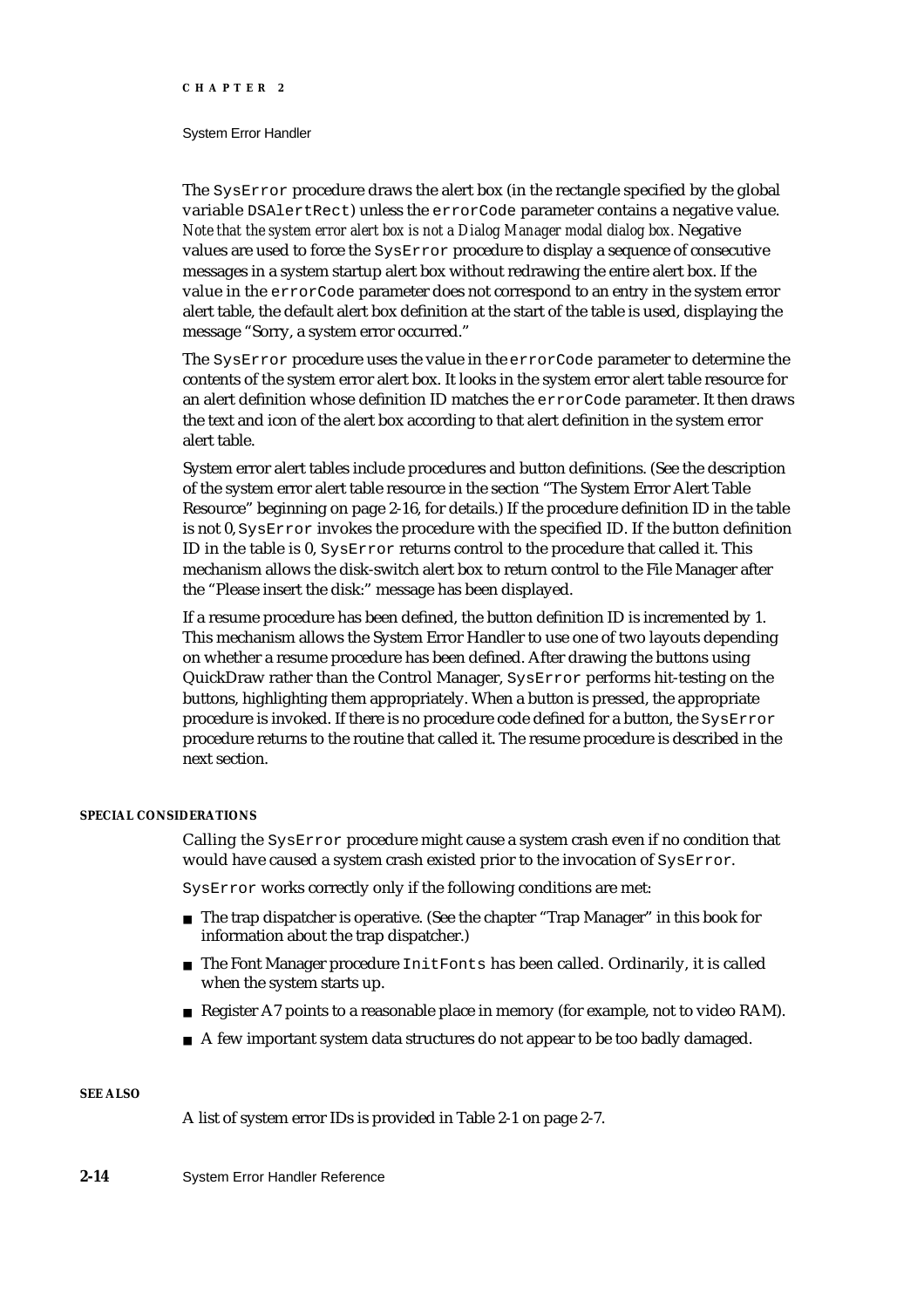System Error Handler

# Application-Defined Routines

The System Error Handler calls your application's resume procedure when the user clicks the Continue button (or the Resume button on earlier versions of system software) in the system error alert box.

## **MyResumeProc**

When you call the Dialog Manager procedure InitDialogs, your application can pass a pointer to a resume procedure. If you don't want to install a resume procedure, pass NIL. A resume procedure has the following syntax:

PROCEDURE MyResumeProc;

#### **DESCRIPTION**

If your application is the current process, your application's resume procedure is called when the user responds to a system error alert box by clicking the Continue button. No parameters are passed to a resume procedure.

In System 7, the System Error Handler intercepts many system errors and stops execution of the process, causing an error rather than calling the application's resume procedure.

#### **SPECIAL CONSIDERATIONS**

In general, you should not write code to allow your application to continue to execute normally after a system error has occurred. An application that attempts to resume execution after a system error is likely to encounter the same problem again and might even encounter more serious problems. In early versions of system software, such an attempt constituted a harmless last-ditch effort by an application to salvage itself. In current versions of system software, such an attempt may cause a fatal system error that is, a system error that crashes the entire system—even if the initial system error was nonfatal.

#### **SEE ALSO**

For more information about resume procedures, see the section "Resume Procedures" on page 2-11.

## Resources

This section describes the system error alert table ('DSAT') resource. The System Error Handler uses resources of this type to determine what to display in the system startup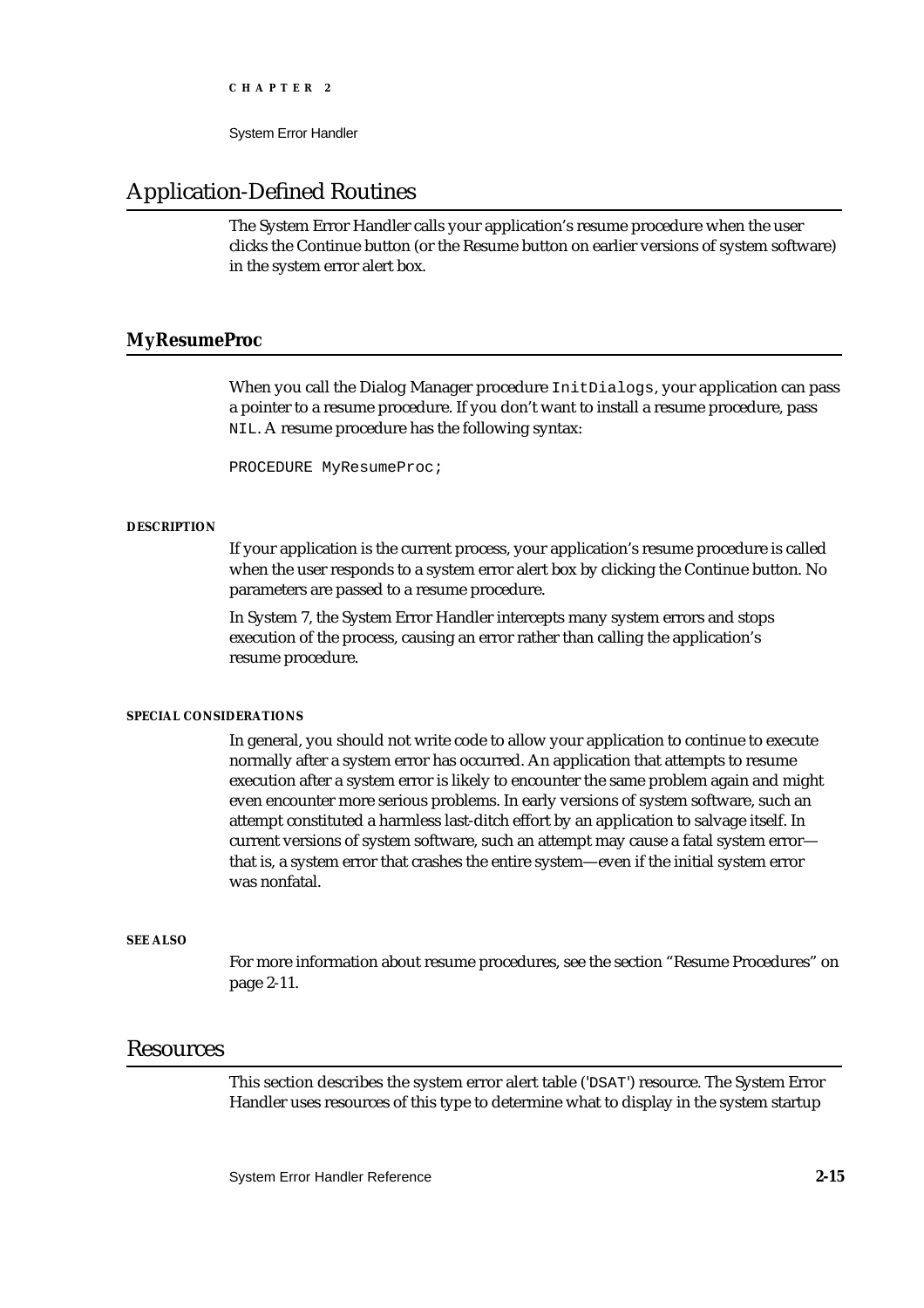#### System Error Handler

alert box and the system error alert box. You should never need to access or change these resources; the information is provided for completeness only.

#### The System Error Alert Table Resource

The System Error Handler stores system error alert tables in resources with resource type 'DSAT'. During system startup, the system error alert table resource with resource ID 0 is loaded. This resource describes the "Welcome to Macintosh" alert box. Immediately thereafter, that table is disposed of and replaced with the system error alert table resource with resource ID 2.

#### **Note**

In early versions of system software the system error alert table was called the "user alert table" and its resource type was of type 'INIT'.

A system error alert table consists of a group of alert definitions, text definitions, icon definitions, procedure definitions, button definitions, and button-title definitions. These definitions provide information about the alert box as a whole: the text, icon, buttons, and titles for those buttons to be displayed in the alert box, and the procedures to be executed. The first word (2 bytes) of any definition contains a definition ID, which must be unique across all definitions. Some definitions reference other definitions. For example, a button definition includes a word to reference a button-title definition and a word to reference a procedure definition. This section describes the format of the system error alert table as a whole and of the various types of definitions.

A system error alert table's first word indicates the number of entries in the table. Following these 2 bytes is a 14-byte alert definition that defines an alert box to be used for all system errors that do not have their own alert box definitions. This alert box definition is followed by additional definitions, which need not be in any particular order. For example, a system alert table could contain all alert box definitions before any other definitions, but this might not be the case. Figure 2-5 illustrates the overall structure of a system error alert table.

**Figure 2-5** The structure of a system error alert table

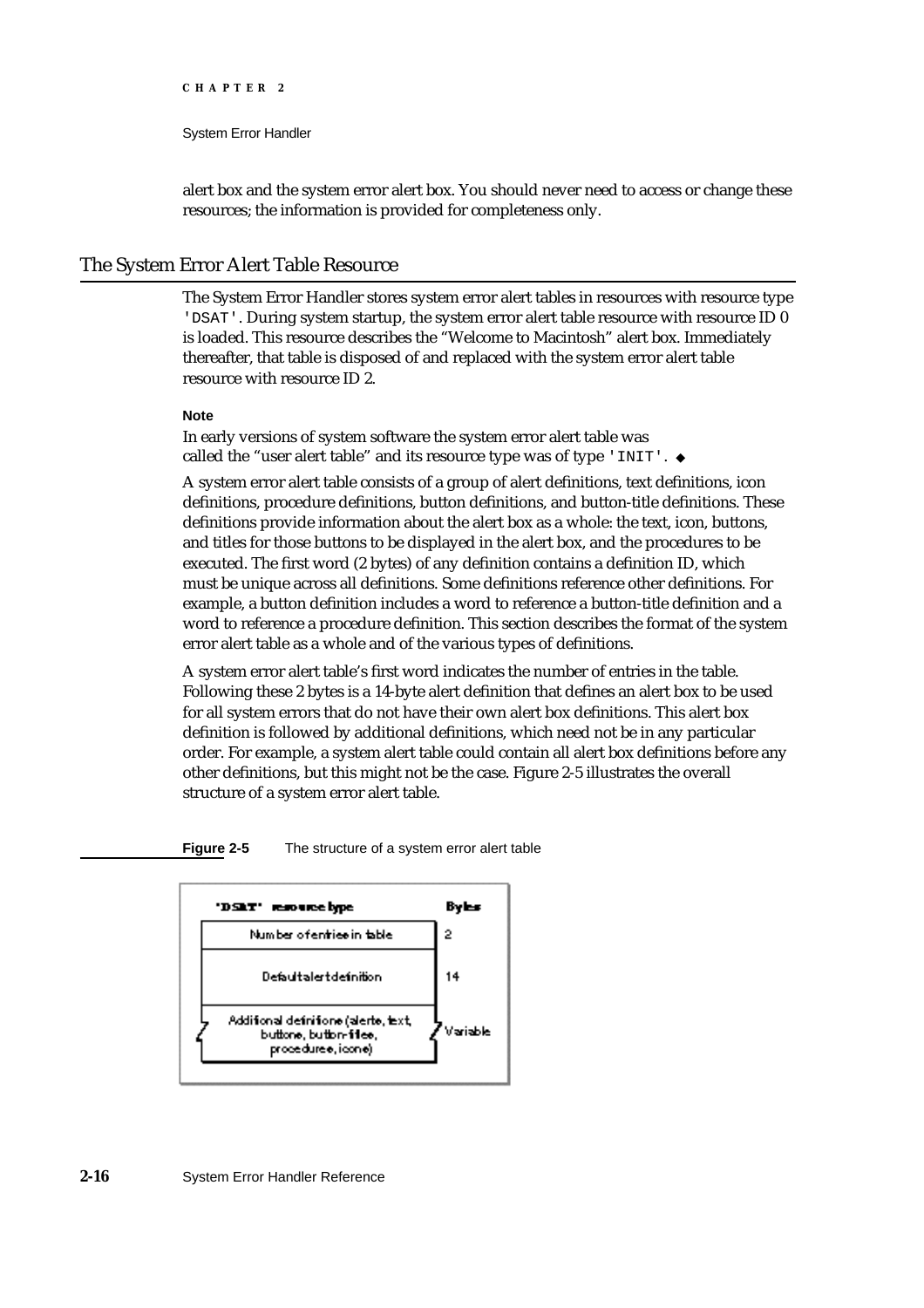System Error Handler

All definitions in a system error alert table contain a 4-byte definition header. The first word of the header is the unique definition ID for that definition, which corresponds to the appropriate system error for alert box definitions, and the second word is a number indicating the length in bytes of the remainder of the definition.

Figure 2-6 shows the format of an alert definition.

#### # betdefinition Byles Syetem error ID 2 Length of the remainder of the definition  $\overline{2}$  $\overline{2}$ Primary text definition ID  $\overline{2}$ Secondary text definition ID loon definition ID 2 Procedure definition ID 2 **Button definition ID** 2

**Figure 2-6** The structure of an alert definition

Following the definition header, the alert definition consists of five word-length fields containing the definition IDs for a primary text definition, a secondary text definition, an icon definition, a procedure definition, and a button definition. For each alert definition, two button definitions must be defined with consecutive numbers. The lower of these numbers is specified in the button definition ID field. When an application specifies a resume procedure, the SysError procedure uses the button definition with the higher ID.

A definition ID of 0 is used for any field to which no definition corresponds. For example, if a system error alert box contains only one text string, the field for the secondary text definition ID contains 0. A button definition ID of 0 indicates that SysError should return to the procedure that called it; this is used for disk-insertion alerts. If the procedure definition ID is 0, SysError does not invoke an alert procedure (which should not be confused with a resume procedure).

A text definition specifies the text that is to be drawn in the system error alert box. Because an alert box can have up to two lines of text, the alert definition allows for two text definitions. The primary text definition specifies the first line of text in the system error alert box and the secondary text definition specifies the second line of text. Figure 2-7 illustrates the format of a text definition.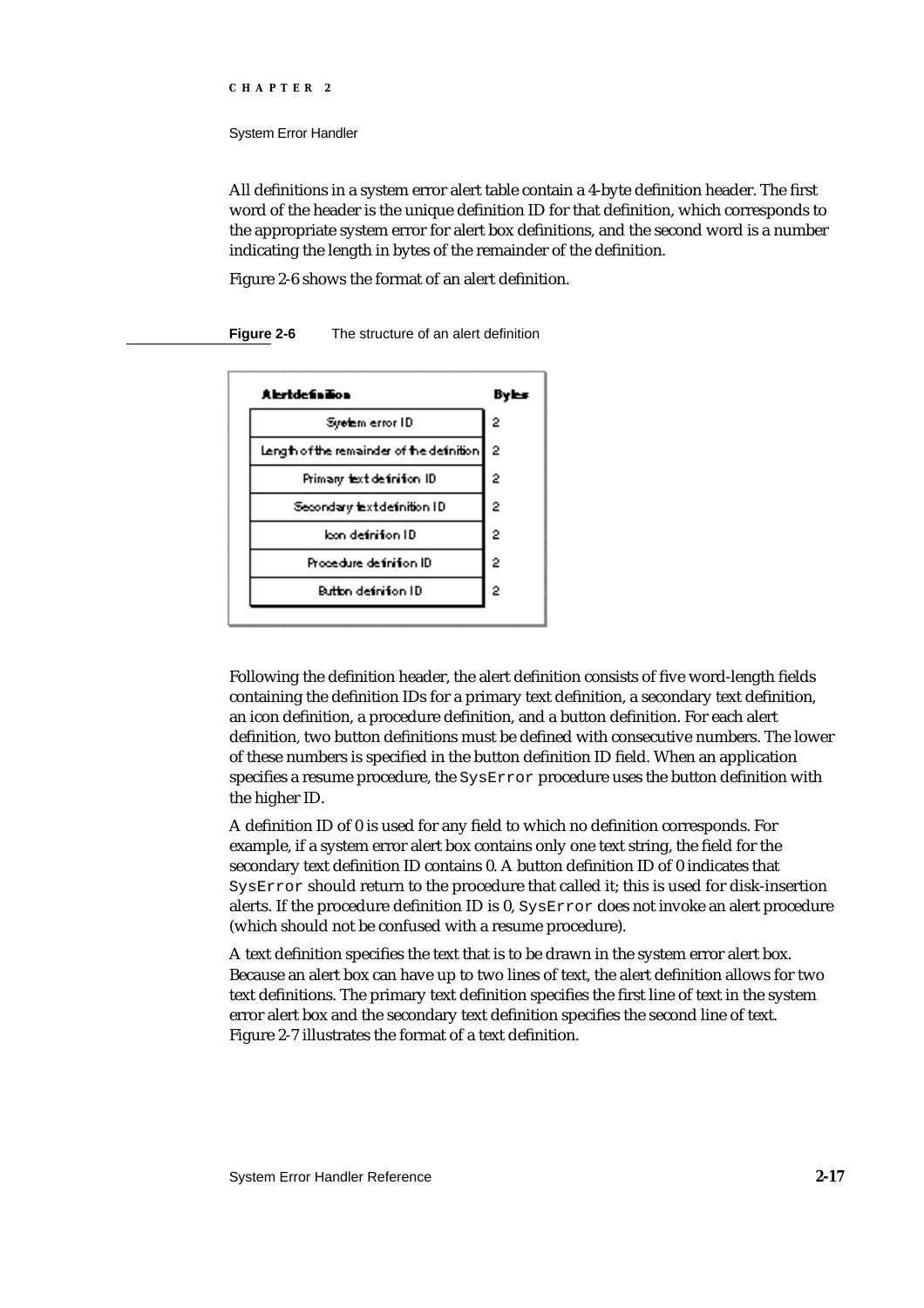```
CHAPTER 2
```
**Figure 2-7** The structure of a text definition



Following the definition header, a text definition includes a 4-byte field indicating the point, specified in global coordinates, at which the text is to be drawn. Following this field is a variable-length field consisting of the text to be drawn. The System Error Handler responds to the slash (/) character by advancing to the beginning of the next line. This mechanism allows a single text definition to consist of a multiline message. The last byte of the definition must contain 0 to indicate the end of the text.

An icon definition specifies what icon the System Error Handler draws in the system error alert box, where to draw it, whether the icon is black-and-white or color, the bit depth of the icon, and other data as necessary. Figure 2-8 shows the format of an icon definition.

**Figure 2-8** The structure of an icon definition

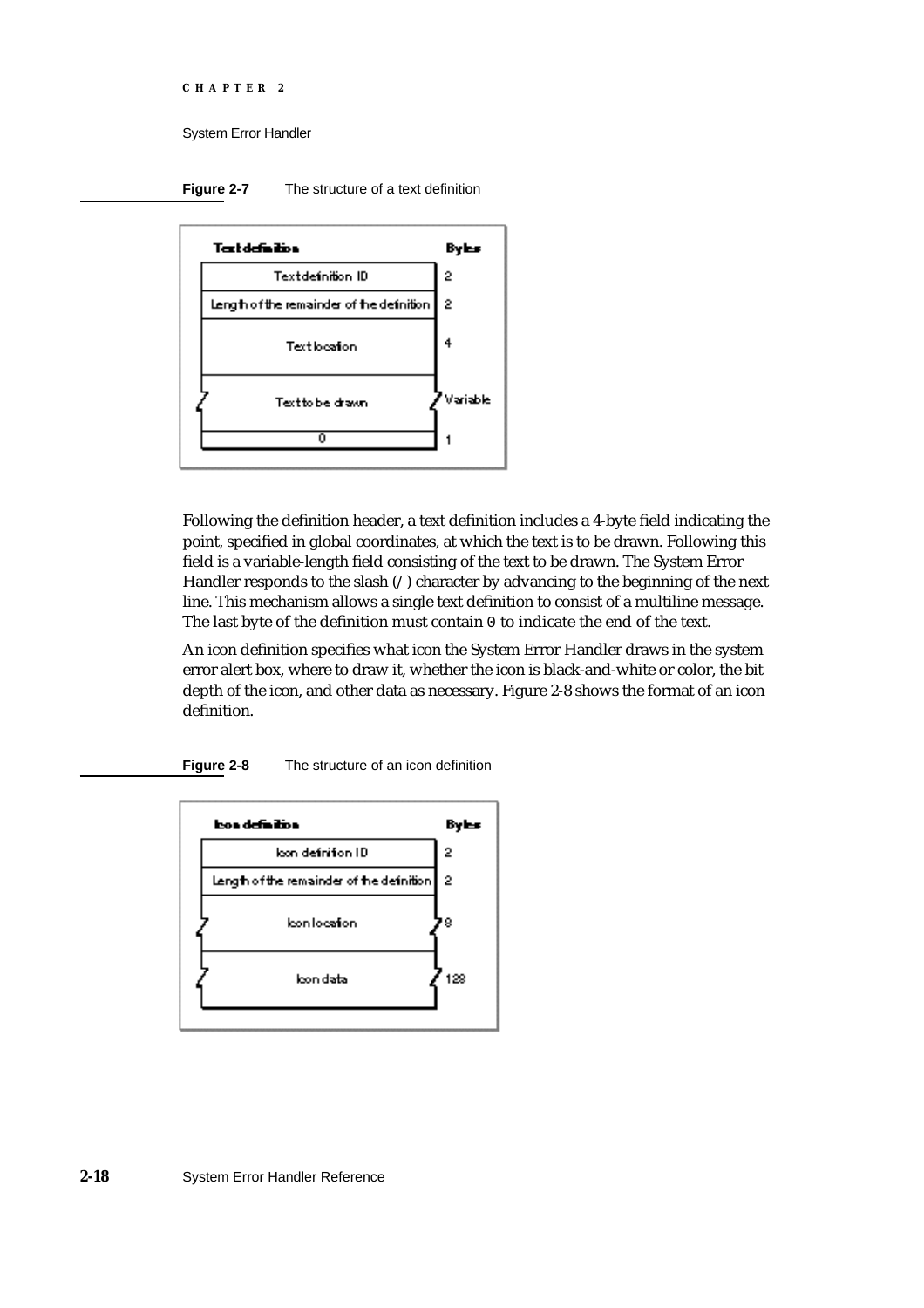#### System Error Handler

Following the definition header, the icon definition contains an 8-byte field indicating the rectangle, specified in global coordinates, in which to draw the icon. The following 128 bytes consist of icon data.

An alert definition uses a procedure definition to specify a procedure to be executed whenever the SysError procedure draws a system error alert box. Button definitions (described next) use procedure definitions to specify an action to be taken when the user presses a particular button. Figure 2-9 illustrates the format of a procedure definition.





After the definition header, a procedure definition consists only of a variable-length field that contains the procedure's code. The procedure takes no parameters.

A button definition specifies the buttons that the System Error Handler should draw in the system error alert box. A button definition may reference 0, 1, 2, or more buttons. Figure 2-10 shows the format of a button definition.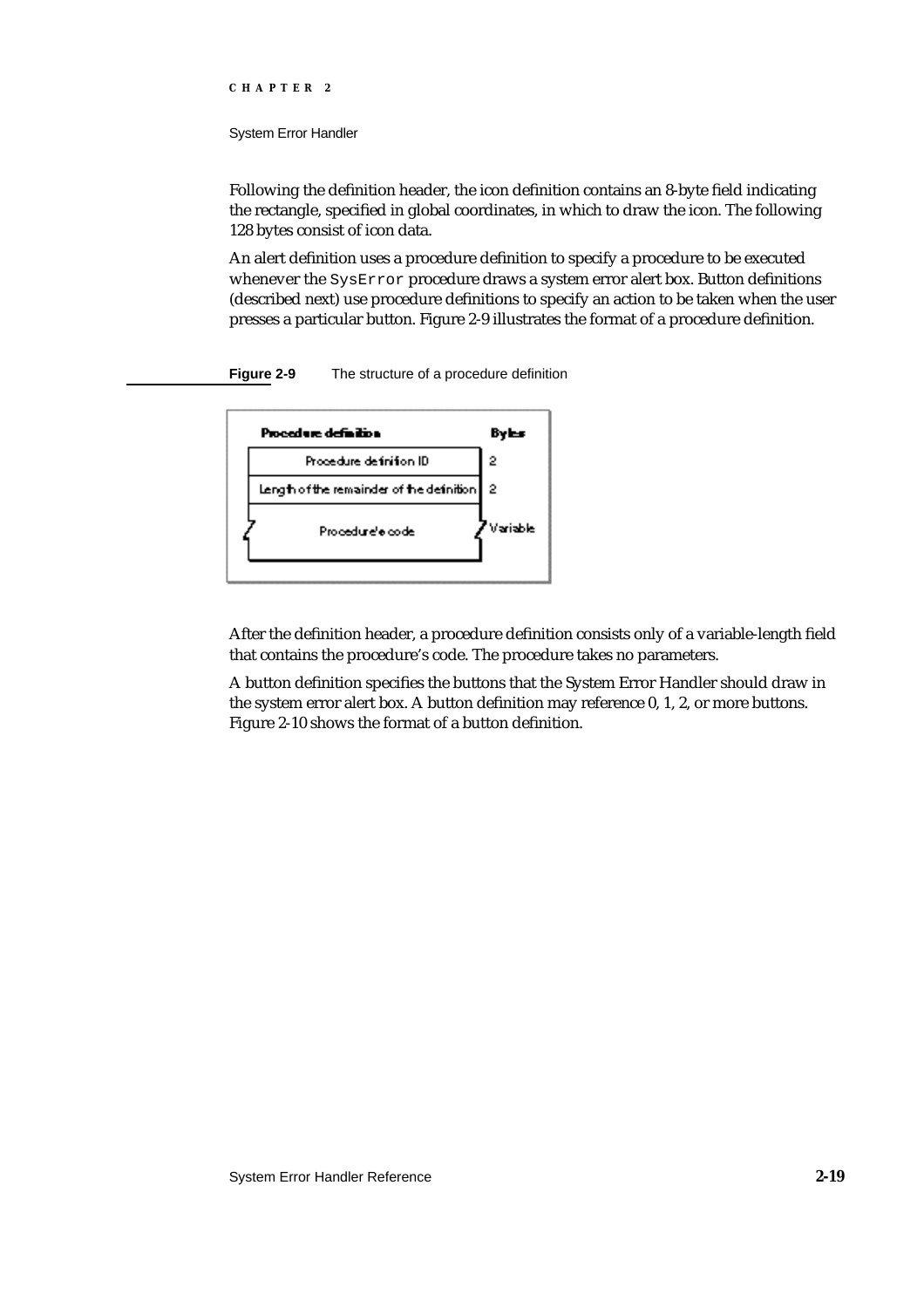```
CHAPTER 2
```
**Figure 2-10** The structure of a button definition



Following the definition header is a word indicating the number of buttons in the button definition. Following this is 12 bytes for each defined button. Each of these 12-byte groups consists of a word containing the button-title definition ID for the text within the button, 8 bytes containing a rectangle, in global coordinates, that specifies the location of the button, and a word containing the procedure definition ID for the procedure to be executed when the button is pressed.

A button-title definition specifies the text to be drawn within a button. Figure 2-11 shows a button-title definition. Following the definition header of the button-title definition are the actual characters in the string.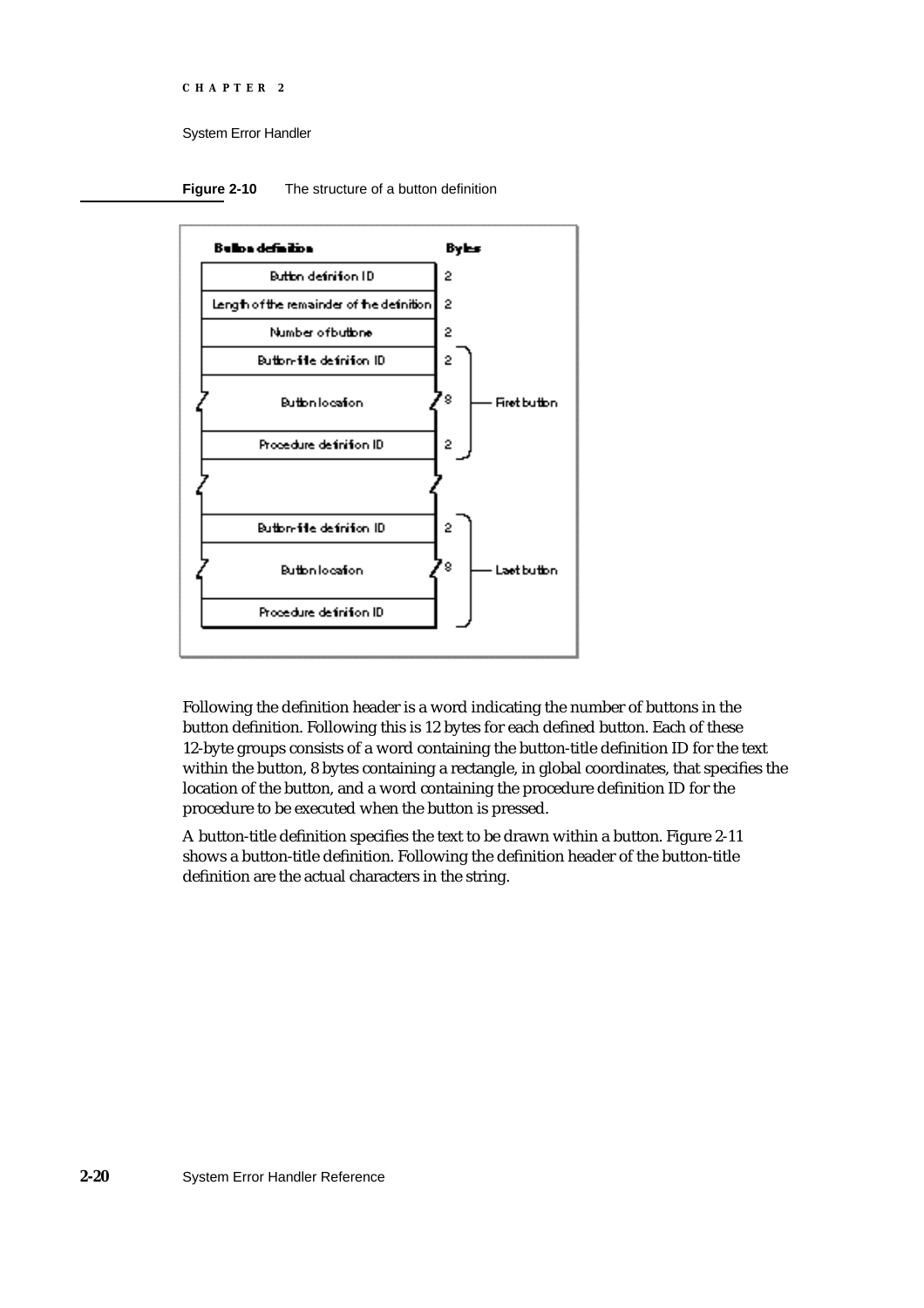System Error Handler

**Figure 2-11** The structure of a button-title definition

| Bullon-lith definition                    | Byl      |
|-------------------------------------------|----------|
| Button-file definition ID.                | 2        |
| Length of the remainder of the definition | 2        |
| Text to be drawn.                         | Variable |
|                                           |          |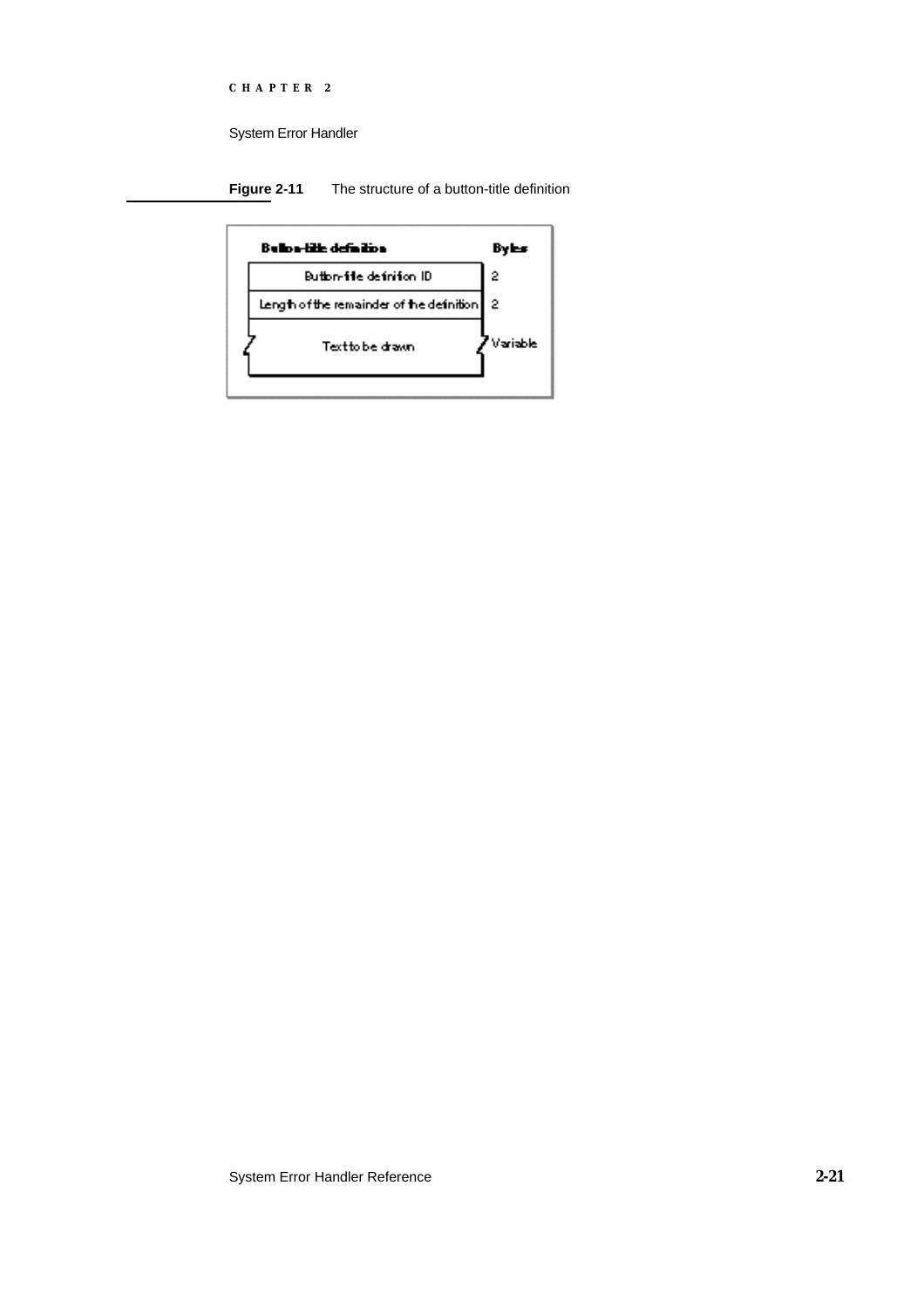System Error Handler

## Summary of the System Error Handler

## Pascal Summary

| <b>System Error Handler Routines</b> |                       |
|--------------------------------------|-----------------------|
| PROCEDURE SysError                   | (errorCode: Integer); |
| <b>Application-Defined Routines</b>  |                       |
| PROCEDURE MyResumeProc;              |                       |
| C Summary                            |                       |
| <b>System Error Handler Routines</b> |                       |
| pascal void SysError                 | (short errorCode);    |
| <b>Application-Defined Routines</b>  |                       |
| pascal void MyResumeProc;            |                       |
|                                      |                       |

## Assembly-Language Summary

## Global Variables

DSErrCode The system error ID of the last system error. DSAlertTab A pointer to the system error alert table in memory, or NIL if none has been loaded. DSAlertRect The rectangle, in global coordinates, in which to draw the system error alert box.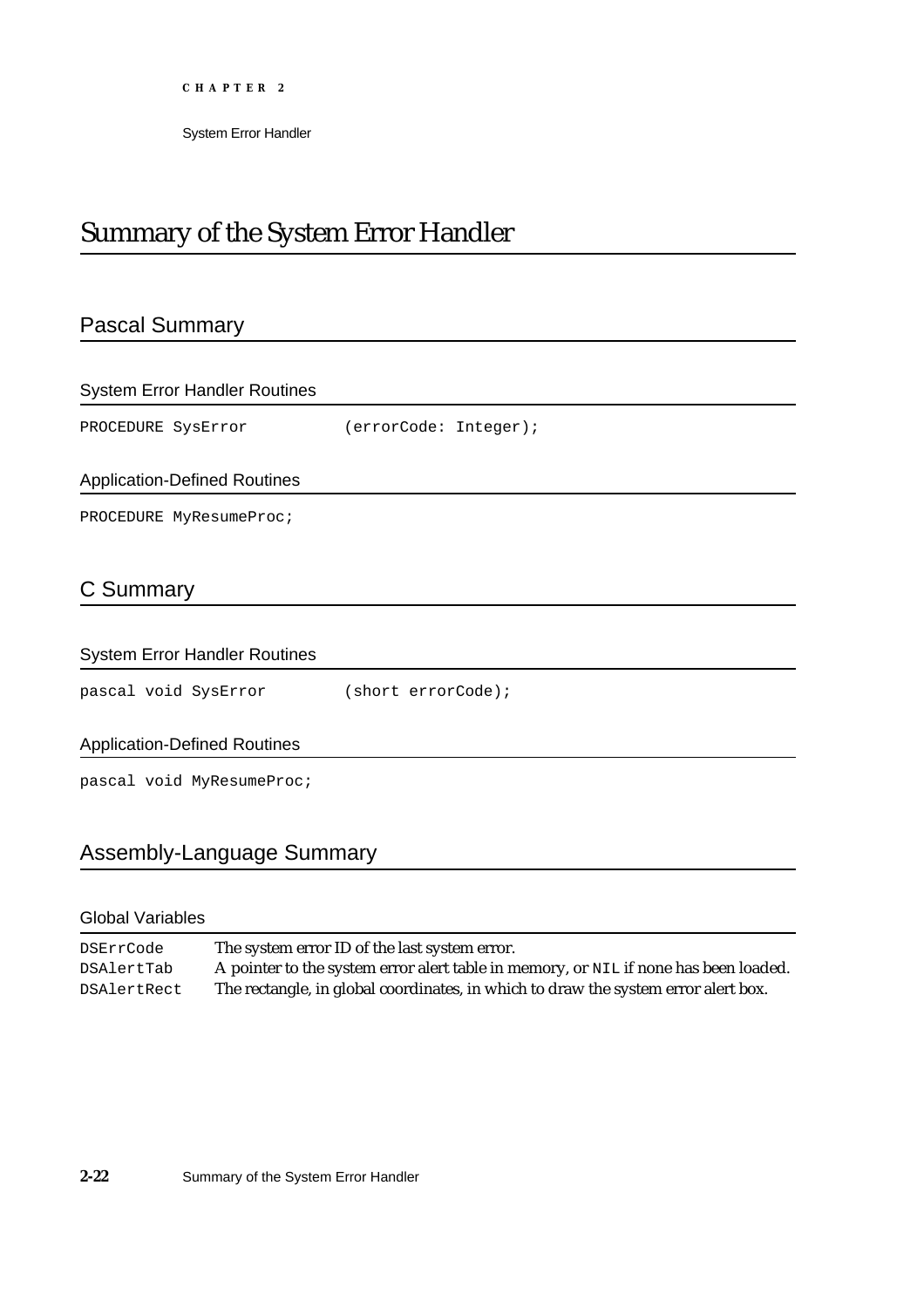## **Contents**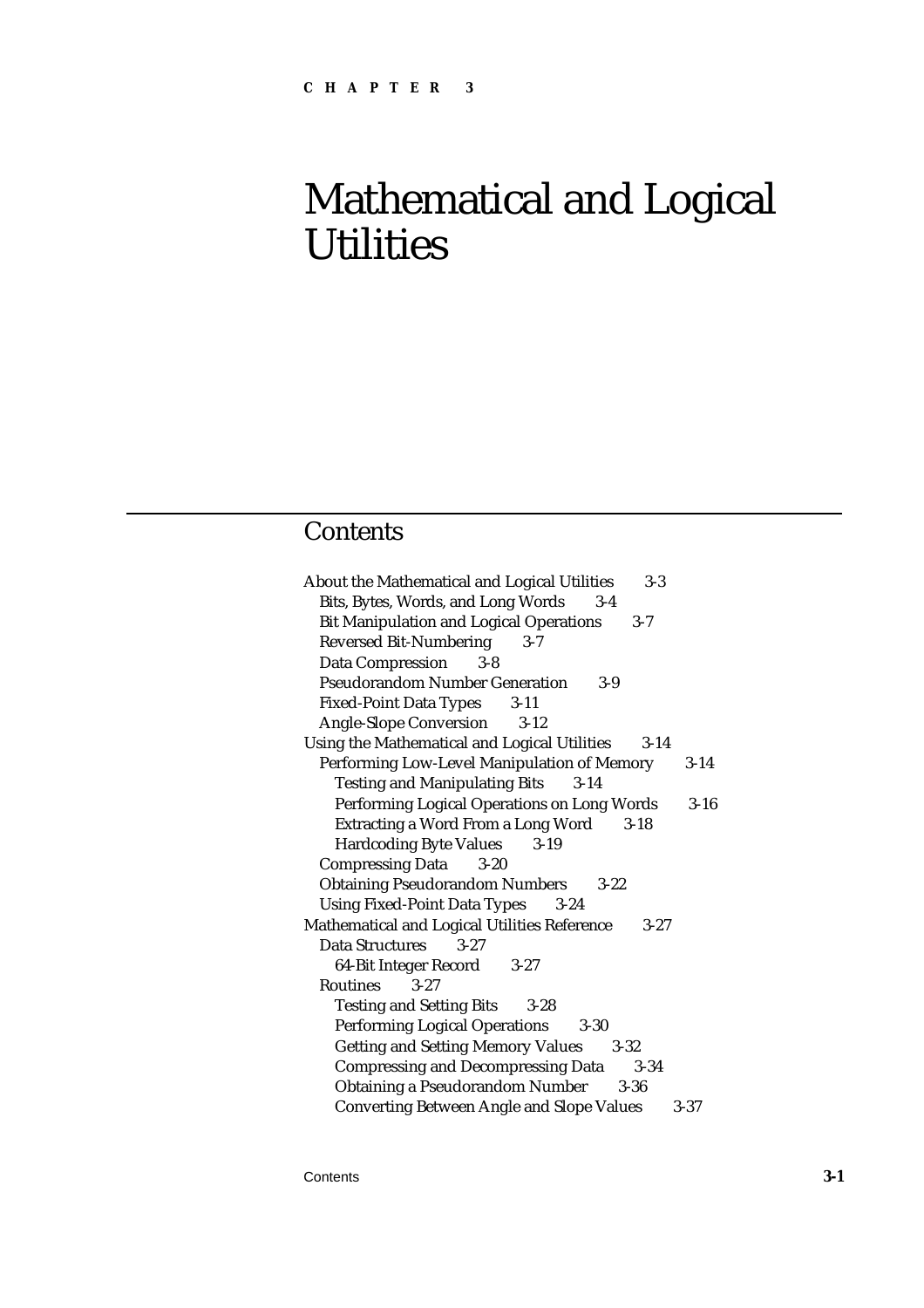Multiplying and Dividing Fixed-Point Numbers 3-38 Performing Calculations on Fixed-Point Numbers 3-41 Converting Among 32-Bit Numeric Types 3-43 Converting Between Fixed-Point and Floating-Point Values 3-45 Converting Between Fixed-Point and Integral Values 3-46 Multiplying 32-bit values 3-47 Summary of the Mathematical and Logical Utilities 3-48 Pascal Summary 3-48 Data Types 3-48 Routines 3-48 C Summary 3-50 Data Types 3-50 Routines 3-50 Global Variables 3-52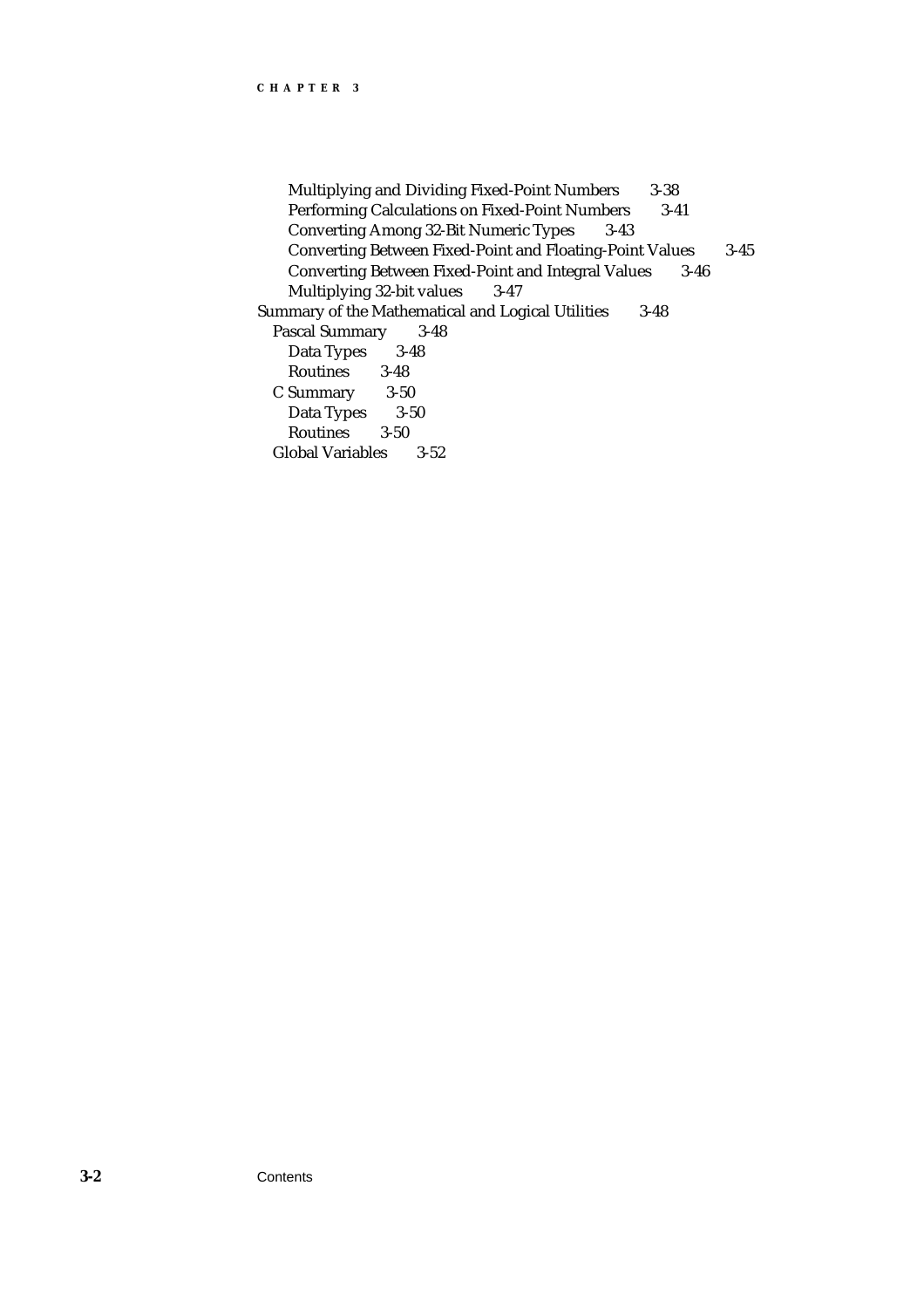#### Mathematical and Logical Utilities

This chapter describes a number of utility routines that you can use to perform mathematical and logical operations supported directly by the Macintosh Operating System. In particular, this chapter discusses how you can

- perform low-level logical manipulation of bits and bytes when using a compiler that does not directly support such manipulations
- n save disk space by using simple compression and decompression routines
- obtain a pseudorandom number  $\mathsf{n}$
- perform mathematical operations with two fixed-point data types supported directly  $\overline{p}$ by the Operating System
- convert numeric variables of different types

You need to read this chapter only if you need access to any of these features. With the exception of the mathematical operations and conversions, the routines this chapter describes are intended for programmers who occasionally need to access some of these features and do not require that the algorithms used to implement them be sophisticated. For example, if you are developing an advanced mathematical application, the pseudorandom number generator built into the Operating System might be too simplistic to fit your needs. Similarly, if you wish to access individual bits of memory in a time-critical loop, the Operating System routines that perform these operations are probably too slow to be practical.

You do not need any prior knowledge of the Operating System to read this chapter, which begins by describing the building blocks of memory in any operating system: bits, bytes, words, and long words. After subsequent discussions of the built-in compression and decompression routines provided by the Operating System, this chapter illustrates how you can use the Operating System's Mathematical and Logical Utilities. The chapter concludes with a reference to all mathematical and logical routines supported by the Operating System. If you are an experienced programmer, you might be able to skip directly to that section to determine which routine you need.

This chapter does not describe the numeric data types supported by the Standard Apple Numerics Environment (SANE) that the Operating System does not support directly. For more information on such data types, consult the *Apple Numerics Manual* and *Inside Macintosh: PowerPC Numerics*.

## About the Mathematical and Logical Utilities

This section begins by introducing the building blocks of memory and then discusses some low-level routines the Mathematical and Logical Utilities provide, such as routines that compress data and generate pseudorandom numbers. Finally, the section concludes by introducing two fixed-point data types the Operating System supports.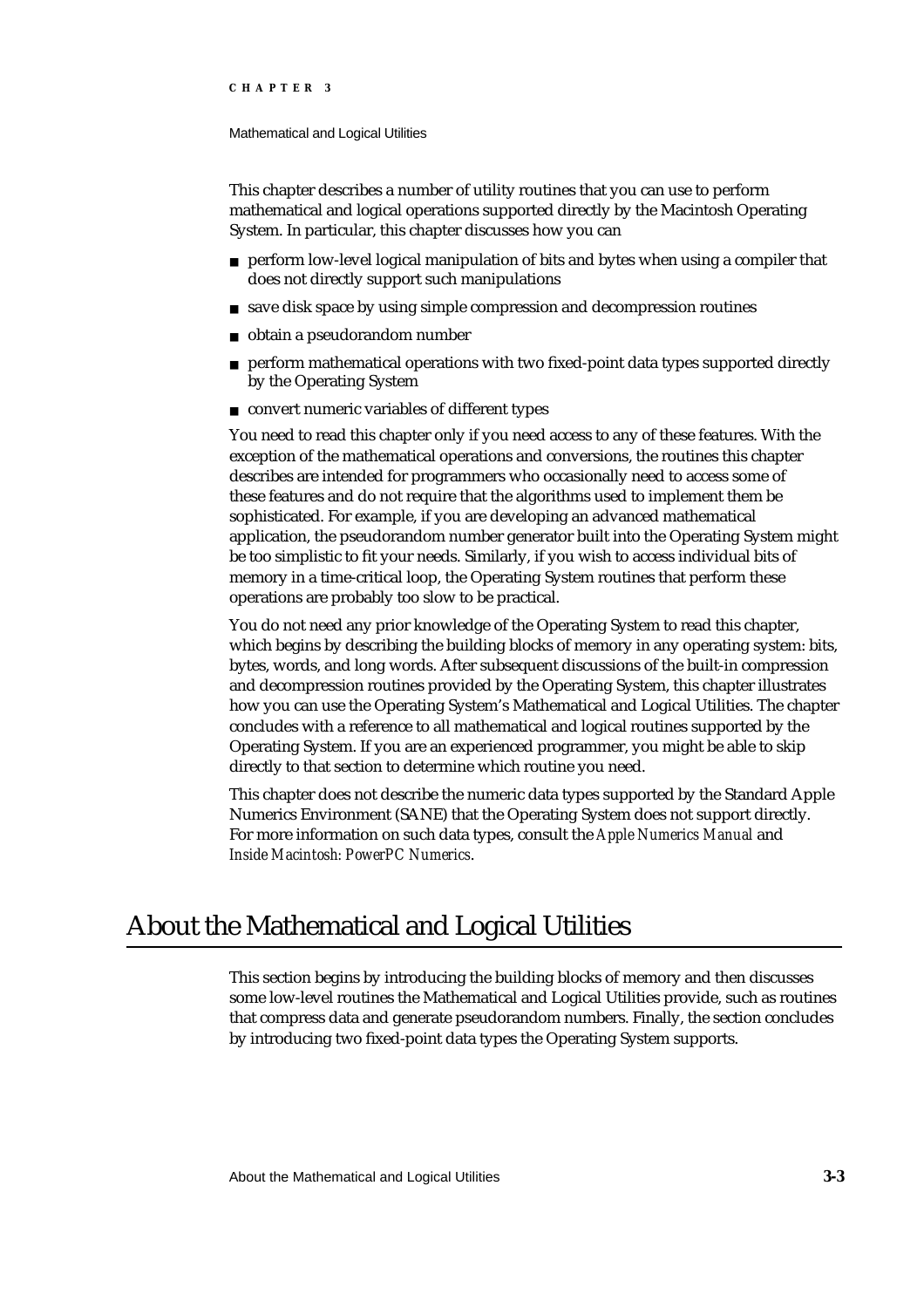```
CHAPTER 3
```
## Bits, Bytes, Words, and Long Words

This section describes the fundamental memory units used in all computer systems and discusses some of the operations that you can perform on them using the Mathematical and Logical Utilities. If you already know what bits, bytes, words, and long words are, you can skip this section.

A **bit** is the atomic memory unit. Each bit can be set to one of two values. Often these values are called 0 and 1. A bit is said to be cleared when its value is 0 and set when its value is 1.

Eight bits form a single **byte.** The first bit in a byte is bit number 7, and the last bit is bit number 0. Bit number 7 is called the **most significant bit** or the **high-order bit,** and bit number 0 is the **least significant bit** or the **low-order bit.** A byte can thus store 2<sup>8</sup> , or 256, different possible values. In Pascal, a byte is thus defined like this:

```
TYPE
   Byte = 0. .255i
```
Figure 3-1 illustrates a byte set to the base-10 value 109.

**Figure 3-1** A byte set to 109 (\$6D)



The base-10 value 109 is equivalent to the binary value 01101101. This sequence of binary digits exactly corresponds to the status of each bit in the byte illustrated in Figure 3-1. A byte value is typically represented by two hexadecimal digits. The value in Figure 3-1, for example, is equivalent to \$6D.

Sometimes it is useful to quickly convert between hexadecimal and binary number formats during debugging when examining the values of individual bits in a byte. Table 3-1 provides an easy way to do this on a digit-by-digit basis.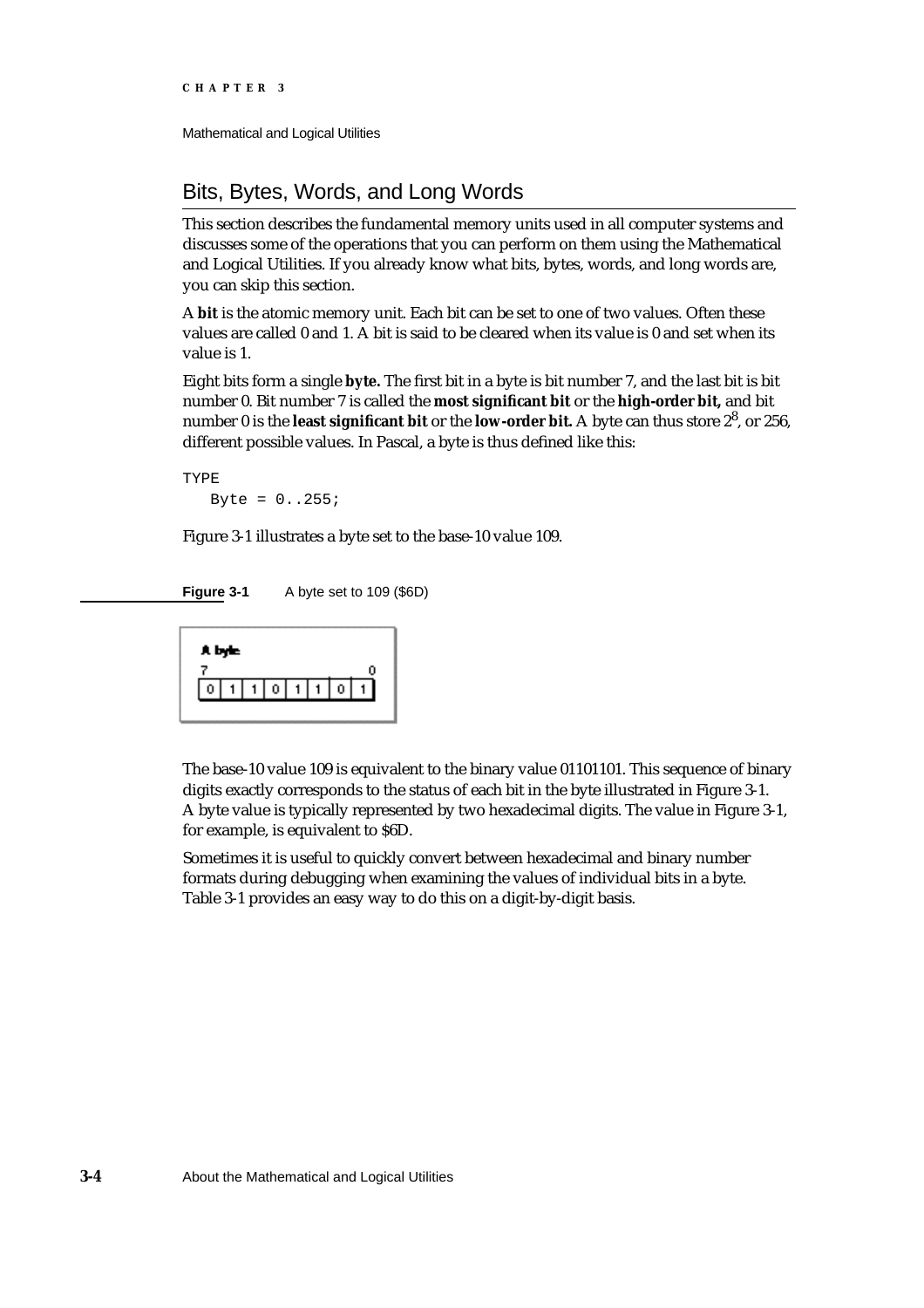#### Mathematical and Logical Utilities

| Hexadecimal | <b>Binary</b> |
|-------------|---------------|
| \$O         | 0000          |
| Š1          | 0001          |
| \$2         | 0010          |
| S3          | 0011          |
| \$4         | 0100          |
| S5          | 0101          |
| \$6         | 0110          |
| \$7         | 0111          |
| Ś8          | 1000          |
| \$9         | 1001          |
| \$Α         | 1010          |
| SΒ          | 1011          |
| \$C         | 1100          |
| \$D         | 1101          |
| \$Ε         | 1110          |
| \$F         | 1111          |

| Table 3-1 | Converting hexadecimal digits to binary values |  |  |
|-----------|------------------------------------------------|--|--|
|           |                                                |  |  |

For example, the hexadecimal value \$A8 is equivalent to the binary value 10101000 because the hexadecimal digit \$A is equivalent to 1010 and the digit \$8 is equivalent to 1000. You can use Table 3-1 to convert numbers in both directions.

While you can always think of a byte as a particular value from \$00 to \$FF, sometimes that value is irrelevant. For example, an application might use a byte simply as a way to store eight flag bits; in this case, the application cares about only individual bits within the byte and not the value of the byte as a whole. Also, bytes are often used to store signed values, in which case a byte can be considered equivalent to values from -\$80 to +\$7F. If you use a low-level debugger like MacsBug to examine individual bytes in memory, you should also be aware that different compilers might use bytes in different ways.

Two bytes form a **word.** A word is thus a 16-bit quantity and can be used to store 2<sup>16</sup> (or 65,536) possible values. A **word boundary** is the memory location that divides two words. The first byte in a word is known as the high-order byte, and the second byte is known as the low-order byte. A pointer to a word points to the high-order byte. Figure 3-2 illustrates a word.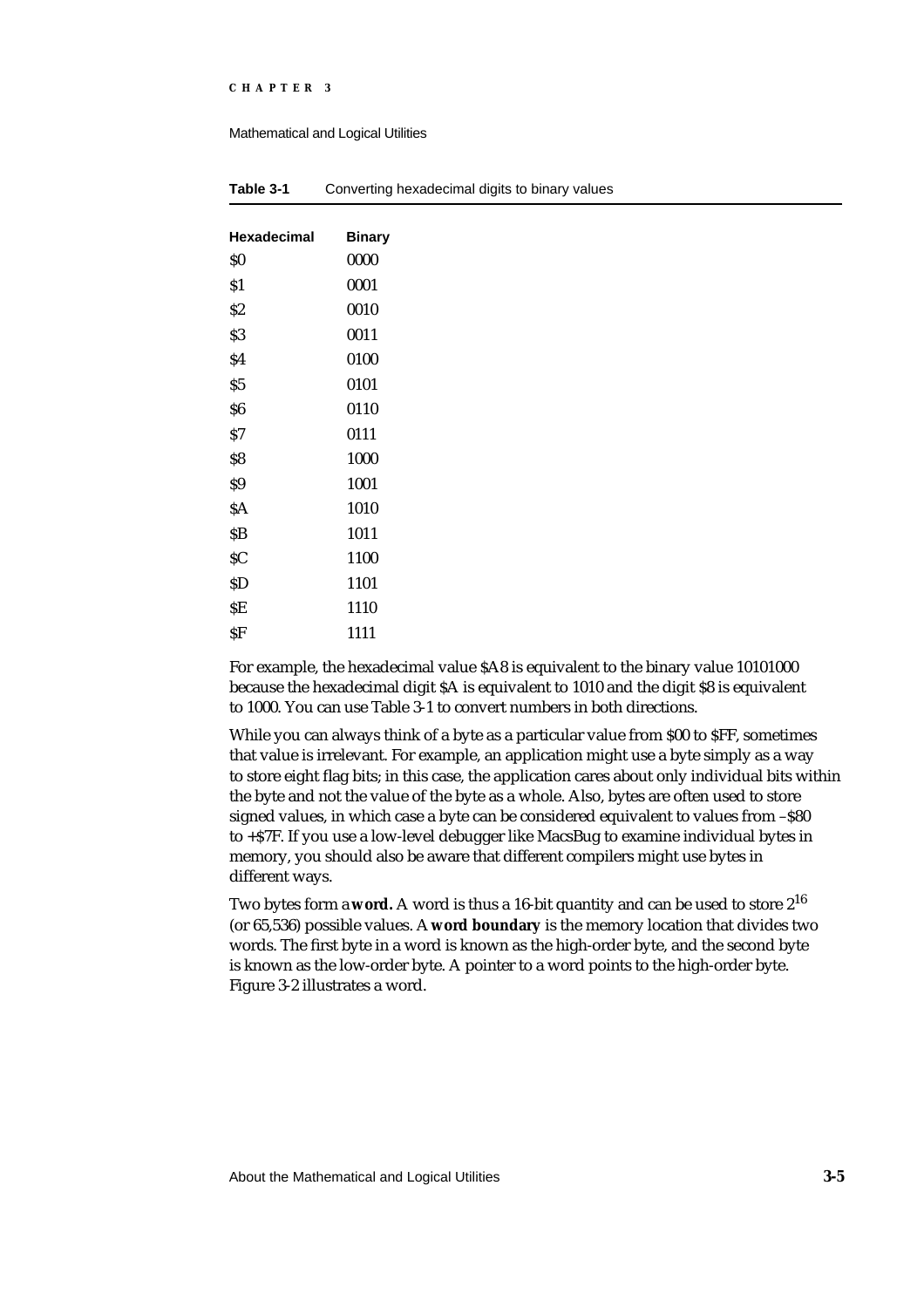```
CHAPTER 3
```
**Figure 3-2** A word set to \$3AD4



In Figure 3-2, the high-order byte is set to \$3A. The low-order byte is set to \$D4. The word thus has the value \$3AD4.

Two words form a **long word.** A long word is thus a 32-bit quantity and can be used to store 232 (or 4,294,967,296) values. A **long-word boundary** is the memory location that divides two long words. A long word consists of a high-order word and a low-order word, as illustrated in Figure 3-3.





In Figure 3-3, the high-order word is set to \$C24D. The low-order word is set to \$AF2F. The long word thus has the value \$C24DAF2F.

Variables of type Integer are signed words, and variables of type LongInt are signed long words. On current versions of the Operating System, a memory address is stored using all 32 bits of a long word.

Typically, Macintosh compilers align all values on word boundaries (and in some cases on long-word boundaries). This means that when you declare a variable of type Byte in Pascal, the compiler is in fact likely to allocate 2 bytes of memory to store the byte; the extra byte is called a **pad byte.** In this case, when you attempt to test bits in a byte you have allocated, the compiler might test the corresponding bit in the wrong byte.

In Pascal, there are two easy ways to avoid this problem. One is to aggregate variables of type Boolean and of type Byte in a packed record. In this case, as long as the packed record's size is a number of bytes that is a multiple of 4, no pad bytes are added. The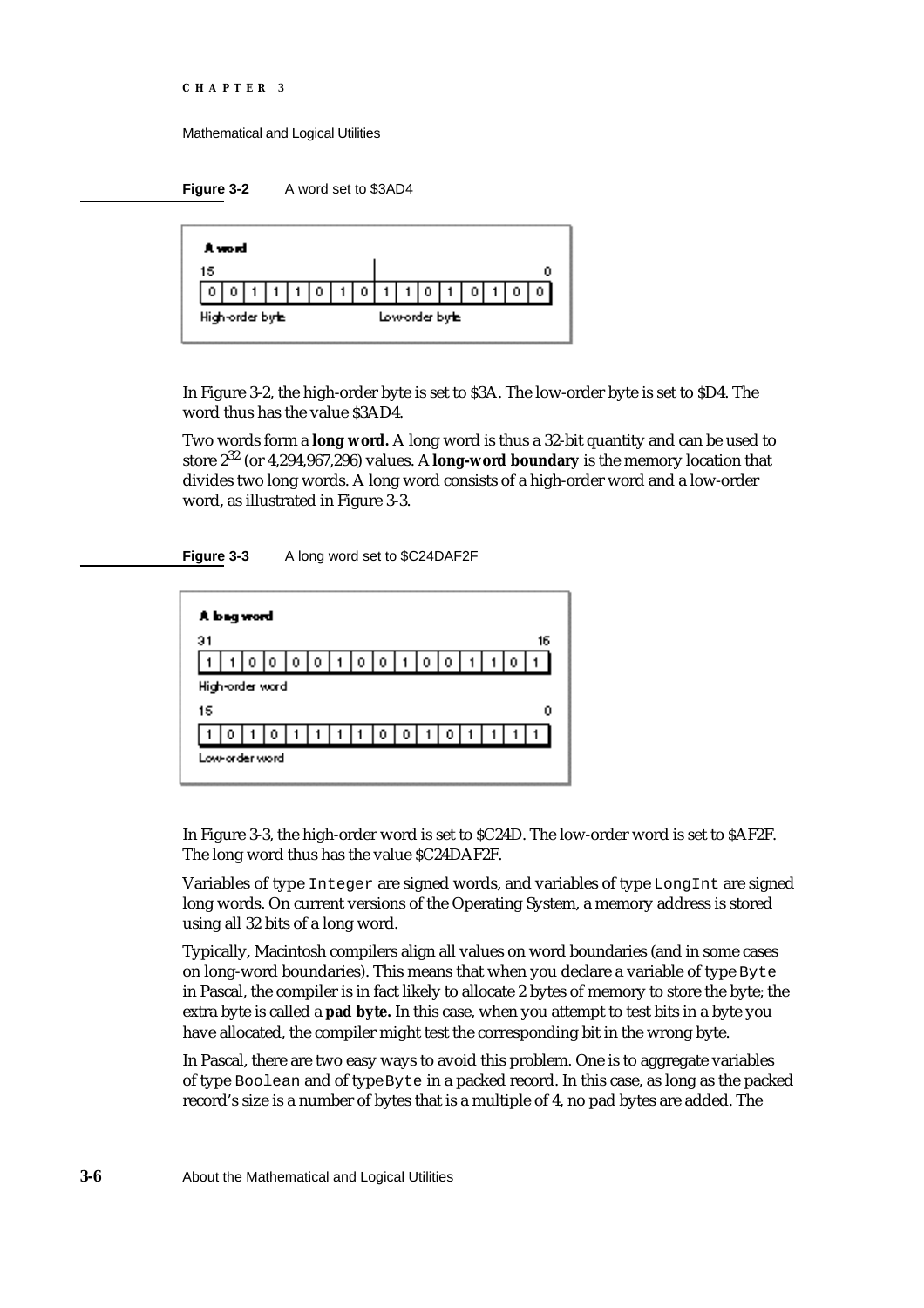Mathematical and Logical Utilities

second technique is, for variables in which you wish to test individual bits, to allocate 2 or 4 bytes for the variable (using a variable of type Integer or LongInt, respectively).

## Bit Manipulation and Logical Operations

The Mathematical and Logical Utilities provide a number of routines that provide bit-level and byte-level control over memory, as described in "Performing Low-Level Manipulation of Memory" beginning on page 3-14. Given a pointer and offset, these routines can manipulate any specific bit in a stream of bits.

The BitTst, BitSet, and BitClr routines allow you to test and clear individual bits within a byte. These functions are introduced in "Testing and Manipulating Bits" on page 3-14.

#### **Note**

The BitTst, BitSet, and BitClr routines use a bit-numbering scheme that is opposite that of the MC680x0 microprocessor. This reversed bit-numbering scheme is described in the next section.

The BitAnd, BitOr, BitXor, and BitNot functions allow you to perform logical operations on long words, and the BitShift function allows you to shift the bits in a long word to the right or to the left. These functions are introduced in "Performing Logical Operations on Long Words" on page 3-16.

You might also need to extract one of a long word's words. The HiWord and LoWord functions allow you to do this and are described in "Extracting a Word From a Long Word" on page 3-18. Finally, you might need to set a group of bytes' values directly. The StuffHex procedure enables you to hardcode hexadecimal values to bytes anywhere in memory and is described in "Hardcoding Byte Values" on page 3-19.

## Reversed Bit-Numbering

Three of the routines described in this chapter (the BitTst, BitSet, and BitClr routines) use a bit-numbering scheme that is opposite from that of the bit-numbering scheme used by the MC680x0 microprocessor.

The BitTst, BitSet, and BitClr routines count the bit numbers from left to right. That is, the most significant bit has the bit number 0. The MC680x0 bit number notation counts the bit numbers from right to left. (That is, the most significant bit has the biggest bit number.) Figure 3-1 illustrates these bit-numbering schemes.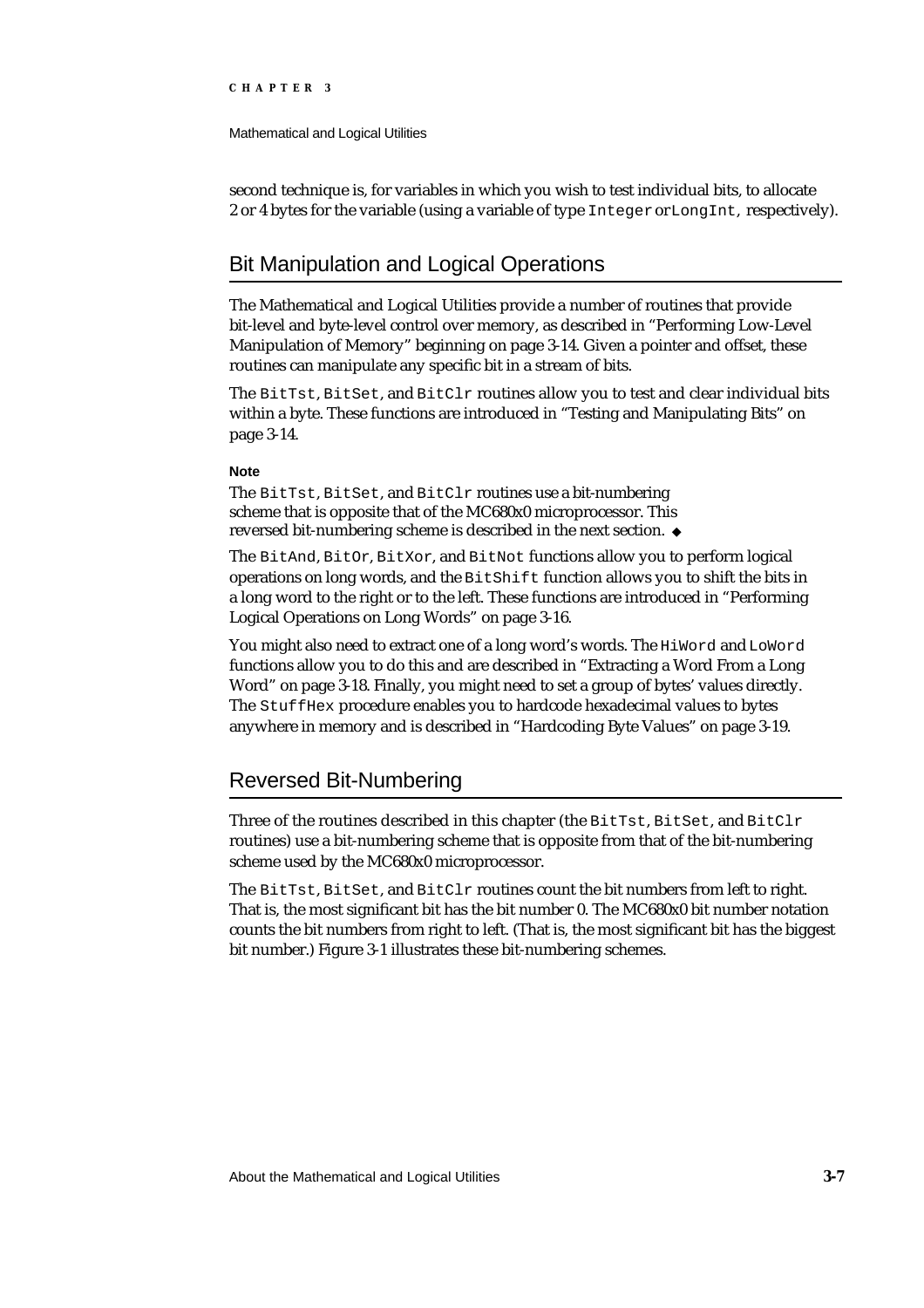```
CHAPTER 3
```
**Figure 3-4** Bit-numbering schemes



When using routines other than the BitTst, BitSet, and BitClr routines or if you are an assembly-language programmer, you should use the MC680x0 bit-numbering scheme.

To convert from MC680x0 bit notation to the scheme described in this section, subtract the MC680x0 bit number from the highest bit number. For example, to clear bit number 3 in a byte, you must clear bit number  $4(7-3=4)$ .

## Data Compression

The Mathematical and Logical Utilities include two procedures, PackBits and UnpackBits, that allow you to provide rudimentary data compression and decompression, respectively. The procedures are not powerful enough to provide effective compression for applications that primarily concern themselves with data compression. Also, if you are compressing sound, image, or video data, the Sound Manager (described in *Inside Macintosh: Sound*) and the Image Compression Manager (described in *Inside Macintosh: QuickTime*) provide far more effective compression algorithms.

You can use the PackBits and UnpackBits procedures to conserve memory both in RAM and on disk. However, because decompressing data is time consuming, typically you compress data using the PackBits procedure before saving a file or resource to disk and decompress data using the UnpackBits procedure after reading the data back from disk. Because the time required for compression and decompression using PackBits and UnpackBits is usually trivial compared to the time it takes to access a typical hard disk, the routines provide a simple, low-overhead way for an application to minimize the size of its data files.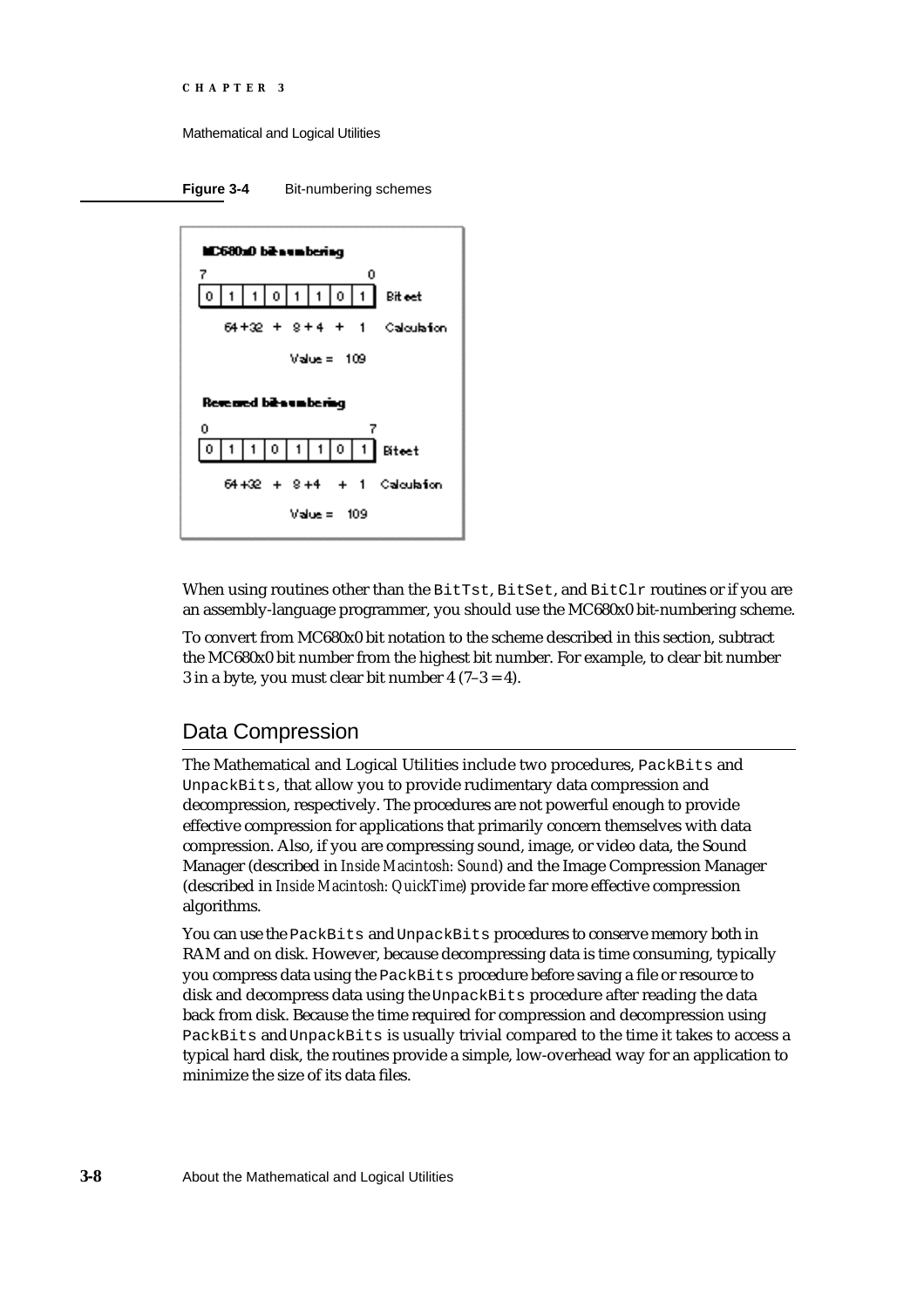#### Mathematical and Logical Utilities

The PackBits procedure is effective when an uncompressed buffer of data is likely to have many consecutive bytes containing the same value. For example, some applications use data structures that include fields that the application reserves for future use. These fields are typically all set to 0. The PackBits procedure senses that there is a long string of consecutive bytes containing the same value and compresses the string of bytes by using 1 byte to indicate that the subsequent compressed byte represents a number of consecutive uncompressed bytes.

PackBits was originally intended as an easy way to compress black-and-white image data, such as MacPaint documents. However, because each pixel of a color picture is typically represented by multiple bytes of data, PackBits is unlikely to provide effective compression for such pictures.

If there is no reason to think that your data format might contain long strings of consecutive bytes, then the PackBits procedure is probably not useful and might even increase the size of your files. The PackBits procedure packs data 127 bytes at a time. If within the 127 bytes there is no series of 3 consecutive bytes containing the same value, then there are no gains to be made from compression. In this case, the PackBits procedure must use an initial byte to specify that the 127 subsequent bytes contain uncompressed data. You can compute the worst-case performance of PackBits (that is, the maximum number of output bytes) by using the following formula:

maxDstBytes := srcBytes + (srcBytes+126) DIV 127;

where maxDstBytes stands for the maximum number of destination bytes and srcBytes stands for the number of bytes in the uncompressed source data.

You can, if desired, pack a buffer of data, and then pack the packed buffer again. However, packing data twice not only is slower than packing data once, but also is likely to result in a larger output buffer than just packing data once. If your application does pack data twice, it should unpack the data twice.

#### **Note**

In current versions of system software, you can request that PackBits pack up to 32,767 bytes. The PackBits procedure then processes the input buffer in 127-byte chunks. In versions of system software prior to version 6.0.2, however, you should pass to PackBits only buffers up to 127 bytes in length.

## Pseudorandom Number Generation

Because digital computers continuously execute instructions, it is impossible for a computer to select a truly random number. To force the computer to output a number, the programmer must create an algorithm, but because algorithms always execute in the same way, the numbers an algorithm produces cannot be truly random. Random numbers are often necessary in software applications, however. For example, an entertainment software application might need to ensure that the user is not faced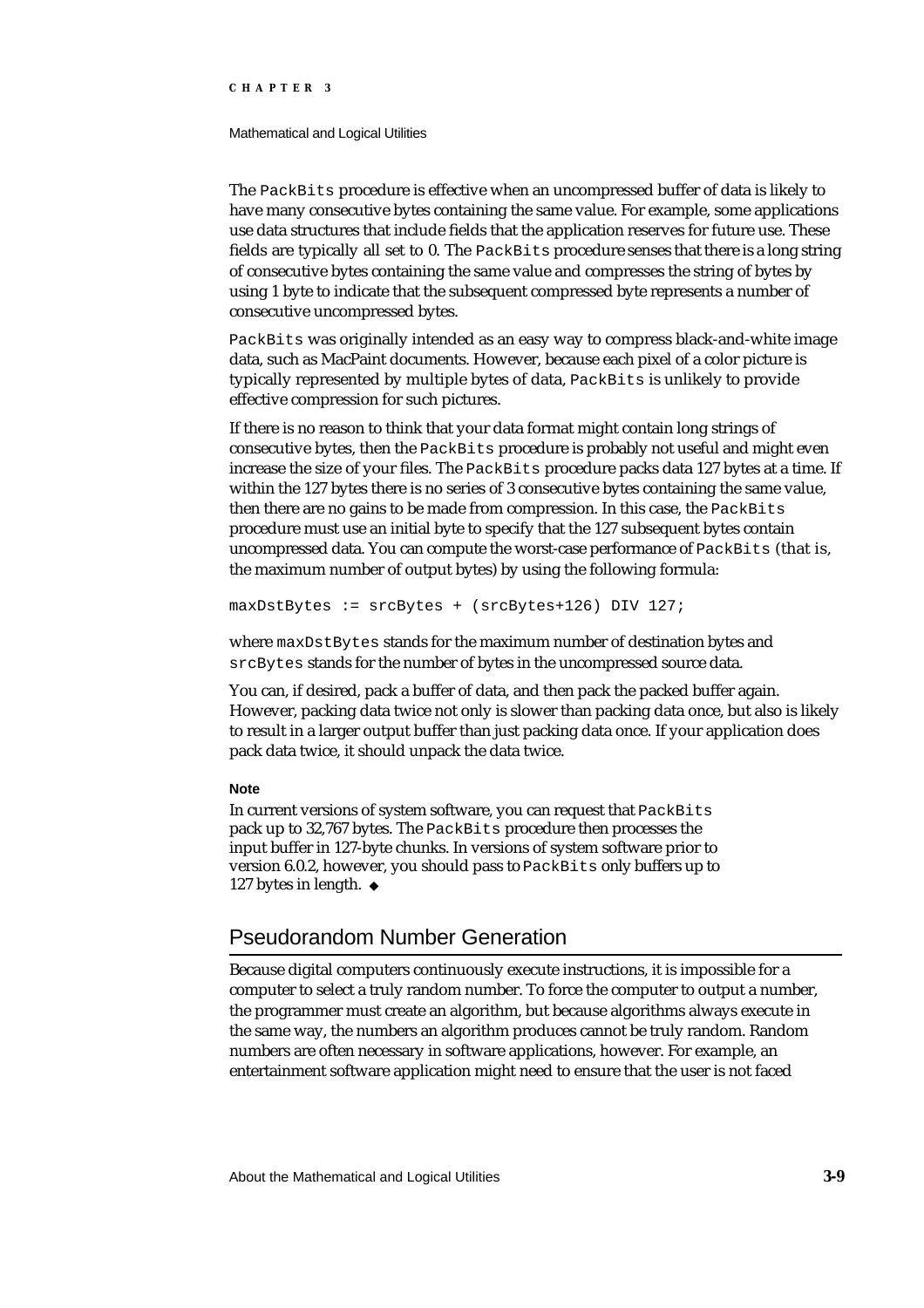#### Mathematical and Logical Utilities

with the exact same game every time. Or a spreadsheet application might offer a randomization function for business users attempting to simulate various possible scenarios.

To get around the impossibility of producing truly random numbers, computer scientists rely on pseudorandom number generation algorithms. These are complex numeric algorithms used to produce a series of numbers. All such series eventually repeat, but typically not until the pseudorandom number generation algorithm has been executed millions or even billions of times. Because the series is generated by an algorithm, it is possible to discern a pattern; given the first few numbers of a series, a clever user might be able to guess the next number. Typically, however, these algorithms are complicated enough to make the numbers appear random, at least to the casual observer.

Of course, because pseudorandom number generation algorithms are algorithms, they produce the same series of numbers every time. However, you can seed the pseudorandom number generator to force it to start somewhere in the middle of the series. By seeding the generator to a constantly changing variable when your application starts up, your application can produce different results each time. The value typically used to seed the pseudo-random number generator is the current date and time. Of course, time isn't random—it moves forward at a constant linear rate—but in the absence of a stopped system clock, the user will never launch your application at the same time twice, so you can be confident that your application will produce different results each time it is executed.

The Macintosh Operating System's pseudorandom number generation algorithm is accessible through the Random function. The Random function returns a pseudorandom integer from –32767 to 32767. The value that the Random function produces depends on the randSeed global variable. The Random function changes randSeed while generating a pseudorandom number, thus enabling a subsequent call to Random to produce the next number in the series. You only need to seed the global variable once, at the start of your program.

The pseudorandom number generation algorithm is designed so that as the number of times Random is executed approaches infinity, the percentage difference in the number of times any two integers in the range –32767 to 32767 are produced approaches 0. Thus, the pseudorandom number generator is said to produce pseudo-random numbers that are uniformly distributed in the range –32767 to 32767.

This chapter does not describe the algorithm that Random uses to generate pseudorandom numbers. While the algorithm is sufficiently complex for most applications, applications that perform mathematical or statistical analysis might require a better pseudo-random number generator. Consult the computer science literature for information on sophisticated pseudorandom number generation algorithms.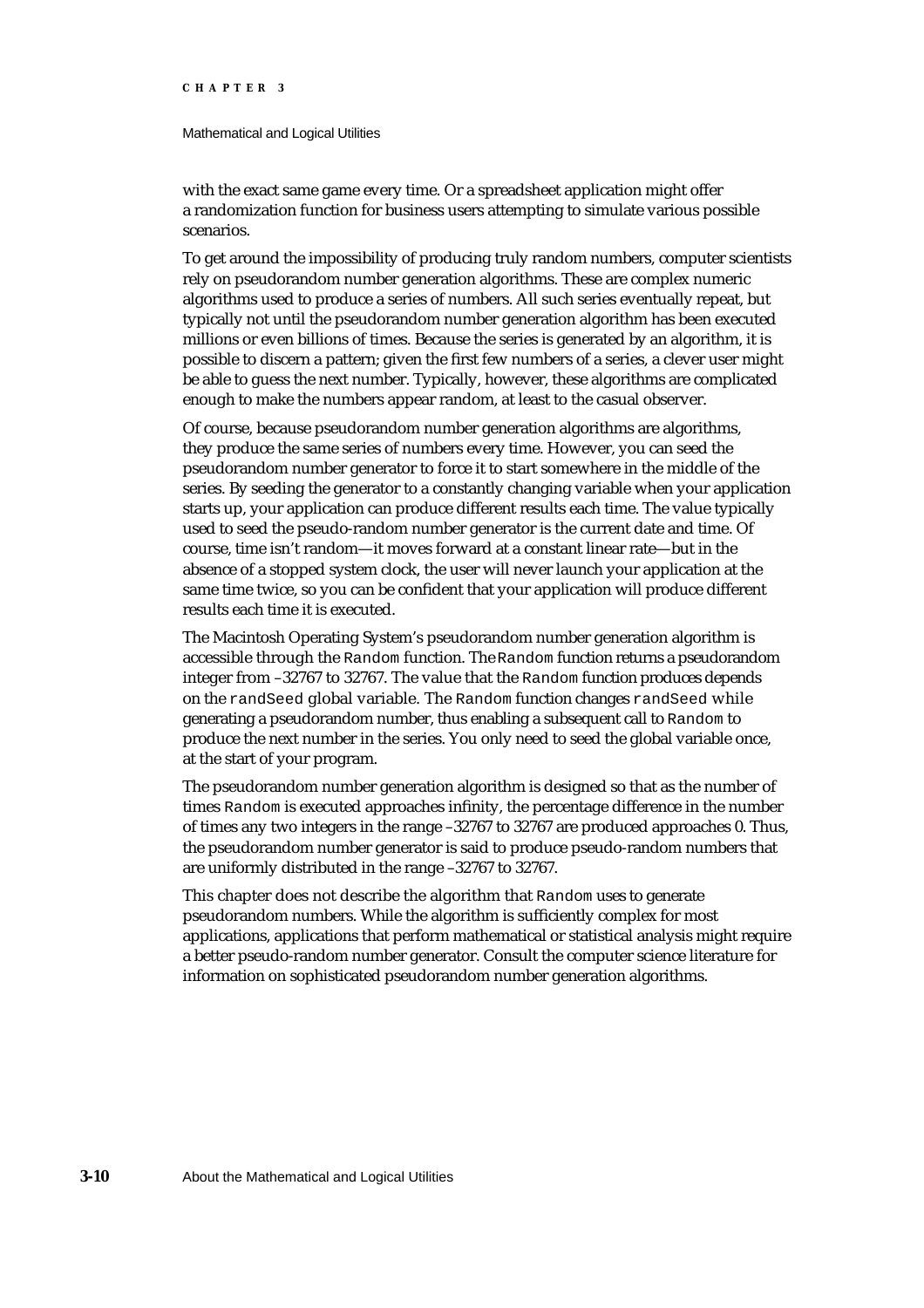Mathematical and Logical Utilities

## Fixed-Point Data Types

The Operating System supports two fixed-point data types, that is, numeric types that consist of integral and fractional components. Depending on the type of information you are representing with a fixed-point data type, these might be better suited for your needs than the types Integer, LongInt, and the many floating-point types supported by the Standard Apple Numerics Environment.

A variable of type Fixed is defined like this:

TYPE

Fixed = LongInt;

A variable of type  $Fixed$  is a 32-bit signed quantity containing an integer part in the high-order word and a fractional part in the low-order word. Figure 3-5 illustrates the format for Fixed.

**Figure 3-5** The Fixed data type



The high-order word consists of the integral component of the fixed-point number, and the low-order word consists of the fractional component of the fixed-point number. Each bit, other than the most significant bit, represents a power of 2, as indicated in Figure 3-5.

Negative numbers of type Fixed are the two's complement; that is, the negative numbers are formed by treating the fixed-point number as a long integer, inverting each bit, and adding 1 to the least significant bit.

The Fract data type is useful for allowing accurate representation of small numbers, that is, numbers between –2 and 2. It is defined just like Fixed:

TYPE Fract =  $LongInt;$ 

Figure 3-6 illustrates the format for Fract.

About the Mathematical and Logical Utilities **3-11**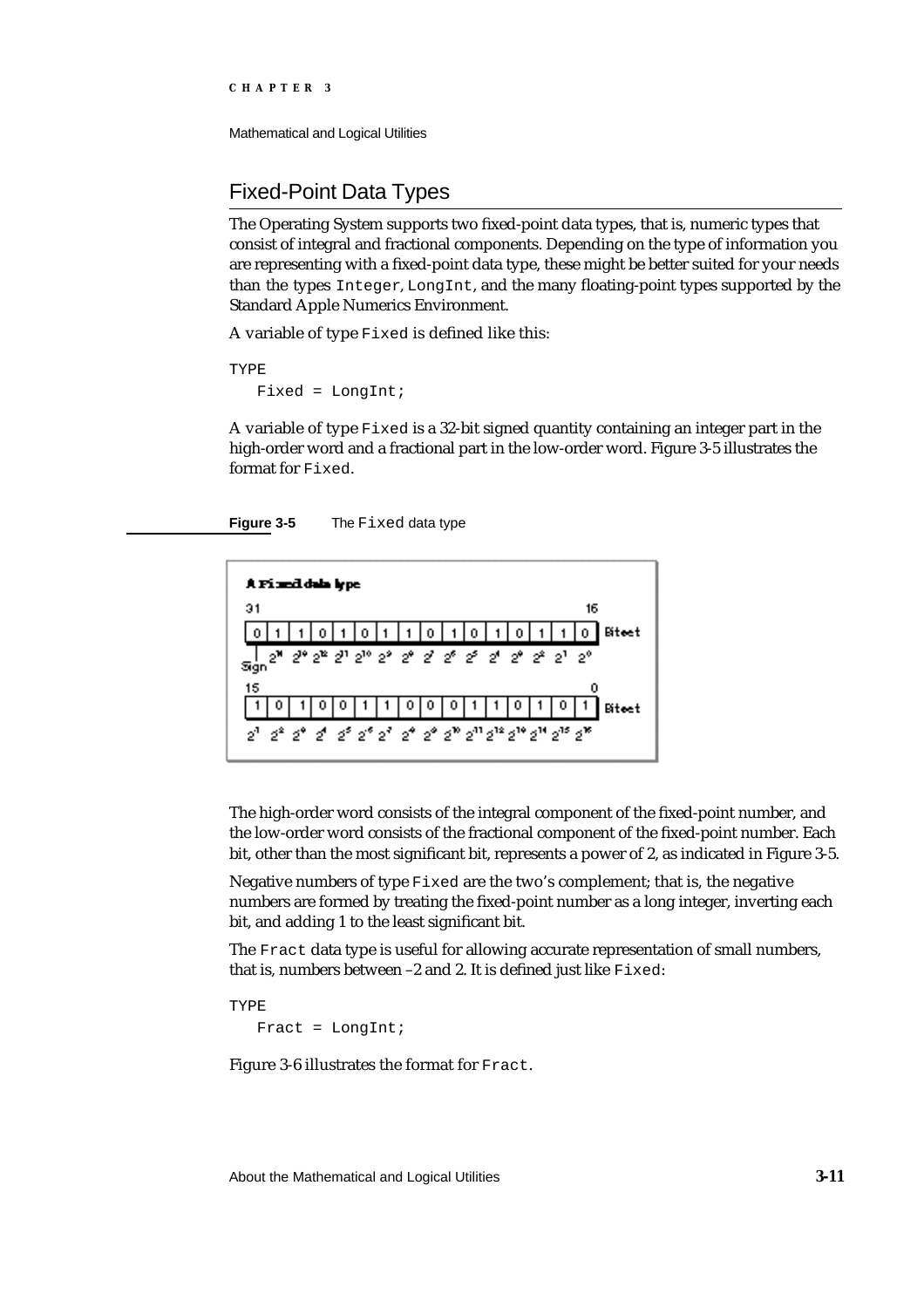



Like a Fixed number, a Fract number is a 32-bit quantity, but its implicit binary point is to the right of bit 30 of the number; that is, a Fract number has 2 integer bits and 30 fraction bits. As with the type Fixed, a number is negated by taking its two's complement. Thus, Fract values range between  $-2$  and  $2 - (2^{-30})$ , inclusive.

All routines that operate on fixed-point numbers handle boundary cases uniformly. Results are rounded by adding half a unit in magnitude in the last place of the stored precision and then chopping toward zero. Overflows are set to the maximum representable value with the correct sign (\$80000000 for negative results and \$7FFFFFFF for positive results). Division by zero results in \$8000000 if the numerator is negative and \$7FFFFFFF otherwise; thus, the special case 0/0 yields \$7FFFFFFF.

## Angle-Slope Conversion

The Mathematical and Logical Utilities provide two functions for applications that need to draw lines at particular angles. For example, a mathematical plotting application might need to draw a 30-degree line. The SlopeFromAngle and AngleFromSlope functions provide simple conversion between slope and angle values. Slopes and angles are defined in such a way as to be convenient to a computer programmer rather than correspond to the conventional mathematical interpretation.

### **Note**

You should not rely on the SlopeFromAngle and AngleFromSlope functions to produce values that will allow you to draw lines at a precise angle on the screen. The functions do not take into account the size of pixels on a screen. If pixels on a screen are not perfect squares, a 30-degree angle might appear to be a different angle to the user.

Since QuickDraw and other computer imaging schemes typically invert the y-axis (making positive down and negative up), the angle-slope conversion routines use this convention as well. Angles are measured clockwise relative to the negative y-axis (that is, relative to 12 o'clock), and are taken MOD 180, so that a 270-degree angle is considered to be equivalent to a 90-degree angle.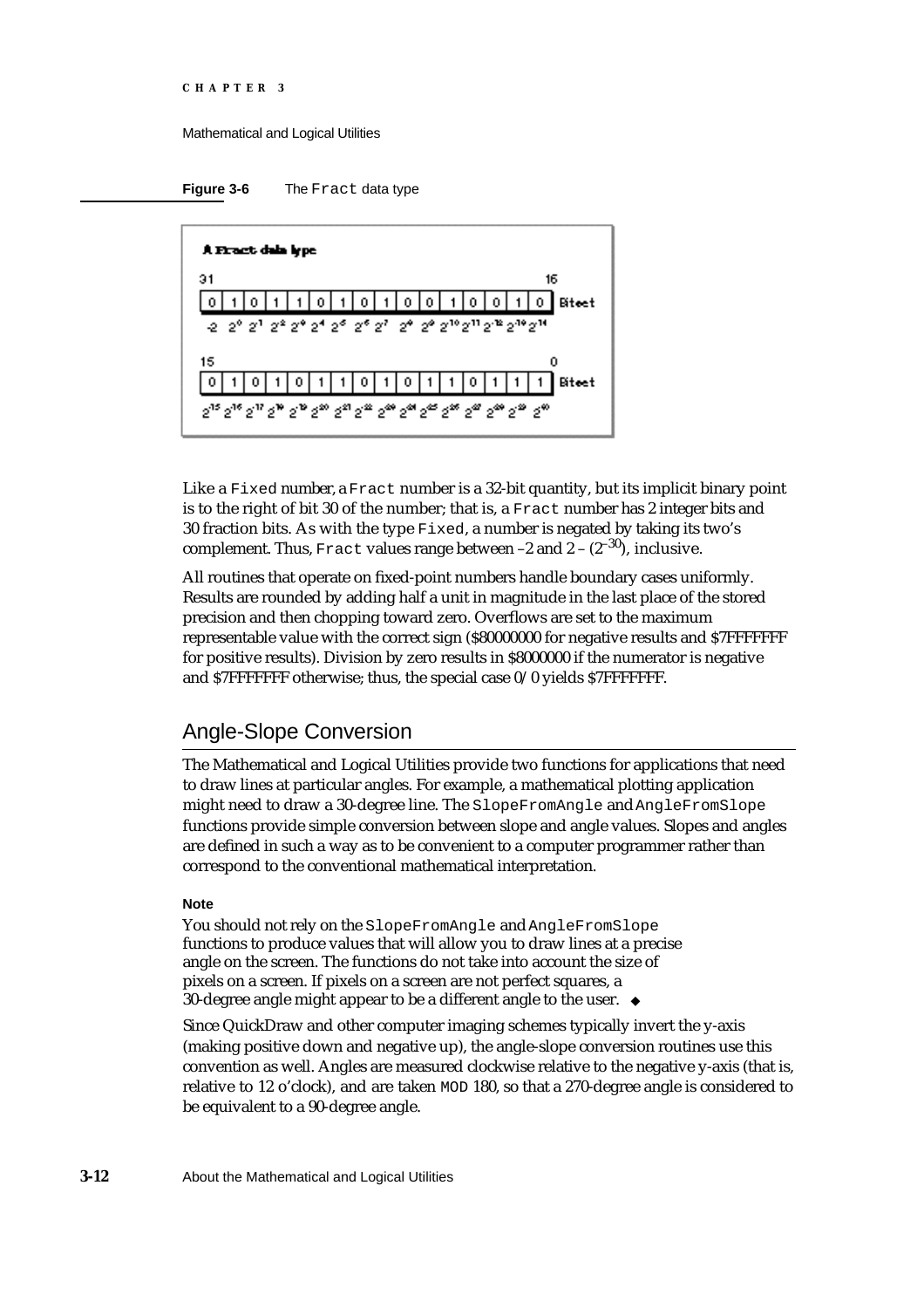#### Mathematical and Logical Utilities

Slopes are defined as  $x/ y$ , the horizontal change divided by the vertical change for any two points on a line with the slope. Note that mathematicians typically measure slopes  $y/x$ . The convention of angle-slope conversion is convenient for applications that plot a number of lines in a graph one horizontal line at a time.

Figure 3-7 shows some equivalencies between angle and slope values for the angle-slope conversion routines.



**Figure 3-7** Some slope and line equivalencies using the conventions of the angle-slope conversion routines

About the Mathematical and Logical Utilities **3-13**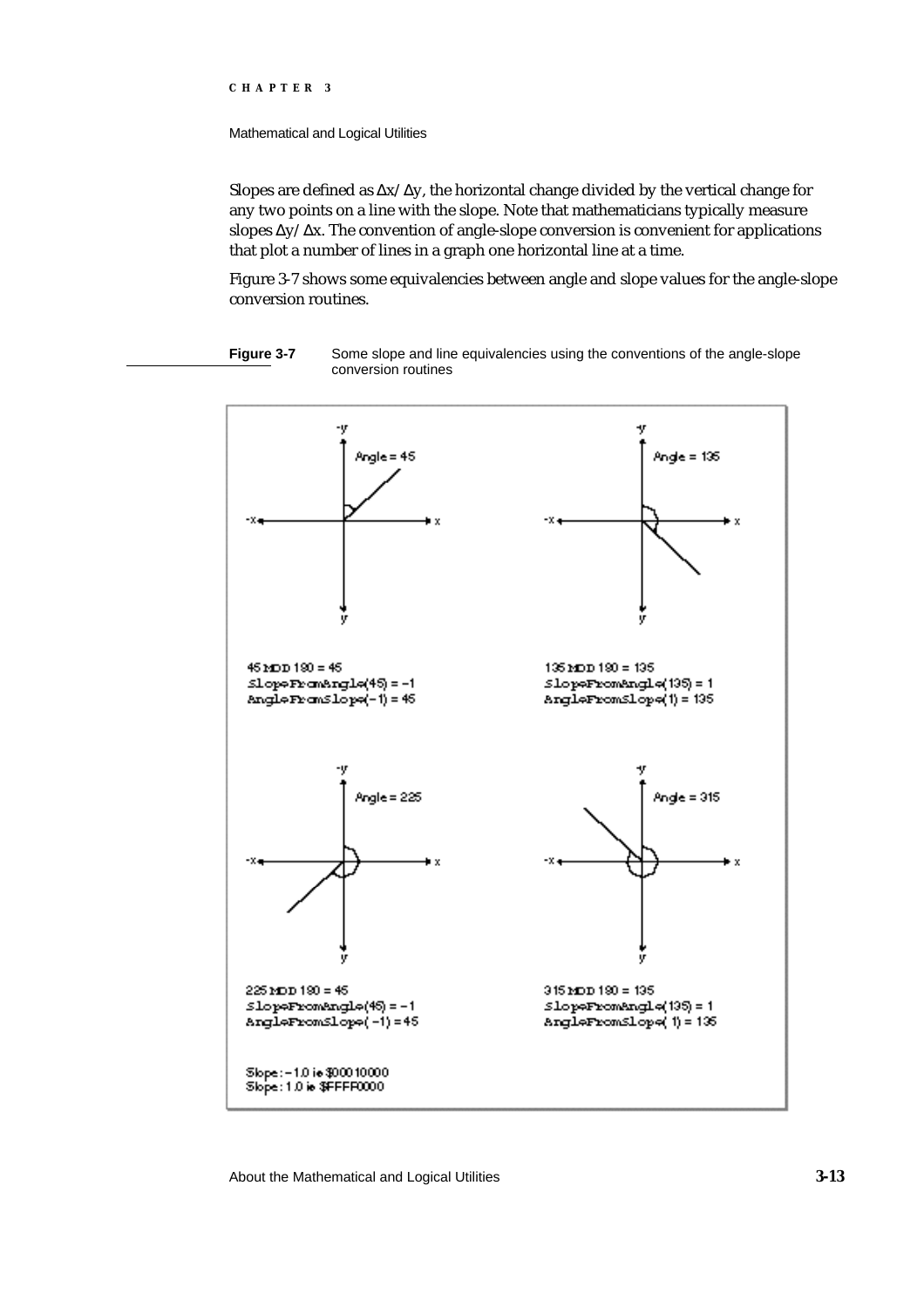Mathematical and Logical Utilities

The AngleFromSlope function is useful primarily only when speed is more important than accuracy because the function might return an angle off by as much as 1 degree from the actual angle. The function returns values between 1 and 180 (inclusive), and thus never returns an angle value between 0 and 1 degrees. If your application is likely to need precise differentiation in angles, you should probably develop alternative routines to handle angle-slope conversions.

SlopeFromAngle(0) is 0, and AngleFromSlope(0) is 180. For all  $x$  except for 0, however,  $AngleFromSlope(SlopeFromAngle(x)) = x$  is true. But the reverse, SlopeFromAngle(AngleFromSlope(x)) =  $x$  is not necessarily true.

## Using the Mathematical and Logical Utilities

This section describes how you can take advantage of the Mathematical and Logical Utilities supported by the Operating System, it describes how you can

- $n_{\text{t}}$  test and set individual bits, perform logical operations on long words, divide a long word into its high word and low word, and set memory values directly.
- n use the PackBits and UnpackBits procedures to compress and decompress data.
- seed the pseudo-random number generator and obtain random integers or long  $n$ integers within a given range.
- perform simple calculations involving fixed-point numbers and convert fixed-point numbers to other numeric types.

## Performing Low-Level Manipulation of Memory

The Mathematical and Logical Utilities provide several routines to perform bit-level and byte-level manipulation of memory. These routines are provided primarily for Pascal programmers. C and assembly-language programmers can use these routines also; however, in general it is easier and more efficient to achieve the same effects as these routines by using built-in C or assembly constructs.

## Testing and Manipulating Bits

The BitTst function lets you test whether a given bit is set. The function requires that you specify a bit through an offset from a pointer. Listing 3-1 is an example of an application-defined function that tests a specified bit.

**Listing 3-1** Testing bits

```
FUNCTION MyTestBit (bytePtr: Ptr; bitNum: LongInt): Boolean;
BEGIN
  MyTestBit := BitTst(bytePtr, bitNum);
END;
```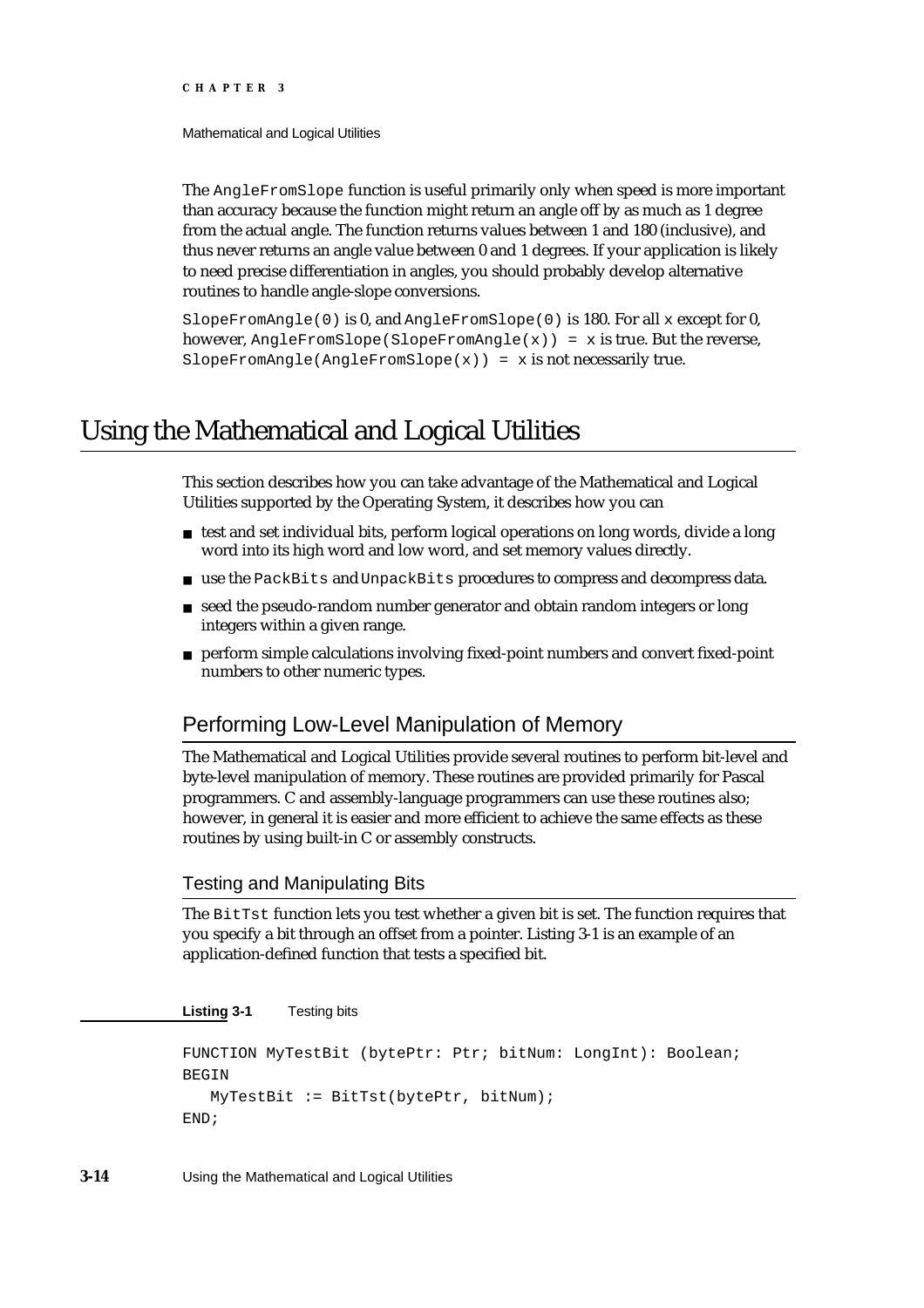Mathematical and Logical Utilities

The bytePtr parameter specifies a pointer to a byte in memory. The  $\text{bitNum}$  parameter specifies the number of the bit to be tested as an offset from bytePtr. For example, you can use the application-defined function MyTestBit to test specific bits of the word specified in Figure 3-8.

**Figure 3-8** A sample word (in MC680x0 notation)



Using the word in Figure 3-8, the call  $B$ itTst(myPtr, 0) returns FALSE because bit number 0 in the first byte is not set. But the call BitTst(myPtr, 11) returns TRUE because bit number 3 in the second byte is set.

When using the BitTst function, be sure to specify bits as positive offsets from the high-order bit rather than using the normal MC680x0 notation (see "Reversed Bit-Numbering" on page 3-7). Listing 3-2 illustrates a use of the  $BitTest$  function in conjunction with a bit traditionally identified with MC680x0 notation.

Listing 3-2 Determining whether a handle is purgeable using the BitTst function

```
FUNCTION MyHandleIsPurgeable (myHandle: Handle): Boolean;
CONST
   kMyBitNum68000 = 6;
VAR
   propertiesByte: SignedByte;
BEGIN
   propertiesByte := HGetState(myHandle);
   MyHandleIsPurgeable := BitTst(@propertiesByte,
                                  7 - kMyBitNum68000);
END;
```
The MyHandleIsPurgeable function defined in Listing 3-2 determines whether a handle references a relocatable block by examining the properties byte for that handle. The purgeable bit is, in MC680x0 notation, bit number 6 of the properties byte; because BitTst uses reverse numbering, so bit number  $7 - 6 = 1$  is tested.

The BitSet and BitClr procedures require that you specify bits using the same scheme as with the BitTst procedure (see "Reversed Bit-Numbering" on page 3-7). The BitSet procedure sets a bit (that is, sets its value to 1), while  $BitCLr$  clears a bit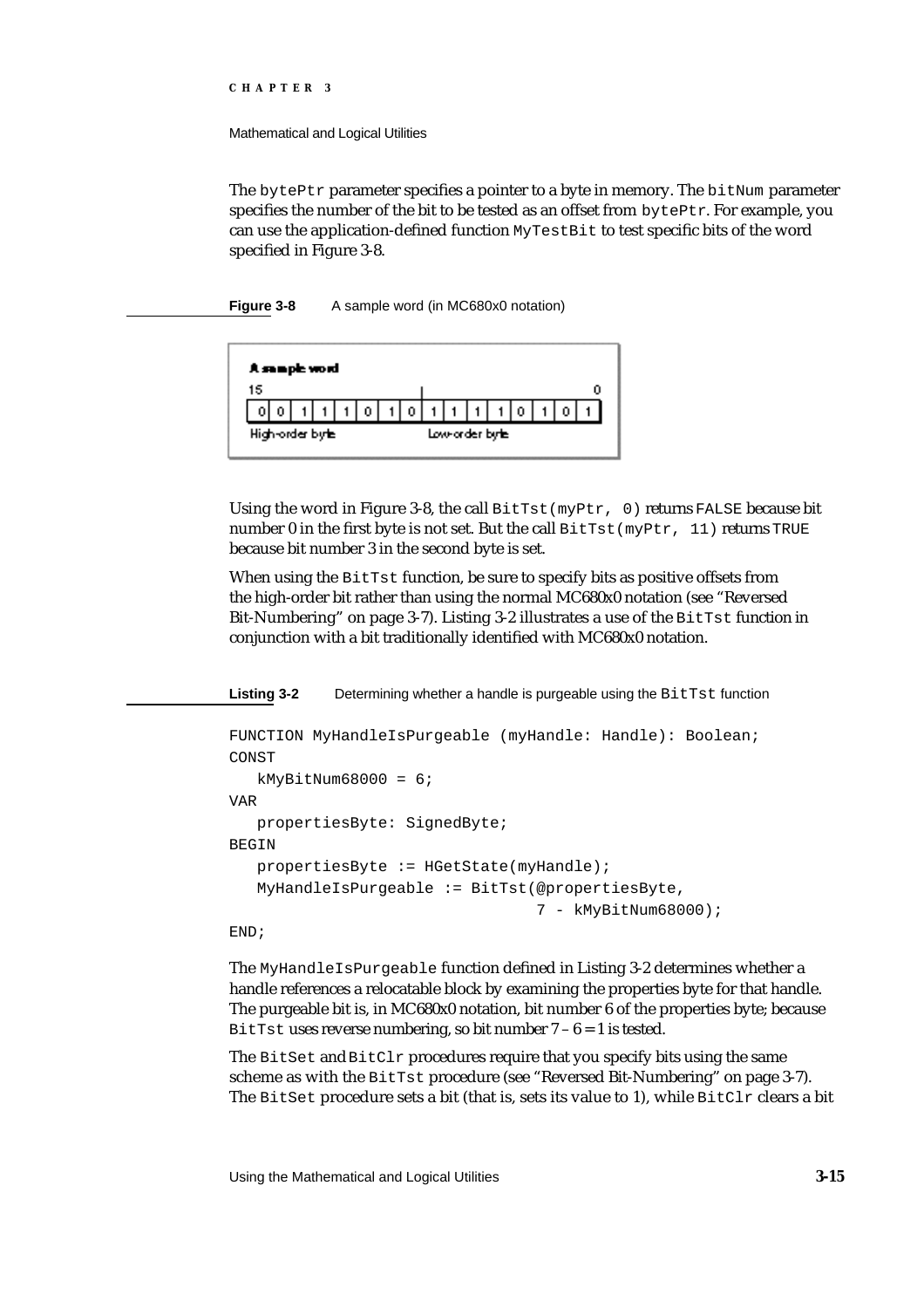Mathematical and Logical Utilities

(that is, sets its value to 0). For example, if you issue the following two calls to the BitSet procedure

BitSet(bytePtr, 5); BitClr(bytePtr, 7);

bit 5 (using the reversed bit-numbering scheme) of the byte in memory pointed to by the bytePtr parameter is set to 1, and bit 7 (using reversed bit-numbering) of the same byte is cleared.

#### **Note**

In C, you can test bits by using the  $\&$  operator. You can set and clear bits by using the  $| =$  and  $\& =$  operators, respectively. In all three cases, one operand should be the byte (or word or long word you wish to manipulate), and the other should be a value in which only the relevant bit is set or cleared. Many Pascal compilers also support built-in operations that accomplish these tasks efficiently. Note that C uses the MC680x0 bit-numbering scheme (normal bit-numbering).

#### Performing Logical Operations on Long Words

The Macintosh Operating System provides routines that allow you to perform basic bitwise logical operations, including the AND, OR, and XOR operations on long words. Each of the functions takes two long integers as parameters and returns another long integer. You can use these functions on other 32-bit data types, as long as you cast values to LongInt as required by your compiler. The functions that perform the AND, OR, and XOR operations are BitAnd, BitOr, and BitXor respectively. Figure 3-9 illustrates these functions.

**Figure 3-9** The BitAnd, BitOr, and BitXor functions

| BitAnd<br>Reault | 11110000111100001010111100101111<br>111100000000111111111111<br>1001011<br>111100000000000001010111100101111 |           |
|------------------|--------------------------------------------------------------------------------------------------------------|-----------|
| <b>BitOr</b>     | 11110000111100001010111100101111<br>1111000000001111111<br>1.<br>-1<br>11<br>100101                          |           |
| Reault           | 111100001111111111111111100101111                                                                            |           |
| <b>BitXor</b>    | 11110000000011111111111                                                                                      | 100101111 |
| Reault           | 11110101000000000000<br>00000000111                                                                          |           |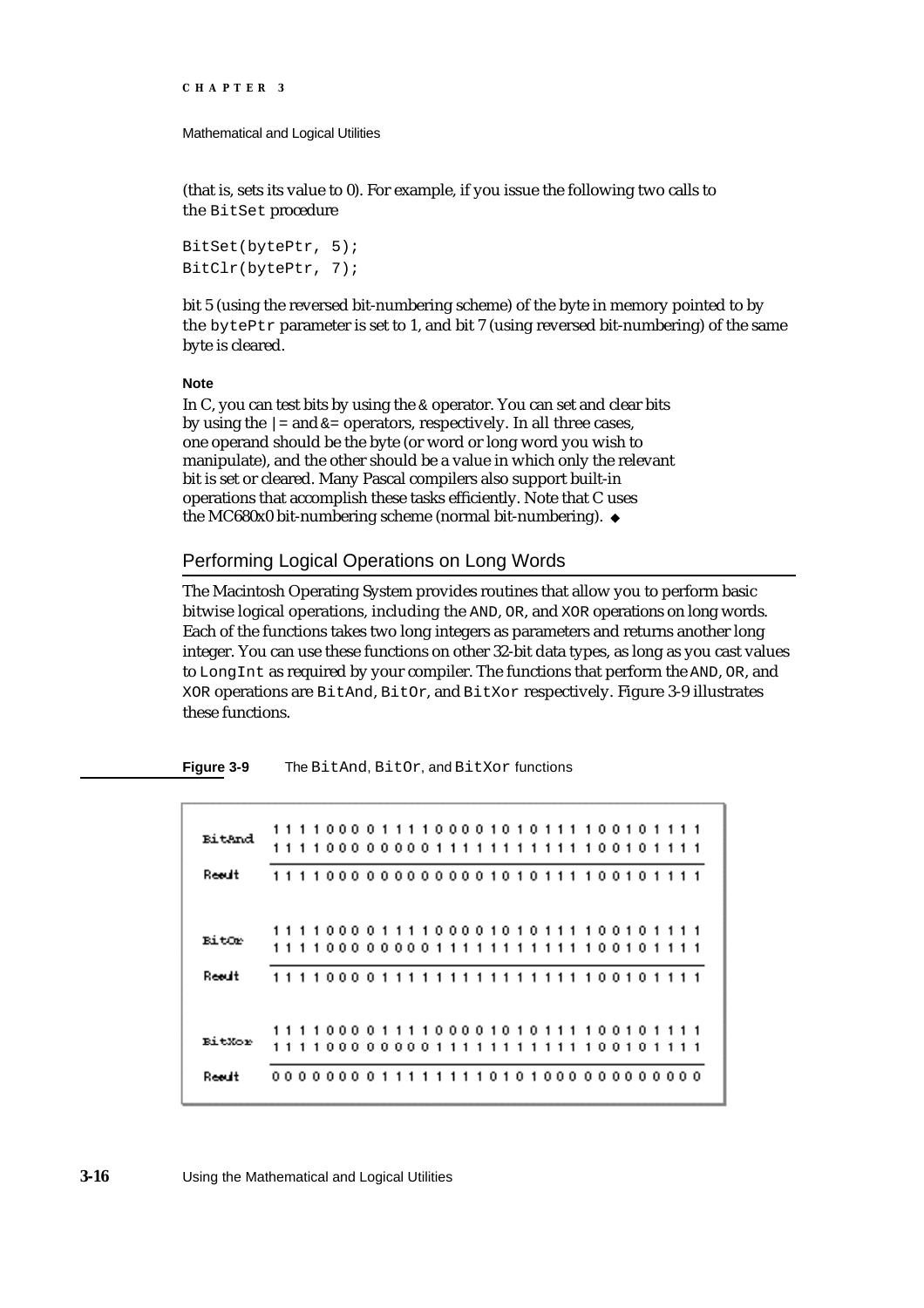Mathematical and Logical Utilities

As shown in Figure 3-9, the BitAnd function returns a long word in which each bit is set if and only if the corresponding bit is set in both long words passed in. The  $BitOr$ function returns a long word in which each bit is set if and only if the corresponding bit is set in either long word passed in. The  $BitXor$  function returns a long word in which each bit is set if and only if one but not both of the corresponding bits in the long words passed in is set.

#### **Note**

In C, you can achieve the same effects as the BitAnd, BitOr, and BitXor functions by using the  $\alpha$ ,  $\alpha$ , and  $\gamma$  operators, respectively, in conjunction with the = assignment operator. Many Pascal compilers also support built-in operations that accomplish these tasks more efficiently. u

A common use of the BitAnd function is to mask out certain bytes within a long word (that is, clear all bits in those bytes). For example, to mask out the second byte of a long word stored in a variable value, you could write the following code:

value := BitAnd(value, \$FF00FFFF);

The Macintosh Operating System also offers two bit-manipulation routines that simulate unary operators, the BitNot and the BitShift functions, which perform the NOT operation and bit-shifting, respectively. You specify the long integer on which to perform the operation as a parameter to the BitNot and BitShift functions. In addition, you specify how to shift the bits as a parameter to the BitShift function.

Figure 3-10 illustrates BitNot and BitShift.

**Figure 3-10** The BitNot and BitShift functions

| <b>BitNot</b>       |  |      |  | 01111111100000000111111110101110                                |  |  |  |  |  |  |  |  |  |  |  |  |
|---------------------|--|------|--|-----------------------------------------------------------------|--|--|--|--|--|--|--|--|--|--|--|--|
| Reault              |  |      |  | 1000000000111111110000000001010101                              |  |  |  |  |  |  |  |  |  |  |  |  |
| BitShift<br>≬efb    |  |      |  | 0 1 1 1 1 1 1 1 1 0 0 0 0 0 0 0 0 1 1 1 1 1 1 1 1 0 1 0 1 1 1 0 |  |  |  |  |  |  |  |  |  |  |  |  |
| Reault              |  | 1111 |  | 111000000001111111101011100                                     |  |  |  |  |  |  |  |  |  |  |  |  |
| BitShift<br>(right) |  |      |  | 011111111000000001111111101011110                               |  |  |  |  |  |  |  |  |  |  |  |  |
| Reault              |  | 0011 |  | 11111000000001111111101011                                      |  |  |  |  |  |  |  |  |  |  |  |  |

Using the Mathematical and Logical Utilities **3-17**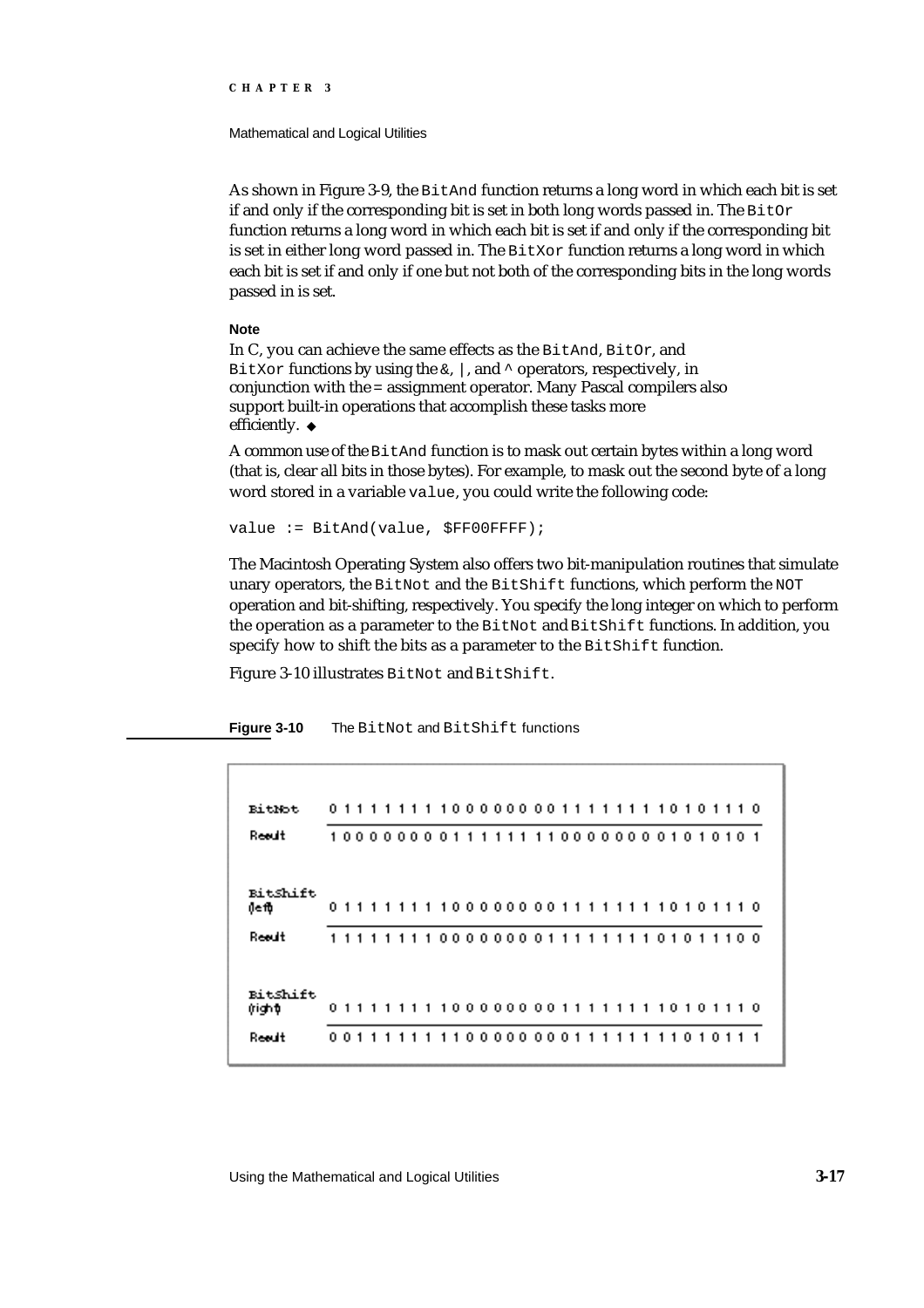#### Mathematical and Logical Utilities

As shown in Figure 3-10, the BitNot function returns a long word in which each bit is set if and only if the corresponding bit in the long word passed in is not set. The BitShift function shifts bits—to the left if the count parameter is greater than 0 and to the right if the count parameter is less than 0. (Shifting to the left means shifting towards the high-order bit.) When shifting count bits to the left, the count low-order bits are set to 0; when shifting count bits to the right, the count high-order bits are set to 0.

#### **Note**

In C, you can achieve the same effect as the BitNot function more efficiently by using the ^ operator on the value whose bits are to be inverted and the value \$FFFFFFFF. You can achieve the same effect as the BitShift function more efficiently by using the >> operator for shifting to the right and the << operator for shifting to the left. Many Pascal compilers support built-in operations that accomplish these tasks efficiently. u

### Extracting a Word From a Long Word

Often a long word stored as a variable of type LongInt is used to hold two different pieces of information in its two different words. For example, when a disk-inserted event occurs, the message field of the event record contains the drive number in the low-order word and a result code in the high-order word. To access these two types of information, you can use the HiWord and LoWord functions. For example:

VAR

```
x: LongInt;
high, low: Integer;
high := HiWord(x);
low := Loword(x);
```
The HiWord function returns the high-order word of the long word passed in, and the LoWord function returns the low-order word of the long word passed in. You can use these functions with types other than LongInt and Integer, as long as they are 4 bytes and 2 bytes, respectively, and, if you are using Pascal, you cast the quantities to the correct types.

The Operating System does not provide any routines that allow you to set the high-order or low-order words of a long integer. It might seem that you could set the low-order word by calling the BitAnd function with the original long integer and the low-order word as parameters, and set the high-order word by calling BitAnd with the original long integer and the high-order word shifted left 16 bytes as parameters. The problem with this approach is that when you pass an integer variable to BitAnd, the compiler automatically casts the variable to a long integer. But for both integers and long integers, it is the leftmost byte that indicates the sign of the number. So when a negative integer is cast to a long integer, the low-order word of the long integer is not equal to the original integer.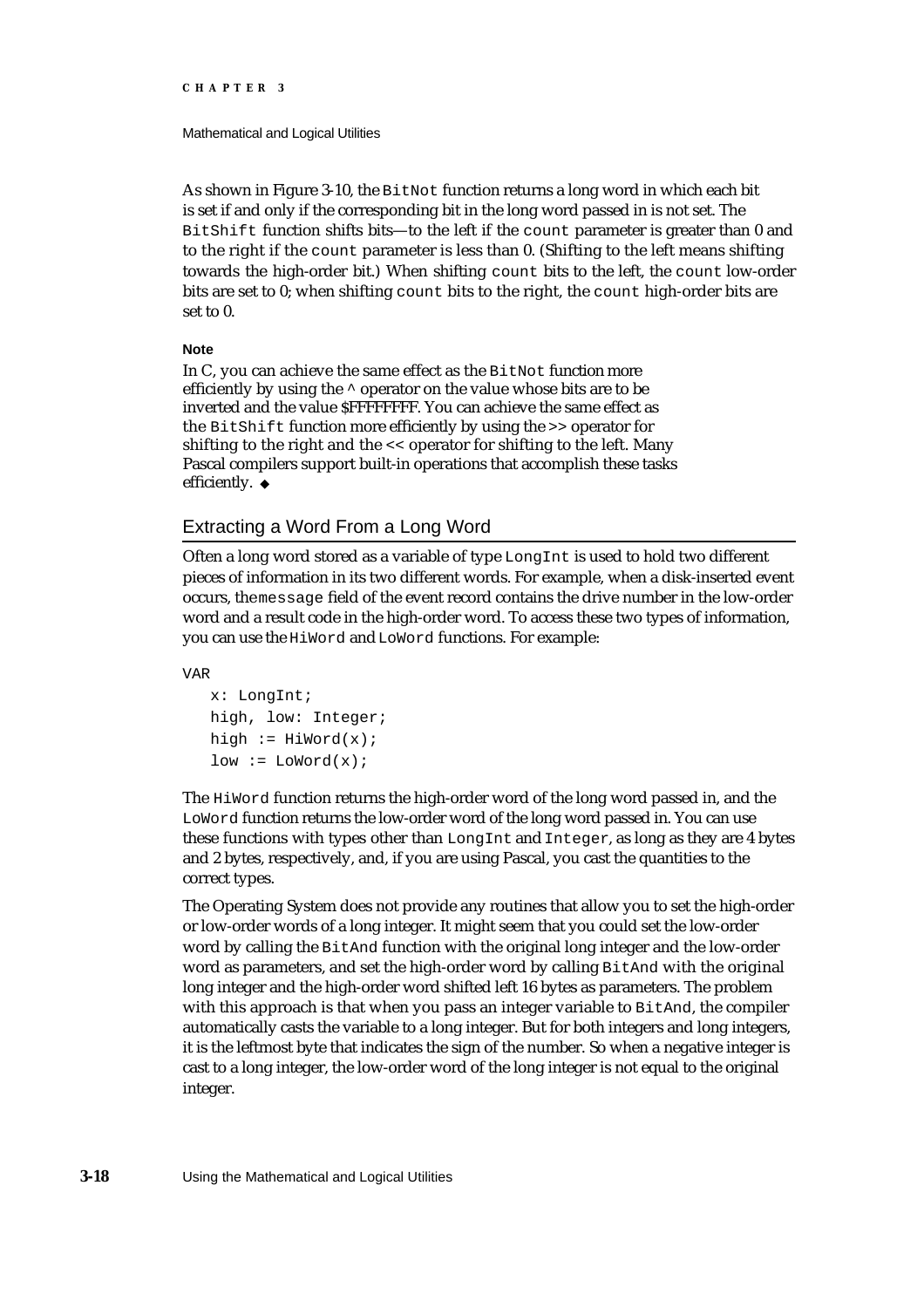Mathematical and Logical Utilities

However, you can use the Memory Manager's BlockMove procedure to directly copy the bytes of a word to the high-order or low-order word of a long word. See *Inside Macintosh: Memory* for more information. Or, if you wish to set both the high-order word and the low-order word of a long integer at once, you can define the following type:

```
TYPE MyLongWordType = 
PACKED RECORD
  myHiWord: Integer; {high-order word}
  myLoWord: Integer; {low-order word}
END;
```
Then you can define a variable of this type and set the high-word and low-word fields. By casting a long integer to MyLongWordType, you could also extract a word from a long word more efficiently than you can using the HiWord and LoWord functions.

#### Hardcoding Byte Values

Occasionally, you might need to set a group of bytes in memory to specific hexadecimal values. For example, suppose your application uses a data structure with a 16-byte flags field and you wish to initialize each of the bytes in the flags field to particular values. While there are a number of ways that you might do this, the StuffHex procedure provides a simple, though usually inefficient, option.

You provide a pointer to any data structure in memory, and a string of hexadecimal digits as parameters to the StuffHex procedure. For example:

```
StuffHex(@x, 'D34E0F29');
```
Of course, it would in this case be just as easy—and more efficient—to write the following code:

```
x := $D34E0F29;
```
The StuffHex procedure is perhaps most useful when you wish to assign a large or odd number of bytes or set the values of particular bytes within a variable. For example, to set the low-order word of a long integer  $\times$  to \$64B5, you could use the following code:

```
StuffHex(Ptr(ORD4(@x) + 2), '64B5');
```
You could use this code rather than use the techniques described in the previous section, "Extracting a Word From a Long Word."

Note that Ptr and ORD4 are used here simply to satisfy Pascal type-casting rules.

The StuffHex procedure might also be useful if you are developing a calculator or other application that allows users to enter hexadecimal values directly.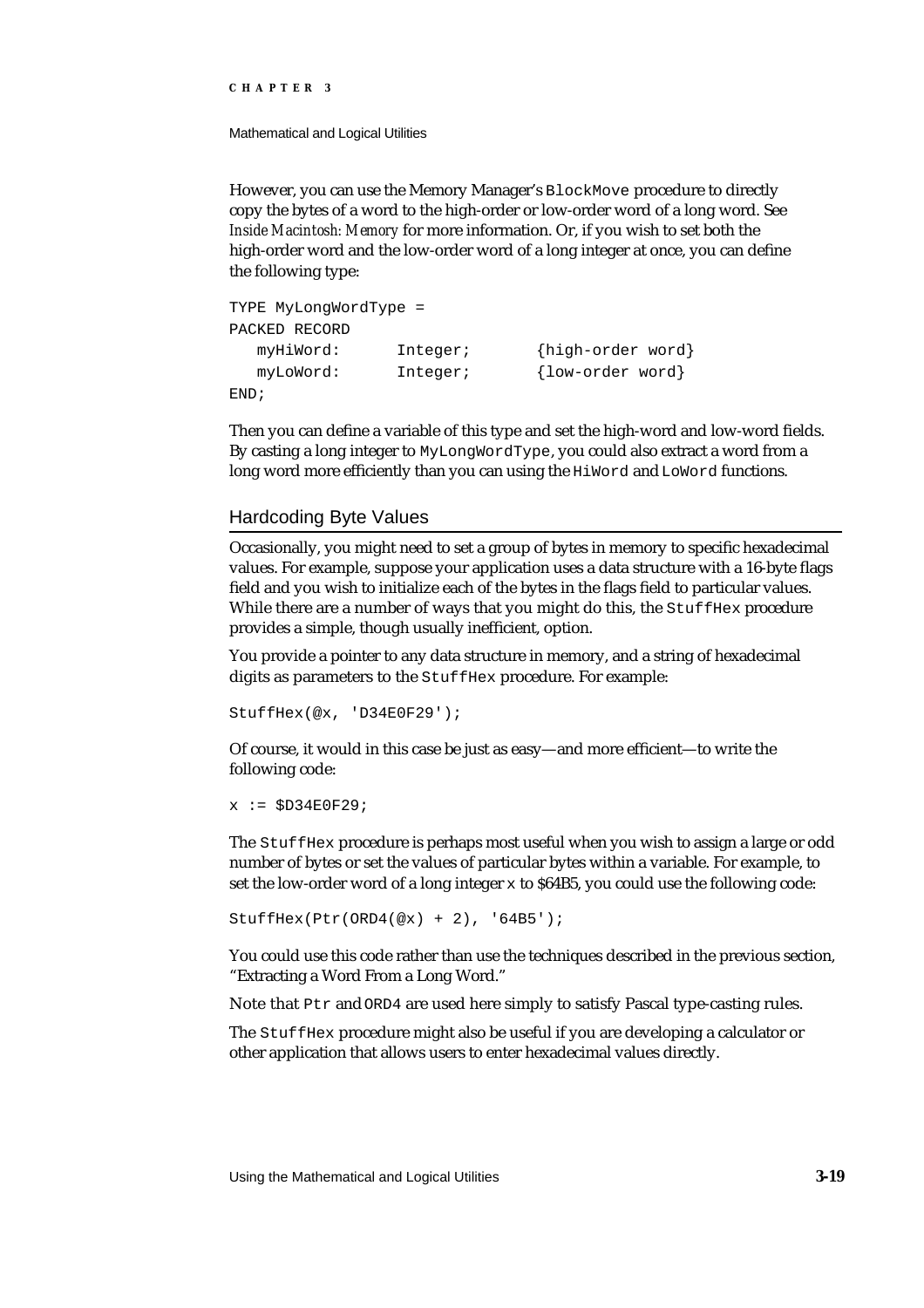## Compressing Data

The PackBits and UnpackBits procedures, introduced in "Data Compression" on page 3-8, allow you to compress (or decompress) data stored in RAM. Typically, you use PackBits before writing data to disk and UnpackBits immediately after writing data from disk.

Both procedures require that you pass in the  $\text{srcPtr}$  and  $\text{dstPtr}$  parameters values that point to the beginning of the source buffer and the destination buffer, respectively. The PackBits procedure compresses the data in the source buffer and stores the result in the destination buffer; the UnpackBits procedure decompresses the data in the source buffer and stores the result in the destination buffer. You must also pass to the PackBits procedure and the UnpackBits procedure a value that specifies the size of the original, uncompressed data. Because you must pass this information to UnpackBits, you typically use these procedures only to compress a data structure with a fixed size, so that this size can be passed as a parameter to PackBits.

Your application is responsible for allocating memory for both the source and the destination buffers. When PackBits and UnpackBits complete operation, the srcPtr and dstPtr parameter are incremented so that srcPtr points to the memory immediately following the source bytes, and dstPtr points to the data immediately following the destination bytes. This feature was originally designed to allow you to pack large buffers of data at once in chunks, although PackBits can automatically chunk large data buffers in versions of system software 6.0.2 and later. In any case, your application must store copies of srcPtr and dstPtr to access the start of the source or destination buffer after calling PackBits or UnpackBits.

One use of the compression routines might be to compress resources in your application's resource fork. Many types of resources can be made significantly smaller by compression. Listing 3-3 shows how you can pack data stored in a handle to a specified resource.

#### **Listing 3-3** Packing data to a resource

|                |                                       | PROCEDURE MyAddPackedResource (srcData: Handle; theType: ResType; |
|----------------|---------------------------------------|-------------------------------------------------------------------|
|                |                                       | the ID: Integer; name: Str255);                                   |
| VAR            |                                       |                                                                   |
| srcBytes:      | Integer;                              | {bytes of unpacked data}                                          |
| maxDstBytes:   | LongInt;                              | {maximum length of packed data}                                   |
| dstData:       | Handle;                               | ${packed data}$                                                   |
| srcPtr:        | Ptri                                  | {pointer to unpacked data}                                        |
| dstPtr:        | Ptr:                                  | {pointer to packed data}                                          |
| srcProperties: | SignedByte;                           | {properties of source handle}                                     |
| BEGIN          |                                       |                                                                   |
|                | $srcBytes := GetHandlesize(srcData);$ | {find size of source}                                             |
|                |                                       | $\{cal$                                                           |
|                |                                       | size of packed data}                                              |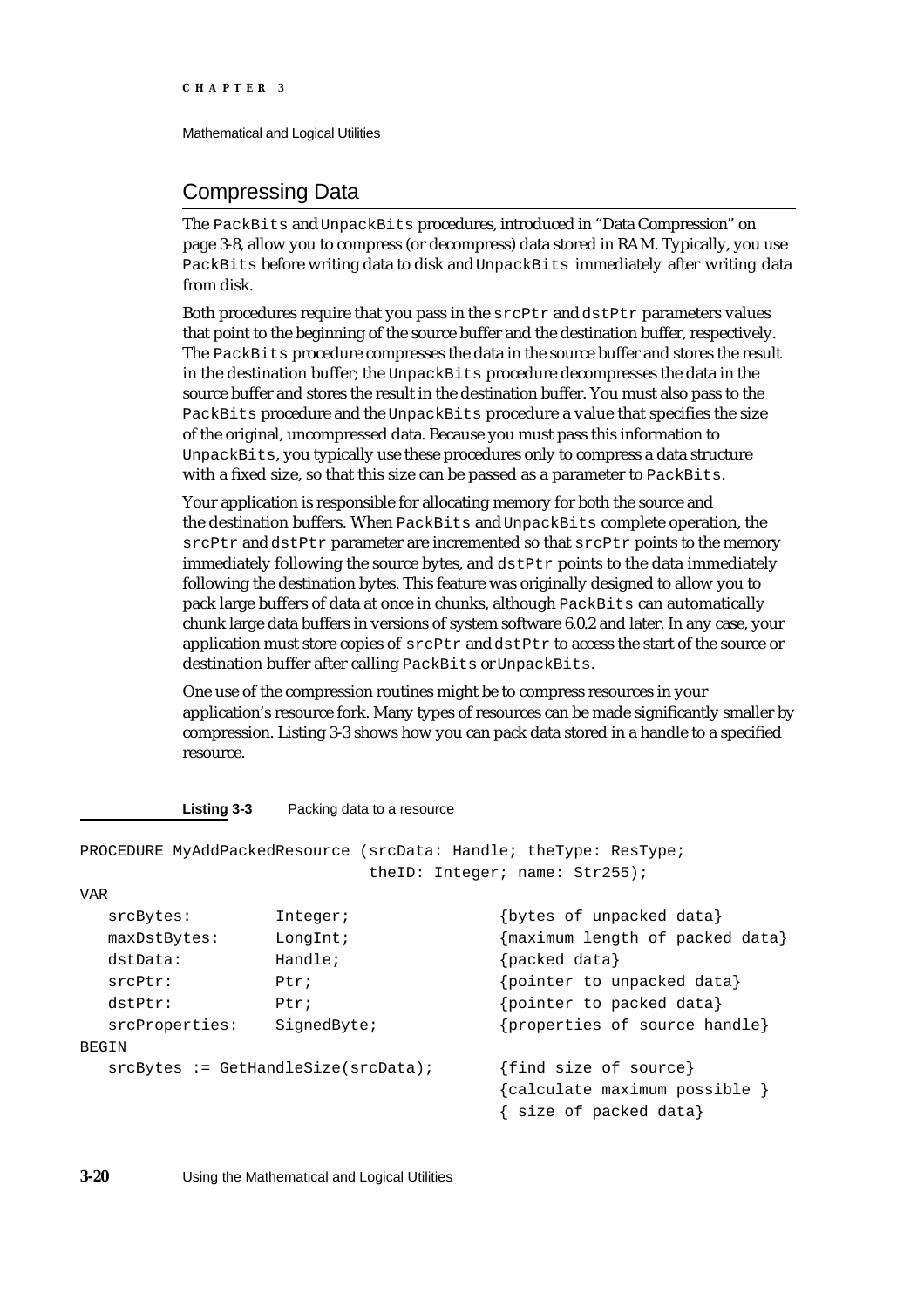```
CHAPTER 3
```

```
maxDstBytes := srcBytes + (srcBytes + 126) DIV 127;
dstData := NewHandle(maxDstBytes + 2); {allocate memory for source, }
                                     { plus length info}
IF dstData <> NIL THEN \{check\}BEGIN
  BlockMove(@srcBytes, dstData^, 2); {copy source into buffer}
  srcPtr := srcData^*; {copy source pointer}
  dstPtr := Ptr(ORD4(dstData^*) + 2); {copy destination pointer}
  PackBits(srcPtr, dstPtr, srcBytes); {pack source to destination}
                                     {shrink destination data}
  SetHandleSize(dstData, ORD4(dstPtr) - ORD4(dstData^));
  srcProperties := HGetState(srcData); {qet source handle properties}
  IF BitTst(@srcProperties, 2) THEN {is source a real resource?}
     RemoveResource(srcData); \{ remove current resource}
                                     {add to resource file}
  AddResource(dstData, theType, theID, name);
  WriteResource(dstData); {write resource data}
  DetachResource(dstData); {detact}DisposeHandle(dstData); \{ \text{dispose of destination data} \}END;
```

```
END;
```
The MyAddPackedResource procedure declared in Listing 3-3 initially allocates a destination buffer to hold compressed data that is big enough to hold the compressed data in a worst-case scenario, plus 2 bytes to store information at the beginning of the resource about the size of the source data. Because PackBits does not move memory, the handle storing the destination buffer does not need to be locked. However, to prevent the PackBits procedure from changing the value of a master pointer, you should only pass copies of the dereferenced handle to the procedure. After PackBits returns, MyAddPackedResource determines how much memory the compressed data takes up by computing how much the dstPtr variable has changed. MyAddPackedResource then resizes the handle containing the compressed data to the appropriate size. Finally, MyAddPackedResource writes the new resource, after first removing the existing resource if the source handle is a handle to a resource. For more information on resources, see *Inside Macintosh: More Macintosh Toolbox*.

Having used the MyAddPackedResource procedure to compress resource data, your application needs to be able read the resource and decompress it using the UnpackBits procedure. Listing 3-4 shows how you might accomplish this.

**Listing 3-4** Decompressing data from a packed resource

FUNCTION MyGetPackedResource (theType: ResType; theID: Integer): Handle; VAR srcData: Handle; Handle Handle to packed data}

Using the Mathematical and Logical Utilities **3-21**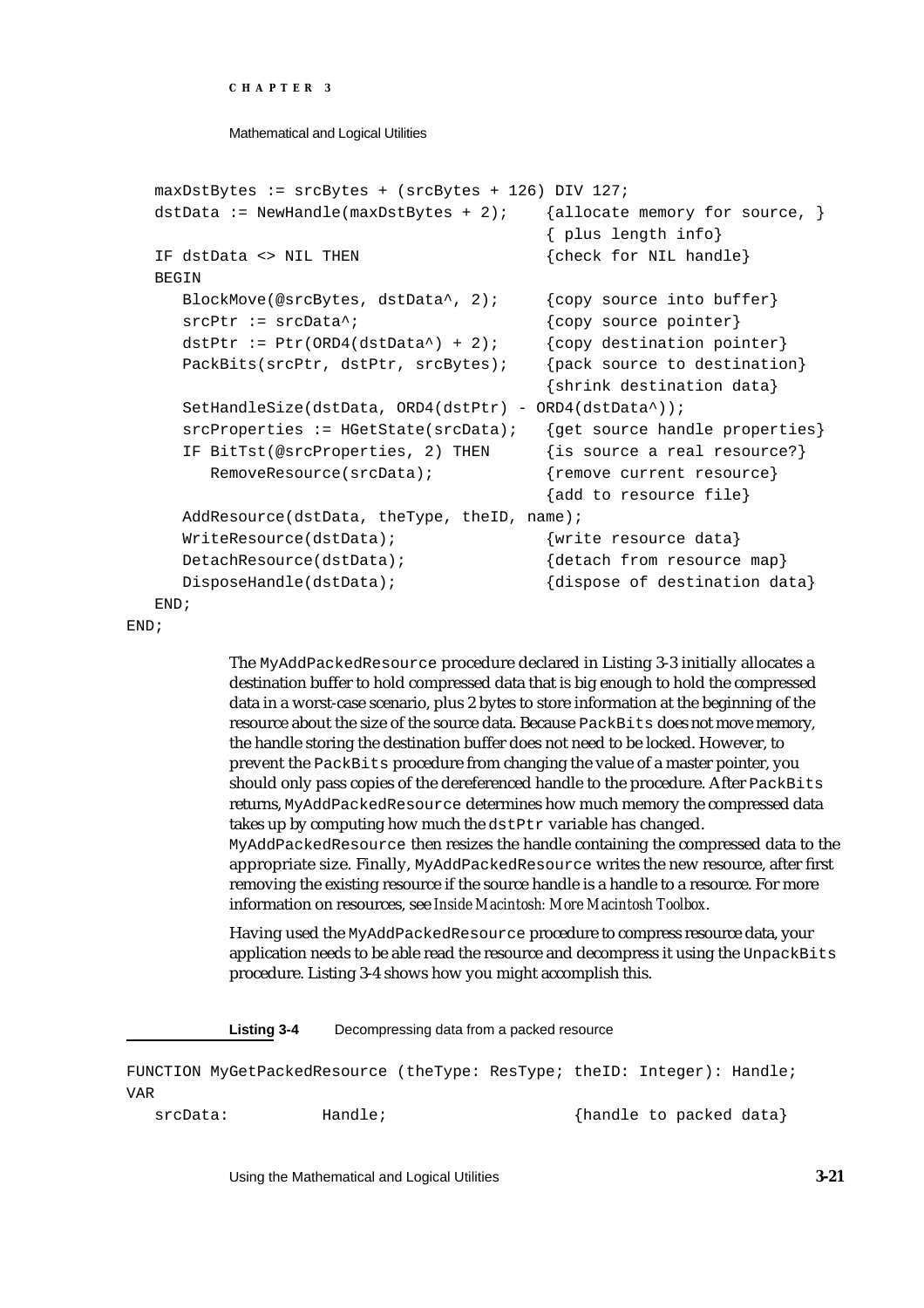```
CHAPTER 3
```

| dstData:                          | Handle;                                   | {handle to unpacked data}                          |
|-----------------------------------|-------------------------------------------|----------------------------------------------------|
| srcPtr:                           | Ptri                                      | {pointer to packed data}                           |
| dstPtr:                           | Ptri                                      | {pointer to unpacked data}                         |
| dstBytes:                         | Integer;                                  | {number of unpacked bytes}                         |
| BEGIN                             |                                           |                                                    |
|                                   | $srcData := GetResource(theType, theID);$ | {get the resource}                                 |
|                                   | BlockMove(srcData^, @dstBytes, 2);        | $\{read number of bytes of \}$<br>{ unpacked data} |
| $dstData := NewHandle(dstBytes);$ |                                           | ${allocate memory for }$<br>{ unpacked data}       |
| IF dstData <> NIL THEN            |                                           |                                                    |
| <b>BEGIN</b>                      |                                           |                                                    |
|                                   | $srcPtr := Ptr(ORD4(srcData*) + 2)$ ;     | {copy source pointer}                              |
| $dstPtr := dtData$ <sup>*</sup> ; |                                           | {copy destination pointer}                         |
|                                   | UnpackBits(srcPtr, dstPtr, dstBytes);     | {unpack source to }<br>{ destination}              |
| END <sub>i</sub>                  |                                           |                                                    |
| IF srcData <> NIL THEN            |                                           | $\{if there was a resource\}$                      |
| <b>BEGIN</b>                      |                                           |                                                    |
| DetachResource(srcData);          |                                           | {detach from resource map}                         |
| DisposeHandle(srcData);           |                                           | {dispose the resource}                             |
| END <sub>i</sub>                  |                                           |                                                    |
| MyGetPackedResource := dstData;   |                                           | {return destination handle}                        |
|                                   |                                           |                                                    |

END;

The MyGetPackedResource function reads in a resource that has previously been packed, determines the size of the unpacked data by copying the first 2 bytes of the resource data, and allocates a relocatable block of this size. The remainder of the data is unpacked using the UnpackBits procedure, and the original packed resource data is disposed of.

## Obtaining Pseudorandom Numbers

The Random function makes it easy to obtain pseudorandom numbers. Before you use Random, however, you should seed the pseudo-random number generator. Listing 3-5 shows a common technique for doing this.

**Listing 3-5** Seeding the pseudo-random number generator

```
PROCEDURE MySeedGenerator;
BEGIN
   GetDateTime(randSeed);
END;
```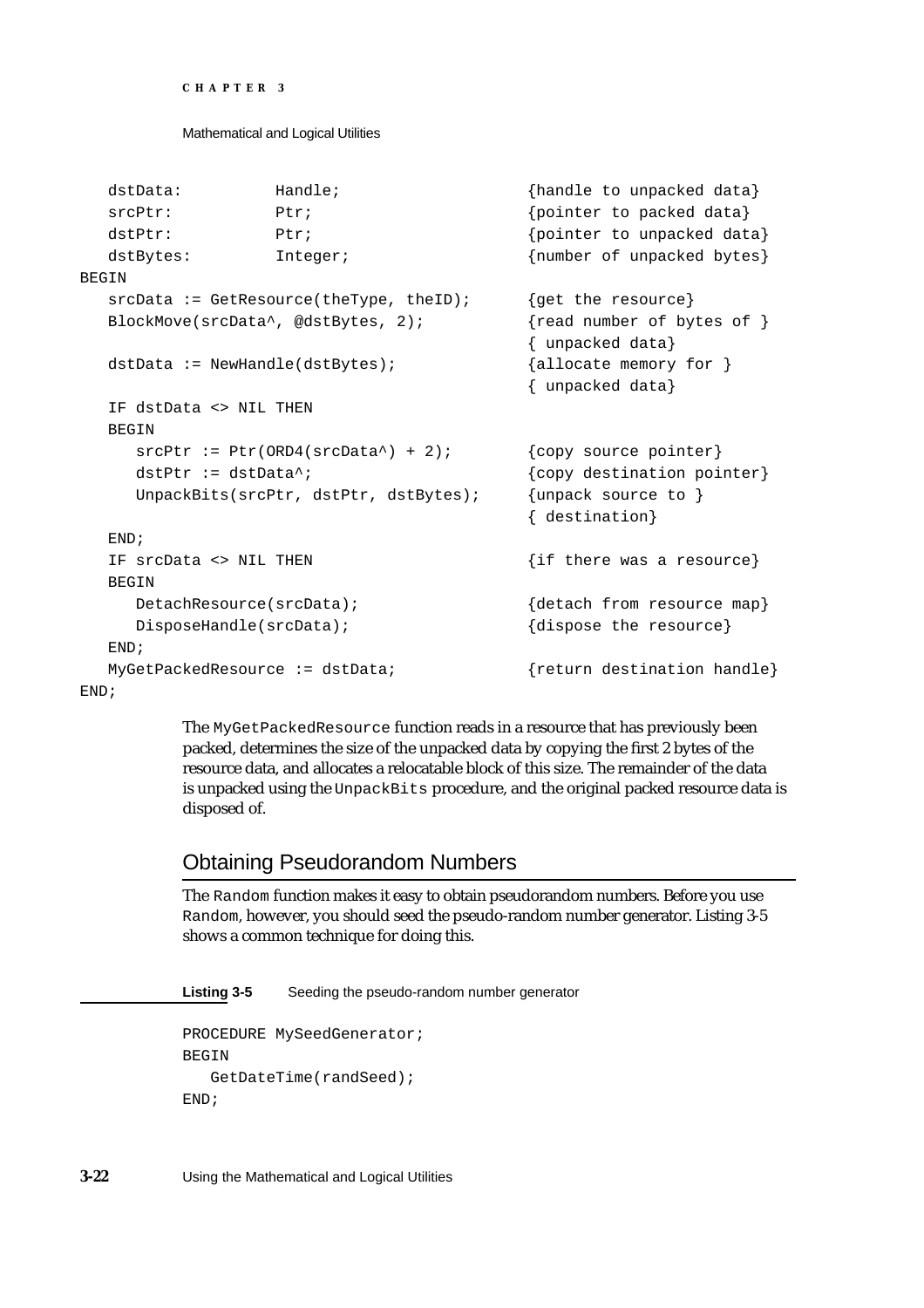Mathematical and Logical Utilities

The MySeedGenerator procedure defined in Listing 3-5 simply uses the Date and Time Utilities' GetDateTime procedure to copy the number of seconds since midnight, January 1, 1904, to the global variable randSeed. You might use some other volatile long-word value—such as the mouse location—to seed the pseudo-random number generator, or you might even take a word from one source and a word from another. However, just using GetDateTime is sufficient for most applications.

Sometimes you wish to obtain a pseudo-random integer from a large range of integers; for example, you might need a pseudo-random integer in the range of –20,000 to 20,000. Listing 3-6 shows how you might do this.

```
Listing 3-6 A simple way of obtaining a large random integer from a range
            of pseudo-random numbers
FUNCTION MyRandomLargeRange (min, max: Integer): Integer;
VAR
   randInt: Integer;
BEGIN
   REPEAT
      randInt := Random
   UNTIL (randInt >= min) AND (randInt <= max);
   MyRandomLargeRange := randInt;
END;
```
The MyRandomLargeRange function defined in Listing 3-6 simply calls the Random function until it returns an acceptable value. This approach is efficient when you need a random integer from a range of integers that is wide, though not quite as wide as the range the Random function returns by default. However, if you need a random number from a small range—for example, a random number from 1 to 10—the MyRandomLargeRange function is inefficient. Listing 3-7 shows an alternative approach.

**Listing 3-7** Obtaining a pseudo random integer from a small range of numbers

```
FUNCTION MyRandomRange (min, max: Integer): Integer;
CONST
  kMinRand = -32767.0;kMaxRand = 32767.0;VAR
  myRand: Integer;
  x: Real; {Real} Random scaled to [0..1]
BEGIN
   {find random number, and scale it to [0.0..1.0]}
  x := (Random - kMinRand) / (kMaxRand + 1.0 - kMinRand);
```
Using the Mathematical and Logical Utilities **3-23**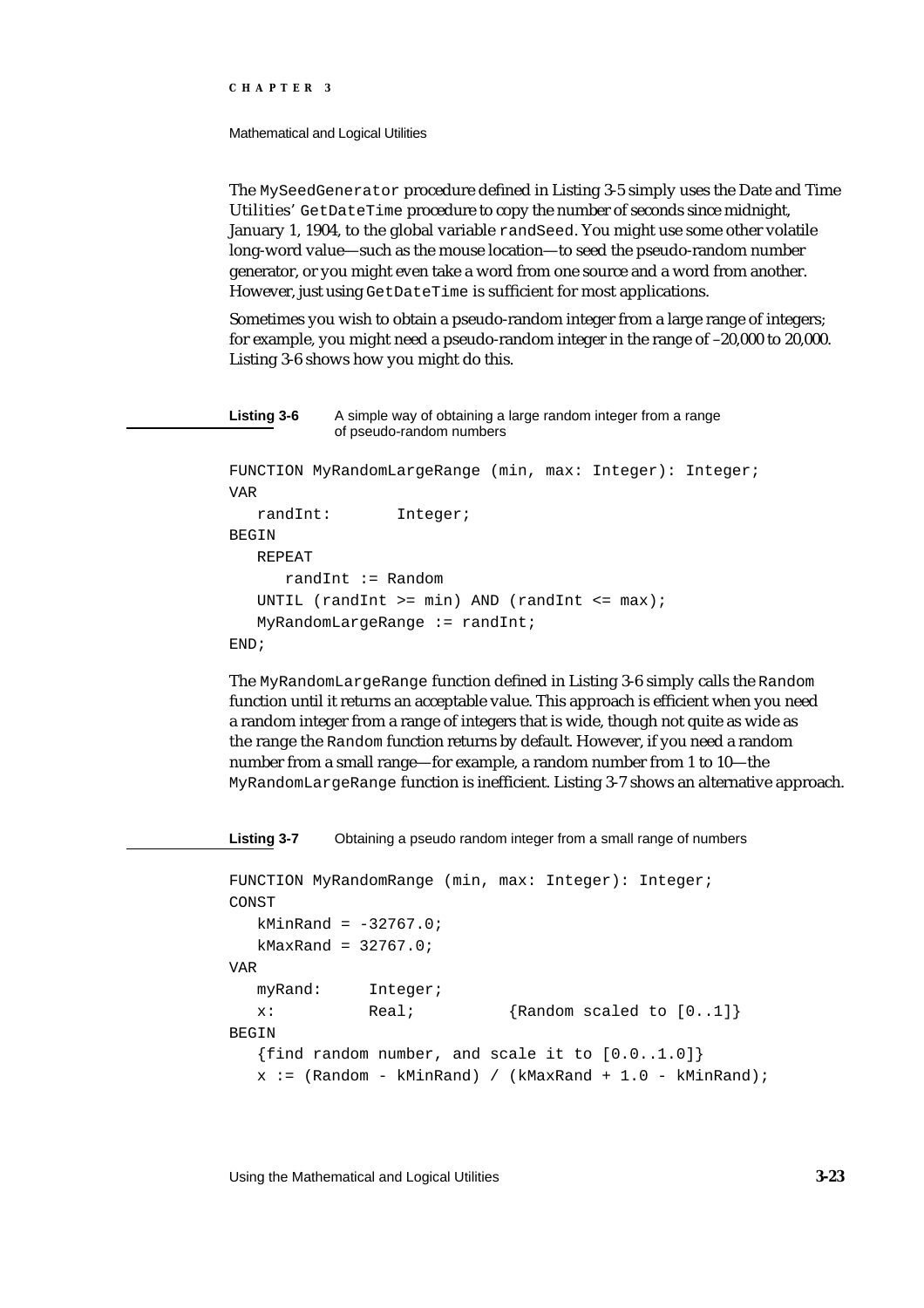```
CHAPTER 3
```

```
\{scale x to [min, max + 1.0], truncate, and return result\}MyRandomRange := TRUNC(x * (max + 1.0 - min) + min);END;
```
The MyRandomRange function defined in Listing 3-7 first scales the integral value returned by the Random function to a floating-point value from 0 up to, but not including, 1. The function then scales the result to a real number greater than or equal to min but less than  $max + 1$ . By truncating extra decimal places, the correct result is achieved. Note that to force the compiler to perform floating-point calculations, all constants in the function are expressed as real numbers rather than as integers.

Sometimes an application might require a pseudo-random long integer. Listing 3-8 shows how you can do this.

#### **Listing 3-8** Obtaining a pseudo-random long integer

```
FUNCTION MyRandomLongInt: LongInt;
TYPE
  MyLongWordType = PACKED RECORD
     myHiWord: Integer; {high-order word}
     myLoWord: Integer; {low-order word}
  END;
VAR
  myLongWord: MyLongWordType; {random long word}
BEGIN
  {obtain random high-order word}
  myLongWord.myHiWord := Random;
   {obtain random low-order word}
  myLongWord.myLoWord := Random;
  {cast and return result}
  MyRandomLongInt := LongInt(myLongWord);
END;
```
The MyRandomLongInt function defined in Listing 3-8 uses a technique discussed in "Extracting a Word From a Long Word" on page 3-18 to stuff a pseudo-random number in the high-order word of a long integer and another pseudo-random number in the low-order word of the long integer. If you need to obtain a long integer within a specified range, you can define routines analogous to Listing 3-6 and Listing 3-7 but use the MyRandomLongInt function in place of the Random function.

## Using Fixed-Point Data Types

Most high-level language compilers include built-in support for the Fixed and Fract data types so that you can perform regular mathematical operations with fixed-point variables. Also, the algorithms for performing addition and subtraction on Fixed and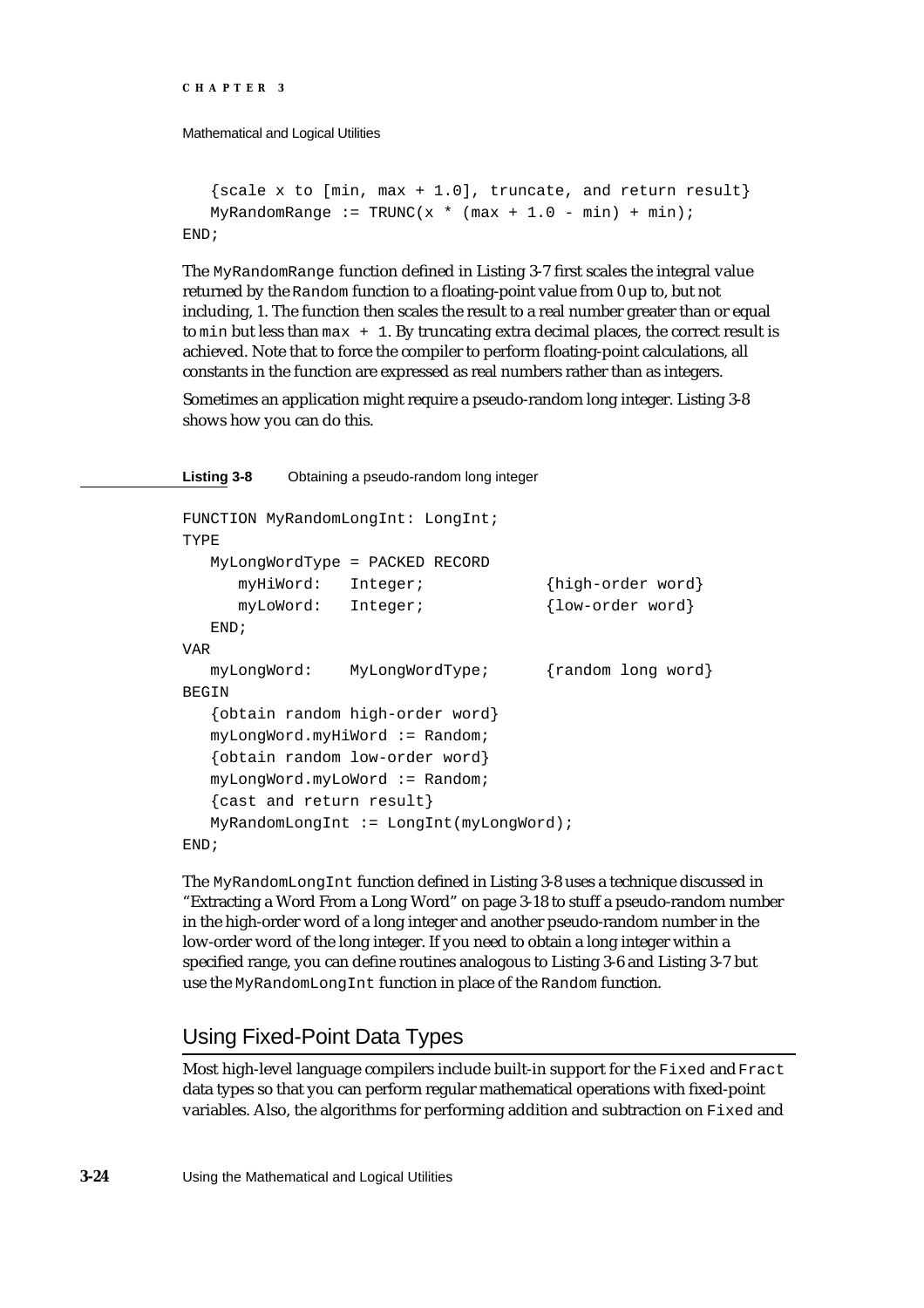#### Mathematical and Logical Utilities

Fract variables are the same as the algorithms for performing such operations on variables of type LongInt.

The Operating System, however, includes several routines that allow you to convert Fixed and Fract variables to other formats, including SANE's Extended data type, and allow you to perform some simple operations on Fixed and Fract variables. If you need more sophisticated numeric functions, consult the *Apple Numerics Manual*.

To perform multiplication and division of fixed-point numbers, you can use the  $FixMult$ FixDiv, FracMul, and FracDiv functions, which allow you to multiply Fixed point numbers with each other or with other long integers.

You can multiply and divide 32-bit quantities of different types using these functions. The format of the result in this case depends on the particular function being used. See descriptions of the individual functions in "Multiplying and Dividing Fixed-Point Numbers" beginning on page 3-38 for more information.

Using the FracSqrt, FracCos, FracSin, and FixATan2 functions, you can perform a few special arithmetic operations involving variables of type Fixed and Fract.

The FracSqrt function allows you to obtain the square root of a variable of type Fract, interpreting bit 0 as having weight 2 rather than –2. The FracCos and FracSin provide support for the trigonometric cosine and sine functions. The  $FixATan2$  function provides support for the arctangent function. The arguments to all of these functions should be expressed in radians, not in degrees.

#### **Note**

To provide fast trigonometric approximations, these trigonometric functions use values of correct only to 4 decimal places. You should thus use alternative SANE routines when you require better precision.

To convert among 32-bit numeric types, you can use the Long2Fix, Fix2Long, Fix2Frac, and Frac2Fix functions.

Each of the functions returns its parameter converted into the appropriate format.

You can also convert fixed-point values to and from the SANE Extended floating-point type using the Fix2X, X2Fix, Frac2X, and X2Frac functions.

Two additional functions, FixRatio and FixRound, allow you to perform special conversions on variables of type Fixed.

The FixRatio function returns the fixed-point quotient of the numer and denom parameters. The FixRound function rounds a variable of type Fixed to the nearest integer. If the value is halfway between two integers (0.5), it is rounded to the integer with the higher absolute value. To round a negative fixed-point number, negate it, round it, and then negate it again.

#### **Note**

To convert a variable of type Fixed to a variable of type Integer simply use the HiWord function to extract the integral component of the fixed-point number.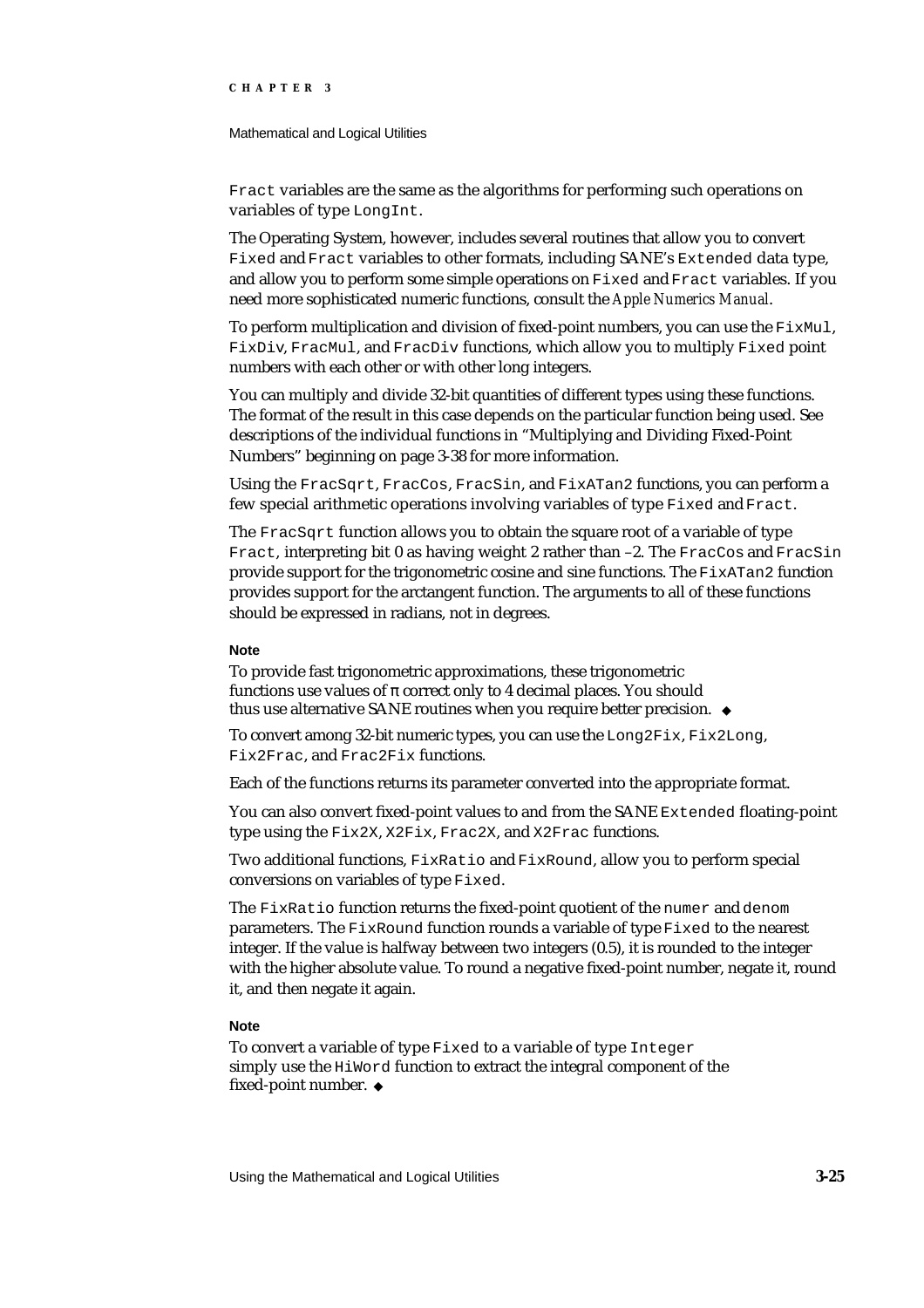The Operating System also provides the LongMul procedure that allows you to multiple two 32-bit quantities and obtain a 64-bit quantity.

Table 3-2 summaries the routines that perform operations on the Fixed and Fract data types.

**Table 3-2** Routines for fixed-point data types

| <b>Routine</b> | <b>Description</b>                                                                                                        |  |  |  |  |  |
|----------------|---------------------------------------------------------------------------------------------------------------------------|--|--|--|--|--|
| FixMul         | Multiply a variable of type Fixed with another variable of type Fixed<br>or with a variable of type Fract or LongInt      |  |  |  |  |  |
| FixDiv         | Divide two variables of the same type (Fixed, Fract, or LongInt)<br>or divide a LongInt or Fract number by a Fixed number |  |  |  |  |  |
| FracMul        | Multiply a variable of type Fract with another variable of type Fract<br>or with a variable of type Fixed or LongInt      |  |  |  |  |  |
| FracDiv        | Divide two variables of the same type (Fixed, Fract, or LongInt)<br>or divide a LongInt or Fixed number by a Fract number |  |  |  |  |  |
| FracSqrt       | Compute the square root of a variable of type Fract                                                                       |  |  |  |  |  |
| FracCos        | Obtain the cosine of a variable of type Fixed                                                                             |  |  |  |  |  |
| FracSin        | Obtain the sine of a variable of type Fixed                                                                               |  |  |  |  |  |
| FixATan2       | Obtain the arctangent of a variable of type Fixed, Fract, or Long Int                                                     |  |  |  |  |  |
| Long2Fix       | Convert a variable of type LongInt to Fixed                                                                               |  |  |  |  |  |
| Fix2Long       | Convert a variable of type Fixed to LongInt                                                                               |  |  |  |  |  |
| Fix2Frac       | Convert a variable of type Fixed to Fract                                                                                 |  |  |  |  |  |
| Frac2Fix       | Convert a variable of type Fract to Fixed                                                                                 |  |  |  |  |  |
| Fix2X          | Convert a variable of type Fixed to Extended                                                                              |  |  |  |  |  |
| X2Fix          | Convert a variable of type Extended to Fixed                                                                              |  |  |  |  |  |
| Frac2X         | Convert a variable of type Fract to Extended                                                                              |  |  |  |  |  |
| X2Frac         | Convert a variable of type Extended to Fract                                                                              |  |  |  |  |  |
| FixRatio       | Obtain the Fixed equivalent of a fraction                                                                                 |  |  |  |  |  |
| FixRound       | Round a fixed-point number to the nearest integer                                                                         |  |  |  |  |  |
| LongMul        | Multiply two 32-bit quantities and obtain a 64-bit quantity                                                               |  |  |  |  |  |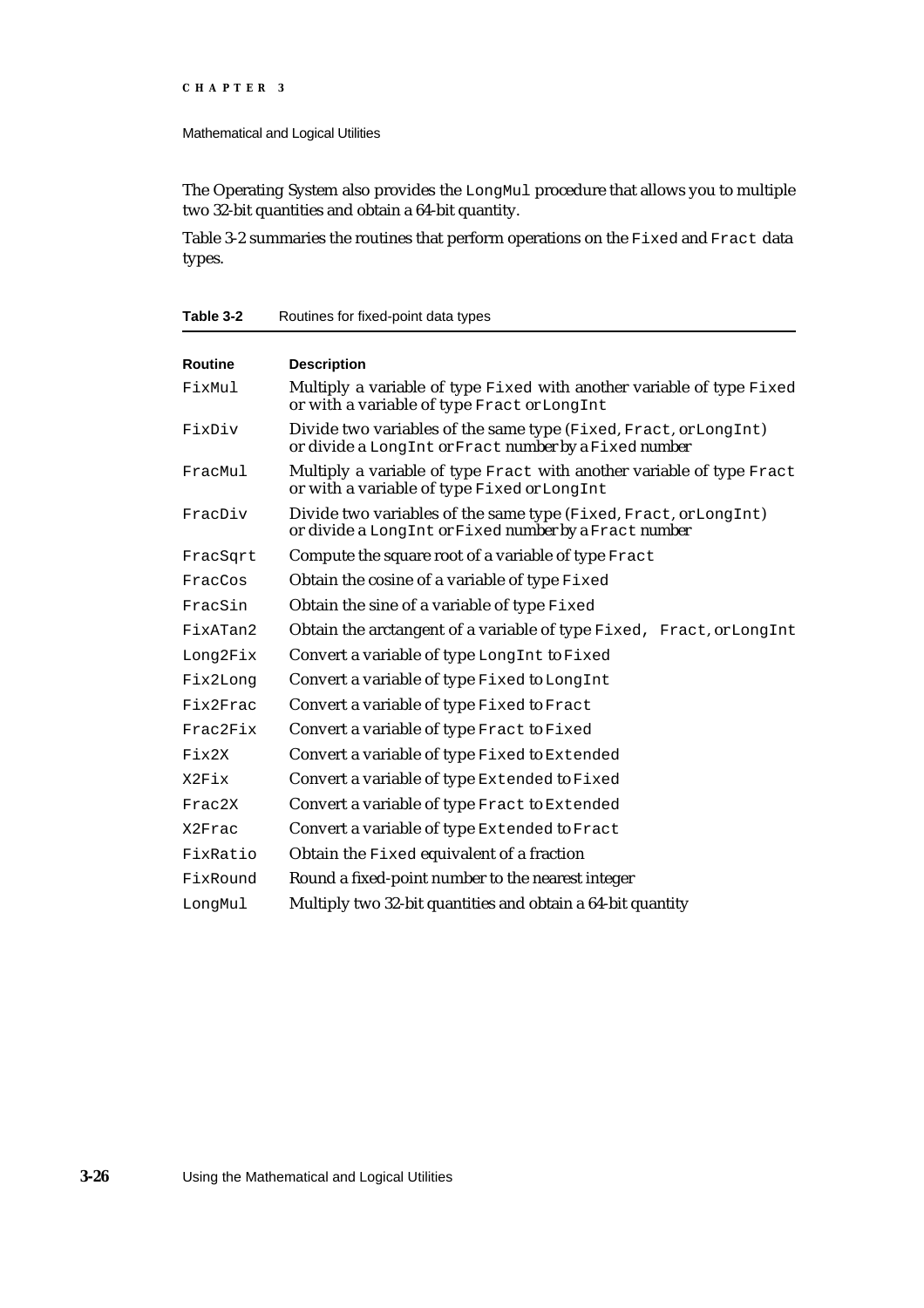## Mathematical and Logical Utilities Reference

This section provides a complete reference to the Mathematical and Logical Utilities routines provided by the Macintosh Operating System. The section "Data Structures" describes the 64-bit integer record. The section "Routines" describes the routines that the Operating System includes to allow you to perform simple mathematical and logical operations.

## Data Structures

This section describes the 64-bit integer record. For information on the numeric formats of fixed-point numbers, see "Fixed-Point Data Types" beginning on page 3-11. For information on the format of other numeric data types, consult the *Apple Numerics Manual*.

#### 64-Bit Integer Record

By using the LongMul procedure, you can multiply two 32-bit quantities and obtain a 64-bit quantity stored in a 64-bit integer record. The Int64Bit data type defines a 64-bit integer record.

```
TYPE Int64Bit =
RECORD
   hiLong: LongInt;
   loLong: LongInt;
END;
```
#### **Field descriptions**

| hiLonq | The high-order long integer of the 64-bit integer. |
|--------|----------------------------------------------------|
| loLong | The low-order long integer of the 64-bit integer.  |

## Routines

This section describes the Mathematical and Logical Utilities supported directly by the Macintosh Operating System. Note that none of the routines in this section moves memory; therefore, all of the described routines in this section can be called at interrupt time.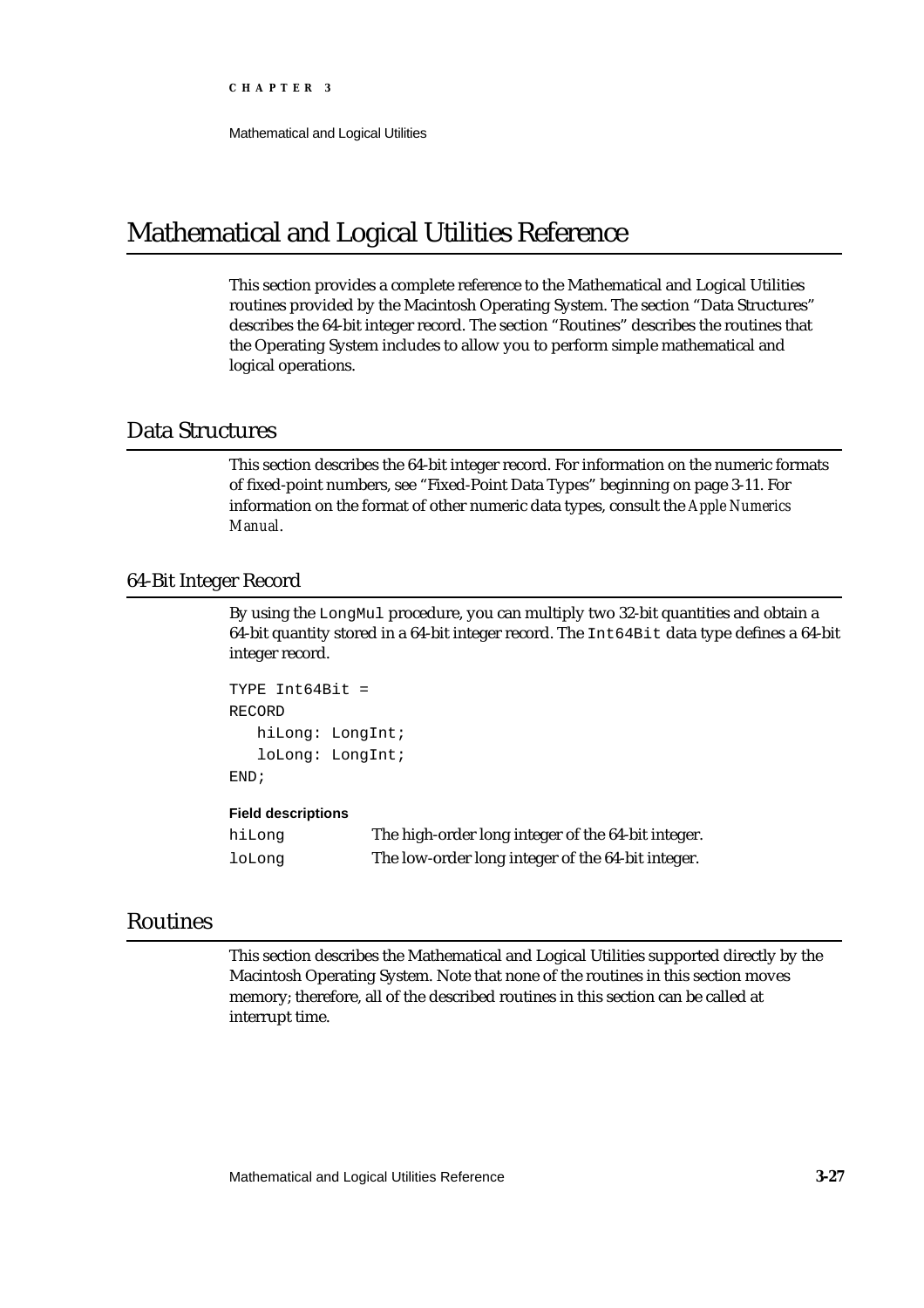#### Testing and Setting Bits

This section describes the BitTst function and the BitSet and BitClr procedures. You can test a bit using  $BitTest$  and specify a bit's value using BitSet and BitClr. All three of these procedures use the reversed bit-numbering scheme described in the section "Reversed Bit-Numbering" on page 3-7.

### **BitTst**

You can use the BitTst function to determine whether a given bit is set.

FUNCTION BitTst (bytePtr: Ptr; bitNum: LongInt): Boolean;

- bytePtr A pointer to a byte in memory.
- bitNum The bit to be tested, specified as a positive offset from the high-order bit of the byte pointed to by the bytePtr parameter. The bit being tested need not be in the byte pointed to by bytePtr.

#### **DESCRIPTION**

The BitTst function returns TRUE if the bit specified by the bytePtr and bitNum parameters is set (that is, has a value of 1) and returns FALSE if the specified bit is cleared (that is, has a value of 0).

#### **SPECIAL CONSIDERATIONS**

The bit-numbering scheme used by the BitTst function is the opposite of MC680x0 bit numbering. To convert an MC680x0 bit number to the format required by the BitTst function, subtract the MC680x0 bit number from the highest bit number.

#### **SEE ALSO**

For an example of the use of the BitTst function, see Listing 3-2 on page 3-15. For more information about reversed bit-numbering see, "Reversed Bit-Numbering" on page 3-7.

### **BitSet**

You can use the BitSet procedure to set a particular bit.

PROCEDURE BitSet (bytePtr: Ptr; bitNum: LongInt);

bytePtr A pointer to a byte in memory.

**3-28** Mathematical and Logical Utilities Reference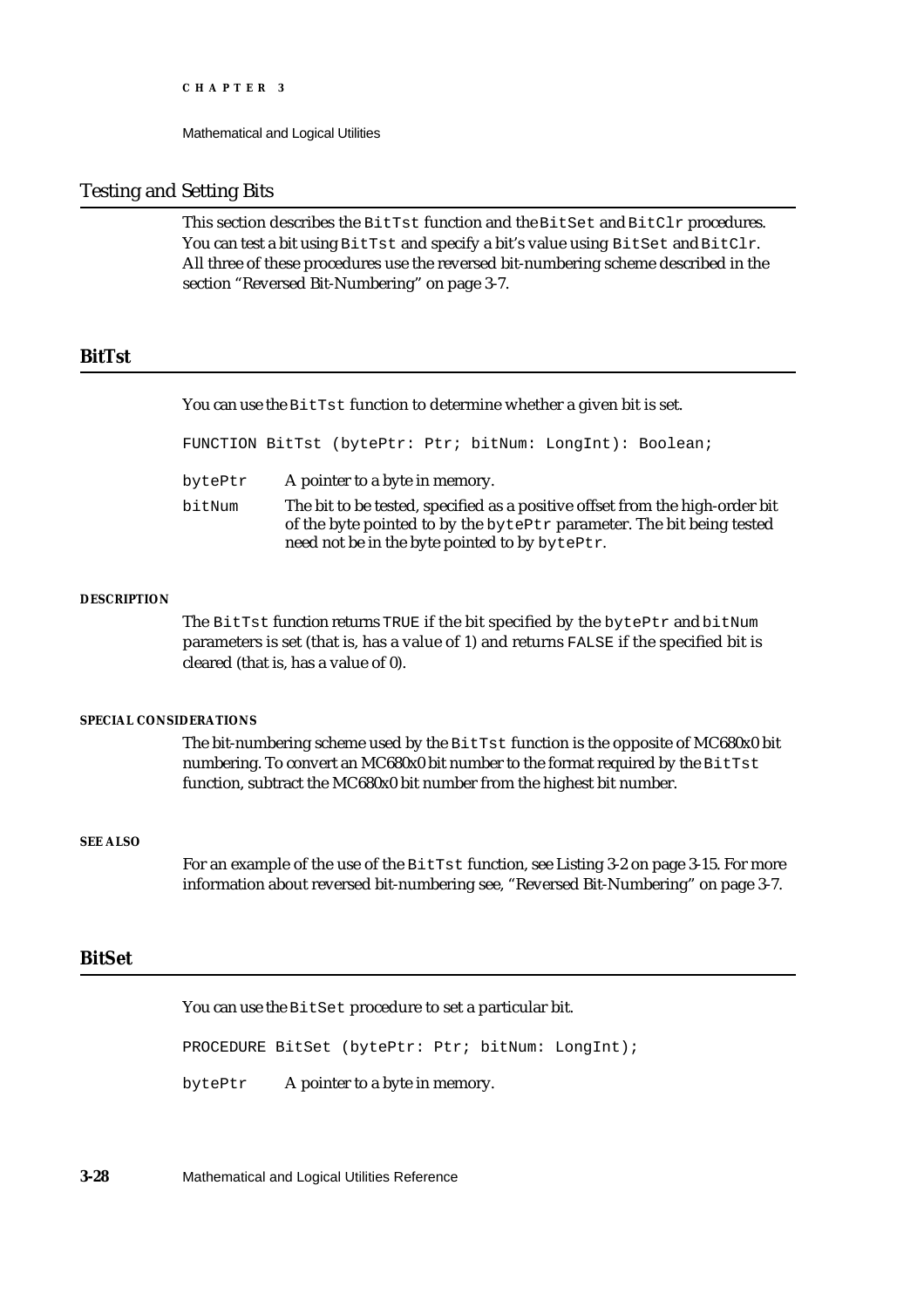|                               | CHAPTER 3                                                                                              |                                                                                                                                                                                                                                                     |  |  |  |  |  |  |
|-------------------------------|--------------------------------------------------------------------------------------------------------|-----------------------------------------------------------------------------------------------------------------------------------------------------------------------------------------------------------------------------------------------------|--|--|--|--|--|--|
|                               |                                                                                                        | Mathematical and Logical Utilities                                                                                                                                                                                                                  |  |  |  |  |  |  |
|                               | bitNum                                                                                                 | The bit to be set, specified as a positive offset from the high-order bit of<br>the byte pointed to by the bytePtr parameter. The bit being set need<br>not be in the byte pointed to by bytePtr.                                                   |  |  |  |  |  |  |
| <b>DESCRIPTION</b>            |                                                                                                        |                                                                                                                                                                                                                                                     |  |  |  |  |  |  |
|                               | The BitSet procedure sets (to a value of 1) the bit specified by the bytePtr and<br>bitNum parameters. |                                                                                                                                                                                                                                                     |  |  |  |  |  |  |
| <b>SPECIAL CONSIDERATIONS</b> |                                                                                                        |                                                                                                                                                                                                                                                     |  |  |  |  |  |  |
|                               |                                                                                                        | The bit-numbering scheme used by the BitSet procedure is the opposite of MC680x0<br>bit numbering. To convert an MC680x0 bit number to the format required by the BitSet<br>procedure, subtract the MC680x0 bit number from the highest bit number. |  |  |  |  |  |  |
| <b>SEE ALSO</b>               |                                                                                                        |                                                                                                                                                                                                                                                     |  |  |  |  |  |  |
|                               |                                                                                                        | For an example of the use of the BitSet procedure, see page 3-16. For more information<br>about reversed bit-numbering see "Reversed Bit-Numbering" on page 3-7.                                                                                    |  |  |  |  |  |  |

## **BitClr**

You can use the BitClr procedure to clear a particular bit.

|                   | PROCEDURE BitClr (bytePtr: Ptr; bitNum: LongInt); |  |                                                                                                                                                                                                                |
|-------------------|---------------------------------------------------|--|----------------------------------------------------------------------------------------------------------------------------------------------------------------------------------------------------------------|
| bytePtr<br>bitNum | A pointer to a byte in memory.                    |  | The bit to be cleared, specified as a positive offset from the high-order bit<br>of the byte pointed to by the bytePtr parameter. The bit being cleared<br>need not be in the same byte pointed to by bytePtr. |

#### **DESCRIPTION**

The BitClr procedure clears (to a value of 0) the bit specified by the bytePtr and bitNum parameters.

#### **SPECIAL CONSIDERATIONS**

The bit-numbering scheme used by the  $\texttt{BitClr}$  procedure is the opposite of MC680x0 bit numbering. To convert an MC680x0 bit number to the format required by the BitClr procedure, subtract the MC680x0 bit number from the highest bit number.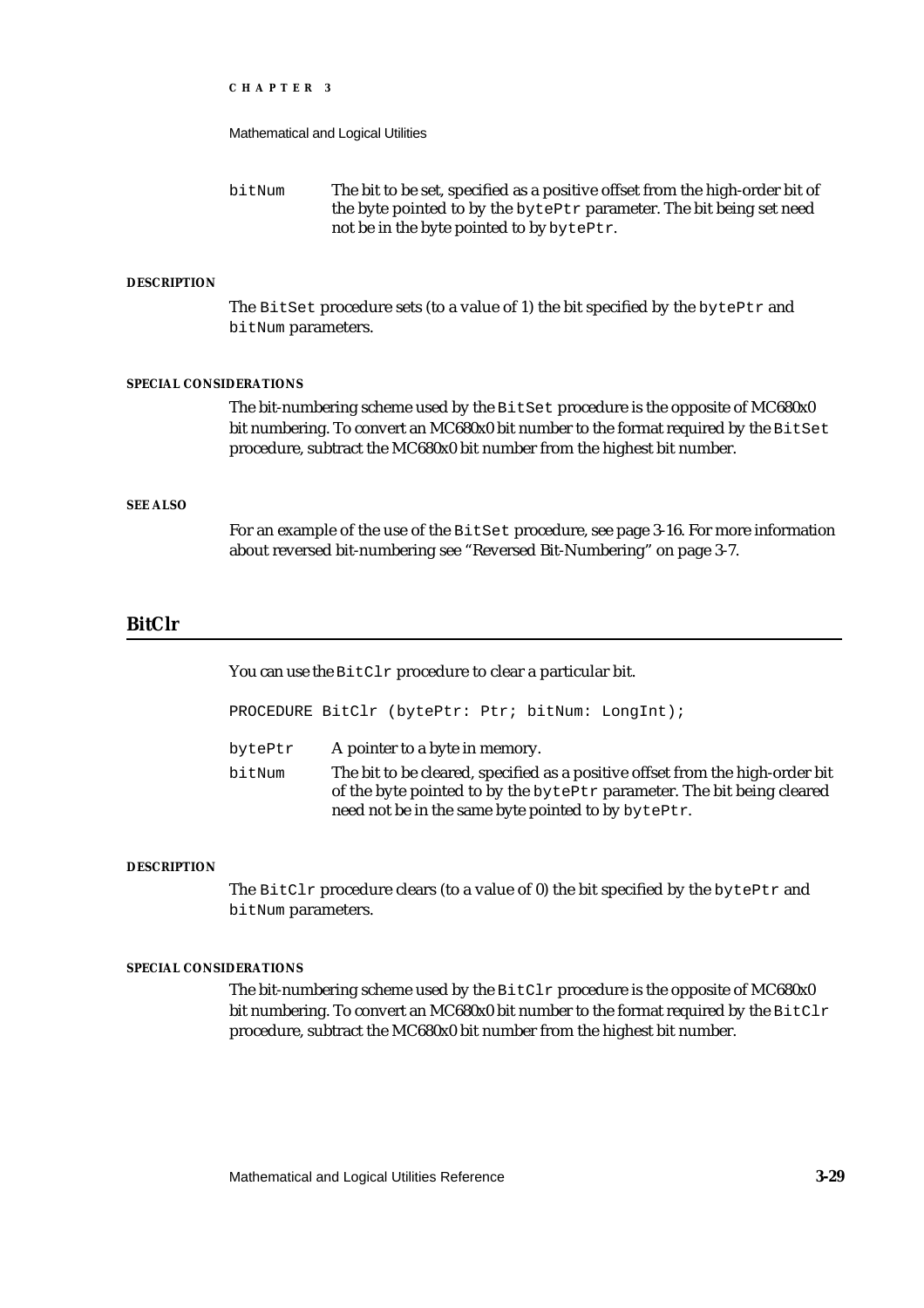Mathematical and Logical Utilities

#### **SEE ALSO**

For an example of the use of the  $BitCLr$  procedure, see page 3-16. For more information about reversed bit-numbering, see "Reversed Bit-Numbering" on page 3-7.

#### Performing Logical Operations

The Operating System supports five functions to support bit-level logical operations. The BitAnd, BitOr, BitXor, BitNot, and BitShift functions perform AND, OR, XOR, NOT, and bit-shifting operations, respectively. These routines are intended primarily for Pascal programmers. If you are programming in C, you can typically use C operators to perform the same logical operations more efficiently.

## **BitAnd**

You can use the BitAnd function to perform the AND logical operation on two long words.

```
FUNCTION BitAnd (value1, value2: LongInt): LongInt;
```

| value1 | A long word. |
|--------|--------------|
| value2 | A long word. |

#### **DESCRIPTION**

The BitAnd function returns a long word that is the result of performing the AND operation on the long words specified by the value1 and value2 parameters. Each bit in the returned value is set if and only if the corresponding bit is set in both value1 and value2.

#### **SEE ALSO**

For an illustration of the result of performing an operation using the BitAnd function, see Figure 3-9 on page 3-16.

## **BitOr**

You can use the BitOr function to perform the OR logical operation on two long words.

FUNCTION BitOr (value1, value2: LongInt): LongInt; value1 A long word. value2 A long word.

**3-30** Mathematical and Logical Utilities Reference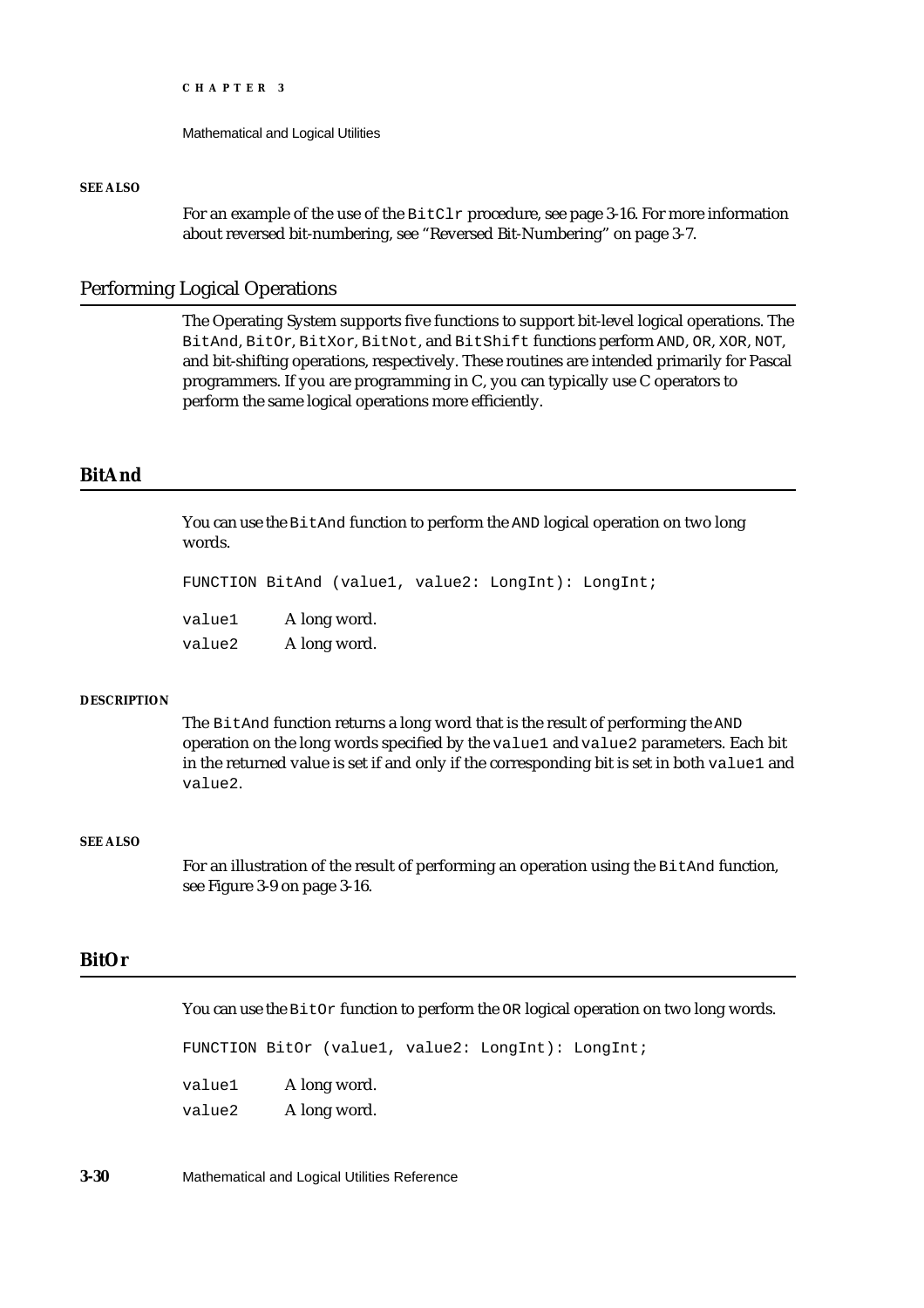Mathematical and Logical Utilities

#### **DESCRIPTION**

The  $BitOr$  function returns a long word that is the result of performing the  $OR$  operation on the long words specified by the value1 and value2 parameters. Each bit in the returned value is set if and only if the corresponding bit is set in value1 or value2, or in both value1 and value2.

#### **SEE ALSO**

For an illustration of the result of performing an operation using the  $BitOr$  function, see Figure 3-9 on page 3-16.

#### **BitXor**

You can use the BitXor function to perform the XOR logical operation on two long words.

FUNCTION BitXor (value1, value2: LongInt): LongInt;

value2 A long word.

#### **DESCRIPTION**

The BitXor function returns a long word that is the result of performing the XOR operation on the long words specified by the value1 and value2 parameters. Each bit in the returned value is set if and only if the corresponding bit is set in either value1 or value2, but not in both value1 and value2.

#### **SEE ALSO**

For an illustration of the result of performing an operation using the BitXor function, see Figure 3-9 on page 3-16.

#### **BitNot**

You can use the BitNot function to perform the NOT logical operation on a long word.

FUNCTION BitNot (value: LongInt): LongInt;

value A long word.

Mathematical and Logical Utilities Reference **3-31**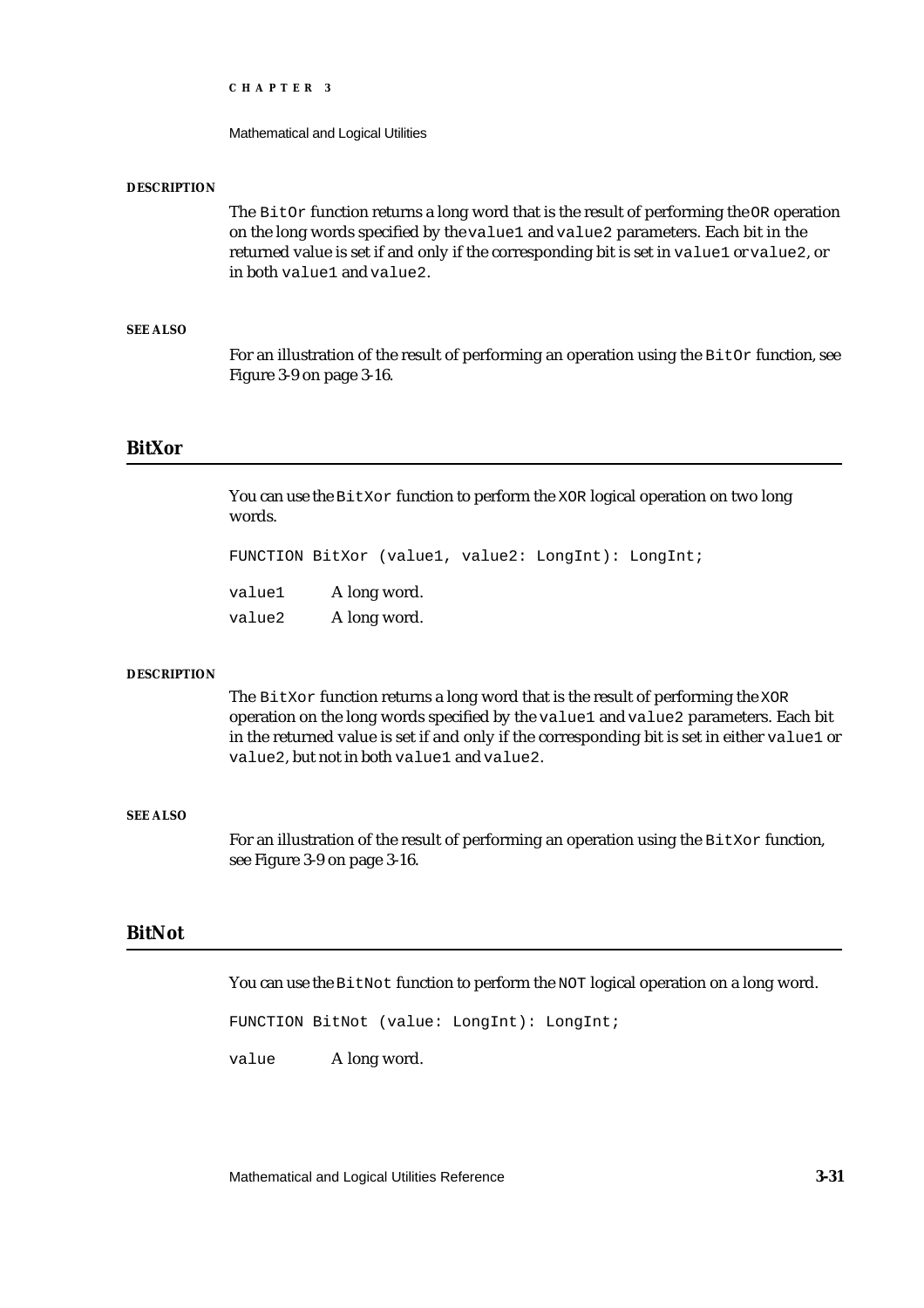Mathematical and Logical Utilities

#### **DESCRIPTION**

The BitNot function returns a long word that is the result of performing the NOT operation on the long word specified by the value parameter. Each bit in the returned value is set if and only if the corresponding bit is not set in value.

#### **SEE ALSO**

For an illustration of the result of performing an operation using the  $BitNot$  function, see Figure 3-10 on page 3-17.

### **BitShift**

You can use the BitShift function to shift bits in a long word.

FUNCTION BitShift (value: LongInt; count: Integer): LongInt;

value A long word. count The number of bits to shift. If this number is positive, BitShift shifts this many positions to the left; if this number is negative, BitShift shifts this many positions to the right. The value in this parameter is converted to the result of MOD 32.

#### **DESCRIPTION**

The BitShift function returns a long word that is the result of shifting the bits in the long word specified by the value parameter. The shift's direction and extent are determined by the count parameter. Zeroes are shifted into empty positions regardless of the direction of the shift.

#### **SEE ALSO**

For an illustration of the result of performing an operation using the BitShift function, see Figure 3-10 on page 3-17.

### Getting and Setting Memory Values

The HiWord and LoWord functions allow you to extract a word from a long word. The StuffHex procedure provides a quick way to convert hexadecimal values stored in a string into byte values in memory.

To copy a range of bytes from one memory location to another, you should ordinarily use the Memory Manager's BlockMove procedure, which is described in *Inside Macintosh: Memory*.

**3-32** Mathematical and Logical Utilities Reference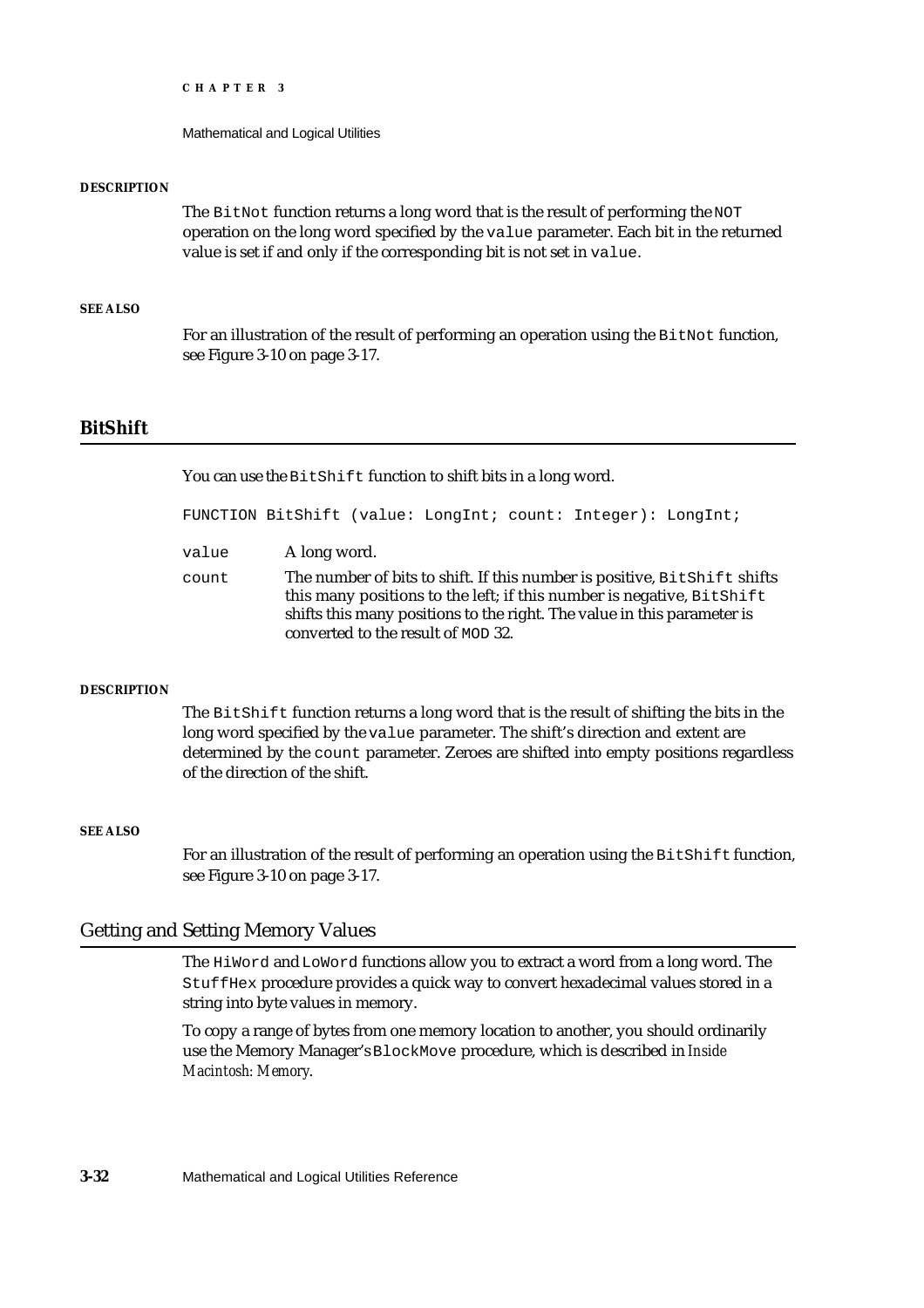```
CHAPTER 3
```
## **HiWord**

You can use the HiWord function to obtain the high-order word of a long word. One use of this function is to obtain the integral part of a fixed-point number.

FUNCTION HiWord (x: LongInt): Integer;

x The long word whose high word is to be returned.

#### **DESCRIPTION**

The HiWord function returns the high-order word of the long word specified by the x parameter.

## **LoWord**

You can use the LoWord function to obtain the low-order word of a long word. One use of this function is to obtain the fractional part of a fixed-point number.

FUNCTION LoWord (x: LongInt): Integer;

x The long word whose low word is to be returned.

#### **DESCRIPTION**

The LoWord function returns the low-order word of the long word specified by the x parameter.

## **StuffHex**

You can use the StuffHex procedure to hardcode byte values into memory.

PROCEDURE StuffHex (thingPtr: Ptr; s: Str255);

- thing Ptr  $\Delta$  pointer to any data structure in memory. If thing Ptr is an odd address, then thingPtr is interpreted as pointing to the next word boundary.
- s A string of characters representing hexadecimal digits. Be sure that all characters in this string are hexadecimal digits (0, 1, 2, 3, 4, 5, 6, 7, 8, 9, A, B, C, D, E, F). Otherwise, StuffHex may set bytes in the data structure pointed to by thingPtr to arbitrary values. If there are an odd number of characters in the string, the last character is ignored.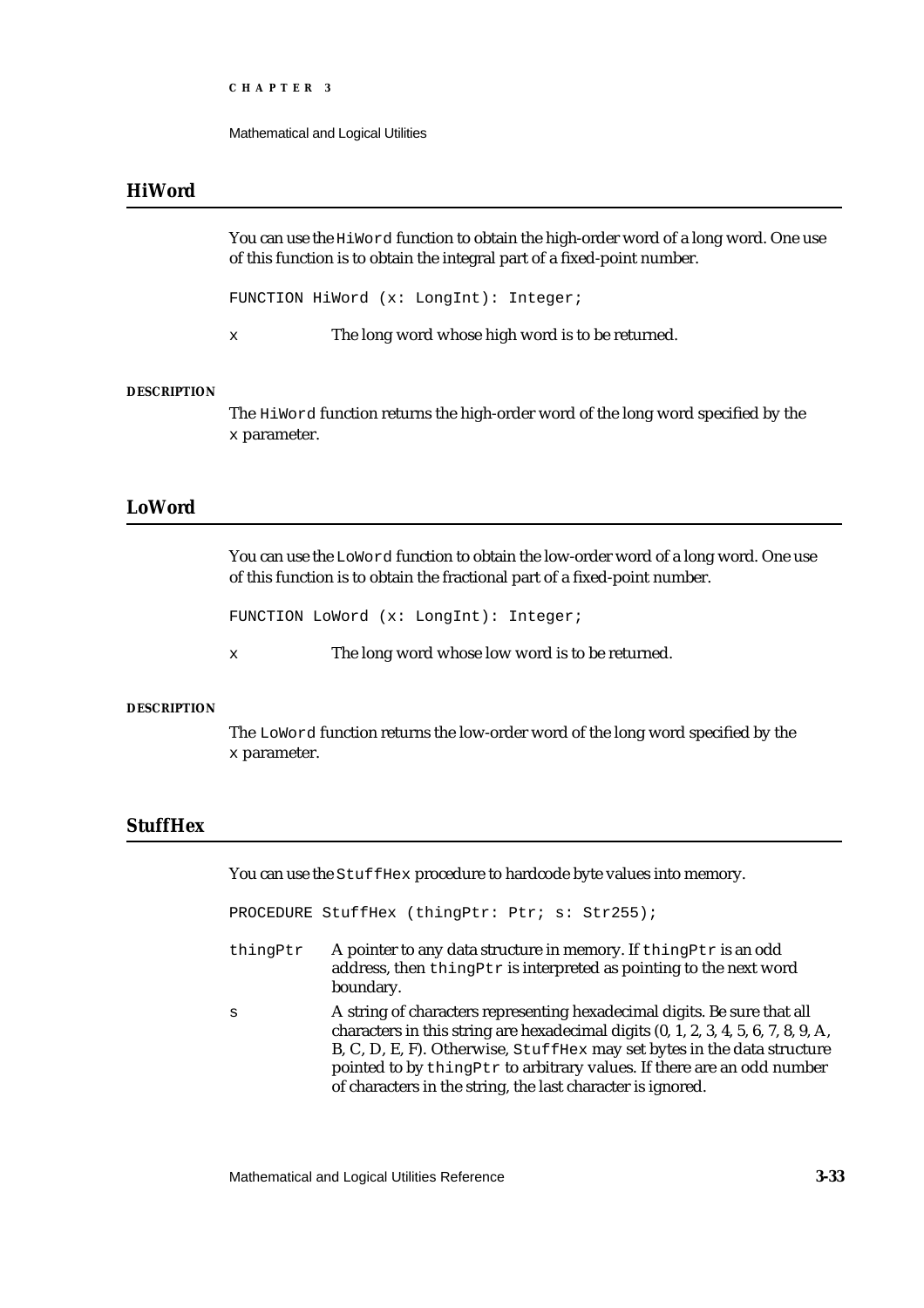Mathematical and Logical Utilities

#### **DESCRIPTION**

The StuffHex procedure sets bytes in memory beginning with that byte specified by the parameter thingPtr. The total number of bytes set is equivalent to  $s[0]$  DIV 2 (that is, half the length of the string, ignoring the last character if the number of characters is odd).

Each byte to be set corresponds to two characters in the string. These characters should represent hexadecimal digits. For example, the string 'D41A' results in 2 bytes being set to the values \$D4 and \$1A, respectively.

Although the StuffHex procedure sets the value of individual bytes, it does not move relocatable blocks. Thus, you can call it at interrupt time.

#### **SPECIAL CONSIDERATIONS**

The StuffHex procedure does no range checking to ensure that bytes being set are within the bounds of a certain data structure. If you do not use StuffHex carefully, you may change memory in the partition of your application or another application in unpredictable ways.

#### **SEE ALSO**

For examples of the use of the StuffHex procedure, see page 3-19.

#### Compressing and Decompressing Data

You can use the PackBits function to compress a source buffer of data into a destination buffer and the UnpackBits function to decompress a source buffer of PackBits-compressed data into a destination buffer.

## **PackBits**

You can use the PackBits procedure to compress a data buffer stored in RAM.

PROCEDURE PackBits (VAR srcPtr, dstPtr: Ptr; srcBytes: Integer);

- srcPtr On entry, a pointer to the first byte of a buffer of data to be compressed. On exit, a pointer to the first byte following the bytes compressed.
- dstPtr On entry, a pointer to the first byte in which to store compressed data. On exit, a pointer to the first byte following the compressed data.
- srcBytes The number of bytes of uncompressed data to be compressed. In versions of software prior to version 6.0.2, this number must be 127 or less.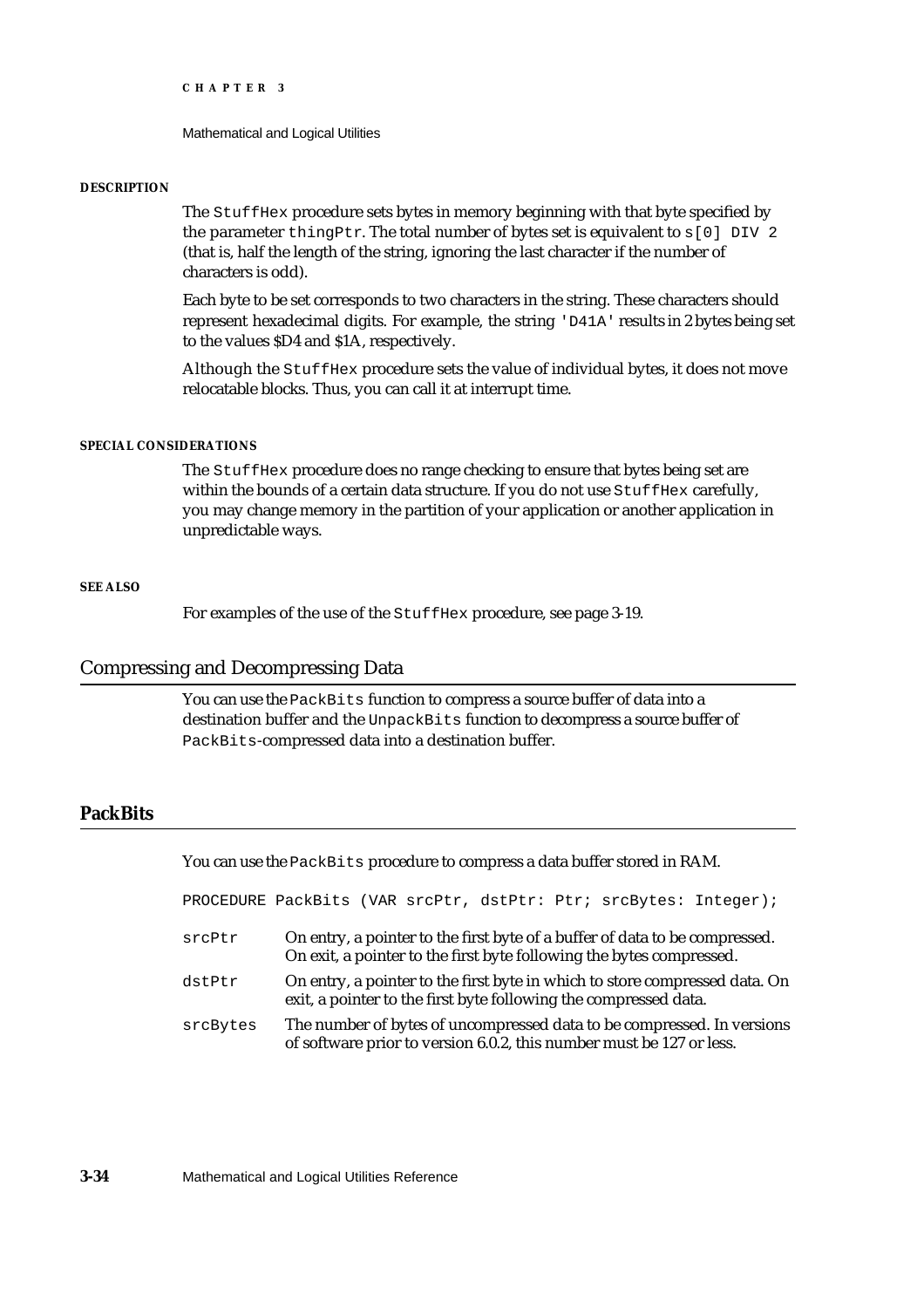Mathematical and Logical Utilities

#### **DESCRIPTION**

The PackBits procedure compresses srcBytes bytes of data beginning at the location specified by the  $srcPtr$  parameter and stores it at the location specified by the  $dstPtr$ parameter. It then modifies the srcPtr and dstPtr variables to point to the first bytes after the uncompressed and compressed data, respectively.

Your application must allocate memory for the destination buffer itself. In general, you should allocate enough memory for a worst-case scenario. In the worst case, the destination buffer is 128 bytes long for each block of source data up to 127 bytes. Thus, you can use the following formula to determine how much space to allocate for the destination buffer:

```
maxDstBytes := srcBytes + (srcBytes + 126) DIV 127;
```
where maxDstBytes stands for the maximum number of destination bytes.

The PackBits algorithm is most effective on data buffers in which there are likely to be series of bytes containing the same value. For example, resources of many formats often contain many consecutive zeros. If you have a data buffer in which there are only likely to be series of words or long words containing the same value, PackBits is unlikely to be effective.

Because your application must allocate memory for the source and destination buffers, PackBits does not move relocatable blocks. Thus, you can call it at interrupt time.

#### **SPECIAL CONSIDERATIONS**

Because PackBits changes the values of the srcPtr and dstPtr parameters, you should pass to PackBits only copies of pointers to the source and destination buffers. This allows you to access the beginning of the source and destination buffers after PackBits returns. Also, if the source or destination buffer is stored in an unlocked, relocatable block, this technique prevents PackBits from changing the value of a master pointer, which would make the original handle invalid.

#### **SEE ALSO**

For an example of the use of the PackBits procedure, see Listing 3-3 on page 3-20.

#### **UnpackBits**

You can use the UnpackBits procedure to decompress a data buffer containing data compressed by PackBits.

PROCEDURE UnpackBits (VAR srcPtr, dstPtr: Ptr; dstBytes: Integer);

srcPtr On entry, a pointer to the first byte of a buffer of data to be decompressed. On exit, a pointer to the first byte following the compressed data.

Mathematical and Logical Utilities Reference **3-35**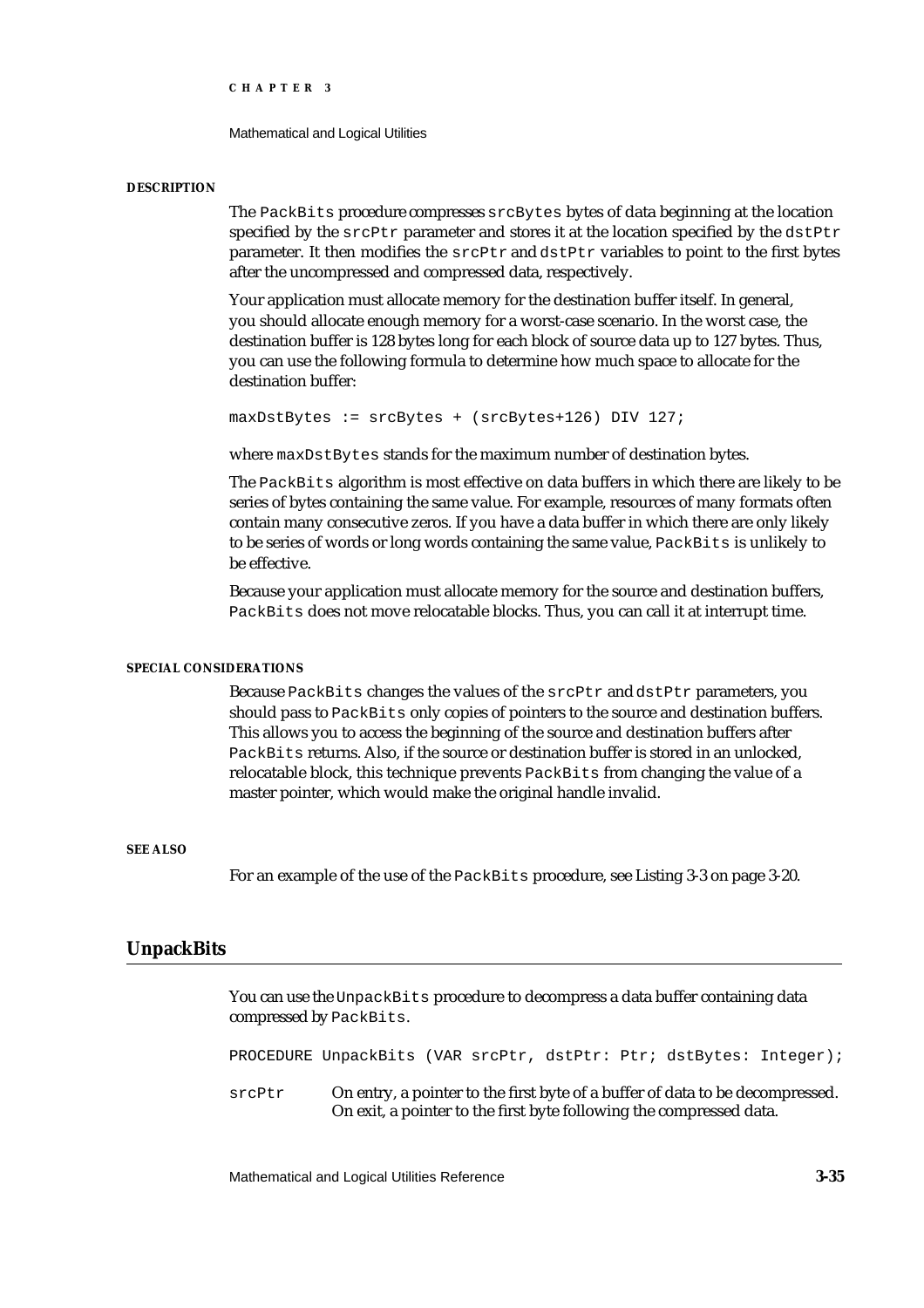Mathematical and Logical Utilities

| On entry, a pointer to the first byte in which to store decompressed data.<br>On exit, a pointer to the first byte following the decompressed data.                                                                    |
|------------------------------------------------------------------------------------------------------------------------------------------------------------------------------------------------------------------------|
| The number of bytes of the data before compression. In general, you<br>should either use PackBits to compress data structures of a fixed size<br>that you can then pass in this parameter to UnpackBits, or store with |
| the compressed data the original size of the uncompressed data.                                                                                                                                                        |
|                                                                                                                                                                                                                        |

#### **DESCRIPTION**

The UnpackBits procedure decompresses srcBytes bytes of data beginning at the location specified by the srcPtr parameter and stores it at the location specified by the dstPtr parameter. It then modifies the srcPtr and dstPtr variables to point to the first bytes after the compressed and decompressed data, respectively.

Because your application must allocate memory for the source and destination buffers, UnpackBits does not move relocatable blocks. Thus, you can call it at interrupt time.

## **SPECIAL CONSIDERATIONS**

Because UnpackBits changes the values of the srcPtr and dstPtr parameters, you should pass to UnpackBits only copies of pointers to the source and destination buffers. This allows you to access the beginning of the source and destination buffers after UnpackBits returns. Also, if the source or destination buffer is stored in an unlocked, relocatable block, this technique prevents UnpackBits from changing the value of a master pointer, which would make the original handle invalid.

#### **SEE ALSO**

For an example of the use of the UnpackBits procedure, see Listing 3-4 on page 3-21.

## Obtaining a Pseudorandom Number

You can gain access to the Operating System's pseudorandom number generator by using the Random function.

## **Random**

You can use the Random function to obtain a pseudorandom integer.

FUNCTION Random: Integer;

#### **DESCRIPTION**

The Random function returns a pseudorandom integer, uniformly distributed in the range –32767 to 32767.

**3-36** Mathematical and Logical Utilities Reference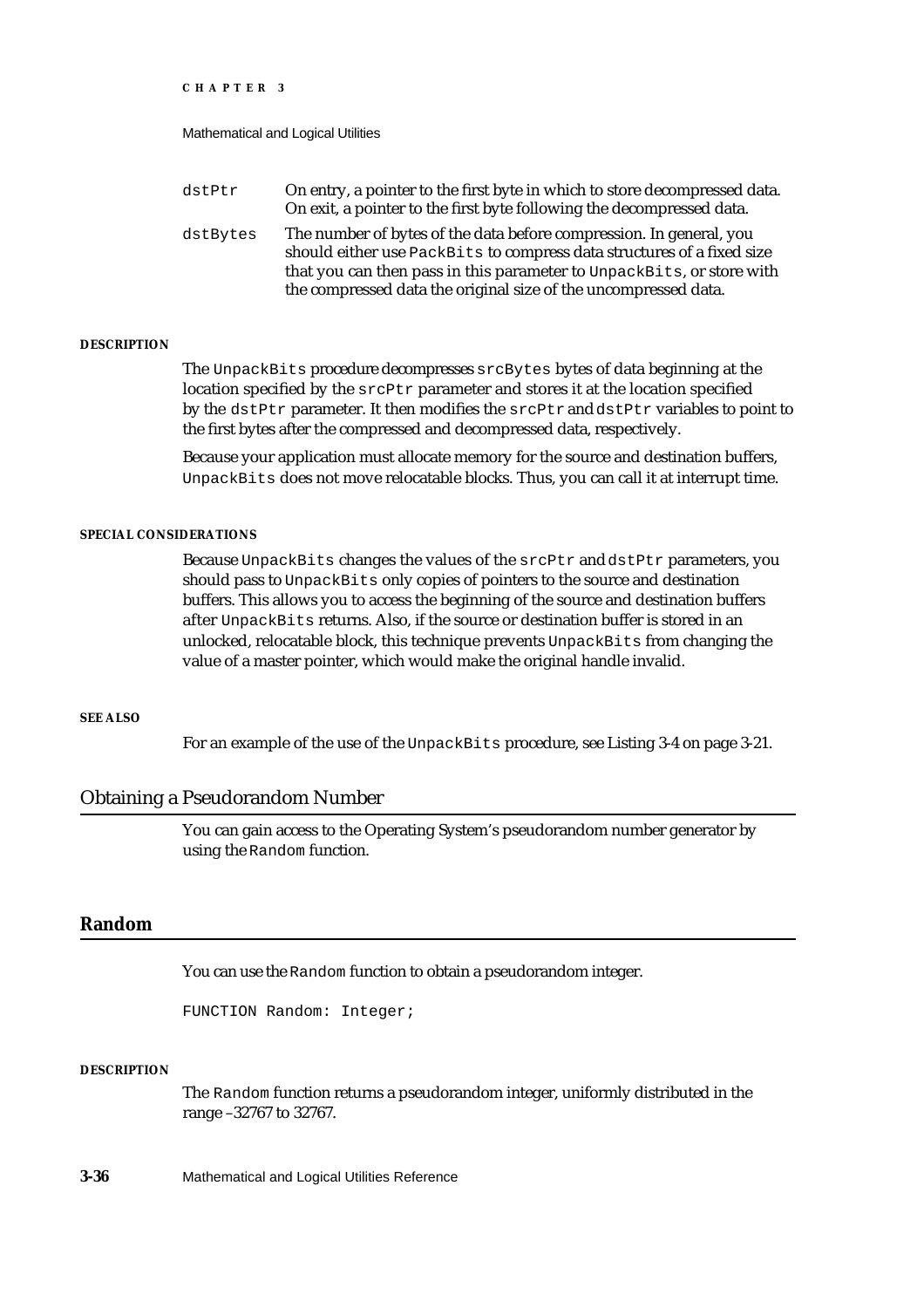#### Mathematical and Logical Utilities

The value Random returns depends solely on the global variable randSeed, which the QuickDraw InitGraf procedure initializes to 1. Each time the Random function executes, it uses a numerical algorithm to change the value of randSeed to prevent it from returning the same value each time it is called.

To prevent your application from generating the same sequence of pseudo-random numbers each time it is executed, initialize the randSeed global variable, when your application starts up, to a volatile long word variable such as the current date and time. If you would like to generate the same sequence of pseudo-random numbers twice, on the other hand, simply set randSeed to the same value before calling Random for each sequence.

#### **ASSEMBLY-LANGUAGE INFORMATION**

You can access the global variable randSeed through the system global variable RndSeed.

## **SEE ALSO**

Listing 3-5 on page 3-22, Listing 3-6 on page 3-23, Listing 3-7 on page 3-23, and Listing 3-8 on page 3-24 for examples of how to use the Random function.

# Converting Between Angle and Slope Values

You can use the SlopeFromAngle and AngleFromSlope functions to convert between angle and slope values.

# **SlopeFromAngle**

You can convert an angle value to a slope value using the SlopeFromAngle function.

FUNCTION SlopeFromAngle (angle: Integer): Fixed;

angle The angle, expressed in clockwise degrees from 12 o'clock and treated MOD 180. (90 degrees is thus at 3 o'clock and –90 degrees is at 9 o'clock.)

#### **DESCRIPTION**

The SlopeFromAngle function returns the slope corresponding to the angle specified in the angle parameter. Slopes are defined as  $x'$  y, the horizontal change divided by the vertical change between any two points on a line with the given angle. The negative y-axis is defined as being at 12 o'clock, and the positive y-axis at 6 o'clock. The x-axis is defined as usual, with the positive side defined as being at 3 o'clock.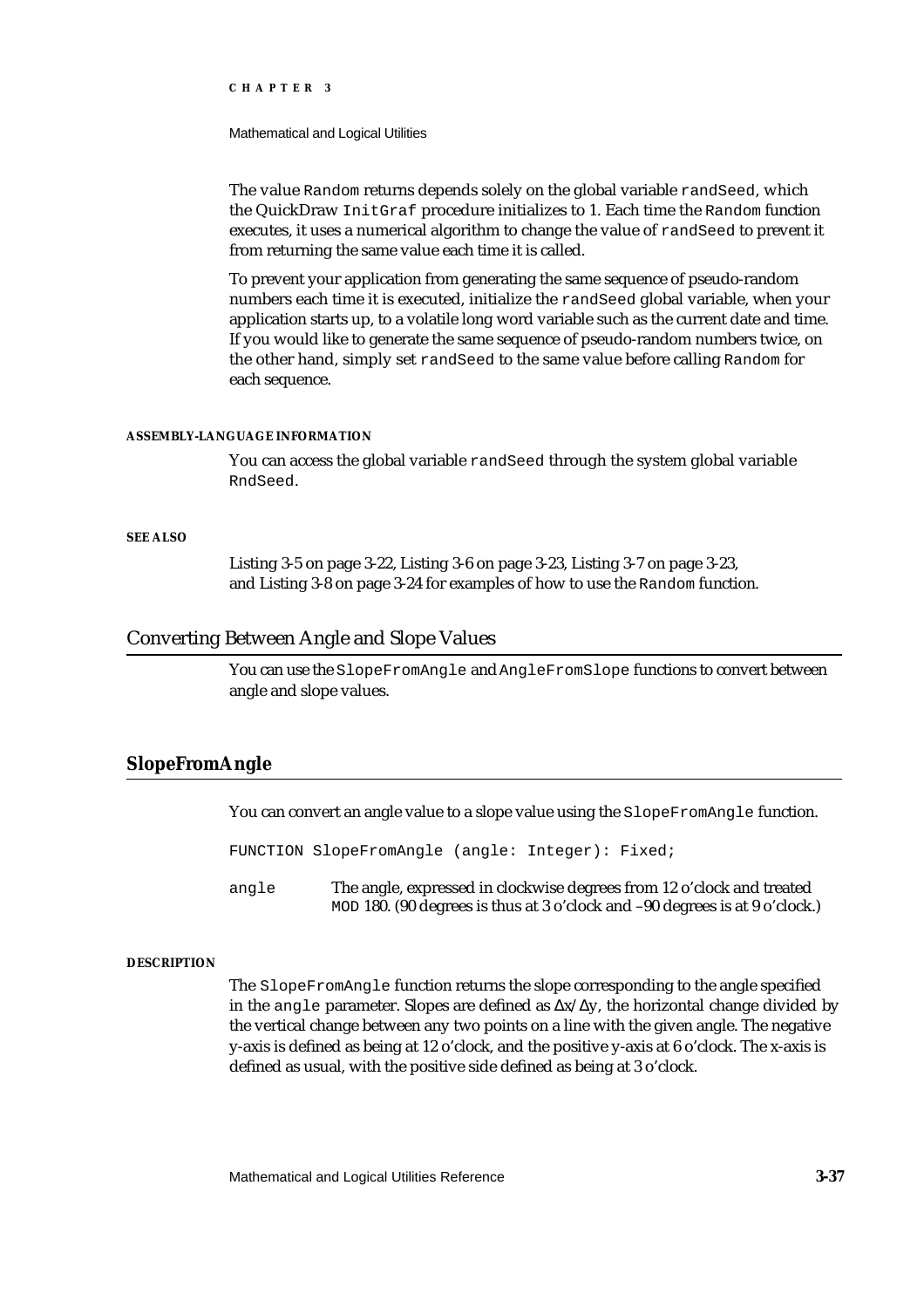Mathematical and Logical Utilities

#### **SEE ALSO**

For an example of the use of the SlopeFromAngle function, see Figure 3-7 on page 3-13.

# **AngleFromSlope**

You can convert a slope value to an angle value using the AngleFromSlope function.

```
FUNCTION AngleFromSlope (slope: Fixed): Integer;
```
slope The slope, defined as  $x/ y$ , which is the horizontal change divided by the vertical change between any two points on a line with the slope.

## **DESCRIPTION**

The AngleFromSlope function returns the angle corresponding to the slope specified in the slope parameter treated MOD 180. Angles are defined in clockwise degrees from 12 o'clock. The negative y-axis is defined as being at 12 o'clock, and the positive y-axis at 6 o'clock. The x-axis is defined as usual, with the positive side defined as being at 3 o'clock.

#### **SPECIAL CONSIDERATIONS**

The AngleFromSlope function is most useful when you require speed more than accuracy in performing the calculation. The integer result is within 1 degree of the correct answer, but not necessarily within half a degree.

#### **SEE ALSO**

For an example of the use of the AngleFromSlope function, see Figure 3-7 on page 3-13.

# Multiplying and Dividing Fixed-Point Numbers

The FixMul and FracMul functions allow you to multiply fixed-point numbers. The FixDiv and FracDiv functions allow you to divide fixed-point numbers. By performing appropriate type casting, you can multiply or divide a fixed-point number of one type with a fixed-point number of another type or a long integer.

# **FixMul**

You can use the FixMul function to multiply a variable of type Fixed with another variable of type Fixed or with a variable of type Fract or LongInt.

FUNCTION FixMul (a, b: Fixed): Fixed;

**3-38** Mathematical and Logical Utilities Reference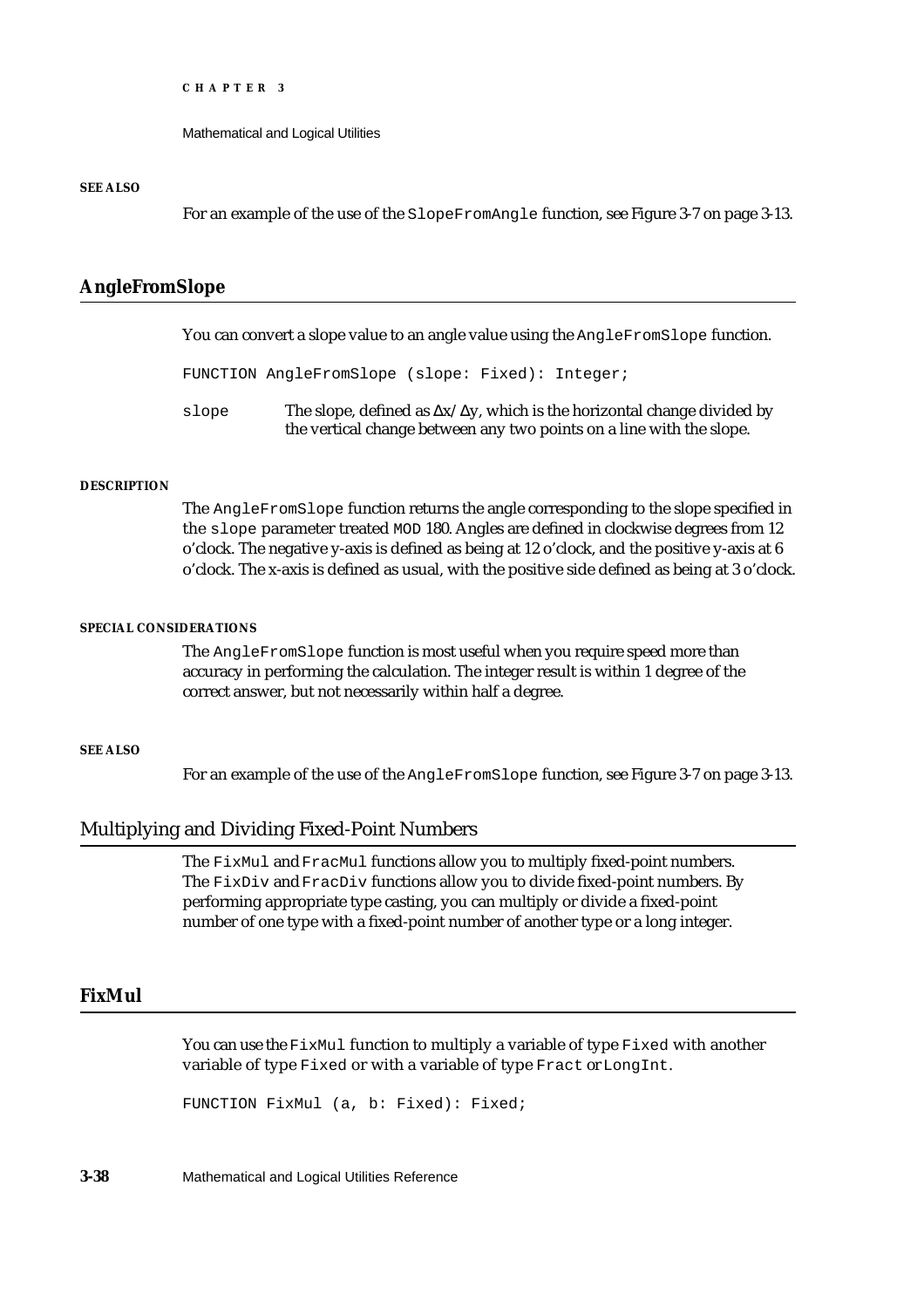|                    | CHAPTER 3                                                                                                                                                                                     |                                                                                                                                                      |  |  |  |  |
|--------------------|-----------------------------------------------------------------------------------------------------------------------------------------------------------------------------------------------|------------------------------------------------------------------------------------------------------------------------------------------------------|--|--|--|--|
|                    | Mathematical and Logical Utilities                                                                                                                                                            |                                                                                                                                                      |  |  |  |  |
|                    | a                                                                                                                                                                                             | The first operand, which can be a variable of type Fixed or a variable of<br>type Fract or LongInt.                                                  |  |  |  |  |
|                    | b                                                                                                                                                                                             | The second operand, which can be a variable of type Fixed or a variable<br>of type Fract or LongInt.                                                 |  |  |  |  |
| <b>DESCRIPTION</b> |                                                                                                                                                                                               |                                                                                                                                                      |  |  |  |  |
|                    | The FixMul function returns the product of the numbers specified in the a and b<br>parameters. At least one of a and b should be a variable of type Fixed.                                    |                                                                                                                                                      |  |  |  |  |
|                    | The returned value is in the format of a LongInt if one of a or b is a LongInt. It is a<br>Fract number if one of a or b is Fract. It is a Fixed number if both a and b are Fixed<br>numbers. |                                                                                                                                                      |  |  |  |  |
|                    |                                                                                                                                                                                               | Overflows are set to the maximum representable value with the correct sign (\$80000000<br>for negative results and \$7FFFFFFF for positive results). |  |  |  |  |
| <b>SEE ALSO</b>    |                                                                                                                                                                                               |                                                                                                                                                      |  |  |  |  |
|                    | For a summary of the routines that perform operations on the Fixed and Fract data<br>type, see Table 3-2 on page 3-26.                                                                        |                                                                                                                                                      |  |  |  |  |
|                    |                                                                                                                                                                                               |                                                                                                                                                      |  |  |  |  |

# **FixDiv**

You can use the  $FixDiv$  function to divide two variables of the same type (Fixed, Fract, or LongInt) or to divide a LongInt or Fract number by a Fixed number.

FUNCTION FixDiv (a, b: Fixed): Fixed;

- a The first operand, which can be a variable of type Fixed or a variable of type Fract or LongInt.
- b The second operand, which can be a variable of type Fixed or it can be a variable of the same type as the variable in parameter a.

#### **DESCRIPTION**

The  $FixDiv$  function returns the quotient of the numbers specified in the a and b parameters. If the b parameter is in the format of a Fixed number, then the a parameter can be in the format of a Fixed, Fract, or LongInt number. If the b parameter is in the format of a Fract or LongInt number, then the a parameter must be in the same format.

The returned value is in the format of a  $Fixed$  ixed number if both a and b are both  $Fixed$ numbers, both Fract numbers, or both LongInt numbers. Otherwise, the returned value is the same type as the number in the a parameter.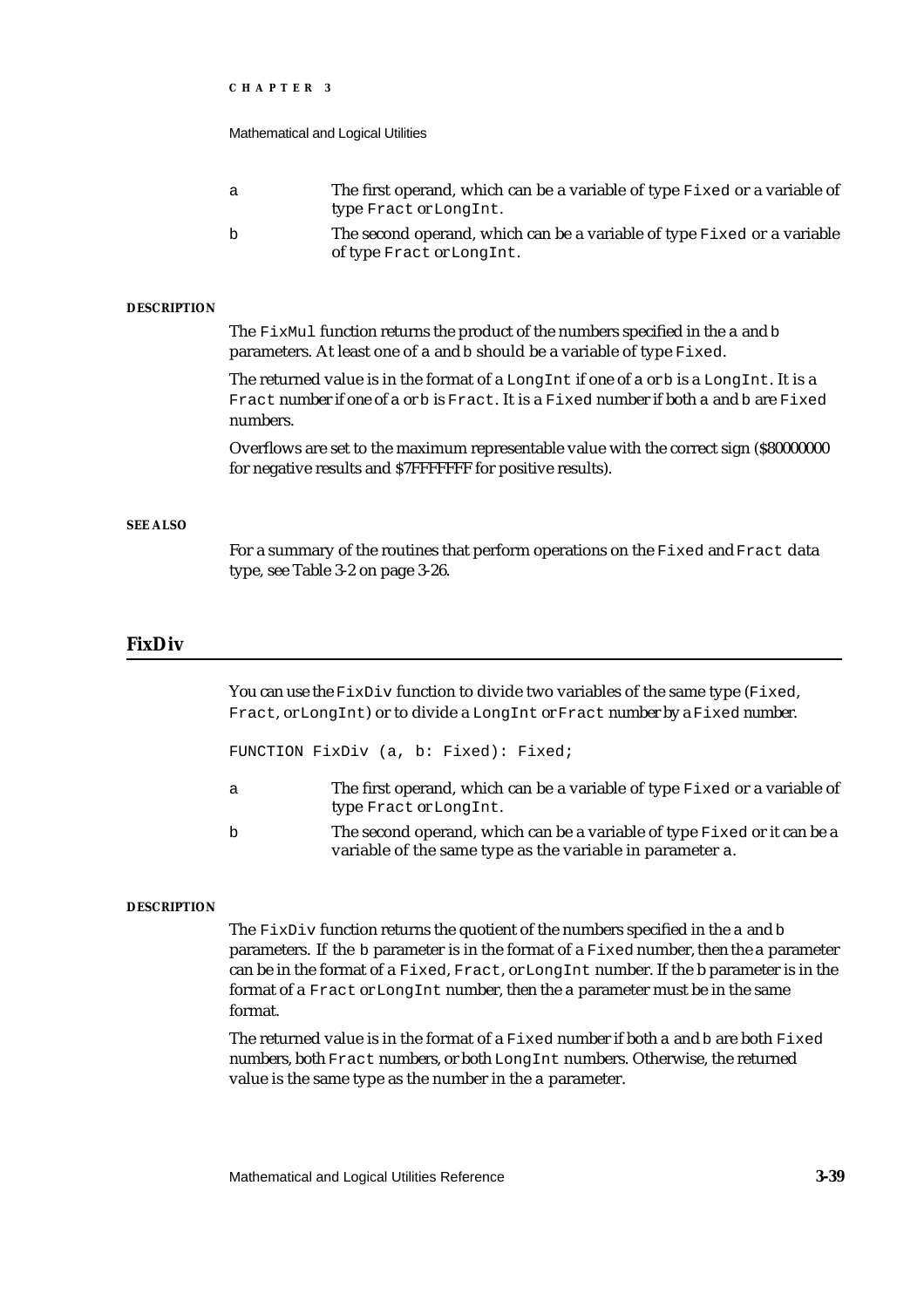Mathematical and Logical Utilities

Division by zero results in \$8000000 if a is negative, and \$7FFFFFFF otherwise; thus the special case 0/0 yields \$7FFFFFFF.

#### **SEE ALSO**

For a summary of the routines that perform operations on the Fixed and Fract data type, see Table 3-2 on page 3-26.

# **FracMul**

You can use the FracMul function to multiply a variable of type Fract with another variable of type Fract or with a variable of type Fixed or LongInt.

FUNCTION FracMul (a, b: Fract): Fract;

- a The first operand, which can be a variable of type Fract or a variable of type Fixed or LongInt.
- b The second operand, which can be a variable of type Fract or a variable of type Fixed or LongInt.

#### **DESCRIPTION**

The FracMul function returns the product of the numbers specified in the a and b parameters. At least one of a or b should be a variable of type Fract.

The returned value is in the format of a LongInt number if one of a and b is a LongInt number. It is a Fixed number if one of a or b is a Fixed number. It is a Fract number if both a and b are Fract numbers.

Overflows are set to the maximum representable value with the correct sign (\$80000000 for negative results and \$7FFFFFFF for positive results).

#### **SEE ALSO**

For a summary of the routines that perform operations on the Fixed and Fract data type, see Table 3-2 on page 3-26.

# **FracDiv**

You can use the FracDiv function to divide two variables of the same type (Fract, Fixed, or LongInt) or to divide a LongInt or Fixed number by a Fract number.

FUNCTION FracDiv (a, b: Fract): Fract;

**3-40** Mathematical and Logical Utilities Reference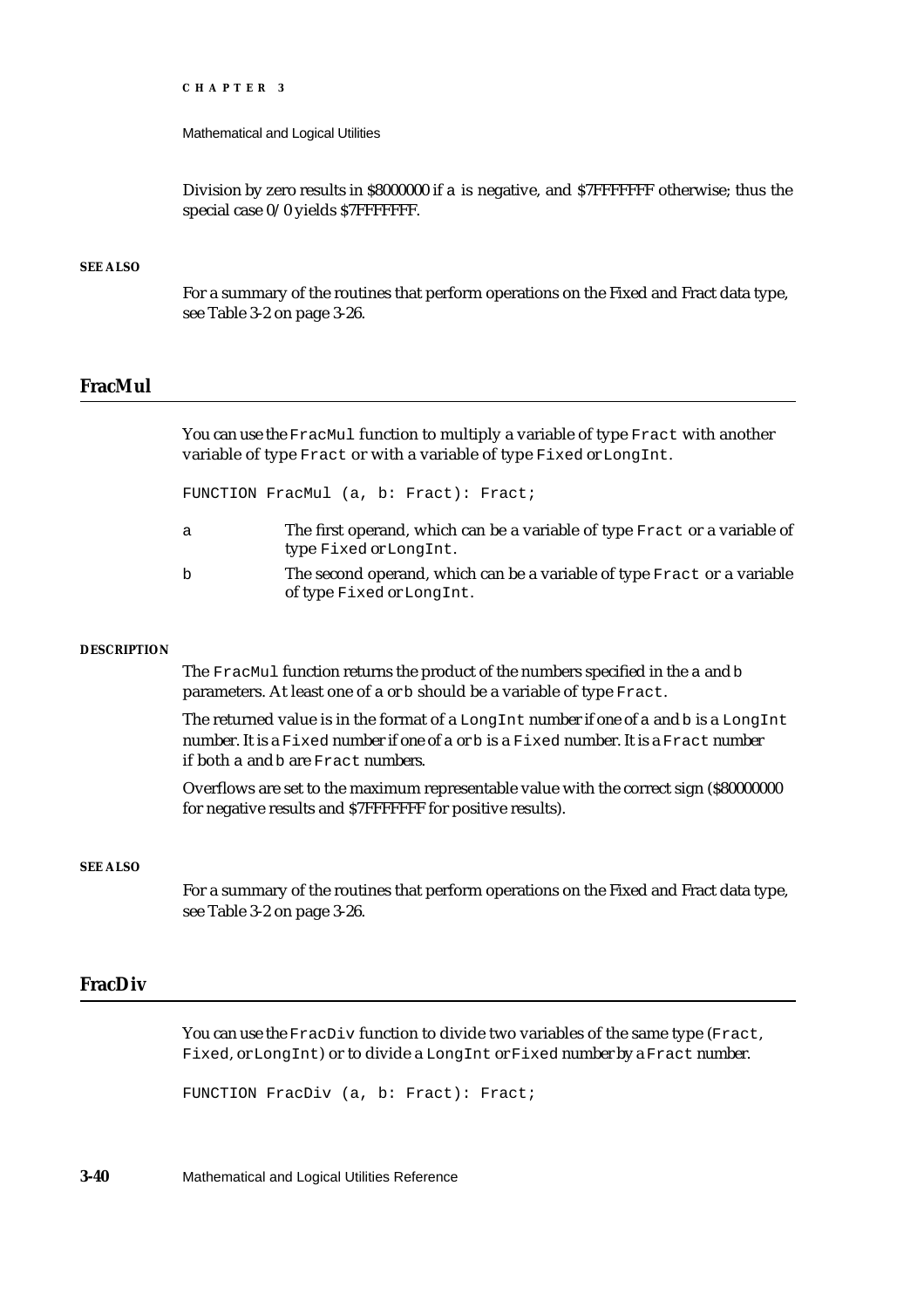Mathematical and Logical Utilities

| - a | The first operand, which can be a variable of type Fract or a variable of |
|-----|---------------------------------------------------------------------------|
|     | type Fixed or Long Int.                                                   |
| b   | The second operand, which can be a variable of type Fract or a variable   |

of the same type as the variable in parameter a.

#### **DESCRIPTION**

The FracDiv function returns the quotient of the numbers specified in the a and b parameters. If the b parameter is in the format of a Fract number, then the a parameter can be in the format of a Fract, a Fixed, or a LongInt number. If the b parameter is in the format of a Fixed or a LongInt number, then the a parameter must be in the same format.

The returned value is in the format of a Fract number if a and b are both Fract numbers, both Fixed numbers, or both LongInt numbers. Otherwise, the returned value is in the same format as the number in the a parameter.

Division by zero results in \$8000000 if a is negative, and \$7FFFFFFF otherwise; thus the special case 0/0 yields \$7FFFFFFF.

## Performing Calculations on Fixed-Point Numbers

The Operating System provides four functions that you can use to perform a few common calculations on fixed-point numbers. The FracSqrt function allows you to obtain the square root of a number. The FracCos, FracSin, and FixATan2 functions allow you to obtain fast approximations of trigonometric functions on fixed-point numbers.

## **FracSqrt**

You can use the FracSqrt function to obtain the square root of a Fract number.

FUNCTION FracSqrt (x: Fract): Fract;

x The Fract number to obtain a square root of. This parameter is interpreted as being unsigned in the range 0 through  $4 - 2^{-30}$ , inclusive. That is, the bit of a Fract number that ordinarily has weight –2 is instead interpreted as having weight 2.

#### **DESCRIPTION**

The FracSqrt function returns the square root of the Fract number you supply in the x parameter. The result is unsigned in the range 0 through 2, inclusive.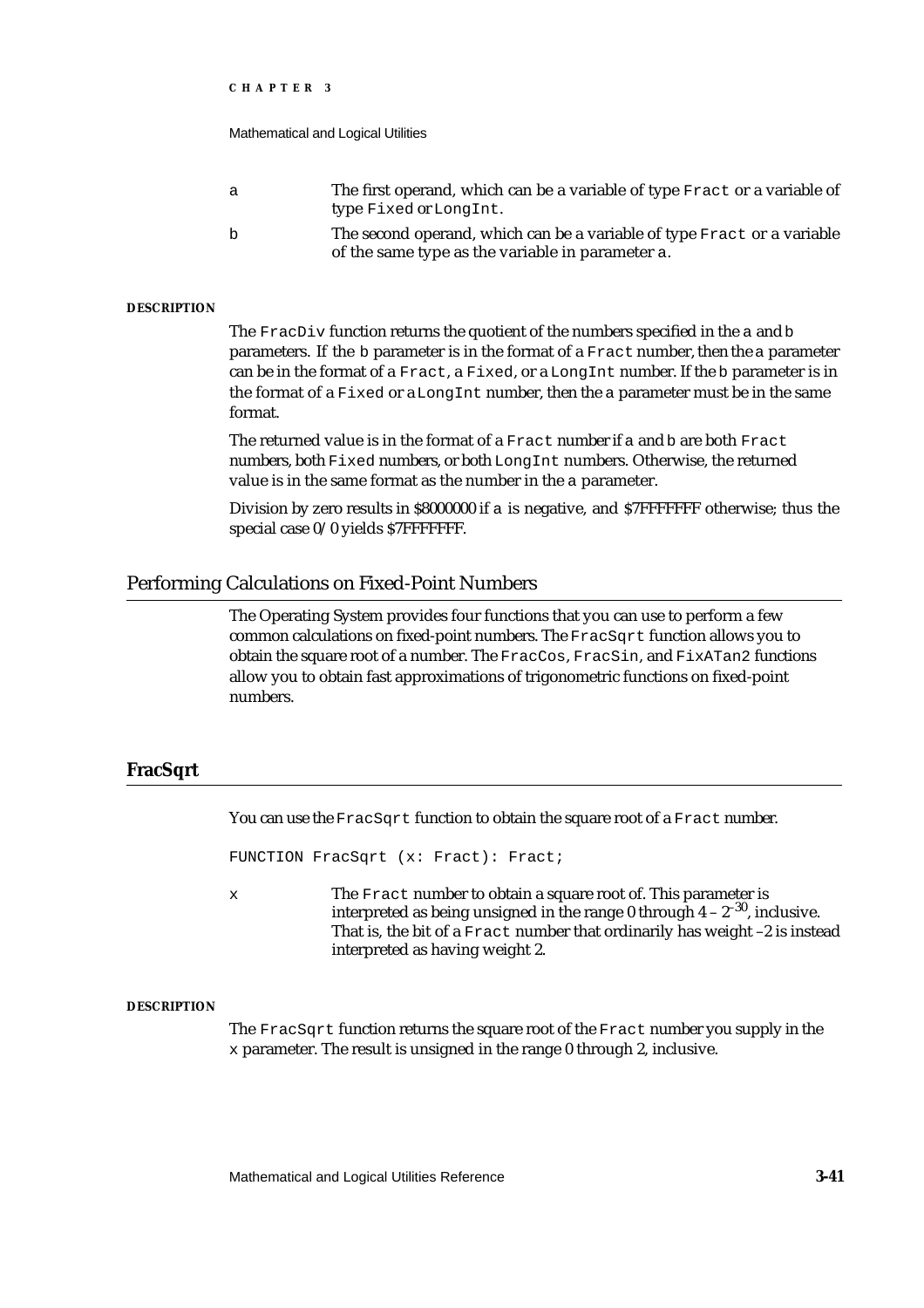Mathematical and Logical Utilities

# **FracCos**

You can use the FracCos function to obtain a fast approximation of the cosine of a Fixed number.

FUNCTION FracCos (x: Fixed): Fract;

x The Fixed number expressed in radians, whose cosine is to be calculated.

#### **DESCRIPTION**

The FracCos function returns the cosine, expressed in radians, of the Fixed number x.

The approximation of /4 used to compute the cosine is the hexadecimal value 0.C910, making the approximation of equal to 3.1416015625, while itself equals 3.14159265.... Despite the approximation of , the cosine value obtained is usually correct to several decimal places.

# **FracSin**

You can use the FracSin function to obtain a fast approximation of the sine of a Fixed number.

FUNCTION FracSin (x: Fixed): Fract;

x The Fixed number expressed in radians, whose sine is to be calculated.

#### **DESCRIPTION**

The FracSin function returns the sine, expressed in radians, of the Fixed number x.

The approximation of /4 used to compute the sine is the hexadecimal value 0.C910, making the approximation of equal to 3.1416015625, while itself equals 3.14159265.... Despite the approximation of , the sine value obtained is usually correct to several decimal places.

# **FixATan2**

You can use the FixATan2 function to obtain a fast approximation of the arctangent of a fraction.

FUNCTION FixATan2 (x, y: LongInt): Fixed;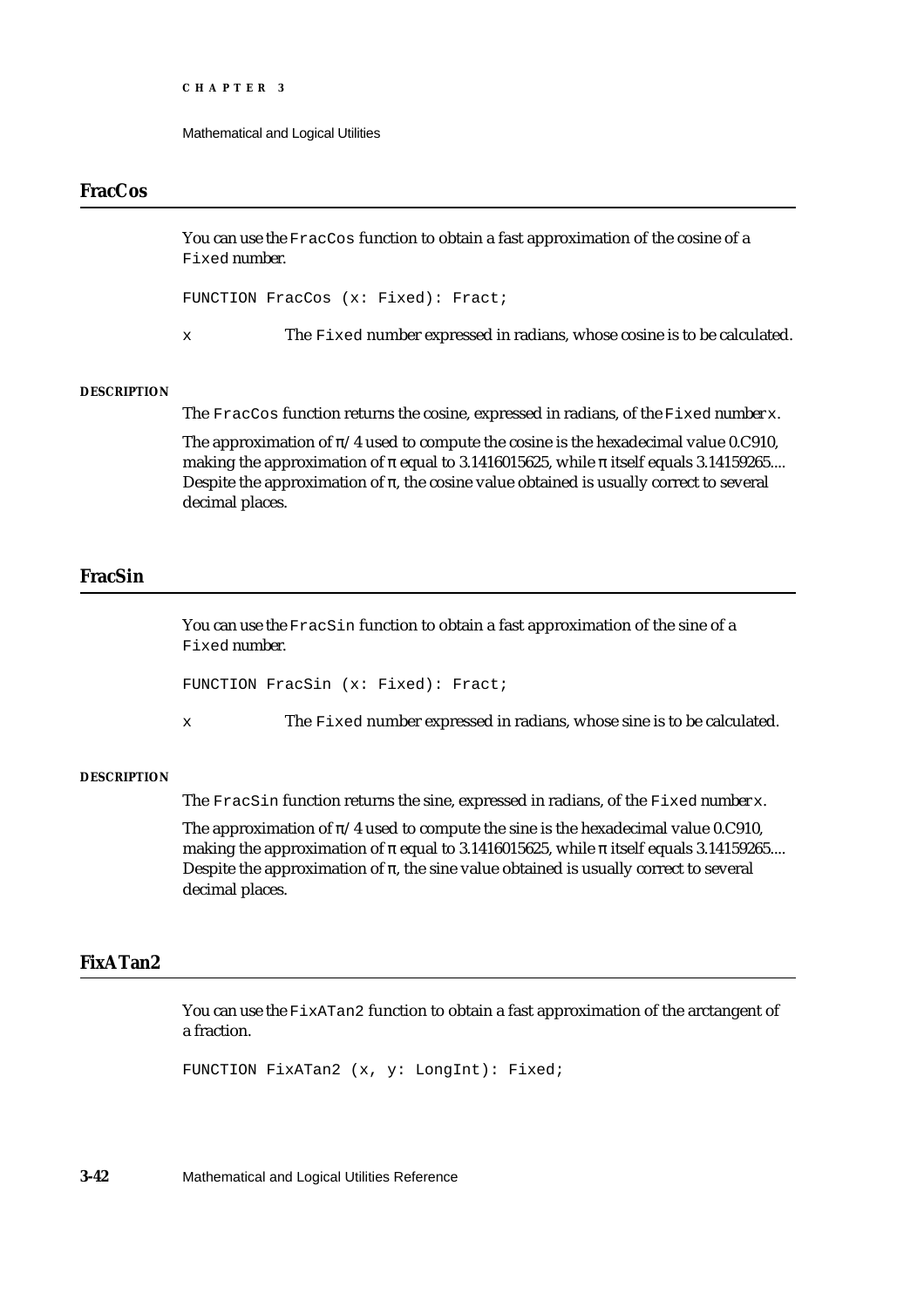Mathematical and Logical Utilities

| The numerator of the fraction whose arctangent is to be obtained. This |
|------------------------------------------------------------------------|
| variable can be a LongInt, Fixed, or Fract number.                     |

y The denominator of the fraction whose arctangent is to be obtained. The number supplied in this variable must be of the same type as that of the number supplied in the x parameter.

#### **DESCRIPTION**

The FixATan2 function returns, in radians, the arctangent of  $y/x$ .

The approximation of /4 used to compute the arctangent is the hexadecimal value 0.C910, making the approximation of equal to 3.1416015625, while itself equals 3.14159265.... Thus  $FixATan2(1, 1)$  equals the equivalent of the hexadecimal value 0.C910. Despite the approximation of , the arctangent value obtained will usually be correct to several decimal places.

# Converting Among 32-Bit Numeric Types

The Operating System includes functions that allow you to convert among variables of type LongInt, Fixed, and Fract. The Long2Fix and Fix2Long functions convert between LongInt variables and Fixed variables. The Fix2Frac functions and Frac2Fix functions convert between Fixed and Fract variables. Ordinarily, there is no need to convert between LongInt and Fract variables, because Fract variables are used only to represent very small numbers. If you wish to do so, however, you can combine functions shown in this section.

# **Long2Fix**

You can use the Long2Fix function to convert a LongInt number to a Fixed number.

FUNCTION Long2Fix (x: LongInt): Fixed;

x The long integer to be converted to a Fixed number.

#### **DESCRIPTION**

The Long2Fix function returns the Fixed number equivalent to the long integer you supply in the  $x$  parameter. If  $x$  is greater than the maximum representable fixed-point number, the Long2Fix function returns \$7FFFFFFF. If x is less than the negative number with the highest absolute value, Long2Fix returns \$80000000.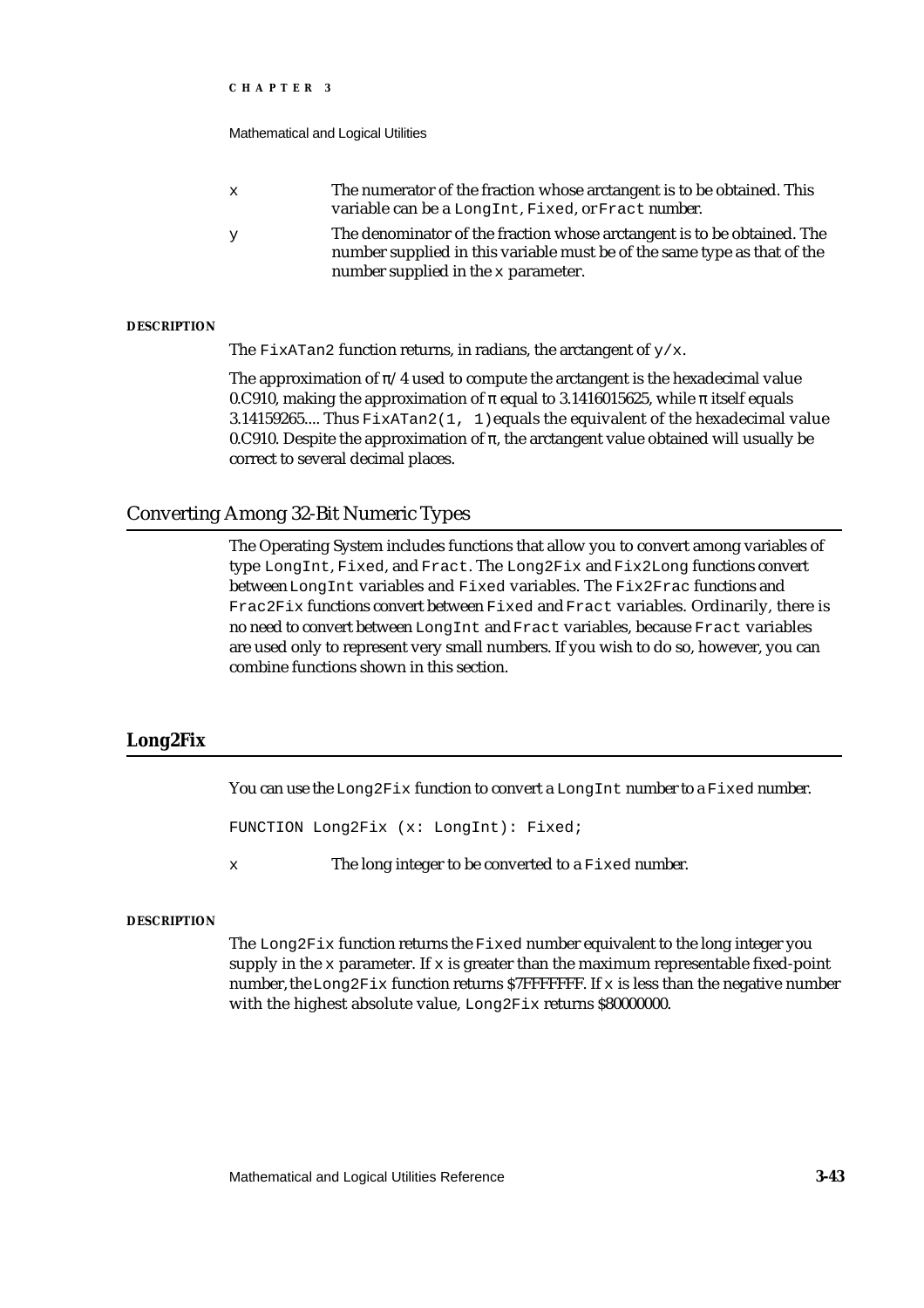Mathematical and Logical Utilities

# **Fix2Long**

You can use the  $Fix2Long$  function to convert a Fixed number to a LongInt number.

FUNCTION Fix2Long (x: Fixed): LongInt;

x The Fixed number to be converted to a long integer.

#### **DESCRIPTION**

The Fix2Long function returns the long integer nearest to the Fixed number you supply in the x parameter. If x is halfway between two integers  $(0.5)$ , it is rounded to the integer with the higher absolute value.

# **Fix2Frac**

You can use the  $Fix2Frac$  function to convert a Fixed number to a Fract number.

```
FUNCTION Fix2Frac (x: Fixed): Fract;
```
x The Fixed number to be converted to a Fract number.

#### **DESCRIPTION**

The Fix2Frac function returns the Fract number equivalent to the Fixed number x. If x is greater than the maximum representable Fract number, the Fix2Frac function returns  $$7$ FFFFFFF. If  $\times$  is less than the negative number with the highest absolute value, Fix2Frac returns \$80000000.

# **Frac2Fix**

You can use the Frac2Fix function to convert a Fract number to a Fixed number.

FUNCTION Frac2Fix (x: Fract): Fixed;

x The Fract number to be converted to a Fixed number.

#### **DESCRIPTION**

The Frac2Fix function returns the Fixed number that best approximates the Fract number you supply in the x parameter.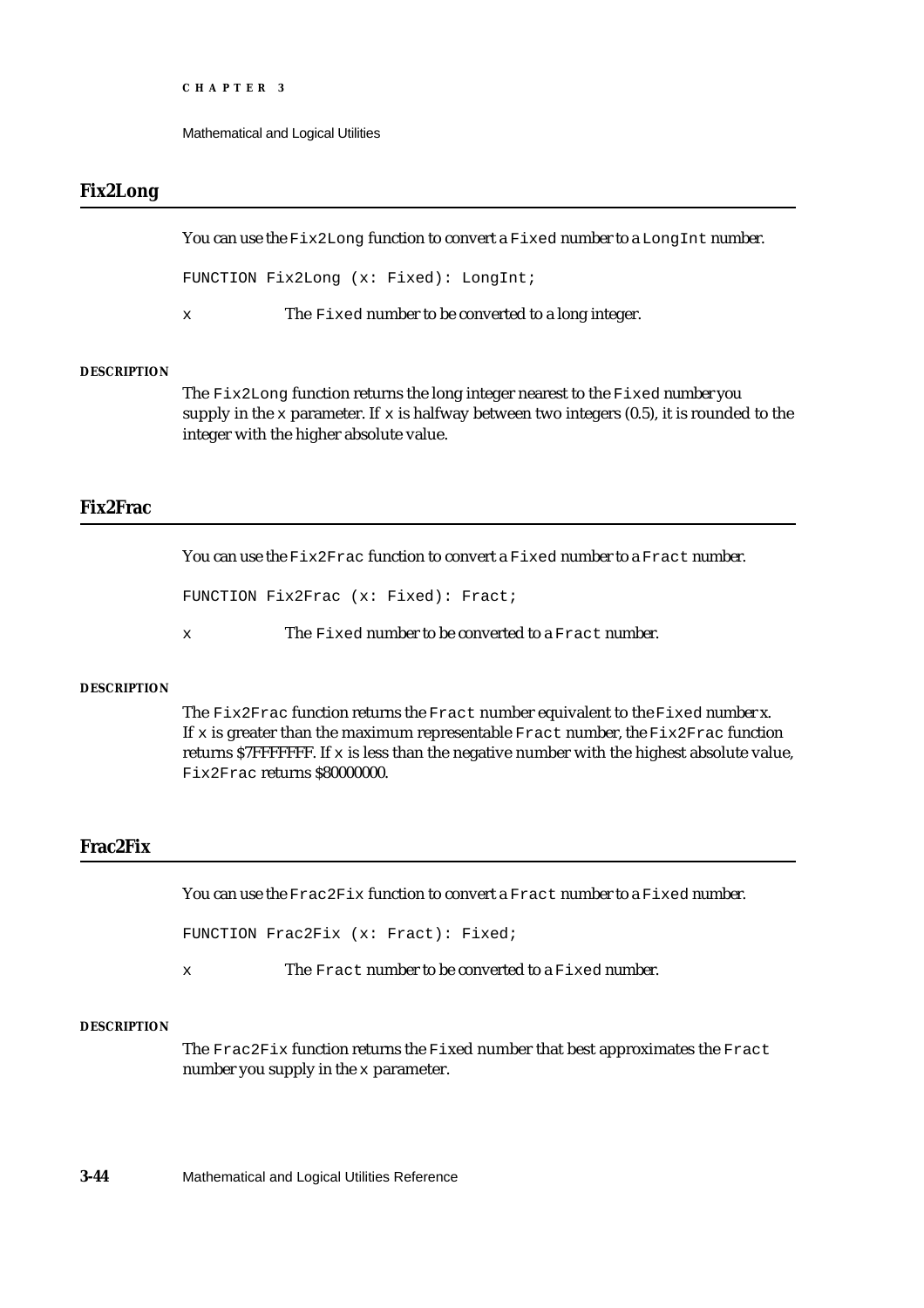Mathematical and Logical Utilities

# Converting Between Fixed-Point and Floating-Point Values

The Mathematical and Logical Utilities provide four functions that allow you to convert between fixed-point and floating-point values represented using SANE's Extended floating-point data type. The Fix2X function and the X2Fix function convert between Fixed and Extended numbers. The Frac2X and X2Frac functions convert between Fract and Extended numbers. See *Apple Numerics Manual* for information about numeric data types supported by SANE.

## **Fix2X**

You can use the  $Fix2X$  function to convert a Fixed number to an Extended number.

FUNCTION Fix2X (x: Fixed): Extended;

x The Fixed number to be converted to an Extended number.

#### **DESCRIPTION**

The Fix2X function returns the Extended equivalent of the Fixed number you supply in the x parameter.

#### **SPECIAL CONSIDERATIONS**

Because the  $Fix2X$  function does not move memory, you can call it at interrupt time.

# **X2Fix**

You can use the  $X2Fix$  function to convert an Extended number to a Fixed number.

FUNCTION X2Fix (x: Extended): Fixed;

x The Extended number to be converted to a Fixed number.

#### **DESCRIPTION**

The  $X2Fix$  function returns the best Fixed approximation of the Extended number you supply in the x parameter. If x is greater than the maximum representable  $Fixed$ number, the  $X2Fix$  function returns \$7FFFFFF. If x is less than the negative number with the highest absolute value, X2Fix returns \$80000000.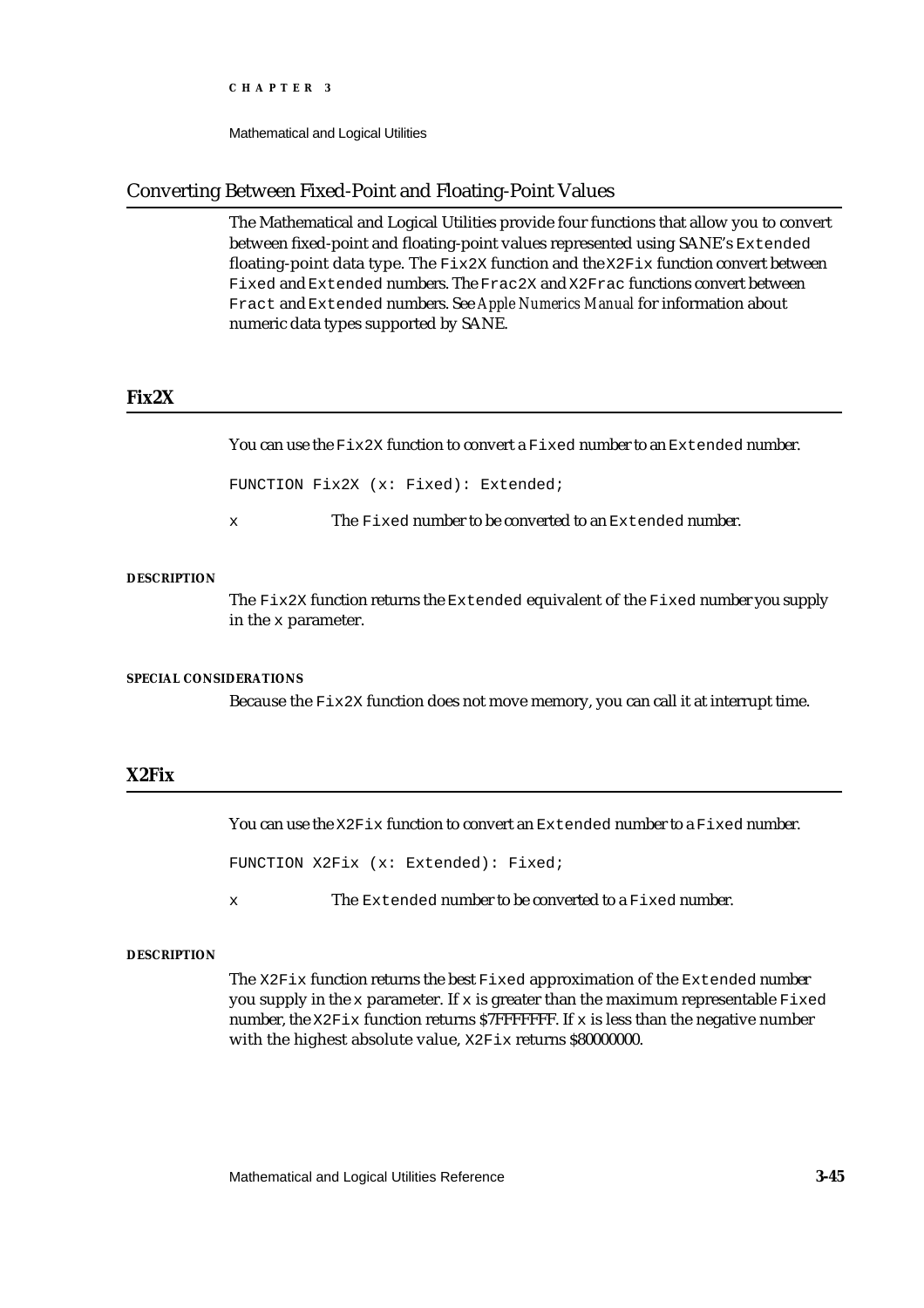Mathematical and Logical Utilities

# **Frac2X**

You can use the Frac2X function to convert a Fract number to an Extended number.

FUNCTION Frac2X (x: Fract): Extended;

x The Fract number to be converted to an Extended number.

## **DESCRIPTION**

The Frac2X function returns the Extended equivalent of the Fract number you supply in the  $x$  parameter.

# **X2Frac**

You can use the X2Frac function to convert an Extended number to a Fract number.

FUNCTION X2Frac (x: Extended): Fract;

x The Extended number to be converted to a Fract number.

#### **DESCRIPTION**

The X2Frac function returns the best Fract approximation of the Extended number you supply in the x parameter. If x is greater than the maximum representable  $\text{frac}$ number, the  $X2Frac$  function returns \$7FFFFFFF. If x is less than the negative number with the highest absolute value, X2Frac returns \$80000000.

# Converting Between Fixed-Point and Integral Values

To convert the quotient of two integers to a Fixed number, you can use the FixRatio function. To obtain the integral portion of a number of type  $Fixed$  ixed, typically you just use the HiWord function, described on page 3-33. However, you can also use the FixRound function to obtain the integer nearest a fixed-point number.

## **FixRatio**

You can use the FixRatio function to obtain the Fixed equivalent of a fraction.

FUNCTION FixRatio (numer, denom: Integer): Fixed; numer The numerator of the fraction. denom The denominator of the fraction.

**3-46** Mathematical and Logical Utilities Reference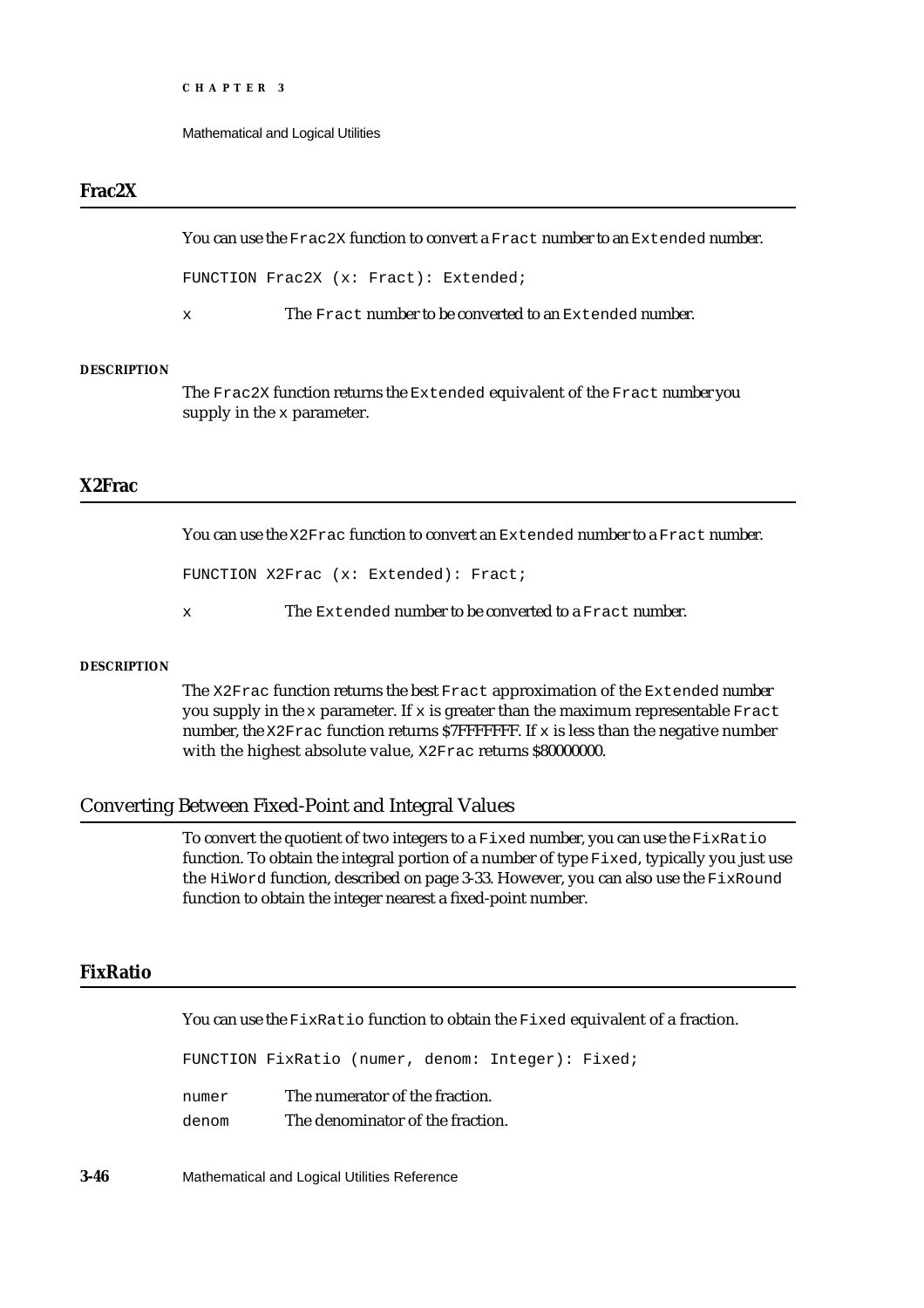Mathematical and Logical Utilities

#### **DESCRIPTION**

The FixRatio function return the Fixed equivalent of the fraction numer/denom.

# **FixRound**

You can use the FixRound function to round a fixed-point number to the nearest integer.

FUNCTION FixRound (x: Fixed): Integer;

x The Fixed number to be rounded.

#### **DESCRIPTION**

The FixRound function returns the Integer number nearest the Fixed number you supply in the  $x$  parameter. If the value is halfway between two integers  $(0.5)$ , it is rounded up. Thus, 4.5 is rounded to 5, and –3.5 is rounded to –3.

To round a negative Fixed number so that values halfway between two integers are rounded to the number with the higher absolute value, negate the number, round it, and then negate it again.

# Multiplying 32-bit values

To multiply a 32-bit value and return a 64-bit value, you can use the LongMul procedure.

## **LongMul**

You can use the LongMul procedure to multiply two 32-bit quantities and obtain a 64-bit quantity.

Procedure LongMul (a, b: LongInt; VAR result: Int64Bit);

| The first operand, which is a variable of type LongInt. |  |
|---------------------------------------------------------|--|
|---------------------------------------------------------|--|

- b The second operand, which is a variable of type LongInt.
- result A pointer to the returned value.

#### **DESCRIPTION**

Given two variables of type LongInt, the LongMul procedure multiplies the two variables specified in parameter a and b, and returns the value in the variable specified by the result parameter.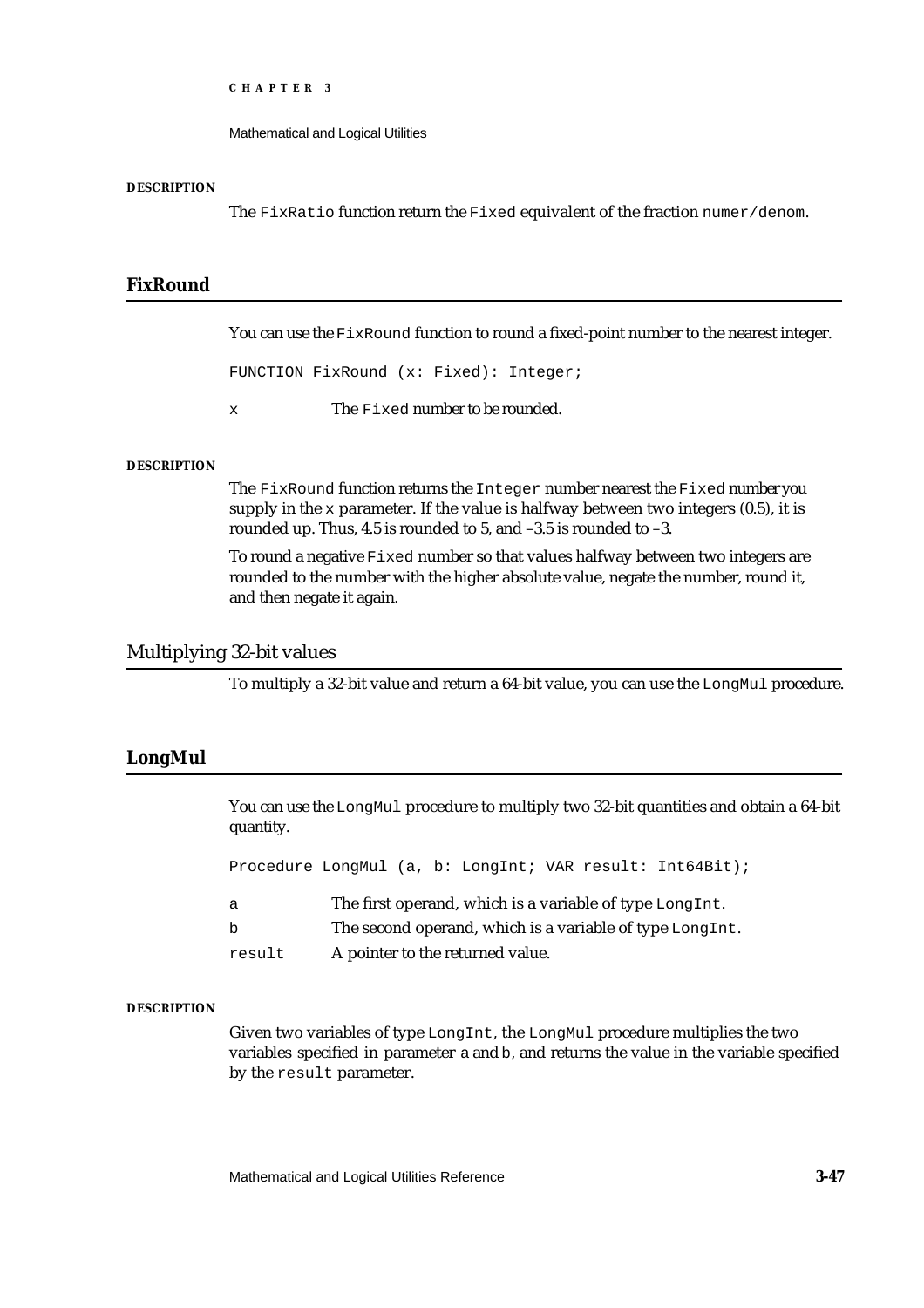Mathematical and Logical Utilities

# Summary of the Mathematical and Logical Utilities

# Pascal Summary

| TYPR.        |              |                           |
|--------------|--------------|---------------------------|
| Fixed        | $=$ LongInt; | {fixed-point number}      |
| Fract        | $=$ LongInt; | {fractional number}       |
| $Int64Bit =$ |              | ${64-bit integer record}$ |
| RECORD       |              |                           |
| hiLong:      | LongInt;     | {high-order long integer} |
| loLong:      | LongInt;     | {low-order long integer}  |
| FND;         |              |                           |

## Routines

# **Testing and Setting Bits**

| FUNCTION BitTst  |  | (bytePtr: Ptr; bitNum: LongInt): Boolean; |  |
|------------------|--|-------------------------------------------|--|
| PROCEDURE BitSet |  | (bytePtr: Ptr; bitNum: LongInt);          |  |
| PROCEDURE BitClr |  | (bytePtr: Ptr; bitNum: LongInt);          |  |

# **Performing Logical Operations**

| FUNCTION BitAnd |                   | $\{\text{value1}, \text{ value2}: \text{LongInt}\}\$ : LongInt; |
|-----------------|-------------------|-----------------------------------------------------------------|
| FUNCTION BitOr  |                   | (value1, value2: LongInt): LongInt;                             |
| FUNCTION BitXor |                   | $\{\text{value1}, \text{ value2}: \text{LongInt}\}\$ : LongInt; |
| FUNCTION BitNot |                   | (value: LongInt): LongInt;                                      |
|                 | FUNCTION BitShift | (value: LongInt; count: Integer): LongInt;                      |

# **Getting and Setting Memory Values**

| FUNCTION HiWord    | $(x:$ LongInt): Integer;    |
|--------------------|-----------------------------|
| FUNCTION LoWord    | $(x:$ LongInt): Integer;    |
| PROCEDURE StuffHex | (thingPtr: Ptr: s: Str255); |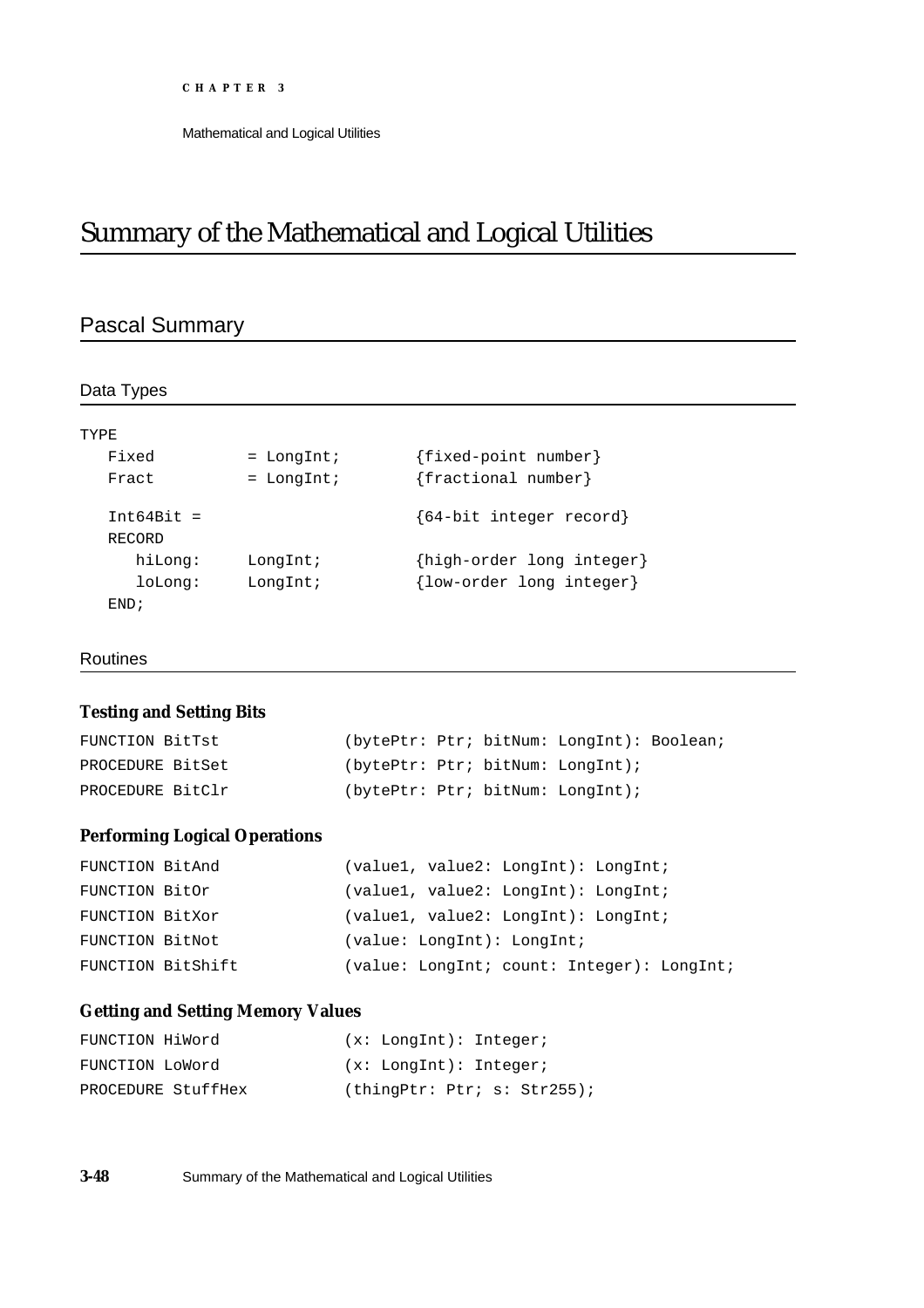Mathematical and Logical Utilities

## **Compressing and Decompressing Data**

| PROCEDURE PackBits |                      |  |  | (VAR srcPtr, dstPtr: Ptr; srcBytes: Integer); |  |
|--------------------|----------------------|--|--|-----------------------------------------------|--|
|                    | PROCEDURE UnpackBits |  |  | (VAR srcPtr, dstPtr: Ptr; dstBytes: Integer); |  |

# **Obtaining a Pseudorandom Number**

```
FUNCTION Random : Integer;
```
# **Converting Between Angle and Slope Values**

| FUNCTION SlopeFromAngle | (angle: Integer): Fixed; |  |
|-------------------------|--------------------------|--|
| FUNCTION AngleFromSlope | (slope: Fixed): Integer; |  |

## **Multiplying and Dividing Fixed-Point Numbers**

| FUNCTION FixMul  |  | (a, b: Fixed): Fixed  |  |
|------------------|--|-----------------------|--|
| FUNCTION FixDiv  |  | (a, b: Fixed): Fixed  |  |
| FUNCTION FracMul |  | (a, b: Fract): Fract; |  |
| FUNCTION FracDiv |  | (a, b: Fract): Fract  |  |

## **Performing Calculations on Fixed-Point Numbers**

|                  | FUNCTION FracSgrt | (x: Fract): Fract       |
|------------------|-------------------|-------------------------|
| FUNCTION FracCos |                   | (x: Fixed): Fract;      |
| FUNCTION FracSin |                   | (x: Fixed): Fract;      |
|                  | FUNCTION FixATan2 | (x, y: LondInt): Fixed; |

# **Converting Among 32-Bit Numeric Types**

| FUNCTION Long2Fix |                    | (x: LondInt): Fixed; |
|-------------------|--------------------|----------------------|
| FUNCTION Fix2Long |                    | (x: Fixed): LongInt; |
| FUNCTION Fix2Frac | (x: Fixed): Fract; |                      |
| FUNCTION Frac2Fix | (x: Fract): Fixed; |                      |

## **Converting Between Fixed-Point and Floating-Point Values**

| FUNCTION Fix2X  |  | (x: Fixed): Extended; |
|-----------------|--|-----------------------|
| FUNCTION X2Fix  |  | (x: Extended): Fixed; |
| FUNCTION Frac2X |  | (x: Fract): Extended; |
| FUNCTION X2Frac |  | (x: Extended): Fract; |

# **Converting Between Fixed-Point and Integral Values**

| FUNCTION FixRatio |  |  | (numer, denom: Integer): Fixed; |  |
|-------------------|--|--|---------------------------------|--|
| FUNCTION FixRound |  |  | (x: Fixed): Integer;            |  |

Summary of the Mathematical and Logical Utilities **3-49**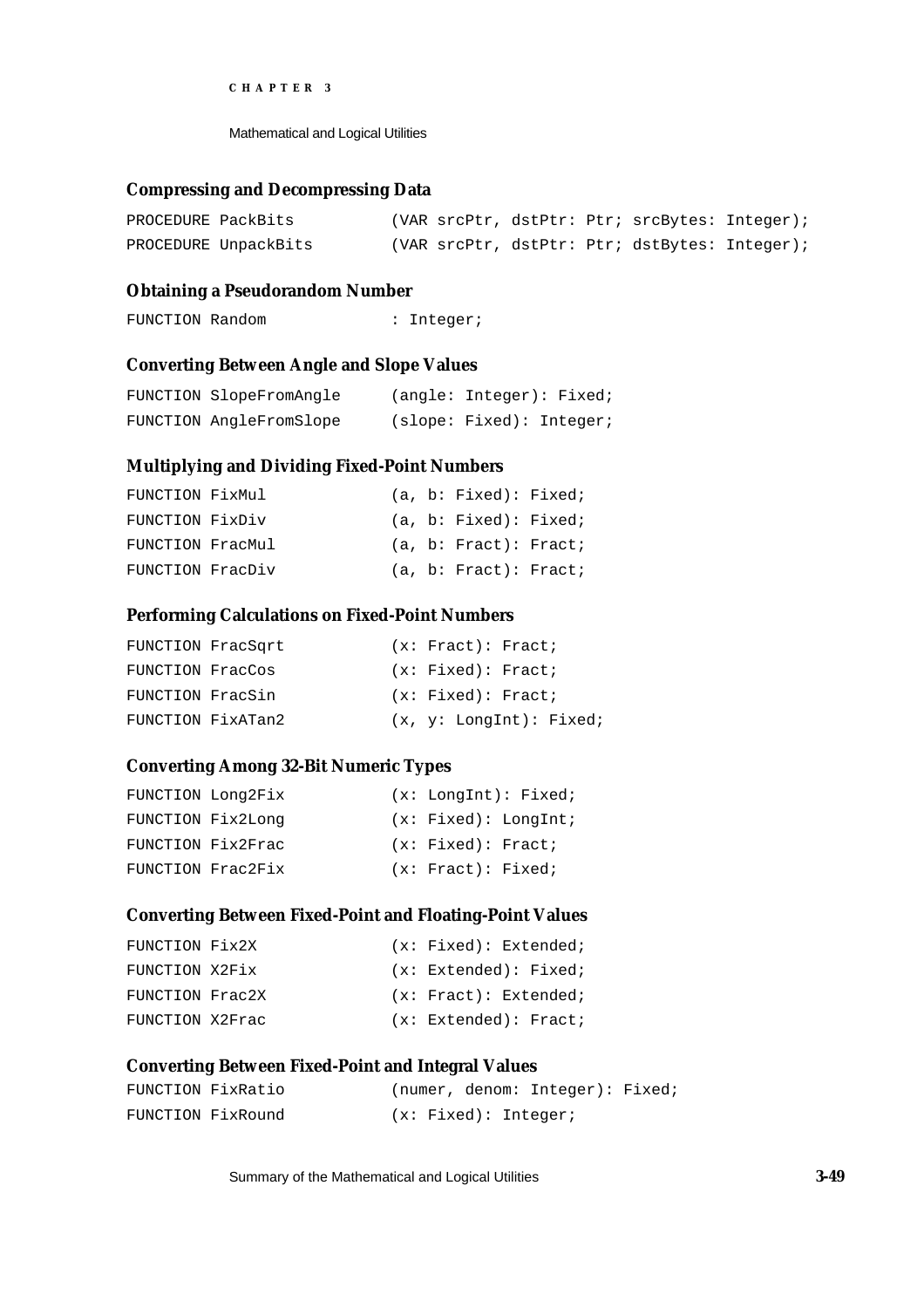Mathematical and Logical Utilities

# **Multiplying 32-bit Values**

```
Procedure LongMul (a, b: LongInt; VAR result: Int64Bit);
```
# C Summary

# Data Types

```
typedef long Fixed; {\tt /*fixed-point\ number* /}typedef long Fract; /*fractional number*/
struct Int64Bit { /*64-bit integer record*/
  long hiLong; /*high-order long integer*/
 long loLong; /*low-order long integer*/
};
typedef struct Int64Bit Int64Bit;
```
## Routines

## **Testing and Setting Bits**

```
pascal Boolean BitTst (const void *bytePtr, long bitNum);
pascal void BitSet (void *bytePtr, long bitNum);
pascal void BitClr (void *bytePtr, long bitNum);
```
# **Performing Logical Operations**

|                    | pascal long BitAnd   |                  | long value1, long value2);  |
|--------------------|----------------------|------------------|-----------------------------|
| pascal long BitOr  |                      |                  | (long value1, long value2); |
| pascal long BitXor |                      |                  | (long value1, long value2); |
|                    | pascal long BitNot   | $(lonq value)$ ; |                             |
|                    | pascal long BitShift |                  | (long value, short count);  |

# **Getting and Setting Memory Values**

| pascal short HiWord  | $(lonq x)$ ; |                                         |  |
|----------------------|--------------|-----------------------------------------|--|
| pascal short LoWord  | $(lonq x)$ ; |                                         |  |
| pascal void StuffHex |              | $(void *thingPtr, ConstStr255Param s);$ |  |

# **Compressing and Decompressing Data**

|  |  |  | pascal void PackBits |  |  |  |  |  | (Ptr *srcPtr, Ptr *dstPtr, short srcBytes); |
|--|--|--|----------------------|--|--|--|--|--|---------------------------------------------|
|--|--|--|----------------------|--|--|--|--|--|---------------------------------------------|

**3-50** Summary of the Mathematical and Logical Utilities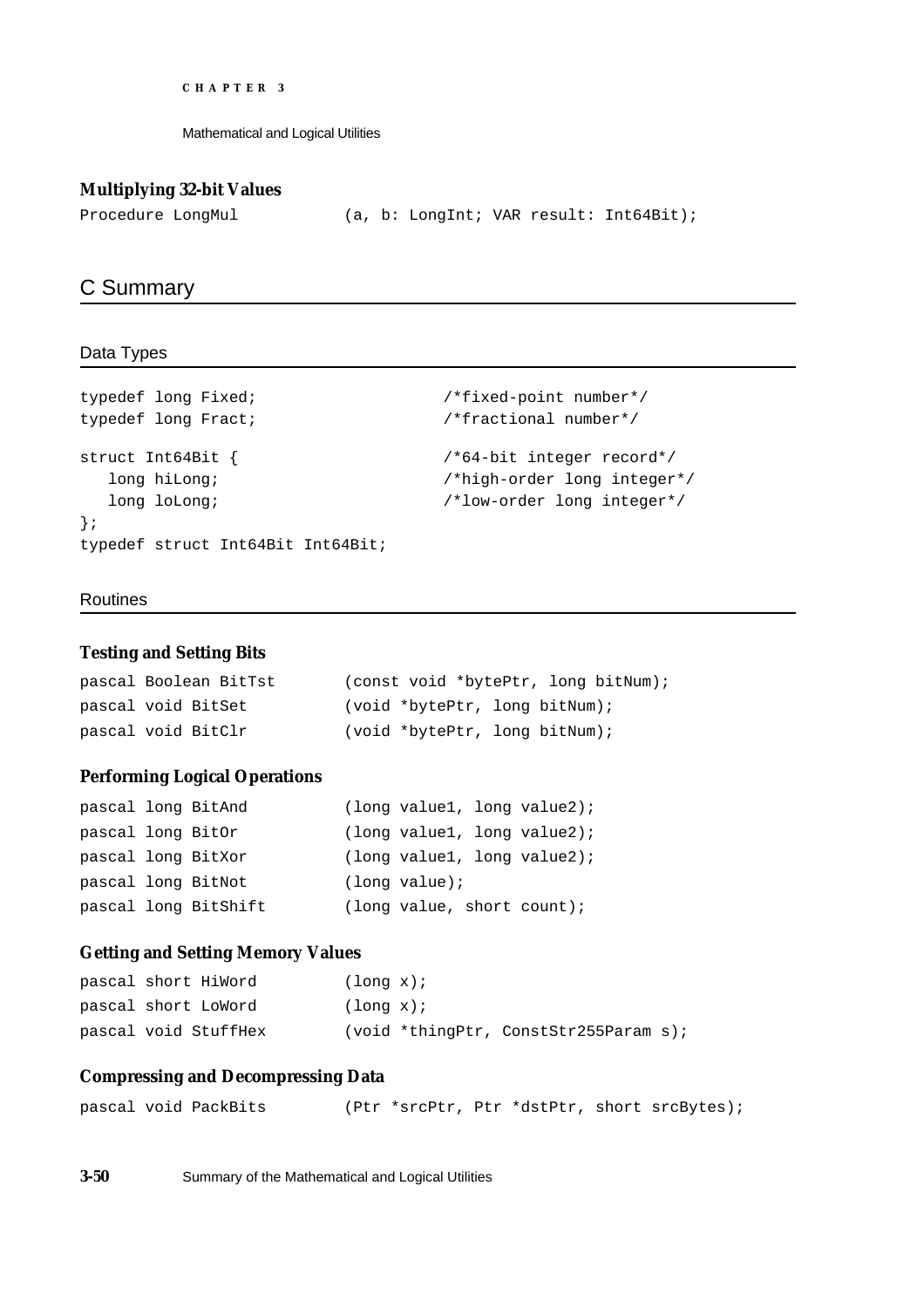```
CHAPTER 3
```
Mathematical and Logical Utilities

pascal void UnpackBits (Ptr \*srcPtr, Ptr \*dstPtr, short dstBytes);

#### **Obtaining a Pseudorandom Number**

pascal short Random (void);

# **Converting Between Angle and Slope Values**

```
pascal Fixed SlopeFromAngle
                             (short angle);
pascal short AngleFromSlope
                             (Fixed slope);
```
# **Multiplying and Dividing Fixed-Point Numbers**

|                     | pascal Fixed FixMul  | (Fixed a, Fixed b)     |  |  |
|---------------------|----------------------|------------------------|--|--|
| pascal Fixed FixDiv |                      | $(Fixed a, Fixed b)$ ; |  |  |
|                     | pascal Fract FracMul | (Fract a, Fract b);    |  |  |
|                     | pascal Fract FracDiv | (Fract a, Fract b);    |  |  |

## **Performing Calculations with Fixed-Point Numbers**

|  | pascal Fract FracSgrt | (Fract x);        |
|--|-----------------------|-------------------|
|  | pascal Fract FracCos  | (Fixed x);        |
|  | pascal Fract FracSin  | (Fixed x);        |
|  | pascal Fixed FixATan2 | (long x, long y); |

# **Converting Among 32-Bit Numeric Types**

| pascal Fixed Long2Fix | $(lonq x)$ ; |
|-----------------------|--------------|
| pascal long Fix2Long  | (Fixed x);   |
| pascal Fract Fix2Frac | (Fixed x);   |
| pascal Fixed Frac2Fix | (Fract x);   |

# **Converting Between Fixed-Point and Floating-Point Values**

| pascal Extended Fix2X  | (Fixed x);    |
|------------------------|---------------|
| pascal Fixed X2Fix     | (Extended x); |
| pascal Extended Frac2X | (Fract x);    |
| pascal Fract X2Frac    | (Extended x); |

# **Converting Between Fixed-Point and Integral Values**

|  | pascal Fixed FixRatio |            |  | (short numer, short denom); |
|--|-----------------------|------------|--|-----------------------------|
|  | pascal short FixRound | (Fixed x); |  |                             |

Summary of the Mathematical and Logical Utilities **3-51**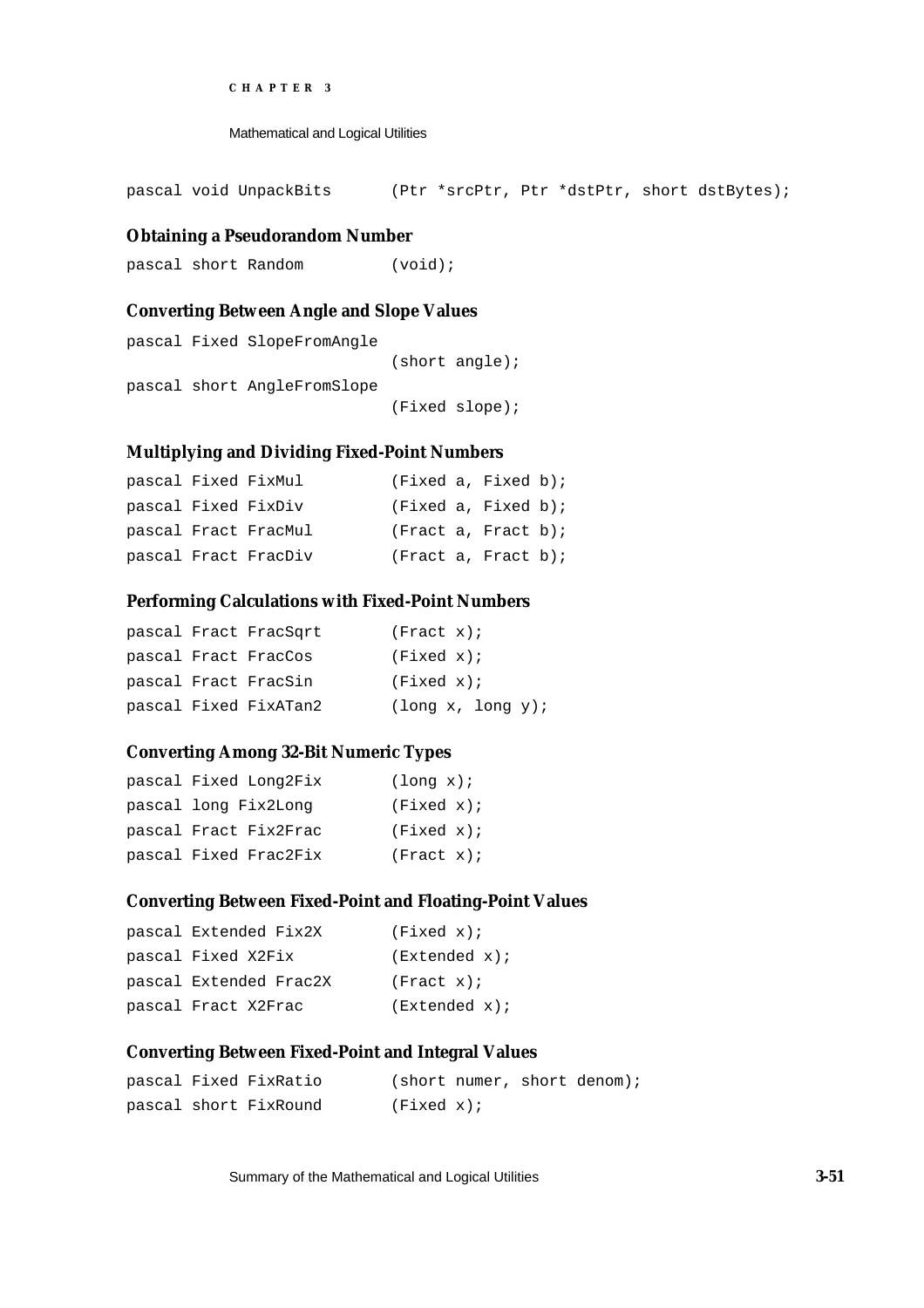Mathematical and Logical Utilities

Multiplying 32-bit values Pascal void LongMul (long a, long b, Int64Bit \*result);

# Global Variables

randSeed The seed to the pseudorandom number generator.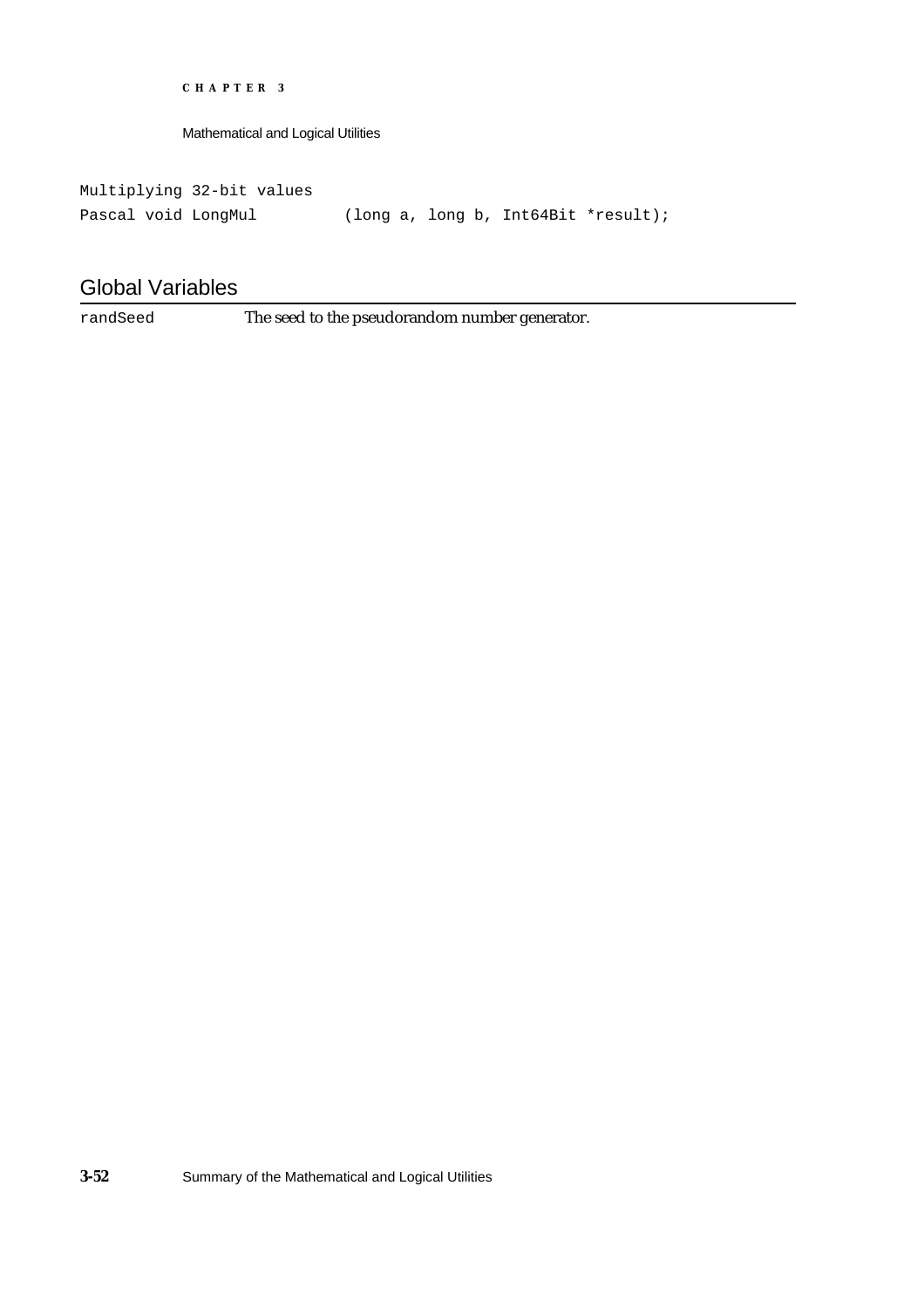# **Contents**

About the Date, Time, and Measurement Utilities 4-3 Date and Time 4-4 Geographic Location and Time Zone 4-7 System of Measurement 4-8 Time Measurement 4-9 Using the Date, Time, and Measurement Utilities 4-9 Getting the Current Date and Time 4-9 Setting the Current Date and Time 4-10 Converting Date-Time Formats 4-12 Calculating Dates 4-14 Working With Different Calendar Systems 4-16 Handling Geographic Location and Time-Zone Data 4-18 Determining the Measurement System 4-21 Determining the Number of Elapsed Microseconds 4-22 Date, Time, and Measurement Utilities Reference 4-23 Data Structures 4-23 The Date-Time Record 4-23 Long Date-Time Value and Long Date-Time Conversion Record 4-25 The Long Date-Time Record 4-26 The Geographic Location Record 4-29 The Toggle Parameter Block 4-30 The Unsigned Wide Record 4-32 Routines 4-32 Getting the Current Date and Time 4-33 Setting the Current Date and Time 4-36 Converting Between Date-Time Formats 4-38 Converting Between Long Date-Time Format 4-40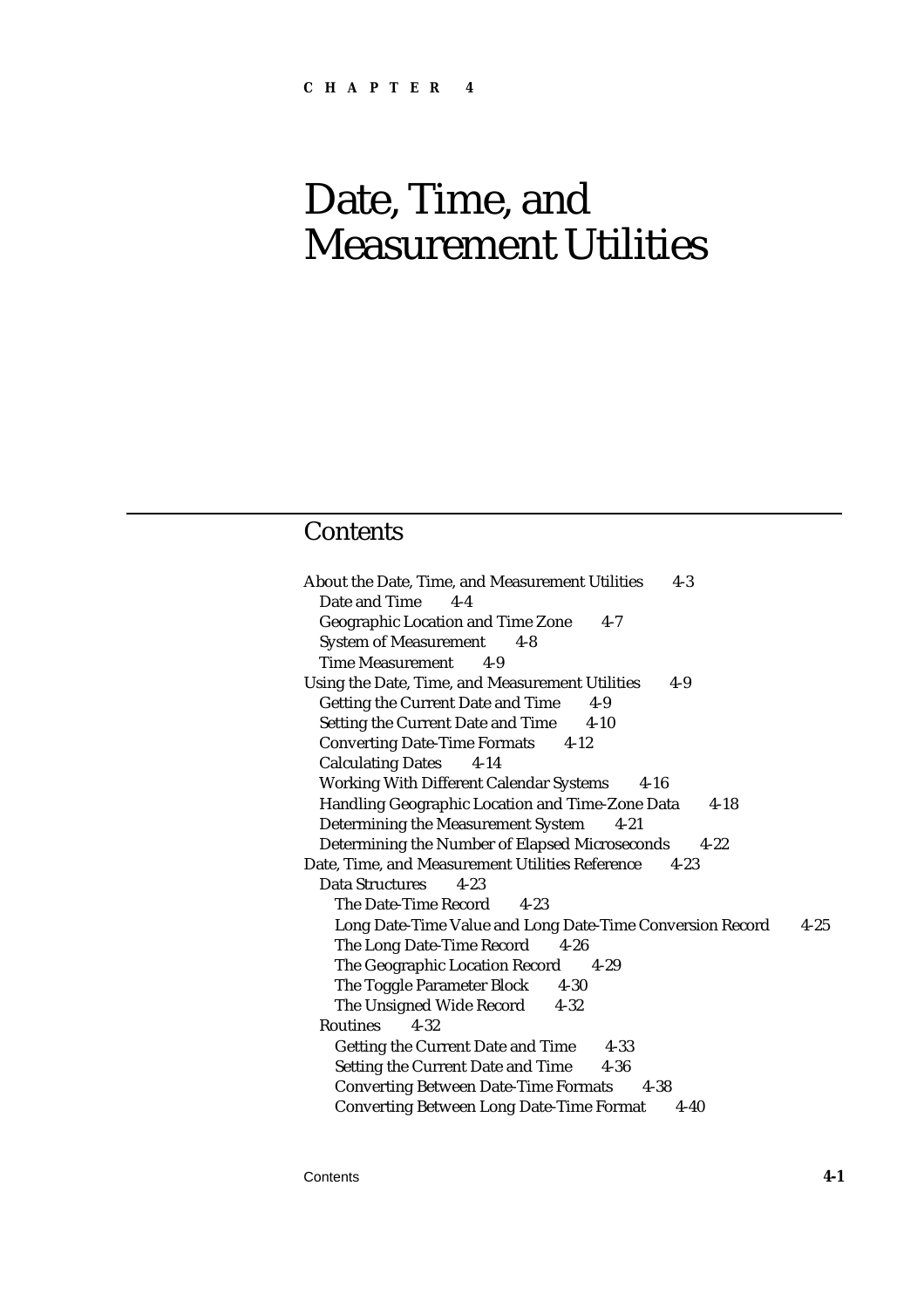```
Modifying and Verifying Long Date-Time Records 4-42
   Reading and Writing Location Data 4-46
   Determining the Measurement System 4-48
   Measuring Time 4-49
Summary of the Date, Time, and Measurement Utilities 4-50
 Pascal Summary 4-50
   Constants 4-50
   Data Types 4-51
   Routines 4-53
 C Summary 4-54
   Constants 4-54
   Data Types 4-55
   Routines 4-57
 Assembly-Language Summary 4-59
   Data Structures 4-59
   Global Variables 4-60
 Result Codes 4-61
```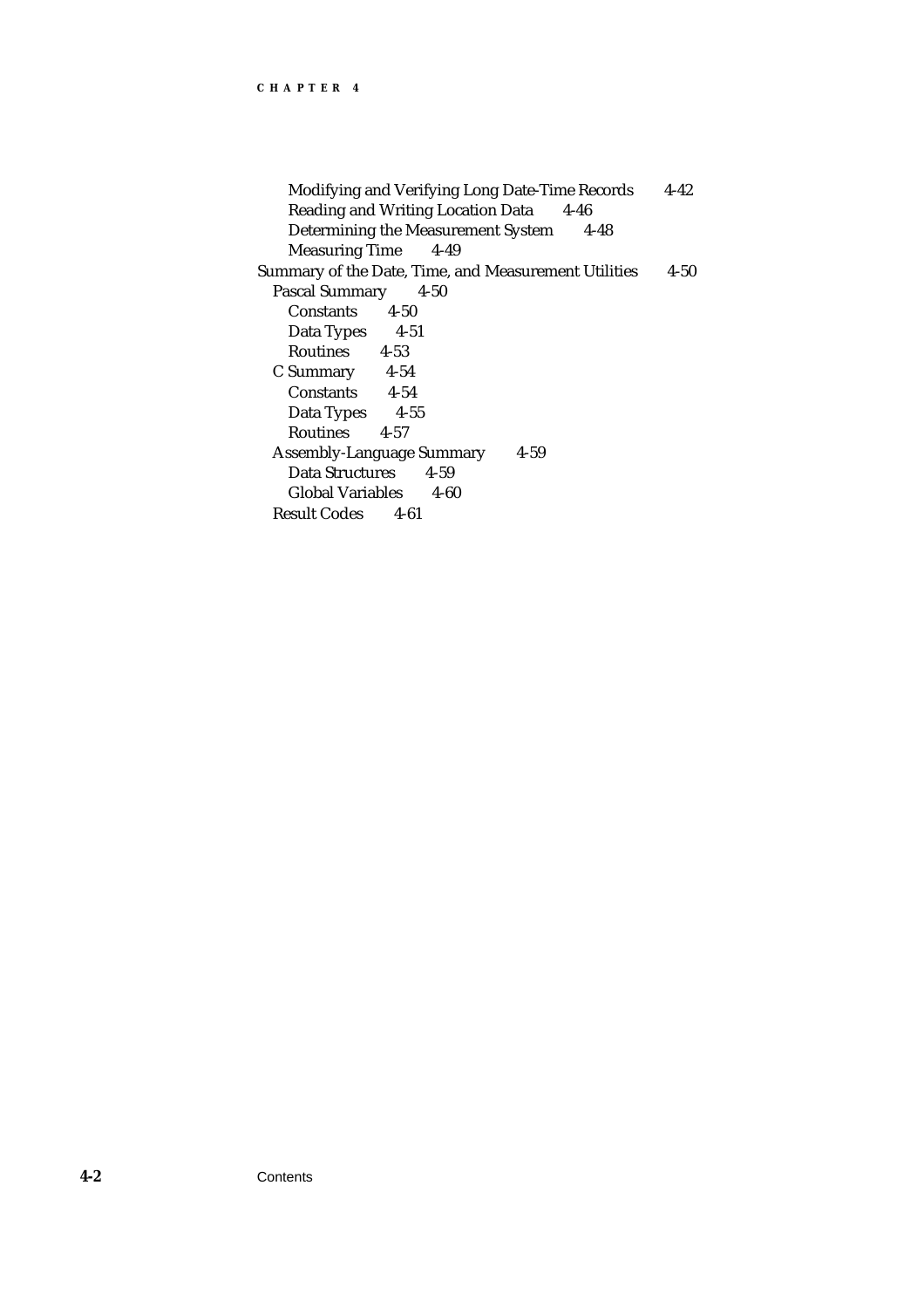Date, Time, and Measurement Utilities

This chapter describes a set of utility routines that you can use to operate on dates and times. You can use these routines to get and change information about the current date, time, geographic location, time zone, and units of measurement.

The routines described in this chapter return this information in a format that is best suited to the current script. As a result, you can facilitate localization of your application by using these date, time, and measurement utilities.

To understand the material in this chapter, you need to be familiar with the international resources, especially the numeric-format and long-date-format resources, and the Script Manager. These topics are described in *Inside Macintosh: Text*. In addition, the chapter "Text Utilities" in *Inside Macintosh: Text* describes how to convert date and time information into strings of text.

Many of the Date, Time, and Measurement Utilities were previously associated with other managers in the Macintosh system software, and several of these routines have been renamed. Table 4-4 on page 4-33 shows the original names and locations of the modified Date, Time, and Measurement Utilities routines.

The next section provides an introduction to the Date, Time, and Measurement Utilities.

# About the Date, Time, and Measurement Utilities

You can use the Date, Time, and Measurement Utilities to manipulate the date-time information and geographic location data used by a Macintosh computer. A Macintosh computer contains a battery-operated **clock chip** that maintains

- $n$  the current date-time information
- the geographic location and related time-zone information

The date-time information is stored in a 4-byte value located on the clock chip.The geographic location and related time-zone information is stored in extended parameter RAM. For information on extended parameter RAM, see the chapter "Parameter RAM Utilities" in this book.

You can use the routines provided by the Date, Time, and Measurement Utilities to manipulate this information. Specifically, the Date, Time, and Measurement Utilities provide routines that you can use to

- get the current date and time
- n set the current date and time, if necessary
- convert between internal date-time structures
- get and set the geographic location and time-zone information  $\overline{p}$
- determine the current measurement system
- n determine the number of elapsed microseconds since system startup

The following sections give an overview of these utilities.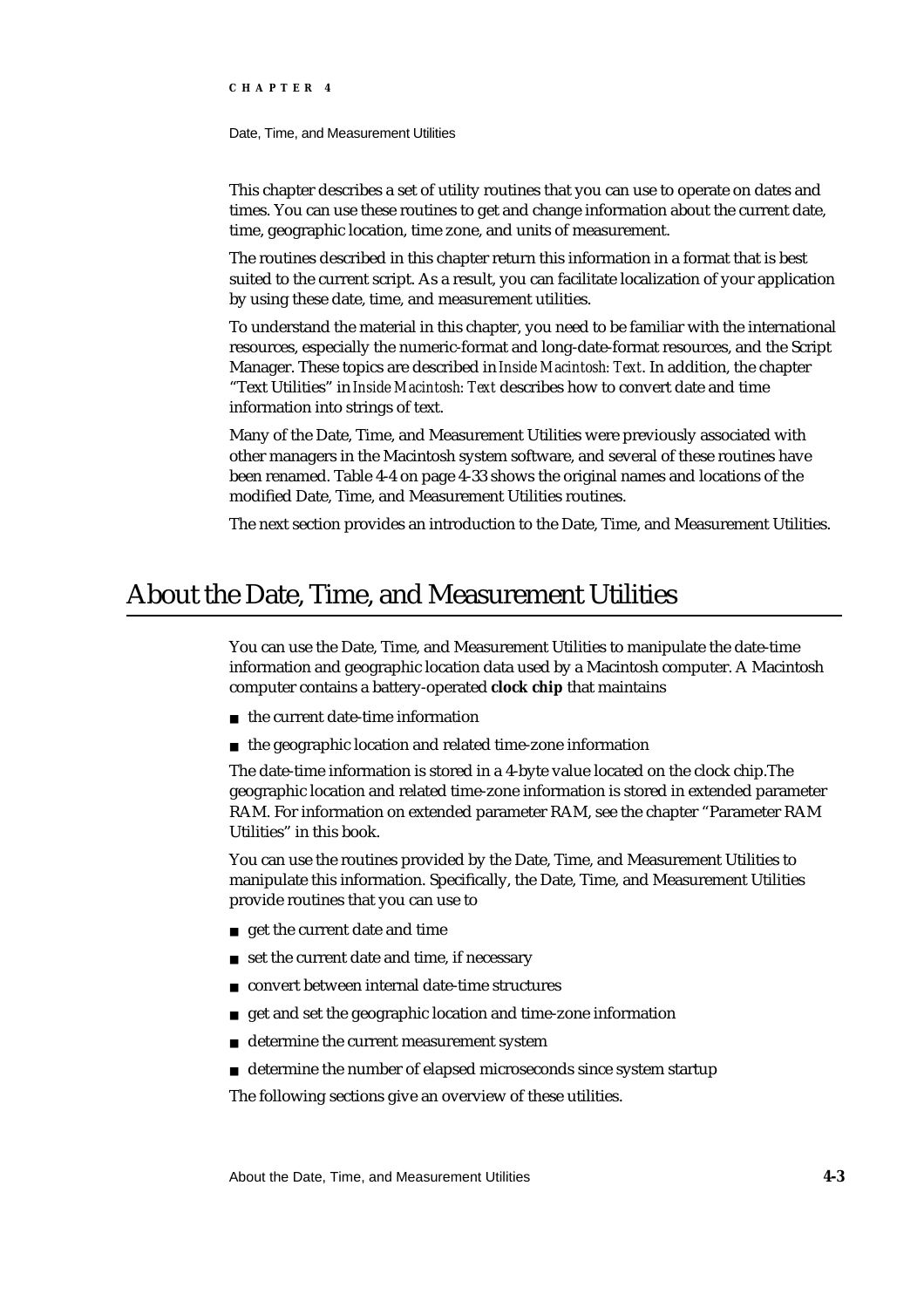# Date and Time

A Macintosh computer contains a battery-operated clock chip that maintains the current date-time information. This date-time information is expressed, using 4 bytes, as the number of seconds elapsed since midnight, January 1, 1904. At system startup the date-time information is copied into low memory and is accessible through the system global variable Time. System software updates the value of the global variable Time each second. Doing this is faster than manipulating the clock chip directly.

The Date, Time, and Measurement Utilities provide four data structures that you can use to access date-time information. You can access date-time information through

- a **standard date-time value** that consists of a 32-bit long integer indicating the total number of seconds elapsed since midnight, January 1, 1904
- a **date-time record** that contains fields to indicate the year, month, day, hour, minute, second, and day of the week
- a **long date-time record** that extends the date-time record format by adding fields for era, day of the year, week of the year, and morning/evening designations (for example, A.M. and P.M.)
- a **long date-time value** that consists of a 64-bit integer, in SANE comp (computational) format, which also maintains the total number of seconds relative to midnight on January 1, 1904

To access date-time information as a date and time, you can use a date-time record or a long date-time record. A date-time record is defined by a data structure of type DateTimeRec

```
TYPE DateTimeRec =
RECORD
  year: Integer; {year, ranging from 1904 to 2040}
  month: Integer; {mmth}, 1 = January and 12 = December
  day: Integer; {day, from 1 to 31}
  hour: Integer; {hour, from 0 to 23}
  minute: Integer; {minute, from 0 to 59}
  second: Integer; {second, from 0 to 59}
  dayOfWeek: Integer; \{day \text{ of the week, } 1 = Sunday\}\{7 = \text{Saturday}\}
```

```
END;
```
The year field contains the year of the date, ranging from 1904 to 2040. The month field contains the month of the year, where a value of 1 equals January and 12 equals December. The day field contains the number of the day, ranging from day 1 to day 31. The hour field contains the hour, where the value of 0 equals midnight and 23 equals 11 P.M. The minute field contains the number of minutes, ranging from 0 to 59 minutes. The second field contains the number of seconds, ranging from 0 to 59 seconds. The dayOfWeek field specifies the name of the day; a value of 1 equals Sunday and a value of 7 equals Saturday. For additional information about the fields in a date-time record, see "The Date-Time Record" beginning on page 4-23.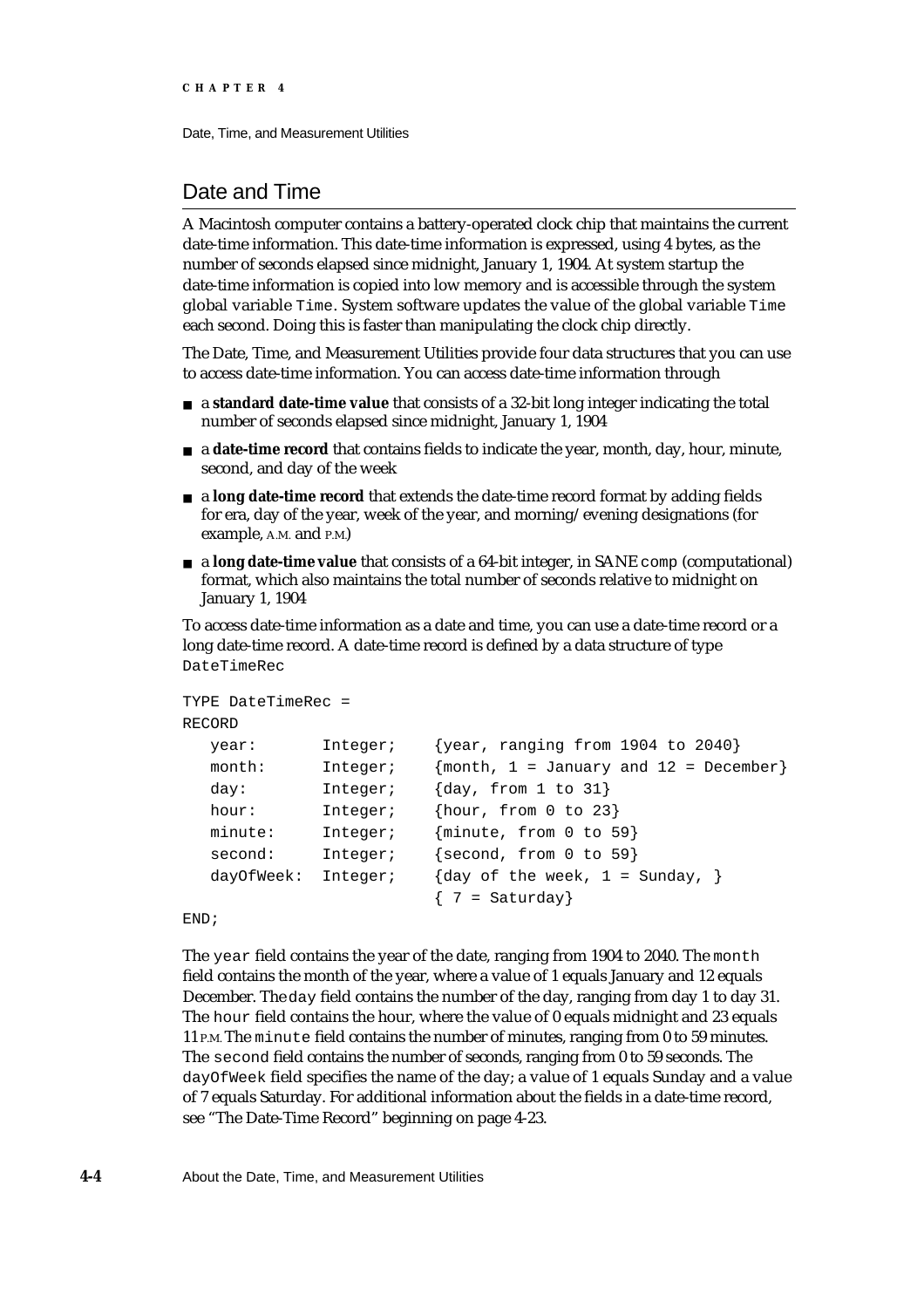Date, Time, and Measurement Utilities

#### **Note**

The date-time record can be used to hold date and time values only for a Gregorian calendar. The long date-time record, described next, can be used for a Gregorian calendar as well as other calendar systems.

Because the values in a date-time record are simply a translation of the long integer containing the number of seconds since midnight, January 1, 1904, the data structure suffers the same limitation as the long integer representation: after the long integer has reached its maximum value of \$FFFFFFFF, it resets to 0. Therefore, the date-time record can track dates and times only between midnight on January 1, 1904 and 6:28:15 A.M. on February 6, 2040.

For some applications, this range might be inadequate. For example, a hotel management application might need to let managers book reservations for customers who think ahead to 2050, or a history multimedia application might need to track dates in the first century B.C. If your application needs to track dates and times beyond the range supported by the date-time record, you must use a long date-time record. A long date-time record is defined by a data structure of type LongDateRec

```
TYPE LongDateRec =
RECORD
  CASE Integer OF
  0:
     (era: Integer; {era}
     year: Integer; {year, from 30081 B.C. to 29940 A.D}
     month: Integer; {month, 1 = January and }
                           {12 = December}day: Integer; {day, from 1 to 31}
     hour: Integer; {hour, from 0 to 23}
     minute: Integer; {minute, from 0 to 59}
     second: Integer; {second, from 0 to 59}
     dayOfWeek: Integer; \{day\ of\ the\ week\, 1= Sunday, \}\{7 = \text{Saturday}\}dayOfYear: Integer; {day of the year, 1 to 365}
     weekOfYear: Integer; {week of the year, 1 to 52}
     pm: Integer; {which half of day--0 for }
                           { morning, 1 for evening}
     res1: Integer; {reserved}
     res2: Integer; {reserved}
     res3: Integer); {reserved}
  1:
                           {index by LongDateField}
     (list: ARRAY [0..13] OF Integer);
  2:(eraAlt: Integer; {era}
```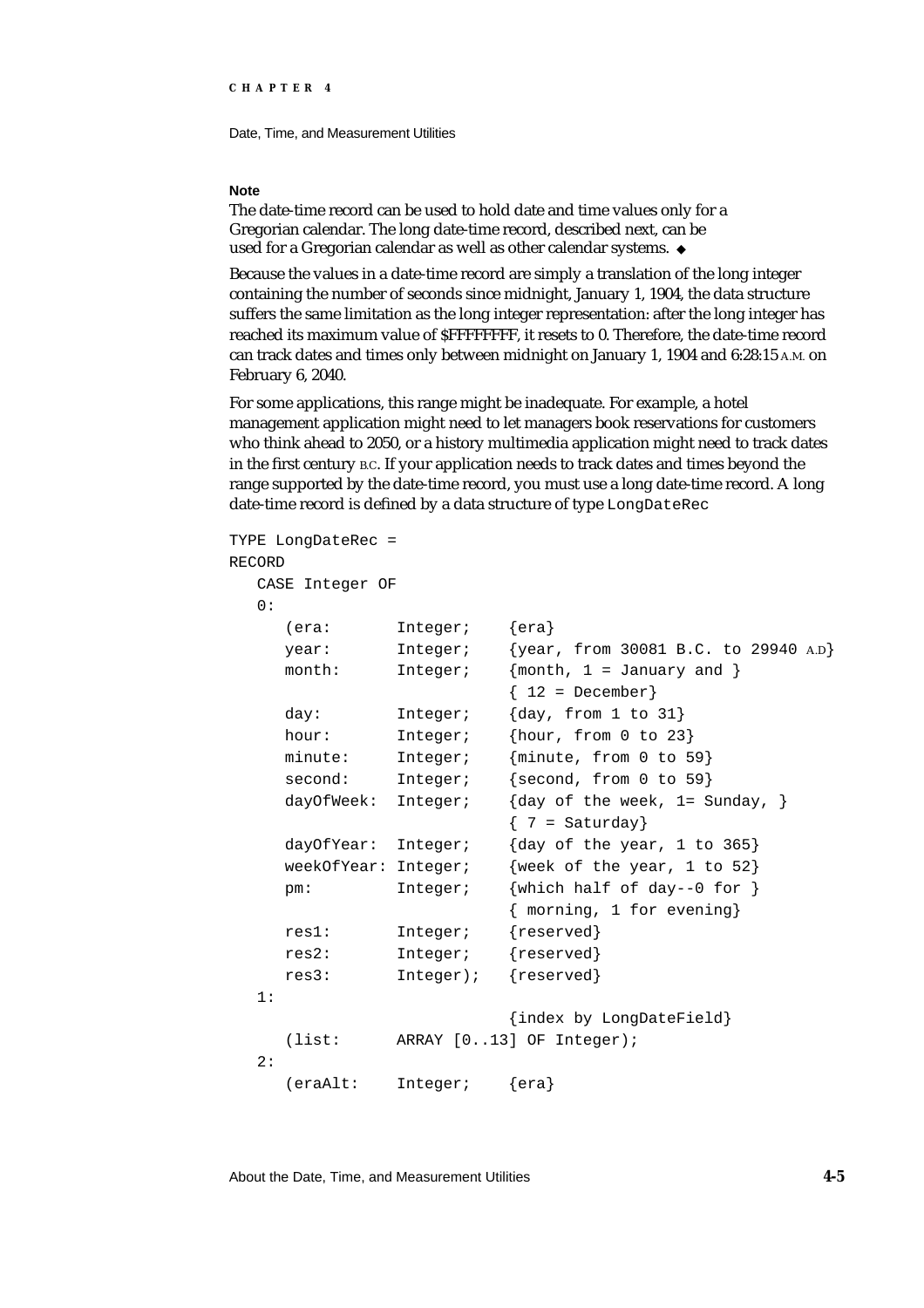```
{date-time record}
oldDate: DateTimeRec);
```
END;

You can use a long date-time record for three purposes: to access a date and time, to specify which of the fields in a long date-time record to verify, and to convert a date and time represented by a date-time record into a date and time represented by a long date-time record.

#### **IMPORTANT**

The long date-time record covers a much longer time span (30,000 B.C. to 30,000 A.D.) than the date-time record. In addition, the long date-time record allows conversions to different calendar systems, such as a lunar calendar.

A long date time-record includes all of the fields available in a date-time record in addition to fields that describe the era, day of the year, week of the year, and morning /evening designations (for example, A.M. and P.M.). The era field contains the era: a value of 0 represents A.D., and –1 represents B.C. The dayOfYear field contains a number that represents a day of a year. For example, the value 300 equals the 300th day of a year. The weekOfYear field contains a week number. The pm field contains the morning or evening half of the 24-hour day cycle, where a value of 0 represents the morning (for example, A.M.) and 1 represents the evening (for example, P.M.).

The list field contains an array of values that indicate which of the fields in a long date-time record need to be verified.

The eraAlt field, which indicates the era, and the oldDate field, which contains a date-time record, are used only for conversion from a date-time record to a long date-time record. For additional information about the fields in the long date-time record, see "The Long Date-Time Record" beginning on page 4-26.

Note that if you specify, in either record, a value in the month, day, hour, minute, or second field that exceeds the maximum value allowed for that field (for example, a value larger than 23 for the hour field), the result is a wraparound to a future date and time when you modify the date-time format. Suppose you set the year field in a date-time record to a value greater than 2040, for example 2045. When you modify the date-time format, you get a value of 1909, because the value 2045 caused a wraparound to 1904 plus 5, the number of years over 2040. See "Calculating Dates" beginning on page 4-14 to see how you can use a wraparound to calculate and retrieve information about a specific date.

#### **Note**

To present a date and time value as a date and time text string, you need to use the Text Utilities routines. For a complete description of these routines, see *Inside Macintosh: Text.* 

A user can set the current date-time information by using the General Controls control panel, the Date & Time control panel, or the Alarm Clock. After the user sets the new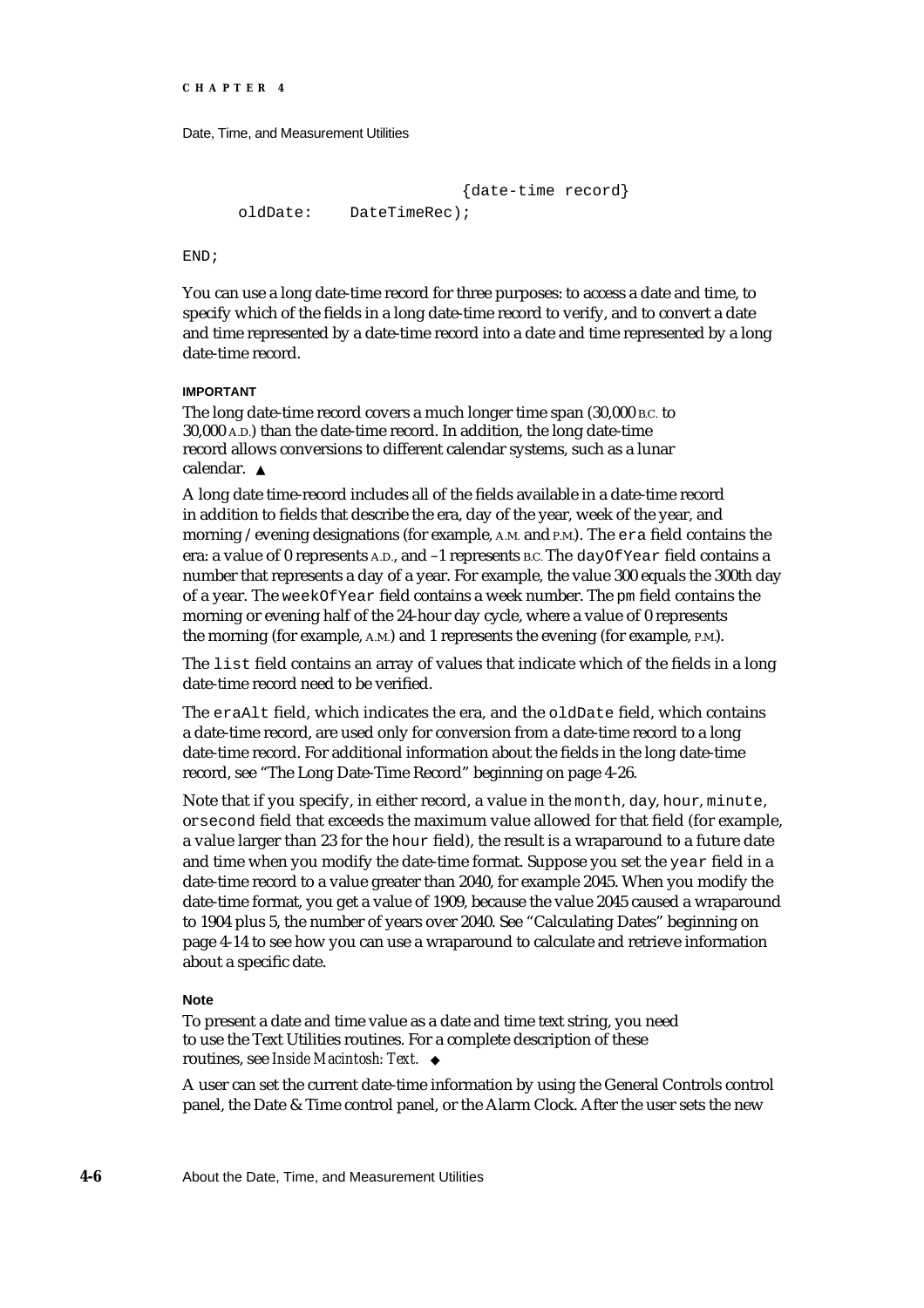Date, Time, and Measurement Utilities

date and time, this new date and time is written to the clock chip, and the global variable Time is updated to reflect the new date and time. Figure 4-1 illustrates how a user might change the date, using the Date & Time control panel.

**Figure 4-1** The Date & Time control panel



# Geographic Location and Time Zone

Geographic location and related time-zone information are stored in the Macintosh parameter RAM (extended parameter RAM). System software provides routines that allow you to read this information and, if necessary, make changes to it and then store the new settings in the parameter RAM (extended parameter RAM).

You can read and store values for

- latitude
- longitude
- daylight saving time (DST)  $\overline{p}$
- n Greenwich mean time (GMT)

The Map control panel allows the user to get geographic location and time-zone information. Figure 4-2 shows the Map control panel.

**Figure 4-2** The Map control panel



About the Date, Time, and Measurement Utilities **4-7**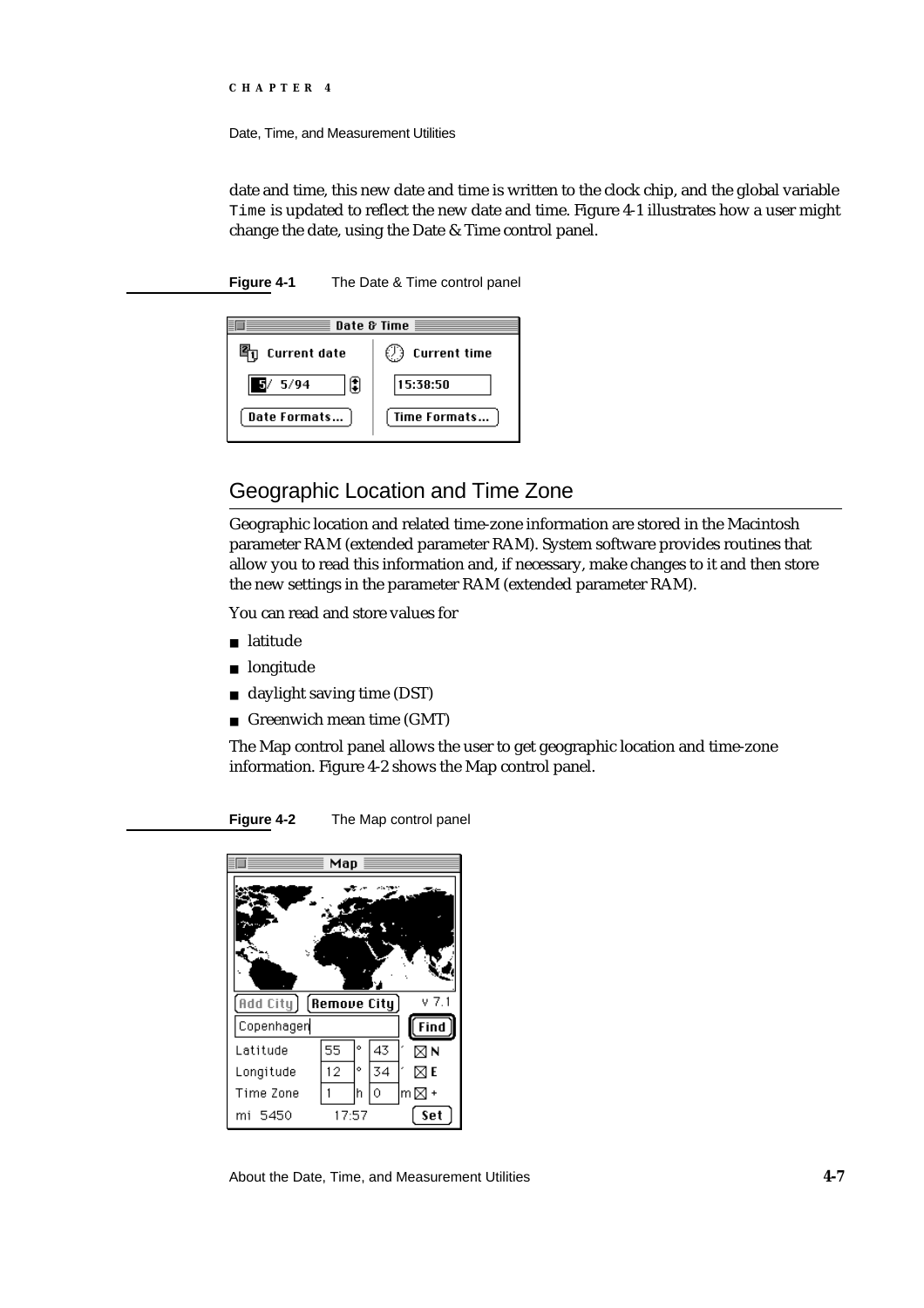Date, Time, and Measurement Utilities

The Map control panel specifies latitude and longitude, computation of Greenwich mean time for international time specification (shown as the Time Zone information), and computation of the distance and time difference between the current location (in this case, the location of the user's computer is Cupertino, California) and an arbitrary city (in this case, Copenhagen, Denmark).

See "Handling Geographic Location and Time-Zone Data" beginning on page 4-18, to see how you can use Date, Time, and Measurement Utilities routines to work with the geographic location and time-zone information.

# System of Measurement

The Date, Time, and Measurement Utilities provide a routine (the IsMetric function) that you can use to determine the type of measurement used by the current script system. The system software supports two types of measurement systems:

- $n$  the International System of Units (also called the metric system)—for example centimeters, kilometers, milligrams, degrees Celsius, and so on.
- n the English system of measurement (also called the British or British imperial system)—for example, inches, miles, ounces, degrees Fahrenheit, and so on.

The measurement information is stored in the numeric-format resource (resource type 'itl0') of a script system. The IsMetric function determines whether the current script system uses the International System of Units or the English system of measurement by examining the 'itl0' resource. Figure 4-3 depicts the window ResEdit displays for a numeric-format resource. Note that in the bottom of the figure the metric box is unchecked, indicating that the script system associated with this  $'_{i \text{t}} 10'$  resource uses the English system of measurement.

**Figure 4-3** The numeric-format resource (resource type 'it10')

|                                                         | itl0 "U.S." $ID = 0$ from System   |                                     |
|---------------------------------------------------------|------------------------------------|-------------------------------------|
| Numbers:                                                | Decimal Point: I <b>n</b>          | $\boxtimes$ Leading Currency Symbol |
| Thousands separator:                                    |                                    | $\Box$ Minus sign for negative      |
| (\$1,234.50)                                            | List separator:                    | $\boxtimes$ Trailing decimal zeros  |
| $($0.5)$ ; $($0.5)$                                     | \$<br>Currency:                    | $\boxtimes$ Leading integer zero    |
| Short Date:                                             | Date separator:                    | $\Box$ Leading 0 for day            |
|                                                         | Date Order: $M/D/Y$                | $\Box$ Leading 0 for month          |
| 2/8/94                                                  |                                    | $\sqcap$ Include centuru            |
| Time:                                                   | Time separator:                    | $\boxtimes$ Leading 0 for seconds   |
|                                                         | ĤМ<br>10:04:37 AM Morning trailer: | $\boxtimes$ Leading 0 for minutes   |
|                                                         | 10:04:37 PM Evening trailer:<br>PМ | $\Box$ Leading 0 for hours          |
|                                                         | 24-hour trailer:                   | $\boxtimes$ 12-hour time cycle      |
| <b>Version:</b><br>Countru: <br>USA<br>00 -<br>l metric |                                    |                                     |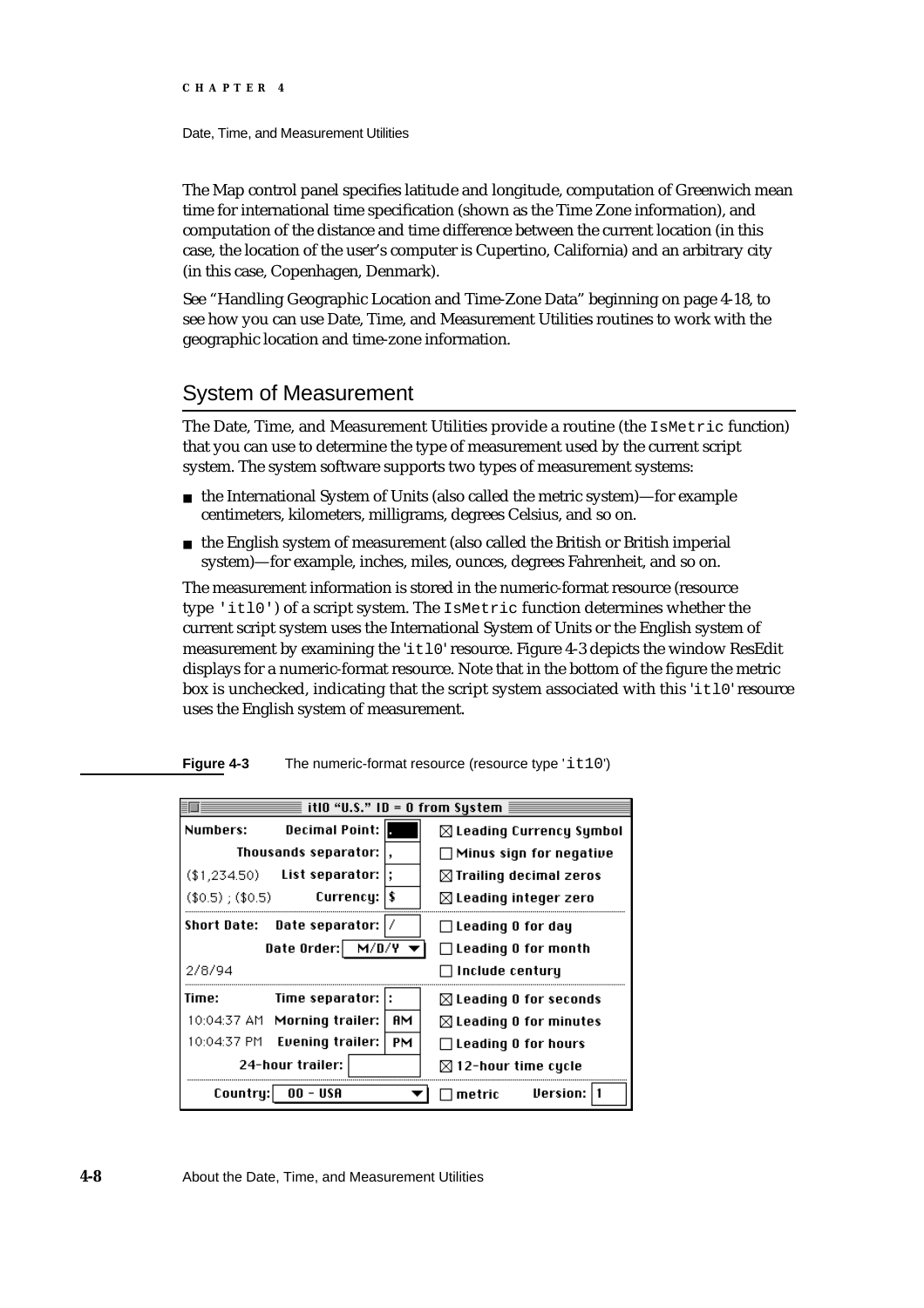Date, Time, and Measurement Utilities

# Time Measurement

The Date, Time, and Measurement Utilities provide a routine (the Microseconds procedure) that you can use to measure the number of microseconds that have elapsed since system startup. The Microseconds procedure is not effected by any user-specified changes to the date and time information, that is, a user can modify the current date-time information without effecting the value returned by the Microseconds procedure.

The number of microseconds elapsed is returned in a 64-bit unsigned integer, specified by the unsigned wide record. An unsigned wide record is defined by a data structure of type UnsignedWide.

```
TYPE UnsignedWide =
PACKED RECORD
  hi: LongInt; {high-order 32 bits}
  lo: LongInt; {low-order 32 bits}
END;
```
# Using the Date, Time, and Measurement Utilities

This section describes how to

- get the current date and time
- n set the current date and time
- calculate days and dates mathematically  $\overline{\mathsf{n}}$
- convert between date-time formats n.
- convert to different calendar systems  $\mathsf{n}$
- read and store geographic location and time-zone data  $\overline{p}$
- determine which measurement system to use n.
- determine the number of elapsed microseconds

# Getting the Current Date and Time

The Date, Time, and Measurement Utilities provide

- a function—ReadDateTime—that system software uses at system startup time to copy the current date-time information from the clock chip into low memory. This low-memory copy of the current date-time is accessible through the global variable Time. You application should never need to use this function.
- n two procedures —GetDateTime and GetTime—that allow you to access the current date-time information stored in the global variable Time.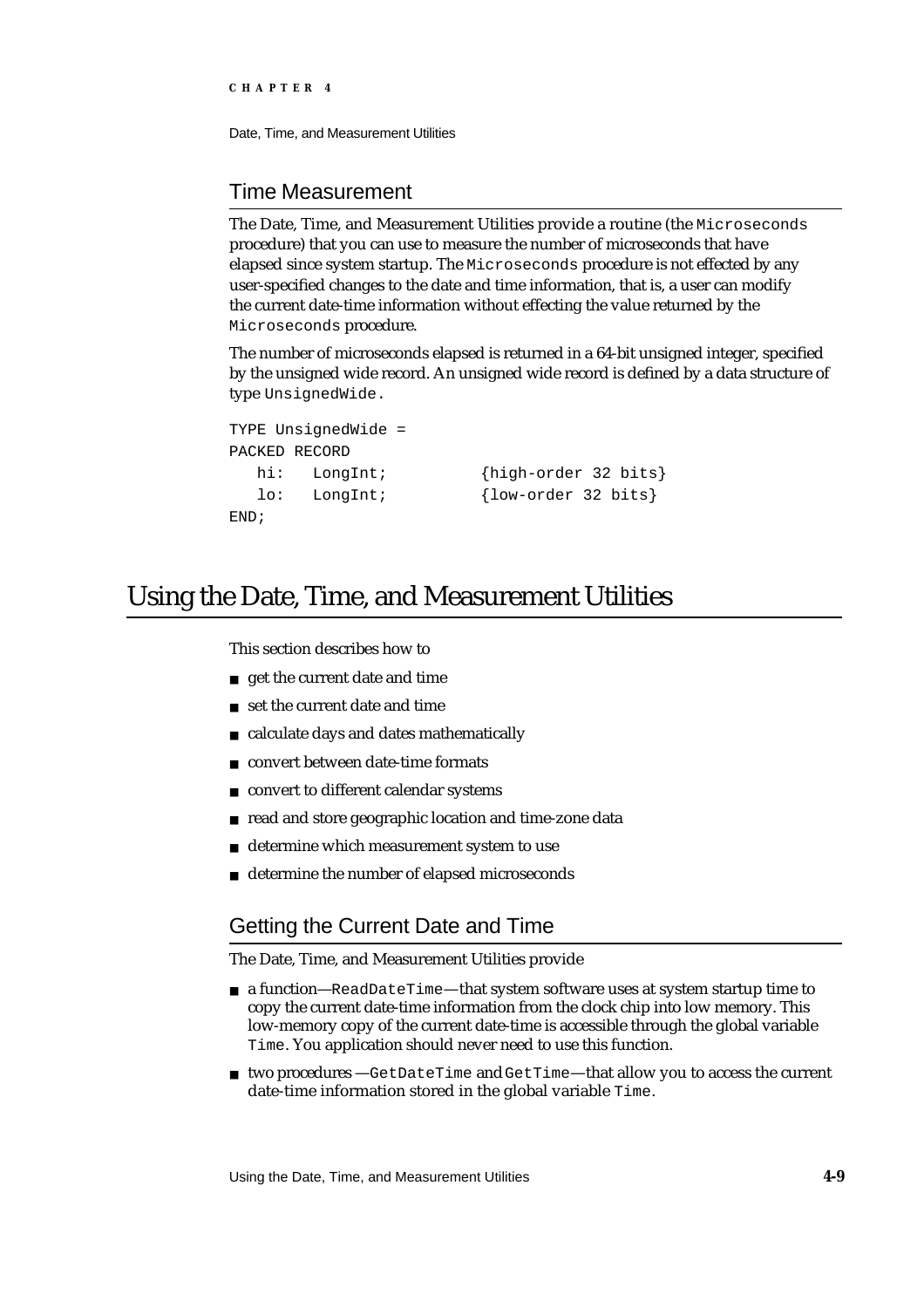Date, Time, and Measurement Utilities

You can access the date-time information through a date-time record, representing the date and time, or you can access the date-time information through a standard date-time value, a 32-bit integer representing the number of seconds since midnight, January 1, 1904.

To obtain the current date-time information, you can use the GetDateTime and GetTime procedures. The GetDateTime procedure requires that you pass it a standard date-time value as a parameter. Listing 4-1 shows how you can get the current date-time information, expressed as a number of seconds. The application-defined procedure MyCurrentDateTimeInt returns in the long integer the number of seconds elapsed since midnight, January 1, 1904.

Listing 4-1 Getting the current date and time with the GetDateTime procedure

PROCEDURE MyCurrentDateTimeInt (VAR myStandardDateTime: LongInt); BEGIN

```
GetDateTime(myStandardDateTime);
END;
```
The GetTime procedure requires that you pass it a date-time record as a parameter, and it fills in the fields of this record appropriately. Listing 4-2 shows how you can get the current date-time information, expressed as a date and time. The application-defined procedure MyCurrentDateTimeRec returns in the fields of the date-time record the current date and time.

Listing 4-2 Getting the current date and time with the GetTime procedure

```
PROCEDURE MyCurrentDateTimeRec (VAR myDateTime: DateTimeRec);
BEGIN
   GetTime(myDateTime);
END;
```
If you need to access the date-time information through a long date-time value or a long date-time record, see "Converting Date-Time Formats" beginning on page 4-12 for more information about converting date-time formats.

# Setting the Current Date and Time

Your application can change the current date-time information stored in both the system global variable Time and in the clock chip by calling either the SetDateTime function or the SetTime procedure. The SetDateTime function requires a 32-bit integer as a parameter. The SetTime procedure requires a date-time record as a parameter.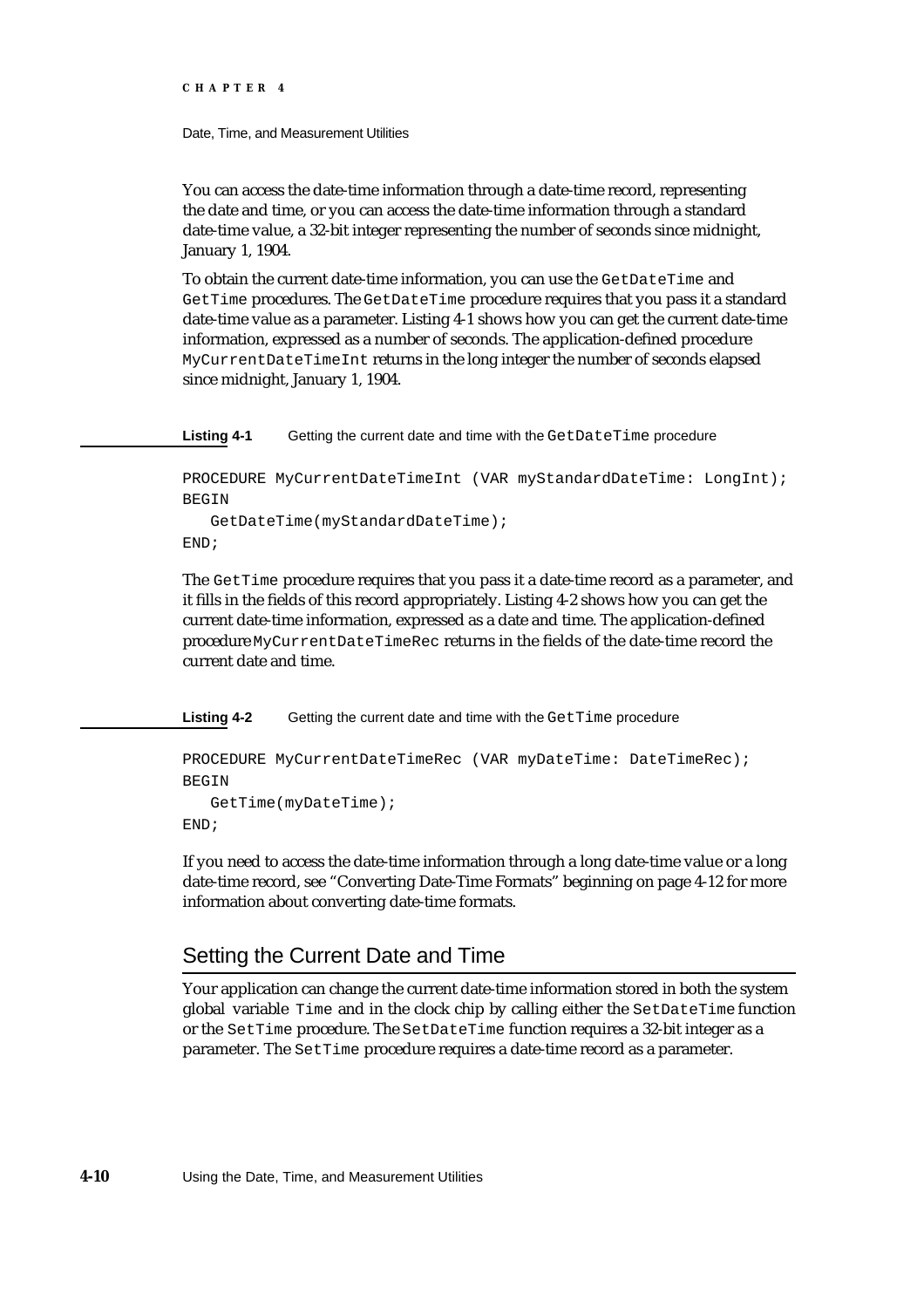Date, Time, and Measurement Utilities

#### **Note**

If you are using formats other than a date-time value or a date-time record to access date-time information, you must first convert these formats into a standard date-time value or a date-time record before you can write the new date-time information to the clock chip. See "Converting Date-Time Formats" beginning on page 4-12 for more information about converting date-time formats.

Listing 4-3 shows an application-defined function that uses the SetDateTime function to change the current date and time to 5:50 A.M. on April 5, 1994.

**Listing 4-3** Changing the current date and time with the SetDateTime function

```
FUNCTION MyChangeDateTimeInt: OSErr;
VAR
  myDateTimeInt: LongInt;
  myErr: OSErr;
BEGIN
  myDateTimeInt := $A9C6AC88;
  myErr := SetDateTime(myDateTimeInt);
END;
```
Listing 4-4 shows an application-defined procedure that uses the SetTime function to change the current date and time to 5:50 A.M. on April 5, 1994.

Listing 4-4 Changing the current date and time with the SetTime function

```
PROCEDURE MyChangeDateTimeRec;
VAR
  myDateTimeRec: DateTimeRec;
  myErr: OSErr;
BEGIN
  WITH myDateTimeRec DO
  BEGIN
     year := 1994;
     month := 4;day := 5;hour := 5;minute := 50;second := 0;dayOfWeek := 3;END;
  SetTime(myDateTimeRec);
END;
```
Using the Date, Time, and Measurement Utilities **4-11**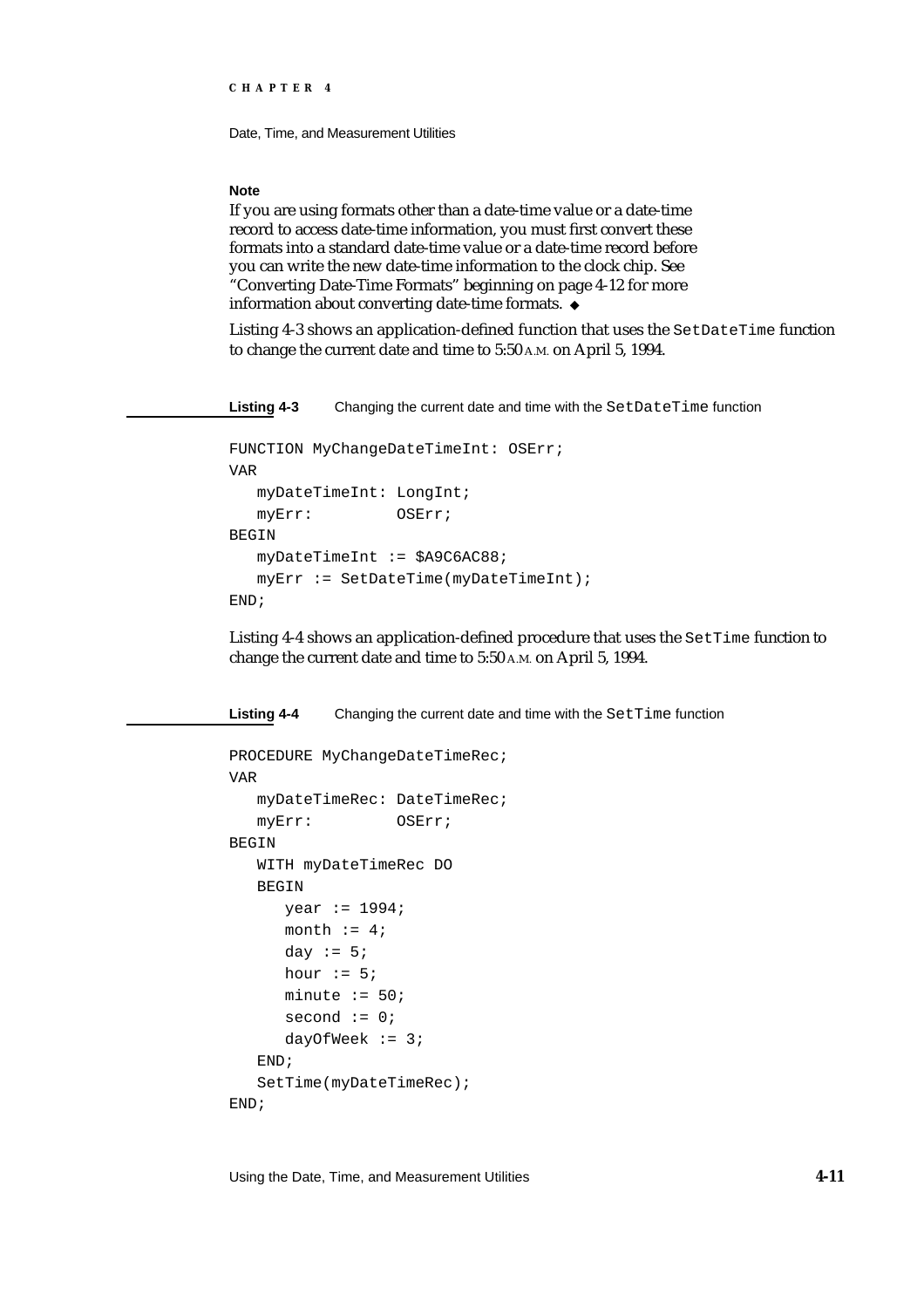#### **IMPORTANT**

Users can change the current date and time stored in both the system global variable Time and in the clock chip by using the General Controls control panel, Date & Time control panel, or the Alarm Clock desk accessory. In general, your application should not directly change the current date-time information. If your application does need to modify the current date-time information, it should instruct the user how to change the date and time.

# Converting Date-Time Formats

The Date, Time, and Measurement Utilities provide four routines the DateToSeconds, SecondsToDate, LongDateToSeconds, and LongSecondsToDate procedures—that you can use to convert date-time formats. You can convert a date and time to a number of seconds and a number of seconds to a date and time.

Note that when you call one of these routines, system software uses the DateToSeconds, SecondsToDate, LongDateToSeconds, and LongSecondsToDate procedures provided by the current script system.

#### **Note**

The routines that convert between time formats assume that each day contains 86,400 seconds. Occasionally (approximately once each two years) astronomers add a second to either June 31 or December 31 to compensate for imperfections in the earth's rotation. If you need to compute the exact number of seconds between two points in time, you might need to take these occasional additions into account. The routines that convert between formats are designed not to provide astronomical accuracy, but merely to convert data between one data structure and another.

If you use a standard date-time value or a date-time record to access date-time information, you can use the SecondsToDate procedure to convert a number of seconds to a date and time, and the DateToSeconds procedure to convert a date and time to a number of seconds. Listing 4-6 shows an application-defined procedure, MyConvertSecondsAndDates, that uses the SecondsToDate and DateToSeconds procedures to manipulate the date-time information. After calling the GetDateTime procedure, MyConvertSecondsAndDates calls the SecondsToDate procedure to convert the number of seconds (returned by the GetDateTime procedure) to a date and time. The MyConvertSecondsAndDates procedure manipulates the year field in the date-time record and then calls DateToSeconds to convert the date and time back into a number of seconds. The SetDateTime procedure writes the new date-time information to the clock chip.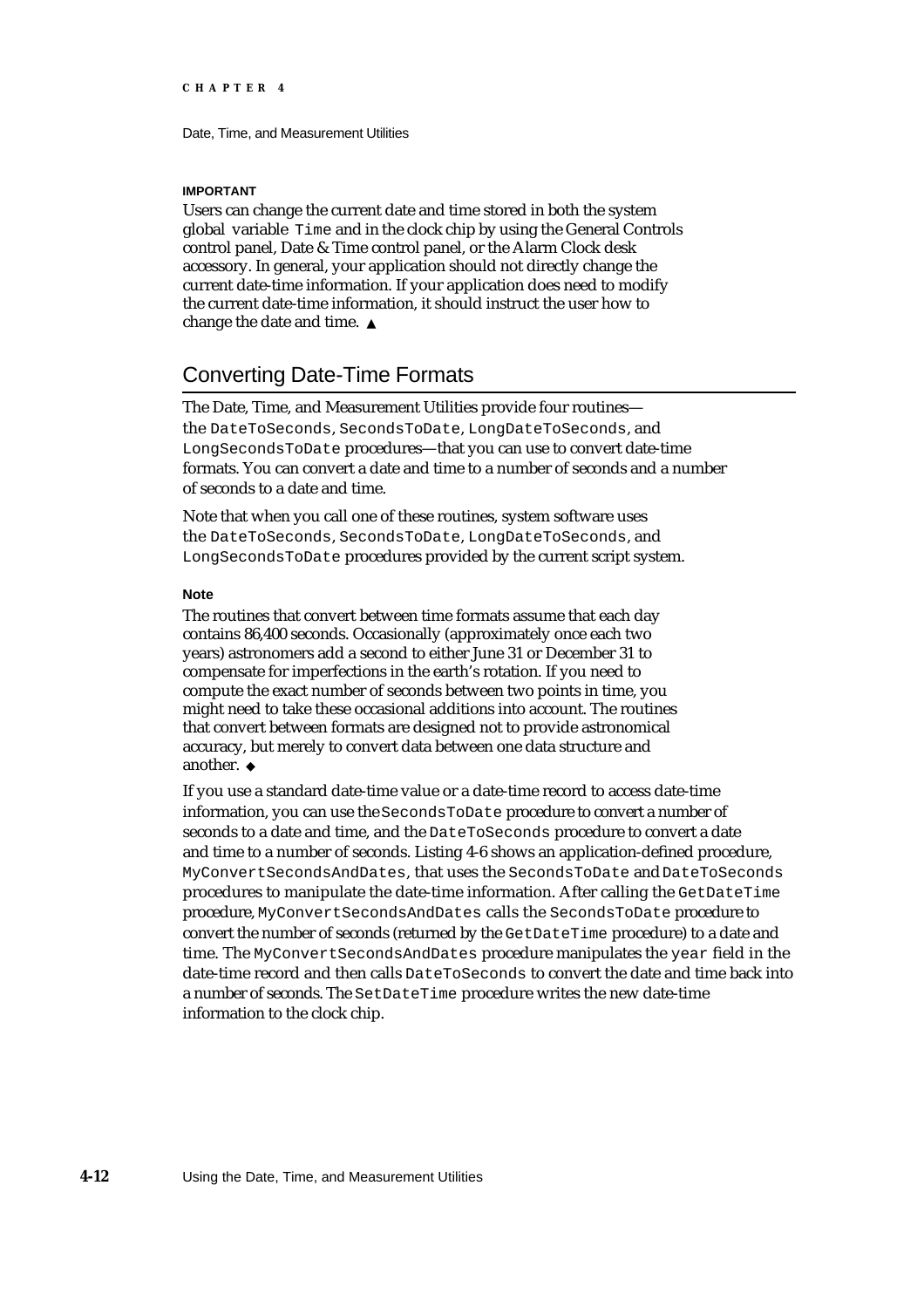```
CHAPTER 4
```
**Listing 4-5** Manipulating date-time information

```
PROCEDURE MyConvertSecondsAndDates;
VAR
  myDateTimeRec: DateRec;
  mySeconds: DateTime;
  myErr: OSErr;
BEGIN
  GetDateTime(mySeconds);
  SecondsToDate(mySeconds, myDateTimeRec); 
  WITH myDateTimeRec DO
     year := year +1;
  DateToSeconds (myDateTimeRec, mySeconds);
  myErr := SetDateTime(mySeconds);
END;
```
If you access date-time information through a long date-time value or a long date-time record, you can use the LongSecondsToDate procedure to convert a number of seconds to a date and time and use the LongDateToSeconds procedure to convert a date and time to a number of seconds.

If the type of data structure that you are using to access date-time information is insufficient, you can use a different date-time structure.

- n To access a number of seconds through a long date-time value instead of a standard date-time value, set the lHigh field of a long date-time conversion record (described on page 4-25) to 0 and the lLow field to the total number of seconds since midnight, January 1, 1904. Then copy the value of the  $\sigma$  field into a variable of type LongDateTime.
- n To access a date and time through a long date-time record instead of a date-time record, set the oldDate field of the LongDateRec to the date-time record, and set the eraAlt field to 0, indicating that the date you have specified is A.D.
- n To access a number of seconds through a standard date-time value instead of a long date-time value, truncate the long date-time value to just the low-order 32 bits. The year of the date being converted must fall within 1904 to 2040 of the Gregorian calendar.

This type of conversion is important when you work with a script system that uses a calendar system other than the Gregorian. Because you cannot write a long date-time value to the clock chip, you must first convert the long date-time value (if possible) to a standard date-time value. See "Working With Different Calendar Systems" beginning on page 4-16 for more information about calendar systems.

n To access a date and time through a date-time record instead of a long date-time record, truncate the long date-time record so just the year through dayOfWeek fields are left. Once again, the year of the date being converted must fall within 1904 to 2040 of the Gregorian calendar.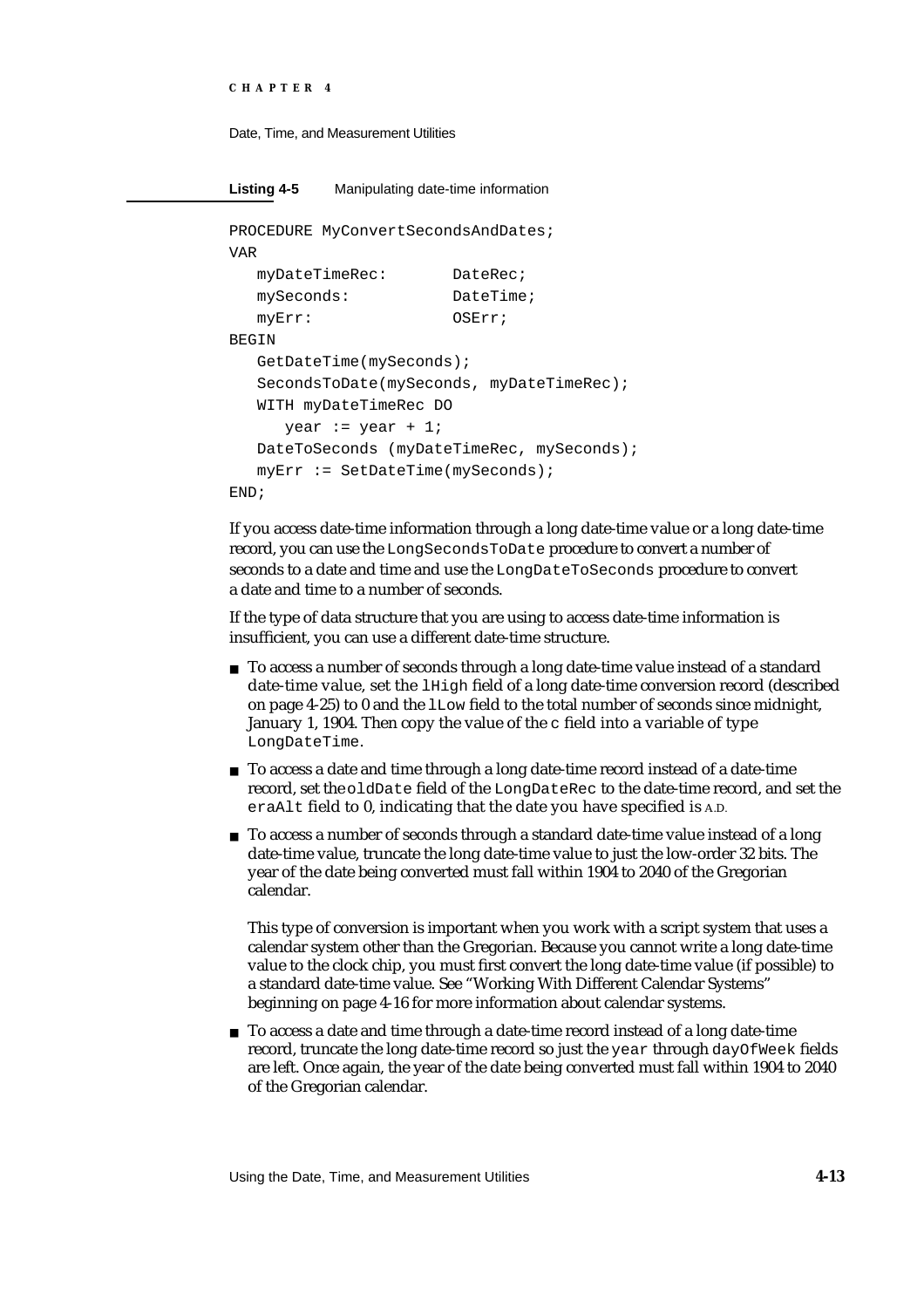- n To access date-time information through a long date-time value instead of a date-time record, use the DateToSeconds procedure to convert the date and time to a number of seconds. Then set the lHigh field of a long date-time conversion record (described on page 4-25) to 0 and the lLow field to the total number of seconds since midnight, January 1, 1904.
- n To access date-time information through a long date-time record (described on page 4-26) instead of a standard date-time value, use the SecondsToDate procedure to translate the number of seconds to a date and time. Then set the oldDate field of the long date-time record to the date-time record, and set the eraAlt field to 0.
- $n$  To access date-time information through a date-time value instead of long date-time record, use the LongDateToSeconds procedure to translate the date and time to a number of seconds. Then truncate the long date-time value (returned by the LongDateToSeconds procedure) to just the low-order 32 bits. The year of the date being converted must fall within 1904 to 2040 in the Gregorian calendar.

The Gregorian calendar is the default for converting to and from the long date-time forms. The current range allowed in conversion is roughly 30,000 B.C. to 30,000 A.D.

To present a date and time value as a date and time text string, you need to use Text Utilities routines, such as the DateString, TimeString, StringToDate, StringToTime, LongDateString, and LongTimeString routines. (Note that the date-string conversion routines do not append strings for A.D. or B.C.) For a complete description of these routines, see *Inside Macintosh: Text.* 

# Calculating Dates

In the date-time record and long date-time record, any value in the month, day, hour, minute, or second field that exceeds the maximum value allowed for that field, will cause a wraparound to a future date and time when you modify the date-time format.

- In the month field, values greater than 12 cause a wraparound to a future year and month.
- $n$  In the day field, values greater than the number of days in a given month cause a wraparound to a future month and day.
- n In the hour field, values greater than 23 cause a wraparound to a future day and hour.
- $n$  In the minute field, values greater than 59 cause a wraparound to a future hour and minute.
- $n$  In the seconds field, values greater than 59 cause a wraparound to a future minute and seconds.

You can use these wraparound facts to calculate and retrieve information about a specific date. For example, you can use a date-time record and the DateToSeconds and SecondsToDate procedures to calculate the 300th day of 1994. Set the month field of the date-time record to 1 and the year field to 1994. To find the 300th day of 1994, set the day field of the date-time record to 300. Initialize the rest of the fields in the record to values that do not exceed the maximum value allowed for that field. (Refer to the description of the date-time record on page 4-23 for a complete list of possible values).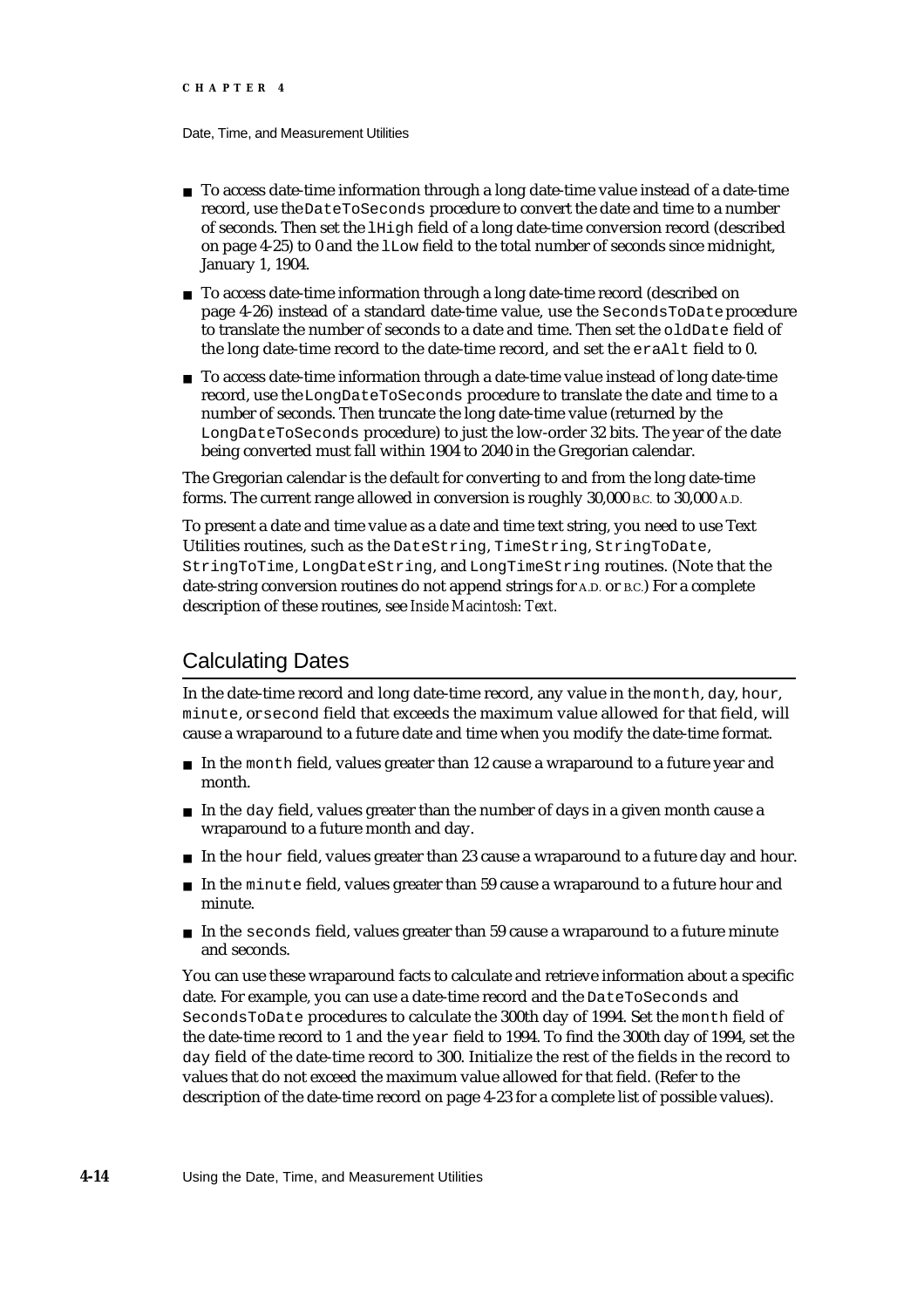Date, Time, and Measurement Utilities

To force a wrap-around, first convert the date and time (in this example, January 1, 1994) to the number of seconds elapsed since midnight, January 1, 1904 (by calling the DateToSeconds procedure). Once you have converted the date and time to a number of seconds, you convert the number of seconds back to a date and time (by calling the SecondsToDate procedure). The fields in the date-time record now contain the values that represent the 300th day of 1994. Listing 4-6 shows an application-defined procedure that calculates the 300th day of the Gregorian calendar year using a date-time record.

```
Listing 4-6 Calculating the 300th day of the year
PROCEDURE MyCalculate300Day;
VAR
   myDateTimeRec: DateTimeRec;
   mySeconds: LongInt;
BEGIN
   WITH myDateTimeRec DO
   BEGIN
      year := 1994;
      month := 1;day := 300;hour := 0;minute := 0;second := 0;dayOfWeek := 1;END; 
   DateToSeconds (myDateTimeRec, mySeconds);
   SecondsToDate (mySeconds, myDateTimeRec);
END;
```
The DateToSeconds procedure converts the date and time to the number of seconds elapsed since midnight, January 1, 1904, and the SecondsToDate procedure converts the number of seconds back to a date and time. After the conversions, the values in the year, month, day, and dayOfWeek fields of the myDateTimeRec record represent the year, month, day of the month, and day of the week for the 300th day of 1994. If the values in the hour, minute, and second fields do not exceed the maximum value allowed for each field, the values remain the same after the conversions (in this example, the time is exactly 12:00 A.M.).

Similarly, you can use a long date-time record and the LongDateToSeconds and LongSecondsToDate procedures to compute the day of the week corresponding to a given date. Listing 4-7 shows an application-defined procedure that computes and retrieves the name of the day for July 4, 1776. Note that because the year is prior to 1904, it is necessary to use a long date-time record.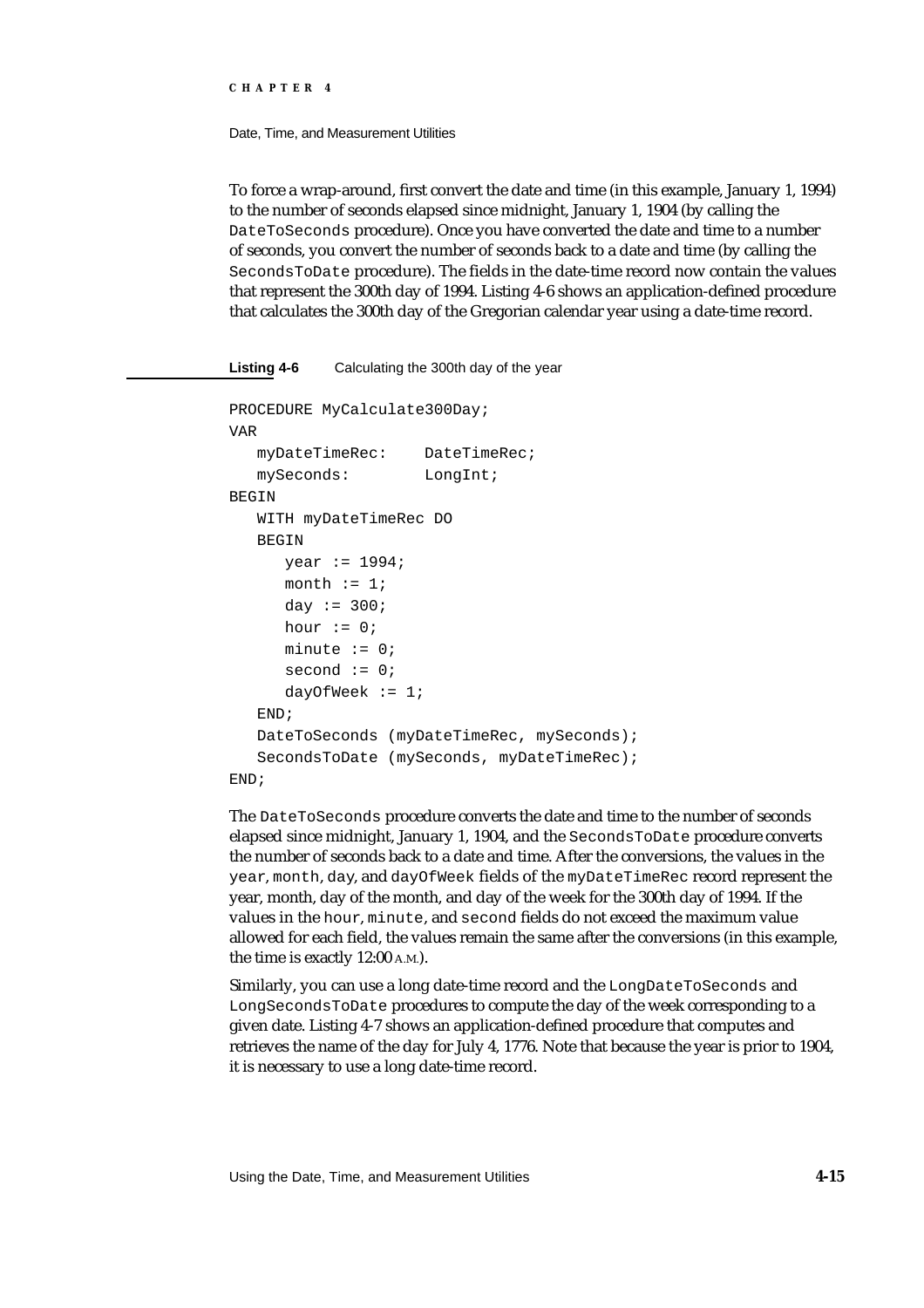```
CHAPTER 4
```

```
Listing 4-7 Computing the day of the week
PROCEDURE DoDayCalc;
VAR
  myLongDateRec: LongDateRec;
  myLongSeconds: LongDateTime;
  myDayOfWeek: Integer;
BEGIN
  WITH myLongDateRec DO
  BEGIN
     era := 0; /*initialize era field*/
     year := 1776;
     month := 7;day := 4;
     hour := 0; /*initialize hour field*/
     minute := 0; /*initialize minute field*/
     second := 0; /*initialize second field*/
     dayOfWeek := 1; /*initialize dayOfWeek field*/
     dayOfYear := 1; /*initialize dayOfYear field*/
     weekOfYear := 1; /*initialize weekOfYear field*/
     pm := 1; /*initialize pm field*/
  END;
  LongDateToSeconds (myLongDateRec, myLongSeconds);
  LongSecondsToDate (myLongSeconds, myLongDateRec);
  myDayOfWeek := myLongDateRec.dayOfWeek;
END;
```
The LongDateToSeconds procedure converts the date and time to the number of seconds, and the LongSecondsToDate procedure converts the number of seconds back to a date and time. After the conversions, the value in the dayOfWeek field of the myLongDateRec record represent the day of the week corresponding to July 4, 1776. If the values in the hour, minute, and second fields do not exceed the maximum value allowed for each field, the values remain the same after the conversions (in this example, the time is exactly 12:00 A.M.). The values in the dayOfYear, weekOfYear, and pm fields correspond to the date July 4, 1776 and the time 12:00 A.M.

# Working With Different Calendar Systems

The additional fields and wider ranges allowed by the long date-time record can help you to do calculations and conversions for different calendar systems. For example, the date January 1, 1993 in the Gregorian calendar year converts to 7 Rajab 1413 in the Arabic Civil Lunar Calendar (CLC) and 4 Tevet 5753 in the Jewish calendar; the years 1413 and 5753 are outside of the year field's range in the date-time record.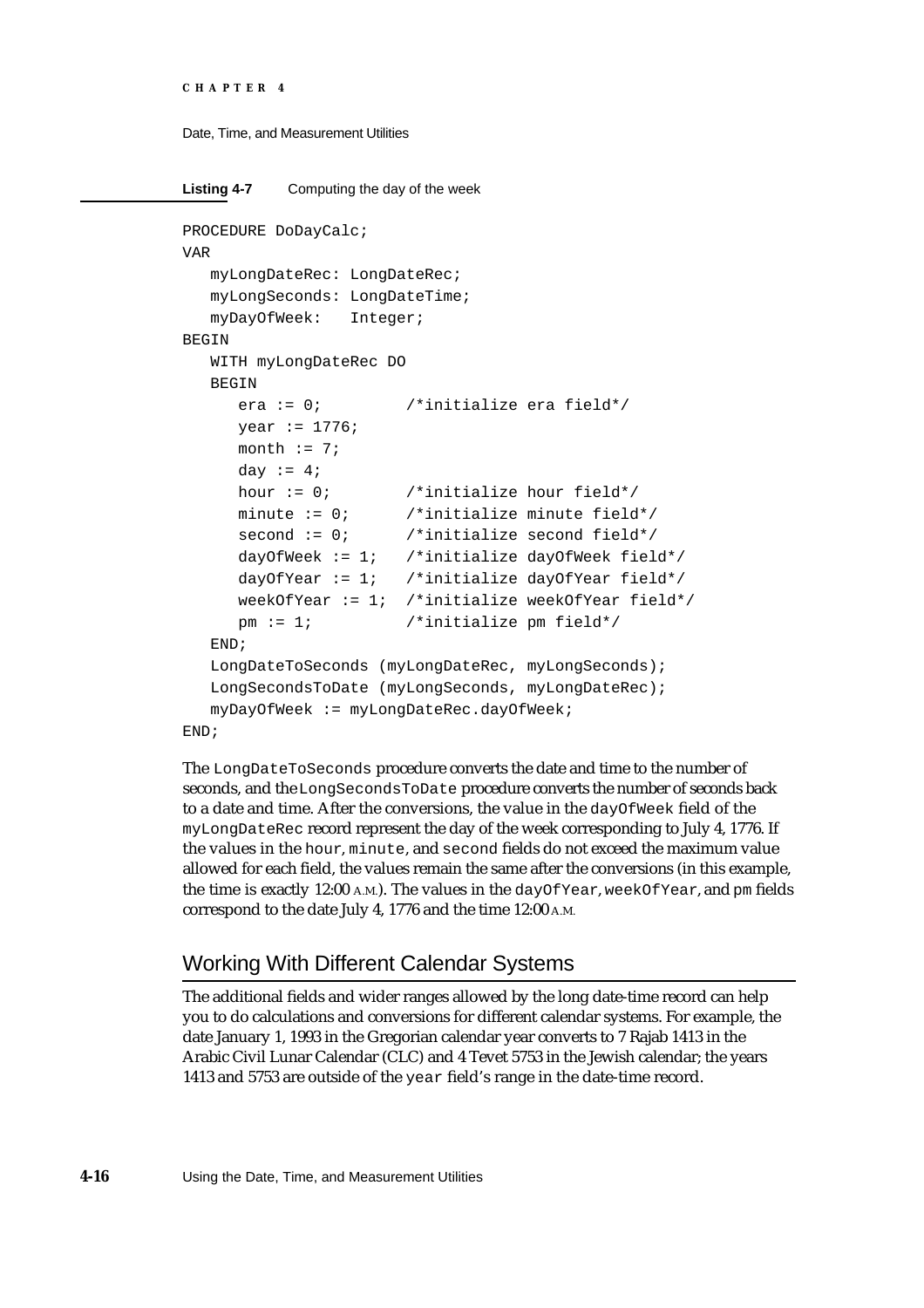#### **Note**

Depending on the country, the change from the Julian calendar to the Gregorian calendar occurred in different years. In western European countries, the change occurred in 1582; in Russia, the calendar changed in 1918. In these countries, dates before the calendar change should use the Julian calendar for conversion. (The Julian calendar differs from the Gregorian calendar by three days every four centuries.) u

In addition, the beginning of the year for one calendar system falls on different dates in other calendar systems. Table 4-1 shows the equivalent dates for the first day of the calendar year in the Gregorian, Arabic CLC, and Jewish calendars.

| Table 4-1 | Equivalent dates in the Gregorian, Arabic CLC, and Jewish calendars |
|-----------|---------------------------------------------------------------------|
|-----------|---------------------------------------------------------------------|

| Gregorian calendar     | <b>Arabic CLC</b> | Jewish calendar |
|------------------------|-------------------|-----------------|
| <b>January 1, 1993</b> | 7 Rajab 1413      | 4 Tevet 5753    |
| June 20, 1993          | 1 Muharram 1414   | 1 Tammuz 5753   |
| September 16, 1993     | 29 Rabi I 1414    | 1 Tishri 5754   |

Converting from one calendar system to another produces different values in the dayOfYear and weekOfYear fields of a long date-time record. For example, assuming all the data for the date 1 Muharram 1414 is correctly put into a long date-time record, the dayOfYear field value is 1, and the weekOfYear value is also 1. Converting this date to the Gregorian calendar results in June 20, 1993. The dayOfYear field value is then 171, and the weekOfYear value is 26. Table 4-2 shows these values.

**Table 4-2** Values for the dayOfYear and weekOfYear fields for the date 1 Muharram 1414 and equivalent values in the Gregorian calendar

| LongDateRec field | <b>Arabic CLC</b> | Gregorian calendar |
|-------------------|-------------------|--------------------|
| dayOfYear         |                   | 171                |
| weekOfYear        |                   | 26                 |

#### **Note**

Language-specific information, such as the name of the day, name of the month, and so on, are stored in the international resources. The international resources are provided by a script system, and the information in these resources varies according to the language associated with the script system.

Table 4-3 shows how some of the fields in the long date-time record are set to show the first day of the year 1414 in the Arabic CLC and the equivalent dates in the Gregorian and Jewish calendars.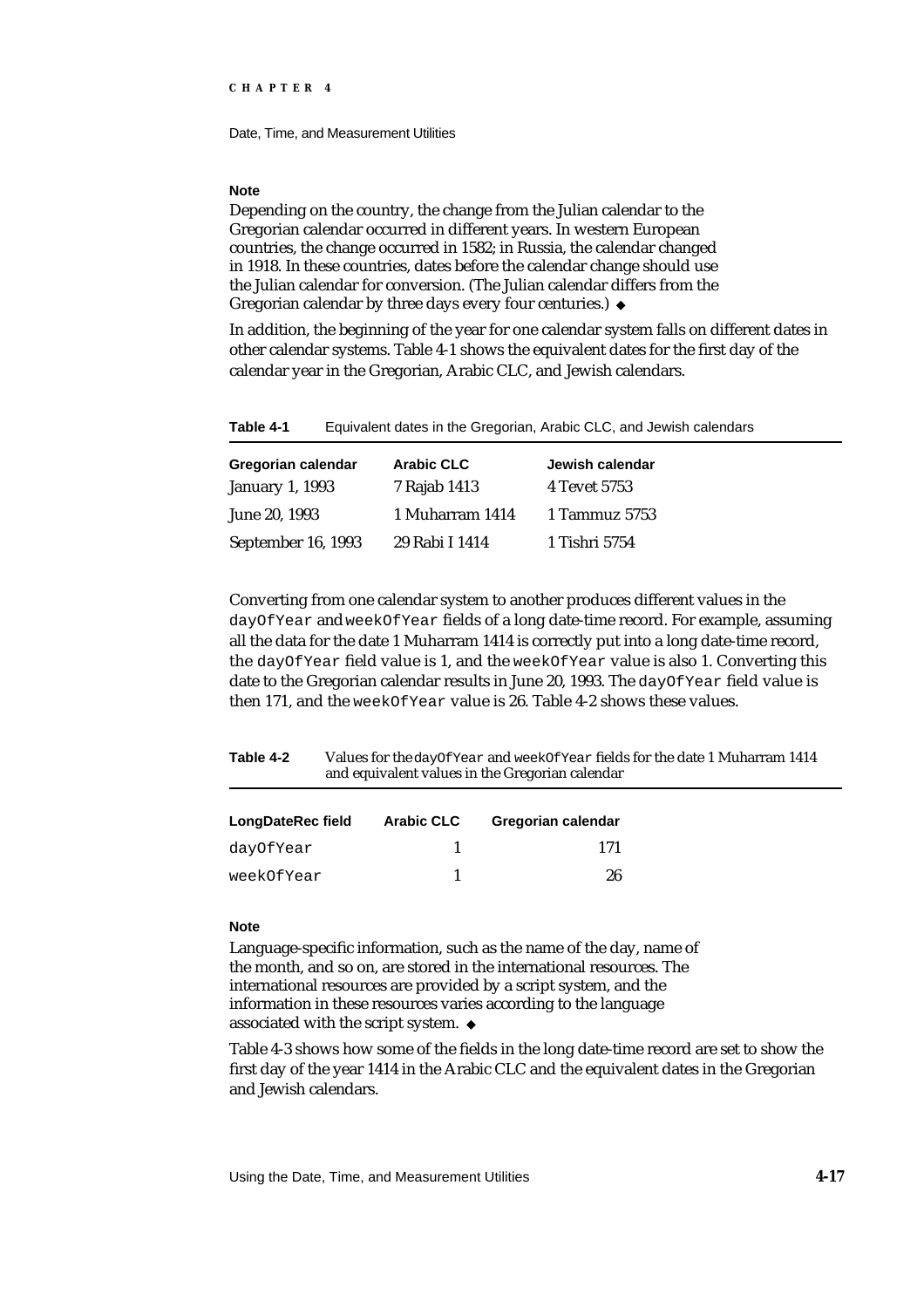#### Date, Time, and Measurement Utilities

| <b>Arabic CLC calendar</b> | Gregorian calendar | Jewish calendar  |
|----------------------------|--------------------|------------------|
| $\boldsymbol{0}$           | $\bf{0}$           | $\boldsymbol{0}$ |
| 1413                       | 1993               | 5753             |
| 1                          | 6                  |                  |
| 1                          | 21                 |                  |
|                            |                    |                  |
| 4                          | $\boldsymbol{2}$   | 3                |
| 1                          | 172                |                  |
| 1                          | 26                 |                  |
|                            |                    |                  |

| Table 4-3 | Comparison of settings in fields of the long date-time record for Arabic CLC, |
|-----------|-------------------------------------------------------------------------------|
|           | Gregorian, and Jewish calendars                                               |

#### **Note**

The Arabic script system supports two lunar calendars: the astronomical lunar calendar (ALC) and the civil lunar calendar (CLC). The Macintosh user may choose either of the Arabic calendars or the Gregorian calendar by clicking buttons in the Arabic Calendar control panel.

The Hebrew script system supports the Jewish calendar besides the Gregorian calendar.

For more information on the different calendar systems supported by localized versions of the Macintosh system software, see *Guide to Macintosh Software Localization*.

For calendars that have more than seven day names and 12 month names (for example, the Jewish calendar sometimes has 13 months), you use the 'itl1' resource, defined by the Itl1ExtRec data type. To get more information on the format of the 'itl1' resource, see the appendix "International Resources" in *Inside Macintosh: Text*.

# Handling Geographic Location and Time-Zone Data

Geographic locations and time zones can affect date and time information. For example, time-zone information can be used to derive the Greenwich mean time (GMT) at which a document or mail message was created. With this information, when the document is received by an application or user in a different time zone, the creation date and time are correct. Otherwise, documents can appear to be created after they are read (for example, a user creates a message in Tokyo on Tuesday and sends it to San Francisco, where it is received and read on Monday). Geographic location information can also be used by applications that require it.

The geographic location and time-zone information for a particular Macintosh computers are stored in parameter RAM. You can work with this information through the ReadLocation and WriteLocation procedures. These procedures use the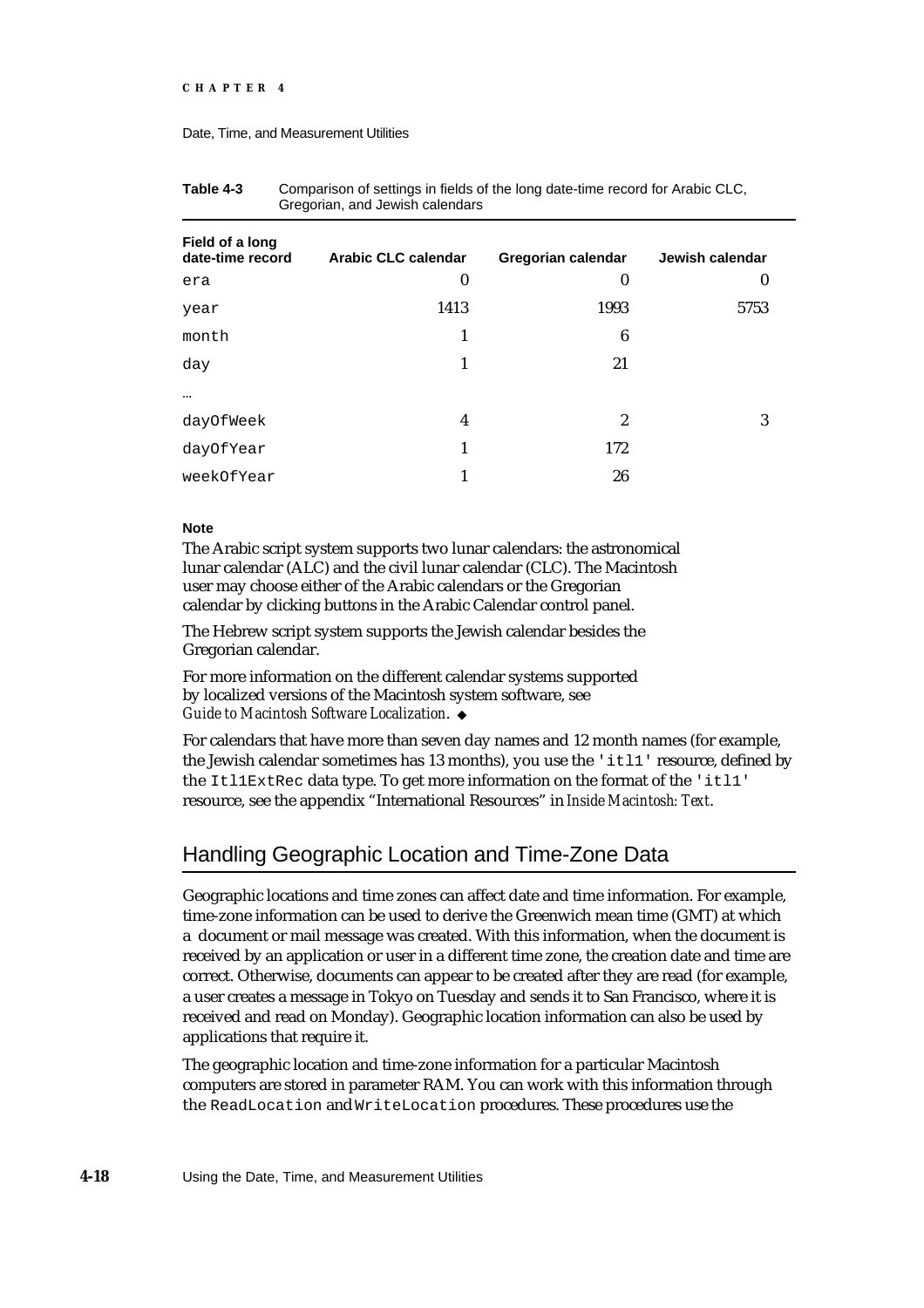Date, Time, and Measurement Utilities

geographic location record (of date type MachineLocation) to help you read and store latitude, longitude, daylight saving time (DST), and GMT values.

|      |        | TYPE MachineLocation = |              | {geographic location record} |
|------|--------|------------------------|--------------|------------------------------|
|      | RECORD |                        |              |                              |
|      |        | latitude:              | Fract;       | $\{$ latitude $\}$           |
|      |        | longitude:             | Fract;       | {longitude}                  |
|      |        | CASE Integer OF        |              |                              |
|      | 0:     |                        |              |                              |
|      |        | (dlsDelta:             | Sigma        | {daylight saving time}       |
|      | 1 :    |                        |              |                              |
|      |        | gmtDelta:              | $LongInt$ ); | {Greenwich mean time}        |
| END; |        |                        |              |                              |

The daylight savings time value is a signed byte value that you can use to specify the offset for the hour field—whether to add 1 hour, subtract 1 hour, or make no change at all.

The Greenwich mean time value is in seconds east of GMT. For example, San Francisco is at –28,800 seconds (8 hours \* 3,600 seconds per hour) east of GMT.

If the geographic location record has never been set, all fields contain 0.

Generally, latitude and longitude are measured in degrees. These values also can be thought of as fractions of a great circle.

Latitude and longitude information is stored in the geographic location record as values of type Fract. These values give accuracy to within 1 foot, which should be sufficient for most purposes. For example, the Fract value 1.0 equals 90 degrees; –1.0 equals –90 degrees; and –2.0 equals –180 degrees.

To store latitude and longitude values, you need to convert them first to the Fixed data type, then to the Fract data type. You can use the Operating System Utilities routines Long2Fix and Fix2Fract to accomplish this task. Listing 4-8 is an application-defined procedure that converts San Francisco's latitude and longitude to Fract values, then writes the Fract values to parameter RAM using the WriteLocation procedure.

| <b>Listing 4-8</b> |                                | Converting latitude and longitude to Fract values |
|--------------------|--------------------------------|---------------------------------------------------|
|                    | PROCEDURE MyConvertLatLong;    |                                                   |
| VAR                |                                |                                                   |
|                    | myLatitude, myLongitude:       | LongInt;                                          |
|                    | fixedLatitude, fixedLongitude: | Fixed;                                            |
|                    | latFract, longFract:           | Fract;                                            |
| myLocation:        |                                | MachineLocation;                                  |
| <b>BEGIN</b>       |                                |                                                   |
|                    | $myLatitude := 37.48$          | {degrees latitude}                                |
|                    | $myLongitude := 122.24;$       | {degrees longitude}                               |

Using the Date, Time, and Measurement Utilities **4-19**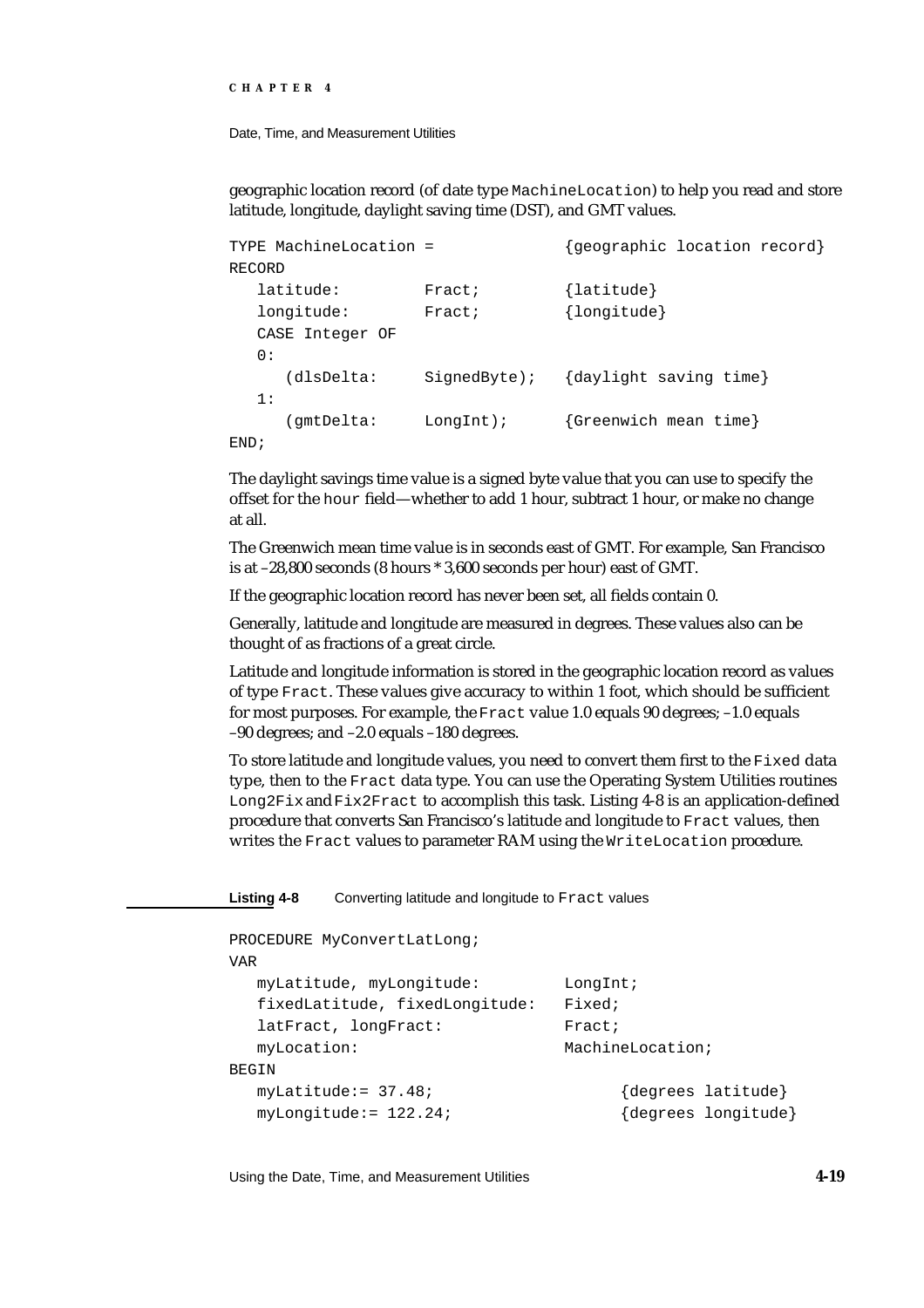Date, Time, and Measurement Utilities

```
{convert from long to fixed data type}
fixedLatitude:= Long2Fix(myLatitude);
fixedLongitude:= Long2Fix(myLongitude);
{convert from fixed to Fract data type}
latFract:= Fix2Frac(fixedLatitude);
longFract:= Fix2Frac(fixedLongitude);
{write latitude and logitude to myLocation}
myLocation.latitude:= latFract;
myLocation.longitude:= longFract;
{write latitude and longitude to parameter RAM}
WriteLocation(myLocation);
```
END;

To read the latitude and longitude values from parameter RAM, you use the ReadLocation procedure. To convert these values to a degrees format, you need to convert the Fract values first to the Fixed data type, then to the LongInt data type. You can use the Mathematical and Logical Utilities routines Fract2Fix and Fix2Long to accomplish this task. (For more information on the Fract data type and the conversion routines Long2Fix, Fix2Fract, Fract2Fix, and Fix2Long, see the chapter "Mathematical and Logical Utilities" in this book.)

The gmtDelta field of the geographic location record is a 3-byte value contained in a long word, so you must take care to get and set it properly. Listing 4-9 shows an application-defined function for obtaining the value of gmtDelta.

```
Listing 4-9 Getting gmtDelta
FUNCTION MyGetGmtDelta (myLocation: MachineLocation): LongInt;
VAR
   internalGmtDelta: LongInt;
BEGIN
  WITH myLocation DO 
   BEGIN
      internalGmtDelta := BitAnd(gmtDelta, $00FFFFFF);
      IF BitTst(internalGmtDelta, 23) THEN
                                        {test sign extend bit}
         internalGmtDelta := BitOr(internalGmtDelta, $FF000000);
      MyGetGmtDelta := internalGmtDelta;
   END;
END;
```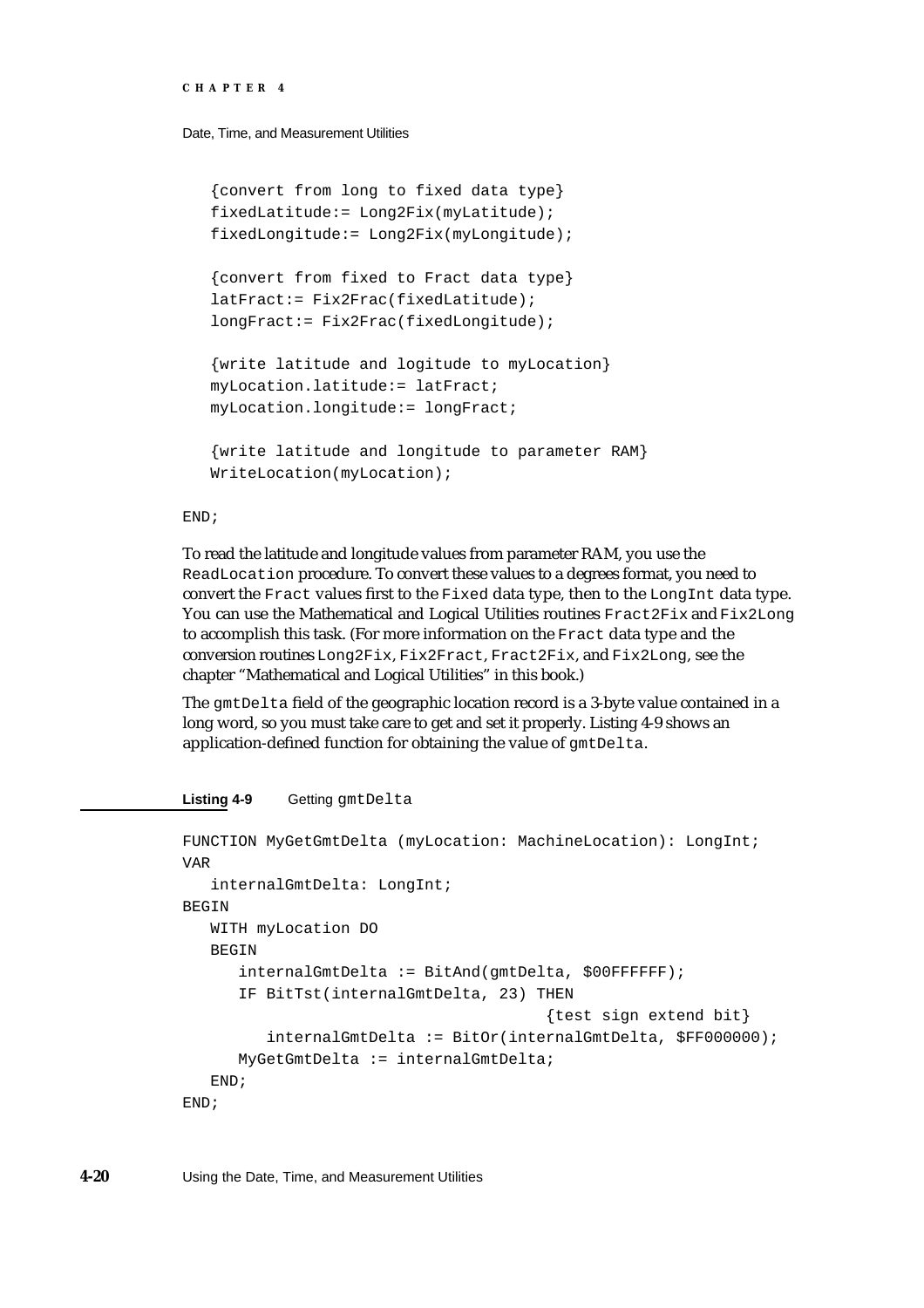Date, Time, and Measurement Utilities

When writing gmtDelta, you should preserve the value of dlsDelta. Listing 4-10 shows an application-defined procedure that writes gmtDelta while preserving the value of dlsDelta.

Listing 4-10 Setting gmtDelta

```
PROCEDURE MySetGmtDelta (VAR myLocation: Location; 
                         myGmtDelta: LongInt);
VAR
  tempSignedByte: SignedByte;
BEGIN
  WITH myLocation DO 
  BEGIN
     tempSignedByte := dlsDelta; {preserve dlsDelta}
     gmtDelta := myGmtDelta; {write gmtDelta}
     dlsDelta := tempSignedByte; {restore dlsDelta}
  END;
END;
```
Note that you should mask off the top byte of the long word containing gmtDelta because it is reserved.

### Determining the Measurement System

To implement measuring devices in applications, such as rulers in a word processor or in drawing applications, you need to determine which measurement system your application should use. You can use the IsMetric function to determine if the measurement system needs to be the metric system or the English system. The IsMetric function reads the numeric-format resource (resource type 'itl0') of the current script system to determine whether the user is using the metric system or the English system.

Listing 4-11 shows an application-defined procedure that uses the result of the IsMetric function to determine which application-defined ruler setup to use for a document window.

**Listing 4-11** Getting the current units of measurement PROCEDURE DoRuler (window: WindowPtr); VAR myMeasure: BOOLEAN; {response returned by IsMetric} BEGIN myMeasure := IsMetric; IF myMeasure = TRUE THEN  ${metric system is default}$ 

Using the Date, Time, and Measurement Utilities **4-21**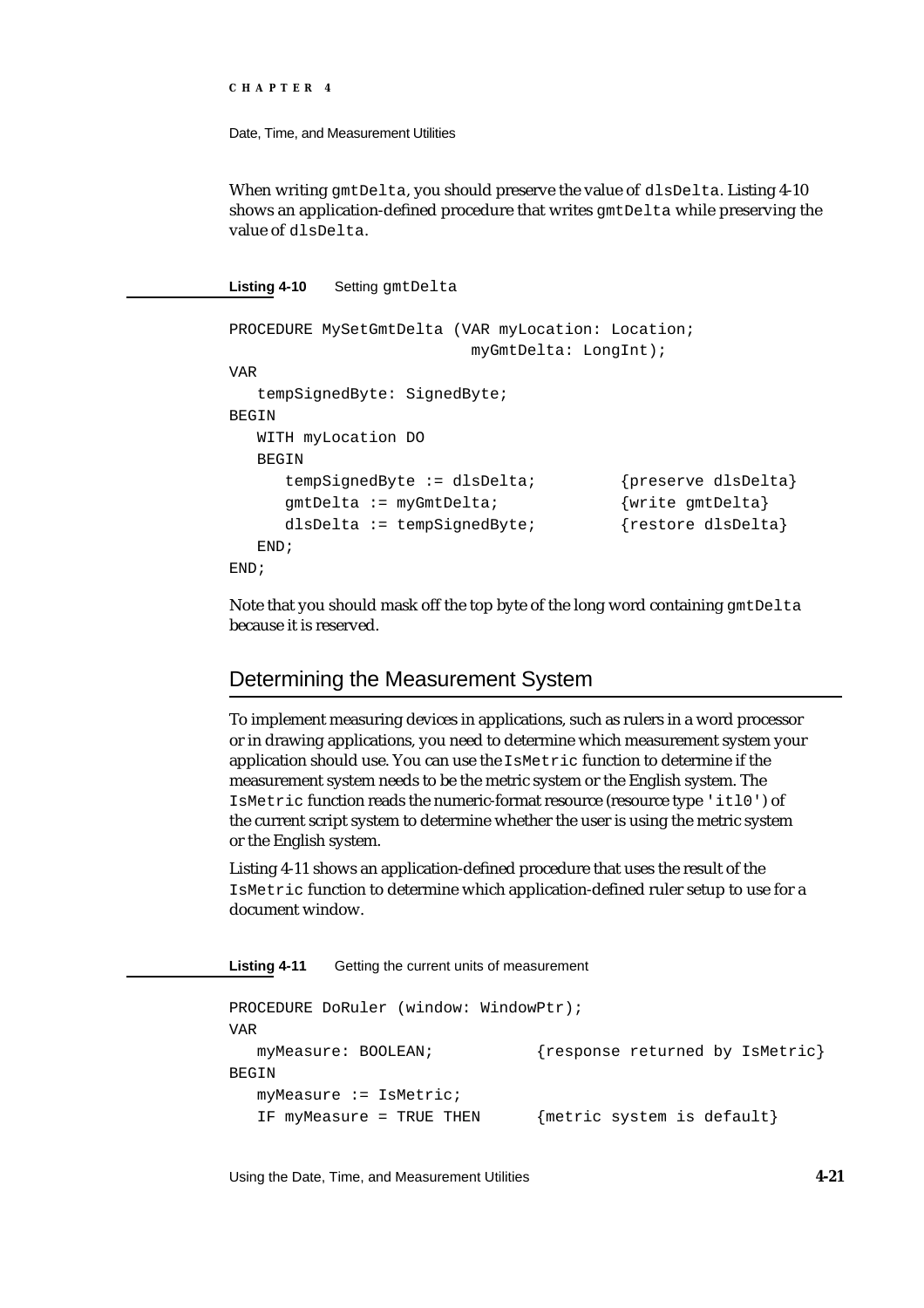| DoMetricRulerSetup   | {set up metric system ruler}  |
|----------------------|-------------------------------|
| ELSE                 |                               |
| DoEnglishRulerSetup; | {set up English system ruler} |
| END;                 |                               |

If you want to use a measurement system different from that of the current script, you need to override the value of the metricSys field in the current numeric-format resource (resource type 'itl0'). You can do this by using your own version of the numeric-format resource instead of the current script system's default international resources. See the chapter "Script Manager" in *Inside Macintosh: Text* for information on how to replace a script system's default international resources.

# Determining the Number of Elapsed Microseconds

Your application can use the Microseconds procedure to obtain the number of elapsed microseconds since system startup time. You can use the value returned by the Microseconds procedure to time an event. For example, Listing 4-11 shows an application-defined function MyEventTimer that computes and returns the time it takes to execute an application-defined procedure DoMyEvent. The application-defined function MyCalulateElapsedTime function uses the returned value of the Microseconds procedure to compute the time it takes to execute the DoMyEvent procedure.

**Listing 4-12** Timing an event using the Microseconds procedure

```
FUNCTION MyEventTimer: UnsignedWide;
VAR
  myStartTime:UnsignedWide;
   myEndTime: UnsignedWide;
BEGIN
   Microseconds(&myStartTime);
   DoMyEvent;
   Microseconds(&myEndTime);
   MyEventTimer := MyComputeElapsedTime(&myStartTime, &myEndTime);
END;
```
Because there is no compiler support for 64-bit integers, you must write an application-defined routine that calculates the elapsed time; you cannot obtain the elapsed time by subtracting the value in the myStartTime parameter from the value in the myEndTime parameter.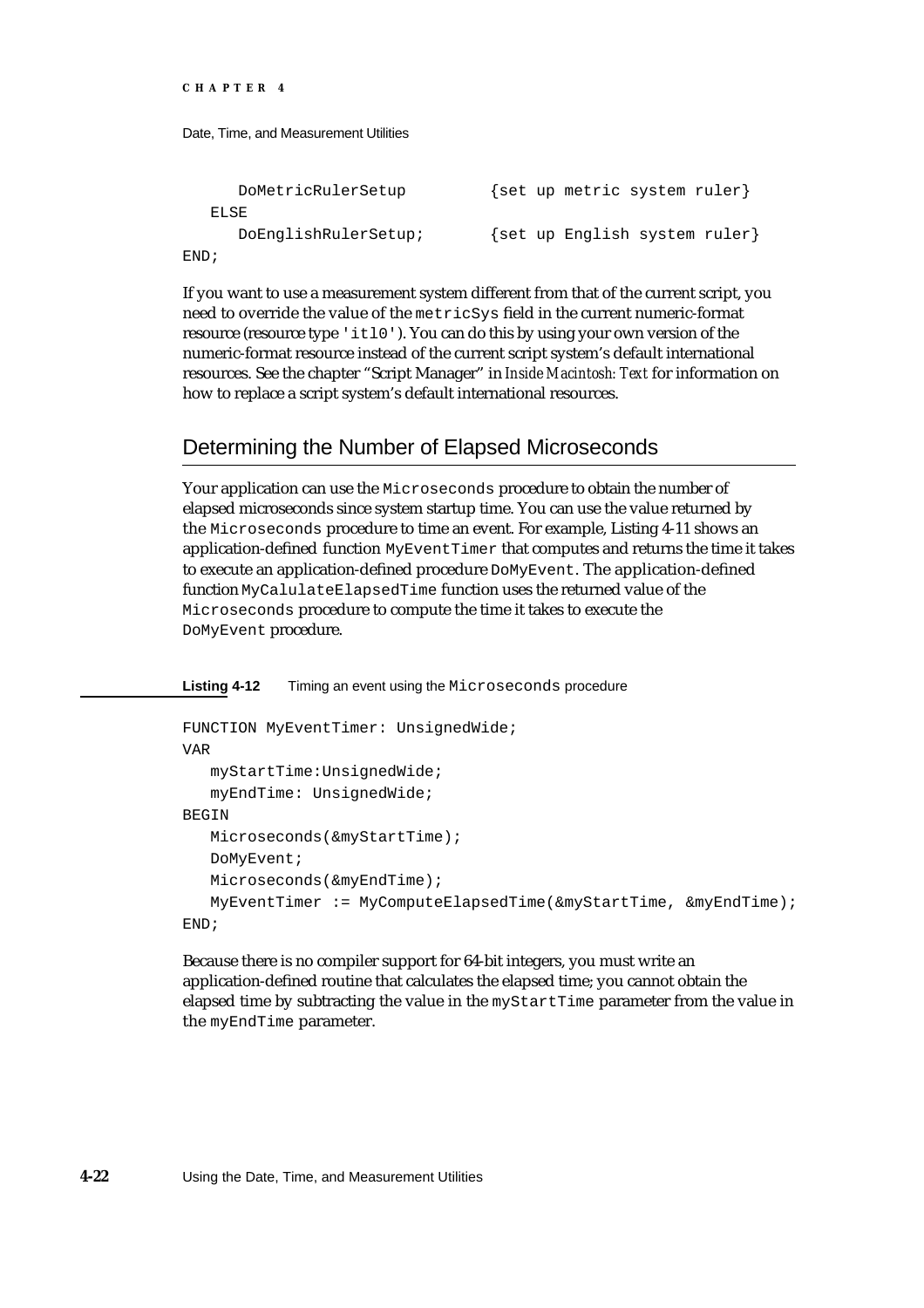# Date, Time, and Measurement Utilities Reference

This section describes the data structures and routines that are specific to the Date, Time, and Measurement Utilities. The section "Data Structures" shows the Pascal data structures for the date-time record, long date-time record, standard date-time value, long date-time value, and more. The section "Routines" describes the routines you can use to read, write, and manipulate date-time information.

### Data Structures

This section describes the data structures that you use to exchange information with the Date, Time, and Measurement Utilities.

### The Date-Time Record

The date-time record describes the date-time information as a date and time. The Date, Time, and Measurement Utilities use a date-time record to read and write date-time information to and from the clock chip. The DateTimeRec data type defines the date-time record.

#### **Note**

The date-time record can be used to hold date and time values only for a Gregorian calendar. The long date-time record (described on page 4-26) can be used for a Gregorian calendar as well as other calendar systems. u

```
TYPE DateTimeRec =
RECORD
  year: Integer; {year, ranging from 1904 to 2040}
  month: Integer; {math> from th, 1= January and 12 = December}
  day: Integer; {day of the month, from 1 to 31}
  hour: Integer; {hour, from 0 to 23}
  minute: Integer; {minute, from 0 to 59}
  second: Integer; {second, from 0 to 59}
  dayOfWeek: Integer; {day of the week, 1 = Sunday, }
                         \{7 = \text{Saturday}\}
```
END;

#### **Field descriptions**

year The year, ranging from 1904 to 2040. Note that to indicate the year 1984, this field would store the integer 1984, not just 84. This field accepts input of 0 or negative values, but these values produce unpredictable results in the year, month, and day fields when you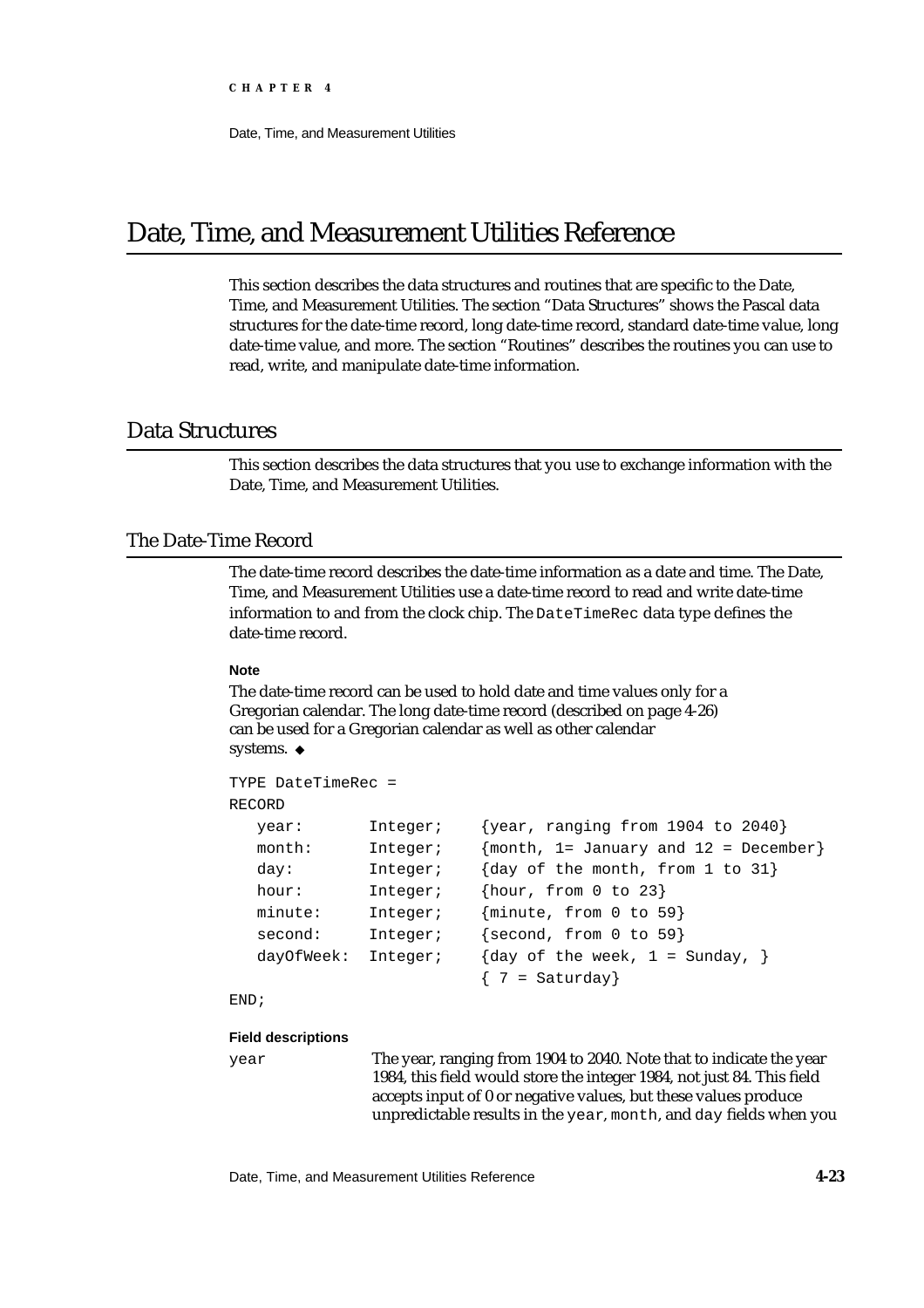### Date, Time, and Measurement Utilities

|        | use the SecondsToDate and DateToSeconds procedures. In<br>addition, using SecondsToDate and DateToSeconds with year<br>values greater than 2040 causes a wraparound to 1904 plus the<br>number of years over 2040. For example, setting the year to 2045<br>returns a value of 1909, and the other fields in this record return<br>unpredictable results.                                                                                                                                                                                                     |
|--------|---------------------------------------------------------------------------------------------------------------------------------------------------------------------------------------------------------------------------------------------------------------------------------------------------------------------------------------------------------------------------------------------------------------------------------------------------------------------------------------------------------------------------------------------------------------|
| month  | The month of the year, where 1 represents January, and 12<br>represents December. Values greater than 12 cause a wraparound to<br>a future year and month. This field accepts input of 0 or negative<br>values, but these values produce unpredictable results in the year,<br>month, and day fields when you use the SecondsToDate and<br>DateToSeconds procedures.                                                                                                                                                                                          |
| day    | The day of the month, ranging from 1 to 31. Values greater than the<br>number of days in a given month cause a wraparound to a future<br>month and day. This feature is useful for working with leap years.<br>For example, the 366th day of January in 1992 (1992 was a leap year)<br>evaluates as December 31, 1992, and the 367th day of that year<br>evaluates as January 1, 1993.                                                                                                                                                                        |
|        | This field accepts 0 or negative values, but when you use the<br>SecondsToDate and DateToSeconds procedures, a value of 0 in<br>this field returns the last day of the previous month. For example, a<br>month value of 2 and a day value of 0 return 1 and 31, respectively.                                                                                                                                                                                                                                                                                 |
|        | Using SecondsToDate and DateToSeconds with a negative<br>number in this field subtracts that number of days from the last day<br>in the previous month. For example, a month value of 5 and a day<br>value of -1 return 4 for the month and 29 for the day; a month value<br>of 2 and a day value of -15 return 1 and 16, respectively.                                                                                                                                                                                                                       |
| hour   | The hour of the day, ranging from 0 to 23, where 0 represents<br>midnight and 23 represents 11:00 P.M. Values greater than 23 cause a<br>wraparound to a future day and hour. This field accepts input of<br>negative values, but these values produce unpredictable results in<br>the month, day, hour, and minute fields you use the<br>SecondsToDate and DateToSeconds procedures.                                                                                                                                                                         |
| minute | The minute of the hour, ranging from 0 to 59. Values greater than 59<br>cause a wraparound to a future hour and minute. When you use the<br>SecondsToDate and DateToSeconds procedures, a negative<br>value in this field has the effect of subtracting that number from the<br>beginning of the given hour. For example, an hour value of 1 and a<br>minute value of -10 return 0 hours and 50 minutes. However, if the<br>negative value causes the hour value to be less than 0, for example<br>hour = $0$ , minute = $-61$ , unpredictable results occur. |
| second | The second of the minute, ranging from 0 to 59. Values greater than<br>59 cause a wraparound to a future minute and second. When you<br>use the SecondsToDate and DateToSeconds procedures, a<br>negative value in this field has the effect of subtracting that number<br>from the beginning of the given minute. For example, a minute<br>value of 1 and a second value of -10 returns 0 minutes and 50<br>seconds. However, if the negative value causes the hour value to be                                                                              |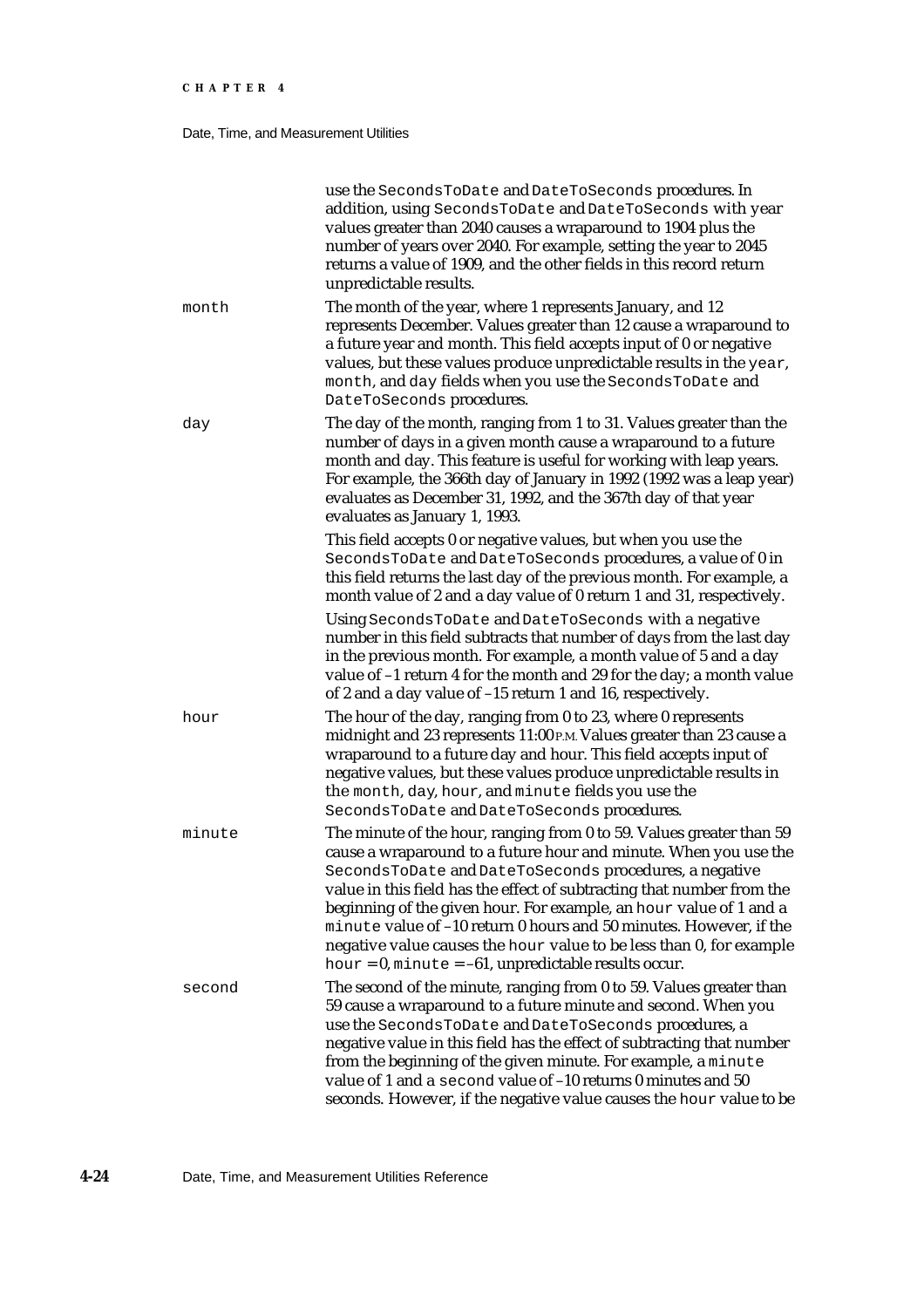Date, Time, and Measurement Utilities

|           | less than 0, for example hour = $0$ , minute = $0$ , and second = $-61$ ,<br>unpredictable results occur.                                                                                                                                                                                                                                      |
|-----------|------------------------------------------------------------------------------------------------------------------------------------------------------------------------------------------------------------------------------------------------------------------------------------------------------------------------------------------------|
| dayOfWeek | The day of the week, where 1 indicates Sunday and 7 indicates<br>Saturday. This field accepts 0, negative values, or values greater<br>than 7. When you use the SecondsToDate and DateToSeconds<br>procedures, you get correct values because this field is<br>automatically calculated from the values in the year, month, and<br>day fields. |

### Long Date-Time Value and Long Date-Time Conversion Record

The long date-time value specifies the date and time as seconds relative to midnight, January 1, 1904. But where the standard date-time value is an unsigned, 32-bit long integer, the long date-time value is a signed, 64-bit integer in SANE comp format. This format lets you use dates and times with a much longer span—roughly 500 billion years. You can use this value to represent dates and times prior to midnight, January 1, 1904. The LongDateTime data type defines the long date-time value.

TYPE LongDateTime = comp;

When storing a long date-time value in files, you can use a 5-byte or 6-byte format for a range of roughly 35,000 years. You should sign extend this value to restore it to a comp format.

The Date, Time, and Measurement Utilities provide the LongDateCvt record to help in setting up LongDateTime values.

|        | TYPE LongDateCvt = |                       |                                                                         |
|--------|--------------------|-----------------------|-------------------------------------------------------------------------|
| RECORD |                    |                       |                                                                         |
|        | CASE Integer OF    |                       |                                                                         |
| 0:     |                    |                       |                                                                         |
|        | (c:                | $comp)$ ;             | {number of seconds relative to }<br>$\{$ midnight, January 1, 1904 $\}$ |
| 1:     |                    |                       |                                                                         |
|        | (lHigh:<br>lLow:   | LongInt;<br>LongInt); | {high long integer}<br>{low long integer}                               |
|        |                    |                       |                                                                         |

END;

#### **Field descriptions**

| C     | The date and time, specified in seconds relative to midnight,<br>January 1, 1904, as a signed, 64-bit integer in SANE comp format. |
|-------|------------------------------------------------------------------------------------------------------------------------------------|
|       | The high-order bit of this field represents the sign of the 64-bit                                                                 |
|       | integer. Negative values allow you to indicate dates and times prior<br>to midnight, January 1, 1904.                              |
| lHigh | The high-order 32 bits when converting from a standard date-time<br>value. Set this field to 0.                                    |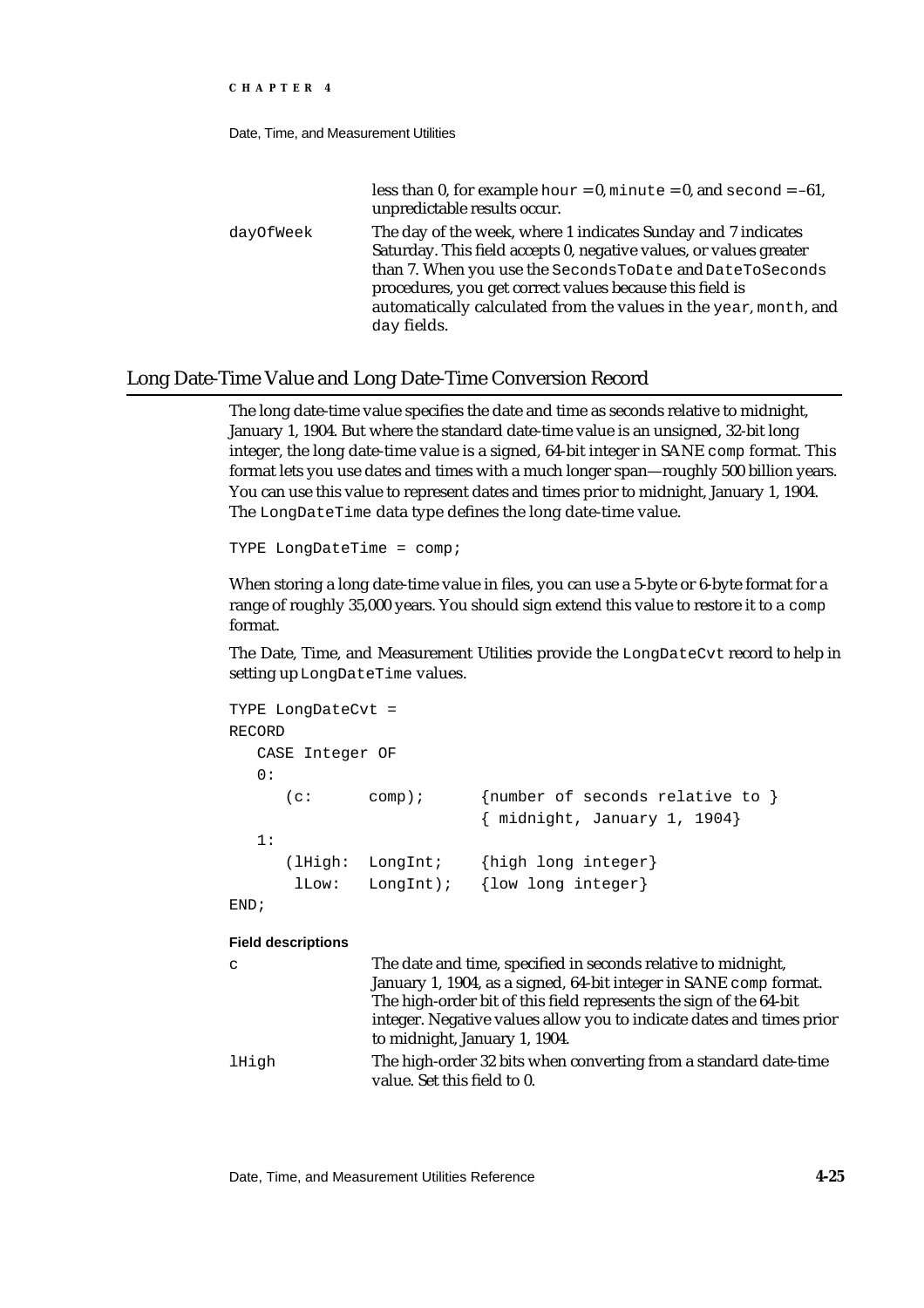lLow The low-order 32 bits when converting from a standard date-time value. Set this field to the standard date-time value representing the total number of seconds since midnight, January 1, 1904.

### The Long Date-Time Record

In addition to the date-time record, system software provides the long date-time record, which extends the date-time record format by adding several more fields. This format lets you use dates and times with a much longer span (30,000 B.C. to 30,000 A.D.). In addition, the long date-time record allows conversions to different calendar systems, such as a lunar calendar.

The LongDateRec data type defines the format of the long date-time record.

```
TYPE LongDateRec =
RECORD
  CASE Integer OF
  0:(era: Integer; {era}
     year: Integer; {year, from 30,081 B.C. }
                           { to 29,940 A.D.}
     month: Integer; {month}
     day: Integer; {day of the month}
     hour: Integer; {hour, from 0 to 23}
     minute: Integer; {minute, from 0 to 59}
     second: Integer; {second, from 0 to 59}
     dayOfWeek: Integer; {day of the week}
     dayOfYear: Integer; {day of the year}
     weekOfYear: Integer; {week of the year}
     pm: Integer; {morning/evening}
      res1: Integer; {reserved}
      res2: Integer; {reserved}
      res3: Integer); {reserved}
  1:
                           {index by LongDateField}
     (list: ARRAY[0..13] OF Integer);
  2:
     (eraAlt: Integer; {era}
    oldDate: DateTimeRec); {date-time record}
END;
```
#### **Field descriptions**

| era  | The era, where 0 represents A.D., and -1 represents B.C.                 |
|------|--------------------------------------------------------------------------|
| year | The year, ranging from 30,081 B.C. to 29,940 A.D. Values outside this    |
|      | range produce unpredictable results in all fields of the record. Note    |
|      | that to indicate the year 1984, this field would store the integer 1984, |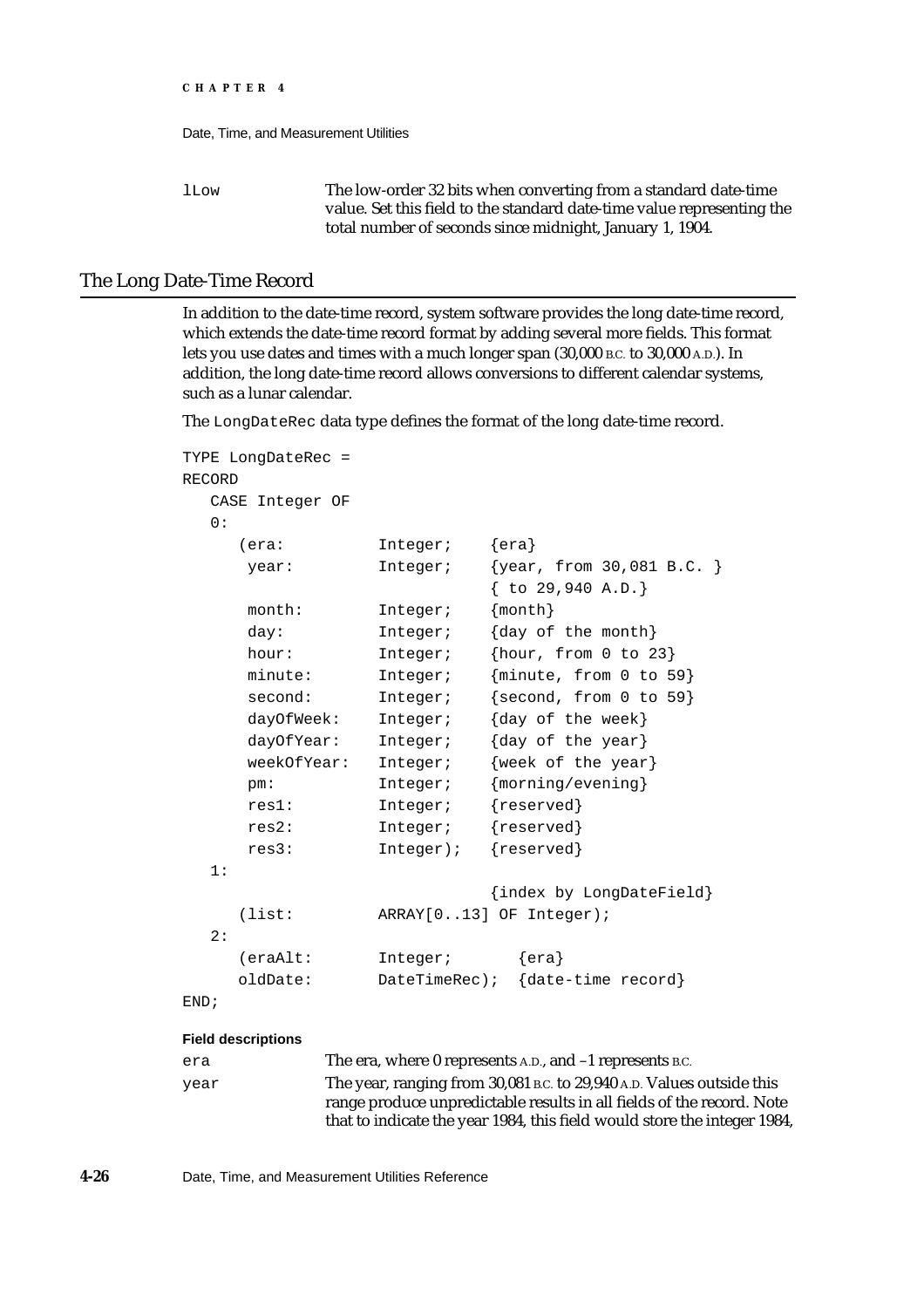### Date, Time, and Measurement Utilities

|        | not just 84. This field accepts input of 0 or negative values, but these<br>values return the positive result of the value plus one for the year.<br>For example, a year value of 0 returns 1, and a year value of -1993<br>returns 1994. Other fields are unaffected.                                                                                                                                                                                                                                                                                                                                                                                                                                                                                                     |
|--------|----------------------------------------------------------------------------------------------------------------------------------------------------------------------------------------------------------------------------------------------------------------------------------------------------------------------------------------------------------------------------------------------------------------------------------------------------------------------------------------------------------------------------------------------------------------------------------------------------------------------------------------------------------------------------------------------------------------------------------------------------------------------------|
| month  | The month of the year, where 1 represents January, and 12<br>represents December. When you use the LongSecondsToDate and<br>LongDateToSeconds procedures, month values greater than 12<br>cause a wraparound to a future year and month. A value of 0 in this<br>field returns the 12th month of the previous year. For example, a<br>month value of 0 and a year value of 1993 return 12 and 1992,<br>respectively. A negative value in this field has the effect of<br>subtracting that number from the first month of the given year. For<br>example, a month value of -2 and a year value of 1993 return 10<br>and 1992, respectively.                                                                                                                                 |
| day    | The day of the month, ranging from 1 to 31. When using the<br>LongSecondsToDate and LongDateToSeconds procedures, day<br>values greater than the number of days in a given month cause a<br>wraparound to a future month and day. This feature is useful for<br>working with leap years. For example, the 366th day of January in<br>1992 (1992 was a leap year) evaluates as December 31, 1992, and the<br>367th day of that year evaluates as January 1, 1993. A value of 0 in<br>this field produces unpredictable results in the month and day<br>fields. A negative value in this field has the effect of subtracting that<br>number from the first day of the given month. For example, a day<br>value of -10 and a month value of 10 return 9 and 20, respectively. |
| hour   | The hour of the day, ranging from 0 to 23, where 0 represents<br>midnight and 23 represents 11:00 P.M. When you use the<br>LongSecondsToDate and LongDateToSeconds procedures,<br>hour values greater than 23 cause a wraparound to a future day<br>and hour. A negative value in this field produces unpredictable<br>results. Note that this field is always maintained in 24-hour time.<br>The pm field, if used, is redundant.                                                                                                                                                                                                                                                                                                                                         |
| minute | The minute of the hour, ranging from 0 to 59. When you use the<br>LongSecondsToDate and LongDateToSeconds procedures,<br>minute values greater than 59 cause a wraparound to a future hour<br>and minute. A negative value in this field has the effect of<br>subtracting that number from the first minute of the given hour. For<br>example, an hour value of 10 and a minute value of -10 return 9<br>and 50, respectively. However, if the negative value causes the hour<br>value to become less than 0, for example hour = $0$ and minute =<br>-61, unpredictable results occur.                                                                                                                                                                                     |
| second | The second of the minute, ranging from 0 to 59. When you use the<br>LongSecondsToDate and LongDateToSeconds procedures,<br>second values greater than 59 cause a wraparound to a future<br>minute and second. A negative value in this field has the effect of<br>subtracting that number from the first second of the given minute.<br>For example, an minute value of 10 and a second value of -10<br>return 9 and 50, respectively. However, if the negative value causes                                                                                                                                                                                                                                                                                               |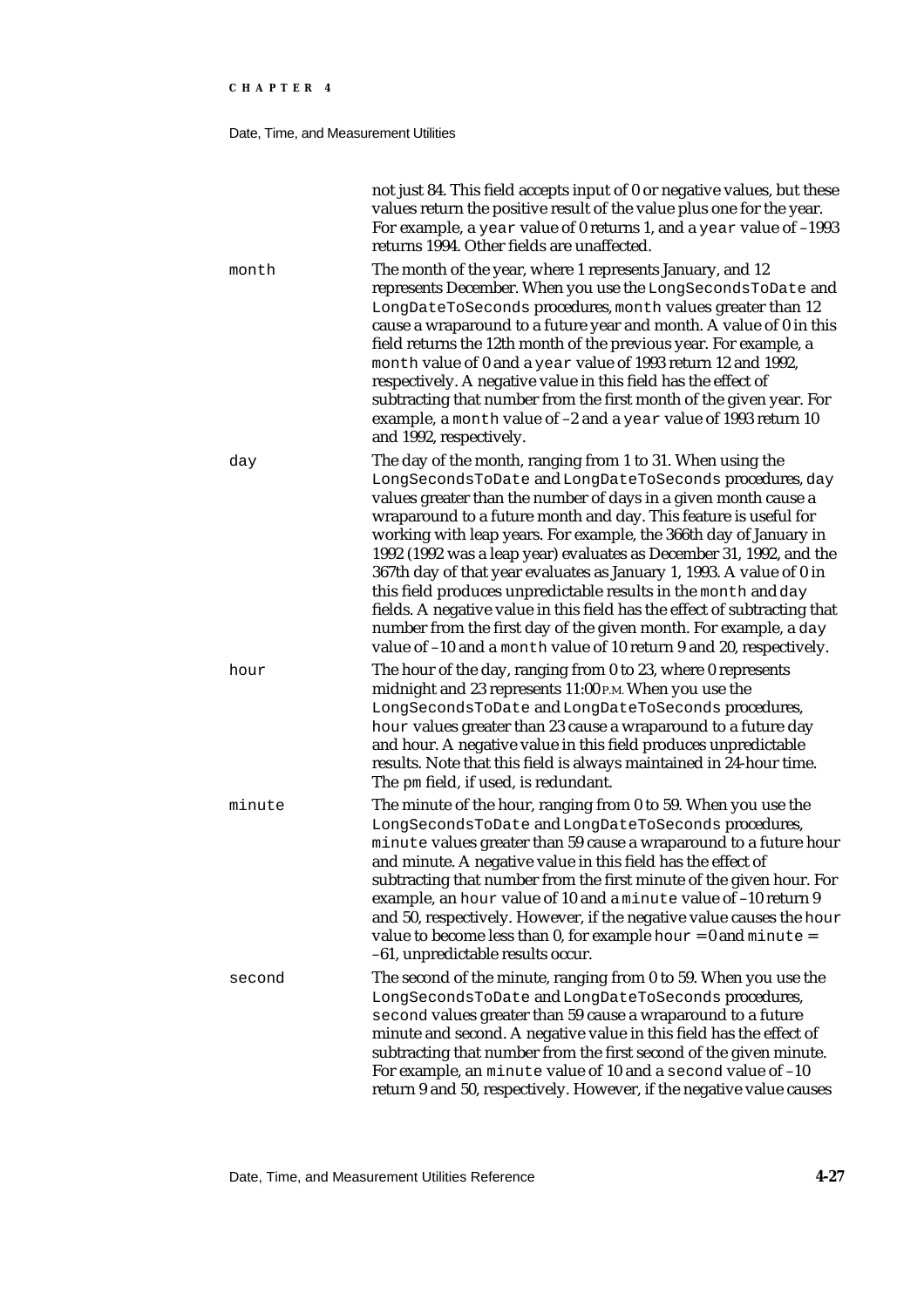Date, Time, and Measurement Utilities

| oldDate    | The date-time record to convert. Use this field and the eraalt field<br>to convert from a date-time record.                                                                                                                                                                                                                                                                                                                                                                                                                                                                                                                                                                                                     |
|------------|-----------------------------------------------------------------------------------------------------------------------------------------------------------------------------------------------------------------------------------------------------------------------------------------------------------------------------------------------------------------------------------------------------------------------------------------------------------------------------------------------------------------------------------------------------------------------------------------------------------------------------------------------------------------------------------------------------------------|
| eraAlt     | The era, where 0 represents A.D., and -1 represents B.C. Use this field<br>and the oldDate field to convert from a date-time record.                                                                                                                                                                                                                                                                                                                                                                                                                                                                                                                                                                            |
| list       | An array of LongDateField values. The field parameter of the<br>ToggleDate function uses the enumerated data type<br>LongDateField to indicate the LongDateRec fields that the<br>ValidDate function should check. The following values are<br>available:<br>TYPE LongDateField =<br>(eraField, yearField, monthField, dayField,<br>hourField, minuteField, secondField,<br>dayOfWeekField, dayOfYearField,<br>weekOfYearField, pmField, res1Field,<br>res2Field, res3Field);                                                                                                                                                                                                                                   |
| res3       | Reserved. Set this field to 0.                                                                                                                                                                                                                                                                                                                                                                                                                                                                                                                                                                                                                                                                                  |
| res2       | Reserved. Set this field to 0.                                                                                                                                                                                                                                                                                                                                                                                                                                                                                                                                                                                                                                                                                  |
| resl       | Reserved. Set this field to 0.                                                                                                                                                                                                                                                                                                                                                                                                                                                                                                                                                                                                                                                                                  |
| pm         | The morning or evening half of the 24-hour day cycle, where 0<br>represents the morning (for example, A.M.), and 1 represents the<br>evening (for example, P.M.). Note that out-of-range values can be set<br>for this field. However, you can use the LongSecondsToDate<br>procedure to convert these out-of-range values to appropriate<br>values.                                                                                                                                                                                                                                                                                                                                                            |
| weekOfYear | The week number of the year, ranging from 1 to 52. Note that<br>out-of-range values (such as 0, negative numbers, or numbers<br>greater than 52) can be set for this field. However, you can use the<br>LongSecondsToDate procedure to convert these out-of-range<br>values to appropriate values.                                                                                                                                                                                                                                                                                                                                                                                                              |
| dayOfYear  | The day number of the year, ranging from 1 to 366. Values greater<br>than the number of days in a given year cause a wraparound to a<br>future year and day. This feature is useful for working with leap<br>years. For example, in a Gregorian calendar the 366th day of<br>January in 1992 (1992 was a leap year) evaluates as December 31,<br>1992, and the 367th day of that year evaluates as January 1, 1993.                                                                                                                                                                                                                                                                                             |
| dayOfWeek  | The day number of the week, where 1 indicates Sunday and 7<br>indicates Saturday. This field accepts 0, negative values, or values<br>greater than 7. When you use the LongSecondsToDate and<br>LongDateToSeconds procedures, you get correct values because<br>this field is automatically calculated from the values in the year,<br>month, and day fields. For calendars that have more than 7 day<br>names and 12 month names (for example, the Jewish calendar<br>sometimes has 13 months), you use the 'itll' resource, defined<br>by the ItllExtRec data type. To get more information on the<br>format of the 'itll' resource, see the appendix "International<br>Resources" in Inside Macintosh: Text. |
|            | the hour value to become less than 0, for example hour = 0,<br>$minute = 0$ , and $second = -61$ , unpredictable results occur.                                                                                                                                                                                                                                                                                                                                                                                                                                                                                                                                                                                 |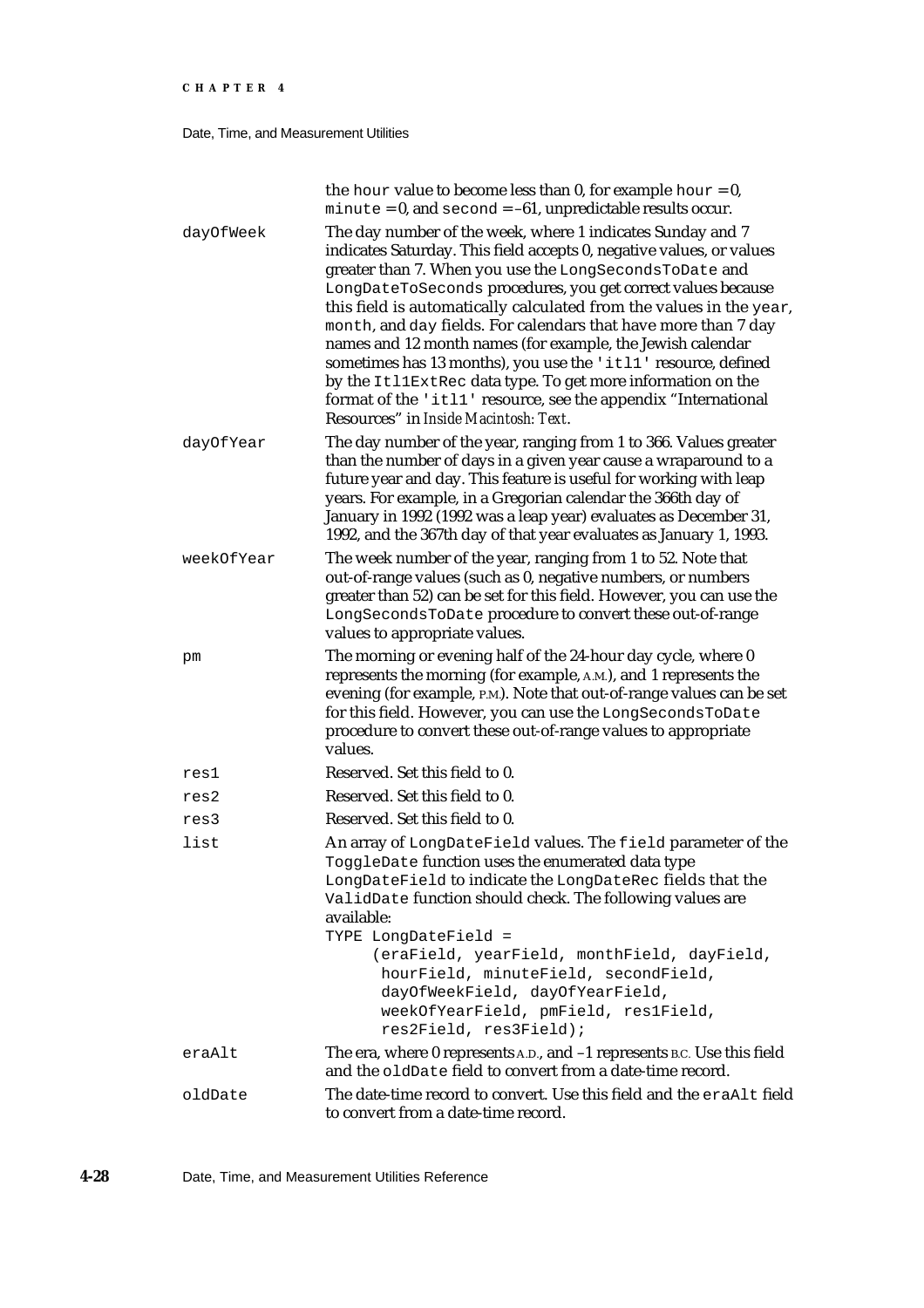Date, Time, and Measurement Utilities

# The Geographic Location Record

The geographic location and time-zone information of a Macintosh computer are stored in extended parameter RAM. The MachineLocation data type defines the format for the geographic location record.

| TYPE MachineLocation = | {geographic location record} |                        |
|------------------------|------------------------------|------------------------|
| RECORD                 |                              |                        |
| latitude:              | Fract;                       | $\{$ latitude $\}$     |
| longitude:             | Fract;                       | {longitude}            |
| CASE Integer OF        |                              |                        |
| 0:                     |                              |                        |
| (dlsDelta:             | $SignedByte)$ ;              | {daylight saving time} |
| 1:                     |                              |                        |
| (qmtDelta:             | $LongInt$ );                 | {Greenwich mean time}  |
| END;                   |                              |                        |

**Field descriptions**

| latitude  | The location's latitude, in fractions of a great circle. For example,<br>Copenhagen, Denmark is at 55.43 degrees north latitude. When<br>writing the latitude to extended parameter RAM with the<br>WriteLocation procedure, you must convert this value to a<br>Fract data type. (For example, a Fract value of 1.0 equals 90<br>degrees; -1.0 equals -90 degrees; and -2.0 equals -180 degrees.) For<br>an example that shows this conversion process, see Listing 4-8 on<br>page 4-19. For more information on the Fract data type, see the<br>chapter "Mathematical and Logical Utilities" in this book.   |
|-----------|----------------------------------------------------------------------------------------------------------------------------------------------------------------------------------------------------------------------------------------------------------------------------------------------------------------------------------------------------------------------------------------------------------------------------------------------------------------------------------------------------------------------------------------------------------------------------------------------------------------|
| longitude | The location's longitude, in fractions of a great circle. For example,<br>Copenhagen, Denmark is at 12.34 degrees east longitude. When<br>writing the longitude to extended parameter RAM with the<br>WriteLocation procedure, you must convert this value to a<br>Fract data type. (For example, a Fract value of 1.0 equals 90<br>degrees; -1.0 equals -90 degrees; and -2.0 equals -180 degrees.) For<br>an example that shows this conversion process, see Listing 4-8 on<br>page 4-19. For more information on the Fract data type, see the<br>chapter "Mathematical and Logical Utilities" in this book. |
| dlsDelta  | A signed byte value representing the hour offset for daylight saving<br>time. This field is a 1-byte value contained in a long word. It should<br>be preserved when writing gmtDelta. See Listing 4-10 on<br>page 4-21 for an example that writes gmtDelta while preserving<br>dlsDelta.                                                                                                                                                                                                                                                                                                                       |
| gmtDelta  | The Greenwich mean time (GMT). For example, Copenhagen,<br>Denmark is at 1 hour west of GMT. This field is a 3-byte value<br>contained in a long word. In addition, the top byte of this field<br>should be masked off when writing because it is reserved. See<br>Listing 4-9 on page 4-20 and Listing 4-10 on page 4-21 for code<br>examples that get and set gmtDelta properly.                                                                                                                                                                                                                             |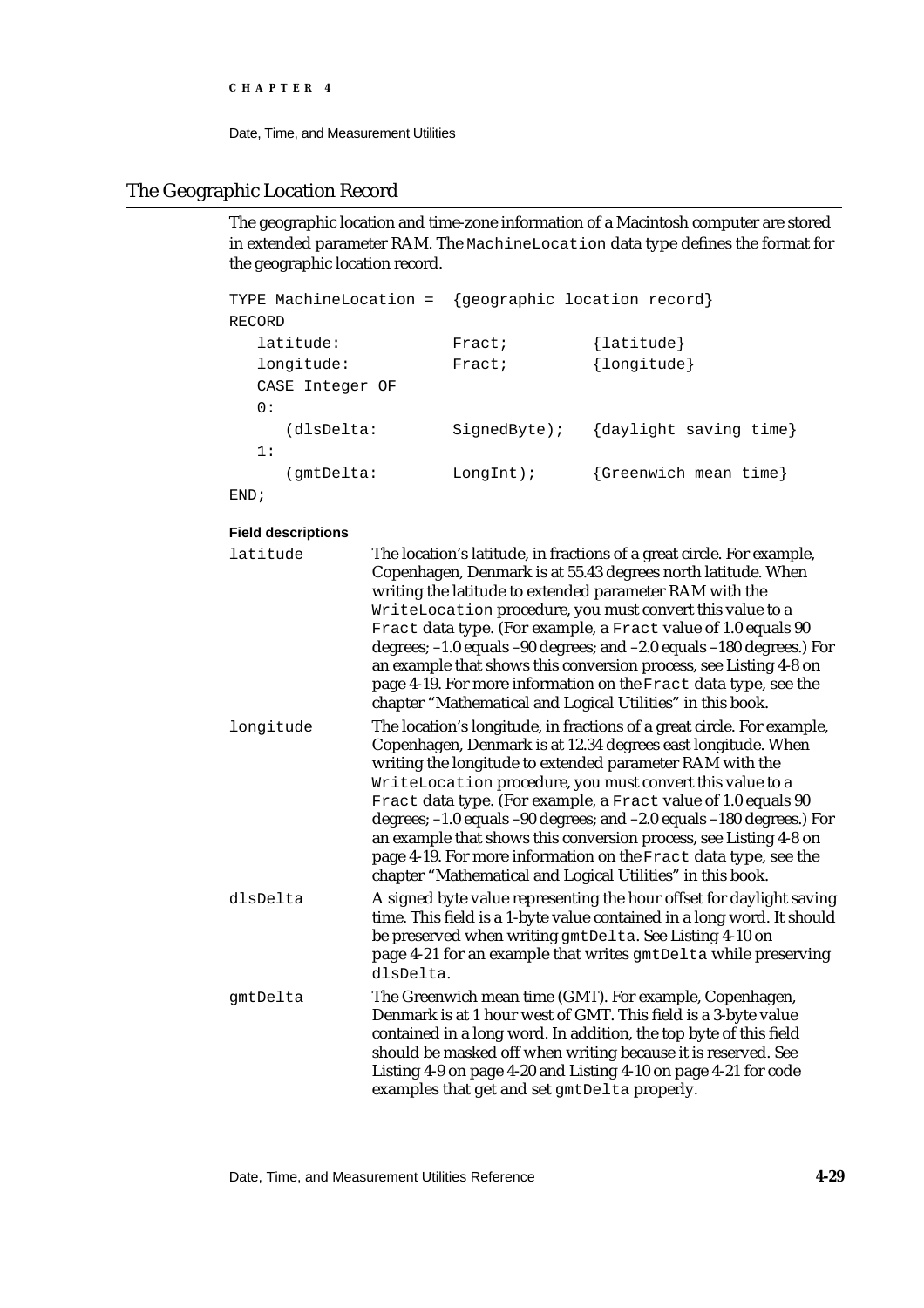Date, Time, and Measurement Utilities

The ReadLocation and WriteLocation procedures use the geographic location record to read and store the geographic location and time zone information in extended parameter RAM. If the geographic location record has never been set, all fields contain 0.

### The Toggle Parameter Block

The ToggleDate function exchanges information with your application using the toggle parameter block, defined by the TogglePB data type.

| TYPE TogglePB =           |                                         |                                  |                                                                       |
|---------------------------|-----------------------------------------|----------------------------------|-----------------------------------------------------------------------|
| RECORD                    |                                         |                                  |                                                                       |
| togFlags:                 | LongInt;                                | ${flags}$                        |                                                                       |
| amChars:                  | ResType;                                |                                  | ${A.M. characters from 'it10' }$                                      |
|                           |                                         |                                  | { resource, but made uppercase}                                       |
| pmChars:                  | ResType;                                |                                  | {P.M. characters from 'itl0' }                                        |
|                           |                                         |                                  | { resource, but made uppercase}                                       |
| reserved:                 |                                         | ARRAY[03] OF LongInt; {reserved} |                                                                       |
| END;                      |                                         |                                  |                                                                       |
| <b>Field descriptions</b> |                                         |                                  |                                                                       |
|                           |                                         |                                  |                                                                       |
| togFlags                  | conditions for the ToggleDate function: |                                  | The high-order word of this field contains flags that specify special |
|                           |                                         |                                  |                                                                       |
|                           |                                         |                                  |                                                                       |
|                           | genCdevRangeBit                         | $= 27i$                          | {restrict date/time to }                                              |
|                           |                                         |                                  | range used by $\}$                                                    |
|                           |                                         |                                  | { General Controls }                                                  |
|                           |                                         |                                  | { control panel}                                                      |
|                           | $togDeltal2HourBit = 28;$               |                                  | {if modifying hour }                                                  |
|                           |                                         |                                  | $\{ up/down, restrict to \}$                                          |
|                           |                                         |                                  | 12-hour range}                                                        |
|                           | $togCharZCycleBit = 29;$                |                                  | ${modelier for}$                                                      |
|                           |                                         |                                  | { togChar12HourBit to }                                               |
|                           |                                         |                                  | { accept hours }                                                      |
|                           |                                         |                                  | $\{ 011 \text{ only} \}$                                              |
|                           | togChar12HourBit                        |                                  | = 30; {if modifying hour by }                                         |
|                           |                                         |                                  | $\{char, accept hours\}$                                              |
|                           |                                         |                                  | ${112}$ only}                                                         |
|                           | smallDateBit                            |                                  | = $31:$ {restrict valid }                                             |
|                           |                                         |                                  | $\{ date/time to \}$                                                  |
|                           |                                         |                                  | range of Time global}                                                 |

genCdevRangeBit

If this bit is set in addition to smallDateBit, then the date range is restricted to that used by the General Controls control panel—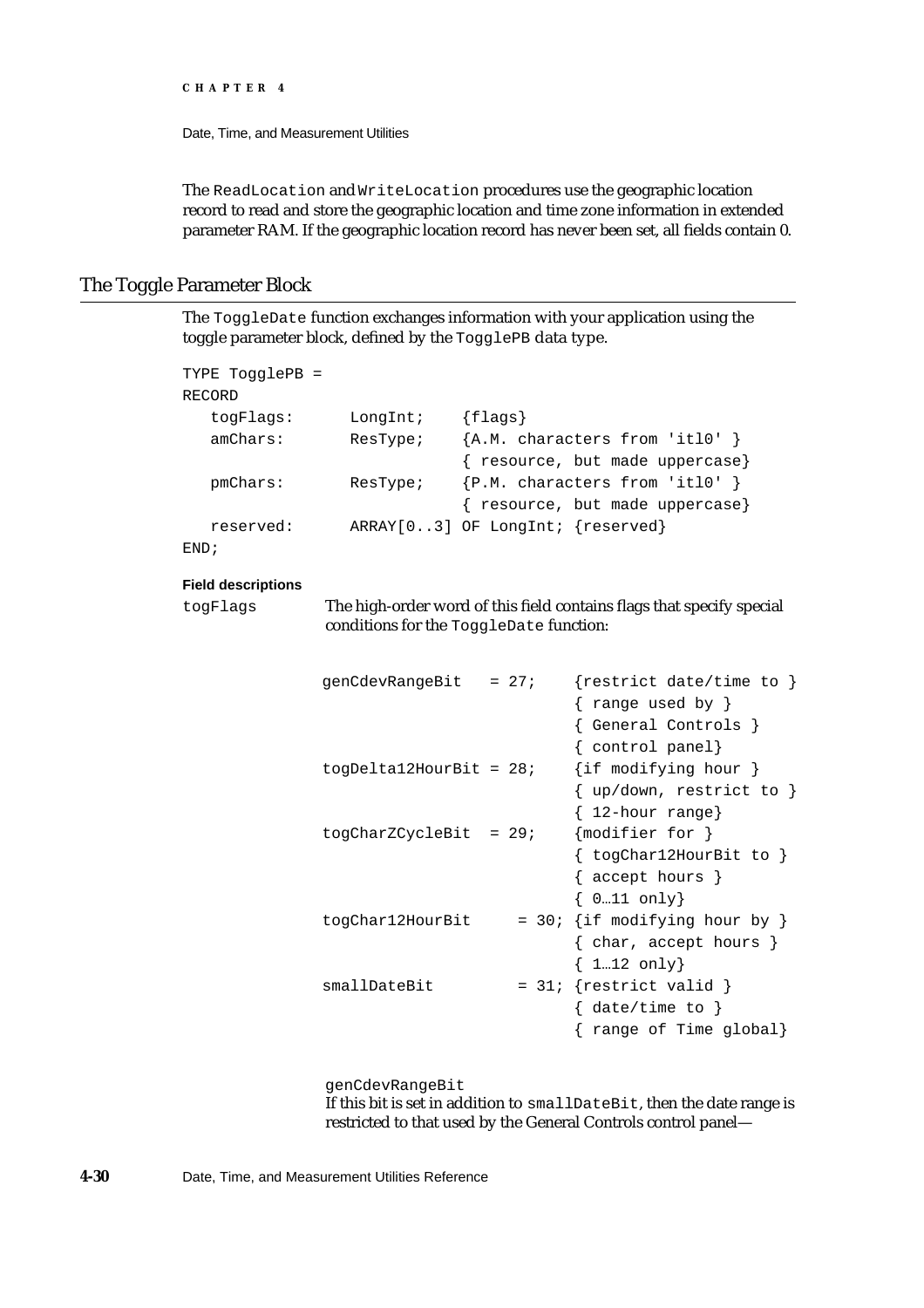#### Date, Time, and Measurement Utilities

January 1, 1920 to December 31, 2019 in the Gregorian calendar (the routine works correctly for other calendars as well). For dates outside this range but within the range specified by the system global variable Time—January 1, 1904 to February 6, 2040 in the Gregorian calendar—ToggleDate adds or subtracts 100 years to bring the dates into the range of the General Controls control panel if these bits are set. The ToggleDate function returns an error if the smallDateBit is set and the date is outside the range specified by the system global variable Time. This bit works with system software version 6.0.4 and later.

#### togDelta12HourBit

If this bit is set, modifying the hour up or down is limited to a 12-hour range. For example, increasing by one from 11 produces 0, increasing by one from 23 produces 12, and so on. This bit works with system software version 6.0.4 and later.

#### togCharZCycleBit

If this bit is set, the input character is treated as if it modifies an hour whose value is in the range 0–11. If this bit is not set, the input character is treated as if it modifies an hour whose value is in the range 12, 1–11. This bit works with system software version 6.0.4 and later.

#### togChar12HourBit

If this bit is set, modifying the hour by character is limited to the 12-hour range defined by togCharZCycleBit, mapped to the appropriate half of the 24-hour range, as determined by the pm field. This bit works with system software version 6.0.4 and later.

#### smallDateBit

If this bit is set, the valid date and time are restricted to the range of the system global variable Time—that is, between midnight on January 1, 1904 and 6:28:15 A.M. on February 6, 2040.

The low-order word of this field contains masks representing fields to be checked by the ValidDate function. Each mask corresponds to a value in the enumerated type LongDateField. You can set this field to check the era through second fields by using the predeclared constant dateStdMask. The following constants specify the LongDateRec fields for the ValidDate function to check.

#### CONST

| eraMask    | $= $0001;$  | {verify the era}   |  |
|------------|-------------|--------------------|--|
| yearMask   | $=$ \$0002; | {verify the year}  |  |
| monthMask  | $=$ \$0004; | {verify the month} |  |
| dayMask    | $=$ \$0008; | {verify the day}   |  |
| hourMask   | $= $0010;$  | {verify the hour}  |  |
| minuteMask | $=$ \$0020; | $\{verify the \}$  |  |
|            |             |                    |  |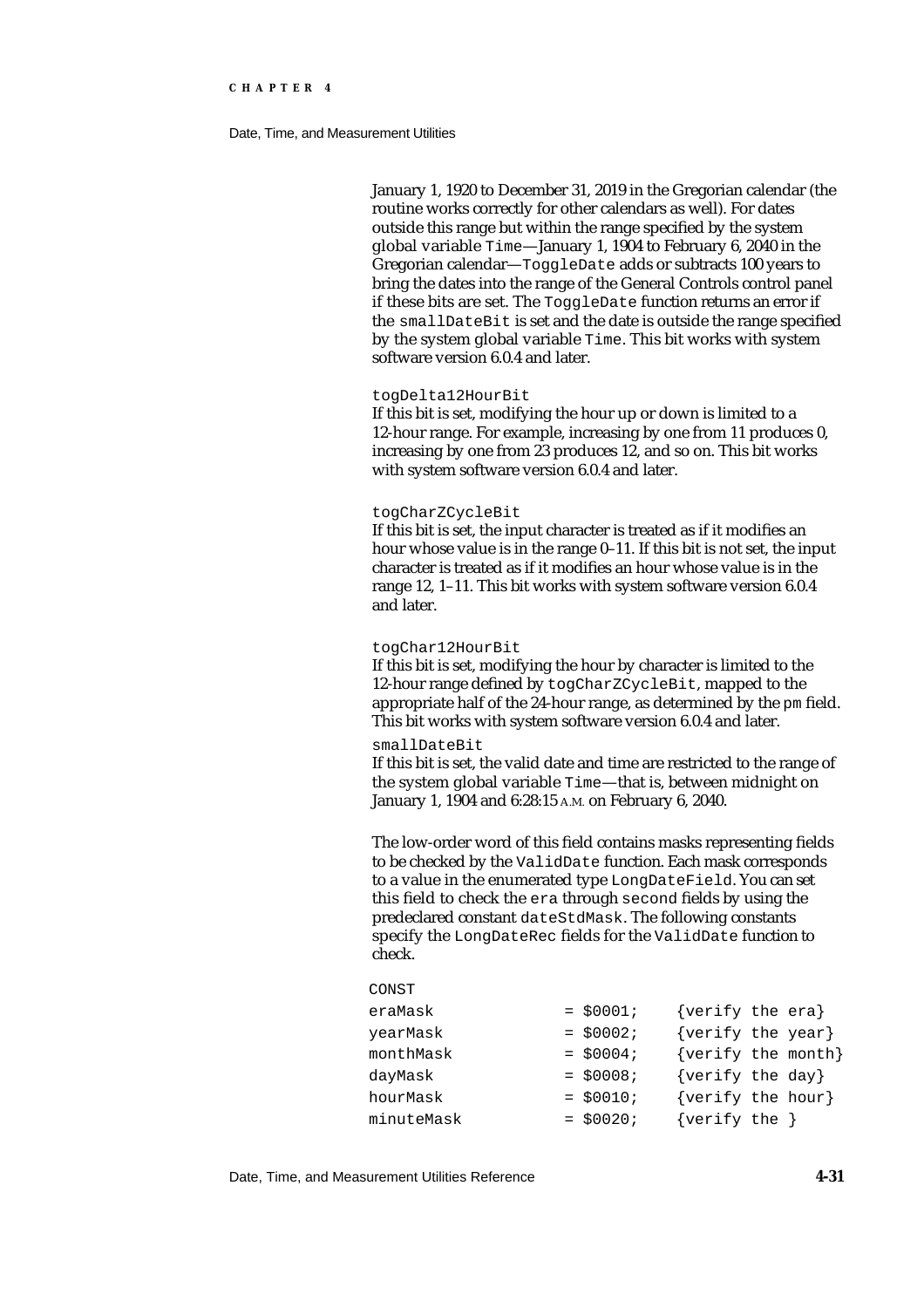```
CHAPTER 4
```

|         |                                                                                                         |             | { minute}                                                                                                                                  |
|---------|---------------------------------------------------------------------------------------------------------|-------------|--------------------------------------------------------------------------------------------------------------------------------------------|
|         | secondMask                                                                                              | $=$ \$0040; | $\{verify the \}$                                                                                                                          |
|         |                                                                                                         |             | $\{ second\}$                                                                                                                              |
|         | dateStdMask                                                                                             | $=$ \$007F; | $\{verify the era \}$                                                                                                                      |
|         |                                                                                                         |             | { through second}                                                                                                                          |
|         | dayOfWeekMask                                                                                           | $=$ \$0080; | $\{verify the day \}$                                                                                                                      |
|         |                                                                                                         |             | $\{$ of the week $\}$                                                                                                                      |
|         | dayOfYearMask                                                                                           | $=$ \$0100; | {verify the day }                                                                                                                          |
|         |                                                                                                         |             | $\{$ of the year $\}$                                                                                                                      |
|         | weekOfYearMask                                                                                          | $=$ \$0200; | $\{verify the week \}$                                                                                                                     |
|         |                                                                                                         |             | { $of$ the year}                                                                                                                           |
|         | pmMask                                                                                                  | $=$ \$0400; | $\{verify the \}$                                                                                                                          |
|         |                                                                                                         |             | $\{$ evening $(P.M.)\}$                                                                                                                    |
| amChars | string is read from the numeric-format resource (resource type<br>'it10') of the current script system. |             | The trailing string to display for morning (for example, A.M.). This                                                                       |
| pmChars | the current script system.                                                                              |             | The trailing to display for evening (for example, P.M.). This string is<br>read from the numeric-format resource (resource type 'itl0') of |

# The Unsigned Wide Record

The Microseconds procedure uses the unsigned wide record to return the number of microseconds elapsed since system startup time. The UnsignedWide data type defines the format for the unsigned wide record.

```
UnsignedWide = {Microseconds procedure return type}
  PACKED RECORD
    hi: LongInt; {high-order 32 bits}
     lo: LongInt; {low-order 32 bits}
  END;
```
reserved Reserved. Set each of the three elements of this field to 0.

#### **Field descriptions**

| hi       | The high-order 32 bits |
|----------|------------------------|
| $1\circ$ | The low-order 32 bits  |

# Routines

The Date, Time, and Measurement Utilities provide routines you can use to read and write current date-time information, convert between internal date and time formats (for example, you can access date-time information as a number of seconds elapsed since midnight, January 1, 1904 or as a date and time), manipulate date-time information, read and write location information, and determine the current measurement system.

**4-32** Date, Time, and Measurement Utilities Reference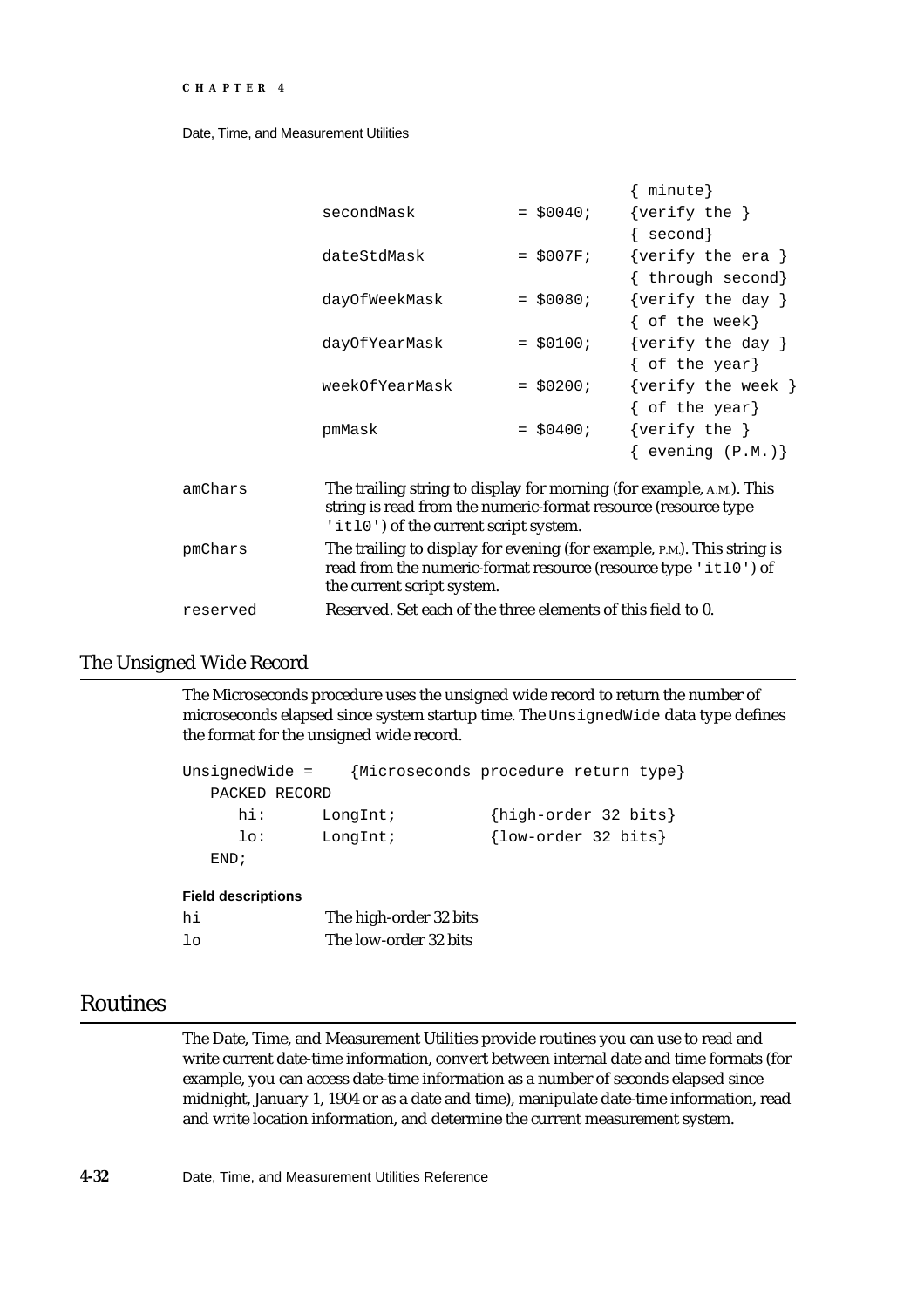#### Date, Time, and Measurement Utilities

Some of the routines provided by the Date, Time, and Measurement Utilities were previously associated with the Script Manager or the International Utilities Package. In addition, some routines have been renamed to reflect their functions more clearly. You can access the renamed routines using more than one spelling of the routine's name, depending on the interface files supported by your development environment. For example, the IsMetric function is also available as the IUMetric function. Table 4-4 provides a summary of these changes.

| <b>Current name</b> | <b>Previous name</b> | <b>Former location</b>                 |
|---------------------|----------------------|----------------------------------------|
| DateToSeconds       | Date2Secs            | (Unchanged)                            |
| IsMetric            | IUMetric             | <b>International Utilities Package</b> |
| LongDateToSeconds   | LongDate2Secs        | <b>Script Manager</b>                  |
| LongSecondsToDate   | LongSecs2Date        | <b>Script Manager</b>                  |
| ReadLocation        | ReadLocation         | <b>Script Manager</b>                  |
| SecondsToDate       | Secs2Date            | (Unchanged)                            |
| ToggleDate          | ToggleDate           | <b>Script Manager</b>                  |
| ValidDate           | ValidDate            | <b>Script Manager</b>                  |
| WriteLocation       | WriteLocation        | <b>Script Manager</b>                  |

**Table 4-4** Renamed and relocated routines

### Getting the Current Date and Time

At system startup time, system software uses the ReadDateTime function to copy the current date-time information from the clock chip into low memory. You can access this date-time information as the number of seconds elapsed since midnight of January 1, 1904 or as a date and time. To obtain the current date-time information expressed as the number of seconds elapsed since midnight of January 1, 1904, use the GetDateTime procedure. To obtain the current date-time information expressed as a date and time, use the GetTime procedure.

#### **IMPORTANT**

If an application disables interrupts for longer than a second, the date-time information returned by the GetDateTime and GetTime procedures might not be exact. The GetDateTime and GetTime procedures are intended to provide fairly accurate time information, but not scientifically precise data.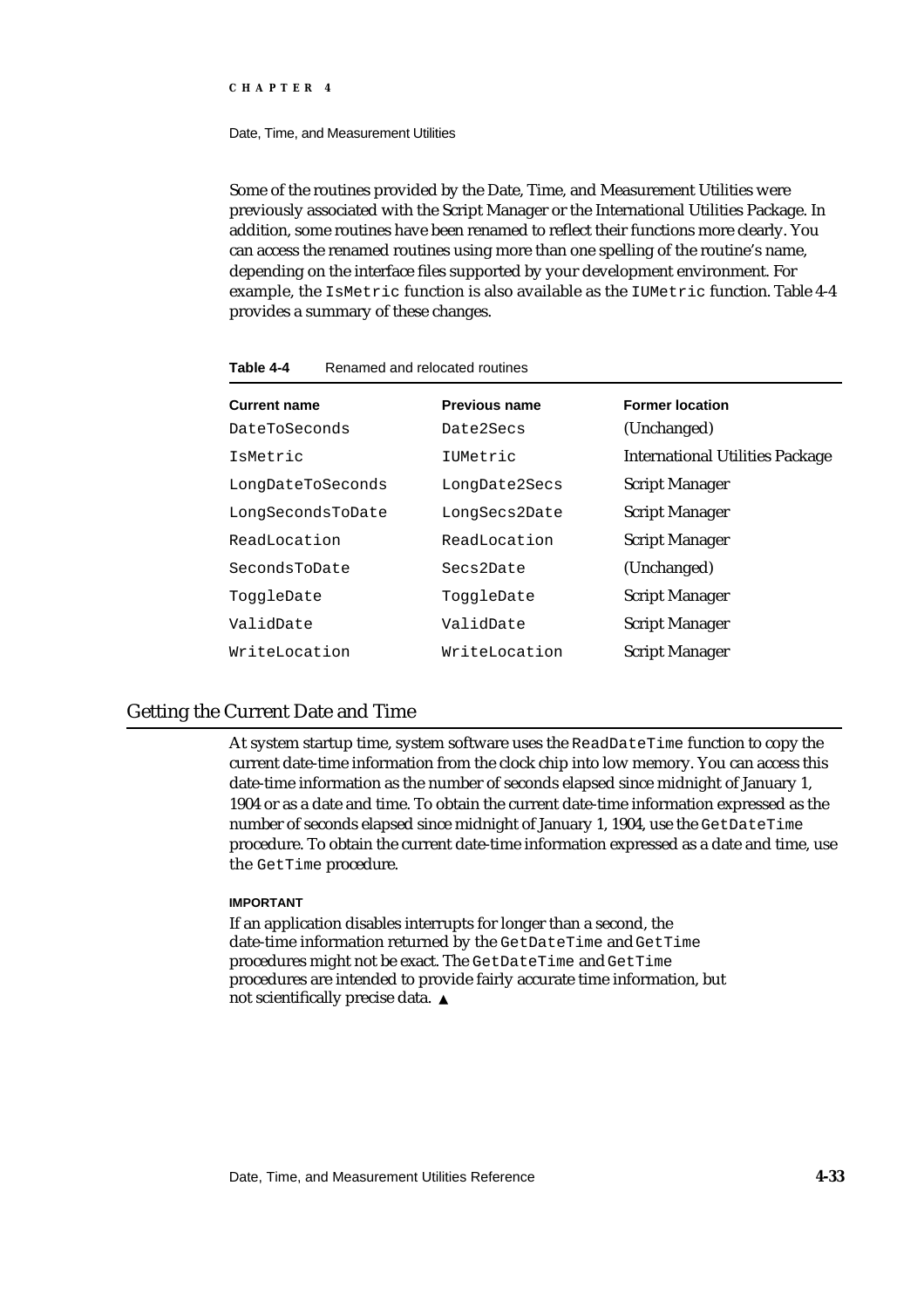Date, Time, and Measurement Utilities

### **ReadDateTime**

System software uses at system startup time the ReadDateTime function to copy the date-time information from the clock chip into low memory. Your application should never need to use this function.

FUNCTION ReadDateTime (VAR time: LongInt): OSErr;

time On return, the current time expressed as the number of seconds elapsed since midnight, January 1, 1904.

#### **DESCRIPTION**

The ReadDateTime function copies the current date-time information from the clock chip into low memory. It then returns in the time parameter a copy of the date-time information, expressed as the number of seconds elapsed since midnight, January 1, 1904.

The low-memory copy of the date and time information is accessible through the global variable Time.

If the clock chip cannot be read, ReadDateTime returns the clkRdErr result code. The operation might fail if the clock chip is damaged. Otherwise, the function returns the noErr result code.

#### **ASSEMBLY-LANGUAGE INFORMATION**

You must set up register A0 with a pointer to a long integer in which you wish to store the current date-time information. On exit, register A0 contains the same pointer to the now-changed long integer, and register D0 contains the result code.

The registers on entry and exit for this routine are

#### **Registers on entry**

A0 Pointer to long word

#### **Registers on exit**

- A0 Pointer to current time
- D0 Result code

#### **RESULT CODES**

| noErr    |     | No error             |
|----------|-----|----------------------|
| clkRdErr | -85 | Unable to read clock |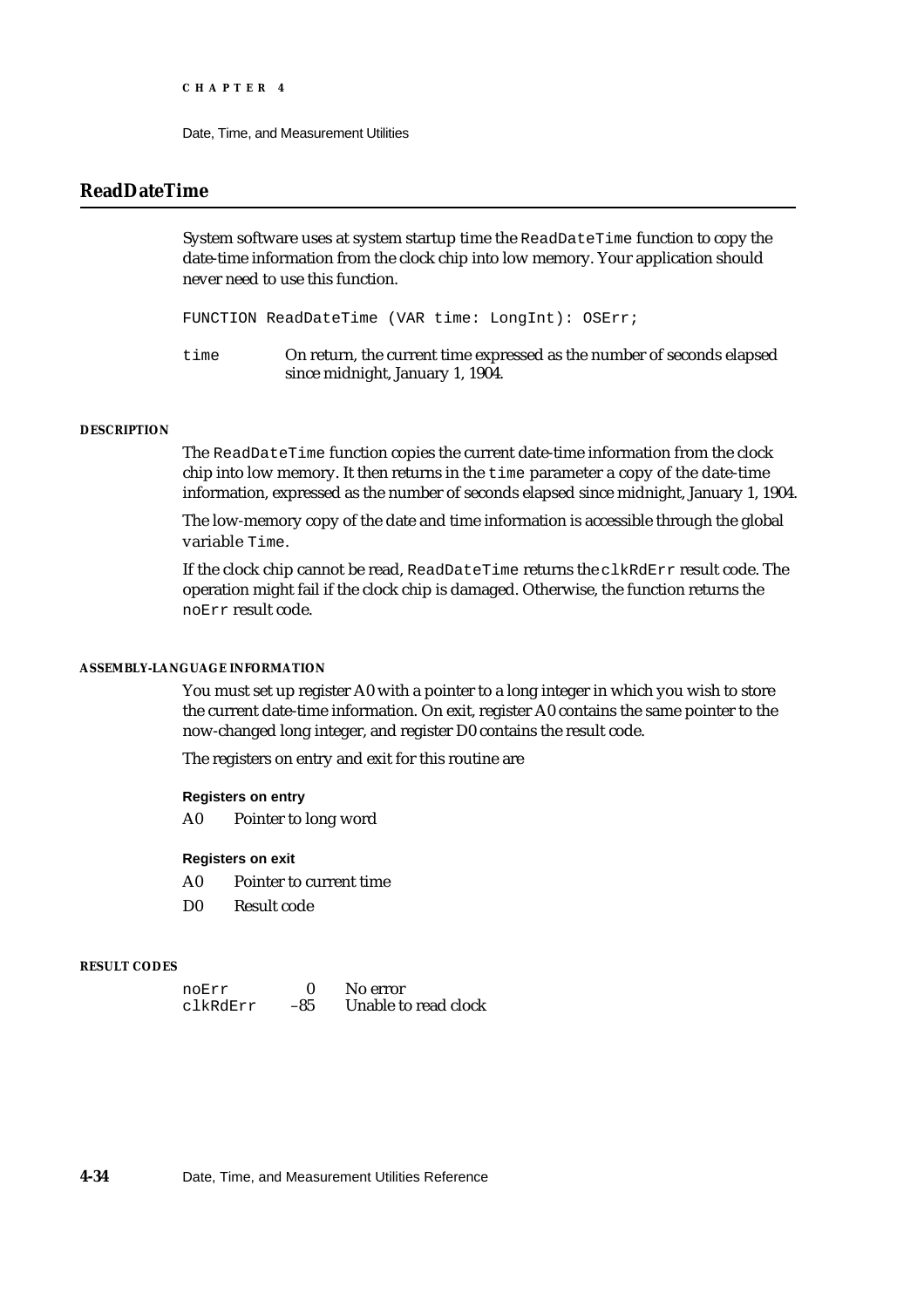Date, Time, and Measurement Utilities

### **GetDateTime**

You can use the GetDateTime procedure to obtain the current date-time information, expressed as the number of seconds elapsed since midnight, January 1, 1904.

PROCEDURE GetDateTime (VAR secs: LongInt);

secs On return, the number of seconds elapsed since midnight, January 1, 1904.

#### **DESCRIPTION**

The GetDateTime procedure returns in the secs parameter the number of seconds elapsed since midnight, January 1, 1904.

The low-memory copy of the date and time information (expressed as the number of seconds elapsed since midnight, January 1, 1904) is also accessible through the global variable Time.

#### **SEE ALSO**

For an example that uses the GetDateTime procedure to get the current date and time, see Listing 4-1 on page 4-10.

### **GetTime**

You can use the GetTime procedure to obtain the current date-time information, expressed as a date and time.

PROCEDURE GetTime (VAR d: DateTimeRec);

d On return, the fields of the date-time record contain the current date and time.

#### **DESCRIPTION**

The GetTime procedure returns in the d parameter the current date and time. The GetTime procedure first calls the GetDateTime procedure to obtain the number of seconds elapsed since midnight, January 1, 1904. It then calls the SecondsToDate procedure to convert the number of seconds (returned by the GetDateTime procedure) into a date and time.

As an alternative to using the GetTime procedure, you can pass the value of the global variable Time to the SecondsToDate procedure; a SecondsToDate(Time) procedure call is identical to a  $G$ etTime $(d)$  procedure call.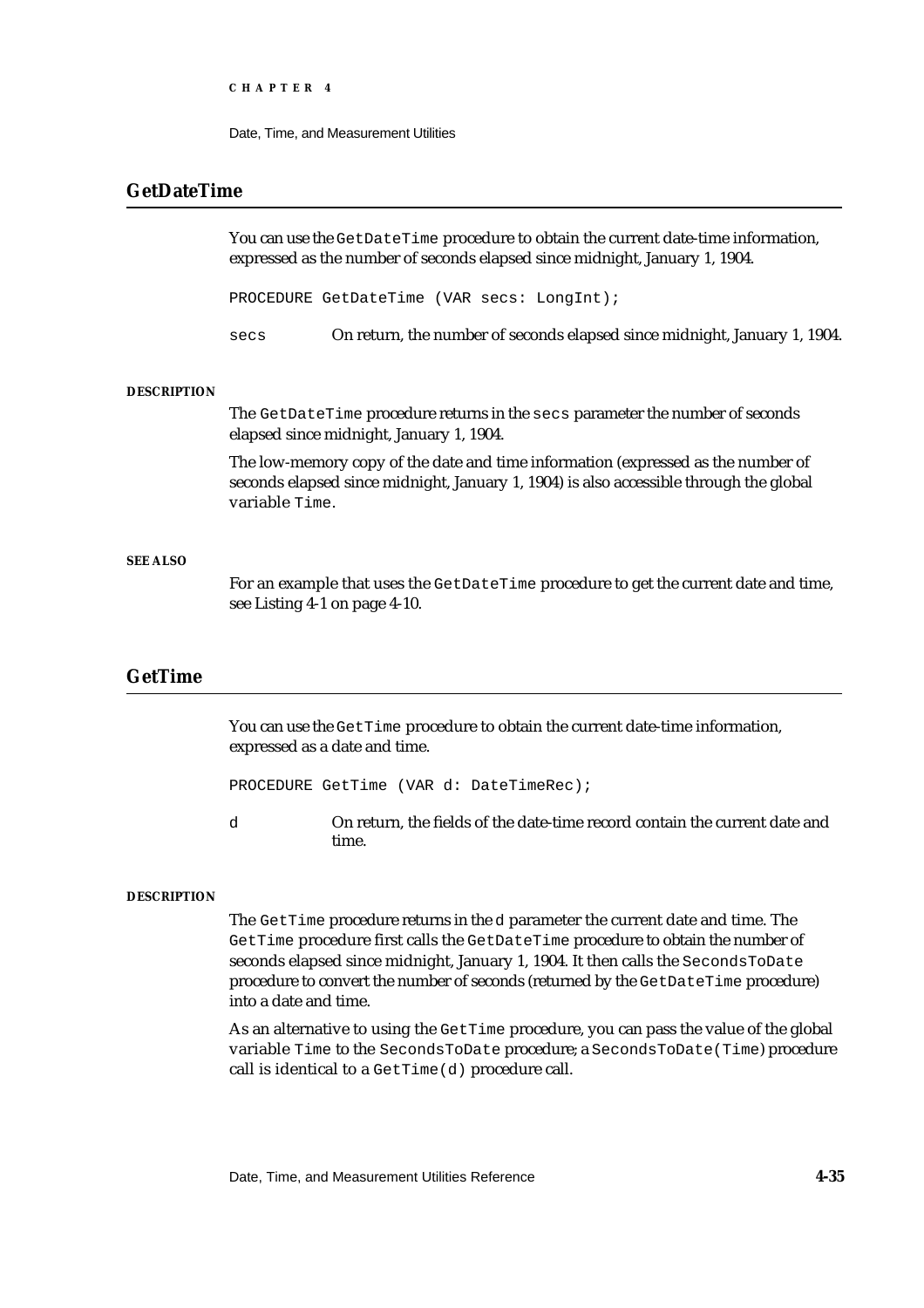Date, Time, and Measurement Utilities

#### **SEE ALSO**

For more information about the SecondsToDate procedure, see page 4-38. The GetDateTime procedure is described on page 4-35. For sample code that uses the GetTime procedure to get the current date and time, see Listing 4-2 on page 4-10. The date-time record is described in detail beginning on page 4-23.

### Setting the Current Date and Time

You can modify the date-time information stored in the clock chip by using the SetDateTime function or the SetTime procedure. The two routines differ in the type of arguments they require. The SetDateTime function requires that the new date-time information be expressed as the number of seconds elapsed since midnight of January 1, 1904 (using a value of type LongInt). The SetTime procedure requires that the new date-time information be expressed as a date and time (using a value of type DateTimeRec).

#### **IMPORTANT**

Users can change the current date and time stored in both the system global variable Time and in the clock chip by using the General Controls control panel, Date & Time control panel, or the Alarm Clock desk accessory. In general, your application should not directly change the current date-time information. If your application does need to modify the current date-time information, it should instruct the user how to change the date and time.

### **SetDateTime**

You can use the SetDateTime function to modify the date-time information stored in the clock chip. The SetDateTime function requires that the new date-time information be passed to the function as the number of seconds elapsed since midnight, January 1, 1904.

FUNCTION SetDateTime (time: LongInt): OSErr;

time The number of seconds elapsed since midnight, January 1, 1904; this value is written to the clock chip.

#### **DESCRIPTION**

The SetDateTime function writes the number of seconds, specified by the time parameter, to the clock chip. The SetDateTime function also updates the low-memory copy of the date-time information.

The SetDateTime function attempts to verify the value written by reading it back in and comparing it to the value in the low-memory copy. If a problem occurs, the SetDateTime function returns either the clkRdErr result code, because the clock chip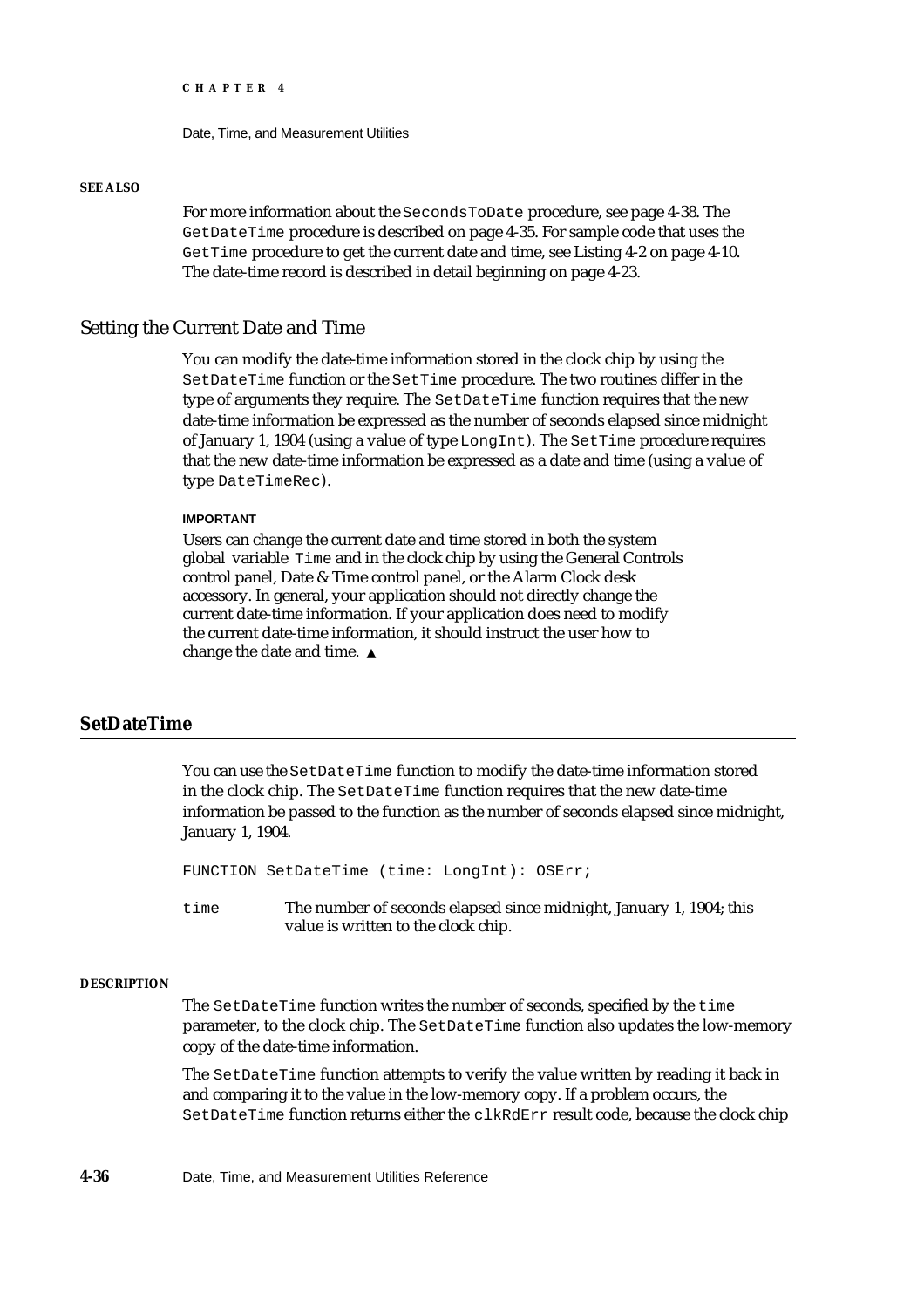Date, Time, and Measurement Utilities

could not be read, or the  $c1kWrErr$  result code, because the time written to the clock chip could not be verified. Otherwise, the function returns the noErr result code.

#### **ASSEMBLY-LANGUAGE INFORMATION**

You must set up register D0 with the number of seconds to which you wish to change the clock chip. When the SetDateTime function returns, register D0 contains the result code.

The registers on entry and exit for this routine are

#### **Registers on entry**

D0 Seconds elapsed since midnight, January 1, 1904

#### **Registers on exit**

D0 Result code

#### **RESULT CODES**

| noErr    |       | No error                    |
|----------|-------|-----------------------------|
| clkRdErr | $-85$ | Unable to read clock        |
| clkWrErr | -86   | Time written did not verify |

#### **SEE ALSO**

For sample code that uses the SetDateTime function to write date-time information (represented as a number of seconds) to the clock-chip, see Listing 4-3 on page 4-11.

### **SetTime**

You can use the SetTime procedure to modify the date-time information in the clock chip. The SetTime requires that the new date-time information be passed to the function as a date and time.

PROCEDURE SetTime (d: DateTimeRec);

d The date and time to which to set the clock chip.

#### **DESCRIPTION**

The SetTime procedure writes the date and time specified by the d parameter to the clock chip. The SetTime procedure first converts the date and time to the number of seconds elapsed since midnight, January 1, 1904 (by calling the DateToSeconds procedure). It then writes these seconds to the clock chip and to the system global variable Time (by calling the SetDateTime function).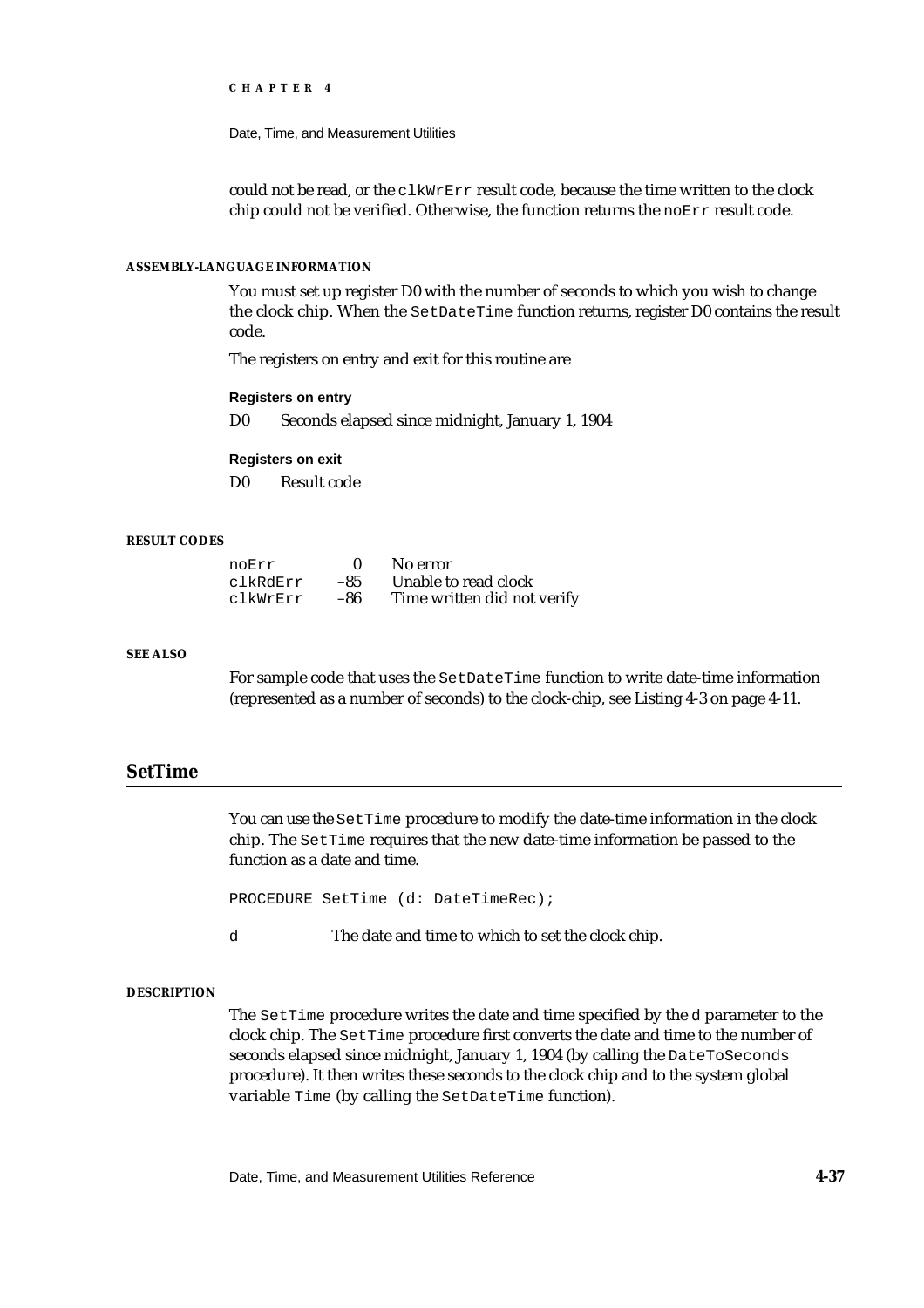Date, Time, and Measurement Utilities

As an alternative to using the SetTime procedure, you can use the DateToSeconds and SetDateTime routines.

#### **Note**

The SetTime procedure does not return a result code. If you need to know whether an attempt to change the date and time information in the clock chip is successful, you must use the SetDateTime function.

#### **SEE ALSO**

See page 4-23 for a description of the fields of a date-time record. For more information on the DateToSeconds procedure, see page 4-39. The SetDateTime function is described on page 4-36. For sample code that uses the SetTime procedure to write date-time information (represented as a date and time) to the clock-chip, see Listing 4-4 on page 4-11.

### Converting Between Date-Time Formats

The Date, Time, and Measurement Utilities provide two procedure, SecondsToDate and DateToSeconds, that you can use to convert between date-time formats. You can convert a number of seconds to a date and time and a date and time to a number of seconds.

If you use a standard date-time value (used to access a number of seconds) or a date-time record (used to access a date and time) to access date-time information, you can use the SecondsToDate and DateToSeconds procedures to convert between these date-time formats. Use the SecondsToDate procedure to convert a number of seconds to a date and time, and use the DateToSeconds procedure to convert a date and time to a number of seconds.

#### **Note**

The system software uses the SecondsToDate and DateToSeconds procedures provided by the current script system.

### **SecondsToDate**

You can use the SecondsToDate procedure to convert a number of seconds elapsed since midnight, January 1, 1904 to a date and time.

PROCEDURE SecondsToDate (s: LongInt; VAR d: DateTimeRec);

- s The number of seconds elapsed since midnight, January 1, 1904.
- d On return, the fields of the date-time record that contain the date and time corresponding to the value indicated in the s parameter.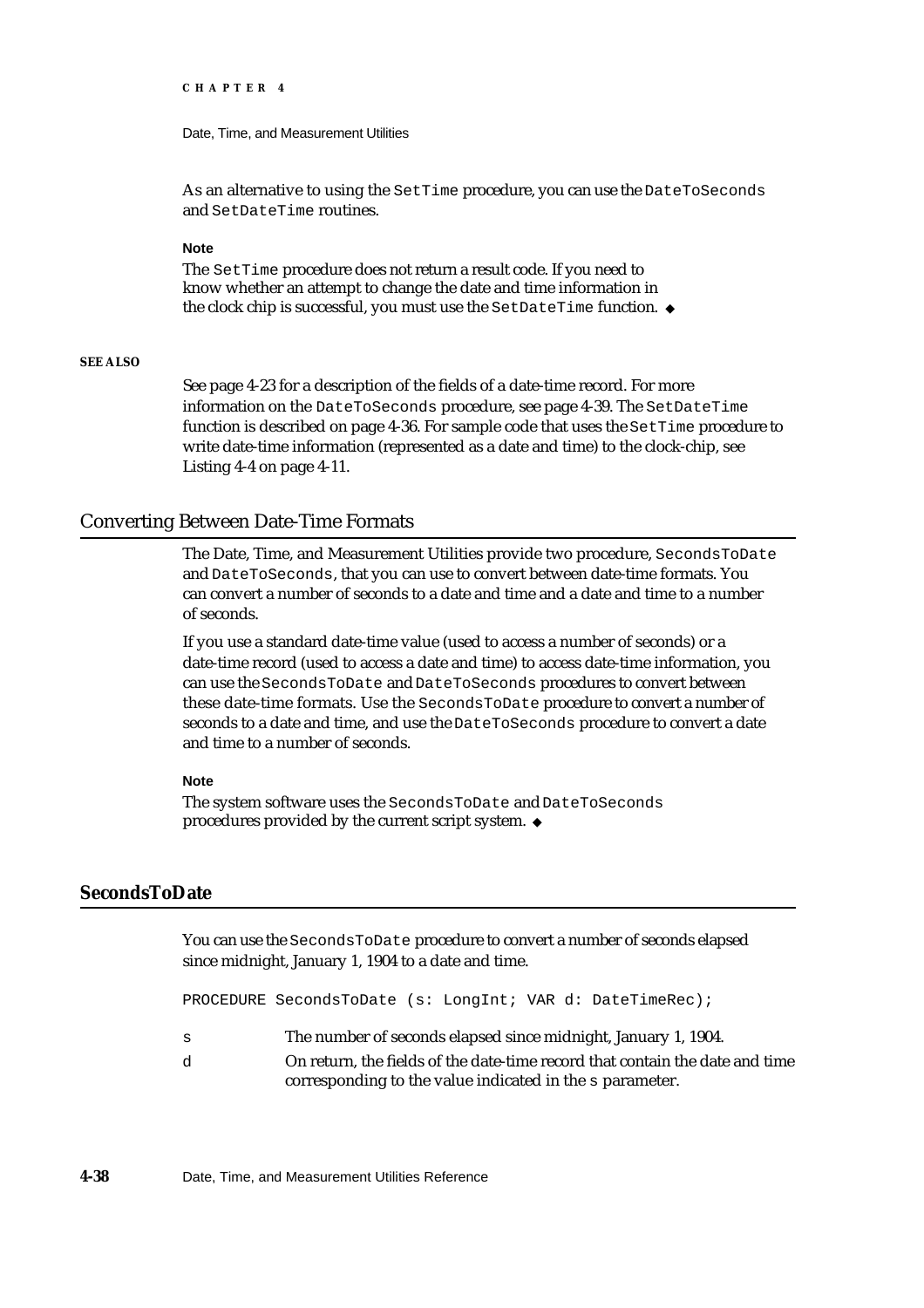Date, Time, and Measurement Utilities

#### **DESCRIPTION**

The SecondsToDate procedure converts the number of seconds, specified in the s parameter, to a date and time. The date and time values are returned in the d parameter.

The SecondsToDate procedure is also available as the Secs2Date procedure.

#### **ASSEMBLY-LANGUAGE INFORMATION**

The registers on entry and exit for this routine are

#### **Registers on entry**

- D0 Seconds since midnight, January 1, 1904
- A0 Pointer to a date-time record

#### **Registers on exit**

A0 Pointer to a date-time record

#### **SEE ALSO**

For a complete description of the date-time record, see page 4-23.

### **DateToSeconds**

You can use the DateToSeconds procedure to convert a date and time to a number of seconds elapsed since midnight, January 1, 1904.

PROCEDURE DateToSeconds (d: DateTimeRec; VAR s: LongInt);

- d The date-time record containing the date and time to convert.
- s On return, the number of seconds elapsed between midnight, January 1, 1904, and the time specified in the d parameter.

#### **DESCRIPTION**

The DateToSeconds procedure converts the date and time specified in the d parameter to the number of seconds elapsed since midnight, January 1, 1904. The number of seconds are returned in the s parameter. For example, specifying a date and time of 5:50 A.M. on June 13, 1990 results in 41627 being returned in the s parameter.

The DateToSeconds procedure is also available as the Date2Secs procedure.

#### **ASSEMBLY-LANGUAGE INFORMATION**

You must set up register A0 with a pointer to the date and time record containing the date and time you wish to convert. When DateToSeconds returns, register D0 contains a long integer representing the converted date and time.

Date, Time, and Measurement Utilities Reference **4-39**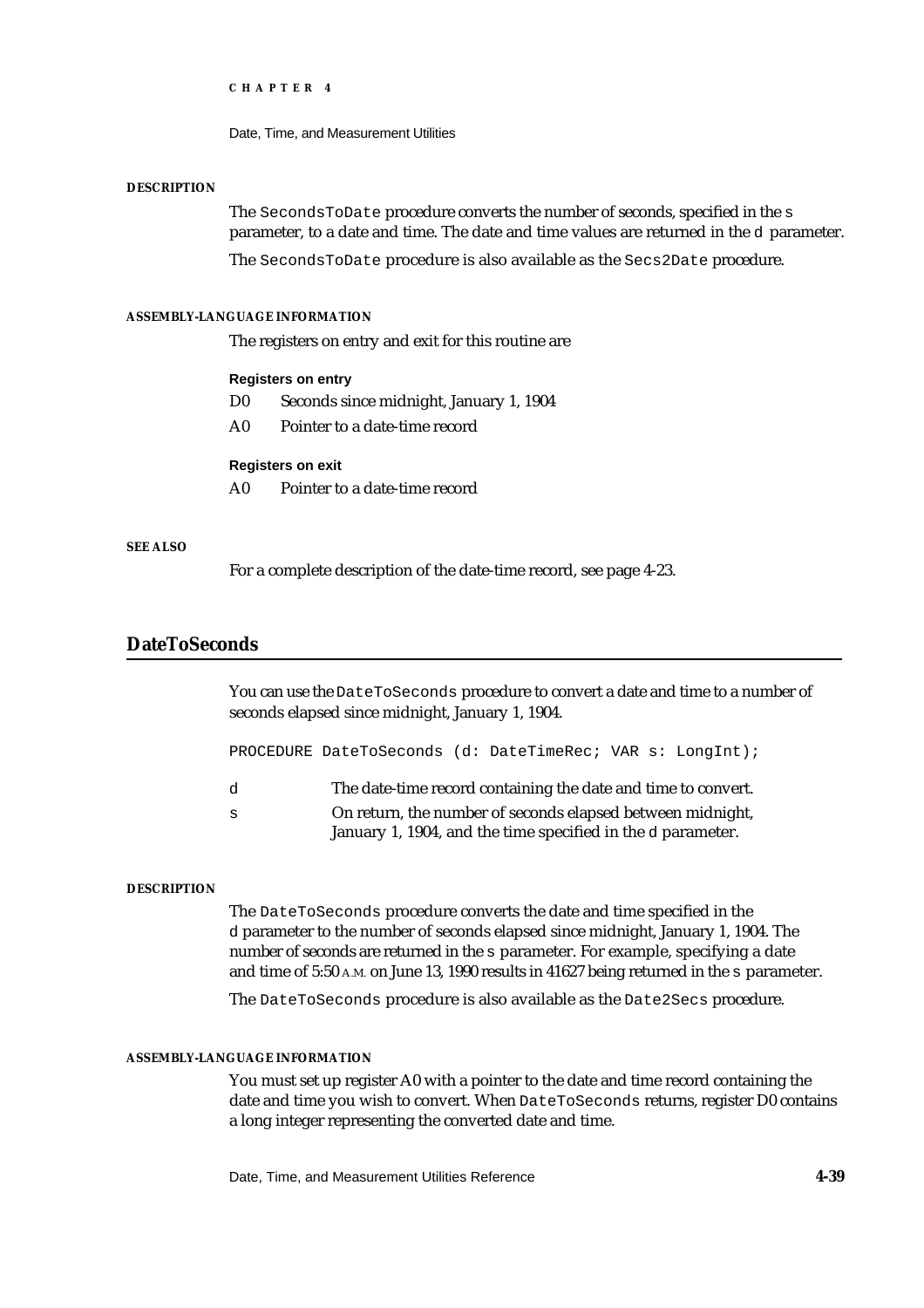```
CHAPTER 4
```
The registers on entry and exit for this routine are

### **Registers on entry**

A0 Pointer to date-time record

### **Registers on exit**

D0 Corresponding seconds since midnight, January 1, 1904

### **SEE ALSO**

For a complete description of the date-time record, see page 4-23.

### Converting Between Long Date-Time Format

The Date, Time, and Measurement Utilities provide two procedures, LongSecondsToDate and LongDateToSeconds, that you can use to convert between long date-time formats. You can convert a number of seconds to a date and time and a date and time to a number of seconds.

If you use a long date-time value (used to access a number of seconds) or a long date-time record (used to access a date and time) to access date-time information, you can use the LongSecondsToDate and LongDateToSeconds procedures to convert between these date-time formats. Use the LongSecondsToDate procedure to convert a number of seconds to a date and time, and use the LongDateToSeconds procedure to convert a date and time to a number of seconds.

#### **Note**

The system software uses the LongSecondsToDate and LongDateToSeconds procedures provided by the current script system. u

### **LongSecondsToDate**

You can use the LongSecondsToDate procedure to convert the number of seconds elapsed since midnight, January 1, 1904 to a date and time.

```
PROCEDURE LongSecondsToDate (lSecs: LongDateTime; 
                               VAR lDate: LongDateRec);
```
- lSecs The number of seconds elapsed since midnight, January 1, 1904.
- lDate On return, the fields of the long date-time record that contain the date and time corresponding to the value indicated in the lSecs parameter.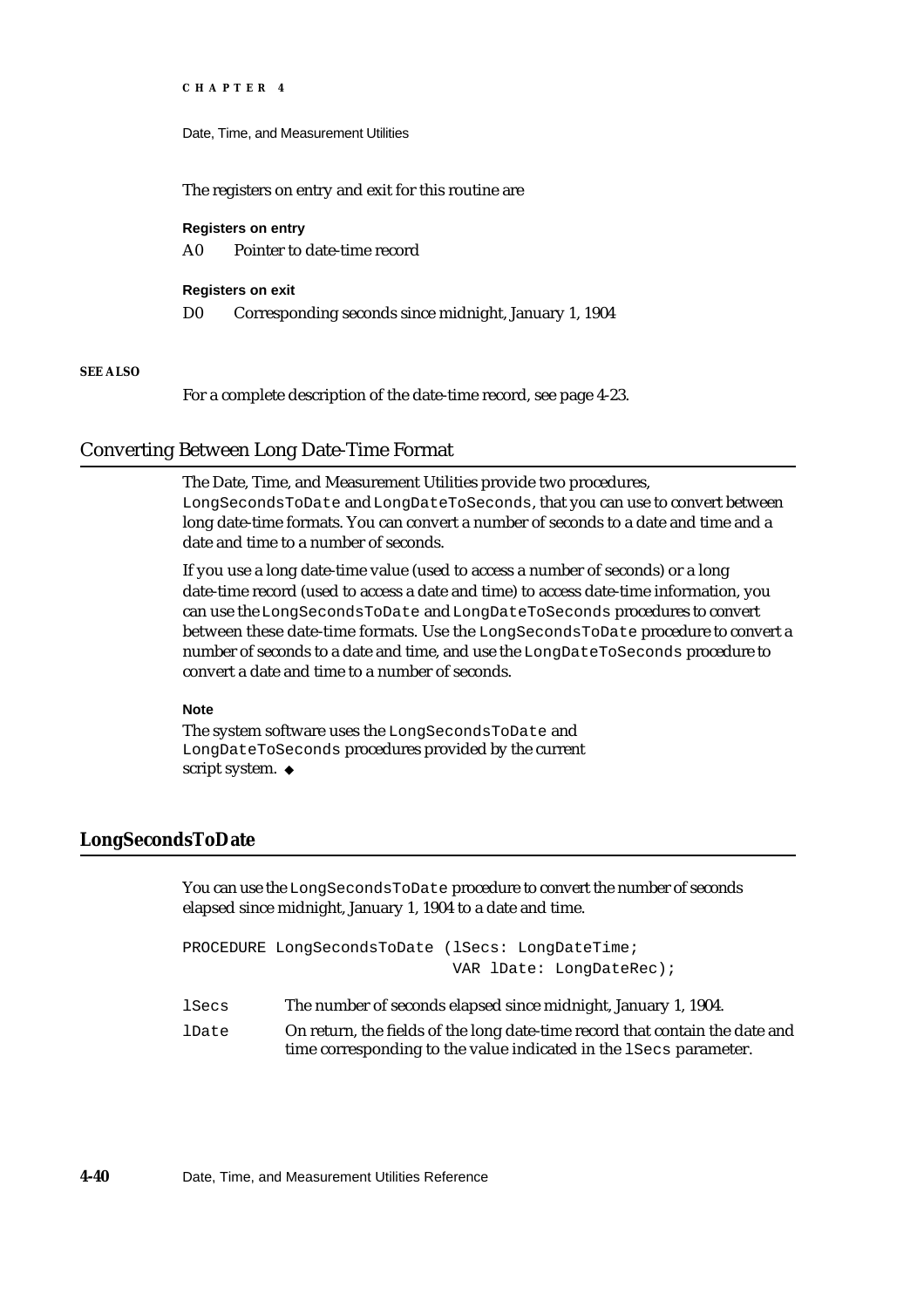Date, Time, and Measurement Utilities

#### **DESCRIPTION**

The LongSecondsToDate procedure converts the representation of the date-time information from a number of seconds, specified in the lSecs parameter, to a date and time. The date and time are returned in the lDate parameter as values in the date-time record. For example, specifying the number of seconds 41627 results in the date and time 5:50 A.M. on June 13, 1990 being returned in the lDate parameter.

The LongSecondsToDate procedure is also available as the LongSecs2Date procedure.

#### **SEE ALSO**

To learn more about the long date-time value, see the section page 4-25. For more information on the long date-time record, see page 4-26.

### **LongDateToSeconds**

You can use the LongDateToSeconds procedure to convert a date and time to the number of seconds elapsed since midnight, January 1, 1904.

|       | PROCEDURE LongDateToSeconds (lDate: LongDateRec;                                                                            |
|-------|-----------------------------------------------------------------------------------------------------------------------------|
|       | VAR lSecs: LongDateTime);                                                                                                   |
| lDate | The long date-time record containing the date and time to convert.                                                          |
| lSecs | On return, the number of seconds elapsed since midnight,<br>January 1, 1904, and the time specified in the 1Date parameter. |

#### **DESCRIPTION**

The LongDateToSeconds procedure converts the representation of the date-time information from a date and time, specified in the lDate parameter, to the number of seconds elapsed since midnight, January 1, 1904. The number of seconds are returned as a long date-time value in the lSecs parameter. For example, specifying the date and time 5:50 A.M. on June 13, 1990 results in 41627 being returned in the lSecs parameter.

The LongDateToSeconds procedure is also available as the LongDate2Secs procedure.

#### **SEE ALSO**

To learn more about the long date-time value, see page 4-25. For more information on the long date-time record, see page 4-26.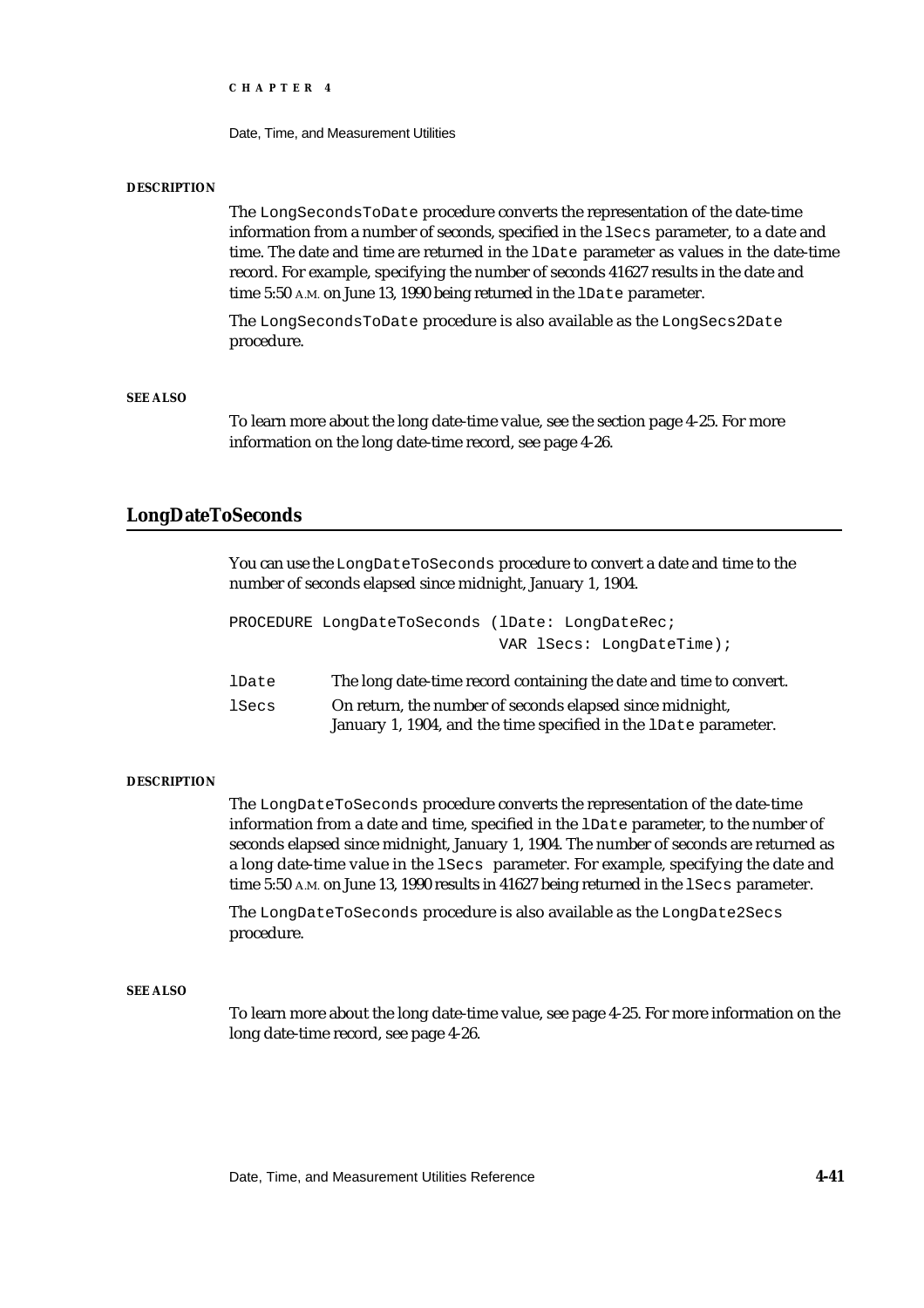Date, Time, and Measurement Utilities

### Modifying and Verifying Long Date-Time Records

You can modify and verify the values in a long date-time record by using the ToggleDate function and the ValidDate function, respectively.

The ToggleDate function accepts a pointer to a toggle parameter block as a parameter. Information about the fields in the toggle parameter block appears in the following format:

#### **Parameter block**

input1 LongInt Input parameter comment. output1 LongInt Output parameter comment.

The arrow on the far left indicates whether the field is an input or output parameter. You must supply values for all input parameters. The routine returns values in the output parameters. The next column shows the field name as defined in the MPW interface files, followed by the data type of that field. This matches the MPW interface name of the data type as shown in the parameter block. The fourth column contains a comment about or brief definition of the field.

### **ToggleDate**

You can use the ToggleDate function to modify a date and time, by modifying one specific component of a date and time (day, hour, minute, seconds, day of week, and so on). For example, you can use the ToggleDate function to increase a date and time by one minute, decrease a date and time by one minute, or explicitly add or subtract a number of seconds to or from a date and time.

```
FUNCTION ToggleDate (VAR lSecs: LongDateTime;
                     field: LongDateField; delta: DateDelta;
                     ch: Integer; params: TogglePB)
                     : ToggleResults;
```
- lSecs The date-time information to modify, expressed as the number of seconds elapsed since midnight, January 1, 1904.
- field The name of the field in the date-time record you want modify. Use one of the LongDateField enumeration constants for the value of this parameter.
- delta A signed byte specifying the action you want to perform on the value specified in the field parameter. Set delta to 1, to increase the value in the field by 1. Set delta to -1, to decrease the value of the field by 1. Set delta to 0. If you want to set the value of the field explicitly; pass the new value through the ch field, described next.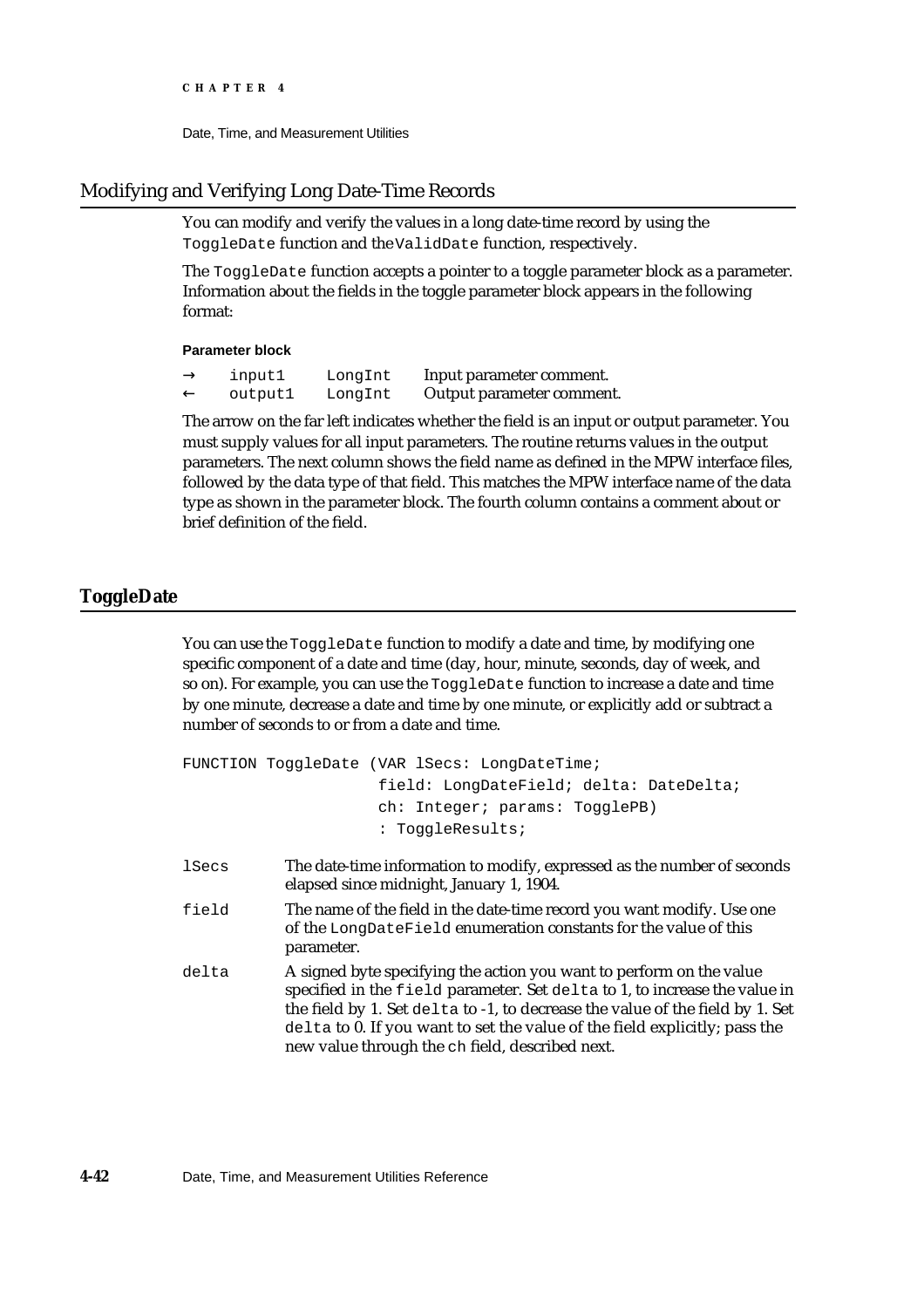#### Date, Time, and Measurement Utilities

| ch     | If the value in the delta field is 0, the value of the field in the date-time<br>record (specified by the field parameter) is set to the value in the<br>ch parameter. If the value in the delta field is not equal to 0, the value in<br>the ch parameter is ignored. |
|--------|------------------------------------------------------------------------------------------------------------------------------------------------------------------------------------------------------------------------------------------------------------------------|
| params | The settings of the toggle parameter block settings. Note that you are<br>responsible for setting this field.                                                                                                                                                          |

#### **Parameter block**

| togFlags                       | LongInt                                        | The fields to be checked by the<br>ValidDate function.                                                             |
|--------------------------------|------------------------------------------------|--------------------------------------------------------------------------------------------------------------------|
| amChars<br>pmChars<br>reserved | ResType<br>ResType<br>ARRAY [03]<br>OF LongInt | A.M. characters from 'itl0' resource.<br>P.M. characters from 'itl0' resource.<br>Reserved; set each element to 0. |

#### **DESCRIPTION**

The ToggleDate function first converts the number of seconds, specified in the lSecs parameter, to a date and time—making each component of the date and time (day, minute, seconds, day of week, and so on) available through a long date-time record. The ToggleDate function then modifies the value of the field, specified by the field parameter. If the value in the delta field is greater than 0, the value of the field (specified in the field parameter) increases by 1; if the value in the delta field is less than 0, the value of the field decreases by 1; and if the value of  $\text{delta } 0$ , the value of the field is explicitly set to the value specified in the ch field.

After the ToggleDate function modifies the field, it calls the ValidDate function. The ValidDate function checks the long date-time record for correctness, using the values of the togFlags field in the toggle parameter block that the ToggleDate function passes to it. If any of the record fields are invalid, the ValidDate function returns a LongDateField value corresponding to the field in error. Otherwise, it returns the result code for validDateFields. Note that ValidDate reports only the least significant erroneous field.

After the ToggleDate function checks the validity of the modified field, it converts the modified date and time back into a number of seconds (the number of seconds elapsed since midnight, January 1, 1904) and returns these seconds in the lSecs parameter.

The following constants specify the LongDateRec fields for the ValidDate function to check:

| $=$ \$0001; | {verify the $era$ }  |
|-------------|----------------------|
| $=$ \$0002; | {verify the $year$ } |
| $=$ \$0004; | {verify the month}   |
| $=$ \$0008; | {verify the $day$ }  |
| $= $0010;$  | {verify the hour}    |
| $=$ \$0020; | {verify the minute}  |
| $=$ \$0040; | {verify the second}  |
|             |                      |

Date, Time, and Measurement Utilities Reference **4-43**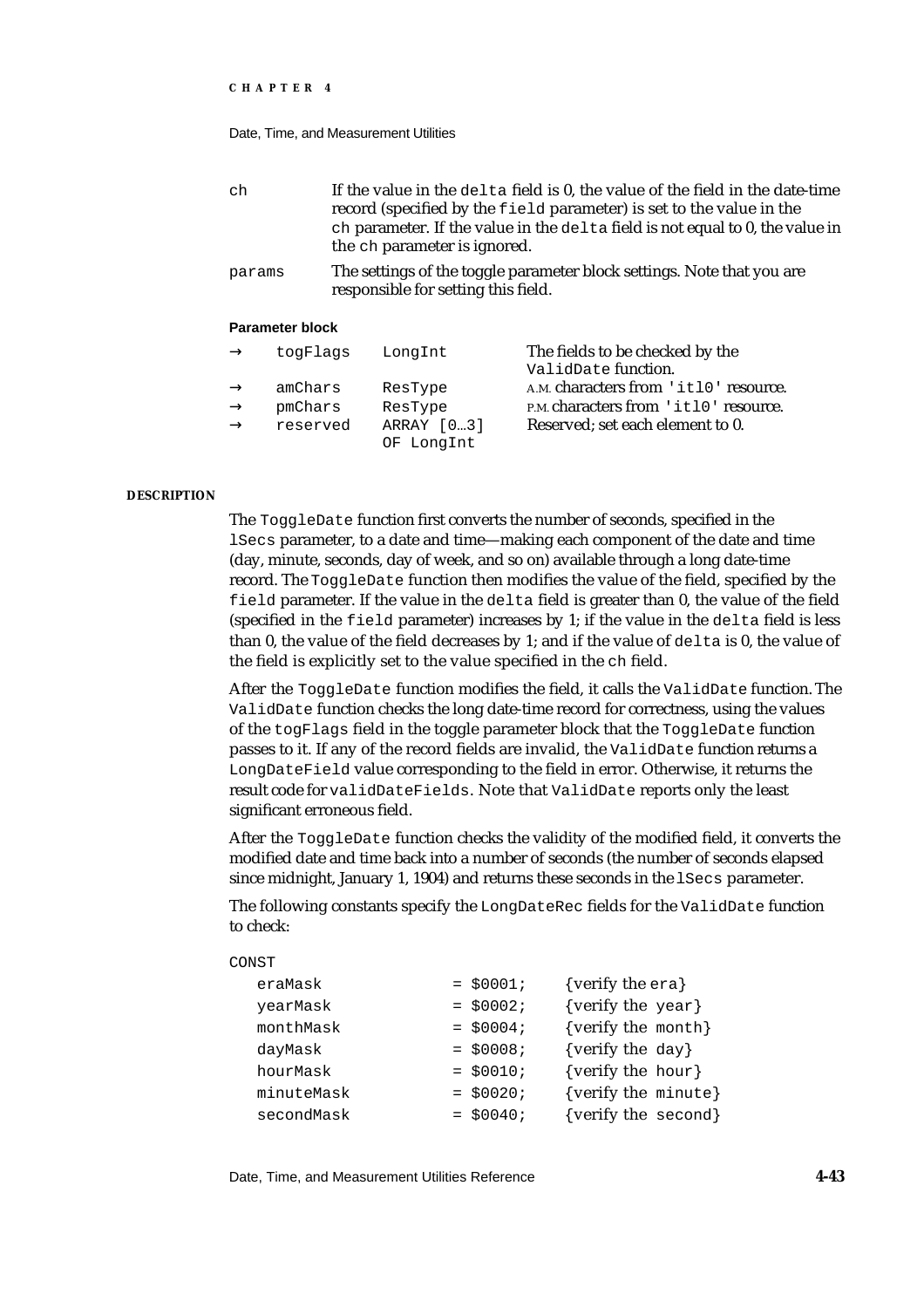Date, Time, and Measurement Utilities

| dateStdMask    | $= $007F;$  | {verify the era through second} |
|----------------|-------------|---------------------------------|
| dayOfWeekMask  | $= $0080;$  | {verify the day of the week}    |
| dayOfYearMask  | $=$ \$0100; | {verify the day of the year}    |
| weekOfYearMask | $=$ \$0200; | {verify the week of the year}   |
| pmMask         | $=$ \$0400; | {verify the evening $(P.M.)$ }  |

#### **SPECIAL CONSIDERATIONS**

Although ToggleDate does not move or purge memory, you should not call it at interrupt time.

#### **RESULT CODES**

The ToggleDate function returns its own set of result codes. The ToggleResults data type defines the result code of the ToggleDate function:

TYPE ToggleResults = Integer; {ToggleDate function return type}

The following list gives the result codes defined for this function:

| toggleUndefined  |   | <b>Undefined error</b>                |
|------------------|---|---------------------------------------|
| toggleOK         |   | No error                              |
| toggleBadField   | 2 | Invalid field number                  |
| toggleBadDelta   | 3 | Invalid delta value                   |
| toggleBadChar    | 4 | Invalid character                     |
| toggleUnknown    | 5 | Unknown error                         |
| toggleBadNum     | 6 | Tried to use character as number      |
| toggleOutOfRange |   | Out of range (synonym for toggleErr3) |
| toggleErr3       |   | <b>Reserved</b>                       |
| toggleErr4       | 8 | <b>Reserved</b>                       |
| toggleErr5       |   | <b>Reserved</b>                       |

#### **SEE ALSO**

To learn more about the LongDateTime data type, see page 4-25. For more information on the LongDateRec structure, see page 4-26. The toggle parameter block record is described on page 4-30.

For more information about the GetIntlResource function, see the chapter "Script Manager" in *Inside Macintosh: Text*. For details on the UppercaseText procedure, see the chapter "Text Utilities" in *Inside Macintosh: Text*. The ValidDate function is described next.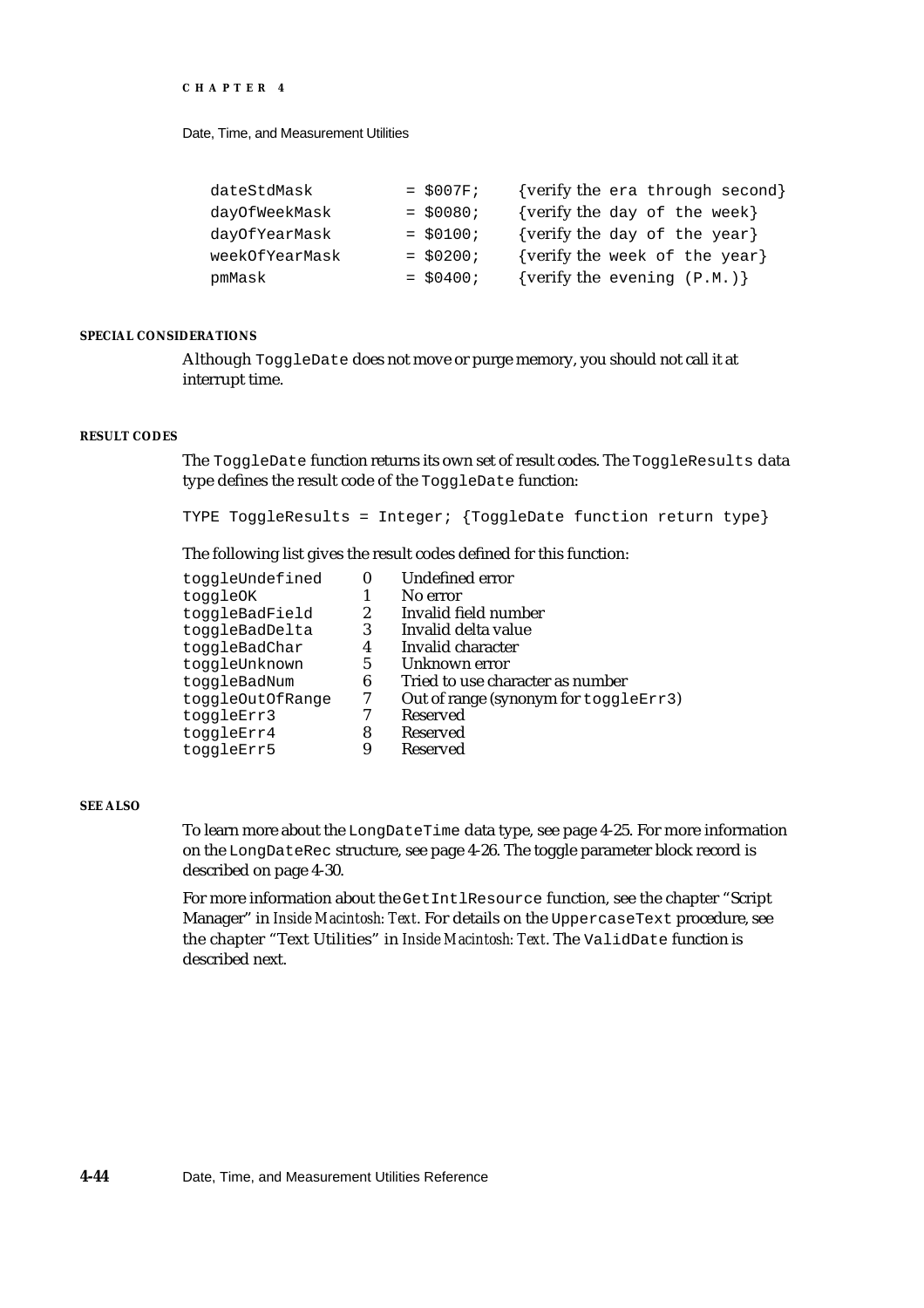```
CHAPTER 4
```
### **ValidDate**

You can use the ValidDate function to verify specific date and time values in a long date-time record.

|         | FUNCTION ValidDate (VAR vDate: LongDateRec; flags: LongInt;                               |
|---------|-------------------------------------------------------------------------------------------|
|         | VAR newSecs: LongDateTime): Integer;                                                      |
|         |                                                                                           |
| vDate   | The long date-time record whose fields you want to verify.                                |
| flags   | The fields that you want to verify in the long date-time record.                          |
| newSecs | The date-time information, passed by the ToggleDate function, that you<br>want to verify. |

#### **DESCRIPTION**

The ValidDate function verifies the fields, specified by the flags parameter, in the long date-time record specified by the vDate parameter. If any of the specified fields contain invalid values, the ValidDate function returns a LongDateField value indicating the field in error. Otherwise, it returns the constant validDateFields. Note that ValidDate reports only the least significant erroneous field.

The following constants specify the LongDateRec fields for the ValidDate function to check:

| CONST |                |             |                       |                                       |
|-------|----------------|-------------|-----------------------|---------------------------------------|
|       | eraMask        | $=$ \$0001; | $\{verify the era\}$  |                                       |
|       | yearMask       | $=$ \$0002; | $\{verify the year\}$ |                                       |
|       | monthMask      | $=$ \$0004; | {verify the month}    |                                       |
|       | dayMask        | $=$ \$0008; | $\{verify the day\}$  |                                       |
|       | hourMask       | $=$ \$0010; | $\{verify the hour\}$ |                                       |
|       | minuteMask     | $=$ \$0020; | {verify the minute}   |                                       |
|       | secondMask     | $=$ \$0040; | {verify the second}   |                                       |
|       | dateStdMask    | $=$ \$007F; |                       | {verify the era through }             |
|       |                |             | $\{$ second $\}$      |                                       |
|       | dayOfWeekMask  | $=$ \$0080; |                       | $\{verify\ the\ day\ of\ the\ week\}$ |
|       | dayOfYearMask  | $=$ \$0100; |                       | {verify the day of the year}          |
|       | weekOfYearMask | $=$ \$0200; |                       | {verify the week of the year}         |
|       | pmMask         | $=$ \$0400; |                       | {verify the evening $(P.M.)$ }        |
|       |                |             |                       |                                       |

#### **SPECIAL CONSIDERATIONS**

Although ValidDate does not move or purge memory, you should not call it at interrupt time.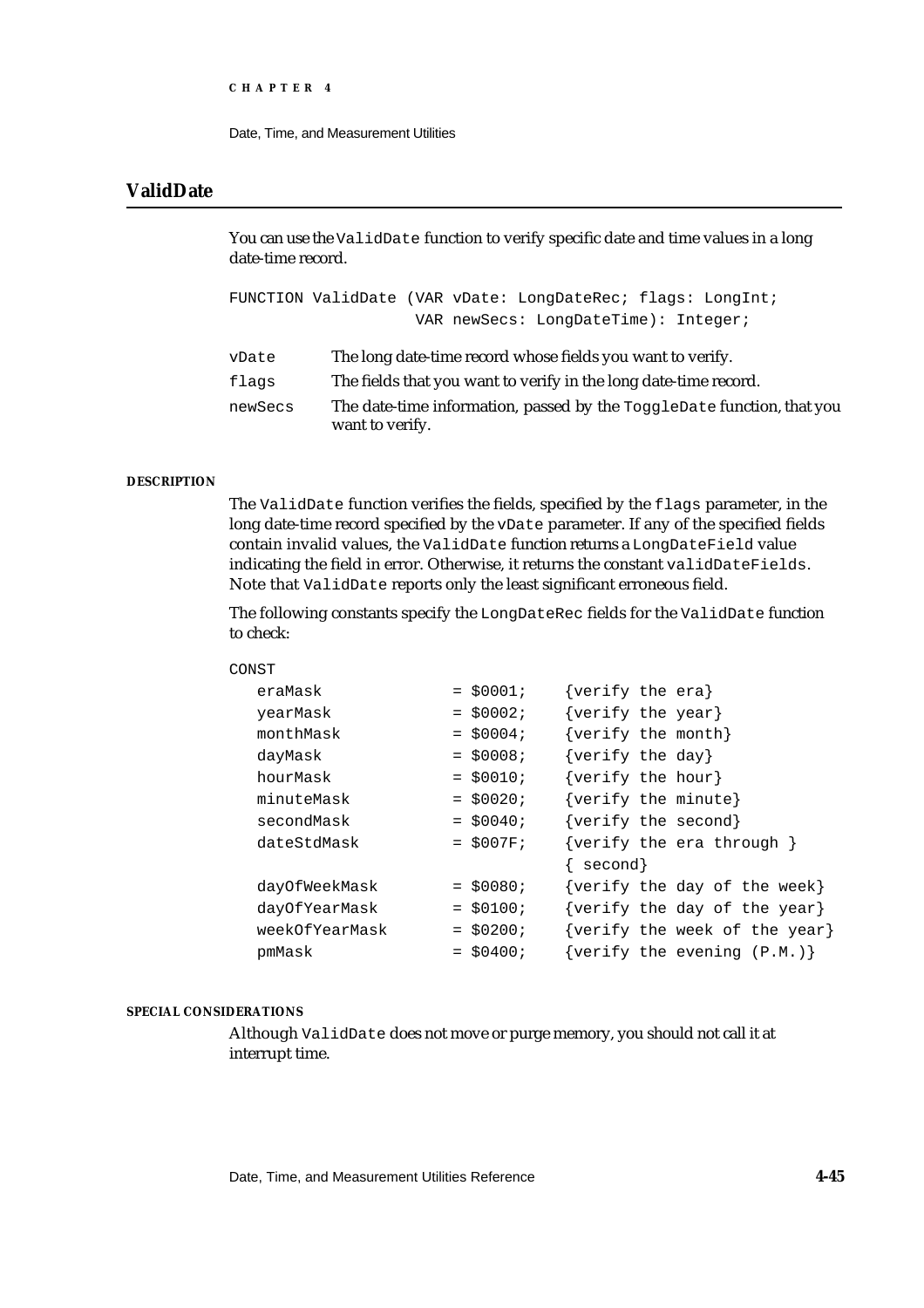Date, Time, and Measurement Utilities

#### **SEE ALSO**

To learn more about the LongDateTime data type, see page 4-25. For more information on the long date-time record, see page 4-26. The ToggleDate function is described on page 4-42. The enumerated type LongDateField is described on page 4-29.

### Reading and Writing Location Data

You can read and set geographic location and time-zone information using the Readlocation and WriteLocation procedures.

### **ReadLocation**

You can use the ReadLocation procedure to get information about a geographic location or time zone.

PROCEDURE ReadLocation (VAR loc: MachineLocation);

loc On return, the fields of the geographic location record containing the geographic location and the time-zone information.

#### **DESCRIPTION**

The ReadLocation procedure reads the stored geographic location and time zone of the Macintosh computer from extended parameter RAM and returns it in the loc parameter.

You can get values for the latitude, longitude, daylight savings time (DST), or Greenwich mean time (GMT). If the geographic location record has never been set, all fields contain 0.

The latitude and longitude are stored as Fract values, giving accuracy to within one foot. For example, a Fract value of 1.0 equals 90 degrees; –1.0 equals –90 degrees; and –2.0 equals –180 degrees.

To convert these values to a degrees format, you need to convert the Fract values first to the Fixed data type, then to the LongInt data type. You can use the Mathematical and Logical Utilities routines Fract2Fix and Fix2Long to accomplish this task.

The DST value is a signed byte value that you can use to specify the offset for the hour field—whether to add one hour, subtract one hour, or make no change at all.

The GMT value is in seconds east of GMT. For example, San Francisco is at –28,800 seconds (8 hours \* 3,600 seconds per hour) east of GMT. The gmtDelta field is a 3-byte value contained in a long word, so you must take care to get it properly.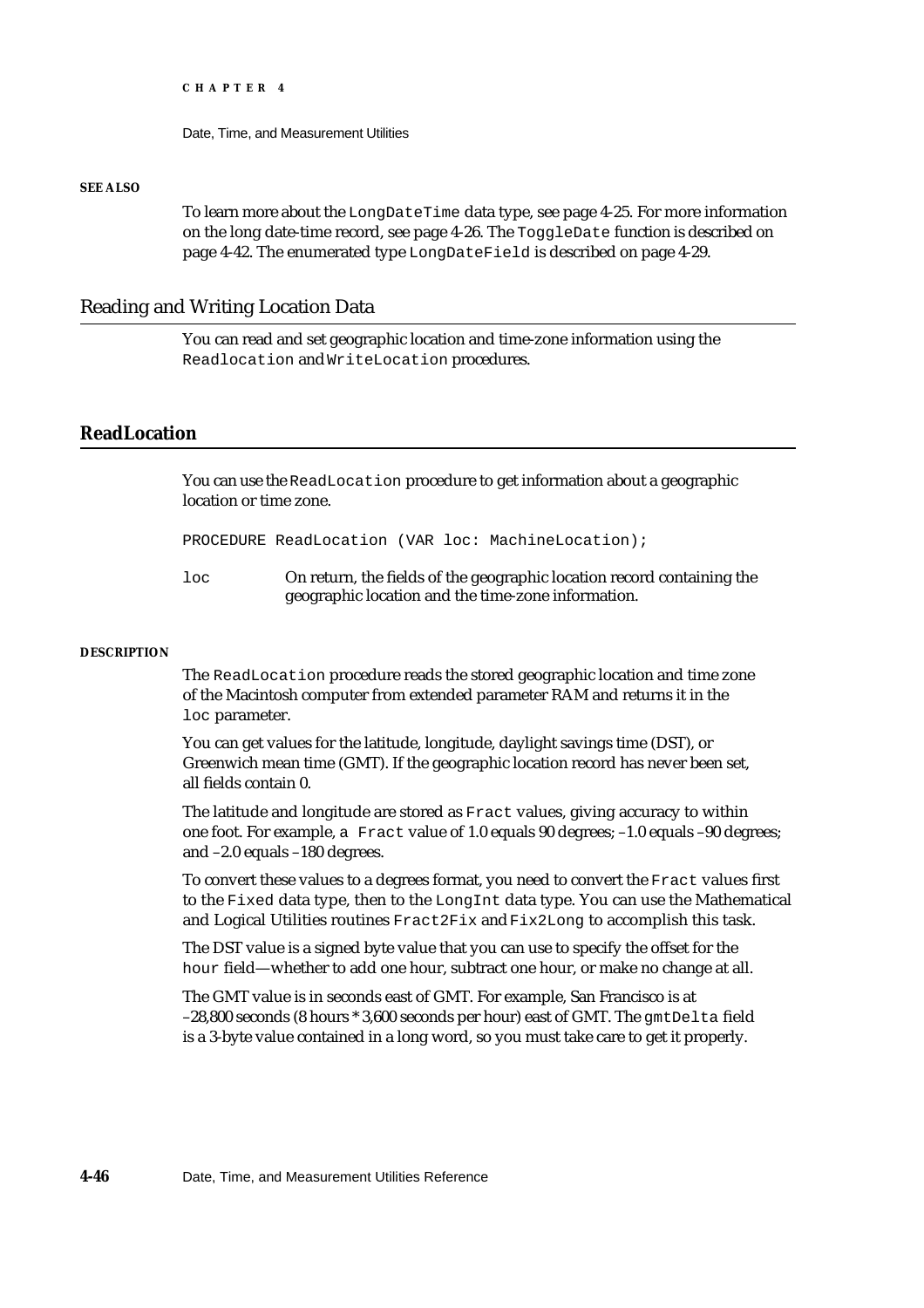Date, Time, and Measurement Utilities

#### **SPECIAL CONSIDERATIONS**

Although the ReadLocation procedure does not move or purge memory, you should not call it at interrupt time.

#### **SEE ALSO**

For more information on the geographic location record, see page 4-29. For an example of how to use the ReadLocation procedure to get latitude and longitude, see Listing 4-8 on page 4-19. Listing 4-9 on page 4-20 shows an application-defined procedure for obtaining the value of gmtDelta.

For more information on the  $\text{Exact}$  data type and the conversion routines  $\text{Long}$   $\text{End}$ Fix2Fract, Fract2Fix, and Fix2Long, see the chapter "Mathematical and Logical Utilities" in this book.

### **WriteLocation**

You can use the WriteLocation procedure to change the geographic location or time-zone information stored in extended parameter RAM.

PROCEDURE WriteLocation (loc: MachineLocation);

loc The geographic location and time-zone information to write to the extended parameter RAM.

#### **DESCRIPTION**

The WriteLocation procedure takes the geographic location and time-zone information, specified in the loc parameter, and writes it to the extended parameter RAM.

The latitude and longitude are stored in the geographic location record as Fract values, giving accuracy to within 1 foot. For example, a Fract value of 1.0 equals 90 degrees; –1.0 equals –90 degrees; and –2.0 equals –180 degrees.

To store latitude and longitude values, you need to convert them first to the Fixed data type, then to the Fract data type. You can use the Operating System Utilities routines Long2Fix and Fix2Fract to accomplish this task. Listing 4-8 on page 4-19 shows a procedure that converts San Francisco's latitude and longitude to Fract values, then writes the Fract values to extended parameter RAM using the WriteLocation procedure.

The daylight savings time value is a signed byte value that you can use to specify the offset for the hour field—whether to add one hour, subtract one hour, or make no change at all.

The Greenwich mean time value is in seconds east of GMT. For example, San Francisco is at –28,800 seconds (8 hours \* 3,600 seconds per hour) east of GMT. The gmtDelta field is

Date, Time, and Measurement Utilities Reference **4-47**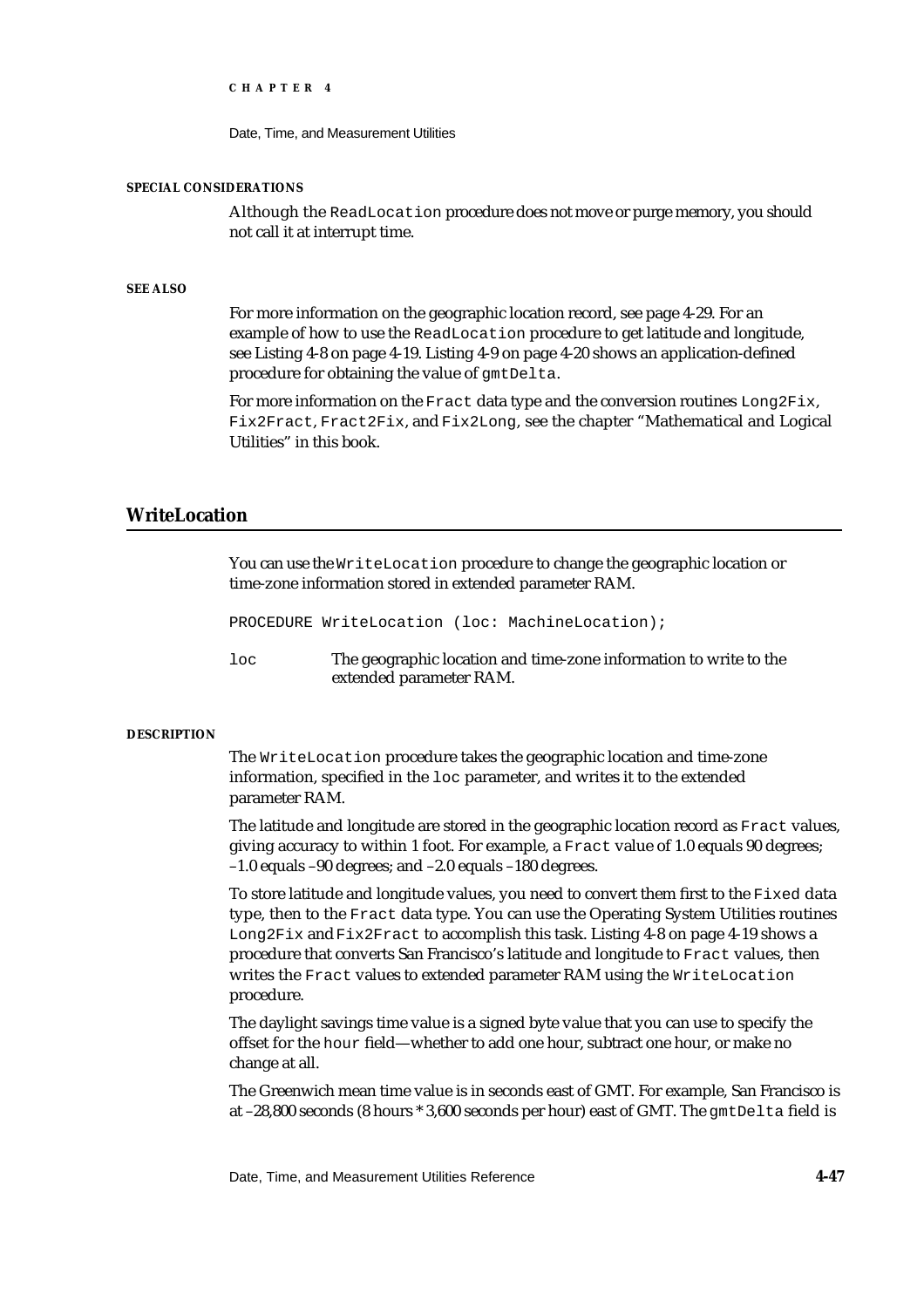Date, Time, and Measurement Utilities

a 3-byte value contained in a long word, so you must take care to set it properly. When writing  $\varphi$ mtDelta, you should mask off the top byte because it is reserved. In addition, you should preserve the value of dlsDelta. Listing 4-10 on page 4-21 shows a procedure that writes gmtDelta, with the top byte masked off, while preserving the value of dlsDelta.

#### **SPECIAL CONSIDERATIONS**

Although WriteLocation does not move or purge memory, you should not call it at interrupt time.

#### **SEE ALSO**

For more information on the geographic location record, see page 4-29. For more information on the Fract data type and the conversion routines Long2Fix, Fix2Fract, Fract2Fix, and Fix2Long, see the chapter "Mathematical and Logical Utilities" in this book.

### Determining the Measurement System

You can determine the type of measurement system that is used by the current script system by the using the IsMetric function.

#### **IsMetric**

You can use the IsMetric function to determine whether the current script system is using the metric system (also called the International System of Units) or the English system of measurement (also called the British imperial system). The IsMetric function is also available as the IUMetric function.

FUNCTION IsMetric: BOOLEAN;

#### **DESCRIPTION**

The IsMetric function examines the metricSys field of the numeric-format resource (resource type  $(i \text{tl0'})$  to determine if the current script is using the metric system. A value of 255 in the metricSys field indicates that the metric system (centimeters, kilometers, milligrams, degrees Celsius, and so on) is being used. In this case, the IsMetric function returns a value of TRUE. A value of 0 in the metricSys field indicates that the English system of measurement (inches, miles, ounces, degrees Fahrenheit, and so on) is used. In that case, the IsMetric function returns a value of FALSE.

If you want to use units of measurement different from that of the current script, you need to override the value of the metricSys field in the current numeric-format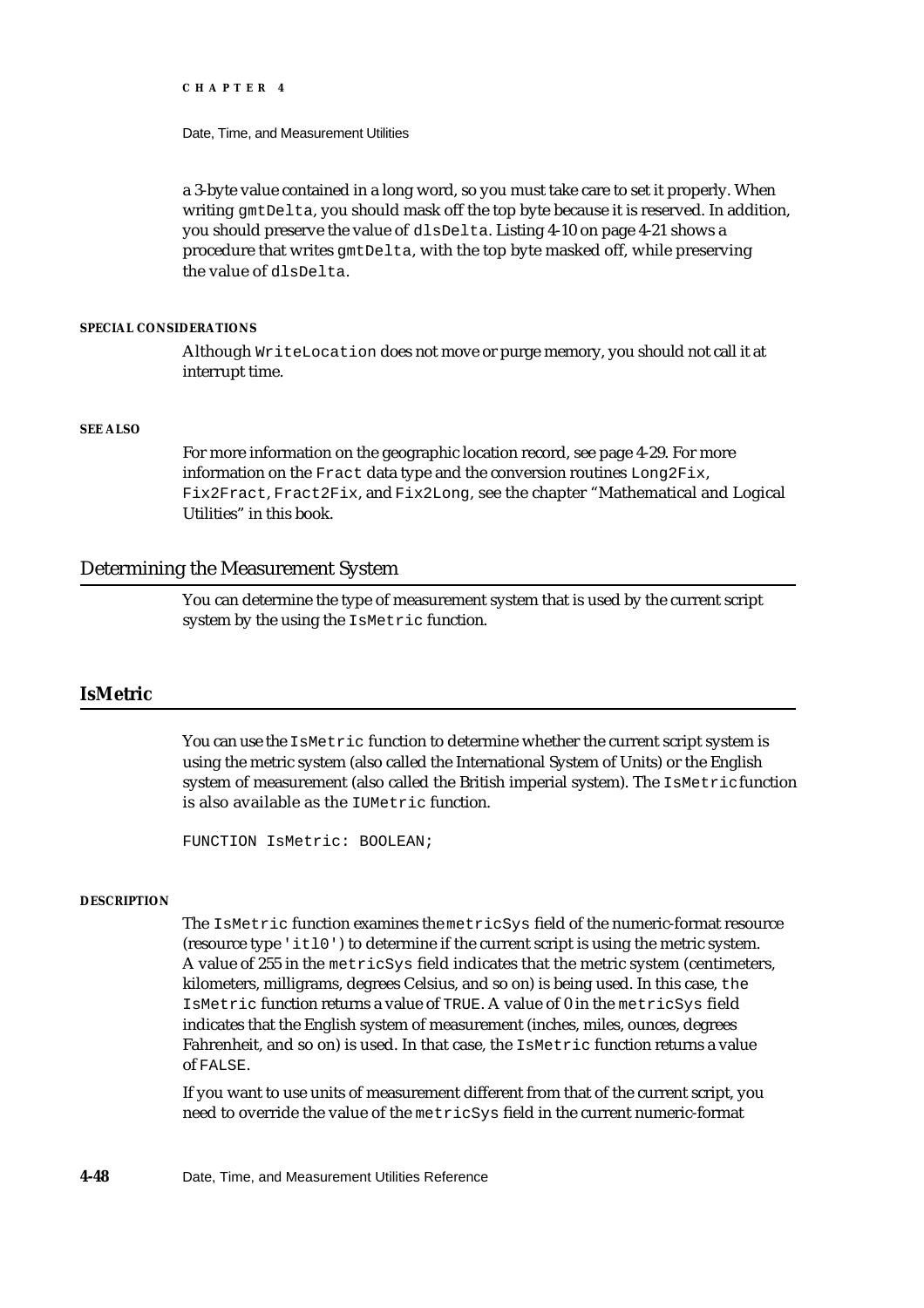Date, Time, and Measurement Utilities

resource (resource type 'itl0'). You can do this by using your own version of the numeric-format resource instead of the current script system's default international resource.

#### **SPECIAL CONSIDERATIONS**

The IsMetric function may move or purge blocks in the heap; calling it may cause problems if you've dereferenced a handle. You should not call this function from within interrupt code, such as in a completion routine or a VBL task.

#### **SEE ALSO**

For a complete description of the international numeric-format resource (resource type 'itl0') and how to use it, see the appendix "International Resources" in *Inside Macintosh: Text.*

For information on how to replace a script system's default international resources, see the chapter "Script Manager" in *Inside Macintosh: Text*.

### Measuring Time

You can measure the number of elapsed microseconds since system startup, using the Microseconds procedure.

#### **Microseconds**

You can use the Microseconds procedure to determine the number of microseconds that have elapsed since system startup time.

PROCEDURE Microseconds (VAR microTickCount: UnsignedWide);

microsecondCount

The number of microseconds elapsed since system startup.

#### **DESCRIPTION**

The Microseconds procedure returns, in the microsecondCount parameter, the number of microseconds that has elapsed since system startup time.

#### **SEE ALSO**

For information about the return type for this procedure—the UnsignedWide record see page 4-32. For an example of how to use the Microseconds procedure, see Listing 4-11 on page 4-21.

Date, Time, and Measurement Utilities Reference **4-49**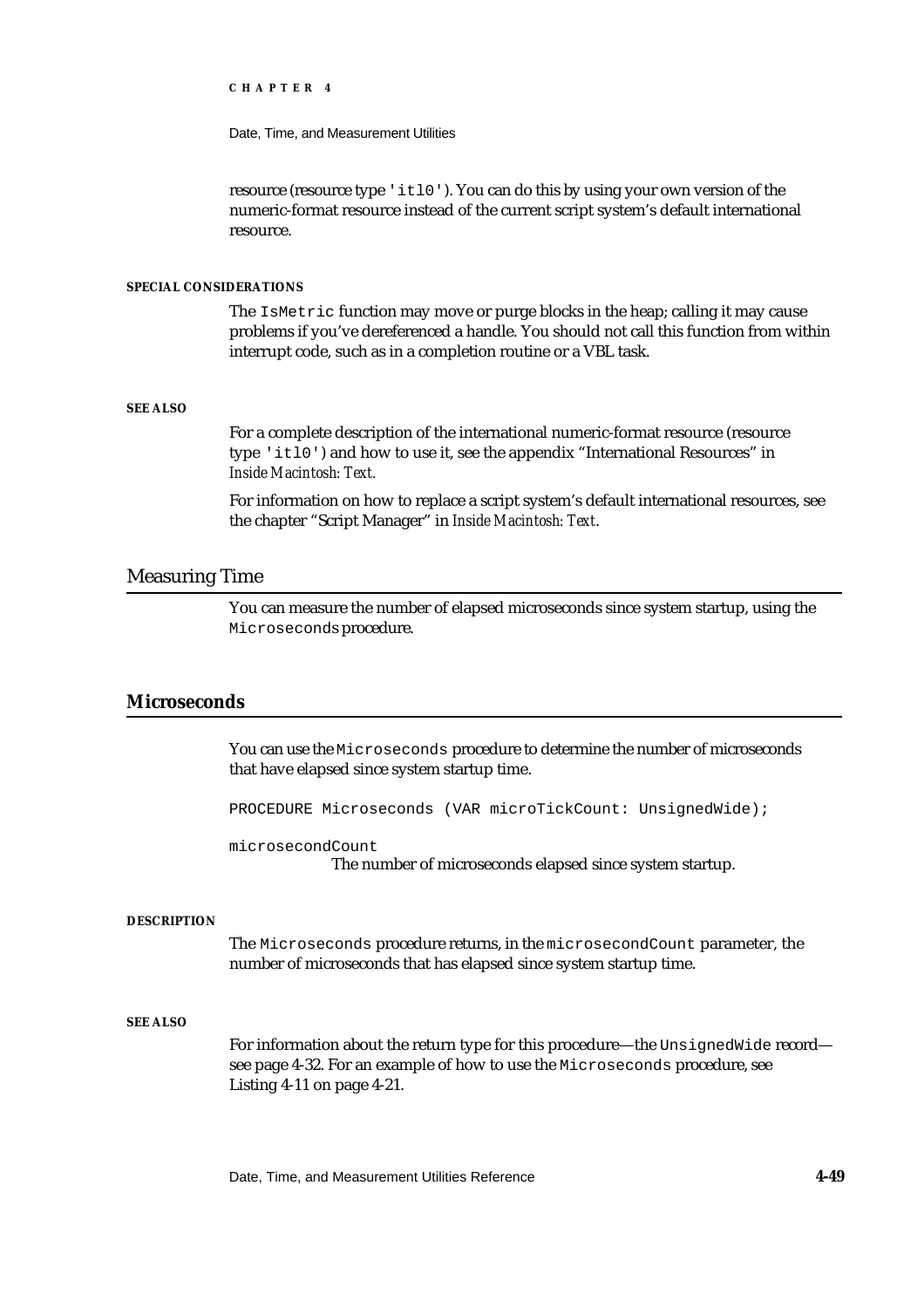# Summary of the Date, Time, and Measurement Utilities

# Pascal Summary

**Constants** 

| CONST                                      |             |                                                                            |  |  |  |
|--------------------------------------------|-------------|----------------------------------------------------------------------------|--|--|--|
| {date equates for ToggleDate control bits} |             |                                                                            |  |  |  |
| validDateFields                            | $= -1;$     | {date fields are valid}                                                    |  |  |  |
| genCdevRangeBit                            | $= 27i$     | {restrict date/time to range used by }                                     |  |  |  |
|                                            |             | { General Controls control panel}                                          |  |  |  |
| togDelta12HourBit                          | $= 28i$     | {if toggling hour up/down, restrict to }<br>$\{ 12$ -hour range}           |  |  |  |
| togCharZCycleBit                           | $= 29;$     | ${modelier for togChar12HourBit to }$                                      |  |  |  |
|                                            |             | { accept hours $011$ only}                                                 |  |  |  |
| togChar12HourBit                           | $= 30;$     | {if toggling hour by char, accept }                                        |  |  |  |
|                                            |             | $\{ hours 112 only\}$                                                      |  |  |  |
| smallDateBit                               | $= 31;$     | {restrict valid date/time to range }                                       |  |  |  |
|                                            |             | { of Time global}                                                          |  |  |  |
|                                            |             |                                                                            |  |  |  |
| {long date-time record field masks}        |             |                                                                            |  |  |  |
| eraMask                                    | $= $0001;$  | $\{era\}$                                                                  |  |  |  |
| yearMask                                   | $=$ \$0002; | $\{year\}$                                                                 |  |  |  |
| monthMask                                  | $=$ \$0004; | ${month}$                                                                  |  |  |  |
| dayMask                                    | $=$ \$0008; | $\{day\}$                                                                  |  |  |  |
| hourMask                                   | $=$ \$0010; | ${hour}$                                                                   |  |  |  |
| minuteMask                                 | $=$ \$0020; | $\{minute\}$                                                               |  |  |  |
| secondMask                                 | $=$ \$0040; | $\{second\}$                                                               |  |  |  |
| dayOfWeekMask                              | $=$ \$0080; | {day of the week}                                                          |  |  |  |
| dayOfYearMask                              | $=$ \$0100; | {day of the year}                                                          |  |  |  |
| weekOfYearMask                             | $=$ \$0200; | {week of the year}                                                         |  |  |  |
| pmMask                                     | $=$ \$0400; | $\{evening (P.M.)\}$                                                       |  |  |  |
|                                            |             |                                                                            |  |  |  |
|                                            |             | {default value for togFlags field in the toggle parameter block }          |  |  |  |
|                                            |             | { and default value for the flags parameter passed to the Verify function} |  |  |  |
| dateStdMask                                | $=$ \$007F; | {default value for checking era }                                          |  |  |  |
|                                            |             | { through second fields}                                                   |  |  |  |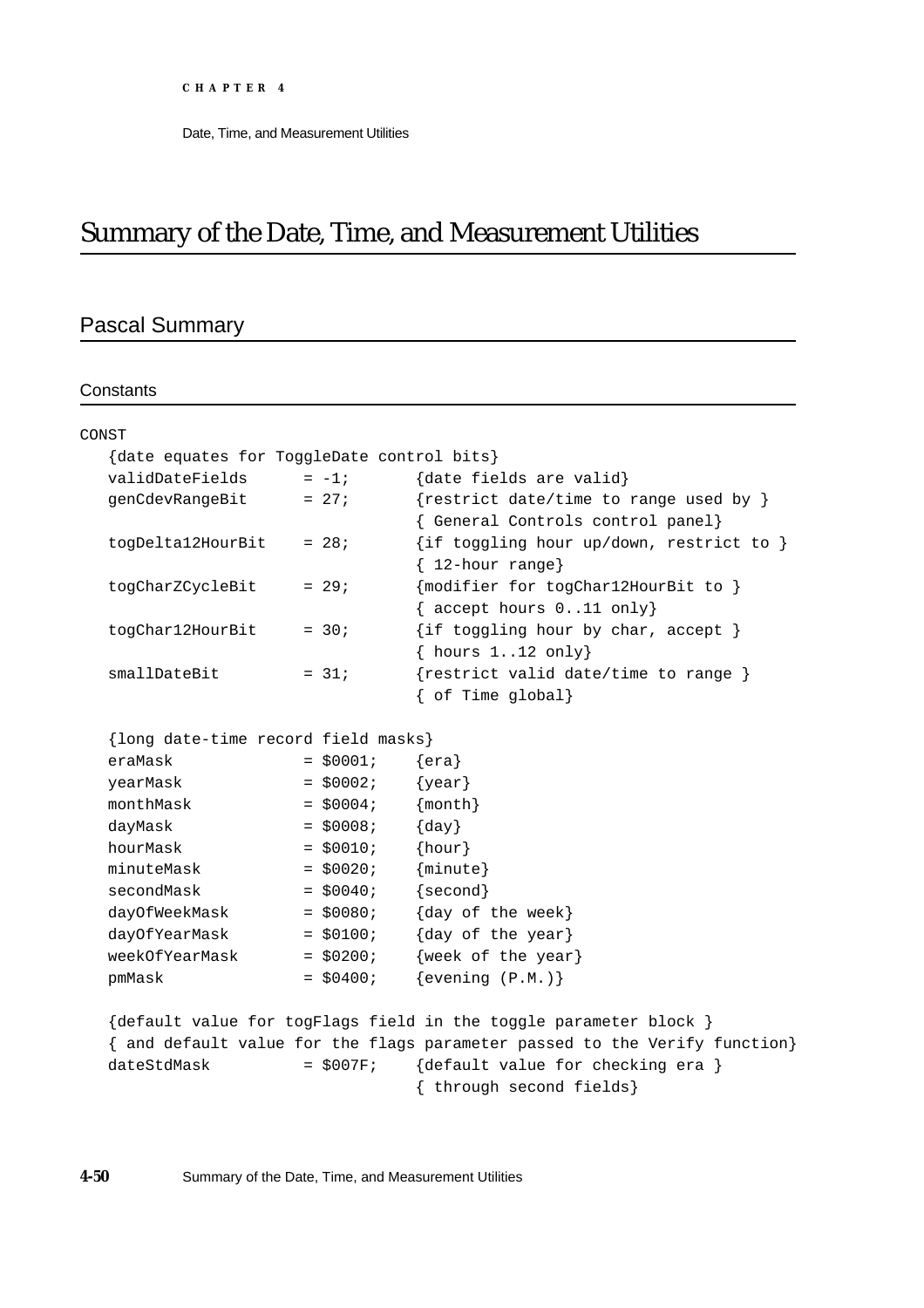```
CHAPTER 4
```
### Data Types

TYPE

```
DateTimeRec = {date-time record}
RECORD
  year: Integer; {year}
  month: Integer; {month}
  day: Integer; {day of the month}
  hour: Integer; {hour}
  minute: Integer; {minute}
  second: Integer; {second}
  dayOfWeek: Integer; {day of the week}
END;
LongDateField = {long date field enumeration}
               (eraField, yearField, monthField, dayField,
               hourField, minuteField, secondField,dayOfWeekField,
               dayOfYearField,weekOfYearField, pmField, res1Field,
               res2Field, res3Field);
LongDateTime = comp; {date and time in 64-bit SANE comp format}
LongDateCvt = {long date-time conversion record}
RECORD
  CASE Integer OF
     0:(c: comp); {copy field into a variable of type }
                       { LongDateTime}
     1:
       (lHigh: LongInt; {high-order 32 bits}
         lLow: LongInt);{low-order 32 bits}
END;
LongDateRec = \{long\} date-time record}
RECORD
  CASE Integer OF
     0:
       (era: Integer; {era}
        year: Integer; {year}
        month: Integer; {month}
        day: Integer; {day of the month}
        hour: Integer; {hour}
        minute: Integer; {minute}
        second: Integer; {second}
```
Summary of the Date, Time, and Measurement Utilities **4-51**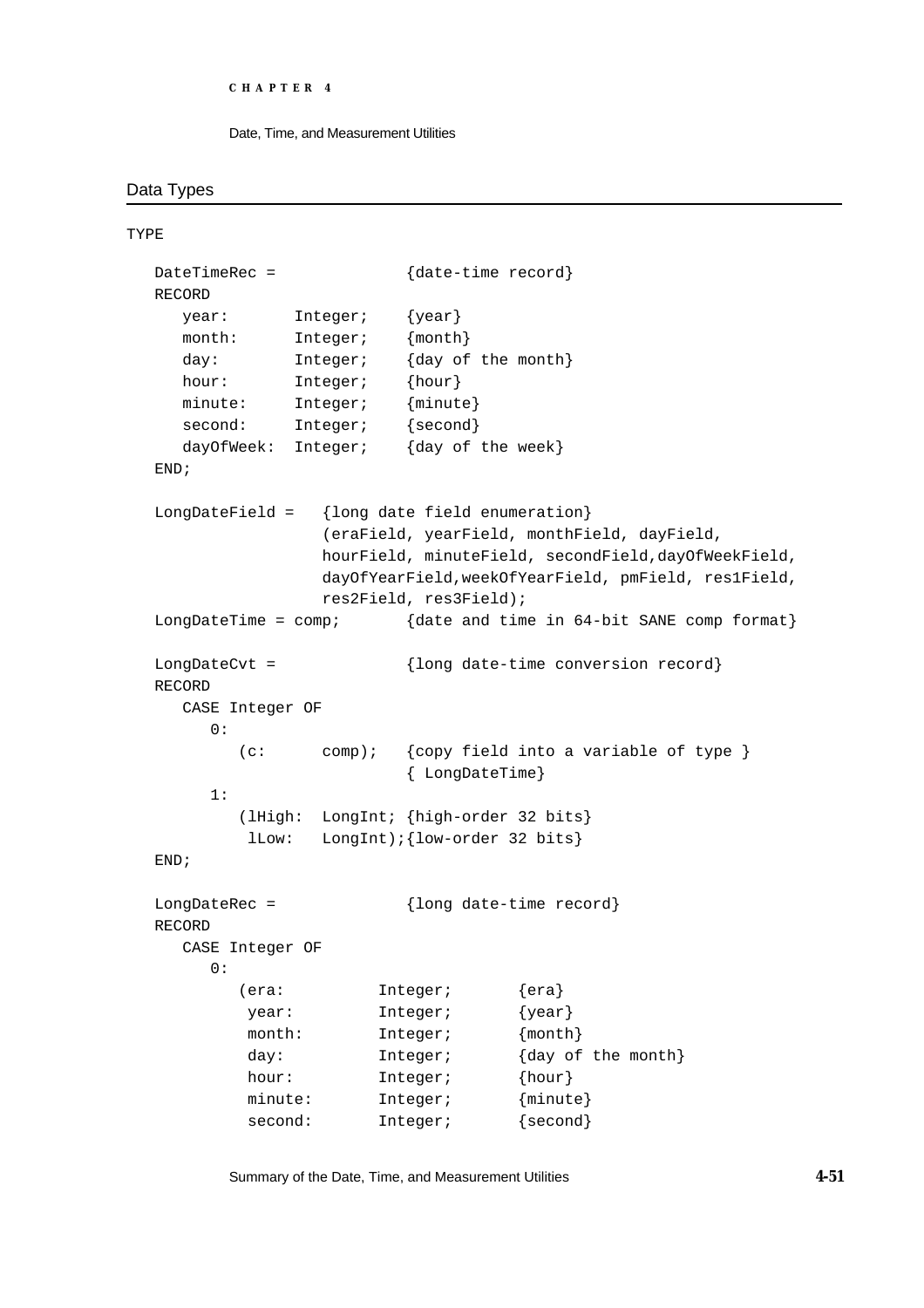```
CHAPTER 4
```

```
dayOfWeek: Integer; {day of the week}
        dayOfYear: Integer; {day of the year}
        weekOfYear: Integer; {week of the year}
        pm: Integer; {half of day--0 for morning, }
                               { 1 for evening}
        res1: Integer; {reserved}
        res2: Integer; {reserved}
         res3: Integer); {reserved}
    1: {index by LongDateField}
       (list: ARRAY[0..13] OF Integer);
    2:
       (eraAlt: Integer; {era}
        oldDate: DateTimeRec); {date-time record}
END;
TogglePB = \{toggle parameter block
RECORD
  togFlags: LongInt; {flags}
  amChars: ResType; {from 'itl0' resource, but made uppercase}
  pmChars: ResType; {from 'itl0' resource, but made uppercase}
                        {reserved}
  reserved: ARRAY[0..3] OF LongInt;
END;
ToggleResults = Integer; {ToggleDate function return type}
DateDelta = SignedByte; {ToggleDate function delta field type}
MachineLocation = {geographic location record}RECORD
  latitude: Fract; {latitude}
  longitude: Fract; {longitude}
  CASE Integer OF
    0:(dlsDelta: SignedByte);{daylight savings time}
    1:
       (gmtDelta: LongInt); {Greenwich mean time}
END;
```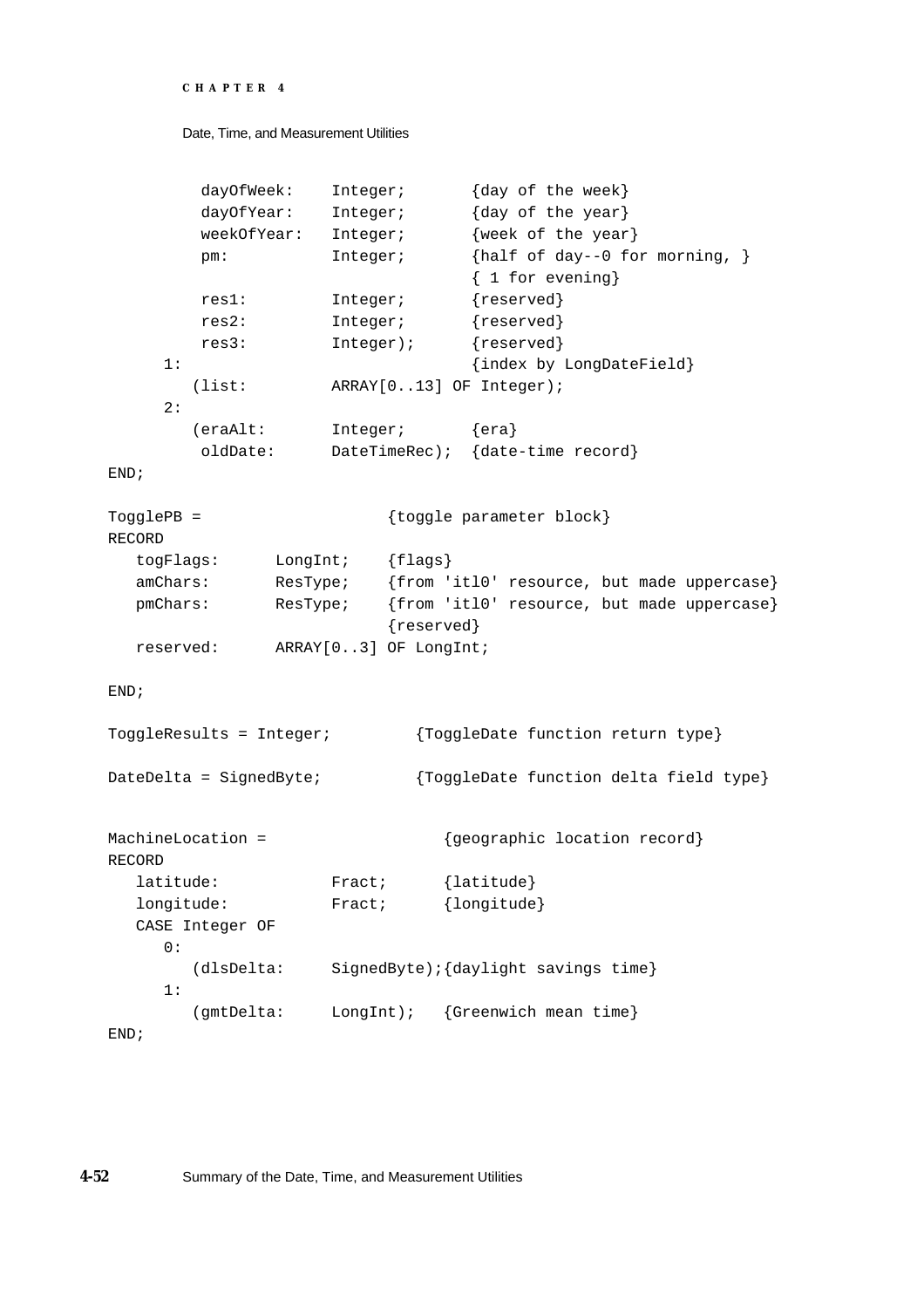```
CHAPTER 4
```

```
UnsignedWide = {Microseconds procedure return type}
PACKED RECORD
hi: longInt; {high-order 32 bits}
lo: longInt; {low-order 32 bits}
END;
```
Routines

### **Getting the Current Date and Time**

```
FUNCTION ReadDateTime (VAR time: LongInt) : OSErr;
PROCEDURE GetDateTime (VAR secs: LongInt);
PROCEDURE GetTime (VAR d: DateTimeRec);
```
### **Setting the Current Date and Time**

| FUNCTION SetDateTime | (time: LongInt) : OSErr; |
|----------------------|--------------------------|
| PROCEDURE SetTime    | $(d: DateTimeRec)$ ;     |

### **Converting Between Date-Time Formats**

|                         | {each procedure has two spellings, see Table $4-4$ for the alternate spelling} |
|-------------------------|--------------------------------------------------------------------------------|
| PROCEDURE SecondsToDate | (secs: LongInt; VAR d: DateTimeRec);                                           |
| PROCEDURE DateToSeconds | (d: DateTimeRec: VAR Secs: LongInt);                                           |

### **Converting Between Long Date-Time Formats**

{each procedure has two spellings, see Table 4-4 for the alternate spelling} PROCEDURE LongSecondsToDate (VAR lSecs: LongDateTime; VAR lDate: LongDateRec); PROCEDURE LongDateToSeconds (lDate: LongDateRec; VAR lSecs: LongDateTime);

### **Modifying and Verifying Long Date-Time Records**

| FUNCTION ToggleDate | (VAR lSecs: LongDateTime; field: LongDateField; |
|---------------------|-------------------------------------------------|
|                     | delta: DateDelta; ch: Integer;                  |
|                     | params: TogglePB): ToggleResults;               |
| FUNCTION ValidDate  | (vDate: LongDateRec; flags: LongInt;            |
|                     | VAR newSecs: LongDateTime): Integer;            |

### **Reading and Writing Location Data**

| PROCEDURE ReadLocation  |  | (VAR loc: MachineLocation); |
|-------------------------|--|-----------------------------|
| PROCEDURE WriteLocation |  | (VAR loc: MachineLocation); |

Summary of the Date, Time, and Measurement Utilities **4-53**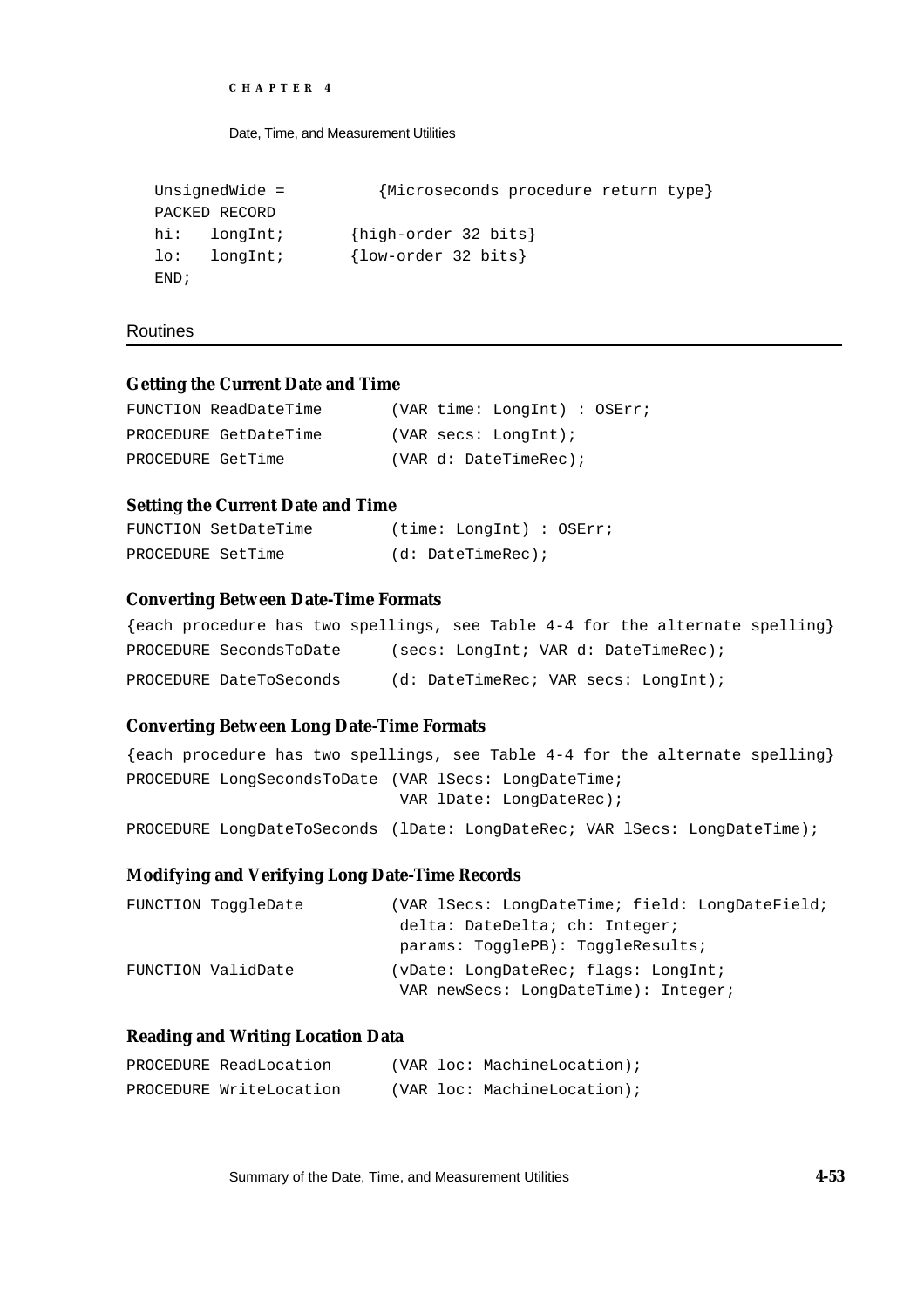Date, Time, and Measurement Utilities

### **Determining the Measurement System**

{this function has two spellings, see Table 4-4 for the alternate spelling} FUNCTION IsMetric: Boolean;

### **Measuring Time**

PROCEDURE Microseconds (VAR microTickCount UnsignedWide);

# C Summary

### **Constants**

| enum |                                              |                              |                                          |
|------|----------------------------------------------|------------------------------|------------------------------------------|
| {    |                                              |                              |                                          |
|      | /*date equates for ToggleDate control bits*/ |                              |                                          |
|      | validDateFields                              |                              | $= -1$ , $/*date$ fields are valid*/     |
|      | genCdevRangeBit                              | $= 27$ ,                     | /*restrict date/time to range used by */ |
|      |                                              |                              | /* General Controls control panel*/      |
|      | togDelta12HourBit                            | $= 28$ ,                     | /*if toggling hour up/down, restrict */  |
|      |                                              |                              | $/*$ to 12-hour range*/                  |
|      | togCharZCycleBit                             | $= 29.$                      | /*modifier for TogCharl2HourBit to */    |
|      |                                              |                              | /* accept hours $011$ only*/             |
|      | togChar12HourBit                             | $= 30,$                      | /*if toggling hour by char, accept $*/$  |
|      |                                              |                              | $/*$ hours 112 only*/                    |
|      | smallDateBit                                 | $= 31,$                      | /*restrict valid date/time to range */   |
|      |                                              |                              | $/*$ of Time global*/                    |
|      | /*long date-time record field masks*/        |                              |                                          |
|      | eraMask                                      | $= 0x0001,$ /*era*/          |                                          |
|      | yearMask                                     | $= 0x0002,$ /*year*/         |                                          |
|      | monthMask                                    | $= 0x0004$ , $/\text{*day*}$ |                                          |
|      | dayMask                                      | $= 0x0008$ , /*month*/       |                                          |
|      | hourMask                                     | $= 0x0010$ , /*hour*/        |                                          |
|      | minuteMask                                   |                              | $= 0x0020$ , /*minute*/                  |
|      | secondMask                                   |                              | $= 0x0040$ , /*second*/                  |
|      | dayOfWeekMask                                |                              | = $0x0080$ , /*day of the week*/         |
|      | dayOfYearMask                                |                              | = $0x0100$ , /*day of the year*/         |
|      | weekOfYearMask                               |                              | = $0x0200$ , /*week of the year*/        |
|      | pmMask                                       | $= 0x0400$                   | /*evening $(P.M.)*/$                     |
|      |                                              |                              |                                          |

```
};
```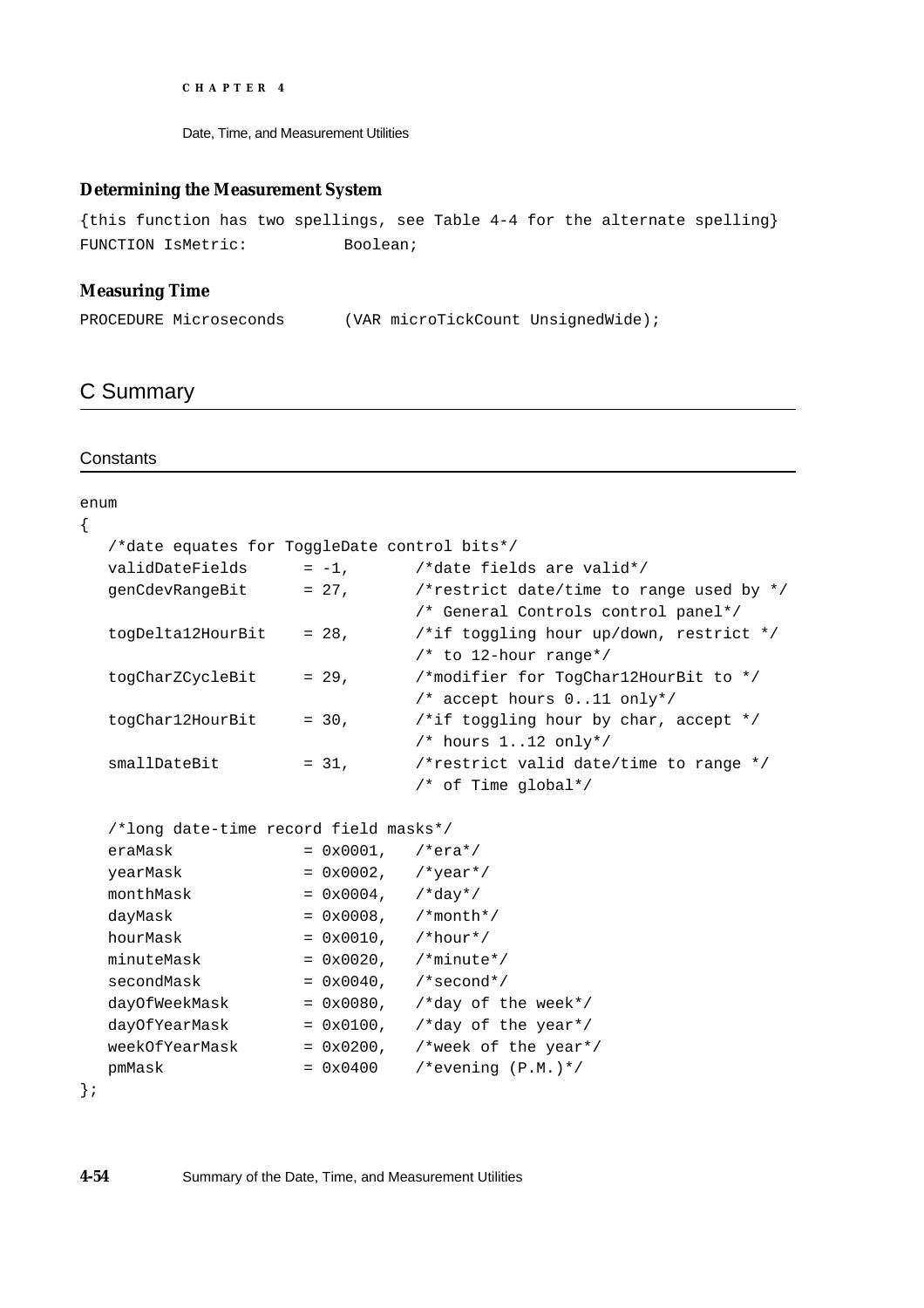```
CHAPTER 4
```
Date, Time, and Measurement Utilities

enum

```
{
  /*default value for togFlags field in the toggle parameter block and */
  /* default value for the flags parameter passed to the Verify function*/
  dateStdMask = 0x007F, /*default value for checking era */
                                  /* through second fields*/
};
```
# Data Types

```
struct DateTimeRec /*date-time record*/
{
  short year; /*year*/
  short month; /*month*/
  short day; \frac{1}{4} /*day of the month*/
  short hour; /*hour*/
  short minute; /*minute*/
  short second; /*second*/
  short dayOfWeek; /*day of the week*/
};
typedef struct DateTimeRec DateTimeRec;
enum /*long date field enumeration*/
{
  eraField, yearField, monthField, dayField, hourField, minuteField,
  secondField,dayOfWeekField, dayOfYearField, weekOfYearField, pmField,
  res1Field, res2Field, res3Field
};
typedef unsigned char LongDateField;
typedef comp LongDateTime; /*date and time in 64-bit SANE comp format*/
union LongDateCvt /*long date-time conversion record*/
{
  comp c; /*copy field into a LongDateTime variable*/
  struct
  {
     long lHigh; /*high-order 32 bits*/
     long lLow; /*low-order 32 bits*/
  } hl;
};
typedef union LongDateCvt LongDateCvt;
```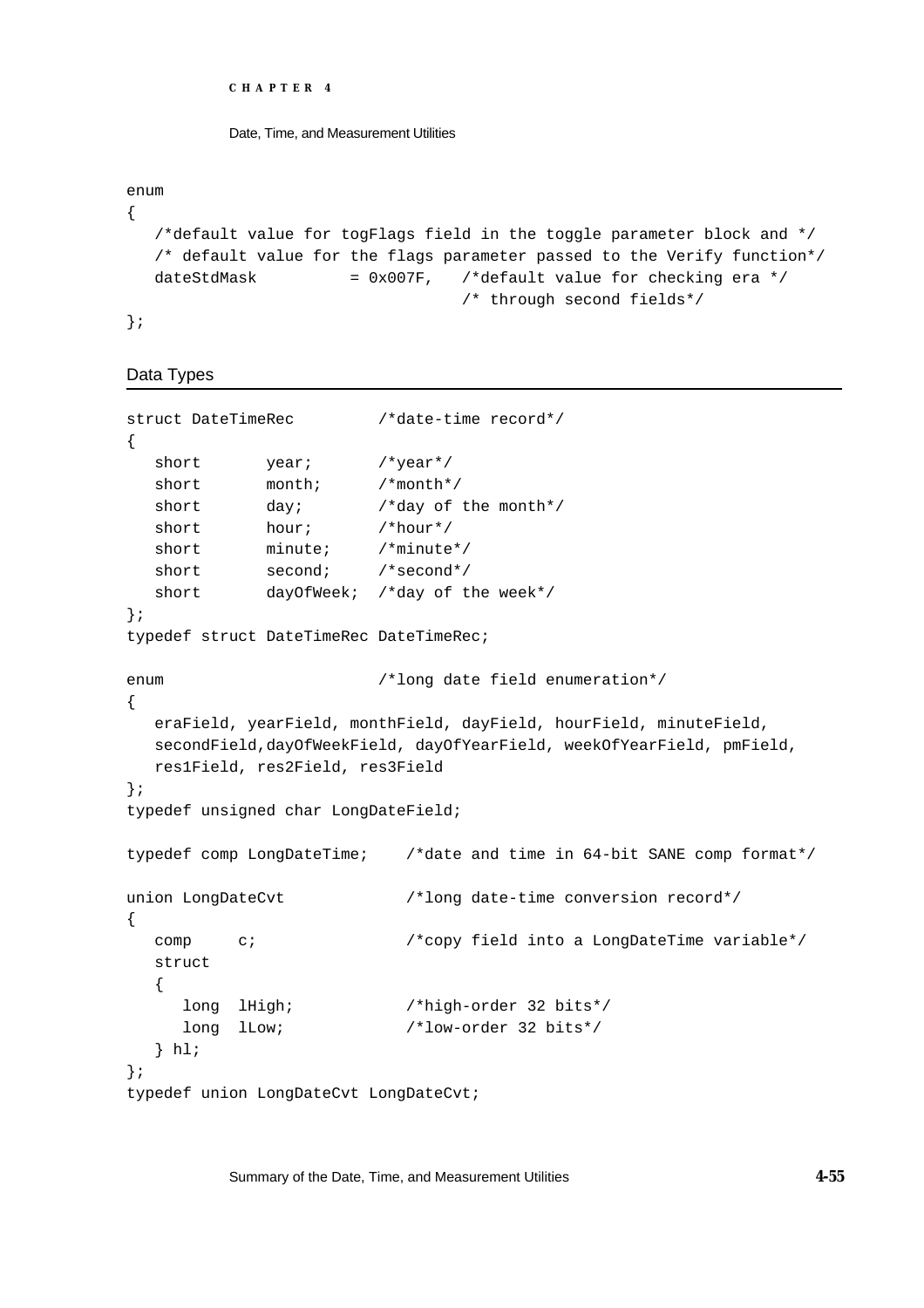```
CHAPTER 4
```

```
Date, Time, and Measurement Utilities
```

```
union LongDateRec /*long date-time record*/
{
  struct
  {
     short era; /*era*/short year; /*year*/short month; /* month*/
     short day; \frac{d}{dx} /*day of the month*/
     short hour; /*hour*/
     short minute; /*minute*/
     short second; /*second*/short dayOfWeek; /*day of the week*/
     short dayOfYear; /*day of the year*/
     short weekOfYear; /*week of the year*/
     short pm; \overline{\qquad} /*half of day--0 for morning, 1 for evening*/
     short res1; /*reserved*/
     short res2; /*reserved*/
     short res3; /*reserved*/
  } ld;
  short list[14]; \overline{\qquad} /*index by LongDateField*/
  struct
  {
     short eraAlt; /*era*/
     DateTimeRec oldDate; /*date-time record*/
  } od;
};
typedef union LongDateRec LongDateRec;
struct TogglePB /*toggle parameter block*/
{
  long togFlags; /*flags*/
  ResType amChars; /* from 'itl0' resource, but made uppercase*/
  ResType pmChars; \overline{\hspace{1cm}} /*from 'itl0' resource, but made uppercase*/
  long reserved[4]; /*reserved*/
};
typedef struct TogglePB TogglePB;
typedef short ToggleResults; /*ToggleDate function return type*/
typedef char DateDelta; /*ToggleDate function delta field type*/
struct MachineLocation /*geographic location record*/
{
  Fract latitude; /*latitude*/
```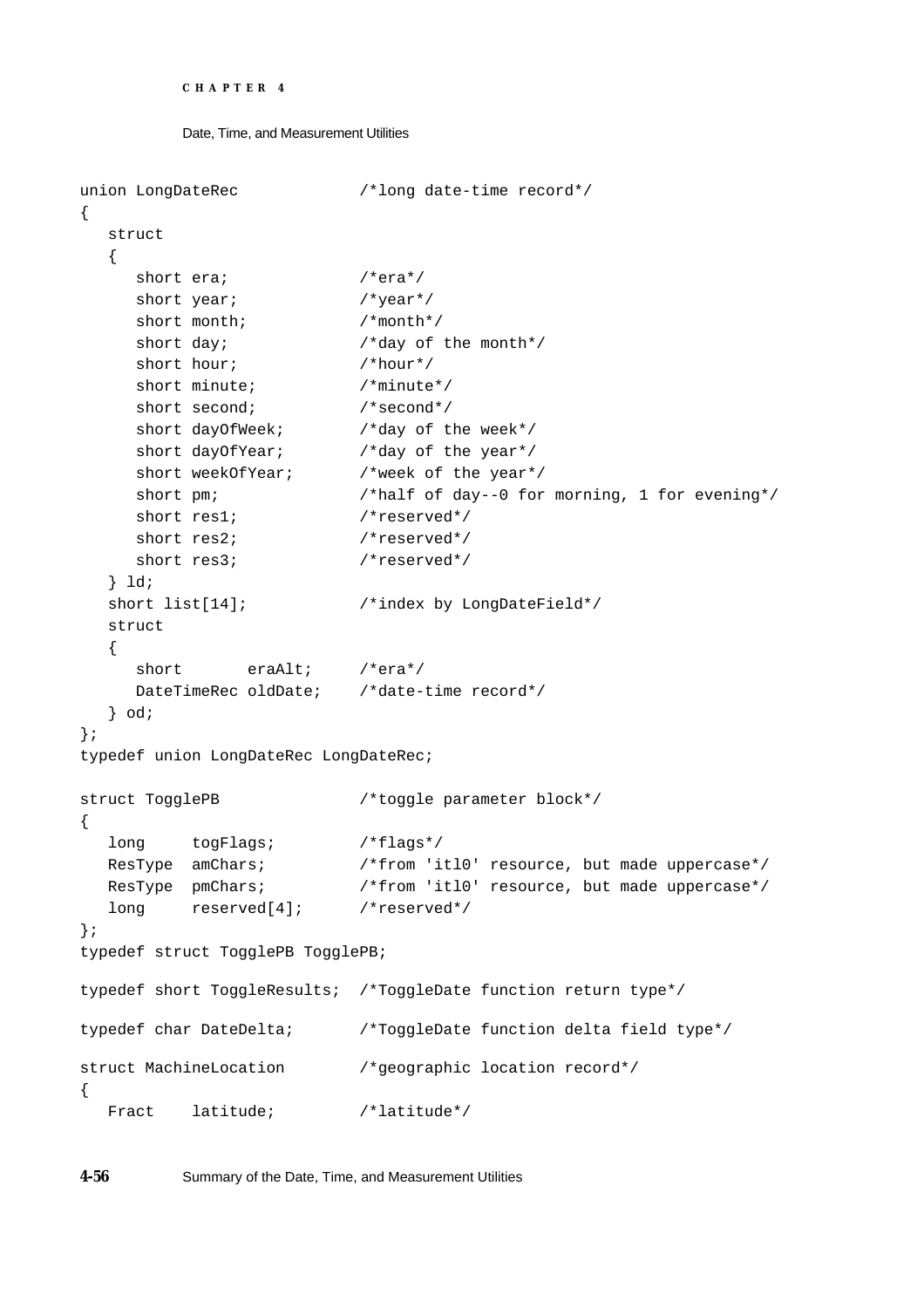```
CHAPTER 4
```

```
Date, Time, and Measurement Utilities
```

```
Fract longitude; /*longitude*/
  union
  {
     char dlsDelta; /*daylight saving time*/
     long gmtDelta; /*Greenwich mean time*/
  } gmtFlags;
};
typedef struct MachineLocation MachineLocation;
struct UnsignedWide /*Microseconds procedure return type*/
{
  unsigned long hi; /*high-order 32 bits*/
  unsigned long lo; /*high-order 32 bits*/
};
typedef struct UnsignedWide UnsignedWide;
```
# Routines

# **Getting the Current Date and Time**

|  | pascal OSErr ReadDateTime | $(unsigned long * time);$ |  |
|--|---------------------------|---------------------------|--|
|  | pascal void GetDateTime   | $(unsigned long *secs):$  |  |
|  | pascal void GetTime       | $(DaterimeRec * d)$ ;     |  |

# **Setting the Current Date and Time**

```
pascal OSErr SetDateTime (unsigned long time);
pascal void SetTime (const DateTimeRec *d);
```
# **Converting Between Date-Time Formats**

| {each procedure has two spellings, see Table $4-4$ for the alternate spelling} |  |  |                                       |  |  |  |                                              |  |
|--------------------------------------------------------------------------------|--|--|---------------------------------------|--|--|--|----------------------------------------------|--|
| pascal void SecondsToDate                                                      |  |  | (unsigned long secs, DateTimeRec *d); |  |  |  |                                              |  |
| pascal void DateToSeconds                                                      |  |  |                                       |  |  |  | (const DateTimeRec *d, unsigned long *secs); |  |

# **Converting Between Long Date-Time Formats**

```
{each procedure has two spellings, see Table 4-4 for the alternate spelling}
pascal void LongSecondsToDate
                            (LongDateTime *lSecs, LongDateRec *lDate);
pascal void LongDateToSeconds
                            (const LongDateRec *lDate, LongDateTime *lSecs);
```
Summary of the Date, Time, and Measurement Utilities **4-57**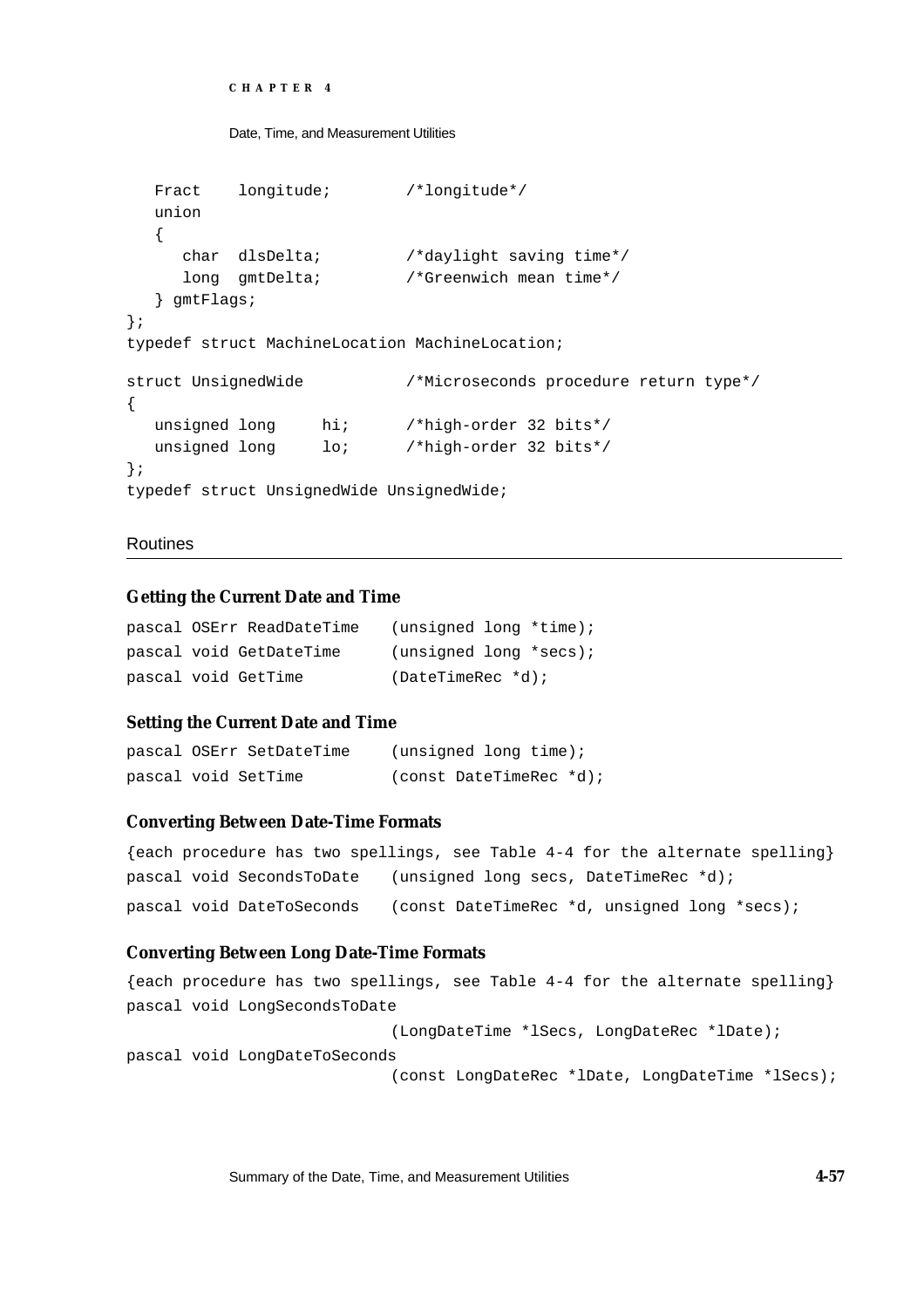Date, Time, and Measurement Utilities

### **Modifying and Verifying Long Date-Time Records**

```
pascal ToggleResults ToggleDate
                            (LongDateTime *lSecs, LongDateField field,
                             DateDelta delta, short ch,
                             const TogglePB *params);
pascal short ValidDate (const LongDateRec vDate, long flags,
                               LongDateTime *newSecs);
```
## **Reading and Writing Location Data**

|  | pascal void ReadLocation  | $(MachineLocation *loc);$ |  |
|--|---------------------------|---------------------------|--|
|  | pascal void WriteLocation | $(MachineLocation *loc);$ |  |

### **Determining the Measurement System**

```
{this functiosn has two spellings, see Table 4-4 for the alternate spelling}
pascal Boolean IsMetric (void);
```
### **Measuring Time**

pascal void Microseconds (UnsignedWide \*microTickCount);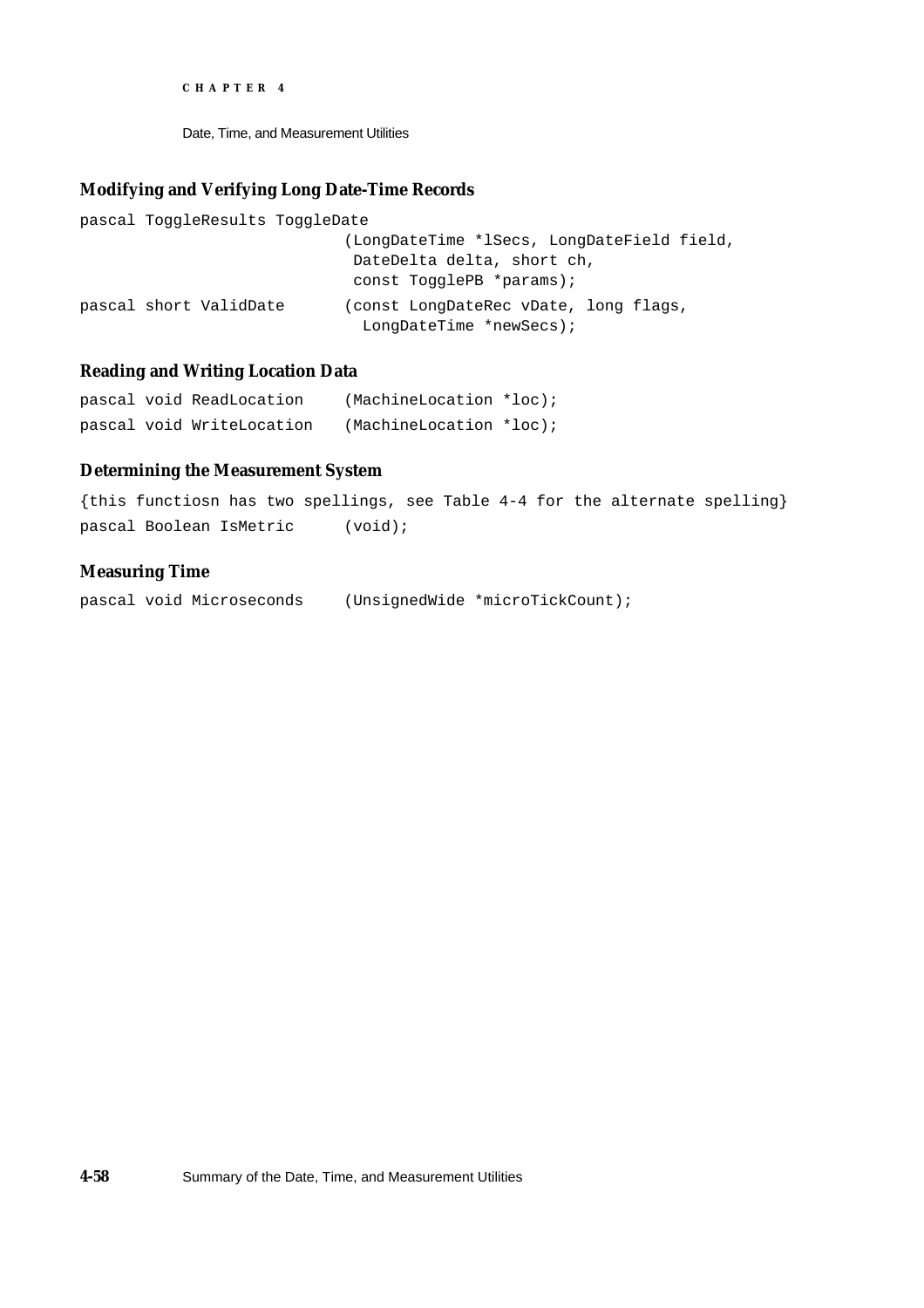Date, Time, and Measurement Utilities

# Assembly-Language Summary

# Data Structures

# **Date-Time Record**

| $\bf{0}$         | dtYear      | word | year             |
|------------------|-------------|------|------------------|
| $\boldsymbol{2}$ | dtMonth     | word | month            |
| $\overline{4}$   | dtDay       | word | day of the month |
| 6                | dtHour      | word | hour             |
| 8                | dtMinute    | word | minute           |
| 10               | dtSecond    | word | second           |
| 12               | dtDayOfWeek | word | day of the week  |

# **Long Date Field Enumeration**

| $\bf{0}$ | eraField        | byte | era              |
|----------|-----------------|------|------------------|
| 1        | yearField       | byte | year             |
| 2        | monthField      | byte | month            |
| 3        | dayField        | byte | day of the month |
| 4        | hourField       | byte | hour             |
| 5        | minuteField     | byte | minute           |
| 6        | secondField     | byte | second           |
| 7        | dayOfWeekField  | byte | day of the week  |
| 8        | dayOfYearField  | byte | day of the year  |
| 9        | weekOfYearField | byte | week of the year |
| 10       | pmField         | byte | pm               |
| 11       | res1Field       | byte | reserved         |
| 12       | res2Field       | byte | reserved         |
| 13       | res3Field       | byte | reserved         |

# **Long Date-Time Value**

| $\bf{0}$ | highLong | long | high-order 32 bits |
|----------|----------|------|--------------------|
|          | lowLong  | long | low-order 32 bits  |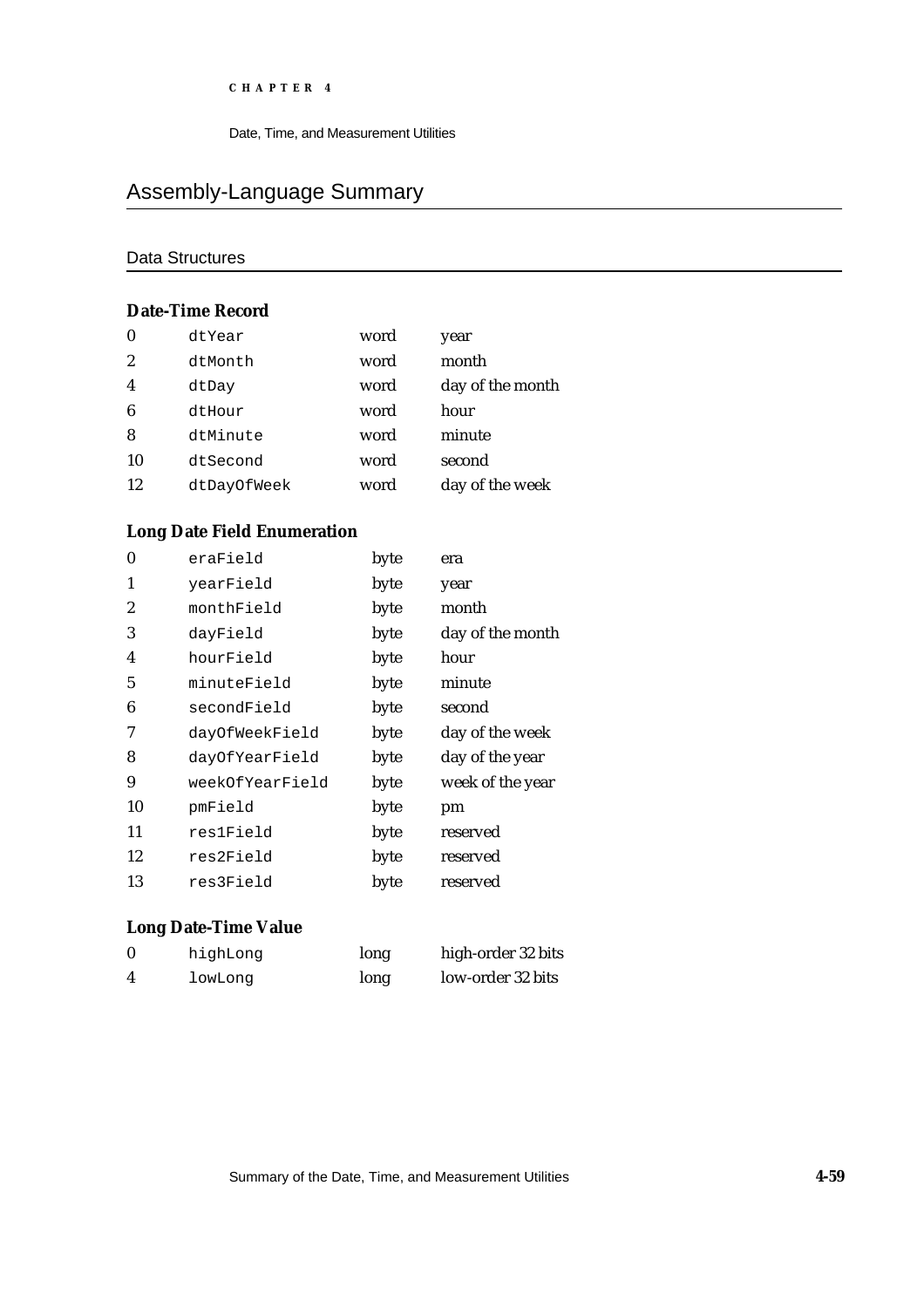Date, Time, and Measurement Utilities

# **Long Date-Time Record**

| $\bf{0}$         | era        | word    | era                             |
|------------------|------------|---------|---------------------------------|
| $\boldsymbol{2}$ | year       | word    | year                            |
| 4                | month      | word    | month                           |
| 6                | day        | word    | day of the month                |
| 8                | hour       | word    | hour                            |
| 10               | minute     | word    | minute                          |
| 12               | second     | word    | second                          |
| 14               | dayOfWeek  | word    | day of the week                 |
| 16               | dayOfYear  | word    | day of the year                 |
| 18               | weekOfYear | word    | week of the year                |
| 20               | pm         | word    | half of day, morning or evening |
| 22               | ldReserved | 6 bytes | reserved                        |

# **Geographic Location Record**

| $\mathbf{0}$ | latitude  | long    | latitude              |
|--------------|-----------|---------|-----------------------|
| 4            | longitude | long    | longitude             |
| 8            | dlsDelta  | byte    | daylight savings time |
| 9            | qmtDelta  | 3 bytes | Greenwich mean time   |

# **Toggle Parameter Block**

| togFlags | long | <b>flags</b>                       |
|----------|------|------------------------------------|
| amChars  | word | ResType from 'itl0' made uppercase |
| pmChars  | word | ResType from 'itl0' made uppercase |
| reserved | word | reserved                           |
|          |      |                                    |

# **Unsigned Wide Record**

| hi | long | high-order 32 bits |
|----|------|--------------------|
|    | long | low-order 32 bits  |

# Global Variables

Time The number of seconds since midnight, January 1, 1904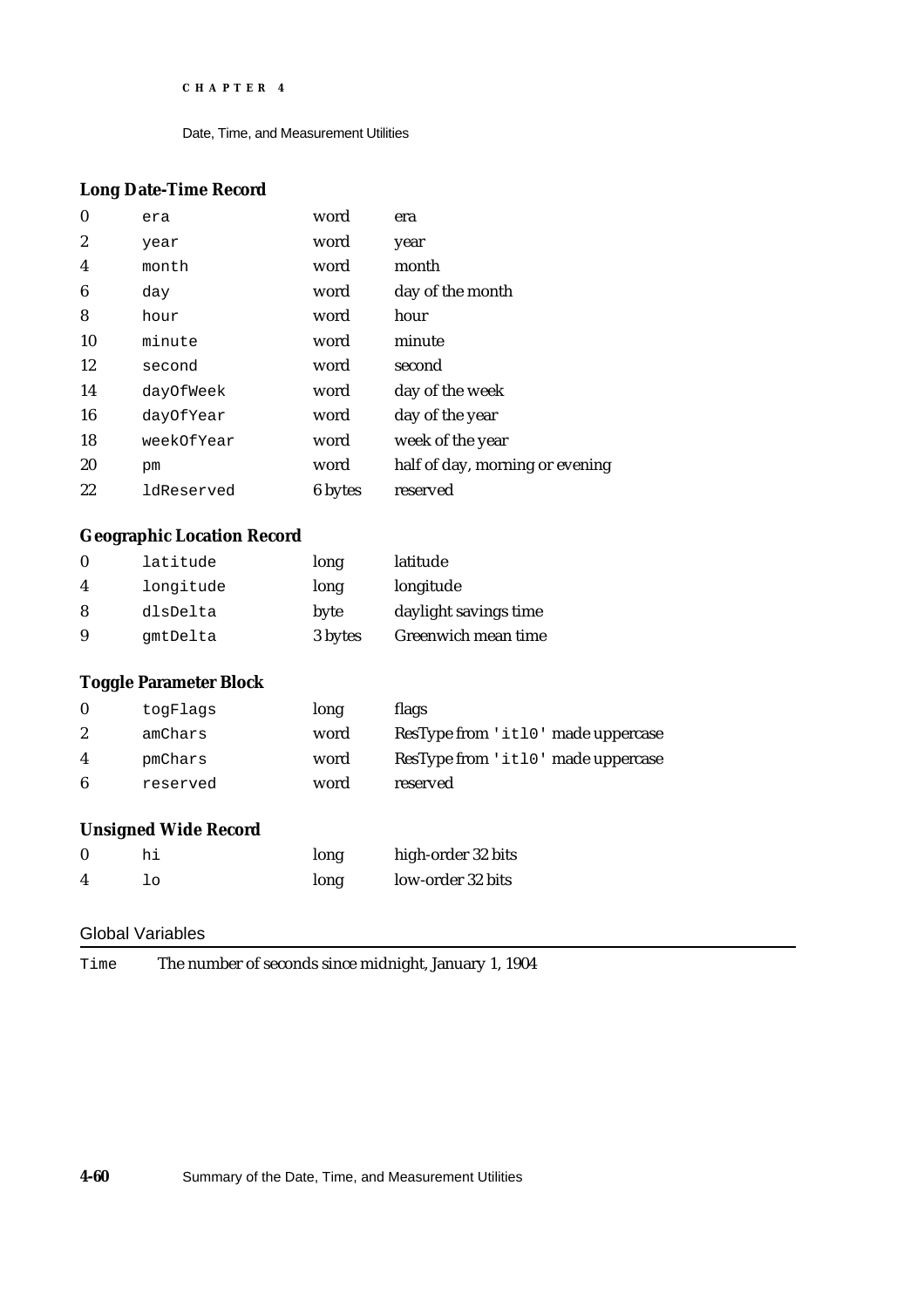Date, Time, and Measurement Utilities

# Result Codes

| toggleErr5       | 9        | <b>Reserved</b>                       |
|------------------|----------|---------------------------------------|
| toggleErr4       | 8        | <b>Reserved</b>                       |
| toggleErr3       |          | <b>Reserved</b>                       |
| toggleOutOfRange |          | Out of range (synonym for toggleErr3) |
| toggleBadNum     | 6        | Tried to use character as number      |
| toggleUnknown    | 5        | Unknown error                         |
| toggleBadChar    | 4        | Invalid character                     |
| toggleBadDelta   | 3        | Invalid delta value                   |
| toggleBadField   | 2        | Invalid field number                  |
| toggleOK         |          | No error                              |
| toggleUndefined  | 0        | Undefined error                       |
| noErr            | $\bf{0}$ | No error                              |
| clkRdErr         | -85      | Unable to read clock                  |
| clkWrErr         | -86      | Time written did not verify           |
|                  |          |                                       |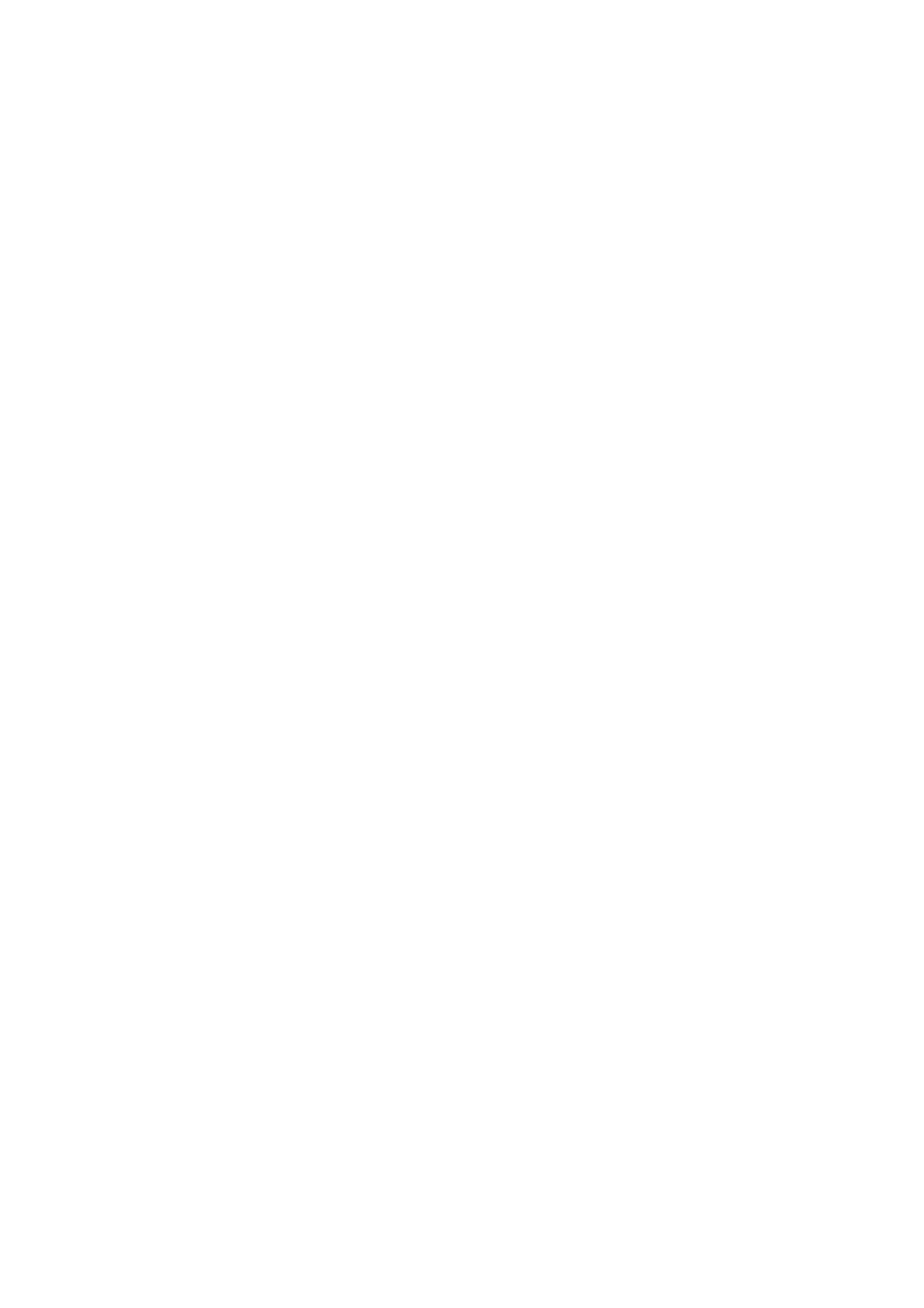# **Contents**

About Control Panel Extensions 5-3 Writing a Control Panel Extension 5-6 Creating a Component Resource for a Control Panel Extension 5-6 Dispatching to Control Panel Extension-Defined Routines 5-9 Installing and Removing Panel Items 5-13 Handling Panel Items 5-16 Handling Events in a Panel 5-17 Handling Title Requests 5-19 Managing Control Panel Settings 5-19 Control Panel Extensions Reference 5-20 Control Panel Extension-Defined Routines 5-20 Managing Panel Components 5-20 Handling Panel Events 5-25 Managing Panel Settings 5-28 Summary of Control Panel Extensions 5-31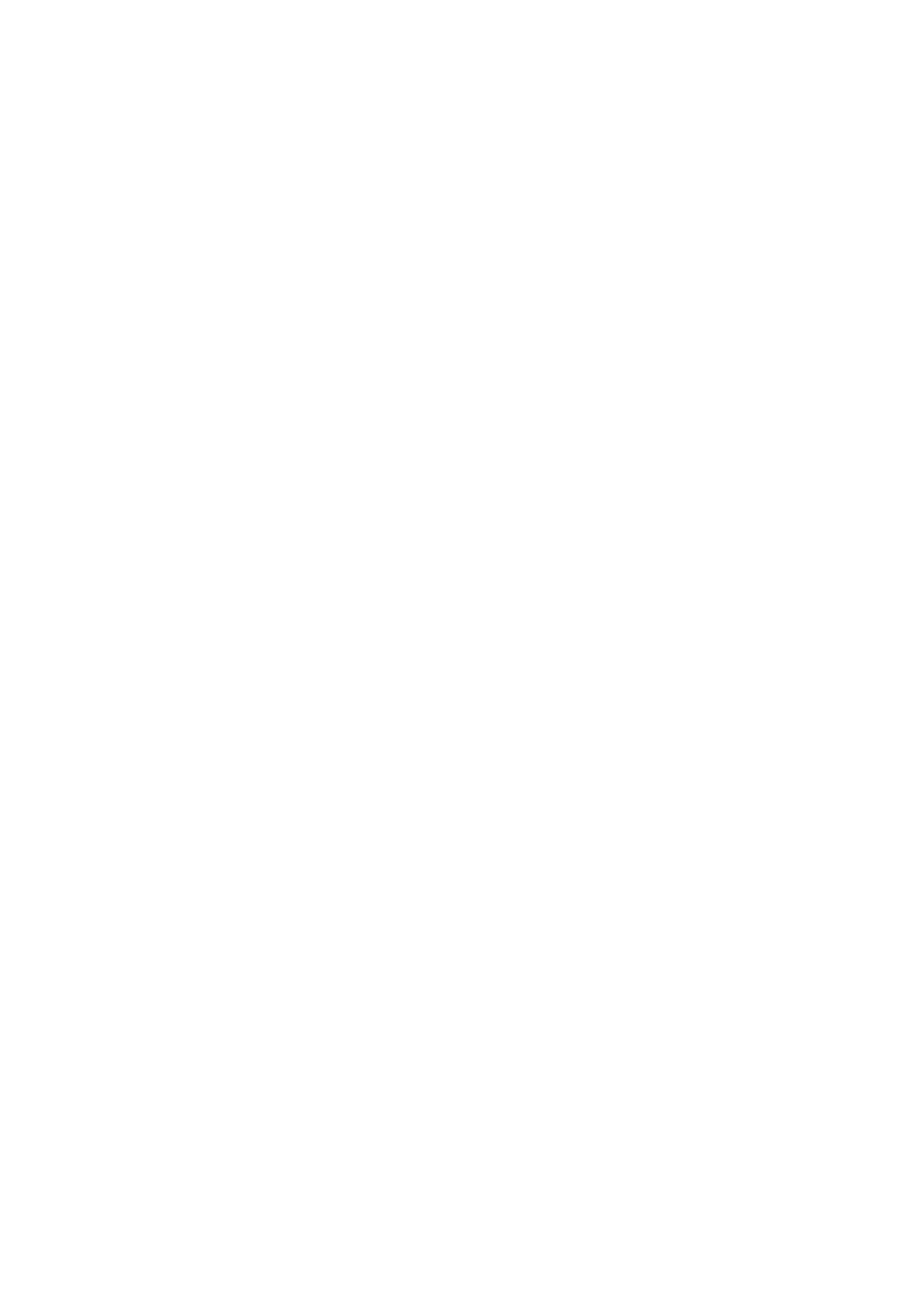#### Control Panel Extensions

This chapter describes how you can create a control panel extension to add a panel to an existing control panel. Some of the control panels provided with the Macintosh system software allow you to install additional panels to control settings for your own devices. You can also install additional panels to allow the user to manipulate other system-wide settings or configuration data not directly associated with any hardware.

You need to read this chapter if you are developing hardware or software that provides system-wide services and that has one or more settings that a user might want to alter. However, you need to read this chapter only if some existing control panel is extensible in the way described in the next section, "About Control Panel Extensions." Currently, only certain versions of the Sound control panel and the Video control panel allow you to add panels by creating control panel extensions. In all other cases, you'll need to create a control panel to handle any necessary user interaction. For a complete description of how to create a control panel, see the chapter "Control Panels" in *Inside Macintosh: More Macintosh Toolbox*. (Also see the chapter "Control Panels" if you are the manufacturer of a video card and need to create an extension to the Monitors control panel.)

To use this chapter, you should already be familiar with creating dialog boxes and handling user actions in them. See the chapters "Dialog Manager" and "Event Manager" in *Inside Macintosh: Macintosh Toolbox Essentials* for more information about these topics. Because control panel extensions are components, you also need to be familiar with the Component Manager, described in *Inside Macintosh: More Macintosh Toolbox*.

#### **Note**

The programming interface to control panel extensions described in this chapter is virtually identical to the programming interface to sequence grabber panel components, described in the chapter "Sequence Grabber Panel Components" in *Inside Macintosh: QuickTime Components.* If you are programming in C, you might find it useful to consult the source code samples, which are in C in that chapter.

# About Control Panel Extensions

A **control panel** manages the settings of a system-wide feature, such as the amount of memory allocated to a disk cache, the speed at which the cursor moves relative to movement of the mouse, the background pattern used on the desktop, or the picture displayed by a screen saver. On the screen, a control panel appears as a modeless dialog box with controls that let users specify basic settings and preferences for the feature. A control panel such as the General Controls or Color control panel usually defines the contents of its display area and manages the settings of its own controls; however, a control panel such as the Sound or Video control panel may use one or more control panel extensions to manage parts of its display area. The rest of this chapter discusses control panels that use control panel extensions and describes how to write a control panel extension. For information on control panels that do not use control panel extensions, see the chapter "Control Panels" in *Inside Macintosh: More Macintosh Toolbox*.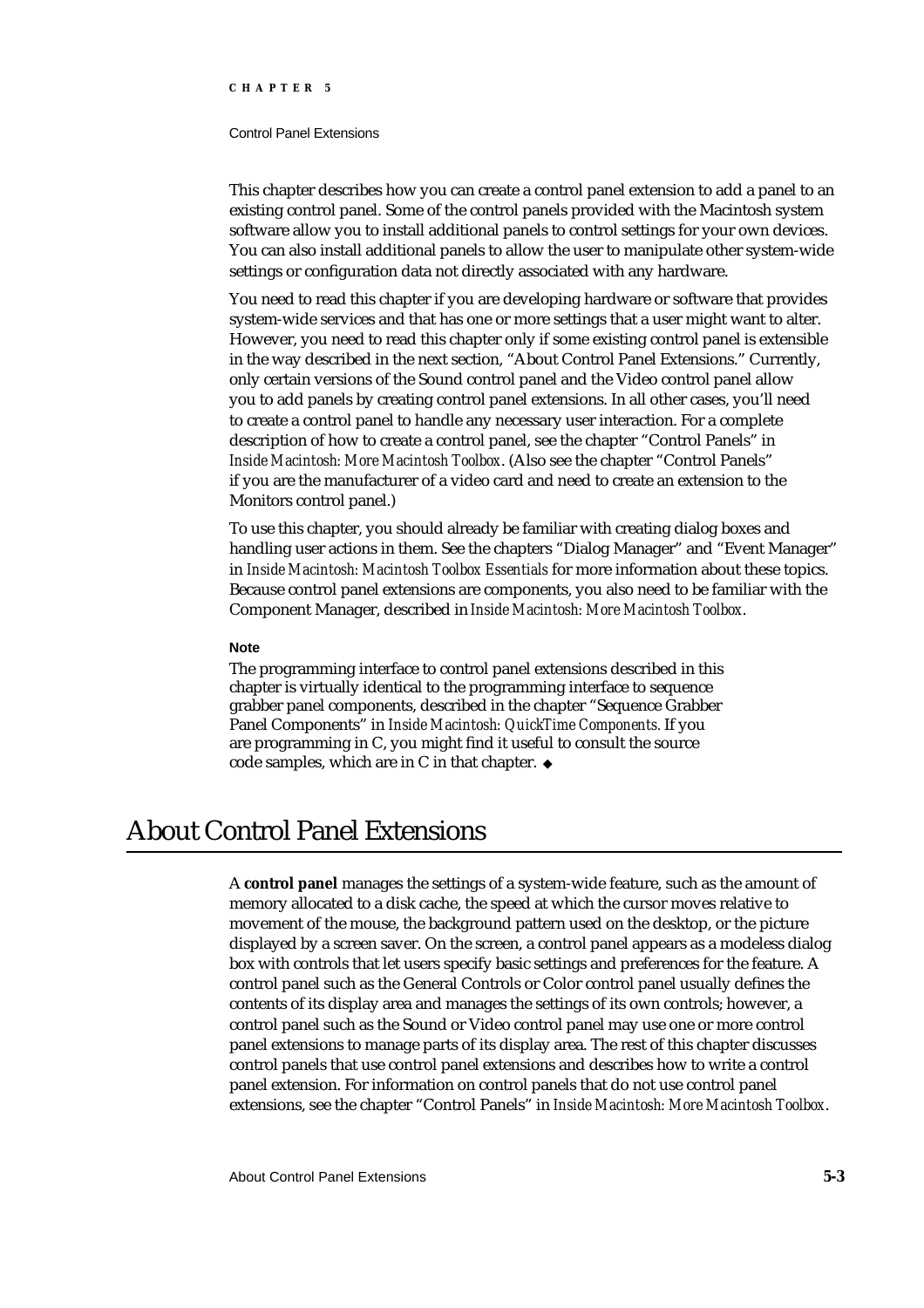#### Control Panel Extensions

**Figure 5-1** A control panel with a panel

A **control panel extension** works in conjunction with and at the request of a control panel to manage a certain part of the control panel's display area. The area managed by a control panel extension is called a **panel**. A panel contains controls and other items related to the features managed by the control panel extension. These items are the same items used in dialog and alert boxes. The control panel extension is responsible for handling events in its panel and for responding to requests from its associated control panel. A control panel that uses control panel extensions typically includes a pop-up menu, from which the user chooses which panel to view. The control panel displays the current panel's items within a dotted-line border extending from its pop-up menu.

Figure 5-1 shows the Sound control panel introduced with version 3.0 of the Sound Manager. The Sound control panel manages the pop-up menu in its display area. When the user chooses a menu item from the pop-up menu, the Sound control panel uses a control panel extension to display the panel corresponding to the user's choice. The control panel extension is responsible for managing the area within its panel.



As shown in Figure 5-1, control panels that use control panel extensions typically include a pop-up menu from which the user can choose one or more items. Each item typically corresponds to a feature managed by a control panel extension. For example, Figure 5-2 shows the menu items in the pop-up menu of the Sound control panel. This pop-up menu can have the items Alert Sounds, Sound In, Sound Out, or Volumes as well as items corresponding to other control panel extensions. Apple supplies the control panel extensions for Alert Sounds, Sound In, Sound Out, and Volumes.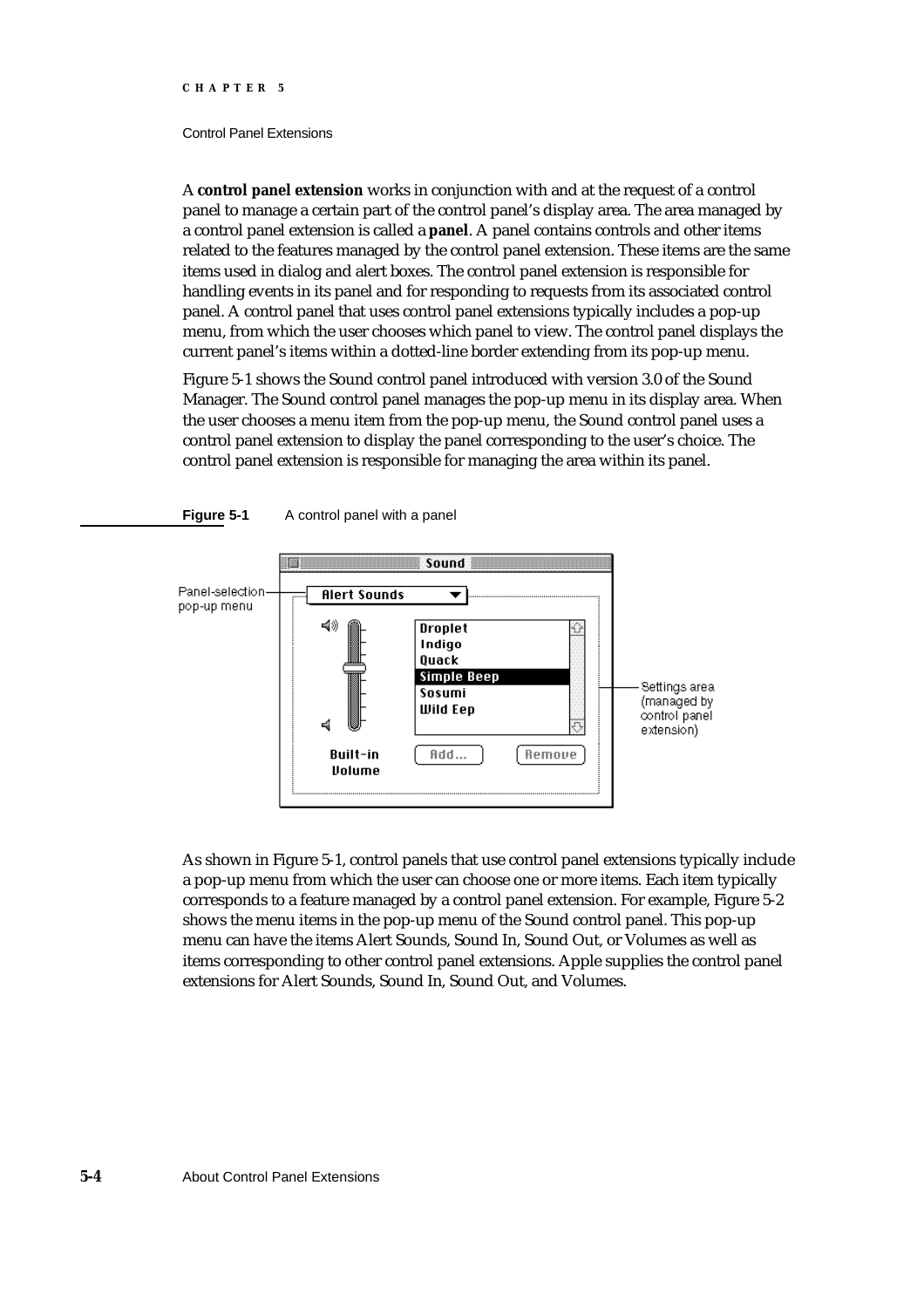

As shown in Figure 5-2, when the user chooses the Alert Sounds pop-up menu item, the Sound control panel calls the Alert Sounds control panel extension to display a panel and manage the items associated with the extension. The Alert Sounds control panel extension is responsible for the items within its panel: the volume slider, the scrollable list of sounds, and the two buttons.

The user interface for a panel consists of the display area defined by the owning control panel and includes the items defined and managed by your panel. Each control panel that supports control panel extensions defines the bounding area in which panels can place items. For example, the panel inserted into the Sound control panel is given a default rectangle size of 185 pixels in height, and 302 pixels in width. All of the items for this panel must be placed at least 13 pixels from the dialog's border.

Control panel extensions are implemented as components. A control panel uses the Component Manager to request services from the appropriate control panel extension as needed. For example, when the user opens a control panel, the Finder sends the control panel an initialization request. In response to this request, the control panel uses the Component Manager to determine which control panel extensions are available and includes the name of each available extension in its pop-up menu.

The control panel then uses the Component Manager to open the control panel extension associated with the current pop-up menu item and set up the panel. (For example, if the Sound control panel determines that its panel area should display information for Alert Sounds panel, the Sound control panel opens the Alert Sounds control panel extension.) As directed, the control panel extension returns information about its controls and other items in its panel area and sets initial values for these items. The control panel continues to use the Component Manager to communicate with the control panel extension, requesting it to respond to user events within the panel area. When the user closes the control panel, the control panel uses the Component Manager to close the current control panel extension before the control panel terminates.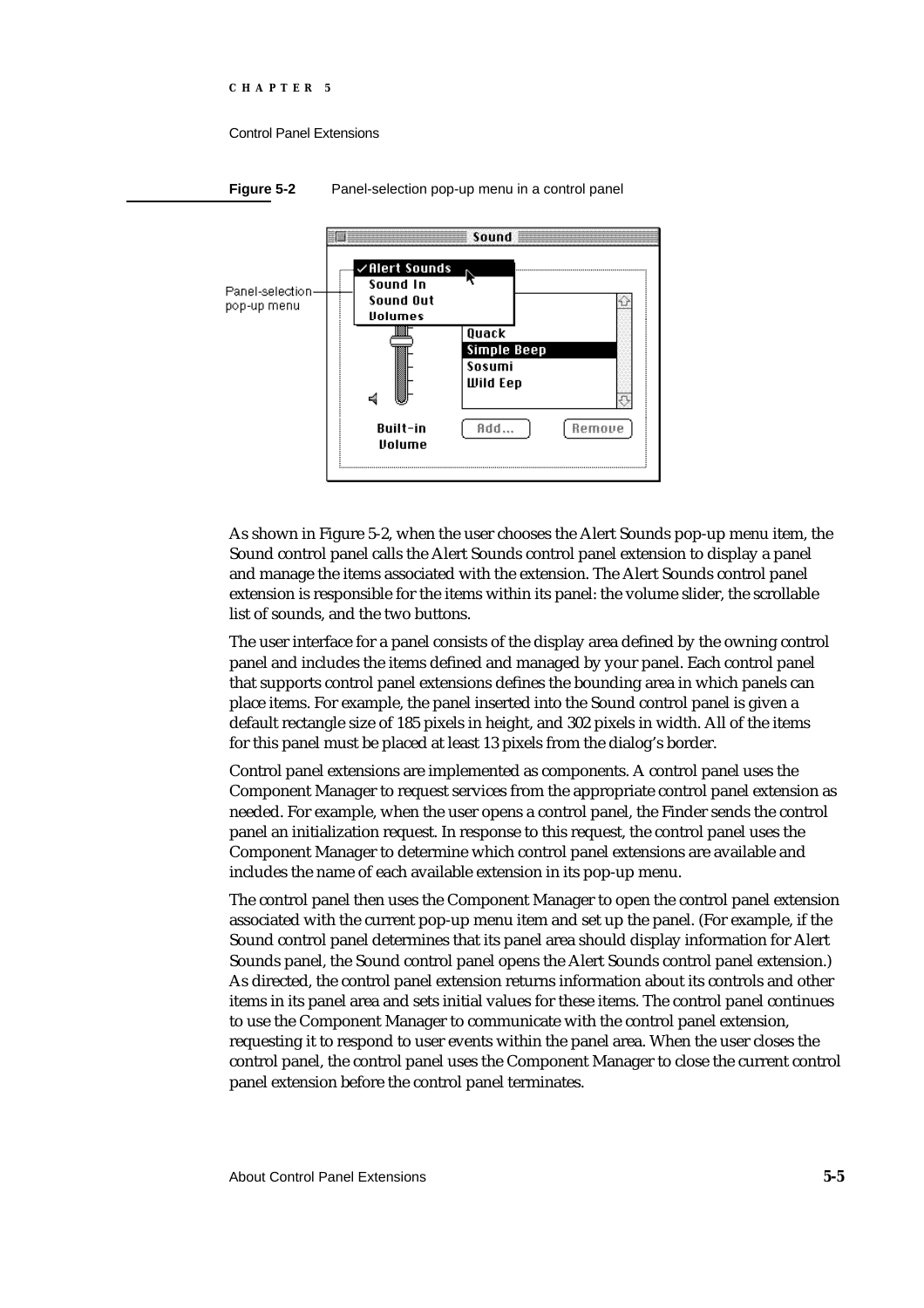Control Panel Extensions

This chapter describes the general structure of a control panel extension. For information on providing a control panel extension for a specific control panel, see the documentation describing that control panel. For example, for information on the Video control panel, see the chapter "Sequence Grabber Panel Components" in *Inside Macintosh: QuickTime Components.*

# Writing a Control Panel Extension

A control panel extension is a component that works with a control panel to manage a panel—a certain part of an existing control panel's display area. Because a control panel extension is a component, it must be able to respond to standard request codes sent by the Component Manager. In addition, a control panel extension must

- $n$  return information about the items in its panel
- handle user actions and other events in its panel
- get and set the values of its items n.

This section describes how to write a control panel extension. You need to read this section if you want to create a new panel for an existing control panel.

# Creating a Component Resource for a Control Panel Extension

A control panel extension is stored as a component resource. It contains a number of resources, including icons, strings, pictures, and the standard component resource (a resource of type 'thng') required of any Component Manager component. In addition, a control panel extension must contain code to handle required request codes passed to it by the Component Manager as well as panel-specific request codes. A control panel extension also usually contains an item list resource ('DITL') that defines the items for the panel.

#### **Note**

For complete details on components and their structure, see the chapter "Component Manager" in *Inside Macintosh: More Macintosh Toolbox*. This section provides specific information about control panel extensions. u

The component resource binds together all the relevant resources contained in a component; its structure is defined by the ComponentResource data type.

TYPE ComponentResource = RECORD

| cd:            | ComponentDescription; |
|----------------|-----------------------|
| component:     | ResourceSpec;         |
| componentName: | ResourceSpec;         |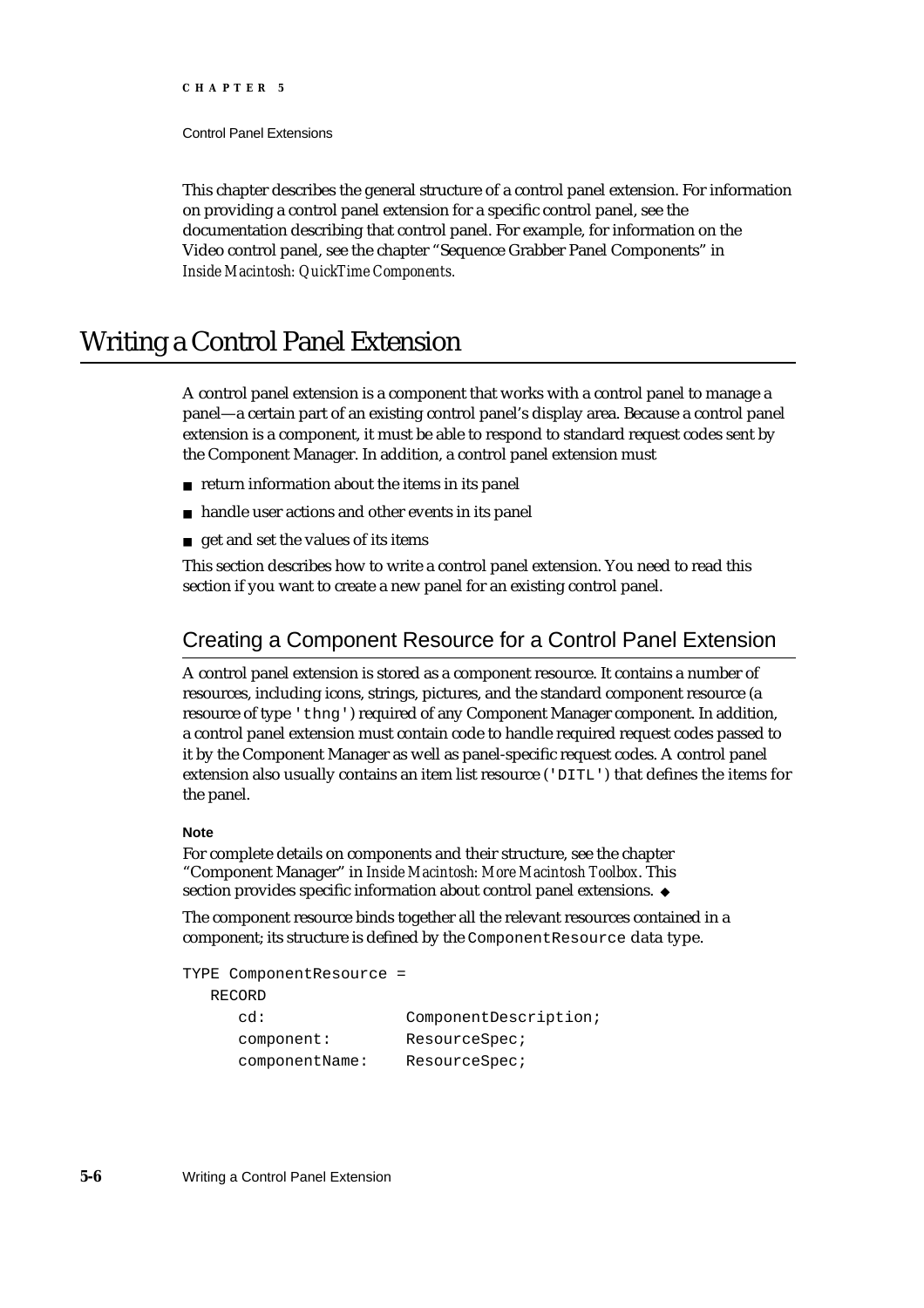Control Panel Extensions

```
componentInfo: ResourceSpec;
  componentIcon: ResourceSpec;
END;
```
The cd field contains a component description record that specifies the component type, subtype, manufacturer, and flags. The component field specifies the resource type and resource ID of the component's executable code. By convention, this resource should be of the same type as the componentType field of the component description record referenced through the cd field. (You can, however, specify some other resource type if you wish.) The resource ID can be any integer greater than or equal to 128. See the next section, "Dispatching to Control Panel Extension-Defined Routines," for further information about this code resource. The ResourceSpec data type has this structure:

```
TYPE ResourceSpec =
  RECORD
     resourceType: ResType;
     resourceID: Integer;
  END;
```
The componentName field of the ResourceSpec data type specifies the resource type and resource ID of the resource that contains the component's name. Usually the name is contained in a resource of type 'STR '. This string should be as short as possible.

The componentInfo field specifies the resource type and resource ID of the resource that contains a description of the component. Usually the description is contained in a resource of type 'STR '. This information is not currently used by control panels, but some development tools may use it.

The componentIcon field specifies the resource type and resource ID of the resource that contains an icon for the component. Usually the icon is contained in a resource of type 'ICON'. This icon is not currently used by control panels, but some development tools may use it.

As previously described, the cd field of the ComponentResource structure is a component description record, which includes additional information about the component. A component description record is defined by the ComponentDescription data structure.

```
TYPE ComponentDescription =
  RECORD
     componentType: LongInt;
     componentSubType: LongInt;
     componentManufacturer: LongInt;
     componentFlags: LongInt;
     componentFlagsMask: LongInt;
  END;
```
Writing a Control Panel Extension **5-7**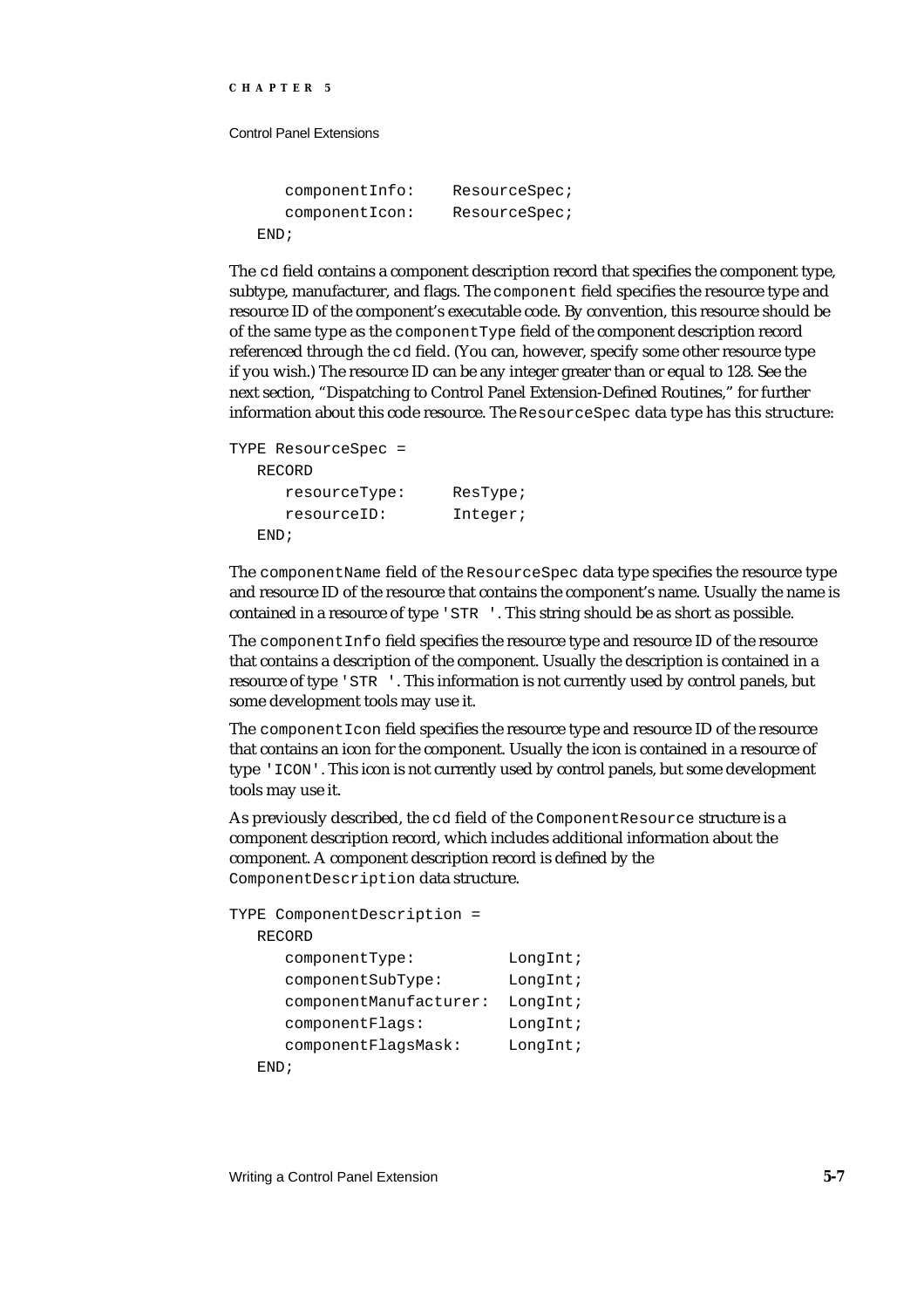For control panel extensions, the componentType field must be set to a value associated with an existing control panel. Currently, you can specify one of two available component types for control panel extensions:

| CONST          |                             |
|----------------|-----------------------------|
| SoundPanelType | $=$ 'sndP'; {sound panel}   |
| VideoPanelType | $= 'vidP'; \{video panel\}$ |

In addition, the componentSubType field must be set to a value that indicates the type of control panel services your panel provides. For example, the Apple-supplied control panel extensions for the Sound control panel have these subtypes:

| kAlertSoundsPanel |  | $=$ 'alrt'; {alert sounds panel}   |
|-------------------|--|------------------------------------|
| kInputsPanel      |  | $= 'mics'$ ; {input devices panel} |
| kOutputsPanel     |  | $=$ 'spek'; {output devices panel} |
| kVolumesSubType   |  | $= 'vols'; {volumes panel}$        |

If you add panels to the Sound control panel, you should assign some other subtype.

#### **Note**

Apple reserves for its own uses all types and subtypes composed solely of lowercase letters.

You can assign any value you like to the componentManufacturer field; typically, you put the signature of your control panel extension in this field.

The componentFlags field of the component description for a control panel extension contains bit flags that encode information about the extension. Currently, you can use this field to specify whether the control panel should open your extension's resource file.

CONST

channelFlagDontOpenResFile =  $2$ ; {do not open resource file}

The channelFlagDontOpenResFile bit indicates to the owning control panel whether or not to open the component's resource file. When bit 2 is cleared (set to 0), the control panel opens the component's resource file for you. In general, this is the most convenient way to gain access to your extension's resources. However, if the component is linked with an application and does not have its own resource file, you might not want the control panel to try to open the resource file. In that case, set this bit to 1.

You should set the component FlagsMask field to 0.

Your control panel extension is contained in a resource file. The creator of the file can be any type you wish, but the type of the file must be 'thng'. If the extension contains a 'BNDL' resource, then the file's bundle bit must be set. Control panel extensions should be located in the Control Panels folder (or Extensions folder if the component needs automatic registration).

Listing 5-1 shows the Rez listing of a component resource that describes a control panel extension.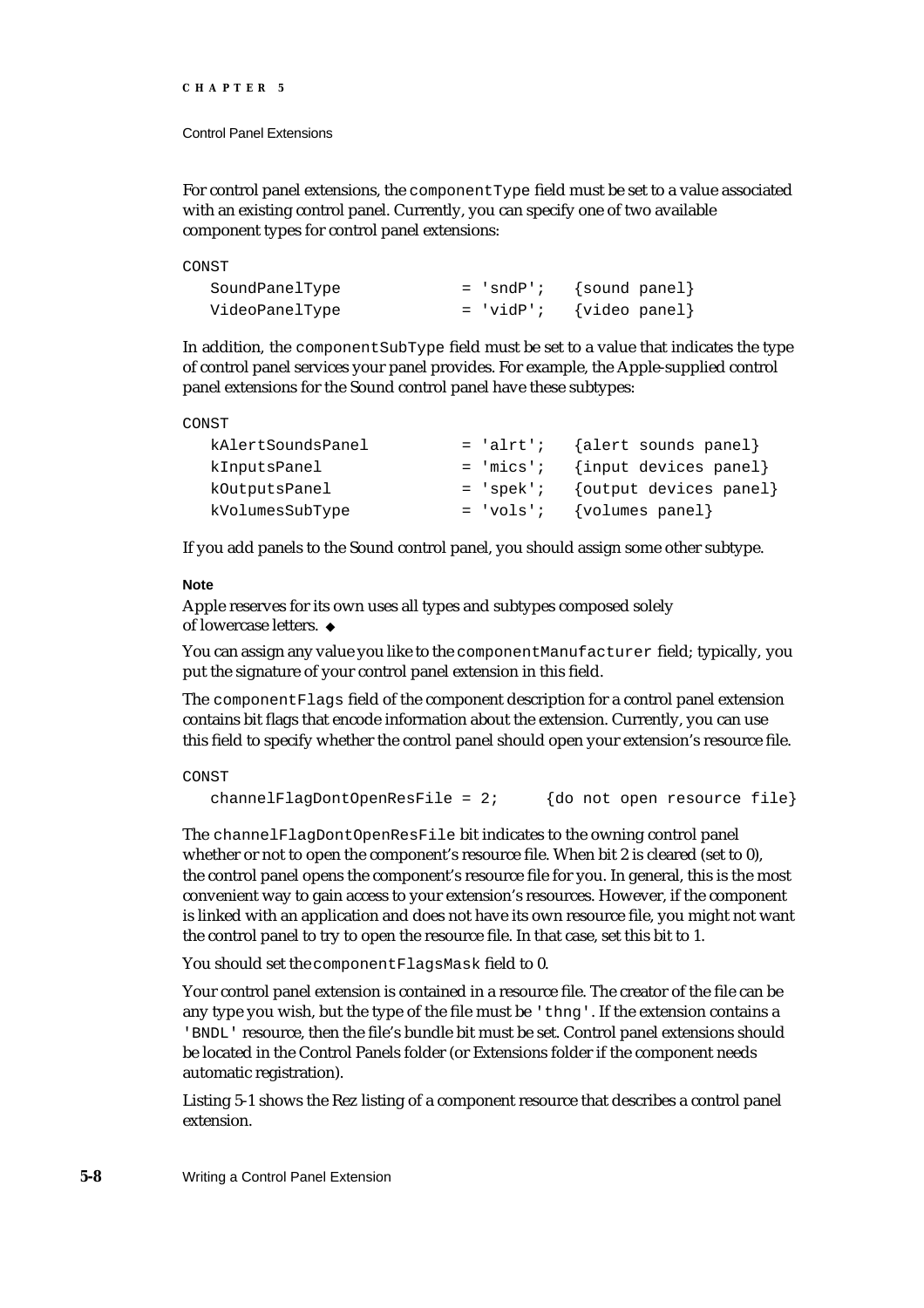```
CHAPTER 5
```
**Listing 5-1** A component resource for a control panel extension

```
resource 'thng' (kExamplePanelID, kExampleName, purgeable) {
  kExamplePanelComponentType, /*component type*/
  kExamplePanelSubType, /*component subtype*/
  kExampleManufacturer, /*component manufacturer*/
  cmpWantsRegisterMessage, /*control flags*/
  0, \sqrt{2} /*control flags mask*/
                              /*code res type, res ID*/
  kExamplePanelCodeType, kExamplePanelCodeID,
  'STR ', kExamplePanelNameID, /*name res type, res ID*/
   'STR ', kExamplePanelInfoID, /*info res type, res ID*/
   'ICON', kExamplePanelIconID /*icon res type, res ID*/
};
```
# Dispatching to Control Panel Extension-Defined Routines

As explained in the previous section, the code stored in the control panel extension component should be contained in a resource whose resource type matches the type stored in the componentType field of the component description record. The Component Manager expects that the entry point in this resource is a function having this format:

```
FUNCTION MyPanelDispatch (VAR params: ComponentParameters;
                           storage: Handle): ComponentResult;
```
Whenever the Component Manager receives a request for your control panel extension, it calls your component's entry point and passes any parameters, along with information about the current connection, in a component parameters record. The Component Manager also passes a handle to the global storage (if any) associated with that instance of your component.

When your component receives a request, it should examine the parameters to determine the nature of the request, perform the appropriate processing, set an error code if necessary, and return an appropriate function result to the Component Manager.

The component parameters record is defined by a data structure of type ComponentParameters. The what field of this record contains a value that specifies the type of request. Your component's entry point should interpret the request code and possibly dispatch to some other subroutine. Your extension must be able to handle the required request codes, defined by these constants:

#### CONST

| kComponentOpenSelect    | $= -1;$ |
|-------------------------|---------|
| kComponentCloseSelect   | $= -2i$ |
| kComponentCanDoSelect   | $= -3i$ |
| kComponentVersionSelect | $= -4;$ |

Writing a Control Panel Extension **5-9**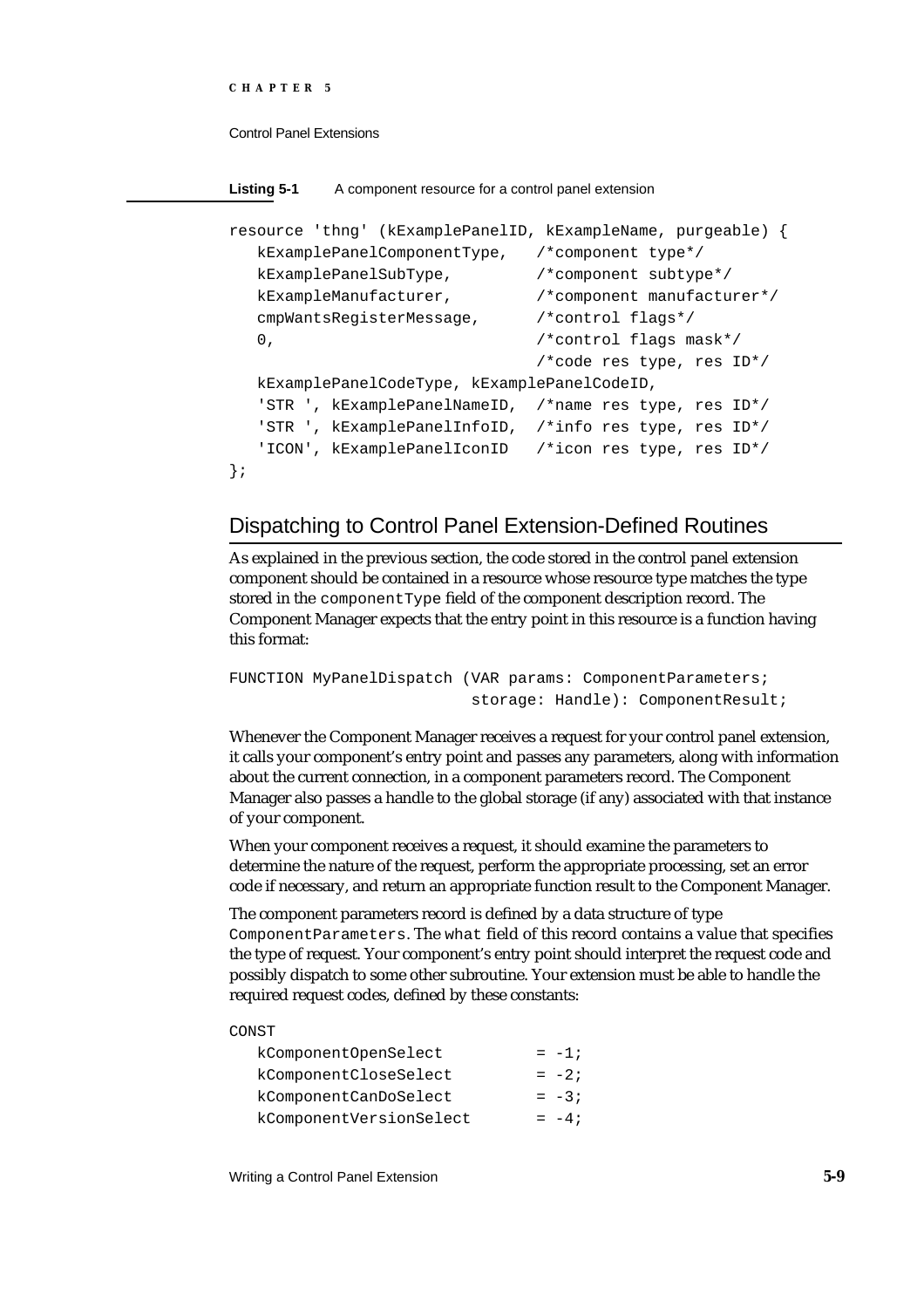#### **Note**

For complete details on required component request codes, see the chapter "Component Manager" in *Inside Macintosh: More Macintosh Toolbox*.

In addition, your extension must be able to respond to panel-specific request codes. Currently, you need to be able to handle these request codes:

#### CONST

| kPanelGetDitlSelect       |        | $= 0$ ; {get panel's item list}        |
|---------------------------|--------|----------------------------------------|
| kPanelGetTitleSelect      | $= 1;$ | {get panel's name}                     |
| kPanelInstallSelect       | $= 2i$ | {restore item settings}                |
| kPanelEventSelect         | $= 3i$ | {handle event in panel}                |
| kPanelItemSelect          |        | = $4$ ; {handle click in a panel item} |
| kPanelRemoveSelect        |        | $= 5;$ {panel is about to be removed}  |
| kPanelValidateInputSelect | $= 6;$ | {validate panel settings}              |
| kPanelGetSettingsSelect   | $= 7i$ | {get panel settings}                   |
| kPanelSetSettingsSelect   | $= 8i$ | {set panel settings}                   |

You should respond to these request codes by performing the requested action. To service the request, your component may need to access additional information provided in the params field of the component parameters record. The params field is an array that contains the parameters specified by the control panel that called your component. You can directly extract the parameters from this array, or you can use the CallComponentFunction or CallComponentFunctionWithStorage function to extract the parameters from this array and pass these parameters to a subroutine of your component.

Listing 5-2 illustrates how to define the entry-point routine for a control panel extension.

**Listing 5-2** Handling Component Manager request codes

```
FUNCTION MyPanelDispatch (VAR params: ComponentParameters; storage: Handle) 
                         : ComponentResult;
CONST
  kPanelVersion = 1;
  kExamplePanelDITLID = 128;
  kDefaultButton = 1;
  kExampleOtherButton = 2;
  kExampleBeepButton = 3;
  kExampleRadioButton1 = 4;
  kExampleRadioButton1 = 5;
TYPE
  PanelGlobalsRec = {global storage for this component instance}
     RECORD
        itemOffset: Integer;
```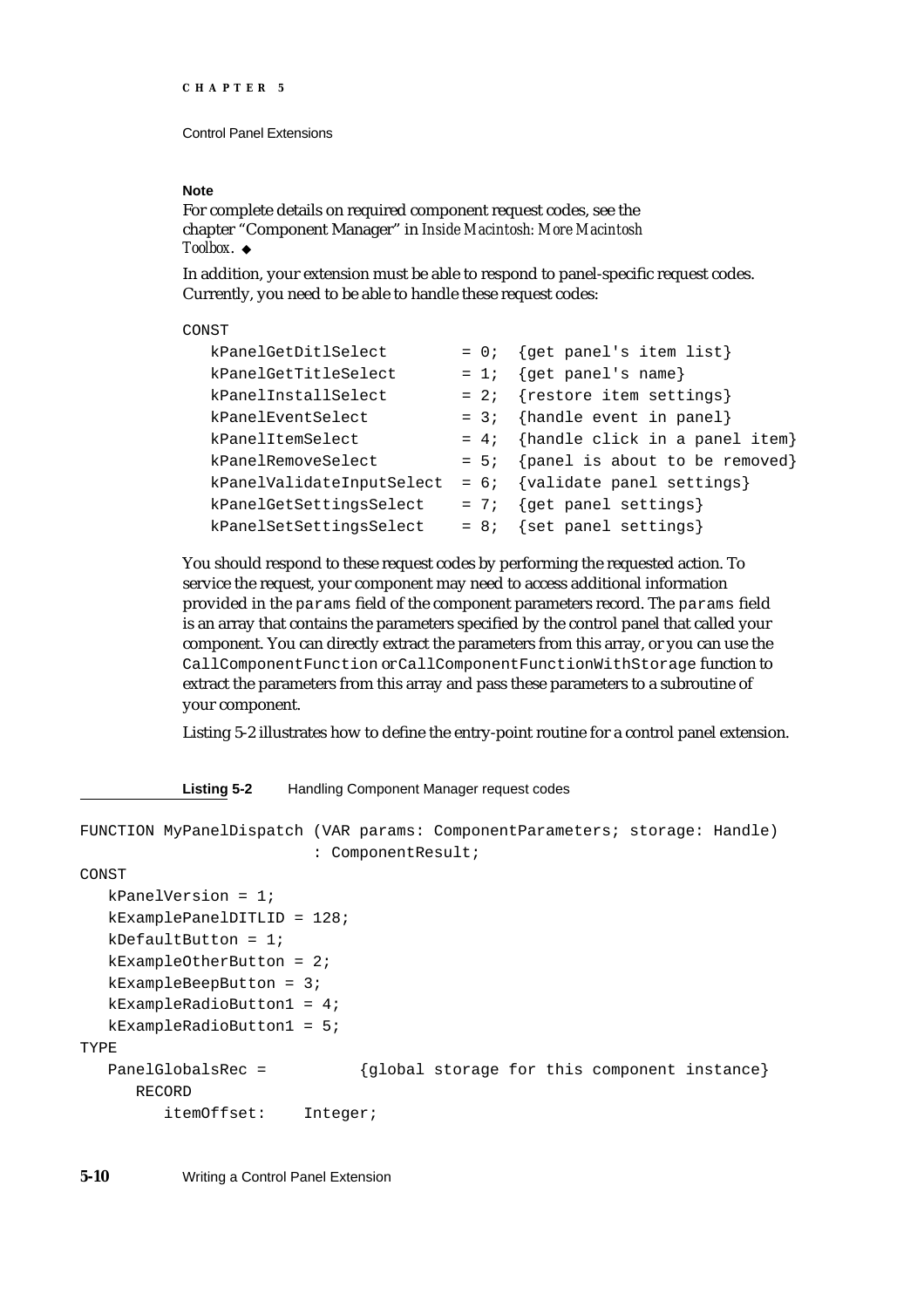```
CHAPTER 5
```

```
mySelf: ComponentInstance;
     END;
   PanelGlobalsPtr = ^PanelGlobalsRec;
   PanelGlobalsHandle = ^PanelGlobalsPtr;
VAR
  myGlobals: PanelGlobalsHandle;
   selector: Integer;
BEGIN
   CASE params.what OF
     kComponentOpenSelect: {component is opening}
        BEGIN
           myGlobals := 
              PanelGlobalsHandle(NewHandleClear(SizeOf(PanelGlobalsRec)));
           IF myGlobals <> NIL THEN
           BEGIN
              myGlobals^^.mySelf := ComponentInstance(params.params[0]);
              SetComponentInstanceStorage(myGlobals^^.mySelf,
                                        Handle(myGlobals));
              MyPanelDispatch := noErr;
           END
           ELSE
              MyPanelDispatch := MemError;
        END;
     kComponentCloseSelect: {component is closing; clean up}
        BEGIN
           IF storage <> NIL THEN
              DisposeHandle(storage);
           MyPanelDispatch := noErr;
        END;
     kComponentCanDoSelect: {indicate whether component }
                                           { supports this request code}
        BEGIN
           selector := Integer((Ptr(params.params)^));
           IF (((kComponentVersionSelect <= selector) 
                 AND (selector <= kComponentOpenSelect))
              OR ((kPanelGetDitlSelect <= selector) 
                 AND (selector <= kPanelSetSettingsSelect))) THEN
              MyPanelDispatch := 1 \{valid request\}ELSE
              MyPanelDispatch := 0; {invalid request}
        END;
```
Writing a Control Panel Extension **5-11**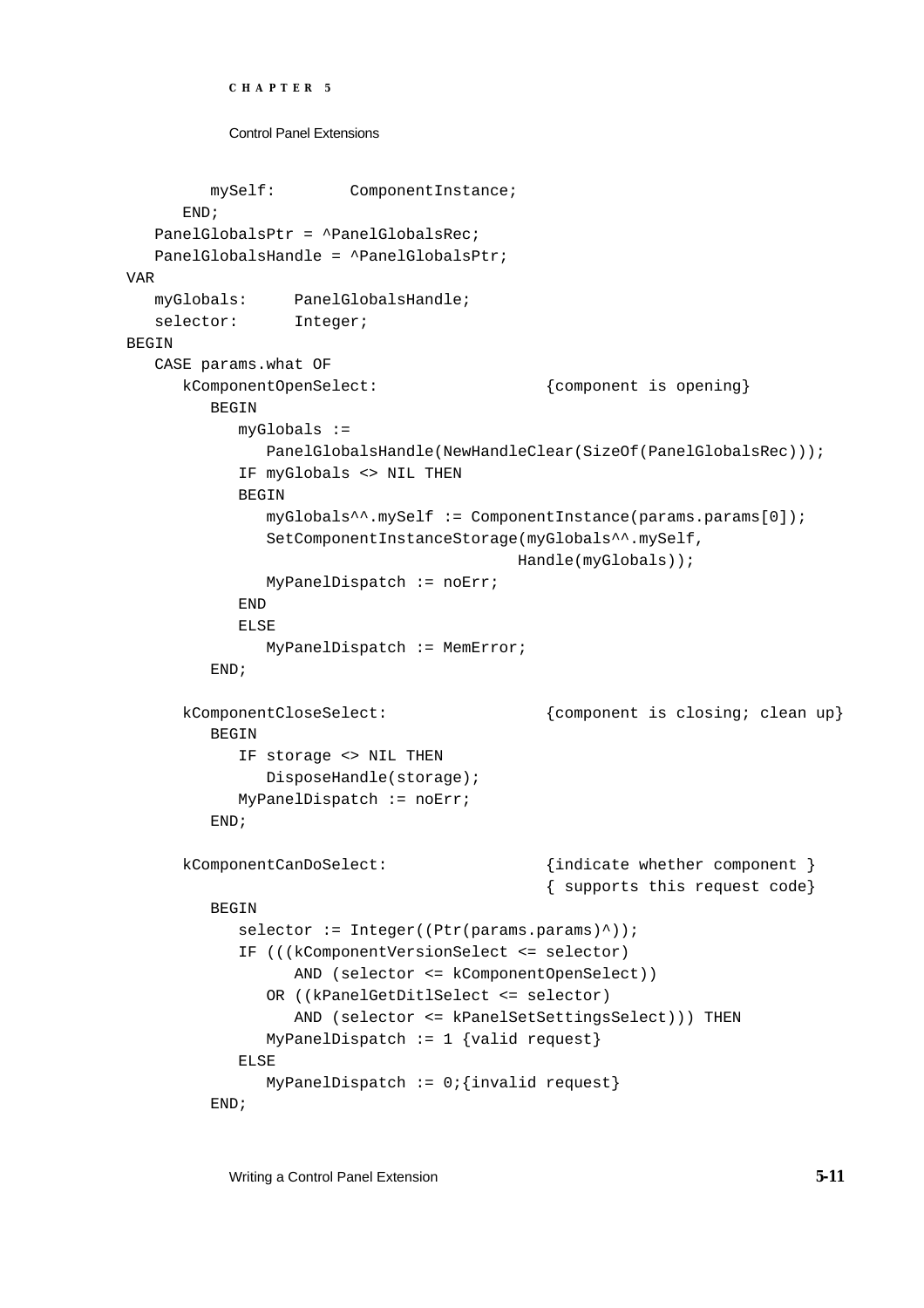```
CHAPTER 5
```

```
kComponentVersionSelect:{return version number}
   MyPanelDispatch := kPanelVersion;
kPanelGetDitlSelect: {get panel's item list}
   MyPanelDispatch := CallComponentFunctionWithStorage
                        (storage, params, 
                          ComponentFunction(@MyPanelGetDITL));
kPanelInstallSelect: {restore items' settings if necessary}
   MyPanelDispatch := CallComponentFunctionWithStorage
                        (storage, params, 
                          ComponentFunction(@MyPanelInstall));
kPanelEventSelect: {handle event in panel}
   MyPanelDispatch := CallComponentFunctionWithStorage
                        (storage, params, 
                          ComponentFunction(@MyPanelEvent));
kPanelItemSelect: {handle hit in one of panel's items}
   MyPanelDispatch := CallComponentFunctionWithStorage
                        (storage, params, 
                          ComponentFunction(@MyPanelItem));
kPanelRemoveSelect: {panel is about to be removed, respond as needed}
   MyPanelDispatch := CallComponentFunctionWithStorage
                        (storage, params, 
                          ComponentFunction(@MyPanelRemove));
kPanelValidateInputSelect:{validate panel settings}
   MyPanelDispatch := 
               CallComponentFunctionWithStoMyPanelValidateInputrage
                           (storage, params, 
                             ComponentFunction(@MyPanelValidateInput));
kPanelGetTitleSelect: {get panel's name}
   MyPanelDispatch := CallComponentFunctionWithStorage
                        (storage, params, 
                          ComponentFunction(@MyPanelGetTitle));
kPanelGetSettingsSelect: {get panel settings}
   MyPanelDispatch := CallComponentFunctionWithStorage
                        (storage, params, 
                        ComponentFunction(@MyPanelGetSettings));
```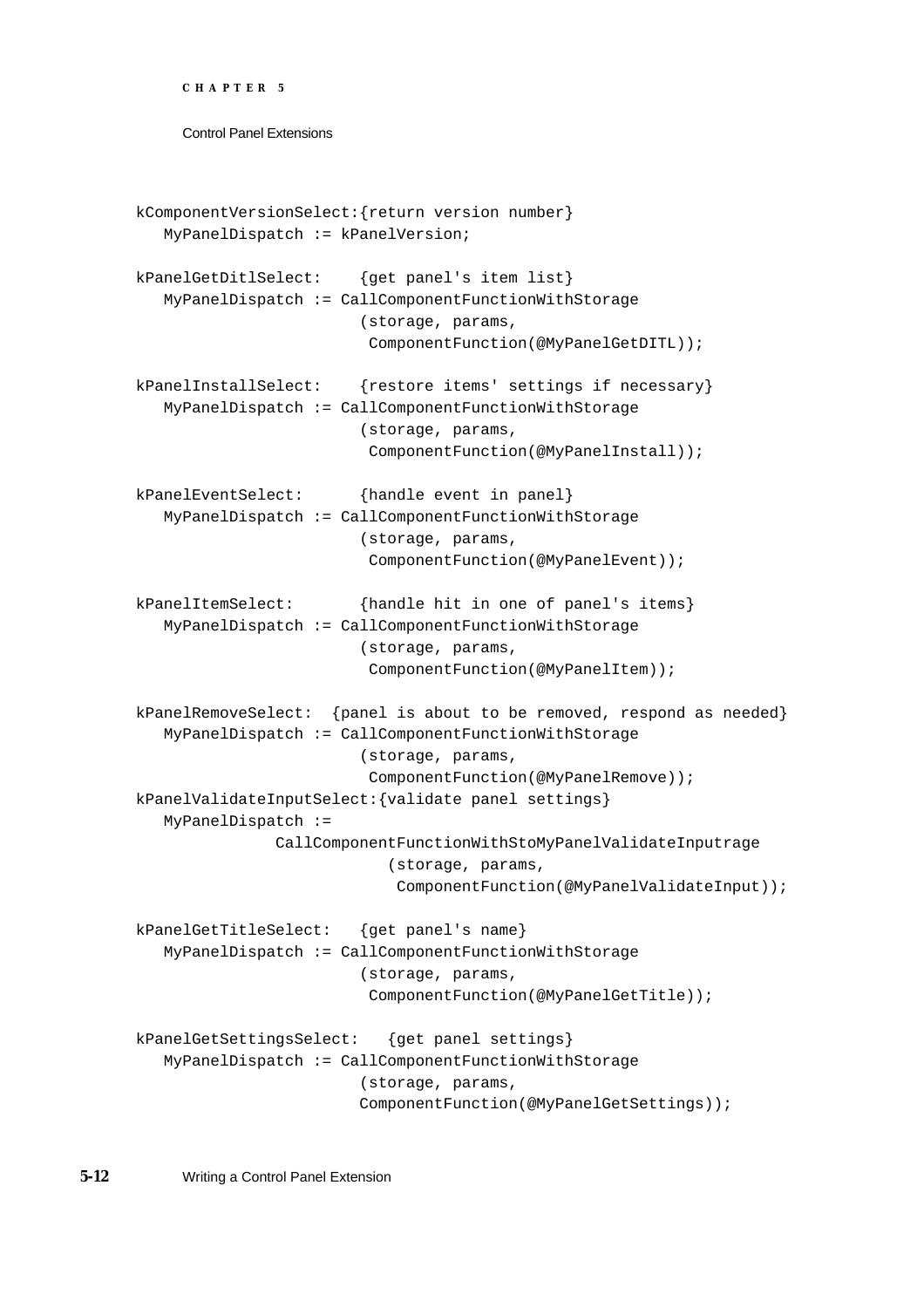```
CHAPTER 5
```

```
kPanelSetSettingsSelect:{set panel settings}
     MyPanelDispatch := CallComponentFunctionWithStorage
                          (storage, params, 
                          ComponentFunction(@MyPanelSetSettings));
  OTHERWISE {unrecognized request code}
     MyPanelDispatch := badComponentSelector;
END; {of CASE}
```
END;

The MyPanelDispatch function defined in Listing 5-2 simply inspects the what field of the component parameters record to determine which request code to handle. For panel-specific request codes, it dispatches to the appropriate function in the control panel extension. See the following sections for more details on handling panel-specific request codes.

Your extension can be dynamically loaded or unloaded at any time. When the owning control panel first discovers the extension, it loads it into a subheap of some existing heap. In all likelihood, your extension is loaded into either the system heap or temporary memory. In some cases, however, your extension might be loaded into an application's heap. Your extension is guaranteed 32 KB of available heap space. You should do all allocation in that heap using normal Memory Manager routines.

If you need to access resources that are stored in your control panel extension, you can use the OpenComponentResFile and CloseComponentResFile functions (which are provided by the Component Manager), or you can allow the control panel to open your resource fork for you automatically by setting the appropriate component flag. The OpenComponentResFile routine requires the ComponentInstance parameter supplied to your routine. You should not call the Resource Manager routines OpenResFile or CloseResFile.

#### **WARNING**  $\mathbf{S}$

Do not leave any resource files open when your control panel extension is closed. Their maps will be left in the subheap when the subheap is freed, causing the Resource Manager to crash.

The following sections illustrate how to write control panel extension functions that respond to panel-specific request codes.

# Installing and Removing Panel Items

After opening your control panel extension, the control panel calls your control panel extension with a get-item list request followed by an install request. When your component receives a get-item list request, it should return the item list that defines the items in its panel. When your component receives an install request, it should set the default values of any items in the panel or set up any user items in the panel. For example, your component can restore previous settings as set by the user or create lists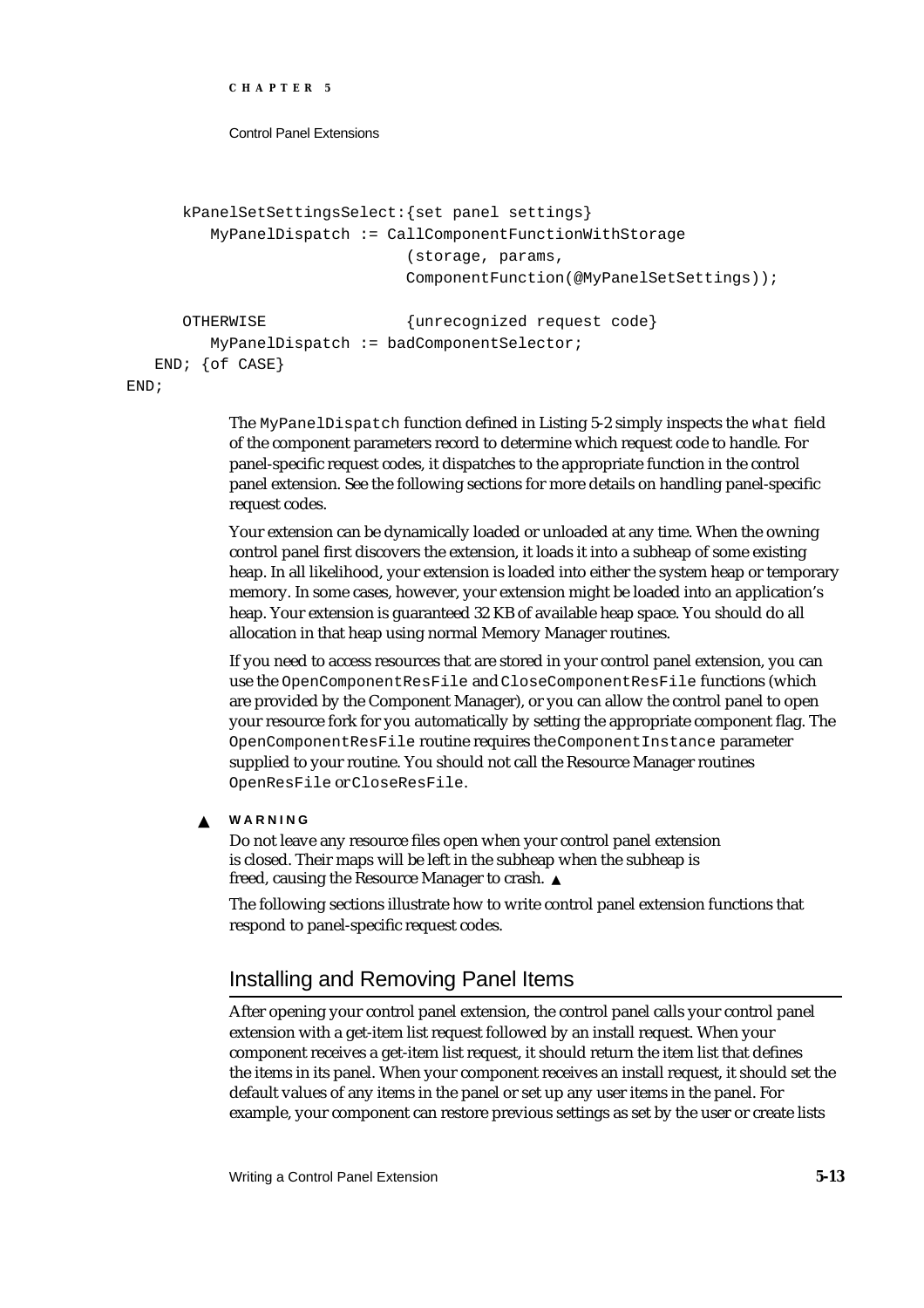#### Control Panel Extensions

at this time. When your component receives a remove request, it should perform any processing that is necessary before the panel is removed from the display area of the control panel.

A control panel that uses your control panel extension calls your component with the get-item list request (followed by an install request) before displaying the panel to the user. If your component returns a result code of noErr in response to both of these request codes, the control panel displays your panel to the user.

The relevant fields in the component parameters record when your component receives a get-item list request are:

| <b>Field</b> | <b>Description</b>                                                                                                                                                                                                                          |
|--------------|---------------------------------------------------------------------------------------------------------------------------------------------------------------------------------------------------------------------------------------------|
| what         | This field is set to kPanelGetDitlSelect.                                                                                                                                                                                                   |
| params       | The first entry in this array contains a handle to a block of memory.<br>Your component should resize the handle as necessary and then use this<br>memory to return an item list of the items supported by your control<br>panel extension. |

In response to a get-item list request, set your component's function result to  $\eta_0 E_T$  if your component successfully placed the item list in memory; otherwise, set it to a nonzero value.

Listing 5-3 shows an example of a control panel extension-defined routine that handles the get-item list request.

**Listing 5-3** Responding to the get-item list request

```
FUNCTION MyPanelGetDITL(globals: PanelGlobalsHandle; 
                        ditlHandle: Handle): ComponentResult;
BEGIN
  MyPanelGetDITL := resNotFound; {set default return value}
   ditlHandle := Get1Resource('DITL', kExamplePanelDITLID);
   IF (ditlHandle <> NIL)
   BEGIN
      DetachResource(ditlHandle);
      MyPanelGetDITL := noErr;
   END;
END;
```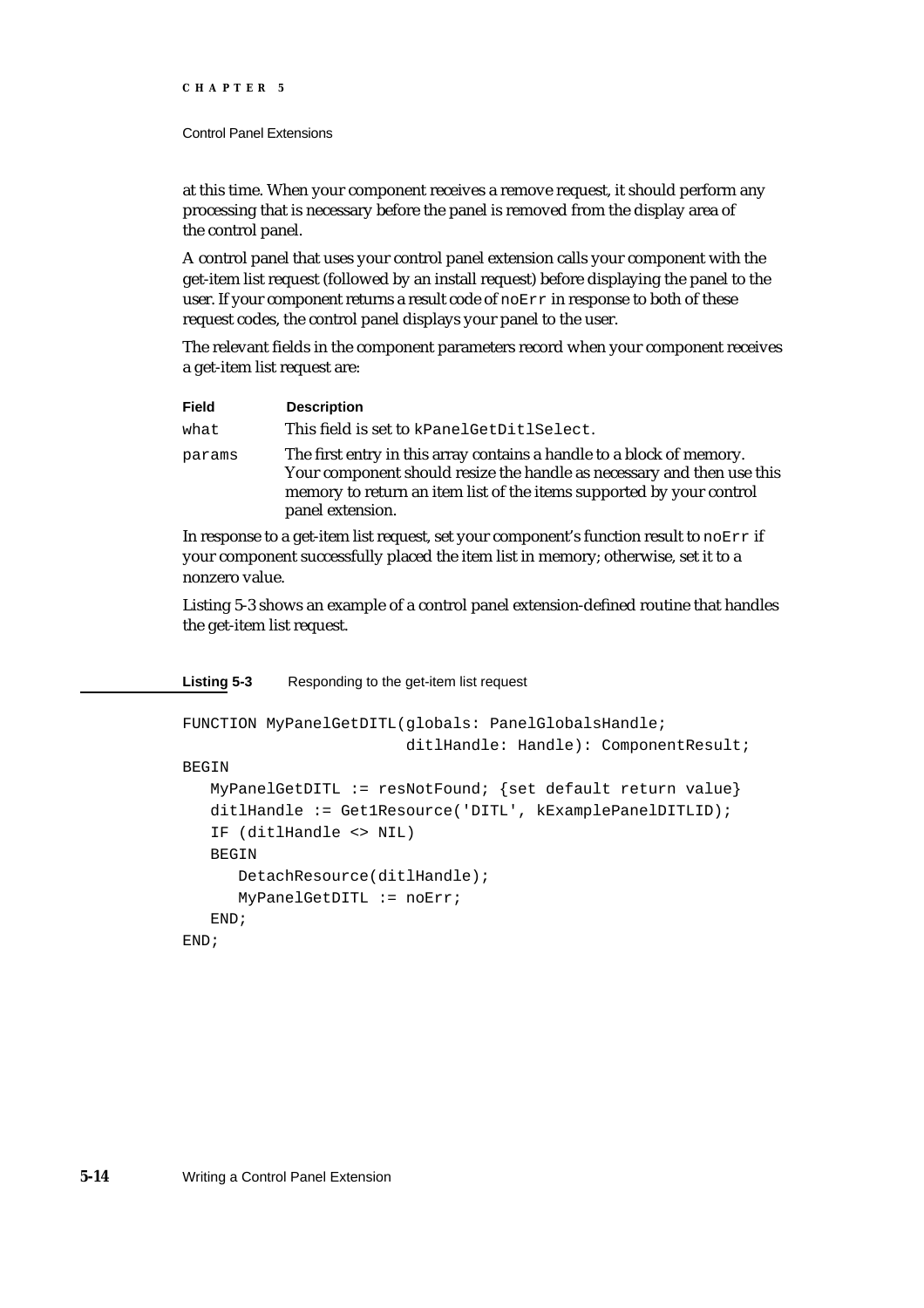#### Control Panel Extensions

The relevant fields in the component parameters record when your component receives an install request are:

| <b>Field</b> | <b>Description</b>                                                                                                                                                                                                                                    |
|--------------|-------------------------------------------------------------------------------------------------------------------------------------------------------------------------------------------------------------------------------------------------------|
| what         | This field is set to kPanelInstallSelect.                                                                                                                                                                                                             |
| params       | The first entry in this array contains the dialog pointer of the owning<br>control panel. The dialog box can be a color dialog box on systems that<br>support color windows. The second entry contains the item offset to your<br>panel's first item. |

In response to an install request, set your component's function result to noErr if your component successfully handled the request; otherwise, set it to a nonzero value.

Listing 5-4 shows an example of a control panel extension-defined routine that handles the install request.

**Listing 5-4** Responding to the install request

```
FUNCTION MyPanelInstall(globals: PanelGlobalsHandle; 
                        cpDialogPtr: DialogPtr; 
                        itemOffset: Integer): ComponentResult;
BEGIN
   {restore previous settings of panel items as set by user}
   MyPanelInstall := MyRestoreSettings(globals, itemOffset,
                                         cpDialogPtr);
```
END;

The MyPanelInstall function shown in Listing 5-4 calls one of its own routines (MyRestoreSettings) to set the panel's items to the last settings chosen by the user. In response to the install request, you can also create other elements needed by your panel, such as lists.

The relevant fields in the component parameters record when your component receives a remove request are:

| Field  | <b>Description</b>                                                                                                                                                                                                                                    |
|--------|-------------------------------------------------------------------------------------------------------------------------------------------------------------------------------------------------------------------------------------------------------|
| what   | This field is set to kPanelRemoveSelect.                                                                                                                                                                                                              |
| params | The first entry in this array contains the dialog pointer of the owning<br>control panel. The dialog box can be a color dialog box on systems that<br>support color windows. The second entry contains the item offset to your<br>panel's first item. |
|        | In response to a remove request dispose of any additional dialog data you created (for                                                                                                                                                                |

In response to a remove request, dispose of any additional dialog data you created (for example, if you created a list, call LDispose), but do not dispose of your component's global storage. Also, set your component's function result to  $\eta_{\text{EFT}}$  if your component successfully handled the request; otherwise, set it to a nonzero value.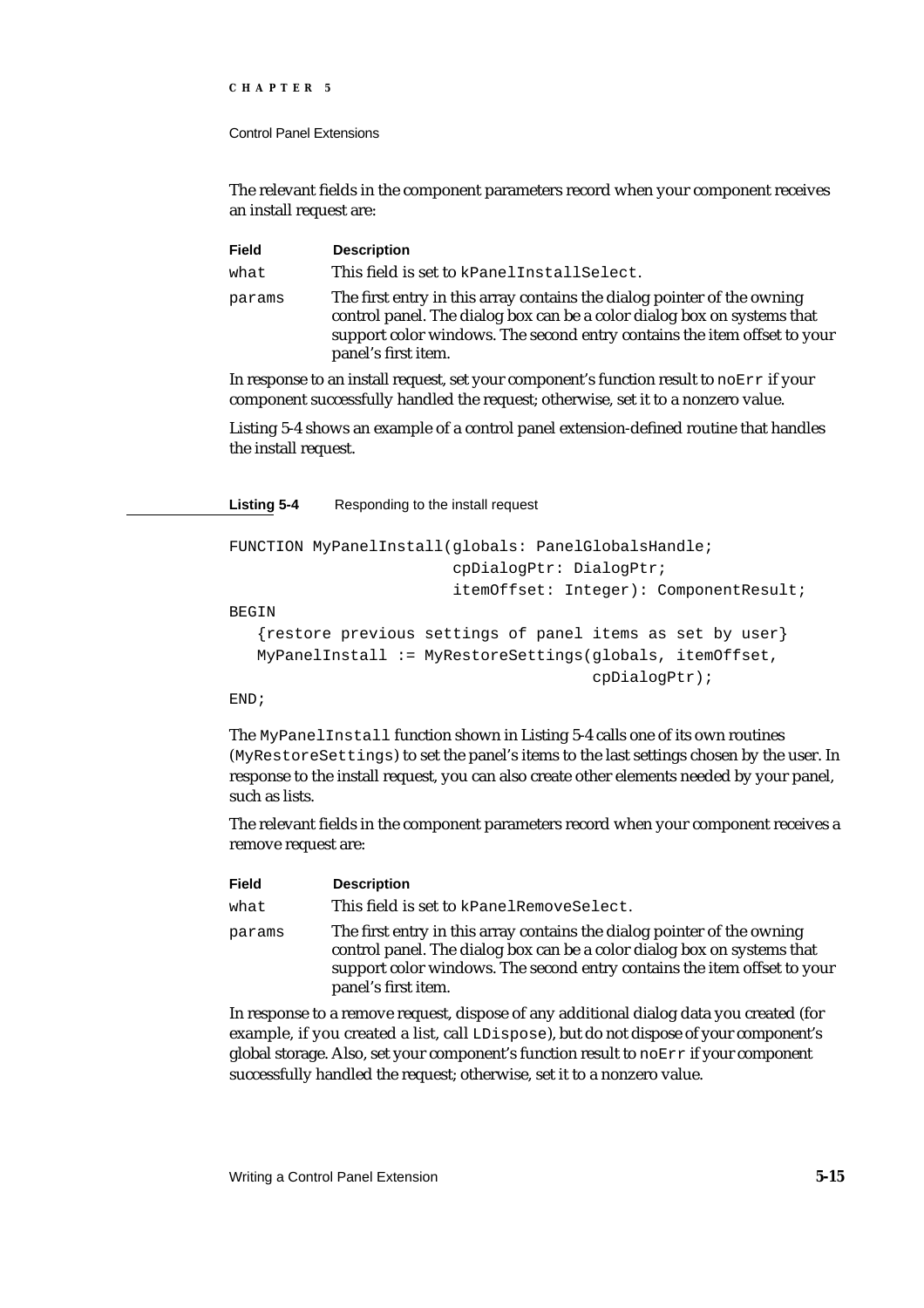# Handling Panel Items

Your control panel extension typically receives an item-select request (indicated by the kPanelItemSelect request code) when the user clicks in one of your panel's items. When your component receives an item-select request, it should perform the appropriate action for the selected item.

Note that when a click in one of your panel's items occurs, the owning control panel first sends your component an event-select request, giving your component a chance to filter the event, if necessary. A control panel sends your component an item-select request only if your component returns FALSE in the handled parameter in response to an event-select request. Typically, your component only returns FALSE in response to an event-select request if the event is a mouse event. The event-select request is discussed in detail in the next section, "Handling Events in a Panel" beginning on page 5-17.

The relevant fields in the component parameters record when your component receives an item-select request are:

| <b>Field</b> | <b>Description</b>                                                                                                                                                                                                                                                                                                                                                                                               |
|--------------|------------------------------------------------------------------------------------------------------------------------------------------------------------------------------------------------------------------------------------------------------------------------------------------------------------------------------------------------------------------------------------------------------------------|
| what         | This field is set to kPanelItemSelect.                                                                                                                                                                                                                                                                                                                                                                           |
| params       | The first entry in this array contains the dialog pointer of the owning<br>control panel. The dialog box can be a color dialog box on systems that<br>support color windows. The second entry contains the item number of<br>the item selected by the user. Note that to map the item number to an<br>item in your panel, you must offset the item number by the number of<br>items in the owning control panel. |

You must set your component's function result to noErr in response to an item-select request; otherwise, the owning control panel closes the panel.

Listing 5-5 shows an example of a control panel extension-defined routine that handles an item-select request.

**Listing 5-5** Responding to an item-select request

```
FUNCTION MyPanelItemSelect(globals: PanelGlobalsHandle; 
                           cpDialogPtr: DialogPtr;
                           itemHit: Integer): ComponentResult;
BEGIN
   MyPanelItemSelect := noErr; {set return value}
   {adjust item number to take into account control panel's items}
   itemHit := itemHit - (globals^*).itemsOffset;
   CASE itemHit OF
      kExampleBeepButton: {user clicked beep button}
         SysBeep(40);
      kExampleOtherButton: {user clicked this button}
         MyPanelItemSelect := MyDoButton(cpDialogPtr, itemHit);
      kExampleRadioButton1:{user clicked this radio button}
```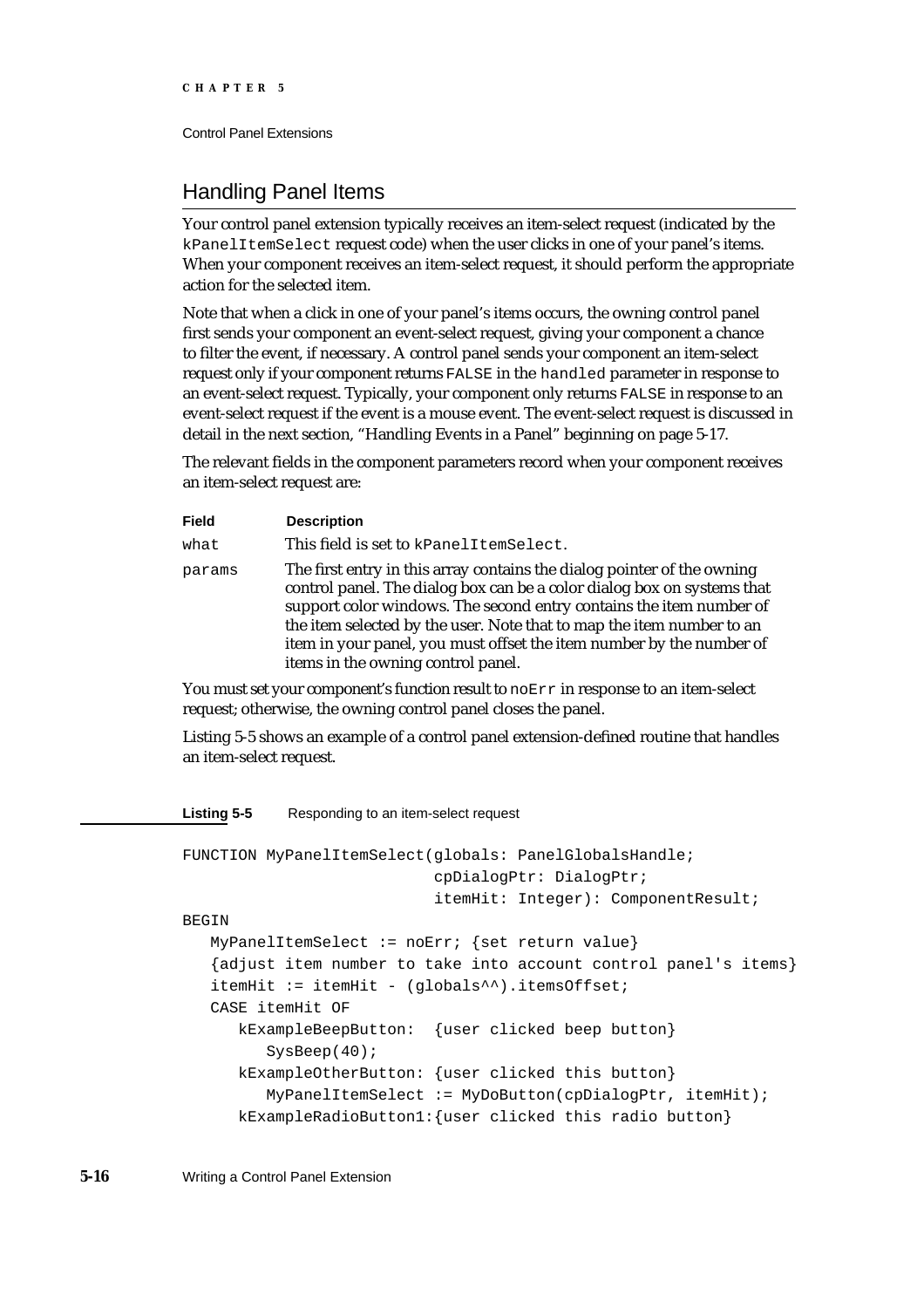```
MyPanelItemSelect := MySetRadioButton(cpDialogPtr,
                                               itemHit);
     kExampleRadioButton2:{user clicked this radio button}
         MyPanelItemSelect := MySetRadioButton(cpDialogPtr,
                                                itemHit);
     kDefaultButton: {user clicked the default button}
         MyPanelItemSelect := 
                        MyDoDefaultButtonAction(cpDialogPtr,
                                                 itemHit);
   END; {of CASE}
END;
```
# Handling Events in a Panel

A control panel sends an event-select request (indicated by the kPanelEventSelect request code) to your extension whenever an event occurs in your panel. The event-select request is intended to provide your extension with the ability to respond just like an event filter function specified in calls to the ModalDialog procedure or other Dialog Manager routines. A control panel sends your extension the event-select request to give it an opportunity to intercept events in its panel and handle events before, or instead of the owning control panel. For example, you can change a keystroke into a click on an item, use idle time during null events, or track the movement of the cursor through mouse events.

The relevant fields in the component parameters record when your component receives an event-select request are:

| <b>Field</b> | <b>Description</b>                                                                                                                                                                                                                                                                                                                                                                                                                                                                                                                                                                                                                                                                                   |
|--------------|------------------------------------------------------------------------------------------------------------------------------------------------------------------------------------------------------------------------------------------------------------------------------------------------------------------------------------------------------------------------------------------------------------------------------------------------------------------------------------------------------------------------------------------------------------------------------------------------------------------------------------------------------------------------------------------------------|
| what         | This field is set to kPanelEventSelect.                                                                                                                                                                                                                                                                                                                                                                                                                                                                                                                                                                                                                                                              |
| params       | The first entry in this array contains the dialog pointer of the owning<br>control panel. The second entry contains the item offset to your panel's<br>first item. Note that to map the item number to an item in your panel,<br>you must offset the item number by the number of items in the owning<br>control panel. The third entry contains an event record describing the<br>event. If your extension handles the event, it should return in the fourth<br>entry the item number of the associated panel item. On exit, your<br>extension should indicate in the fifth entry whether it has handled the<br>event by returning TRUE (handled the event) or FALSE (did not handle<br>the event). |

When your extension receives an event-select request, it indicates (through the fifth entry in params) whether it handled the event or not. Typically, your extension responds to an event-select request in this manner:

maps the Return or Enter key to the default button, performs the action corresponding to the default button, and returns TRUE and the item number of the default button through entries in params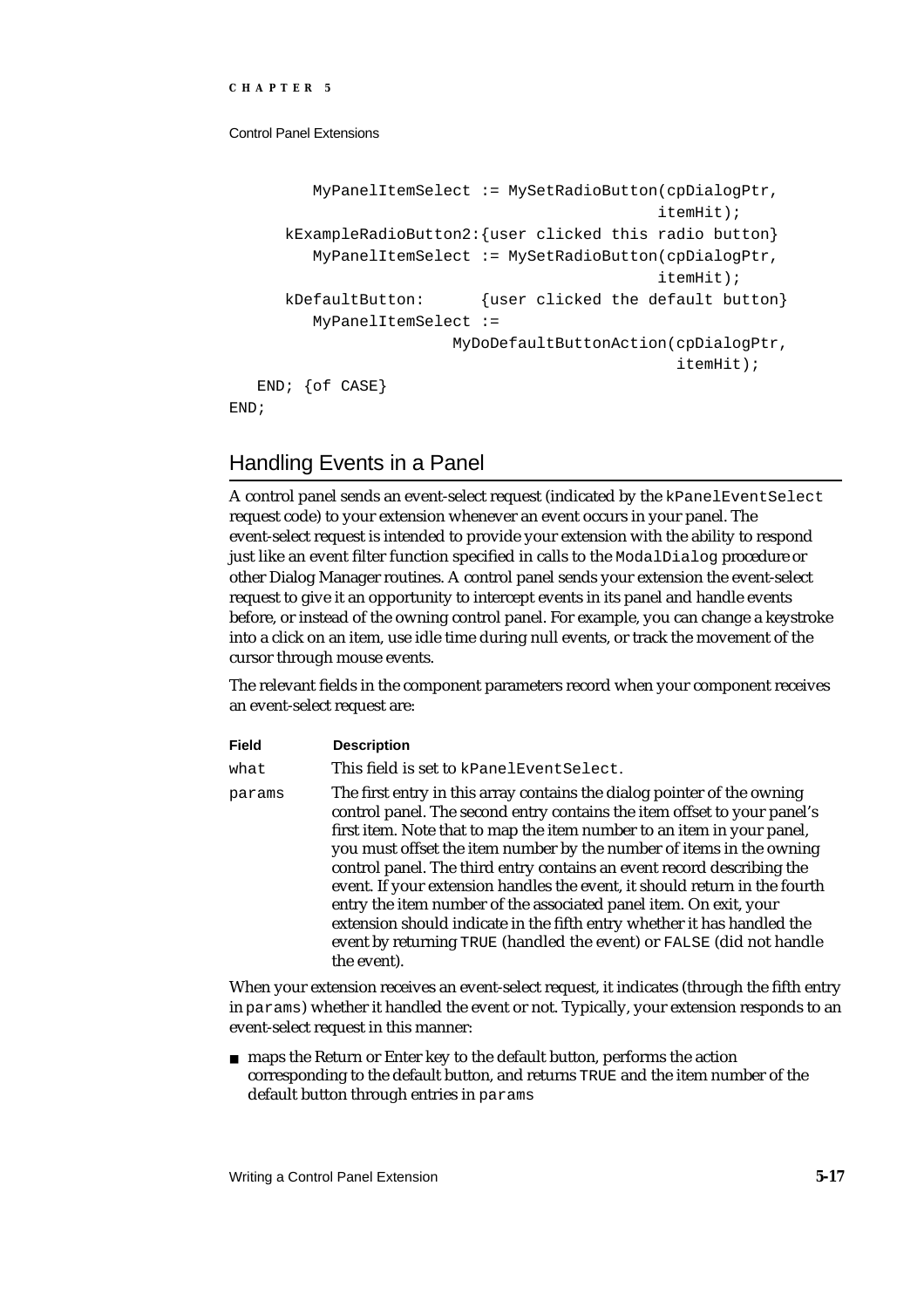- maps the Esc (Escape) key or Command-period combination to the Cancel button (if any), performs the action corresponding to the Cancel button, and returns TRUE and the item number through entries in params
- $n$  updates the panel if needed (typically updating only those items that need updating apart from the standard updating performed by the Dialog Manager, such as user-defined panel items or lists) and returns TRUE and the item number of the default button through entries in params
- activates certain panel items (such as lists) as necessary and returns TRUE
- n maps keyboard equivalents (if any) to corresponding item numbers, performs the corresponding action for that item number, and returns TRUE
- $n$  tracks movement of the cursor as needed (typically tracking the cursor only in those items, such as user-defined items or lists, that the Dialog Manager doesn't handle) and returns TRUE

In general, for all other events, your extension should return FALSE (in the fifth entry of params) and allow the owning control panel to handle the event. However, note that if your extension returns FALSE, the owning control panel calls your extension with the item-select request code. See the previous section, "Handling Panel Items" on page 5-16 for information on handling clicks in your panel's items.

Listing 5-6 shows an example of a control panel extension-defined routine that handles the event-select request.

#### **Listing 5-6** Responding to an event-select request

```
FUNCTION MyPanelEvent (globals: Handle; dialog: DialogPtr; 
                        itemOffset: Integer; 
                        theEvent: eventRecord; 
                       VAR itemHit: Integer; 
                       VAR handled: Boolean): ComponentResult;
VAR
   itemType: Integer;
   itemHandle: Handle;
   itemRect: Rect;
   finalTicks: LongInt;
BEGIN
  MyPanelEvent := noErr;
   CASE theEvent.what OF
      keyDown, autoKey:
      BEGIN
        CASE ((char)(theEvent->message & charCodeMask))
           kEnterKey, kReturnKey:
           BEGIN {respond as if user clicked Default button}
               itemHit := kDefaultButton + itemOffset;
```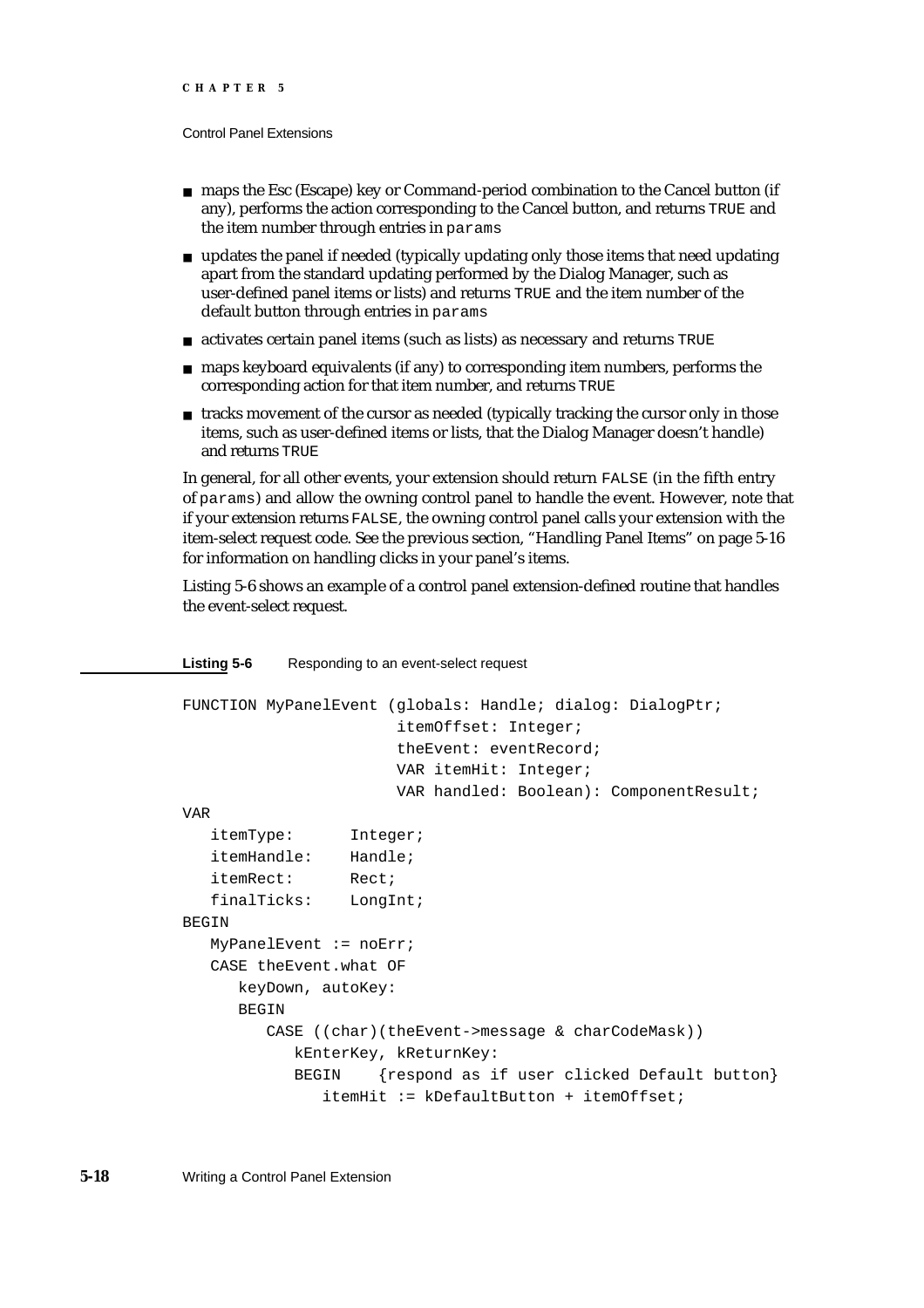```
GetDialogItem(dialog, itemHit, itemType,
                               itemHandle, itemRect);
               HiliteControl(ControlHandle(itemHandle),inButton);
               Delay(kVisualDelay, finalTicks);
               HiliteControl(ControlHandle(itemHandle),0);
               MyPanelEvent := 
                        MyDoDefaultButtonAction(dialog, itemHit);
            END;
         OTHERWISE
      {let control panel/Dialog Mgr handle other keyboard events}
            handled := FALSE;
      END; {of CASE keyDown, autoKey}
      updateEvt:
         DoUpdatePanel(globals, dialog);
      OTHERWISE
      {let owning control panel & Dialog Mgr handle other events}
         handled := FALSE;
   END; {of CASE}
END;
```
# Handling Title Requests

A control panel may send your control panel extension a title request to determine the name it should display for the panel in the control panel's pop-up menu. Note that a control panel usually uses the name of your component as the name to display.

The relevant fields in the component parameters record when your component receives a title request are:

| Field  | <b>Description</b>                                                                                                                                                                                                                                        |
|--------|-----------------------------------------------------------------------------------------------------------------------------------------------------------------------------------------------------------------------------------------------------------|
| what   | This field is set to kPanelGetTitleSelect.                                                                                                                                                                                                                |
| params | The first entry in this array contains a value that identifies a specific<br>instance of your component. In the second entry of this array, your<br>component should return the name you want displayed in the pop-up<br>menu associated with your panel. |

#### **Note**

Current versions of the Sound and Video control panels do not send the kPanelGetTitleSelect request code.

# Managing Control Panel Settings

A control panel may send the kPanelValidateInputSelect, kPanelGetSettingsSelect, or kPanelSetSettingsSelect request codes to your extension to request it to validate the settings of its items, or return or set the current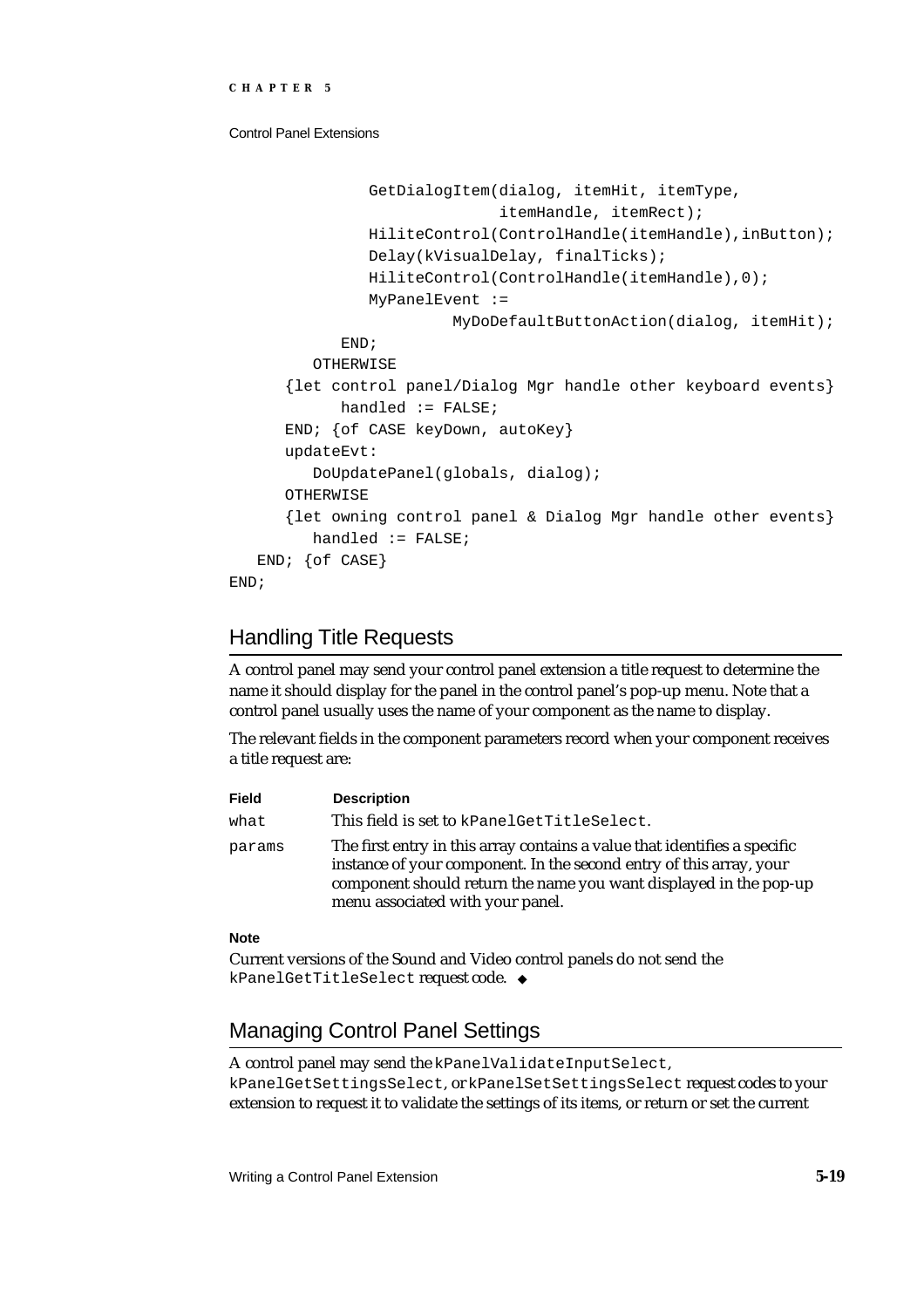Control Panel Extensions

settings of its items. If a control panel sends this request code, your extension should respond appropriately.

#### **Note**

Current versions of the Sound and Video control panels do not send the kPanelValidateInputSelect, kPanelGetSettingsSelect, or kPanelSetSettingsSelect request code. u

# Control Panel Extensions Reference

This section describes the extension-defined routines that you can write to handle the panel-specific request codes that your control panel extension receives. See "Writing a Control Panel Extension" beginning on page 5-6 for information on creating a component that contains these extension-defined routines.

# Control Panel Extension-Defined Routines

This section describes the routines you'll need to define in order to write a control panel extension. You need to write routines that respond to panel-specific request codes. The panel-specific request codes request your control panel extension to perform various actions. These actions include:

- $n$  returning an item list describing the panel's items and setting up the initial values of these items
- receiving and handling events in the panel
- getting and setting a panel's settings

Your control panel extension-defined routines should always return result codes of type ComponentResult. If a routine succeeds, it should return noErr.

See "Dispatching to Control Panel Extension-Defined Routines" beginning on page 5-9 for a description of how you call these routines from within a control panel extension.

# Managing Panel Components

A control panel extension should respond to the kPanelGetDitlSelect, kPanelInstallSelect, kPanelGetTitleSelect, and kPanelRemoveSelect request codes. You typically define subroutines that the main program of your control panel extension calls (using CallComponentFunctionWithStorage) to handle these requests. You can choose any name for these subroutines, but by convention they're called MyPanelGetDITL, MyPanelInstall, MyPanelGetTitle, and MyPanelRemove.

When the appropriate control panel prepares to add a control panel extension's items to a control panel, it obtains a list of those items by calling the extension and specifying the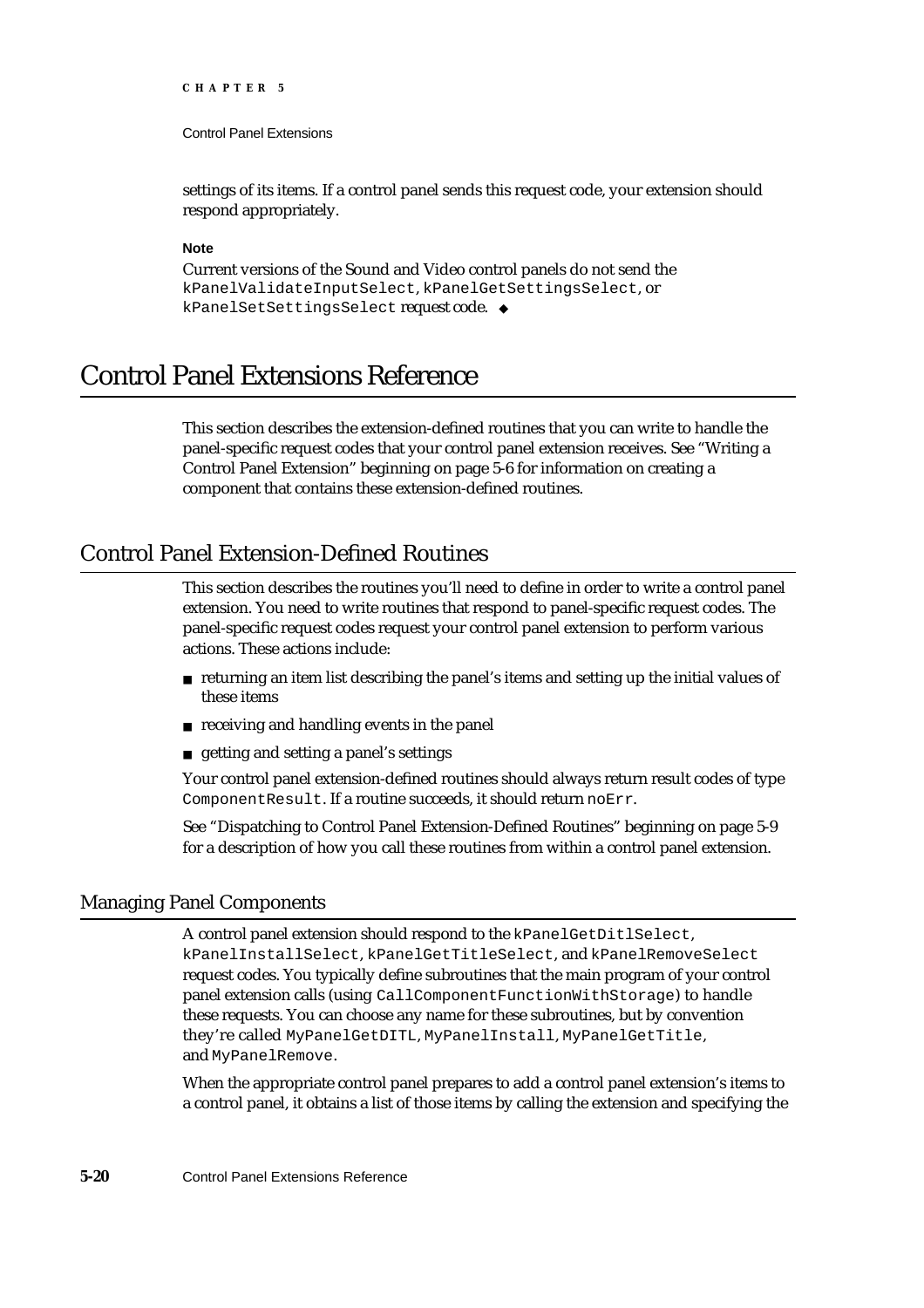Control Panel Extensions

kPanelGetDitlSelect request code. The control panel extension typically responds by calling a subroutine (for example, MyPanelGetDITL) to handle the request. Once the control panel has installed the items, it calls the extension and specifies the kPanelInstallSelect request code to give the extension the opportunity to set any default values in the panel. The extension's MyPanelInstall function responds to this request code.

Before the control panel removes the panel from its display, it calls the extension and specifies the kPanelRemoveSelect request code. The extension's MyPanelRemove function responds to this request code. The kPanelGetTitleSelect request code is currently optional for control panel extensions. If your extension responds to this request code, it should return the name that the control panel should display for the panel in the control panel's pop-up menu. The extension's MyPanelGetTitle function responds to this request code.

# **MyPanelGetDITL**

A control panel extension must respond to the kPanelGetDitlSelect request code. A control panel sends this request code to an extension to obtain a list of the panel's items. A control panel extension typically responds to the kPanelGetDitlSelect request code by calling an extension-defined subroutine (for example, MyPanelGetDITL) to handle the request.

FUNCTION MyPanelGetDITL (globals: Handle; VAR ditl: Handle) : ComponentResult;

| globals | A handle to the control panel extension's global data.               |
|---------|----------------------------------------------------------------------|
| ditl    | On entry, a handle to a block of memory in your application heap. On |
|         | exit. a handle to an item list.                                      |

#### **DESCRIPTION**

Your MyPanelGetDITL function should return, through the ditl parameter, an item list of the items supported by your extension. The control panel then places those items into the control panel and, after installing the panel, displays the panel to the user. When the control panel creates the panel, it places the items at the locations specified in the item list.

On entry to your MyPanelGetDITL function, the ditl parameter contains a handle to a block of memory in your application heap. You should resize the handle as necessary to hold the item list you return to the control panel. (If you use a Resource Manager routine such as Get1Resource, the Resource Manager automatically resizes the handle for you.)

In general, the owning control panel disposes of the handle you pass it once it's finished constructing the panel. As a result, you must make sure that the handle you pass to the control panel is not a resource handle. If you obtain your item list by reading it into memory from a resource, you should call the Resource Manager's DetachResource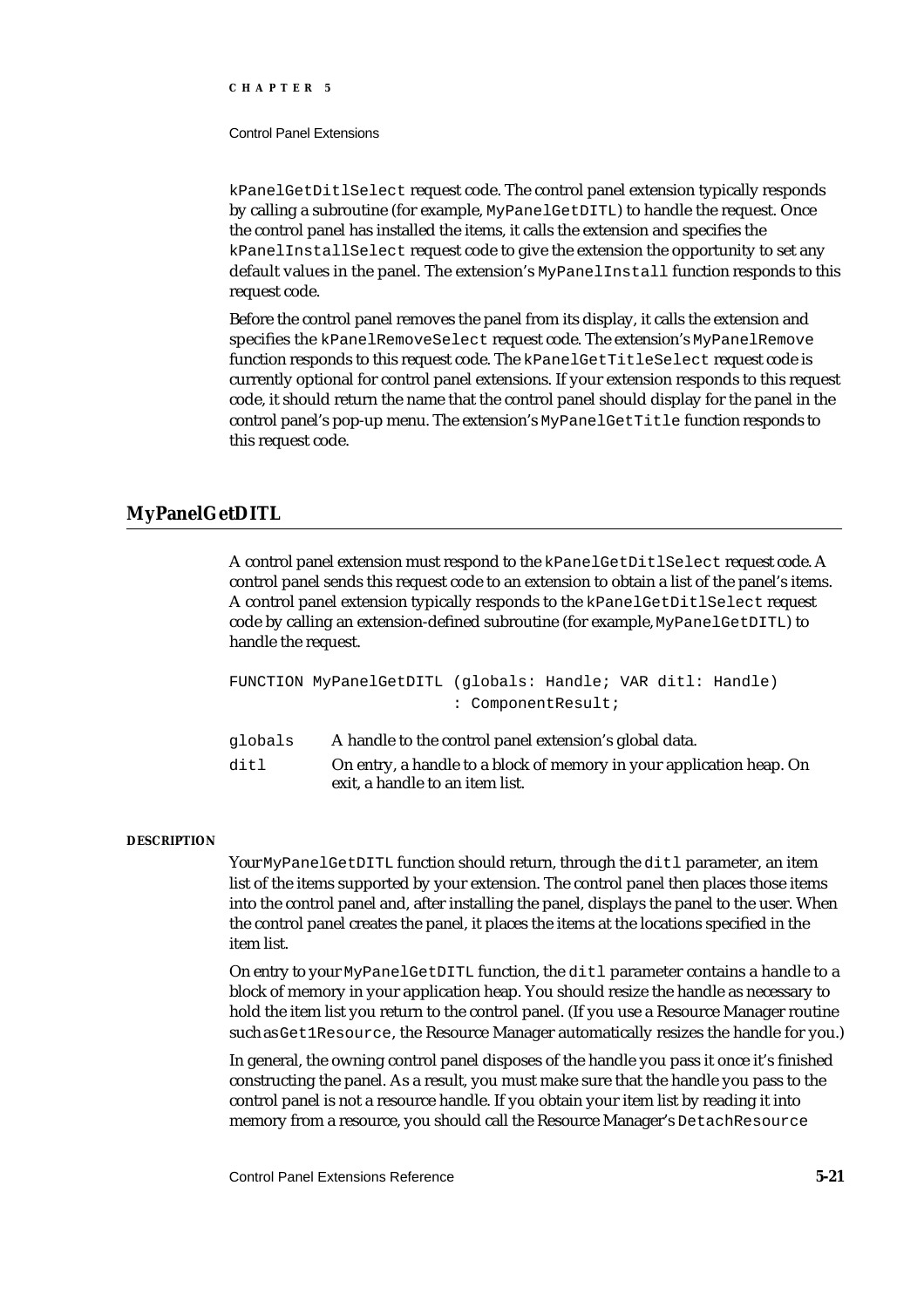#### Control Panel Extensions

procedure to convert that resource handle into one that is suitable for use with the MyPanelGetDITL function.

The componentFlags field of the component description record for a control panel extension contains a bit flag, channelFlagDontOpenResFile, that indicates whether the control panel should open your extension's resource file before calling your extension.

Set the channelFlagDontOpenResFile component flag to 0 if you want the control panel to open your extension's resource file before calling your extension. Set the channelFlagDontOpenResFile component flag to 1 to specify that the control panel should not open your extension's resource file before calling your extension.

#### **RESULT CODES**

Your MyPanelGetDITL function should return noErr if successful, or an appropriate result code otherwise.

#### **SEE ALSO**

For an example of the MyPanelGetDITL function, see Listing 5-3 on page 5-14.

## **MyPanelInstall**

A control panel extension must respond to the kPanelInstallSelect request code. A control panel sends this request code to an extension immediately after sending the kPanelGetDitlSelect request code (which initially adds your panels's items to the control panel) and just before displaying the panel to the user. A control panel extension typically responds to the kPanelInstallSelect request code by calling an extension-defined subroutine (for example, MyPanelInstall) to handle the request.

|            | FUNCTION MyPanelInstall (globals: Handle; dialog: DialogPtr;                                                                                                                |
|------------|-----------------------------------------------------------------------------------------------------------------------------------------------------------------------------|
|            | itemOffset: Integer): ComponentResult;                                                                                                                                      |
| globals    | A handle to the control panel extension's global data.                                                                                                                      |
| dialog     | A pointer to the dialog record of the owning control panel. The owning<br>control panel displays your panel's items in the dialog box referenced<br>through this parameter. |
| itemOffset |                                                                                                                                                                             |

An offset to the panel's first item.

#### **DESCRIPTION**

Your MyPanelInstall function should perform any processing that must occur after the panel is created but before it is displayed to the user. For example, your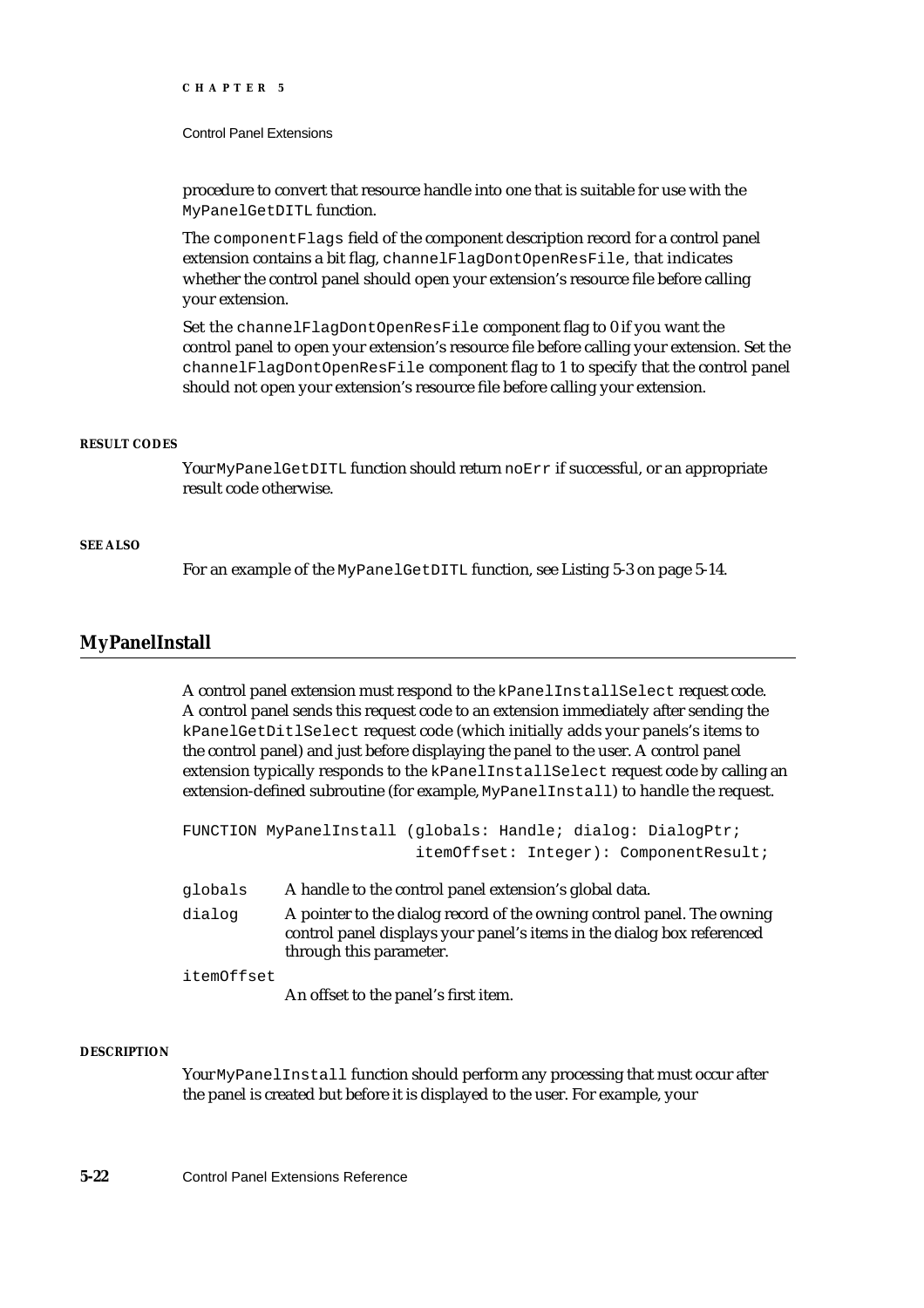Control Panel Extensions

MyPanelInstall function can set or restore default values of various items in the panel. You can also use this opportunity to create user items (such as lists) in the panel.

The itemOffset parameter specifies the offset from 1 to the first item in your panel. The items installed by your control panel extension are contained in a larger dialog box containing other items; as a result, if you call the GetDialogItem procedure to obtain a handle to an item, you need to increment the itemNo parameter passed to GetDialogItem by the value of itemOffset.

In most cases, you'll need to save the value passed in the itemOffset parameter in your extension's global storage for later use. For example, you usually need this value to determine which panel item the user selected when your extension responds to the kPanelItemSelect request code.

The value passed to your MyPanelInstall function in the itemOffset parameter may be different each time MyPanelInstall is called. You should not assume it is always the same value.

#### **RESULT CODES**

Your MyPanelInstall function should return noErr if successful, or an appropriate result code otherwise.

#### **SEE ALSO**

For an example of the MyPanelInstall function, see Listing 5-4 on page 5-15.

# **MyPanelGetTitle**

A control panel extension should respond to the kPanelGetTitleSelect request code but is not required to do so. A control panel sends this request code to your extension to get the name of your panel extension. A control panel extension typically responds to the kPanelGetTitleSelect request code by calling an extension-defined subroutine (for example, MyPanelGetTitle) to handle the request.

FUNCTION MyPanelGetTitle (self: ComponentInstance; title: Str255) : ComponentResult;

- self A component instance identifying the specific instance of your control panel extension.
- title On exit, the name of your control panel extension as you want it to appear in the panel-selection pop-up menu of the control panel.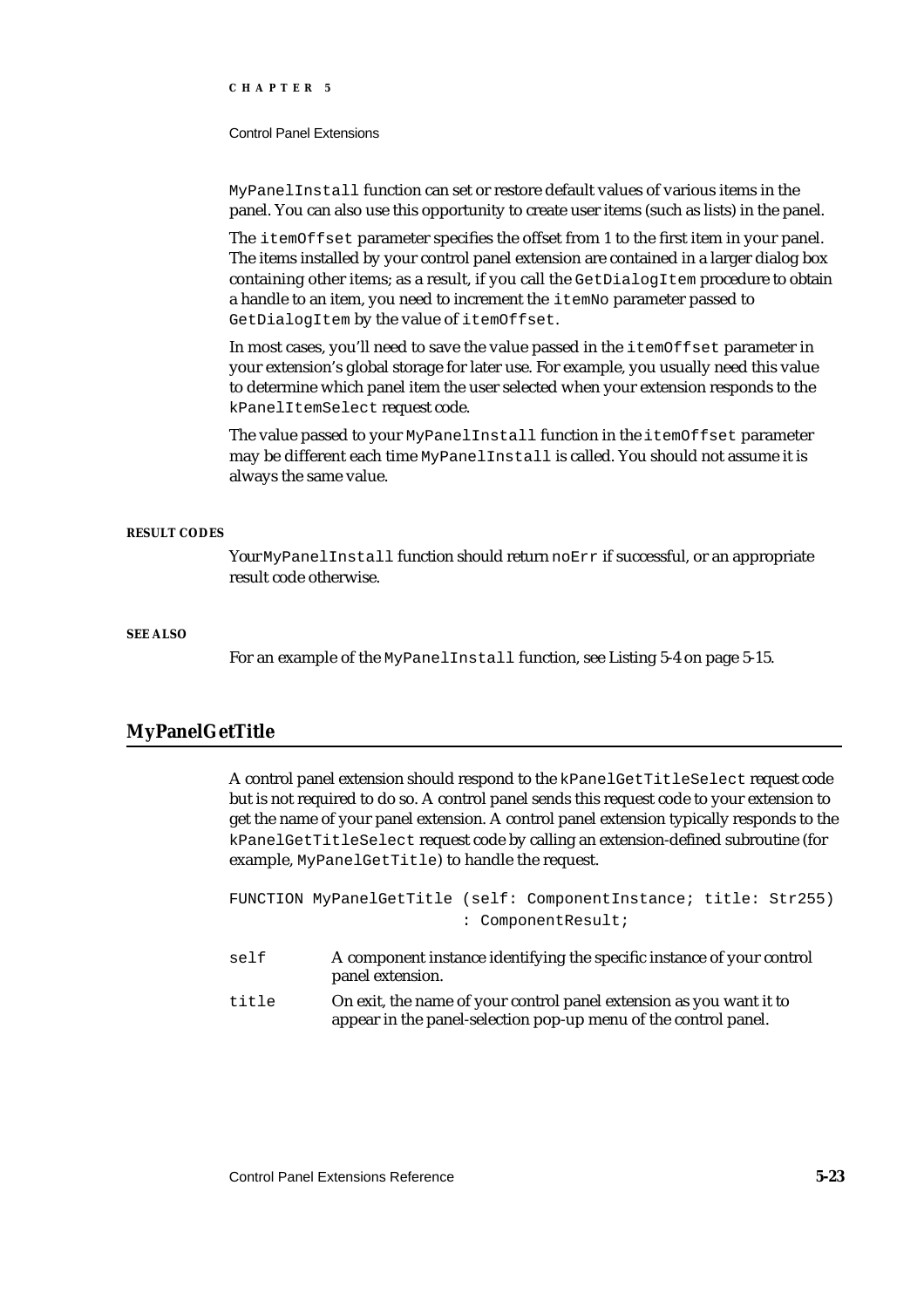Control Panel Extensions

#### **DESCRIPTION**

Your MyPanelGetTitle function should return, through the title parameter, a string that is the desired title of your control panel extension. This name appears as a menu item in the pop-up menu that lets the user select which panel to view.

#### **SPECIAL CONSIDERATIONS**

Currently, all control panels use the component name as the title of the control panel extension. The MyPanelGetTitle function is intended to allow your extension to assign a title different from the component name. Future control panels are likely to call your MyPanelGetTitle function.

#### **RESULT CODES**

Your MyPanelGetTitle function should return noErr if successful, or an appropriate result code otherwise.

### **MyPanelRemove**

A control panel extension must respond to the kPanelRemoveSelect request code. A control panel sends this request code to an extension just before removing the panel from the enclosing dialog box. A control panel extension typically responds to the kPanelRemoveSelect request code by calling an extension-defined subroutine (for example, MyPanelRemove) to handle the request.

```
FUNCTION MyPanelRemove (globals: Handle; dialog: DialogPtr; 
                        itemOffset: Integer): ComponentResult;
```
globals A handle to the control panel extension's global data. dialog A pointer to the dialog record of the owning control panel. itemOffset An offset to the panel's first item.

#### **DESCRIPTION**

Your MyPanelRemove function should perform any processing that must occur before your panel is removed from the enclosing dialog box. For example, your MyPanelRemove function can save the current values of any items in the dialog box. You can also use this opportunity to dispose of any user items (such as lists) in the dialog box. If the control panel opened your component's resource file, that file is still open at the time MyPanelRemove is called.

The itemOffset parameter specifies the offset from 1 to the first item in your control panel. The dialog items installed by your control panel extension are contained in a larger dialog box containing other items; as a result, if you call the GetDialogItem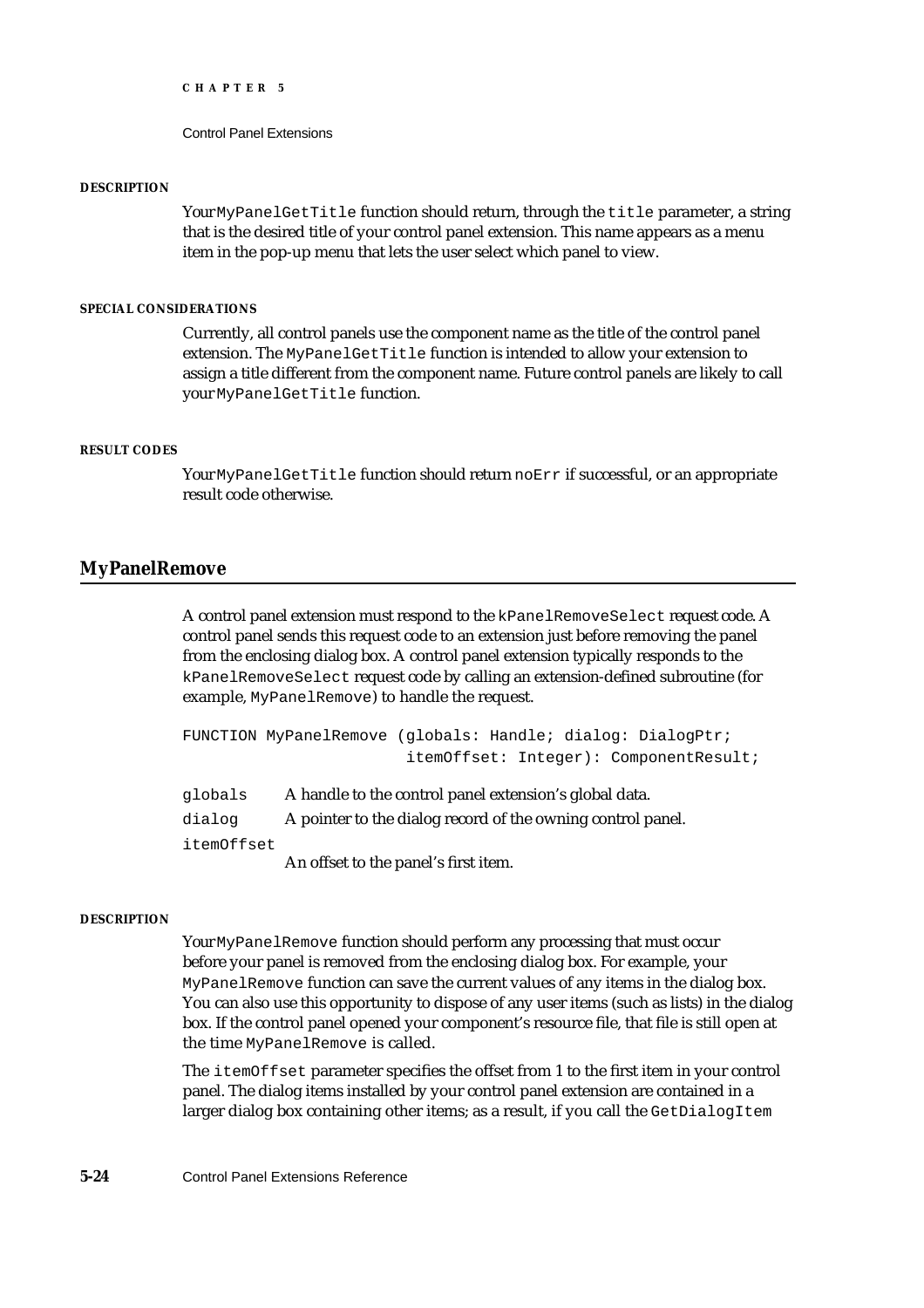#### Control Panel Extensions

procedure to obtain a handle to a dialog item, you need to increment the itemNo parameter passed to GetDialogItem by the value of itemOffset.

The value passed to your MyPanelRemove function in the itemOffset parameter may be different each time MyPanelRemove is called. You should not assume it is always the same value.

#### **RESULT CODES**

Your MyPanelRemove function should return noErr if successful, or an appropriate result code otherwise.

### Handling Panel Events

A control panel extension should respond to the kPanelItemSelect and kPanelEventSelect request codes. You typically define subroutines that the main program of your control panel extension calls (using the CallComponentFunctionWithStorage function) to handle these requests. You can choose any name for these subroutines, but by convention they're called MyPanelItem and MyPanelEvent. These two routines should respond to mouse clicks and other events in the items of the panel.

#### **MyPanelItem**

A control panel extension must respond to the kPanelItemSelect request code. In general, a control panel sends this request code to your extension whenever the user clicks an item in your panel. A control panel extension typically responds to the kPanelItemSelect request code by calling an extension-defined subroutine (for example, MyPanelItem) to handle the request.

|            | FUNCTION MyPanelItem (qlobals: Handle; dialog: DialogPtr;<br>itemOffset: Integer; itemNum: Integer)<br>: ComponentResult;                                                                                                                                                                                             |
|------------|-----------------------------------------------------------------------------------------------------------------------------------------------------------------------------------------------------------------------------------------------------------------------------------------------------------------------|
| globals    | A handle to the control panel extension's global data.                                                                                                                                                                                                                                                                |
| dialog     | A pointer to the dialog record of the owning control panel. The owning<br>control panel displays your panel's items in the dialog box (of the control<br>panel) referenced through this parameter.                                                                                                                    |
| itemOffset | An offset to the panel's first item.                                                                                                                                                                                                                                                                                  |
| itemNum    | The item number of the item selected by the user. This item number is an<br>index into the list of items in the dialog box. To map this value to the item<br>list you passed to the control panel (in the MyPanelGetDITL function),<br>you need to compensate for the offset reported in the itemOffset<br>parameter. |

Control Panel Extensions Reference **5-25**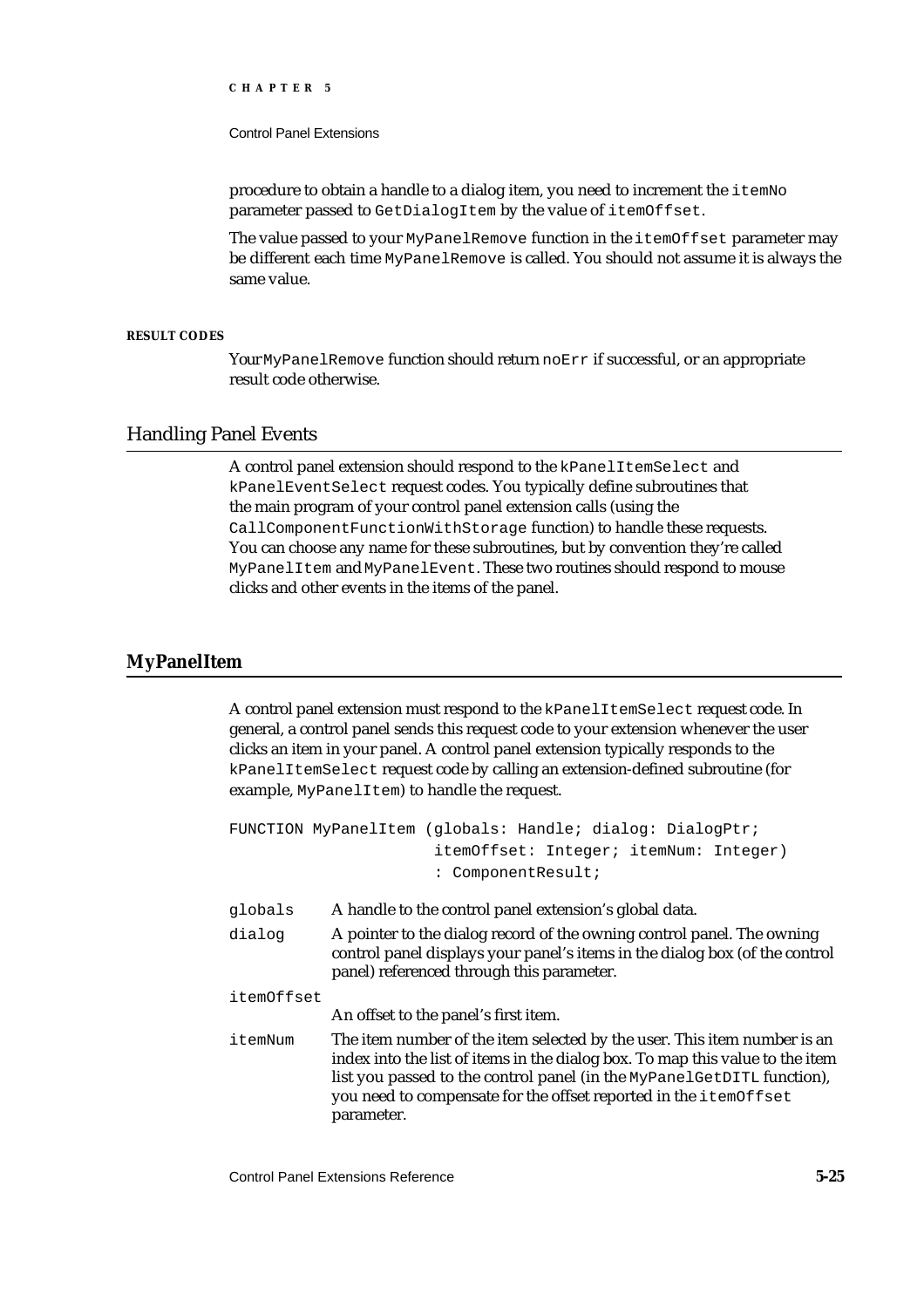```
CHAPTER 5
```
#### **DESCRIPTION**

Your MyPanelItem function should handle mouse clicks on specific items in your panel. The owning control panel calls your control panel extension with the kPanelItemSelect whenever your component returns FALSE in response to an event-select request. Your MyPanelItem function is therefore typically invoked each time the user clicks on some item in your panel. Your function should respond appropriately, according to the item that was clicked.

As just described, note that when a click in one of your panel's items occurs, the owning control panel first sends your component an event-select request, giving your component a chance to filter the event, if necessary. In this case, if your component returns FALSE in the handled parameter, then the control panel sends your component the item-select request code; if your component returns TRUE in the handled parameter, the control panel does not send your component the subsequent item-select request code.

#### **RESULT CODES**

Your MyPanelItem function should return noErr if successful, or an appropriate result code otherwise.

#### **SEE ALSO**

For an example of the MyPanelItem function, see Listing 5-5 on page 5-16. For information on responding to events, see the description of the MyPanelEvent function in the next section.

# **MyPanelEvent**

A control panel extension must respond to the kPanelEventSelect request code. A control panel sends this request code to your extension whenever an event occurs in your panel. A control panel extension typically responds to the kPanelEventSelect request code by calling an extension-defined subroutine (for example, MyPanelEvent) to handle the request.

```
FUNCTION MyPanelEvent (globals: Handle; dialog: DialogPtr; 
                        itemOffset: Integer; 
                        theEvent: eventRecord; 
                        VAR itemHit: Integer; 
                        VAR handled: Boolean): ComponentResult;
```
globals A handle to the control panel extension's global data.

dialog A pointer to the dialog record of the owning control panel. The owning control panel displays your items in the dialog box (of the control panel) referenced through this parameter.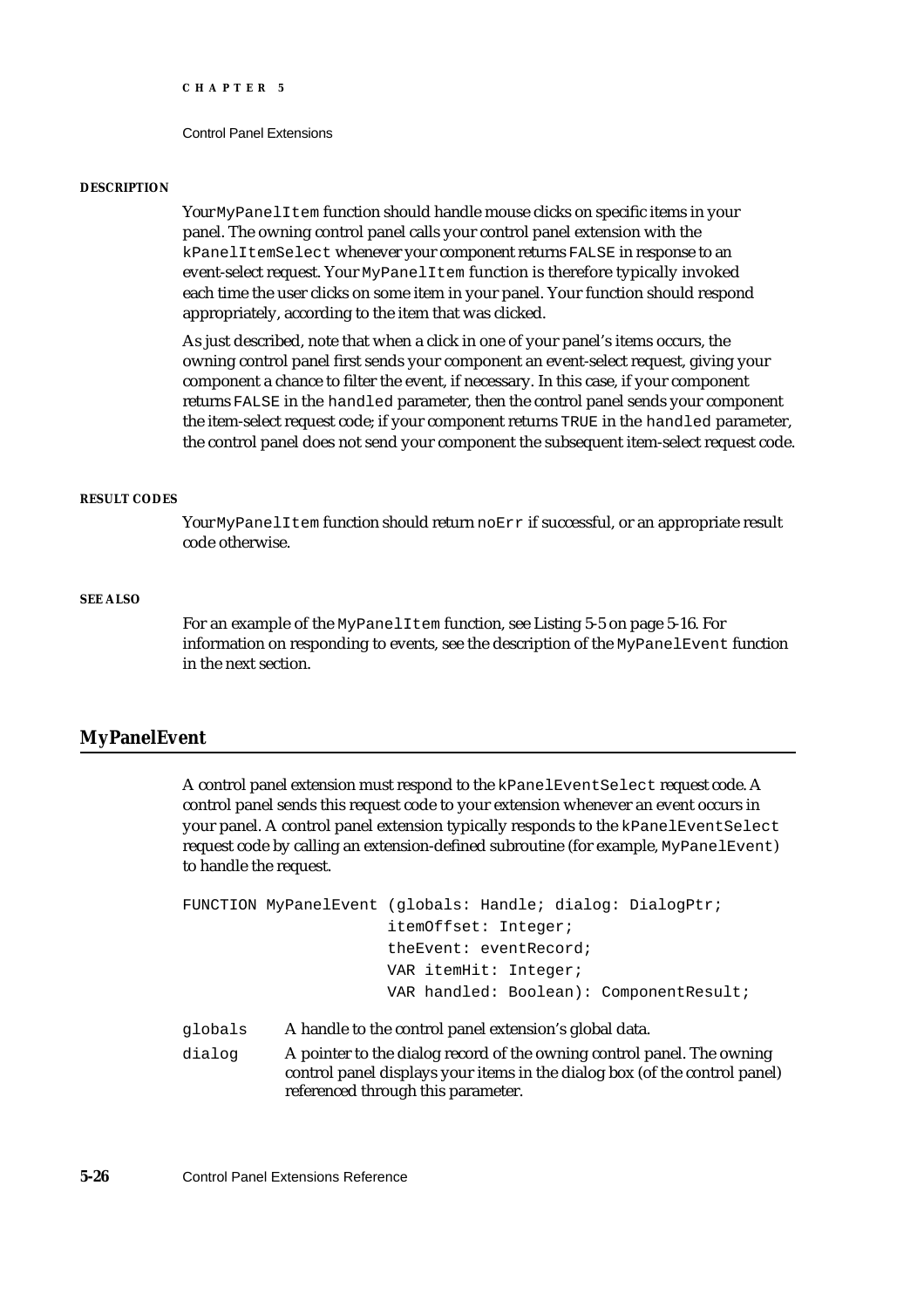#### Control Panel Extensions

| itemOffset |                                                                                                                                                                                                                                                                                                            |
|------------|------------------------------------------------------------------------------------------------------------------------------------------------------------------------------------------------------------------------------------------------------------------------------------------------------------|
|            | An offset to the panel's first item.                                                                                                                                                                                                                                                                       |
| theEvent   | An event record describing the event being reported to your control panel<br>extension.                                                                                                                                                                                                                    |
| itemHit    | On entry, the item number of an item. This number is valid only for<br>mouse events (on input, do not interpret this parameter for any other type<br>of event). On exit, if the MyPanelEvent function has handled the event,<br>it should return the item number of the associated item in this parameter. |
| handled    | On entry, the value FALSE for mouse events; the value TRUE for all other<br>events. On exit, the MyPanelEvent function should return a Boolean<br>value that indicates whether it has handled the event (TRUE) or has not<br>handled the event (FALSE).                                                    |

#### **DESCRIPTION**

Your MyPanelEvent function is called whenever an event occurs in your panel. The parameter theEvent contains a complete description of the event. A control panel handles events in its own items and also gives your component a chance to handle events in its own panel.

The MyPanelEvent function is intended to operate just like an event filter function specified in calls to the ModalDialog procedure or other Dialog Manager routines. The main difference between MyPanelEvent and other event filter functions is that MyPanelEvent does not return a Boolean value as its function result. Instead, it indicates whether it handled the event in the handled parameter.

If the specified event is a mouse event, you might prefer your extension's MyPanelItem function to handle the event. In that case, you should return FALSE in the handled parameter. Otherwise, you should attempt to handle the event.

If your MyPanelEvent function does handle the event, it should update the itemHit parameter to reflect the affected item and return TRUE in the handled parameter. If you set handled to FALSE, the owning control panel sends your panel an item-select request.

#### **RESULT CODES**

Your MyPanelEvent function should return noErr if successful, or an appropriate result code otherwise.

#### **SEE ALSO**

For an example MyPanelEvent function, see Listing 5-6 on page 5-18. See the description of MyPanelItem on page 5-25 for information on handling clicks in dialog items. For a description of the fields of the event record, see the chapter "Event Manager" in *Inside Macintosh: Macintosh Toolbox Essentials*.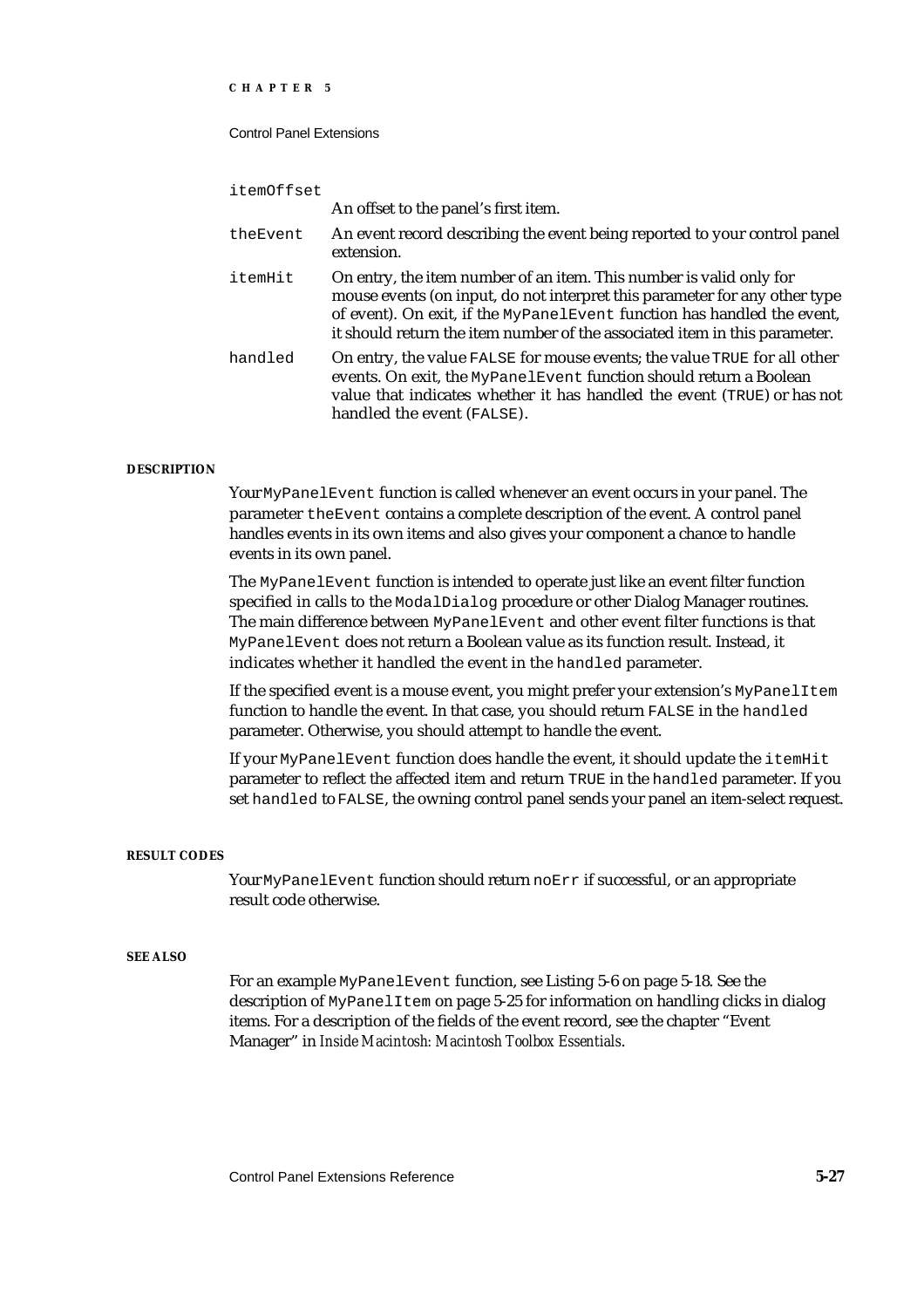# Managing Panel Settings

A control panel extension should respond to the kPanelValidateInputSelect, kPanelGetSettingsSelect, and kPanelSetSettingsSelect request codes. You typically define subroutines that the main program of your control panel extension calls (using the routine CallComponentFunctionWithStorage) to handle these requests. You can choose any name for these subroutines, but by convention they're called MyPanelValidateInput, MyPanelGetSettings, and MyPanelSetSettings. These routines should manage item settings in a panel.

#### **Note**

Current versions of the Sound and Video control panels do not send the kPanelValidateInputSelect, kPanelGetSettingsSelect, or kPanelSetSettingsSelect request code. u

# **MyPanelValidateInput**

A control panel extension must respond to the kPanelValidateInputSelect request code. A control panel sends this request code to your extension whenever the user clicks a control panel's close box. A control panel extension typically responds to the kPanelValidateInputSelect request code by calling an extension-defined subroutine (for example, MyPanelValidateInput) to handle the request.

```
FUNCTION MyPanelValidateInput (globals: Handle; VAR ok: Boolean) 
                               : ComponentResult;
```

| globals | A handle to the control panel extension's global data.                |
|---------|-----------------------------------------------------------------------|
| ok      | On return, a Boolean value that indicates whether the panel's current |
|         | values are valid (TRUE) or invalid (FALSE).                           |

#### **DESCRIPTION**

Your MyPanelValidateInput function should perform any processing necessary to validate the current settings in the panel. For example, if your panel contains any editable text items, you might need to ensure that the text they contain makes sense. The control panel calls this function when the user clicks the control panel's close box.

If the current settings of the panel items are acceptable, set the ok parameter to TRUE before returning from MyPanelValidateInput. If the current settings are not valid, set ok to FALSE. When you set ok to FALSE, the control panel ignores any of the user's subsequent clicks in the panel's OK button.

#### **RESULT CODES**

Your MyPanelValidateInput function should return noErr if successful, or an appropriate result code otherwise.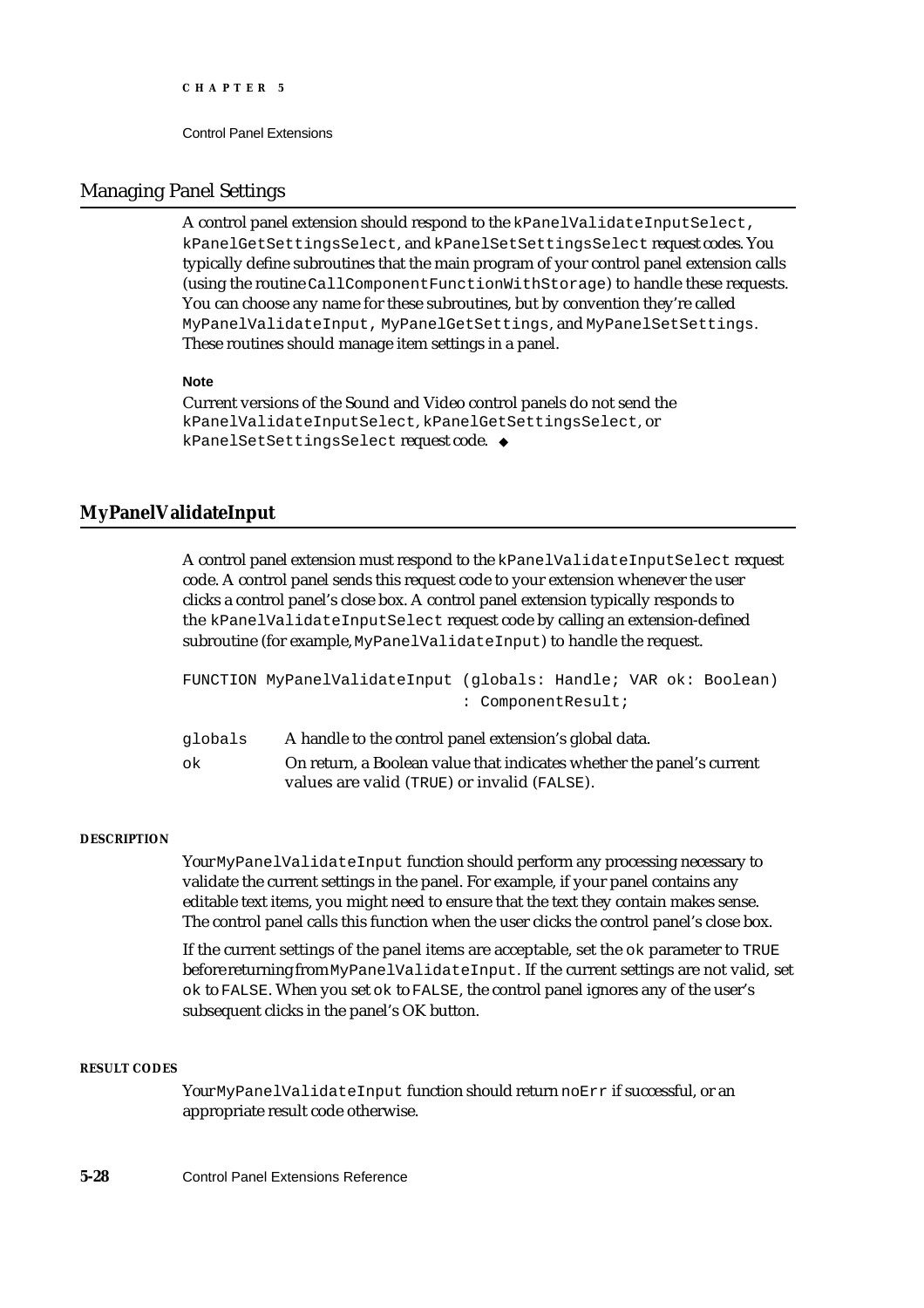Control Panel Extensions

#### **MyPanelGetSettings**

A control panel extension must respond to the kPanelGetSettingsSelect request code. A control panel sends this request code to your extension to get the panel's current settings. A control panel extension typically responds to the kPanelGetSettingsSelect request code by calling an extension-defined subroutine (for example, MyPanelGetSettings) to handle the request.

```
FUNCTION MyPanelGetSettings (globals: Handle; VAR ud: UserData; 
                              flags: LongInt): ComponentResult;
```

| qlobals | A handle to the control panel extension's global data. |
|---------|--------------------------------------------------------|
| ud      | A handle to the control panel's configuration data.    |
| flags   | Reserved. This parameter is always 0.                  |

#### **DESCRIPTION**

Your MyPanelGetSettings function should return, through the ud parameter, a copy of the panel's current settings. This copy is maintained privately by the control panel. The control panel may subsequently restore your panel's settings by passing those settings to your MyPanelSetSettings function.

Your control panel extension is responsible for allocating storage for the configuration data to which ud is a handle. You might do that when the Component Manager passes your extension the kComponentOpenSelect parameter. Your extension should not dispose of that storage until it closes (that is, when the Component Manager passes it the kComponentCloseSelect parameter).

You can arrange the panel configuration data in any way you like. The data needs to contain whatever information is necessary for your MyPanelSetSetting function to set all relevant panel items to specified values. For example, the standard Apple sound panels save information such as the component type of the default sound output device, the current volumes levels, the current alert beep, and so forth. You might want to begin the configuration data with a version number so that you can easily change the format of the rest of the data, if necessary.

The information you return to the control panel may get stored as part of the owner's configuration information and might therefore persist across system restarts. As a result, you should not store values that might change without the control panel's knowledge (such as component ID numbers, file reference numbers, and similar volatile information).

#### **RESULT CODES**

Your MyPanelGetSettings function should return noErr if successful, or an appropriate result code otherwise.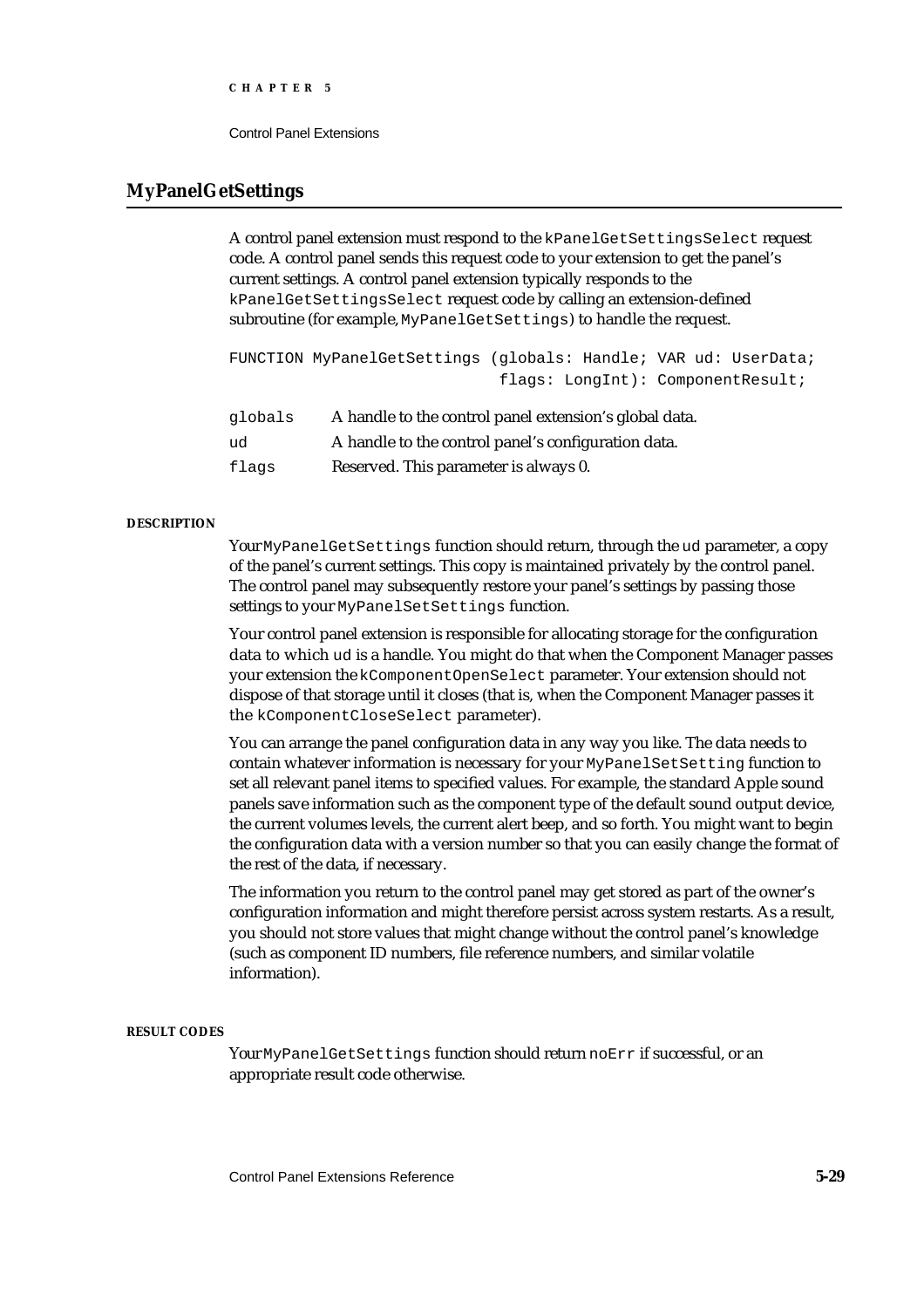#### **MyPanelSetSettings**

A control panel extension must respond to the kPanelSetSettingsSelect request code. A control panel sends this request code to your extension to request that your extension set the panel's current settings to the specified values. A control panel extension typically responds to the kPanelSetSettingsSelect request code by calling an extension-defined subroutine (for example, MyPanelSetSettings) to handle the request.

```
FUNCTION MyPanelSetSettings (globals: Handle; ud: UserData; 
                               flags: LongInt): ComponentResult;
```

| qlobals | A handle to the control panel extension's global data. |
|---------|--------------------------------------------------------|
| ud      | A handle to the control panel's configuration data.    |
| flags   | Reserved. This parameter is always 0.                  |

#### **DESCRIPTION**

Your MyPanelSetSettings function should parse the block of configuration data passed in the ud parameter and set the values of the items in the panel based on that data. The control panel calls this function just before your panel is displayed to the user and whenever a user cancels changes to your panel. You can assume that the data passed in the ud parameter was created by a previous call to your extension's MyPanelGetSetting function.

It's possible that your extension might not able to set the value of one or more panel items to the values specified in the configuration data. (For example, the hardware environment might have changed since the configuration data was last stored by the control panel.) When this happens, you should try to match the specified panel settings as closely as possible. If you cannot match perfectly, you should return some nonzero result code.

#### **RESULT CODES**

Your MyPanelSetSettings function should return noErr if successful, or an appropriate result code otherwise.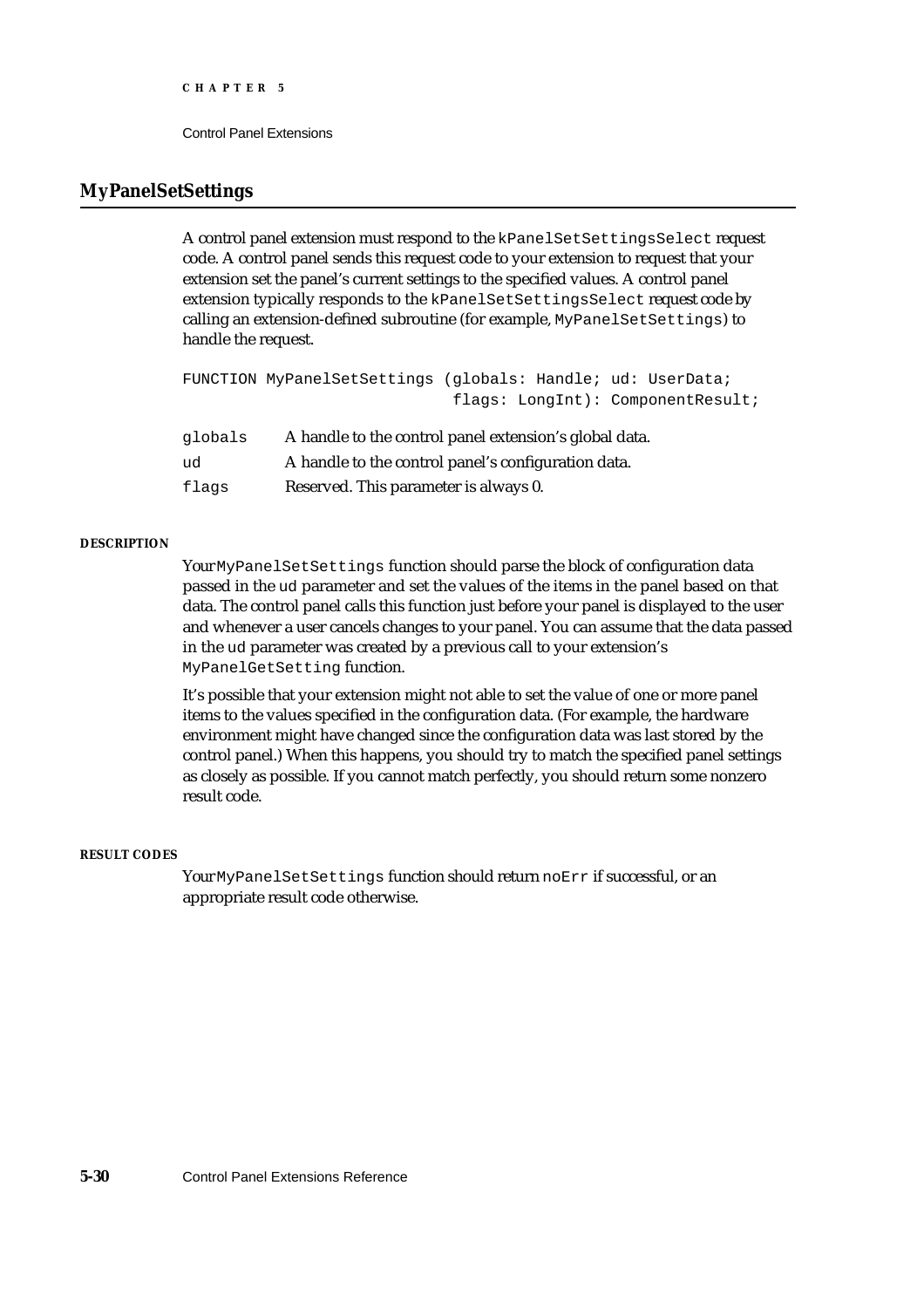## Summary of Control Panel Extensions

### Pascal Summary

#### **Constants**

| CONST                                          |             |                                |
|------------------------------------------------|-------------|--------------------------------|
| {component types}                              |             |                                |
| SoundPanelType                                 | $= 'sndP';$ | $\{sound panel\}$              |
| VideoPanelType                                 | $= 'vidP';$ | $\{video panel\}$              |
| {component subtypes}                           |             |                                |
| kAlertSoundsPanel                              | $= 'alrt';$ | {alert sounds panel}           |
| kInputsPanel                                   | $=$ 'mics'; | {input devices panel}          |
| kOutputsPanel                                  | $= 'spek'$  | {output devices panel}         |
| kVolumesSubType                                | $= 'vols'$  | {volumes panel}                |
| {component flags}                              |             |                                |
| channelFlagDontOpenResFile                     | $= 2i$      | {do not open resource file}    |
| {Component Manager request codes for routines} |             |                                |
| kPanelGetDitlSelect                            | $= 0$ ;     | {get panel's item list}        |
| kPanelGetTitleSelect                           | $= 1i$      | {get panel's name}             |
| kPanelInstallSelect                            | $= 2i$      | {restore item settings}        |
| kPanelEventSelect                              | $= 3i$      | {handle event in panel}        |
| kPanelItemSelect                               | $= 4i$      | {handle click in a panel item} |
| kPanelRemoveSelect                             | $= 5i$      | {panel is about to be removed} |
| kPanelValidateInputSelect                      | $= 6;$      | {validate panel settings}      |
| kPanelGetSettingsSelect                        | $= 7i$      | {get panel settings}           |
| kPanelSetSettingsSelect                        | $= 8i$      | {set panel settings}           |

#### Control Panel Extension-Defined Routines

#### **Managing Panel Components**

FUNCTION MyPanelGetDITL (globals: Handle; VAR ditl: Handle) : ComponentResult;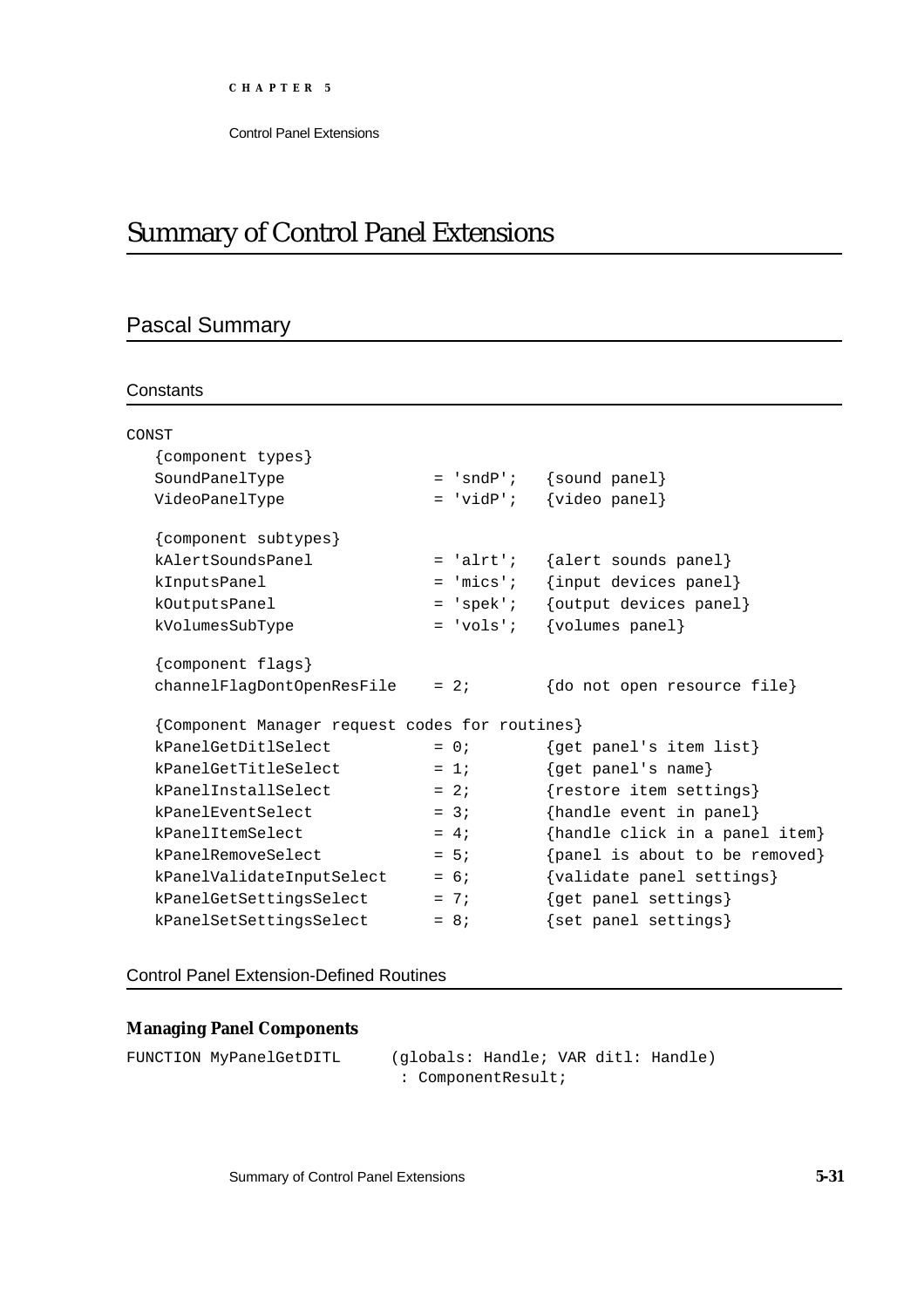```
CHAPTER 5
```

| FUNCTION MyPanelInstall  | (globals: Handle; dialog: DialogPtr;<br>itemOffset: Integer): ComponentResult; |
|--------------------------|--------------------------------------------------------------------------------|
| FUNCTION MyPanelGetTitle | (self: ComponentInstance; title: Str255)<br>: ComponentResult;                 |
| FUNCTION MyPanelRemove   | (globals: Handle; dialog: DialogPtr;<br>itemOffset: Integer): ComponentResult; |

### **Handling Panel Events**

| FUNCTION MyPanelItem  | (globals: Handle; dialog: DialogPtr;<br>itemOffset: Integer; itemNum: Integer)<br>: ComponentResult;                                                     |
|-----------------------|----------------------------------------------------------------------------------------------------------------------------------------------------------|
| FUNCTION MyPanelEvent | (globals: Handle; dialog: DialogPtr;<br>itemOffset: Integer; theEvent: eventRecord;<br>VAR itemHit: Integer; VAR handled: Boolean)<br>: ComponentResult; |

### **Managing Panel Settings**

| FUNCTION MyPanelValidateInput |                                                                 |
|-------------------------------|-----------------------------------------------------------------|
|                               | (globals: Handle; VAR ok: Boolean)                              |
|                               | : ComponentResult;                                              |
|                               | FUNCTION MyPanelGetSettings (globals: Handle; VAR ud: UserData; |
|                               | flags: LongInt): ComponentResult;                               |
|                               | FUNCTION MyPanelSetSettings (globals: Handle; ud: UserData;     |
|                               | flags: LongInt): ComponentResult;                               |

### C Summary

### **Constants**

| /*component types*/       |        |                          |
|---------------------------|--------|--------------------------|
| #define SoundPanelType    | 'sndP' | /*sound panel*/          |
| #define VideoPanelType    | 'vidP' | /*video panel*/          |
|                           |        |                          |
| /*component subtypes*/    |        |                          |
| #define kAlertSoundsPanel | 'alrt' | /*alert sounds panel*/   |
| #define kInputsPanel      | 'mics' | /*input devices panel*/  |
| #define kOutputsPanel     | 'spek' | /*output devices panel*/ |
| #define kVolumesSubType   | 'vols' | /*volumes panel*/        |
|                           |        |                          |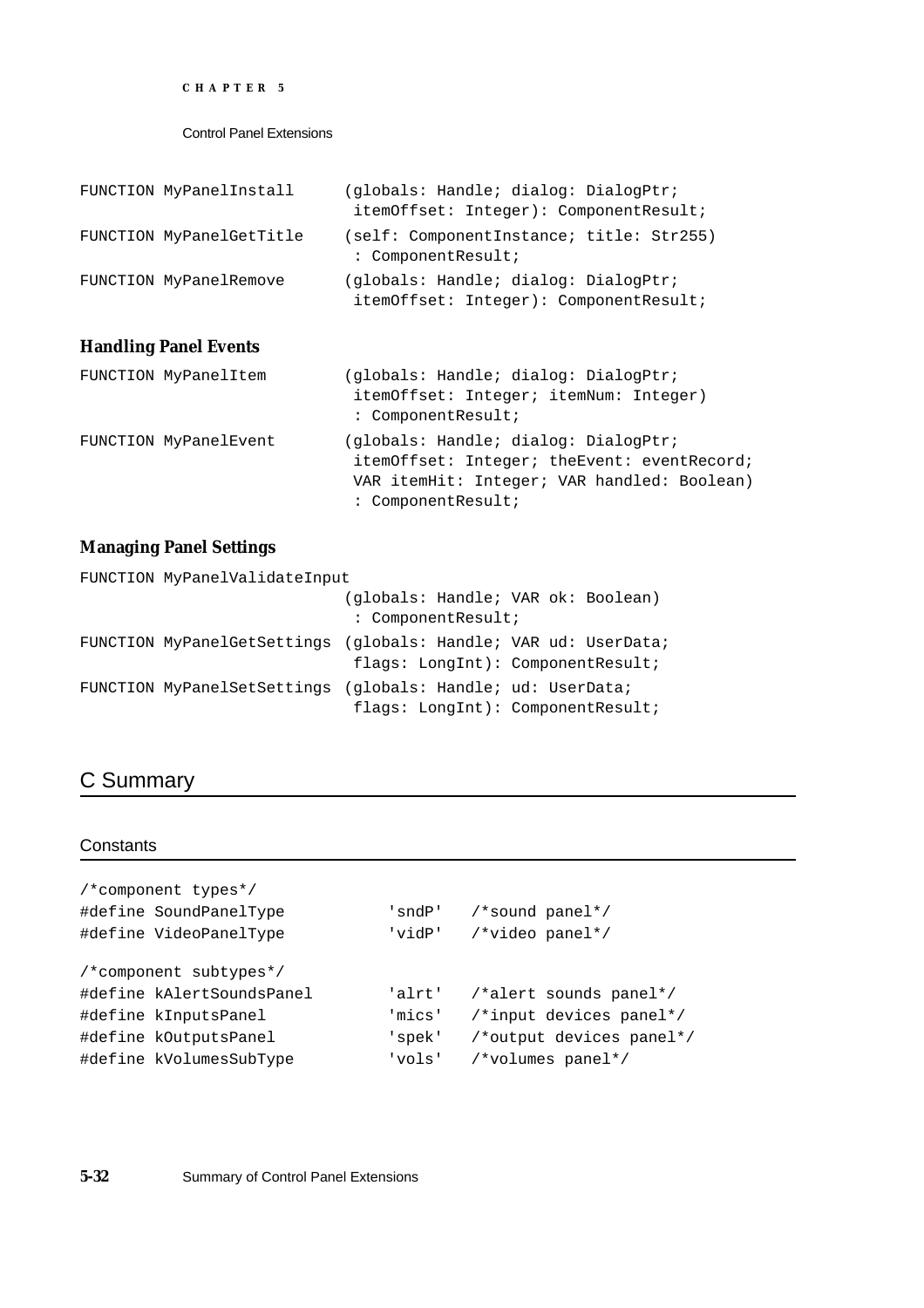```
CHAPTER 5
```

```
/*component flags*/
enum {
  channelFlagDontOpenResFile = 2 /*do not open resource file*/
};
/*Component Manager request codes for routines*/
enum {
  kPanelGetDitlSelect = 0, \frac{1}{k} /*get panel's item list*/
  kPanelGetTitleSelect, /*get panel's name*/
  kPanelInstallSelect, /*restore item settings*/
  kPanelEventSelect, \mu /*handle event in panel*/
  kPanelItemSelect, \overline{\phantom{a}} /*handle click in a panel item*/
  kPanelRemoveSelect, \sqrt{\frac{1}{2}} /*panel is about to be removed*/
  kPanelValidateInputSelect, /*validate panel settings*/
  kPanelGetSettingsSelect, \sqrt{*}get panel settings*/
  kPanelSetSettingsSelect /*set panel settings*/
};
```
Control Panel Extension-Defined Routines

#### **Managing Panel Components**

```
pascal ComponentResult MyPanelGetDITL
                             (Handle globals, Handle *ditl);
pascal ComponentResult MyPanelInstall
                             (Handle globals, DialogPtr dialog, 
                              short itemOffset);
pascal ComponentResult MyPanelGetTitle
                             (ComponentInstance self, StringPtr title);
pascal ComponentResult MyPanelRemove
                             (Handle globals, DialogPtr dialog, 
                             short itemOffset);
```
### **Handling Panel Events**

```
pascal ComponentResult MyPanelItem
                             (Handle globals, DialogPtr dialog, 
                              short itemOffset, short itemNum);
pascal ComponentResult MyPanelEvent
                             (Handle globals, DialogPtr dialog, 
                              short itemOffset, eventRecord *theEvent, 
                              short *itemHit, Boolean *handled);
```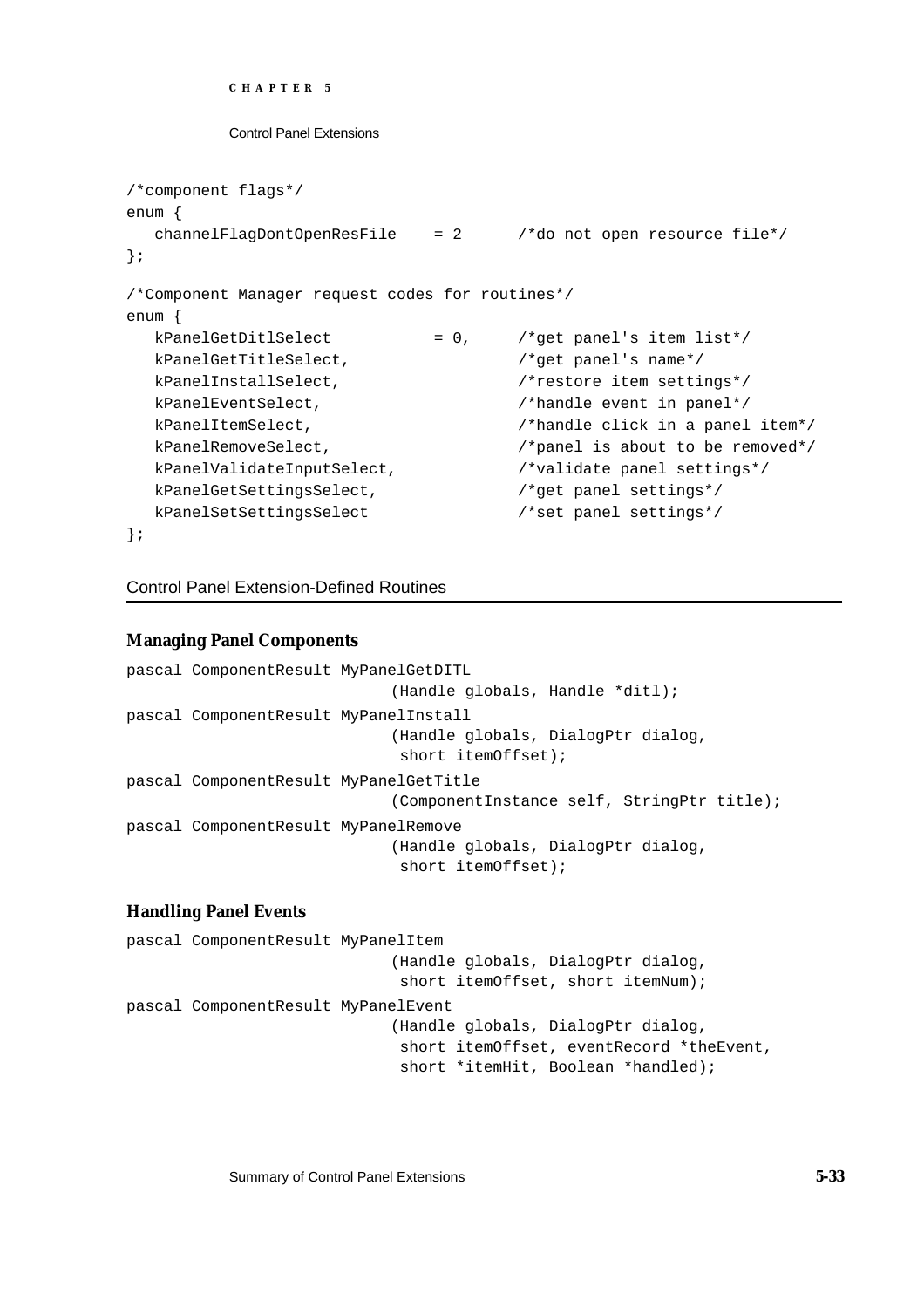Control Panel Extensions

### **Managing Panel Settings**

pascal ComponentResult MyPanelValidateInput (Handle globals, Boolean \*ok); pascal ComponentResult MyPanelGetSettings (Handle globals, UserData \*ud, long flags); pascal ComponentResult MyPanelSetSettings (Handle globals, UserData \*ud, long flags);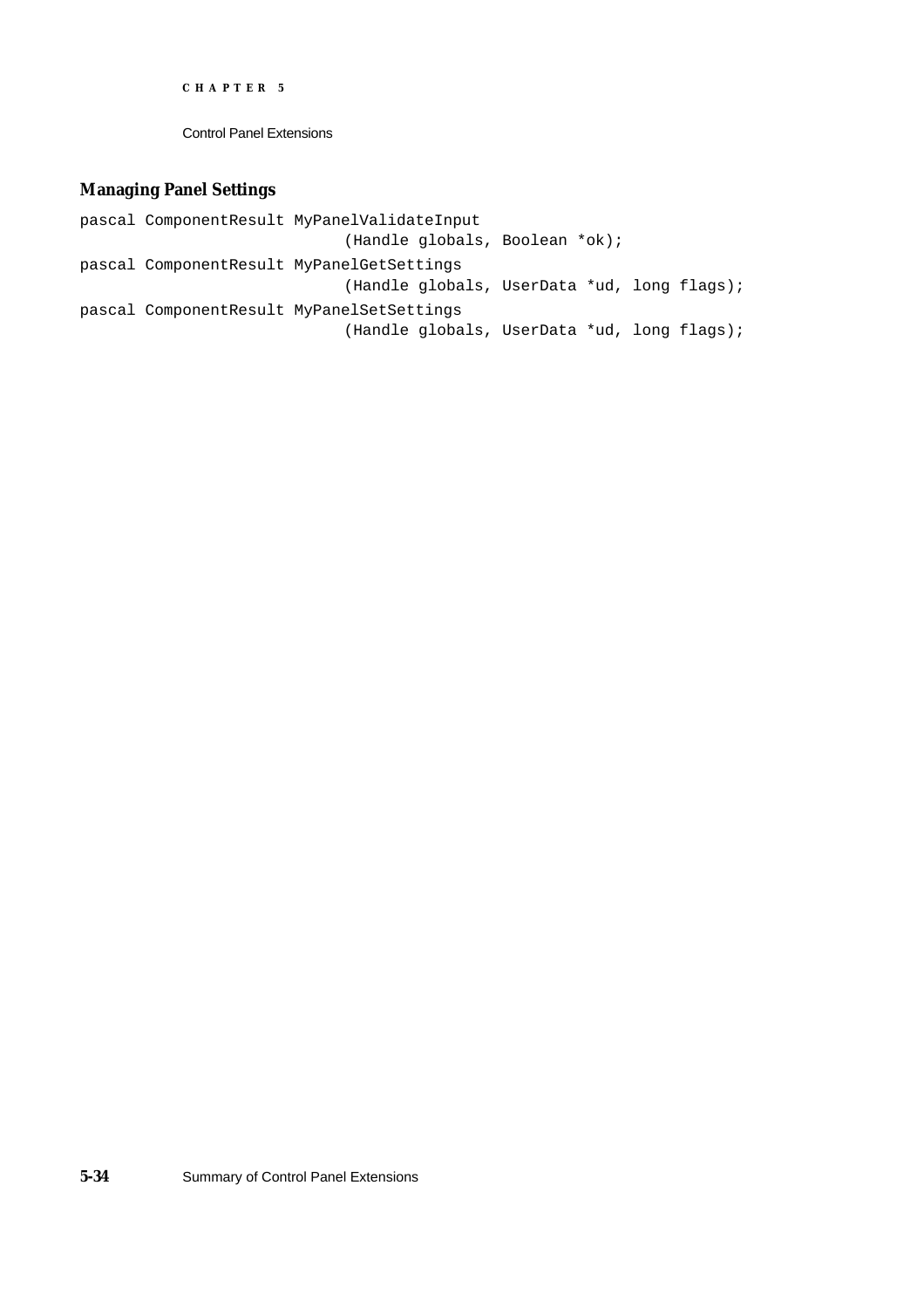### **Contents**

About Queues 6-3 The Queue Header 6-5 The Queue Element 6-6 Using the Queue Utilities 6-8 Searching for an Element in an Operating-System Queue 6-9 Adding Elements to an Operating-System Queue 6-10 Removing Elements From an Operating-System Queue 6-11 Queue Utilities Reference 6-13 Data Structures 6-13 Queue Headers 6-13 Queue Elements 6-14 Routines 6-15 Summary of the Queue Utilities 6-18 Pascal Summary 6-18 Constants 6-18 Data Types 6-18 Routines 6-19 C Summary 6-19 Constants 6-19 Data Types 6-20 Routines 6-20 Assembly-Language Summary 6-21 Result Codes 6-21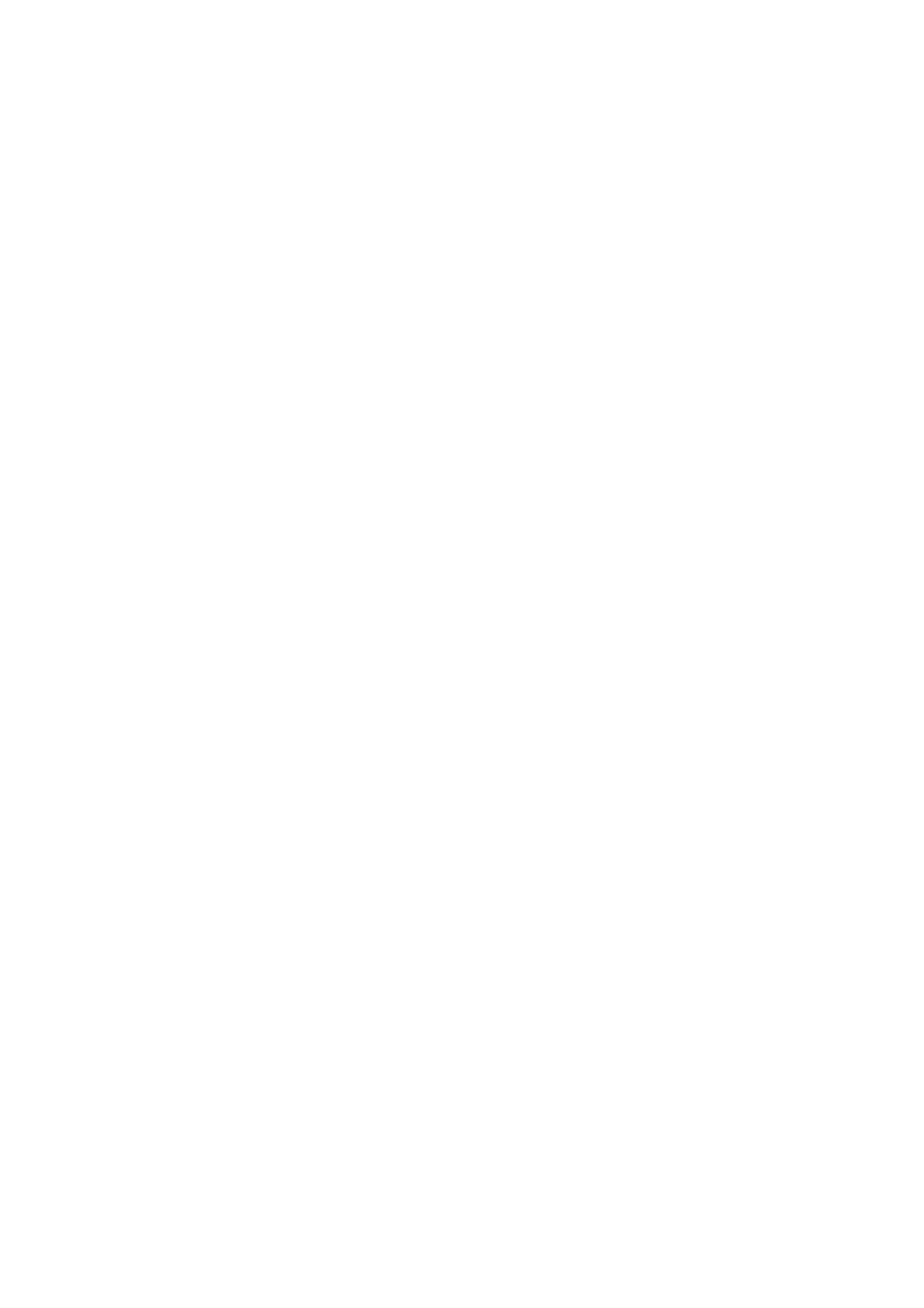#### Queue Utilities

This chapter describes how your application can directly add elements to and remove them from an operating-system queue. The Macintosh Operating System stores some of the information it uses in data structures called queues. The Queue Utilities allow you to manipulate those queues directly by adding and removing elements.

Ordinarily, you do not need to use the Queue Utilities. The Operating System itself is responsible for managing the various operating-system queues that it creates internally, and you should manipulate those queues only indirectly. For example, to add an element to the notification queue maintained by the Notification Manager, you should call the NMInstall function. To remove an element from that queue, you should call the NMRemove function. But if you discover some unusual need for adding or removing such elements directly, you can use the Queue Utilities routines. In addition, you can use the Queue Utilities routines for directly manipulating queues that you create.

This chapter describes the general structure of operating-system queues and then

- lists the routines your application should use to manipulate an operating-system queue indirectly
- n shows how your application can use the Queue Utilities for directly manipulating queues that you create.

### About Queues

The Macintosh Operating System uses operating-system queues to keep track of a wide variety of items, including VBL tasks, notifications, I/O requests, events, mounted volumes, and disk drives (or other block-formatted devices). A **queue** is a list of identically structured entries linked together by pointers. A single entry in a queue is called a **queue element.** Figure 6-1 illustrates the general structure of an operating-system queue.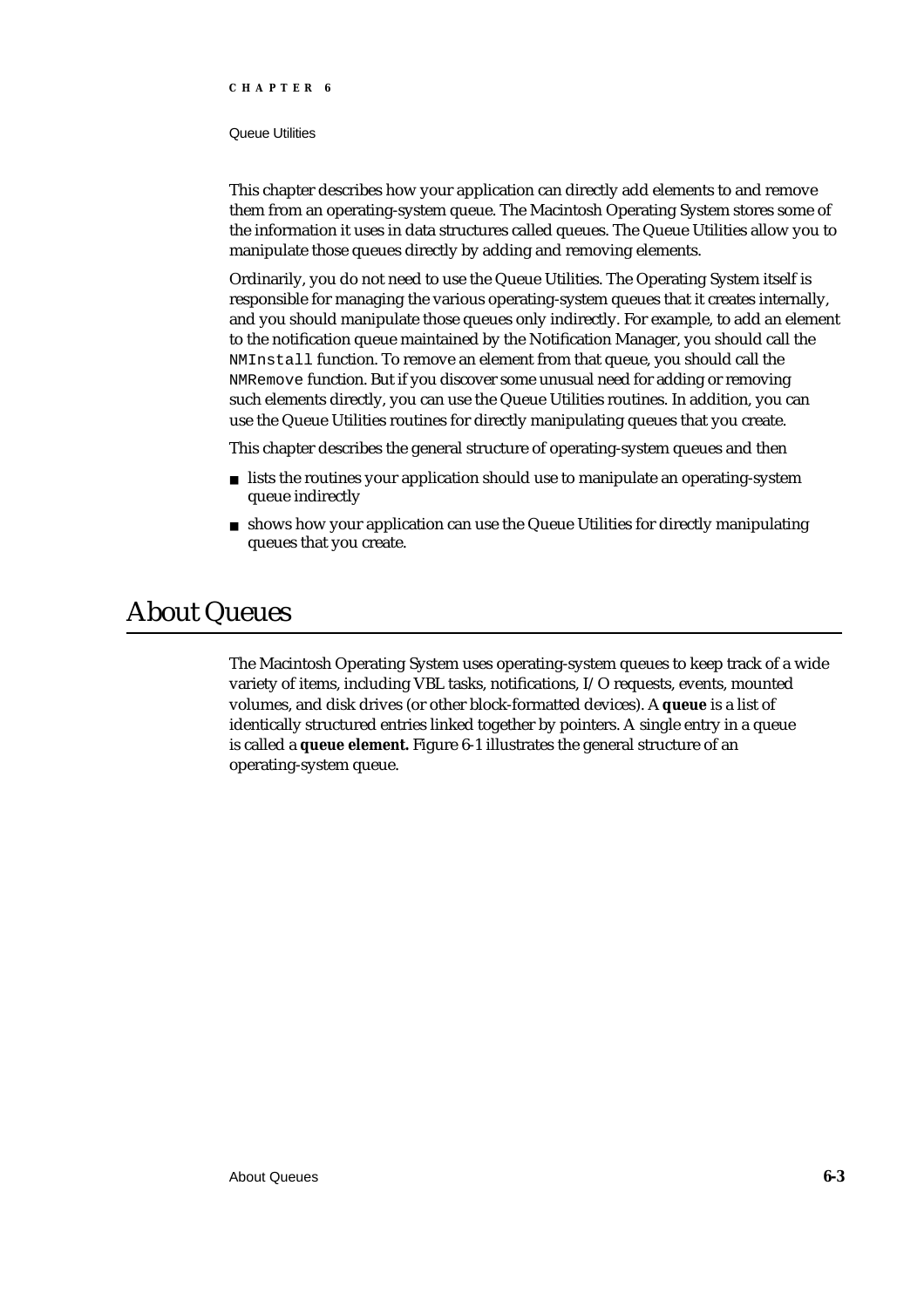Queue Utilities





As you can see, the addresses of the first and last elements in the queue are stored in a **queue header.** The queue header also contains some queue flags, which contain information about the queue.

Each queue element contains the address of the next element in the queue (or the value NIL if there is no next element), an indication of the type of queue to which the next element belongs, and some data. The exact format and size of the data differs among the various queue types. In some cases, the data in the queue element contains the address of a routine to be executed. Table 6-1 on page 6-7 lists the different types of operating-system queues used by the Macintosh Operating System.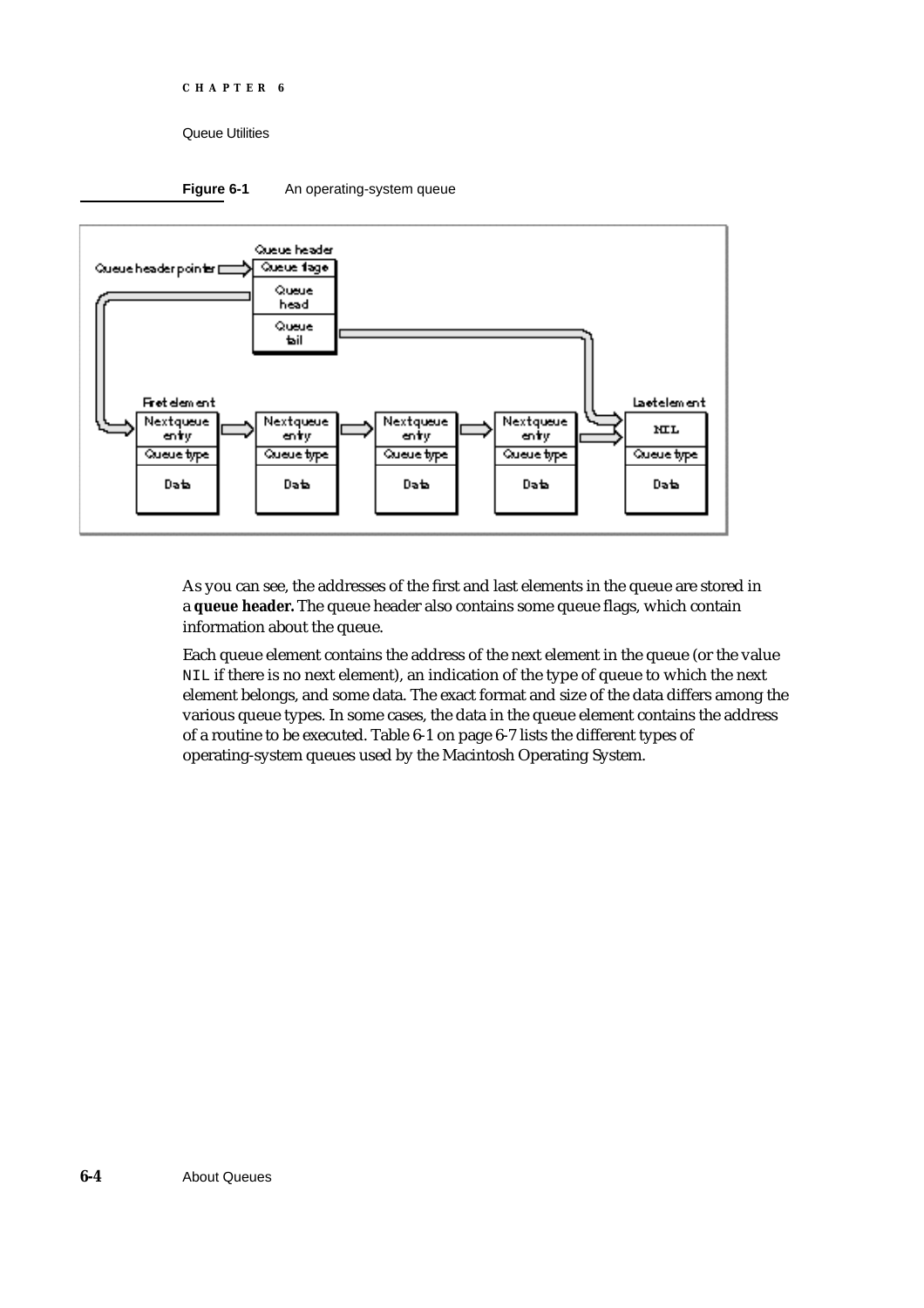### The Queue Header

The queue header is the head of a list of identically structured entries linked together by pointers. Figure 6-2 shows the format of a queue header.

**Figure 6-2** The format of a queue header

| <b>Queue leader</b> | Byles |
|---------------------|-------|
| Queue flage         | 2     |
| Firetqueue element  |       |
| Last queue element  |       |
|                     |       |

A queue header is a record defined by a data structure of type QHdr, which contains three fields: flags, a pointer to the first element in the queue (qHead), and a pointer to the last element in the queue (qTail). The flags field contains information specific to each queue. Ordinarily, these flags are for use by the system software only, and your application should not need to read or manipulate these flags. The qHead field is a pointer to the first element in a queue, and the  $qTail$  field is a pointer to the last element in a queue. If the queue has no elements, both of these fields are set to NIL. Thus, if you have access to a variable myQueueHdr of type QHdrPtr, you can access the corresponding first queue element of a non-empty queue with myQueueHdr^.qHead^ and access the last element with myQueueHdr^.qTail^.

Each queue element itself is a record of type QElem, which is described in the next section.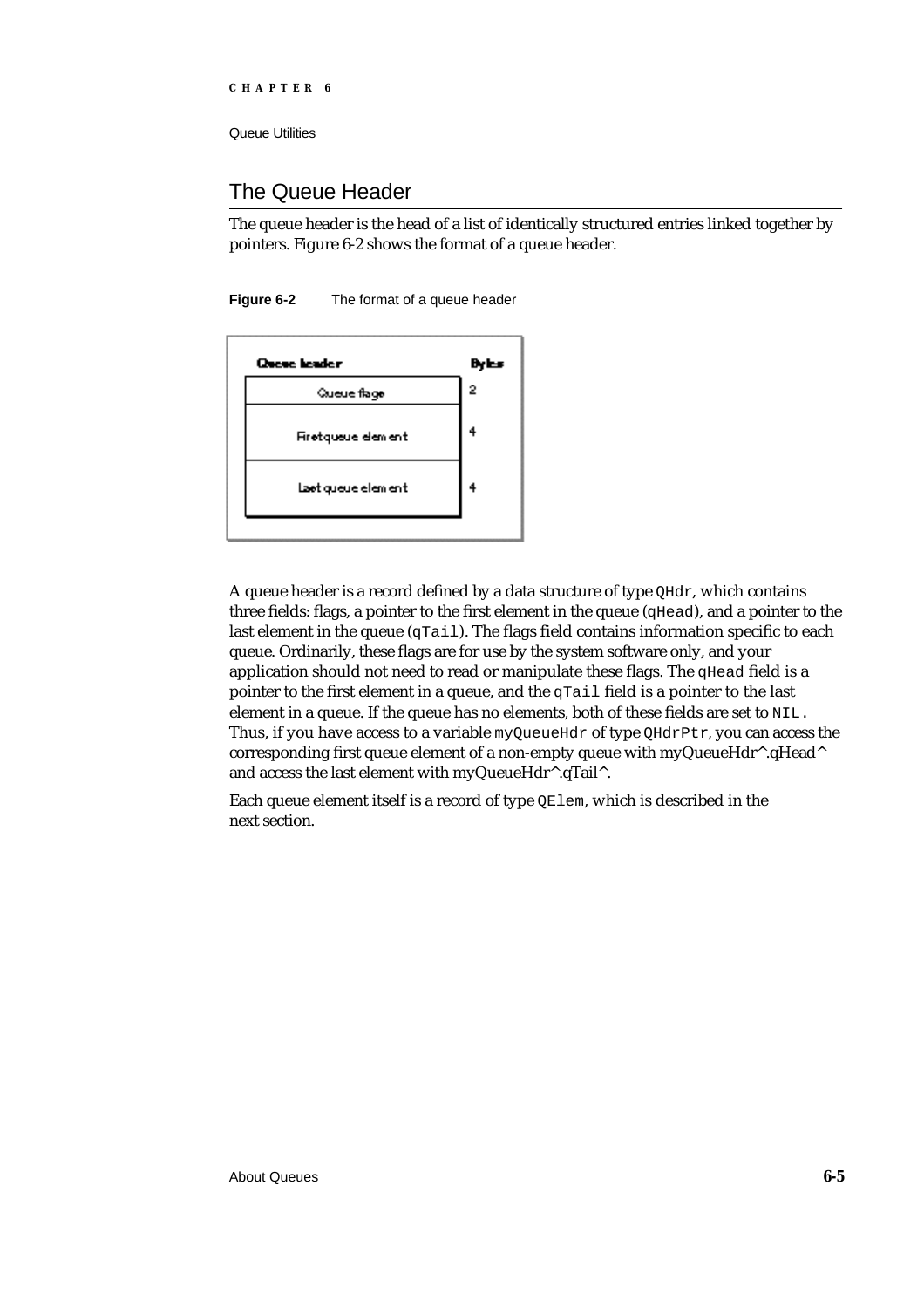### The Queue Element

The exact format of a queue element is not the same for all types of operating-system queues; thus, a queue element is defined by a variant record that is a data structure of type QElem. Figure 6-3 shows the format of a queue element.

**Figure 6-3** The format of a queue element



Each queue element contains two fixed fields: a pointer to the next element in the queue  $(qLink)$ , a value describing the queue type  $(qType)$ , and a variable data field specific to each queue type.

The qLink field contains a pointer to the next element in the queue. All queue elements are linked through these pointers. Each pointer points to the qLink field in the next queue element, and the last queue element contains a NIL pointer. The data type of the pointer to the next queue element is always QElemPtr.

The qType field contains an integer that usually designates the queue type; for example, ORD(evType) for the event queue. Table 6-1 contains a list of all the supported operating-system queue types.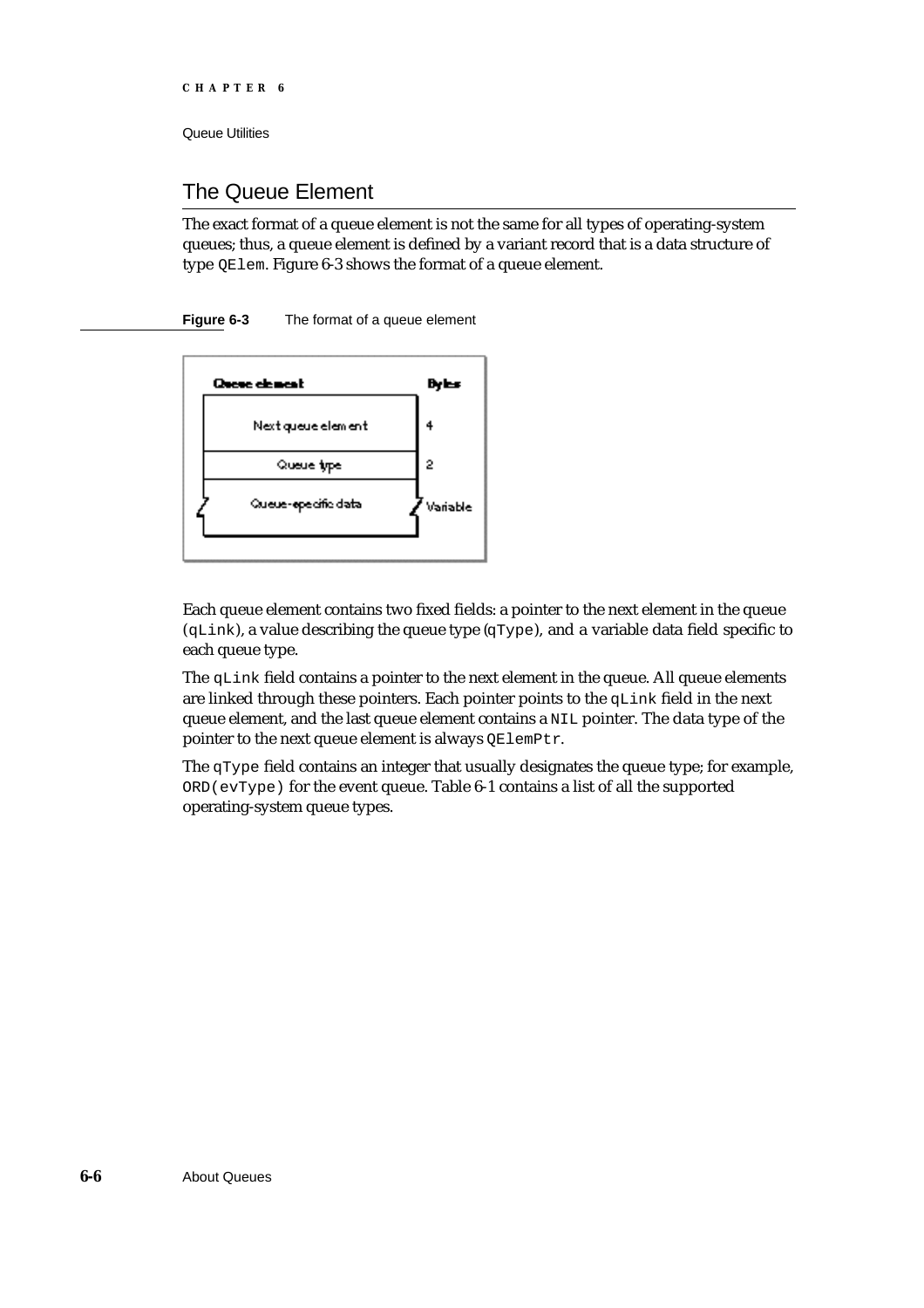#### Queue Utilities

#### **Table 6-1** Operating-system queue types

| Constant | Queue type                                | <b>Description</b>                                                                                             |
|----------|-------------------------------------------|----------------------------------------------------------------------------------------------------------------|
| vType    | Vertical retrace queue                    | A list of tasks to be executed during VBL<br>interrupts                                                        |
| ioQType  | File $I/O$ queue (or<br>driver I/O queue) | A list of parameter blocks for all asynchronous<br>routines awaiting execution                                 |
| drvQType | Drive queue                               | A list of all disk drives connected to the<br>computer                                                         |
| evType   | <b>Event queue</b>                        | A list of pending events                                                                                       |
| fsQType  | Volume control block<br>queue             | A list of volume control blocks for each<br>mounted volume                                                     |
| sIQType  | Slot interrupt queue                      | A list of slot interrupts                                                                                      |
| dtQType  | Deferred task queue                       | A list of deferred tasks                                                                                       |
| nmQType  | Notification queue                        | A list of notification requests                                                                                |
| slpQType | Sleep queue                               | A list of routines to be notified before a<br>Macintosh Portable or a PowerBook is put into<br>the sleep state |

Often, you need to set the qType field of a queue element to an appropriate value before installing the queue element. However, some operating-system queues use this field for different purposes. For example, the Time Manager uses an operating-system queue to track Time Manager tasks. In the high bit of this field, the revised Time Manager places a flag to indicate whether a task timer is active. The Time Manager (along with other parts of the Operating System that use this field for their own purposes) shields you from the implementation-level details of operating a queue. Indeed, there is no way for you to access a Time Manager queue directly, and the  $QE1em$  data type does not support access of Time Manager task records from Time Manager queue elements.

The third field contains data that is specific to the type of operating-system queue to which the queue element belongs. For example, a queue element in a vertical retrace queue, maintained by the Vertical Retrace Manager, includes information about the task procedure to be called, the number of interrupts, and the task phase. A queue element in a notification queue, maintained by the Notification Manager, includes information about the alert box, the sound response, the item to be marked in the Application menu, a response procedure, and some reserved values. Figure 6-4 shows the format of these two different types of queue elements.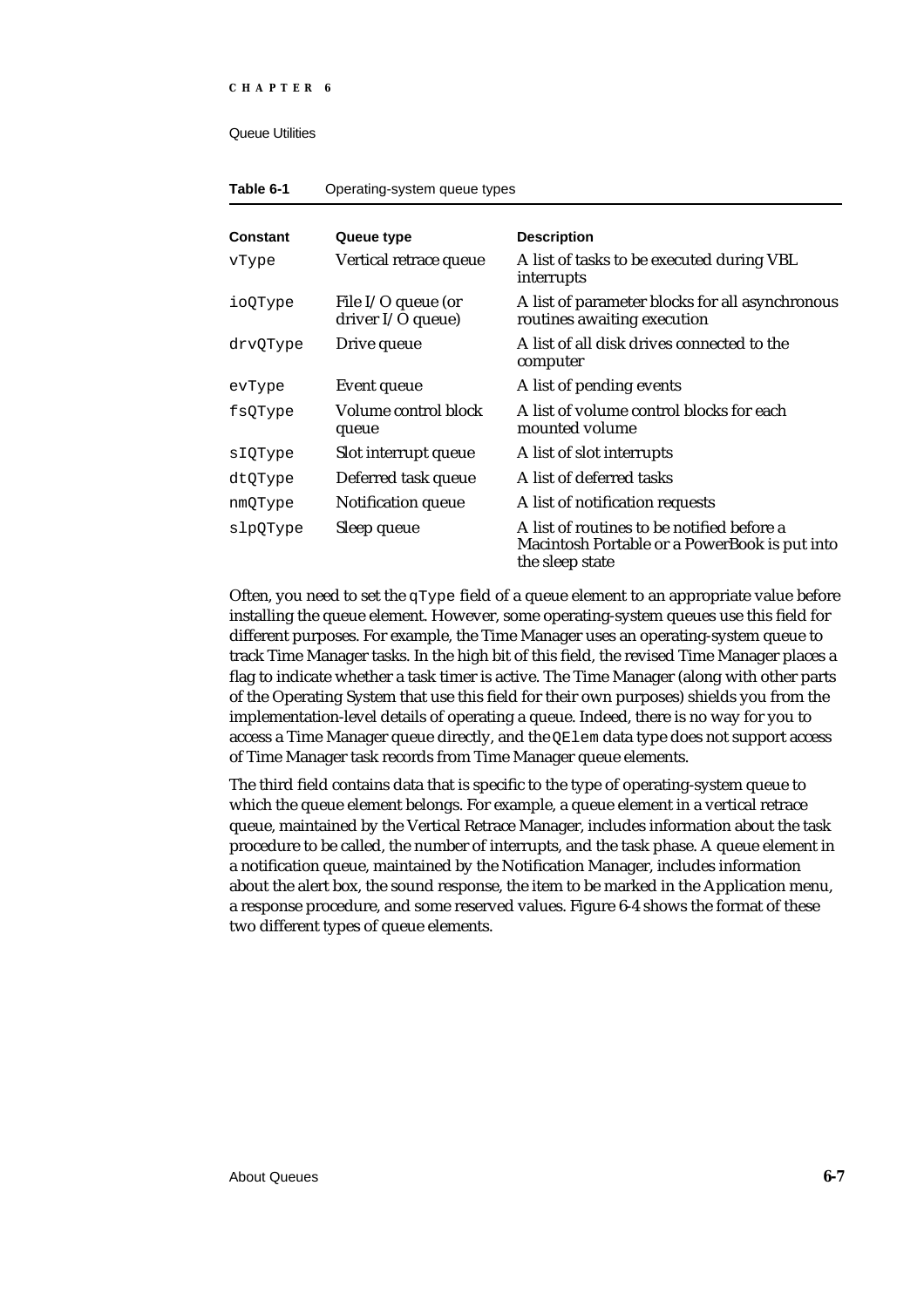**Figure 6-4** Formats of a vertical retrace queue element and a notification queue element



Figure 6-4 illustrates how the format and size of an operating-system queue element can vary because of the variable data field. For example, an element of type  $\forall$ Type (a vertical retrace queue element) uses 10 bytes for VBL-specific data, whereas an element of type nmType (a notification queue element) uses 30 bytes for notification-specific data. All operating-system queue elements use at least 6 bytes: 4 bytes to store a pointer to the next element in the queue and 2 bytes to store a value indicating the queue type.

## Using the Queue Utilities

The Queue Utilities provide routines for directly adding elements to a queue and removing them from a queue. The Enqueue procedure lets you add elements to the end of a queue, and the Dequeue function lets you remove elements from a queue.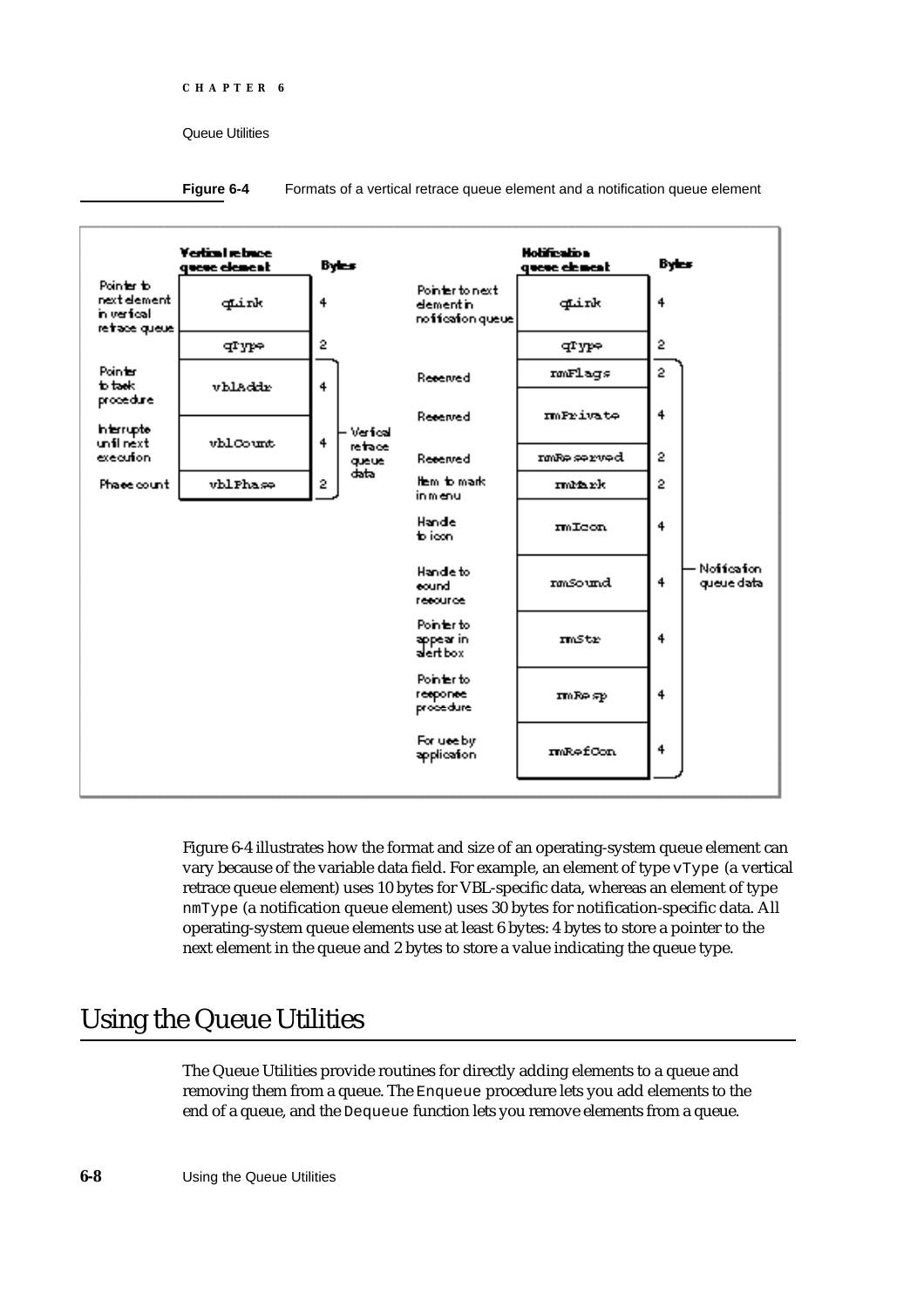#### Queue Utilities

You should manipulate an operating-system queue used by the Macintosh Operating System indirectly, by calling special-purpose routines. For example, to install a deferred task into a deferred task queue, your application should use the DTInstall function instead of the Enqueue procedure. However, if you create your own queues, you can use the Enqueue procedure and the Dequeue function to manipulate these queues directly. This section describes how to

- n search for an element in an operating-system queue
- n add an element to an operating-system queue

**Listing 6-1** Searching for drives in the drive queue

n remove an element from an operating-system queue

### Searching for an Element in an Operating-System Queue

You can search an operating-system queue for a specific element or elements. For example, Listing 6-1 shows a simplified way to search a drive queue for all the drives connected to the computer. The application-defined function, MySearchDriveQueue, walks through the drive queue searches for all connected drives. If it finds any, it calls the application-defined function DoDisplayDriveInfo to display information about the connected drive.

```
FUNCTION MySearchDriveQueue: Boolean;
VAR
  driveQHdr: QHdrPtr;
  result: Boolean;
BEGIN
  result := FALSE; {asume no drivers in the queue}driveQHdr := GetDrvQHdr; {get the drive queue header}
  driveQPtr := DrvQElPtr(driveQHdr^.qHead);
  WHILE (driveQPtr <> NIL) DO {while drive queue is not empty}
  BEGIN
     result := TRUE; {\text{found a drive}}DoDisplayDriveInfo(driveQPtr); {display drive information}
                                      {go to next drive in the queue}
     driveQPtr := DrvQElPtr(driveQPtr^.qLink);
  END; {of while}
  MySearchDriveQueue := result; {return result of search}
END;
```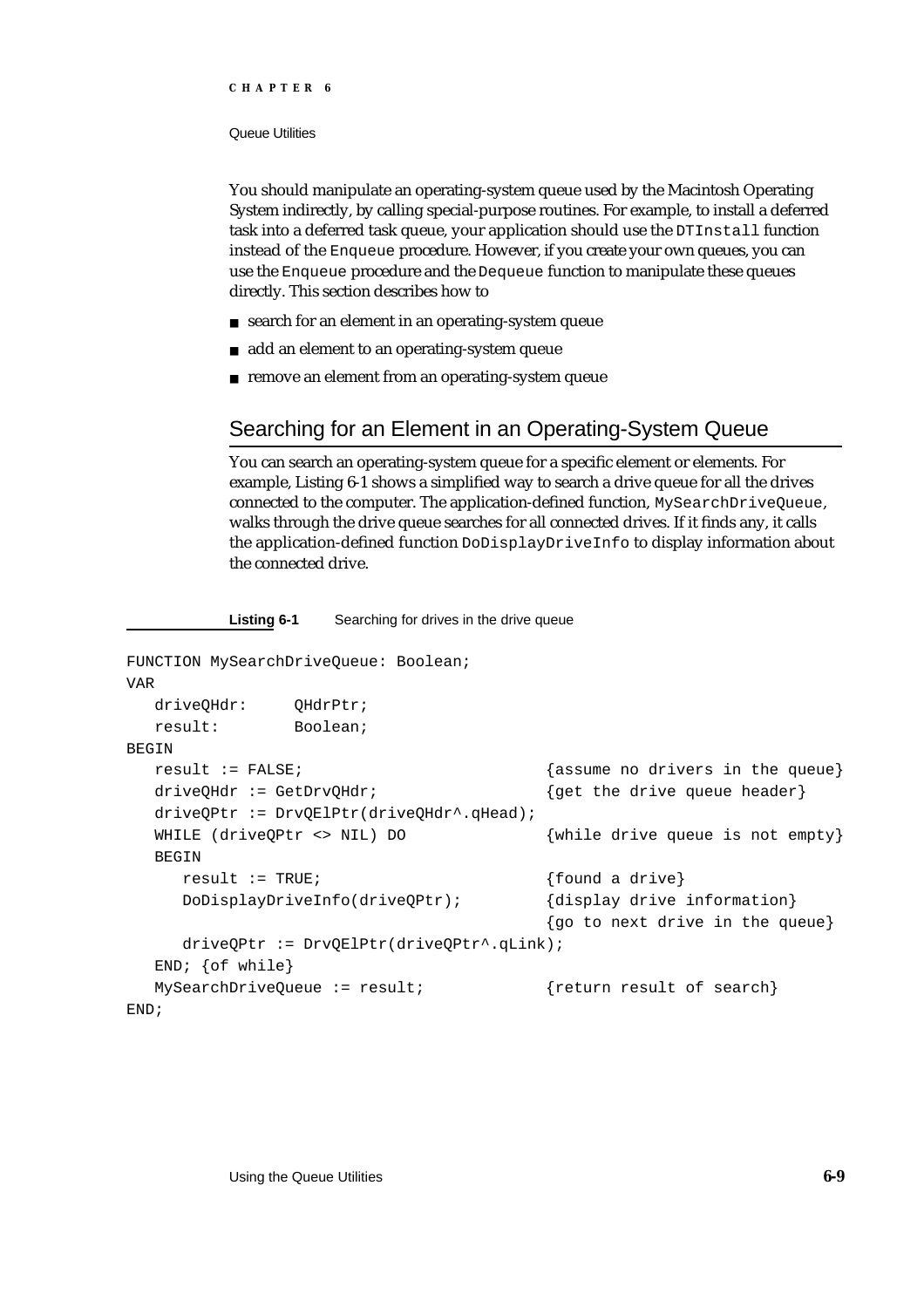### Adding Elements to an Operating-System Queue

You should avoid direct manipulation of an operating-system queue used by the Macintosh Operating System. Your application should, when possible, use the installation routines in Table 6-2 to add new elements to an operating-system queue.

| Table 6-2                                                            | Installation routines for operating-system queue elements |                                                                                  |  |
|----------------------------------------------------------------------|-----------------------------------------------------------|----------------------------------------------------------------------------------|--|
| Queue element                                                        | <b>Installation routine</b>                               | <b>Additional information</b>                                                    |  |
| <b>Slot-based VBL task</b>                                           | SlotVInstall                                              | The chapter "Vertical Retrace Manager" in<br>Inside Macintosh: Processes         |  |
| <b>System-based VBL task</b>                                         | VInstall                                                  | The chapter "Vertical Retrace Manager" in<br>Inside Macintosh: Processes         |  |
| Parameter block for an<br>asynchronous routine<br>awaiting execution | $\ast$                                                    | The chapter "File Manager" in Inside Macintosh: Files                            |  |
| Disk drive                                                           | AddDrive                                                  | The chapter "File Manager" in Inside Macintosh: Files                            |  |
| Event                                                                | PPostEvent<br>and PostEvent                               | The chapter "Event Manager" in Inside Macintosh:<br>Macintosh Toolbox Essentials |  |
| Volume control block                                                 | $\ast$                                                    | The chapter "File Manager" in Inside Macintosh: Files                            |  |
| Deferred task                                                        | DTInstall                                                 | The chapter "Deferred Task Manager" in<br>Inside Macintosh: Processes            |  |
| Slot interrupt                                                       | SIntInstall                                               | The chapter "Slot Manager" in Inside Macintosh:<br>Devices                       |  |
| Notification request                                                 | NMInstall                                                 | The chapter "Notification Manager" in<br>Inside Macintosh: Processes             |  |
| <b>Sleep</b>                                                         | SleepQInstall                                             | The chapter "Power Manager" in Inside Macintosh:<br>Devices                      |  |

No comparative installation routine available.

#### **IMPORTANT**

It is not recommended that you directly add elements to an operating-system queue used by the Macintosh Operating System. If at all possible, your application should use the installation routines provided by the various managers.

If you have created a queue for your own use, you can use the Enqueue procedure to add a new element to your queue. For example, Listing 6-2 presents the application-defined procedure DoAddBankCustomer, which uses the Enqueue procedure for directly installing a customer into a bank-teller queue.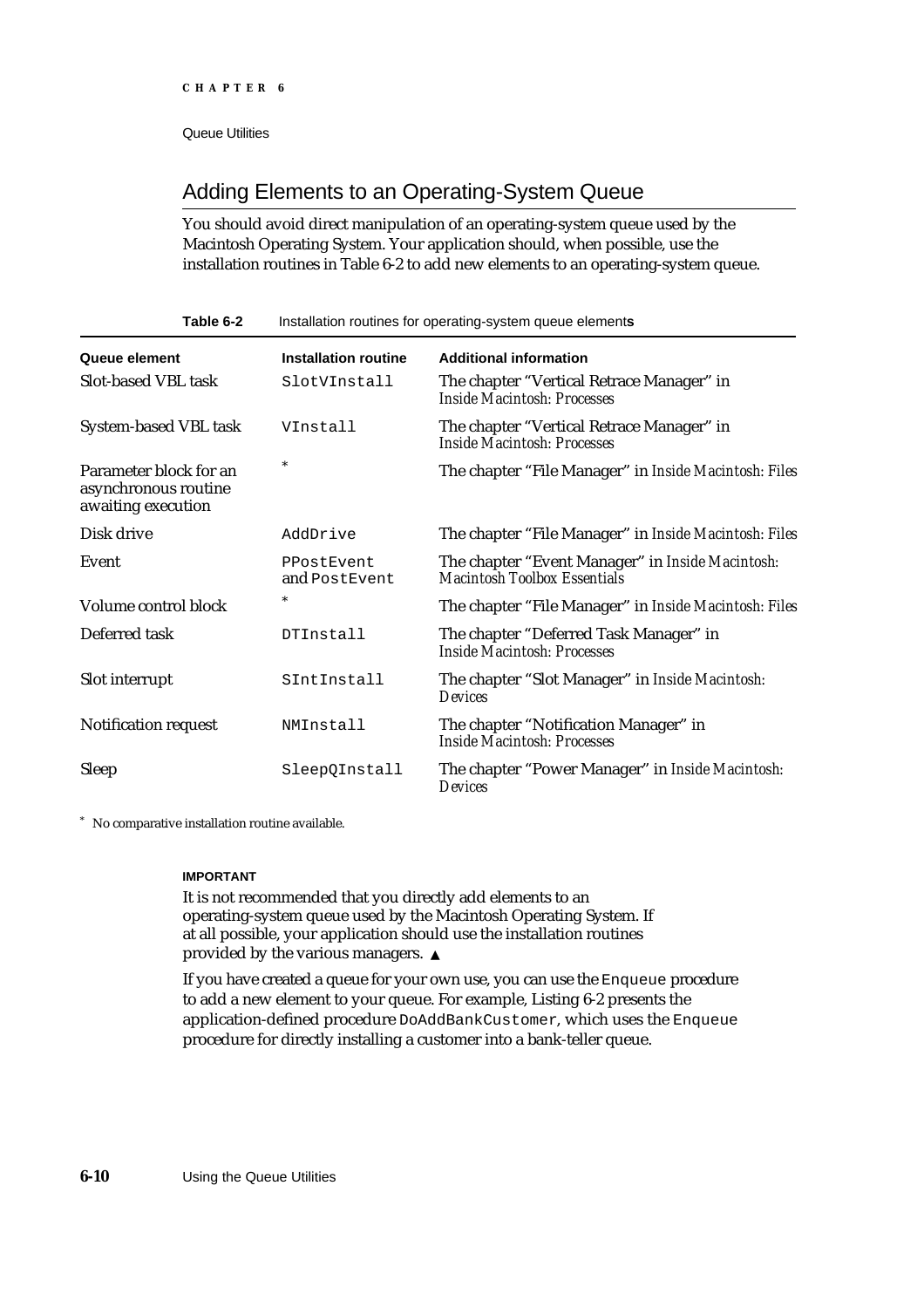```
CHAPTER 6
```
**Listing 6-2** Using the Enqueue procedure to add a bank customer to a teller queue

```
PROCEDURE DoAddBankCustomer(myQueueHdrPtr: QHdrPtr,
                          Var bankCustomer: MyCustomerRecord);
BEGIN
  WITH bankCustomer^ DO {get bank customer data}BEGIN
     qType := kTellerQType; {queue type for the bank-teller queue}
     account := MyGetNextAccount; {get account number}
     action := MyGetBankAction; {get action to perform}
     amount := MyGetAmount; {qet the amount}
  END;
  Enqueue(QElemPtr(bankCustomer), myQueueHdrPtr); {add customer to queue}
END;
```
Note that you are responsible for allocating memory for a queue element before you insert into a queue and for deallocating that memory when you remove the queue element.

### Removing Elements From an Operating-System Queue

This section describes how your application can remove elements from an operating-system queue. Whenever possible, your application should use the removal routines listed in Table 6-3 to remove elements indirectly from an operating-system queue used by the Macintosh Operating System.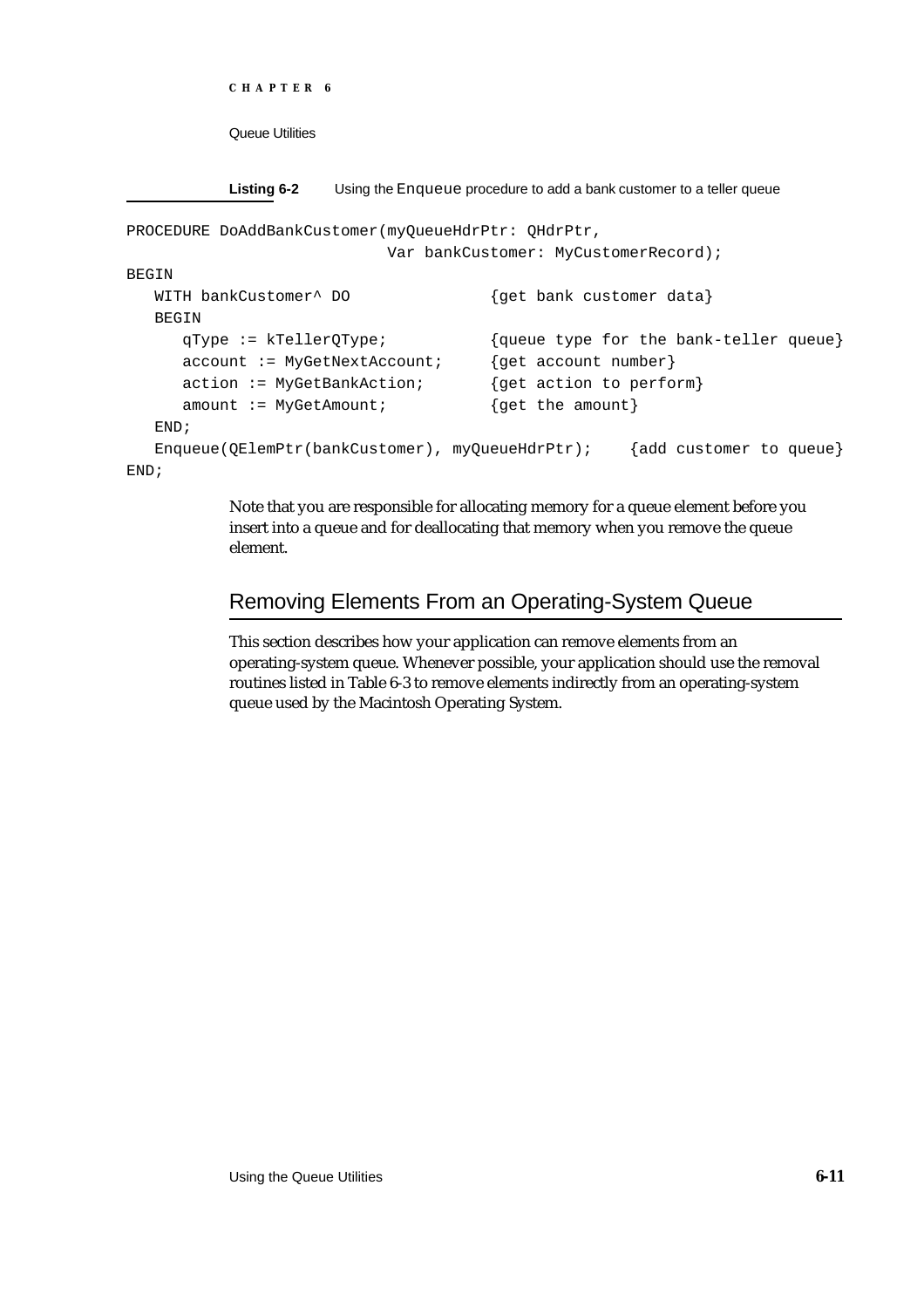#### Table 6-3 Removal routines for operating-system elements

| Queue element                                                        | <b>Removal routine</b> | <b>Additional information</b>                                                    |
|----------------------------------------------------------------------|------------------------|----------------------------------------------------------------------------------|
| <b>Slot-based VBL task</b>                                           | SlotVRemove            | The chapter "Vertical Retrace Manager" in<br>Inside Macintosh: Processes         |
| <b>System-based VBL task</b>                                         | VRemove                | The chapter "Vertical Retrace Manager" in<br>Inside Macintosh: Processes         |
| Parameter block for an<br>asynchronous routine<br>awaiting execution | $^\ast$                | The chapter "File Manager" in Inside Macintosh: Files                            |
| Disk drive                                                           | $\star$                | The chapter "File Manager" in Inside Macintosh: Files                            |
| Event                                                                | WaitNextEvent          | The chapter "Event Manager" in Inside Macintosh:<br>Macintosh Toolbox Essentials |
| Volume control block                                                 | *                      | The chapter "File Manager" in Inside Macintosh: Files                            |
| Deferred task                                                        | $\star$                | The chapter "Deferred Task Manager" in<br>Inside Macintosh: Processes            |
| Slot interrupt                                                       | SIntRemove             | The chapter "Slot Manager" in Inside Macintosh:<br>Devices                       |
| <b>Notification request</b>                                          | NMRemove               | The chapter "Notification Manager" in<br>Inside Macintosh: Processes             |
| <b>Sleep</b>                                                         | SleepORemove           | The chapter "Power Manager" in Inside Macintosh:<br>Devices                      |

No comparative removal routine available.

#### **IMPORTANT**

It is not recommended that you directly remove queue elements from an operating-system queue used by the Macintosh Operating System. If at all possible, your application should use the removal routines provided by the various managers. s

If you have created a queue for your own use, you can use the Dequeue function to remove elements from that queue.

Listing 6-3 shows the application-defined function DoRemoveBankCustomer, which uses the Dequeue procedure for directly removing the first customer from a bank-teller queue. The DoRemoveBankCustomer function returns TRUE if it removes the customer.

**Listing 6-3** Using Dequeue to remove the first customer in the bank-teller queue

FUNCTION DoRemoveBankCustomer (VAR myQueueHdr: QHdr): BOOLEAN; VAR bankCustomerPtr: MyCustomerRecordPtr;

customerRemoved: Boolean;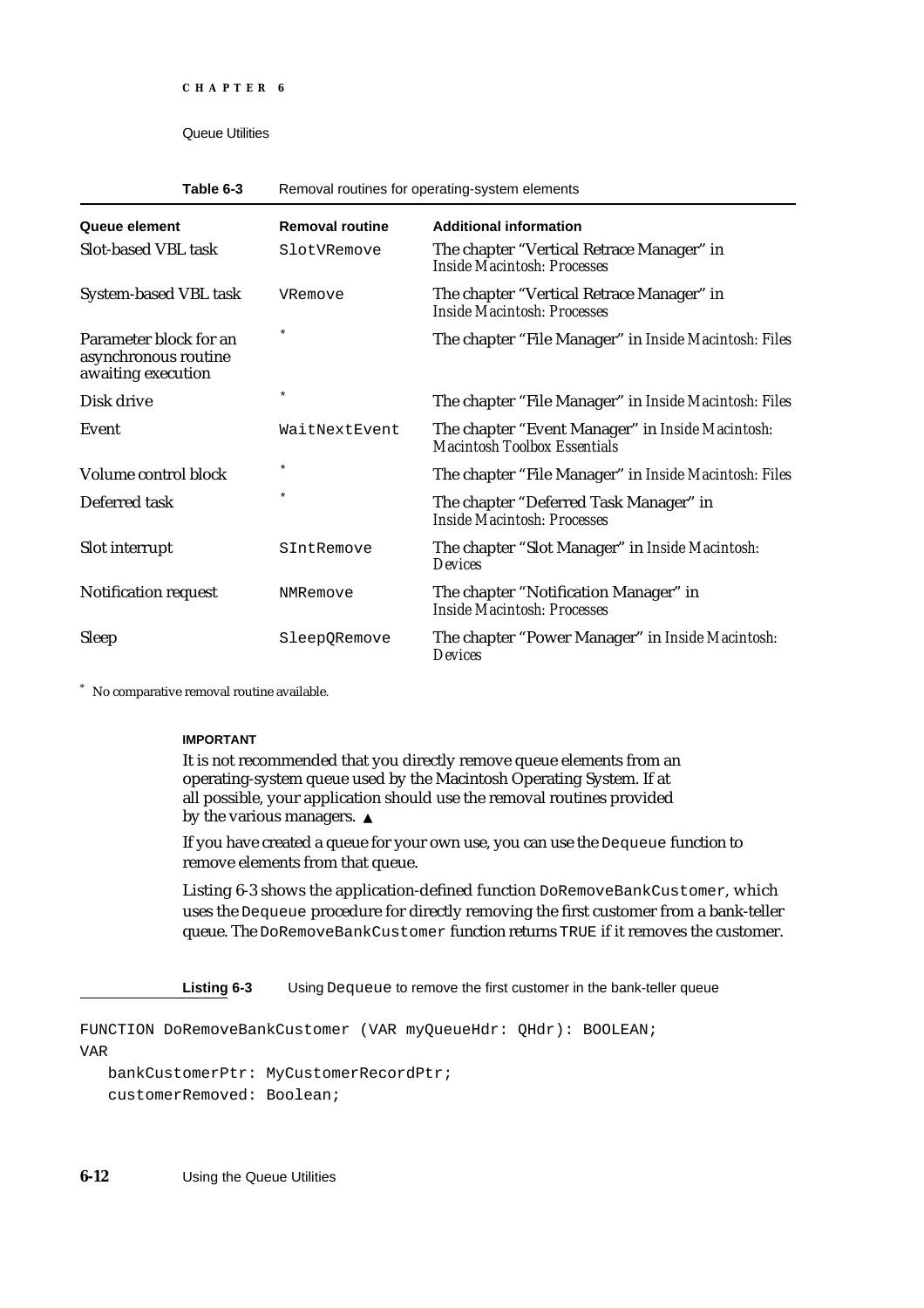```
CHAPTER 6
```
#### BEGIN

```
customerRemoved := FALSE;
   bankCustomerPtr := MyCustomerRecordPtr(myQueueHdr.qHead);
   IF bankCustomerPtr <> NIL THEN {Check for non-empty queue}
   BEGIN
     Dequeue(QElemPtr(bankCustomerPtr),&myQueueHdr) {remove customer}
      customerRemoved := TRUE;
   END; {of queue not empty}
   DoRemoveCustomer := customerRemoved;
END;
```
### Queue Utilities Reference

This section describes the data structures of operating-system queues and two Queue Utilities routines for directly adding elements to and removing them from queues that you create.

### Data Structures

Each operating-system queue created and maintained by the Macintosh Operating System consists of a queue header and a linked list of queue elements. This section describes the structure of queue headers and queue elements.

#### Queue Headers

A queue header is a block of data that contains information about a queue. The QHdr data type defines the structure of a queue header.

| TYPE OHdr =               |                                        |                                                                                                                                        |
|---------------------------|----------------------------------------|----------------------------------------------------------------------------------------------------------------------------------------|
| RECORD                    |                                        |                                                                                                                                        |
| qFlaqs:                   | Integer;                               | {information on queue}                                                                                                                 |
| qHead:                    | OElemPtr;                              | {pointer to first queue entry}                                                                                                         |
| qTail:                    | OElemPtr;                              | {pointer to last queue entry}                                                                                                          |
| END;                      |                                        |                                                                                                                                        |
| <b>Field descriptions</b> |                                        |                                                                                                                                        |
| qFlaqs                    | system software.                       | Queue flags. This field contains information that is different for<br>each queue type. Ordinarily, these flags are reserved for use by |
| qHead                     | elements, this field is set to $NIL$ . | A pointer to the first element in the queue. If a queue has no                                                                         |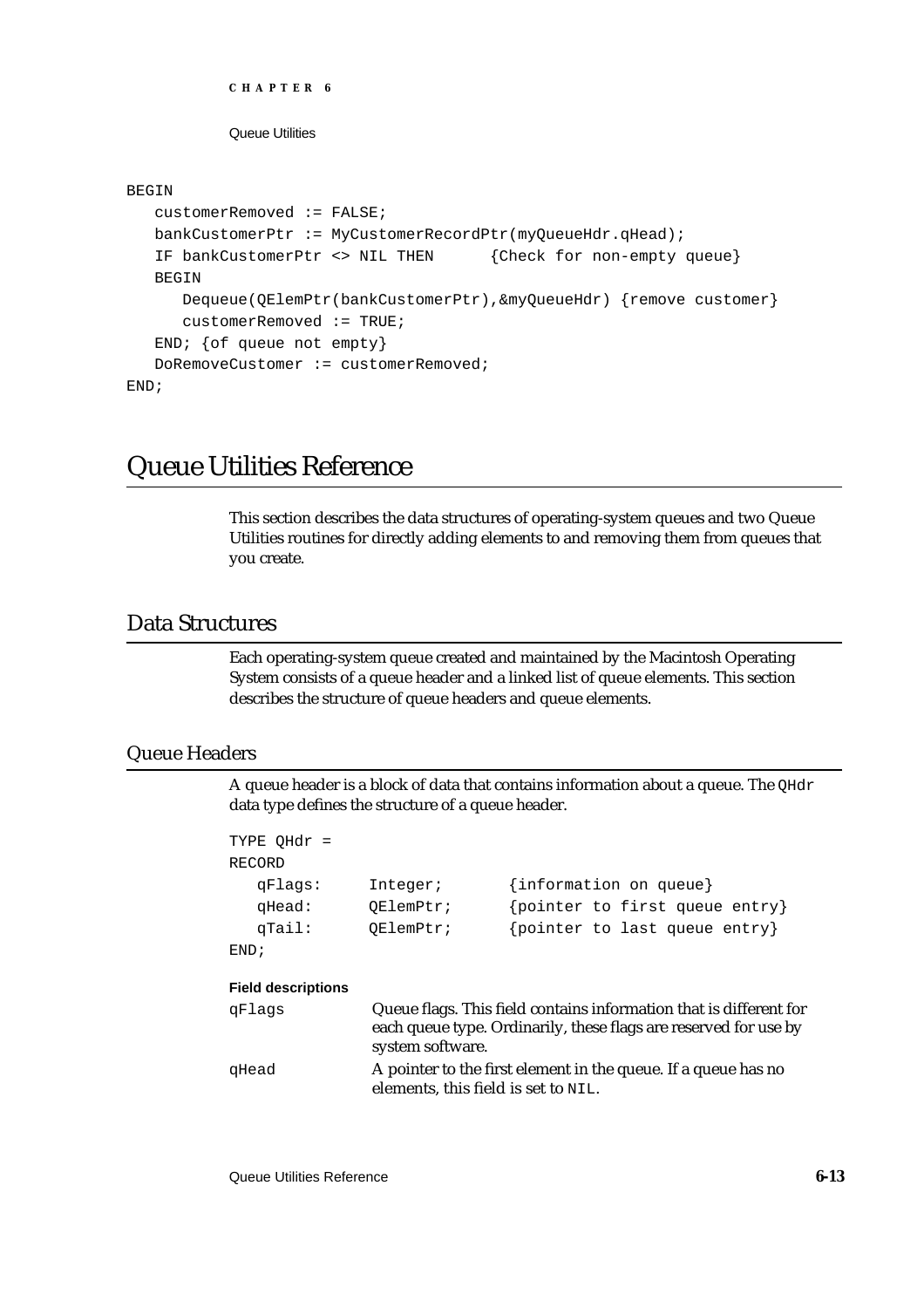| Queue Utilities |                                                                                                      |
|-----------------|------------------------------------------------------------------------------------------------------|
| qTail           | A pointer to the last element in the queue. If a queue has no<br>elements, this field is set to NIL. |

### Queue Elements

**CHAPTER 6**

A queue element is a single entry in a queue. The exact structure of an element in an operating-system queue depends on the type of the queue. The different queue types that are accessible to your application are defined by the QTypes data type.

```
TYPE QTypes =
  (dummyType, {reserved}
  vType, {vertical retrace queue type}
  ioQType, {file I/O or driver I/O queue type}
  drvQType, {drive queue type}
  evType, {event queue type}
  fsQType, {volume-control-block queue type}
  sIQType, {slot interrupt queue type}
  dtQType, {deferred task queue type}
  {nmType,} {notification queue type}
  {slpQType} {sleep queue type}
  );
```
Each of these enumerated queue types determines a different type of queue element. The QElem data type defines the available queue elements.

```
TYPE QElem = 
RECORD
  CASE QTypes OF
     vType: (vblQElem: VBLTask);
     ioQType: (ioQElem: ParamBlockRec);
     drvQType: (drvQElem: DrvQEl);
     evType: (evQElem: EvQEl);
     fsQType: (vcbQElem: VCB);
     dtQType: (dtQElem: DeferredTask);
     {siQType: (siQElem: SlotIntQElement);}
     {mmType: (nmQElem: NMRec)}{slpQType: (slpQElem: SleepQRec);}
END;
QElemPtr = ^QElem;
```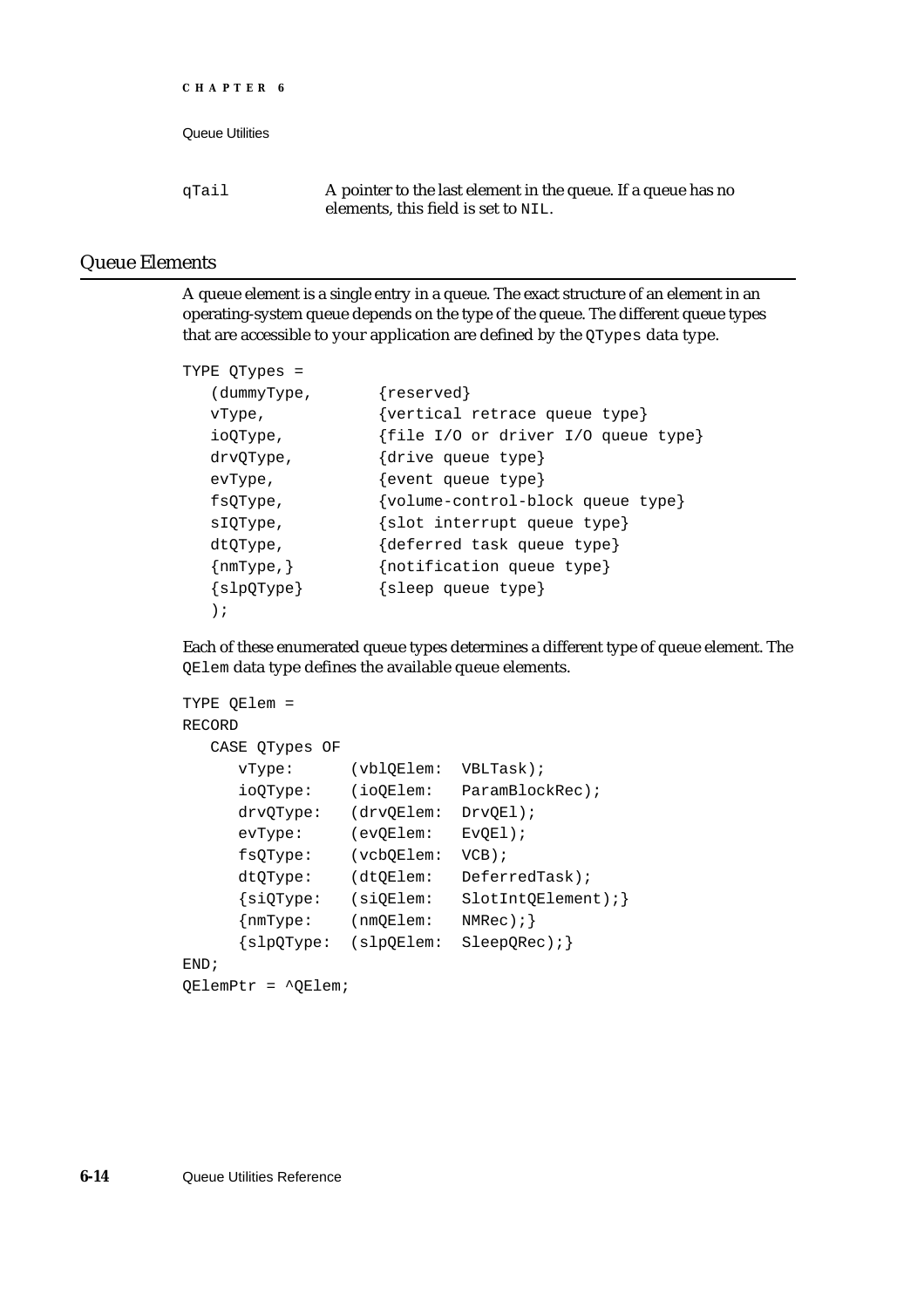| Data type       | <b>Additional information</b>                                                    |
|-----------------|----------------------------------------------------------------------------------|
| VBLTask         | The chapter "Vertical Retrace Manager" in<br>Inside Macintosh: Processes         |
| ParamBlockRec   | The chapter "File Manager" in Inside<br>Macintosh: Files                         |
| <b>DrvQEl</b>   | The chapter "File Manager" in Inside<br>Macintosh: Files                         |
| <b>EVQE1</b>    | The chapter "Event Manager" in Inside<br>Macintosh: Macintosh Toolbox Essentials |
| <b>VCB</b>      | The chapter "File Manager" in Inside<br>Macintosh: Files                         |
| DeferredTask    | The chapter "Deferred Task Manager" in<br>Inside Macintosh: Processes            |
| SlotIntQElement | The chapter "Slot Manager" in Inside<br>Macintosh: Devices                       |
| NMRec           | The chapter "Notification Manager" in Inside<br>Macintosh: Processes             |
| SleepQRec       | The chapter "Power Manager" in Inside<br>Macintosh: Devices                      |
|                 |                                                                                  |

### Routines

The Queue Utilities provide two routines: Enqueue and Dequeue. The Enqueue procedure allows you to add queue elements directly to an operating-system queue, and the Dequeue function allows you to remove the element. Ordinarily, these routines are used only by system software. If possible, you should manipulate an operating-system queue indirectly, by calling special-purpose routines. For example, to install a task record into a slot-based vertical retrace queue, your application should use the SlotVInstall function (provided by the Vertical Retrace Manager) instead of the Enqueue procedure. In addition, you can use the Queue Utilities routines for directly manipulating queues that you create.

#### **Enqueue**

You can use the Enqueue procedure to add elements directly to an operating-system queue or a queue that you create.

PROCEDURE Enqueue (qElement: QElemPtr; qHeader: QHdrPtr); qElement A pointer to the queue element to add to a queue. qHeader A pointer to a queue header.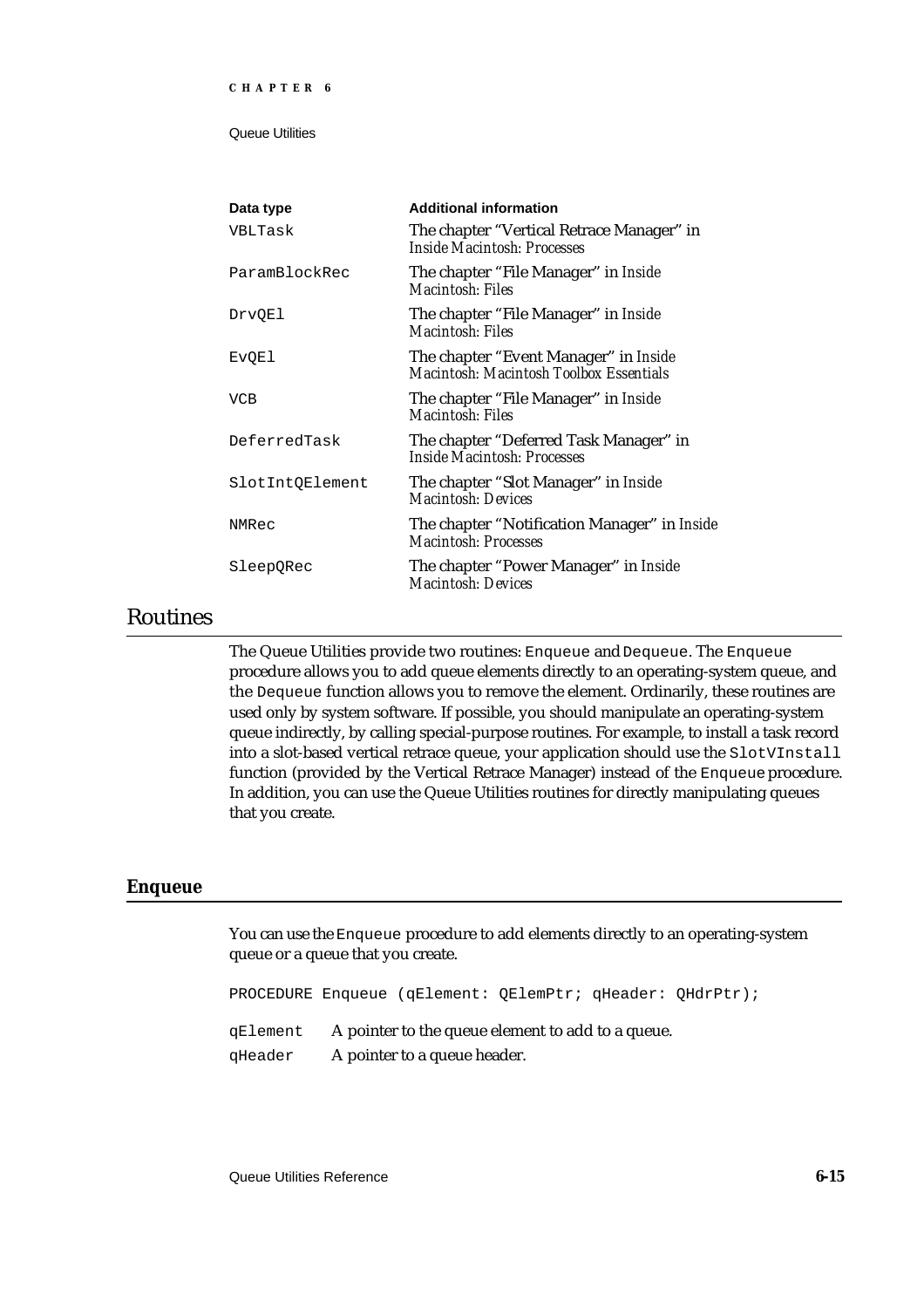Queue Utilities

#### **DESCRIPTION**

The Enqueue procedure adds the queue element specified by qElement parameter to the end of the queue specified by the qHeader parameter. The specified queue header is updated to reflect the new queue element.

#### **SPECIAL CONSIDERATIONS**

Because interrupt routines are likely to manipulate operating-system queues, interrupts are disabled for a short time while the specified queue is updated. You can call the Enqueue procedure at interrupt time. Whenever possible, use the installation routines listed in Table 6-2 on page 6-10 instead of the Enqueue procedure.

#### **ASSEMBLY-LANGUAGE INFORMATION**

The registers on entry and exit for the Enqueue procedure are

#### **Registers on entry**

- A0 Pointer to the queue element to be added
- A1 Pointer to the queue header

#### **Registers on exit**

A1 Pointer to the queue header

#### **SEE ALSO**

For a description of the QElem record, see page 6-14; for a description of the QHdr record, see page 6-13.

#### **Dequeue**

You can use the Dequeue function to remove a queue element directly from an operating-system queue or from a queue that you have created.

FUNCTION Dequeue (qElement: QElemPtr; qHeader: QHdrPtr): OSErr; qElement A pointer to a queue element to remove from a queue. qHeader A pointer to a queue header.

#### **DESCRIPTION**

The Dequeue function attempts to find the queue element specified by the  $qE$ lement parameter in the queue specified by the qHeader parameter. If Dequeue finds the element, it removes the element from the queue, adjusts the other elements in the queue accordingly, and returns  $\eta_0 E \to \eta_1$ . Otherwise, it returns  $\eta_0 E \to \eta_2$ , indicating that it could not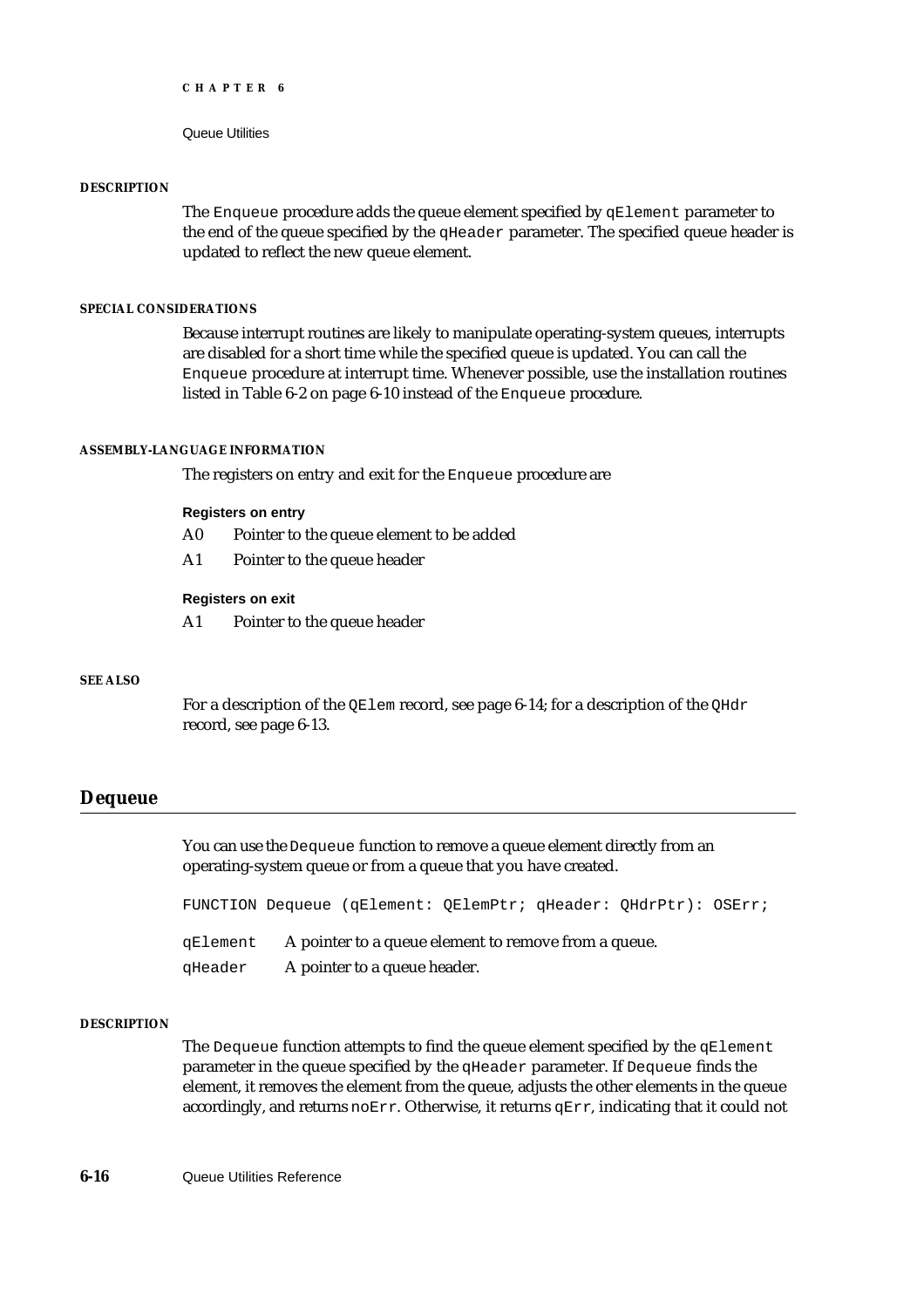#### Queue Utilities

find the element in the queue. The Dequeue function does not deallocate the memory occupied by the queue element.

#### **SPECIAL CONSIDERATIONS**

The Dequeue function disables interrupts as it searches through the queue for the element to be removed. The time during which interrupts are disabled depends on the length of the queue and the position of the entry in the queue. The Dequeue function can be called at interrupt time. Whenever possible, use the removal routines listed in Table 6-3 on page 6-12 instead the Dequeue function.

#### **ASSEMBLY-LANGUAGE INFORMATION**

The registers on entry and exit for the Dequeue function are

#### **Registers on entry**

- A0 Pointer to the queue element to be removed
- A1 Pointer to the queue header

#### **Registers on exit**

- A1 Pointer to the queue header
- D0 Result code

#### **RESULT CODES**

| noErr |      | No error                        |
|-------|------|---------------------------------|
| qErr  | $-1$ | Entry is not in specified queue |

#### **SEE ALSO**

For a description the QElem record, see page 6-14; for a description of the QHdr record, see page 6-13.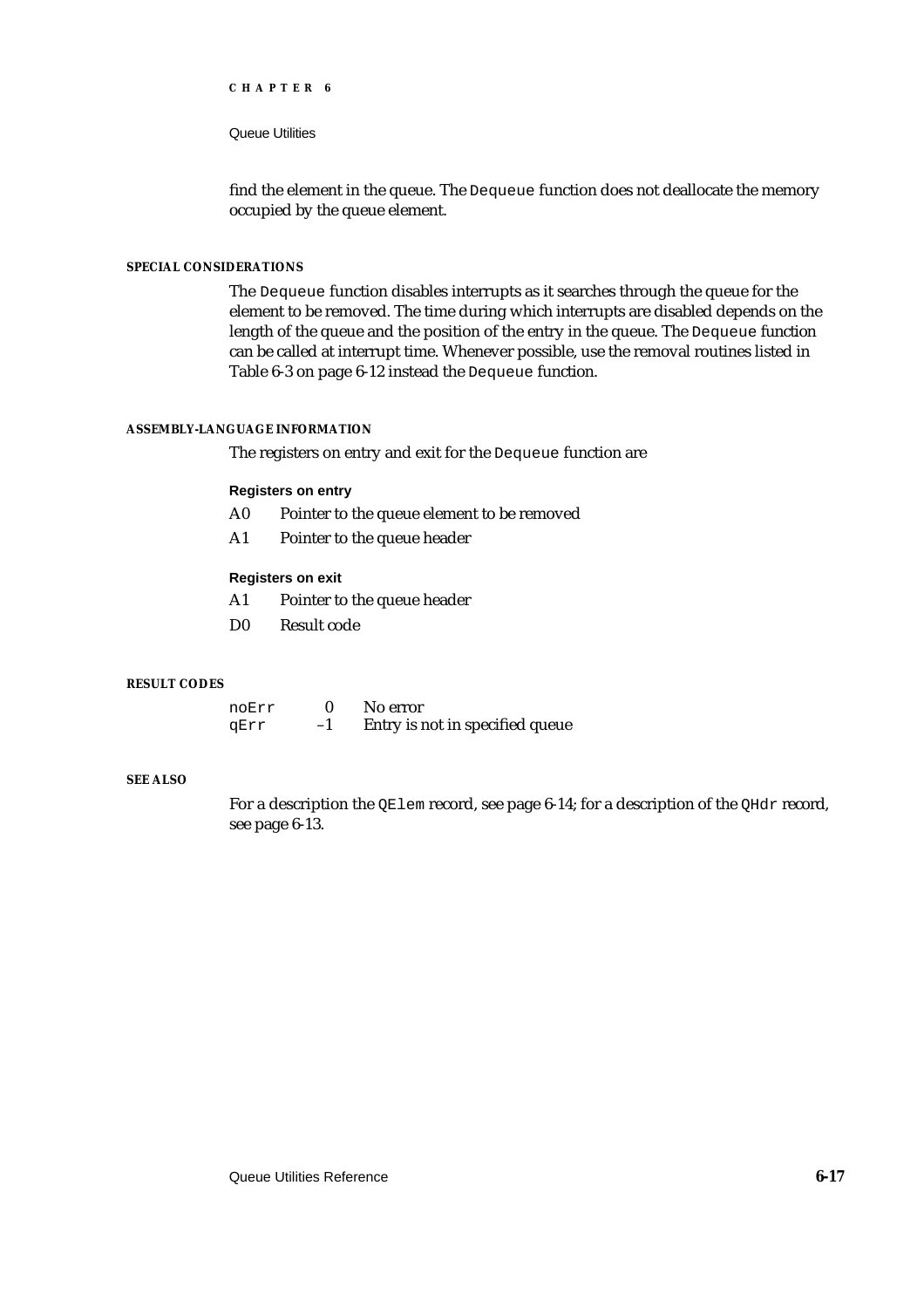## Summary of the Queue Utilities

### Pascal Summary

#### **Constants**

| CONST {queue types}      |                                     |
|--------------------------|-------------------------------------|
| $vType = 1;$             | {vertical retrace queue type}       |
| $ioQType = 2i$           | {file I/O or driver I/O queue type} |
| $\frac{divQType}{}$ = 3; | {drive queue type}                  |
| $evType = 4;$            | {event queue type}                  |
| $f$ sQType = 5;          | {volume-control-block queue type}   |
| $slQType = 6;$           | ${slot$ interrupt queue type}       |
| $dtQType = 7;$           | {deferred task queue type}          |
| $nmType = 8;$            | {notification queue type}           |
| $slpQType = 16;$         | {sleep queue type}                  |
|                          |                                     |

#### Data Types

```
TYPE QHdr = {queue header record}
 RECORD
    qFlags: Integer; {information on queue}
    qHead: QElemPtr; {pointer to the first queue element}
    qTail: QElemPtr; {pointer to the last queue element}
  END;
  QHdrPtr = ^QHdr;
  QTypes = ( {queue types}
    dummyType, \{respect\}vType, {vertex}ioQType, {file I/O or driver I/O queue type}
    drvQType, \{drive queue type\}evType, {every}fsQType, {volume-control-block queue type}
    sIQType, {slot interrupt queue type}
    dtQType, {deferred task queue type}
```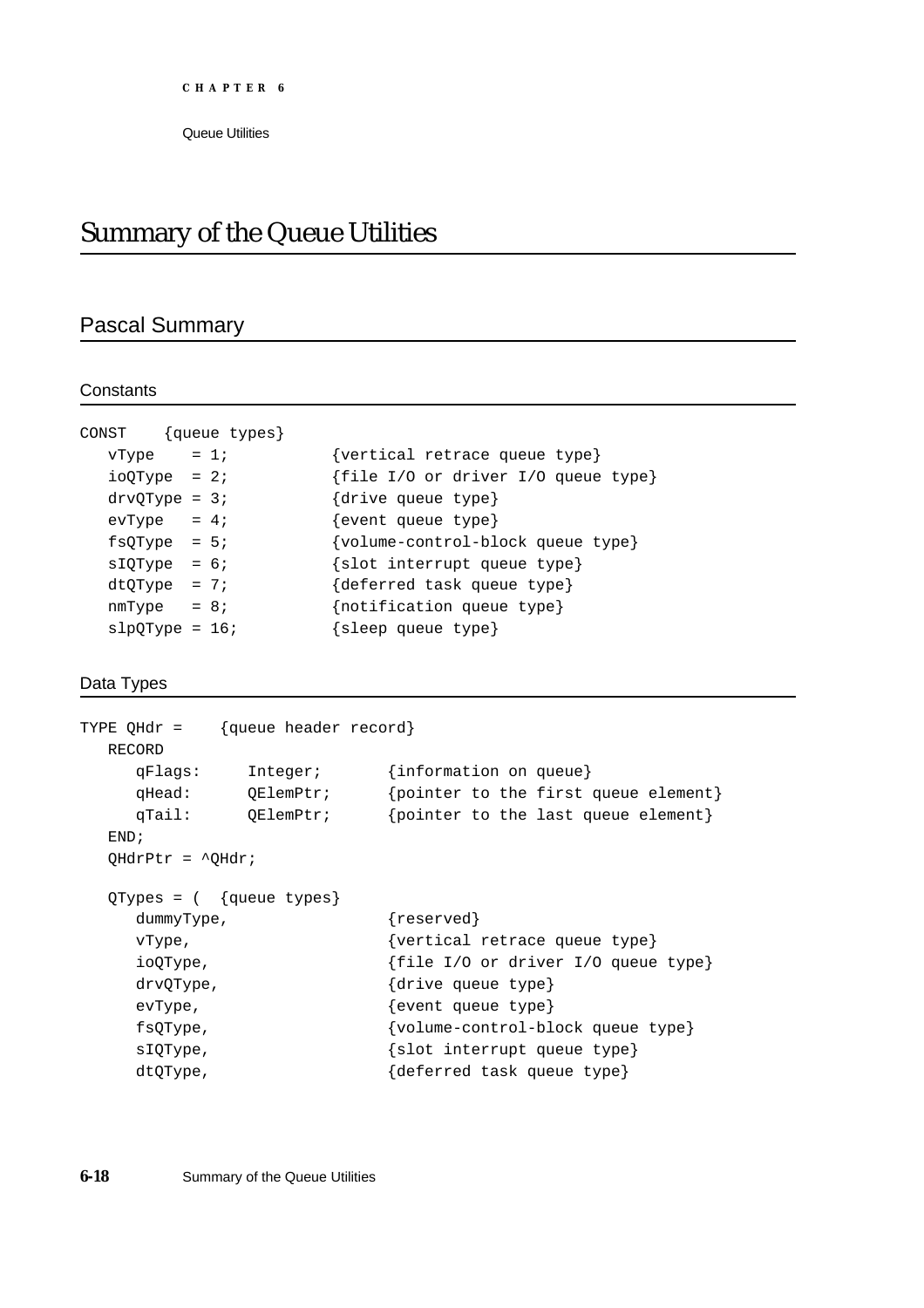```
{nmType,} {notification queue type}
  {slpQType} {sleep queue type}
);
QElem = {queue element record}
RECORD
  CASE QTypes OF
     dtQType: (dtQElem: DeferredTask); {deferred task }
                                        { queue element}
    vType: (vblQElem: VBLTask); {vertical retrace }
                                        { queue element}
     ioQType: (ioQElem: ParamBlockRec); {file I/O queue element}
    drvQType: (drvQElem: DrvQEl); {drive queue element}
     evType: (evOElem: EvOEl); {event queue element}
    fsQType: (vcbQElem: VCB); {volume-control-block }
                                        { queue element}
     {sIQType: (siQElem: SlotIntQElement;} {slot interupt }
                                        { queue element}
     {mmType:} (nmQElem: NMRec); {nollication}{ queue element}
     {slpQType: (slpQElem: SleepQRec);} {sleep queue element}
END;
```
QElemPtr = ^QElem;

#### Routines

| PROCEDURE Enqueue | (gElement: OElemPtr; gHeader: OHdrPtr);        |  |  |
|-------------------|------------------------------------------------|--|--|
| FUNCTION Dequeue  | (gElement: OElemPtr; gHeader: OHdrPtr): OSErr; |  |  |

### C Summary

#### **Constants**

```
enum { /*queue types*/
  vType = 1, /*vertical retrace queue type*/
  ioQType = 2, \frac{i}{\sqrt{t}} /*file I/O or driver I/O queue type*/
  drvQType = 3, / *drive queue type*/\text{evType} = 4, \text{/*event queue type*}/fsQType = 5, /*volume-control-block queue type*/
```
Summary of the Queue Utilities **6-19**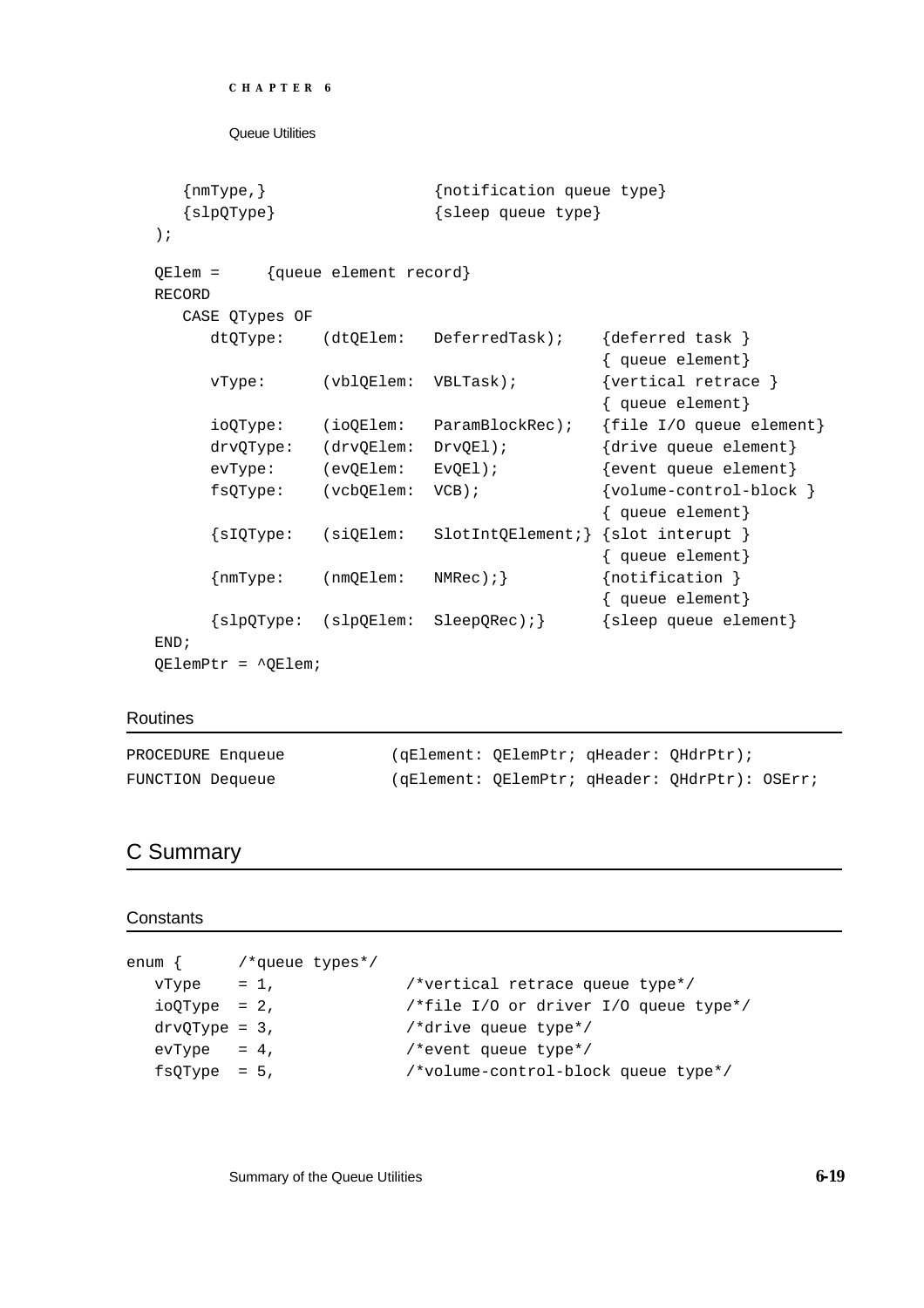```
CHAPTER 6
```

```
sIQType = 6, /*slot interrupt queue type*/dtQType = 7, /*deferred task queue type*/
};
enum { /*value for the notification queue type*/
  nmType = 8 /*notification queue type*/
};
enum { /*value for the sleep queue type*/
  slpQType = 16 /*sleep queue type*/
};
```
#### Data Types

```
struct QHdr { /*queue header record*/
  short qFlags; /*information on queue*/
  QElemPtr qHead; /*pointer to the first queue element*/
  QElemPtr qTail; /*pointer to the last queue element*/
};
typedef struct QHdr QHdr;
typedef QHdr *QHdrPtr;
typedef unsigned short QTypes; /*queue types*/
struct QElem { /*queue element record*/
  struct QElem *qLink; /*pointer to the next queue element*/
  short qType; /*type of queue element*/
  short qData[1]; /*variable array of data; type of data and */
                           /* length depend on the queue type, */
                           /* specified in the qType field*/
};
typedef struct QElem QElem;
typedef QElem *QElemPtr;
```
Routines

| pascal void Enqueue  | (QElemPtr qElement, QHdrPtr qHeader); |  |
|----------------------|---------------------------------------|--|
| pascal OSErr Dequeue | (OElemPtr qElement, OHdrPtr qHeader); |  |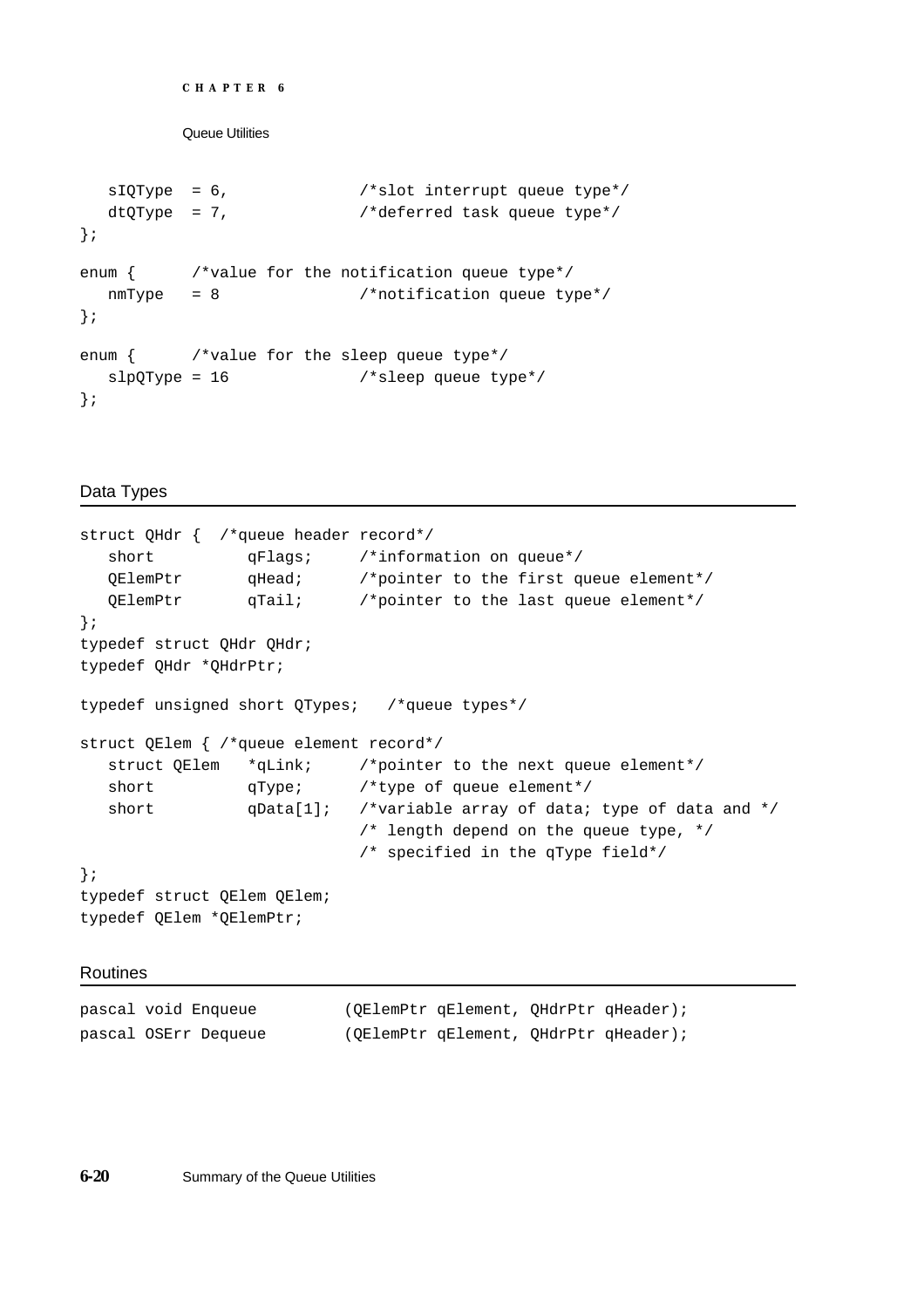Queue Utilities

### Assembly-Language Summary

### **QHdr Data Structure**

| $\bf{0}$         | qFlaqs | word | information on queue         |
|------------------|--------|------|------------------------------|
| $\boldsymbol{2}$ | qHead  | long | pointer to first queue entry |
| 6                | qTail  | long | pointer to last queue entry  |

### **QElem Data Structure**

|   | qLink | long | pointer to the next queue element                                                                         |
|---|-------|------|-----------------------------------------------------------------------------------------------------------|
| 4 | qType |      | word type of queue element                                                                                |
| 6 | aData | word | variable array of data; type of data and length depend on<br>the queue type, specified in the qType field |

### Result Codes

| noErr |      | No error                        |
|-------|------|---------------------------------|
| qErr  | $-1$ | Entry is not in specified queue |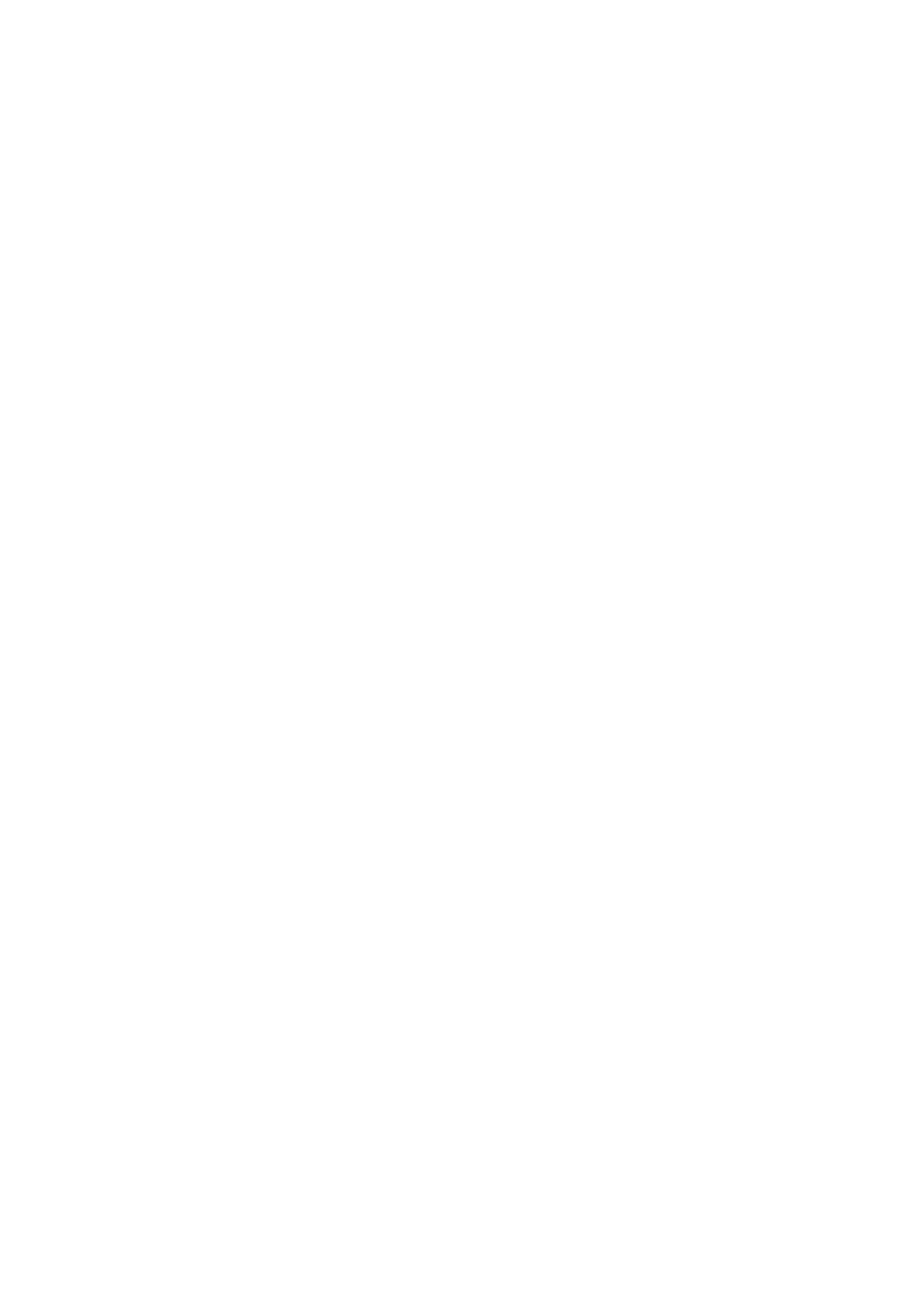# Parameter RAM Utilities

### **Contents**

About Parameter RAM 7-3 Using the Parameter RAM Utilities 7-7 Parameter RAM Utilities Reference 7-8 Data Structures 7-9 The System Parameters Record 7-9 Routines 7-10 Summary of the Parameter RAM Utilities 7-14 Pascal Summary 7-14 Data Types 7-14 Routines 7-14 C Summary 7-15 Data Types 7-15 Routines 7-15 Assembly-Language Summary 7-16 Data Structures 7-16 Global Variables 7-16 Result Codes 7-16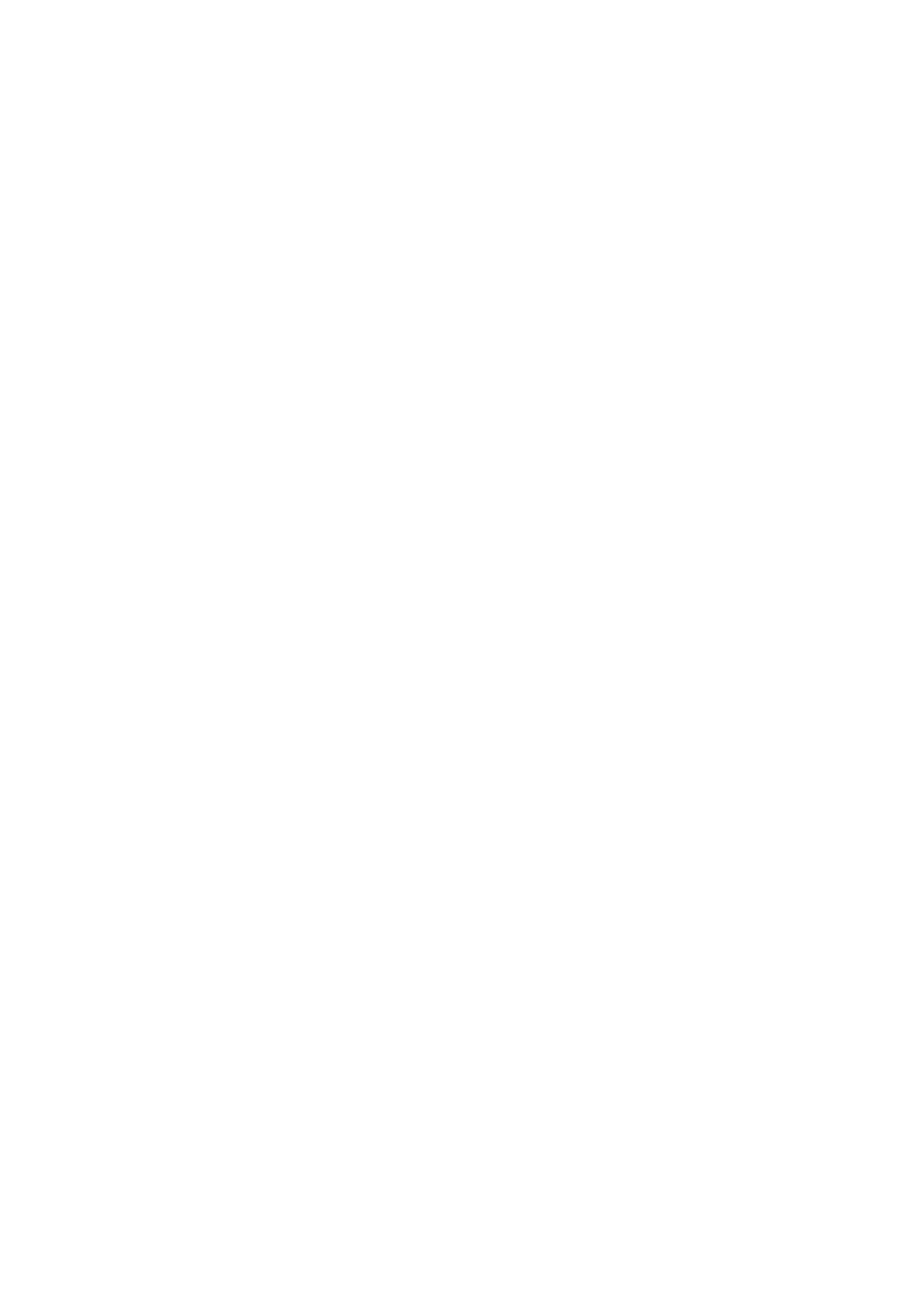#### Parameter RAM Utilities

This chapter describes how your application can access and modify the information used by the system software at system startup time. Various user settings, such as the volume setting for the built-in speaker, need to be present at the next system startup. This startup information is stored in battery-powered parameter RAM, located in the computer's real-time clock chip. The Parameter RAM Utilities available in the Macintosh Operating System allow you to manipulate startup information stored in parameter RAM.

Because you can use Toolbox routines to indirectly access most of the useful information stored in parameter RAM, you should not need to use the utility routines described in this chapter. However, if you should discover some important need to directly manipulate the startup information in parameter RAM, you can use the Parameter RAM Utilities routines.

To use this chapter, you should already understand how to read and change the values of low-memory global variables. See the chapter "Memory Manager" in *Inside Macintosh: Memory* for a discussion on how to read and write system global variables.

#### This chapter

- n introduces the kinds of information stored in parameter RAM
- describes some of the values stored in parameter RAM

### About Parameter RAM

Most user settings that need to be present at system startup are stored in **parameter RAM**. Parameter RAM takes up 256 bytes of battery-powered RAM: 20 bytes are documented in this chapter, and 236 bytes are reserved by the system software. The 236 bytes of parameter RAM are also known as **extended parameter RAM**. The parameter RAM is located in the computer's real-time clock chip, together with the date and time setting. No matter what system disk is used at system startup, parameter RAM ensures that certain settings remain the same on a given computer from one session to another.

Much of the information stored in parameter RAM is used exclusively by the system software. For example, system software uses 2 bits of parameter RAM to keep track of how many times menu items should blink after being selected. Other values stored in parameter RAM are useful to applications. For example, parameter RAM stores the suggested time interval that your application should use when determining whether two mouse clicks constitute a double-click. You can access this double-click time indirectly by using the Toolbox Event Manager's GetDblTime function. Whenever possible, you should use Toolbox routines to access parameter RAM values.

**WARNING**  $\mathbf{s}$ 

> The operating-system routines described in this chapter let you directly manipulate values in parameter RAM; however, because the organization of parameter RAM is subject to change, you should rarely use them. Instead, use the appropriate Toolbox routines to *indirectly* manipulate values in parameter RAM.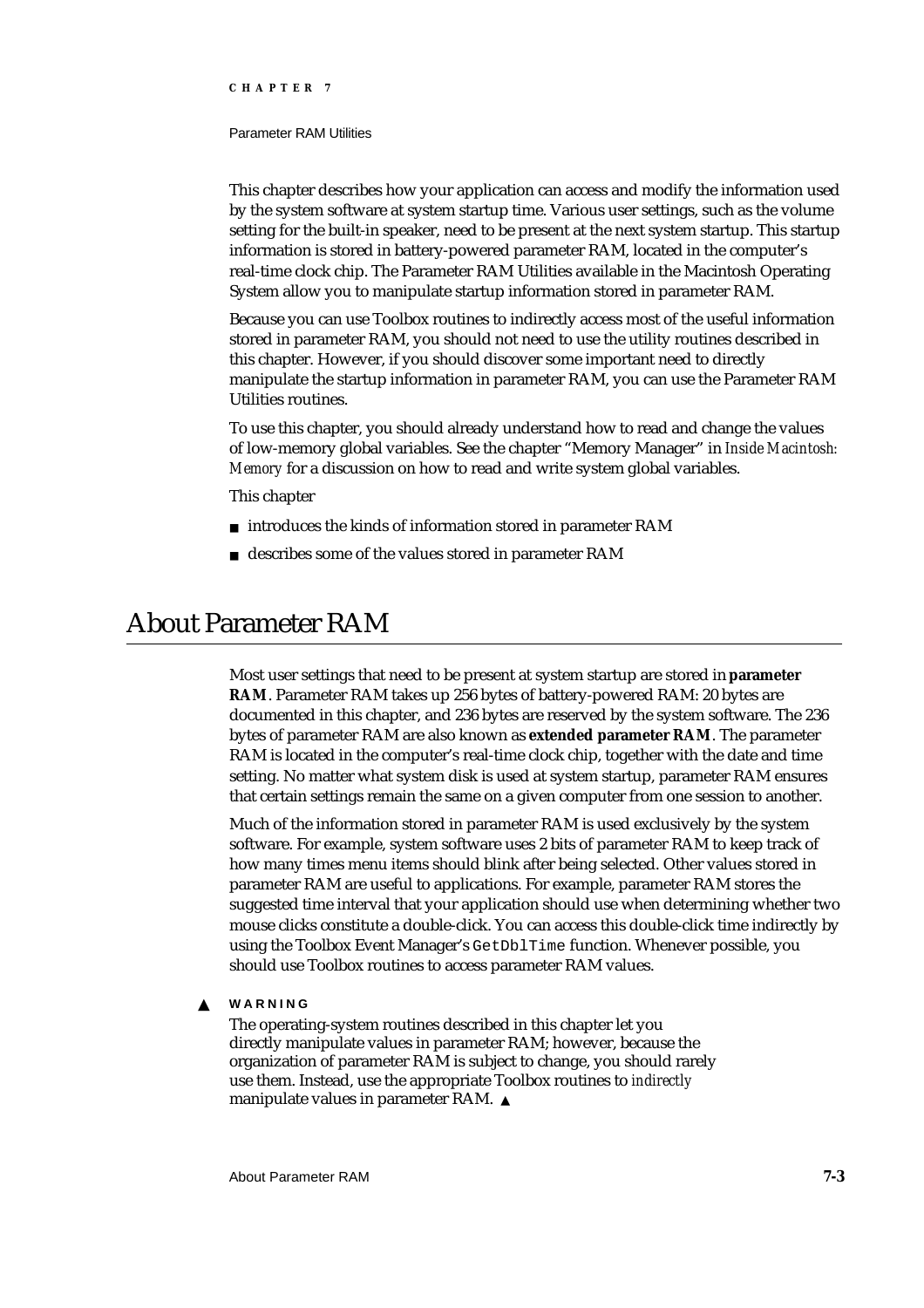#### Parameter RAM Utilities

The 20 bytes of parameter RAM that are commonly accessible by applications are copied into low memory at system startup. Figure 7-1 illustrates the interaction between parameter RAM and low memory. Parameter RAM is read into low memory at system startup, and any modifications to this low-memory copy of parameter RAM are written back to the clock chip.

#### **Figure 7-1** Interaction between parameter RAM and low memory



The 20 accessible bytes of parameter RAM are described by the **system parameters record**, which is defined by a data structure of type SysParmType.

Figure 7-2 shows the general structure of the system parameters record, which contains 11 fields.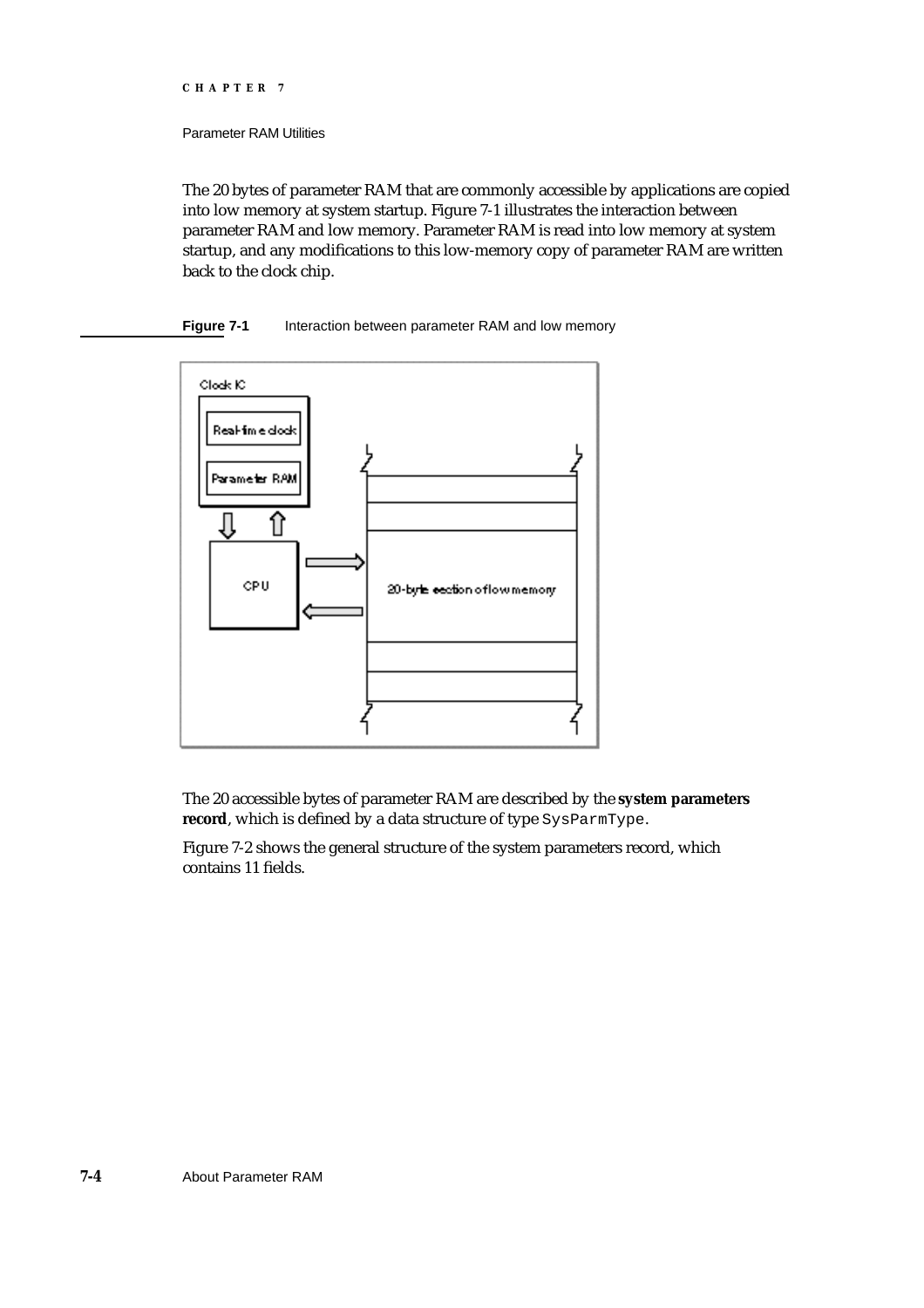#### Parameter RAM Utilities

**Figure 7-2** The format of the system parameter record



A system parameters record contains 11 fields. See page 7-9 for the exact structure of each field.

The first field of the system parameters record contains information about the validity status of the clock chip. Whenever a write to the clock chip is successful, the value \$A8 is stored in this field. The status is examined when the clock chip is read at system startup.

The second and third fields contain information about the node ID for the modem port and printer port.

The fourth field tells which device or devices may use each of the serial ports.

The fifth field contains the baud rate, data bits, stop bits, and parity for the modem port. Bits 0–9 define the baud rate; bits 10 and 11 define the number of data bits; bits 12 and 13 define the parity; and bits 14 and 15 define the number of stop bits.

The sixth field contains the baud rate, data bits, stop bits, and parity for the printer port. As with the modem port, bits 0–9 define the baud rate; bits 10 and 11 define the number of data bits; bits 12 and 13 define the parity; and bits 14 and 15 define the number of stop bits.

The seventh field contains the time at which the alarm clock should sound. The time is defined in terms of seconds since midnight, January 1, 1904.

The eighth field contains the default application font number minus 1.

The ninth field contains the settings for the printer and for the keyboard. Bit 0 designates whether the currently chosen printer (if any) is connected to the printer port (0) or the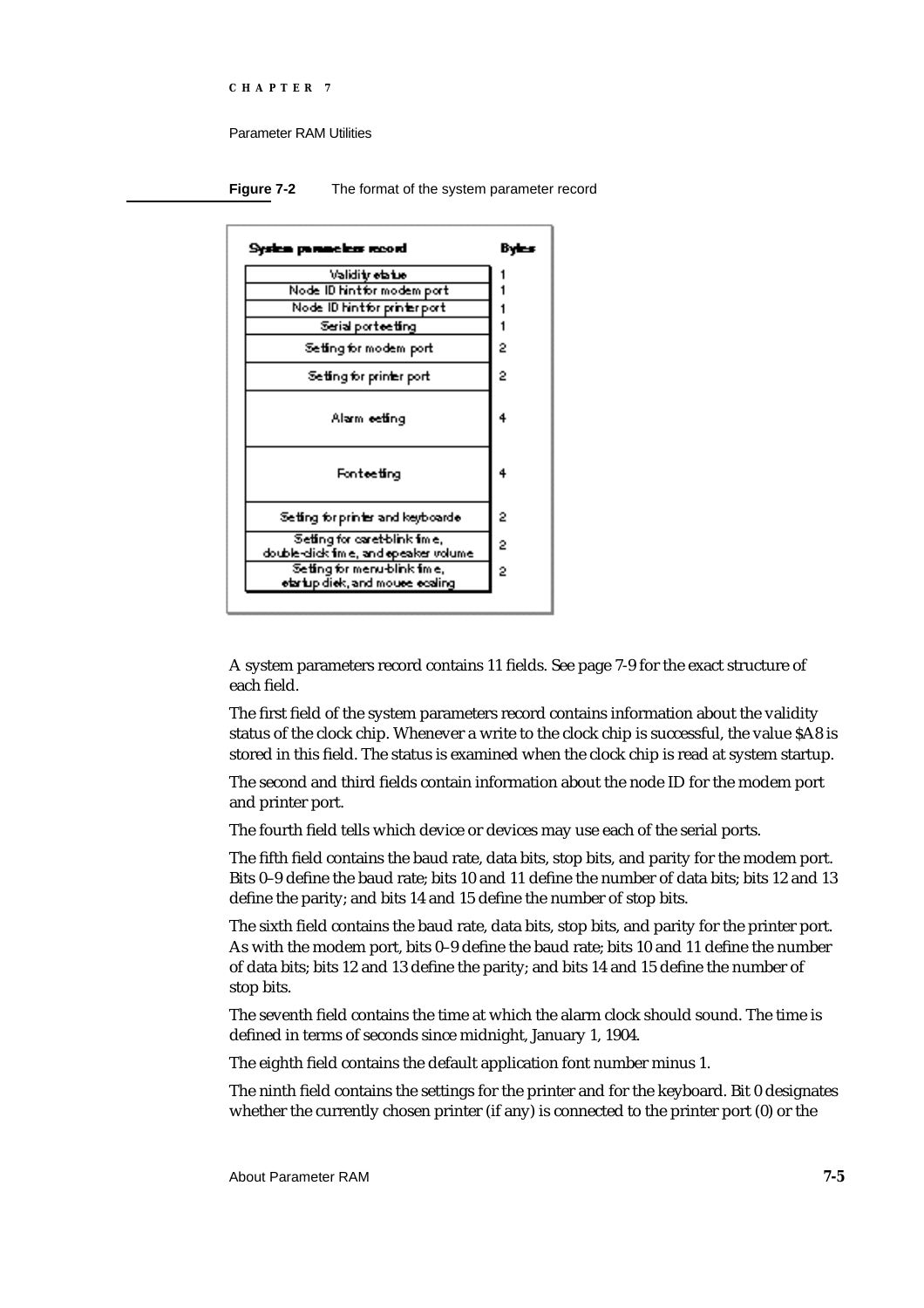#### Parameter RAM Utilities

modem port (1). Bits 1–7 are reserved for future use. Bits 8–11 of this field contain the **auto-key rate**, the rate at which a character key repeats when it's held down; this value is stored in 2-tick units. Bits 12–15 contain the **auto-key threshold**, the length of time a key must be held down before it begins to repeat; this value is stored in 4-tick units.

The tenth field contains miscellaneous user settings. Bits 0–3 contain the caret-blink time, and bits 4–7 contain the double-click time; both values are stored in four-tick units. The **caret-blink time** is the interval between blinks of a caret that marks the insertion point in text. The **double-click time** is the greatest interval between a mouse-up and mouse-down event that would qualify two mouse clicks as a double click. Bits 8–10 contain the speaker volume setting, which ranges from silent (0) to loud (7).

The last field contains more miscellaneous user settings. Bits 2 and 3 contain a value from 0 to 3 designating the **menu-blink time**, which is how many times a menu item blinks when the user chooses it. Because system software automatically calls both standard and nonstandard menu definition procedures the appropriate number of times, you should not need to worry about that value in parameter RAM. Bit 4 indicates whether the preferred system startup disk is in an internal (0) or external (1) drive. If there is any problem using the disk in the specified drive, the other drive is used. Bit 6 designates whether mouse scaling is on (1) or off (0). If mouse scaling is on, cursor movement doubles if the user moves the mouse more than a certain number of pixels between vertical retrace interrupts.

The global variable SysParam contains the address of the start of the system parameters record. Other global variables allow you to access individual fields of the system parameters record directly. These global variables all begin with the letters SP and point directly into the system parameters record stored in low memory. Other global variables referencing memory locations outside of the system parameters record are used to store copies of individual fields of the system parameters record.

**WARNING**  $\mathbf{s}$ 

> The default values for parameter RAM vary depending on the version of the system software. Therefore, do not rely on any one default value being the same for all machines.

Though default values can vary, most of the U.S. system software "shares" default values. The default values for parameter RAM, for U.S. system software, are shown in Table 7-1.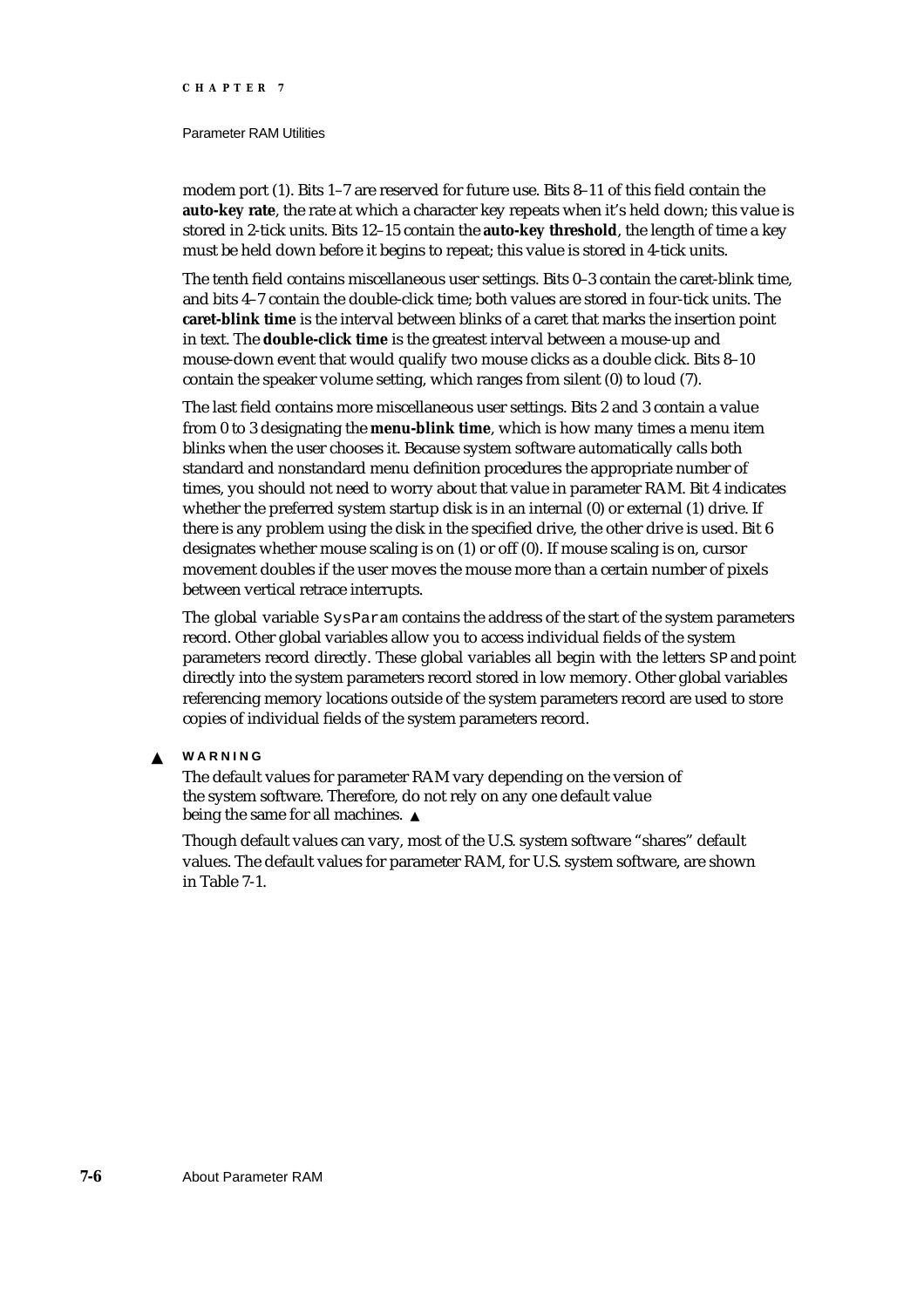#### Parameter RAM Utilities

| <b>Description</b>              | Default value                                  |
|---------------------------------|------------------------------------------------|
| <b>Validity status</b>          | \$A8                                           |
| Node ID hint for modem port     | $\bf{0}$                                       |
| Node ID hint for printer port   | $\bf{0}$                                       |
| Serial port use                 | 0 (both ports)                                 |
| Modem port configuration        | 9600 baud, 8 data bits, no parity, 2 stop bits |
| Printer port configuration      | 9600 baud, 8 data bits, no parity, 2 stop bits |
| <b>Alarm setting</b>            | 0 (midnight, January 1, 1904)                  |
| <b>Application font minus 1</b> | 2 (indicating Geneva)                          |
| Auto-key threshold              | 6 (24 ticks)                                   |
| Auto-key rate                   | 3 (6 ticks)                                    |
| <b>Printer connection</b>       | 0 (printer port)                               |
| Caret-blink time                | 8 (32 ticks)                                   |
| Double-click time               | 8 (32 ticks)                                   |
| Speaker volume                  | 3 (medium)                                     |
| Menu-blink time                 | 3                                              |
| Preferred system start-up disk  | 0 (internal drive)                             |
| Mouse scaling                   | 1 (on)                                         |

**Table 7-1** Default values for parameter RAM (for U.S. system software)

In System 7, a user can clear the current settings in the parameter RAM and restore the default values by holding down the  $\star$ -Option-P-R keys at system startup. When system software detects this key combination, it resets parameter RAM to the default values and then restarts the computer again. Clearing the current settings in the parameter RAM also causes system software to change other settings not stored in parameter RAM to default values. These settings include the desktop pattern and the color depth of the default monitor.

### Using the Parameter RAM Utilities

The Parameter RAM Utilities provide two functions-GetSysPPtr and WriteParamthat allow you to directly manipulate parameter RAM. The GetSysPPtr function lets you access the low-memory copy of the parameter RAM, and the WriteParam function lets you write the modified low-memory copy back to parameter RAM. A third function, InitUtil, is used by the system software only. At system startup, this function reads the values from parameter RAM into low memory.

You may find it necessary to read the values in parameter RAM or even change them. You read from and write to parameter RAM using the GetSysPPtr and WriteParam functions.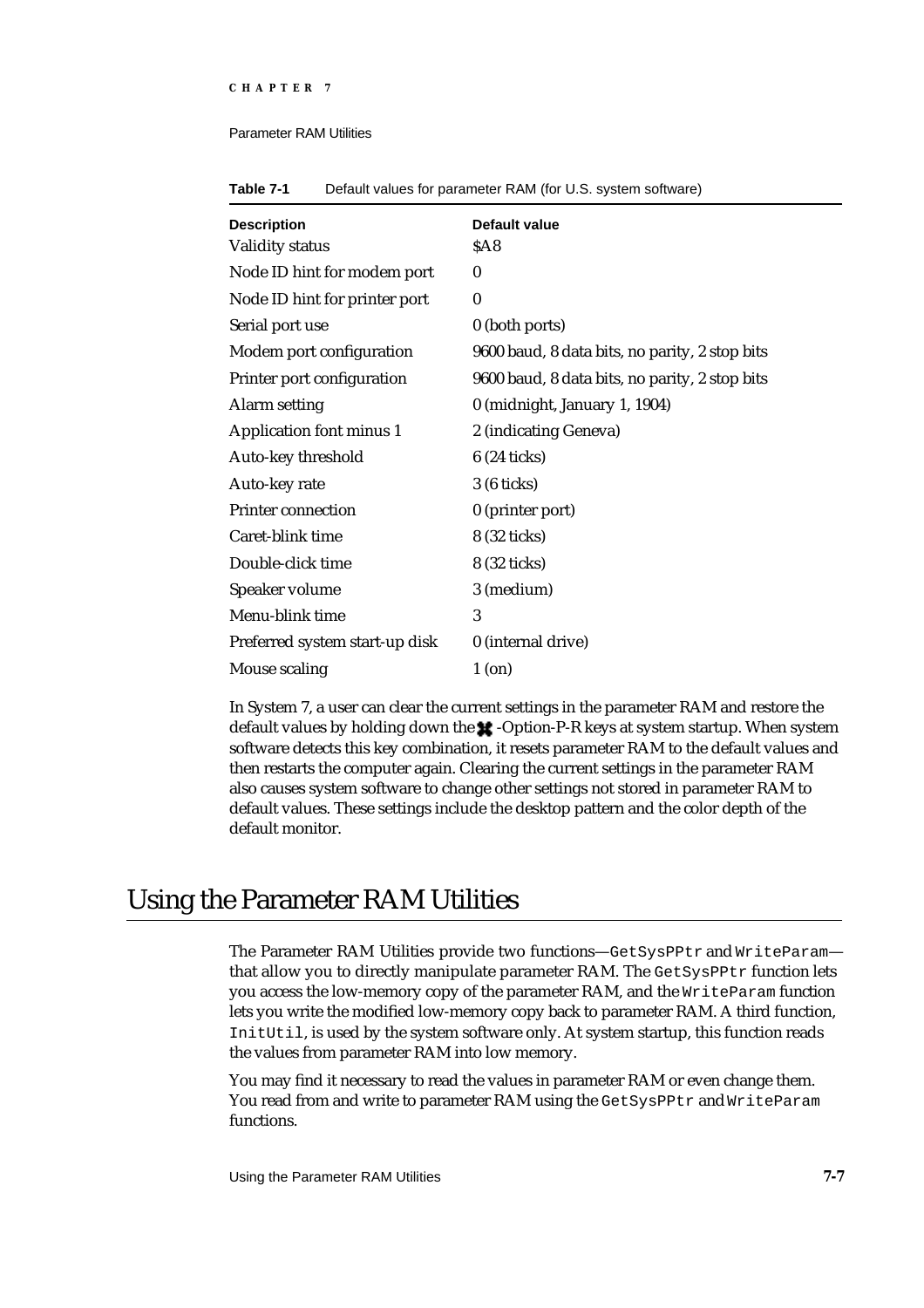#### Parameter RAM Utilities

Many of the values held in parameter RAM are also copied at system startup into other low-memory locations. Therefore, to change a value in parameter RAM, you must change all low-memory copies representing the value before you call WriteParam to write the values back to the clock chip. For example, the global variable  $SPUolCL$ points to the location within the system parameters record that stores the speaker volume, and the global variable SdVolume references a copy of this information stored elsewhere in low memory. You could change one without changing the other, although ordinarily you change both simultaneously.

#### **WARNING**  $\mathbf{c}$

It is not recommended that you directly manipulate parameter RAM. Your application should, if at all possible, use the routines provided by the Toolbox to read the information stored in parameter RAM.

The global variable SysParam points to the beginning of the system parameters record stored in low memory. You can access the system parameters record directly by using this global variable, or you can use the GetSysPPtr routine to return a pointer to the system parameters record. Thus, you can access the low-memory system parameters record like this:

```
WITH GetSysPPtr^ DO
BEGIN
   ... {access the system parameters record directly here}
END;
```
#### **IMPORTANT**

Though system software automatically copies parameter RAM into low memory at startup, it does not automatically do the reverse. Therefore, after you make a change to the information in the low-memory system parameters record, you must use the WriteParam function to copy values from that record back to the clock chip to make the change permanent. s

At startup, system software calls the InitUtil function (which you should never need to call yourself) to copy the values stored in parameter RAM into low memory. (It then copies those values into other appropriate global variables.) When you make changes to the low-memory copy of parameter RAM, you must call the WriteParam function to record your changes in the clock chip.

### Parameter RAM Utilities Reference

This section describes the data structure and routines that are specific to the Parameter RAM Utilities. The section "Data Structures" shows the Pascal data structure for the system parameters record. The section "Routines" describes the routines that are used to access and manipulate the startup information stored in parameter RAM.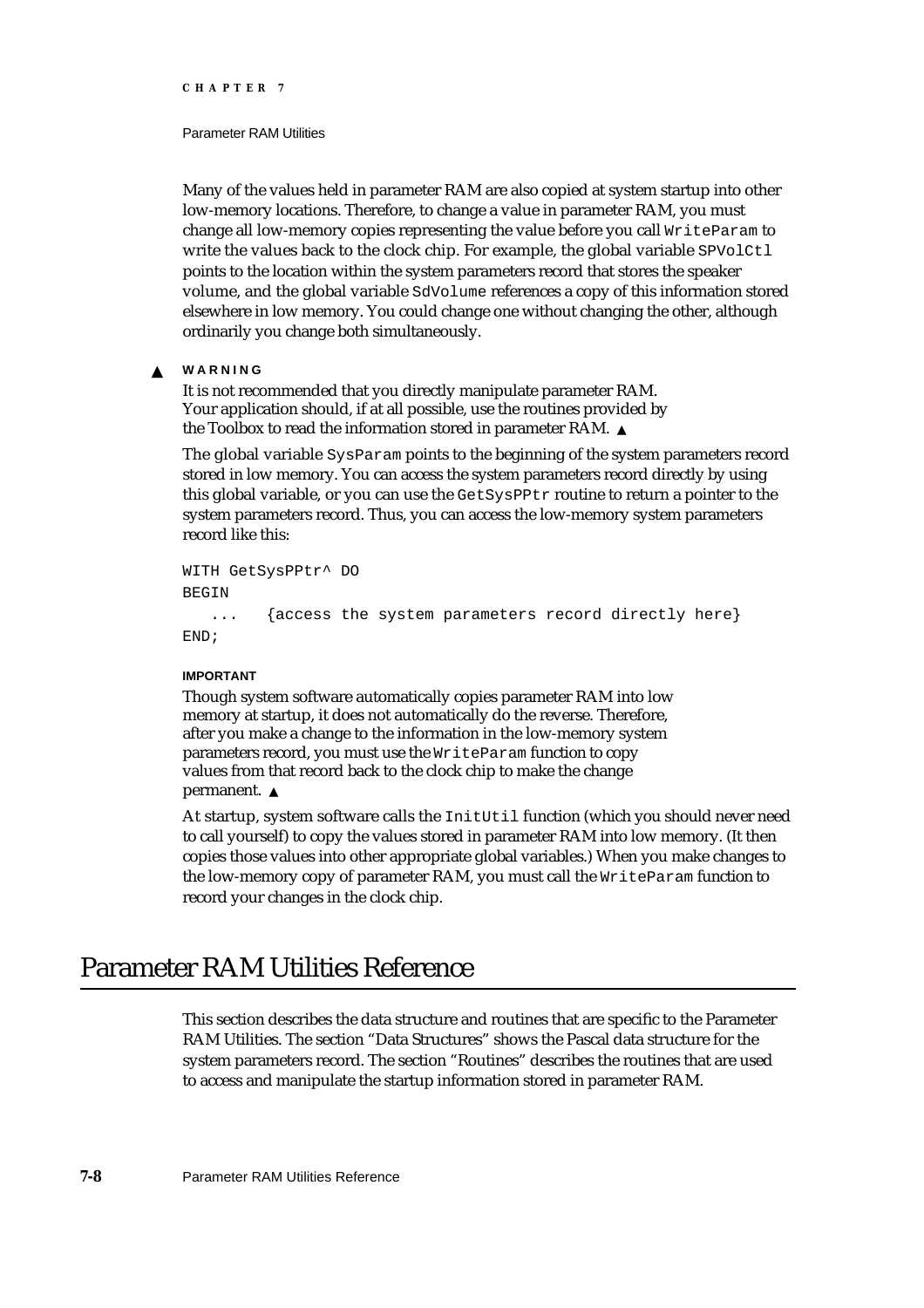# Data Structures

This section describes the systems parameter record, which contains the current settings for startup information stored in parameter RAM. For information about parameter RAM default values, see Table 7-1 on page 7-7.

# The System Parameters Record

The SysParmType data type describes a system parameters record.

```
TYPE SysParmType =
PACKED RECORD
  valid: Byte; {validity status}
  aTalkA: Byte; {node ID hint for modem port}
  aTalkB: Byte; {node ID hint for printer port}
  config: Byte; {use types for serial ports}
  portA: Integer; {modem port configuration}
  portB: Integer; {printer port configuration}
  alarm: LongInt; {alarm setting}
  font: Integer; {application font number minus 1}
  kbdPrint: Integer; {printer connection, auto-key settings}
  volClik: Integer; {caret blink, double click, speaker vol.}
  misc: Integer; {menu blink, startup disk, mouse scaling }
END;
```
SysPPtr = ^SysParmType;

#### **Field descriptions**

| valid  | Contains information about the validity status of the clock chip.<br>Whenever a write to the clock chip is successful, the value \$A8 is<br>stored in this field. The status is examined when the clock chip<br>is read at system startup.                 |
|--------|------------------------------------------------------------------------------------------------------------------------------------------------------------------------------------------------------------------------------------------------------------|
| aTalkA | Contains the node ID hint for the modem port.                                                                                                                                                                                                              |
| aTalkB | Contains the node ID hint for the printer port.                                                                                                                                                                                                            |
| config | Indicates which device or devices may use each of the serial ports.                                                                                                                                                                                        |
| portA  | Contains the baud rate, data bits, parity, and stop bits for the<br>modem port. Bits 0-9 define the baud rate; bits 10 and 11 define the<br>number of data bits; bits 12 and 13 define the parity; and bits 14 and<br>15 define the number of stop bits.   |
| portB  | Contains the baud rate, data bits, parity, and stop bits for the printer<br>port. Bits 0-9 define the baud rate; bits 10 and 11 define the number<br>of data bits; bits 12 and 13 define the parity; and bits 14 and 15<br>define the number of stop bits. |
| alarm  | Contains the time at which the alarm clock should sound. The time<br>is defined in terms of seconds since midnight, January 1, 1904.                                                                                                                       |
| font   | Adding 1 to this field produces the font number of the default<br>application font.                                                                                                                                                                        |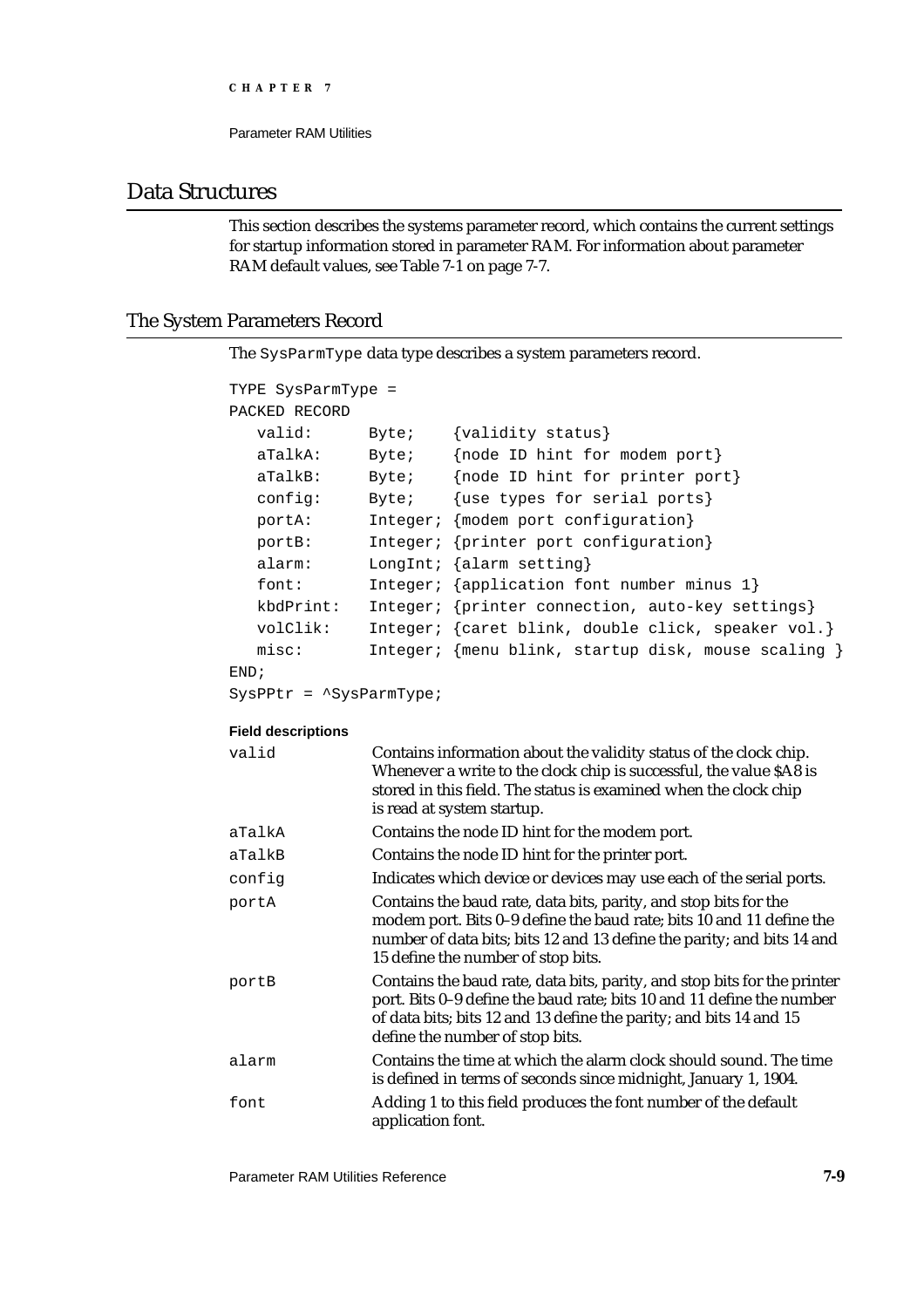| CHAPTER 7                      |                                                                                                                                                                                                                                                                                                                                                                                                                                                                                                                                                                                            |
|--------------------------------|--------------------------------------------------------------------------------------------------------------------------------------------------------------------------------------------------------------------------------------------------------------------------------------------------------------------------------------------------------------------------------------------------------------------------------------------------------------------------------------------------------------------------------------------------------------------------------------------|
| <b>Parameter RAM Utilities</b> |                                                                                                                                                                                                                                                                                                                                                                                                                                                                                                                                                                                            |
| kbdPrint                       | Contains the settings for the printer and for the keyboard. Bit 0<br>designates whether the currently chosen printer (if any) is<br>connected to the printer port $(0)$ or the modem port $(1)$ . Bits 1-7 are<br>reserved for future use. Bits 8-11 of this field contain the auto-key<br>rate, whose value is stored in 2-tick units. Bits 12-15 contain the<br>auto-key threshold, whose value is stored in 4-tick units.                                                                                                                                                               |
| volClik                        | Contains miscellaneous user settings, including the caret-blink time,<br>double-click time, and the speaker volume setting.                                                                                                                                                                                                                                                                                                                                                                                                                                                                |
| misc                           | Contains more miscellaneous user settings. Bits 2 and 3 contain a<br>value from 0 to 3 designating the menu-blink time. Because system<br>software automatically calls both standard and nonstandard menu<br>definition procedures many times, you should not need to worry<br>about that value in parameter RAM. Bit 4 indicates whether the<br>preferred startup disk is in an internal (0) or external (1) drive. If<br>there is any problem with using the disk in the specified drive, the<br>other drive is used. Bit 6 designates whether mouse scaling is on (1)<br>or off $(0)$ . |

# Routines

The Parameter RAM Utilities provide two functions for use by your application and one function for use by system software. At startup, system software uses the InitUtil function to read parameter RAM values into low memory. You can access the values through a system parameters record of type SysParmType described in the previous section. To obtain a pointer to the low-memory system parameters record, call the GetSysPPtr function. To copy the values in the system parameters record back into the clock chip, call the WriteParam function.

**WARNING**  $\mathbf s$ 

> The organization of parameter RAM is subject to change. Therefore, you should not manipulate parameter RAM values directly using the operating-system routines described in this chapter; instead, use the appropriate Toolbox routines.

# **InitUtil**

System software uses the InitUtil function at startup time to copy values from parameter RAM and date and time information into low memory. Your application should never need to use this function.

```
FUNCTION InitUtil: OSErr;
```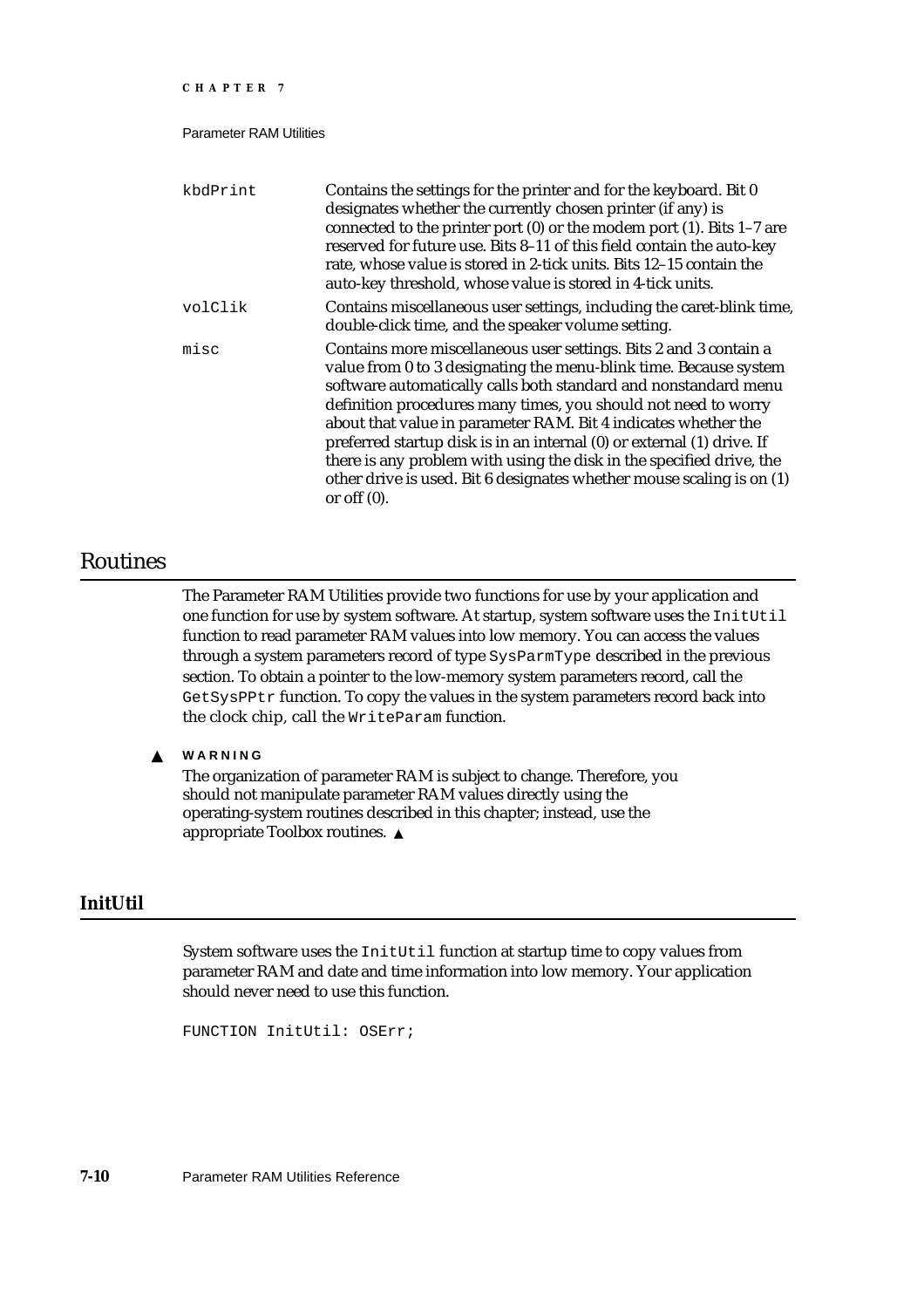Parameter RAM Utilities

#### **DESCRIPTION**

The InitUtil function copies the contents of parameter RAM into 20 bytes of low memory and calls the Date, Time, and Measurement Utilities' ReadDateTime function to copy the date and time from the clock chip into a separate low-memory location.

If the validity status in parameter RAM is not \$A8 when InitUtil is called, InitUtil returns a non-zero result code. In this case, the default values are read into the low-memory copy of parameter RAM; these values are then written to the clock chip.

## **ASSEMBLY-LANGUAGE INFORMATION**

The registers on exit for the InitUtil function are

#### **Registers on exit**

D0 Result code

## **RESULT CODES**

| noErr     |     | No error                 |
|-----------|-----|--------------------------|
| prInitErr | -88 | Validity status not \$A8 |

#### **SEE ALSO**

For more information about the ReadDateTime function, see the chapter "Date, Time, and Measurement Utilities" in this book.

# **GetSysPPtr**

You can use the GetSysPPtr function to obtain a pointer to the low-memory copy of parameter RAM.

FUNCTION GetSysPPtr: SysPPtr;

#### **DESCRIPTION**

The GetSysPPtr function returns a pointer to the low-memory copy of parameter RAM. The copied parameter RAM values are accessible through the system parameters record.

You can examine the values stored in the various fields of this record, or you can change them and call the WriteParam function to copy your changes back into parameter RAM.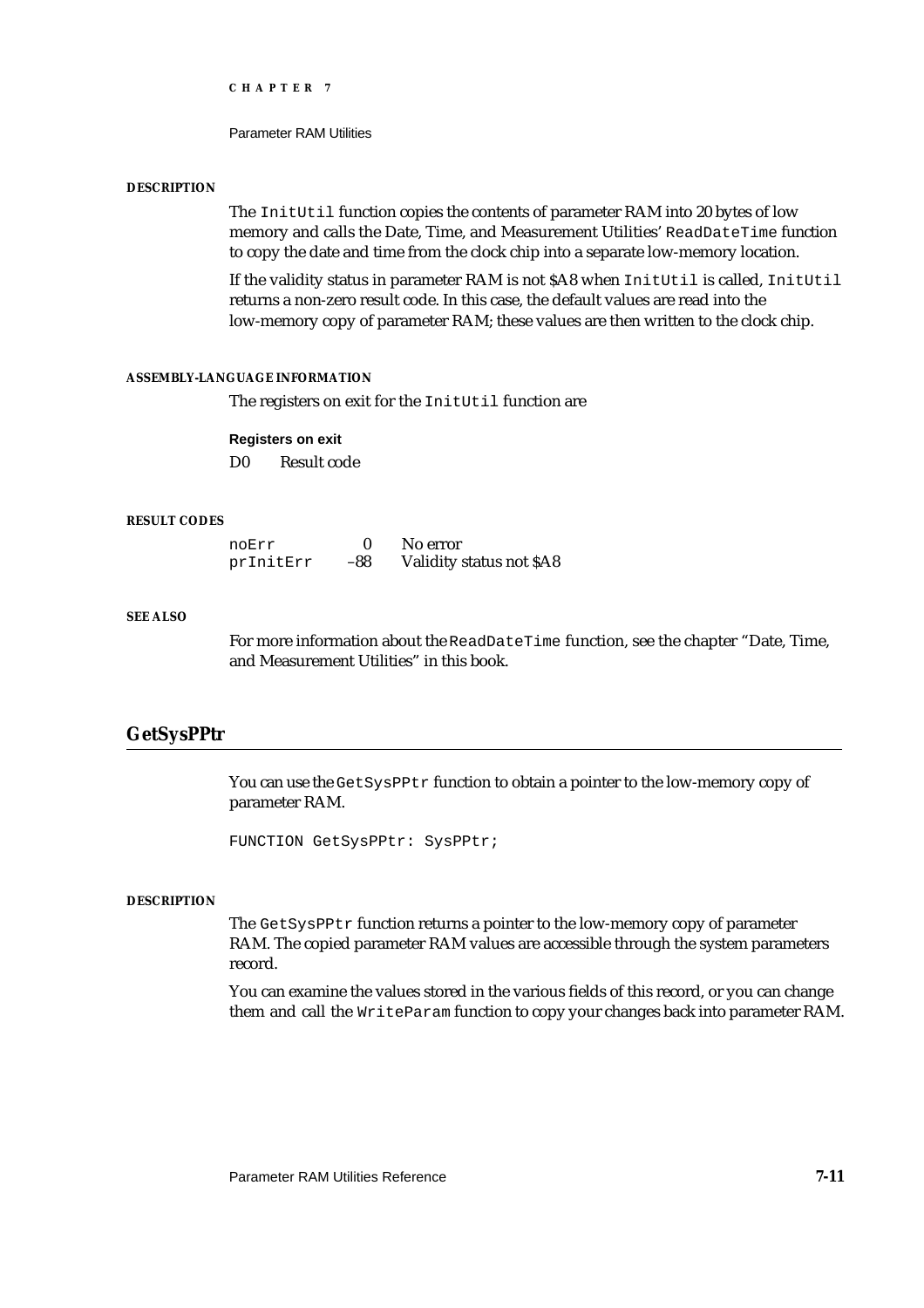Parameter RAM Utilities

#### **SPECIAL CONSIDERATIONS**

Because of the organization of parameter RAM is subject to change, you should not use the GetSysPPtr function to change the values in parameter RAM. Instead use the appropriate Toolbox routines to modify values in parameter RAM.

#### **ASSEMBLY-LANGUAGE INFORMATION**

The global variable SysParam contains the address of the start of the system parameters record. Other global variables allow you to access individual fields of the system parameters record directly. These global variables all begin with the letters SP and point directly into the system parameters record stored in low memory. Other global variables referencing memory locations outside of the system parameters record are used to store copies of individual fields of the system parameters record.

## **SEE ALSO**

For information about the system parameters record, see page 7-9. For a list of global variables associated with the system parameters record, see "Global Variables" on page 7-16. The WriteParam function is described next.

# **WriteParam**

You can use the WriteParam function to write the modified values in the system parameters record to parameter RAM.

```
FUNCTION WriteParam: OSErr;
```
# **DESCRIPTION**

The WriteParam function writes the modified values in the system parameters record to parameter RAM. Your application should call this function only after making changes to the system parameters record (returned by the GetSysPPtr function described in the previous section).

The WriteParam function also attempts to verify the values written by reading them back in and comparing them to the values in the low-memory copy.

#### **SPECIAL CONSIDERATIONS**

Because the organization of parameter RAM is subject to change, you should not use the WriteParam function to change the values in parameter RAM. Instead use the appropriate Toolbox routines to modify values in parameter RAM.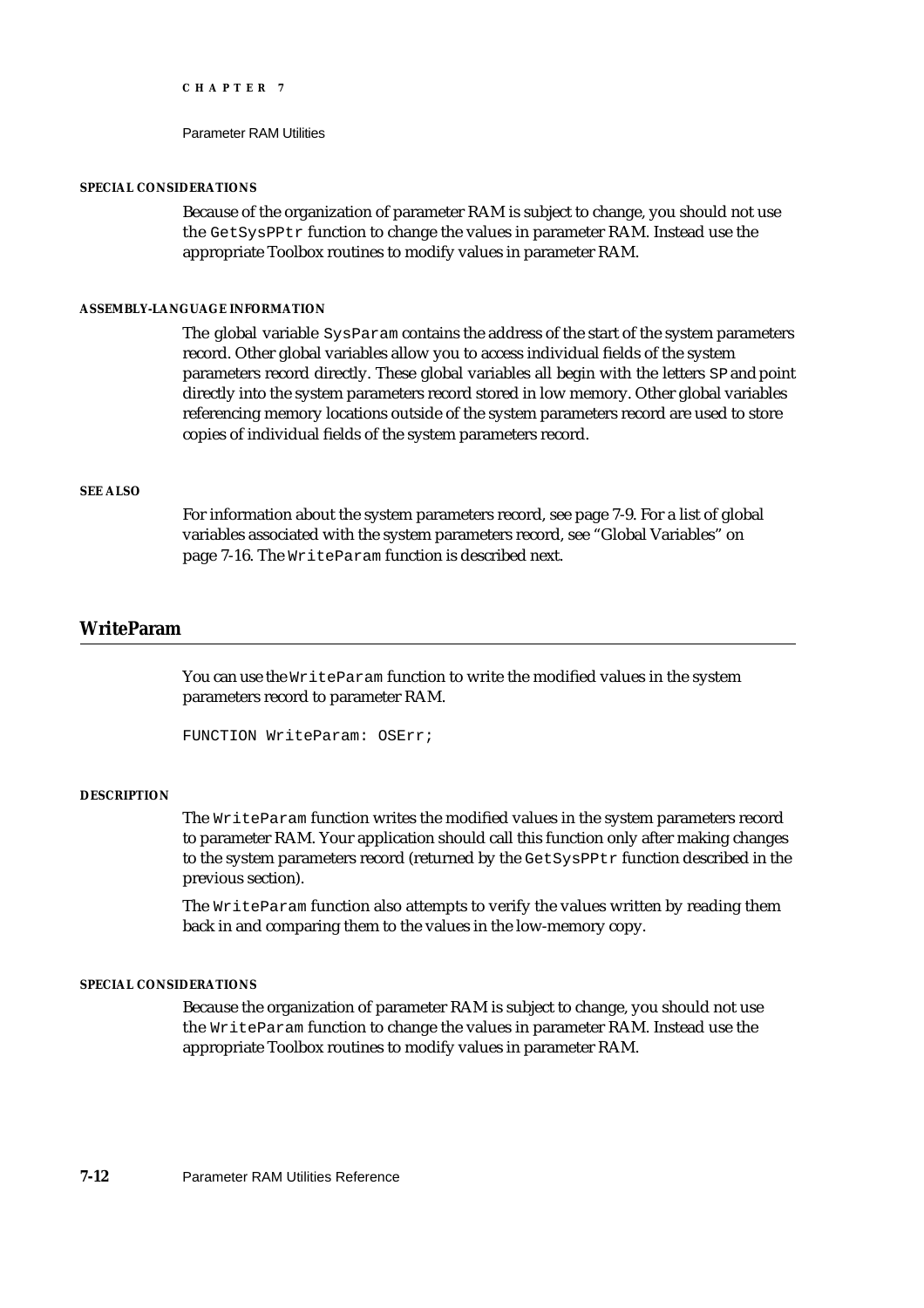Parameter RAM Utilities

# **Note**

If you accidentally use WriteParam to write incorrect values into parameter RAM, the user can clear the current settings in the parameter RAM and restore the default values by holding down the  $\star$ -Option-P-R keys at system startup.

## **ASSEMBLY-LANGUAGE INFORMATION**

The registers on entry and exit for the WriteParam functions are

## **Registers on entry**

- A0 SysParam
- D0 MinusOne

# **Registers on exit**

D0 Result code

For historical reasons, you must set up register A0 with the global variable SysParam and register D0 with the global variable MinusOne. When WriteParam returns, register D0 contains the result code.

### **RESULT CODES**

| noErr   |     | No error                             |
|---------|-----|--------------------------------------|
| prWrErr | -87 | Parameter RAM written did not verify |

# **SEE ALSO**

For a description of the system parameters record, see page 7-9.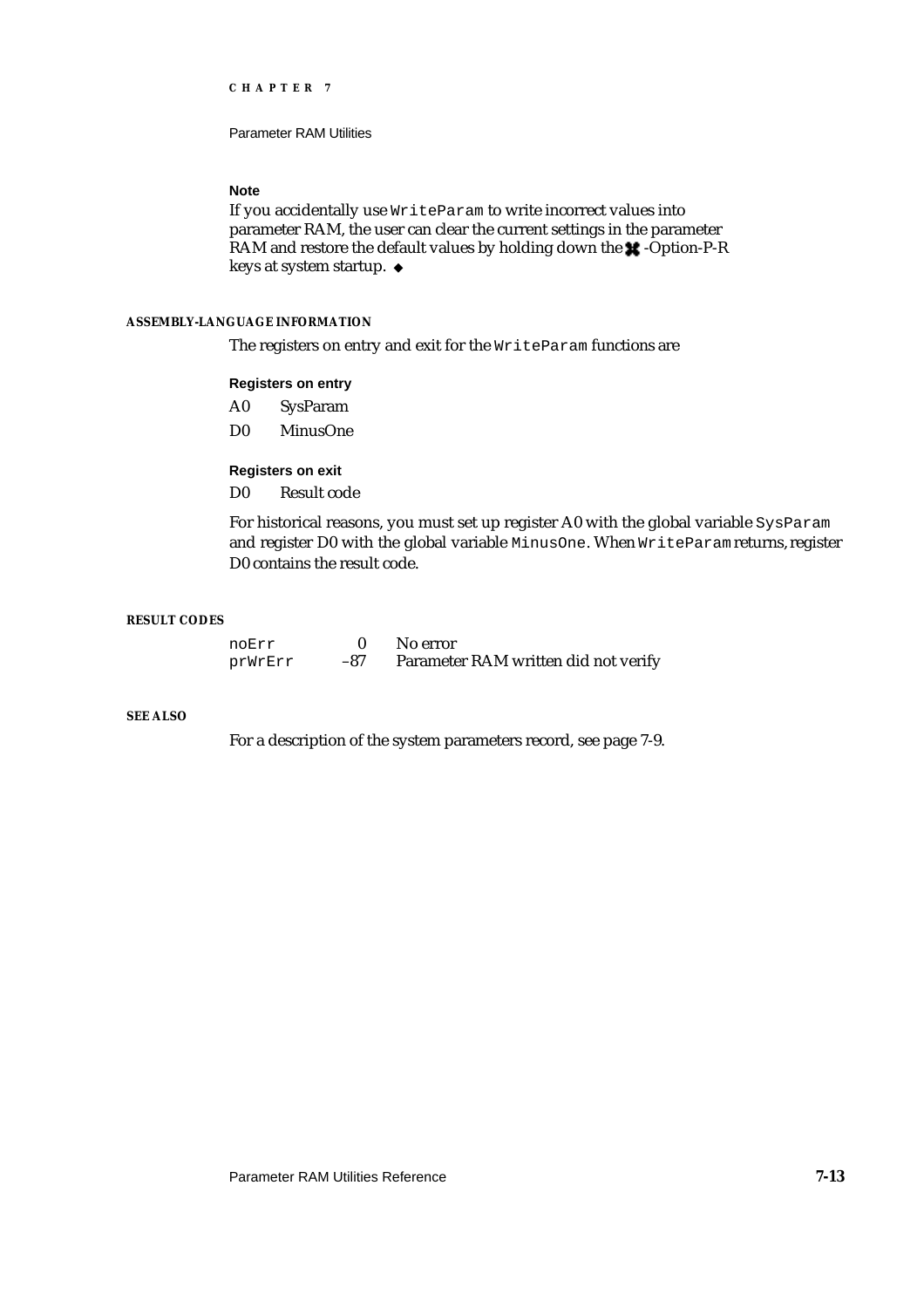# Summary of the Parameter RAM Utilities

# Pascal Summary

# Data Types

| TYPE SysParmType = |                              |                                                      |
|--------------------|------------------------------|------------------------------------------------------|
| PACKED RECORD      |                              |                                                      |
| valid:             | Byte;                        | {validity status}                                    |
| aTalkA:            | Byte;                        | {node ID hint for modem port}                        |
| aTalkB:            | Byte;                        | {node ID hint for printer port}                      |
| config:            | Byte;                        | {use types for serial ports}                         |
| portA:             |                              | Integer; ${modelm}$ port configuration}              |
| portB:             |                              | Integer; {printer port configuration}                |
| alarm:             |                              | LongInt; $\{$ alarm setting $\}$                     |
| font:              |                              | Integer; $\{application font number minus 1\}$       |
| kbdPrint:          |                              | Integer; {printer connection, auto-key settings}     |
| volClik:           |                              | Integer; {caret blink, double click, speaker volume} |
| misc:              |                              | Integer; {menu blink, startup disk, mouse scaling}   |
| END:               |                              |                                                      |
|                    |                              |                                                      |
| SysPPtr            | $=$ $^{\wedge}$ SysParmType; |                                                      |

# Routines

| FUNCTION InitUtil   | $:$ OSErr;    |
|---------------------|---------------|
| FUNCTION GetSysPPtr | : $SysPPLr$ ; |
| FUNCTION WriteParam | : OSErr;      |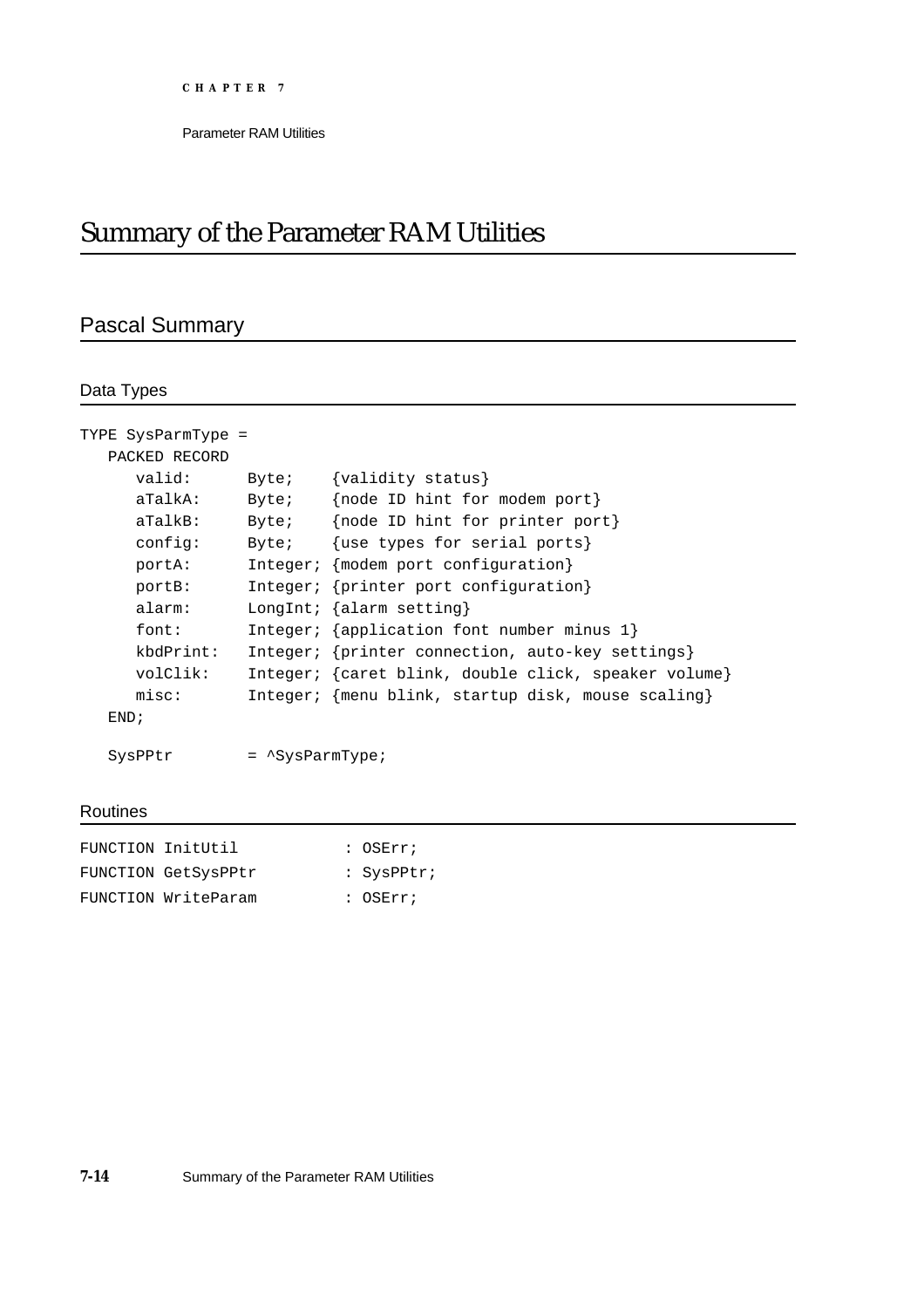# C Summary

```
Data Types
```

| struct SysParmType |           |                                               |  |  |
|--------------------|-----------|-----------------------------------------------|--|--|
| char               | valid;    | /*validity status*/                           |  |  |
| char               | aTalkA;   | /*node ID hint for modem port*/               |  |  |
| char               | aTableB   | /*node ID hint for printer port*/             |  |  |
| char               | config;   | /*use types for serial ports*/                |  |  |
| short              | portA;    | /*modem port configuration*/                  |  |  |
| short              | portB;    | /*printer port configuration*/                |  |  |
| long               | alarm;    | /*alarm setting*/                             |  |  |
| short              | font;     | /*application font number minus $1*/$         |  |  |
| short              | kbdPrint; | /*printer connection, auto-key settings*/     |  |  |
| short              | volClik;  | /*caret blink, double click, speaker volume*/ |  |  |
| short              | misc:     | /*menu blink, startup disk, mouse scaling*/   |  |  |
|                    |           |                                               |  |  |

```
};
```
typedef struct SysParmType SysParmType; typedef SysParmType \*SysPPtr;

# Routines

pascal OSErr InitUtil (void); SysPPtr GetSysPPtr (void); pascal OSErr WriteParam (void);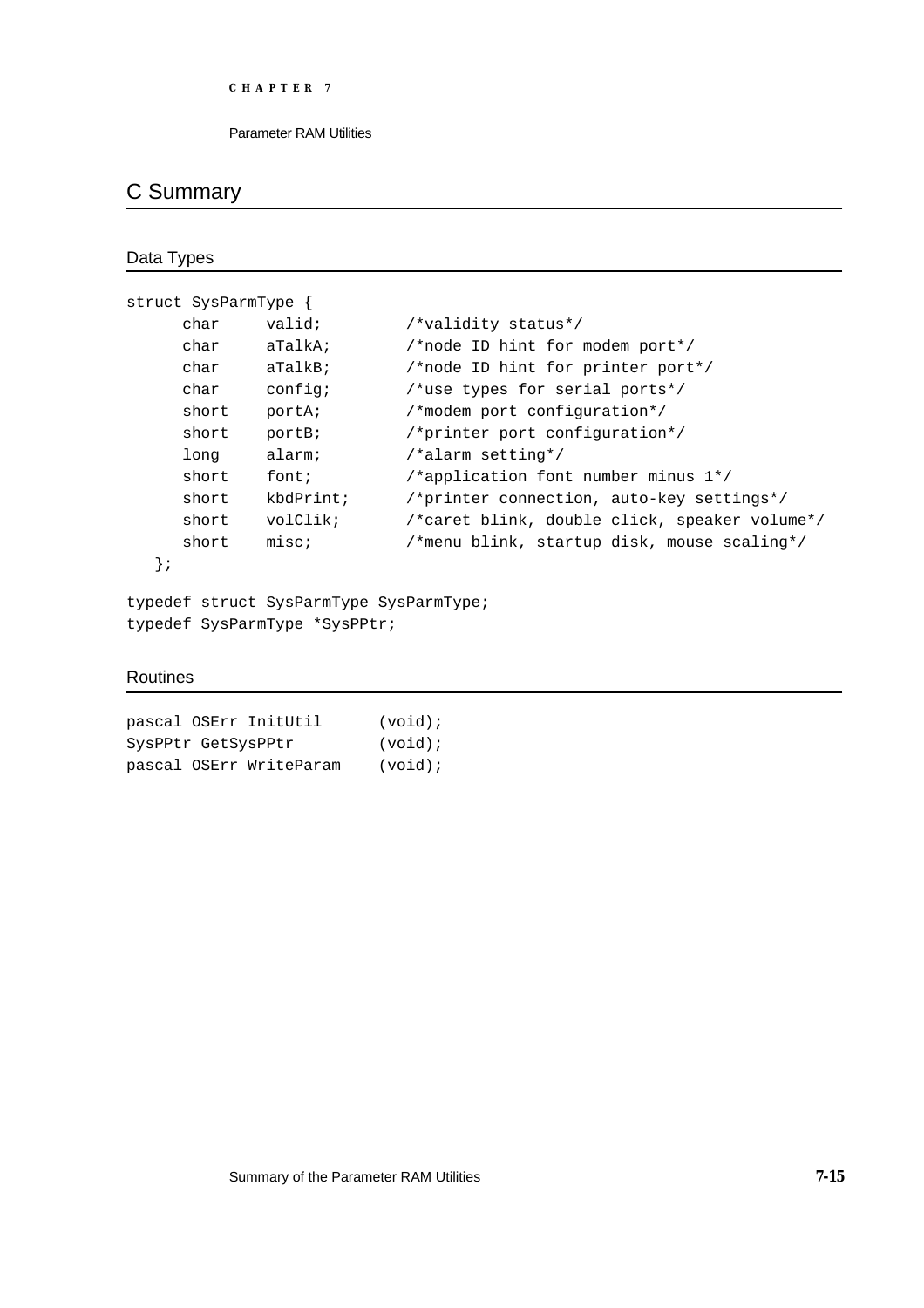# Assembly-Language Summary

# Data Structures

# **SysParmType Data Structure**

| $\Omega$ | valid    | 1 byte | validity status                                |
|----------|----------|--------|------------------------------------------------|
| 1        | aTalkA   | 1 byte | node ID hint for modem port                    |
| 2        | aTalkB   | 1 byte | node ID hint for printer port                  |
| 3        | config   | 1 byte | use types for serial ports                     |
| 4        | portA    | word   | modem port configuration                       |
| 6        | portB    | word   | printer port configuration                     |
| 8        | alarm    | long   | alarm setting                                  |
| 12       | font     | word   | application font number minus 1                |
| 14       | kbdPrint | word   | printer connection, auto-key settings          |
| 16       | volClik  | word   | caret blink, double click, speaker volume      |
| 18       | misc     | word   | menu blink, system startup disk, mouse scaling |

# Global Variables

| GetParam    | System parameter scratch                                                    |
|-------------|-----------------------------------------------------------------------------|
| SPAlarm     | The alarm setting                                                           |
| SPATalkA    | The node ID hint for modem port                                             |
| SPATalkB    | The node ID hint for printer port                                           |
| SPClikCaret | The double-click and caret-blink times                                      |
| SPConfig    | The use types for serial ports                                              |
| SPFont      | The application font number minus 1                                         |
| SPKbd       | The auto-key threshold and rate                                             |
| SPMisc1     | <b>Miscellaneous</b>                                                        |
| SPMisc2     | The setting for mouse scaling, the system startup disk, and menu-blink time |
| SPPortA     | The modem port configuration                                                |
| SPPortB     | The printer port configuration                                              |
| SPPrint     | The printer connection                                                      |
| SPValid     | The validity status of parameter RAM                                        |
| SPVolCtl    | The speaker volume                                                          |
| SysParam    | The low-memory copy of parameter RAM                                        |

# Result Codes

| noErr     |     | No error                             |
|-----------|-----|--------------------------------------|
| prWrErr   | -87 | Parameter RAM written did not verify |
| prInitErr | -88 | Validity status is not \$A8          |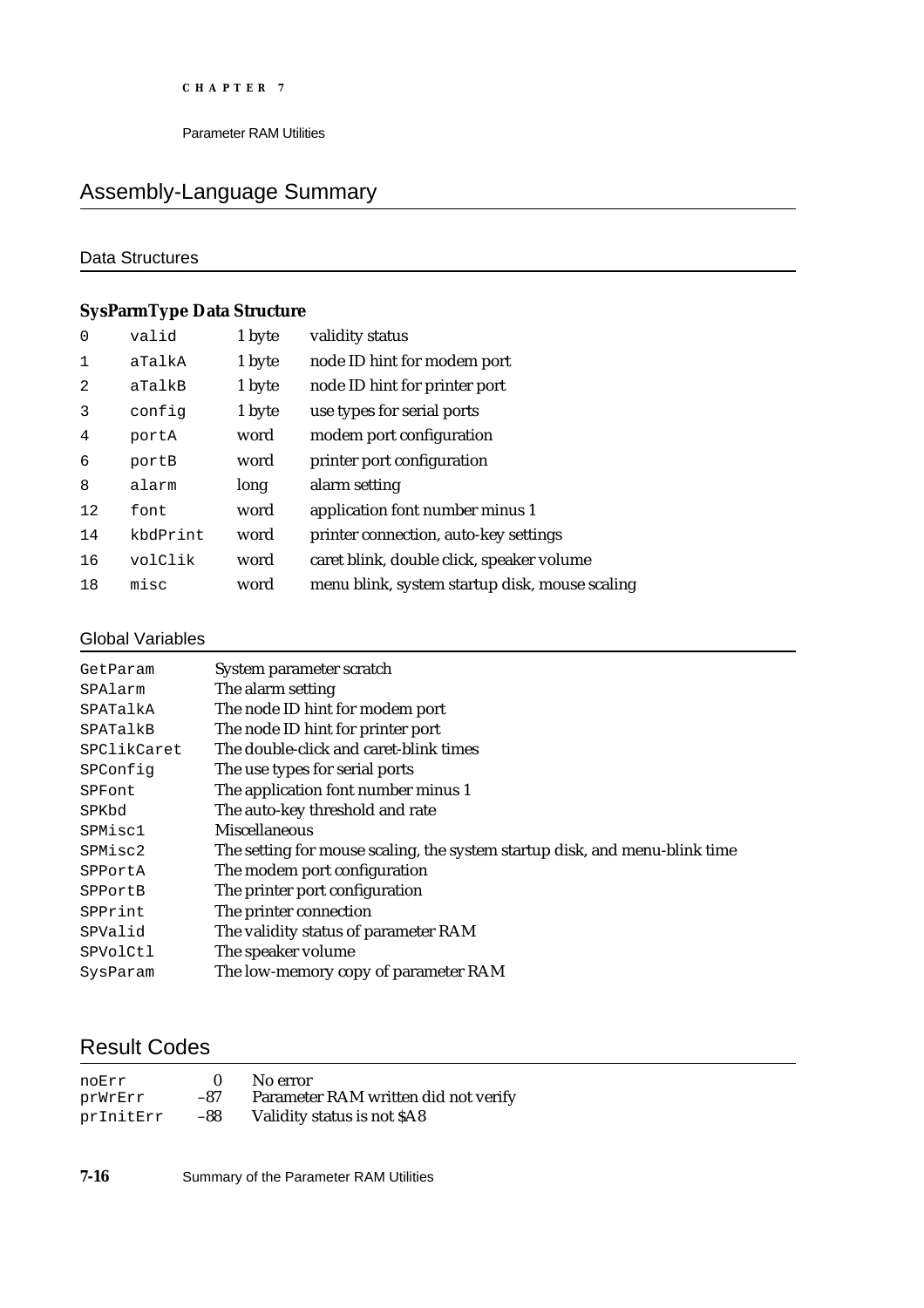# **Contents**

About the Trap Manager 8-3 Trap Dispatch Tables 8-5 Process for Accessing System Software Routines 8-5 Patches and System Software Routines 8-6 Daisy Chain of Patches 8-8 Head Patch (Normal Patch) 8-8 Tail Patch 8-8 Come-From Patch (Used Only by Apple) 8-8 Patch for One Application 8-9 Patch for All Applications 8-9 A-Line Instructions 8-10 A-Line Instructions for Operating System Routines 8-11 Calling Conventions for Register-Based Routines 8-12 Parameter-Passing Conventions for Operating System Routines 8-13 Function Results 8-13 Flag Bits 8-14 A-Line Instructions for Toolbox Routines 8-14 Calling Conventions for Stack-Based Routines 8-16 Parameter-Passing Conventions for Toolbox Routines 8-18 Function Results 8-19 The Auto-Pop Bit 8-20 About Trap Macros 8-20 About Routine Selectors 8-21 Using the Trap Manager 8-21 Determining If a System Software Routine is Available 8-21 Patching a System Software Routine 8-23 Trap Manager Reference 8-25 Routines 8-25 Accessing Addresses From the Trap Dispatch Tables 8-25 Installing Patch Addresses Into the Trap Dispatch Tables 8-28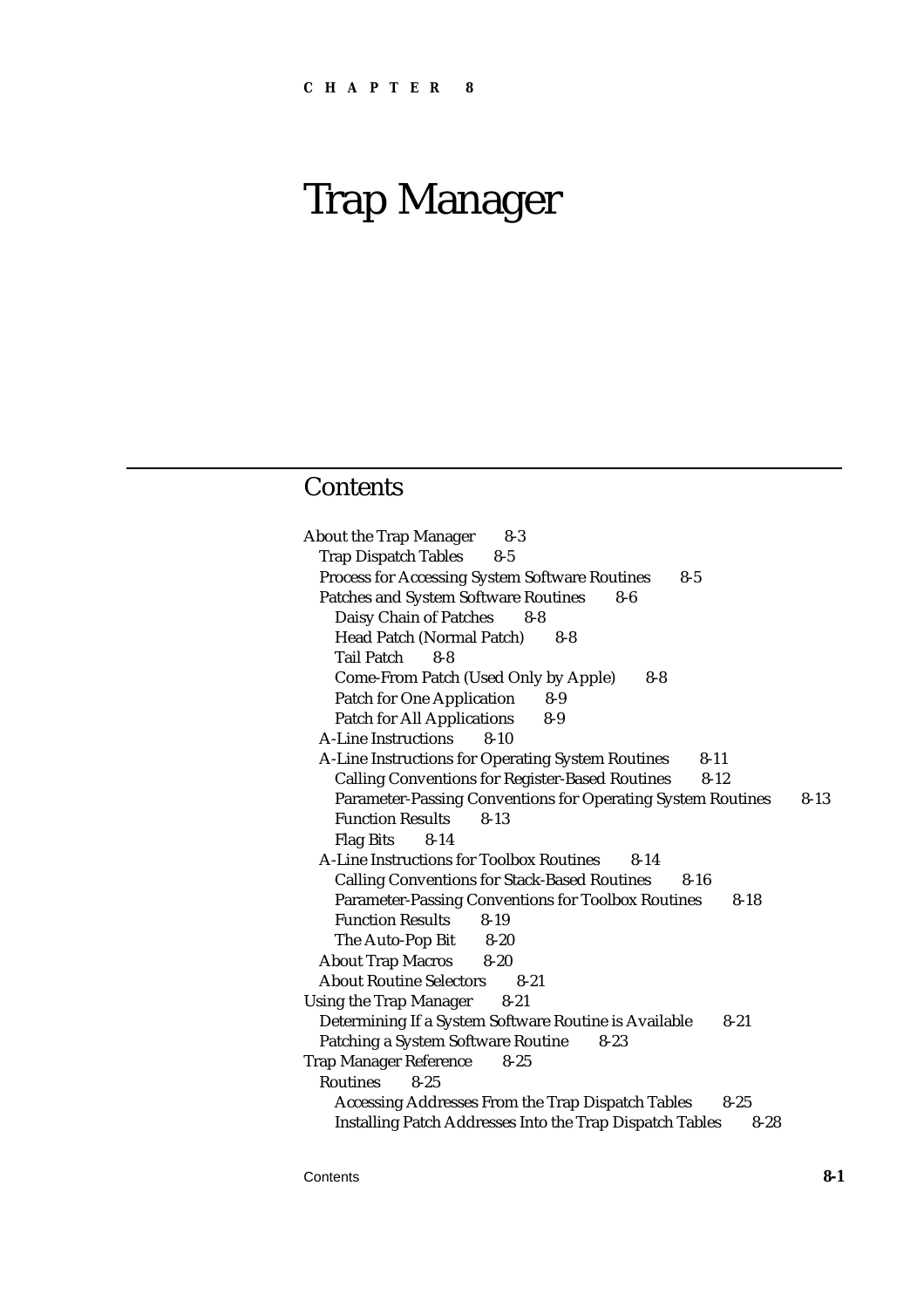Detecting Unimplemented System Software Routines 8-32 Manipulating *One* Trap Dispatch Table (Obsolete Routines) 8-32 Summary of the Trap Manager 8-34 Pascal Summary 8-34 C Summary Assembly-Language Summary 8-36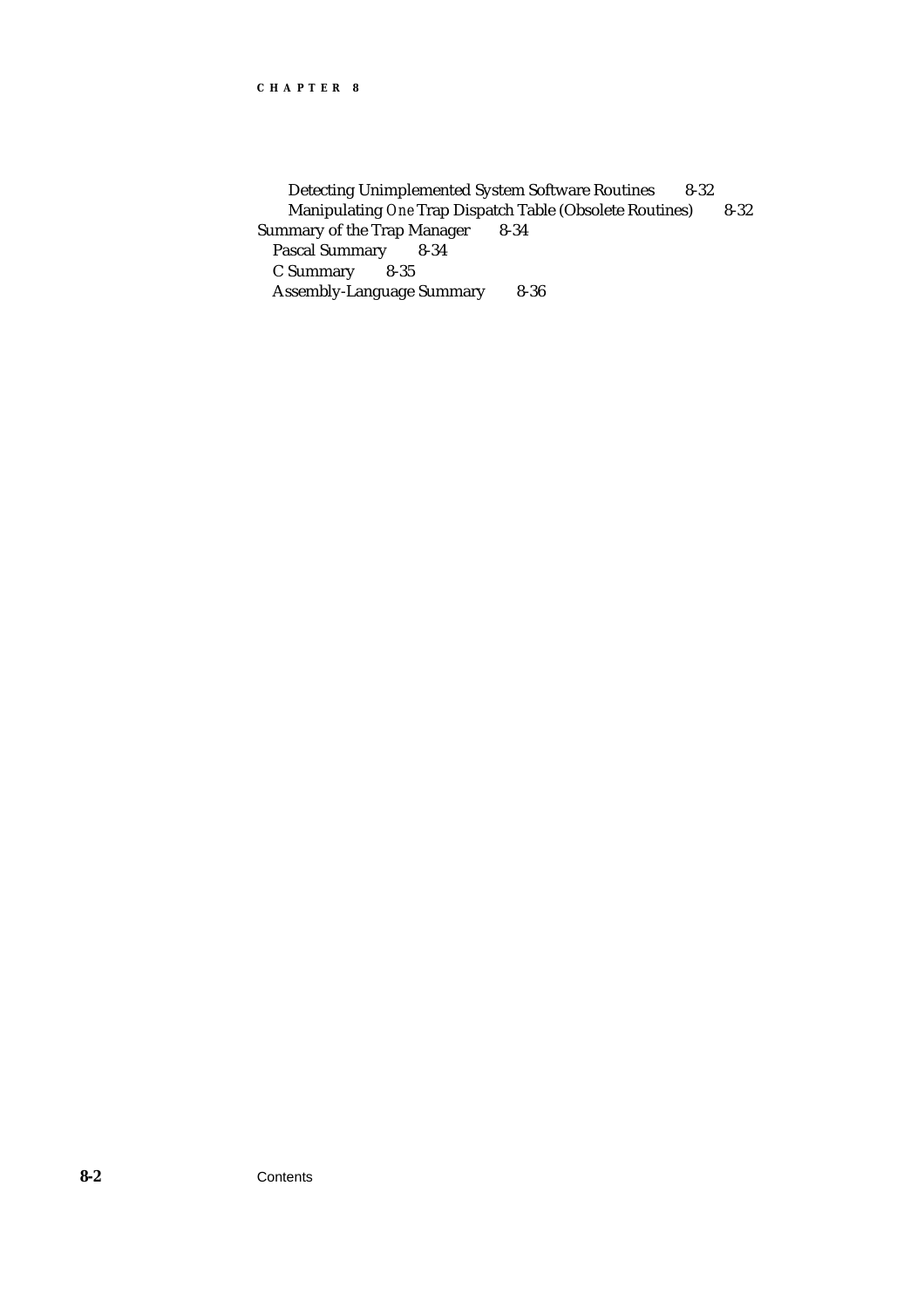#### Trap Manager

This chapter describes how your application can use the Trap Manager to augment or override an existing system software routine.

Although this chapter describes patching in some depth, you should rarely, if ever, find a need to use patches in an application. The primary purposes of patches, as their name suggests, are to fix problems and augment routines in ROM code.

To use this chapter, you should have some knowledge of assembly language. For information about the instruction sets of microprocessors in the Motorola MC680x0 family, see the appropriate user's manual, for example, the *MC68020 32-Bit Microprocessor User's Manual*.

This chapter describes how the Trap Manager works and then shows how you can use the Trap Manger to

- n check for the availability of a system software routine
- alter the behavior of a system software routine

# About the Trap Manager

The Trap Manager is a collection of routines that lets you add extra capabilities to system software routines.

In order to execute system software routines, system software takes advantage of the unimplemented instruction feature of the MC680x0 family of microprocessors, which are the central processing units (CPUs) used in the Macintosh family of computers.

The MC680x0, like other microprocessors, executes a stream of instructions. Information encoded in an instruction indicates the operation to be performed by the microprocessor. The MC680x0 family of microprocessors recognizes a defined set of instructions. When the microprocessor encounters an instruction that it doesn't recognize, an exception is generated. An exception refers to bus errors, interrupts, and unimplemented instructions. When an exception occurs, the microprocessor suspends normal execution and transfers control to an appropriate exception handler.

In the MC680x0 family of microprocessors, all instructions starting with the hexadecimal digit \$A are unimplemented instructions. These unimplemented instructions are also called **A-line instructions**. System software uses these unimplemented A-line instructions to execute system software routines. When you call a system software routine, the call to the system software routine is translated into an A-line instruction. The MC680x0 microprocessor doesn't recognize this A-line instruction, and transfers control to an exception handler.

System software provides an exception handler, called a **trap dispatcher**, to handle exceptions generated by A-line instructions. Whenever a MC680x0 microprocessor encounters an A-line instruction, an exception is generated, and the microprocessor transfers control to the trap dispatcher. An exception generated by an A-line instruction is called a **trap**.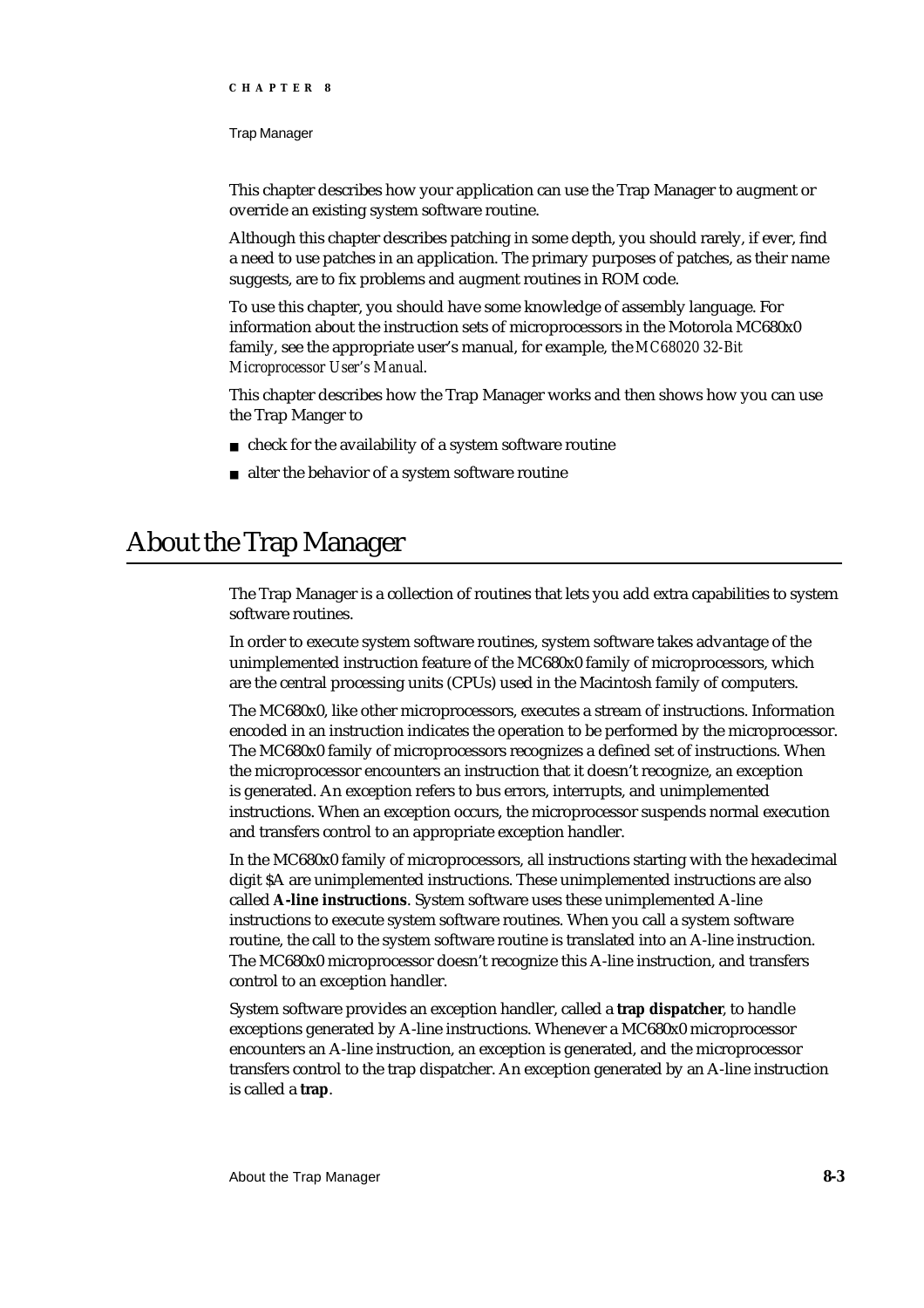Trap Manager

When the trap dispatcher receives the A-line instruction, it looks into a table, called a **trap dispatch table**, to find the address of the called system software routine. After the trap dispatcher retrieves the address, it transfers control to the specified system software routine. Figure 8-1 illustrates the processing of instructions that include the A-line instructions that the microprocessor does not recognize.

## **Figure 8-1** How the CPU processes A-line instructions



You can use the Trap Manager routines to read from and write to the two trap dispatch tables maintained by system software.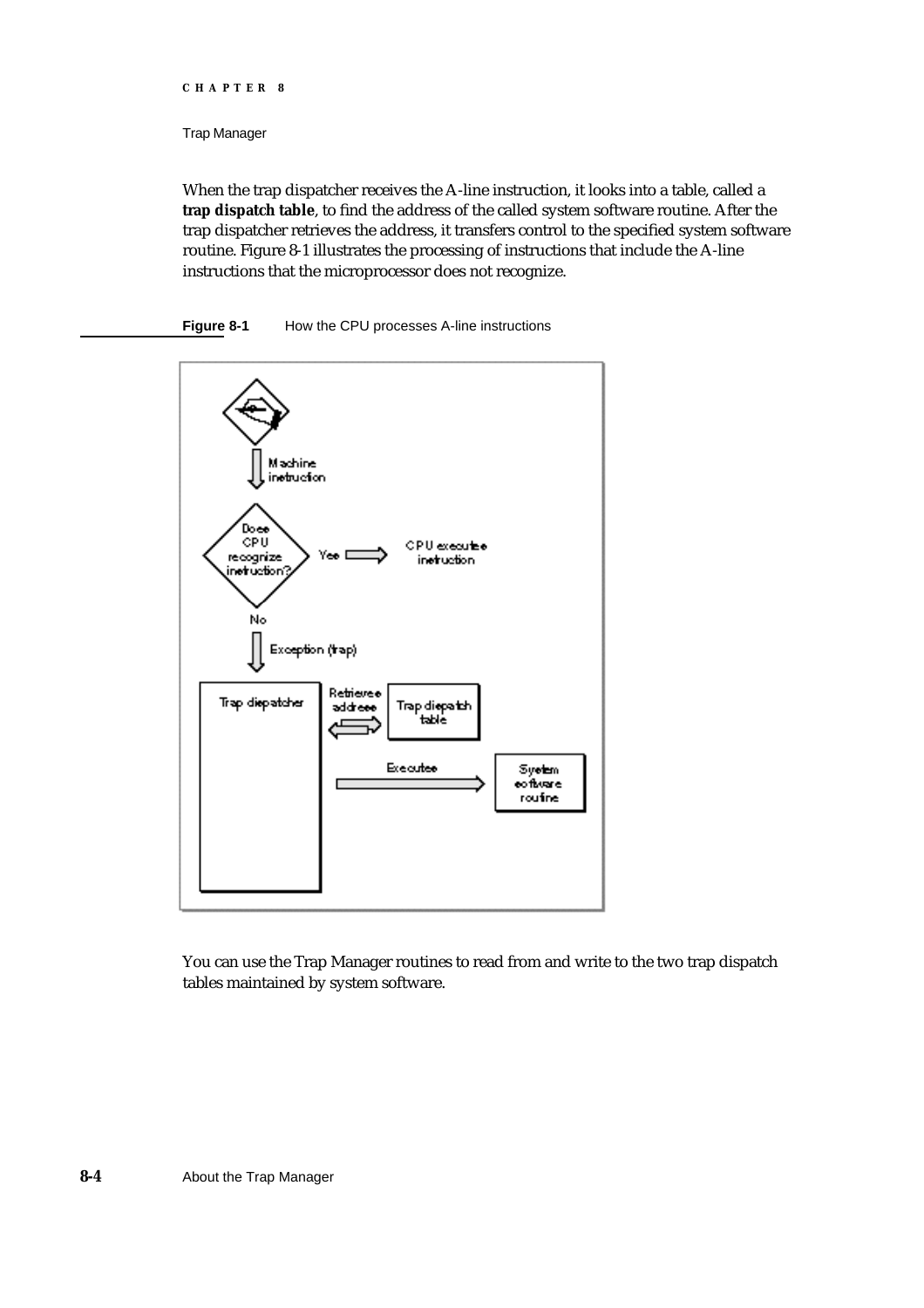# Trap Dispatch Tables

System software uses trap dispatch tables to locate the address of system software routines. System software maintains two trap dispatch tables: an Operating System trap dispatch table and a Toolbox trap dispatch table. Figure 8-2 illustrates the two trap dispatch tables.

# **Figure 8-2** Trap dispatch tables



At system startup time, system software builds the trap dispatch tables and places them in RAM. The **Operating System trap dispatch table** contains 256 entries, and the **Toolbox trap dispatch table** contains 1024 entries. Each entry in the Operating System trap dispatch table contains a 32-bit address of an Operating System routine, and each entry in the Toolbox trap dispatch table contains a 32-bit address of a Toolbox routine. The system software routines can be located in either ROM or RAM.

# Process for Accessing System Software Routines

As previously described, when your application calls a system software routine, an A-line instruction is sent to the microprocessor. The microprocessor does not recognize this instruction, and an exception is generated. This exception is then handled by the trap dispatcher. When the trap dispatcher receives the A-line instruction, it looks into one of the two trap dispatch tables to find the address of the called system software routine. When the trap dispatcher retrieves the address, it transfers control to the specified system software routine. For example, Figure 8-3 illustrates a call to the Toolbox procedure, FillRect. When the application calls the FillRect procedure, an exception is generated. The trap dispatcher looks into the Toolbox trap dispatch table to find the address of the FillRect procedure. When the address is found, the trap dispatcher transfers control to the FillRect procedure.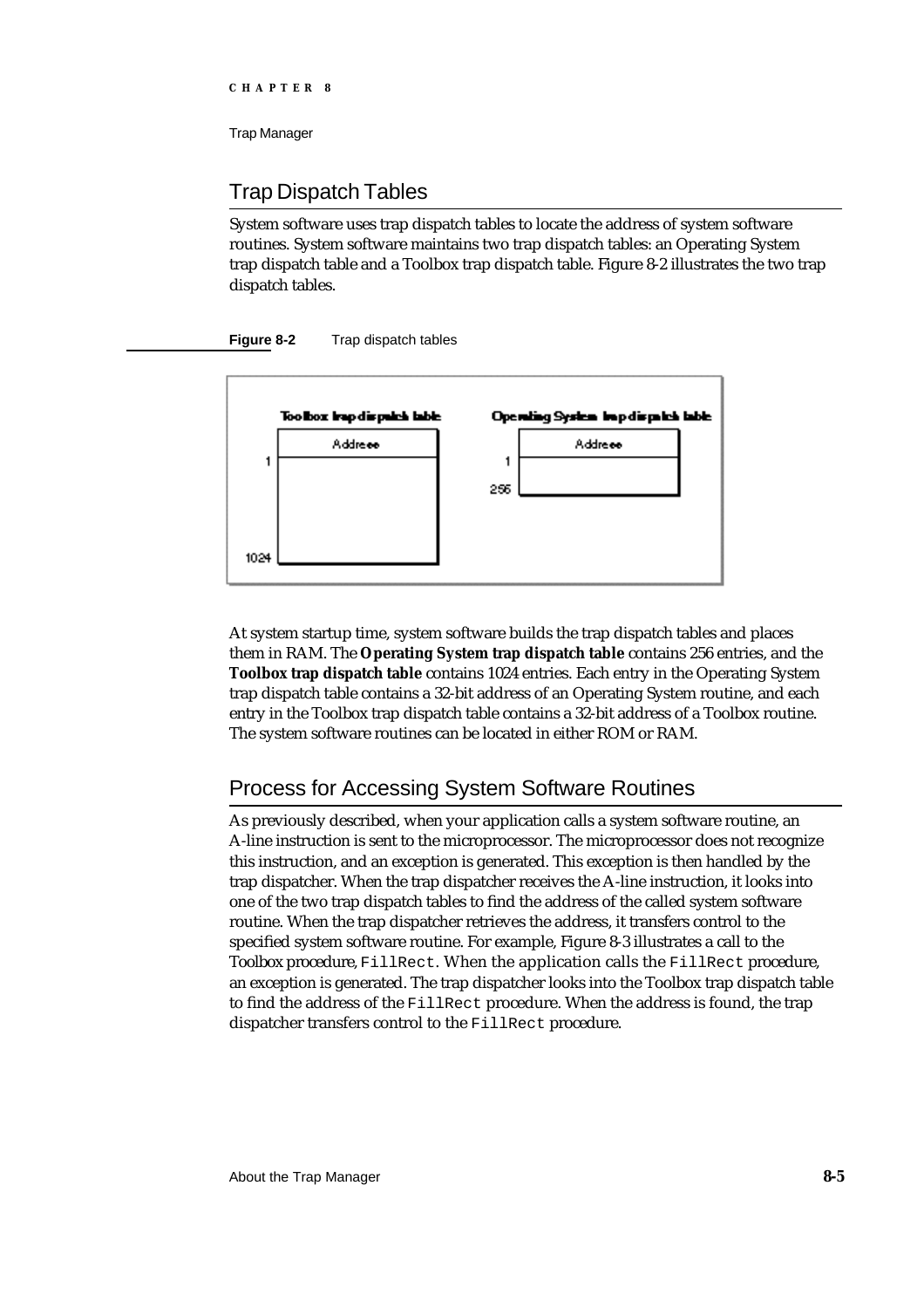```
CHAPTER 8
```
## **Figure 8-3** Accessing the FillRect procedure



# **Note**

Not all A-line instructions are defined. When the trap dispatcher receives an undefined A-line instruction, the trap dispatcher returns the address of the Toolbox procedure Unimplemented. When called, the Unimplemented procedure triggers a system error. u

# Patches and System Software Routines

You can modify the trap dispatch table so that the address that gets returned to the trap dispatcher points to a different routine instead of the intended system software routine; this is useful if you want to augment or override an existing system software routine. The routine that augment an existing system software routine is called a **patch**. The method of augmenting or overriding a system software routine is called *patching a trap*.

For example, you can augment the FillRect procedure with your own procedure MyPatchFillRect. Figure 8-4 illustrates another call to the Toolbox procedure FillRect. When the application calls the FillRect procedure the application-defined patch MyPatchFillRect is executed first. After the application-defined patch MyPatchFillRect completes its primary action, it transfers control (through a JMP instruction) to the original FillRect procedure.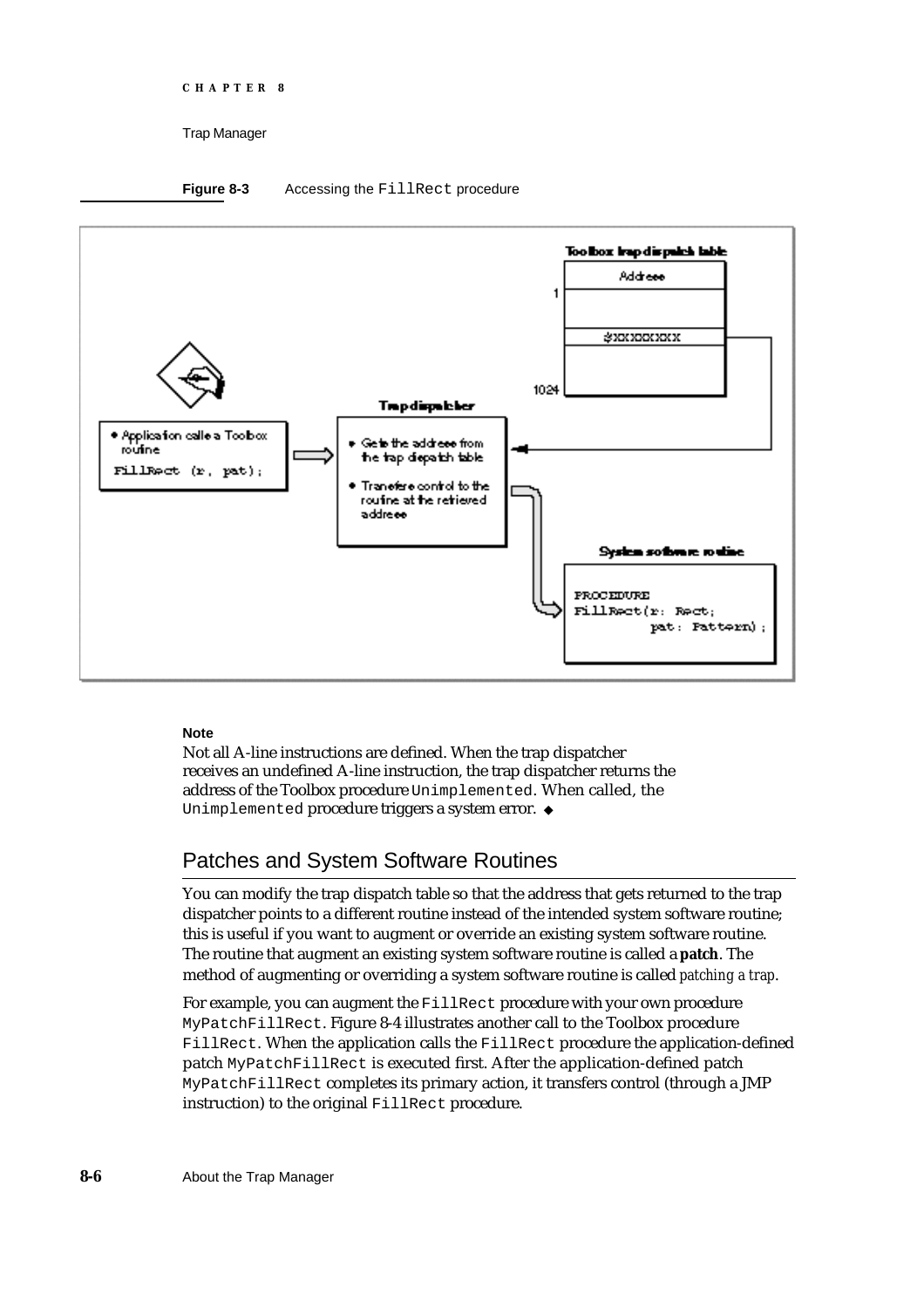Trap Manager

#### **IMPORTANT**

Although this chapter describes patching in some detail, you should avoid any unnecessary patching of the system software. One very good reason to avoid patching is that is causes a performance reduction. The performance reduction is especially substantial when your patch is executed on a PowerPC processor-based Macintosh computer, where it is necessary to switch execution environments when entering and exiting your patch code. For more information about patching PowerPC system software, see *Inside Macintosh: PowerPC System Software*.

### **Figure 8-4** Augmenting the FillRect procedure with a single patch



# **Note**

To prevent dangling patch addresses, you must ensure that your patch routine is in a locked memory block while its address is in the trap dispatch table. u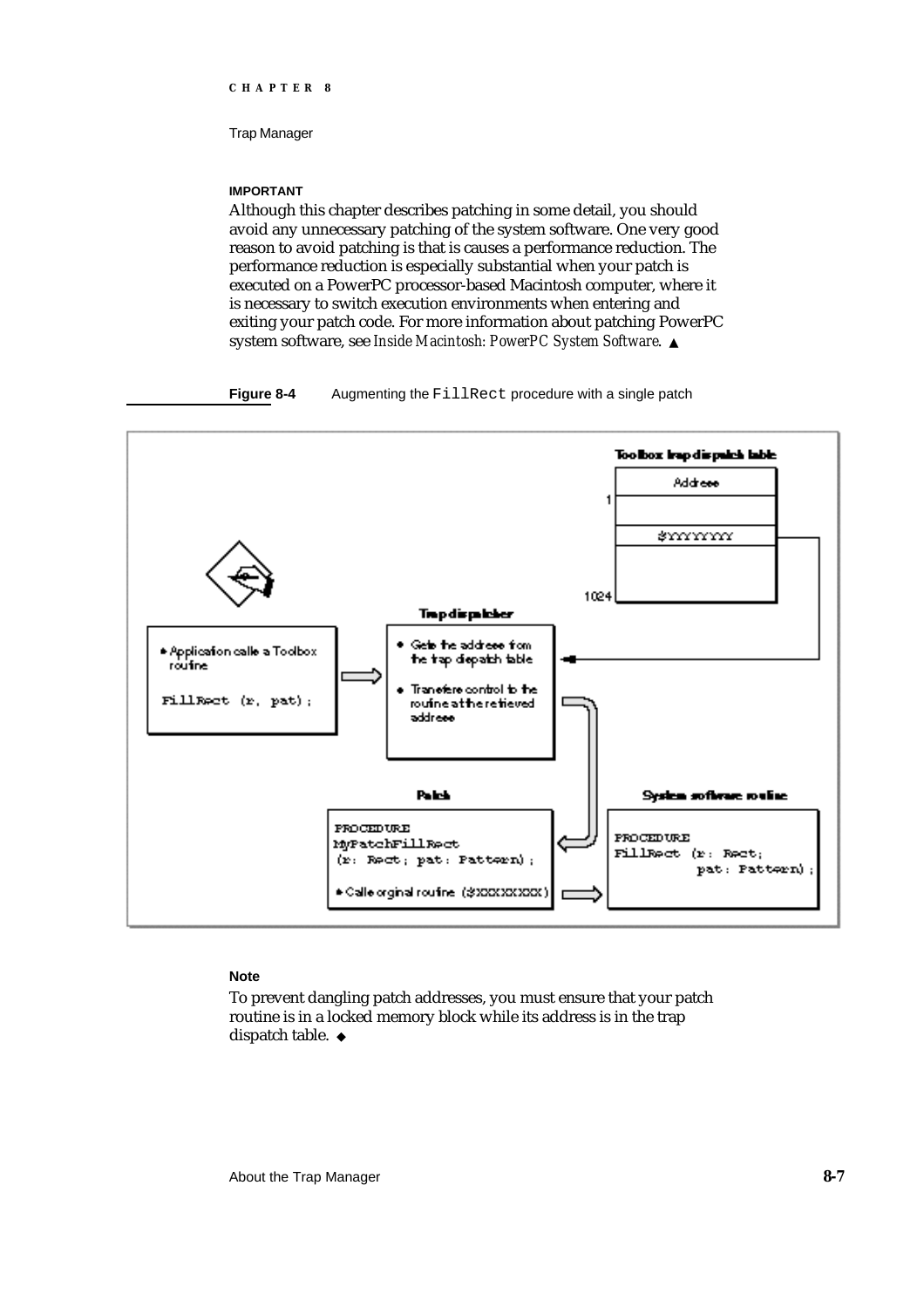# Daisy Chain of Patches

It is possible to patch a system software routine with more than just one patch; this is called a **daisy chain** of patches. Typically, you extract from the trap dispatch table the address of the routine you wish to patch, save this address, and then install your own patch routine. When your patch has completed its tasks, it should jump to the address you previously extracted from the trap dispatch table. In this way, the patches take the general form of a daisy chain. Each patch will execute in turn and jump to the next patch until the last link in the chain, which returns control to the trap dispatcher.

## **IMPORTANT**

Although this chapter describes patching in some depth, you should rarely, if ever, find a need to use patches in an application. The primary purposes of patches, as their name suggests, are to fix problems and augment routines in ROM code.

A patch can be implemented as either a head patch, tail patch, or come-from patch. These are described in the next sections.

# Head Patch (Normal Patch)

A **head patch**, also referred to as a **normal patch**, is a routine that gets executed before the original system software routine. A head patch performs its primary action and then uses a jump instruction (JMP) to jump to the system software routine. Thus the head patch does not regain control after the execution of the system software routine. After the execution of the system software routine, control is transferred back to the trap dispatcher.

# Tail Patch

A **tail patch** is a routine that gets executed before the original system software routine and regains control after the execution of the system software routine. A tail patch uses a jump-subroutine instruction (JSR) to transfer control to the system software routine. After the system software routine returns control to the tail patch, the tail patch returns control to the trap dispatcher.

#### **WARNING**  $\mathbf{s}$

You should never install tail patches in system software versions earlier than System 7. Tail patches may conflict with come-from patches, installed by Apple.

# Come-From Patch (Used Only by Apple)

A **come-from patch,** also called a **system patch**, is a type of patch used only by Apple. Come-from patches are used to replace erroneous code or to add capabilities not in ROM.

When a come-from patch is invoked, it examines the stack to determine where it was called from. If the come-from patch was invoked from a particular place in ROM (a spot where the code needs to be augmented or deleted), the come-from patch executes the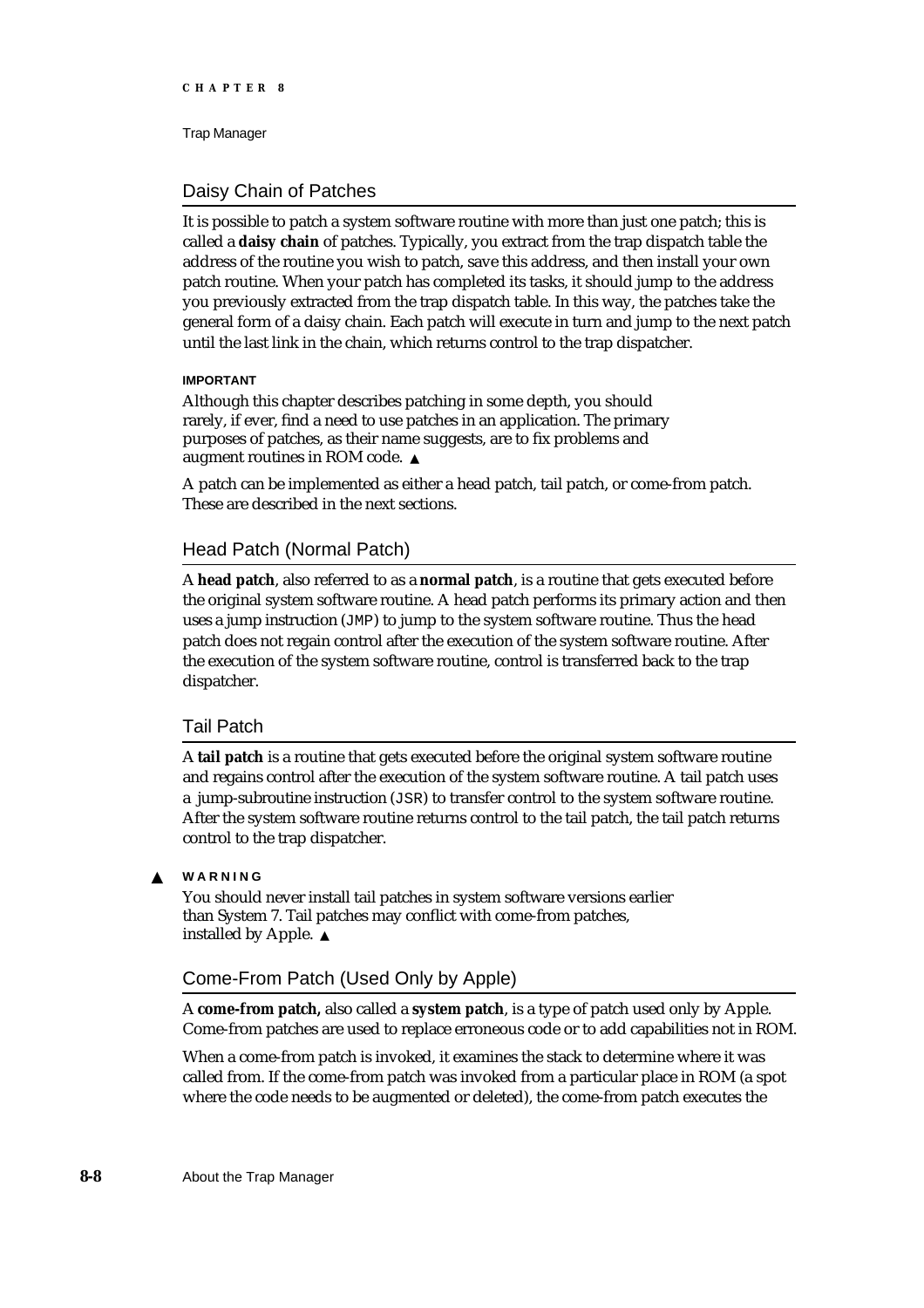#### Trap Manager

modifying code. Otherwise, if the come-from patch was called from a part of the system that does not need to be augmented, it transfers control to the next routine in the daisy chain. This routine could be another patch or the system software routine.

Beginning with System 7, the addresses of come-from patches are permanently placed in the trap dispatch table at system startup time. The addresses of come-from patches are hidden and cannot be manipulated by any of the Trap Manger routines.

For example, if a system software routine has a come-from patch and if you use the Trap Manger function NGetTrapAddress to retrieve the address of the system software routine, you will not get the address in the trap dispatch table (which is the address of the come-from patch). NGetTrapAddress instead returns the address of the routine that is executed immediately after the come-from patch. This address could be the address of another patch or the system software routine.

If a system software routine has a come-from patch and if you use the Trap Manager procedure NSetTrapAddress to install a patch to the system software routine, the address of the patch is not written into the trap dispatch table. Instead, the NSetTrapAddress procedure installs the address of the patch into the last come-from patch. The patch is executed after the completion of the come-from patch.

#### **WARNING**  $\mathbf{c}$

In system software before System 7, if a come-from patch is invoked by a tail-patch, the come-from patch does not work correctly. The come-from patch never sees the ROM address on the stack—only the return address of the tail-patch.

# Patch for One Application

If you install a patch into your application heap, the patch applies only to your application. When your application is switched out, your application's heap (and patch) is swapped out. For example, if you patch FillRect with the patch MyPatchFillRect, the MyPatchFillRect patch is executed only when the FillRect procedure is called from your application.

## **Note**

When running in System 7 or under MultiFinder in System 6, each application has its own copy of the trap dispatch tables. This ensures that an application's patches apply only when it is running and that they're discarded when the application quits.

# Patch for All Applications

If you install a patch from a system extension during system startup, your patch is placed in the system heap and applies to all applications. For example, if you patch the FillRect procedure with the patch MyPatchFillRect from a system extension, the MyPatchFillRect patch is executed every time the FillRect procedure is called, no matter which application calls it.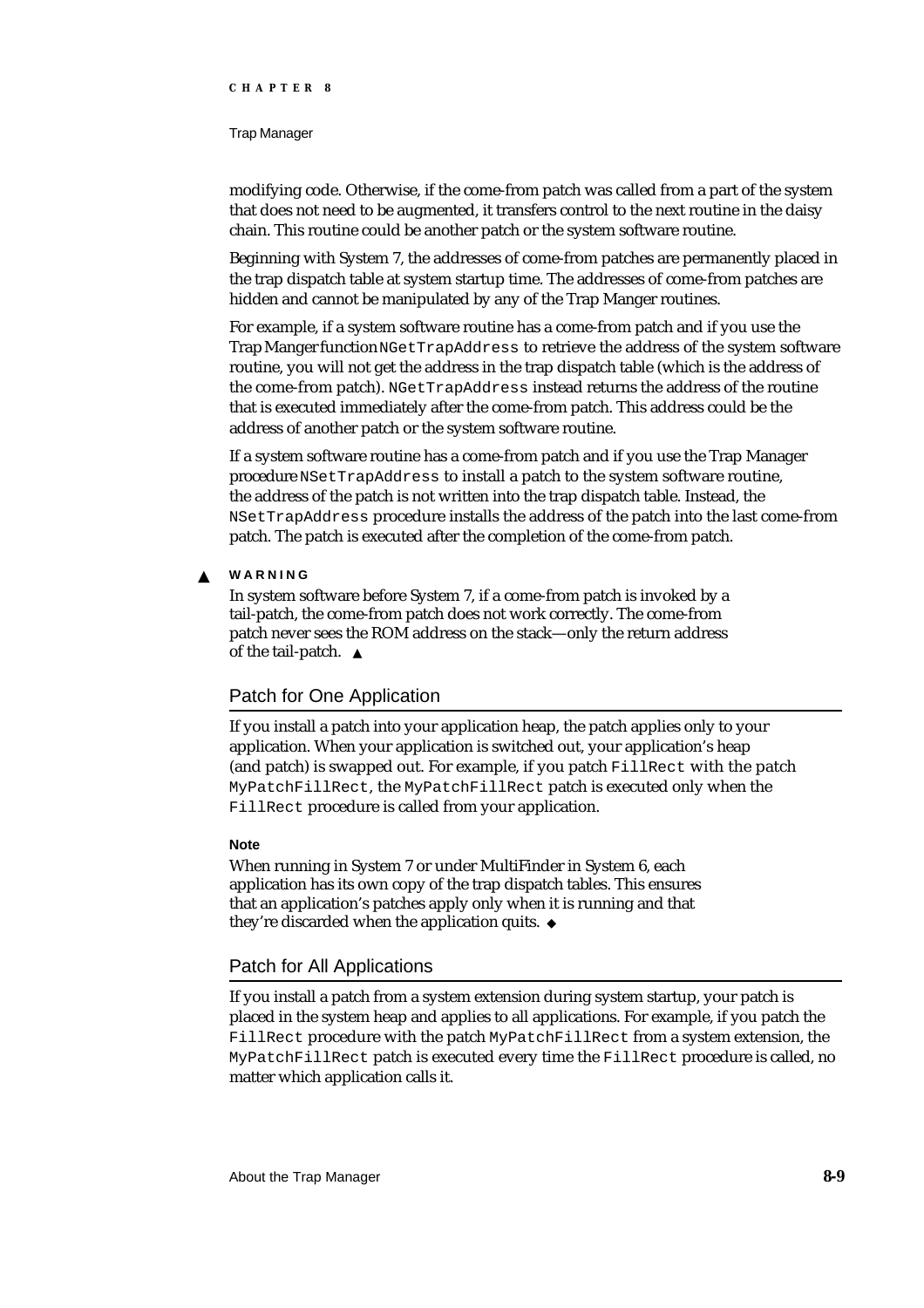# A-Line Instructions

When your application calls a Toolbox or an Operating System routine, an A-line instruction is sent to the microprocessor. Each A-line instruction contains information about the called system software routine. Figure 8-5 shows the layout of an A-line instruction.





The high-order 4 bits of an A-line instruction have the hexadecimal value \$A, hence the name A-line instruction. Bit 11 of the A-line instruction indicates the type of system software routine to be invoked: a value of 0 in bit 11 indicates an Operating System routine, a value of 1 in bit 11 indicates a Toolbox routine. The trap number in an A-line instruction is used as an index into the appropriate dispatch table. The meaning of the flags vary accordingly to the type of A-line instruction.

When your application calls a system software routine (thereby generating an exception), the microprocessor pushes an **exception stack frame** onto the stack. Figure 8-6 shows a typical exception stack frame. After pushing the exception stack frame on the stack, the microprocessor transfers control to the trap dispatcher.



**Figure 8-6** Exception stack frame (on Macintosh computers with a MC68020 microprocessor or greater)

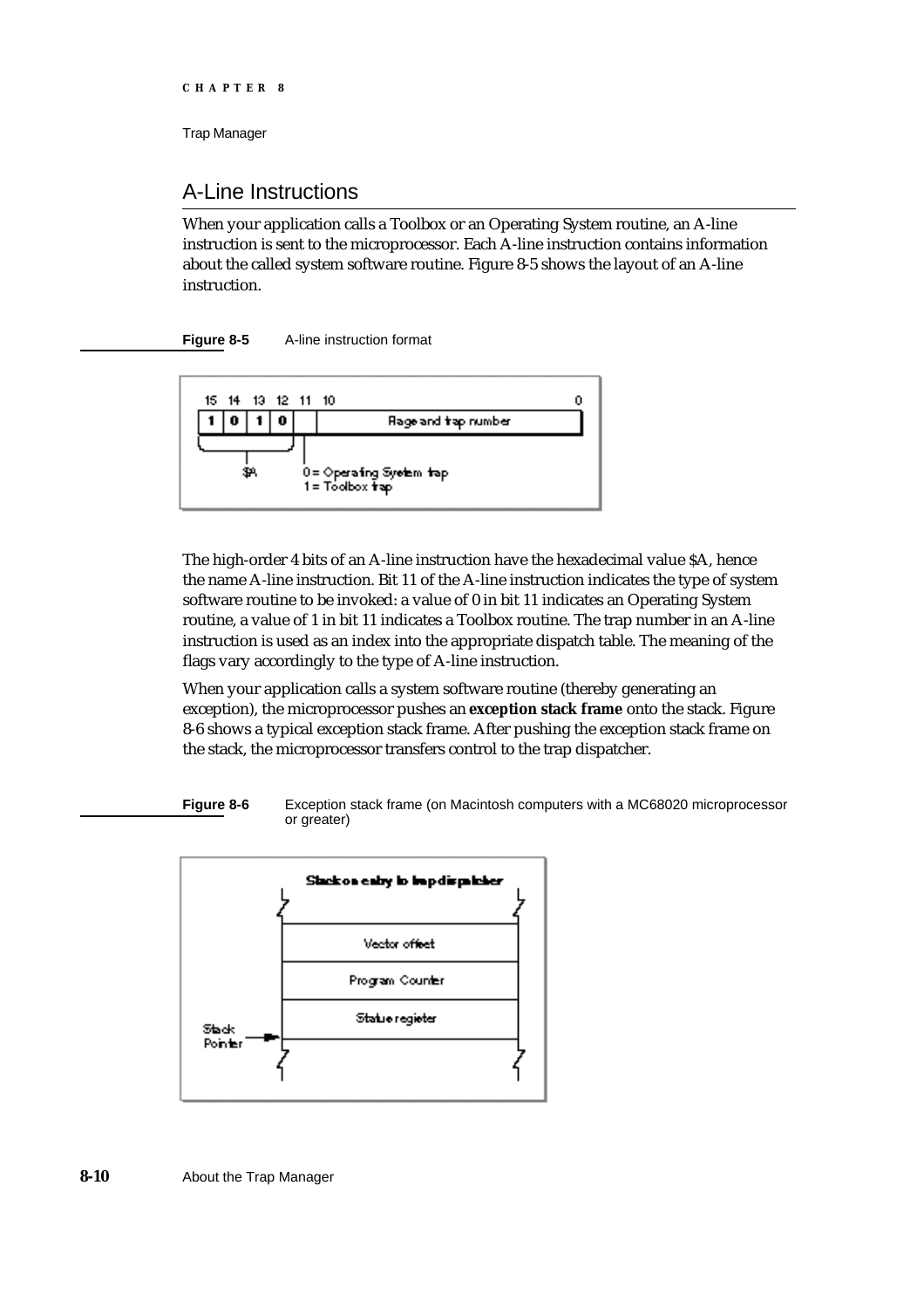#### Trap Manager

The trap dispatcher discards the status register and vector offset. Depending on whether the A-line instruction is used to invoke an Operating System routine or a Toolbox routine, the trap dispatcher deals with the stack and registers in two very different ways, as described in the next section, "A-line Instructions for Operating System Routines," and in the section "A-Line Instructions for Toolbox Routines" beginning on page 8-14.

#### **Note**

The exception handler is located at address \$28 on computers with an MC68000 microprocessor and at address \$28 offset from the address in the microprocessor's Vector Base Register (VBR) on computers with other MC680x0 microprocessors. Consult the relevant microprocessor handbook for the precise details of exception handling on the MC680x0 microprocessor of interest to you.

# A-Line Instructions for Operating System Routines

An **Operating System trap** is an exception that is caused by an A-line instruction that executes an Operating System routine.

When dispatching an Operating System trap, the trap dispatcher extracts the trap number from the A-line instruction and uses it as an index into the Operating System trap dispatch table. The entry in the Operating System trap dispatch table contains the address of the desired Operating System routine. Figure 8-7 illustrates an A-line instruction for an Operating System routine.

**Figure 8-7** An A-line instruction for an Operating System routine



Bit 11 tells the trap dispatcher that this A-line instruction invokes an Operating System routine. Two flag bits, bit 10 and bit 9, are reserved for use by the Operating System routine itself and are discussed in detail in "Flag Bits" on page 8-14. Bit 8 indicates whether the value in register A0 is returned from the Operating System routine. If bit 8 is 0, the value in register A0 is returned from the Operating System routine. If bit 8 is 1, the value in register A0 is not returned by the Operating System routine. As previously described, the trap number is in bits 7–0 and is used to determine which of the 256 possible Operating System routines is executed.

For example, a call to the Operating System function Get PtrSize is translated to the A-line instruction \$A021. This A-line instruction causes the microprocessor to transfer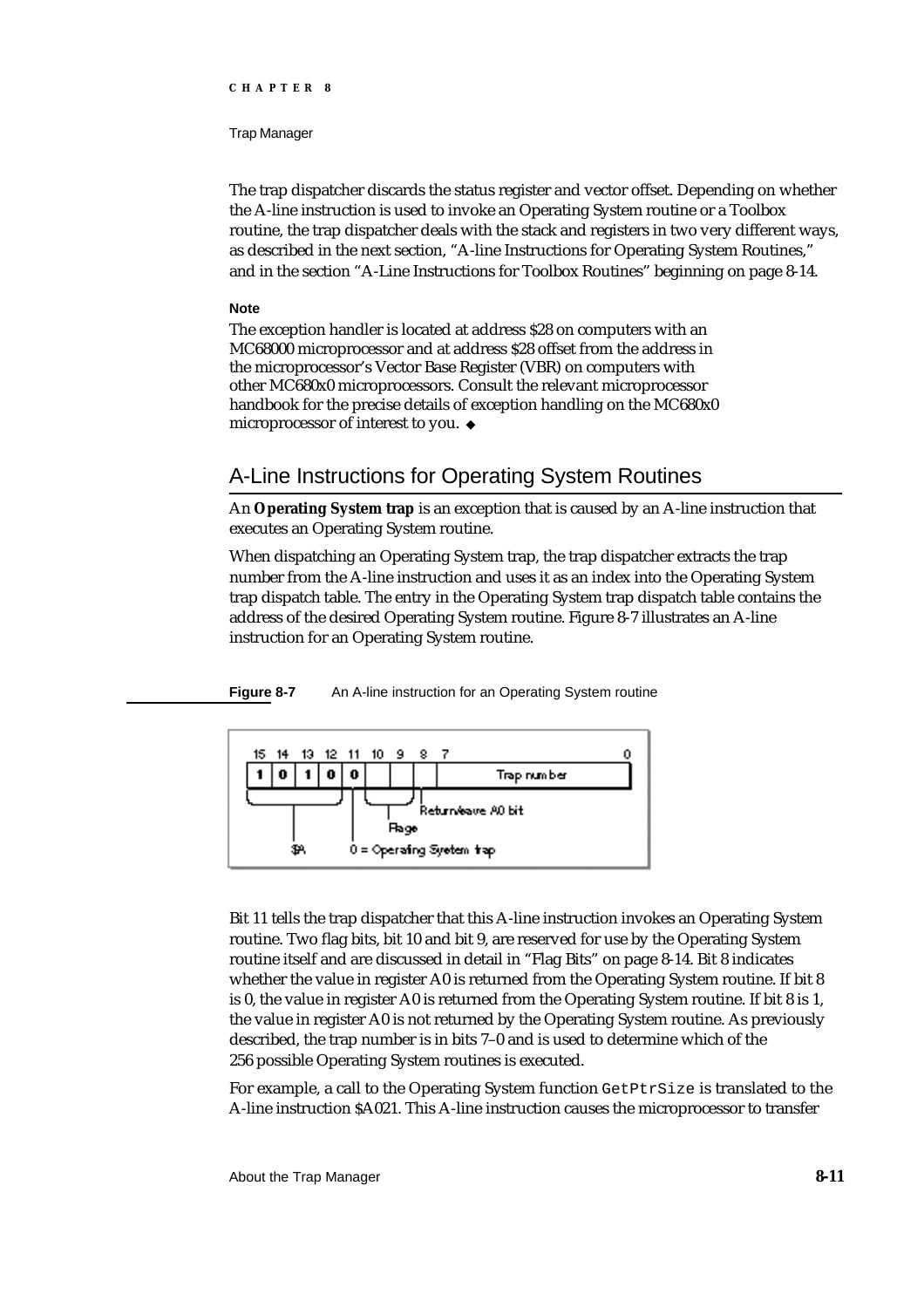#### Trap Manager

control to the trap dispatcher, which deals with any instruction of the form \$A*xxx*. The trap dispatcher first saves registers D0, D1, D2, A1, and, if bit 8 is 0, A0. The trap dispatcher places the A-line instruction itself into the low-order word of register D1 so that the Operating System routine can inspect the flag bits. Next, the trap dispatcher examines the other bits in the A-line instruction. The value (0) of bit 11 indicates that GetPtrSize is an Operating System routine, and that the value in bits 7–0 is the index into the Operating System trap dispatch table. The trap dispatcher uses the index (which is 33 in this example) to find the address of the  $\text{GetPtrSize}$  function in the Operating System trap dispatch table. When the address is found, the trap dispatcher transfers control to the GetPtrSize function.

Figure 8-8 illustrates the stack after the trap dispatcher has transferred control to an Operating System routine.

**Figure 8-8** The stack on entry to an Operating System routine



The Operating System routine may alter any of the registers D0–D2 and A0–A2, but it must preserve registers D3–D7 and A3–A6. The Operating System routine may return information in register D0 (and A0 if bit 8 is set). To return to the trap dispatcher, the Operating System routine executes the RTS (return from subroutine) instruction.

When the trap dispatcher resumes control, first it restores the value of registers D1, D2, A1, A2, and, if bit 8 is 0, A0. The values in registers D0 and, if bit 8 is 1, in A0 are not restored.

# Calling Conventions for Register-Based Routines

Register-based routines receive their parameters from microprocessor registers, and they pass their results in microprocessor registers. Virtually all Operating System routines are register-based routines.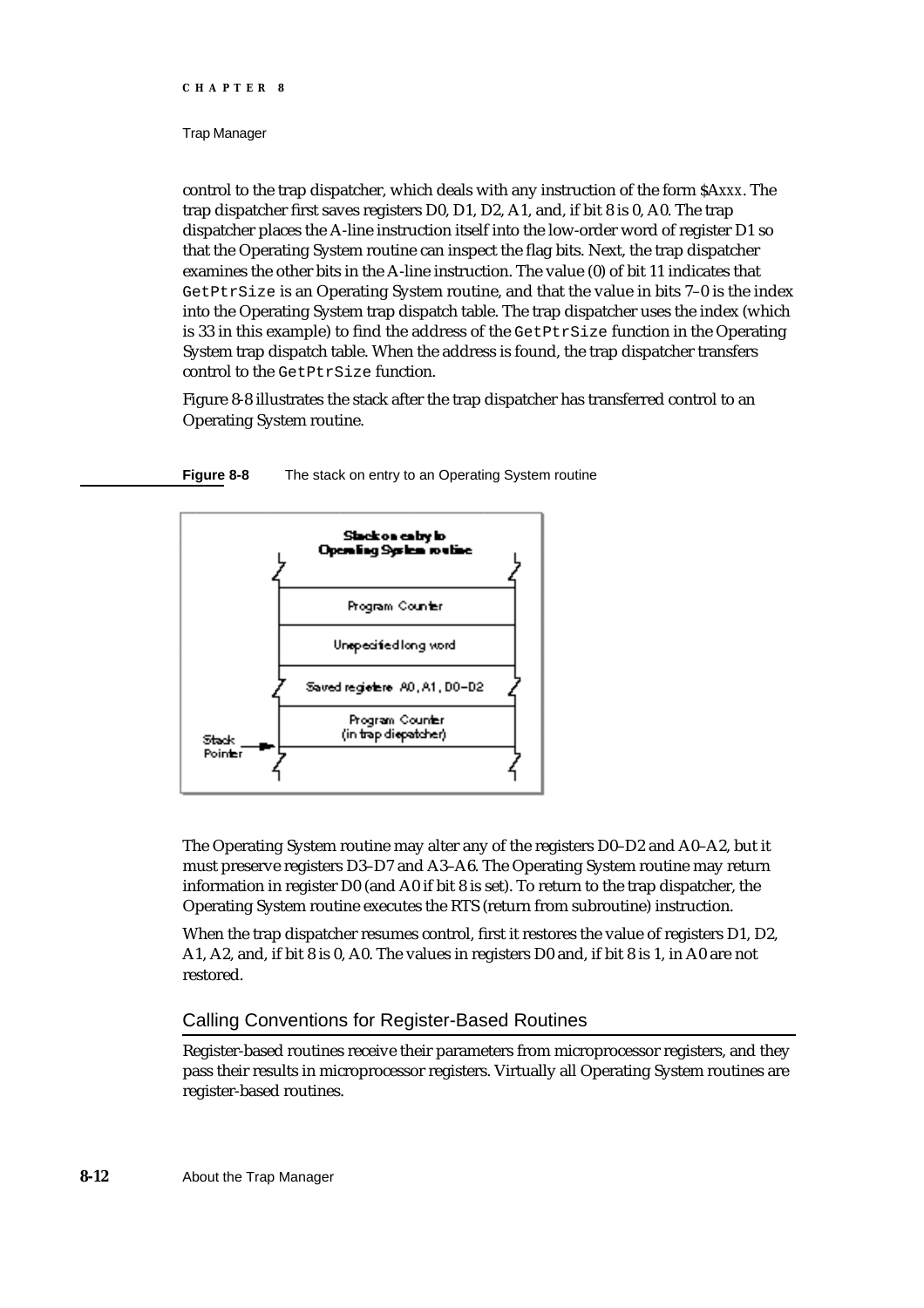#### Trap Manager

An Operating System routine returns information only in registers D0 and, if bit 8 is 1, A0. The stack and all other registers are unchanged.

Many Operating System routines return a result code in the low-memory word of register D0 to report whether the requested operation was performed successfully. A result code of 0 indicates that the routine completed successfully; any other value typically indicates an error. Just before the trap dispatcher finishes execution, it tests the low-order word of register D0 with a TST.W instruction to set the condition codes of the microprocessor.

#### **Note**

Calling conventions for PowerPC microprocessor-based Macintosh computers are different from the calling conventions described for in this section. For information about calling conventions for PowerPC processor-based Macintosh computers, see *Inside Macintosh: PowerPC System Software*.

# Parameter-Passing Conventions for Operating System Routines

By convention, register-based routines normally use register A0 for passing addresses (such as pointers to data objects) and register D0 for other data values (such as integers).

For routines that take more than two parameters, the parameters are normally collected in a parameter block in memory and a pointer to the parameter block is passed in register A0. See the description of an individual routine in the appropriate *Inside Macintosh* book for exact details.

# Function Results

Most Operating System functions return their function result (or result code) in register D0. Parameters are returned through register A0, usually as a pointer to a parameter block.

Whether the trap dispatcher preserves register A0 depends on the setting of bit 8 in the A-line instruction. If bit 8 is 0, the trap dispatcher saves and restores register A0; if it's 1, the routine passes back register A0 unchanged. Thus, bit 8 of the A-line instruction should be set to 1 only for those routines that use register A0 to return information. The trap macros automatically set this bit correctly for each routine.

To see in which register the function passes the function result, see the description of the individual function in the appropriate *Inside Macintosh* book.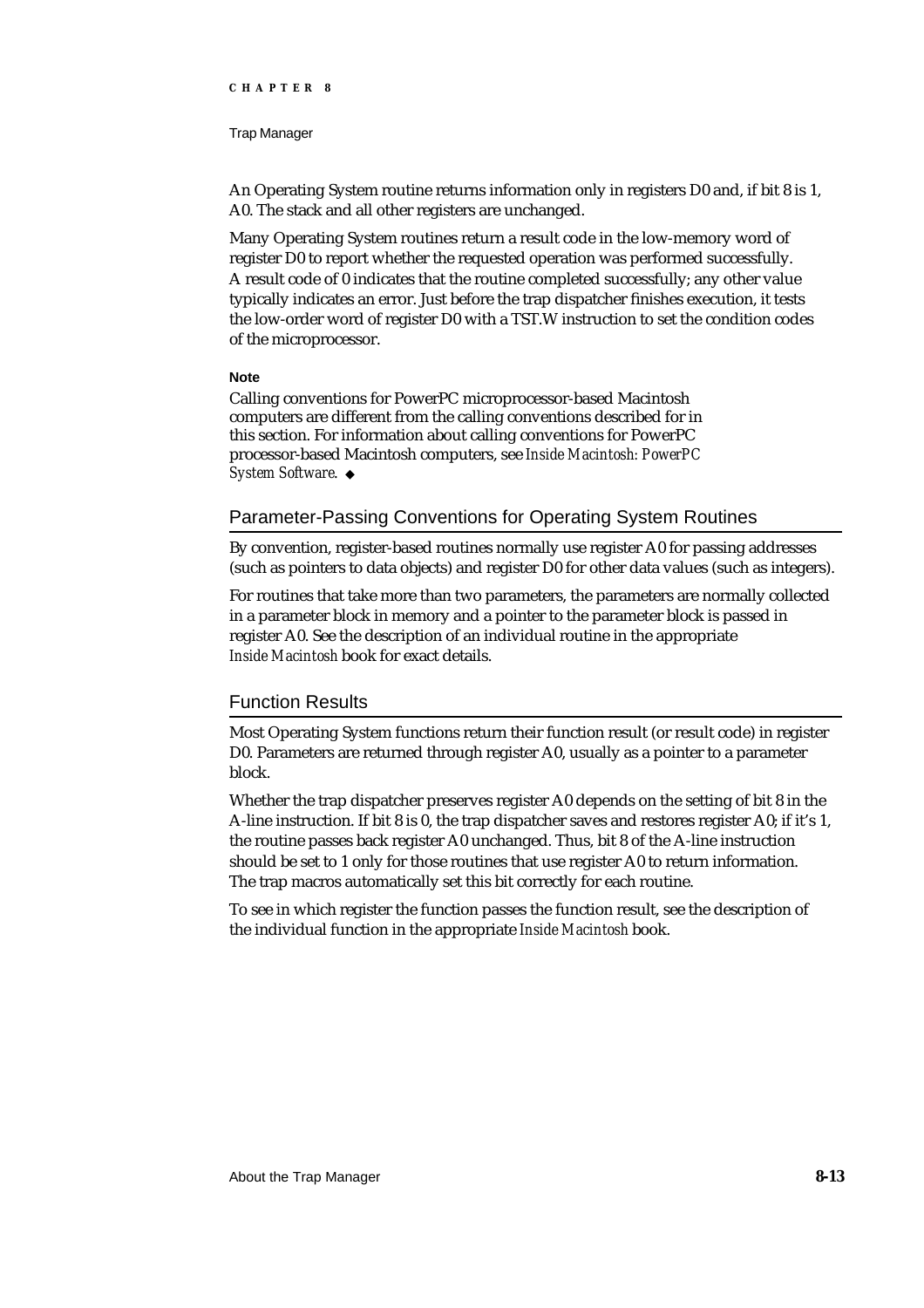# Flag Bits

Many Operating System routines use the flag bits in an A-line instruction to encode additional information used by the routine. For example, the A-line instructions that invoke Memory Manager routines define the two flag bits like this:

| Bit | <b>Explanation</b>                                                                                                          |
|-----|-----------------------------------------------------------------------------------------------------------------------------|
| 9   | If 1, initialize all bytes in the allocated memory to 0.<br>If 0, do not initialize all bytes in the allocated memory to 0. |
| 8   | If 1, allocate memory from the system heap.<br>If 0, allocate memory from the application heap.                             |
|     | These two bits are defined in assembly language as:                                                                         |

| CLEAR | EOU | \$200 | initialize block to zero |
|-------|-----|-------|--------------------------|
| SYS   | EOU | \$400 | juse the system heap     |

When used with a Memory Manager A-line instruction, these modifiers cause flag bits 9 and 10, respectively, to be set. They could be used in an assembly-language instruction sequence like

| MOVEO  | #124,DO    | ineed 124 bytes                       |
|--------|------------|---------------------------------------|
| NewPtr | SYS, CLEAR | <i>i</i> allocate requested memory in |
|        |            | ; system heap and initialize to       |
|        |            | ; zeroes                              |
|        |            |                                       |

The SYS modifier specifies allocation from the system heap, regardless of the value of the global variable TheZone, and the CLEAR modifier specifies that the Memory Manager should initialize the block contents to zero. For further details, consult *Inside Macintosh: Memory*.

# A-Line Instructions for Toolbox Routines

A **Toolbox trap** is an exception that is caused by an A-line instruction that executes a Toolbox routine.

When dispatching a Toolbox trap, the trap dispatcher extracts the trap number from the A-line instruction and uses it as an index into the Toolbox trap dispatch table. The index points to the entry in the Toolbox trap dispatch table that contains the address of the desired Toolbox routine. Figure 8-9 illustrates an A-line instruction that is used to access a Toolbox routine.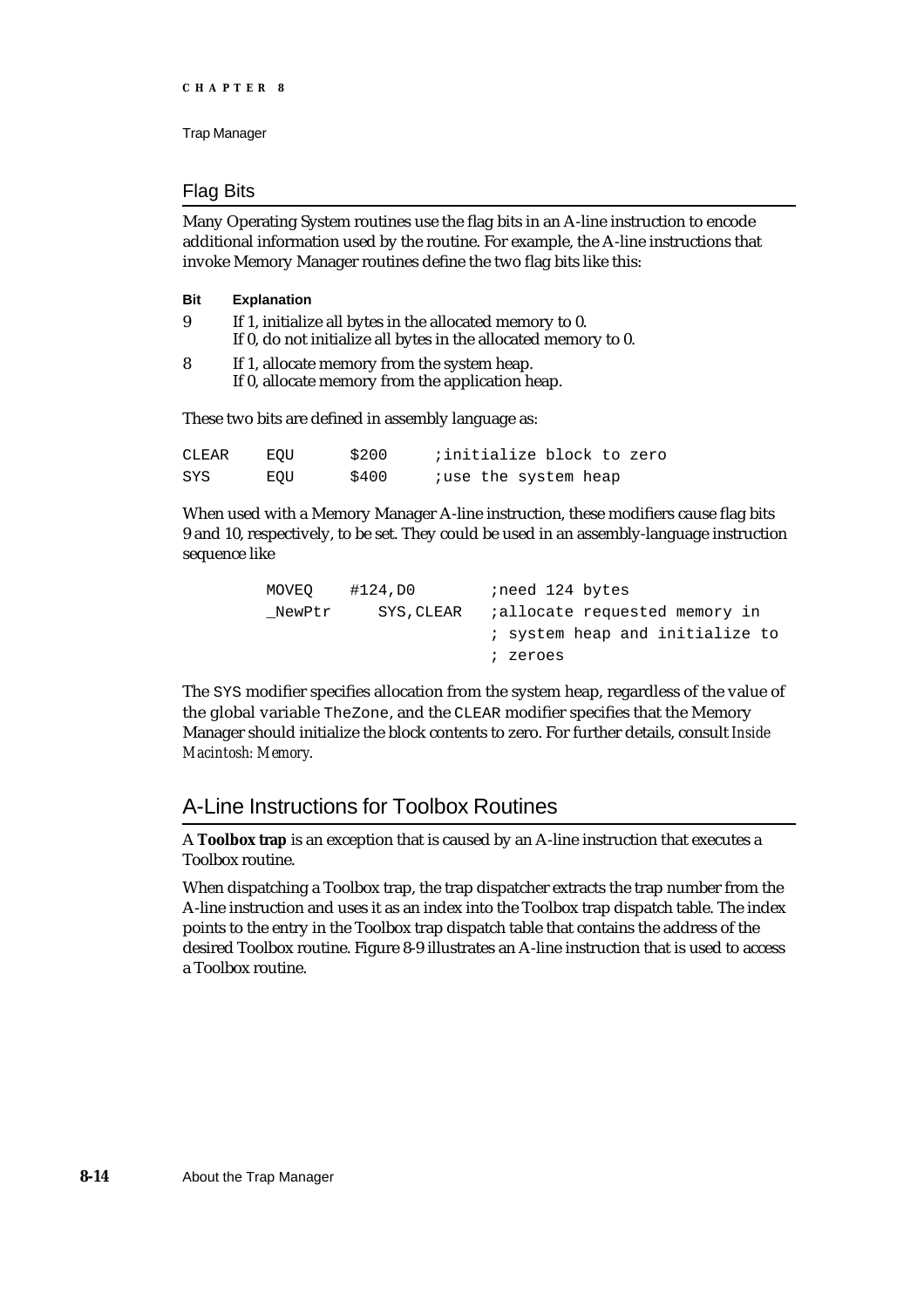**Figure 8-9** An A-line instruction for a Toolbox routine



Bit 11 tells the trap dispatcher that this A-line instruction is used to access a Toolbox routine. Bit 10 is the auto-pop bit. Bits 9–0 contain the trap number which, as previously described, determine which of the 1024 possible Toolbox routines is executed. The auto-pop bit is described in detail in "The Auto-Pop Bit" on page 8-20.

For example, a call to the Toolbox function WaitNextEvent is translated to the A-line instruction \$A860. This A-line instruction causes the microprocessor to transfer control to the trap dispatcher, which deals with any instruction of the form \$A*xxx*. The trap dispatcher examines the other bits in the A-line instruction. The value (0) of bit 11 indicates that WaitNextEvent is a Toolbox routine and that the value in bits 9–0 is the index into the Toolbox trap dispatch table. The trap dispatcher uses the index (which is \$60 in this example) to find the address of the WaitNextEvent function in the Toolbox trap dispatch table. When the address is found, the trap dispatcher transfers control to the WaitNextEvent function.

Figure 8-10 illustrates the stack after the trap dispatcher has transferred control to a Toolbox routine.



**Figure 8-10** Stack when entering a Toolbox routine

The value of the Program Counter that is left on the stack before entry to the Toolbox routine points to the instruction that is executed after the completion of the Toolbox routine.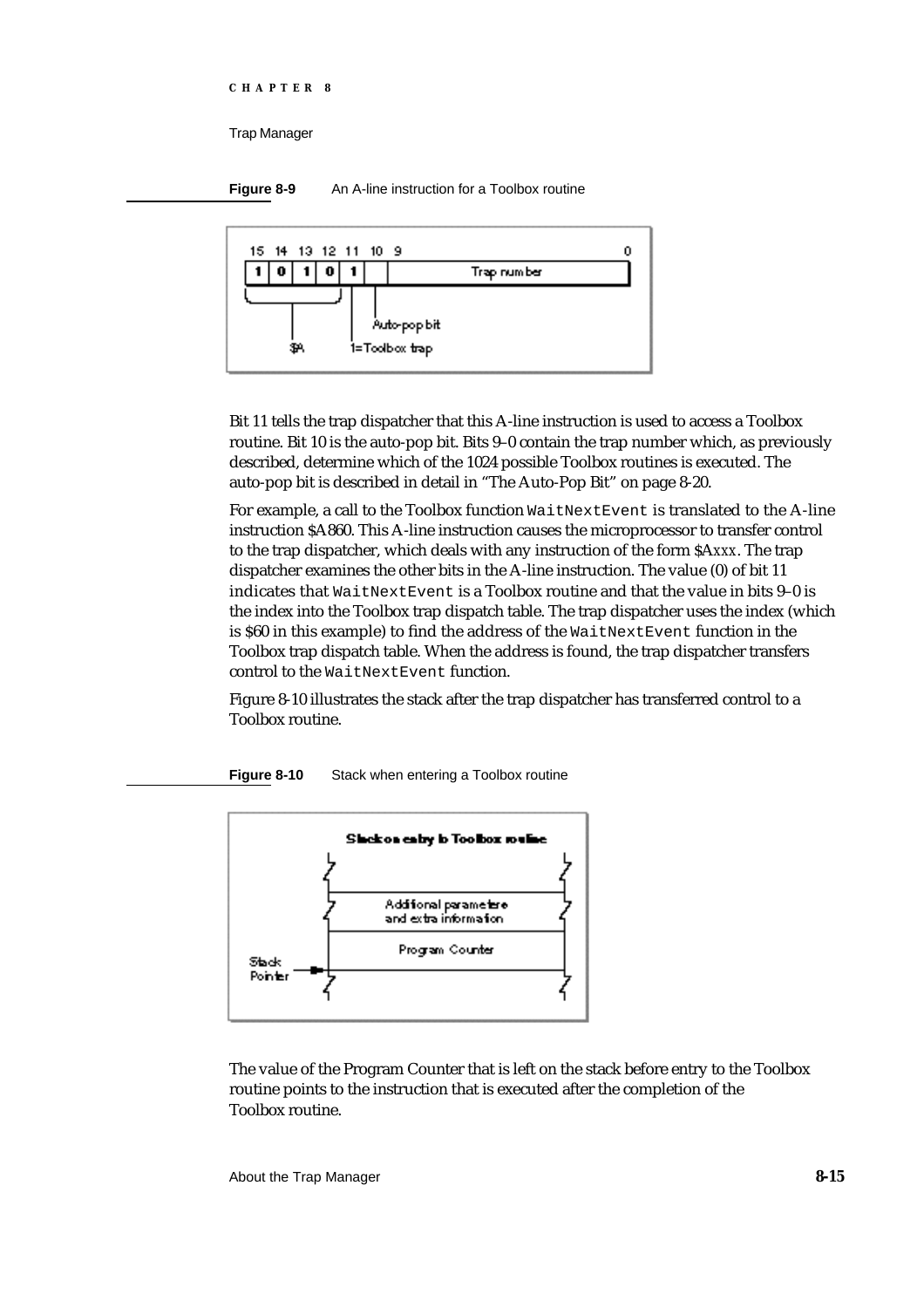#### Trap Manager

After the trap dispatcher completes execution, the internal status of the stack is restored, and normal execution resumes from the point at which processing was suspended.

A Toolbox routine changes the Stack Pointer in register A7 and pops the return address and any input parameters. A routine might also alter registers D0–D2, A0, and A1.

#### **WARNING**  $\mathbf{s}$

Some Toolbox routines (for example the LongMul procedure described in the chapter "Mathematical and Logical Utilities" in this book) preserve more than the required set of registers. However, you should assume all of registers D0–D2, A0, and A1 are altered by Toolbox routines.

# Calling Conventions for Stack-Based Routines

Stack-based routines receive their parameters on the stack and return their results on the stack. Virtually all Toolbox routines are stack-based routines.

Most Toolbox routines follow Pascal calling conventions; that is, Toolbox routine parameters are evaluated from left to right and are pushed onto the stack in the order in which they are evaluated. Function results are returned by value or by address on the stack. Space for the function result is allocated by the caller before the parameters are pushed on the stack. The caller is responsible for removing the result from the stack after the call.

## **Note**

Calling conventions for PowerPC microprocessor-based Macintosh computers are different from the calling conventions described in this section. For information about calling conventions for PowerPC processor-based Macintosh computers, see *Inside Macintosh: PowerPC System Software*.

Figure 8-11 illustrates Pascal calling conventions. In this example, a routine calls the application-defined function MyPascalFn. When the application calls the function MyPascalFn, the application must first make room on the stack for the function result, then push the parameters on the stack in left-to-right order.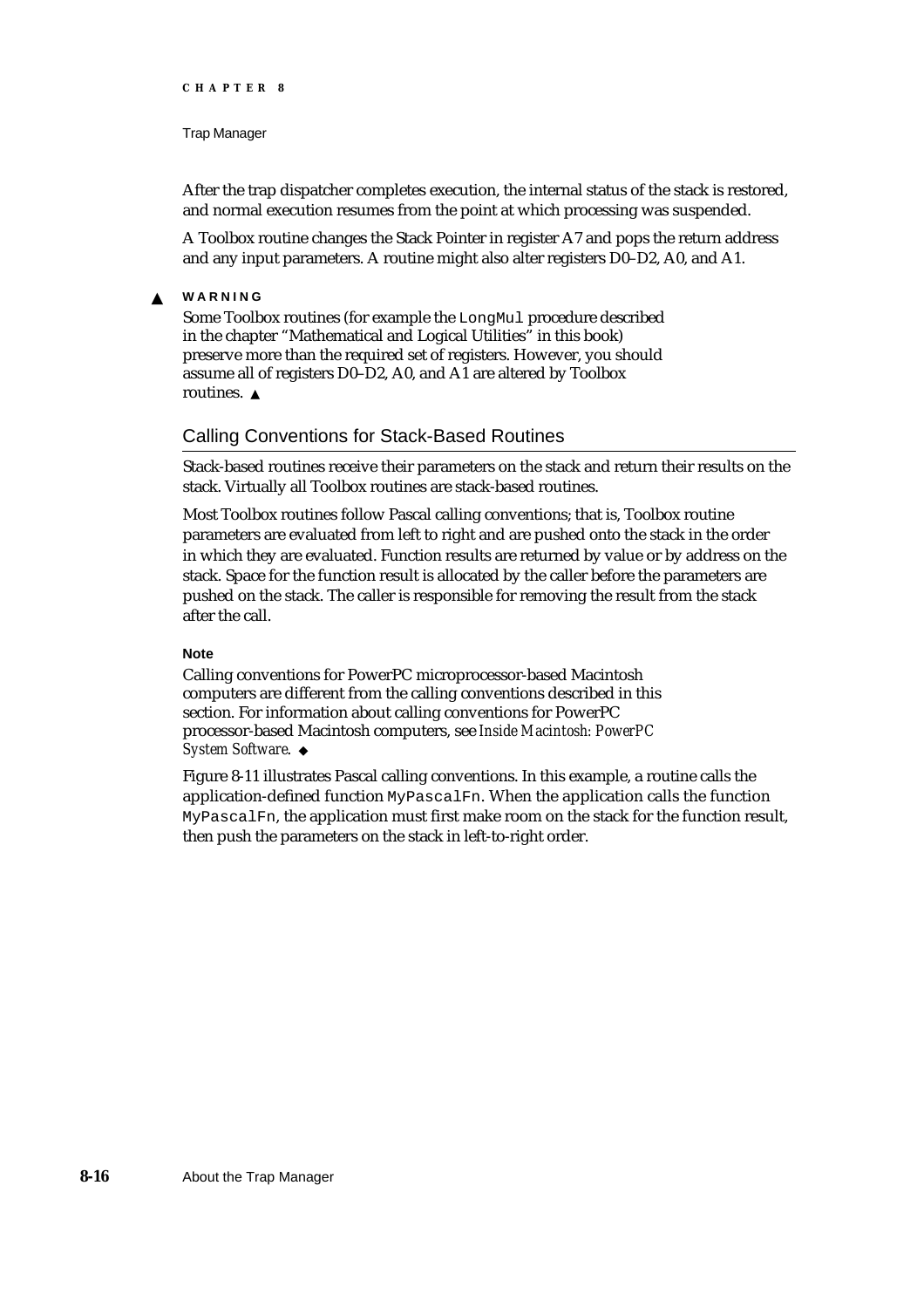Trap Manager





Figure 8-12 illustrates C calling conventions. In this example, a routine calls the application-defined function MyCFn. When the application calls the function MyCFn, the application pushes the parameters on the stack in right-to-left order. The function result is returned in register D0, and not on the stack.



Figure 8-12 C calling convention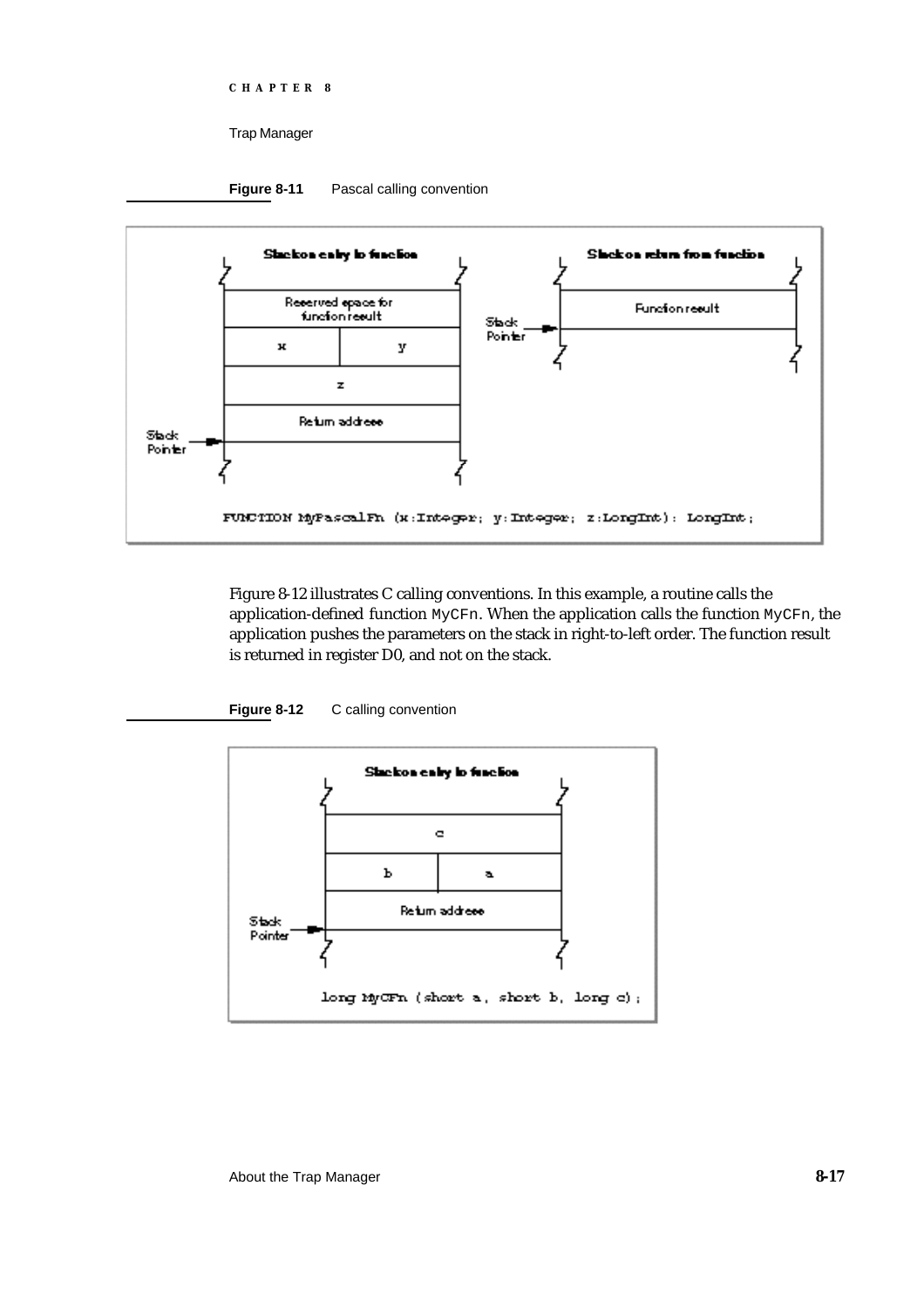# Parameter-Passing Conventions for Toolbox Routines

All variable parameters (parameters of type VAR) are passed as pointers to the actual storage location. In the case of byte-sized types, parameters of type VAR may have odd values.

Nonvariable parameters are passed in different ways, depending on the type of the parameter. Values of type Boolean, elements of an enumerated type with fewer than 128 elements, and subranges within the range –128 to 127 are passed as signed byte values. Values of type Integer and, Char and all other enumerations and subranges are passed as signed word values. Pointers and values of type LongInt are passed as signed 32-bit values. Table 8-1 summarizes the parameter-passing conventions.

| <b>Parameter type</b>            | Data object pushed on stack                |
|----------------------------------|--------------------------------------------|
| <b>Boolean</b>                   | Byte: range 0 to 1                         |
| Char                             | 16 bits: range 0 to 255                    |
| Integer                          | 16 bits: range -32768 to 32767             |
| LongInt                          | 32 bits                                    |
| Pointer                          | 32 bits                                    |
| Enumeration: range 0 to 127      | Byte: range 0 to 127                       |
| Enumeration: range 0 to 32767    | 16 bits: range 0 to 32767                  |
| Subrange: range -128 to 127      | 16 bits: range $-128$ to 127               |
| Subrange: range -32768 to 32767  | Word: range -32768 to 32767                |
| Real                             | Address of Extended copy                   |
| Double                           | Address of Extended copy                   |
| Comp                             | Address of Extended copy                   |
| <b>Extended</b>                  | <b>Address of argument</b>                 |
| ARRAY, RECORD, string<br>4 bytes | Value (word or long word)                  |
| ARRAY, RECORD, string > 4 bytes  | <b>Address of value</b>                    |
| <b>SET</b>                       | SET value rounded to whole number of words |

**Table 8-1** Toolbox parameter-passing conventions

A parameter of type SET is passed by rounding its size up to the next whole word, if necessary, then pushing its value so that the lowest-order word is pushed last. In the case of a byte-size SET, the called procedure accesses only the low-order half of the word that is pushed.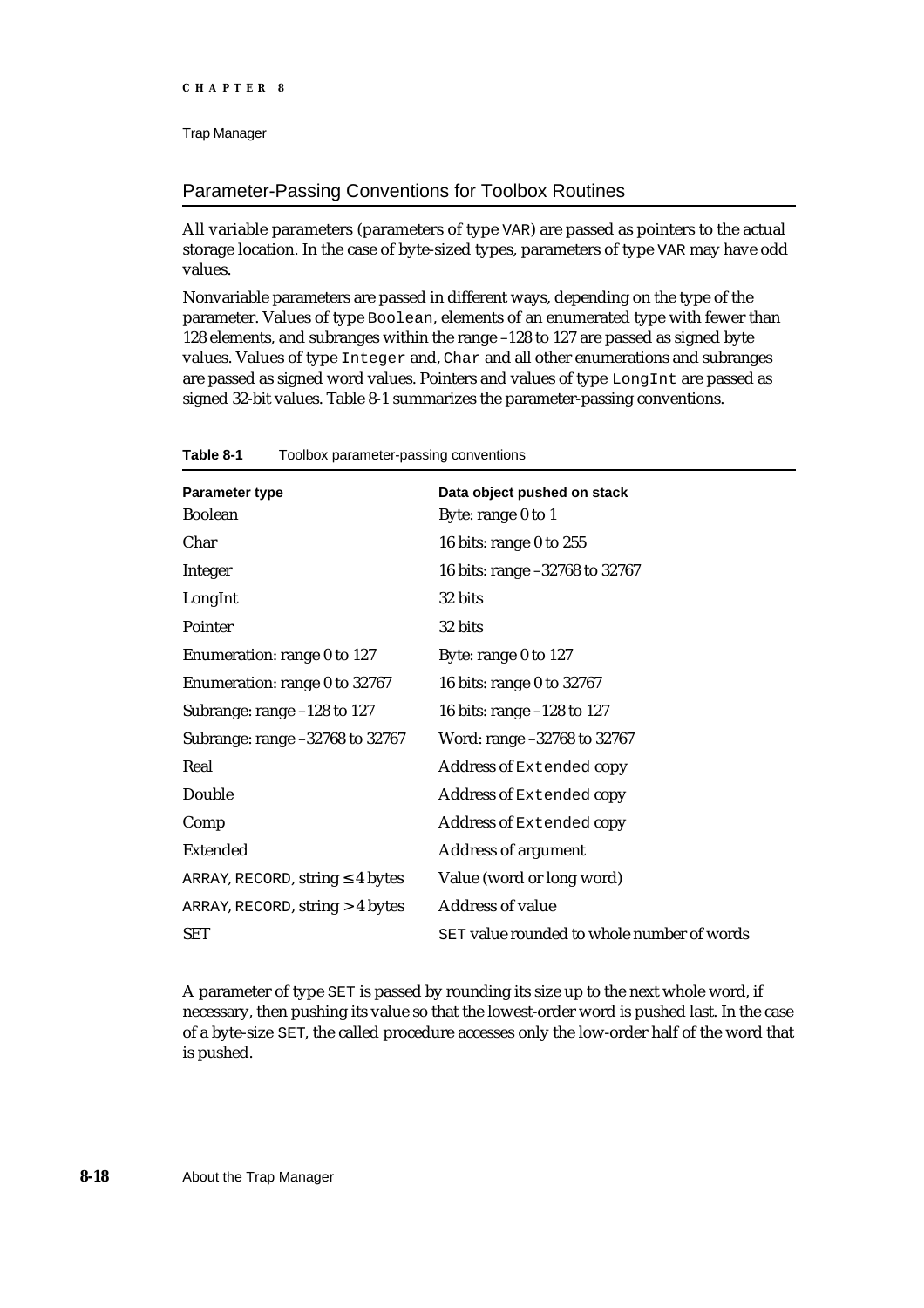## **Note**

A byte pushed on the stack occupies the high-order byte of the word allocated for it, according to conventions for the MC680x0 microprocessors. u

#### **WARNING**  $\epsilon$

A value of type Char is passed as a word value. The value occupies the low-order half of the word.

# Function Results

Function results are returned by value or by address on the stack. Space for the function result is allocated by the caller before the parameters are pushed. The caller is responsible for removing the result from the stack after the call.

For types Boolean, Char, and Integer and for enumerated and subrange types, the caller allocates a word on the stack to make space for the function result. Values of type Boolean, enumerated types with fewer than 128 elements, and subranges within the range –128 to 127 are returned as signed byte values. The value is placed in the high-order byte of the word.

Values of type Integer and Char and all enumerated and subrange types not covered above are returned as signed word values.

Pointers and values of type LongInt are returned as signed 32-bit values. Values of type Real are returned as 32-bit real values. For types whose values are greater than 4 bytes in size, the caller pushes a pointer to a temporary location into which the function places the result; these types include Double (8 bytes), Comp (8 bytes), and Extended (10 or 12 bytes); types SET, ARRAY, RECORD; and strings greater than 4 bytes in size.

For a 1-byte SET, for types SET, ARRAY, and RECORD, and for strings whose size is one word, the caller allocates a word on the stack. For types SET, ARRAY, and RECORD and strings whose size is two words, the caller allocates a long word on the stack.

The conventions for returning results of functions are summarized in Table 8-2.

| <b>Function result type</b>   | Data object left on stack or returned<br>through pointer on stack |
|-------------------------------|-------------------------------------------------------------------|
| Boolean                       | Byte: range 0 to 1                                                |
| Char                          | 16 bits: range $0$ to $255$                                       |
| Integer                       | 16 bits: range -32768 to 32767                                    |
| LongInt                       | 32 bits                                                           |
| Pointer                       | 32 bits                                                           |
| Enumeration: range 0 to 127   | Byte: range 0 to 127                                              |
| Enumeration: range 0 to 32767 | 16 bits: range 0 to 32767                                         |
|                               |                                                                   |

**Table 8-2** Conventions for returning results from Toolbox functions

*continued*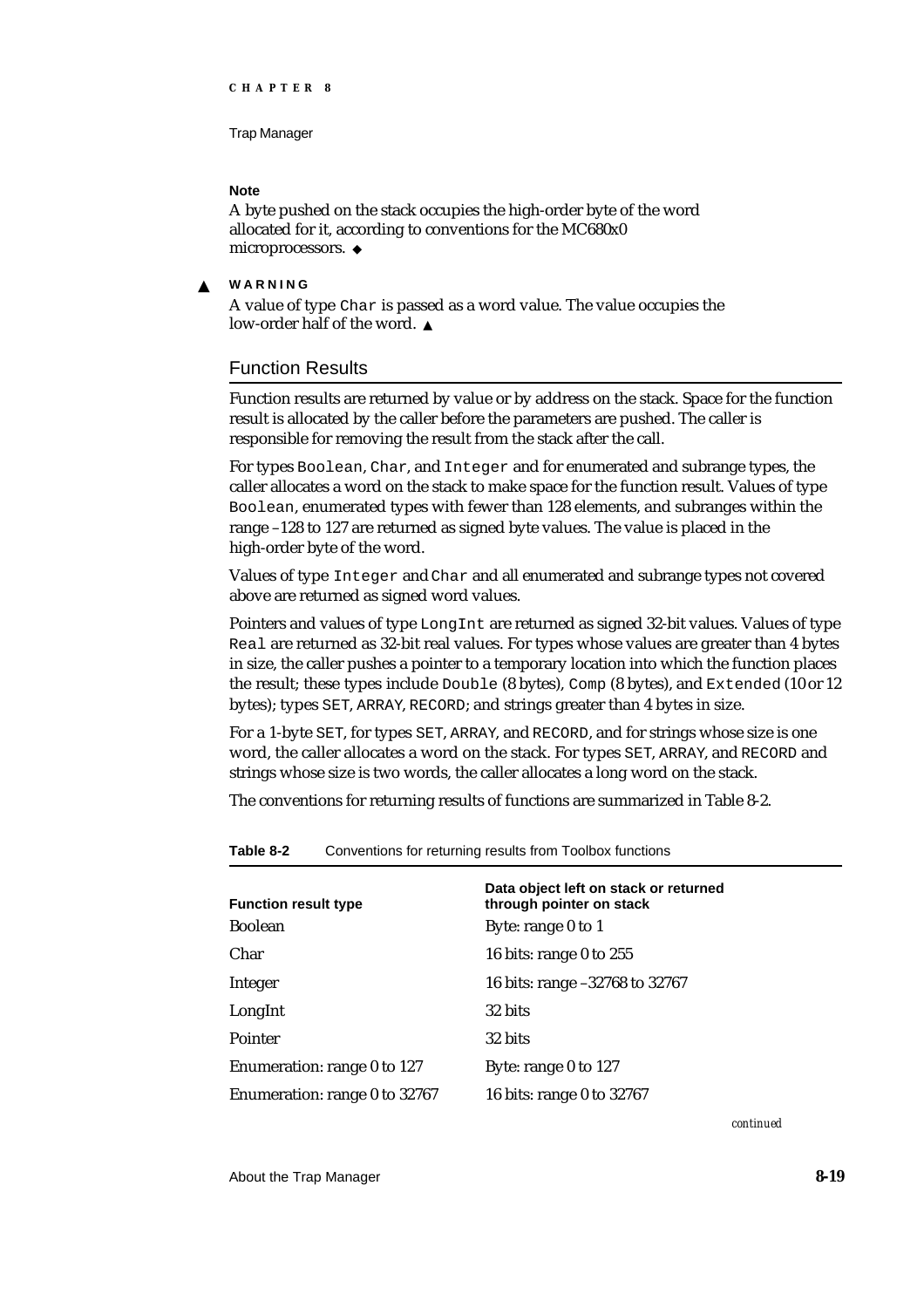#### Trap Manager

**Table 8-2** Conventions for returning results from Toolbox functions (continued)

| <b>Function result type</b>      | Data object left on stack or returned<br>through pointer on stack |
|----------------------------------|-------------------------------------------------------------------|
| Subrange: range -128 to 127      | Byte: range -128 to 127                                           |
| Subrange: range -32768 to 32767  | 16 bits: range -32768 to 32767                                    |
| Real                             | Real                                                              |
| Double                           | Double at address given by pointer                                |
| Comp                             | Comp at address given by pointer                                  |
| Extended                         | Extended at address given by pointer                              |
| ARRAY, RECORD, string<br>4 bytes | Value (word or long word)                                         |
| ARRAY, RECORD, string > 4 bytes  | Value at address given by pointer                                 |
| SET: one byte                    | <b>Byte value</b>                                                 |
| SET: one word                    | 16-bits value                                                     |
| <b>SET:</b> two words            | 32-bits value                                                     |
| $SET >$ two words                | Value at address given by pointer                                 |

## **Note**

A 1 byte-size return value occupies the high-order byte of the word allocated for it. u

# The Auto-Pop Bit

The **auto-pop bit** is bit 10 in an A-line instruction for a Toolbox routine. Some language systems prefer to generate jump-subroutine calls (JSR) to intermediate routines, called glue routines, which then call Toolbox routines instead of executing the Toolbox routine directly. This glue method would normally interfere with Toolbox traps because the return address of the glue subroutine is placed on the stack between the Toolbox routine's parameters and the address of the place where the glue routine was called from (where control returns once the Toolbox routine has completed execution).

The auto-pop bit forces the trap dispatcher to remove the top 4 bytes from the stack before dispatching to the Toolbox routine. After the Toolbox routine completes execution, control is transferred back to the place where the glue routine was called from, not back to the glue routine.

Most development environments, including MPW, do not use this feature.

# About Trap Macros

A **trap macro** is an assembly-language macro that assembles into an A-line instruction, used for calling a Toolbox or Operating System routine from assembly language. The names of all trap macros begin with the underscore character (), followed by the name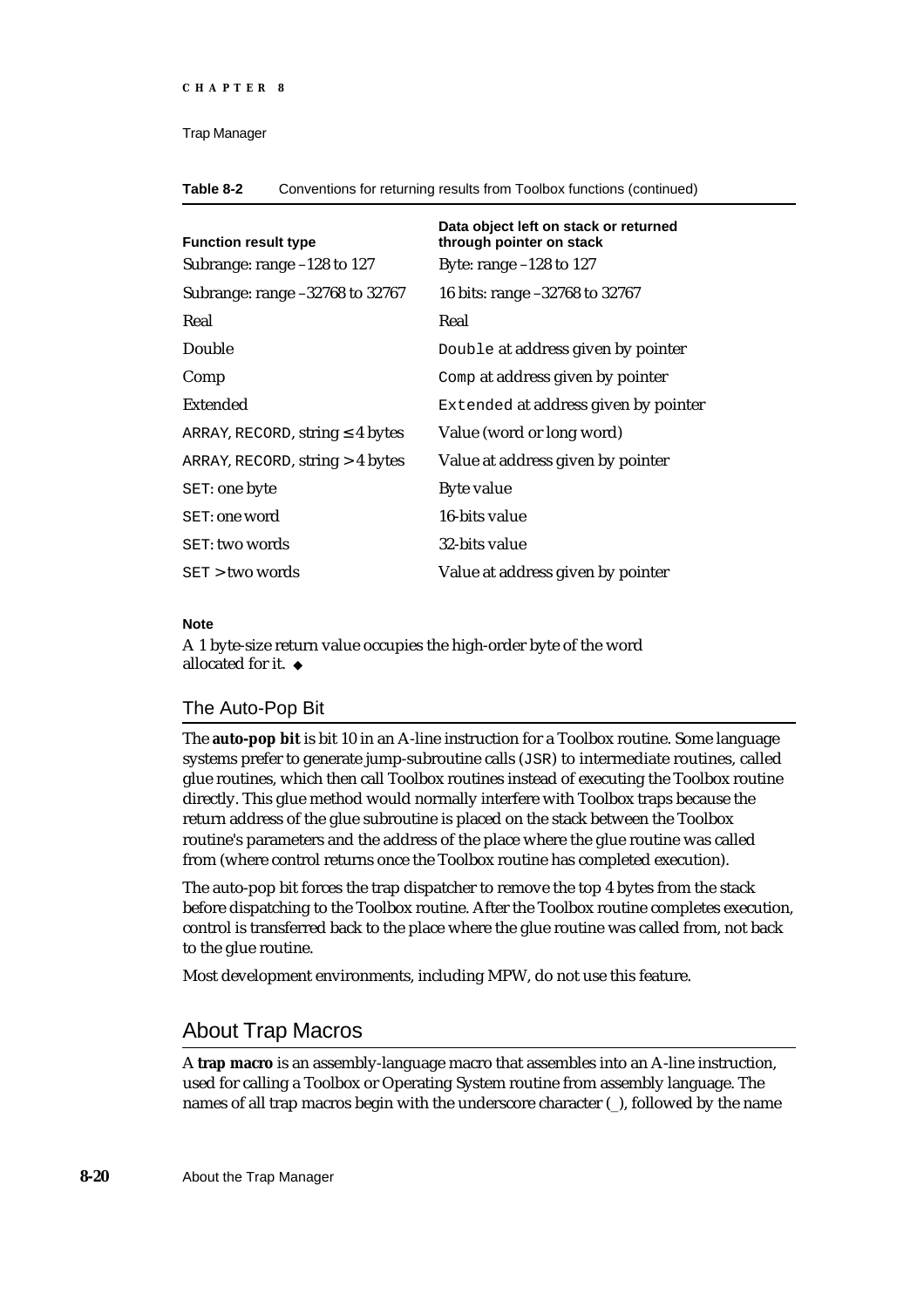#### Trap Manager

of the corresponding routine. As a rule, the macro name is the same as the name used to call the routine from Pascal. For example, to call the Window Manager function NewWindow, you should use an instruction with the macro name \_NewWindow. There are some exceptions, however, in which the spelling of the macro differs from the name of the Pascal routine itself; these are noted in the documentation for the individual routines.

Trap macros for Toolbox routines take no arguments; any parameters must be pushed on the stack before invoking the routine. See "Calling Conventions for Stack-Based Routines" on page 8-16 for more information. Trap macros for Operating System routines may have as many as three optional arguments. The first argument, if present, is used to load a register with a parameter value for the routine you're calling. The remaining arguments control the settings of the various flag bits in the A-line instruction.

# About Routine Selectors

A routine selector is a value that is pushed on the stack to select a particular routine from a group of routines to be executed. Many trap macros take routine selectors. For example, the trap macro \_HFSDispatch has the possibility of calling 42 different system software routines. Hence, the trap macro has 42 different routine selectors. The routine selector that is passed on the stack (for \_HFSDispacth to access) selects which of the 42 software routines HFSDispatch executes.

Most system software routines that are accessed through a trap macro and a routine selector also have a corresponding macro that expands to call the original trap macro and automatically puts the correct routine selector on the stack. For example, the trap macro GetCatInfo expands to call HFSDispatch and places the selector \$0009 on the stack after the parameters.

# Using the Trap Manager

You can use the Trap Manger to read from and write to a trap dispatch table. To read an address from a trap dispatch table, you can call the NGetTrapAddress, GetOSTrapAddress, or GetToolboxTrapAddress functions. To write an address to a trap dispatch table, you can use the NGetTrapAddress, GetOSTrapAddress, or GetToolboxTrapAddress procedures.

This section shows how you can use the Trap Manager to

- determine if a system software routine is available
- patch a system software routine

# Determining If a System Software Routine is Available

You can use the Trap Manager to determine the availability of system software routines.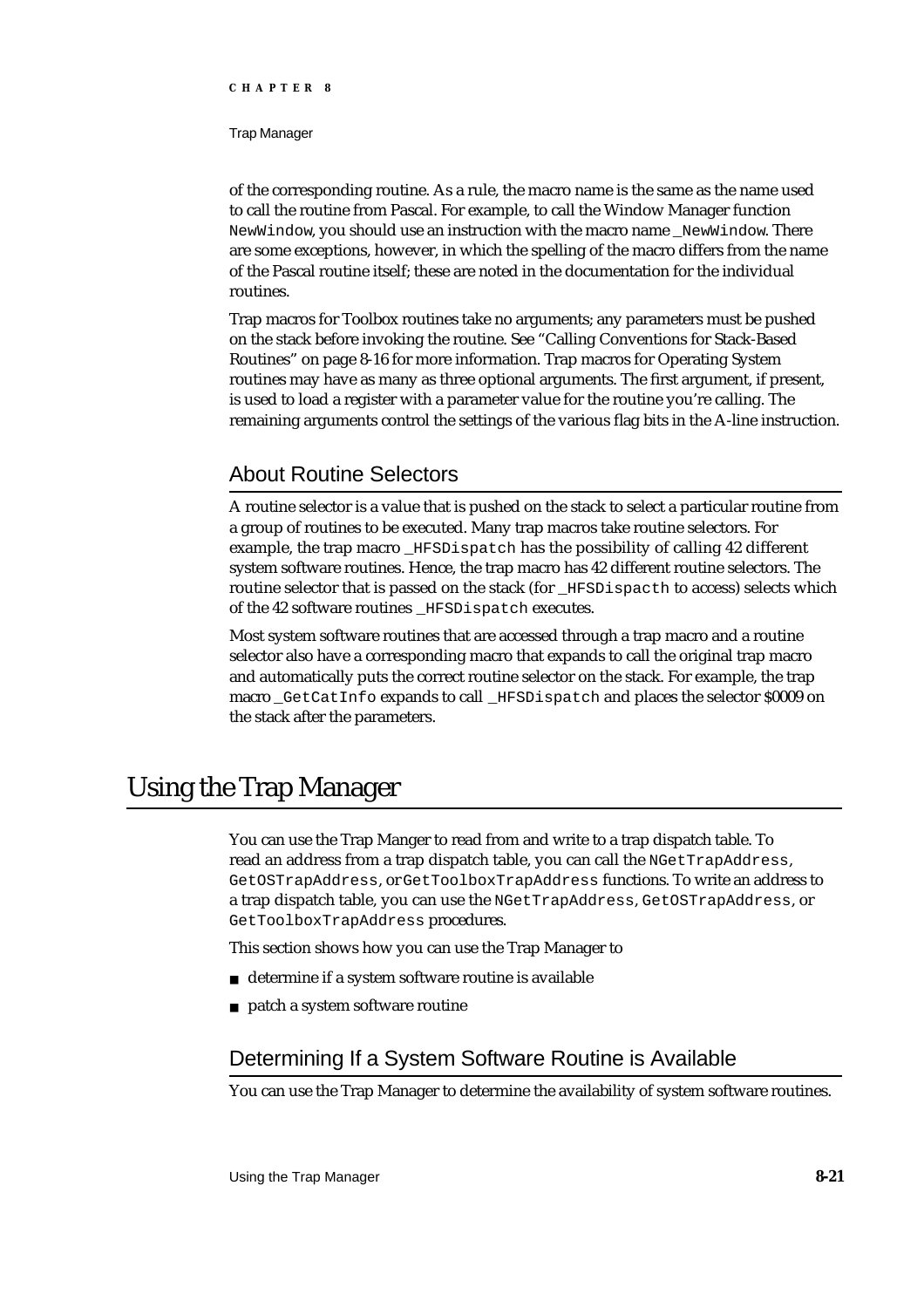Trap Manager

The Gestalt Manager, introduced in System 6.0.4 and discussed in the chapter "Gestalt Manager" in this book, is the primary tool for querying the system about its features. But if you expect your application to run on a system older than System 6.0.4, the Gestalt Manager may not be available.

The example in this section shows how you can use the Trap Manager to check whether a particular system software routine is available on the installed system.

At startup time, system software places the address of the Unimplemented procedure into all entries of each trap dispatch table that do not contain an address of a Toolbox or Operating System routine (or the address of a come-from patch). Listing 8-1 illustrates how you can use these Unimplemented addresses to determine whether a particular system software routine is available on the user's system. If a system software routine is available, its address differs from the address of the Unimplemented procedure.

**Listing 8-1** Determining if a system software routine is available

```
FUNCTION MySWRoutineAvailable (trapWord: Integer): Boolean;
VAR
  trType: TrapType;
BEGIN
  {first determine whether it is an Operating System or Toolbox routine}
  IF ORD(BAND(trapWord, $0800)) = 0 THEN
     trType := OSTrap
  ELSE
     trType := ToolTrap;
   {filter cases where older systems mask with $1FF rather than $3FF}
  IF (trType = ToolTrap) AND (ORD(BAND(trapWord, $03FF)) >= $200) AND
      (GetToolboxTrapAddress($A86E) = GetToolboxTrapAddress($AA6E)) THEN
     MySWRoutineAvailable := FALSE
  ELSE
     MySWRoutineAvailable := (NGetTrapAddress(trapWord, trType) <>
                              GetToolboxTrapAddress(_Unimplemented));
```
END;

# **Note**

Macintosh Plus and Macintosh SE computers with system software prior to System 7 masked their trap numbers with \$1FF in the GetToolboxTrapAddress function so that the address of A-line instruction \$AA6E (whether implemented or not) would be the same as A-line instruction \$A86E, which invokes the InitGraf routine. u

You can use the application-defined procedure MySWRoutineAvailable to check for system software routines not supported by the Gestalt Manager. A notable example is the WaitNextEvent function, which has never had Gestalt selectors. Listing 8-2 shows two common uses of the application-defined MySWRoutineAvailable procedure.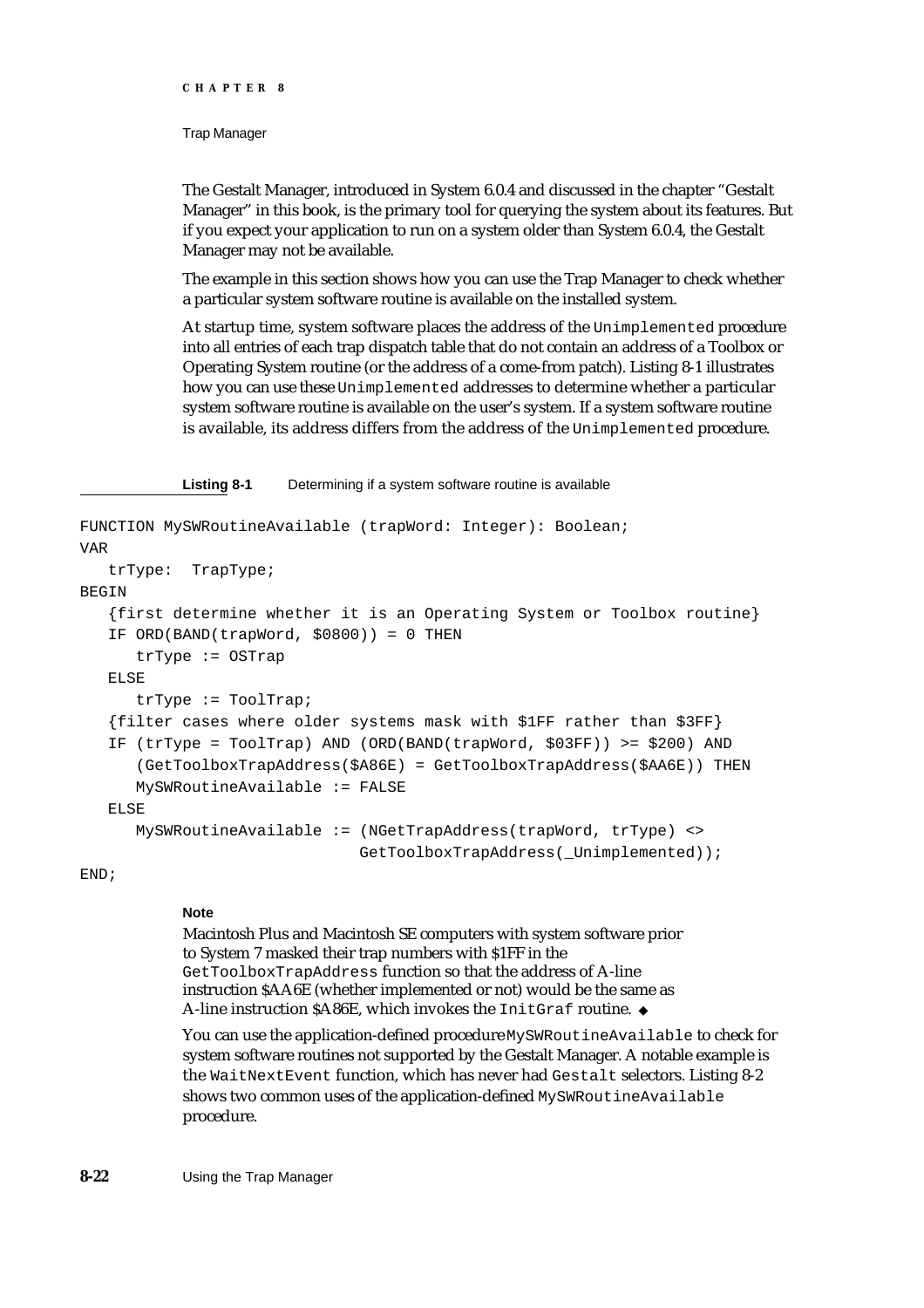```
CHAPTER 8
```
**Listing 8-2** Determining whether WaitNextEvent and Gestalt are available

VAR

gHasWNE, gHasGestalt: Boolean;

```
{check for the availability of WaitNextEvent}
gHasWNE := MySWRoutineAvailable(_WaitNextEvent);
{check for the availability of Getstalt}
gHasGestalt := MySWRoutineAvailable(_Gestalt);
```
# Patching a System Software Routine

Although this chapter describes patching in some depth, you should rarely, if ever, find a need to use patches in an application. The primary purposes of patches, as their name suggests, are to fix problems and augment routines in ROM code. The examples in this section are only included for the sake of completeness.

Listing 8-3 illustrates a patch for the SysBeep Operating System procedure. When SysBeep is called, this application-defined patch MySysBeep is executed before transferring control to the original SysBeep procedure.

**Listing 8-3** Patching the SysBeep Operating System procedure

```
PROCEDURE MySysBeep (duration: Integer);
VAR
  oldPort: GrafPtr;
  wMgrPort: GrafPtr;
  i: Integer;
BEGIN
  GetPort(oldPort);
  GetWMgrPort(wMgrPort);
  SetPort(wMgrPort);
  FOR := 3 DOWNTO 0 DO BEGIN
     InvertRect(wMgrPort^.portBits.bounds);
  END;
  SetPort(oldPort);
END; {of MySysBeep}
```
To transfer control to the next routine in the daisy chain (in this example the original SysBeep procedure), the application-defined MyInstallAPatch procedure (Listing 8-5) uses the application-defined procedure MyFollowDaisyChain, shown in Listing 8-4. The MyFollowDaisyChain duplicates the parameter for the SysBeep procedure and then pushes the address of the SysBeep procedure on the stack. Listing 8-4 shows the application-defined procedure MyFollowDaisyChain.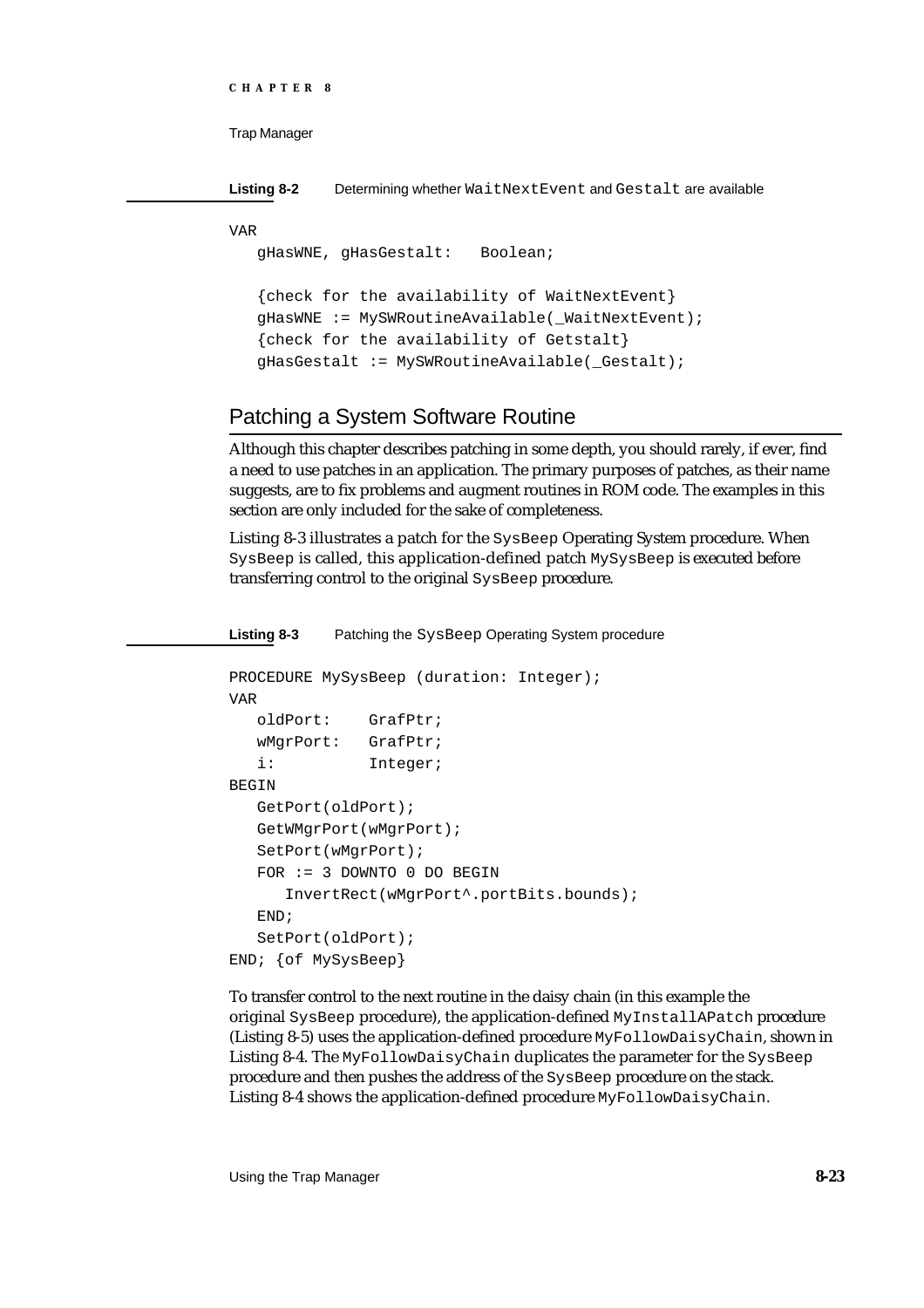```
CHAPTER 8
```
**Listing 8-4** Jumping to the next routine in the daisy chain

```
MyFollowDaisyChain PROC EXPORT
IMPORT MYSYSBEEP
  BRA.S @2
@1 DC.L $50FFC001
@2 MOVE.W $4(A7),-(A7) ;duplicate the parameters
  MOVE.L @1, -(A7) ; and push the chain link
  BRA.S MYSYSBEEP
  NOP
ENDPROC
END
```
The application-defined procedure MyInstallAPatch in Listing 8-5 installs a patch into the daisy chain (in this example, the MySysBeep patch). First, the procedure calls the NGetTrapAddress function to get the address of the next routine in the daisy chain. This address could be the address of another patch or the system software routine. Next, MyInstallAPatch calls the NSetTrapAddress procedure to put the address of the new patch (in this example, the address of MySysBeep patch) into the trap dispatch table.

**Listing 8-5** Installing a patch

```
PROGRAM MyPatchInstaller;
USES Memory, ToolIntf, OSIntf, OSUtils, Windows,
      ToolUtils, Traps, Resources, SamplePatch;
TYPE
PatchCodeHandle = ^PatchCodePtr;
PatchCodePtr = ^PatchCodeHeader;
PatchCodeHeader =
  RECORD
     branch: Integer;
      oldTrapAddress: LongInt;
   END;
PROCEDURE MyFollowDaisyChain (duration: Integer); EXTERNAL;
PROCEDURE MyInstallAPatch (trapNumber: Integer; tType: TrapType;
                          pPatchCode: PatchCodePtr);
BEGIN
  pPatchCode^.oldTrapAddress := NGetTrapAddress(trapNumber,
                                                  tType);
  NSetTrapAddress (ORD4(pPatchCode), trapNumber, tType);
END; {of MyInstallAPAtch}
```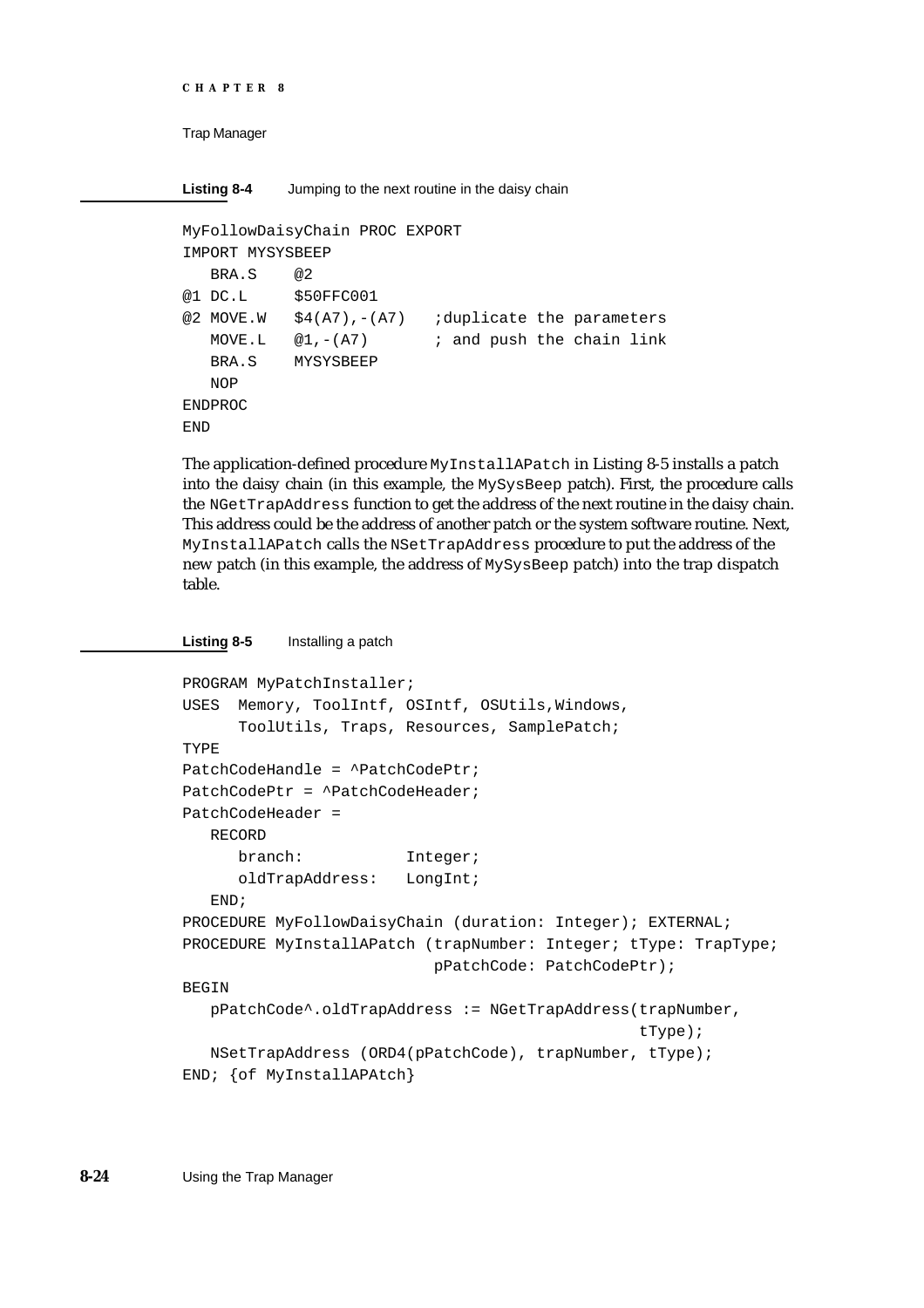```
CHAPTER 8
```

```
BEGIN
   InitGraf (@qd.thePort);
   InitFonts;
   InitWindows;
   MyInstallAPatch(_SysBeep, ToolTrap,
                    PatchCodePtr(@MyFollowDaisyChain));
   SysBeep(1);
END. {of MyPatchInstaller}
```
# **Note**

```
The MyInstallAPatch procedure used in this example was designed 
to install both Operating System and Toolbox patches; it uses the 
NGetTrapAddress and NSetTrapAddress routines. The 
NGetTrapAddress and NSetTrapAddress routines both need 
a parameter that indicates which type of routine is being patched, 
an Operating System or Toolbox routine.
```
# Trap Manager Reference

This section describes the routines provided by the Trap Manager. You can use these routines to

- access an address in a trap dispatch table
- $n$  install a patch address into a trap dispatch table

This section also documents the Unimplemented procedure.

# Routines

This section describes the routines provided by the Trap Manager.

# Accessing Addresses From the Trap Dispatch Tables

You can access the address of a system software routine by using the GetOSTrapAddress, GetToolboxTrapAddress or NGetTrapAddress function. The GetOSTrapAddress function retrieves only an Operating System routine address, and the GetToolboxTrapAddress retrieves only a Toolbox routine address. The NGetTrapAddress function is the most general of these functions; you can use the function to retrieve the address of an Operating System routine or a Toolbox routine.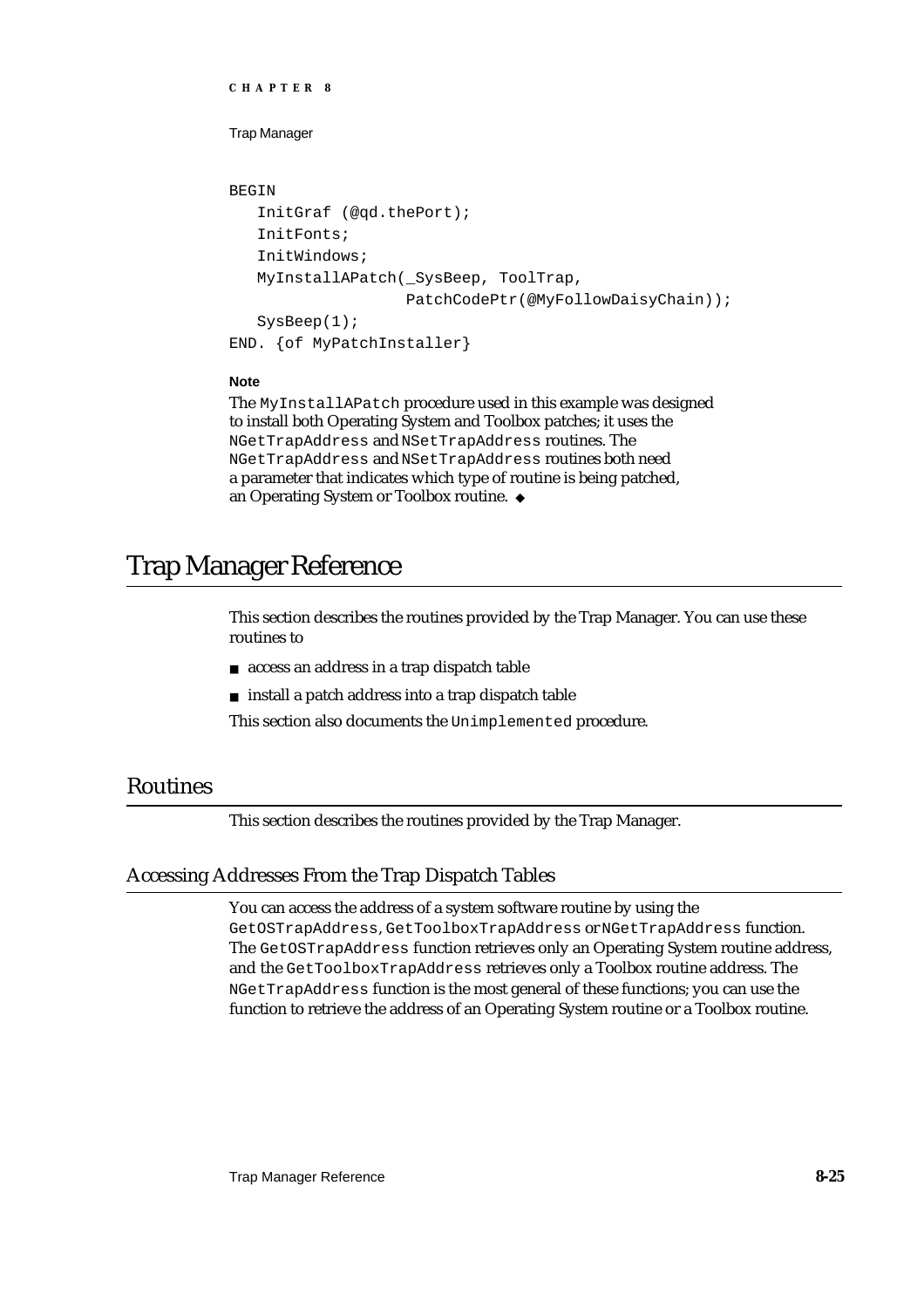# **GetOSTrapAddress**

You can use the GetOSTrapAddress function to access the address of an Operating System routine, that is located in the Operating System trap dispatch table.

FUNCTION GetOSTrapAddress (trapNum: Integer): LongInt;

trapNum Operating System A-line instruction or a trap number. If you specify an Operating System A-line instruction, the function extracts the trap number for you.

#### **DESCRIPTION**

The GetOSTrapAddress function returns the address of the Operating System routine specified by the trapNum parameter. If the desired Operating System routine is not supported on the installed system software, the GetOSTrapAddress function returns the address of the Unimplemented procedure. The trapNum parameter should contain a trap number in bits 0–7. GetOSTrapAddress masks the irrelevant high-order bits. A GetOSTrapAddress(trapNum) function call performs the same operation as a NGetTrapAddress(trapNum, OSTrap) function call.

#### **SEE ALSO**

For more information about the Unimplemented procedure, see page 8-32. For information about the NGetTrapAddress function, see page 8-27.

# **GetToolboxTrapAddress**

You an use the GetToolboxTrapAddress function to access the address of a Toolbox routine, which is located in the Toolbox trap dispatch table. The GetToolboxTrapAddress function is also available as the GetToolTrapAddress function.

FUNCTION GetToolboxTrapAddress (trapNum: Integer): LongInt;

trapNum Toolbox A-line instruction or a trap number. If you specify a Toolbox A-line instruction, the function extracts the trap number for you.

#### **DESCRIPTION**

The GetToolboxTrapAddress function returns the address of the Toolbox routine specified by the trapNum parameter. If the desired Toolbox routine is not supported on the installed system software, the GetToolboxTrapAddress function returns the address of the Unimplemented procedure. The trapNum parameter should contain a trap number in bits 0–9. GetToolboxTrapAddress masks the irrelevant high-order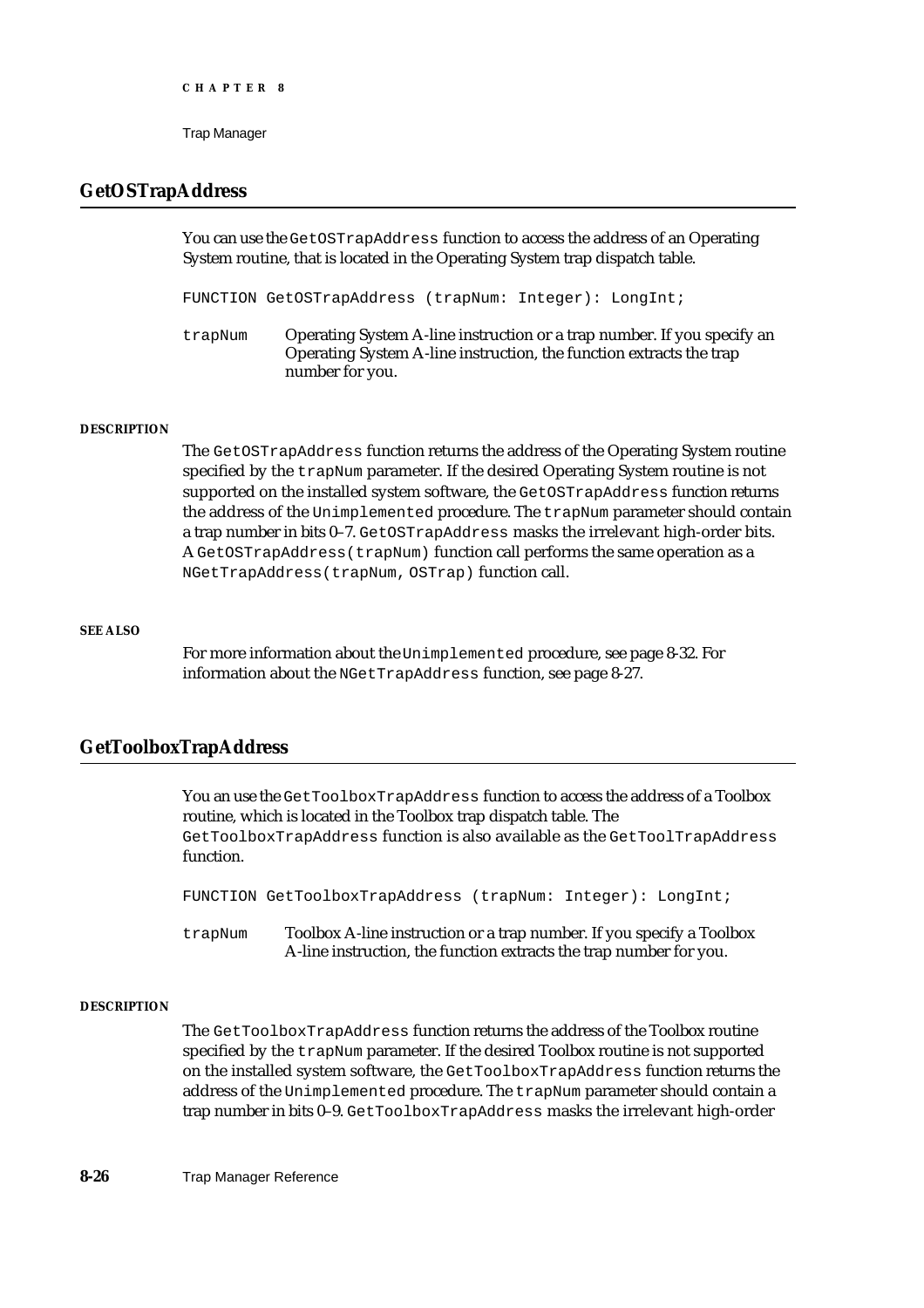Trap Manager

bits. A GetToolboxTrapAddress(trapNum) function call performs the same operation as a NGetTrapAddress(trapNum, ToolTrap) function call.

## **SEE ALSO**

For more information about the Unimplemented procedure, see page 8-32. The NGetTrapAddress function is described next. For an example of how to use the GetToolboxTrapAddress function, see Listing 8-1 on page 8-22.

# **NGetTrapAddress**

You can use the NGetTrapAddress function to retrieve the address of either an Operating System routine or a Toolbox routine.

```
FUNCTION NGetTrapAddress (trapNum: Integer; tTyp: TrapType)
                           :LongInt;
```
- trapNum A-line instruction or a trap number. If you specify an A-line instruction, the function extracts the trap number for you.
- tTyp The trap type. If you supply the  $tTyp$  parameter with the constant OSTrap, the NGetTrapAddress function retrieves the address from the Operating System trap dispatch table. If you supply  $tTyp$  parameter with the constant ToolTrap, the NGetTrapAddress function retrieves the address from the Toolbox trap dispatch table.

## **DESCRIPTION**

The NGetTrapAddress function returns the address of the system software routine specified by the tTyp and trapNum parameters. If tTyp is OSTrap, the NGetTrapAddress function retrieves the address from the Operating System trap dispatch table. If tTyp is ToolTrap, the NGetTrapAddress function retrieves the address from the Toolbox trap dispatch table. If the desired system software routine is not supported on the installed system software, NGetTrapAddress returns the address of the Unimplemented procedure. The trapNum parameter should contain a trap number in bits 0–7 if  $tTyp$  is OSTrap, and in bits 0–9 if  $tTyp$  is ToolTrap. The trapNum parameter may have any word value; its irrelevant high-order bits are masked according to the value of the tTyp parameter.

## **Note**

If the system software routine has a come-from patch, the NGetTrapAddress function returns the address of the routine immediately following the come-from patch.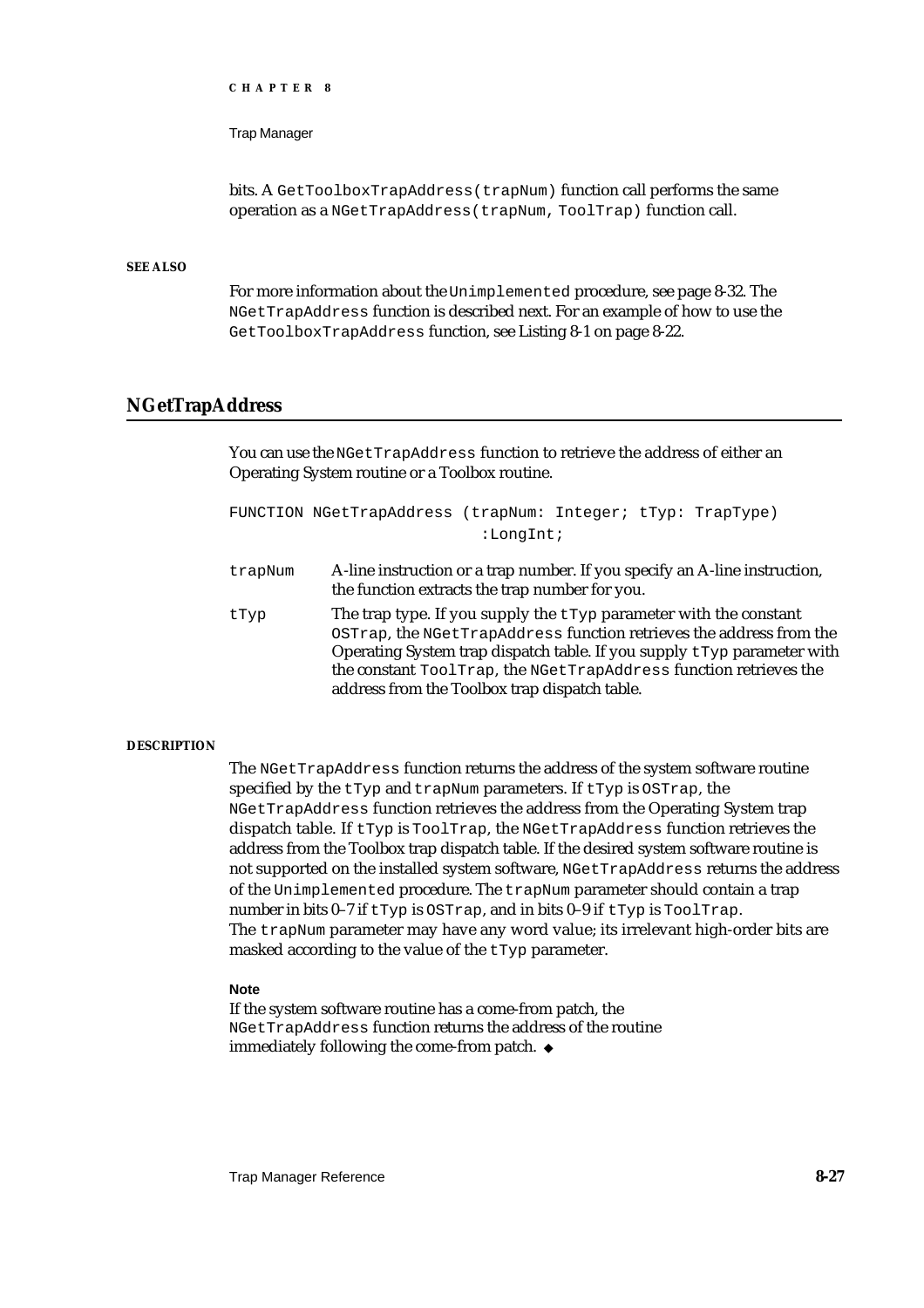```
CHAPTER 8
```
# **ASSEMBLY-LANGUAGE INFORMATION**

The registers on entry and exit for the \_GetTrapAddress macro are

# **Registers on entry**

D0 An A-line trap word

# **Registers on exit**

A0 Address of next routine in the daisy chain (a system software routine or a patch)

When calling the \_GetTrapAddress macro, you set bit 9 of the A-line instruction to indicate a "new" system; that is, any version since the Macintosh Plus or Macintosh 512K. You use bit 10 to indicate whether the trap in question is a Toolbox routine (by setting bit 10 to 1) or an Operating System routine (by setting bit 10 to 0). Macintosh development environments provide the modifier words newTool and newOS to be used as arguments in the \_GetTrapAddress macro.

To obtain the address of a Toolbox trap whose number is in register D0, you use the macro

\_GetTrapAddress newTool

This is equivalent to calling NGetTrapAddress (trapNum, newTool). The trapNum parameter is the A-line trap word placed in register D0 for the assembly-language call. Similarly, to obtain the address of an Operating System routine whose A-line trap word is in register D0, you use the macro

\_GetTrapAddress newOS

This is equivalent to calling NGetTrapAddress(trapNum, newOS).

# **SEE ALSO**

For information about the Unimplemented procedure, see page 8-29. For information about the NSetTrapAddress function, see page 8-30.

# Installing Patch Addresses Into the Trap Dispatch Tables

You can install the address of a patch into a trap dispatch table by using the SetOSTrapAddress, SetToolboxTrapAddress, or NSetTrapAddress procedure. The SetOSTrapAddress procedure installs a patch address into the Operating System trap dispatch table, and the SetToolboxTrapAddress installs a patch address into the Toolbox trap dispatch table. The NSetTrapAddress procedure is the most general of these procedures. You can use the NSetTrapAddress procedure to install a patch address into the Operating System trap dispatch table or into the Toolbox trap dispatch table.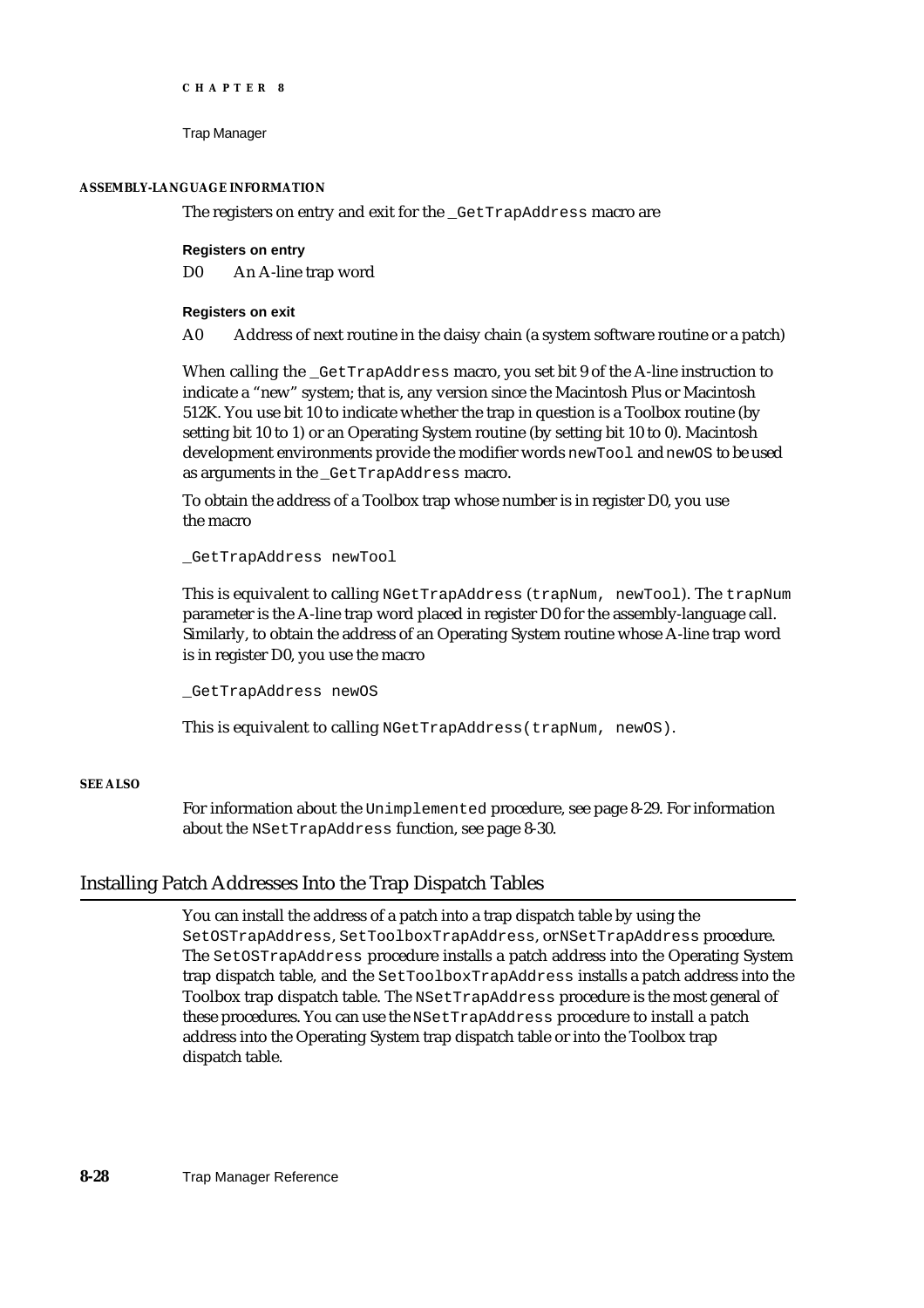```
CHAPTER 8
```
### **SetOSTrapAddress**

You can use the SetOSTrapAddress procedure to install an Operating System patch address into an Operating System trap dispatch table.

PROCEDURE SetOSTrapAddress (trapAddr: LongInt; trapNum: Integer); trapAddr The Operating System patch address. trapNum Operating System A-line instruction or a trap number. If you specify an Operating System A-line instruction, the function extracts the trap number (located in bits 0–7) for you.

#### **DESCRIPTION**

The SetOSTrapAddress procedure places the Operating System patch address specified by the trapAddr parameter into the Operating System trap dispatch table. The trapNum parameter specifies the location of the Operating System patch address in the Operating System trap dispatch table. The procedure call SetOSTrapAddress(trapAddr, trapNum) performs the same operation as a NSetTrapAddress(trapAddr, trapNum, OSTrap) procedure call.

#### **Note**

If the system software routine that is being patched has any come-from patches, the SetOSTrapAddress procedure installs the address of the patch into the exit JMP instruction of the last come-from patch in the chain rather than into the trap dispatch table.

#### **SEE ALSO**

For information about the Unimplemented procedure, see page 8-32. For more information about the NSetTrapAddress function, see page 8-30.

### **SetToolboxTrapAddress**

You can use the SetToolboxTrapAddress procedure to install a Toolbox patch address into the Toolbox trap dispatch table. The SetToolboxTrapAddress procedure is also available as the SetToolTrapAddress procedure.

PROCEDURE SetToolboxTrapAddress (trapAddr: LongInt; trapNum: Integer);

trapAddr The Toolbox patch address.

trapNum Toolbox A-line instruction or a trap number. If you specify a Toolbox A-line instruction, the function extracts the trap number (located in bits 0–9) for you.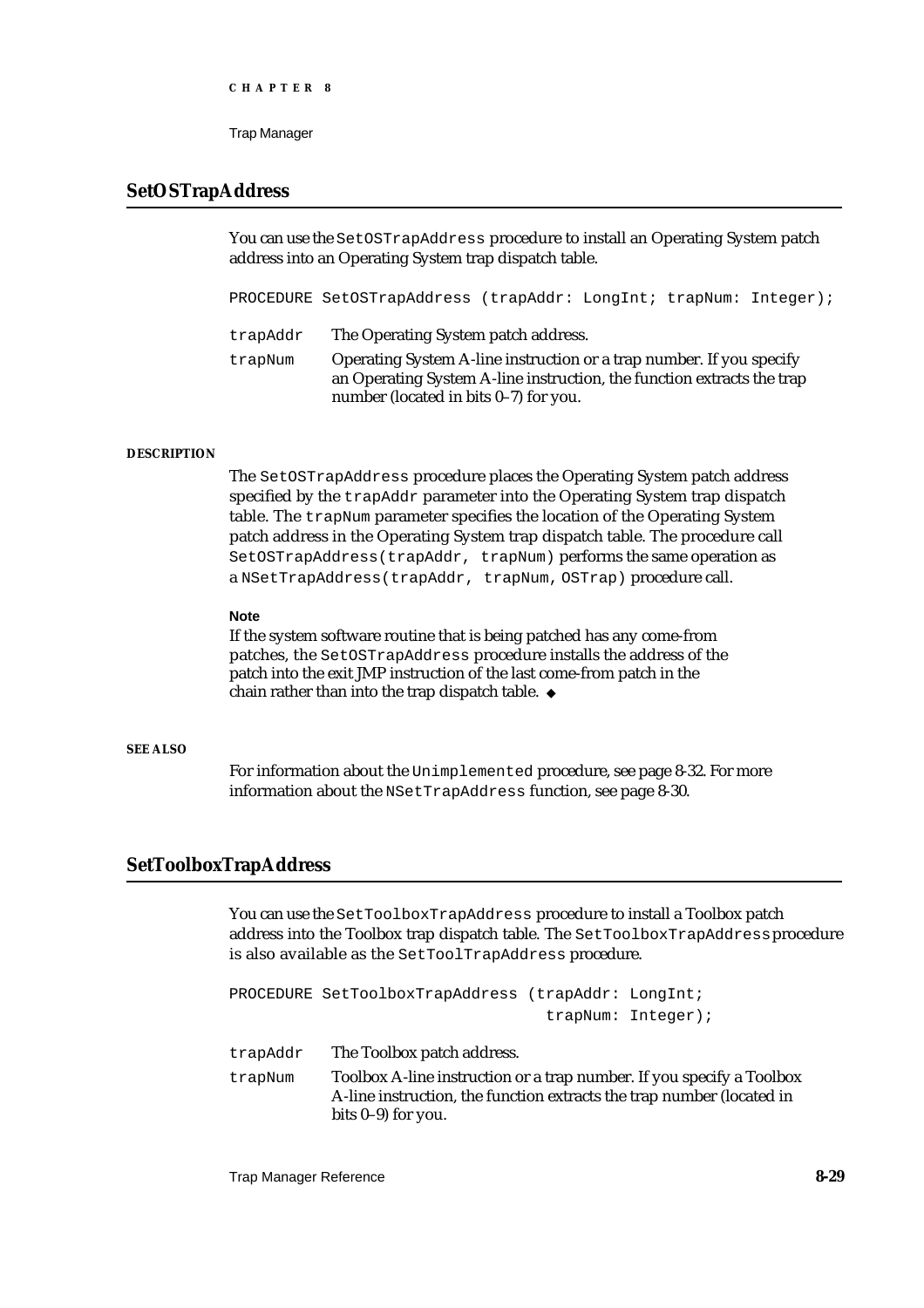#### Trap Manager

#### **DESCRIPTION**

The SetToolboxTrapAddress procedure places the Toolbox patch address specified by the trapAddr parameter into the Toolbox trap dispatch table. The trapNum parameter specifies the location of the Toolbox patch address in the Toolbox trap dispatch table. The SetToolboxTrapAddress(trapAddr, trapNum) procedure performs the same operation as a NSetTrapAddress(trapAddr, trapNum, ToolTrap) procedure call.

#### **Note**

If the system software routine that is being patched has any come-from patches, the SetToolboxTrapAddress procedure installs the address of the patch into the exit JMP instruction of the last come-from patch in the chain rather than into the trap dispatch table. u

#### **SEE ALSO**

For information about the Unimplemented procedure, see page 8-32. The NSetTrapAddress function is described next.

#### **NSetTrapAddress**

You can use the NSetTrapAddress procedure to install a patch address into either an Operating System trap dispatch table or a Toolbox trap dispatch table.

```
PROCEDURE NSetTrapAddress (trapAddr: LongInt; trapNum: Integer;
                           tTyp: TrapType);
```

| trapAddr | The patch address.                                                                                                                                                                                                                                                                                                                                |
|----------|---------------------------------------------------------------------------------------------------------------------------------------------------------------------------------------------------------------------------------------------------------------------------------------------------------------------------------------------------|
| trapNum  | A-line instruction or a trap number. If you specify a A-line instruction, the<br>function extracts the trap number you.                                                                                                                                                                                                                           |
| tTyp     | The trap type. If you supply the $t$ typ parameter with the constant<br>OSTrap, the NSetTrapAddress procedure installs the address into the<br>Operating System trap dispatch table. If you supply the $tTyp$ parameter<br>with the constant ToolTrap, the NGetTrapAddress function installs<br>the address into the Toolbox trap dispatch table. |

#### **DESCRIPTION**

The NSetTrapAddress procedure places the patch address specified by the trapAddr parameter into a trap dispatch table. Use the tTyp parameter to specify whether the patch address belongs in the Operating System trap dispatch table or the Toolbox trap dispatch table. If tTyp is OSTrap, the NSetTrapAddress procedure installs the address into the Operating System trap dispatch table. If  $tTyp$  is ToolTrap, the NGetTrapAddress function installs the address into the Toolbox trap dispatch table. Use the trapNum parameter to specify the location of the patch address in the dispatch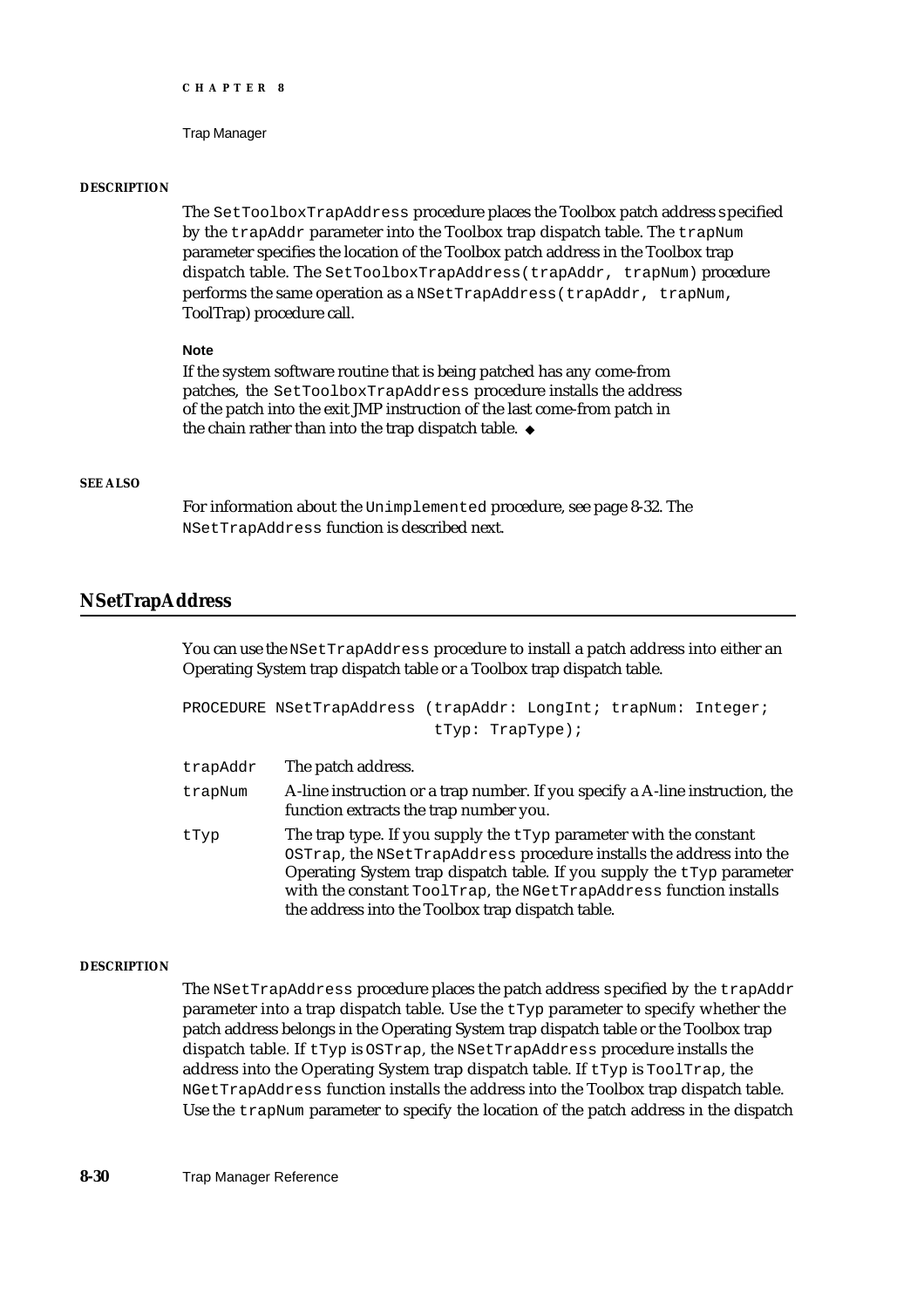Trap Manager

table. The trap number may be any word value; its irrelevant high-order bits are masked according to the value of the tTyp parameter.

#### **Note**

If the system software routine that is being patched has a come-from patch, the NSetTrapAddress procedure installs the address of the patch into the exit JMP instruction of the come-from patch (rather than into the trap dispatch table).

**WARNING** s

> If the first 4 bytes of the trapAddr parameter is \$60064EF9 (indicating a come-from patch), NSetTrapAddress triggers a system error.

#### **ASSEMBLY-LANGUAGE INFORMATION**

The registers on entry for the SetTrapAddress macro are

#### **Registers on entry**

- D0 An A-line trap word
- A0 Address of next routine in the daisy chain (a system software routine or a patch)

When calling the \_SetTrapAddress macro, you set bit 9 of the A-line trap word to indicate a "new" system; that is, any version since the Macintosh Plus or Macintosh 512K. You use bit 10 to indicate whether the system software routine that is being patched is a Toolbox routine (by setting bit 10 to 1) or an Operating System routine (by setting bit 10 to 0).

Macintosh development environments provide the modifier words newTool and newOS to be used as arguments in the \_SetTrapAddress macro.

Given an A-line instruction in register D0 and a system software address in register A0, you set the Toolbox routine with the trap number in register D0 to have the address in A0, you use the macro

\_SetTrapAddress newTool

This is equivalent to calling NSetTrapAddress(trapAddr, trapNum, newTool). The trapAddr parameter is the address placed in register A0. The trapNum parameter is the A-line instruction placed in D0 for the assembly-language call. Similarly, to set the address of an Operating System trap whose A-line instruction is in register D0 to the address in register A0 you use the macro

#### \_SetTrapAddress newOS

This is equivalent to calling NSetTrapAddress(trapAddr, trapNum, newOS).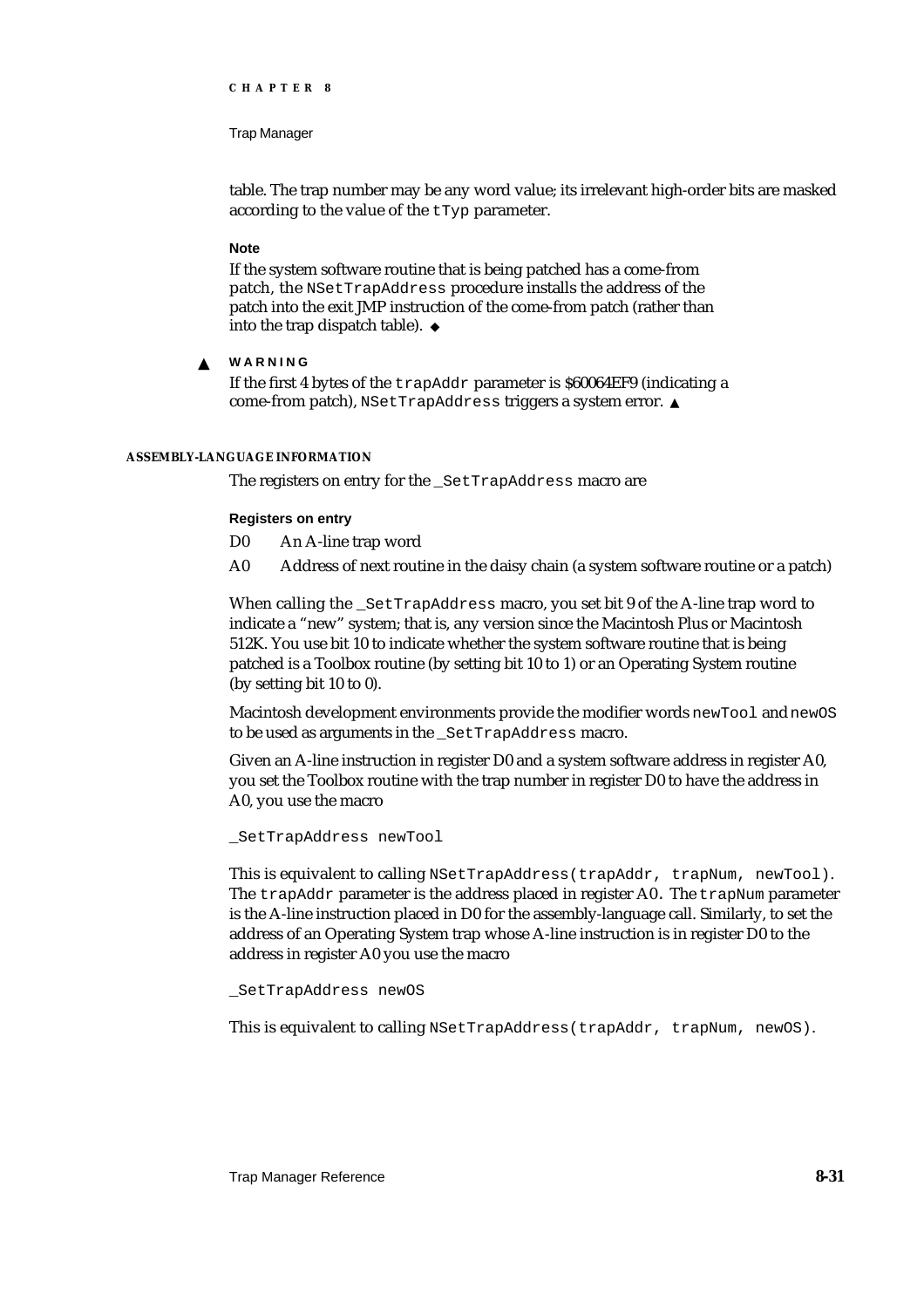Trap Manager

#### **SEE ALSO**

The Unimplemented procedure is described next. For information about the NGetTrapAddress function, see page 8-27. For an example of how to use the NSetTrapAddress function, see Listing 8-5 on page 8-24.

#### Detecting Unimplemented System Software Routines

This section describes the Unimplemented procedure. The address of this procedure is placed in all undefined entries of a trap dispatch table. When invoked, the Unimplemented procedure triggers a system error.

#### **Unimplemented**

The Unimplemented procedure triggers a system error when called.

PROCEDURE Unimplemented;

#### **DESCRIPTION**

The address of the Unimplemented procedure is at system startup time placed into all entries of each trap dispatch table that do not contain an address of a system software routine. When called, the Unimplemented procedure triggers the system error 12, dsCoreErr, which crashes the currently running application.

 $\mathbf{s}$ **WARNING** Your application should never use this procedure. s

#### Manipulating *One* Trap Dispatch Table (Obsolete Routines)

This section describes two obsolete Trap Manager routines: GetTrapAddress and SetTrapAddress. Though a description of the routines are included here, any use of these routines is discouraged.

### **GetTrapAddress**

The GetTrapAddress function is obsolete and is documented here only for the sake of completeness.

FUNCTION GetTrapAddress (trapNum: Integer): LongInt;

trapNum Toolbox A-line instruction or a trap number. If you specify an A-line instruction, the function extracts the trap number for you.

**8-32** Trap Manager Reference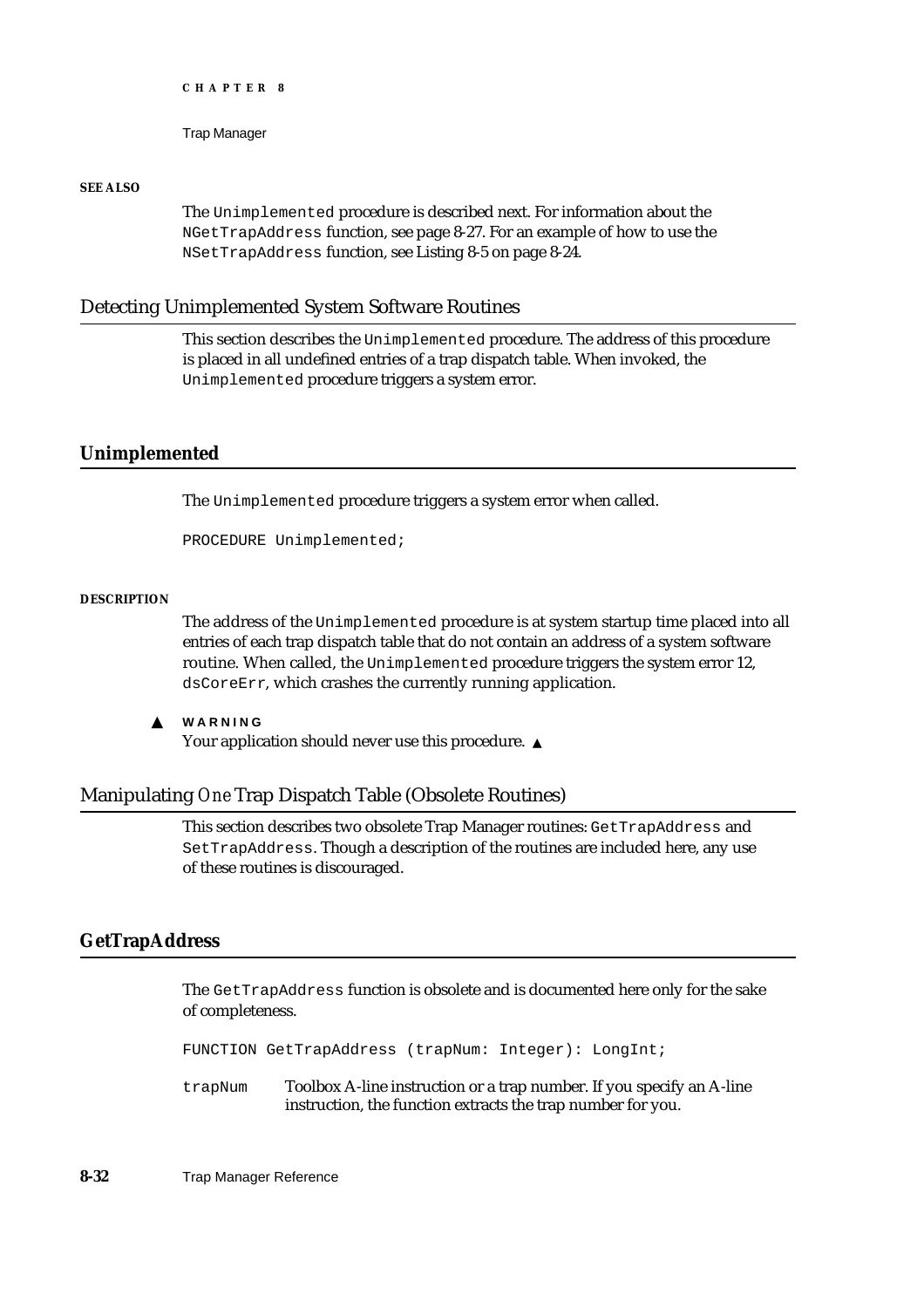Trap Manager

#### **DESCRIPTION**

The GetTrapAddress function was used when both the Operating System trap addresses and Toolbox trap addresses were located in the same trap dispatch table. Today, any system software routine with the trap number  $$00$  to  $$4F, $54,$  or  $$57$  is drawn from the Operating System dispatch table; any other software routine is taken from the Toolbox dispatch table.

#### **WARNING**  $\mathbf{s}$

The GetTrapAddress function is not supported under Power PC. s

 $\mathbf{s}$ **WARNING**

> The GetTrapAddress procedure ignores the high-order bits in the trapNum parameter; the procedure is not able to differentiate between Operating System routines and Toolbox routines. The GetTrapAddress procedure is not reliable on any computer today.

### **SetTrapAddress**

The SetTrapAddress procedure is obsolete, and is documented here only for the sake of completeness.

|          | PROCEDURE SetTrapAddress (trapAddr: LongInt; trapNum: Integer);                                                          |  |  |
|----------|--------------------------------------------------------------------------------------------------------------------------|--|--|
| trapAddr | The address of the system software routine.                                                                              |  |  |
| trapNum  | A-line instruction or a trap number. If you specify an A-line instruction,<br>the function extracts the trap number you. |  |  |

#### **DESCRIPTION**

The SetTrapAddress procedure was used when both the Operating System routine addresses and Toolbox routine adddresses were located in the same trap dispatch table. Today, any routine address with the trap number  $$00$  to  $$4F, $54$ , or  $$57$  is installed into the Operating System dispatch table; any other system software routine is installed into the Toolbox dispatch table.

#### **WARNING** s

The SetTrapAddress procedure is not supported under Power PC.

 $\epsilon$ **WARNING**

> The SetTrapAddress procedure ignores the high-order bits in the trapNum parameter; the procedure is not able to differentiate between Operating System routines and Toolbox routines. The SetTrapAddress procedure is not reliable on any computer today. s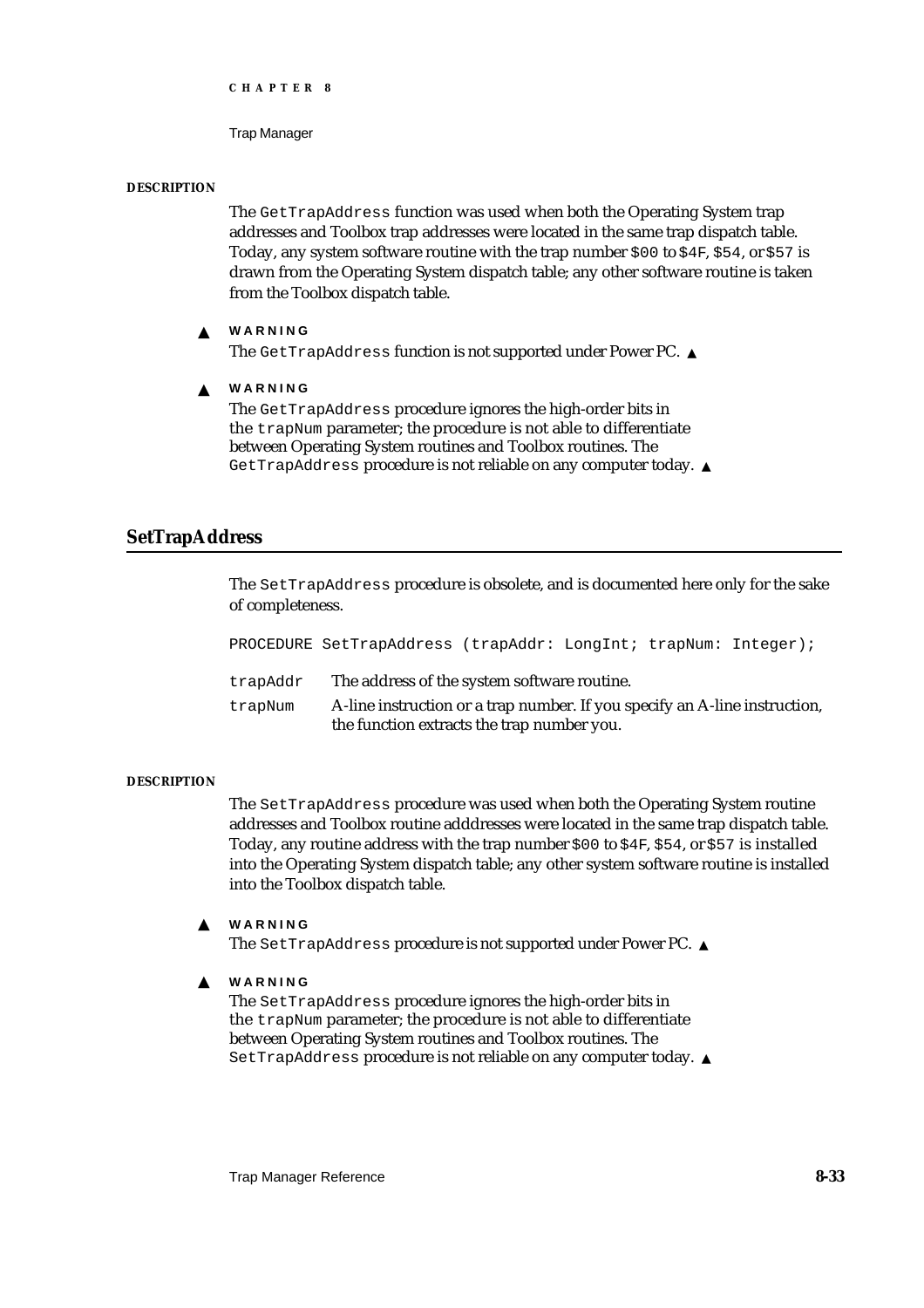# Summary of the Trap Manager

### Pascal Summary

#### **Constants**

| CONST                                         |             |                                                                                                                   |
|-----------------------------------------------|-------------|-------------------------------------------------------------------------------------------------------------------|
| {Gestalt selectors}                           |             |                                                                                                                   |
| qestaltOSTable                                | $= 'ostt';$ | $\{base of Operating System dispatch\}$<br>$\{ table\}$                                                           |
| qestaltToolboxTable                           | $=$ 'tbtt'; | {base of Toolbox dispatch table}                                                                                  |
| $qestaltExt{\texttt{ToolboxTable}}$ = 'xttt'; |             | $\{0, \text{ unless Toolbox dispatch table }\}$<br>{ is disjoint, in which case base }<br>$\{$ of upper half $\}$ |
| system errors triggered by the Trap Manager}  |             |                                                                                                                   |
| dsCoreErr                                     | $= 12i$     | {unimplemented trap error}                                                                                        |
| dsBadPatchHeader                              | $= 83;$     | attempt to install a come-from patch}                                                                             |

Data Types

TYPE TrapType = (OSTrap, ToolTrap);

#### Routines

#### **Accessing Addresses From the Trap Dispatch Tables**

```
FUNCTION GetOSTrapAddress (trapNum: Integer): LongInt;
{GetToolboxTrapAddress is also spelled as GetToolTrapAddress}
FUNCTION GetToolboxTrapAddress
                            (trapNum: Integer): LongInt;
FUNCTION NGetTrapAddress (trapNum: Integer; tTyp: TrapType): LongInt;
```
### **Installing Patch Addresses Into the Trap Dispatch Tables**

```
PROCEDURE SetOSTrapAddress (trapAddr: LongInt; trapNum: Integer);
{SetToolboxTrapAddress is also spelled as SetToolTrapAddress}
```
**8-34** Summary of the Trap Manager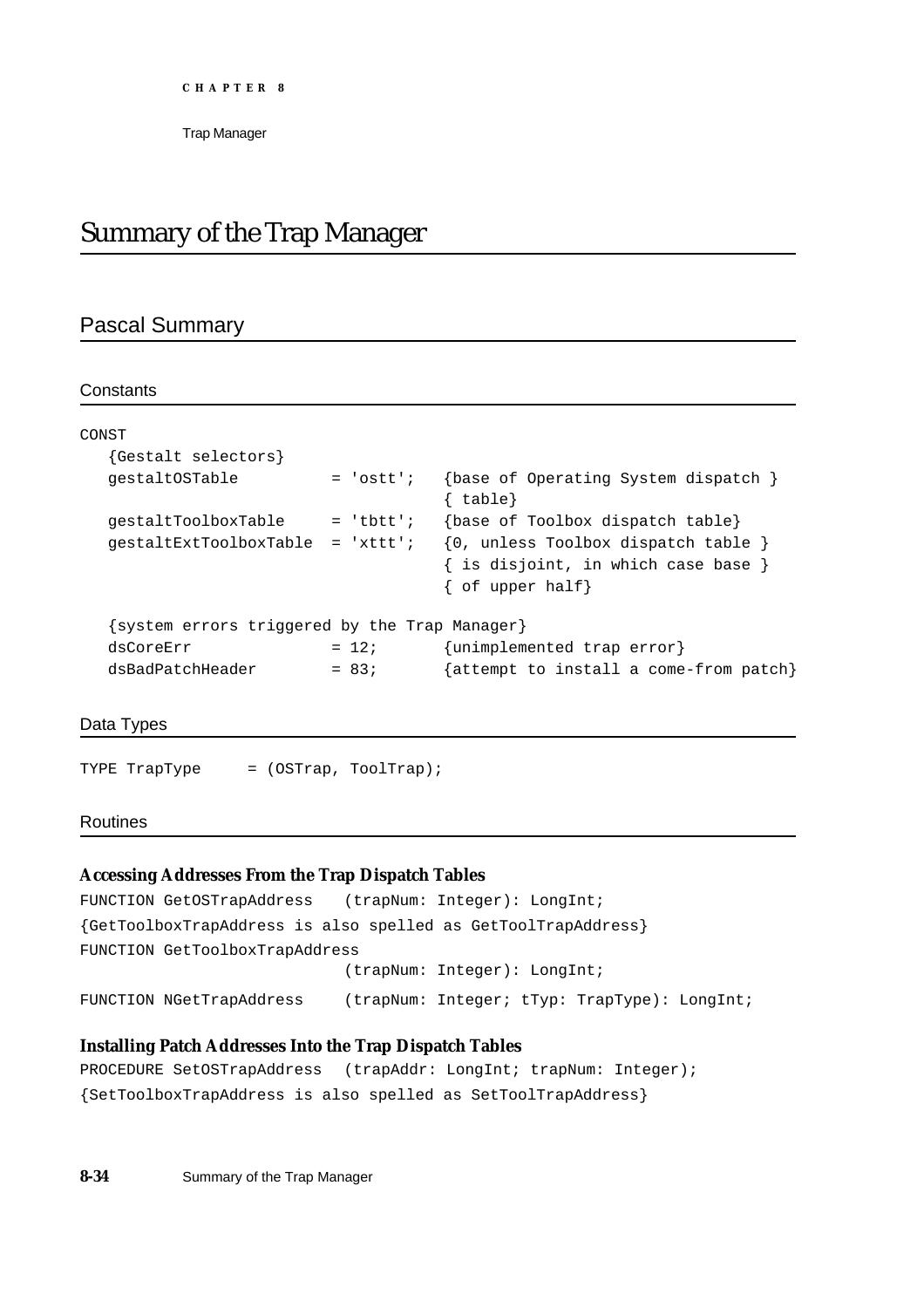```
CHAPTER 8
```
PROCEDURE SetToolboxTrapAddress

```
(trapAddr: LongInt; trapNum: Integer);
PROCEDURE NSetTrapAddress (trapAddr: LongInt; trapNum: Integer;
                             tTyp: TrapType);
```
#### **Detecting Unimplemented System Software Routines**

PROCEDURE Unimplemented;

#### **Manipulating** *One* **Trap Dispatch Table (Obsolete Routines)**

```
FUNCTION GetTrapAddress (trapNum: Integer): LongInt;
PROCEDURE SetTrapAddress (trapAddr: LongInt; trapNum: Integer);
```
### C Summary

**Constants** 

```
/*Gestalt selectors*/
#define gestaltOSTable 'ostt' /*base of Operating System dispatch */
                                     /* table*/
#define gestaltToolboxTable 'tbtt' /*base of Toolbox dispatch table*/
#define gestaltExtToolboxTable'xttt' /*0, unless Toolbox dispatch table */
                                     /* is disjoint, in which case base */
                                     /* of upper half*/
/*values of TrapType*/
enum {OSTrap, ToolTrap};
/*system errors triggered by Trap Manager*/
enum {
  dsCoreErr = 12, {\scriptstyle \prime} +unimplemented trap error*/
  dsBadPatchHeader = 83 /*attempt to install come-from patch*/
};
```
Data Types

typedef unsigned char TrapType;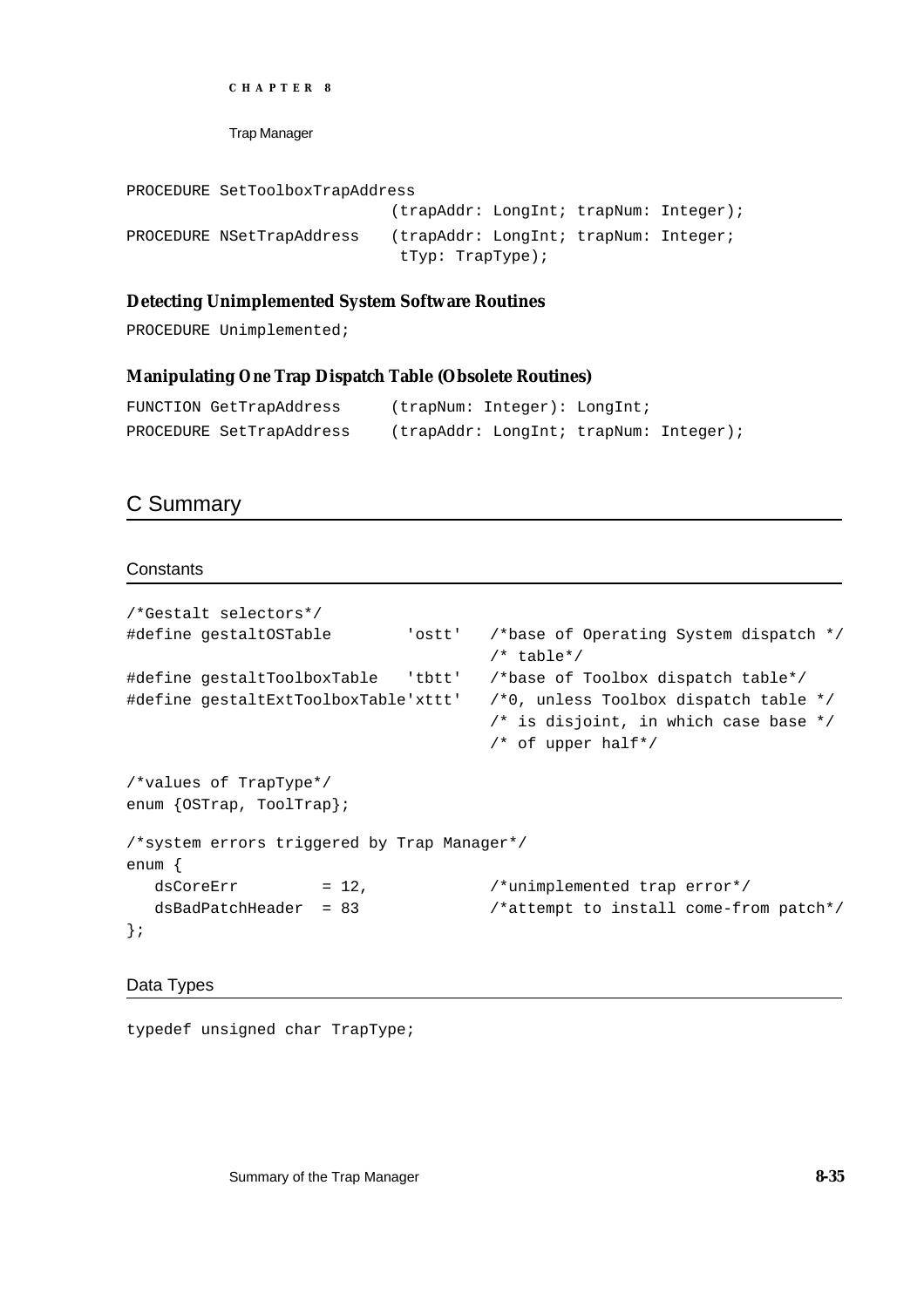```
CHAPTER 8
```
#### Routines

### **Accessing Addresses From the Trap Dispatch Tables**

pascal long NGetTrapAddress (short trapNum, TrapType tTyp); pascal long GetOSTrapAddress (short trapNum); /\*GetToolboxTrapAddress is also spelled as GetToolTrapAddress\*/ pascal long GetToolboxTrapAddress (short trapNum);

#### **Installing Patch Addresses Into the Trap Dispatch Tables**

pascal void NSetTrapAddress (long trapAddr, short trapNum, TrapType tTyp); pascal void SetOSTrapAddress (long trapAddr, short trapNum); /\*SetToolboxTrapAddress is also spelled as SetToolTrapAddress\*/ pascal void SetToolboxTrapAddress (long trapAddr, short trapNum); pascal void SetToolTrapAddress (long trapAddr, short trapNum);

#### **Detecting Unimplemented System Software Routines**

pascal void Unimplemented (void);

### **Manipulating** *One* **Trap Dispatch Table (Obsolete Routines)**

```
pascal long GetTrapAddress (short trapNum);
pascal void SetTrapAddress (long trapAddr, short trapNum);
```
### Assembly-Language Summary

#### **Constants**

| newOS   | EOU \$200 |  | <i>i</i> access Operating System trap dispatch table; |  |  |
|---------|-----------|--|-------------------------------------------------------|--|--|
| newTool | EOU \$600 |  | iaccess Toolbox trap dispatch table                   |  |  |

**8-36** Summary of the Trap Manager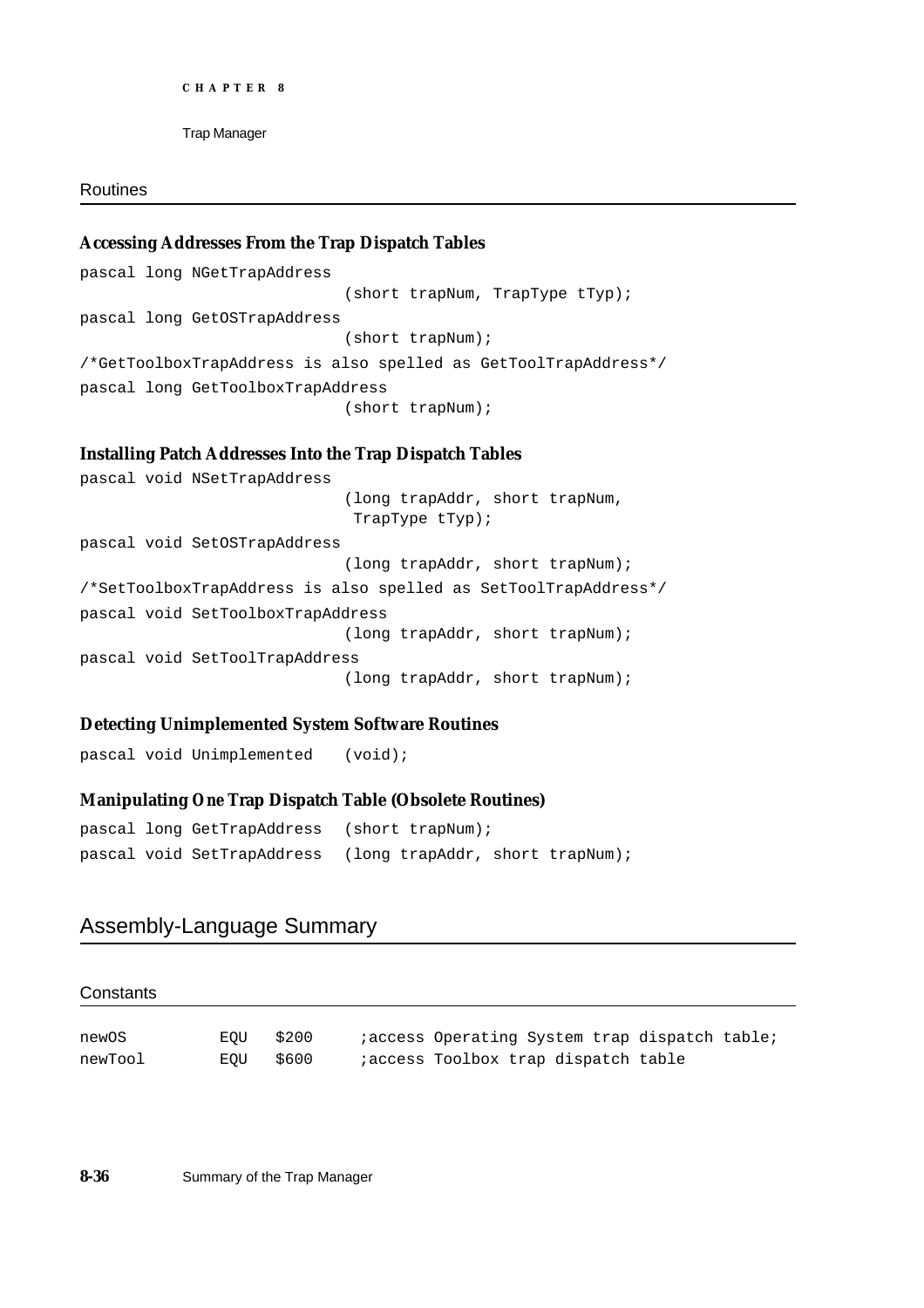#### Trap Macros

### **Trap Macros Requiring Register Setup**

\_GetTrapAddress D0: trap number A0: address of patch

\_SetTrapAddress D0: trap number

# **Trap macro name Registers on entry Registers on exit** A0: address of patch

\_Unimplemented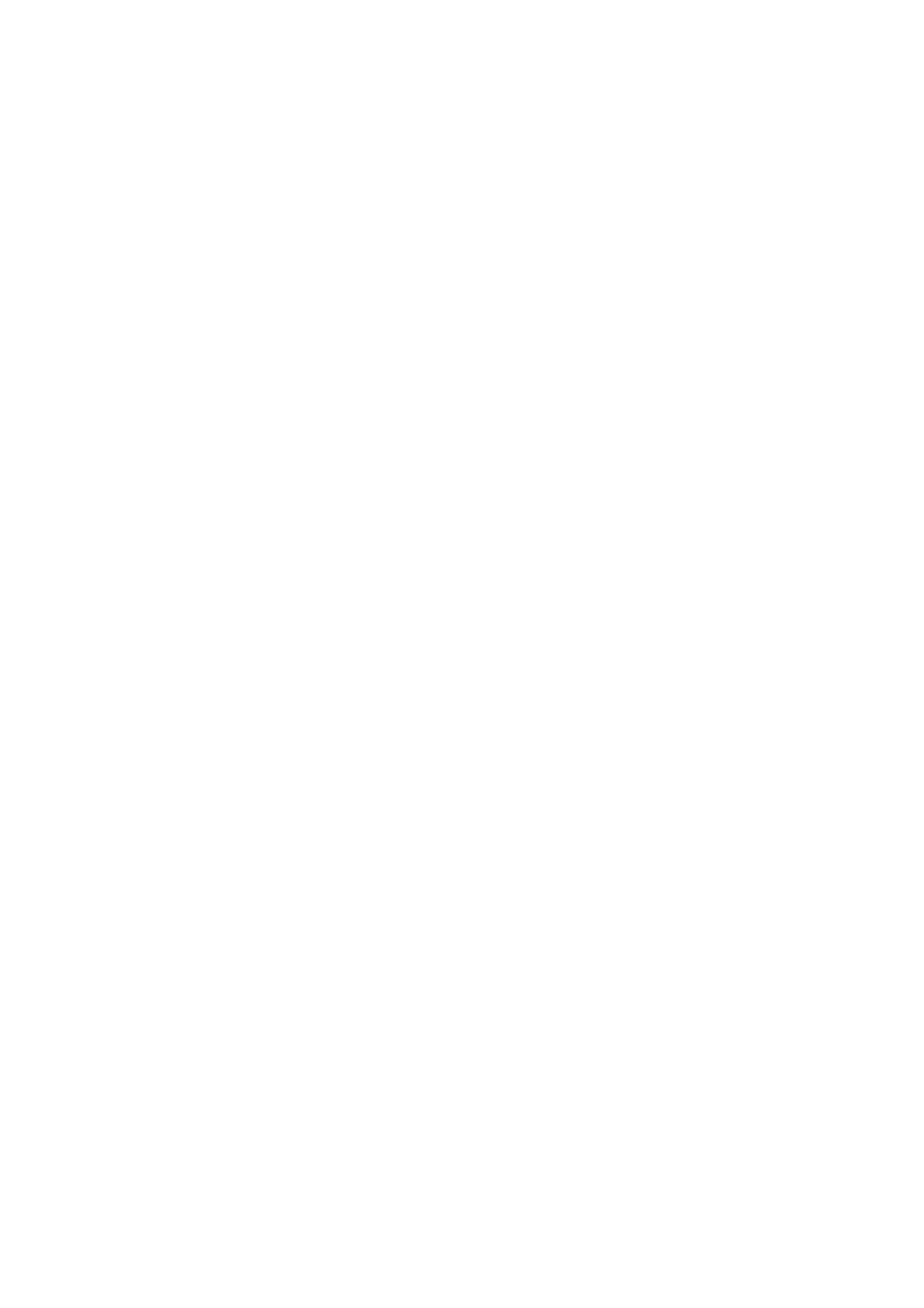### **Contents**

System Initialization and Startup 9-3 System Initialization 9-3 System Startup 9-4 Boot Blocks 9-6 Global Timing Variables 9-9 About the Start Manager 9-9 Using the Start Manager 9-9 Writing a System Extension 9-10 Profile of a System Extension 9-10 Defining the User Interface for a System Extension 9-14 Creating a System Extension's Resources 9-15 Creating Icons for a System Extension 9-16 Creating a System Heap Zone Resource for a System Extension 9-16 Building a System Extension 9-17 Start Manager Reference 9-18 Data Structures 9-18 The Default Startup Device Parameter Block 9-18 The Default Video Device Parameter Block 9-19 The Default Operating System Parameter Block 9-19 Routines 9-20 Identifying and Setting the Default Startup Device 9-20 Identifying and Setting the Default Video Device 9-23 Identifying and Setting the Default Operating System 9-25 Getting and Setting the Timeout Interval 9-27 Summary of the Start Manager 9-29 Pascal Summary 9-29 Data Types 9-29 Routines 9-30 C Summary 9-30 Data Types 9-30

Contents **9-1**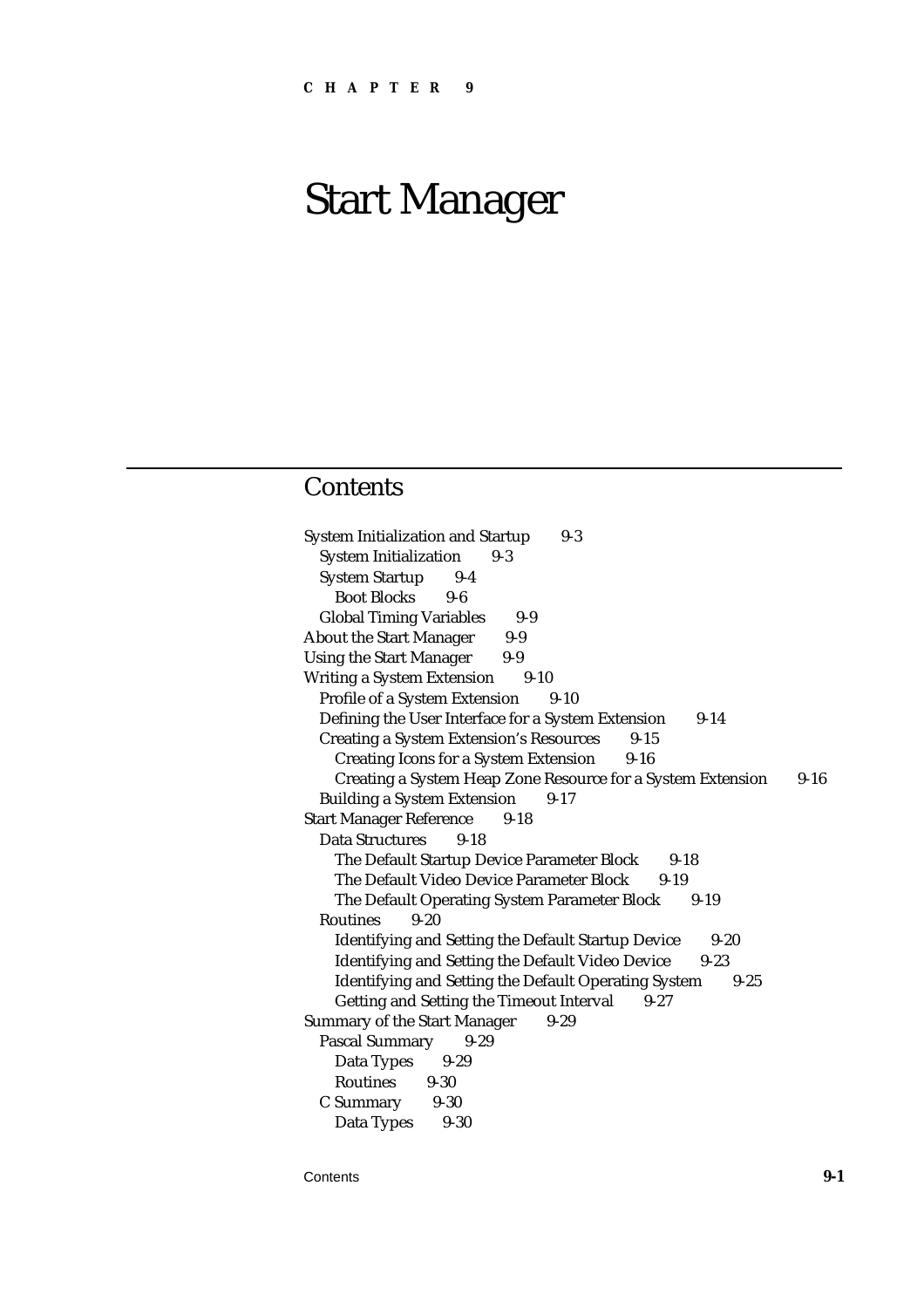Routines 9-31 Assembly-Language Summary 9-32<br>Data Structures 9-32 Data Structures 9-<br>Trap Macros 9-33 Trap Macros Global Variables 9-33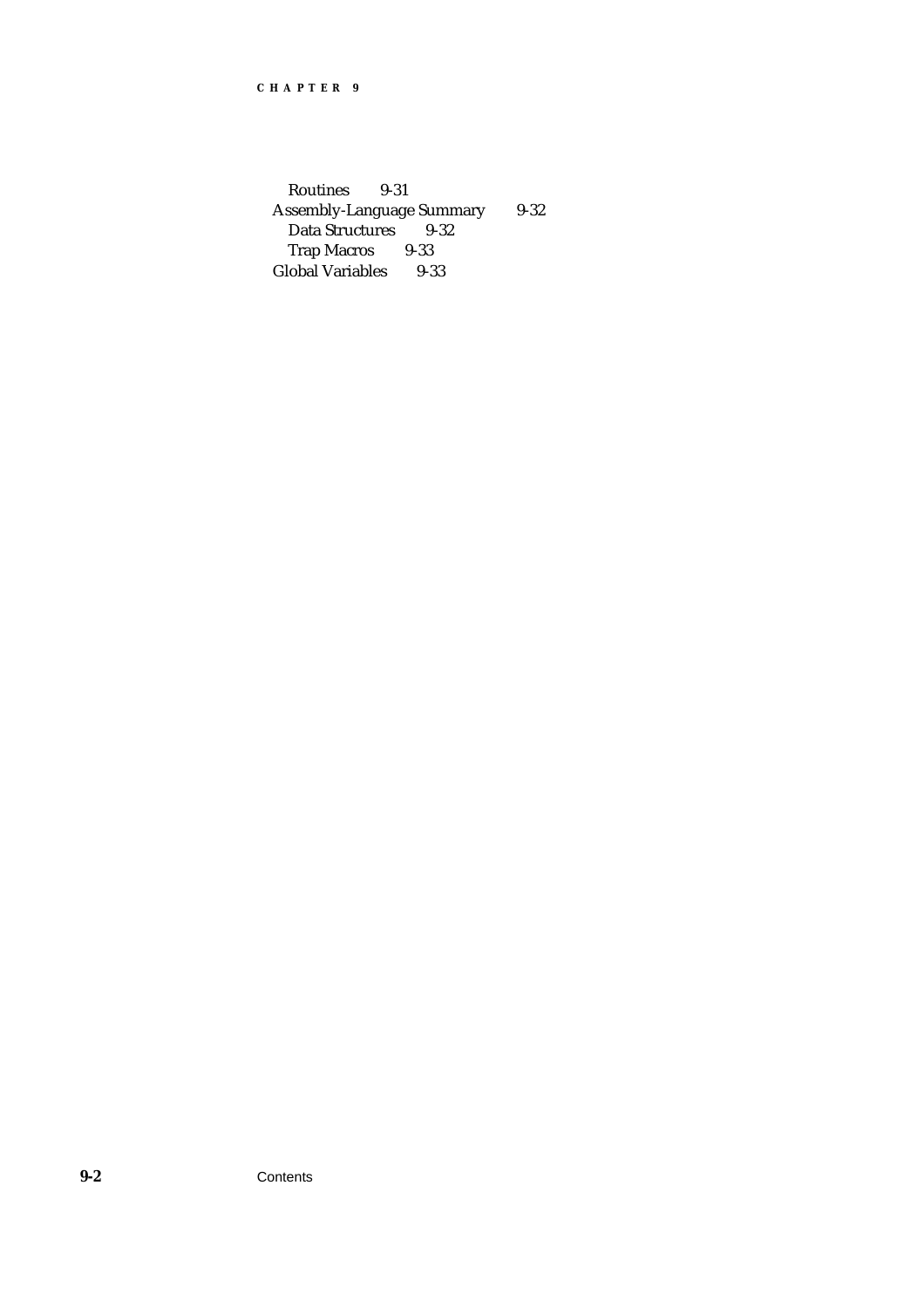#### Start Manager

This chapter describes the system initialization and system startup process performed by the Macintosh computer. It describes the Start Manager, which lets you specify a few global settings that affect the startup process, and it describes initialization-dependent code, such as system extensions, that the system runs while starting up the computer.

You should read this chapter if you are developing a device driver or other code that is installed at some point during the system initialization and startup process, or if you want to use the Start Manager routines.

This chapter begins with a description of the initialization and startup process performed on Macintosh computers. It then

- describes the boot blocks and defines the fields in the boot block header
- defines global variables that provide timing information
- discusses the Start Manager routines you can use to identify and set default devices  $\overline{a}$ and to get and set the timeout interval for the startup drive
- describes how to write a system extension

# System Initialization and Startup

When a Macintosh computer is first turned on, but before it can load and run an application, it must go through system initialization and system startup. At **system initialization**, the system initialization code located in ROM is executed: memory is tested and initialized, slot cards are initialized, ROM drivers are installed, device drivers are located, and more. The next section*,* "System Initialization," describes the various steps included in system initialization. At **system startup**, the system code that is located on the startup disk is executed: various software modules are initialized and system extensions are run. The section "System Startup" on page 9-4 describes various steps included in system startup.

**WARNING** S

> The system initialization and system startup process is not the same for all Macintosh models. In addition, the system initialization sequence and system startup sequence listed in this chapter are both subject to change; therefor use the information in these sections only for informational purposes.

You should read this section if you provide a system extension that installs software, such as a device driver or other code, during system initialization or system startup.

### System Initialization

Initialization on a Macintosh computer begins as soon as the power is first supplied to it. Built-in hardware circuits initialize the main processor and other ICs and temporarily alter the memory mapping to make an image of the ROM appear at the location where RAM normally starts (address 0), while making RAM appear at a location higher in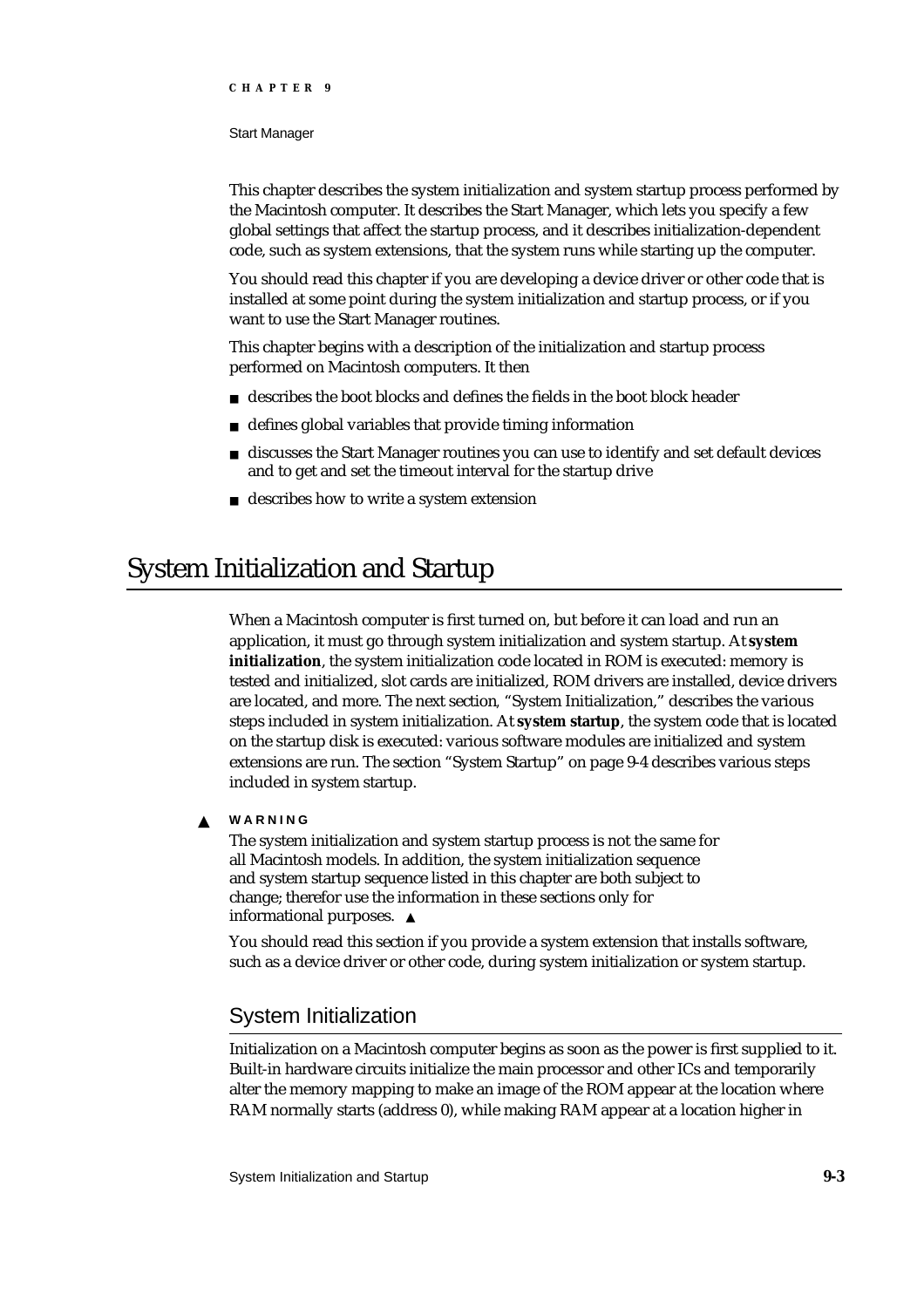#### Start Manager

memory. This mapping scheme allows the startup routines in the initialization code to obtain critical low-memory vectors. After the initialization code begins executing and obtains the low-memory vectors, it resets the memory mapping back to normal. For further details on this process, see the *Guide to Macintosh Family Hardware.*

The following list summarizes the events that typically take place when the initialization code in ROM is executed.

#### **IMPORTANT**

The system initialization sequence is subject to change; the information in this section is provided for informational purposes only.

- 1. Hardware is initialized. The initialization code performs a set of diagnostic tests to verify functionality of some vital hardware components. If the diagnostics succeed, the initialization code initializes these hardware components. If diagnostics fail, the initialization code issues diagnostic tones to indicate the type of hardware failure. The initialization code determines how much RAM is available and tests it, then validates the parameter RAM (PRAM). Parameter RAM contains a user's preferences for settings of various control panel settings and port configurations. The initialization code determines the global timing variables, TimeDBRA, TimeSCCDB, and TimeSCSIDB. (See "Global Timing Variables" on page 9-9 for more information) and initializes the Resource Manager, Notification Manager, Time Manager, and Deferred Task Manager.
- 2. On machines with expansion slots, the initialization code initializes the Slot Manager. The Slot Manager then initializes any installed cards by executing the primary initialization code in each card's declaration ROM. Video expansion cards, including built-in video, initialize themselves by determining the type of connected monitor, and then set the display to 1 bit per pixel, and display a gray screen (alternating black and white dots).
- 3. The initialization code initializes the Vertical Retrace Manager and Gestalt Manager. ROM drivers for all built-in functionality are installed in the unit table and initialized. The initialization code initializes the Apple Desktop Bus (ADB) Manager that then initializes each ADB device. The initialization code initializes the Sound Manager and SCSI Manager.
- 4. The initialization code loads drivers from all on-line SCSI devices.
- 5. The initialization code chooses the boot device, and calls the boot blocks to begin initialization of the System Software.

Having initialized the computer's slots, drivers, and hardware, as well as some of the Operating System managers, the initialization code dispatches to the startup code, which immediately begins the startup procedure described in the next section, "System Startup."

### System Startup

System startup begins as soon as the initialization code in ROM transfers control to the system startup code. The system startup code is responsible for initializing AppleTalk,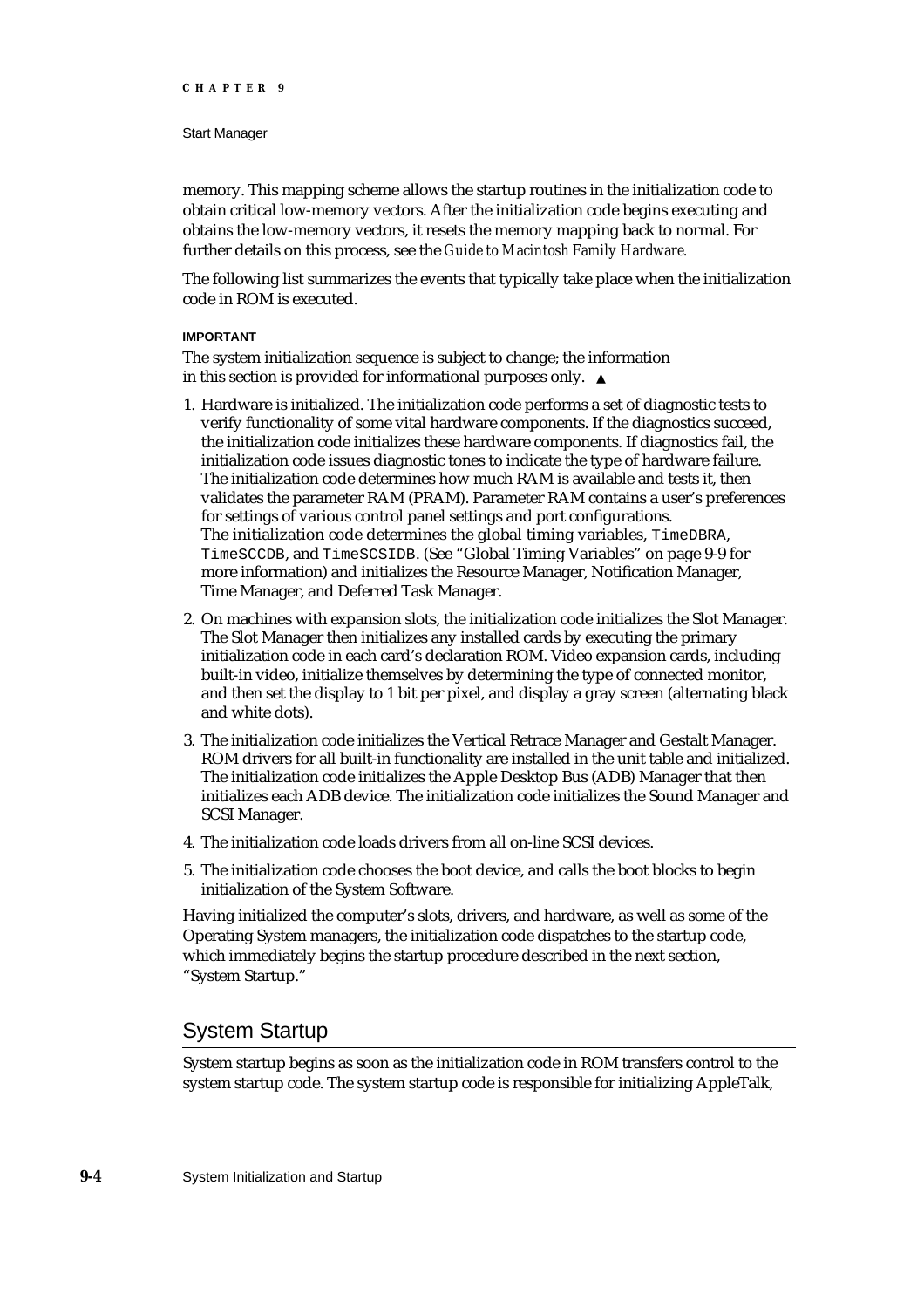the debugger, and system extensions. System extensions are covered in detail in the section "Writing a System Extension" beginning on page 9-10.

This section covers the startup sequence for Macintosh computers running System 7 or later; it then describes the boot blocks and defines the boot block header.

The following list summarizes the events that take place when the system startup code is executed.

#### **IMPORTANT**

The system startup sequence is subject to change; the information in this section is provided for informational purposes only. s

- 1. The system startup code looks for an appropriate startup device. It first checks the internal 3.5-inch floppy drive. If a disk is found, it attempts to read it and looks for a System file. If it doesn't find a disk or System file, it checks the default startup device specified by the user in the Startup Disk control panel. If no default device is specified or if the device specified is not connected, it checks for other devices connected to the SCSI port, beginning with the internal drive and proceeding successively from drive 6 through drive 1. If it doesn't find a startup device, it displays the question-mark disk icon until a disk is inserted. If the startup device itself fails, the startup code displays the sad Macintosh icon until the computer is turned off.
- 2. After selecting a startup device, the system startup code reads system startup information from the startup device. The system startup information is located in the boot blocks, the logical blocks 0 and 1 on the startup disk. The boot blocks contain important information such as the name of the System file and the Finder. The boot blocks are described in detail in the next section.
- 3. The system startup code displays the happy Macintosh icon.
- 4. The system startup code reads the System file and uses that information to initialize the System Error Handler and the Font Manager.
- 5. The system startup code verifies that the necessary hardware is available to boot the system software and displays on the startup screen an alert box with the message "Welcome to Macintosh."
- 6. The system startup code performs miscellaneous tasks: it verifies that enough RAM is available to boot the system software, it loads and turns on Virtual Memory if it is enabled in the Memory control panel, it loads the debugger, if present. (The system startup information contains the name of the debugger —usually MacsBug), it sets up the disk cache for the file system, and it loads and executes CPU-specific software patches. At this point, the system begins to trace mouse movement.
- 7. For any NuBus cards installed, the system startup code executes the secondary init code on the card's declaration ROM.
- 8. The system startup code loads and initializes all script systems, including components for all keyboard input methods. It also executes the initialization resources in the System file.
- 9. The system startup code loads and executes system extensions. (System extensions can be located in the Extensions folder, in the Control Panels folder, and in the System Folder).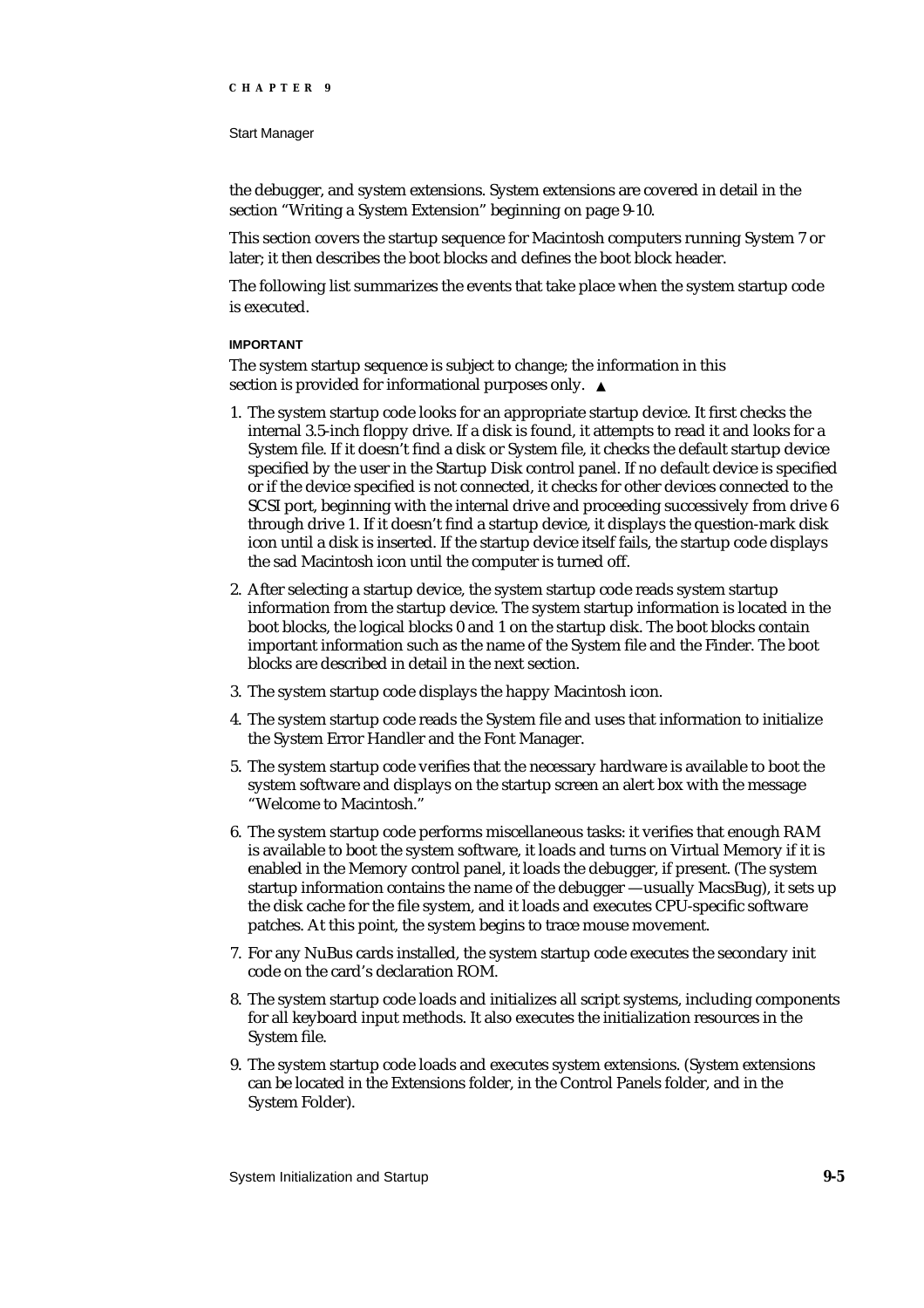10. The system startup code launches the Process Manager, which takes over at this point and launches the Finder. The Finder then displays the desktop and the menu bar. The desktop shows all mounted volumes; it also shows any windows that were open the last time the computer was shut down. The Memory Manager sets up a large, unsegmented application heap, which is divided into partitions as applications start up.

At this point, the system has successfully booted.

The next section, "Boot Blocks," describes the format of the boot block header. This header contains information that the startup code uses to start up the system.

### Boot Blocks

The first two logical blocks on every Macintosh volume are **boot blocks.** These blocks contain **system startup information:** instructions and information necessary to start up (or "boot") a Macintosh computer. This information consists of certain configurable system parameters (such as the capacity of the event queue, the number of open files allowed, and so forth) and is contained in a boot block header. The system startup information also includes actual machine-language instructions that could be used to load and execute the System file. Usually these instructions follow immediately after the boot block header. Generally, however, the boot code stored on disk is ignored in favor of boot code stored in a resource in the System file.

The boot block header has a structure that can be described by the  $\texttt{BoolBlkHdr}$ data type.

#### **WARNING**  $\mathbf{s}$

The format of the boot block header is subject to change. If your application relies on the information presented here, it should check the boot block header version number and react gracefully if that number is greater than that documented here.

Note that there are two boot block header formats. The current format includes two fields at the end that are not contained in the older format. These fields allow the Operating System to size the system heap relative to the amount of available physical RAM. A boot block header that conforms to the older format sizes the system heap absolutely, using values specified in the header itself. You can determine whether a boot block header uses the current or the older format by inspecting a bit in the high-order byte of the bbVersion field, as explained in its field description.

```
TYPE BootBlkHdr = {boot block header}
RECORD
  bbID: Integer; {boot blocks signature}
  bbEntry: LongInt; {entry point to boot blocks}
  bbVersion: Integer; {boot blocks version number}
  bbPageFlags: Integer; {used internally}
  bbSysName: Str15; {System filename}
  bbShellName: Str15; {Finder filename}
  bbDbg1Name: Str15; {first debugger filename}
```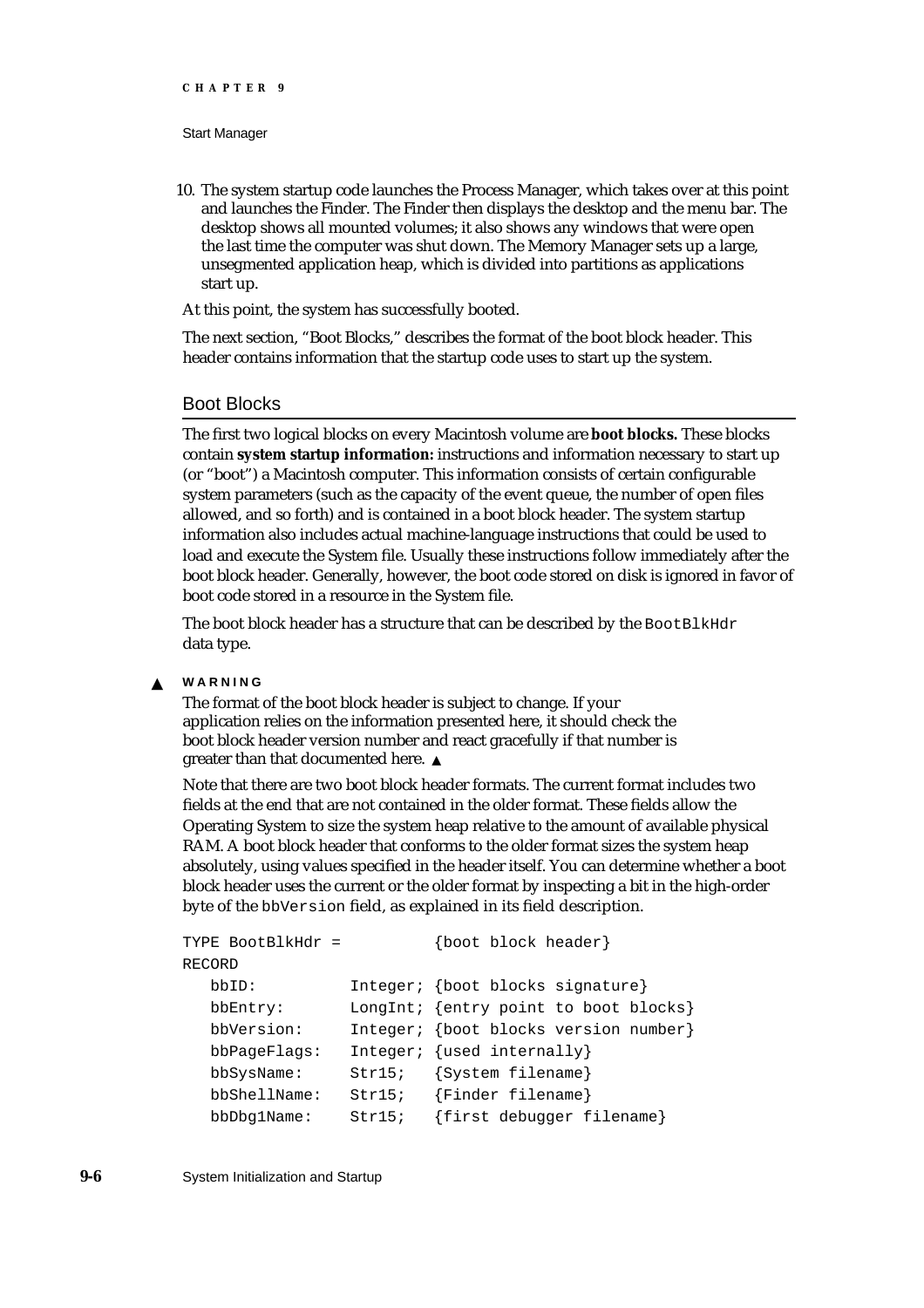#### Start Manager

|      | $bbD$ b $q$ 2Name:   | Str15;   | {second debugger filename}                                |
|------|----------------------|----------|-----------------------------------------------------------|
|      | bbScreenName:        | Str15;   | {name of startup screen}                                  |
|      | bbHelloName:         | Str15;   | {name of startup program}                                 |
|      | bbScrapName:         | Str15;   | {name of system scrap file}                               |
|      | bbCntFCBs:           | Integer; | {number of FCBs to allocate}                              |
|      | bbCntEvts:           |          | Integer; {number of event queue elements}                 |
|      | bb128KSHeap:         |          | LongInt; $\{system\ heap\ size\ on\ 128K\ Mac\}$          |
|      | $bb256KSE$ ap:       |          | LongInt; {system heap size on 256K Mac}                   |
|      | $bbS$ ysHeap $Size:$ |          | LongInt; {system heap size on all machines}               |
|      | filler:              |          | Integer; {reserved}                                       |
|      |                      |          | $bbSysHeapExtra:LongInt; {additional system heap space}$  |
|      |                      |          | bbSysHeapFract:LongInt; {fraction of RAM for system heap} |
| END; |                      |          |                                                           |

### **Field descriptions**

| bbID      | A signature word. For Macintosh volumes, this field always<br>contains the value \$4C4B.                                                                                                                                                                                                                                                                                                                                                             |                                                                                                                                                                                                                                                                                                                                                                                                                                                                                                                                                                                                                                                           |  |
|-----------|------------------------------------------------------------------------------------------------------------------------------------------------------------------------------------------------------------------------------------------------------------------------------------------------------------------------------------------------------------------------------------------------------------------------------------------------------|-----------------------------------------------------------------------------------------------------------------------------------------------------------------------------------------------------------------------------------------------------------------------------------------------------------------------------------------------------------------------------------------------------------------------------------------------------------------------------------------------------------------------------------------------------------------------------------------------------------------------------------------------------------|--|
| bbEntry   | The entry point to the boot code stored in the boot blocks. This field<br>contains machine-language instructions that translate to BRA. S<br>*+\$90 (or BRA. S *+\$88, if the older block header format is used),<br>which jumps to the main boot code following the boot block header.<br>This field is ignored, however, if bit 6 is clear in the high-order byte<br>of the bbVersion field or if the low-order byte in that field<br>contains SD. |                                                                                                                                                                                                                                                                                                                                                                                                                                                                                                                                                                                                                                                           |  |
| bbVersion |                                                                                                                                                                                                                                                                                                                                                                                                                                                      | A flag byte and boot block version number. The high-order byte of<br>this field is a flag byte whose bits have the following meanings:                                                                                                                                                                                                                                                                                                                                                                                                                                                                                                                    |  |
|           | <b>Bit</b>                                                                                                                                                                                                                                                                                                                                                                                                                                           | <b>Meaning</b>                                                                                                                                                                                                                                                                                                                                                                                                                                                                                                                                                                                                                                            |  |
|           | $0 - 4$                                                                                                                                                                                                                                                                                                                                                                                                                                              | Reserved; must be 0                                                                                                                                                                                                                                                                                                                                                                                                                                                                                                                                                                                                                                       |  |
|           | $\mathbf 5$                                                                                                                                                                                                                                                                                                                                                                                                                                          | Set if relative system heap sizing is to be used                                                                                                                                                                                                                                                                                                                                                                                                                                                                                                                                                                                                          |  |
|           | 6                                                                                                                                                                                                                                                                                                                                                                                                                                                    | Set if the boot code in boot blocks is to be executed                                                                                                                                                                                                                                                                                                                                                                                                                                                                                                                                                                                                     |  |
|           | 7                                                                                                                                                                                                                                                                                                                                                                                                                                                    | Set if new boot block header format is used                                                                                                                                                                                                                                                                                                                                                                                                                                                                                                                                                                                                               |  |
|           |                                                                                                                                                                                                                                                                                                                                                                                                                                                      | If bit 7 is clear, then bits 5 and 6 are ignored and the version number<br>is found in the low-order byte of this field. If that byte contains a<br>value that is less than \$15, the Operating System ignores any values<br>in the bb128KSHeap and bbSysHeapSize fields and configures<br>the system heap to the default value contained in the<br>bbSysHeapSize field. If that byte contains a value that is greater<br>than or equal to \$15, the Operating System sets the system heap to<br>the value in bbSysHeapSize. In addition, the Operating System<br>executes the boot code in the bbEntry field only if the low-order<br>byte contains \$D. |  |
|           |                                                                                                                                                                                                                                                                                                                                                                                                                                                      | If bit 7 is set, the Operating System inspects bit 6 to determine<br>whether to execute the boot code contained in the bbEntry field                                                                                                                                                                                                                                                                                                                                                                                                                                                                                                                      |  |

and inspects bit 5 to determine whether to use relative sizing of the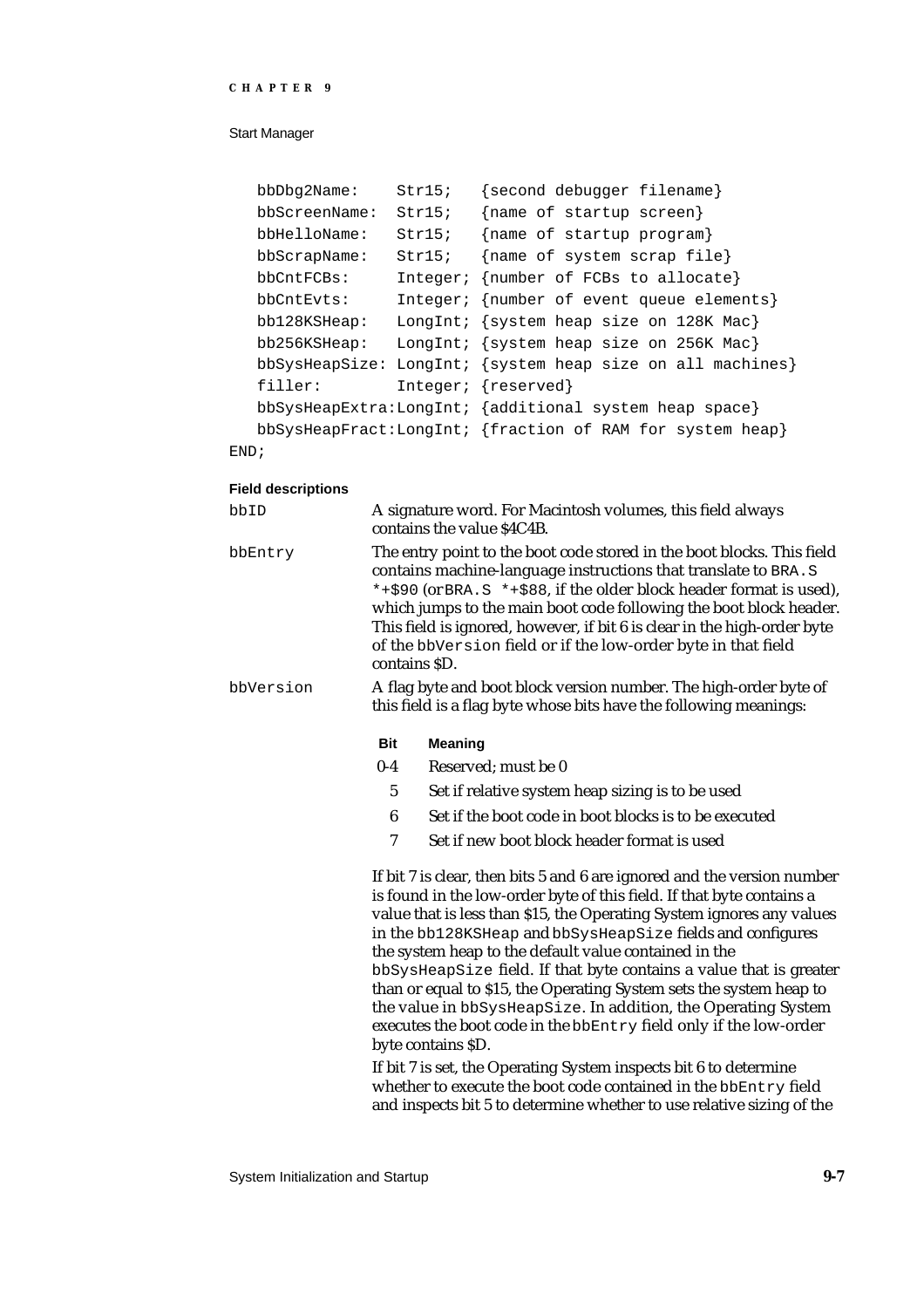|                | system heap. If bit 5 is clear, the Operating System sets the system<br>heap to the value in bbSysHeapSize. If bit 5 is set, the system<br>heap is extended by the value in bbSysHeapExtra plus the<br>fraction of available RAM specified in bbSysHeapFract.                                                                                                              |
|----------------|----------------------------------------------------------------------------------------------------------------------------------------------------------------------------------------------------------------------------------------------------------------------------------------------------------------------------------------------------------------------------|
| bbPageFlags    | Used internally.                                                                                                                                                                                                                                                                                                                                                           |
| bbSysName      | The name of the System file.                                                                                                                                                                                                                                                                                                                                               |
| bbShellName    | The name of the shell file. Usually, the system shell is the Finder.                                                                                                                                                                                                                                                                                                       |
| bbDbg1Name     | The name of the first debugger installed during the boot process.<br>Typically this is Macsbug.                                                                                                                                                                                                                                                                            |
| bbDbg2Name     | The name of the second debugger installed during the boot process.<br>Typically, this is Disassembler.                                                                                                                                                                                                                                                                     |
| bbScreenName   | The name of the file containing the information (welcome message)<br>initially displayed on the startup screen. Usually, this is<br>StartUpScreen.                                                                                                                                                                                                                         |
| bbHelloName    | The name of the startup program. Usually, this is the Finder.                                                                                                                                                                                                                                                                                                              |
| bbScrapName    | The name of the system scrap file. Usually, this is the Clipboard.                                                                                                                                                                                                                                                                                                         |
| bbCntFCBs      | The number of file control blocks (FCBs) to put in the FCB buffer.<br>In System 7 and later, this field specifies only the initial number of<br>FCBs in the FCB buffer because the Operating System can usually<br>resize the FCB buffer if necessary. See the chapter "File Manager"<br>in Inside Macintosh: Files for details on the file control block<br>(FCB) buffer. |
| bbCntEvts      | The number of event queue elements to allocate. This number<br>determines the maximum number of events that can be stored by<br>the Event Manager at any one time. Usually this field contains the<br>value 20.                                                                                                                                                            |
| bb128KSHeap    | The size of the system heap on a Macintosh computer having<br>128 KB of RAM.                                                                                                                                                                                                                                                                                               |
| bb256KSHeap    | Reserved.                                                                                                                                                                                                                                                                                                                                                                  |
| bbSysHeapSize  | The size of the system heap on a Macintosh computer having<br>512 KB or more of RAM. This field might be ignored, as explained<br>in the description of the bbVersion field.                                                                                                                                                                                               |
| filler         | Reserved.                                                                                                                                                                                                                                                                                                                                                                  |
| bbSysHeapExtra | The minimum amount of additional system heap space required.<br>If bit 5 of the high-order word of the bbVersion field is set, this<br>value is added to the bbSysHeapSize.                                                                                                                                                                                                |
| bbSysHeapFract | The fraction of RAM available to be used for the system heap. If bit<br>5 of the high-order word of the bbVersion field is set, this fraction<br>of available RAM is added to the bbSysHeapSize.                                                                                                                                                                           |
|                |                                                                                                                                                                                                                                                                                                                                                                            |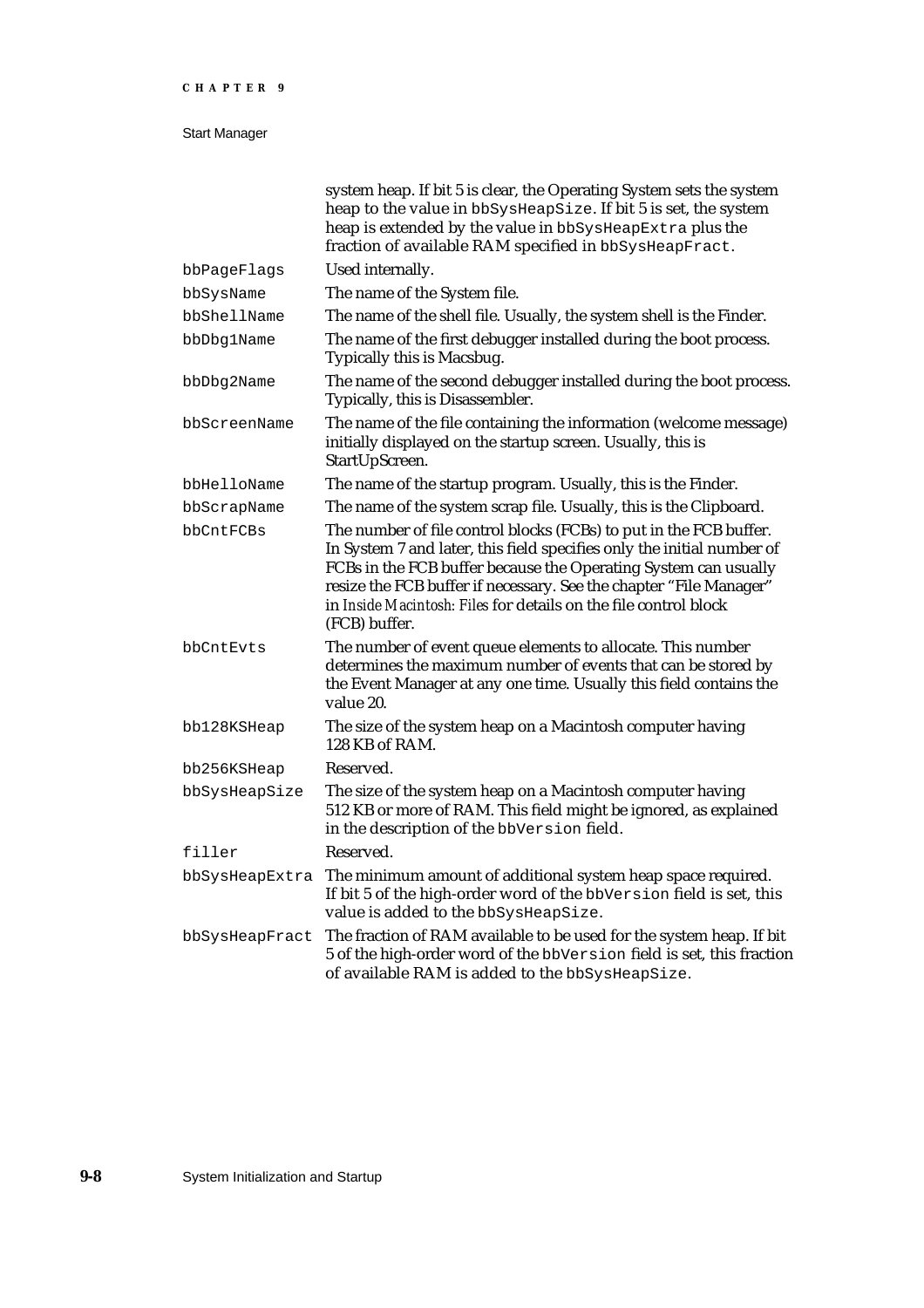### Global Timing Variables

During system initialization, the initialization code initializes the following global variables with timing information.

| Variable   | <b>Contents</b>                                                                                        |
|------------|--------------------------------------------------------------------------------------------------------|
| TimeDBRA   | The number of times the DBRA (decrement branch always instruction)<br>can be executed per millisecond. |
| TimeSCCDB  | The number of times the SCC can be accessed per millisecond.                                           |
| TimeSCSIDB | The number of times the SCSI can be accessed per millisecond.                                          |

#### **Note**

The TimeDBRA value is calculated in ROM and is affected by the processing method of the CPU. Accordingly, for routines running in RAM, it is not necessarily a good measure of how fast the computer is. u

# About the Start Manager

The Start Manager lets you set the Macintosh computer's default startup and video devices. The Start Manager also lets you get or set the timing interval for the startup drive.

The Start Manager provides routines that let you specify a default startup device, a default video device, a default operating system, and a default timeout interval for the startup drive. Because all Start Manager routines run under the Macintosh Operating System, you cannot execute them early enough in the initialization process to transfer control to another operating system. Start Manager routines constitute just a small part of the process required to boot another operating system on a Macintosh computer. Most programmers should have no reason to use these routines.

The next section gives an overview of how to use the Start Manager routines.

# Using the Start Manager

The Start Manager provides a set of simple routines that get and set information in a word in parameter RAM. This information indicates the default status of some peripheral devices connected to the Macintosh computer. Three of these routines get information about the default startup device, default video device, and the default operating system. Another three routines enable you to set this information. The remaining two routines get and set the timeout interval for the startup drive.

The GetDefaultStartup procedure returns information about the default startup device, and the SetDefaultStartup procedure lets you specify a slot or SCSI device as the default startup device. The **default startup device** is the drive on which the startup code first attempts to start up the Operating System. The Startup Disk control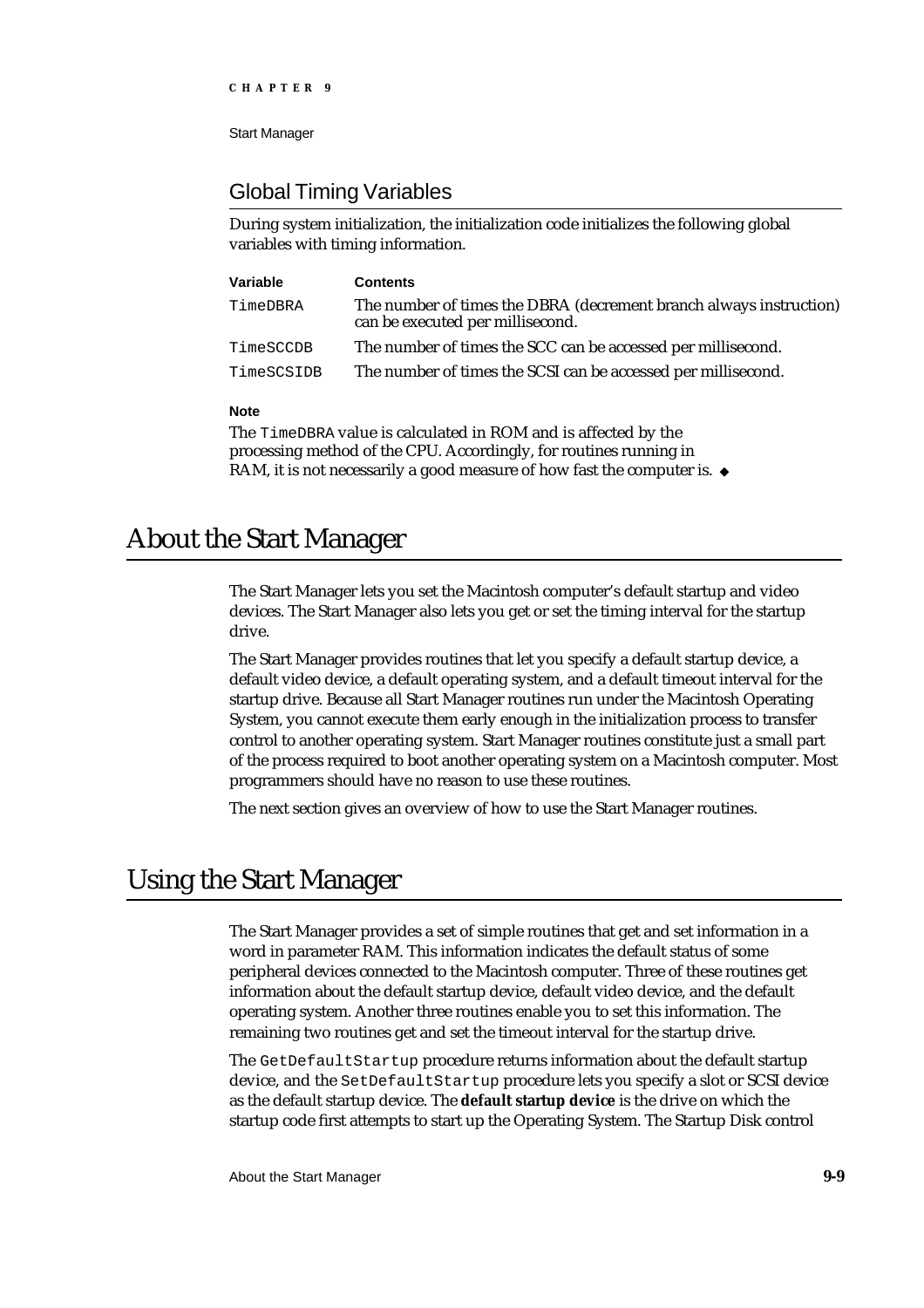#### Start Manager

panel calls the GetDefaultStartup and SetDefaultStartup procedures when the user changes the startup disk. Another pair of routines, the GetVideoDefault and SetVideoDefault procedures, get information about and set the **default video device**— essentially, the monitor on which the Macintosh computer displays the message "Welcome to Macintosh" and other startup information. The Monitors control panel calls the GetVideoDefault and SetVideoDefault procedures when the user changes the startup screen. Any changes made to settings in the Monitors control panel take affect at the next system startup.

A third pair of routines, the GetOSDefault and SetOSDefault procedures, enable you to get information about and set the **default operating system**—the operating system that the processor attempts to initialize and start up. At present, the only default operating systems allowed is the Macintosh Operating System.

The last two routines, the GetTimeout and SetTimeout procedures, get or set the timeout interval for the startup drive. The **timeout interval** is the interval of time the system waits for the startup drive to respond while the computer is booting. A disk driver might need to change the timeout interval, for example if the drive takes a long time to reach operating speed.

### Writing a System Extension

#### This section discusses

- $n$  the profile of a system extension
- $n$  the user interface for a system extension
- how to create additional resources for a system extension
- $n$  how to compile a system extension

Before you begin to write a system extension, consider whether the feature that you have in mind is best governed by a system extension. A system extension does not enjoy the full status of an application. The user cannot launch a system extension. During system startup, each system extension is simply loaded and executed in a temporary heap that the system deallocates after the extension is called.

### Profile of a System Extension

A **system extension** is a file (of file type 'INIT') containing a code resource of type 'INIT' and additional other resources. A system extension typically contains code that provides a system-level service, such as a printer driver or a patch to a system software routine, and it contains code that loads this system-level service into the system at system startup time.

Listing 9-1 illustrates code for a simple system extension called MySampleINIT. When launched at system startup, MySampleINIT loads the MyShutDownBeep code resource into the system heap, installs a pointer to the shutdown code in the shutdown queue,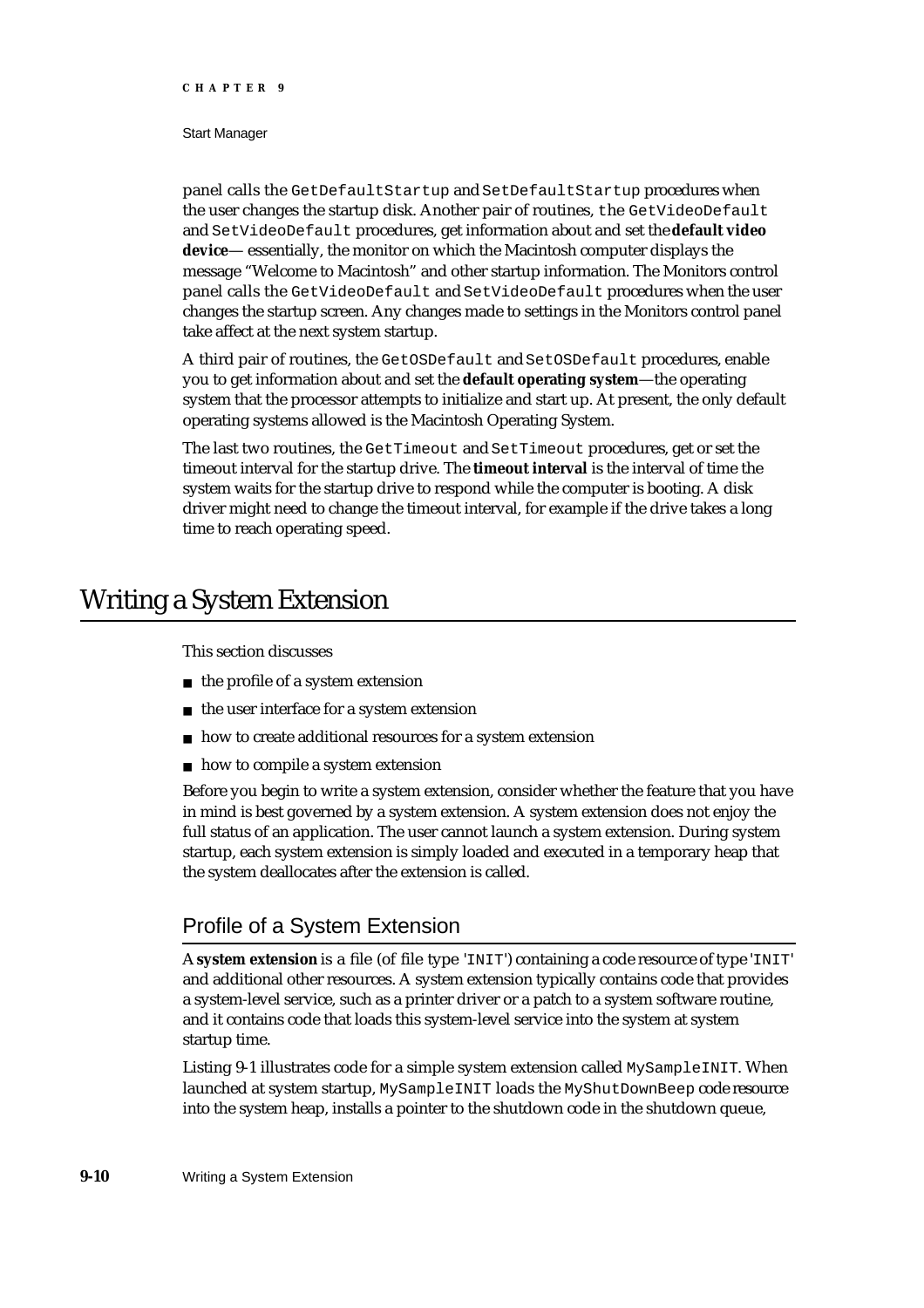#### Start Manager

and displays an icon indicating whether the installation succeeded or failed. The MyShutDownBeep procedure is executed just before the Macintosh computer shuts down or restarts. For more information about the shutdown process and the Shutdown Manager, see the chapter "Shutdown Manager" in *Inside Macintosh: Processes*.

The code for MySampleINIT places the MyShutDownBeep procedure in the system heap, making this procedure available after system startup. The MyShutDownBeep procedure calls SysBeep just before the Macintosh computer shuts down or restarts.

**Listing 9-1** The MySampleINIT system extension

```
UNIT MySampleINIT {write a Pascal system extension as a UNIT}
INTERFACE
USES
  Types, Events, Errors, Resources, Memory, Shutdown;
CONST
  kIconIDSuccess = 128; {icon of this system extension}
  kIconIDFailure = 129; {icon of this system extension }
                           { with an "X" on it}
  kMyShutDownResourceType = 'SHUT'
  kMyShutDownResourceID = 128;
  moveX = -1;IMPLEMENTATION
PROCEDURE MyShowINIT(theIcon, moveX: Integer); EXTERNAL;
PROCEDURE MyShutDownBeep; FORWARD;
PROCEDURE MyINIT;
VAR
  theIcon: Char;
  myShutDownCodeHndl: Handle;
  myShutDownCodePtr: ProcPtr;
BEGIN
  theIcon := kIconIDSuccess;
   {retrieve a handle to MyShutDownBeep procedure}
  myShutDownCodeHndl := GetResource(kMyShutDownResourceType,
                                   kMyShutDownResourceID);
  IF ((myShutDownCodeHndl = NIL) OR
      (ResError <> noErr) ) THEN
        theIcon := kIconIDFailed;
```
#### Writing a System Extension **9-11**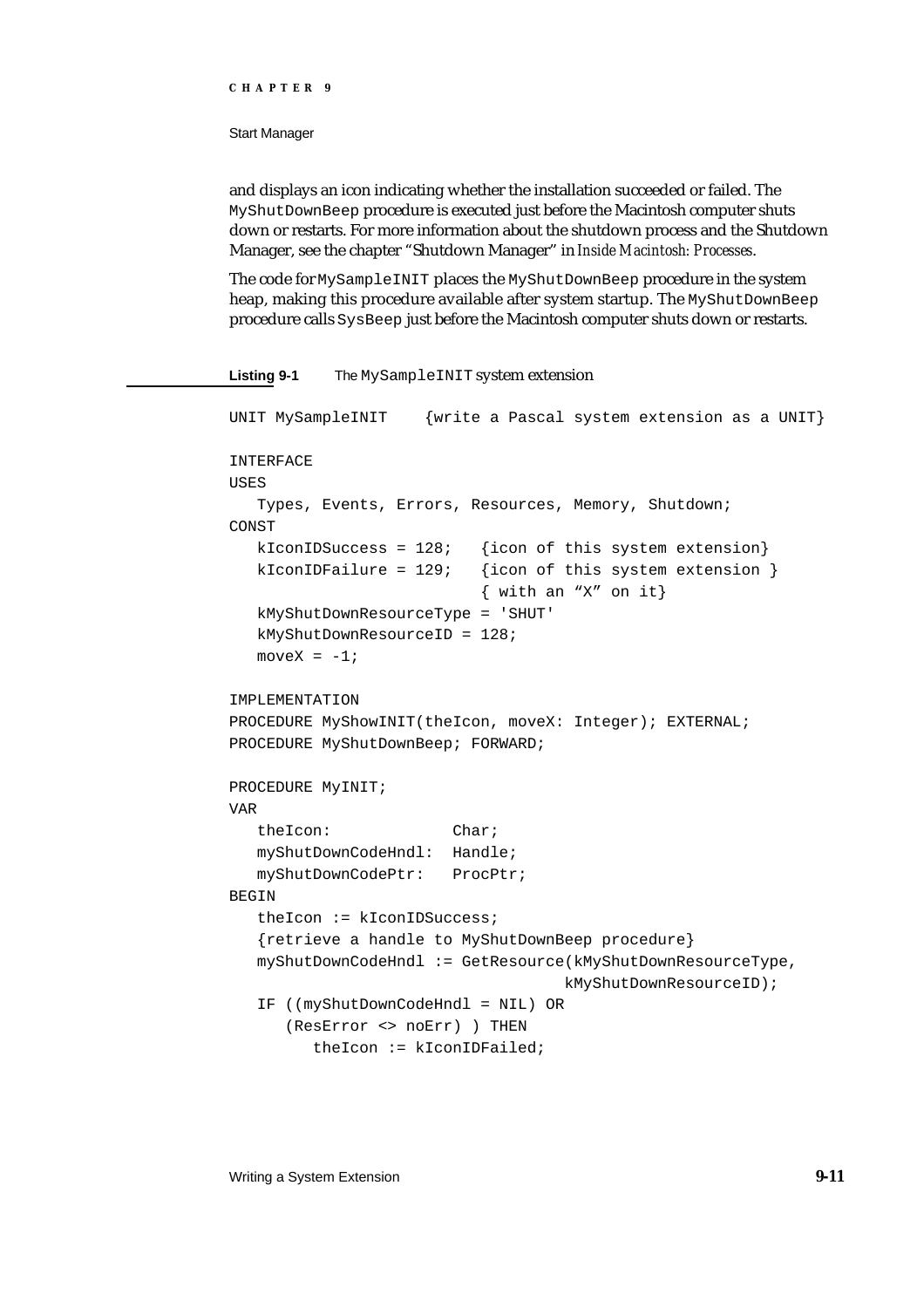```
CHAPTER 9
```

```
IF (theIcon = kIconIDSuccess) THEN
      BEGIN
         {the MyShutDownBeep code resource is present, detach it}
         { from the resource file and check for an error}
         DetachResource(myShutDownCodeHndl);
         IF (ResError <> noErr) THEN
            theIcon = kIconIDFailed;
         ELSE
            ReleaseResource(myShutDownCodeHndl);
      END;
      IF (theIcon = kIconIDSuccess) THEN
         BEGIN
            MoveHHi(myShutDownCodeHndl);
            HLock(myShutDownCodeHndl);
         END;
      MyShowINIT(theIcon, moveX);{place the icon at boot time}
      {install MyShutDownBeep procedure into shutdown queue}
      myShutDownCodePtr := myShutDownCodeHndl^);
      ShutDwnInstall(myShutDownCodePtr, sdOnUnmount);
END;
PROCEDURE MyShutDownBeep;
BEGIN
   SysBeep(40);
END;
END. {of UNIT}
```
Notice that the code for the MySampleINIT extension is defined as a Pascal UNIT rather than a PROGRAM. This distinction is important because Pascal programs are applications that require an application heap, an initialized A5 register, the Segment Loader, and the services of other Operating System and Toolbox managers. By comparison, a Pascal unit is merely a collection of routines. It does not enjoy the full status of an application. You cannot launch a system extension. It is simply loaded and executed in a temporary heap that the system deallocates soon after the system finishes booting the computer.

When MySampleINIT calls the application-defined procedure MyShowInit, MyShowInit displays an icon on the bottom left of the startup screen, and it does not erase the screen. If you want an icon displayed at system startup time, you must supply this application-defined procedure.

### **IMPORTANT**

If you provide a procedure that displays an icon of your system extension, do no erase the screen.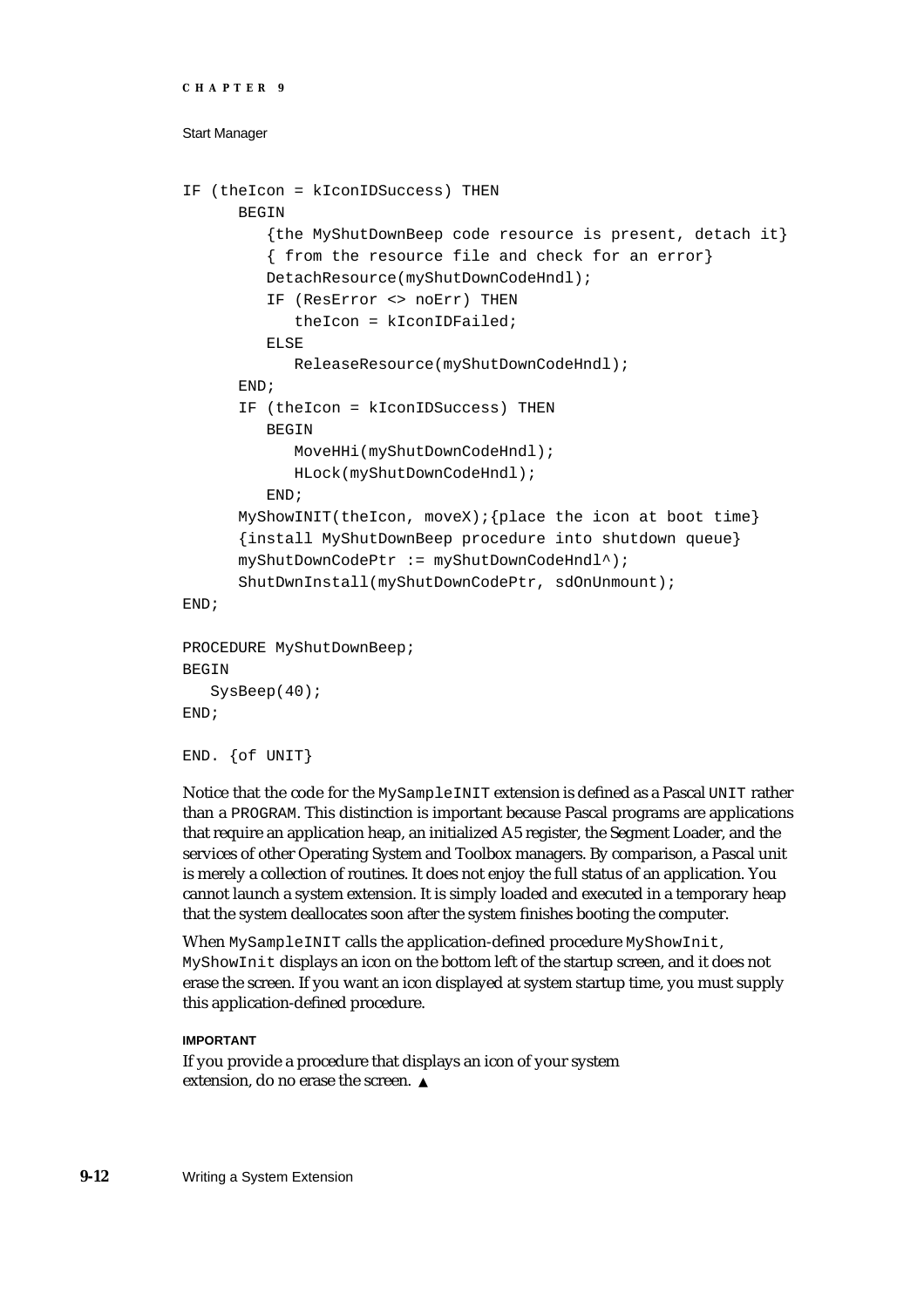#### Start Manager

For information about compiling system extensions, see the section "Building a System Extension" beginning on page 9-17.

#### **Note**

System extensions are not well equipped to declare global variables and deal with the A5 world. Stand-alone code modules that do these things are not system extensions and thus are beyond the scope of this discussion. See the chapter "Writing Stand-Alone Code" in *Building and Managing Programs in MPW* for information on this topic.

Because a system extension possesses no A5 world of its own, it cannot easily define global variables: the system allocates no space for them, and the A5 register contains no meaningful value. Extension code that defines global variables usually compiles and links successfully without a warning from the linker; however, the extension's global variables typically overwrite globals defined by the current application.

#### **WARNING**  $\epsilon$

Code containing references to global variables defined in the MPW libraries, such as QuickDraw globals, generate fatal link errors.

As a general rule, a system extension can call Operating System managers at any time, but it can call only a few of the Toolbox managers before the startup process completes. It can call the routines from the File Manager, Memory Manager, Resource Manager, and the Notification Manager before the system extension is completely launched, but it must refrain from calling the InitFonts, InitWindows, InitDialogs, InitMenus and TEInit procedures, as well as other QuickDraw, Window Manager, Dialog Manager, and Font Manager routines. (Note that the code installed by a system extension can utilize the full set of Operating System and Toolbox routines.)

A system extension must do without the services of the Segment Loader, which divides application code into segments that the processor can handle. The size of a system extension's code resource should not exceed 32 KB.

You should consider installing your system extension in the system heap if you want its resources to be available after the computer finishes booting. For example, some system extensions leave routines in the system heap that can be called through patches to those routines. The MySampleINIT system extension shown in Listing 1-1 on page 9-11 loads the MyShutDownBeep procedure in the system heap.

The procedure your system extension uses to install code in the system heap varies according to what you want to accomplish. Basically, you have to request a block of memory in the system heap and store the code or resources you want to preserve in the block. To allocate memory in the system heap in System 7 and later, you merely need to call the appropriate Memory Manager routines, and the system heap expands dynamically to meet your requests. In earlier versions of system software, you must use a system heap space resource of type 'sysz' to indicate how much the Operating System should increase the size of the system zone.

See the chapter "Memory Manager" in *Inside Macintosh: Memory* for details on how to allocate memory in the system heap.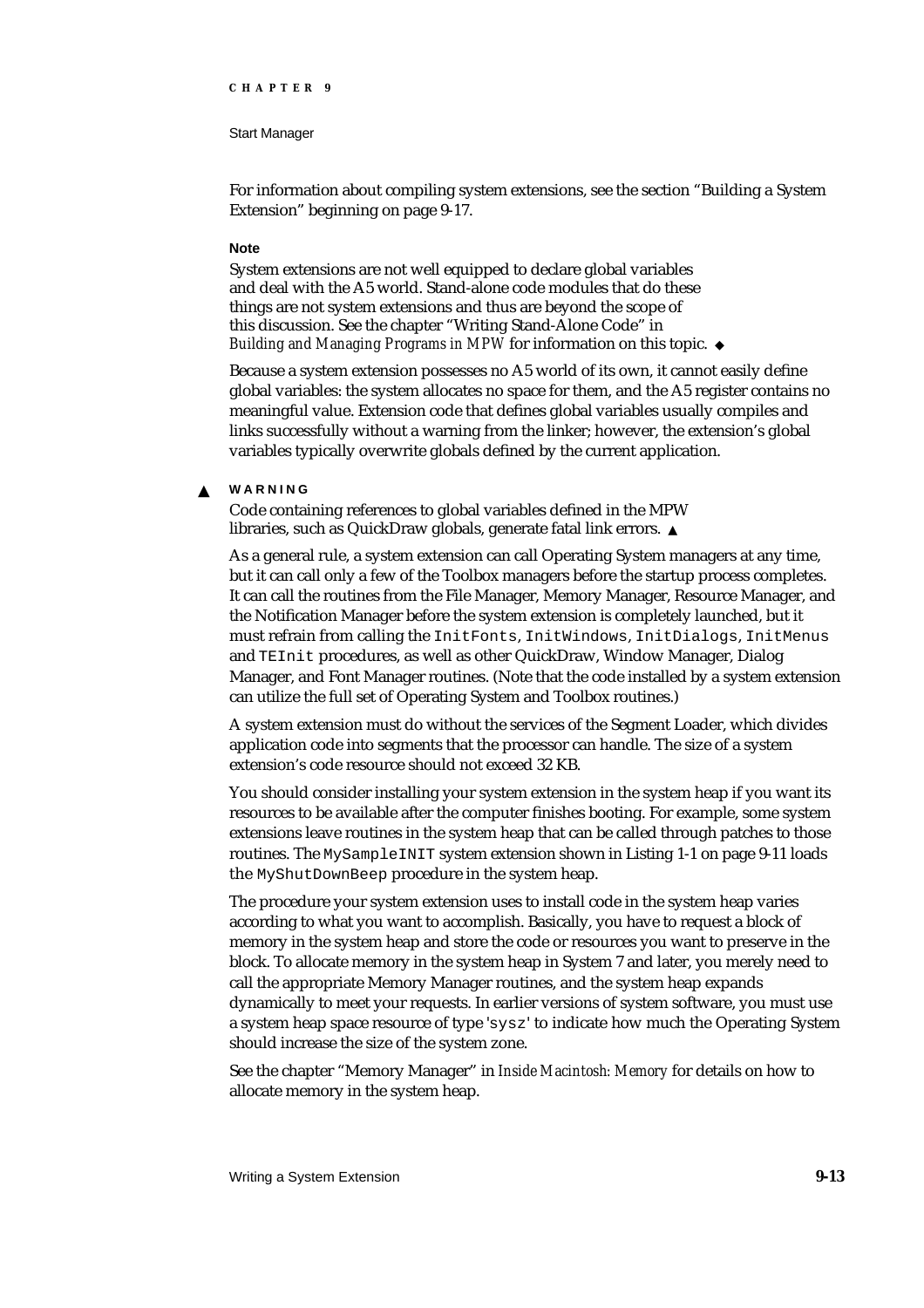### Defining the User Interface for a System Extension

The user interface for a system extension consists of

n the system extension icon

other elements your system extension needs to communicate with the user

You should provide an icon for the file that contains your system extension. An extension icon looks like a puzzle piece. Figure 9-1 illustrates the default icon for a system extension that appears in the Finder if you don't supply a custom icon for your system extension. You can customize an extension icon by adding a graphic to the default icon. You can display the system extension icon in a horizontal or vertical orientation with the protruding part facing any direction. If you do add graphics, keep them simple so that the icon still looks good when scaled to the small, 16-by-16 pixel icon size.

**Figure 9-1** The default system extension icon



The code in your system extension should also display the icon for your system extension when it is first executed at system startup time. You typically display this icon near the bottom-left corner of the startup screen. If the code installed by your extension requires resources or hardware that is not available at system startup, your extension can instead display a crossed-out version of the system extensions icon in the bottom-left corner of the screen.

You should design a system extension so that a user can install it by dragging the icon on top of the System Folder. The Finder then asks the user whether to place the system extension in the Extensions folder. Do not install system extensions in the System file.

When designing a system extension, avoid displaying dialog or alert boxes that interrupt system booting. Whenever possible, use the Notification Manager to notify users of important messages. See the chapter "Notification Manager" in *Inside Macintosh: Processes* for a description on how to send a notification request. You should also avoid calling routines like InitWindows that wipe the entire screen clean, obliterating any startup icons that other system extensions and drivers might have displayed.

Your system extension may only create files in the Preferences folder during execution. It is important that your system extension does not create files in the Extensions folder, the Control Panels folder, or the System Folder during execution. The system reads the files in each of these folders sequentially. Creating an additional file in one of these folders shifts the location of the other files, causing the system to either skip a system extension or execute one twice.

If your system extension requires a user interface, you can also create a control panel. If you use a system extension with your control panel, include it in the control panel file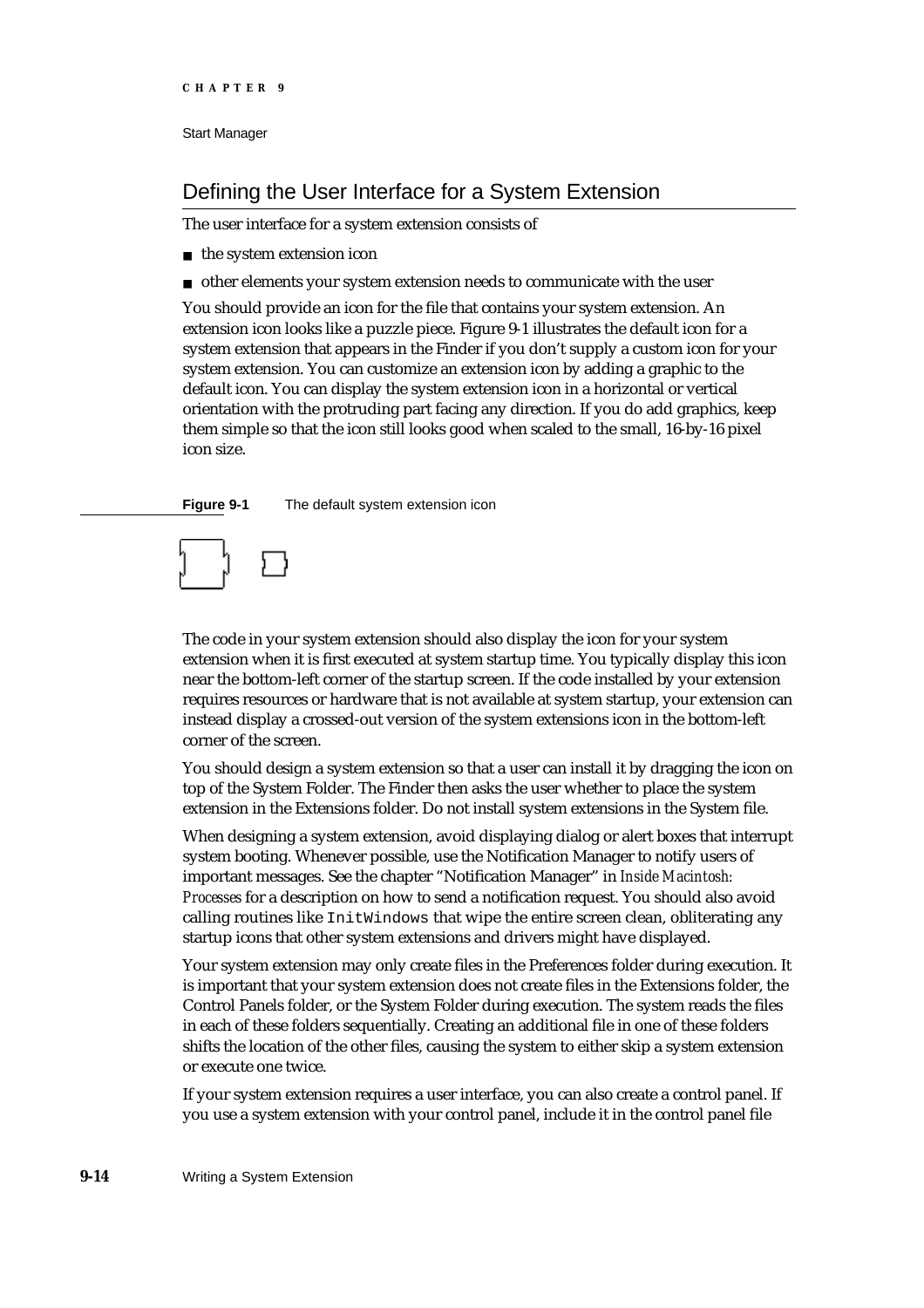#### Start Manager

along with the required resources and any other optional resources you use. In System 7, system extensions can be installed in the Control Panels folder or in the Extensions folder (both of which are stored in the System Folder) or directly in the System Folder. However, if it contains a system extension, your control panel file must reside in the Controls Panels folder within the System Folder. At startup time, the system software opens files of type 'cdev' that reside in the Control Panels folder and executes any system extensions that it finds there. If the system extension portion of a control panel is not loaded at startup, the control panel won't function properly. For additional information about control panels, see the chapter Control Panels in *Inside Macintosh: More Macintosh Toolbox*.

### Creating a System Extension's Resources

A file comprising a system extension contains a resource of type 'INIT' and additional resources. A resource of type 'INIT' contains the code that loads the system-level service into the system at system startup time, and it often contains the code that provides the system-level service. You can use additional resources to describe the icons for the system extension, specify a version number and copyright information for the information window displayed by the Get Info command, increase the size of the system heap, and more.

This list describes some of the additional resources you typically use when you create a system extension:

- $n$  The version ('vers') resource, which you can use to record version information for your system extension. The version resource allows you to store a version number, a version message, and a region code.
- n The bundle ('BNDL') resource, which groups together your system extension's icons.
- Icon family resources ('ICN#', 'ics#', ic18', 'ic14', ics8', and 'ics4') to represent your system extension in the Finder.
- The system heap space ('sysz') resource.

The 'sysz' resource is described in this section. See the chapter "Finder Interface" in *Inside Macintosh: Macintosh Toolbox Essentials* for additional information about the other resources mentioned in this section.

Figure 9-2 shows a ResEdit window containing additional resources for a system extension. These additional resources can be compiled with an 'INIT' resource into a system extension that goes in the Extensions folder.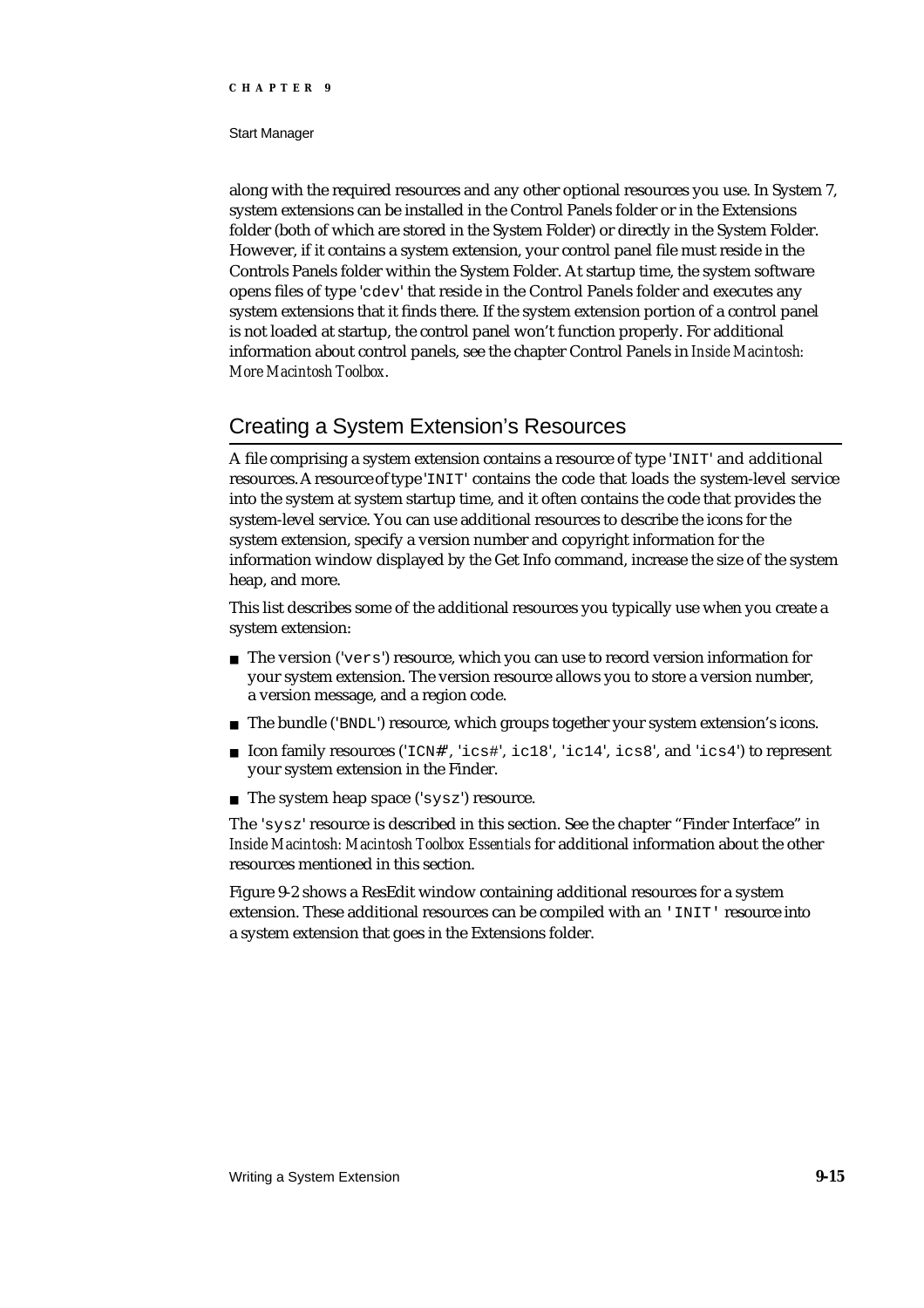```
CHAPTER 9
```
**Figure 9-2** Typical resources for a system extension



Not all of the resources in Figure 9-2 are required for all system extensions, but they do add useful features to a system extension.

#### **Note**

You can use a high-level tool such as the ResEdit application, which is available through APDA, to create your resources. See *ResEdit Reference* for details on using ResEdit.

### Creating Icons for a System Extension

You should provide two sets of icons for your system extension:

- n an icon family for the file that contains your system extension
- an icon that your system extension displays at system startup time. This icon indicate whether the installation succeeded or failed

You should provide icon family resources for the file that contains your system extension. See the chapter "Finder Interface" in *Inside Macintosh: Macintosh Toolbox Essentials* for a detailed description of the icon family resources.

You can create a color icon resource of type 'cicn' for your system extension if you want to display a color startup icon at the bottom left of the screen. You can implement this feature by creating your own application-defined MyShowINIT procedure, or you can use a similar program called ShowInit. You can obtain the ShowInit program from various on-line services. (You can also contact APDA for further developer product information). To use ShowINIT, you pass the resource ID of your system extension's 'cicn' resource to the ShowINIT procedure, and ShowINIT displays the 'cicn' icon on the bottom-left corner of the screen.

### Creating a System Heap Zone Resource for a System Extension

You should read the information in this section only if you plan to install code from your system extension into the system heap and run your system extension on system software prior to System 7.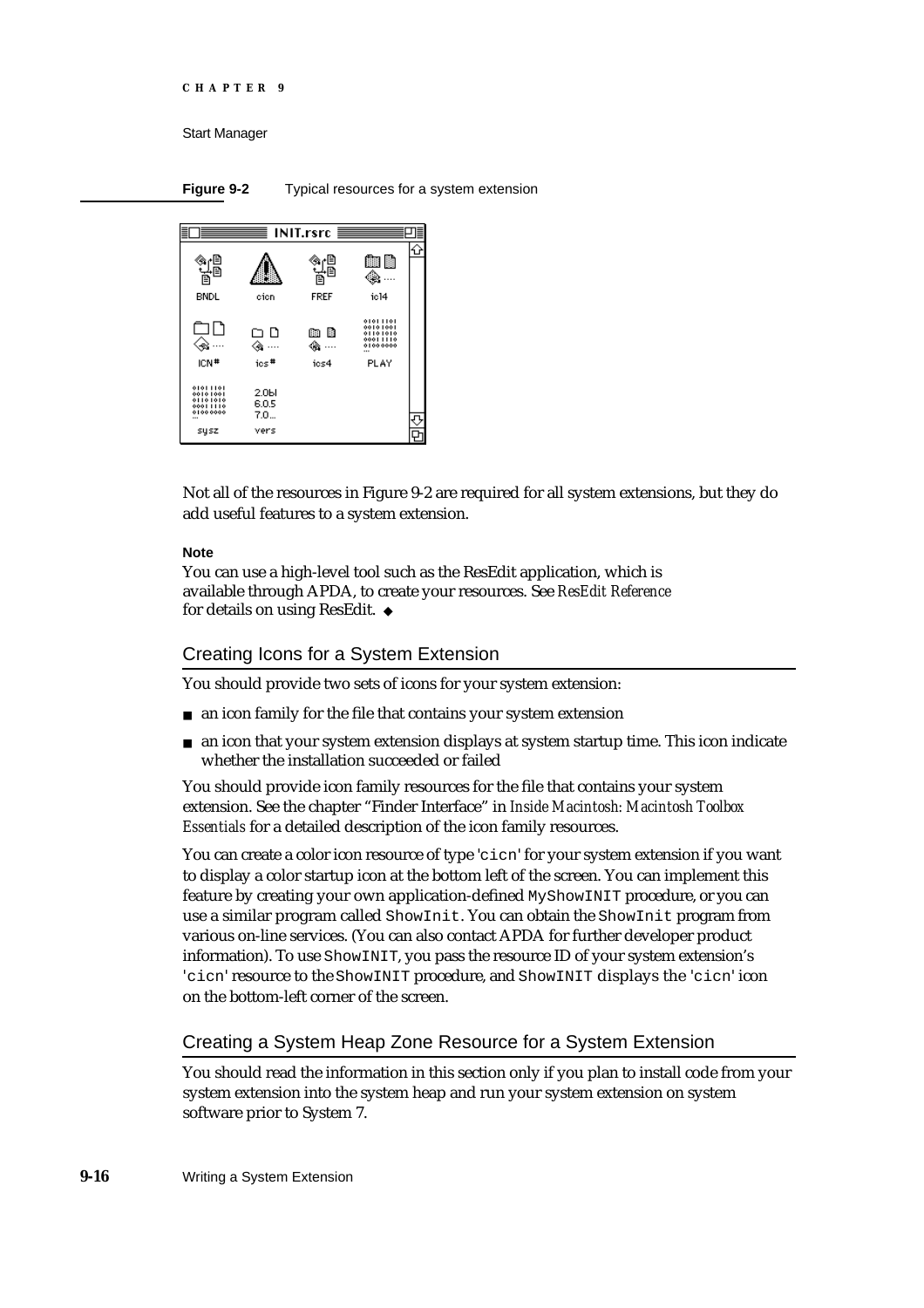#### Start Manager

If you install code in the system heap and run your system extension on system software prior to System 7, you should include a system heap space resource of type 'sysz'. The 'sysz' resource tells the system software the amount of memory the system heap needs to expand by, in order to accommodate space for code installed by your system extension.

#### **Note**

It is not necessary to include a 'sysz' resource for system extensions running only on System 7 and later. The system heap in System 7 grows dynamically and expands as long as there is any unused RAM available.

Using a 'sysz' resource, you can request the system software to increase the memory in the system heap by the amount specified in the 'sysz' resource. If the system software is able to allocate the needed memory in the system heap, your system extension will execute. If the system is unable to allocate the extra memory to the system heap, your system extension will not be able to execute.

To create a 'sysz' resource, you can use an editor like the ResEdit application. Specify, in bytes, the amount of memory you want the system heap to increase by. For example, if your system extension takes 8 KB to execute, you should increase the system heap by that amount.

You do not need to allocate memory for the actual system extension code ('INIT' resource), only for the amount of memory for any code installed by your system extension needs to execute.

### Building a System Extension

Once you have created a file containing the 'INIT' resource and a file containing all the additional resources, you can build your system extension. To build a system extension, compile and link the 'INIT' resource and the additional resources into an executable file for your system extension.

When you compile the 'INIT' resource and your additional resources, you should keep the following points in mind:

- n Make sure that the file type of the system extension is of type 'INIT'.
- Specify a creator if you want the Finder to use icons for your system extension.  $\overline{\mathsf{n}}$
- Specify the resource type 'INIT' and a resource ID (usually 128). n.
- $n$  Specify the main entry point for your system extension. When written in Pascal, the main entry point of a module is the first written instruction.
- Specify that the 'INIT' resource be loaded into the system heap if you want its resources to be available after the computer finishes booting.
- Specify the 'INIT' resource (code resource) as locked to prevent the system from moving the resource during execution.
- n Make sure that all additional resources are unlocked and purgeable.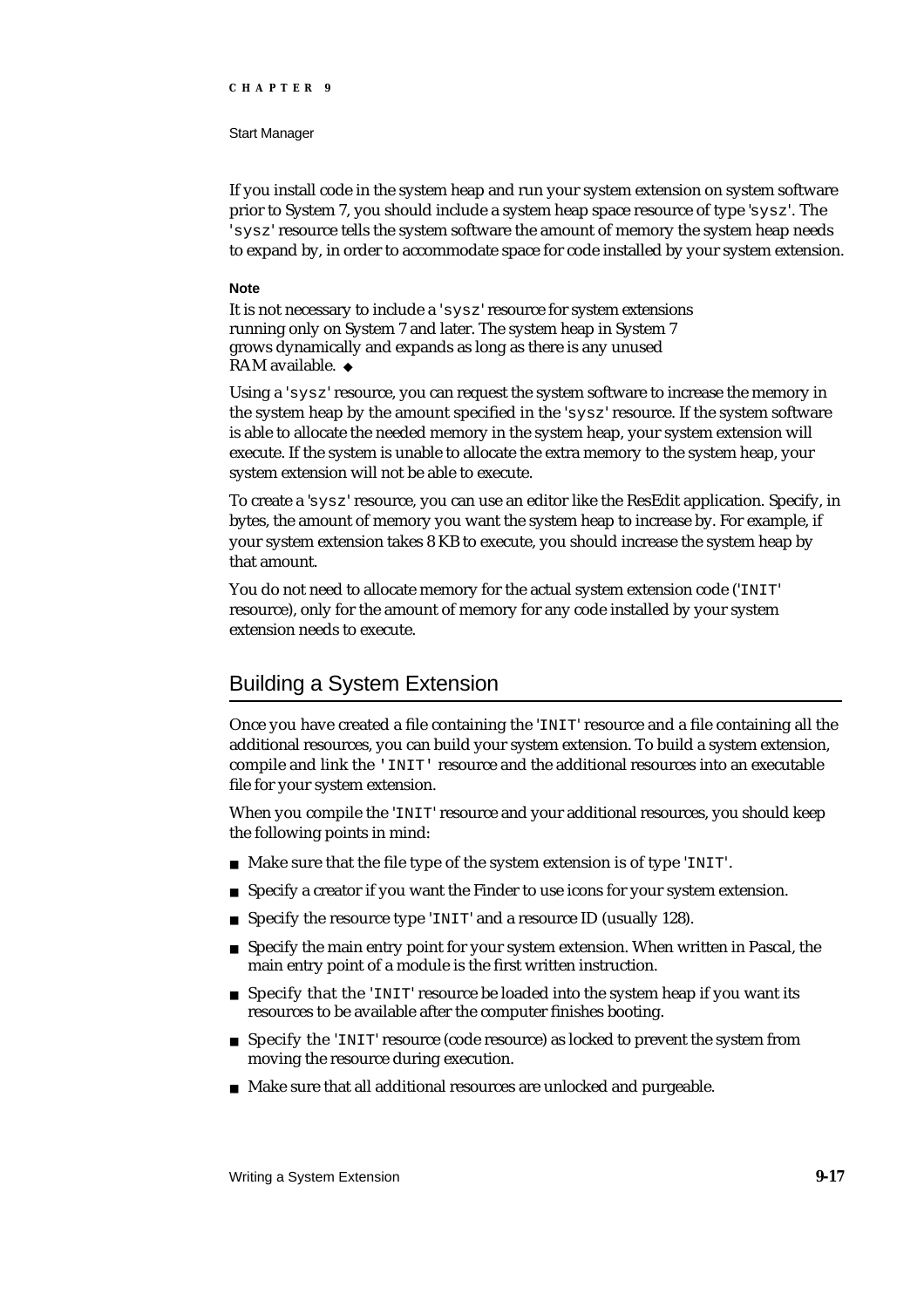# Start Manager Reference

This section describes the data structures and routines that are specific to the Start Manager. The "Data Structures" section explains the data structures for the default startup device parameter block, the default video device parameter block, and the default operating system record. The "Routines" section describes routines that get information about and set devices or values that the system uses as defaults when booting a Macintosh computer.

### Data Structures

This section describes the data structures that you use to provide information to the Start Manager or the Start Manager uses to return information to your application.

### The Default Startup Device Parameter Block

Two procedures, GetDefaultStartup and SetDefaultStartup, use the default startup device parameter block. You can use these procedures and the default startup device parameter block to get or set the default startup device. As defined by the DefStartType data type, a startup device is either a slot or a SCSI device. The DefStartRec data type defines the default startup device parameter block.

```
TYPE DefStartType = (slotDev, scsiDev);
      DefStartRec = 
RECORD
   CASE DefStartType OF
      slotDev:
         sdExtDevID: SignedByte; {external device ID}
         sdPartition:SignedByte; {reserved}
         sdSlotNum: SignedByte; { slot number }
         sdSRsrcID: SignedByte; {SResourceID}
      scsiDev:
         sdReserved1:SignedByte; {reserved}
         sdReserved2:SignedByte; {reserved}
         sdRefNum: Integer; {driver reference number}
END;
DefStartPtr = ^DefStartRec;
```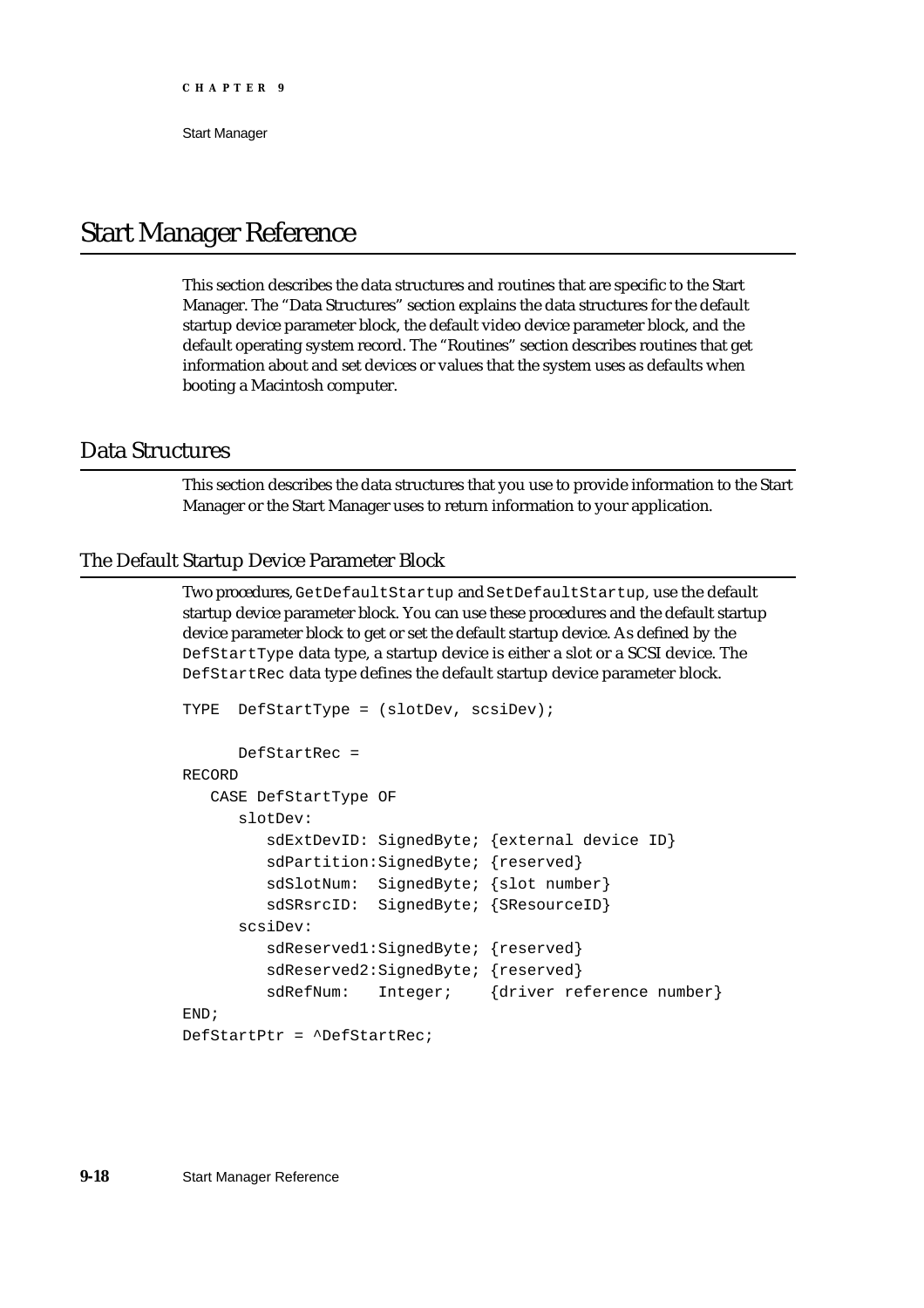Start Manager

#### **Field descriptions**

| sdExtDevID  | The external device ID specified by a slot's driver. This ID identifies<br>one of perhaps several devices connected through a single slot.                                                |
|-------------|-------------------------------------------------------------------------------------------------------------------------------------------------------------------------------------------|
| sdPartition | Reserved.                                                                                                                                                                                 |
| sdSlotNum   | A number that identifies the location of the NuBus slot containing<br>the default startup card. (Currently, these numbers range from<br>\$9 through \$E on six-slot computers.)           |
| sdSRsrcID   | The resource ID (SResource ID) for the slot.                                                                                                                                              |
| sdReserved1 | Reserved.                                                                                                                                                                                 |
| sdReserved2 | Reserved.                                                                                                                                                                                 |
| sdRefNum    | A negative value in this field indicates the driver reference number<br>for a SCSI device. A positive number indicates a slot device, in<br>which case the fields in the slotDev variant. |

#### The Default Video Device Parameter Block

Two procedures, GetVideoDefault and SetVideoDefault, use the default video device parameter block. You can use these procedures with the default video device parameter block to get or set the default video device. The DefVideoRec data type defines the default video device parameter block.

```
TYPE DefVideoRec = 
RECORD
   sdSlot: SignedByte; {slot number}
   sdsResource:SignedByte; {SResourceID}
END;
DefVideoPtr = ^DefVideoRec;
Field descriptions
sdSlot The physical slot number for the default video device. A value of 0
                 indicates no video device is the default.
```
#### sdSResource The slot resource ID (SResourceID) for the default video device.

#### The Default Operating System Parameter Block

Two procedures, GetDefaultOS and SetDefaultOS, use the default operating system parameter block. You can use these procedures with the default operating system parameter block to get or set the default operating system. The DefOSRec data type defines the default operating system parameter block.

```
TYPE DefOSRec = 
RECORD
   sdReserved: SignedByte; {reserved}
```
Start Manager Reference **9-19**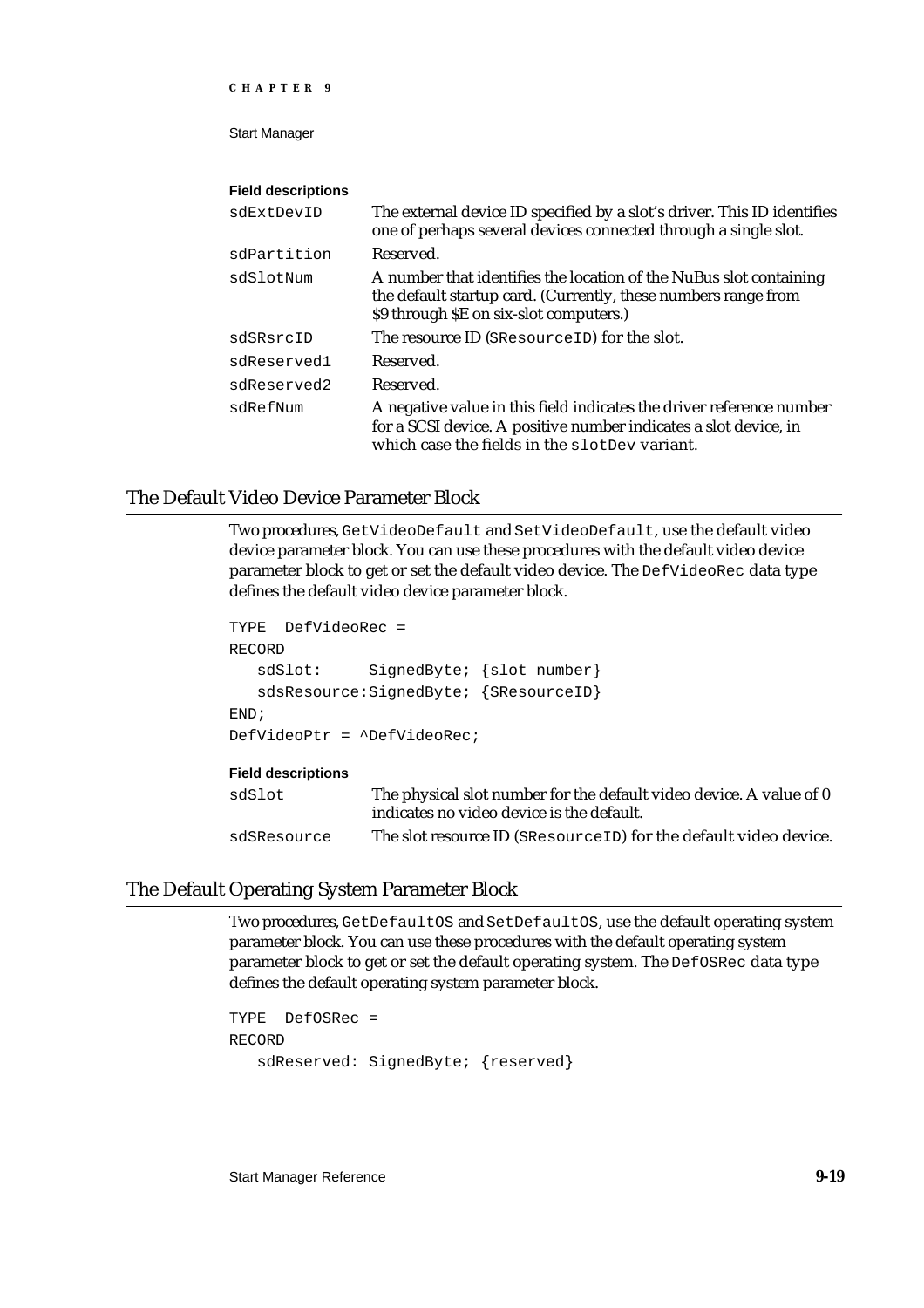```
CHAPTER 9
```

```
sdOSType: SignedByte; {operating-system type}
END;
DefOSPtr = ^DefOSRec;
```
#### **Field descriptions**

| sdReserved | Reserved.                                                                                                                                                 |
|------------|-----------------------------------------------------------------------------------------------------------------------------------------------------------|
| sdOSType   | A value identifying the operating system installed at startup.<br>A 1 indicates the Macintosh Operating System. The numbers<br>0 through 15 are reserved. |

### Routines

This section describes the Start Manager routines you can use to identify and change the default startup device, the default video device, default operating system, and the default timeout value for the startup drive.

Many Start Manager routines specify a pointer to a parameter block as a parameter. For these routines, the routine description includes a list of the fields in the parameter block used by the routine. For each routine that uses a parameter block, information about the fields appears in the following format:

#### **Parameter block**

| input1  | LongInt | Input parameter comment.  |
|---------|---------|---------------------------|
| outputl | LongInt | Output parameter comment. |

The arrow on the far left indicates whether the field is an input or output parameter. You must supply values for all input parameters. The routine returns values in the output parameters. The next column shows the field name as defined in the MPW interface files, followed by the data type of that field. This matches the MPW interface name of the data type as shown in the parameter block. The fourth column contains a comment about or a brief definition of the field.

#### Identifying and Setting the Default Startup Device

You can use the routines in this section to get information that identifies the default startup device or to supply information that sets a default startup device. These routines provide applications with the same capability that the Startup Disk control panel supplies for Macintosh users.

#### **GetDefaultStartup**

You can use the GetDefaultStartup procedure to return information about the default startup device.

PROCEDURE GetDefaultStartup (paramBlock: DefStartPtr);

**9-20** Start Manager Reference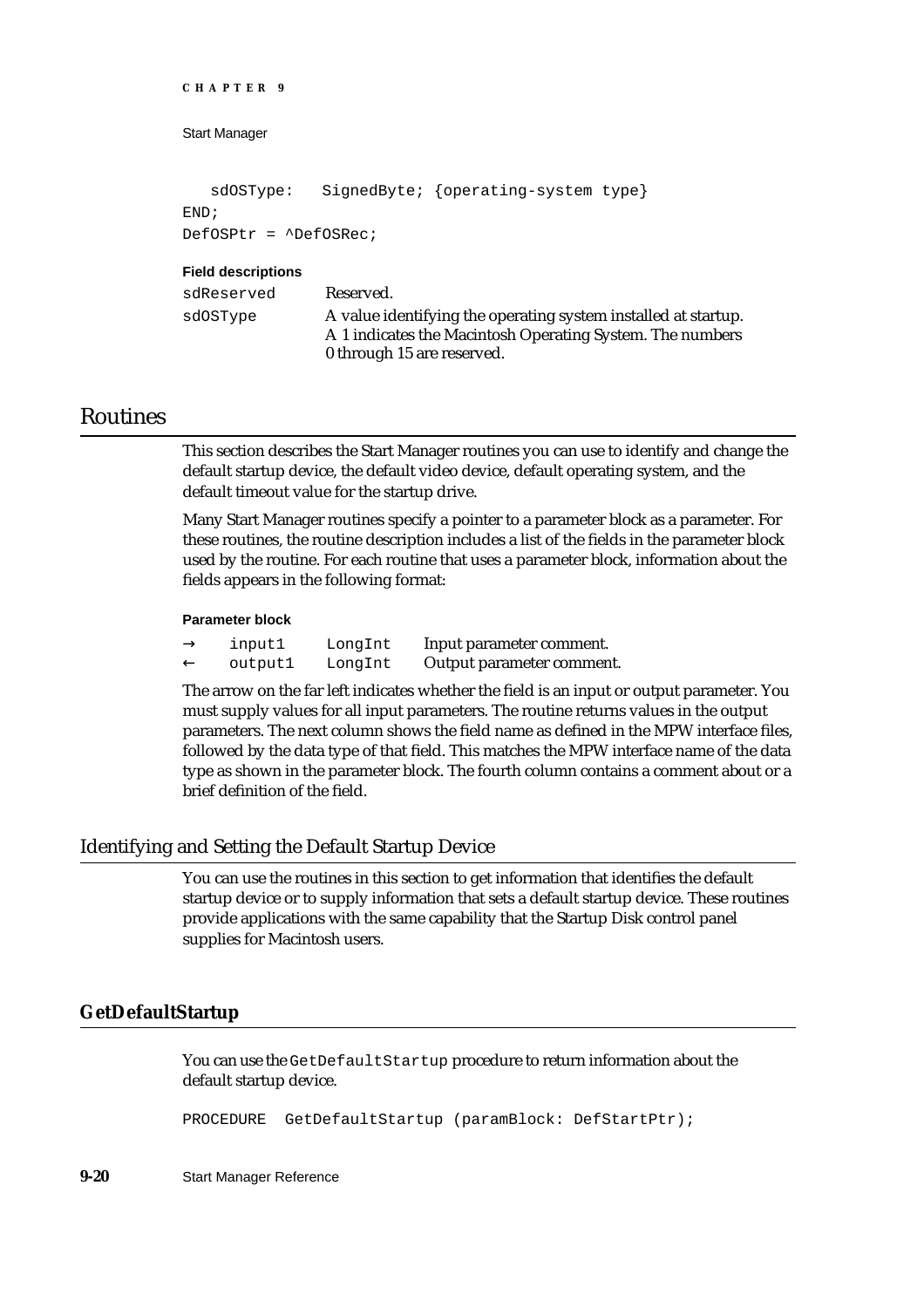Start Manager

paramBlock A pointer to a default startup device parameter block.

#### **Parameter block**

| SignedByte | External device ID.             |
|------------|---------------------------------|
| SignedByte | Reserved.                       |
| SignedByte | Physical slot number.           |
| SignedByte | Slot resource ID (SResourceID). |
| SignedByte | Reserved.                       |
| SignedByte | Reserved.                       |
| Integer    | Driver reference number.        |
|            |                                 |

#### **DESCRIPTION**

The GetDefaultStartup procedure returns information about the default startup device from parameter RAM. The default startup device parameter block of data type DefStartType defines two kinds of startup devices: either a slot or a SCSI device. The GetDefaultStartup procedure returns in the sdRefNum field a value indicating the startup device type. A negative value indicates a SCSI device. A positive value indicates a slot device. If the value is negative, the sdRefNum field contains the driver reference number needed to identify that device. If the value is positive, the slotDev variant of the default startup device parameter block contains information about the slot device.

You cannot read the system's default startup device parameter block directly. Instead, create another parameter block to which the GetDefaultStartup procedure can write and pass GetDefaultStartup a pointer to that parameter block.

#### **ASSEMBLY LANGUAGE INFORMATION**

The registers on entry and exit for this routine are

#### **Registers on entry**

A0 Address of the default startup device parameter block

#### **Registers on exit**

A0 Address of the default startup device parameter block

#### **SEE ALSO**

For more information about the default startup device parameter block see "The Default Startup Device Parameter Block" beginning on page 9-18. To specify the default startup device, see the description of the SetDefaultStartup procedure described next.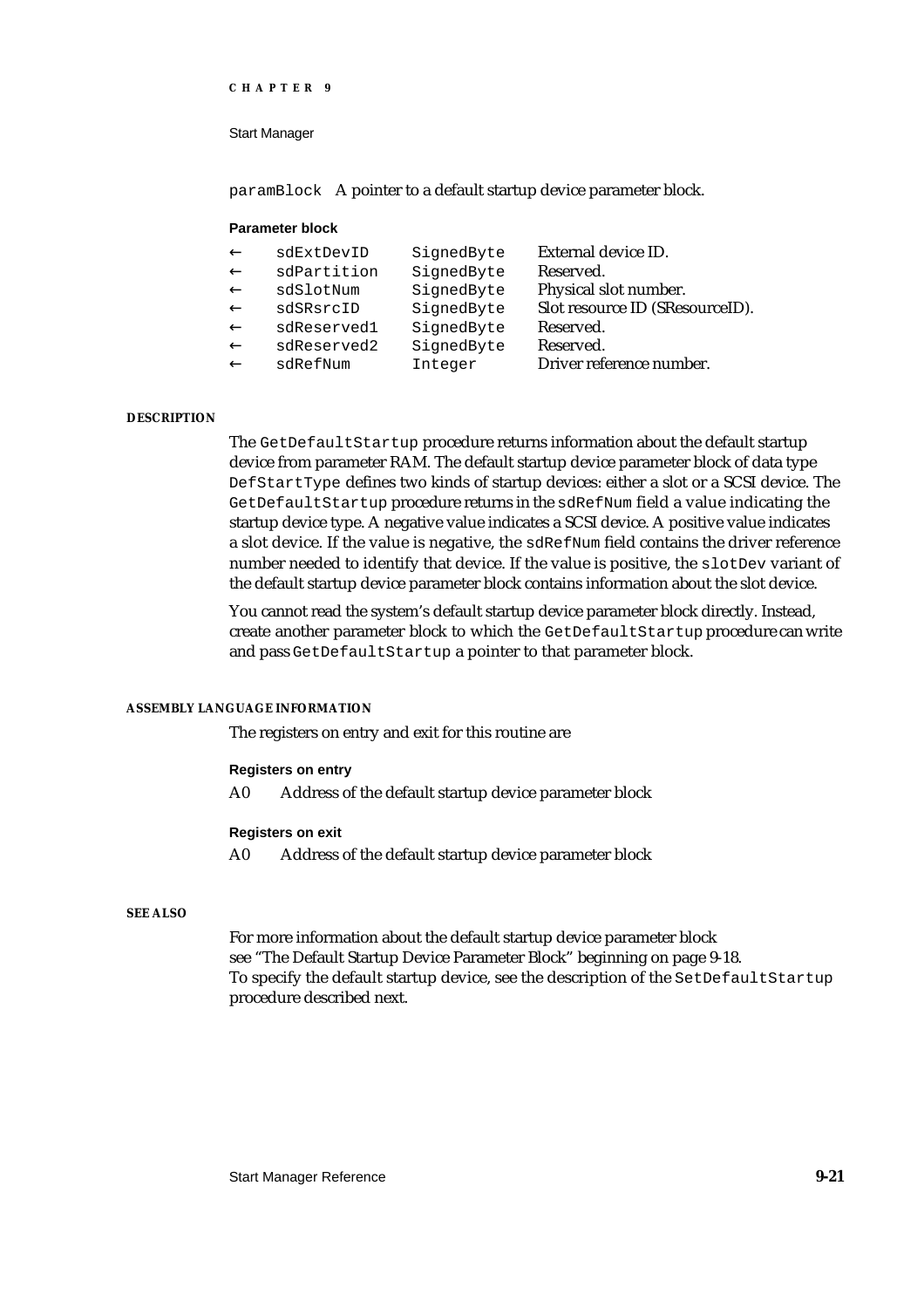#### **SetDefaultStartup**

You can use the SetDefaultStartup procedure to write information to parameter RAM that specifies the default startup device.

PROCEDURE SetDefaultStartup (paramBlock: DefStartPtr);

paramBlock A pointer to a default startup device parameter block.

#### **Parameter block for a slot device**

| sdExtDevID  | SignedByte | External device ID.             |
|-------------|------------|---------------------------------|
| sdPartition | SignedByte | Reserved.                       |
| sdSlotNum   | SignedByte | Physical slot number.           |
| sdSRsrcID   | SignedByte | Slot resource ID (SResourceID). |
|             |            |                                 |

#### **Parameter block for a SCSI device**

| sdReserved1 | SignedByte | Reserved.                |
|-------------|------------|--------------------------|
| sdReserved2 | SignedByte | Reserved.                |
| sdRefNum    | Integer    | Driver reference number. |

#### **DESCRIPTION**

The SetDefaultStartup procedure writes information to parameter RAM that specifies the default startup device. The default startup parameter block of data type DefStartType defines two kinds of startup devices: either a slot or a SCSI device. To specify a slot device as the default, pass the external device ID, the slot number, and the slot resource ID. The external device ID, supplied by the slot's driver, identifies a particular device connected through that slot. It's possible that the card in this slot could have several devices connected to it.

To specify a SCSI device as the default, pass its driver reference number (always negative) in the sdRefNum field. To specify no device as the default, pass a value of 0 in this field.

#### **ASSEMBLY LANGUAGE INFORMATION**

The registers on entry and exit for this routine are

#### **Registers on entry**

A0 Address of the default startup device parameter block

#### **Registers on exit**

A0 Address of the default startup device parameter block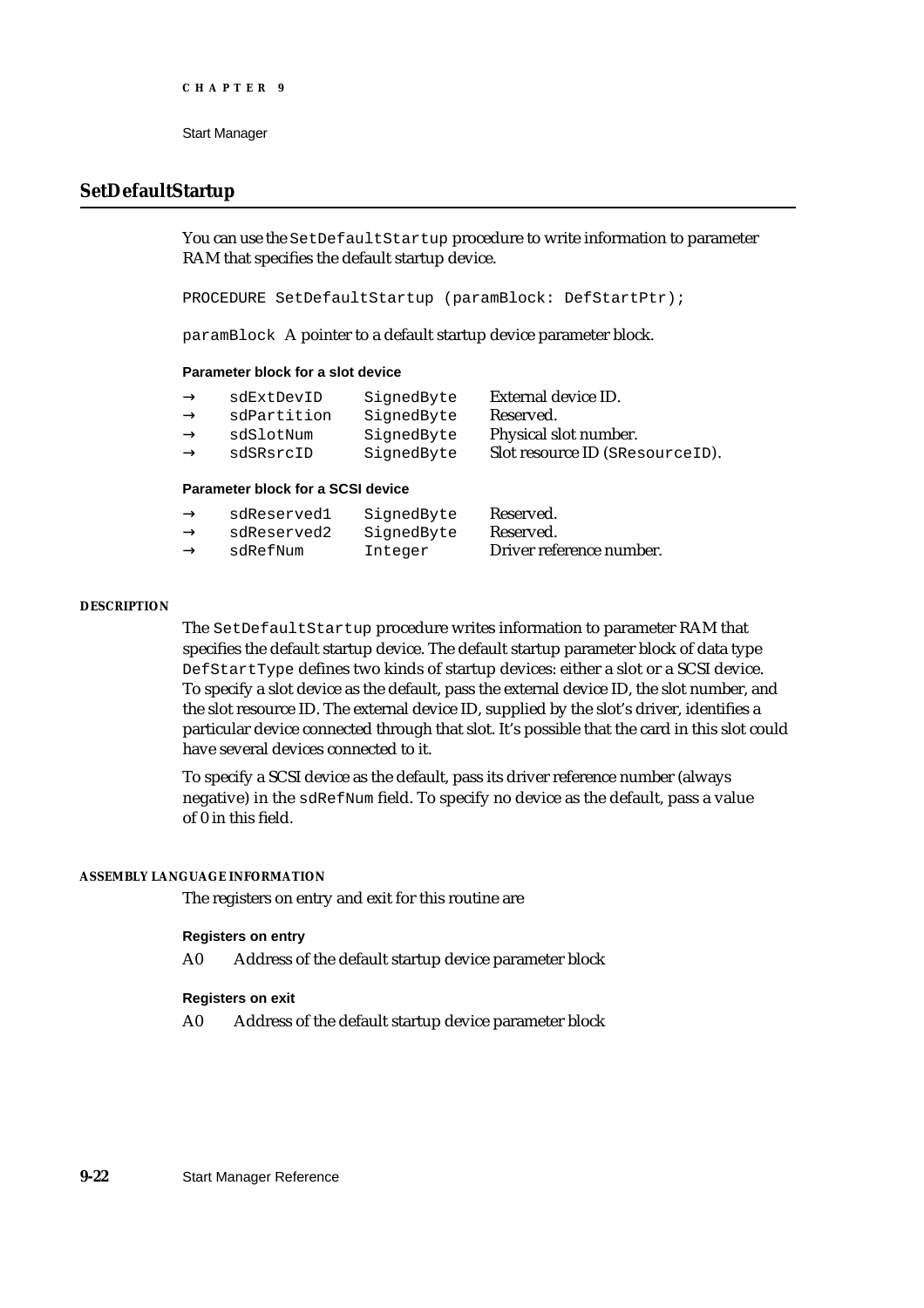Start Manager

#### **SEE ALSO**

For more information about the default startup device parameter block see "The Default Startup Device Parameter Block" beginning on page 9-18.

To retrieve information about the default startup device, see the description of the GetDefaultStartup procedure described on page 9-20.

#### Identifying and Setting the Default Video Device

You can use the routines in this section to get information about the default video device or to supply information that sets or changes a default video device. These routines provide applications with the same capability that the Monitors control panel supplies for Macintosh users. The default video device is equivalent to the monitor that displays the startup message "Welcome to Macintosh" as well as other startup indications.

### **GetVideoDefault**

You can use the GetVideoDefault procedure to return information that identifies the default video device.

PROCEDURE GetVideoDefault (paramBlock: DefVideoPtr);

paramBlock A pointer to a default video device parameter block.

#### **Parameter block**

| sdSlot      | SignedByte | Physical slot number.           |
|-------------|------------|---------------------------------|
| sdSResource | SignedByte | Slot resource ID (SResourceID). |

#### **DESCRIPTION**

The GetVideoDefault procedure returns information from parameter RAM that identifies the default video device. If the sdSlot field returns a 0, indicating no default video device, the Start Manager chooses the first available video device when the computer starts up.

#### **ASSEMBLY LANGUAGE INFORMATION**

The registers on entry and exit for this routine are

#### **Registers on entry**

A0 Address of the default video device parameter block

#### **Registers on exit**

A0 Address of the default video device parameter block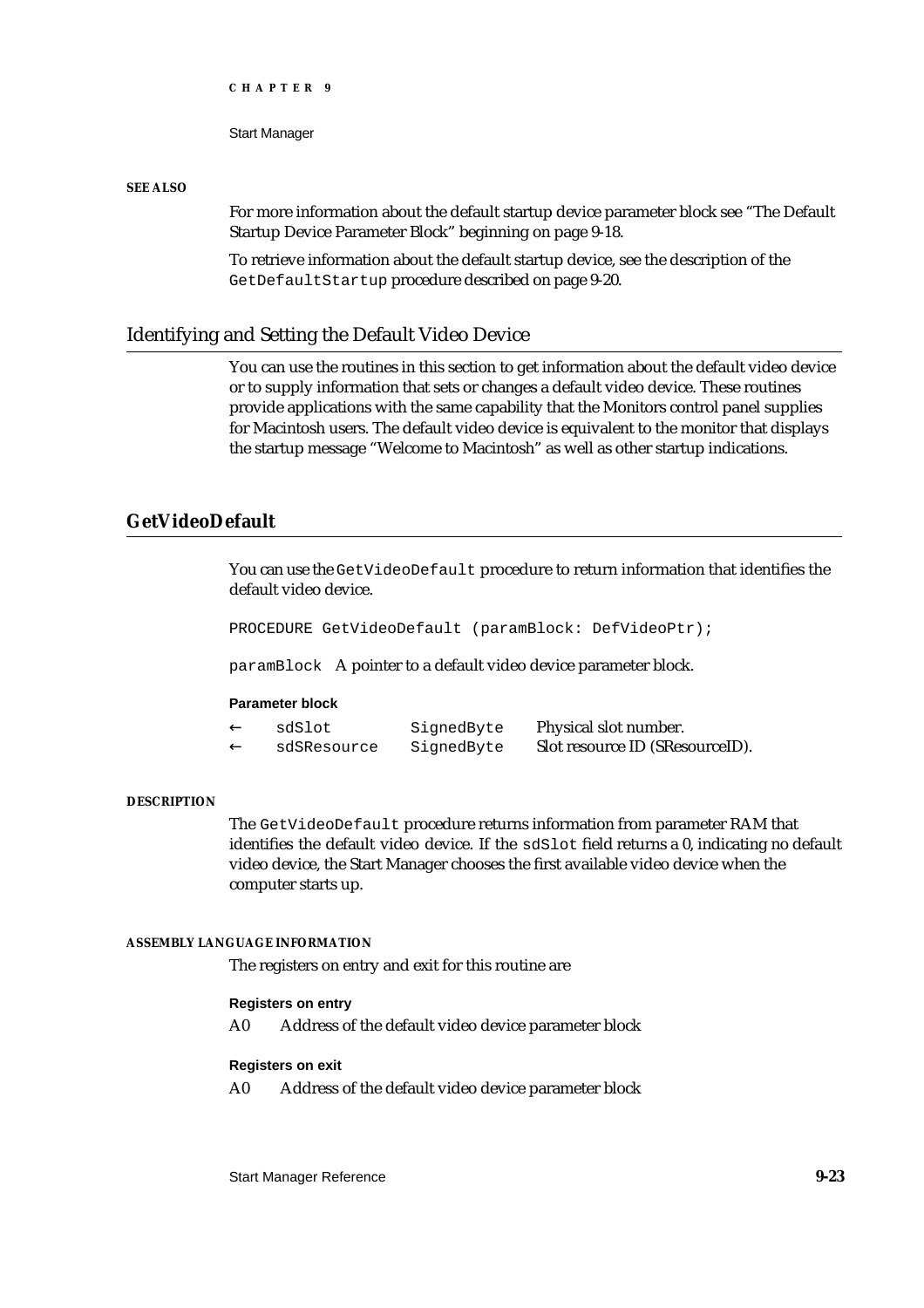```
CHAPTER 9
```
#### **SEE ALSO**

For more information about the default startup device parameter block see "The Default Video Device Parameter Block" beginning on page 9-19.

To specify the default video device, see the description of the SetVideoDefault procedure described next.

#### **SetVideoDefault**

You can use the SetVideoDefault procedure to write information to parameter RAM that sets or changes the default video device.

PROCEDURE SetVideoDefault (paramBlock: DefVideoPtr);

paramBlock A pointer to a default video device parameter block.

#### **Parameter block**

| sdSlot      | SignedByte | Physical slot number.           |
|-------------|------------|---------------------------------|
| sdSResource | SignedByte | Slot resource ID (SResourceID). |

#### **DESCRIPTION**

The SetVideoDefault procedure writes information to parameter RAM that sets or changes the default video device. If you set the sdSlot field to 0, indicating no default video device, the Start Manager chooses the first available video device when the computer starts up.

#### **ASSEMBLY LANGUAGE INFORMATION**

The registers on entry and exit for this routine are

#### **Registers on entry**

A0 Address of the default video device parameter block

#### **Registers on exit**

A0 Address of the default video device parameter block

#### **SEE ALSO**

For more information about the default video device parameter block see "The Default Video Device Parameter Block" beginning on page 9-19.

To retrieve information about the default video device, see the description of the GetVideoDefault procedure on page 9-23.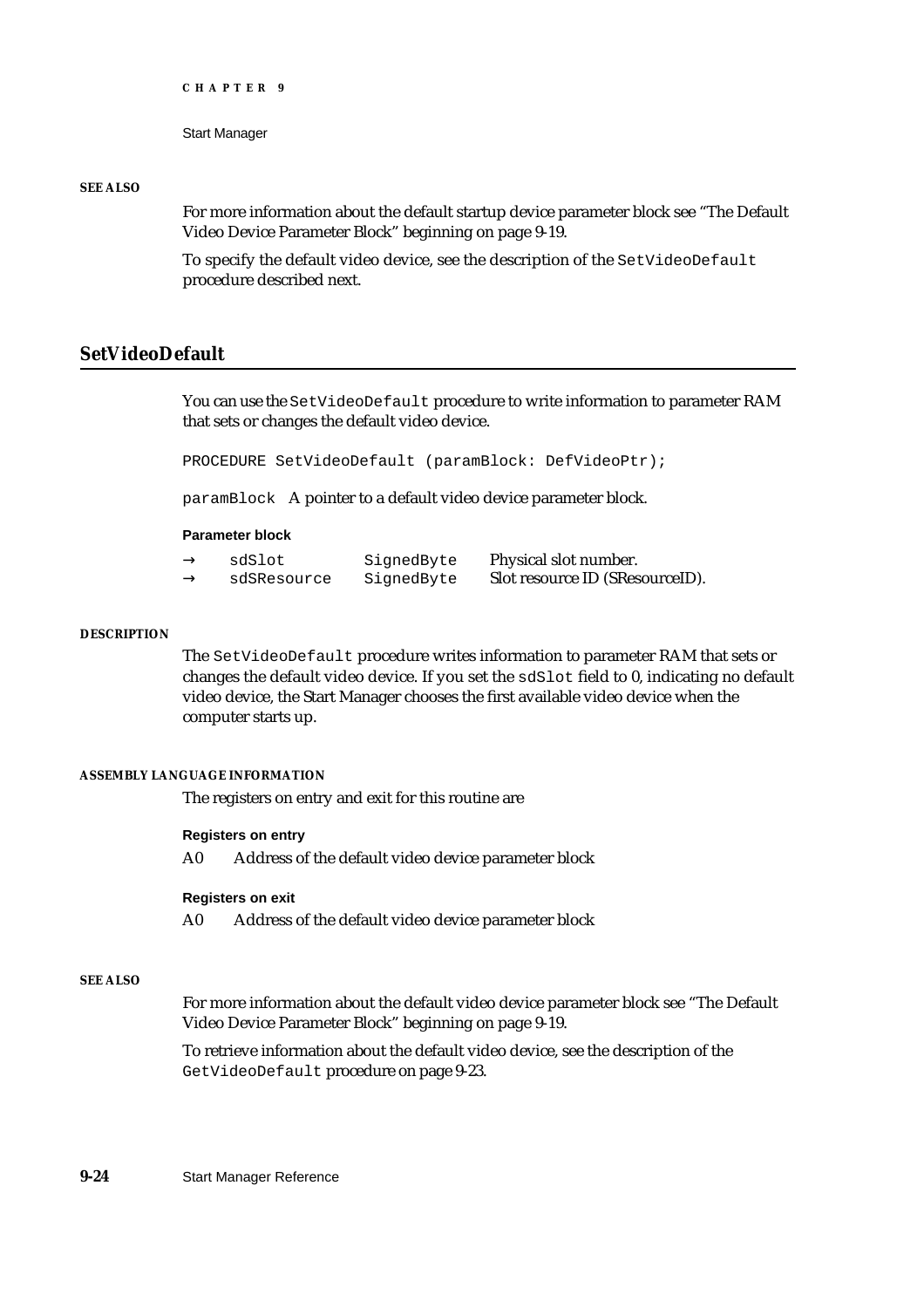Start Manager

### Identifying and Setting the Default Operating System

You can use the routines in this section to get information about the default operating system or to supply information that sets or changes a default operating system. These routines read from and write to a byte in parameter RAM.

### **GetOSDefault**

You can use the GetOSDefault procedure to identify the operating system that gets booted on the Macintosh computer.

Procedure GetOSDefault (paramBlock: DefOSPtr);

paramBlock A pointer to a default operating system parameter block.

#### **Parameter block**

| sdReserved | byte | Reserved.              |
|------------|------|------------------------|
| sdOSType   | byte | Operating-system type. |

#### **DESCRIPTION**

The GetOSDefault procedure identifies the operating system that gets booted on the Macintosh computer. A value of 1 returned in the sdOSType field indicates the Macintosh Operating System. Apple Computer, Inc. reserves the numbers 0 through 15 for its use.

When the Macintosh Operating System boots, certain startup routines call GetOSDefault and compare the value it returns with the value in the ddType field of the driver's portion of the driver descriptor record. Each driver for the startup device has its own block of fields in this record. The startup routine tries to match the operating-system type returned by GetOSDefault with the value in one of the ddType fields. If it finds a match, the computer continues to boot; if it doesn't, the startup routine searches other drives attached to the computer. The boot process does not continue until the startup routine finds a ddType value that matches the one returned by GetOSDefault.

#### **ASSEMBLY LANGUAGE INFORMATION**

The registers on entry and exit for this routine are

#### **Registers on entry**

A0 Address of the default operating system parameter block

#### **Registers on exit**

A0 Address of the default operating system parameter block

Start Manager Reference **9-25**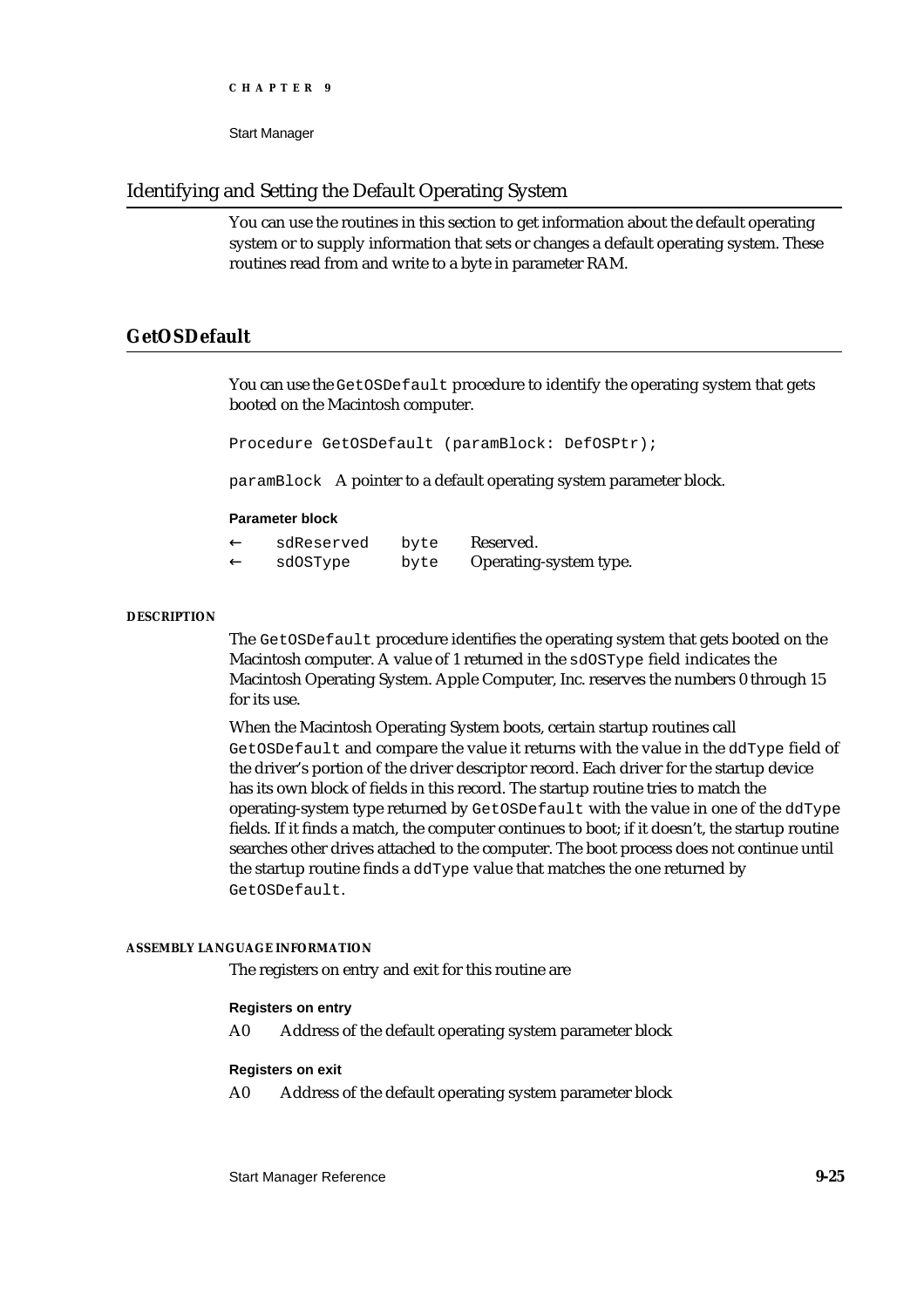```
CHAPTER 9
```
#### **SEE ALSO**

For more information about the default operating system parameter block, see "The Default Operating System Parameter Block" beginning on page 9-19. For information about the driver descriptor record, see the chapter "SCSI Manager" in *Inside Macintosh: Devices*.

To specify the default operating system, see the description of the SetOSDefault procedure described next.

### **SetOSDefault**

You can use the SetOSDefault procedure to set a byte in parameter RAM that indicates the operating system that gets booted on the Macintosh computer.

PROCEDURE SetOSDefault (paramBlock: DefOSPtr);

paramBlock A pointer to a default operating system parameter block.

#### **Parameter block**

| sdReserved | SignedByte | Reserved.              |
|------------|------------|------------------------|
| sdOSType   | SignedByte | Operating-system type. |

#### **DESCRIPTION**

The SetOSDefault procedure sets a byte in parameter RAM that indicates the operating system that gets booted on the Macintosh computer. Setting a value of 1 in the sdOSType field indicates the Macintosh Operating System, which is currently the only default operating system allowed. The numbers 0 through 15 are reserved by Apple Computer.

Unless the value in the sdOSType field matches the value in one of the ddType fields of the driver descriptor record, the computer cannot continue booting. Every drive connected to the computer has a driver descriptor record at the beginning of physical block 0.

#### **ASSEMBLY LANGUAGE INFORMATION**

The registers on entry and exit for this routine are

#### **Registers on entry**

A0 Address of the parameter block for the default operating system record

#### **Registers on exit**

A0 Address of the parameter block for the default operating system record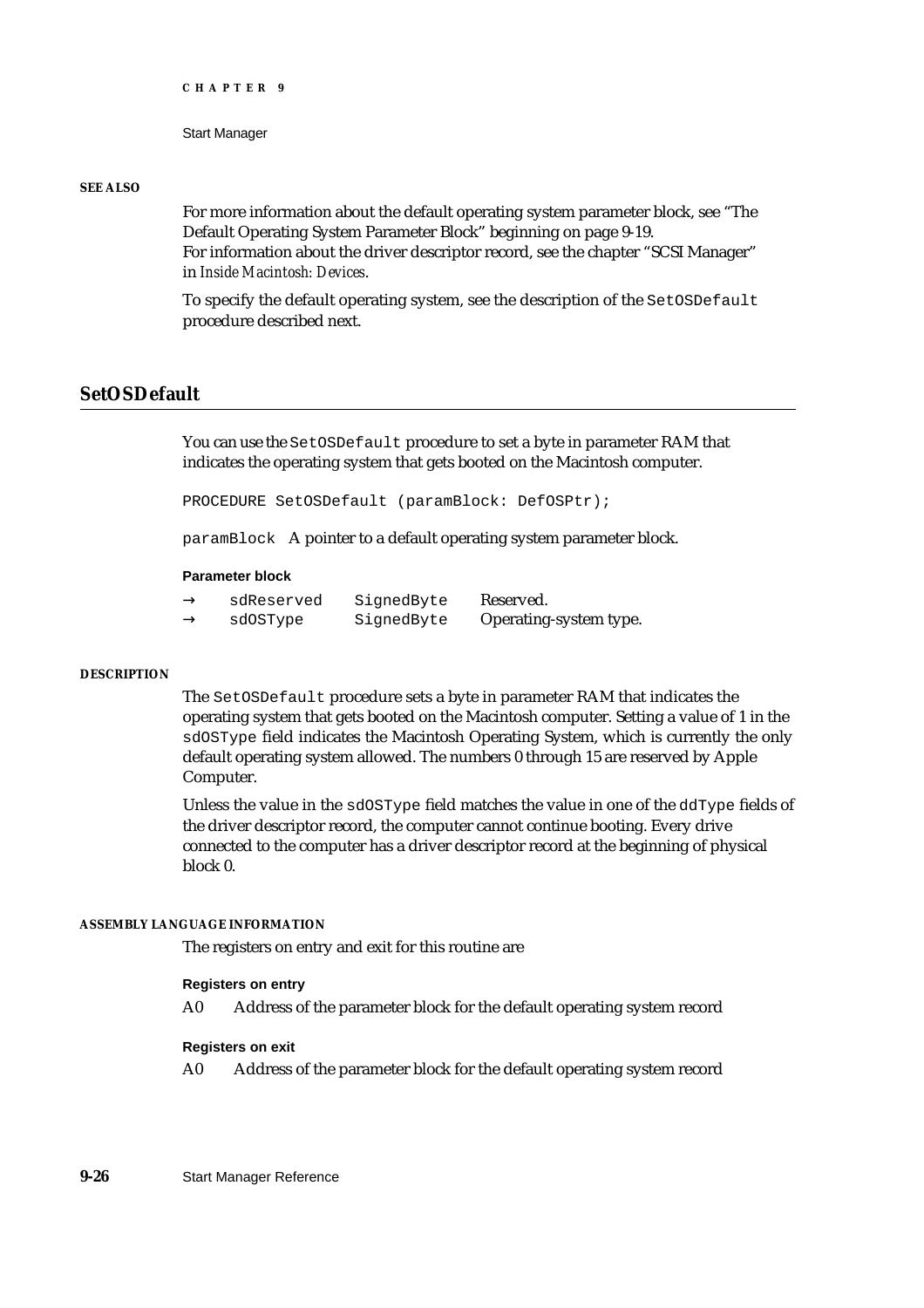**CHAPTER 9**

#### Start Manager

#### **SEE ALSO**

For information about the driver descriptor record, see the chapter "SCSI Manager" in *Inside Macintosh: Device*s.

#### Getting and Setting the Timeout Interval

You can use the routines in this section to get or set the default timeout interval for the startup drive. This timeout indicates how long the system waits for the startup drive to respond while the computer is booting.

#### **GetTimeout**

You can use the GetTimeout procedure to identify the current timeout interval set for the startup drive.

PROCEDURE GetTimeout (VAR count: Integer);

count Indicates the number of seconds the system waits for the startup drive to respond during the boot cycle. A value of 0 indicates the default timeout of 20 seconds.

#### **DESCRIPTION**

The GetTimeout procedure identifies the current timeout interval set for the startup drive. Timeout values increment in 1-second intervals, from 1 to a maximum of 31 seconds. A count of 1 equals 1 second.

#### **ASSEMBLY LANGUAGE INFORMATION**

The register on exit from the routine is

#### **Registers on exit**

A0 Value of count field

The \_GetTimeout macro expands to invoke another trap macro, whose routine selector is passed in the A0 register.

| <b>Trap Macro</b> | <b>Selector</b> |
|-------------------|-----------------|
| InternalWait      | <b>S0000</b>    |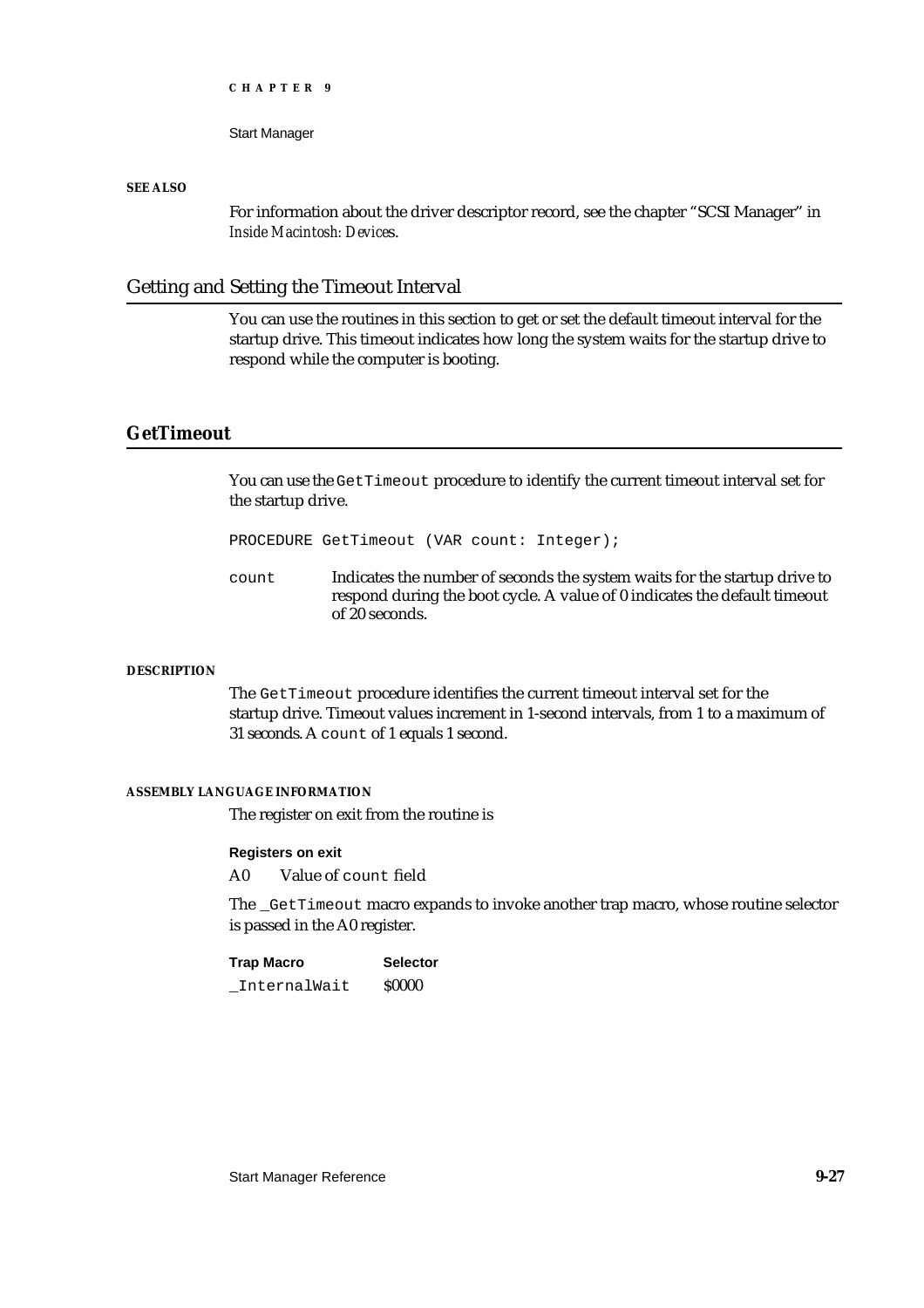Start Manager

#### **SetTimeout**

You can use the SetTimeout procedure to set the timeout interval for the startup drive.

PROCEDURE SetTimeout (count: Integer);

count Indicates the number of seconds that you want the system to wait for the startup drive to respond during the boot cycle. A value of 0 indicates the default timeout of 20 seconds. The maximum value is 31 seconds.

#### **DESCRIPTION**

The SetTimeout procedure sets the timeout interval for the startup drive. Timeout values increment in 1-second intervals, from 1 to a maximum of 31 seconds. Setting the count parameter to a value of 1 indicates 1 second.

#### **ASSEMBLY LANGUAGE INFORMATION**

The registers on entry for this routine are

#### **Registers on entry**

A0 \$0001

The \_SetTimeout macro expands to invoke another trap macro, whose routine selector is passed in the A0 register:

**Trap Macro Selector** \_InternalWait \$0001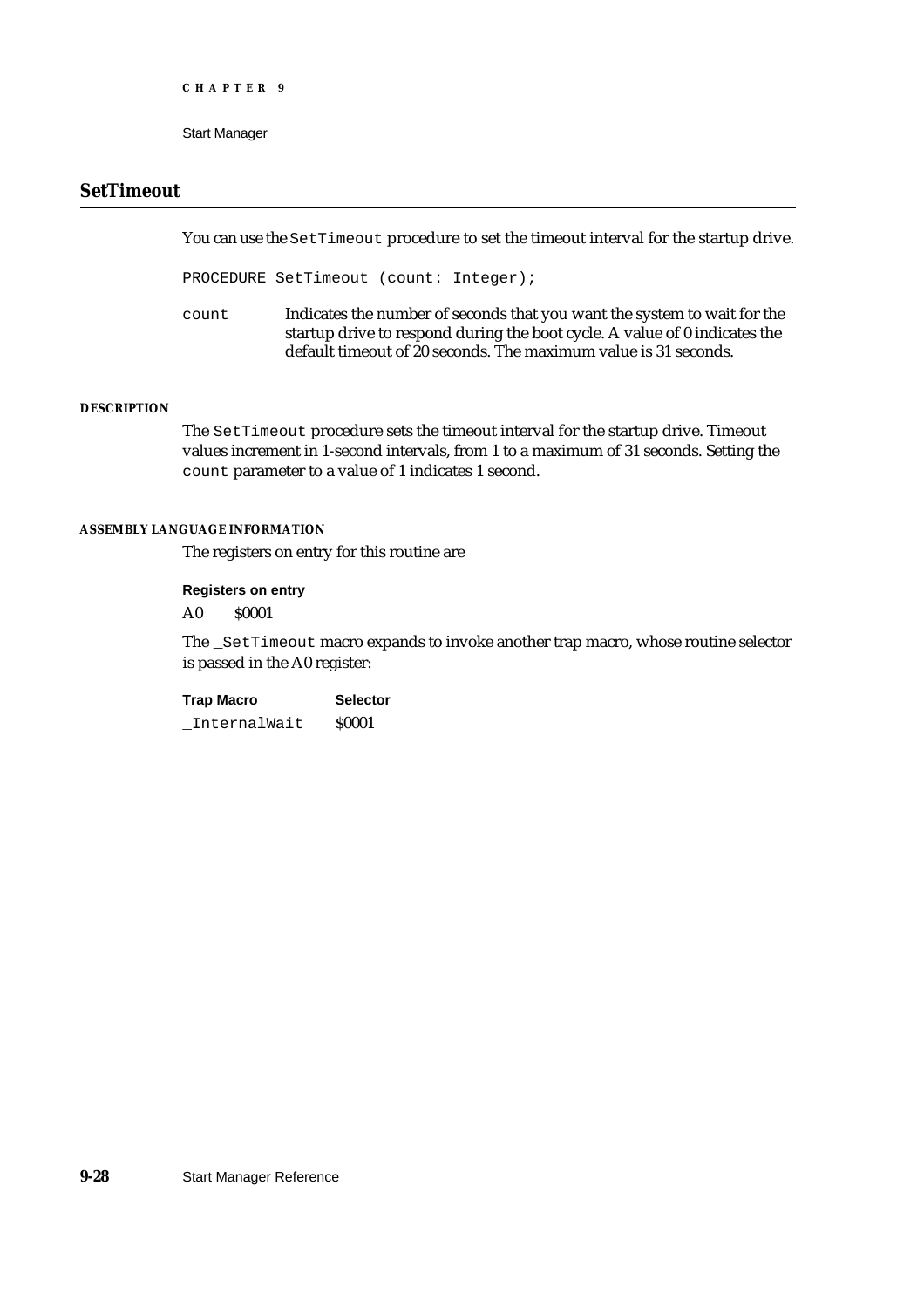**CHAPTER 9**

Start Manager

## Summary of the Start Manager

## Pascal Summary

#### Data Types

```
TYPE
  DefStartType = (slotDev, scsiDev);
  DefStartRec = 
  RECORD
     CASE DefStartType OF
     slotDev:
        sdExtDevID: SignedByte; {external device ID}
        sdPartition:SignedByte; {reserved}
        sdSlotNum: SignedByte; {slot number}
        sdSRsrcID: SignedByte; {SResourceID}
     scsiDev:
        sdReserved1:SignedByte; {reserved}
        sdReserved2:SignedByte; {reserved}
        sdRefNum: Integer {driver reference number}
  END;
  DefStartPtr = ^DefStartRec; {pointer to a start definition record}
  DefVideoRec =
  RECORD
     sdSlot: SignedByte; {slot number}
     sdsResource: SignedByte; {SResourceID}
  END;
  DefVideoPtr = ^DefVideoRec; {pointer to a video definition record}
  DefOSRec = 
  RECORD
     sdReserved: SignedByte; {reserved--should be 0}
     sdOSType: SignedByte; {operating-system type}
```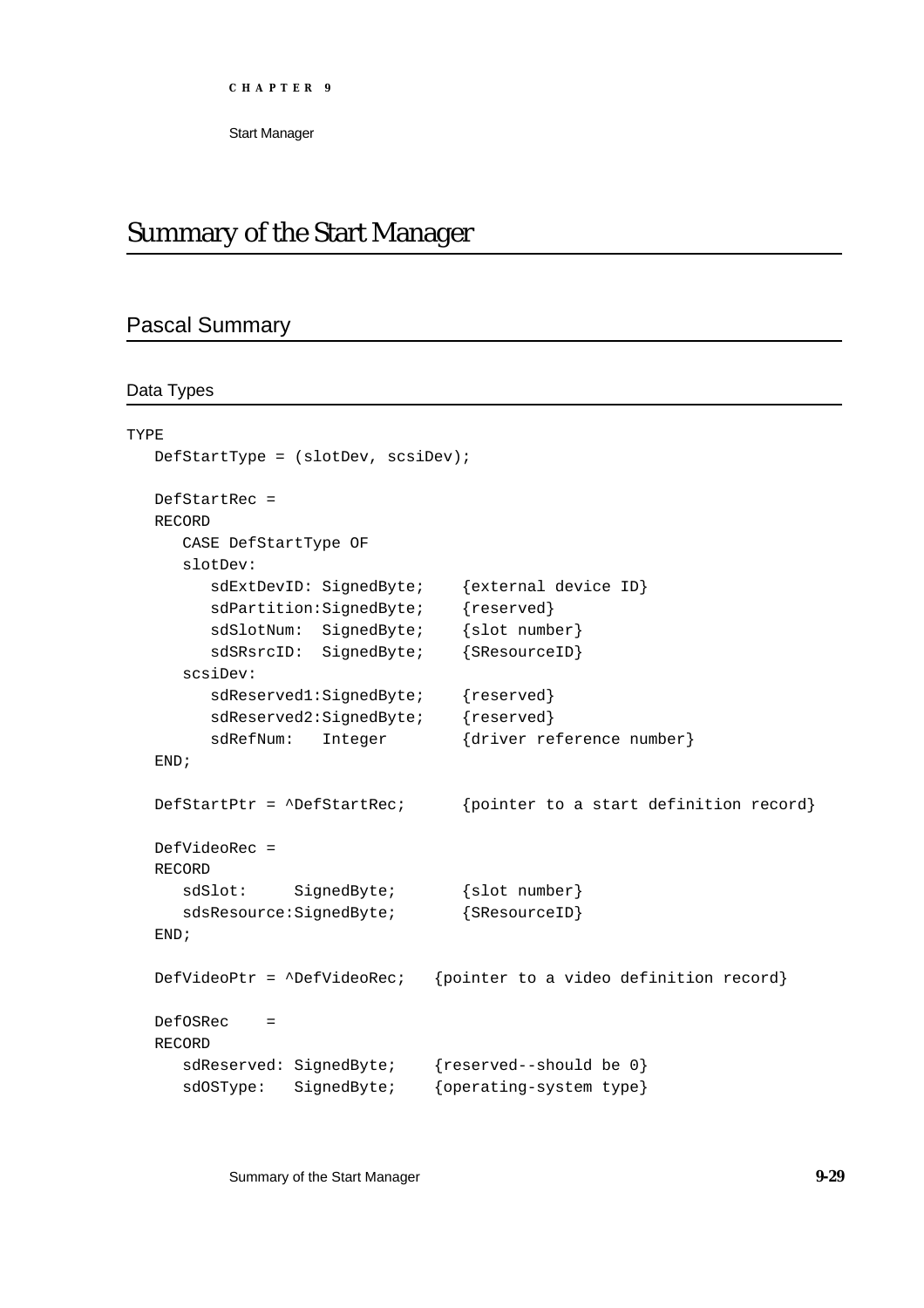```
CHAPTER 9
```
Start Manager

```
END;
```
DefOSPtr = ^DefOSRec; {pointer to a default Operating System Record}

Routines

#### **Identifying and Setting the Default Startup Device**

```
PROCEDURE GetDefaultStartup (paramBlock: DefStartPtr);
PROCEDURE SetDefaultStartup (paramBlock: DefStartPtr);
```
#### **Identifying and Setting the Default Video Device**

```
PROCEDURE GetVideoDefault (paramBlock: DefVideoPtr);
PROCEDURE SetVideoDefault (paramBlock: DefVideoPtr);
```
#### **Identifying and Setting the Default Operating System**

| PROCEDURE GetOSDefault | (paramBlock: DefOSPtr); |  |
|------------------------|-------------------------|--|
| PROCEDURE SetOSDefault | (paramBlock: DefOSPtr); |  |

#### **Getting and Setting the Timeout Interval**

| PROCEDURE GetTimeout |                   | (VAR count: Integer); |
|----------------------|-------------------|-----------------------|
| PROCEDURE SetTimeout | (count: Integer); |                       |

## C Summary

#### Data Types

```
struct SlotDev {
  char sdExtDevId; /*external device ID*/
  char sdPartition; /*reserved*/
  char sdSlotNum; /*slot number*/
  char sdSRsrcID; /*SResourceID*/
};
typedef struct SlotDev SlotDev;
struct SCSIDev {
  char sdReserved1; /*reserved*/
```
**9-30** Summary of the Start Manager

char sdReserved2; /\*reserved\*/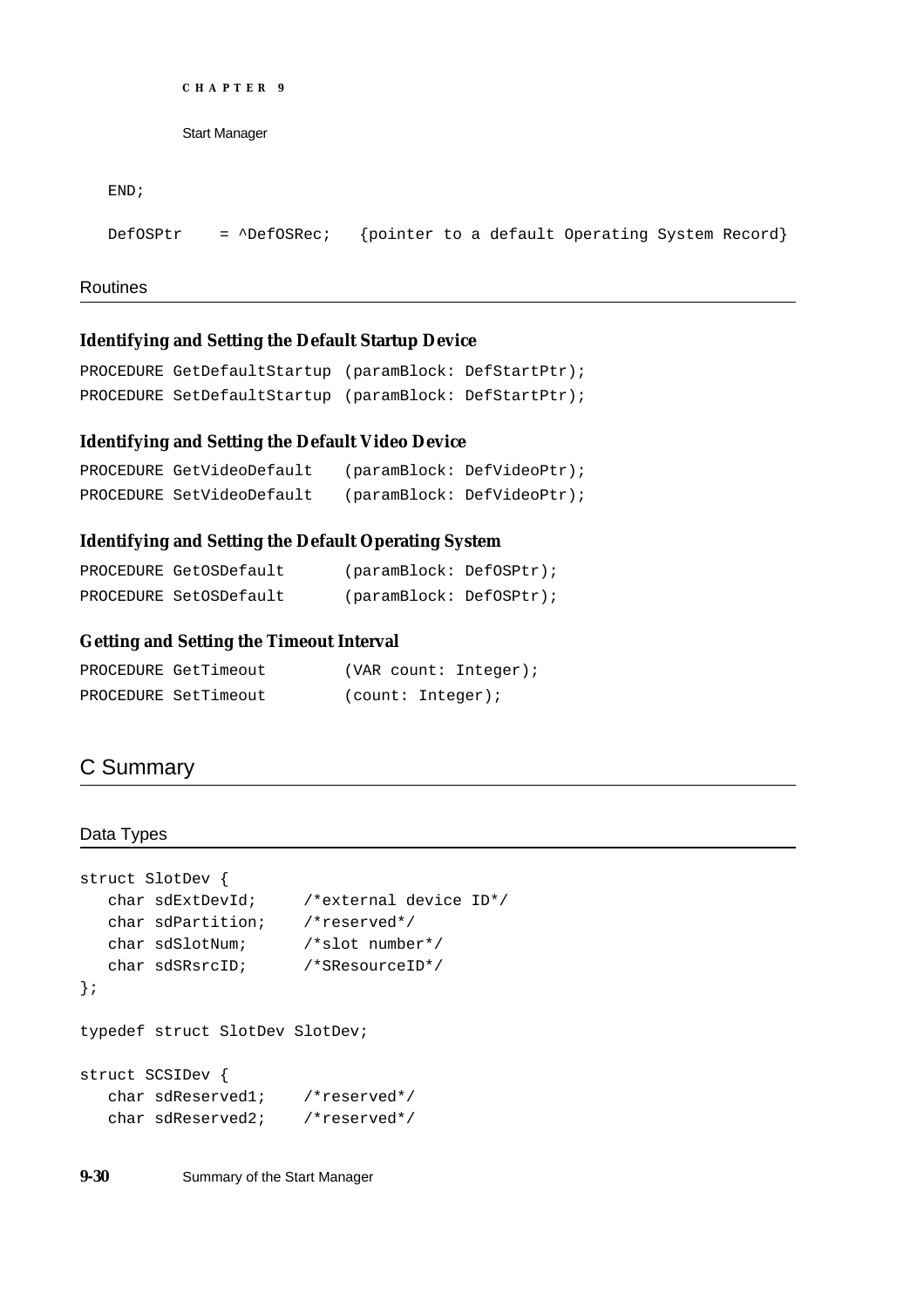```
CHAPTER 9
```
Start Manager

```
short sdRefNum; /*driver reference number*/
};
typedef struct SCSIDev SCSIDev;
union DefStartRec {
   SlotDev slotDev;
   SCSIDev scsiDev;
};
typedef union DefStartRec DefStartRec;
typedef DefStartRec *DefStartPtr;
struct DefVideoRec {
  char sdSlot; /*slot number*/
   char sdsResource; /*SResourceID*/
};
typedef struct DefVideoRec DefVideoRec;
typedef DefVideoRec *DefVideoPtr;
struct DefOSRec {
  char sdReserved; /*reserved —should be 0*/
   char sdOSType; /*operating-system type*/
};
typedef struct DefOSRec DefOSRec;
typedef DefOSRec *DefOSPtr;
```
#### Routines

#### **Identifying and Setting the Default Startup Device**

```
pascal void GetDefaultStartup (DefStartPtr paramBlock);
pascal void SetDefaultStartup (DefStartPtr paramBlock);
```
#### **Identifying and Setting the Default Video Device**

```
pascal void GetVideoDefault (DefVideoPtr paramBlock);
pascal void SetVideoDefault (DefVideoPtr paramBlock);
```
#### **Identifying and Setting the Default Operating System**

```
pascal void GetOSDefault (DefOSPtr paramBlock);
```
Summary of the Start Manager **9-31**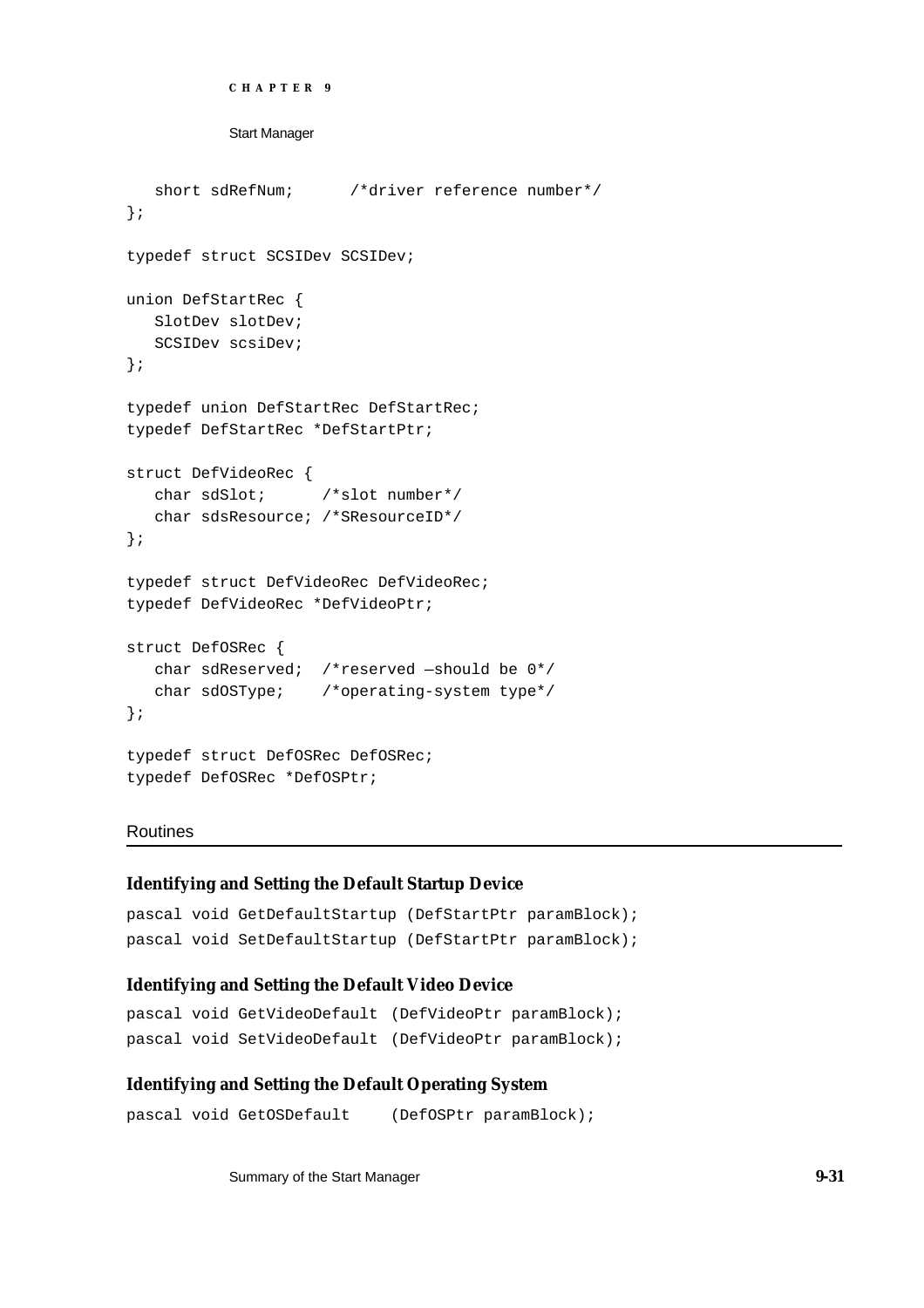#### **CHAPTER 9**

Start Manager

pascal void SetOSDefault (DefOSPtr paramBlock);

#### **Getting and Setting the Timeout Interval**

|  | pascal void GetTimeout | $(short * count);$ |
|--|------------------------|--------------------|
|  | pascal void SetTimeout | (short count);     |

## Assembly-Language Summary

#### Data Structures

#### **Default Startup Device Data Structure**

| $\bf{0}$         | sdExtDevID  | byte | external device ID      |
|------------------|-------------|------|-------------------------|
|                  | sdPartition | byte | reserved                |
| $\boldsymbol{2}$ | sdSlotNum   | byte | slot number             |
| 3                | sdSRsrcID   | byte | slot resource ID        |
| $\bf{0}$         | sdReserved1 | byte | reserved                |
|                  | sdReserved2 | byte | reserved                |
| $\overline{2}$   | sdRefNum    | word | driver reference number |
|                  |             |      |                         |

#### **Default Video Device Data Structure**

| $\mathbf{0}$ | sdSlot      | byte | slot number      |
|--------------|-------------|------|------------------|
|              | sdSResource | byte | slot resource ID |

#### **Default Operating System Data Structure**

| sdReserved | byte | reserved              |
|------------|------|-----------------------|
| sdOSType   | byte | operating-system type |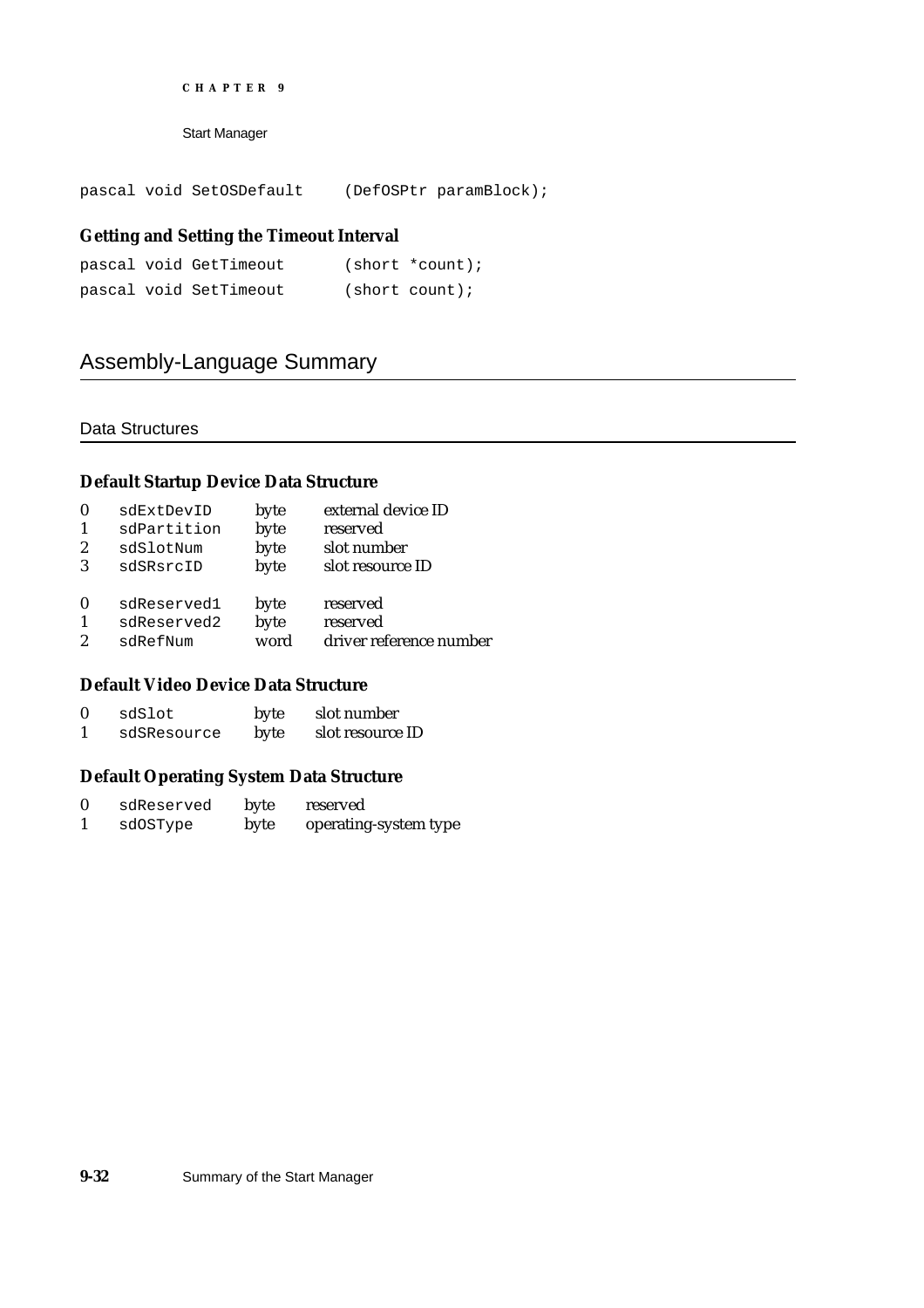Start Manager

## Trap Macros

## **Trap Macros Requiring Register Setup**

| Trap macro name    | <b>Registers on entry</b>                                  | <b>Registers on exit</b>                                   |
|--------------------|------------------------------------------------------------|------------------------------------------------------------|
| _GetDefaultStartup | A0: address of default video<br>device parameter block     | A0: address of default startup device<br>parameter block   |
| SetDefaultStartup  | A0: address of default video<br>device parameter block     | A0: address of default startup device<br>parameter block   |
| GetVideoDefault    | A0: address of default video<br>device parameter block     | A0: address of default video device<br>parameter block     |
| _SetVideoDefault   | A0: address of default video<br>device parameter block     | A0: address of default video device<br>parameter block     |
| _GetDefaultOS      | A0: address of default operating<br>system parameter block | A0: address of default operating<br>system parameter block |
| _SetDefaultOS      | A0: address of default operating<br>system parameter block | A0: address of default operating<br>system parameter block |
| _GetTimeout        |                                                            | D0: count (word)                                           |
| SetTimeout         | D0: count (word)                                           |                                                            |

## **Trap Macros Requiring Routine Selectors**

\_InternalWait

| <b>Selector</b> | Routine    |
|-----------------|------------|
| \$0000          | GetTimeout |
| \$0001          | SetTimeout |

## Global Variables

| TimeDBRA   | The number of times the DBRA instruction is executed per millisecond. |
|------------|-----------------------------------------------------------------------|
| TimeSCCDB  | The number of times the SCC is accessed per millisecond.              |
| TimeSCSIDB | The number of times the SCSI is accessed per millisecond.             |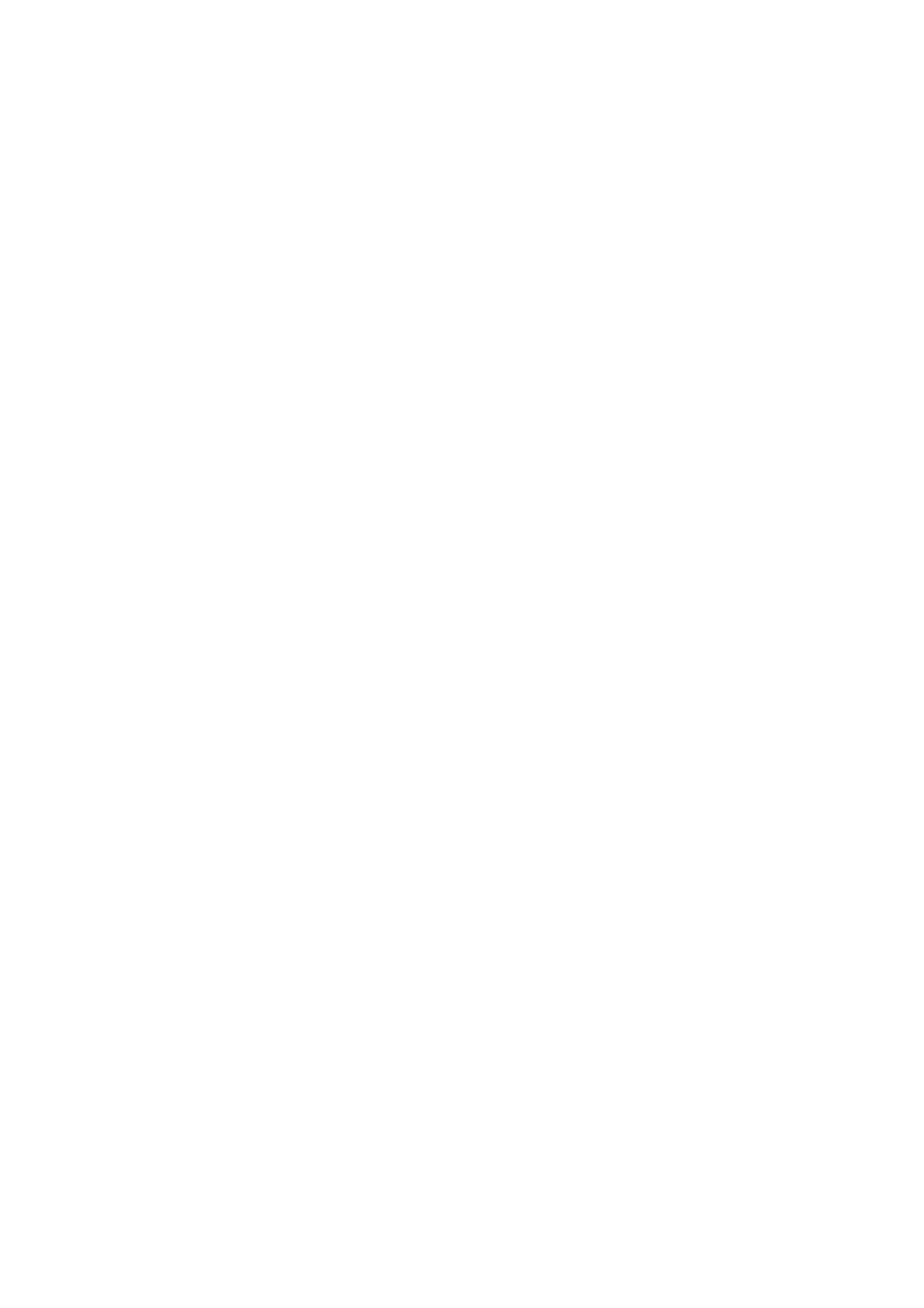## **Contents**

| <b>About the Package Manager</b>  |           | $10-3$   |         |
|-----------------------------------|-----------|----------|---------|
| <b>Using the Package Manager</b>  |           | $10 - 6$ |         |
| Package Manager Reference         |           | $10-6$   |         |
| <b>Routines</b>                   | 10-6      |          |         |
| <b>Initialization of Packages</b> |           | $10-7$   |         |
| Summary of the Package Manager    |           |          | $10-8$  |
| <b>Pascal Summary</b>             | $10-8$    |          |         |
| Constants                         | $10-8$    |          |         |
| Routines 10-8                     |           |          |         |
| C Summary 10-9                    |           |          |         |
| Constants                         | $10-9$    |          |         |
| <b>Routines</b>                   | $10-9$    |          |         |
| <b>Assembly-Language Summary</b>  |           |          | $10-10$ |
| <b>Trap Macros</b>                | $10 - 10$ |          |         |
|                                   |           |          |         |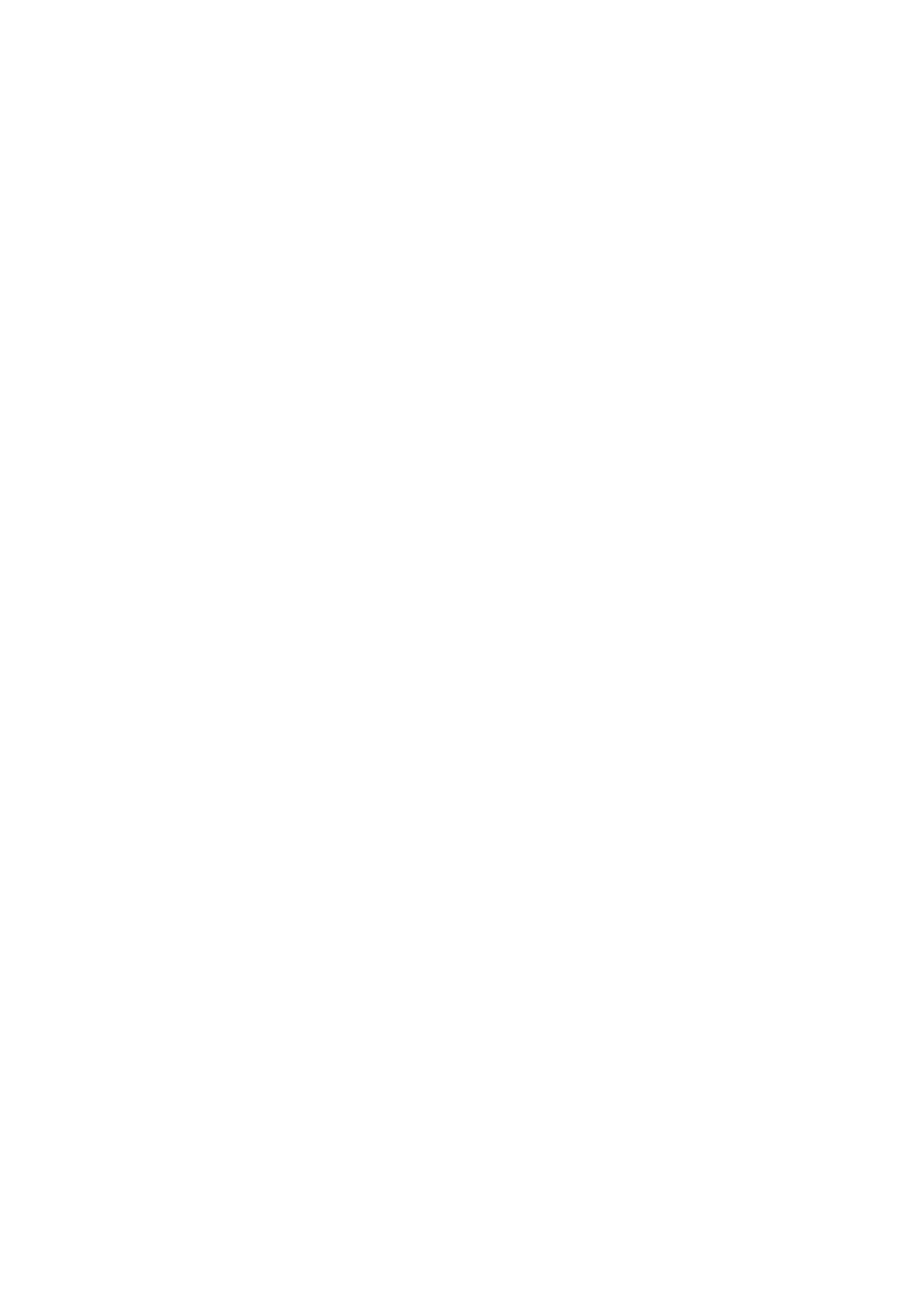#### **CHAPTER 10**

#### Package Manager

This chapter describes the Package Manager, the part of the system software that loads packages into memory. The packages include one for presenting the standard user interface when a file is to be saved or opened and others for doing more specialized operations such as floating-point arithmetic.

Read the information in this chapter to get a complete list of all packages and to get a description of the Package Manager routines that load the packages into memory.

Ordinarily, you do not need to use the Package Manager routines described in this chapter. The Operating System itself is responsible for installing the packages when an application is launched. While your application probably won't ever need to use these routines, for the sake of completeness they are described in this chapter.

## About the Package Manager

The Package Manager lets you load packages into memory. A **package** is a set of routines and data types that is stored as a resource of type 'PACK'. In early models of the Macintosh computer, all packages were disk-based and brought into memory only when needed; some packages are now in ROM. The System file contains the standard Macintosh packages and the resources they use or own. Table 10-1 lists the standard Macintosh packages.

| Package                                     | <b>Description</b>                                                                                                                                          | <b>Resource ID</b> |
|---------------------------------------------|-------------------------------------------------------------------------------------------------------------------------------------------------------------|--------------------|
| List Manager                                | Provides routines that your<br>application can use to create<br>scrollable lists that allow the user<br>to select one or more of a group of<br>items.       | 0                  |
| <b>Disk Initialization Manager</b>          | Provides routines that initialize<br>and name new floppy disks. This<br>package is called by the Standard<br>File Package and applications.                 | 2                  |
| <b>Standard File Package</b>                | Provides routines that your<br>application can use to display<br>dialog boxes that let the user<br>specify the locations of files to be<br>saved or opened. | 3                  |
| <b>Floating-Point Arithmetic</b><br>Package | Provides routines that support<br>extended-precision arithmetic<br>according to IEEE Standard 754.                                                          | 4                  |

**Table 10-1** The standard Macintosh packages

*continued*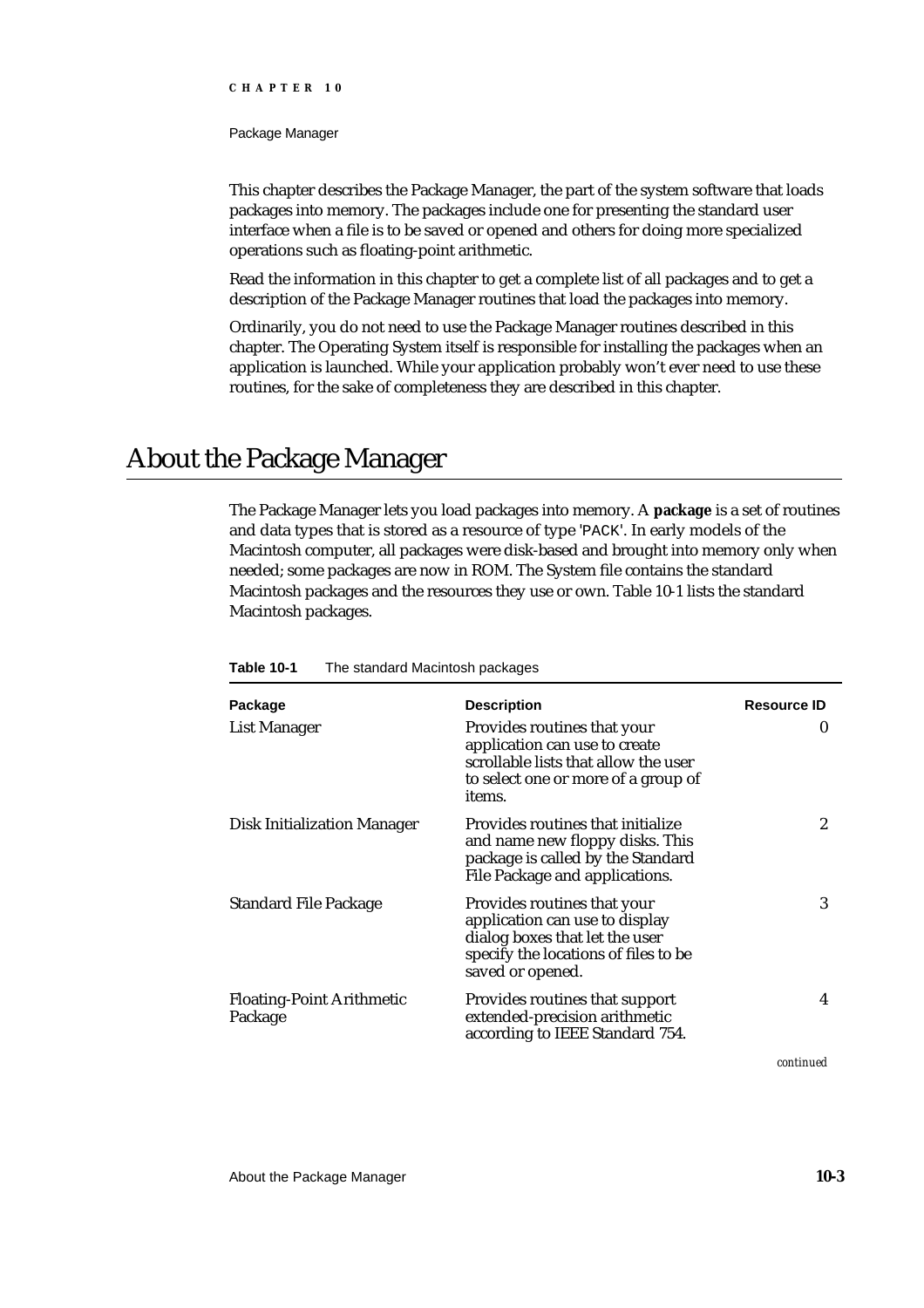| Table 10-1<br>The standard Macintosh packages (continued) |  |
|-----------------------------------------------------------|--|
|-----------------------------------------------------------|--|

| Package                                                                                               | <b>Description</b>                                                                                                                                                                               | <b>Resource ID</b> |
|-------------------------------------------------------------------------------------------------------|--------------------------------------------------------------------------------------------------------------------------------------------------------------------------------------------------|--------------------|
| <b>Transcendental Functions</b><br>Package                                                            | Provides routines that support<br>trigonometric, logarithmic,<br>exponential, and financial<br>functions, and a random number<br>generator.                                                      | 5                  |
| <b>Text Utilities</b><br>(formerly referred to as the<br><b>International Utilities</b><br>Package)   | Provides routines that your<br>application can use to specify<br>strings for various purposes, to<br>format numbers and currency,<br>format date and time, search and<br>replace text, and more. | 6                  |
| <b>Text Utilities</b><br>(formerly referred to as the<br><b>Binary-Decimal Conversion</b><br>Package) | Provides routines that your<br>application can use to specify<br>strings for various purposes, to<br>format numbers and currency,<br>format date and time, search and<br>replace text, and more. | 7                  |
| <b>Apple Event Manager</b>                                                                            | Provides routines that your<br>application can use to respond,<br>send, and record Apple events.                                                                                                 | 8                  |
| <b>PPC</b> Browser                                                                                    | Provides routines that your<br>application can use to display the<br>program linking dialog box, which<br>allows a user to select a port to<br>communicate with.                                 | 9                  |
| <b>Edition Manager</b>                                                                                | Provides routines that your<br>application can use to allow users<br>to share and automatically update<br>data and numerous documents and<br>applications.                                       | 11                 |
| <b>Color Picker</b>                                                                                   | Provides routines that your<br>application can use to display a<br>standard dialog box for choosing a<br>color, and converts color<br>specifications from one color model<br>to another.         | 12                 |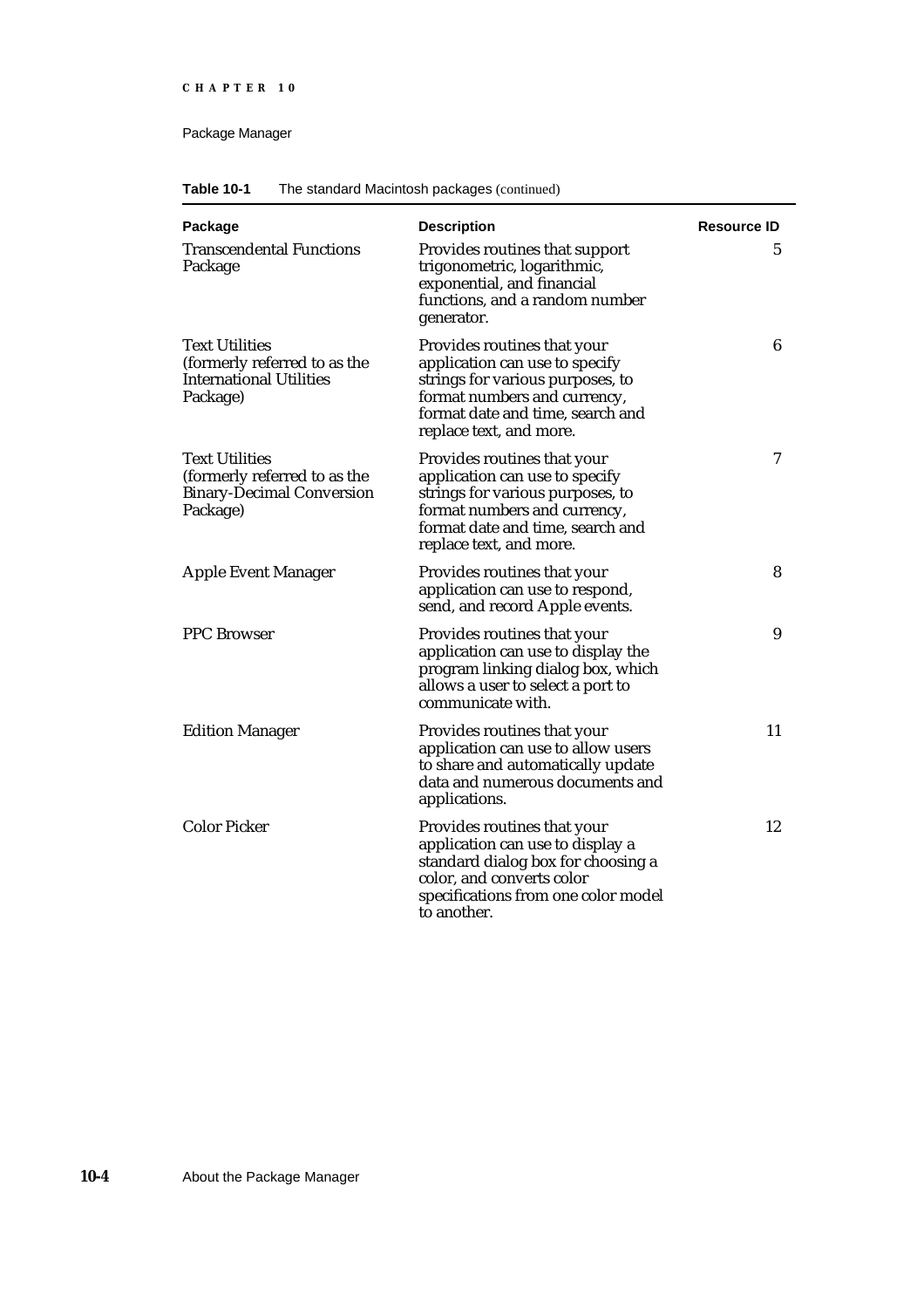#### **CHAPTER 10**

#### Package Manager

| Package                  | <b>Description</b>                                                                                                                                                  | <b>Resource ID</b> |
|--------------------------|---------------------------------------------------------------------------------------------------------------------------------------------------------------------|--------------------|
| Data Access Manager      | Provides routines that your<br>application can use to gain access<br>to data in another application, and<br>provides templates to be used for<br>data transactions. | 13                 |
| <b>Help Manager</b>      | Provides routines that your<br>application can use to provide<br>Balloon Help online assistance.                                                                    | 14                 |
| <b>Picture Utilities</b> | Provides routines that obtain<br>qualitative and quantitative<br>information about pictures and<br>pixel maps.                                                      | 15                 |

**Table 10-1** The standard Macintosh packages (continued)

If the Package Manager is not able to load a package, the Package Manager adds the resource ID number of the affected package to 17 to get an error number. The System Error Handler uses this error number to display an error message. Originally this approach worked because there were only 7 packages, and the error number would fall between 17 and 24, which are the error numbers that define the "Can't load package" error. However, now there are more packages and the resulting error messages from packages with resource IDs greater than 7 are misleading.

The error messages that corresponds to packages with resource IDs greater than 7 are as follows:

| Package                    | <b>Error ID</b> | Error                   |
|----------------------------|-----------------|-------------------------|
| <b>Apple Event Manager</b> | 25              | Out of memory           |
| <b>PPC Toolbox</b>         | 26              | Can't launch file       |
| <b>Edition Manager</b>     | 28              | <b>Stack overflow</b>   |
| <b>Color Picker</b>        | 29              | *                       |
| Data Access Manager        | 30              | Disk insertion required |
| <b>Help Manager</b>        | 31              | Wrong disk inserted     |
| <b>Picture Utilities</b>   | 32              | $\ast$                  |
|                            |                 |                         |

\* There is not a defined system error for this error ID.

The system errors are described in detail in the chapter "System Error Handler" in this book.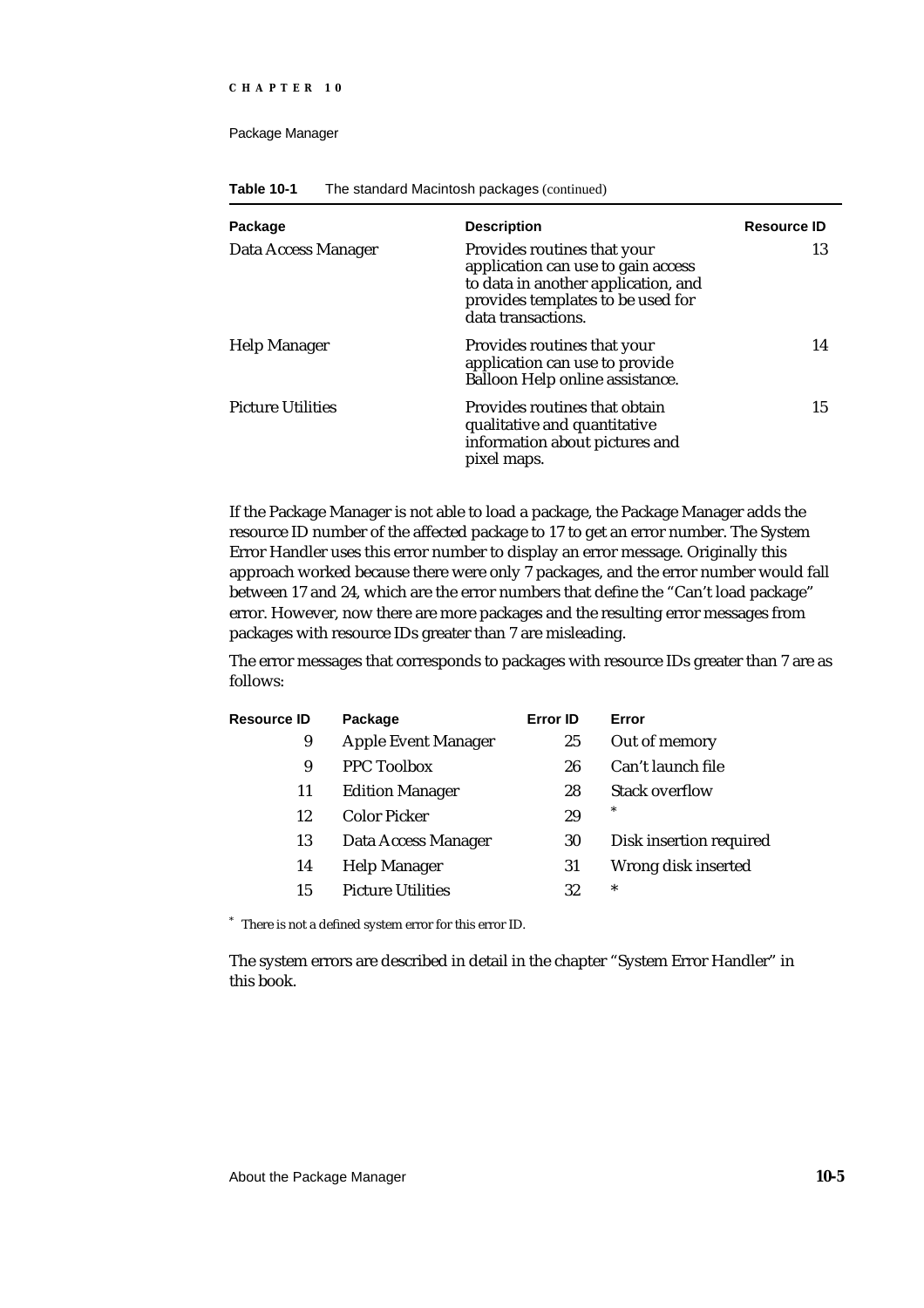## Using the Package Manager

The Package Manager provides two routines: the InitPack procedure and the InitAllPacks procedure. The InitPack procedure loads one specified package into memory. To specify which package to load, you pass, as a parameter to the InitPack procedure, the package's resource ID. You can use the InitAllPacks procedure to load all packages into memory. Typically, you do not need to use either of these two procedures because the InitAllPacks procedure is automatically called when your application is launched.

The InitPack and InitAllPacks procedures do not initialize the packages. Consult the description of the specific package to see if it needs to be initialized before your application can utilize all of its routines. For example, to use the Data Access Manager routines, your application must first call the InitDBPack function (an initialization routine provided by the Data Access Manager). If a package needs to be initialized, it provides an initialization routine.

#### **Note**

You can access a routine in a package through a trap macro and a routine selector. The name of the trap macro includes the word "Pack" and the resource ID of the specific package. For example, the trap macro for the routines in the Edition Manager is \_Pack11. Most system software routines that are accessed through a trap macro and a routine selector also have a corresponding macro that expands to call the original trap macro and automatically puts the correct routine selector on the stack. For example, to access the Standard File Package routine StandardGetFile, you can call the \_StandardGetFile macro. The StandardGetFile macro then expands to call the Pack3 trap macro and places the routine selector on the stack (in this example the routine selector is \$0006). See the chapter "Trap Manager" in this book for more information about trap macros and routine selectors.

## Package Manager Reference

This section describes routines that are specific to the Package Manager.

### Routines

This section describes the two routines in the Package Manager. One routine lets you load a specified package into memory, and one routine lets you load all packages into memory.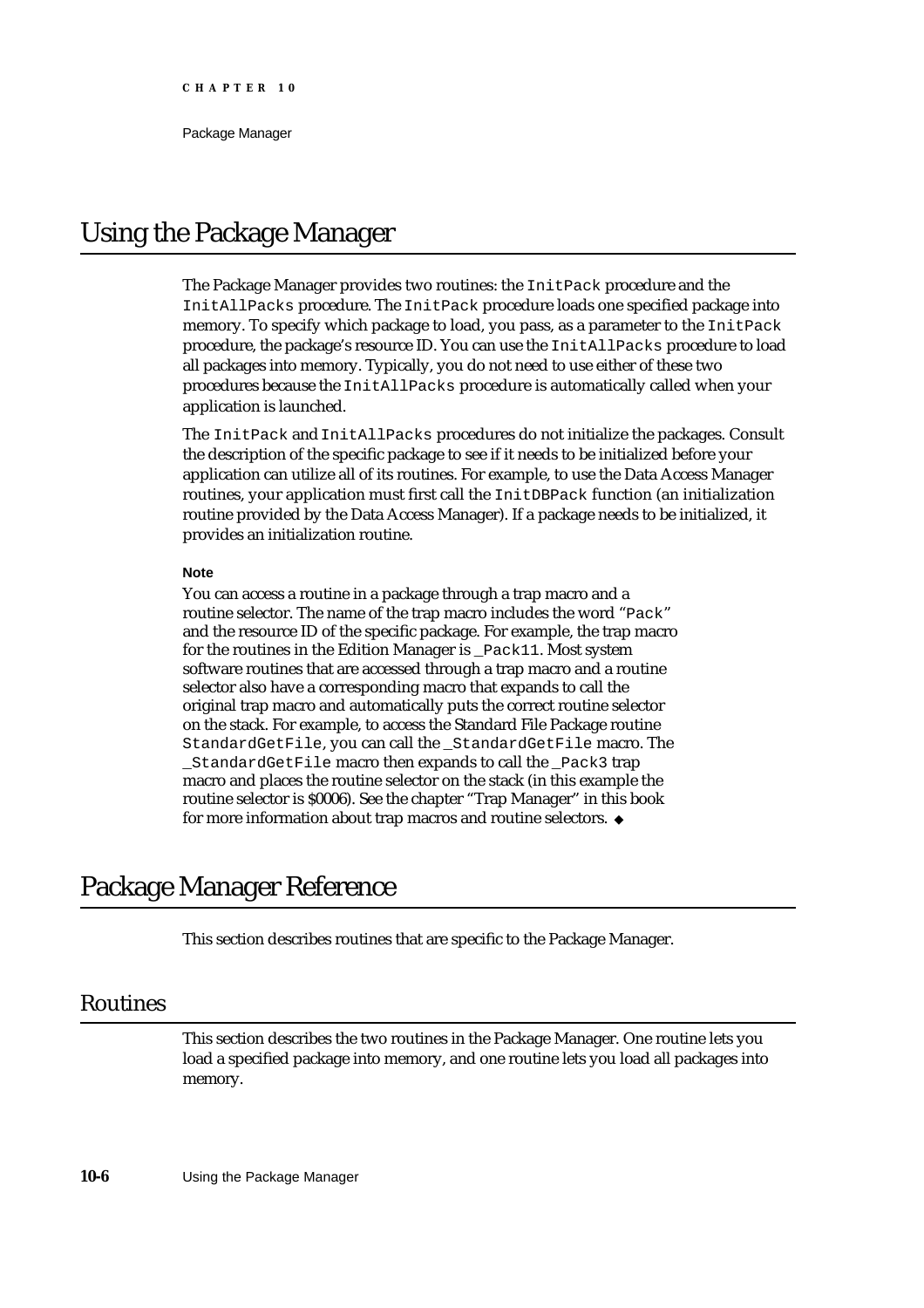```
CHAPTER 10
```
#### Initialization of Packages

You use the routines in this section to load one specified package or all packages into memory.

#### **InitPack**

You can use the InitPack procedure to load a specified package into memory.

PROCEDURE InitPack (packID: Integer); packID A package resource ID.

#### **DESCRIPTION**

The InitPack procedure loads the package specified by the packID parameter into memory. The packID parameter is the package's resource ID. To initialize a specific package or manager, consult the documentation of the specific package or manager.

#### **InitAllPacks**

You can use the InitAllPacks procedure to load all packages into memory.

PROCEDURE InitAllPack;

#### **DESCRIPTION**

The InitAllPacks procedure loads all the packages into memory. The InitAllPacks procedure is automatically called when your application is launched.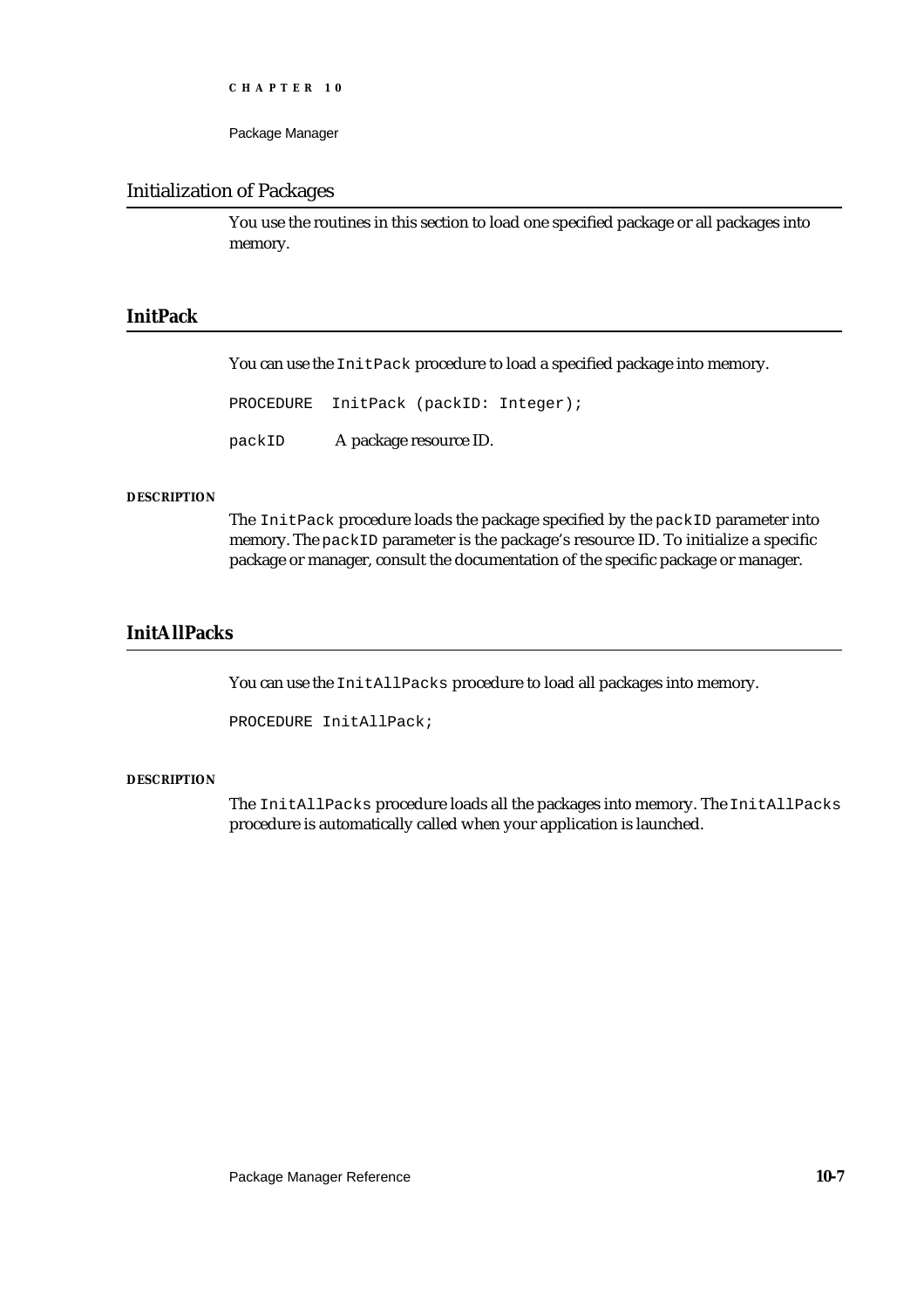## Summary of the Package Manager

## Pascal Summary

#### **Constants**

| CONST              |         |                                     |
|--------------------|---------|-------------------------------------|
| listMqr            | $= 0;$  | {List Manager}                      |
| dskInit            | $= 2i$  | {Disk Initialization Manager}       |
| stdFile            | $= 3i$  | {Standard File Package}             |
| flPoint            | $= 4i$  | {Floating-Point Arithmetic Package} |
| trFunc             | $= 5i$  | {Transcendental Functions Package}  |
| textUtil1          | $= 6;$  | ${Text Utilities}$                  |
| textUtil2          | $= 7i$  | {Text Utilities}                    |
| aevtMqr            | $= 8i$  | {Apple Event Manager}               |
| $ppcBrowser = 9;$  |         | $\{$ PPC Browser $\}$               |
| editionMqr = $11;$ |         | {Edition Manager}                   |
| $color = 12;$      |         | {Color Picker}                      |
| dataAccess         | $= 13;$ | {Data Access Manager}               |
| helpMqr            | $= 14;$ | {Help Manager}                      |
|                    |         | {Picture Utilities}                 |
| intUtil            | $= 6i$  | ${Text Utilities}$                  |
| bdConv             | $= 7i$  | {Text Utilities}                    |

#### Routines

## **Initializing Packages**

```
PROCEDURE InitPack (packID: Integer);
PROCEDURE InitAllPacks;
```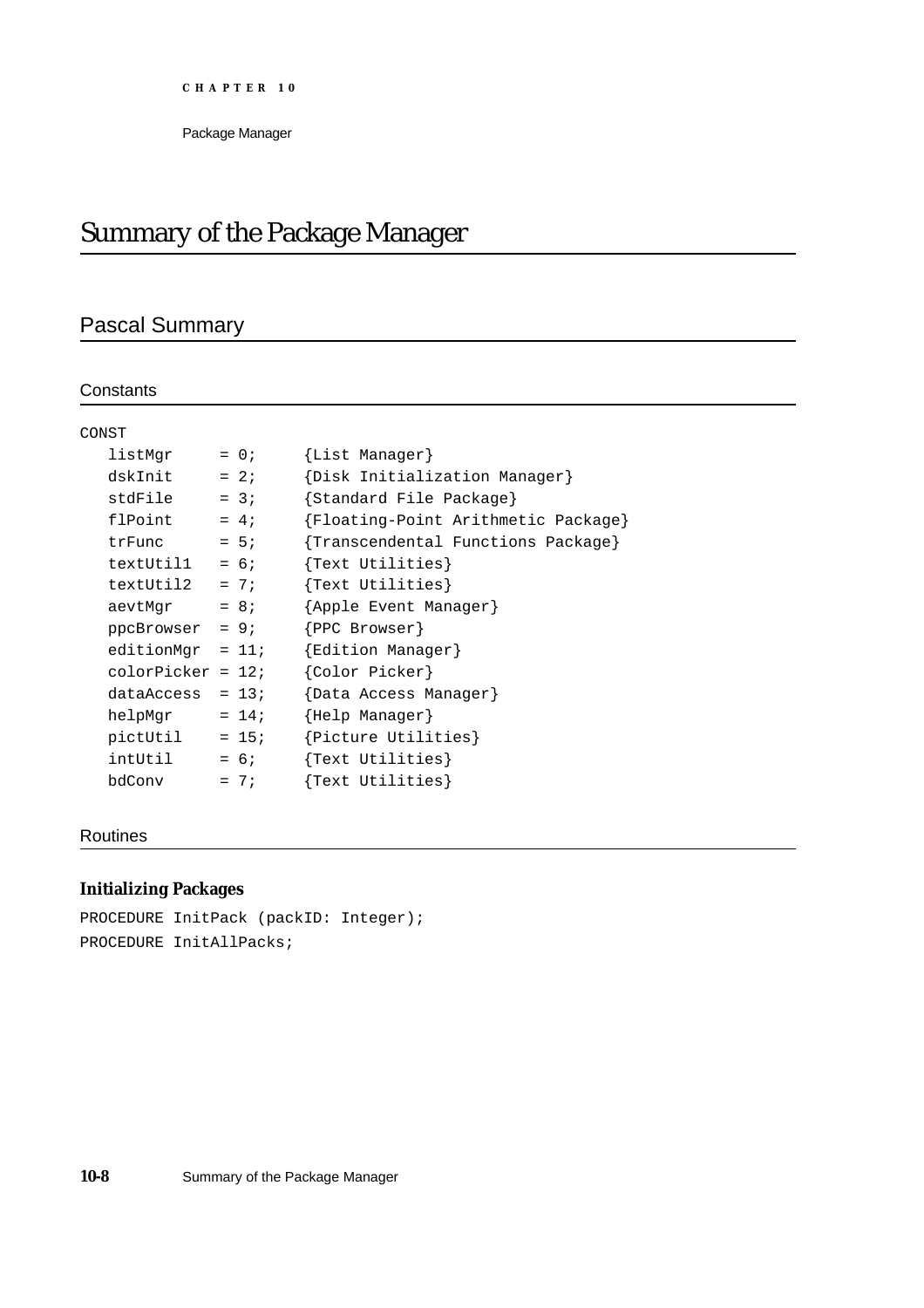## C Summary

```
Constants
```

```
enum {
  listMqr = 0, \t/*List Management/dskInit = 2, /*Disk Initialization Manager*/
  stdFile = 3, /*Standard File Package*/
  flPoint = 4, /*Floating-Point Arithmetic Package*/
  trFunc = 5, /*Transcendental Functions Package*/
  textUtil1 = 6, /*Text Utilities*/
  textUtil2 = 7, /*Text Utilities*/
  aevtMgr = 8, / *Apple Event Manager*/ppcBrowser = 9, /*PPC Browser*/
  editionMqr = 11, /*Edition Manager*/
  colorPicker = 12, /*Color Picker*/
  dataAccess = 13, /*Data Access Manager*/
  helpMqr = 14, /*Help Manager*/
  pictUtil = 15, /*Picture Utilities*/
  intUtil = 6, /*Text Utilities*/
  bdConv = 7 /*Text Utilities*/
};
```
#### Routines

#### **Initializing Packages**

```
pascal void InitPack (short packID);
pascal void InitAllPacks (void);
```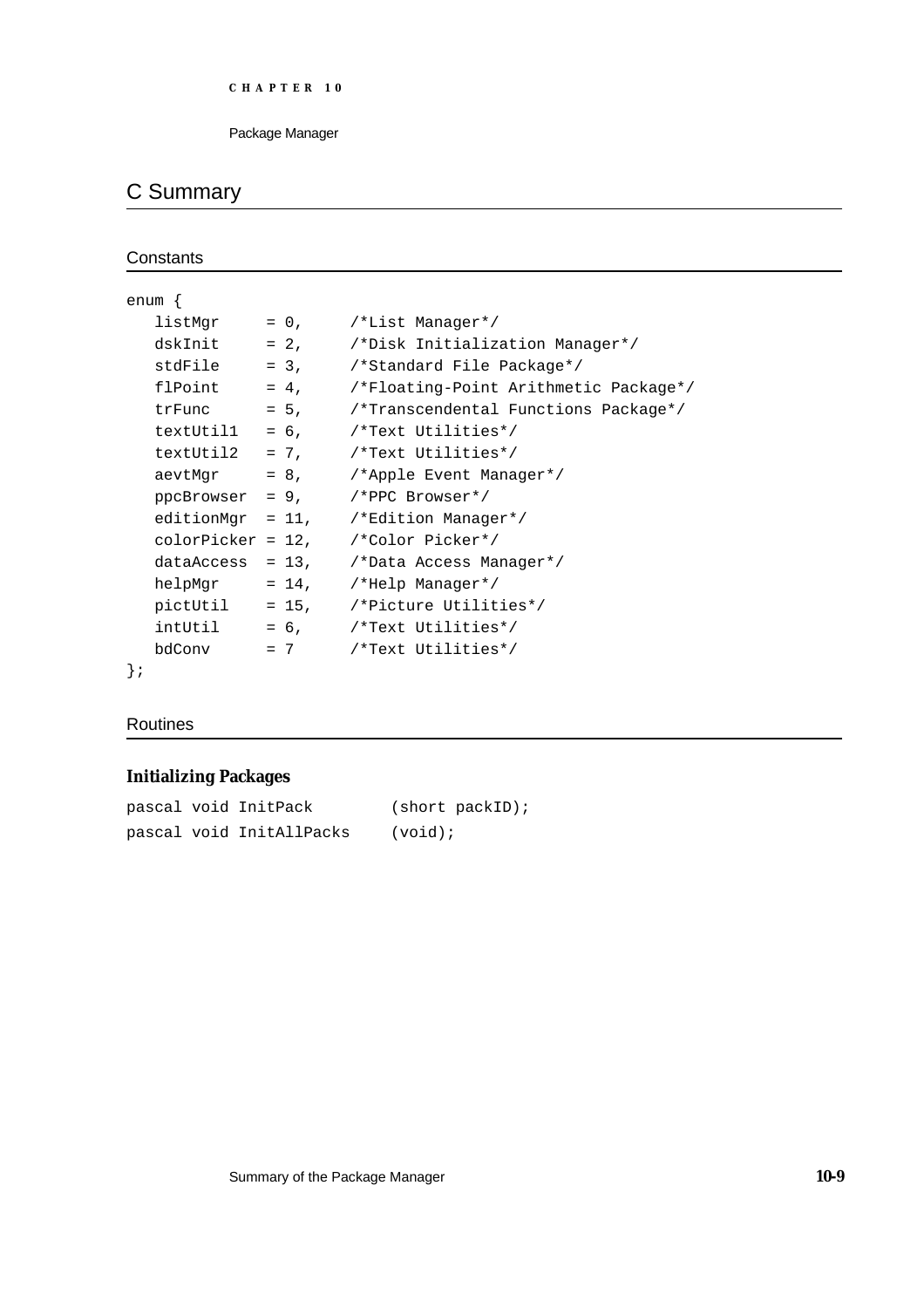```
CHAPTER 10
```
## Assembly-Language Summary

## Trap Macros

## **Trap Macros Requiring Routine Selectors**

| Pack0  | ;List Manaqer                |
|--------|------------------------------|
| Pack2  | Disk Initialization Manager  |
| Pack3  | ;Standard File Package       |
| Pack6  | Text Utilities               |
| Pack7  | Text Utilities               |
| Pack8  | <i>i</i> Apple Event Manager |
| Pack9  | <b>; PPC Browser</b>         |
| Pack11 | ;Edition Manager             |
| Pack12 | ;Color Picker                |
| Pack13 | ;Data Access Manager         |
| Pack14 | Help Manager,                |
| Pack15 | <i>;Picture Utilities</i>    |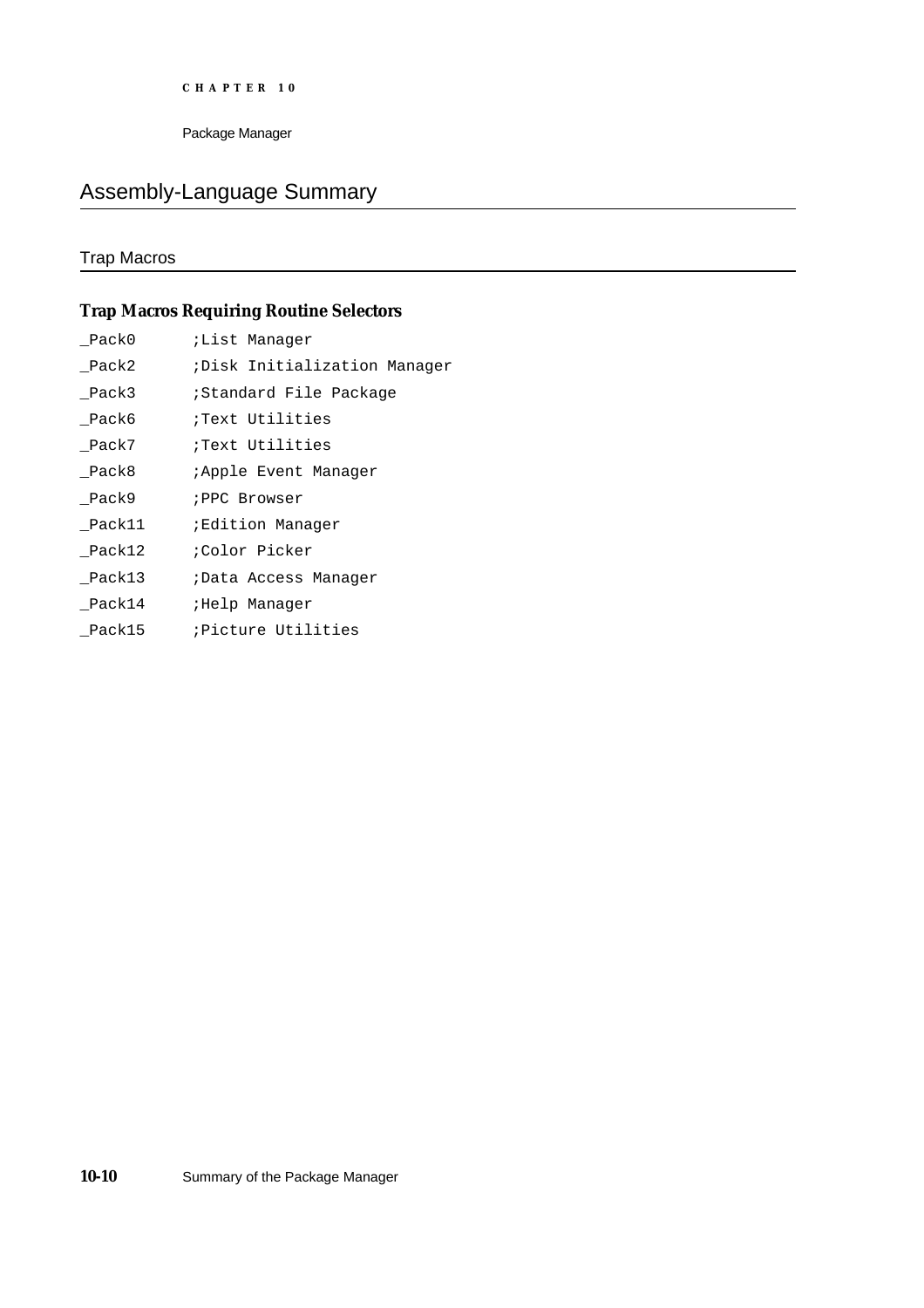## Glossary

**A-line instruction** An unimplemented instruction of the form \$A*xxx* (the high-order 4 bits have the hexadecimal value \$A).

**auto-key rate** The rate at which a character key repeats after it's begun to do so.

**auto-key threshold** The length of time a character key must be held down before it begins to repeat.

**auto-pop bit** Bit 10 of a Toolbox trap word, signifying that an extra return address is placed on the stack.

**bit** The atomic memory unit. Each bit can be either set (the value of the bit is 1) or cleared (the value of the bit is 0)**.**

**bomb box** See **system error alert box.**

**boot blocks** The first two logical blocks on every Macintosh volume. Boot blocks contain instructions and information necessary to start up (or "boot") a Macintosh computer.

byte A bit quantity, used to store 2<sup>8</sup>, or 256, different possible values. In the MC680x0 bit-numbering scheme, the first bit in a byte is bit number 7, and the last bit is bit number 0. See also **reversed bit-numbering**.

**caret** A generic term meaning a symbol that indicates where something should be inserted in text. The specific symbol used is a vertical bar(|).

**caret-blink time** The interval between blinks of the caret that marks an insertion point.

**clock chip** A special integrated circuit (IC) used for storing parameter RAM and the current date and time. This IC is powered by a battery when the system is off, thus keeping correct time and preserving the parameter RAM information.

**come-from patch** A system software patch used only by Apple to add enhancements to system software. Come-from patches are placed before any other types of patches in a patch daisy chain.

**control panel** A modeless dialog box that contains controls that let users specify basic settings and preferences for a systemwide feature, such as the speaker volume, desktop pattern, or picture displayed by a screen saver.

**control panel extension** A collection of routines that manages a certain part of a control panel's display area.

**daisy chain** A chain of any number of patches and one system software routine.

**dangling reference** Typically, a pointer whose target has been either destroyed or moved elsewhere in memory.

**date-time record** A data structure that represents date and time as a record rather than a 32-bit long integer. The date-time record is a translation of the standard date-time value, so it can represent only dates and times between midnight on January 1, 1904 and 6:28:15 A.M. on February 6, 2040.

**default operating system** The operating system that gets initialized and booted on a Macintosh computer. Currently, the only default operating system allowed is the Macintosh Operating System.

**default startup device** The first drive on which the boot code attempts to start up the Macintosh Operating System.

**default video device** The first monitor on which the system displays the startup message "Welcome to Macintosh." and other startup indications.

**double-click time** The greatest interval between a mouse-up and mouse-down event that would qualify two mouse clicks as a double-click.

**environmental selector** A Gestalt selector code, used with the Gestalt function, that returns information about the operating environment that can be used by an application to guide its actions. Compare **informational selector.**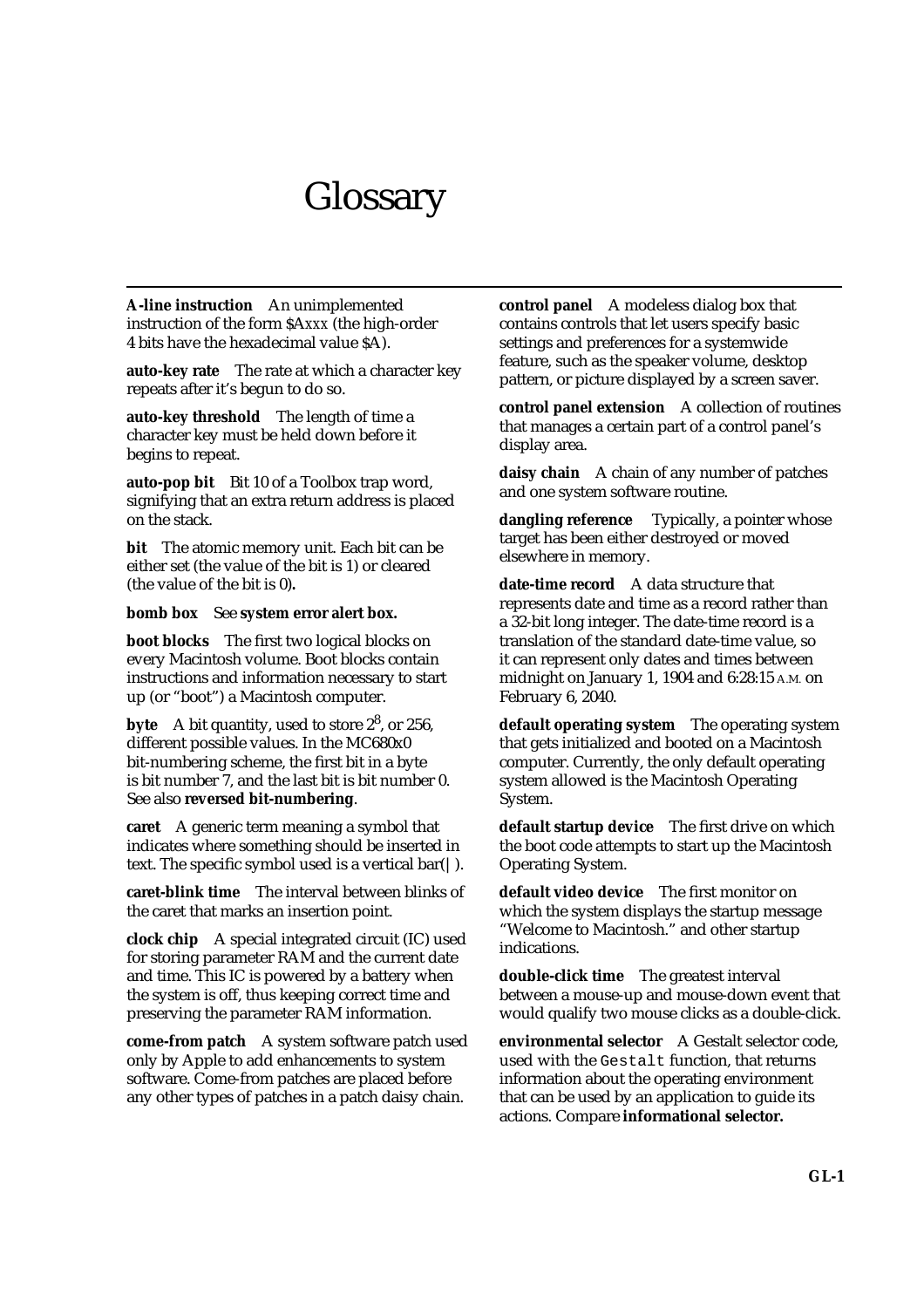**exception** Any of various situations in which the normal flow of execution of a program is interrupted, with control passing to a system exception handler.

**exception handler** A system routine invoked automatically by the processor in any of a variety of exceptional circumstances. For example, the trap dispatcher is an exception handler that is called by the processor, to dispatch unimplemented A-line instructions.

**exception stack frame** A block of data placed on the stack automatically by the processor when an exception occurs.

**extended parameter RAM** The 236 bytes of parameter RAM that is reserved by the system software.

**fatal system error** A system error that causes the entire system to crash.

**Gestalt Manager** The part of the Macintosh Operating System that you can use to determine the features of the current software and hardware operating environment.

**glue routine** A runtime library routine, usually provided by the development environment, that provides a linkage between high-level language code and a system routine with an interface protocol different from that of the high-level language.

**head patch** A patch that, upon completion does not regain control. A head patch jumps to the next routine. Compare **tail patch.**

**high-order bit** The bit contributing the greatest value in a string of bits. For example, in the MC680x0 numbering scheme bit number 7 contributes a value of  $2^7$ , or 128. Same as **most significant bit.** Compare **low-order bit**.

**informational selector** A Gestalt selector code, used with the Gestalt function, that supplies information about the operating environment that cannot be used to determine whether a software or hardware feature is available. Compare **environmental selector.**

**least significant bit** The bit contributing the least value in a string of bits. For example, in the MC680x0 numbering scheme bit number 0 in a byte contributes a value of  $2^0$ , or 1. Same as **low-order bit**. Compare **most significant bit**

**long date-time record** A data structure that represents date and time as a record rather than a 64-bit long integer.

**long date-time value** A 64-bit integer in SANE comp format that represents date and time purely in seconds. This format allows dates and times before and after the range of the date-time record (30,000 B.C. to 30,000 A.D.).

**long word** A 32-bit quantity used to store  $2^{32}$ (or 4,294,967,296) values.

**long-word boundary** The memory location that divides two long words.

**low-order bit** The bit contributing the least value in a string of bits. For example, in the MC680x0 numbering scheme bit number 0 in a byte contributes a value of  $2^0$ , or 1. Same as **least significant bit**. Compare **high-order bit**.

**MC680x0 bit-numbering** The bit-numbering scheme used by Motorola. Bit numbers are counted from right to left. (That is, the most significant bit has the highest bit number, and the least significant bit number has the lowest bit number). Compare **reversed bit-numbering.**

**menu-blink time** The number of times a menu item blinks when the user chooses it.

**mouse-down event** An event indicating that the user pressed the mouse button.

**most significant bit** The bit contributing the greatest value in a string of bits. For example, in the MC680x0 numbering scheme bit number 7 in a byte contributes a value of  $2^7$ , or 128. Same as **high-order bit**. Compare **least significant bit**.

**mouse scaling** A feature that causes the cursor to move twice as far during a mouse stroke as it would have otherwise, provided the change in the cursor's position exceeds the mouse-scaling threshold within one tick after the mouse is moved.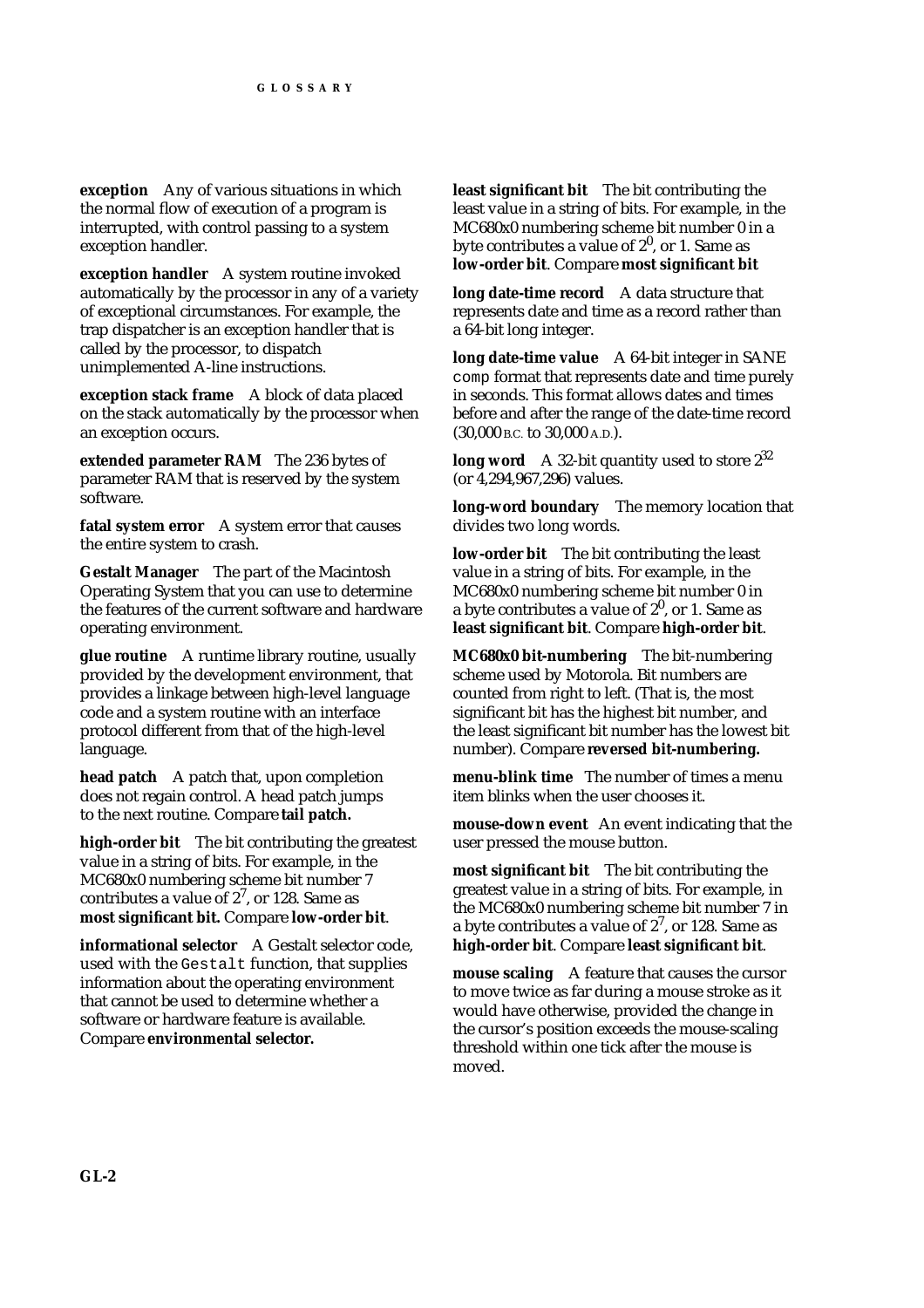**mouse-scaling threshold** A number of pixels that, if exceeded by the sum of the horizontal and vertical changes in the cursor's position during one tick of mouse movement, causes mouse scaling to occur (if that feature is turned on); normally six pixels.

**mouse-up event** An event indicating that the user released the mouse button.

**operating-system queue** A queue used by the Macintosh Operating System.

**Operating System trap** An exception that is caused by an A-line instruction that executes an Operating System routine**.**

**Operating System trap dispatch table** A table in RAM containing addresses of Operating System routines.

**package** A set of routines and data types that's stored as a resource of type 'PACK' and only brought into memory when needed.

**Package Manager** A set of routines that loads the packages into memory.

**pad byte** The extra byte added to make 2 bytes, when you declare a variable of type Byte.

**panel** The area managed by a control panel extension. A panel contains controls and other dialog items related to the features managed by control panel extensions.

**parameter RAM** Battery-powered RAM (random-access memory) contained in the clock chip, which preserves settings such as those made with the control panels. Parameter RAM takes up 256 bytes of battery-powered RAM: 20 bytes are commonly accessible by applications, and 236 bytes are reserved by the system software. See also **clock chip**.

**patch** Generally, any code used to repair or augment an existing piece of code. In the context of system software, a patch repairs or augments a system software routine. See also **head patch**, **tail patch**, and **come-from patch.**

**pseudo-random number generator** An algorithm that is designed to return a value that is as random as possible.

**queue** A list of identically structured entries linked together by pointers.

**queue element** A data structure that contains a pointer to the next queue element in the queue, a value indicating the queue type, and a variable data field.

**queue header** A data structure that contains flags specific to the queue, a pointer to the first element in the queue, and a pointer to the last element in the queue.

**Queue Utilities** The collection of routines for directly adding a queue element to a queue or directly removing a queue element from a queue.

**resume procedure** A procedure within an application that allows the application to recover from system errors**.**

**reversed bit-numbering** A bit-numbering scheme opposite that of the MC680x0 numbering scheme. Bit numbers are counted from left to right instead of right to left. For example, using the reversed bit-numbering scheme on a byte, the first bit is bit number 0 and the last bit is bit number 7. (That is, the most significant bit has the lowest bit number, and the least significant bit number highest bit number). Compare **MC680x0 bit-numbering.**

**selector** See **selector code.**

**selector code** A parameter to the Gestalt function that specifies what information about the operating environment the caller requires. See **environmental selector** and **informational selector.**

**selector function** A function that is executed when an application calls Gestalt and passes the associated **selector code**.

**standard date-time value** A 32-bit long integer that represents date and time purely in seconds. The standard date-time value can track dates and times only between midnight on January 1, 1904 and 6:28:15 A.M. on February 6, 2040.

**Start Manager** A collection of routines that let you get and set system startup information located parameter RAM.

**system environment record** A description of the operating environment filled in by the SysEnvirons function and defined by the SysEnvRec data type.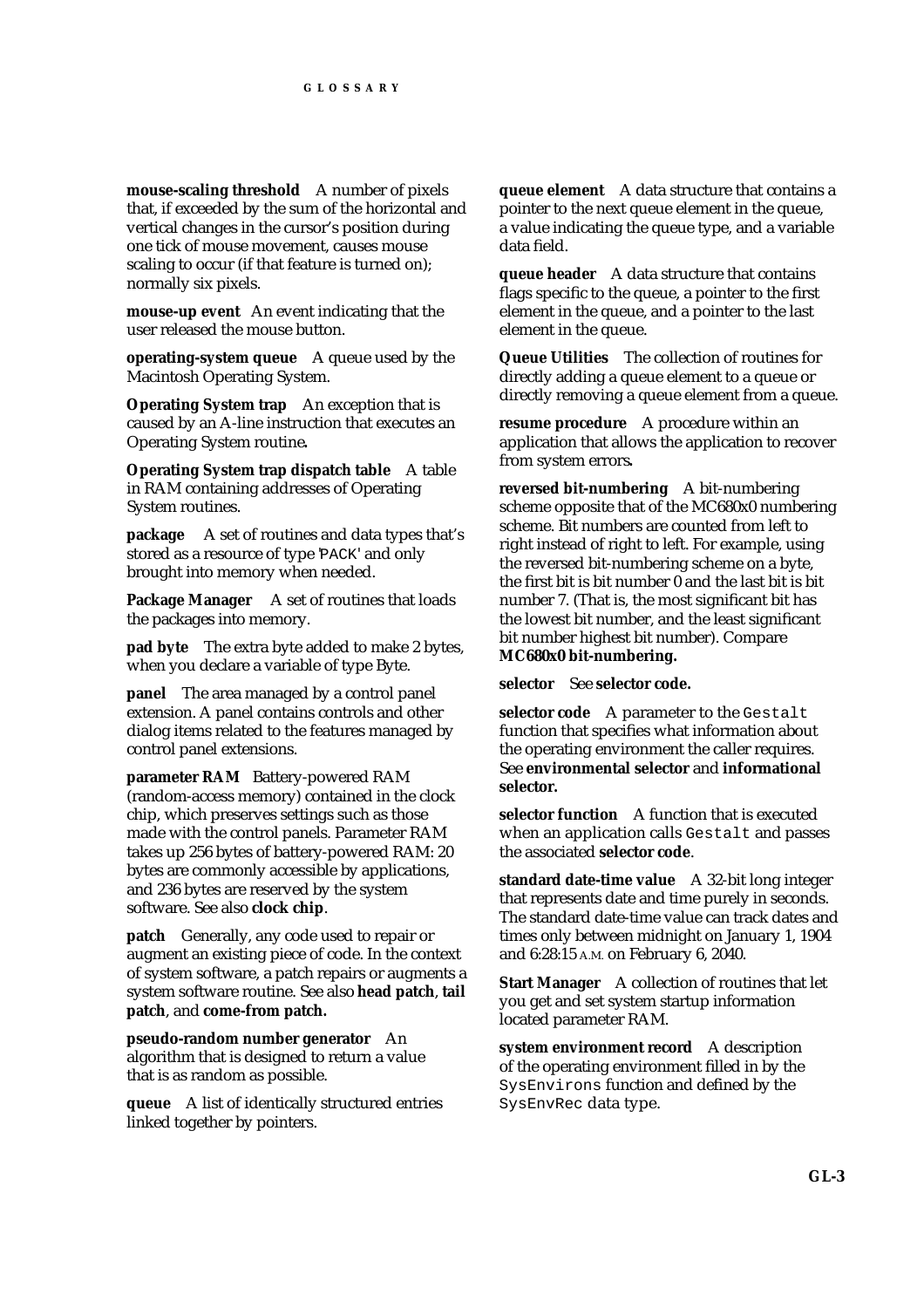**system error** An error generated by the Operating System.

**system error alert box** An alert box displayed by the System Error Handler when a system error has occurred.

**system error alert table resource** A resource that determines the appearance and function of system error alert boxes and system startup alert boxes.

**System Error Handler** The part of the Operating System that displays an alert box when an system error occurs and manages display of the "Welcome to Macintosh" alert box at system startup time.

**system error ID** An ID number that may appear in a system error alert box to identify the error.

**system extension** A file (with the file type 'INIT') containing a code resource of type 'INIT' and additional other resources. A system extension typically contains code that performs a system-level service and code that loads this system-level service into the system at system startup time.

**system initialization** The process when the system initialization code located in ROM is executed. Memory is tested and initialized, ROM drivers are installed, device drivers are located, and more.

**system startup** The process when the system startup code located in ROM is executed. Memory is tested and initialized, ROM drivers are installed, device drivers are located, and more.

**system startup alert box** The alert box displayed at system startup time. It contains the startup greeting "Welcome to Macintosh."

**system startup information** Configurable system parameters and machine-language instructions needed to start up a Macintosh computer.

**tail patch** A patch that transfers control to routine, and then regains control after the routine completes execution. Compare **head patch.**

**timeout interval** The interval of time the system waits for the startup drive to respond while the computer is booting.

**Toolbox trap** An exception that is caused by an A-line instruction that executes a Toolbox routine**.**

**Toolbox trap dispatch table** A table in RAM that contains addresses to Toolbox routines.

**trap** An exception caused by an A-line instruction.

**trap dispatcher** The exception handler that deals with the occurrence of A-line instructions.

**trap dispatch table** A table of entry points to system routines that are invoked with A-line instructions. Compare **Operating System trap dispatch table** and **Toolbox trap dispatch table**.

**Trap Manager** A collection of routines that lets you add extra capabilities to system software routines.

**trap number** The bits of a trap word (bits 0–7 for an Operating System routine, bits 0–9 for a Toolbox routine) that serve as an index into the trap dispatch tables.

**trap word** See A-line instruction

**vertical retrace interrupt** An interrupt generated 60 times a second by the Macintosh video circuitry while the beam of the display tube returns from the bottom of the screen to the top; also known as *vertical blanking interrupt*.

**word** A 16-bit quantity, used to store 2<sup>16</sup> (or 65,536) possible values.

**word boundary** The memory location that divides two words.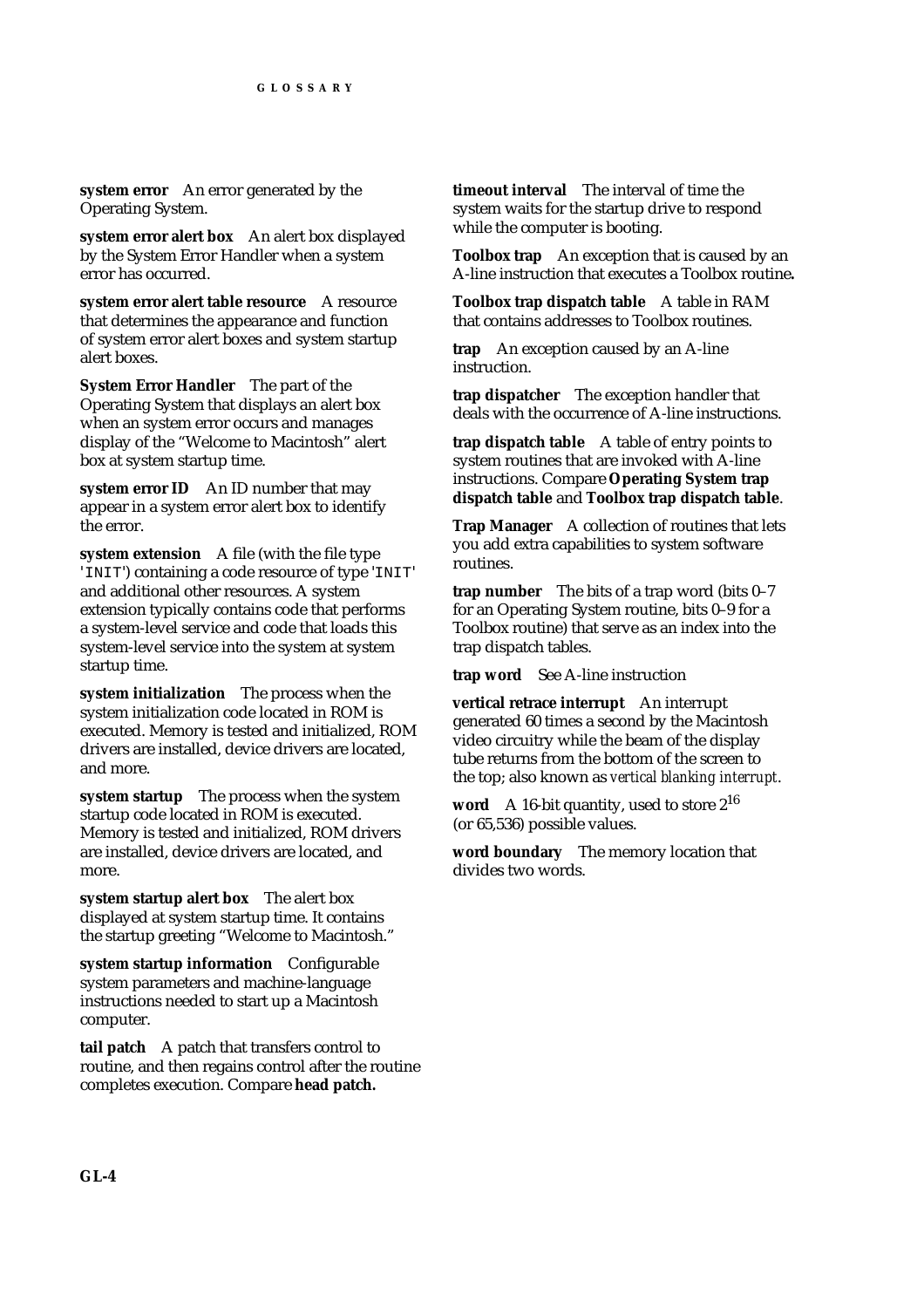## Index

#### Numerals

32-bit addressing testing for availability 1-15 32-bit quantities multiplying to obtain 64-bit quantities 3-26 64-bit integer record 3-27

### A

A5 register saving when using Gestalt selector functions 1-11 address errors 2-7 Alarm Clock 4-6 default alarm time 7-5 alert boxes avoiding use of by system extensions 9-14 alert definitions (System Error Handler) 2-17 Alias Manager testing for features 1-15 A-line exception errors 2-8 A-line instructions 8-10 to 8-20 for Operating System routines 8-11 to 8-14 for Toolbox routines 8-14 to 8-20 trap number 8-11 AND (logical) operation on bits 3-16 to 3-17 AngleFromSlope function 3-12, 3-38 angles defined 3-12 angle-slope conversion utilities 3-12 to 3-14 accuracy of 3-14 Apple Desktop Bus testing for last keyboard used 1-19 Apple Event Manager and Package Manager 10-4 testing for availability 1-15 AppleTalk drivers testing for version 1-15 AppleTalk node ID and parameter RAM 7-5 application creator string, as Gestalt selector code 1-11 auto-key rate and parameter RAM 7-6 auto-key threshold and parameter RAM 7-6 auto-pop bit 8-20

A/UX testing for version 1-16

#### B

binary values converting to hexadecimal values 3-5 BitAnd function 3-16, 3-30 BitClr procedure 3-15, 3-16, 3-29 BitNot function 3-17, 3-31 to 3-32 bit-numbering, reversed 3-7 to 3-8 BitOr function 3-16, 3-30 to 3-31 bits defined 3-4 manipulating 3-14 to 3-16 testing 3-14 to 3-16 BitSet procedure 3-15, 3-28 to 3-29 BitShift function 3-17, 3-32 BitTst function 3-14, 3-28 BitXor function 3-16, 3-31 bomb box. *See also* system errors 2-5 BootBlkHdr data type 9-6 boot block header formats for 9-6 boot block header record 9-6 boot blocks 9-6 to 9-8 defined 9-6 bus errors 2-7 button definitions (System Error Handler) 2-19 to 2-20 buttons created by System Error Handler 2-5 button-title definitions (System Error Handler) 2-20 bytes defined 3-4 hardcoding values into 3-19 masking out 3-17

#### C

calendars Arabic CLC 4-17 Gregorian 4-17 Jewish 4-17 Julian 4-17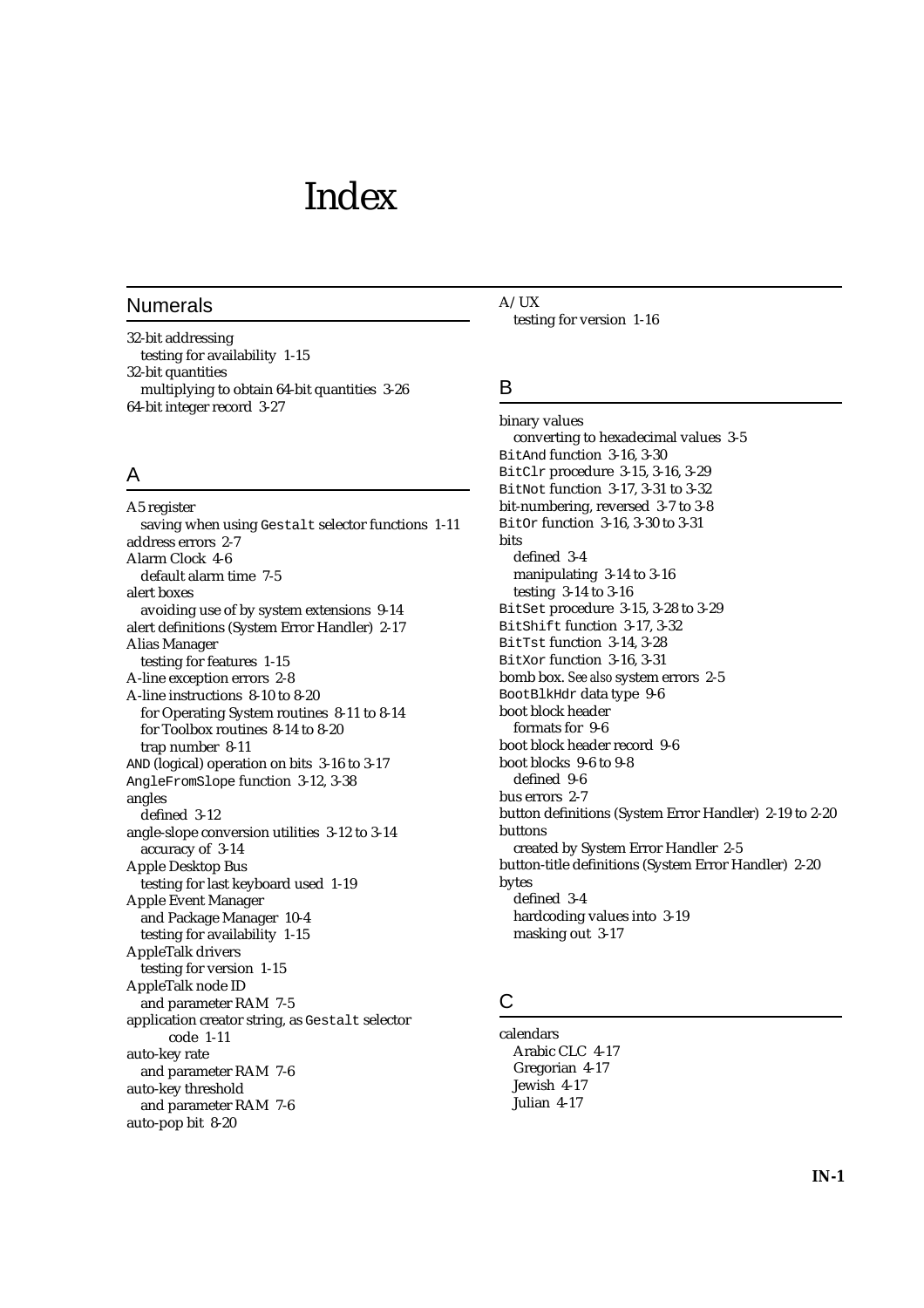caret-blink time and parameter RAM 7-6 check exception errors 2-8 CHK instructions 2-8 clock chip 4-3 validity of settings 7-5 Color Picker and Edition Manager 10-4 come-from patches 8-8 to 8-9 Communications Resource Manager testing for availability 1-16 Communications Toolbox testing for features 1-16 ComponentDescription data type and control panel extensions 5-7 Component Manager checking for features 1-7 ComponentResource data type and control panel extensions 5-6 compression utilities 3-8 to 3-9, 3-20 to 3-22 Connection Manager testing for features 1-16 Continue button (system error alert) 2-5 control panel extension-defined routines MyPanelEvent function 5-26 to 5-27 MyPanelGetDITL function 5-21 to 5-22 MyPanelGetSettings function 5-29 MyPanelGetTitle function 5-23 to 5-24 MyPanelInstall function 5-22 to 5-23 MyPanelItem function 5-25 to 5-26 MyPanelRemove function 5-24 to 5-25 MyPanelSetSettings function 5-30 MyPanelValidateInput function 5-28 control panel extensions 5-3 to 5-34 creating a component for 5-6 to 5-9 extension-defined routines 5-20 to 5-30 opening resource files of 5-13 control panels and control panel extensions 5-4 to 5-6 creating 5-3, 5-8 sound 5-8 video 5-8 CPUs, testing for type 1-22 crashes. *See* system errors CustomGetFile procedure testing for availability 1-24 CustomPutFile procedure testing for availability 1-24

#### $\mathsf{D}$

daisy chains 8-8

Data Access Manager and Package Manager 10-5 testing for availability 1-16 data compression 3-8, 3-9 data decompression 3-8, 3-9 date getting the current 4-9 to 4-10 Date & Time control panel 4-6 Date, Time, and Measurement Utilities 4-3 to 4-61 data structures in 4-23 to 4-32 routines in 4-32 to 4-49 Date2Secs procedure. *See* DateToSeconds procedure date and time getting the current 4-9 to 4-10, 4-33 to 4-36 updating 4-10 to 4-12, 4-36 to 4-38 dates calculating 4-14 to 4-16 converting from short to long formats 4-13 date-time formats converting between 4-14 to 4-16, 4-38 to 4-40 DateTimeRec data type 4-4 to 4-5, 4-23 to 4-25 date-time record 4-23 to 4-25 DateToSeconds procedure 4-38 day getting the current 4-9 to 4-10 daylight saving time 4-19 decompression utilities 3-8 to 3-9 default application font and parameter RAM 7-5 default operating system data structure for 9-19 defined 9-10 identifying 9-25, 9-26 routines for 9-25 to 9-26 default operating system parameter block 9-19 default startup device data structure for 9-18 defined 9-10 identifying 9-20 routines for 9-20 to 9-22 setting 9-22 timeout interval for 9-10 types of 9-18, 9-21 default startup device parameter block 9-18 default system errors 2-11 default timeout interval defined 9-27 setting for startup drive 9-28 default video device data structure for 9-19 defined 9-10 identifying 9-23 routines for 9-23 to 9-24 setting 9-24 default video device parameter block 9-19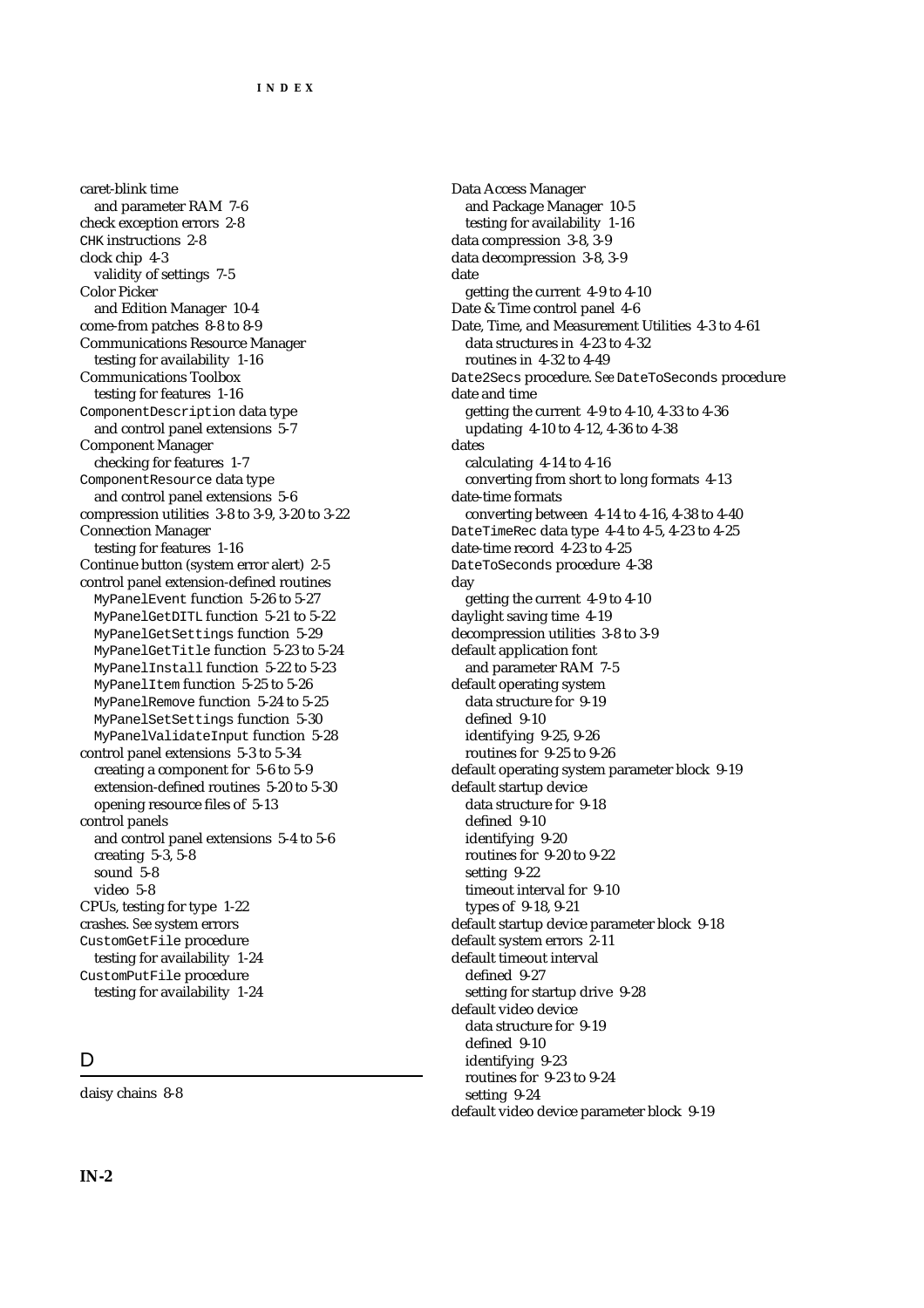Deferred Task Manager and Queue Utilities 6-10, 6-12, 6-15 DefOSRec data type 9-19 DefVideoRec data type 9-19 Dequeue function 6-11 to 6-13, 6-16 to 6-17 dialog boxes avoiding use of by system extensions 9-14 Dialog Manager testing for features 1-17 Dictionary Manager testing for availability 1-7 Disk Initialization Manager and Package Manager 10-3 disk-insertion required errors 2-10 division by zero 2-8 DIVS instructions 2-8 DIVU instructions 2-8 dlsDelta field 4-29 double-click time and parameter RAM 7-6 driver descriptor record use during system startup 9-25 'DSAT' resource type 2-16 to 2-20

#### E

Easy Access testing for features 1-17 Edition Manager and Package Manager 10-4 testing for features 1-17 Enqueue procedure 6-10 to 6-11, 6-15 to 6-16 environment, getting information about. *See* Gestalt Manager era 4-6, 4-26 errors system. *See* system errors Event Manager and Queue Utilities 6-10, 6-12, 6-15 exception errors 2-8 exception stack frames 8-10 extensions. *See* system extensions

#### F

File Manager and Queue Utilities 6-10, 6-12, 6-15 file map destroyed errors 2-10 file system, testing for features 1-18 File Transfer Manager testing for features 1-18

Finder not found errors 2-11 FindFolder function testing for availability 1-18 Fix2Frac function 3-44 Fix2Long function 3-44 Fix2X function 3-45 FixATan2 function 3-42 to 3-43 FixDiv function 3-39 to 3-40 Fixed data type 3-11 Fixed data type. *See also* fixed-point data types fixed-point data types 3-11 to 3-12 converting to other numeric types 3-24 to 3-26 division by 0 3-12 overflow handling 3-12 performing operations on 3-24 to 3-26 FixMul function 3-38 to 3-39 FixRatio function 3-25, 3-46 to 3-47 FixRound function 3-25, 3-47 F-line exception errors 2-8 Floating-Point Arithmetic Package and Package Manager 10-3 floating-point errors 2-9 floating-point unit (FPU) testing for type 1-18 Font Manager testing for features 1-18 FPU. *See* floating-point unit Frac2Fix function 3-44 Frac2X function 3-46 FracCos function 3-42 FracDiv function 3-40 to 3-41 FracMul function 3-40 FracSin function 3-42 FracSqrt function 3-41 Fract data type. *See also* fixed-point data types range of values function results Operating System routines 8-13 Toolbox routines 8-19 to 8-20

#### G

geographic location 4-7, 4-18 to 4-21 geographic location record 4-29 to 4-30 Gestalt function 1-31 to 1-33 adding selectors to 1-10 to 1-13 relation to SysEnvirons and Environs 1-4 selector codes 1-14 to 1-28 testing for availability 1-5 Gestalt Manager 1-3 to 1-68 constants 1-14 to 1-28 data structures in 1-28 to 1-30 response parameter of 1-6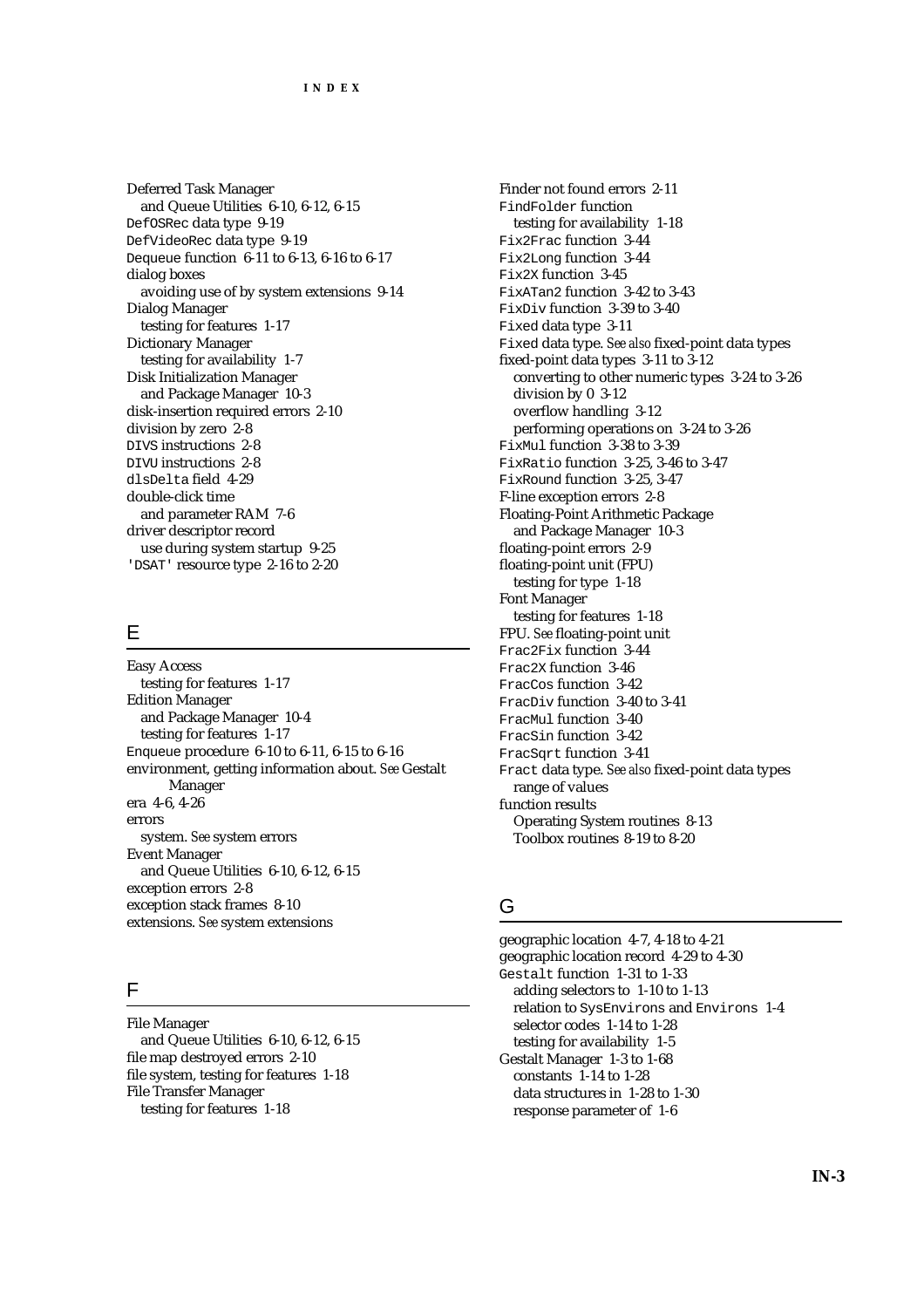routines in 1-30 to 1-36 testing for availability 1-5 testing for version 1-25 Gestalt selector codes adding 1-11 to 1-13, 1-33 defined 1-6 environmental 1-7 to 1-9, 1-15 to 1-25 environmental versus informational 1-7 informational 1-9, 1-26 to 1-28 modifying 1-11 to 1-13, 1-35 suffixes in 1-9 GetDateTime procedure 4-35 GetDefaultStartup procedure 9-20 GetOSDefault procedure 9-25 GetOSTrapAddress function 8-26 GetSysPPtr function 7-7 to 7-8, 7-11 to 7-12 GetTimeout procedure 9-27 GetTime procedure 4-35 GetToolboxTrapAddress function 8-26 to 8-27 GetTrapAddress function 8-32 to 8-33 GetVideoDefault procedure 9-23 global timing variables 9-9 global variables. *See* system global variables 1-19 GMT (Greenwich mean time) 4-18 Greenwich mean time (GMT) 4-18 Gregorian calendar 4-17

#### H

hardware environment, testing for features 1-26 head patches 8-8 Help Manager and Package Manager 10-5 testing for availability 1-18 hexadecimal values converting to binary values 3-5 high-order bit 3-4 HiWord function 3-18, 3-33

#### I, J

icon definitions (System Error Handler) 2-18 to 2-19 icons default for system extensions 9-14, 9-16 Icon Utilities checking for availability 1-18 illegal instruction errors 2-8 Image Compression Manager checking for version 1-7 InitAllPacks procedure 10-7 InitPack procedure 10-7

InitUtil function 7-7, 7-8, 7-10 Int64Bit data type 3-27 interrupt time calling Gestalt at 1-31 I/O system errors 2-9 IsMetric function 4-48 to 4-49 'itl0' resource determining the measurement system 4-21

#### K

kComponentCloseSelect constant 5-9 kComponentOpenSelect constant 5-9 keyboards testing for type with Gestalt 1-18 testing for type with SysEnvirons 1-30

#### L

latitude 4-19, 4-29 least significant bit 3-4 List Manager and Package Manager 10-3 logical operations. *See* Mathematical and Logical **Utilities** logical RAM, testing for size 1-19 Long2Fix function 3-43 LongDate2Secs. *See* LongDateToSeconds procedure long date-time formats converting between 4-40 to 4-41 LongDateCvt data type 4-25 LongDateRec data type 4-5 to 4-6, 4-26 to 4-28 long date-time record 4-5 to 4-6 long date-time record 4-26 to 4-28 long date-time value 4-25 LongDateToSeconds procedure 4-41 longitude 4-19, 4-29 LongMul procedure 3-26, 3-47 LongSecondsToDate procedure 4-40 to 4-41 LongSecs2Date. *See* LongSecondsToDate procedure long words performing logical operations on 3-16 to 3-18 setting high word of 3-19 setting low word of 3-19 low-memory global variables testing for size 1-19 LoWord function 3-18, 3-33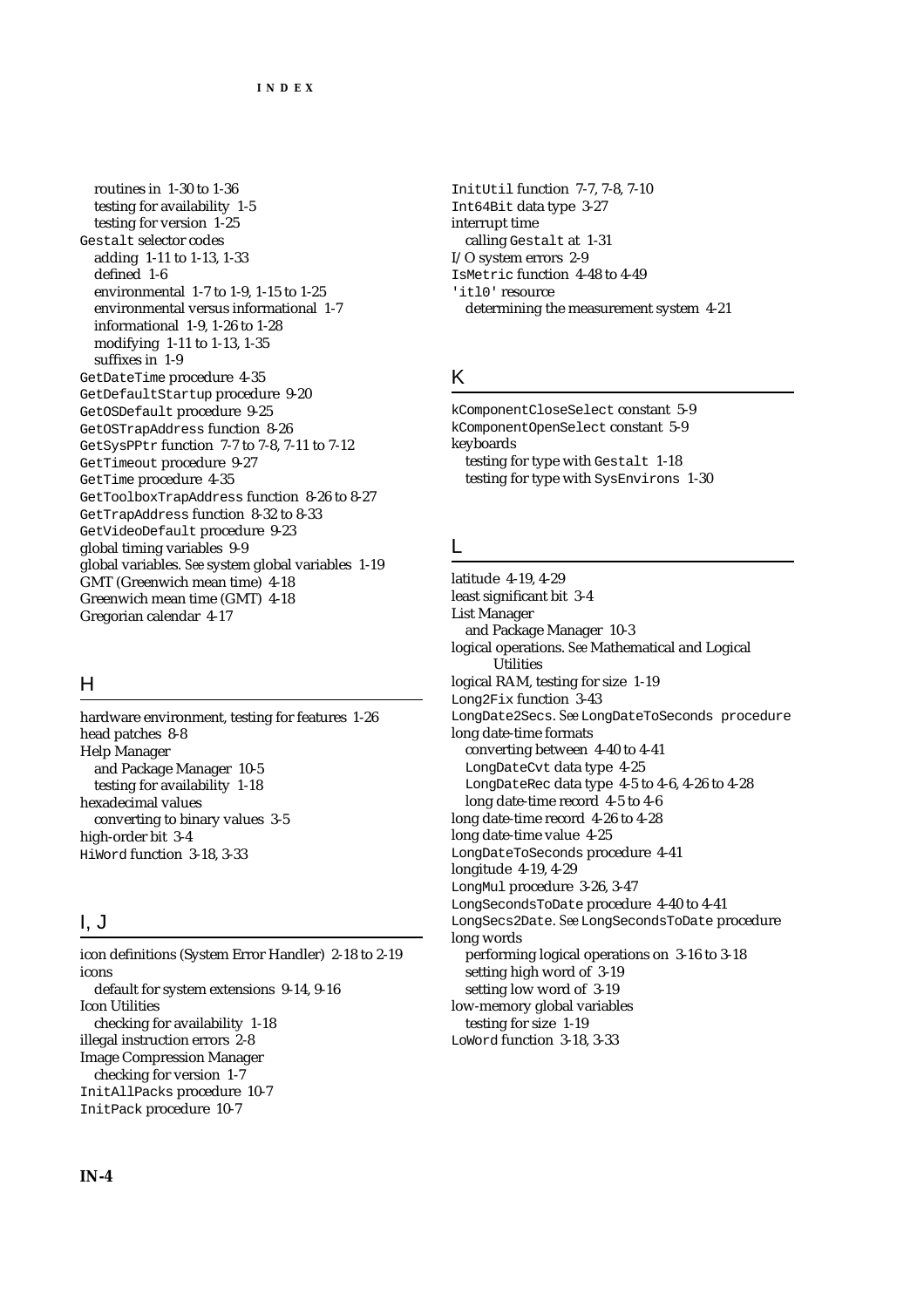#### M

machine icon, testing for 1-26 MachineLocation datatype 4-29 machine name 1-27 machine type, testing for 1-26, 1-29 MacPaint images compressing 3-9 Map control panel 4-7 masking out bytes 3-17 Mathematical and Logical Utilities 3-3 to 3-52 calculating angle from slope 3-12 to 3-14 calculating slope from angle 3-12 to 3-14 clearing bits 3-15 data structures in 3-27 logical operations on bits 3-16 to 3-18 obtaining pseudorandom numbers 3-22 to 3-24 routines in 3-27 to 3-47 setting bits 3-15 shifting bits 3-17 to 3-18 working with Fixed numbers 3-11 to 3-12 MC680x0 microprocessor, testing for type 1-29 measurement systems determining 4-21 English system 4-8 metric system 4-8 memory management unit (MMU) testing for type 1-20 menu blinking and parameter RAM 7-6 setting in parameter RAM 7-3 menu purged errors 2-11 metric system measurement system 4-8 Microseconds procedure 4-49 miscellaneous exception errors 2-9 modem port communications settings of 7-5 month field 4-23 most significant bit 3-4 mouse scaling and parameter RAM 7-6 .MPP driver, determining version number 1-15 MyPanelEvent function 5-26 to 5-27 MyPanelGetDITL function 5-21 to 5-22 MyPanelGetSettings function 5-29 MyPanelGetTitle function 5-23 to 5-24 MyPanelInstall function 5-22 to 5-23 MyPanelItem function 5-25 to 5-26 MyPanelRemove function 5-24 to 5-25 MyPanelSetSettings function 5-30 MyPanelValidateInput function 5-28 MyResumeProc procedure 2-15 MySelectorFunction function 1-37

#### N

negative zcbFree value errors 2-11 NewGestalt function 1-11, 1-12, 1-34 to 1-35 NGetTrapAddress function 8-27 to 8-28 NOT (logical) operation on bits 3-17 to 3-18 Notification Manager and Queue Utilities 6-10, 6-12, 6-15 testing for availability 1-20 use by system extensions 9-14 NSetTrapAddress procedure 8-30 to 8-31 NuBus slots testing for locations 1-20 numeric-format resource determining measurement system 4-21

#### $\Omega$

Operating System testing for features 1-20 operating system default on startup. *See* default operating system Operating System parameter-passing conventions 8-13 operating-system queues 6-3 to 6-21 adding new elements to 6-10, 6-15 generic routines for manipulating 6-15 to 6-17 queue elements 6-6 to 6-11 queue headers 6-5 removing elements from 6-11, 6-16 Operating System trap dispatch table 8-5 testing for base address 1-21 Operating System traps 8-10, 8-11 OR (logical) operation on bits 3-16 to 3-17 outline fonts testing for availability 1-18 out-of-memory errors 2-9

#### P

Package Manager 10-3 to 10-10 and Apple Event Manager 10-4 and Color Picker 10-4 and Data Access Manager 10-5 Package Manager (*continued*) and Disk Initialization Manager 10-3 and Edition Manager 10-4 and Floating-Point Arithmetic Package 10-3 and Help Manager 10-5 and List Manager 10-3 and Picture Utilites 10-5 and PPC Browser 10-4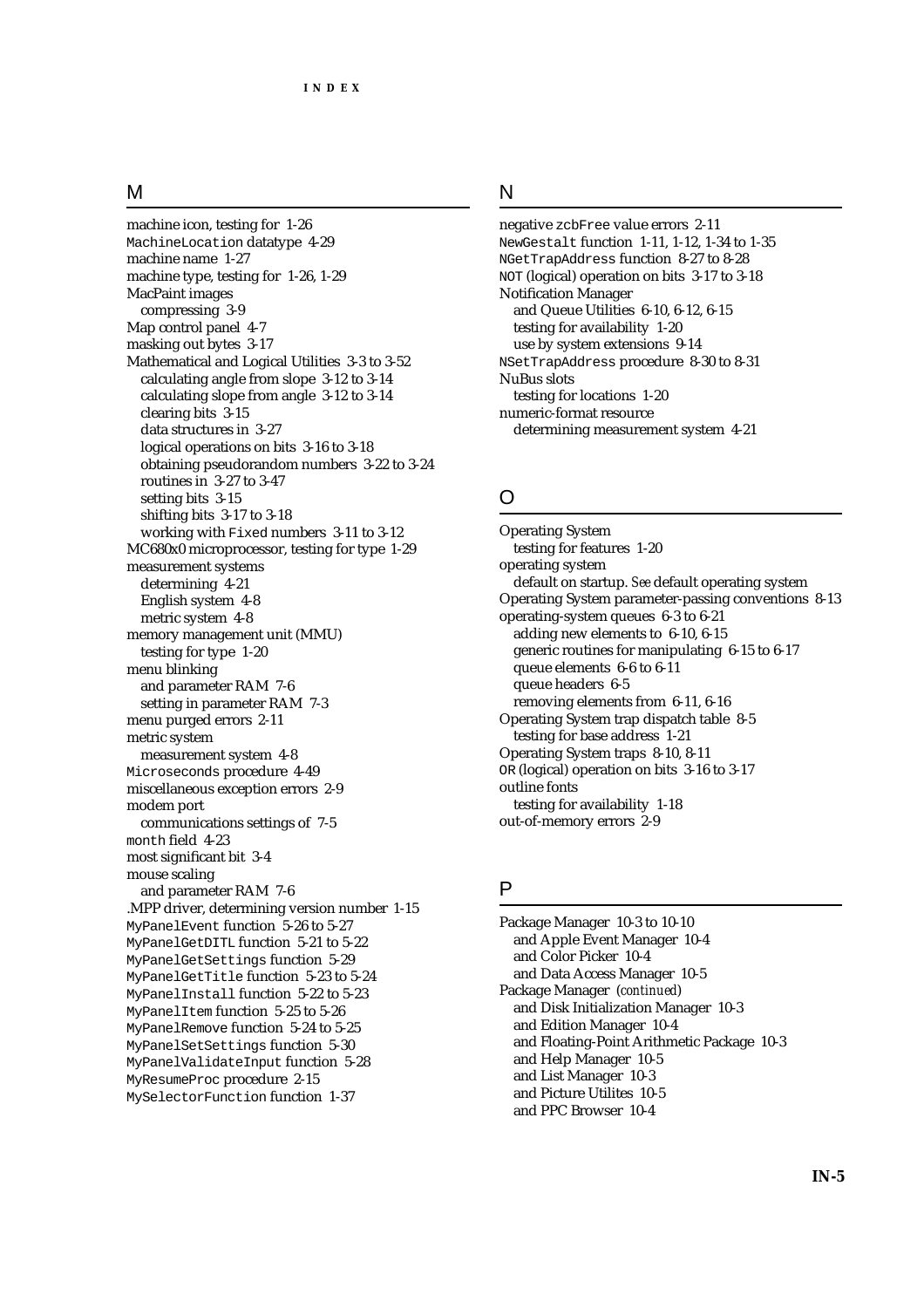and Standard File Package 10-3 and Text Utilities 10-4 and Transcendental Functions Package 10-4 routines in 10-6 to 10-7 package resource IDs 10-3 to 10-5 package resources 10-3 to 10-5 packages 10-3 to 10-5 PackBits procedure 3-8, 3-9, 3-20, 3-34 to 3-35 'PACK' resource type 10-3 pages (memory), testing for size 1-19 panels and control panel extensions 5-4 to ?? parameter-passing conventions Operating System routines 8-13 Toolbox routines 8-18 to 8-19 parameter RAM changing settings in 7-7 to 7-8 information stored in 7-3 to 7-7 low-memory copy of 7-8 restoring default values in 7-7, 7-13 Parameter RAM Utilities 7-3 to 7-16 data structures in 7-9 to 7-10 routines in 7-10 to 7-13 parity-checking, testing for attributes 1-21 parity RAM, testing for size 1-20 patches 8-6 to 8-9 come-from 8-8 to 8-9 daisy chain of 8-8 head 8-8 tail 8-8 patching a system software routine 8-6 to 8-8, 8-23 to 8-25 patching a trap. *See* patching a system software routine physical RAM, testing for size 1-21 Picture Utilities and Package Manager 10-5 pop-up control definition testing for availability 1-21 Power Manager and Queue Utilities 6-15 testing for 1-21 PPC Browser and Package Manager 10-4 printer port communications settings of 7-5 privilege violation errors 2-8 Program-to-Program Communications (PPC) Toolbox testing for features 1-21 pseudorandom number generation 3-9 to 3-10 obtaining a pseudorandom number 3-22 to 3-24

#### Q

QElem data type 6-6 to 6-11, 6-14 to 6-15 QHdr data type 6-5, 6-13 to 6-14 QTypes data type 6-14 queue elements adding new 6-10, 6-15 defined 6-6 removing from queues 6-11, 6-16 queue headers 6-5, 6-13 queues. *See* operating-system queues queue types 6-7 Queue Utilities 6-3 to 6-21 and Deferred Task Manager 6-10, 6-12, 6-15 and Event Manager 6-10, 6-12, 6-15 and File Manager 6-10, 6-12, 6-15 and Notification Manager 6-10, 6-12, 6-15 and Power Manager 6-15 and Slot Manager 6-10, 6-12, 6-15 and Time Manager 6-7 and Vertical Retrace Manager 6-10, 6-12, 6-15 data structures in 6-13 to 6-15 routines in 6-15 to 6-17 **QuickDraw** testing for features 1-22 testing for version 1-22

#### R

RAM checking size of 1-21 parity 1-21 Random function 3-36 to 3-37 distribution of output 3-10 example of 3-23 random number generation. *See* pseudorandom number generation randSeed global variable 3-10, 3-37 ReadDateTime function 4-34 ReadLocation procedure 4-46 to 4-47 register-based routines 8-12 ReplaceGestalt function 1-13, 1-35 to 1-36 Resource Manager testing for features 1-22 resources compressing 3-20 to 3-21 resources (*continued*) decompressing 3-21 to 3-22 package 10-3 system heap zone 9-16 ResourceSpec data type and control panel extensions 5-7 resource types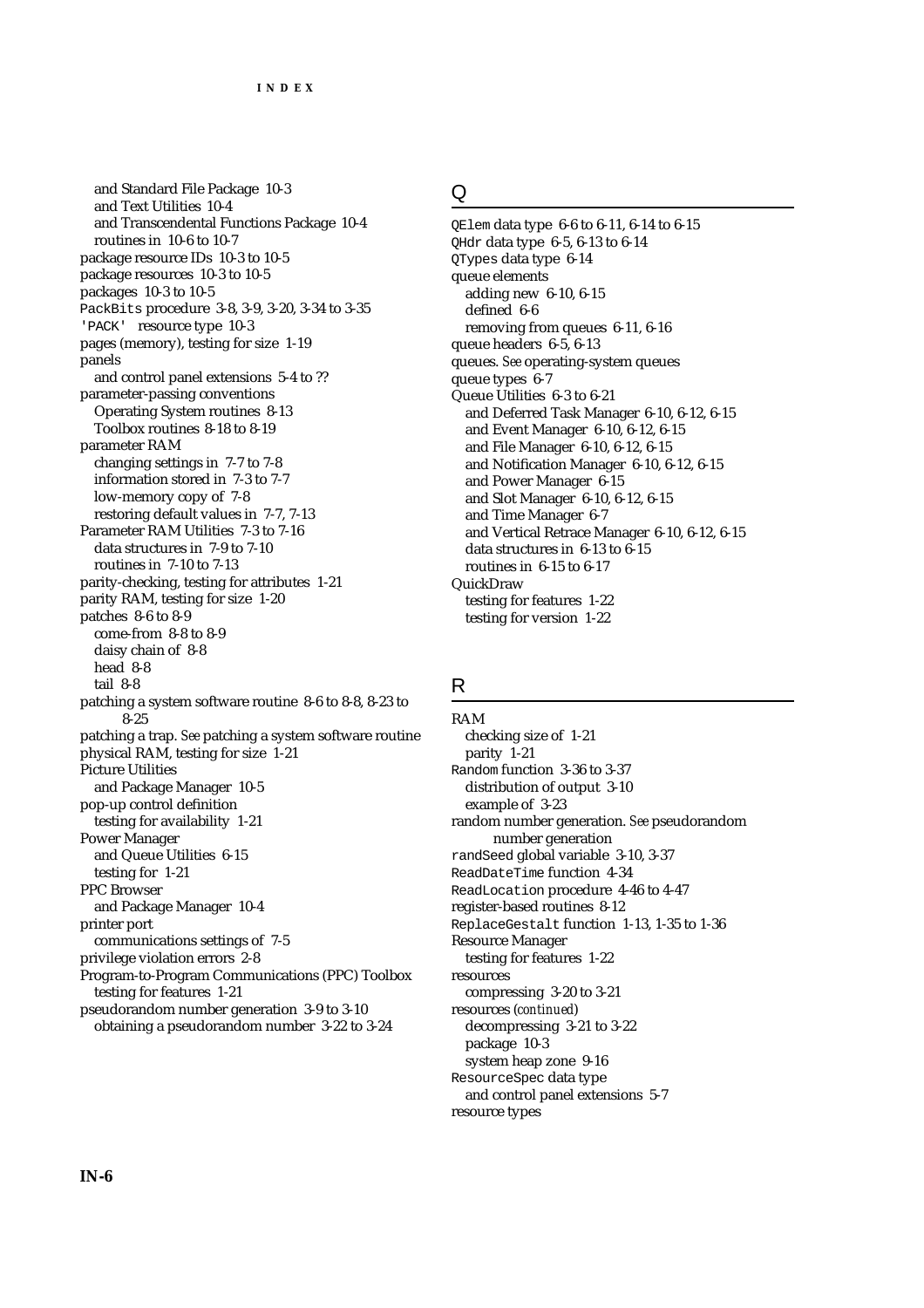'DSAT' 2-16 to 2-20 'PACK' 10-3 'sysz' 9-16 'thng' 5-6 to 5-8 Restart button (system error alert) 2-5 Resume button (system error alert) 2-5 resume procedures 2-11 to 2-12 reversed bit-numbering 3-7 to 3-8 RndSeed system global variable 3-37 ROM testing for size 1-28 testing for version 1-28 routine selectors 8-21 RTE instructions erroneous execution of 2-8

### S

sad Macintosh icon 2-13 Scrap Manager testing for features 1-23 Script Manager testing for version 1-23 script systems testing for number 1-23 scrolling throttle, testing for 1-20 SCSI (based on 53C80 chip) checking for availability 1-26 SecondsToDate procedure 4-38 to 4-39 Secs2Date procedure. *See* SecondsToDate procedure segment loader errors 2-9, 2-10 selector codes. *See* Gestalt selector codes selectors. *See* Gestalt selector codes serial hardware, testing for features 1-8 SetDateTime function 4-36 to 4-37 SetDefaultStartup procedure 9-22 SetOSDefault procedure 9-26 SetOSTrapAddress procedure 8-29 SetTimeout procedure 9-28 SetTime procedure 4-37 SetToolboxTrapAddress procedure 8-29 to 8-30 SetTrapAddress procedure 8-33 SetVideoDefault procedure 9-24 shifting bits 3-17 to 3-18 SHIFT operation on bits 3-17 to 3-18 signed values 3-5 64-bit integer record 3-27 SlopeFromAngle function 3-12, 3-37 slopes defined 3-13 Slot Manager and Queue Utilities 6-10, 6-12, 6-15 slots

testing for locations 1-20 slot secondary init code when initialized 9-5 Sound control panel and panels 5-4 sound hardware testing for features 1-23 sound panels creating 5-8 speaker volume and parameter RAM 7-6 special folders testing for availability 1-18 spurious interrupt errors 2-9 square menu bar, testing for 1-20 stack-based routines calling conventions 8-16 to 8-17 stack overflow errors 2-10 Standard File Package and Package Manager 10-3 testing for features 1-24 StandardGetFile procedure testing for 1-24 StandardNBP function testing for 1-24 StandardPutFile procedure testing for 1-24 Start Manager 9-9 to 9-28 data structures in 9-18 to 9-20 routines in 9-20 to 9-28 startup device default. *See* default startup device startup disk and parameter RAM 7-6 startup process message during 2-4 StuffHex procedure 3-19, 3-33 to 3-34 SysEnvirons function 1-4, 1-14, 1-32 to 1-33 SysEnvRec data type 1-28 to 1-30 SysError procedure 2-13 to 2-14 calling directly from an application 2-6 SysParam global variable 7-8 SysParmType data type 7-4 to 7-7, 7-9 to 7-10 default values of 7-7 system environment records 1-28 to 1-30 system error alert 2-5 system error alert box layout of 2-5 system error alert table 2-16 to 2-20 system error alert table resources 2-16 to 2-20 structure of 2-16 to 2-17 System Error Handler 2-3 to 2-22 display mechanism 2-3 resources in 2-15 to 2-20 routines in 2-13 to 2-14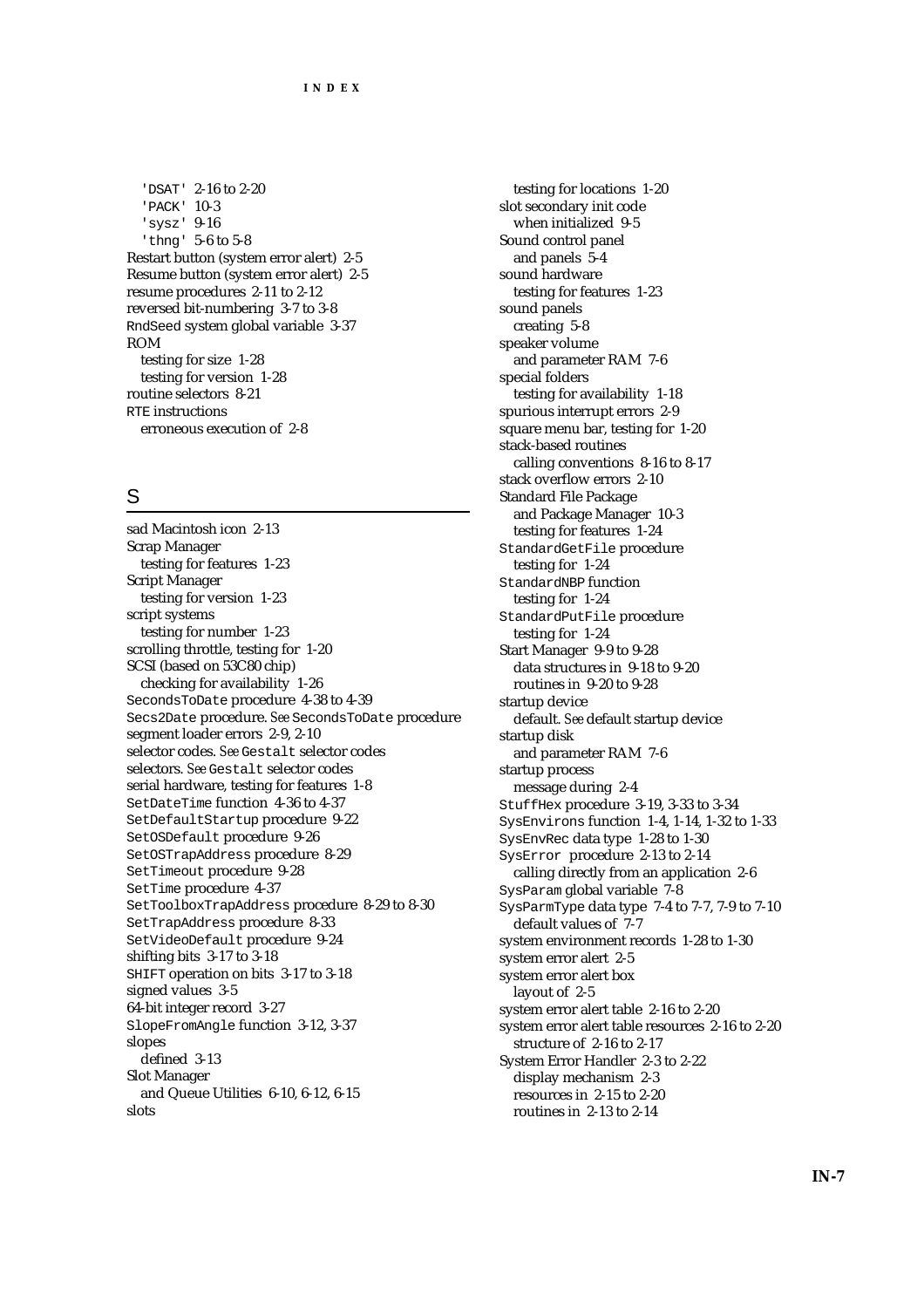system error IDs 2-7 to 2-11 system errors 2-3 to 2-22 default 2-11 I/O 2-9 list of 2-7 to 2-11 transparent 2-6 system extensions and system startup 9-5 differences from an application 9-12 example of 9-11 human interface guidelines for 9-16 installing and removing 9-14 writing 9-10 to 9-13 System file, testing for version 1-28 system global variables testing for size 1-19 system heap zone resources 9-16 system initialization, process of 9-3 to 9-4 system parameters record 7-5, 7-9 default values of 7-7 system software routines determining if available 8-21 to 8-23 patching 8-23 to 8-25 system startup, process of 9-4 to 9-6 system startup alert box 2-4 system startup information defined 9-6 system startup messages 2-4

### T

tail patches 8-8 temporary memory testing for features 1-20 Terminal Manager testing for features 1-25 text definitions (System Error Handler) 2-17 to 2-18 TextEdit testing for version 1-25 Text Services Manager testing for version 1-9 Text Utilites and Package Manager 10-4 'thng' resource type for control panel extensions 5-6 to 5-8 time getting the current 4-9 to 4-10 GMT 4-18 setting 4-10 to 4-12 setting. *See* Alarm Clock, Date & Time control panel TimeDBRA global variable limitations of 9-9 Time Manager

and operating-system queues 6-7 testing for version 1-25 TimeSCCDB global variable 9-9 TimeSCSIDB global variable 9-9 time-zone information 4-7, 4-18 to 4-21 reading 4-46 to 4-48 setting 4-46 to 4-48 ToggleDate function 4-42 to 4-44 toggle parameter block 4-30 to 4-32 TogglePB data type 4-30 Toolbox trap dispatch table 8-5 testing for base address 1-25 testing for discontiguous half 1-17 Toolbox traps 8-14 trace exception errors 2-8 Transcendental Functions Package and Package Manager 10-4 Translation Manager testing for availability 1-17 trap dispatcher 8-12, 8-15 trap dispatch table testing for base address 1-21, 1-25 trap dispatch tables 8-5 trap macros 8-20 to 8-21 Trap Manager 8-3 to 8-33 getting a trap address 8-25 to 8-28 patching a trap 8-6 to 8-8, 8-23 to 8-25 routines 8-25 to 8-33 setting a trap address 8-28 to 8-33 trap-on-overflow exception errors 2-8 TRAPV instructions 2-8 TrueType fonts testing for availability 1-18

## U

unimplemented core routine errors 2-9 Unimplemented procedure 8-6, 8-32 UnpackBits procedure 3-8, 3-20, 3-35 to 3-36 unsigned wide record 4-32

#### V

ValidDate function 4-45 to 4-46 Vector Base Register (VBR) 8-11 Vertical Retrace Manager and Queue Utilities 6-10, 6-12, 6-15 video device default on startup. *See* default video device video panels creating 5-8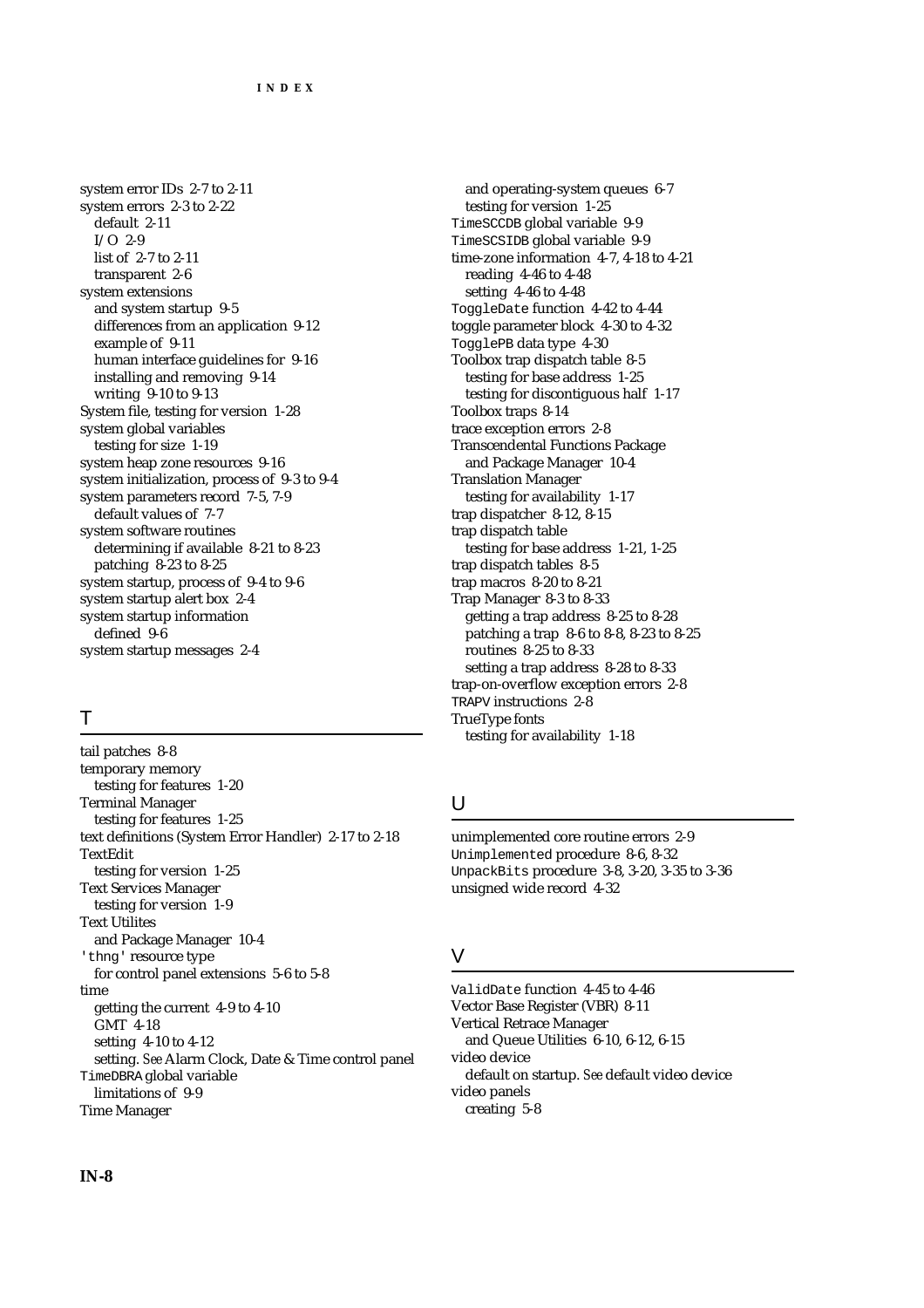VideoPanelType constant 5-8 virtual memory testing for availability 1-25

### W

word boundaries 3-5 words defined 3-5 extracting from long words 3-18 working directory reference number, of System file 1-14 WriteLocation procedure 4-47 to 4-48 WriteParam function 7-7 to 7-8, 7-12 to 7-13 wrong disk inserted errors 2-10

## X, Y

X2Fix function 3-45 X2Frac function 3-46 XOR (logical) operation on bits 3-16 to 3-17

## Z

zero divide errors 2-8